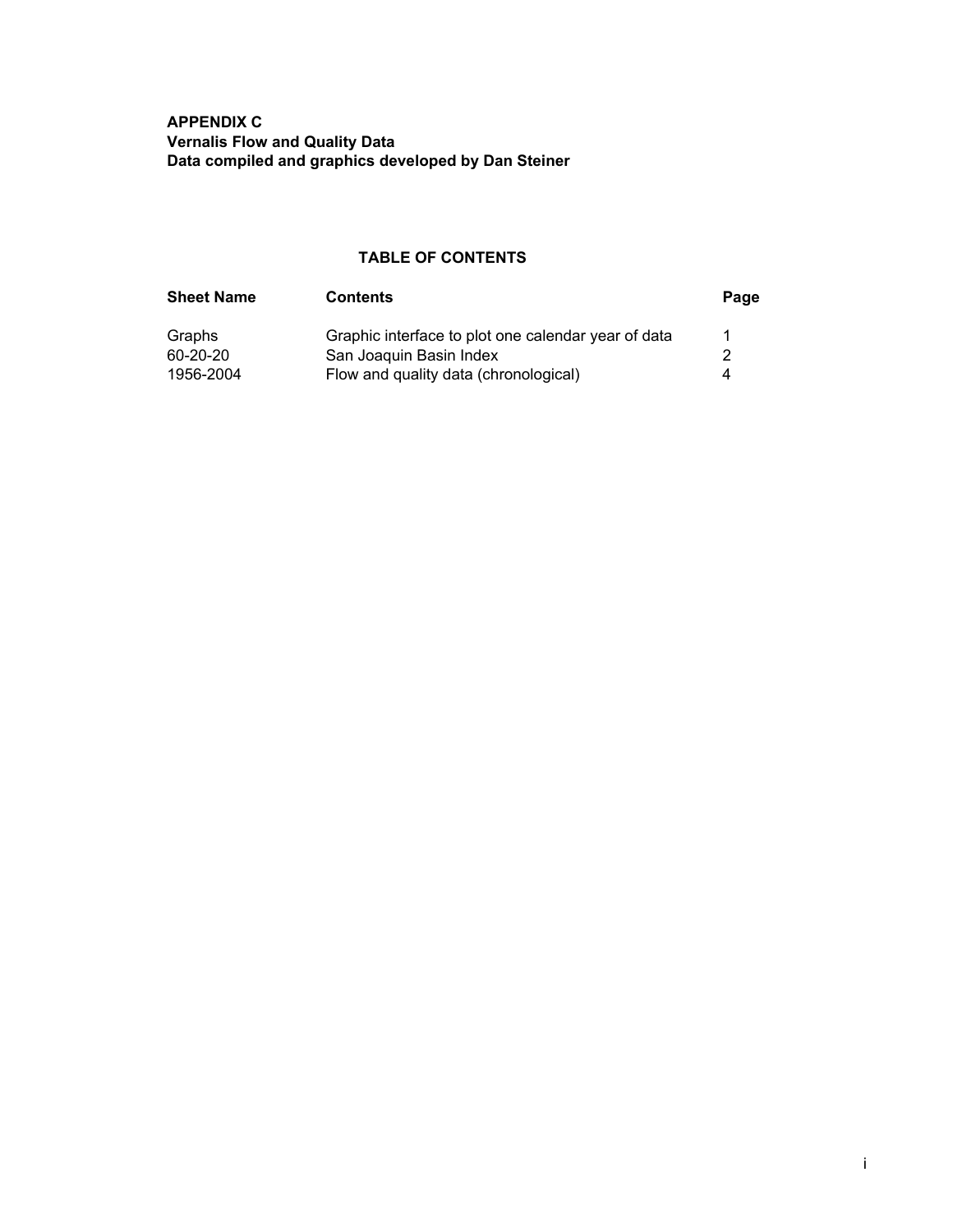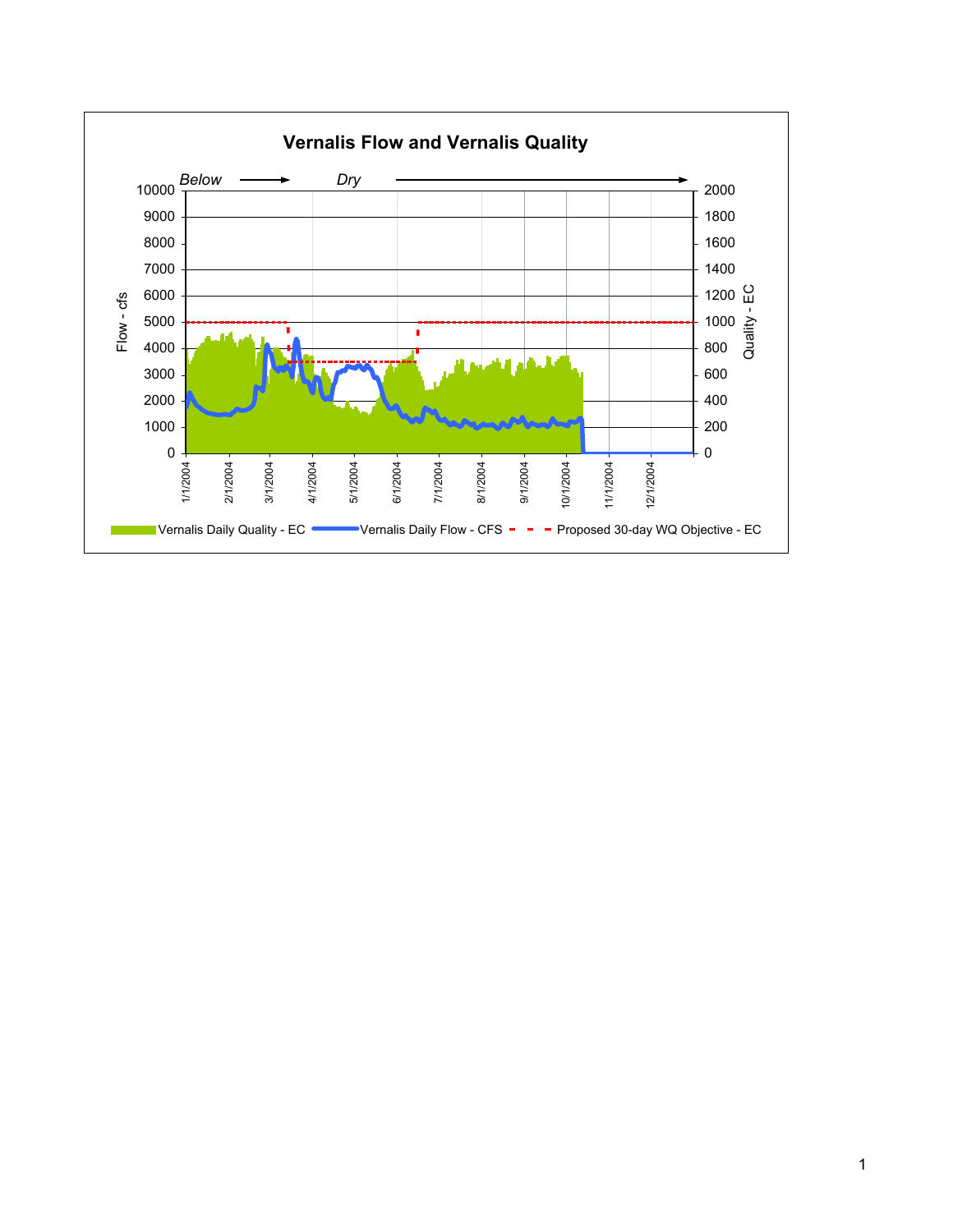| Water        |                   | April - July Runoff (acre-feet) |                   |                    |                    | October - March Runoff (acre-feet) |                   |                  |                   |                    | 0.2 * PYI            | Index              | Year                | Water            |
|--------------|-------------------|---------------------------------|-------------------|--------------------|--------------------|------------------------------------|-------------------|------------------|-------------------|--------------------|----------------------|--------------------|---------------------|------------------|
| Year         |                   | Stanislaus Tuolumne Merced      |                   | Friant             | Total              | Stanislaus Tuolumne Merced         |                   |                  | Friant            | Total              | Cap 900              | 602020             | Class               | Year             |
| 1904<br>1905 |                   |                                 |                   |                    | 5374000<br>3361000 |                                    |                   |                  |                   | 1957000<br>1815000 | 633000<br>849800     | 4249000<br>3229400 | Wet<br>Above        | 1904<br>1905     |
| 1906         |                   |                                 |                   |                    | 9238000            |                                    |                   |                  |                   | 2533000            | 645880               | 6695280            | Wet                 | 1906             |
| 1907         |                   |                                 |                   |                    | 7606000            |                                    |                   |                  |                   | 3672000            | 900000               | 6198000            | Wet                 | 1907             |
| 1908         |                   |                                 |                   |                    | 2167000            |                                    |                   |                  |                   | 981000             | 900000               | 2396400            | Dry                 | 1908             |
| 1909         | 1114100           | 1718000                         | 939600            | 2134000            | 5905700            | 784600                             | 908700            | 507000           | 651600            | 2851900            | 479280               | 4593080            | Wet                 | 1909 u           |
| 1910         | 697100            | 1137400                         | 592300            | 1194400            | 3621200            | 691300                             | 965400            | 454100           | 759200            | 2870000            | 900000               | 3646720            | Above               | 1910 u           |
| 1911         | 1497000           | 2222000                         | 1265500           | 2537000            | 7521500            | 810600                             | 1120700           | 801900           | 892900            | 3626100            | 729344               | 5967464            | Wet                 | 1911 u           |
| 1912         | 479800            | 883800                          | 401400            | 804800             | 2569800            | 104800                             | 147700            | 98500            | 186700            | 537700             | 900000               | 2549420            | <b>Below</b>        | 1912 t           |
| 1913         | 475400            | 878000                          | 341600            | 645800             | 2340800            | 102100                             | 146830            | 61200            | 127300            | 437430             | 509884               | 2001850            | Critical            | 1913 s           |
| 1914         | 1073300           | 1681000                         | 929800            | 1988900<br>1555900 | 5673000            | 665200                             | 878700            | 455700           | 721700            | 2721300            | 400370               | 4348430            | Wet                 | 1914 u           |
| 1915<br>1916 | 975900<br>1029900 | 1561000<br>1623000              | 856000<br>920500  | 1925100            | 4948800<br>5498500 | 298100<br>608000                   | 454550<br>826570  | 221300<br>508200 | 320900<br>726800  | 1294850<br>2669570 | 869686<br>819587.2   | 4097936<br>4652601 | Wet<br>Wet          | 1915 u<br>1916 u |
| 1917         | 1020700           | 1595000                         | 776400            | 1444100            | 4836200            | 333600                             | 592500            | 324100           | 411300            | 1661500            | 900000               | 4134020            | Wet                 | 1917 u           |
| 1918         | 593200            | 1085190                         | 560200            | 1159300            | 3397890            | 221000                             | 355270            | 252800           | 240800            | 1069870            | 826804               | 3079512            | <b>Below</b>        | 1918 t           |
| 1919         | 592300            | 1000700                         | 484100            | 908700             | 2985800            | 172700                             | 335420            | 192100           | 359600            | 1059820            | 615902.4             | 2619346            | <b>Below</b>        | 1919 t           |
| 1920         | 588900            | 1072990                         | 550900            | 1076800            | 3289590            | 145600                             | 250240            | 122500           | 201800            | 720140             | 523869.3             | 2641651            | <b>Below</b>        | 1920 t           |
| 1921         | 789500            | 1250030                         | 649600            | 1150600            | 3839730            | 460100                             | 747840            | 351200           | 406500            | 1965640            | 528330.3             | 3225296            | Above               | 1921 u           |
| 1922         | 1129200           | 1924370                         | 1027500           | 1913500            | 5994570            | 280400                             | 508940            | 371400           | 348900            | 1509640            | 645059.3             | 4543729            | Wet                 | 1922 u           |
| 1923         | 797200            | 1264010                         | 667400            | 1225000            | 3953610            | 310400                             | 472360            | 251900           | 351300            | 1385960            | 900000               | 3549358            | Above               | 1923 u           |
| 1924<br>1925 | 167200<br>839100  | 381920<br>1353010               | 174600<br>636900  | 310000<br>1097400  | 1033720<br>3926410 | 93900<br>369400                    | 160710<br>550610  | 74600<br>253700  | 119000<br>275400  | 448210<br>1449110  | 709871.6<br>283949.1 | 1419746<br>2929617 | Critical<br>Below   | 1924 s<br>1925 t |
| 1926         | 402200            | 794220                          | 449000            | 914900             | 2560320            | 198600                             | 311060            | 155300           | 227300            | 892260             | 585923.4             | 2300567            | Dry                 | 1926 s           |
| 1927         | 907000            | 1428060                         | 754000            | 1475100            | 4564160            | 436000                             | 585630            | 316900           | 463200            | 1801730            | 460113.5             | 3558955            | Above               | 1927 u           |
| 1928         | 533500            | 891810                          | 431400            | 781400             | 2638110            | 408900                             | 623350            | 303600           | 352900            | 1688750            | 711791.1             | 2632407            | <b>Below</b>        | 1928 t           |
| 1929         | 411700            | 791650                          | 387100            | 701500             | 2291950            | 100400                             | 182820            | 95600            | 137000            | 515820             | 526481.4             | 2004815            | Critical            | 1929 s           |
| 1930         | 513100            | 855790                          | 385300            | 683000             | 2437190            | 207500                             | 281790            | 121600           | 153300            | 764190             | 400963.1             | 2016115            | Critical            | 1930 s           |
| 1931         | 215400            | 422580                          | 189200            | 349400             | 1176580            | 99200                              | 176960            | 69260            | 112500            | 457920             | 403223               | 1200755            | Critical            | 1931 s           |
| 1932         | 971800            | 1477700                         | 724600            | 1512000            | 4686100            | 357200                             | 592540            | 373400           | 469300            | 1792440            | 240151               | 3410299            | Above               | 1932 u           |
| 1933         | 517100            | 923010                          | 424600            | 901400             | 2766110            | 81900                              | 160750            | 86100            | 166000            | 494750             | 682059.8             | 2440676            | Dry                 | 1933 s           |
| 1934<br>1935 | 219400<br>996300  | 442590<br>1617260               | 189000<br>896700  | 408500<br>1516800  | 1259490<br>5027060 | 202700<br>199600                   | 353950<br>460810  | 166100<br>259900 | 261700<br>344000  | 984450<br>1264310  | 488135.2<br>288143.8 | 1440719<br>3557242 | Critical            | 1934 s<br>1935 u |
| 1936         | 864300            | 1425840                         | 732800            | 1356800            | 4379740            | 437900                             | 713640            | 408600           | 443500            | 2003640            | 711448.4             | 3740020            | Above<br>Above      | 1936 u           |
| 1937         | 810100            | 1420270                         | 800100            | 1625100            | 4655570            | 282200                             | 555090            | 406600           | 538100            | 1781990            | 748004.1             | 3897744            | Wet                 | 1937 u           |
| 1938         | 1347600           | 2159330                         | 1253000           | 2573100            | 7333030            | 657800                             | 1189990           | 783000           | 944800            | 3575590            | 779548.8             | 5894485            | Wet                 | 1938 u           |
| 1939         | 346510            | 589620                          | 294200            | 602400             | 1832730            | 172400                             | 367080            | 176800           | 279500            | 995780             | 900000               | 2198794            | Dry                 | 1939 s           |
| 1940         | 787410            | 1297620                         | 651800            | 1308100            | 4044930            | 601300                             | 902440            | 437300           | 544300            | 2485340            | 439758.8             | 3363785            | Above               | 1940 u           |
| 1941         | 931400            | 1700770                         | 955800            | 1926000            | 5513970            | 385200                             | 749910            | 469600           | 617400            | 2222110            | 672757               | 4425561            | Wet                 | 1941 u           |
| 1942         | 1038200           | 1660000                         | 903600            | 1680600            | 5282400            | 422400                             | 662080            | 355700           | 492000            | 1932180            | 885112.2             | 4440988            | Wet                 | 1942 u           |
| 1943         | 847430            | 1373490                         | 718200            | 1341500            | 4280620            | 693290                             | 966310            | 550540           | 646700            | 2856840            | 888197.6             | 4027938            | Wet                 | 1943 u           |
| 1944         | 520280            | 975230                          | 506910            | 971100             | 2973520            | 145840                             | 306520            | 170000           | 243600            | 865960             | 805587.5             | 2762892            | <b>Below</b>        | 1944 t           |
| 1945<br>1946 | 839610<br>715090  | 1364650<br>1157070              | 686900<br>602570  | 1480500<br>1172000 | 4371660<br>3646730 | 416650<br>448150                   | 704330<br>710950  | 391700<br>334100 | 556900<br>501580  | 2069580<br>1994780 | 552578.3<br>717898.1 | 3589490<br>3304892 | Above<br>Above      | 1945 u<br>1946 u |
| 1947         | 393550            | 676350                          | 338320            | 707200             | 2115420            | 233330                             | 414950            | 225780           | 389900            | 1263960            | 660978.4             | 2183022            | Dry                 | 1947 s           |
| 1948         | 769430            | 1178790                         | 597970            | 1035700            | 3581890            | 116560                             | 222110            | 85550            | 138100            | 562320             | 436604.5             | 2698202            | <b>Below</b>        | 1948 t           |
| 1949         | 606400            | 1024510                         | 509210            | 975500             | 3115620            | 130050                             | 213390            | 126900           | 148100            | 618440             | 539640.5             | 2532700            | <b>Below</b>        | 1949 t           |
| 1950         | 832300            | 1178200                         | 551830            | 1009000            | 3571330            | 229700                             | 361650            | 165300           | 266000            | 1022650            | 506540.1             | 2853868            | <b>Below</b>        | 1950 t           |
| 1951         | 530760            | 943500                          | 438980            | 916500             | 2829740            | 1148730                            | 1521840           | 782620           | 899100            | 4352290            | 570773.6             | 3139076            | Above               | 1951 u           |
| 1952         | 1437530           | 2143790                         | 1072570           | 2181200            | 6835090            | 438590                             | 767570            | 452210           | 524500            | 2182870            | 627815.1             | 5165443            | Wet                 | 1952 u           |
| 1953         | 719050            | 1113350                         | 450860            | 900300             | 3183560            | 231420                             | 388860            | 171680           | 283000            | 1074960            | 900000               | 3025128            | <b>Below</b>        | 1953 t           |
| 1954         | 640620            | 1019780                         | 483640            | 1015900            | 3159940            | 238140                             | 405170            | 184080           | 268600            | 1095990            | 605025.6             | 2720188            | <b>Below</b>        | 1954 t           |
| 1955<br>1956 | 505950<br>976800  | 841880<br>1667510               | 417700<br>868800  | 900400<br>1777900  | 2665930<br>5291010 | 167380<br>875400                   | 279700<br>1432480 | 116290<br>773000 | 219600<br>1061300 | 782970<br>4142180  | 544037.5<br>460037.9 | 2300190<br>4463080 | Dry<br>Wet          | 1955 s<br>1956 u |
| 1957         | 643400            | 1024630                         | 494000            | 1023800            | 3185830            | 232600                             | 382160            | 149100           | 255200            | 1019060            | 892616               | 3007926            | <b>Below</b>        | 1957 t           |
| 1958         | 1275230           | 1997520                         | 1055600           | 2067900            | 6396250            | 370420                             | 569350            | 314700           | 414700            | 1669170            | 601585.2             | 4773169            | Wet                 | 1958 u           |
| 1959         | 347420            | 612570                          | 287500            | 605700             | 1853190            | 220150                             | 330820            | 148400           | 285000            | 984370             | 900000               | 2208788            | Dry                 | 1959 s           |
| 1960         | 398750            | 720210                          | 343480            | 608300             | 2070740            | 193260                             | 321230            | 138780           | 195900            |                    | 849170 441757.6      | 1854036            | Critical            | 1960 s           |
| 1961         | 292320            | 525700                          | 226750            | 451300             | 1496070            | 102740                             | 190340            | 81710            | 160300            |                    | 535090 370807.1      | 1375467            | Critical            | 1961 s           |
| 1962         | 784570            | 1313980                         | 660500            | 1485900            | 4244950            | 200810                             | 432920            | 257650           | 365700            |                    | 1257080 275093.4     | 3073479            | Below               | 1962 t           |
| 1963         | 855770            | 1423760                         | 677070            | 1412700            | 4369300            | 391680                             | 569500            | 291820           | 430100            | 1683100            | 614695.9             | 3572896            | Above               | 1963 u           |
| 1964         | 431760            | 758510                          | 310720            | 643100             | 2144090            | 203050                             | 351260            | 134950           | 239800            | 929060             | 714579.2             | 2186845            | Dry                 | 1964 s           |
| 1965         | 887510            | 1479150<br>762070               | 761390            | 1420600            | 4548650            | 820860                             | 1148880           | 578840           | 678300            | 3226880            | 437369               | 3811935            | Wet                 | 1965 u           |
| 1966<br>1967 | 424200<br>1372000 | 2154490                         | 399910<br>1240500 | 836600<br>2327200  | 2422780<br>7094190 | 274100<br>508800                   | 524960<br>852330  | 260560<br>418060 | 428200<br>684000  | 1487820<br>2463190 | 762387<br>502723.8   | 2513619<br>5251876 | <b>Below</b><br>Wet | 1966 t<br>1967 u |
| 1968         | 388400            | 634830                          | 275200            | 552200             | 1850630            | 240900                             | 357210            | 142100           | 279300            | 1019510            | 900000               | 2214280            | Dry                 | 1968 s           |
| 1969         | 1392600           | 2482490                         | 1366900           | 2898000            | 8139990            | 785000                             | 1301780           | 787000           | 964700            | 3838480            | 442856               | 6094546            | Wet                 | 1969 u           |
| 1970         | 579700            | 1003645                         | 466600            | 906900             | 2956845            | 726400                             | 924347            | 404200           | 491000            | 2545947            | 900000               | 3183296            | Above               | 1970 u           |
| 1971         | 685100            | 1072179                         | 502300            | 970200             | 3229779            | 375000                             | 581489            | 222200           | 377800            |                    | 1556489 636659.3     | 2885824            | <b>Below</b>        | 1971 t           |
| 1972         | 466700            | 747739                          | 351300            | 652500             | 2218239            | 305300                             | 436497            | 186200           | 326000            |                    | 1253997 577164.9     | 2158908            | Dry                 | 1972 s           |
| 1973         | 825600            | 1372289                         | 738100            | 1546100            | 4482089            | 444700                             | 632776            | 353600           | 441000            |                    | 1872076 431781.5     | 3495450            | Above               | 1973 u           |
| 1974         | 890300            | 1398577                         | 734900            | 1507500            | 4531277            | 643600                             | 802284            | 378100           | 603800            | 2427784            | 699090               | 3903413            | Wet                 | 1974 u           |
| 1975         | 932360            | 1505965                         | 802800            | 1413000            | 4654125            | 279940                             | 484502            | 284800           | 316500            |                    | 1365742 780682.6     | 3846306            | Wet                 | 1975 u           |
| 1976         | 192810            | 362547                          | 167420            | 350000             | 1072777            | 160410                             | 273828            | 121590           | 220200            | 776028             | 769261.2             | 1568133            | Critical            | 1976 s           |
| 1977<br>1978 | 115510<br>1053530 | 301020<br>1934025               | 123290<br>1181920 | 261910<br>2331690  | 801730<br>6501165  | 37290<br>483130                    | 75447<br>826260   | 23960<br>486770  | 83830<br>775590   | 220527<br>2571750  | 313626.6<br>167754   | 838770<br>4582803  | Critical<br>Wet     | 1977 s<br>1978 u |
| 1979         | 760550            | 1267931                         | 668860            | 1295280            | 3992621            | 386570                             | 618989            | 385400           | 475680            | 1866639            | 900000               | 3668900            | Above               | 1979 u           |
| 1980         | 923700            | 1695742                         | 883720            | 1910780            | 5413942            | 842250                             | 1268308           | 718980           | 911490            |                    | 3741028 733780.1     | 4730351            | Wet                 | 1980 u           |
| 1981         | 392440            | 744677                          | 365700            | 783270             | 2286087            | 190870                             | 282924            | 125670           | 253050            | 852514             | 900000               | 2442155            | Dry                 | 1981 s           |
| 1982         | 1233280           | 2242822                         | 1233170           | 2294370            | 7003642            | 1047910                            | 1379112           | 646600           | 703520            | 3777142            | 488431               | 5446045            | Wet                 | 1982 u           |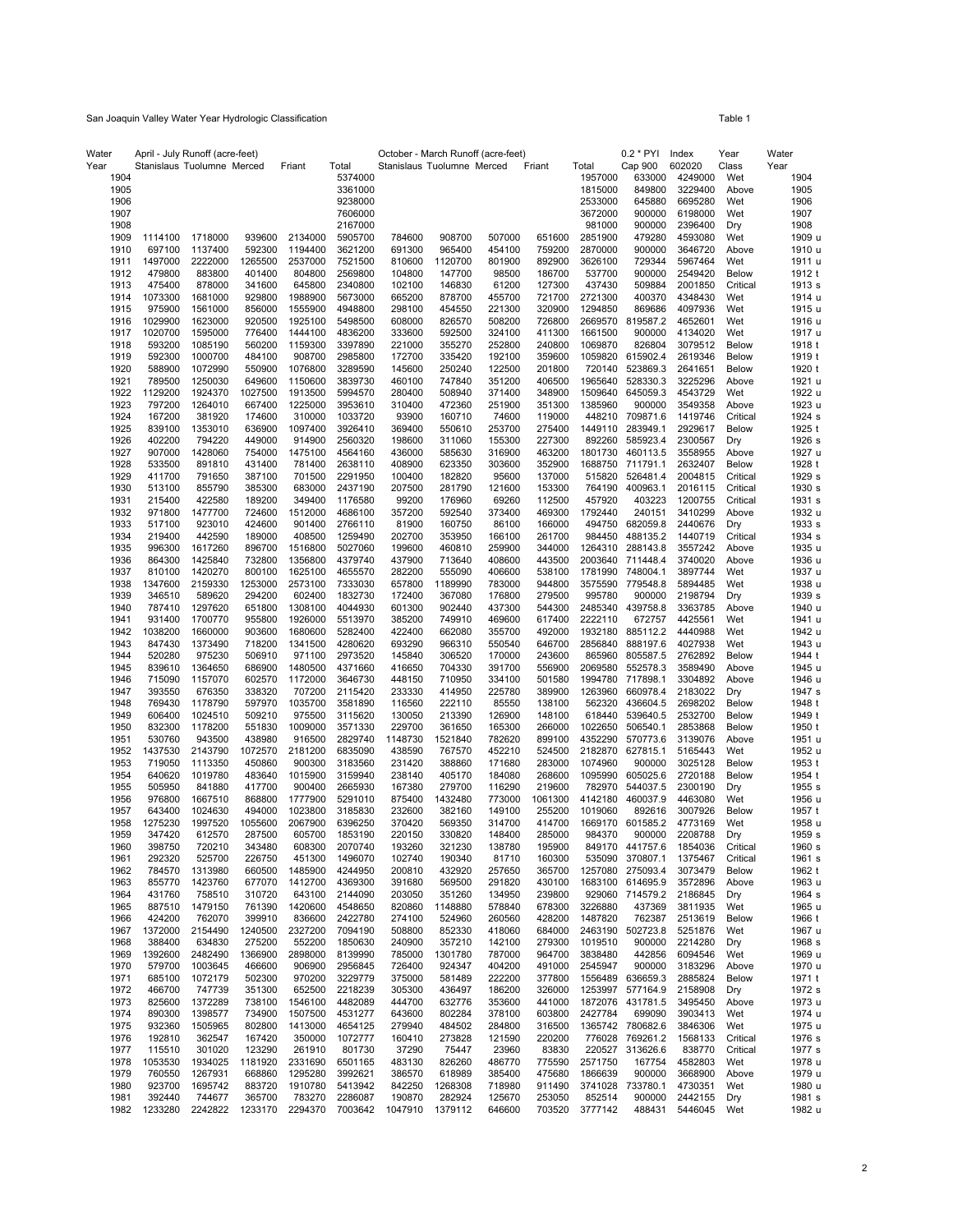| 1983 | 1636180 | 2645277 | 1587460 | 2860090 | 8729007 | 1209870 | 1722922 | 1073000 | 1409560 | 5415352 | 900000   | 7220475 | Wet      | 1983 u |
|------|---------|---------|---------|---------|---------|---------|---------|---------|---------|---------|----------|---------|----------|--------|
| 1984 | 642600  | 1161076 | 554590  | 1120480 | 3478746 | 781940  | 1281986 | 617980  | 824820  | 3506726 | 900000   | 3688593 | Above    | 1984 u |
| 1985 | 433120  | 800741  | 386800  | 785850  | 2406511 | 242590  | 394804  | 169010  | 301600  | 1108004 | 737718.6 | 2403226 | Dry      | 1985 s |
| 1986 | 824601  | 1510845 | 785282  | 1801300 | 4922028 | 1067440 | 1412402 | 755872  | 1121900 | 4357614 | 480645.2 | 4305385 | Wet      | 1986 u |
| 1987 | 236229  | 472644  | 220693  | 553900  | 1483466 | 125682  | 172140  | 74504   | 178700  | 551026  | 861077   | 1861362 | Critical | 1987 s |
| 1988 | 221363  | 494015  | 273584  | 562724  | 1551686 | 147688  | 319524  | 132264  | 264996  | 864472  | 372272.4 | 1476178 | Critical | 1988 s |
| 1989 | 512169  | 865641  | 377875  | 668116  | 2423801 | 257337  | 434481  | 146206  | 232772  | 1070796 | 295235.7 | 1963675 | Critical | 1989 s |
| 1990 | 284227  | 522338  | 271588  | 514221  | 1592374 | 183526  | 315971  | 127174  | 205469  | 832140  | 392735.1 | 1514587 | Critical | 1990 s |
| 1991 | 407650  | 878256  | 446291  | 835932  | 2568129 | 94026   | 195094  | 108498  | 160701  | 558319  | 302917.5 | 1955459 | Critical | 1991 s |
| 1992 | 265933  | 525254  | 299041  | 568447  | 1658675 | 208210  | 291924  | 141018  | 214560  | 855712  | 391091.7 | 1557439 | Critical | 1992 s |
| 1993 | 974023  | 1715748 | 919774  | 1946747 | 5556292 | 565206  | 829146  | 479355  | 617449  | 2491156 | 311487.8 | 4143494 | Wet      | 1993 u |
| 1994 | 310876  | 621864  | 268027  | 602238  | 1803005 | 138189  | 228143  | 96587   | 198194  | 661113  | 828698.8 | 2042724 | Critical | 1994 s |
| 1995 | 1481273 | 2506359 | 1405372 | 2616447 | 8009451 | 799093  | 1218854 | 695596  | 955805  | 3669348 | 408544.9 | 5948085 | Wet      | 1995 u |
| 1996 | 845138  | 1421881 | 722923  | 1518061 | 4508003 | 639748  | 857494  | 465961  | 610844  | 2574047 | 900000   | 4119611 | Wet      | 1996 u |
| 1997 | 542621  | 1211037 | 589668  | 1251158 | 3594484 | 1201194 | 1942249 | 1140483 | 1464531 | 5748457 | 823922.2 | 4130304 | Wet      | 1997 u |
| 1998 | 1342185 | 2241978 | 1216084 | 2306443 | 7106690 | 680452  | 977485  | 548316  | 622120  | 2828373 | 826060.8 | 5655749 | Wet      | 1998 u |
| 1999 | 806904  | 1376349 | 598126  | 1070454 | 3851833 | 507572  | 695671  | 288988  | 406883  | 1899114 | 900000   | 3590923 | Above    | 1999 u |
| 2000 | 666273  | 1265593 | 597406  | 1251119 | 3780391 | 479067  | 699801  | 358553  | 438774  | 1976195 | 718184.5 | 3381658 | Above    | 2000 u |
| 2001 | 368344  | 702404  | 370930  | 794843  | 2236521 | 209136  | 327081  | 159585  | 246809  | 942611  | 676331.6 | 2206766 | Dry      | 2001 s |
| 2002 | 541130  | 920667  | 428570  | 846036  | 2736403 | 302419  | 466363  | 200050  | 304457  | 1273289 | 441353.3 | 2337853 | Dry      | 2002 s |
| 2003 |         |         |         |         |         |         |         |         |         |         |          | 2820000 | Below    | 2003 t |
| 2004 |         |         |         |         |         |         |         |         |         |         |          | 2300000 | Dry      | 2004 s |
|      |         |         |         |         |         |         |         |         |         |         |          |         |          |        |

Index = (0.6 \* X) + (0.2 \* Z)<br>Where: Xis Current Year's April - July San Joaquin Valley Unimpaired Runoff (2 \* The comment Year's April - July San Joaquin Valley Unimpaired Runoff (2 \* The commal the state of the of the st

| <b>Year Classifications</b> | Index                  |
|-----------------------------|------------------------|
| Wet                         | 3.800,000 af           |
| Above Normal                | 3.100.000 af           |
| <b>Below Normal</b>         | 2.500,000 af           |
| Drv                         | 2.100,000 af           |
| Critical                    | less than 2.100,000 af |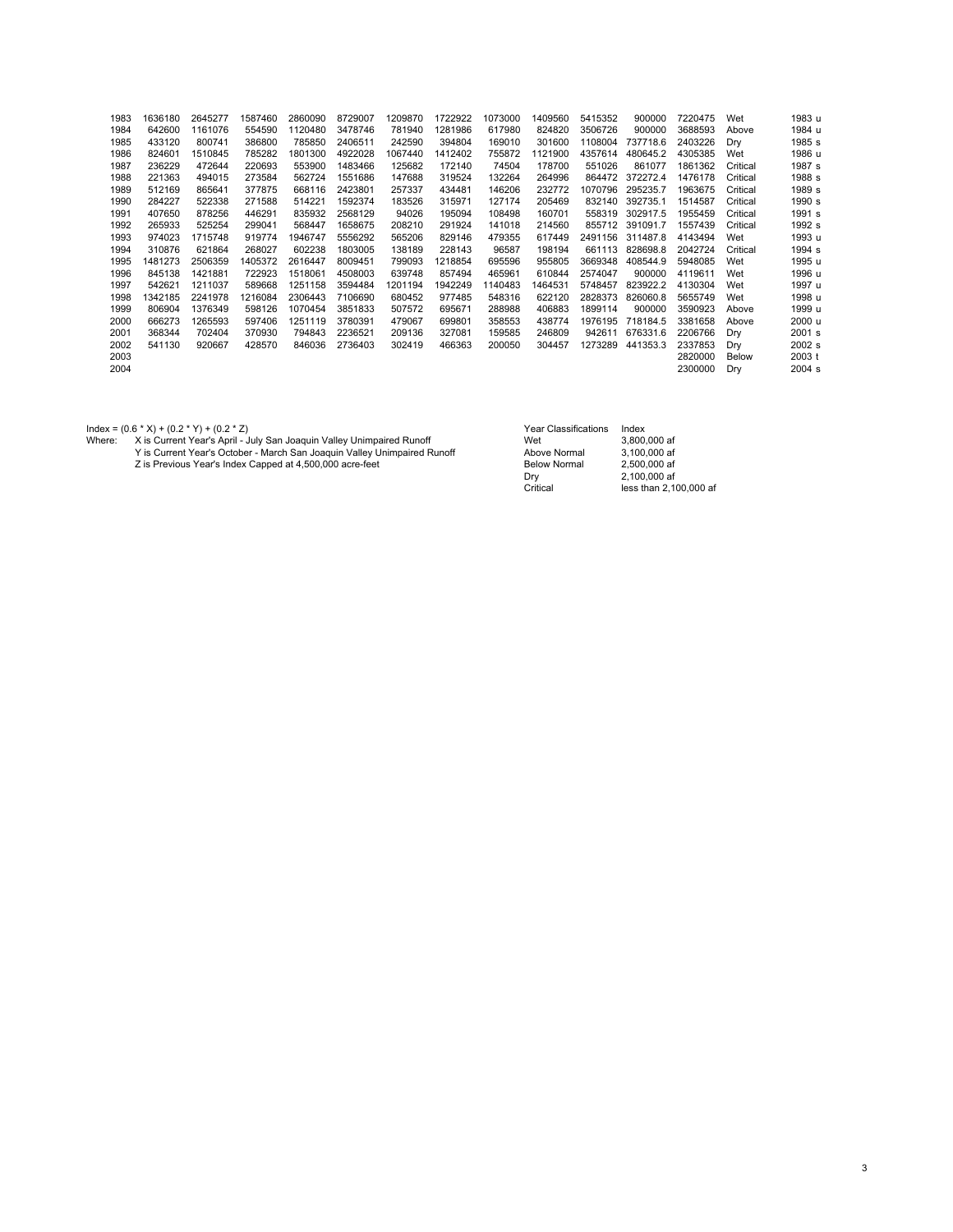| Graph Column Number<br>MO<br>YEAR |    |         | 1<br>Date Vernalis Water Quality | 2    | 3   | 4   | 5 | 6<br>$\overline{7}$<br><b>USGS</b> | 8<br>CDEC                                   | 9<br>10<br>USBR<br>Goodwin |
|-----------------------------------|----|---------|----------------------------------|------|-----|-----|---|------------------------------------|---------------------------------------------|----------------------------|
|                                   |    |         |                                  | Mean | Max | Min |   |                                    | Vernalis - CFS Vernalis - CFS Vernalis - EC | Goodwin - CFS              |
| 1955                              | 10 | 1955.1  | 1-Oct-55                         |      |     |     |   | 635                                |                                             |                            |
| 1955                              | 10 | 1955.1  | 2-Oct-55                         |      |     |     |   | 702                                |                                             |                            |
| 1955                              | 10 | 1955.1  | 3-Oct-55                         |      |     |     |   | 718                                |                                             |                            |
| 1955                              | 10 | 1955.1  | 4-Oct-55                         |      |     |     |   | 660                                |                                             |                            |
| 1955                              | 10 | 1955.1  | 5-Oct-55                         |      |     |     |   | 615                                |                                             |                            |
| 1955                              | 10 | 1955.1  | 6-Oct-55                         |      |     |     |   | 635                                |                                             |                            |
| 1955                              | 10 | 1955.1  | 7-Oct-55                         |      |     |     |   | 650                                |                                             |                            |
| 1955                              | 10 | 1955.1  | 8-Oct-55                         |      |     |     |   | 660                                |                                             |                            |
| 1955                              | 10 | 1955.1  | 9-Oct-55                         |      |     |     |   | 685                                |                                             |                            |
| 1955                              | 10 | 1955.1  | 10-Oct-55                        |      |     |     |   | 724                                |                                             |                            |
| 1955                              | 10 | 1955.1  | 11-Oct-55                        |      |     |     |   | 762                                |                                             |                            |
| 1955                              | 10 | 1955.1  | 12-Oct-55                        |      |     |     |   | 773                                |                                             |                            |
| 1955                              | 10 | 1955.1  | 13-Oct-55                        |      |     |     |   | 718                                |                                             |                            |
| 1955                              | 10 | 1955.1  | 14-Oct-55                        |      |     |     |   | 685                                |                                             |                            |
| 1955                              | 10 | 1955.1  | 15-Oct-55                        |      |     |     |   | 756                                |                                             |                            |
| 1955                              | 10 | 1955.1  | 16-Oct-55                        |      |     |     |   | 839                                |                                             |                            |
| 1955                              | 10 | 1955.1  | 17-Oct-55                        |      |     |     |   | 928                                |                                             |                            |
| 1955                              | 10 | 1955.1  | 18-Oct-55                        |      |     |     |   | 856                                |                                             |                            |
| 1955                              | 10 | 1955.1  | 19-Oct-55                        |      |     |     |   | 822                                |                                             |                            |
| 1955                              | 10 | 1955.1  | 20-Oct-55                        |      |     |     |   | 940                                |                                             |                            |
| 1955                              | 10 | 1955.1  | 21-Oct-55                        |      |     |     |   | 994                                |                                             |                            |
| 1955                              | 10 | 1955.1  | 22-Oct-55                        |      |     |     |   | 994                                |                                             |                            |
| 1955                              | 10 | 1955.1  | 23-Oct-55                        |      |     |     |   | 994                                |                                             |                            |
| 1955                              | 10 | 1955.1  | 24-Oct-55                        |      |     |     |   | 892                                |                                             |                            |
| 1955                              | 10 | 1955.1  | 25-Oct-55                        |      |     |     |   | 839                                |                                             |                            |
| 1955                              | 10 | 1955.1  | 26-Oct-55                        |      |     |     |   | 822                                |                                             |                            |
| 1955                              | 10 | 1955.1  | 27-Oct-55                        |      |     |     |   | 874                                |                                             |                            |
| 1955                              | 10 | 1955.1  | 28-Oct-55                        |      |     |     |   | 892                                |                                             |                            |
| 1955                              | 10 | 1955.1  | 29-Oct-55                        |      |     |     |   | 922                                |                                             |                            |
| 1955                              | 10 | 1955.1  | 30-Oct-55                        |      |     |     |   | 922                                |                                             |                            |
| 1955                              | 10 | 1955.1  | 31-Oct-55                        |      |     |     |   | 874                                |                                             |                            |
| 1955                              | 11 | 1955.11 | 1-Nov-55                         |      |     |     |   | 795                                |                                             |                            |
| 1955                              | 11 | 1955.11 | 2-Nov-55                         |      |     |     |   | 800                                |                                             |                            |
| 1955                              | 11 | 1955.11 | 3-Nov-55                         |      |     |     |   | 1040                               |                                             |                            |
| 1955                              | 11 | 1955.11 | 4-Nov-55                         |      |     |     |   | 1180                               |                                             |                            |
| 1955                              | 11 | 1955.11 | 5-Nov-55                         |      |     |     |   | 1210                               |                                             |                            |
| 1955                              | 11 | 1955.11 | 6-Nov-55                         |      |     |     |   | 1230                               |                                             |                            |
| 1955                              | 11 | 1955.11 | 7-Nov-55                         |      |     |     |   | 1160                               |                                             |                            |
| 1955                              | 11 | 1955.11 | 8-Nov-55                         |      |     |     |   | 970                                |                                             |                            |
| 1955                              | 11 | 1955.11 | 9-Nov-55                         |      |     |     |   | 928                                |                                             |                            |
| 1955                              | 11 | 1955.11 | 10-Nov-55                        |      |     |     |   | 834                                |                                             |                            |
| 1955                              | 11 | 1955.11 | 11-Nov-55                        |      |     |     |   | 718                                |                                             |                            |
| 1955                              | 11 | 1955.11 | 12-Nov-55                        |      |     |     |   | 696                                |                                             |                            |
| 1955                              | 11 | 1955.11 | 13-Nov-55                        |      |     |     |   | 729                                |                                             |                            |
| 1955                              | 11 | 1955.11 | 14-Nov-55                        |      |     |     |   | 773                                |                                             |                            |
| 1955                              | 11 | 1955.11 | 15-Nov-55                        |      |     |     |   | 812                                |                                             |                            |
| 1955                              | 11 | 1955.11 | 16-Nov-55                        |      |     |     |   | 874                                |                                             |                            |
| 1955                              | 11 | 1955.11 | 17-Nov-55                        |      |     |     |   | 1090                               |                                             |                            |
| 1955                              | 11 | 1955.11 | 18-Nov-55                        |      |     |     |   | 1210                               |                                             |                            |
| 1955                              | 11 | 1955.11 | 19-Nov-55                        |      |     |     |   | 1270                               |                                             |                            |
| 1955                              | 11 | 1955.11 | 20-Nov-55                        |      |     |     |   | 1270                               |                                             |                            |
| 1955                              | 11 | 1955.11 | 21-Nov-55                        |      |     |     |   | 1210                               |                                             |                            |
| 1955                              | 11 | 1955.11 | 22-Nov-55                        |      |     |     |   | 1130                               |                                             |                            |
| 1955                              | 11 | 1955.11 | 23-Nov-55                        |      |     |     |   | 1190                               |                                             |                            |
| 1955                              | 11 | 1955.11 | 24-Nov-55                        |      |     |     |   | 1260                               |                                             |                            |
| 1955                              | 11 | 1955.11 | 25-Nov-55                        |      |     |     |   | 1260                               |                                             |                            |
| 1955                              | 11 | 1955.11 | 26-Nov-55                        |      |     |     |   | 1280                               |                                             |                            |
| 1955                              | 11 | 1955.11 | 27-Nov-55                        |      |     |     |   | 1300                               |                                             |                            |
| 1955                              | 11 | 1955.11 | 28-Nov-55                        |      |     |     |   | 1360                               |                                             |                            |
| 1955                              | 11 | 1955.11 | 29-Nov-55                        |      |     |     |   | 1270                               |                                             |                            |
| 1955                              | 11 | 1955.11 | 30-Nov-55                        |      |     |     |   | 1270                               |                                             |                            |
| 1955                              | 12 | 1955.12 | 1-Dec-55                         |      |     |     |   | 1320                               |                                             |                            |
| 1955                              | 12 | 1955.12 | 2-Dec-55                         |      |     |     |   | 1400                               |                                             |                            |
| 1955                              | 12 | 1955.12 | 3-Dec-55                         |      |     |     |   | 1420                               |                                             |                            |
| 1955                              | 12 | 1955.12 | 4-Dec-55                         |      |     |     |   | 1420                               |                                             |                            |
| 1955                              | 12 | 1955.12 | 5-Dec-55                         |      |     |     |   | 1560                               |                                             |                            |
| 1955                              | 12 | 1955.12 | 6-Dec-55                         |      |     |     |   | 1490                               |                                             |                            |
| 1955                              | 12 | 1955.12 | 7-Dec-55                         |      |     |     |   | 1420                               |                                             |                            |
|                                   |    |         |                                  |      |     |     |   |                                    |                                             |                            |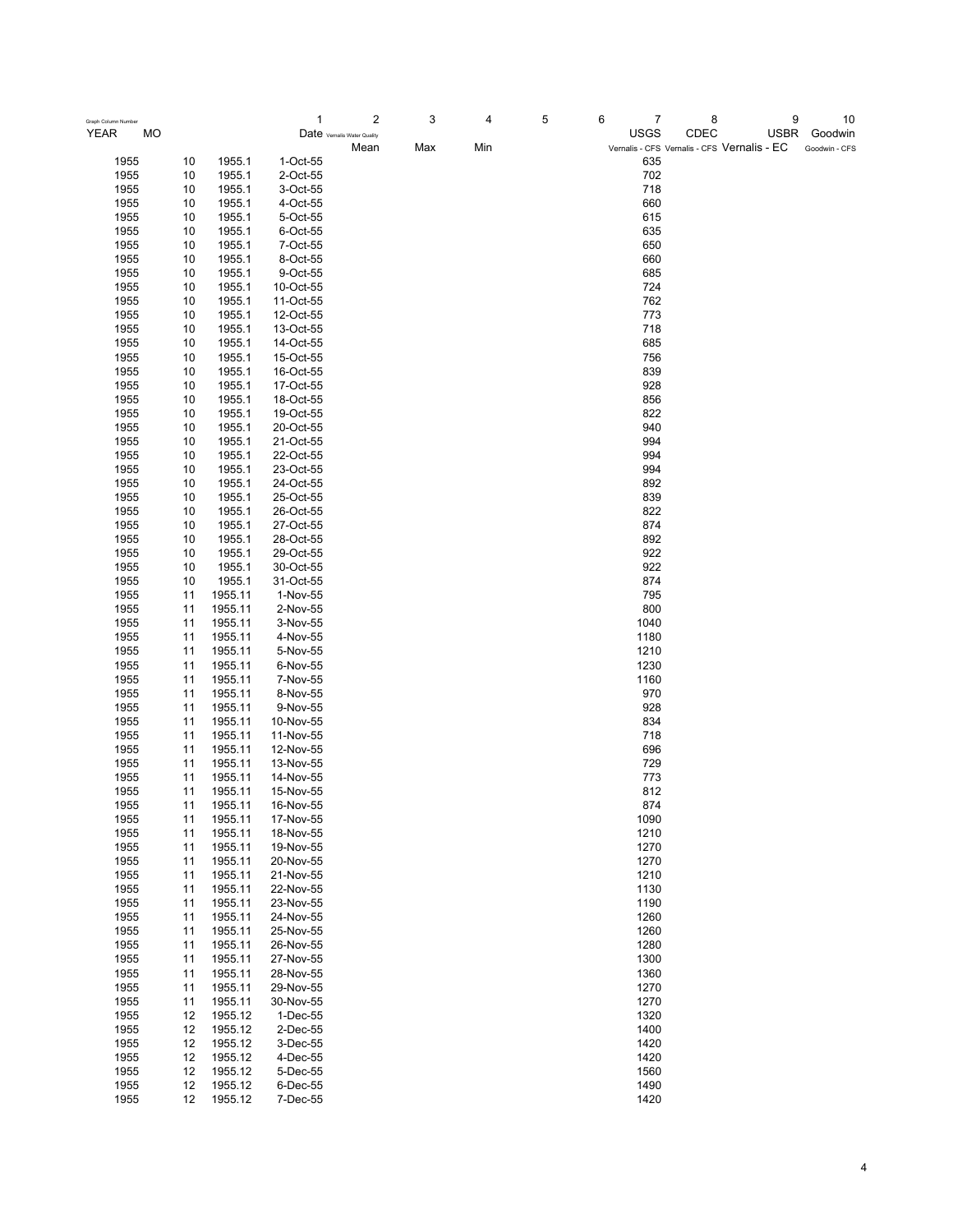| 1955 | 12 | 1955.12 | 8-Dec-55       | 1640  |
|------|----|---------|----------------|-------|
| 1955 | 12 | 1955.12 | 9-Dec-55       | 1780  |
| 1955 | 12 | 1955.12 | 10-Dec-55      | 1970  |
| 1955 | 12 | 1955.12 | 11-Dec-55      | 1910  |
|      |    |         |                |       |
| 1955 | 12 | 1955.12 | 12-Dec-55      | 1800  |
| 1955 | 12 | 1955.12 | 13-Dec-55      | 1900  |
| 1955 | 12 | 1955.12 | 14-Dec-55      | 1850  |
| 1955 | 12 | 1955.12 | 15-Dec-55      | 1660  |
| 1955 | 12 | 1955.12 | 16-Dec-55      | 1610  |
| 1955 | 12 | 1955.12 | 17-Dec-55      | 1580  |
| 1955 | 12 | 1955.12 | 18-Dec-55      | 1510  |
| 1955 | 12 | 1955.12 | 19-Dec-55      | 1740  |
| 1955 | 12 | 1955.12 | 20-Dec-55      | 1720  |
| 1955 | 12 | 1955.12 | 21-Dec-55      | 1920  |
|      |    |         |                |       |
| 1955 | 12 | 1955.12 | 22-Dec-55      | 2040  |
| 1955 | 12 | 1955.12 | 23-Dec-55      | 3210  |
| 1955 | 12 | 1955.12 | 24-Dec-55      | 15500 |
| 1955 | 12 | 1955.12 | 25-Dec-55      | 40400 |
| 1955 | 12 | 1955.12 | 26-Dec-55      | 47400 |
| 1955 | 12 | 1955.12 | 27-Dec-55      | 39500 |
| 1955 | 12 | 1955.12 | 28-Dec-55      | 42300 |
| 1955 | 12 | 1955.12 | 29-Dec-55      | 40900 |
| 1955 |    |         |                | 37000 |
|      | 12 | 1955.12 | 30-Dec-55      |       |
| 1955 | 12 | 1955.12 | 31-Dec-55      | 35200 |
| 1956 | 1  | 1956.01 | 1-Jan-56       | 34000 |
| 1956 | 1  | 1956.01 | 2-Jan-56       | 32900 |
| 1956 | 1  | 1956.01 | 3-Jan-56       | 31400 |
| 1956 | 1  | 1956.01 | 4-Jan-56       | 29700 |
| 1956 | 1  | 1956.01 | 5-Jan-56       | 28200 |
| 1956 | 1  | 1956.01 | $6$ -Jan- $56$ | 27700 |
| 1956 | 1  | 1956.01 | 7-Jan-56       | 28600 |
| 1956 | 1  | 1956.01 | 8-Jan-56       | 28600 |
|      |    |         |                |       |
| 1956 | 1  | 1956.01 | 9-Jan-56       | 27900 |
| 1956 | 1  | 1956.01 | 10-Jan-56      | 27000 |
| 1956 | 1  | 1956.01 | 11-Jan-56      | 25800 |
| 1956 | 1  | 1956.01 | 12-Jan-56      | 24400 |
| 1956 | 1  | 1956.01 | 13-Jan-56      | 23000 |
| 1956 | 1  | 1956.01 | 14-Jan-56      | 21500 |
| 1956 | 1  | 1956.01 | 15-Jan-56      | 20200 |
| 1956 | 1  | 1956.01 | 16-Jan-56      | 21000 |
|      |    |         |                |       |
| 1956 | 1  | 1956.01 | 17-Jan-56      | 24400 |
| 1956 | 1  | 1956.01 | 18-Jan-56      | 27600 |
| 1956 | 1  | 1956.01 | 19-Jan-56      | 27600 |
| 1956 | 1  | 1956.01 | 20-Jan-56      | 27000 |
| 1956 | 1  | 1956.01 | 21-Jan-56      | 26300 |
| 1956 | 1  | 1956.01 | 22-Jan-56      | 25400 |
| 1956 | 1  | 1956.01 | 23-Jan-56      | 23900 |
| 1956 | 1  | 1956.01 | 24-Jan-56      | 23600 |
| 1956 | 1  | 1956.01 | 25-Jan-56      | 25200 |
|      | 1  |         |                |       |
| 1956 |    | 1956.01 | 26-Jan-56      | 25700 |
| 1956 | 1  | 1956.01 | 27-Jan-56      | 27000 |
| 1956 | 1  | 1956.01 | 28-Jan-56      | 29600 |
| 1956 | 1  | 1956.01 | 29-Jan-56      | 30800 |
| 1956 | 1  | 1956.01 | 30-Jan-56      | 31000 |
| 1956 | 1  | 1956.01 | 31-Jan-56      | 31400 |
| 1956 | 2  | 1956.02 | 1-Feb-56       | 31300 |
| 1956 | 2  | 1956.02 | 2-Feb-56       | 30400 |
| 1956 | 2  | 1956.02 | 3-Feb-56       | 28500 |
|      |    |         |                |       |
| 1956 | 2  | 1956.02 | 4-Feb-56       | 26100 |
| 1956 | 2  | 1956.02 | 5-Feb-56       | 24000 |
| 1956 | 2  | 1956.02 | 6-Feb-56       | 22000 |
| 1956 | 2  | 1956.02 | 7-Feb-56       | 20300 |
| 1956 | 2  | 1956.02 | 8-Feb-56       | 18900 |
| 1956 | 2  | 1956.02 | 9-Feb-56       | 17800 |
| 1956 | 2  | 1956.02 | 10-Feb-56      | 16600 |
| 1956 | 2  | 1956.02 | 11-Feb-56      | 15700 |
|      |    |         |                |       |
| 1956 | 2  | 1956.02 | 12-Feb-56      | 15100 |
| 1956 | 2  | 1956.02 | 13-Feb-56      | 14600 |
| 1956 | 2  | 1956.02 | 14-Feb-56      | 14400 |
| 1956 | 2  | 1956.02 | 15-Feb-56      | 14400 |
| 1956 | 2  | 1956.02 | 16-Feb-56      | 14800 |

| 1780                           |
|--------------------------------|
| 1970                           |
| 1910                           |
| 1800                           |
| 1900                           |
| 1850                           |
|                                |
| 1660                           |
| 1610                           |
| 1580                           |
| 1510                           |
| 1<br>740                       |
| 1720                           |
| 1920                           |
| 2040                           |
| 3210                           |
|                                |
| 15500<br>40400                 |
|                                |
| 47400                          |
| 39500                          |
| 42300                          |
| -~~~<br>)900<br>40             |
| 37000                          |
|                                |
| 34000                          |
| 32900                          |
|                                |
| 31400                          |
| 29700                          |
| 28200                          |
| $\frac{1}{700}$<br>27          |
| 28600                          |
| -----<br>28600                 |
| 27900                          |
| 27000                          |
|                                |
| 25800                          |
| 24400                          |
| 23000                          |
| 21500                          |
| 20200                          |
| 21000                          |
| 24400                          |
|                                |
|                                |
| 27600                          |
| 27000                          |
| 26300                          |
|                                |
| 25400                          |
|                                |
| 23900                          |
| ----<br>3600<br>$\overline{2}$ |
|                                |
| 25200<br>25700                 |
| 27000                          |
| 29600                          |
| 30800                          |
| 31000                          |
|                                |
| 31400                          |
| 31300                          |
| 30400                          |
| 28500<br>)                     |
| 26100                          |
| -- - - -<br>24000<br>J         |
| 22000                          |
| 20300<br>)                     |
|                                |
| 18900<br>J                     |
| 1<br>7800                      |
| 16600                          |
| 15700<br>)                     |
| 15100                          |
| 14600                          |
| 14400                          |
| 14400<br>14800                 |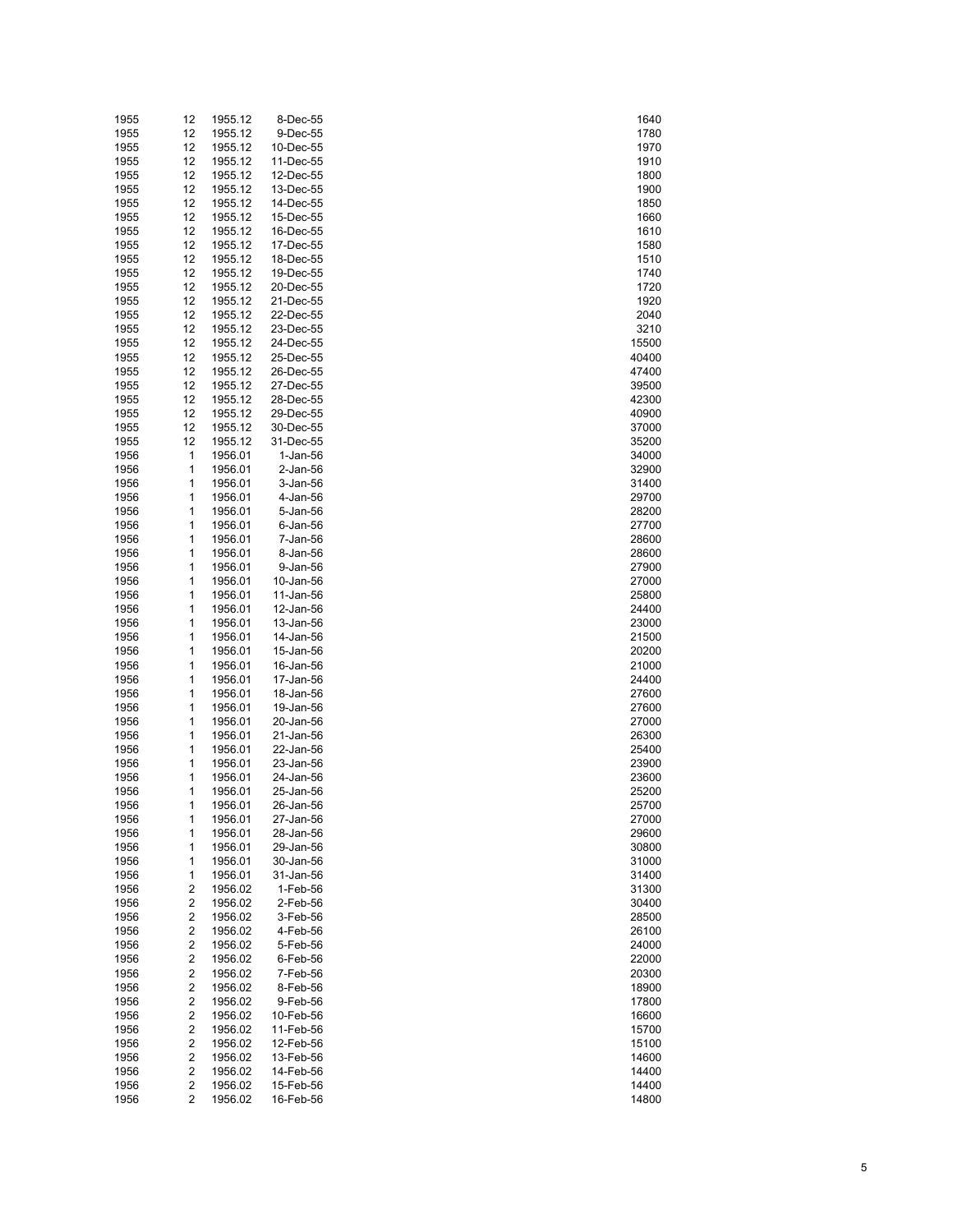| 1956 | 2 | 1956.02 | 17-Feb-56 | 14900 |
|------|---|---------|-----------|-------|
| 1956 | 2 | 1956.02 | 18-Feb-56 | 14800 |
| 1956 | 2 | 1956.02 | 19-Feb-56 | 14700 |
| 1956 | 2 | 1956.02 | 20-Feb-56 | 14000 |
| 1956 | 2 | 1956.02 | 21-Feb-56 | 13300 |
| 1956 | 2 | 1956.02 | 22-Feb-56 | 12900 |
| 1956 | 2 | 1956.02 | 23-Feb-56 | 12800 |
| 1956 | 2 |         |           | 12900 |
|      |   | 1956.02 | 24-Feb-56 |       |
| 1956 | 2 | 1956.02 | 25-Feb-56 | 12900 |
| 1956 | 2 | 1956.02 | 26-Feb-56 | 12900 |
| 1956 | 2 | 1956.02 | 27-Feb-56 | 13200 |
| 1956 | 2 | 1956.02 | 28-Feb-56 | 13300 |
| 1956 | 2 | 1956.02 | 29-Feb-56 | 13600 |
| 1956 | 3 | 1956.03 | 1-Mar-56  | 13700 |
| 1956 | 3 | 1956.03 | 2-Mar-56  | 13600 |
| 1956 | 3 | 1956.03 | 3-Mar-56  | 13200 |
| 1956 | 3 | 1956.03 | 4-Mar-56  | 12800 |
| 1956 | 3 | 1956.03 | 5-Mar-56  | 12300 |
| 1956 | 3 | 1956.03 | 6-Mar-56  | 11800 |
| 1956 | 3 | 1956.03 | 7-Mar-56  | 11200 |
| 1956 | 3 | 1956.03 | 8-Mar-56  | 10500 |
| 1956 | 3 | 1956.03 | 9-Mar-56  | 9850  |
| 1956 | 3 | 1956.03 | 10-Mar-56 | 9300  |
| 1956 | 3 | 1956.03 | 11-Mar-56 | 8970  |
|      |   |         |           |       |
| 1956 | 3 | 1956.03 | 12-Mar-56 | 8750  |
| 1956 | 3 | 1956.03 | 13-Mar-56 | 8410  |
| 1956 | 3 | 1956.03 | 14-Mar-56 | 8290  |
| 1956 | 3 | 1956.03 | 15-Mar-56 | 7860  |
| 1956 | 3 | 1956.03 | 16-Mar-56 | 6940  |
| 1956 | 3 | 1956.03 | 17-Mar-56 | 5960  |
| 1956 | 3 | 1956.03 | 18-Mar-56 | 5220  |
| 1956 | 3 | 1956.03 | 19-Mar-56 | 5100  |
| 1956 | 3 | 1956.03 | 20-Mar-56 | 4930  |
| 1956 | 3 | 1956.03 | 21-Mar-56 | 4720  |
| 1956 | 3 | 1956.03 | 22-Mar-56 | 4520  |
| 1956 | 3 | 1956.03 | 23-Mar-56 | 4350  |
| 1956 | 3 | 1956.03 | 24-Mar-56 | 3940  |
| 1956 | 3 | 1956.03 | 25-Mar-56 | 3420  |
| 1956 | 3 | 1956.03 | 26-Mar-56 | 3180  |
| 1956 | 3 | 1956.03 | 27-Mar-56 | 3560  |
| 1956 | 3 | 1956.03 | 28-Mar-56 | 3830  |
| 1956 | 3 | 1956.03 | 29-Mar-56 | 3740  |
| 1956 | 3 | 1956.03 | 30-Mar-56 | 3730  |
|      |   |         |           |       |
| 1956 | 3 | 1956.03 | 31-Mar-56 | 4400  |
| 1956 | 4 | 1956.04 | 1-Apr-56  | 5080  |
| 1956 | 4 | 1956.04 | 2-Apr-56  | 5380  |
| 1956 | 4 | 1956.04 | 3-Apr-56  | 4480  |
| 1956 | 4 | 1956.04 | 4-Apr-56  | 4020  |
| 1956 | 4 | 1956.04 | 5-Apr-56  | 3800  |
| 1956 | 4 | 1956.04 | 6-Apr-56  | 3570  |
| 1956 | 4 | 1956.04 | 7-Apr-56  | 3510  |
| 1956 | 4 | 1956.04 | 8-Apr-56  | 3600  |
| 1956 | 4 | 1956.04 | 9-Apr-56  | 3950  |
| 1956 | 4 | 1956.04 | 10-Apr-56 | 4170  |
| 1956 | 4 | 1956.04 | 11-Apr-56 | 4750  |
| 1956 | 4 | 1956.04 | 12-Apr-56 | 5880  |
| 1956 | 4 | 1956.04 | 13-Apr-56 | 6870  |
| 1956 | 4 | 1956.04 | 14-Apr-56 | 7440  |
| 1956 | 4 | 1956.04 | 15-Apr-56 | 7700  |
| 1956 | 4 | 1956.04 | 16-Apr-56 | 7740  |
| 1956 | 4 | 1956.04 | 17-Apr-56 | 7350  |
| 1956 | 4 | 1956.04 | 18-Apr-56 | 6850  |
| 1956 | 4 |         | 19-Apr-56 | 6300  |
|      |   | 1956.04 |           |       |
| 1956 | 4 | 1956.04 | 20-Apr-56 | 5900  |
| 1956 | 4 | 1956.04 | 21-Apr-56 | 5600  |
| 1956 | 4 | 1956.04 | 22-Apr-56 | 5730  |
| 1956 | 4 | 1956.04 | 23-Apr-56 | 6140  |
| 1956 | 4 | 1956.04 | 24-Apr-56 | 7040  |
| 1956 | 4 | 1956.04 | 25-Apr-56 | 7590  |
| 1956 | 4 | 1956.04 | 26-Apr-56 | 8060  |
| 1956 | 4 | 1956.04 | 27-Apr-56 | 8640  |

| 14900                        |
|------------------------------|
|                              |
| 14800                        |
| 14700                        |
| 14000                        |
| 3300<br>1                    |
| 12900                        |
| 2800<br>1                    |
| 1:<br>2900                   |
| 1<br>2900                    |
|                              |
| $\ddot{\phantom{a}}$<br>2900 |
| 1<br>3200                    |
| 3300<br>$\ddot{\phantom{1}}$ |
| 3600<br>1                    |
| $\ddot{\phantom{1}}$<br>3700 |
| 3600<br>1                    |
|                              |
| 13200                        |
| 1<br>2800                    |
| 2300<br>1                    |
| 11800                        |
| 11200                        |
| 10500                        |
|                              |
| 9850                         |
| 9300                         |
| 8970                         |
| 8750                         |
| 8410                         |
| 8290                         |
| 7860                         |
|                              |
| 6940                         |
| 5960                         |
| 220<br>5.                    |
| 5100                         |
| 4930                         |
| 4720                         |
|                              |
| 45<br>20                     |
| 4350                         |
| 3940                         |
| 3420                         |
| 3180                         |
| 3560                         |
| 3830                         |
|                              |
| 3740                         |
| 3730                         |
| 4400                         |
| 5080                         |
| 5380                         |
| 4480                         |
| 4020                         |
|                              |
| 3800                         |
| 3570                         |
| 3510                         |
| 3600                         |
| 3950                         |
| 4170                         |
|                              |
| 4750                         |
| 5880                         |
| 6870                         |
| 7440                         |
| 7700                         |
| 7740                         |
| 350                          |
| 7                            |
| 6850                         |
| 6300                         |
| 5900                         |
| 5600                         |
| 5730                         |
| 6140                         |
|                              |
| 7040                         |
| 7590                         |
| 8060                         |
| 8640                         |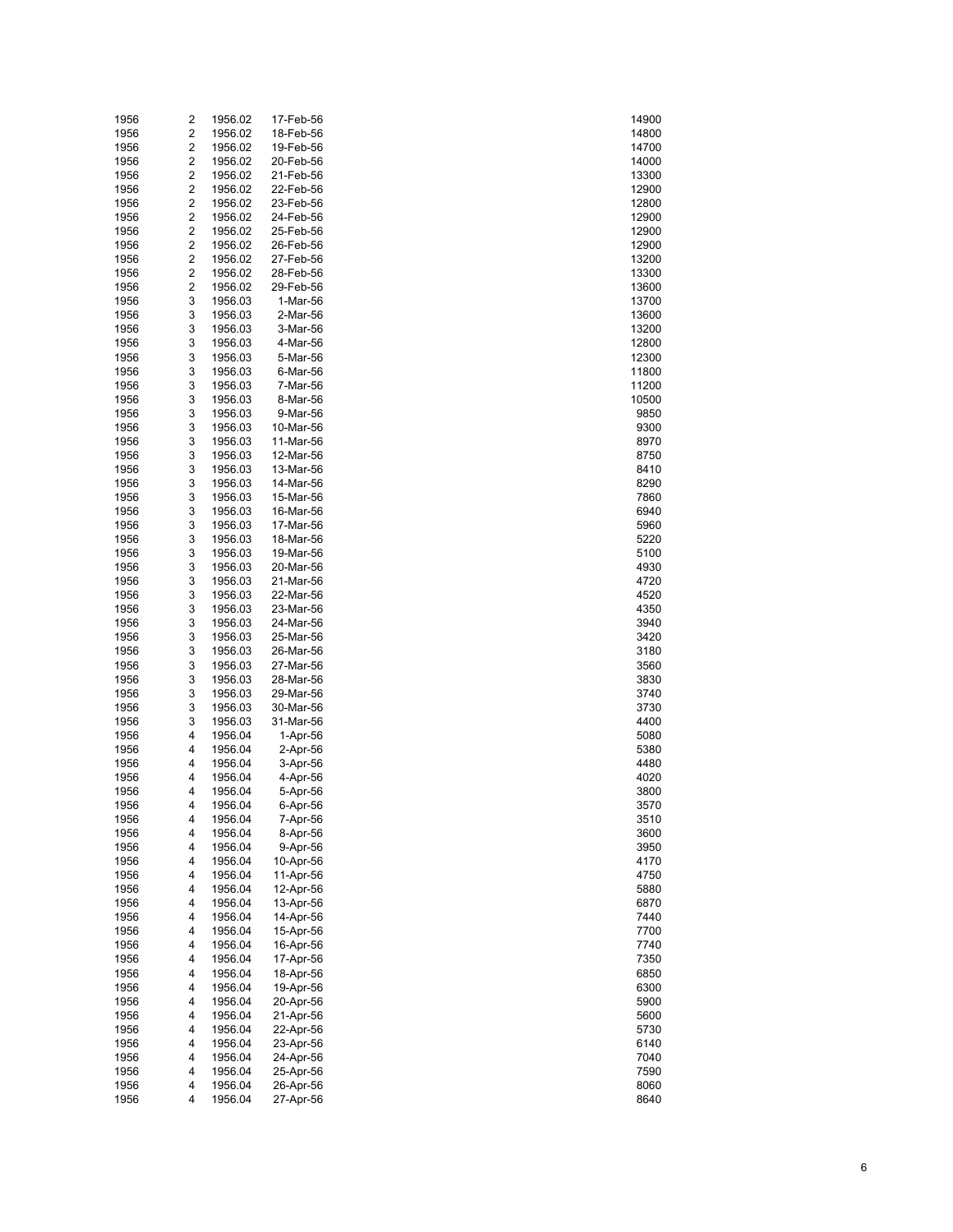| 1956         | 4              | 1956.04            | 28-Apr-56              | 10200          |
|--------------|----------------|--------------------|------------------------|----------------|
| 1956         | 4              | 1956.04            | 29-Apr-56              | 10400          |
| 1956         | 4              | 1956.04            | 30-Apr-56              | 10100          |
| 1956         | 5              | 1956.05            | $1-May-56$             | 9510           |
| 1956         | 5              | 1956.05            | $2-May-56$             | 8650           |
| 1956         | 5              | 1956.05            | 3-May-56               | 8970           |
| 1956         | 5              | 1956.05            | 4-May-56               | 9960           |
| 1956         | 5              | 1956.05            | 5-May-56               | 11400          |
| 1956         | 5              | 1956.05            | 6-May-56               | 15700          |
| 1956         | 5              | 1956.05            | 7-May-56               | 17800          |
| 1956         | 5              | 1956.05            | 8-May-56               | 17400          |
| 1956         | 5              | 1956.05            | 9-May-56               | 17000          |
| 1956         | 5              | 1956.05            | 10-May-56              | 15900          |
| 1956         | 5              | 1956.05            | 11-May-56              | 15100          |
| 1956         | 5              | 1956.05            | 12-May-56              | 14600          |
| 1956         | 5              | 1956.05            | 13-May-56              | 13900          |
| 1956         | 5              | 1956.05            | 14-May-56              | 12700          |
| 1956         | 5              | 1956.05            | 15-May-56              | 10800          |
| 1956         | 5              | 1956.05            | 16-May-56              | 9280           |
| 1956         | 5              | 1956.05            | 17-May-56              | 9000           |
| 1956         | 5              | 1956.05            | 18-May-56              | 9090           |
| 1956         | 5              | 1956.05            | 19-May-56              | 9270           |
| 1956         | 5              | 1956.05            | 20-May-56              | 9610           |
| 1956         | 5              | 1956.05            | 21-May-56              | 10400          |
| 1956         | 5              | 1956.05            | 22-May-56              | 11200          |
| 1956         | 5              | 1956.05            | 23-May-56              | 13200          |
| 1956         | 5              | 1956.05            | 24-May-56              | 16000          |
| 1956         | 5              | 1956.05            | 25-May-56              | 18700          |
| 1956         | 5              | 1956.05            | 26-May-56              | 19900          |
| 1956         | 5              | 1956.05            | 27-May-56              | 19900          |
| 1956         | 5              | 1956.05            | 28-May-56              | 20100          |
| 1956         | 5              | 1956.05            | 29-May-56              | 20200          |
| 1956         | 5              | 1956.05            | 30-May-56              | 19400          |
| 1956         | 5              | 1956.05            | 31-May-56              | 18600          |
| 1956         | 6              | 1956.06            | 1-Jun-56               | 19100          |
| 1956         | 6              | 1956.06            | 2-Jun-56               | 19600          |
| 1956         | 6              | 1956.06            | 3-Jun-56               | 19400          |
| 1956         | 6              | 1956.06            | 4-Jun-56               | 19000          |
| 1956         | 6              | 1956.06            | 5-Jun-56               | 18600          |
| 1956         | 6              | 1956.06            | 6-Jun-56               | 18400          |
| 1956         | 6              | 1956.06            | 7-Jun-56               | 17000          |
| 1956         | 6              | 1956.06            | 8-Jun-56               | 15600          |
| 1956         | 6              | 1956.06            | 9-Jun-56               | 14300          |
| 1956         | 6              | 1956.06            | 10-Jun-56              | 12500          |
| 1956         | 6              | 1956.06            | 11-Jun-56              | 11500          |
| 1956         | 6              | 1956.06            | 12-Jun-56              | 11400          |
| 1956         | 6              | 1956.06            | 13-Jun-56              | 11200          |
| 1956         | 6              | 1956.06            | 14-Jun-56              | 10900          |
| 1956         | 6              | 1956.06            | 15-Jun-56              | 10900          |
| 1956         | 6              | 1956.06            | 16-Jun-56              | 10700          |
| 1956         | 6              | 1956.06            | 17-Jun-56              | 10500          |
| 1956         | 6              | 1956.06            | 18-Jun-56              | 9490           |
| 1956         | 6              | 1956.06            | 19-Jun-56              | 8480           |
| 1956         | 6              | 1956.06            | 20-Jun-56              | 8680           |
| 1956         | 6              | 1956.06            | 21-Jun-56              | 9270           |
| 1956         | 6              | 1956.06            | 22-Jun-56              | 10700          |
| 1956         | 6              | 1956.06            | 23-Jun-56              | 10900          |
| 1956         | 6              | 1956.06            | 24-Jun-56              | 10100          |
| 1956         | 6              | 1956.06            | 25-Jun-56              | 8060           |
| 1956         | 6              | 1956.06            | 26-Jun-56              | 7540           |
| 1956         | 6              | 1956.06<br>1956.06 | 27-Jun-56              | 7680           |
| 1956         | 6              |                    | 28-Jun-56              | 7350           |
| 1956<br>1956 | 6              | 1956.06            | 29-Jun-56<br>30-Jun-56 | 8570           |
| 1956         | 6<br>7         | 1956.06<br>1956.07 | 1-Jul-56               | 10100<br>10200 |
| 1956         | $\overline{7}$ | 1956.07            | 2-Jul-56               | 8570           |
| 1956         | 7              | 1956.07            | 3-Jul-56               | 6770           |
| 1956         | 7              | 1956.07            | 4-Jul-56               | 5580           |
| 1956         | 7              | 1956.07            | 5-Jul-56               | 4870           |
| 1956         | $\overline{7}$ | 1956.07            | 6-Jul-56               | 4380           |
| 1956         | 7              | 1956.07            | 7-Jul-56               | 4140           |
|              |                |                    |                        |                |

| 10200        |
|--------------|
|              |
| 10400        |
|              |
| 10100        |
| 9510         |
|              |
| 8650         |
|              |
| 8970         |
|              |
| 9960         |
| 11400        |
|              |
| 15700        |
|              |
| 7800<br>1    |
| 17400        |
|              |
| 17000        |
|              |
| 15900        |
|              |
| 15100        |
| 14600        |
|              |
| 13900        |
|              |
| 12700        |
|              |
| 10800        |
| 9280         |
|              |
| 9000         |
|              |
| 9090         |
|              |
| 9270         |
| 9610         |
|              |
| 10400        |
|              |
| 11200        |
| 13200        |
|              |
| 16000        |
|              |
| 18700        |
| 19900        |
|              |
| 19900        |
|              |
| 20100        |
|              |
| 20200        |
| 19400        |
|              |
| 18600        |
|              |
| 19100        |
|              |
| 19600        |
| 19400        |
|              |
| 19000        |
|              |
| 18600        |
| 18400        |
|              |
| 17000        |
|              |
| 15600        |
| 14300        |
|              |
| 12500        |
|              |
| 11500        |
|              |
| 11400        |
| 11200        |
|              |
| 10900        |
|              |
| 10900        |
| l<br>17<br>I |
|              |
| 10500        |
|              |
| 9490         |
|              |
|              |
| 8480         |
|              |
| 8680         |
|              |
| 9270         |
| 10700        |
|              |
| 10900        |
|              |
| 10100        |
| 8060         |
|              |
| 7540         |
|              |
| 7680         |
| 7350         |
|              |
| 8570         |
|              |
| 10100        |
|              |
| 10200        |
|              |
| 8570         |
| 6770         |
| 5580         |
|              |
| 4870         |
|              |
| 4380<br>4140 |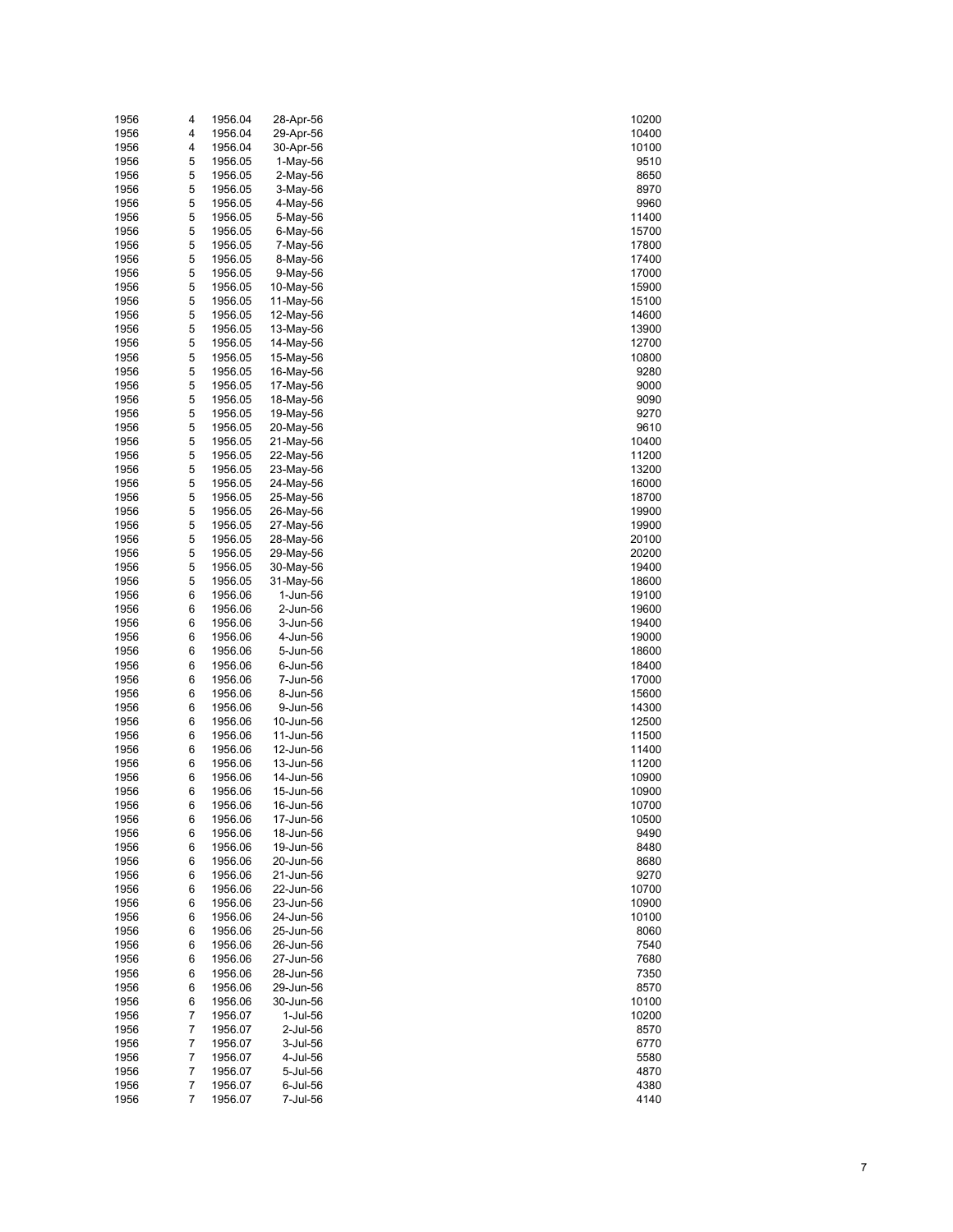| 7      | 1956.07                                                                                                                                                                                                                  | 8-Jul-56                                                                                                                                                                                                                                                                                                                                                                                                                                                                              | 4020                                                                                                                                                                                                                                                                                                                                                                                                                                                                                                                                                 |
|--------|--------------------------------------------------------------------------------------------------------------------------------------------------------------------------------------------------------------------------|---------------------------------------------------------------------------------------------------------------------------------------------------------------------------------------------------------------------------------------------------------------------------------------------------------------------------------------------------------------------------------------------------------------------------------------------------------------------------------------|------------------------------------------------------------------------------------------------------------------------------------------------------------------------------------------------------------------------------------------------------------------------------------------------------------------------------------------------------------------------------------------------------------------------------------------------------------------------------------------------------------------------------------------------------|
| 7      | 1956.07                                                                                                                                                                                                                  | 9-Jul-56                                                                                                                                                                                                                                                                                                                                                                                                                                                                              | 3780                                                                                                                                                                                                                                                                                                                                                                                                                                                                                                                                                 |
| 7      | 1956.07                                                                                                                                                                                                                  | 10-Jul-56                                                                                                                                                                                                                                                                                                                                                                                                                                                                             | 3560                                                                                                                                                                                                                                                                                                                                                                                                                                                                                                                                                 |
| 7      | 1956.07                                                                                                                                                                                                                  | 11-Jul-56                                                                                                                                                                                                                                                                                                                                                                                                                                                                             | 3400                                                                                                                                                                                                                                                                                                                                                                                                                                                                                                                                                 |
|        |                                                                                                                                                                                                                          |                                                                                                                                                                                                                                                                                                                                                                                                                                                                                       | 3240                                                                                                                                                                                                                                                                                                                                                                                                                                                                                                                                                 |
|        |                                                                                                                                                                                                                          |                                                                                                                                                                                                                                                                                                                                                                                                                                                                                       | 3060                                                                                                                                                                                                                                                                                                                                                                                                                                                                                                                                                 |
|        |                                                                                                                                                                                                                          |                                                                                                                                                                                                                                                                                                                                                                                                                                                                                       | 2990                                                                                                                                                                                                                                                                                                                                                                                                                                                                                                                                                 |
|        |                                                                                                                                                                                                                          |                                                                                                                                                                                                                                                                                                                                                                                                                                                                                       | 2780                                                                                                                                                                                                                                                                                                                                                                                                                                                                                                                                                 |
|        |                                                                                                                                                                                                                          |                                                                                                                                                                                                                                                                                                                                                                                                                                                                                       | 2650                                                                                                                                                                                                                                                                                                                                                                                                                                                                                                                                                 |
|        |                                                                                                                                                                                                                          |                                                                                                                                                                                                                                                                                                                                                                                                                                                                                       | 2400                                                                                                                                                                                                                                                                                                                                                                                                                                                                                                                                                 |
|        |                                                                                                                                                                                                                          |                                                                                                                                                                                                                                                                                                                                                                                                                                                                                       | 2040<br>1830                                                                                                                                                                                                                                                                                                                                                                                                                                                                                                                                         |
|        |                                                                                                                                                                                                                          |                                                                                                                                                                                                                                                                                                                                                                                                                                                                                       | 1740                                                                                                                                                                                                                                                                                                                                                                                                                                                                                                                                                 |
|        |                                                                                                                                                                                                                          |                                                                                                                                                                                                                                                                                                                                                                                                                                                                                       | 1740                                                                                                                                                                                                                                                                                                                                                                                                                                                                                                                                                 |
|        |                                                                                                                                                                                                                          |                                                                                                                                                                                                                                                                                                                                                                                                                                                                                       | 1680                                                                                                                                                                                                                                                                                                                                                                                                                                                                                                                                                 |
|        |                                                                                                                                                                                                                          |                                                                                                                                                                                                                                                                                                                                                                                                                                                                                       | 1570                                                                                                                                                                                                                                                                                                                                                                                                                                                                                                                                                 |
|        |                                                                                                                                                                                                                          |                                                                                                                                                                                                                                                                                                                                                                                                                                                                                       | 1560                                                                                                                                                                                                                                                                                                                                                                                                                                                                                                                                                 |
|        |                                                                                                                                                                                                                          |                                                                                                                                                                                                                                                                                                                                                                                                                                                                                       | 1680                                                                                                                                                                                                                                                                                                                                                                                                                                                                                                                                                 |
|        |                                                                                                                                                                                                                          |                                                                                                                                                                                                                                                                                                                                                                                                                                                                                       | 1580                                                                                                                                                                                                                                                                                                                                                                                                                                                                                                                                                 |
|        |                                                                                                                                                                                                                          |                                                                                                                                                                                                                                                                                                                                                                                                                                                                                       | 2050                                                                                                                                                                                                                                                                                                                                                                                                                                                                                                                                                 |
|        |                                                                                                                                                                                                                          |                                                                                                                                                                                                                                                                                                                                                                                                                                                                                       | 3060                                                                                                                                                                                                                                                                                                                                                                                                                                                                                                                                                 |
| 7      | 1956.07                                                                                                                                                                                                                  | 29-Jul-56                                                                                                                                                                                                                                                                                                                                                                                                                                                                             | 3810                                                                                                                                                                                                                                                                                                                                                                                                                                                                                                                                                 |
| 7      | 1956.07                                                                                                                                                                                                                  | 30-Jul-56                                                                                                                                                                                                                                                                                                                                                                                                                                                                             | 3810                                                                                                                                                                                                                                                                                                                                                                                                                                                                                                                                                 |
| 7      | 1956.07                                                                                                                                                                                                                  | 31-Jul-56                                                                                                                                                                                                                                                                                                                                                                                                                                                                             | 3430                                                                                                                                                                                                                                                                                                                                                                                                                                                                                                                                                 |
| 8      | 1956.08                                                                                                                                                                                                                  | 1-Aug-56                                                                                                                                                                                                                                                                                                                                                                                                                                                                              | 2470                                                                                                                                                                                                                                                                                                                                                                                                                                                                                                                                                 |
| 8      | 1956.08                                                                                                                                                                                                                  | $2-Auq-56$                                                                                                                                                                                                                                                                                                                                                                                                                                                                            | 2240                                                                                                                                                                                                                                                                                                                                                                                                                                                                                                                                                 |
| 8      | 1956.08                                                                                                                                                                                                                  | 3-Aug-56                                                                                                                                                                                                                                                                                                                                                                                                                                                                              | 2770                                                                                                                                                                                                                                                                                                                                                                                                                                                                                                                                                 |
| 8      | 1956.08                                                                                                                                                                                                                  | 4-Aug-56                                                                                                                                                                                                                                                                                                                                                                                                                                                                              | 3030                                                                                                                                                                                                                                                                                                                                                                                                                                                                                                                                                 |
| 8      | 1956.08                                                                                                                                                                                                                  | 5-Aug-56                                                                                                                                                                                                                                                                                                                                                                                                                                                                              | 2830                                                                                                                                                                                                                                                                                                                                                                                                                                                                                                                                                 |
|        |                                                                                                                                                                                                                          |                                                                                                                                                                                                                                                                                                                                                                                                                                                                                       | 2590                                                                                                                                                                                                                                                                                                                                                                                                                                                                                                                                                 |
|        |                                                                                                                                                                                                                          |                                                                                                                                                                                                                                                                                                                                                                                                                                                                                       | 2240                                                                                                                                                                                                                                                                                                                                                                                                                                                                                                                                                 |
|        |                                                                                                                                                                                                                          |                                                                                                                                                                                                                                                                                                                                                                                                                                                                                       | 2470                                                                                                                                                                                                                                                                                                                                                                                                                                                                                                                                                 |
|        |                                                                                                                                                                                                                          |                                                                                                                                                                                                                                                                                                                                                                                                                                                                                       | 2160                                                                                                                                                                                                                                                                                                                                                                                                                                                                                                                                                 |
|        |                                                                                                                                                                                                                          |                                                                                                                                                                                                                                                                                                                                                                                                                                                                                       | 1830                                                                                                                                                                                                                                                                                                                                                                                                                                                                                                                                                 |
|        |                                                                                                                                                                                                                          |                                                                                                                                                                                                                                                                                                                                                                                                                                                                                       | 1700                                                                                                                                                                                                                                                                                                                                                                                                                                                                                                                                                 |
|        |                                                                                                                                                                                                                          |                                                                                                                                                                                                                                                                                                                                                                                                                                                                                       | 1710                                                                                                                                                                                                                                                                                                                                                                                                                                                                                                                                                 |
|        |                                                                                                                                                                                                                          |                                                                                                                                                                                                                                                                                                                                                                                                                                                                                       | 1810<br>1670                                                                                                                                                                                                                                                                                                                                                                                                                                                                                                                                         |
|        |                                                                                                                                                                                                                          |                                                                                                                                                                                                                                                                                                                                                                                                                                                                                       | 1600                                                                                                                                                                                                                                                                                                                                                                                                                                                                                                                                                 |
|        |                                                                                                                                                                                                                          |                                                                                                                                                                                                                                                                                                                                                                                                                                                                                       | 1600                                                                                                                                                                                                                                                                                                                                                                                                                                                                                                                                                 |
|        |                                                                                                                                                                                                                          |                                                                                                                                                                                                                                                                                                                                                                                                                                                                                       | 1600                                                                                                                                                                                                                                                                                                                                                                                                                                                                                                                                                 |
|        |                                                                                                                                                                                                                          |                                                                                                                                                                                                                                                                                                                                                                                                                                                                                       | 1600                                                                                                                                                                                                                                                                                                                                                                                                                                                                                                                                                 |
|        |                                                                                                                                                                                                                          |                                                                                                                                                                                                                                                                                                                                                                                                                                                                                       | 1630                                                                                                                                                                                                                                                                                                                                                                                                                                                                                                                                                 |
|        |                                                                                                                                                                                                                          |                                                                                                                                                                                                                                                                                                                                                                                                                                                                                       | 1700                                                                                                                                                                                                                                                                                                                                                                                                                                                                                                                                                 |
|        |                                                                                                                                                                                                                          |                                                                                                                                                                                                                                                                                                                                                                                                                                                                                       | 1690                                                                                                                                                                                                                                                                                                                                                                                                                                                                                                                                                 |
|        |                                                                                                                                                                                                                          |                                                                                                                                                                                                                                                                                                                                                                                                                                                                                       | 1680                                                                                                                                                                                                                                                                                                                                                                                                                                                                                                                                                 |
| 8      | 1956.08                                                                                                                                                                                                                  | 23-Aug-56                                                                                                                                                                                                                                                                                                                                                                                                                                                                             | 1610                                                                                                                                                                                                                                                                                                                                                                                                                                                                                                                                                 |
| 8      | 1956.08                                                                                                                                                                                                                  | 24-Aug-56                                                                                                                                                                                                                                                                                                                                                                                                                                                                             | 1600                                                                                                                                                                                                                                                                                                                                                                                                                                                                                                                                                 |
| 8      | 1956.08                                                                                                                                                                                                                  | 25-Aug-56                                                                                                                                                                                                                                                                                                                                                                                                                                                                             | 1590                                                                                                                                                                                                                                                                                                                                                                                                                                                                                                                                                 |
| 8      | 1956.08                                                                                                                                                                                                                  | 26-Aug-56                                                                                                                                                                                                                                                                                                                                                                                                                                                                             | 1620                                                                                                                                                                                                                                                                                                                                                                                                                                                                                                                                                 |
| 8      | 1956.08                                                                                                                                                                                                                  | 27-Aug-56                                                                                                                                                                                                                                                                                                                                                                                                                                                                             | 1660                                                                                                                                                                                                                                                                                                                                                                                                                                                                                                                                                 |
| 8      | 1956.08                                                                                                                                                                                                                  | 28-Aug-56                                                                                                                                                                                                                                                                                                                                                                                                                                                                             | 1620                                                                                                                                                                                                                                                                                                                                                                                                                                                                                                                                                 |
| 8      | 1956.08                                                                                                                                                                                                                  | 29-Aug-56                                                                                                                                                                                                                                                                                                                                                                                                                                                                             | 1570                                                                                                                                                                                                                                                                                                                                                                                                                                                                                                                                                 |
|        | 1956.08                                                                                                                                                                                                                  | 30-Aug-56                                                                                                                                                                                                                                                                                                                                                                                                                                                                             | 1530                                                                                                                                                                                                                                                                                                                                                                                                                                                                                                                                                 |
|        |                                                                                                                                                                                                                          | 31-Aug-56                                                                                                                                                                                                                                                                                                                                                                                                                                                                             | 1540                                                                                                                                                                                                                                                                                                                                                                                                                                                                                                                                                 |
|        |                                                                                                                                                                                                                          |                                                                                                                                                                                                                                                                                                                                                                                                                                                                                       | 1530                                                                                                                                                                                                                                                                                                                                                                                                                                                                                                                                                 |
|        |                                                                                                                                                                                                                          |                                                                                                                                                                                                                                                                                                                                                                                                                                                                                       | 1620                                                                                                                                                                                                                                                                                                                                                                                                                                                                                                                                                 |
|        |                                                                                                                                                                                                                          |                                                                                                                                                                                                                                                                                                                                                                                                                                                                                       | 1640                                                                                                                                                                                                                                                                                                                                                                                                                                                                                                                                                 |
|        |                                                                                                                                                                                                                          |                                                                                                                                                                                                                                                                                                                                                                                                                                                                                       | 1590                                                                                                                                                                                                                                                                                                                                                                                                                                                                                                                                                 |
|        |                                                                                                                                                                                                                          |                                                                                                                                                                                                                                                                                                                                                                                                                                                                                       | 1590                                                                                                                                                                                                                                                                                                                                                                                                                                                                                                                                                 |
|        |                                                                                                                                                                                                                          |                                                                                                                                                                                                                                                                                                                                                                                                                                                                                       | 1650                                                                                                                                                                                                                                                                                                                                                                                                                                                                                                                                                 |
|        |                                                                                                                                                                                                                          |                                                                                                                                                                                                                                                                                                                                                                                                                                                                                       | 1800<br>1790                                                                                                                                                                                                                                                                                                                                                                                                                                                                                                                                         |
| 9      | 1956.09                                                                                                                                                                                                                  |                                                                                                                                                                                                                                                                                                                                                                                                                                                                                       | 1920                                                                                                                                                                                                                                                                                                                                                                                                                                                                                                                                                 |
|        | 1956.09                                                                                                                                                                                                                  | 9-Sep-56<br>10-Sep-56                                                                                                                                                                                                                                                                                                                                                                                                                                                                 | 1940                                                                                                                                                                                                                                                                                                                                                                                                                                                                                                                                                 |
|        |                                                                                                                                                                                                                          |                                                                                                                                                                                                                                                                                                                                                                                                                                                                                       | 1810                                                                                                                                                                                                                                                                                                                                                                                                                                                                                                                                                 |
| 9      |                                                                                                                                                                                                                          |                                                                                                                                                                                                                                                                                                                                                                                                                                                                                       |                                                                                                                                                                                                                                                                                                                                                                                                                                                                                                                                                      |
| 9      | 1956.09                                                                                                                                                                                                                  | 11-Sep-56                                                                                                                                                                                                                                                                                                                                                                                                                                                                             |                                                                                                                                                                                                                                                                                                                                                                                                                                                                                                                                                      |
| 9      | 1956.09                                                                                                                                                                                                                  | 12-Sep-56                                                                                                                                                                                                                                                                                                                                                                                                                                                                             | 1730                                                                                                                                                                                                                                                                                                                                                                                                                                                                                                                                                 |
| 9      | 1956.09                                                                                                                                                                                                                  | 13-Sep-56                                                                                                                                                                                                                                                                                                                                                                                                                                                                             | 1810                                                                                                                                                                                                                                                                                                                                                                                                                                                                                                                                                 |
| 9<br>9 | 1956.09<br>1956.09                                                                                                                                                                                                       | 14-Sep-56<br>15-Sep-56                                                                                                                                                                                                                                                                                                                                                                                                                                                                | 1880<br>1900                                                                                                                                                                                                                                                                                                                                                                                                                                                                                                                                         |
|        | 7<br>7<br>7<br>7<br>7<br>7<br>7<br>7<br>7<br>7<br>7<br>7<br>7<br>7<br>7<br>7<br>7<br>8<br>8<br>8<br>8<br>8<br>8<br>8<br>8<br>8<br>8<br>8<br>8<br>8<br>8<br>8<br>8<br>8<br>8<br>8<br>9<br>9<br>9<br>9<br>9<br>9<br>9<br>9 | 1956.07<br>1956.07<br>1956.07<br>1956.07<br>1956.07<br>1956.07<br>1956.07<br>1956.07<br>1956.07<br>1956.07<br>1956.07<br>1956.07<br>1956.07<br>1956.07<br>1956.07<br>1956.07<br>1956.07<br>1956.08<br>1956.08<br>1956.08<br>1956.08<br>1956.08<br>1956.08<br>1956.08<br>1956.08<br>1956.08<br>1956.08<br>1956.08<br>1956.08<br>1956.08<br>1956.08<br>1956.08<br>1956.08<br>1956.08<br>1956.08<br>1956.09<br>1956.09<br>1956.09<br>1956.09<br>1956.09<br>1956.09<br>1956.09<br>1956.09 | 12-Jul-56<br>13-Jul-56<br>14-Jul-56<br>15-Jul-56<br>16-Jul-56<br>17-Jul-56<br>18-Jul-56<br>19-Jul-56<br>20-Jul-56<br>21-Jul-56<br>22-Jul-56<br>23-Jul-56<br>24-Jul-56<br>25-Jul-56<br>26-Jul-56<br>27-Jul-56<br>28-Jul-56<br>6-Aug-56<br>7-Aug-56<br>8-Aug-56<br>9-Aug-56<br>10-Aug-56<br>11-Aug-56<br>12-Aug-56<br>13-Aug-56<br>14-Aug-56<br>15-Aug-56<br>16-Aug-56<br>17-Aug-56<br>18-Aug-56<br>19-Aug-56<br>20-Aug-56<br>21-Aug-56<br>22-Aug-56<br>$1-Sep-56$<br>2-Sep-56<br>3-Sep-56<br>4-Sep-56<br>5-Sep-56<br>6-Sep-56<br>7-Sep-56<br>8-Sep-56 |

| 4020<br>)         |  |
|-------------------|--|
| 3780              |  |
| 3560<br>)         |  |
| 3400              |  |
| 240<br>š,         |  |
| 3060              |  |
| 2990              |  |
| 2780              |  |
| 2650<br>)         |  |
| 2400              |  |
| 2040              |  |
| 1830              |  |
| 1<br>740          |  |
| 1740              |  |
| 1680<br>)         |  |
| 1570              |  |
| 1560              |  |
| 1680              |  |
| 1580              |  |
| 2050              |  |
| 3060              |  |
| 3810              |  |
| 3810              |  |
| ں<br>3430<br>7^7  |  |
| 2470              |  |
| 2240<br>2770      |  |
| 3030              |  |
| 2830<br>)         |  |
| 2590              |  |
| 240<br>)          |  |
| 2470              |  |
| 2160              |  |
| 1830              |  |
| 1<br>700          |  |
| 1710              |  |
| 1810<br>)         |  |
| 1670              |  |
| 1600<br>)         |  |
| 1600              |  |
| 1600<br>)         |  |
| 1600              |  |
| 1630<br>)         |  |
| 1700              |  |
| 1690<br>)         |  |
| 1680              |  |
| 1610<br>)         |  |
| 1600              |  |
| 1590<br>)         |  |
| 1620<br>)         |  |
| 1660              |  |
| 1620<br>1570      |  |
| 1530              |  |
| 1540<br>)         |  |
| 1530              |  |
| 1620<br>)         |  |
| 1640              |  |
| 1590<br>)         |  |
| 1590              |  |
| 1650<br>)         |  |
| 1800              |  |
| 790<br>1<br>)     |  |
| 1920              |  |
| 1940<br>)         |  |
| 1810              |  |
| 730<br>1<br>)     |  |
| 1810              |  |
| 1880<br>)         |  |
| 1900<br>1940<br>) |  |
|                   |  |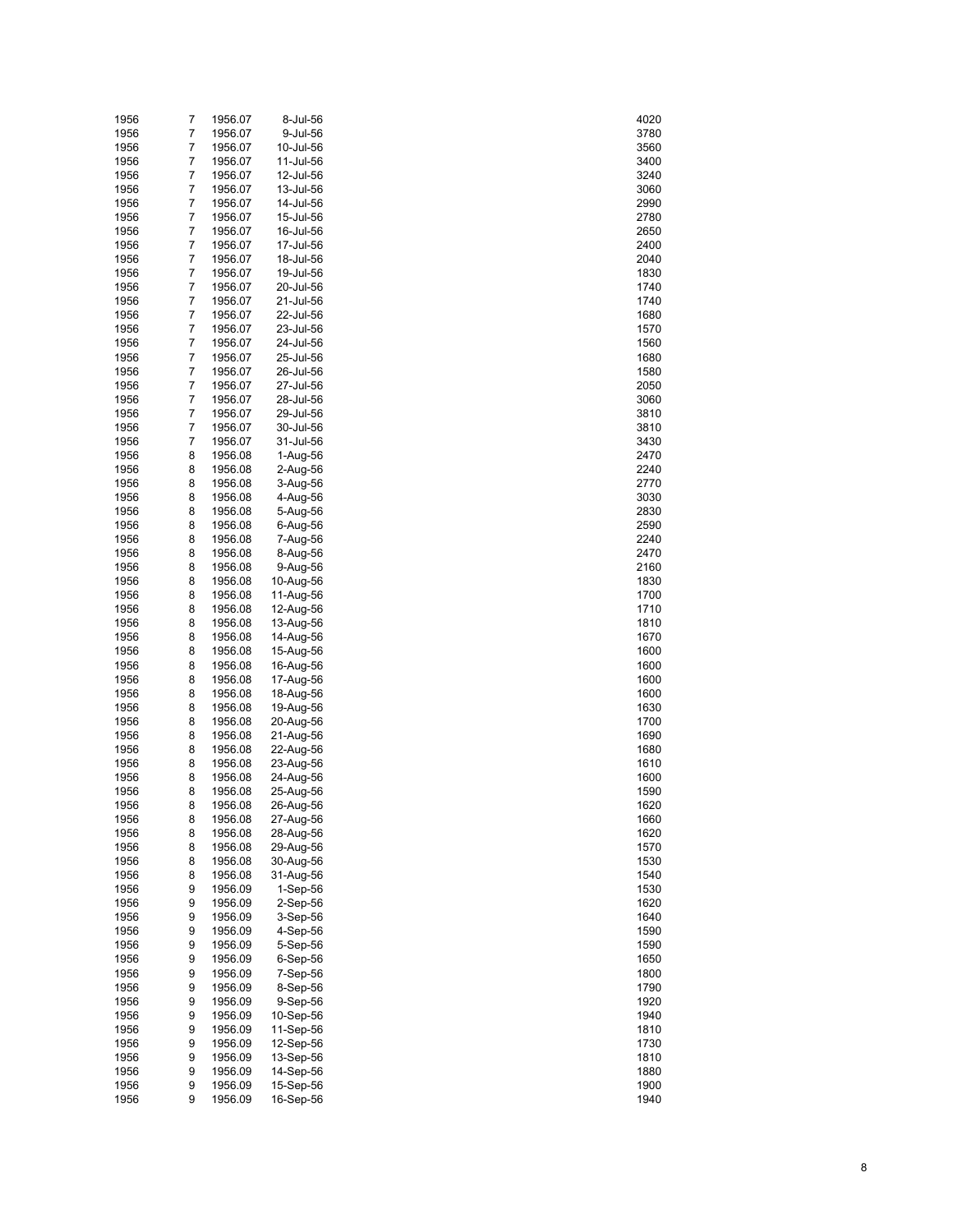| 1956 | 9  | 1956.09 | 17-Sep-56 | 1990 |
|------|----|---------|-----------|------|
| 1956 | 9  | 1956.09 | 18-Sep-56 | 1860 |
| 1956 | 9  | 1956.09 | 19-Sep-56 | 1860 |
| 1956 | 9  | 1956.09 | 20-Sep-56 | 2000 |
| 1956 | 9  | 1956.09 | 21-Sep-56 | 2040 |
| 1956 | 9  | 1956.09 | 22-Sep-56 | 2130 |
| 1956 | 9  | 1956.09 | 23-Sep-56 | 2200 |
|      |    |         |           |      |
| 1956 | 9  | 1956.09 | 24-Sep-56 | 2230 |
| 1956 | 9  | 1956.09 | 25-Sep-56 | 2160 |
| 1956 | 9  | 1956.09 | 26-Sep-56 | 2000 |
| 1956 | 9  | 1956.09 | 27-Sep-56 | 1930 |
| 1956 | 9  | 1956.09 | 28-Sep-56 | 2000 |
| 1956 | 9  | 1956.09 | 29-Sep-56 | 2040 |
| 1956 | 9  | 1956.09 | 30-Sep-56 | 1970 |
| 1956 | 10 | 1956.1  | 1-Oct-56  | 2010 |
| 1956 | 10 | 1956.1  | 2-Oct-56  | 1880 |
| 1956 | 10 | 1956.1  | 3-Oct-56  | 1770 |
| 1956 | 10 | 1956.1  | 4-Oct-56  | 1800 |
|      |    |         |           |      |
| 1956 | 10 | 1956.1  | 5-Oct-56  | 1900 |
| 1956 | 10 | 1956.1  | 6-Oct-56  | 1960 |
| 1956 | 10 | 1956.1  | 7-Oct-56  | 2060 |
| 1956 | 10 | 1956.1  | 8-Oct-56  | 2100 |
| 1956 | 10 | 1956.1  | 9-Oct-56  | 2040 |
| 1956 | 10 | 1956.1  | 10-Oct-56 | 1960 |
| 1956 | 10 | 1956.1  | 11-Oct-56 | 1940 |
| 1956 | 10 | 1956.1  | 12-Oct-56 | 1890 |
| 1956 | 10 | 1956.1  | 13-Oct-56 | 1830 |
| 1956 | 10 | 1956.1  | 14-Oct-56 | 1900 |
| 1956 | 10 | 1956.1  | 15-Oct-56 | 2070 |
| 1956 | 10 | 1956.1  | 16-Oct-56 | 2040 |
|      |    |         |           |      |
| 1956 | 10 | 1956.1  | 17-Oct-56 | 2140 |
| 1956 | 10 | 1956.1  | 18-Oct-56 | 2240 |
| 1956 | 10 | 1956.1  | 19-Oct-56 | 2200 |
| 1956 | 10 | 1956.1  | 20-Oct-56 | 2150 |
| 1956 | 10 | 1956.1  | 21-Oct-56 | 2160 |
| 1956 | 10 | 1956.1  | 22-Oct-56 | 2080 |
| 1956 | 10 | 1956.1  | 23-Oct-56 | 1920 |
| 1956 | 10 | 1956.1  | 24-Oct-56 | 2020 |
| 1956 | 10 | 1956.1  | 25-Oct-56 | 2030 |
| 1956 | 10 | 1956.1  | 26-Oct-56 | 2000 |
| 1956 | 10 | 1956.1  | 27-Oct-56 | 2040 |
| 1956 | 10 | 1956.1  | 28-Oct-56 | 2020 |
|      |    |         |           |      |
| 1956 | 10 | 1956.1  | 29-Oct-56 | 1980 |
| 1956 | 10 | 1956.1  | 30-Oct-56 | 1900 |
| 1956 | 10 | 1956.1  | 31-Oct-56 | 1930 |
| 1956 | 11 | 1956.11 | 1-Nov-56  | 1780 |
| 1956 | 11 | 1956.11 | 2-Nov-56  | 1720 |
| 1956 | 11 | 1956.11 | 3-Nov-56  | 1710 |
| 1956 | 11 | 1956.11 | 4-Nov-56  | 1680 |
| 1956 | 11 | 1956.11 | 5-Nov-56  | 1770 |
| 1956 | 11 | 1956.11 | 6-Nov-56  | 1900 |
| 1956 | 11 | 1956.11 | 7-Nov-56  | 1920 |
| 1956 | 11 | 1956.11 | 8-Nov-56  | 1920 |
| 1956 | 11 | 1956.11 | 9-Nov-56  | 1940 |
| 1956 | 11 | 1956.11 | 10-Nov-56 | 1930 |
|      |    |         |           |      |
| 1956 | 11 | 1956.11 | 11-Nov-56 | 1900 |
| 1956 | 11 | 1956.11 | 12-Nov-56 | 1910 |
| 1956 | 11 | 1956.11 | 13-Nov-56 | 1960 |
| 1956 | 11 | 1956.11 | 14-Nov-56 | 1910 |
| 1956 | 11 | 1956.11 | 15-Nov-56 | 1970 |
| 1956 | 11 | 1956.11 | 16-Nov-56 | 2000 |
| 1956 | 11 | 1956.11 | 17-Nov-56 | 1990 |
| 1956 | 11 | 1956.11 | 18-Nov-56 | 2000 |
| 1956 | 11 | 1956.11 | 19-Nov-56 | 1970 |
| 1956 | 11 | 1956.11 | 20-Nov-56 | 1930 |
| 1956 | 11 | 1956.11 | 21-Nov-56 | 2620 |
| 1956 | 11 | 1956.11 | 22-Nov-56 | 3100 |
|      |    |         |           |      |
| 1956 | 11 | 1956.11 | 23-Nov-56 | 3040 |
| 1956 | 11 | 1956.11 | 24-Nov-56 | 2840 |
| 1956 | 11 | 1956.11 | 25-Nov-56 | 3060 |
| 1956 | 11 | 1956.11 | 26-Nov-56 | 2850 |

| 1990         |  |
|--------------|--|
| 1860<br>1860 |  |
| 2000         |  |
| 2040<br>2130 |  |
| 2200         |  |
| 2230<br>2160 |  |
| 2000         |  |
| 1930<br>2000 |  |
| 2040         |  |
| 1970<br>2010 |  |
| 1880         |  |
| 1770<br>1800 |  |
| 1900         |  |
| 1960<br>2060 |  |
| 2100         |  |
| 2040<br>1960 |  |
| 1940         |  |
| 1890<br>1830 |  |
| 1900         |  |
| 2070<br>2040 |  |
| 2140         |  |
| 2240<br>2200 |  |
| 2150         |  |
| 2160<br>2080 |  |
| 1920         |  |
| 2020<br>2030 |  |
| 2000<br>2040 |  |
| 2020         |  |
| 1980<br>1900 |  |
| 1930         |  |
| 1780<br>1720 |  |
| 1710         |  |
| 1680<br>1770 |  |
| 1900         |  |
| 1920<br>1920 |  |
| 1940         |  |
| 1930<br>1900 |  |
| 1910         |  |
| 1960<br>1910 |  |
| 1970         |  |
| 2000<br>1990 |  |
| 2000         |  |
| 1970<br>1930 |  |
| 2620         |  |
| 3100<br>3040 |  |
| 2840         |  |
| 3060<br>2850 |  |
|              |  |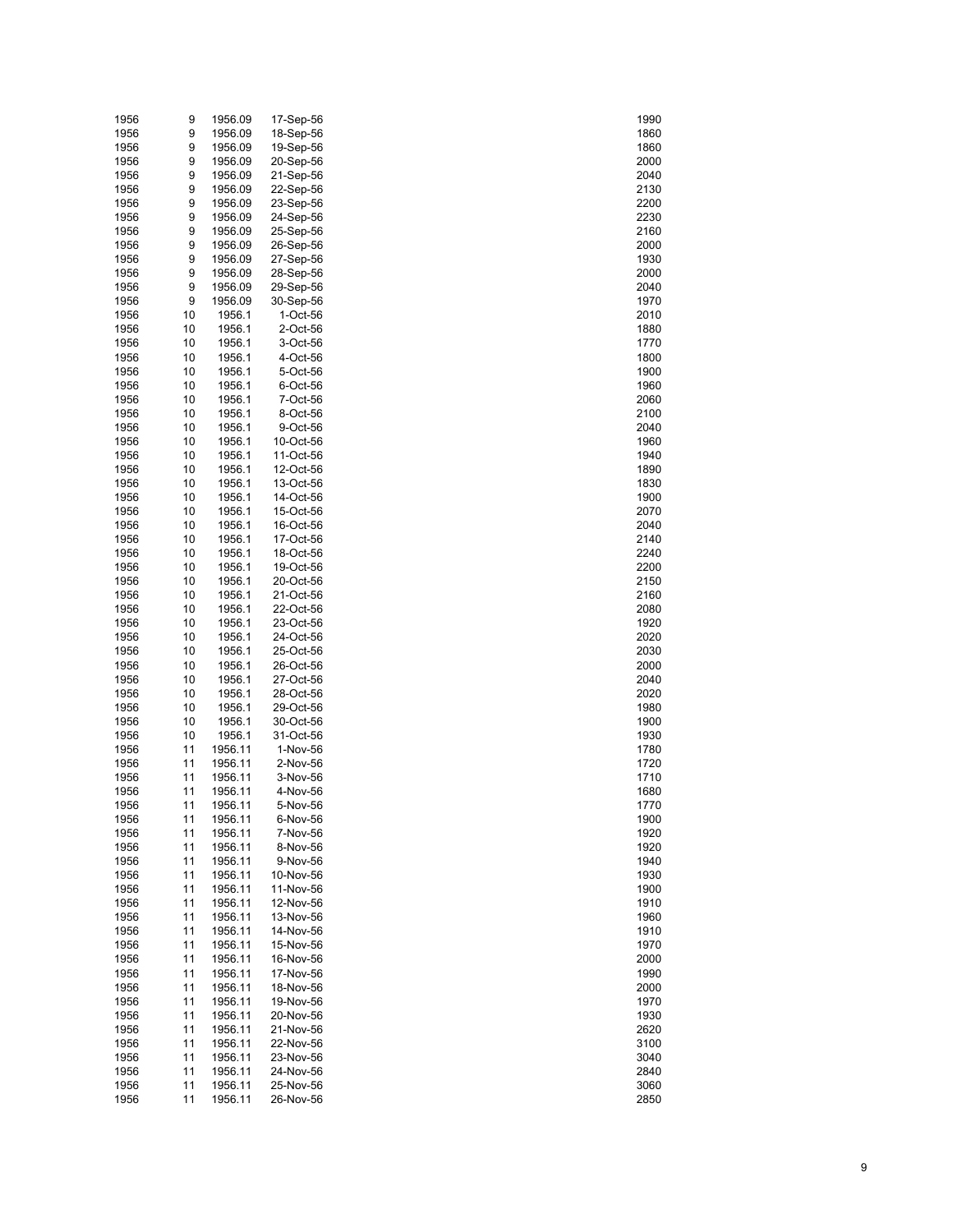| 1956 | 11             | 1956.11 | 27-Nov-56 | 2790 |
|------|----------------|---------|-----------|------|
| 1956 | 11             | 1956.11 | 28-Nov-56 | 2890 |
|      |                |         |           |      |
| 1956 | 11             | 1956.11 | 29-Nov-56 | 2720 |
| 1956 | 11             | 1956.11 | 30-Nov-56 | 2630 |
| 1956 | 12             | 1956.12 | 1-Dec-56  | 2730 |
| 1956 | 12             | 1956.12 | 2-Dec-56  | 2700 |
| 1956 | 12             | 1956.12 | 3-Dec-56  | 2450 |
| 1956 | 12             | 1956.12 | 4-Dec-56  | 2400 |
| 1956 | 12             | 1956.12 | 5-Dec-56  | 2820 |
|      |                |         |           |      |
| 1956 | 12             | 1956.12 | 6-Dec-56  | 2880 |
| 1956 | 12             | 1956.12 | 7-Dec-56  | 2830 |
| 1956 | 12             | 1956.12 | 8-Dec-56  | 2920 |
| 1956 | 12             | 1956.12 | 9-Dec-56  | 2800 |
| 1956 | 12             | 1956.12 | 10-Dec-56 | 2340 |
| 1956 | 12             | 1956.12 | 11-Dec-56 | 2280 |
| 1956 | 12             | 1956.12 | 12-Dec-56 | 2540 |
|      |                |         |           |      |
| 1956 | 12             | 1956.12 | 13-Dec-56 | 2450 |
| 1956 | 12             | 1956.12 | 14-Dec-56 | 2420 |
| 1956 | 12             | 1956.12 | 15-Dec-56 | 2510 |
| 1956 | 12             | 1956.12 | 16-Dec-56 | 2490 |
| 1956 | 12             | 1956.12 | 17-Dec-56 | 2260 |
| 1956 | 12             | 1956.12 | 18-Dec-56 | 2340 |
| 1956 | 12             | 1956.12 | 19-Dec-56 | 2850 |
|      |                |         |           |      |
| 1956 | 12             | 1956.12 | 20-Dec-56 | 2890 |
| 1956 | 12             | 1956.12 | 21-Dec-56 | 2990 |
| 1956 | 12             | 1956.12 | 22-Dec-56 | 3020 |
| 1956 | 12             | 1956.12 | 23-Dec-56 | 2850 |
| 1956 | 12             | 1956.12 | 24-Dec-56 | 2480 |
| 1956 | 12             | 1956.12 | 25-Dec-56 | 2250 |
| 1956 | 12             | 1956.12 | 26-Dec-56 | 1990 |
|      |                |         |           |      |
| 1956 | 12             | 1956.12 | 27-Dec-56 | 1740 |
| 1956 | 12             | 1956.12 | 28-Dec-56 | 2000 |
| 1956 | 12             | 1956.12 | 29-Dec-56 | 2160 |
| 1956 | 12             | 1956.12 | 30-Dec-56 | 2210 |
| 1956 | 12             | 1956.12 | 31-Dec-56 | 2070 |
| 1957 | 1              | 1957.01 | 1-Jan-57  | 1990 |
| 1957 | 1              | 1957.01 | 2-Jan-57  | 2010 |
|      | 1              |         |           |      |
| 1957 |                | 1957.01 | 3-Jan-57  | 1850 |
| 1957 | 1              | 1957.01 | 4-Jan-57  | 1990 |
| 1957 | 1              | 1957.01 | 5-Jan-57  | 1960 |
| 1957 | 1              | 1957.01 | 6-Jan-57  | 1970 |
| 1957 | 1              | 1957.01 | 7-Jan-57  | 1830 |
| 1957 | 1              | 1957.01 | 8-Jan-57  | 1840 |
| 1957 | 1              | 1957.01 | 9-Jan-57  | 1910 |
| 1957 | 1              | 1957.01 | 10-Jan-57 | 1920 |
| 1957 | 1              | 1957.01 | 11-Jan-57 | 2010 |
|      |                |         |           |      |
| 1957 | 1              | 1957.01 | 12-Jan-57 | 1970 |
| 1957 | 1              | 1957.01 | 13-Jan-57 | 2160 |
| 1957 | 1              | 1957.01 | 14-Jan-57 | 2040 |
| 1957 | 1              | 1957.01 | 15-Jan-57 | 1860 |
| 1957 | 1              | 1957.01 | 16-Jan-57 | 1990 |
| 1957 | 1              | 1957.01 | 17-Jan-57 | 2080 |
| 1957 | 1              | 1957.01 | 18-Jan-57 | 2110 |
|      | 1              |         |           |      |
| 1957 |                | 1957.01 | 19-Jan-57 | 2110 |
| 1957 | 1              | 1957.01 | 20-Jan-57 | 2120 |
| 1957 | 1              | 1957.01 | 21-Jan-57 | 1970 |
| 1957 | 1              | 1957.01 | 22-Jan-57 | 1770 |
| 1957 | 1              | 1957.01 | 23-Jan-57 | 1820 |
| 1957 | 1              | 1957.01 | 24-Jan-57 | 1890 |
| 1957 | 1              | 1957.01 | 25-Jan-57 | 1810 |
| 1957 | 1              | 1957.01 | 26-Jan-57 | 1810 |
|      |                |         |           |      |
| 1957 | 1              | 1957.01 | 27-Jan-57 | 1840 |
| 1957 | 1              | 1957.01 | 28-Jan-57 | 1770 |
| 1957 | 1              | 1957.01 | 29-Jan-57 | 1660 |
| 1957 | 1              | 1957.01 | 30-Jan-57 | 1740 |
| 1957 | 1              | 1957.01 | 31-Jan-57 | 1760 |
| 1957 | 2              | 1957.02 | 1-Feb-57  | 1820 |
| 1957 | $\overline{c}$ | 1957.02 | 2-Feb-57  | 1770 |
| 1957 | 2              | 1957.02 | 3-Feb-57  | 1750 |
|      |                |         |           |      |
| 1957 | $\overline{c}$ | 1957.02 | 4-Feb-57  | 1600 |
| 1957 | 2              | 1957.02 | 5-Feb-57  | 1540 |

| 2790<br>2890 |  |
|--------------|--|
|              |  |
|              |  |
|              |  |
| 27<br>20     |  |
| 2630         |  |
|              |  |
| 2730         |  |
| 2700         |  |
| 2450         |  |
|              |  |
| :400         |  |
| 2820         |  |
|              |  |
| 2880         |  |
| 2830         |  |
|              |  |
| 2920         |  |
| 2800         |  |
|              |  |
| 2340         |  |
| 280          |  |
| 2540         |  |
|              |  |
| 2450         |  |
| 2420         |  |
|              |  |
| 2510         |  |
| 2490         |  |
|              |  |
| 260          |  |
| 2340         |  |
|              |  |
| 2850         |  |
| 2890         |  |
| 2990         |  |
|              |  |
| 3020         |  |
| 2850         |  |
|              |  |
| 2480         |  |
| 2250         |  |
|              |  |
| 1990         |  |
| 1740         |  |
| 2000         |  |
|              |  |
| 2160         |  |
| 2210         |  |
|              |  |
| 2070         |  |
| 1990         |  |
|              |  |
| 2010         |  |
|              |  |
|              |  |
| 1850         |  |
| 1990         |  |
| 1960         |  |
|              |  |
| 1970         |  |
| 1830         |  |
|              |  |
| 1840         |  |
| 1910         |  |
| 19.          |  |
| 20           |  |
| 2010         |  |
|              |  |
| 1970         |  |
| 2160         |  |
| 2040         |  |
|              |  |
| 1860         |  |
| 1990         |  |
| 2080         |  |
|              |  |
| 2110         |  |
| 2110         |  |
|              |  |
| 21<br>20     |  |
| 1970         |  |
|              |  |
| 1770         |  |
| 1820         |  |
|              |  |
| 1890         |  |
| 1810         |  |
| 1810         |  |
|              |  |
| 1840         |  |
| 1770         |  |
|              |  |
| 1660         |  |
| 1740         |  |
| 1760         |  |
|              |  |
| 18<br>20     |  |
| 1770         |  |
|              |  |
| 1750         |  |
| 1600<br>1540 |  |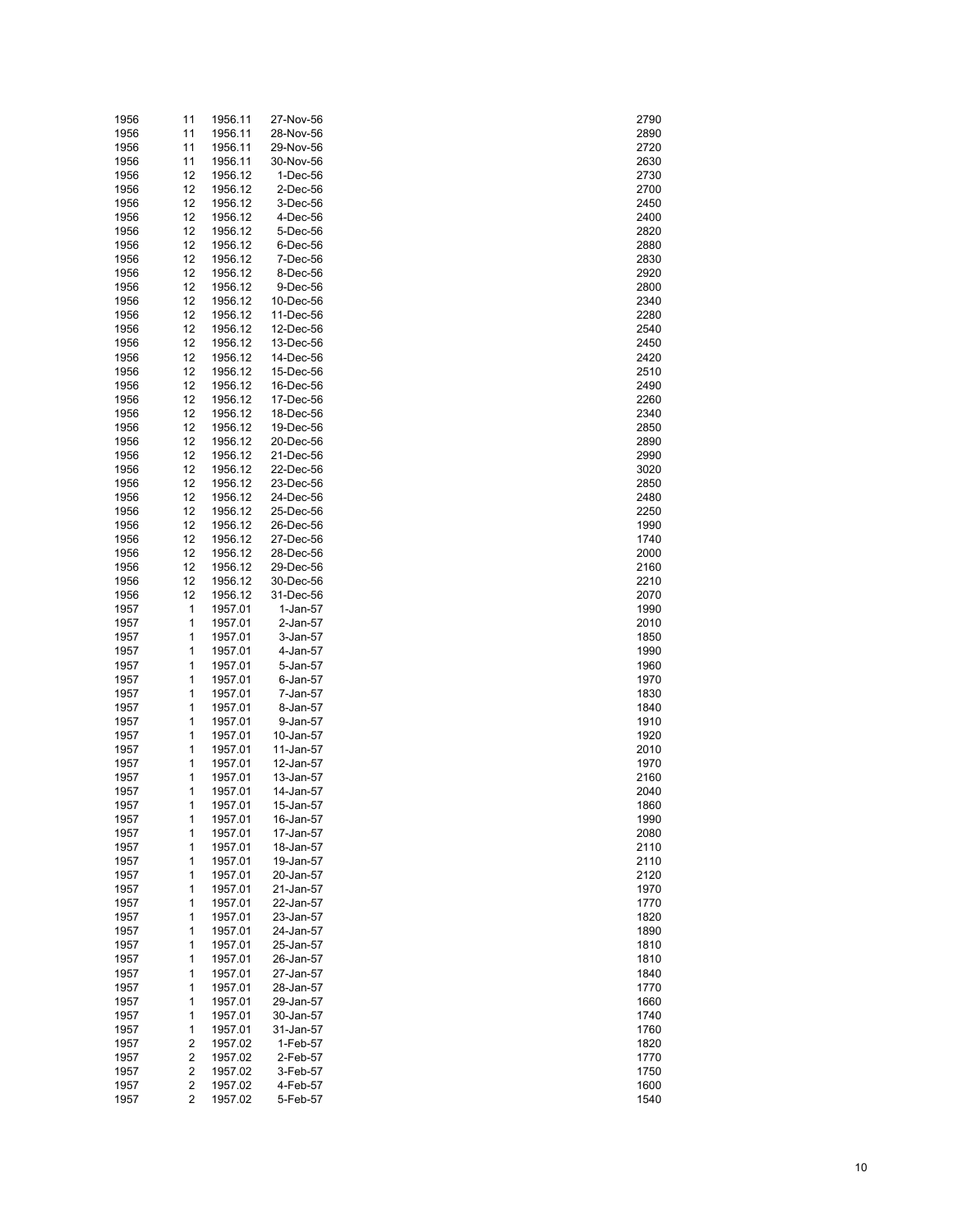| 1957 | 2 | 1957.02 | 6-Feb-57  | 1630 |
|------|---|---------|-----------|------|
| 1957 | 2 | 1957.02 | 7-Feb-57  | 1680 |
| 1957 | 2 | 1957.02 | 8-Feb-57  | 1680 |
| 1957 | 2 | 1957.02 | 9-Feb-57  | 1660 |
| 1957 | 2 | 1957.02 | 10-Feb-57 | 1770 |
| 1957 | 2 | 1957.02 | 11-Feb-57 | 1750 |
| 1957 | 2 | 1957.02 | 12-Feb-57 | 1660 |
|      |   |         |           |      |
| 1957 | 2 | 1957.02 | 13-Feb-57 | 2120 |
| 1957 | 2 | 1957.02 | 14-Feb-57 | 2510 |
| 1957 | 2 | 1957.02 | 15-Feb-57 | 2680 |
| 1957 | 2 | 1957.02 | 16-Feb-57 | 2500 |
| 1957 | 2 | 1957.02 | 17-Feb-57 | 2110 |
| 1957 | 2 | 1957.02 | 18-Feb-57 | 1780 |
| 1957 | 2 | 1957.02 | 19-Feb-57 | 1630 |
| 1957 | 2 | 1957.02 | 20-Feb-57 | 1690 |
| 1957 | 2 | 1957.02 | 21-Feb-57 | 1510 |
| 1957 | 2 | 1957.02 | 22-Feb-57 | 1350 |
| 1957 | 2 | 1957.02 | 23-Feb-57 | 1350 |
| 1957 | 2 | 1957.02 | 24-Feb-57 | 1340 |
| 1957 | 2 | 1957.02 | 25-Feb-57 | 1420 |
| 1957 | 2 | 1957.02 | 26-Feb-57 | 1750 |
|      |   |         |           |      |
| 1957 | 2 | 1957.02 | 27-Feb-57 | 1660 |
| 1957 | 2 | 1957.02 | 28-Feb-57 | 1660 |
| 1957 | 3 | 1957.03 | 1-Mar-57  | 1690 |
| 1957 | 3 | 1957.03 | 2-Mar-57  | 1720 |
| 1957 | 3 | 1957.03 | 3-Mar-57  | 1940 |
| 1957 | 3 | 1957.03 | 4-Mar-57  | 2230 |
| 1957 | 3 | 1957.03 | 5-Mar-57  | 2150 |
| 1957 | 3 | 1957.03 | 6-Mar-57  | 3340 |
| 1957 | 3 | 1957.03 | 7-Mar-57  | 4690 |
| 1957 | 3 | 1957.03 | 8-Mar-57  | 4150 |
| 1957 | 3 | 1957.03 | 9-Mar-57  | 3750 |
| 1957 | 3 | 1957.03 | 10-Mar-57 | 3250 |
| 1957 | 3 | 1957.03 | 11-Mar-57 | 2670 |
| 1957 | 3 | 1957.03 | 12-Mar-57 | 2510 |
|      |   |         |           |      |
| 1957 | 3 | 1957.03 | 13-Mar-57 | 2720 |
| 1957 | 3 | 1957.03 | 14-Mar-57 | 3030 |
| 1957 | 3 | 1957.03 | 15-Mar-57 | 3160 |
| 1957 | 3 | 1957.03 | 16-Mar-57 | 3030 |
| 1957 | 3 | 1957.03 | 17-Mar-57 | 3120 |
| 1957 | 3 | 1957.03 | 18-Mar-57 | 3040 |
| 1957 | 3 | 1957.03 | 19-Mar-57 | 3040 |
| 1957 | 3 | 1957.03 | 20-Mar-57 | 3710 |
| 1957 | 3 | 1957.03 | 21-Mar-57 | 4230 |
| 1957 | 3 | 1957.03 | 22-Mar-57 | 4470 |
| 1957 | 3 | 1957.03 | 23-Mar-57 | 4340 |
| 1957 | 3 | 1957.03 | 24-Mar-57 | 4000 |
| 1957 | 3 | 1957.03 | 25-Mar-57 | 3830 |
| 1957 | 3 | 1957.03 | 26-Mar-57 | 3490 |
| 1957 | 3 | 1957.03 | 27-Mar-57 | 2770 |
| 1957 | 3 | 1957.03 |           | 2390 |
|      |   |         | 28-Mar-57 |      |
| 1957 | 3 | 1957.03 | 29-Mar-57 | 2210 |
| 1957 | 3 | 1957.03 | 30-Mar-57 | 2080 |
| 1957 | 3 | 1957.03 | 31-Mar-57 | 1930 |
| 1957 | 4 | 1957.04 | 1-Apr-57  | 1810 |
| 1957 | 4 | 1957.04 | 2-Apr-57  | 1610 |
| 1957 | 4 | 1957.04 | 3-Apr-57  | 1300 |
| 1957 | 4 | 1957.04 | 4-Apr-57  | 1060 |
| 1957 | 4 | 1957.04 | 5-Apr-57  | 924  |
| 1957 | 4 | 1957.04 | 6-Apr-57  | 798  |
| 1957 | 4 | 1957.04 | 7-Apr-57  | 726  |
| 1957 | 4 | 1957.04 | 8-Apr-57  | 744  |
| 1957 | 4 | 1957.04 | 9-Apr-57  | 702  |
| 1957 | 4 | 1957.04 | 10-Apr-57 | 654  |
| 1957 | 4 | 1957.04 | 11-Apr-57 | 654  |
| 1957 | 4 | 1957.04 | 12-Apr-57 | 644  |
|      |   |         |           |      |
| 1957 | 4 | 1957.04 | 13-Apr-57 | 649  |
| 1957 | 4 | 1957.04 | 14-Apr-57 | 714  |
| 1957 | 4 | 1957.04 | 15-Apr-57 | 1040 |
| 1957 | 4 | 1957.04 | 16-Apr-57 | 1100 |
| 1957 | 4 | 1957.04 | 17-Apr-57 | 1010 |

| 1630         |  |
|--------------|--|
| 1680<br>1680 |  |
| 1660<br>1770 |  |
| 1750         |  |
| 1660<br>2120 |  |
| 2510         |  |
| 2680<br>2500 |  |
| 2110         |  |
| 1780<br>1630 |  |
| 1690         |  |
| 1510<br>1350 |  |
| 1350         |  |
| 1340<br>1420 |  |
| 1750         |  |
| 1660<br>1660 |  |
| 1690         |  |
| 1720<br>1940 |  |
| 2230<br>2150 |  |
| 3340         |  |
| 4690<br>4150 |  |
| 3750         |  |
| 3250<br>2670 |  |
| 2510         |  |
| 2720<br>3030 |  |
| 3160         |  |
| 3030<br>3120 |  |
| 3040<br>3040 |  |
| 3710         |  |
| 4230<br>4470 |  |
| 4340         |  |
| 4000<br>3830 |  |
| 3490         |  |
| 2770<br>2390 |  |
| 2210         |  |
| 2080<br>1930 |  |
| 1810<br>1610 |  |
| 1300         |  |
| 1060<br>924  |  |
| 798          |  |
| 726<br>744   |  |
| 702          |  |
| 654<br>654   |  |
| 644<br>649   |  |
| 714          |  |
| 1040<br>1100 |  |
| 1010         |  |
|              |  |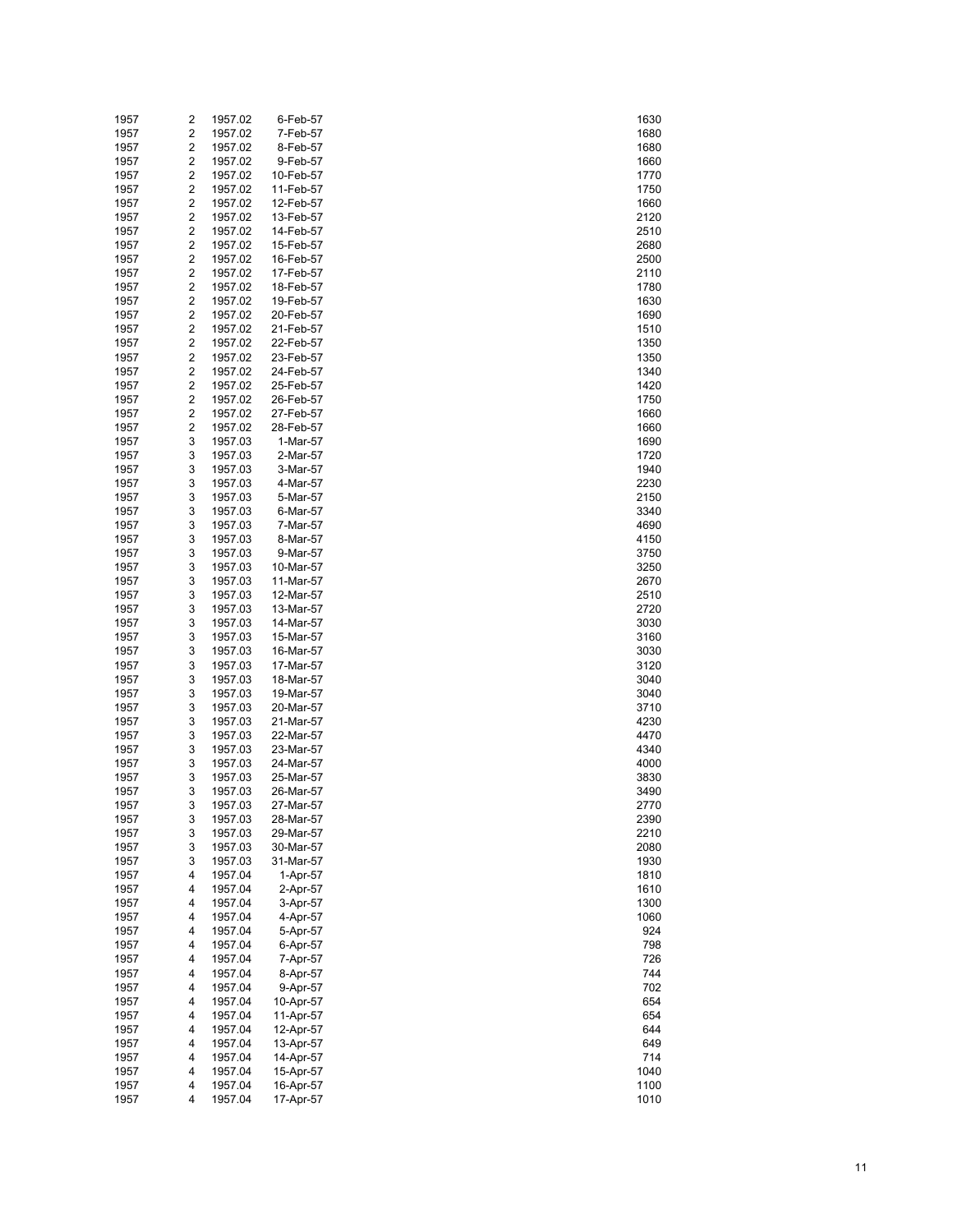| 1957 | 4 | 1957.04 | 18-Apr-57  | 1340 |
|------|---|---------|------------|------|
| 1957 | 4 | 1957.04 | 19-Apr-57  | 1610 |
| 1957 | 4 | 1957.04 | 20-Apr-57  | 1750 |
| 1957 | 4 | 1957.04 | 21-Apr-57  | 2070 |
| 1957 | 4 | 1957.04 | 22-Apr-57  | 2230 |
| 1957 | 4 | 1957.04 | 23-Apr-57  | 2130 |
|      |   |         |            |      |
| 1957 | 4 | 1957.04 | 24-Apr-57  | 1970 |
| 1957 | 4 | 1957.04 | 25-Apr-57  | 1940 |
| 1957 | 4 | 1957.04 | 26-Apr-57  | 2000 |
| 1957 | 4 | 1957.04 | 27-Apr-57  | 1960 |
| 1957 | 4 | 1957.04 | 28-Apr-57  | 1860 |
| 1957 | 4 | 1957.04 | 29-Apr-57  | 1510 |
| 1957 | 4 | 1957.04 | 30-Apr-57  | 1280 |
| 1957 | 5 | 1957.05 | $1-May-57$ | 1130 |
| 1957 | 5 | 1957.05 | 2-May-57   | 1090 |
| 1957 | 5 | 1957.05 | 3-May-57   | 1080 |
| 1957 | 5 | 1957.05 | 4-May-57   | 1070 |
| 1957 | 5 | 1957.05 | 5-May-57   |      |
|      |   |         |            | 1090 |
| 1957 | 5 | 1957.05 | 6-May-57   | 1070 |
| 1957 | 5 | 1957.05 | 7-May-57   | 1010 |
| 1957 | 5 | 1957.05 | 8-May-57   | 918  |
| 1957 | 5 | 1957.05 | 9-May-57   | 1030 |
| 1957 | 5 | 1957.05 | 10-May-57  | 1370 |
| 1957 | 5 | 1957.05 | 11-May-57  | 1460 |
| 1957 | 5 | 1957.05 | 12-May-57  | 1340 |
| 1957 | 5 | 1957.05 | 13-May-57  | 1350 |
| 1957 | 5 | 1957.05 | 14-May-57  | 1240 |
| 1957 | 5 | 1957.05 | 15-May-57  | 1330 |
| 1957 | 5 | 1957.05 | 16-May-57  | 1470 |
| 1957 | 5 | 1957.05 | 17-May-57  | 1490 |
|      |   |         |            |      |
| 1957 | 5 | 1957.05 | 18-May-57  | 1630 |
| 1957 | 5 | 1957.05 | 19-May-57  | 1960 |
| 1957 | 5 | 1957.05 | 20-May-57  | 3520 |
| 1957 | 5 | 1957.05 | 21-May-57  | 5590 |
| 1957 | 5 | 1957.05 | 22-May-57  | 6490 |
| 1957 | 5 | 1957.05 | 23-May-57  | 6150 |
| 1957 | 5 | 1957.05 | 24-May-57  | 5390 |
| 1957 | 5 | 1957.05 | 25-May-57  | 5250 |
| 1957 | 5 | 1957.05 | 26-May-57  | 4910 |
| 1957 | 5 | 1957.05 | 27-May-57  | 4390 |
| 1957 | 5 | 1957.05 | 28-May-57  | 3870 |
| 1957 | 5 | 1957.05 | 29-May-57  | 3730 |
| 1957 | 5 | 1957.05 |            | 3520 |
|      |   |         | 30-May-57  |      |
| 1957 | 5 | 1957.05 | 31-May-57  | 3080 |
| 1957 | 6 | 1957.06 | 1-Jun-57   | 2910 |
| 1957 | 6 | 1957.06 | 2-Jun-57   | 3390 |
| 1957 | 6 | 1957.06 | 3-Jun-57   | 4320 |
| 1957 | 6 | 1957.06 | 4-Jun-57   | 5140 |
| 1957 | 6 | 1957.06 | 5-Jun-57   | 5640 |
| 1957 | 6 | 1957.06 | 6-Jun-57   | 6390 |
| 1957 | 6 | 1957.06 | 7-Jun-57   | 7800 |
| 1957 | 6 | 1957.06 | 8-Jun-57   | 8450 |
| 1957 | 6 | 1957.06 | 9-Jun-57   | 8690 |
| 1957 | 6 | 1957.06 | 10-Jun-57  | 9260 |
| 1957 | 6 | 1957.06 | 11-Jun-57  | 8370 |
| 1957 | 6 | 1957.06 | 12-Jun-57  | 5790 |
|      |   |         |            |      |
| 1957 | 6 | 1957.06 | 13-Jun-57  | 3780 |
| 1957 | 6 | 1957.06 | 14-Jun-57  | 2890 |
| 1957 | 6 | 1957.06 | 15-Jun-57  | 2730 |
| 1957 | 6 | 1957.06 | 16-Jun-57  | 3060 |
| 1957 | 6 | 1957.06 | 17-Jun-57  | 3110 |
| 1957 | 6 | 1957.06 | 18-Jun-57  | 2690 |
| 1957 | 6 | 1957.06 | 19-Jun-57  | 2210 |
| 1957 | 6 | 1957.06 | 20-Jun-57  | 1830 |
| 1957 | 6 | 1957.06 | 21-Jun-57  | 1590 |
| 1957 | 6 | 1957.06 | 22-Jun-57  | 1770 |
| 1957 | 6 | 1957.06 | 23-Jun-57  | 1960 |
| 1957 | 6 | 1957.06 | 24-Jun-57  | 1690 |
|      |   |         |            | 1420 |
| 1957 | 6 | 1957.06 | 25-Jun-57  |      |
| 1957 | 6 | 1957.06 | 26-Jun-57  | 1300 |
| 1957 | 6 | 1957.06 | 27-Jun-57  | 1240 |

| 1340              |
|-------------------|
|                   |
| 1610              |
| 1750              |
|                   |
| 2070              |
| 2230              |
| 2130              |
| 1970              |
|                   |
| 1940              |
| 2000              |
| 1960              |
|                   |
| 1860              |
| 1510              |
| 1280              |
|                   |
| 1130              |
| 1090              |
| 1080              |
|                   |
| 1070              |
| 1090              |
| 1070              |
| 1010              |
|                   |
| 918               |
| 1030              |
| 370<br>1:         |
|                   |
| 1460              |
| 1:<br>340         |
| 350<br>$\ddagger$ |
|                   |
| 1240              |
| 1330              |
| 1470              |
|                   |
| 1490              |
| 1630              |
| 1960              |
| 3520              |
|                   |
| 5590              |
| 6490              |
| 6150              |
|                   |
| 5390              |
| 5250              |
| 4910              |
|                   |
| 4390              |
| 3870              |
| 3730              |
|                   |
| 3520              |
| 3080              |
|                   |
|                   |
| 2910              |
| 3390              |
| 4320              |
|                   |
| 5140              |
| 5640              |
| 390<br>Е<br>)     |
| 7800              |
|                   |
| 8450              |
| 8690              |
| 9260              |
|                   |
| 8370              |
| 5790              |
| 3780              |
| 2890              |
|                   |
| 2730              |
| 3060              |
| 3110              |
|                   |
| 2690              |
| 2210              |
| 1830              |
|                   |
| 1590              |
| 1770              |
| 1960              |
|                   |
| 1690              |
| 1420              |
| 300<br>1:<br>1240 |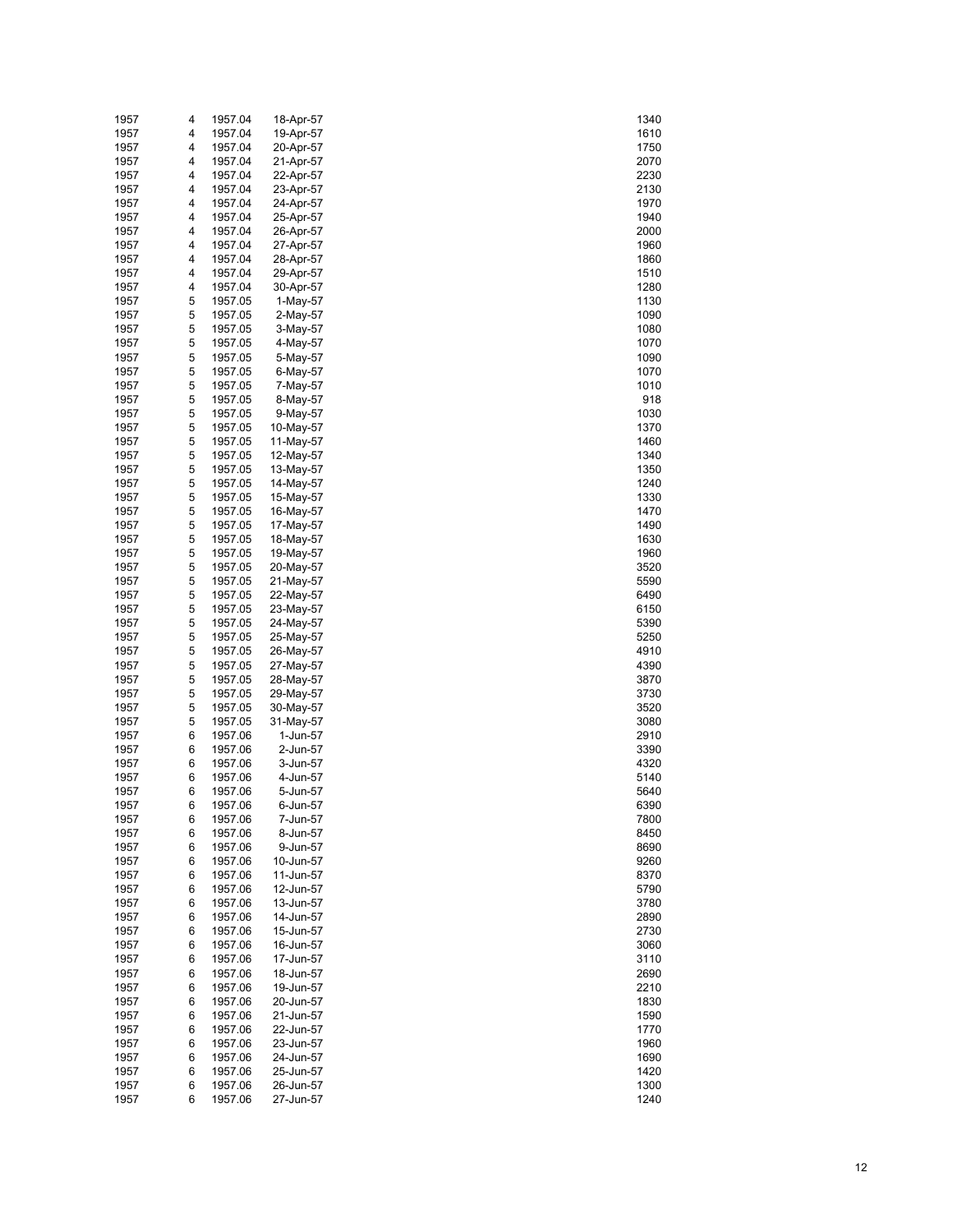| 1957 | 6              | 1957.06 | 28-Jun-57 | 1150 |
|------|----------------|---------|-----------|------|
| 1957 | 6              | 1957.06 | 29-Jun-57 | 1070 |
| 1957 | 6              | 1957.06 | 30-Jun-57 | 1140 |
| 1957 | 7              | 1957.07 | 1-Jul-57  | 1400 |
| 1957 | $\overline{7}$ | 1957.07 | 2-Jul-57  | 1240 |
| 1957 | 7              | 1957.07 | 3-Jul-57  | 1160 |
| 1957 | $\overline{7}$ | 1957.07 | 4-Jul-57  | 1150 |
| 1957 | 7              | 1957.07 | 5-Jul-57  | 1160 |
| 1957 | $\overline{7}$ | 1957.07 | 6-Jul-57  | 1090 |
| 1957 | 7              | 1957.07 | 7-Jul-57  | 1090 |
| 1957 | $\overline{7}$ | 1957.07 | 8-Jul-57  | 1100 |
| 1957 | 7              | 1957.07 | 9-Jul-57  | 1050 |
| 1957 | $\overline{7}$ | 1957.07 | 10-Jul-57 | 954  |
| 1957 | 7              | 1957.07 |           | 876  |
|      | $\overline{7}$ |         | 11-Jul-57 |      |
| 1957 |                | 1957.07 | 12-Jul-57 | 804  |
| 1957 | 7              | 1957.07 | 13-Jul-57 | 744  |
| 1957 | $\overline{7}$ | 1957.07 | 14-Jul-57 | 756  |
| 1957 | 7              | 1957.07 | 15-Jul-57 | 864  |
| 1957 | $\overline{7}$ | 1957.07 | 16-Jul-57 | 780  |
| 1957 | 7              | 1957.07 | 17-Jul-57 | 708  |
| 1957 | $\overline{7}$ | 1957.07 | 18-Jul-57 | 720  |
| 1957 | 7              | 1957.07 | 19-Jul-57 | 690  |
| 1957 | $\overline{7}$ | 1957.07 | 20-Jul-57 | 638  |
| 1957 | 7              | 1957.07 | 21-Jul-57 | 744  |
| 1957 | $\overline{7}$ | 1957.07 | 22-Jul-57 | 888  |
| 1957 | 7              | 1957.07 | 23-Jul-57 | 888  |
| 1957 | $\overline{7}$ | 1957.07 | 24-Jul-57 | 762  |
| 1957 | 7              | 1957.07 | 25-Jul-57 | 684  |
| 1957 | $\overline{7}$ | 1957.07 | 26-Jul-57 | 632  |
| 1957 | 7              | 1957.07 | 27-Jul-57 | 654  |
| 1957 | $\overline{7}$ | 1957.07 | 28-Jul-57 | 696  |
| 1957 | 7              | 1957.07 | 29-Jul-57 | 768  |
| 1957 | $\overline{7}$ | 1957.07 | 30-Jul-57 | 744  |
| 1957 | 7              | 1957.07 | 31-Jul-57 | 684  |
|      |                |         |           |      |
| 1957 | 8              | 1957.08 | 1-Aug-57  | 605  |
| 1957 | 8              | 1957.08 | 2-Aug-57  | 570  |
| 1957 | 8              | 1957.08 | 3-Aug-57  | 555  |
| 1957 | 8              | 1957.08 | 4-Aug-57  | 565  |
| 1957 | 8              | 1957.08 | 5-Aug-57  | 672  |
| 1957 | 8              | 1957.08 | 6-Aug-57  | 690  |
| 1957 | 8              | 1957.08 | 7-Aug-57  | 666  |
| 1957 | 8              | 1957.08 | 8-Aug-57  | 732  |
| 1957 | 8              | 1957.08 | 9-Aug-57  | 780  |
| 1957 | 8              | 1957.08 | 10-Aug-57 | 804  |
| 1957 | 8              | 1957.08 | 11-Aug-57 | 846  |
| 1957 | 8              | 1957.08 | 12-Aug-57 | 936  |
| 1957 | 8              | 1957.08 | 13-Aug-57 | 864  |
| 1957 | 8              | 1957.08 | 14-Aug-57 | 726  |
| 1957 | 8              | 1957.08 | 15-Aug-57 | 660  |
| 1957 | 8              | 1957.08 | 16-Aug-57 | 666  |
| 1957 | 8              | 1957.08 | 17-Aug-57 | 649  |
| 1957 | 8              | 1957.08 | 18-Aug-57 | 786  |
| 1957 | 8              | 1957.08 | 19-Aug-57 | 924  |
| 1957 | 8              | 1957.08 | 20-Aug-57 | 858  |
| 1957 | 8              | 1957.08 | 21-Aug-57 | 798  |
| 1957 | 8              | 1957.08 | 22-Aug-57 | 822  |
| 1957 | 8              | 1957.08 | 23-Aug-57 | 738  |
| 1957 | 8              | 1957.08 |           | 732  |
| 1957 | 8              | 1957.08 | 24-Aug-57 |      |
|      |                |         | 25-Aug-57 | 762  |
| 1957 | 8              | 1957.08 | 26-Aug-57 | 822  |
| 1957 | 8              | 1957.08 | 27-Aug-57 | 810  |
| 1957 | 8              | 1957.08 | 28-Aug-57 | 750  |
| 1957 | 8              | 1957.08 | 29-Aug-57 | 810  |
| 1957 | 8              | 1957.08 | 30-Aug-57 | 846  |
| 1957 | 8              | 1957.08 | 31-Aug-57 | 894  |
| 1957 | 9              | 1957.09 | 1-Sep-57  | 1010 |
| 1957 | 9              | 1957.09 | 2-Sep-57  | 1120 |
| 1957 | 9              | 1957.09 | 3-Sep-57  | 1050 |
| 1957 | 9              | 1957.09 | 4-Sep-57  | 990  |
| 1957 | 9              | 1957.09 | 5-Sep-57  | 936  |
| 1957 | 9              | 1957.09 | 6-Sep-57  | 918  |

| 1150                        |  |
|-----------------------------|--|
| 1070                        |  |
| 1140                        |  |
| 1400                        |  |
| 240<br>1.                   |  |
| 1160                        |  |
| 1150                        |  |
| 1160                        |  |
| 1090<br>1090                |  |
| 1100                        |  |
| 1050                        |  |
| 954                         |  |
| 876                         |  |
| 804                         |  |
| 744                         |  |
| 756                         |  |
| 864                         |  |
| 780                         |  |
| 708                         |  |
| 7<br>20                     |  |
| 690<br>638                  |  |
| 744                         |  |
| 888                         |  |
| 888                         |  |
| 762                         |  |
| 684                         |  |
| 63                          |  |
| 654                         |  |
| 696                         |  |
| 768                         |  |
| 744                         |  |
| 684                         |  |
| 605<br>570                  |  |
| 555                         |  |
| 565                         |  |
| 672                         |  |
| 690                         |  |
| 666                         |  |
| 732                         |  |
| 780                         |  |
| 804                         |  |
| 846                         |  |
| 936                         |  |
| 864                         |  |
| 726<br>660                  |  |
| 666                         |  |
| 649                         |  |
| 786                         |  |
| 924                         |  |
| 858                         |  |
| 798                         |  |
| 822                         |  |
| 7<br>38                     |  |
| 73:<br>2                    |  |
| 76<br>$\overline{c}$<br>822 |  |
| 810                         |  |
| 750                         |  |
| 810                         |  |
| 846                         |  |
| 894                         |  |
| 1010                        |  |
| 1120                        |  |
| 050<br>1                    |  |
| 990                         |  |
| 936                         |  |
| 918                         |  |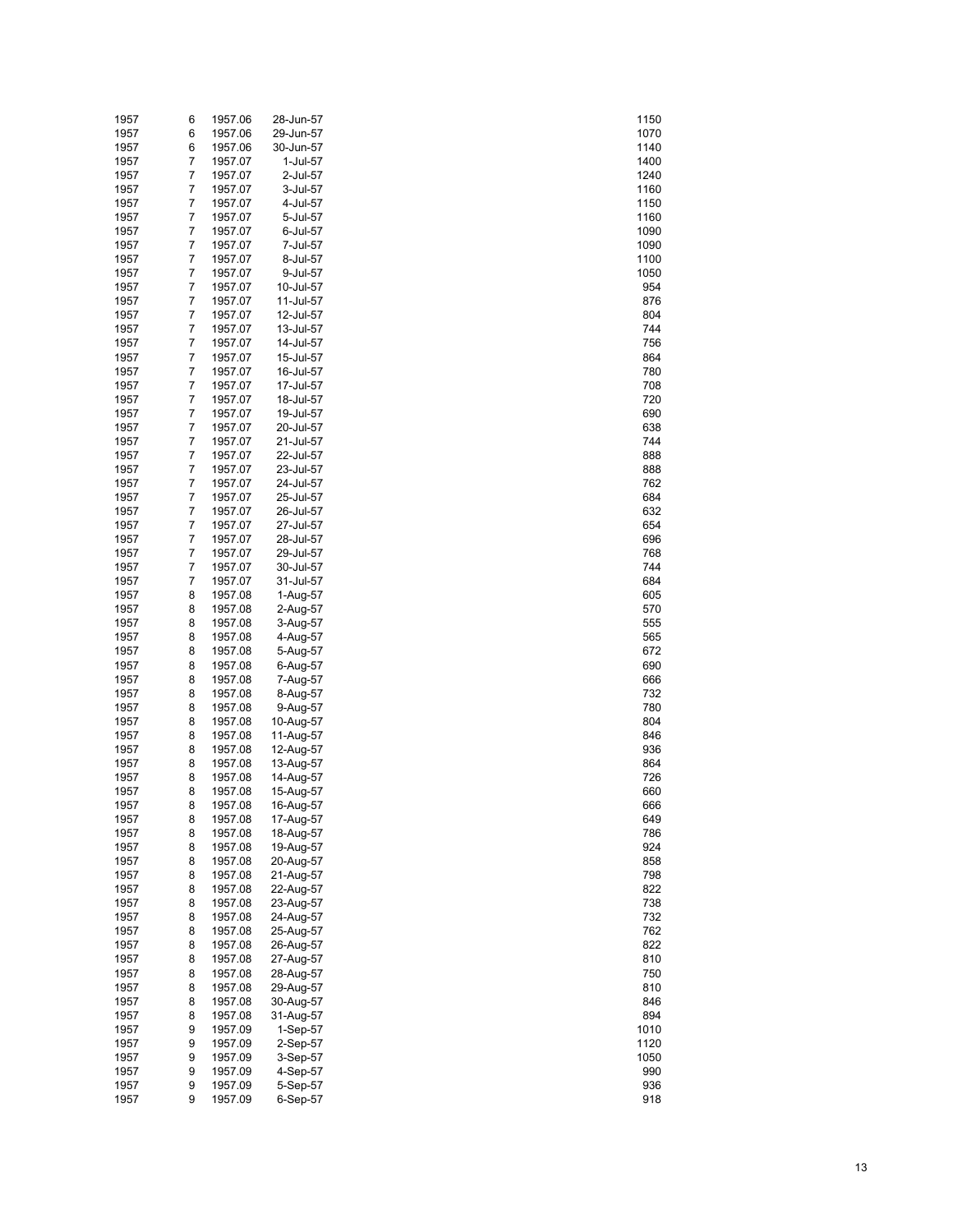| 1957 | 9  | 1957.09 | 7-Sep-57  | 924  |
|------|----|---------|-----------|------|
| 1957 | 9  | 1957.09 | 8-Sep-57  | 1020 |
| 1957 | 9  | 1957.09 | 9-Sep-57  | 1060 |
| 1957 | 9  | 1957.09 | 10-Sep-57 | 942  |
| 1957 | 9  | 1957.09 | 11-Sep-57 | 966  |
| 1957 | 9  | 1957.09 | 12-Sep-57 | 990  |
| 1957 | 9  |         |           |      |
|      |    | 1957.09 | 13-Sep-57 | 1030 |
| 1957 | 9  | 1957.09 | 14-Sep-57 | 1010 |
| 1957 | 9  | 1957.09 | 15-Sep-57 | 1050 |
| 1957 | 9  | 1957.09 | 16-Sep-57 | 1190 |
| 1957 | 9  | 1957.09 | 17-Sep-57 | 1160 |
| 1957 | 9  | 1957.09 | 18-Sep-57 | 1190 |
| 1957 | 9  | 1957.09 | 19-Sep-57 | 1220 |
| 1957 | 9  | 1957.09 | 20-Sep-57 | 1260 |
| 1957 | 9  | 1957.09 | 21-Sep-57 | 1350 |
| 1957 | 9  | 1957.09 | 22-Sep-57 | 1370 |
| 1957 | 9  | 1957.09 | 23-Sep-57 | 1410 |
| 1957 | 9  | 1957.09 | 24-Sep-57 | 1280 |
|      |    |         |           |      |
| 1957 | 9  | 1957.09 | 25-Sep-57 | 1240 |
| 1957 | 9  | 1957.09 | 26-Sep-57 | 1240 |
| 1957 | 9  | 1957.09 | 27-Sep-57 | 1280 |
| 1957 | 9  | 1957.09 | 28-Sep-57 | 1350 |
| 1957 | 9  | 1957.09 | 29-Sep-57 | 1410 |
| 1957 | 9  | 1957.09 | 30-Sep-57 | 1490 |
| 1957 | 10 | 1957.1  | 1-Oct-57  | 1550 |
| 1957 | 10 | 1957.1  | 2-Oct-57  | 1540 |
| 1957 | 10 | 1957.1  | 3-Oct-57  | 1570 |
| 1957 | 10 | 1957.1  | 4-Oct-57  | 1590 |
| 1957 | 10 | 1957.1  | 5-Oct-57  | 1740 |
| 1957 | 10 | 1957.1  | 6-Oct-57  | 1700 |
|      |    | 1957.1  |           |      |
| 1957 | 10 |         | 7-Oct-57  | 1780 |
| 1957 | 10 | 1957.1  | 8-Oct-57  | 1590 |
| 1957 | 10 | 1957.1  | 9-Oct-57  | 1590 |
| 1957 | 10 | 1957.1  | 10-Oct-57 | 1700 |
| 1957 | 10 | 1957.1  | 11-Oct-57 | 2030 |
| 1957 | 10 | 1957.1  | 12-Oct-57 | 2560 |
| 1957 | 10 | 1957.1  | 13-Oct-57 | 2610 |
| 1957 | 10 | 1957.1  | 14-Oct-57 | 2940 |
| 1957 | 10 | 1957.1  | 15-Oct-57 | 3020 |
| 1957 | 10 | 1957.1  | 16-Oct-57 | 2880 |
| 1957 | 10 | 1957.1  | 17-Oct-57 | 2460 |
| 1957 | 10 | 1957.1  | 18-Oct-57 | 2150 |
| 1957 | 10 | 1957.1  | 19-Oct-57 | 2040 |
|      |    | 1957.1  | 20-Oct-57 |      |
| 1957 | 10 |         |           | 2110 |
| 1957 | 10 | 1957.1  | 21-Oct-57 | 2000 |
| 1957 | 10 | 1957.1  | 22-Oct-57 | 1820 |
| 1957 | 10 | 1957.1  | 23-Oct-57 | 2030 |
| 1957 | 10 | 1957.1  | 24-Oct-57 | 2110 |
| 1957 | 10 | 1957.1  | 25-Oct-57 | 2250 |
| 1957 | 10 | 1957.1  | 26-Oct-57 | 2130 |
| 1957 | 10 | 1957.1  | 27-Oct-57 | 2090 |
| 1957 | 10 | 1957.1  | 28-Oct-57 | 2070 |
| 1957 | 10 | 1957.1  | 29-Oct-57 | 2090 |
| 1957 | 10 | 1957.1  | 30-Oct-57 | 2000 |
| 1957 | 10 | 1957.1  | 31-Oct-57 | 1990 |
| 1957 | 11 | 1957.11 | 1-Nov-57  | 1950 |
|      |    |         |           |      |
| 1957 | 11 | 1957.11 | 2-Nov-57  | 1850 |
| 1957 | 11 | 1957.11 | 3-Nov-57  | 1870 |
| 1957 | 11 | 1957.11 | 4-Nov-57  | 1830 |
| 1957 | 11 | 1957.11 | 5-Nov-57  | 1790 |
| 1957 | 11 | 1957.11 | 6-Nov-57  | 1930 |
| 1957 | 11 | 1957.11 | 7-Nov-57  | 1940 |
| 1957 | 11 | 1957.11 | 8-Nov-57  | 2010 |
| 1957 | 11 | 1957.11 | 9-Nov-57  | 2280 |
| 1957 | 11 | 1957.11 | 10-Nov-57 | 2300 |
| 1957 | 11 | 1957.11 | 11-Nov-57 | 2190 |
| 1957 | 11 | 1957.11 | 12-Nov-57 | 2120 |
| 1957 | 11 | 1957.11 | 13-Nov-57 | 2340 |
|      |    |         |           |      |
| 1957 | 11 | 1957.11 | 14-Nov-57 | 2500 |
| 1957 | 11 | 1957.11 | 15-Nov-57 | 2500 |
| 1957 | 11 | 1957.11 | 16-Nov-57 | 2460 |

| 924<br>1020                 |  |
|-----------------------------|--|
|                             |  |
|                             |  |
|                             |  |
|                             |  |
| 1060                        |  |
| 942                         |  |
|                             |  |
| 966                         |  |
|                             |  |
| 990                         |  |
| 1030                        |  |
|                             |  |
| 1010                        |  |
|                             |  |
| 1050                        |  |
| 1190                        |  |
|                             |  |
| 1160                        |  |
|                             |  |
| 1190                        |  |
|                             |  |
| 1220                        |  |
| 1.<br>260                   |  |
|                             |  |
| $\ddot{\phantom{1}}$<br>350 |  |
|                             |  |
| 1:<br>370                   |  |
|                             |  |
| 1410                        |  |
| 1.<br>280                   |  |
|                             |  |
| $\ddagger$<br>240           |  |
|                             |  |
| 1<br>240                    |  |
| 1280                        |  |
|                             |  |
| 350<br>1                    |  |
|                             |  |
| 1410                        |  |
| 1490                        |  |
|                             |  |
| 1550                        |  |
|                             |  |
| 1540                        |  |
| 1570                        |  |
|                             |  |
| 1590                        |  |
|                             |  |
| 1740                        |  |
| 1700                        |  |
|                             |  |
| 1780                        |  |
|                             |  |
| 1590                        |  |
|                             |  |
| 1590                        |  |
| 1700                        |  |
|                             |  |
| 2030                        |  |
|                             |  |
| 2560                        |  |
| 2610                        |  |
|                             |  |
| 2940                        |  |
|                             |  |
| 3020                        |  |
| 2880                        |  |
|                             |  |
| 2460                        |  |
|                             |  |
|                             |  |
| 2150                        |  |
|                             |  |
| 2040                        |  |
|                             |  |
| 2110                        |  |
| 2000                        |  |
|                             |  |
| 1820                        |  |
|                             |  |
| 2030                        |  |
| 2110                        |  |
|                             |  |
| 2250                        |  |
| 1                           |  |
|                             |  |
| 2090                        |  |
|                             |  |
| 2070                        |  |
| 2090                        |  |
|                             |  |
| 2000                        |  |
|                             |  |
| 1990                        |  |
| 1950                        |  |
|                             |  |
| 1850                        |  |
|                             |  |
| 1870                        |  |
|                             |  |
| 1830                        |  |
| 1790                        |  |
|                             |  |
| 1930                        |  |
| 1940                        |  |
|                             |  |
| 2010                        |  |
|                             |  |
| 2<br>280                    |  |
| 2300                        |  |
|                             |  |
| 2190                        |  |
|                             |  |
| 2120                        |  |
| 2340                        |  |
|                             |  |
| 2500                        |  |
|                             |  |
| 2500<br>2460                |  |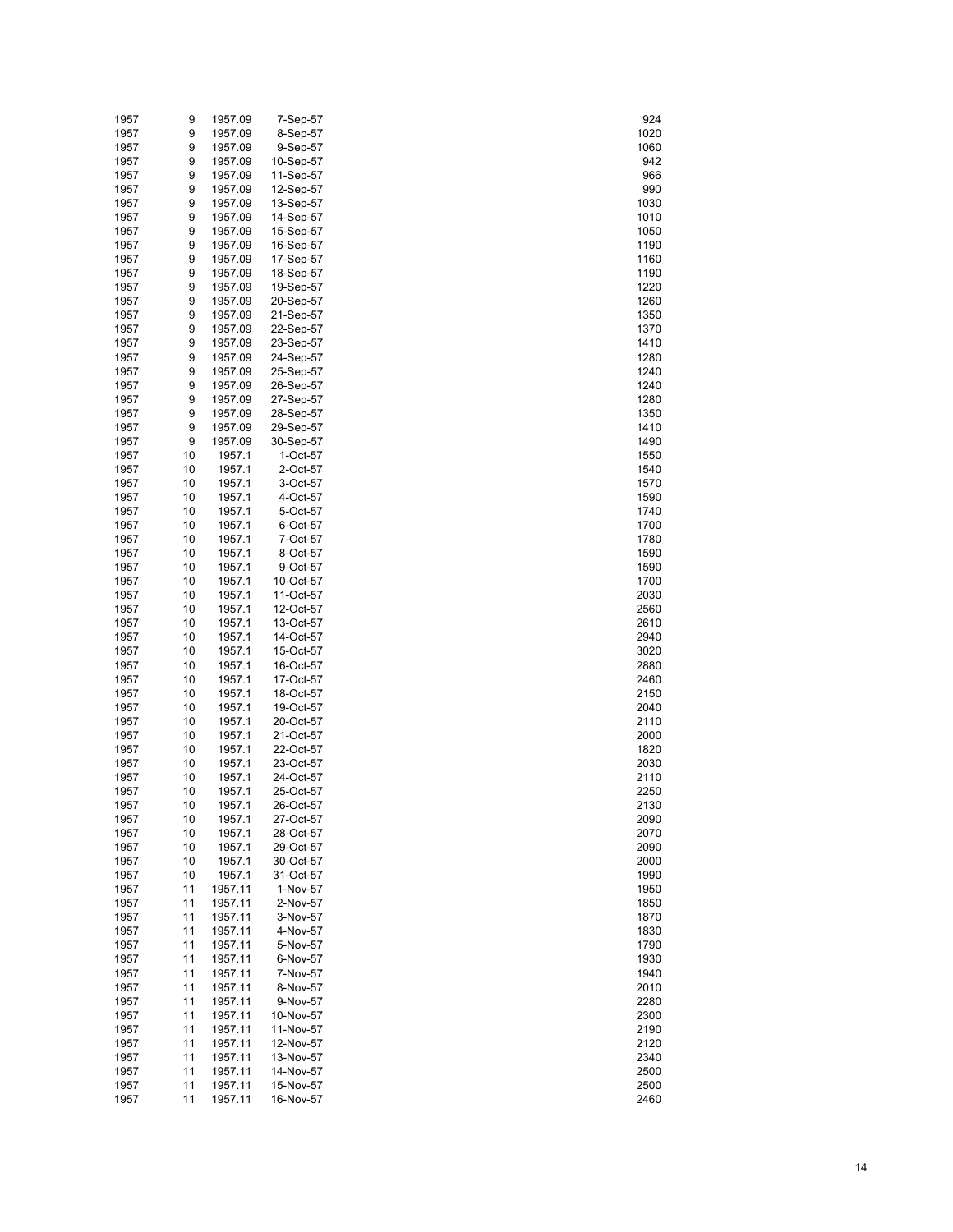| 1957 | 11 | 1957.11 | 17-Nov-57 | 2430 |
|------|----|---------|-----------|------|
| 1957 | 11 | 1957.11 | 18-Nov-57 | 2260 |
| 1957 | 11 | 1957.11 | 19-Nov-57 | 2290 |
| 1957 | 11 | 1957.11 | 20-Nov-57 | 2570 |
| 1957 | 11 | 1957.11 | 21-Nov-57 | 2510 |
|      |    |         |           |      |
| 1957 | 11 | 1957.11 | 22-Nov-57 | 2440 |
| 1957 | 11 | 1957.11 | 23-Nov-57 | 2460 |
| 1957 | 11 | 1957.11 | 24-Nov-57 | 2430 |
| 1957 | 11 | 1957.11 | 25-Nov-57 | 2290 |
| 1957 | 11 | 1957.11 | 26-Nov-57 | 2300 |
| 1957 | 11 | 1957.11 | 27-Nov-57 | 2500 |
| 1957 | 11 | 1957.11 | 28-Nov-57 | 2480 |
| 1957 | 11 | 1957.11 | 29-Nov-57 | 2420 |
| 1957 | 11 | 1957.11 | 30-Nov-57 | 2210 |
| 1957 | 12 | 1957.12 | 1-Dec-57  | 2410 |
|      |    |         |           |      |
| 1957 | 12 | 1957.12 | 2-Dec-57  | 2320 |
| 1957 | 12 | 1957.12 | 3-Dec-57  | 2270 |
| 1957 | 12 | 1957.12 | 4-Dec-57  | 2550 |
| 1957 | 12 | 1957.12 | 5-Dec-57  | 2670 |
| 1957 | 12 | 1957.12 | 6-Dec-57  | 2740 |
| 1957 | 12 | 1957.12 | 7-Dec-57  | 2730 |
| 1957 | 12 | 1957.12 | 8-Dec-57  | 2730 |
| 1957 | 12 | 1957.12 | 9-Dec-57  | 2600 |
| 1957 | 12 | 1957.12 | 10-Dec-57 | 2620 |
| 1957 | 12 | 1957.12 | 11-Dec-57 | 2900 |
|      |    |         |           |      |
| 1957 | 12 | 1957.12 | 12-Dec-57 | 2700 |
| 1957 | 12 | 1957.12 | 13-Dec-57 | 2580 |
| 1957 | 12 | 1957.12 | 14-Dec-57 | 2610 |
| 1957 | 12 | 1957.12 | 15-Dec-57 | 2670 |
| 1957 | 12 | 1957.12 | 16-Dec-57 | 2530 |
| 1957 | 12 | 1957.12 | 17-Dec-57 | 2320 |
| 1957 | 12 | 1957.12 | 18-Dec-57 | 2560 |
| 1957 | 12 | 1957.12 | 19-Dec-57 | 2560 |
| 1957 | 12 | 1957.12 | 20-Dec-57 | 2550 |
| 1957 | 12 | 1957.12 | 21-Dec-57 | 2520 |
|      |    |         |           |      |
| 1957 | 12 | 1957.12 | 22-Dec-57 | 2540 |
| 1957 | 12 | 1957.12 | 23-Dec-57 | 2440 |
| 1957 | 12 | 1957.12 | 24-Dec-57 | 2260 |
| 1957 | 12 | 1957.12 | 25-Dec-57 | 2480 |
| 1957 | 12 | 1957.12 | 26-Dec-57 | 2320 |
| 1957 | 12 | 1957.12 | 27-Dec-57 | 2080 |
| 1957 | 12 | 1957.12 | 28-Dec-57 | 2330 |
| 1957 | 12 | 1957.12 | 29-Dec-57 | 2420 |
| 1957 | 12 | 1957.12 | 30-Dec-57 | 2200 |
| 1957 | 12 | 1957.12 | 31-Dec-57 | 2100 |
| 1958 | 1  | 1958.01 | 1-Jan-58  | 2260 |
|      |    |         |           |      |
| 1958 | 1  | 1958.01 | 2-Jan-58  | 1970 |
| 1958 | 1  | 1958.01 | 3-Jan-58  | 1700 |
| 1958 | 1  | 1958.01 | 4-Jan-58  | 1700 |
| 1958 | 1  | 1958.01 | 5-Jan-58  | 1680 |
| 1958 | 1  | 1958.01 | 6-Jan-58  | 1620 |
| 1958 | 1  | 1958.01 | 7-Jan-58  | 1630 |
| 1958 | 1  | 1958.01 | 8-Jan-58  | 1690 |
| 1958 | 1  | 1958.01 | 9-Jan-58  | 1690 |
| 1958 | 1  | 1958.01 | 10-Jan-58 | 1950 |
|      | 1  | 1958.01 |           |      |
| 1958 |    |         | 11-Jan-58 | 2140 |
| 1958 | 1  | 1958.01 | 12-Jan-58 | 2160 |
| 1958 | 1  | 1958.01 | 13-Jan-58 | 2220 |
| 1958 | 1  | 1958.01 | 14-Jan-58 | 2270 |
| 1958 | 1  | 1958.01 | 15-Jan-58 | 2260 |
| 1958 | 1  | 1958.01 | 16-Jan-58 | 2570 |
| 1958 | 1  | 1958.01 | 17-Jan-58 | 2700 |
| 1958 | 1  | 1958.01 | 18-Jan-58 | 2720 |
| 1958 | 1  | 1958.01 | 19-Jan-58 | 2650 |
| 1958 | 1  | 1958.01 | 20-Jan-58 | 2620 |
|      |    |         |           |      |
| 1958 | 1  | 1958.01 | 21-Jan-58 | 2490 |
| 1958 | 1  | 1958.01 | 22-Jan-58 | 2220 |
| 1958 | 1  | 1958.01 | 23-Jan-58 | 2170 |
| 1958 | 1  | 1958.01 | 24-Jan-58 | 2260 |
| 1958 | 1  | 1958.01 | 25-Jan-58 | 2500 |
| 1958 | 1  | 1958.01 | 26-Jan-58 | 2950 |

| 430                  |  |
|----------------------|--|
|                      |  |
| 260                  |  |
| 290                  |  |
| 570                  |  |
| 510                  |  |
| 440                  |  |
|                      |  |
| 460                  |  |
| 430                  |  |
| 290                  |  |
| 300                  |  |
| 500                  |  |
|                      |  |
| 480                  |  |
| 4.<br>20             |  |
| 210                  |  |
| 410                  |  |
| 320                  |  |
|                      |  |
| 270                  |  |
| 550                  |  |
| :670                 |  |
| :740                 |  |
| $\overline{7}$<br>30 |  |
| 2730                 |  |
|                      |  |
| :600                 |  |
| '620                 |  |
| :900                 |  |
| :700                 |  |
| :580                 |  |
|                      |  |
| 610                  |  |
| :670                 |  |
| $\overline{5}$<br>30 |  |
| :320                 |  |
| :560                 |  |
|                      |  |
| :560                 |  |
| :550                 |  |
| 520                  |  |
| :540                 |  |
| 440                  |  |
|                      |  |
| 260                  |  |
| 480                  |  |
| 320                  |  |
| 080                  |  |
| 330                  |  |
|                      |  |
| 420                  |  |
| 200                  |  |
| :100                 |  |
| 2260                 |  |
|                      |  |
| 1970                 |  |
| 1700                 |  |
| 1700                 |  |
| 1680<br>)            |  |
| 1620                 |  |
| 1630                 |  |
| 1690                 |  |
|                      |  |
| 1690                 |  |
| 1950                 |  |
| :140                 |  |
| 160                  |  |
| 220                  |  |
|                      |  |
| 270                  |  |
| 260                  |  |
| 2570                 |  |
| 2700                 |  |
| 2720                 |  |
| 2650                 |  |
|                      |  |
| 2620                 |  |
| 2490                 |  |
| 220                  |  |
| 2170                 |  |
| 260                  |  |
|                      |  |
| 2500                 |  |
| 2950                 |  |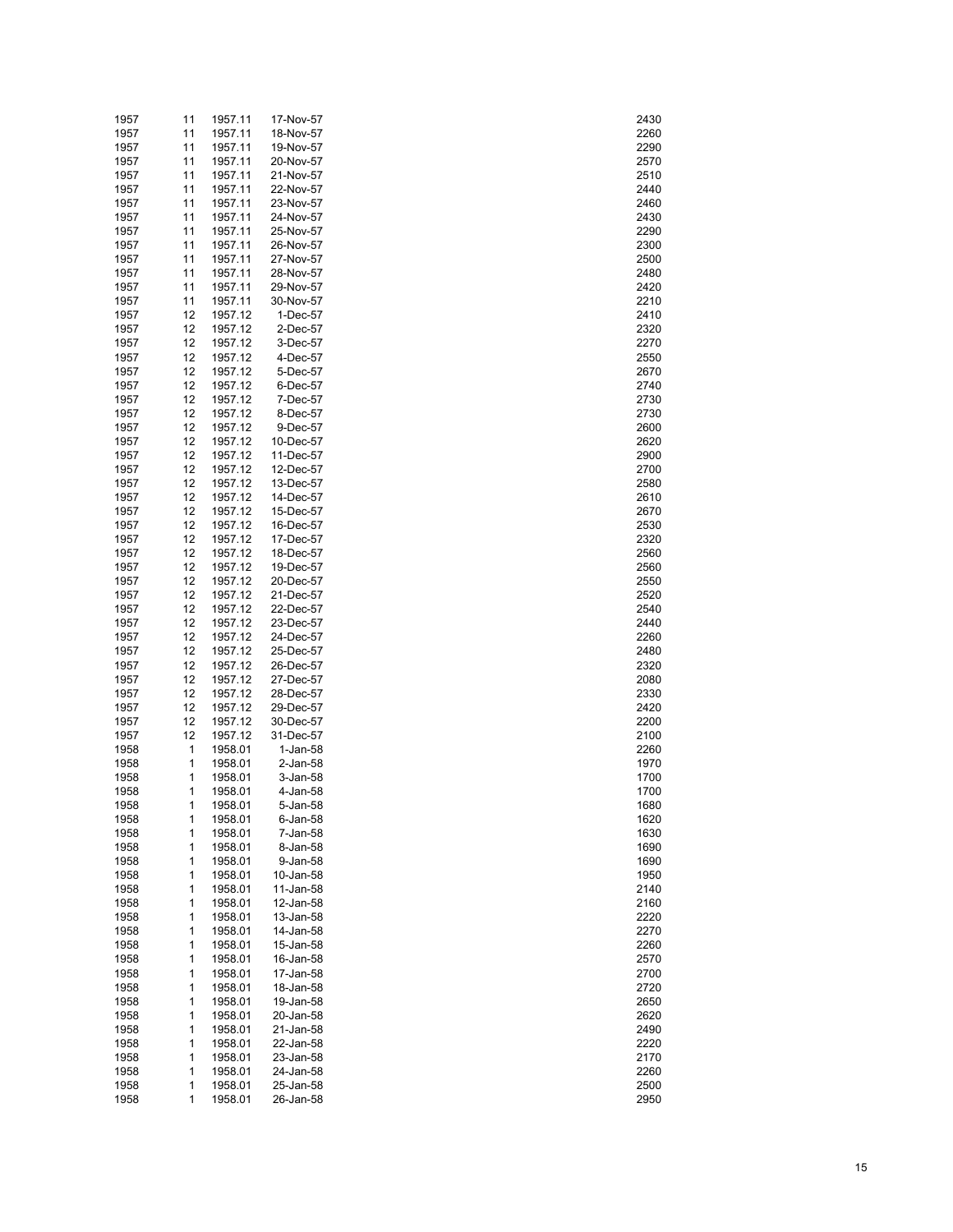| 1958 | 1              | 1958.01 | 27-Jan-58 | 3340  |
|------|----------------|---------|-----------|-------|
| 1958 | 1              | 1958.01 | 28-Jan-58 | 4270  |
| 1958 | 1              | 1958.01 | 29-Jan-58 | 3780  |
|      |                |         |           |       |
| 1958 | 1              | 1958.01 | 30-Jan-58 | 3470  |
| 1958 | 1              | 1958.01 | 31-Jan-58 | 3390  |
| 1958 | $\overline{c}$ | 1958.02 | 1-Feb-58  | 3690  |
| 1958 | $\overline{c}$ | 1958.02 | 2-Feb-58  | 3870  |
| 1958 | $\overline{c}$ | 1958.02 | 3-Feb-58  | 3710  |
| 1958 | 2              | 1958.02 | 4-Feb-58  | 3690  |
|      |                |         |           |       |
| 1958 | 2              | 1958.02 | 5-Feb-58  | 5010  |
| 1958 | 2              | 1958.02 | 6-Feb-58  | 6250  |
| 1958 | $\overline{c}$ | 1958.02 | 7-Feb-58  | 5640  |
| 1958 | 2              | 1958.02 | 8-Feb-58  | 5410  |
| 1958 | 2              | 1958.02 | 9-Feb-58  | 5400  |
| 1958 | 2              | 1958.02 | 10-Feb-58 | 5080  |
|      |                |         |           |       |
| 1958 | $\overline{c}$ | 1958.02 | 11-Feb-58 | 4650  |
| 1958 | 2              | 1958.02 | 12-Feb-58 | 4430  |
| 1958 | 2              | 1958.02 | 13-Feb-58 | 4560  |
| 1958 | 2              | 1958.02 | 14-Feb-58 | 4920  |
| 1958 | $\overline{c}$ | 1958.02 | 15-Feb-58 | 3960  |
| 1958 | 2              | 1958.02 | 16-Feb-58 | 3300  |
|      |                |         |           |       |
| 1958 | 2              | 1958.02 | 17-Feb-58 | 3020  |
| 1958 | $\overline{c}$ | 1958.02 | 18-Feb-58 | 3470  |
| 1958 | $\overline{c}$ | 1958.02 | 19-Feb-58 | 4640  |
| 1958 | 2              | 1958.02 | 20-Feb-58 | 8120  |
| 1958 | 2              | 1958.02 | 21-Feb-58 | 8760  |
| 1958 | $\overline{c}$ | 1958.02 | 22-Feb-58 | 7510  |
| 1958 | $\overline{c}$ |         |           |       |
|      |                | 1958.02 | 23-Feb-58 | 6940  |
| 1958 | 2              | 1958.02 | 24-Feb-58 | 6450  |
| 1958 | 2              | 1958.02 | 25-Feb-58 | 6250  |
| 1958 | 2              | 1958.02 | 26-Feb-58 | 7750  |
| 1958 | 2              | 1958.02 | 27-Feb-58 | 8020  |
| 1958 | 2              | 1958.02 | 28-Feb-58 | 7650  |
| 1958 | 3              | 1958.03 | 1-Mar-58  | 7500  |
|      |                |         |           |       |
| 1958 | 3              | 1958.03 | 2-Mar-58  | 7660  |
| 1958 | 3              | 1958.03 | 3-Mar-58  | 7720  |
| 1958 | 3              | 1958.03 | 4-Mar-58  | 7360  |
| 1958 | 3              | 1958.03 | 5-Mar-58  | 6960  |
| 1958 | 3              | 1958.03 | 6-Mar-58  | 6750  |
| 1958 | 3              | 1958.03 | 7-Mar-58  | 6640  |
| 1958 | 3              | 1958.03 | 8-Mar-58  | 6600  |
|      |                |         |           |       |
| 1958 | 3              | 1958.03 | 9-Mar-58  | 6590  |
| 1958 | 3              | 1958.03 | 10-Mar-58 | 6700  |
| 1958 | 3              | 1958.03 | 11-Mar-58 | 6700  |
| 1958 | 3              | 1958.03 | 12-Mar-58 | 6190  |
| 1958 | 3              | 1958.03 | 13-Mar-58 | 5590  |
| 1958 | 3              | 1958.03 | 14-Mar-58 | 5280  |
|      | 3              |         |           |       |
| 1958 |                | 1958.03 | 15-Mar-58 | 5420  |
| 1958 | 3              | 1958.03 | 16-Mar-58 | 6660  |
| 1958 | 3              | 1958.03 | 17-Mar-58 | 11000 |
| 1958 | 3              | 1958.03 | 18-Mar-58 | 12800 |
| 1958 | 3              | 1958.03 | 19-Mar-58 | 13000 |
| 1958 | 3              | 1958.03 | 20-Mar-58 | 13700 |
| 1958 | 3              | 1958.03 | 21-Mar-58 | 14600 |
|      |                |         |           |       |
| 1958 | 3              | 1958.03 | 22-Mar-58 | 15700 |
| 1958 | 3              | 1958.03 | 23-Mar-58 | 18300 |
| 1958 | 3              | 1958.03 | 24-Mar-58 | 21000 |
| 1958 | 3              | 1958.03 | 25-Mar-58 | 22400 |
| 1958 | 3              | 1958.03 | 26-Mar-58 | 23600 |
| 1958 | 3              | 1958.03 | 27-Mar-58 | 24000 |
|      |                |         |           |       |
| 1958 | 3              | 1958.03 | 28-Mar-58 | 22900 |
| 1958 | 3              | 1958.03 | 29-Mar-58 | 20900 |
| 1958 | 3              | 1958.03 | 30-Mar-58 | 18200 |
| 1958 | 3              | 1958.03 | 31-Mar-58 | 16500 |
| 1958 | 4              | 1958.04 | 1-Apr-58  | 17500 |
| 1958 | 4              | 1958.04 | 2-Apr-58  | 21600 |
|      |                |         |           |       |
| 1958 | 4              | 1958.04 | 3-Apr-58  | 27200 |
| 1958 | 4              | 1958.04 | 4-Apr-58  | 34700 |
| 1958 | 4              | 1958.04 | 5-Apr-58  | 40900 |
| 1958 | 4              | 1958.04 | 6-Apr-58  | 39000 |
| 1958 | 4              | 1958.04 | 7-Apr-58  | 40200 |
|      |                |         |           |       |

| 3340               |
|--------------------|
|                    |
| 4270               |
| 3780               |
| 3470               |
| 390                |
| 3690               |
| 3870               |
| 3710               |
| 3690               |
| 5010               |
|                    |
| 6250               |
| 5640               |
| 5410               |
| 5400               |
| 5080               |
| 4650               |
| 4430               |
| 4560               |
| 4920               |
| 3960               |
| 3300               |
|                    |
| 3020               |
| 3470               |
| 4640               |
| 8120               |
| 8760               |
| 7510               |
| 6940               |
| 6450               |
| 6250               |
| 7750               |
|                    |
| 8020               |
| 7650               |
| 7500               |
| 7660               |
| 7720               |
| 7360               |
| 6960               |
| 6750               |
| 6640               |
| 6600               |
| 6590               |
|                    |
| 6700               |
| 6700               |
| 6190               |
| 5590               |
| 5280               |
| 5420               |
| 6660               |
| 10<br>)(<br>X<br>) |
| 12800              |
| 13000              |
| 13700              |
| 14600              |
| 15700              |
|                    |
| 18300              |
| 21000              |
| 22400              |
| 23600              |
| 24000              |
| 22900              |
| 20900              |
| 18200              |
| 16500              |
| 17500              |
| 21600              |
|                    |
| 27200              |
| 34700              |
| 40900              |
| 39000              |
| 40200              |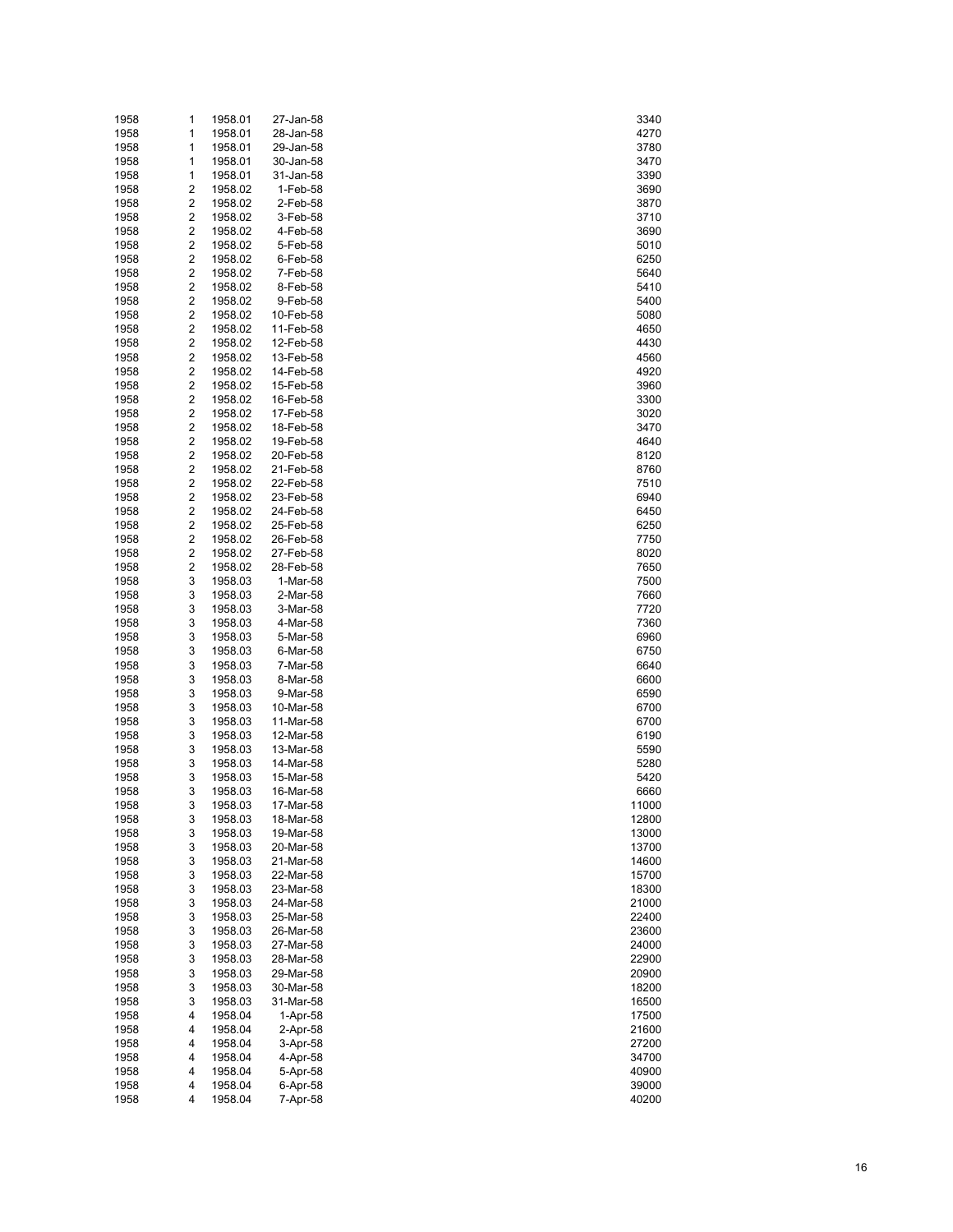| 1958 | 4 | 1958.04 | 8-Apr-58    | 40600 |
|------|---|---------|-------------|-------|
| 1958 | 4 | 1958.04 | 9-Apr-58    | 40900 |
| 1958 | 4 | 1958.04 | 10-Apr-58   | 38400 |
| 1958 | 4 | 1958.04 | 11-Apr-58   | 35200 |
| 1958 | 4 | 1958.04 | 12-Apr-58   | 32600 |
| 1958 | 4 | 1958.04 | 13-Apr-58   | 31200 |
| 1958 | 4 | 1958.04 | 14-Apr-58   | 29200 |
|      |   | 1958.04 |             |       |
| 1958 | 4 |         | 15-Apr-58   | 27800 |
| 1958 | 4 | 1958.04 | 16-Apr-58   | 26600 |
| 1958 | 4 | 1958.04 | 17-Apr-58   | 25600 |
| 1958 | 4 | 1958.04 | 18-Apr-58   | 24700 |
| 1958 | 4 | 1958.04 | 19-Apr-58   | 23600 |
| 1958 | 4 | 1958.04 | 20-Apr-58   | 22900 |
| 1958 | 4 | 1958.04 | 21-Apr-58   | 23200 |
| 1958 | 4 | 1958.04 | 22-Apr-58   | 23600 |
| 1958 | 4 | 1958.04 | 23-Apr-58   | 23400 |
| 1958 | 4 | 1958.04 | 24-Apr-58   | 23100 |
| 1958 | 4 | 1958.04 | 25-Apr-58   | 22400 |
| 1958 | 4 | 1958.04 | 26-Apr-58   | 21500 |
| 1958 | 4 | 1958.04 | 27-Apr-58   | 20700 |
|      |   |         |             |       |
| 1958 | 4 | 1958.04 | 28-Apr-58   | 20100 |
| 1958 | 4 | 1958.04 | 29-Apr-58   | 19700 |
| 1958 | 4 | 1958.04 | 30-Apr-58   | 19500 |
| 1958 | 5 | 1958.05 | $1-Mav-58$  | 19400 |
| 1958 | 5 | 1958.05 | $2-May-58$  | 18300 |
| 1958 | 5 | 1958.05 | $3-May-58$  | 17600 |
| 1958 | 5 | 1958.05 | 4-May-58    | 17600 |
| 1958 | 5 | 1958.05 | 5-May-58    | 18200 |
| 1958 | 5 | 1958.05 | $6$ -May-58 | 19500 |
| 1958 | 5 | 1958.05 | 7-May-58    | 20600 |
| 1958 | 5 | 1958.05 | 8-May-58    | 21100 |
| 1958 | 5 | 1958.05 | 9-May-58    | 19800 |
| 1958 | 5 | 1958.05 | 10-May-58   | 19600 |
|      | 5 |         |             |       |
| 1958 |   | 1958.05 | 11-May-58   | 20300 |
| 1958 | 5 | 1958.05 | 12-May-58   | 20900 |
| 1958 | 5 | 1958.05 | 13-May-58   | 21900 |
| 1958 | 5 | 1958.05 | 14-May-58   | 22100 |
| 1958 | 5 | 1958.05 | 15-May-58   | 22000 |
| 1958 | 5 | 1958.05 | 16-May-58   | 21700 |
| 1958 | 5 | 1958.05 | 17-May-58   | 21300 |
| 1958 | 5 | 1958.05 | 18-May-58   | 21500 |
| 1958 | 5 | 1958.05 | 19-May-58   | 22600 |
| 1958 | 5 | 1958.05 | 20-May-58   | 24100 |
| 1958 | 5 | 1958.05 | 21-May-58   | 25200 |
| 1958 | 5 | 1958.05 | 22-May-58   | 25700 |
| 1958 | 5 | 1958.05 | 23-May-58   | 26600 |
| 1958 | 5 | 1958.05 | 24-May-58   | 28300 |
| 1958 | 5 | 1958.05 | 25-May-58   | 28600 |
|      |   |         |             |       |
| 1958 | 5 | 1958.05 | 26-May-58   | 29100 |
| 1958 | 5 | 1958.05 | 27-May-58   | 27000 |
| 1958 | 5 | 1958.05 | 28-May-58   | 25500 |
| 1958 | 5 | 1958.05 | 29-May-58   | 24300 |
| 1958 | 5 | 1958.05 | 30-May-58   | 22800 |
| 1958 | 5 | 1958.05 | 31-May-58   | 21800 |
| 1958 | 6 | 1958.06 | 1-Jun-58    | 21800 |
| 1958 | 6 | 1958.06 | 2-Jun-58    | 21900 |
| 1958 | 6 | 1958.06 | 3-Jun-58    | 20100 |
| 1958 | 6 | 1958.06 | 4-Jun-58    | 20500 |
| 1958 | 6 | 1958.06 | 5-Jun-58    | 21300 |
| 1958 | 6 | 1958.06 | 6-Jun-58    | 20300 |
| 1958 | 6 | 1958.06 | 7-Jun-58    | 16900 |
| 1958 | 6 | 1958.06 | 8-Jun-58    | 15700 |
| 1958 | 6 | 1958.06 | 9-Jun-58    | 15800 |
|      |   |         |             |       |
| 1958 | 6 | 1958.06 | 10-Jun-58   | 15700 |
| 1958 | 6 | 1958.06 | 11-Jun-58   | 15200 |
| 1958 | 6 | 1958.06 | 12-Jun-58   | 14800 |
| 1958 | 6 | 1958.06 | 13-Jun-58   | 13900 |
| 1958 | 6 | 1958.06 | 14-Jun-58   | 12800 |
| 1958 | 6 | 1958.06 | 15-Jun-58   | 12000 |
| 1958 | 6 | 1958.06 | 16-Jun-58   | 11400 |
| 1958 | 6 | 1958.06 | 17-Jun-58   | 10500 |

| 40600        |
|--------------|
|              |
|              |
| 1090(<br>J   |
|              |
| 8400         |
| <b>15200</b> |
| 32600        |
|              |
| 31200        |
|              |
| 29200        |
| 27800        |
|              |
| 8600         |
| :5600        |
|              |
| 4700         |
|              |
| 23600        |
| 2900         |
|              |
| 3200         |
| 3600         |
|              |
| 3400         |
|              |
| 23100        |
| 2400         |
|              |
| 21500        |
| 20700        |
|              |
| 20100        |
| 19700        |
|              |
| 19500        |
|              |
| 19400        |
| 18300        |
|              |
| 7600<br>1    |
| 17600        |
|              |
| 18200        |
|              |
| 19500        |
| 20600        |
|              |
| 21100        |
| 19800        |
|              |
| 19600        |
|              |
| 0300         |
| 20900        |
|              |
| 1900         |
| 2100         |
|              |
|              |
|              |
| 2000         |
| 1700         |
|              |
| 1300         |
|              |
| 1500         |
| 2600         |
|              |
| 24100        |
| 5200         |
|              |
| 5700         |
| :6600        |
|              |
| 28300        |
| 28600        |
|              |
| 29100        |
|              |
|              |
| 25500        |
|              |
| 4300<br>j    |
|              |
| 22800        |
| 1800!        |
|              |
| 21800        |
| 1900!        |
|              |
| 20100        |
| 20500        |
|              |
| 21300        |
| 20300        |
|              |
| 16900        |
|              |
| 15700        |
| 15800        |
|              |
| 15700        |
|              |
| 15200        |
| 14800        |
|              |
| 13900        |
| 2800<br>1:   |
|              |
| 12000        |
| 11400        |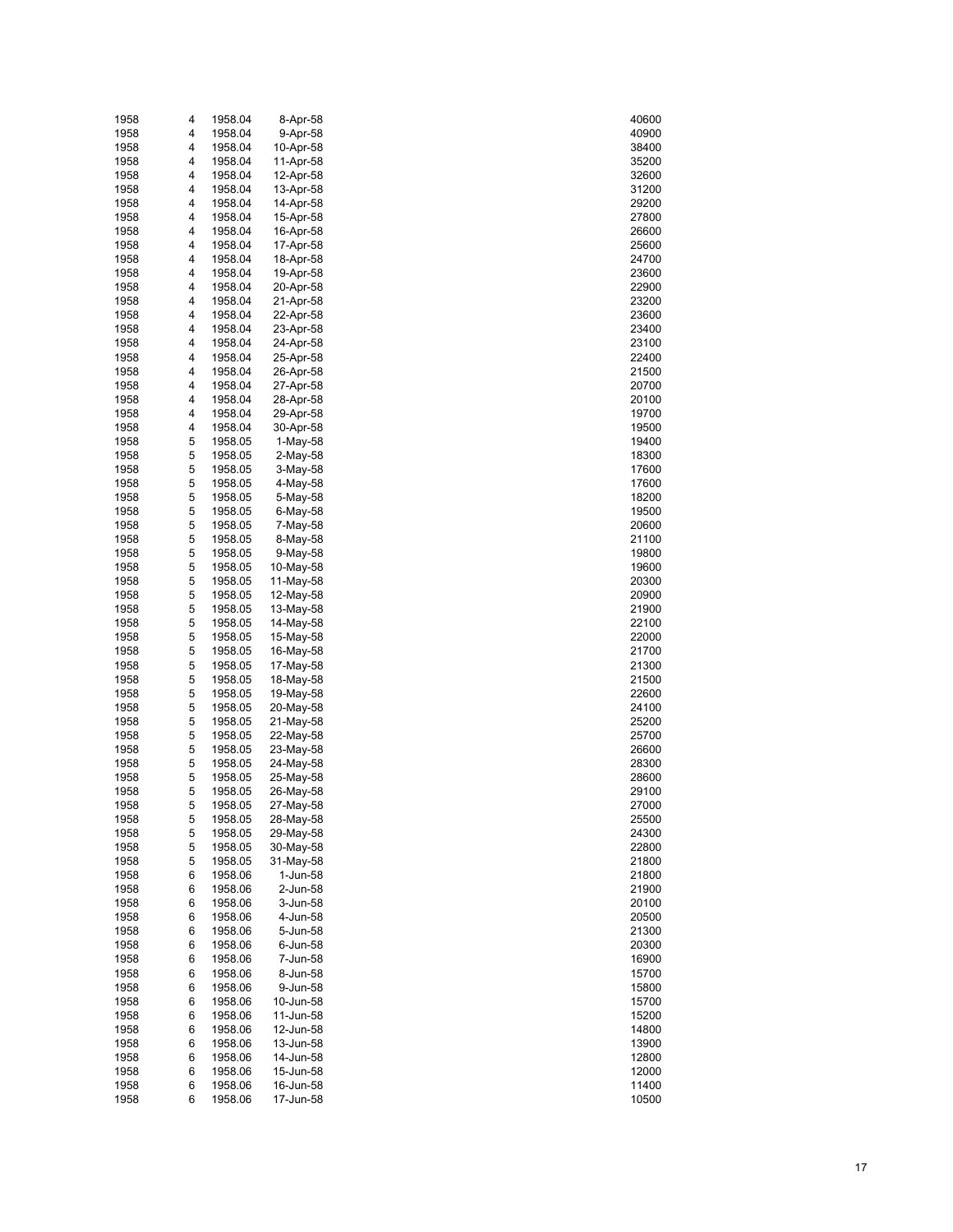| 1958 | 6              | 1958.06 | 18-Jun-58 | 10200 |
|------|----------------|---------|-----------|-------|
| 1958 | 6              | 1958.06 | 19-Jun-58 | 10900 |
| 1958 | 6              | 1958.06 | 20-Jun-58 | 12900 |
|      |                |         |           |       |
| 1958 | 6              | 1958.06 | 21-Jun-58 | 15900 |
| 1958 | 6              | 1958.06 | 22-Jun-58 | 17500 |
| 1958 | 6              | 1958.06 | 23-Jun-58 | 17700 |
| 1958 | 6              | 1958.06 | 24-Jun-58 | 17300 |
| 1958 | 6              | 1958.06 | 25-Jun-58 | 16800 |
| 1958 | 6              | 1958.06 | 26-Jun-58 | 16700 |
|      |                |         |           |       |
| 1958 | 6              | 1958.06 | 27-Jun-58 | 15500 |
| 1958 | 6              | 1958.06 | 28-Jun-58 | 13100 |
| 1958 | 6              | 1958.06 | 29-Jun-58 | 12200 |
| 1958 | 6              | 1958.06 | 30-Jun-58 | 11200 |
| 1958 | $\overline{7}$ | 1958.07 | 1-Jul-58  | 10700 |
| 1958 | 7              | 1958.07 | 2-Jul-58  | 10600 |
| 1958 | $\overline{7}$ | 1958.07 | 3-Jul-58  | 8440  |
|      | 7              |         |           |       |
| 1958 |                | 1958.07 | 4-Jul-58  | 6710  |
| 1958 | $\overline{7}$ | 1958.07 | 5-Jul-58  | 5830  |
| 1958 | 7              | 1958.07 | 6-Jul-58  | 6530  |
| 1958 | $\overline{7}$ | 1958.07 | 7-Jul-58  | 7330  |
| 1958 | 7              | 1958.07 | 8-Jul-58  | 7850  |
| 1958 | $\overline{7}$ | 1958.07 | 9-Jul-58  | 6330  |
| 1958 | 7              | 1958.07 | 10-Jul-58 | 4870  |
| 1958 | $\overline{7}$ |         |           |       |
|      |                | 1958.07 | 11-Jul-58 | 4080  |
| 1958 | 7              | 1958.07 | 12-Jul-58 | 3960  |
| 1958 | $\overline{7}$ | 1958.07 | 13-Jul-58 | 3850  |
| 1958 | 7              | 1958.07 | 14-Jul-58 | 3610  |
| 1958 | $\overline{7}$ | 1958.07 | 15-Jul-58 | 3270  |
| 1958 | 7              | 1958.07 | 16-Jul-58 | 3150  |
| 1958 | $\overline{7}$ | 1958.07 | 17-Jul-58 | 2810  |
| 1958 | 7              | 1958.07 | 18-Jul-58 | 2640  |
|      |                |         |           |       |
| 1958 | $\overline{7}$ | 1958.07 | 19-Jul-58 | 2490  |
| 1958 | 7              | 1958.07 | 20-Jul-58 | 2450  |
| 1958 | $\overline{7}$ | 1958.07 | 21-Jul-58 | 2330  |
| 1958 | 7              | 1958.07 | 22-Jul-58 | 2070  |
| 1958 | $\overline{7}$ | 1958.07 | 23-Jul-58 | 1900  |
| 1958 | 7              | 1958.07 | 24-Jul-58 | 1790  |
| 1958 | $\overline{7}$ | 1958.07 | 25-Jul-58 | 1710  |
|      |                |         |           |       |
| 1958 | 7              | 1958.07 | 26-Jul-58 | 1690  |
| 1958 | $\overline{7}$ | 1958.07 | 27-Jul-58 | 1660  |
| 1958 | 7              | 1958.07 | 28-Jul-58 | 1650  |
| 1958 | $\overline{7}$ | 1958.07 | 29-Jul-58 | 1590  |
| 1958 | 7              | 1958.07 | 30-Jul-58 | 1510  |
| 1958 | $\overline{7}$ | 1958.07 | 31-Jul-58 | 1450  |
| 1958 | 8              | 1958.08 | 1-Aug-58  | 1430  |
| 1958 |                | 1958.08 | 2-Aug-58  | 1410  |
|      | 8              |         |           |       |
| 1958 | 8              | 1958.08 | 3-Aug-58  | 1420  |
| 1958 | 8              | 1958.08 | 4-Aug-58  | 1590  |
| 1958 | 8              | 1958.08 | 5-Aug-58  | 1540  |
| 1958 | 8              | 1958.08 | 6-Aug-58  | 1470  |
| 1958 | 8              | 1958.08 | 7-Aug-58  | 1440  |
| 1958 | 8              | 1958.08 | 8-Aug-58  | 1470  |
| 1958 | 8              | 1958.08 | 9-Aug-58  | 1590  |
|      |                |         |           |       |
| 1958 | 8              | 1958.08 | 10-Aug-58 | 1680  |
| 1958 | 8              | 1958.08 | 11-Aug-58 | 1750  |
| 1958 | 8              | 1958.08 | 12-Aug-58 | 1650  |
| 1958 | 8              | 1958.08 | 13-Aug-58 | 1560  |
| 1958 | 8              | 1958.08 | 14-Aug-58 | 1470  |
| 1958 | 8              | 1958.08 | 15-Aug-58 | 1440  |
| 1958 | 8              | 1958.08 | 16-Aug-58 | 1450  |
|      |                | 1958.08 | 17-Aug-58 |       |
| 1958 | 8              |         |           | 1520  |
| 1958 | 8              | 1958.08 | 18-Aug-58 | 1630  |
| 1958 | 8              | 1958.08 | 19-Aug-58 | 1600  |
| 1958 | 8              | 1958.08 | 20-Aug-58 | 1540  |
| 1958 | 8              | 1958.08 | 21-Aug-58 | 1490  |
| 1958 | 8              | 1958.08 | 22-Aug-58 | 1470  |
| 1958 | 8              | 1958.08 | 23-Aug-58 | 1520  |
|      | 8              |         |           |       |
| 1958 |                | 1958.08 | 24-Aug-58 | 1570  |
| 1958 | 8              | 1958.08 | 25-Aug-58 | 1590  |
| 1958 | 8              | 1958.08 | 26-Aug-58 | 1590  |
| 1958 | 8              | 1958.08 | 27-Aug-58 | 1500  |

| 10200             |
|-------------------|
|                   |
| 10900             |
| 2900<br>1:        |
| 15900             |
| 17500             |
| 17700             |
| 17300             |
| 16800             |
|                   |
| 16700             |
| 15500             |
| 3100<br>1:        |
| 2200<br>1         |
| 11200             |
| 10700             |
|                   |
| 10600             |
| 8440              |
| 6710              |
| 5830              |
| 65<br>30          |
| 7330              |
|                   |
| 7850              |
| 6330              |
| 4870              |
| 4080              |
| 3960              |
| 3850              |
|                   |
| 3610              |
| 3270              |
| 3150              |
| 2810              |
| 2640              |
| 2490              |
|                   |
| 450               |
| 2330              |
| 2070              |
| 1900              |
| 1790              |
| 1710              |
|                   |
| 1690              |
| 1660              |
| 1650              |
|                   |
| 1590              |
|                   |
| 1510              |
| 1450              |
| 1430              |
| 1410              |
| 1420              |
| 1590              |
|                   |
| 1540<br>1470<br>) |
|                   |
| 1440              |
| 1470              |
| 1590              |
| 1680              |
| 1750              |
| 1650              |
|                   |
| 1560              |
| 1470              |
| 1440              |
| 1450              |
| 1520              |
| 1630              |
| 1600              |
|                   |
| 1540              |
| 1490              |
| 1470              |
| 1520              |
| 1570              |
| 1590              |
| 1590              |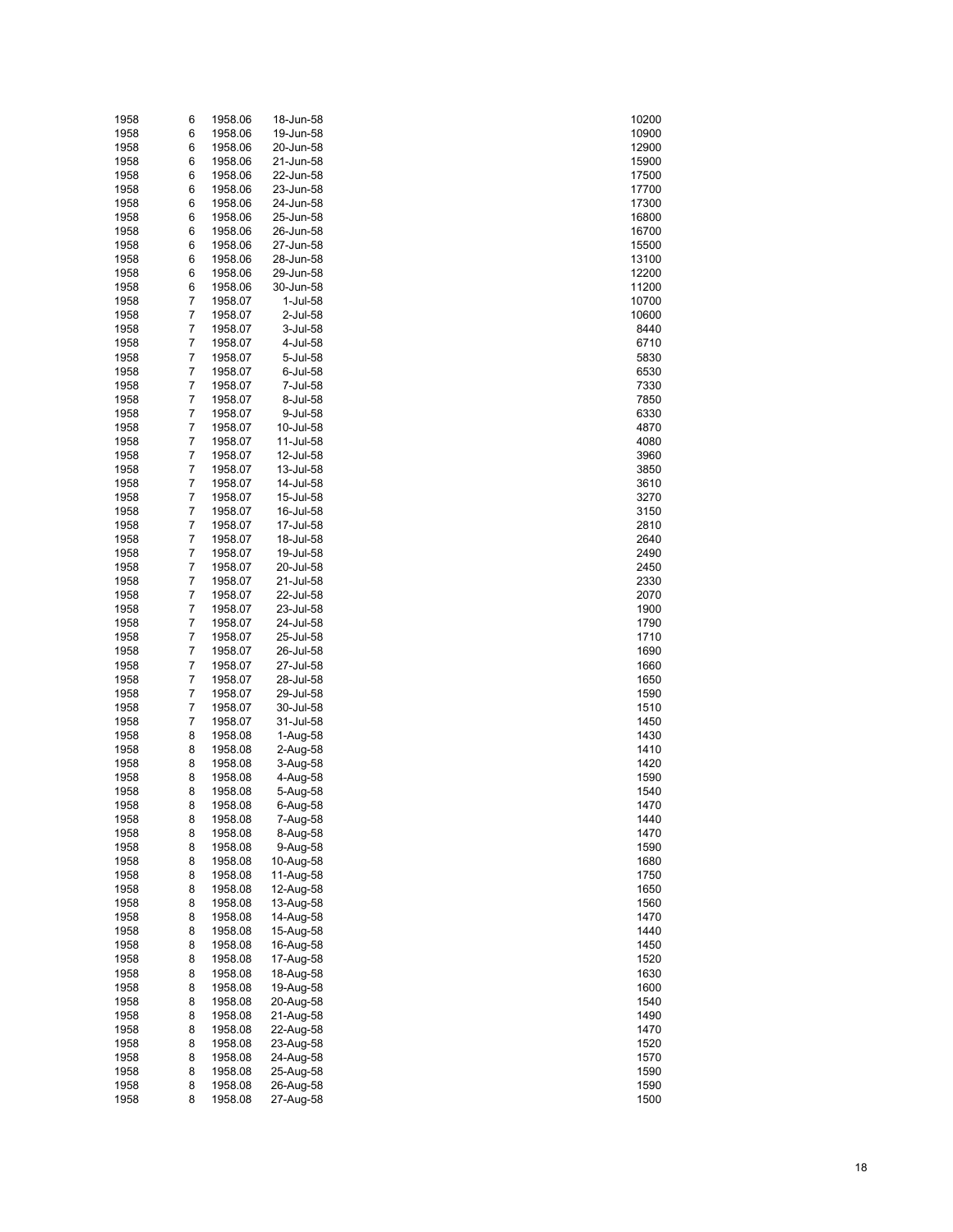| 1958 | 8  | 1958.08 | 28-Aug-58  | 1480 |
|------|----|---------|------------|------|
| 1958 | 8  | 1958.08 | 29-Aug-58  | 1520 |
| 1958 | 8  | 1958.08 | 30-Aug-58  | 1550 |
| 1958 | 8  | 1958.08 | 31-Aug-58  | 1670 |
| 1958 | 9  | 1958.09 | 1-Sep-58   | 1760 |
| 1958 | 9  | 1958.09 | $2-Sep-58$ | 1690 |
|      |    |         |            |      |
| 1958 | 9  | 1958.09 | 3-Sep-58   | 1670 |
| 1958 | 9  | 1958.09 | 4-Sep-58   | 1700 |
| 1958 | 9  | 1958.09 | 5-Sep-58   | 1690 |
| 1958 | 9  | 1958.09 | $6-Sep-58$ | 1670 |
| 1958 | 9  | 1958.09 | 7-Sep-58   | 1850 |
| 1958 | 9  | 1958.09 | 8-Sep-58   | 1950 |
| 1958 | 9  | 1958.09 | 9-Sep-58   | 1990 |
| 1958 | 9  | 1958.09 | 10-Sep-58  | 2180 |
| 1958 | 9  | 1958.09 | 11-Sep-58  | 2290 |
| 1958 | 9  | 1958.09 | 12-Sep-58  | 2370 |
| 1958 | 9  | 1958.09 | 13-Sep-58  | 2410 |
|      |    |         |            |      |
| 1958 | 9  | 1958.09 | 14-Sep-58  | 2550 |
| 1958 | 9  | 1958.09 | 15-Sep-58  | 2570 |
| 1958 | 9  | 1958.09 | 16-Sep-58  | 2260 |
| 1958 | 9  | 1958.09 | 17-Sep-58  | 2260 |
| 1958 | 9  | 1958.09 | 18-Sep-58  | 2290 |
| 1958 | 9  | 1958.09 | 19-Sep-58  | 2320 |
| 1958 | 9  | 1958.09 | 20-Sep-58  | 2300 |
| 1958 | 9  | 1958.09 | 21-Sep-58  | 2420 |
| 1958 | 9  | 1958.09 | 22-Sep-58  | 2450 |
| 1958 | 9  | 1958.09 | 23-Sep-58  | 2540 |
| 1958 | 9  | 1958.09 | 24-Sep-58  | 2640 |
| 1958 | 9  | 1958.09 | 25-Sep-58  | 2650 |
|      |    |         |            |      |
| 1958 | 9  | 1958.09 | 26-Sep-58  | 2560 |
| 1958 | 9  | 1958.09 | 27-Sep-58  | 2570 |
| 1958 | 9  | 1958.09 | 28-Sep-58  | 2590 |
| 1958 | 9  | 1958.09 | 29-Sep-58  | 2610 |
| 1958 | 9  | 1958.09 | 30-Sep-58  | 2470 |
| 1958 | 10 | 1958.1  | 1-Oct-58   | 2470 |
| 1958 | 10 | 1958.1  | 2-Oct-58   | 2460 |
| 1958 | 10 | 1958.1  | 3-Oct-58   | 2430 |
| 1958 | 10 | 1958.1  | 4-Oct-58   | 2470 |
| 1958 | 10 | 1958.1  | 5-Oct-58   | 2550 |
| 1958 | 10 | 1958.1  | 6-Oct-58   | 2580 |
| 1958 | 10 | 1958.1  | 7-Oct-58   | 2620 |
|      |    |         |            |      |
| 1958 | 10 | 1958.1  | 8-Oct-58   | 2590 |
| 1958 | 10 | 1958.1  | 9-Oct-58   | 2600 |
| 1958 | 10 | 1958.1  | 10-Oct-58  | 2620 |
| 1958 | 10 | 1958.1  | 11-Oct-58  | 2500 |
| 1958 | 10 | 1958.1  | 12-Oct-58  | 2450 |
| 1958 | 10 | 1958.1  | 13-Oct-58  | 2390 |
| 1958 | 10 | 1958.1  | 14-Oct-58  | 2450 |
| 1958 | 10 | 1958.1  | 15-Oct-58  | 2530 |
| 1958 | 10 | 1958.1  | 16-Oct-58  | 2580 |
| 1958 | 10 | 1958.1  | 17-Oct-58  | 2580 |
| 1958 | 10 | 1958.1  | 18-Oct-58  | 2500 |
| 1958 | 10 | 1958.1  | 19-Oct-58  | 2430 |
| 1958 | 10 | 1958.1  | 20-Oct-58  | 2280 |
|      |    | 1958.1  |            |      |
| 1958 | 10 |         | 21-Oct-58  | 2290 |
| 1958 | 10 | 1958.1  | 22-Oct-58  | 3490 |
| 1958 | 10 | 1958.1  | 23-Oct-58  | 3600 |
| 1958 | 10 | 1958.1  | 24-Oct-58  | 3600 |
| 1958 | 10 | 1958.1  | 25-Oct-58  | 3600 |
| 1958 | 10 | 1958.1  | 26-Oct-58  | 3600 |
| 1958 | 10 | 1958.1  | 27-Oct-58  | 3620 |
| 1958 | 10 | 1958.1  | 28-Oct-58  | 3570 |
| 1958 | 10 | 1958.1  | 29-Oct-58  | 3500 |
| 1958 | 10 | 1958.1  | 30-Oct-58  | 3440 |
| 1958 | 10 | 1958.1  | 31-Oct-58  | 3500 |
| 1958 | 11 | 1958.11 | 1-Nov-58   | 3490 |
| 1958 | 11 | 1958.11 | 2-Nov-58   | 3470 |
|      |    |         |            |      |
| 1958 | 11 | 1958.11 | 3-Nov-58   | 3370 |
| 1958 | 11 | 1958.11 | 4-Nov-58   | 3300 |
| 1958 | 11 | 1958.11 | 5-Nov-58   | 3380 |
| 1958 | 11 | 1958.11 | 6-Nov-58   | 3530 |

| 1480         |  |
|--------------|--|
|              |  |
| 1520         |  |
| 1550         |  |
| 1670         |  |
|              |  |
| 1760         |  |
| 1690         |  |
| 1670         |  |
|              |  |
| 1700         |  |
| 1690         |  |
| 1670         |  |
| 1850         |  |
|              |  |
| 1950         |  |
| 1990         |  |
| 2180         |  |
|              |  |
| 290          |  |
| 2370         |  |
| 2410         |  |
|              |  |
| :550         |  |
| 2570         |  |
| 260          |  |
| 260          |  |
|              |  |
| 290          |  |
| ì<br>320     |  |
| :300         |  |
|              |  |
| 2420         |  |
| 2450         |  |
| 2540         |  |
|              |  |
| 2640         |  |
| 2650         |  |
| 2560         |  |
|              |  |
| 2570         |  |
| 2590         |  |
| 2610         |  |
|              |  |
| 2470         |  |
| 2470         |  |
| 2460         |  |
| 2430         |  |
|              |  |
| 2470         |  |
| 2550         |  |
| 2580         |  |
| 2620         |  |
|              |  |
|              |  |
| 2590         |  |
|              |  |
| 2600         |  |
| 2620         |  |
| 2500         |  |
| 2450         |  |
|              |  |
| 390          |  |
| 2450         |  |
| 2530         |  |
|              |  |
| 2580         |  |
| 2580         |  |
| 2500         |  |
| 2430         |  |
|              |  |
| 2280         |  |
| 290<br>2     |  |
| 3490         |  |
|              |  |
| 3600         |  |
| 3600         |  |
| 3600         |  |
|              |  |
| 3600         |  |
| 3620         |  |
| 3570         |  |
|              |  |
| 3500         |  |
| 3440         |  |
| 3500         |  |
|              |  |
| 3490         |  |
| 3470         |  |
| 3370         |  |
| 3<br>300     |  |
|              |  |
| 3380<br>3530 |  |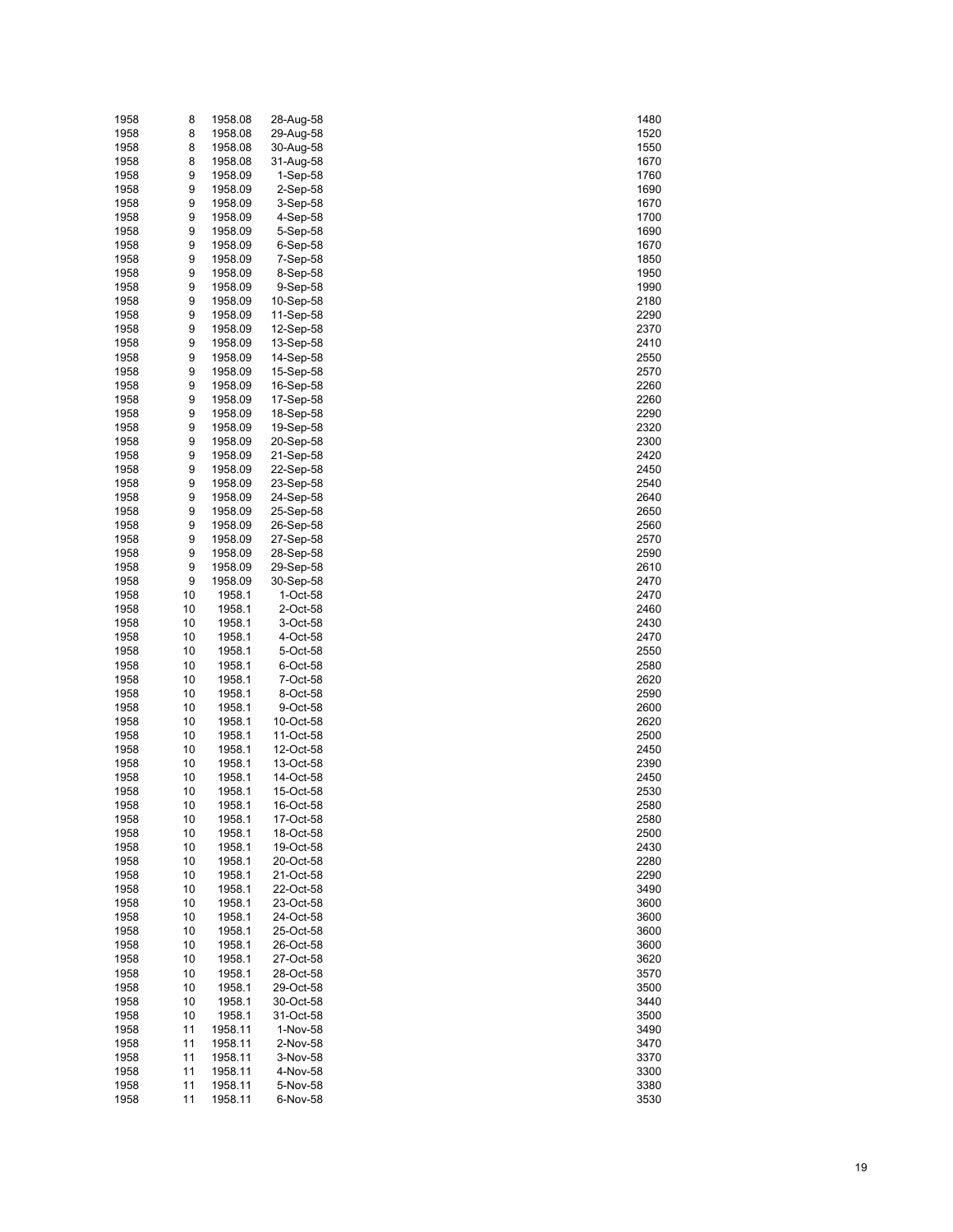| 1958 | 11 | 1958.11 | 7-Nov-58  | 3590 |
|------|----|---------|-----------|------|
| 1958 | 11 | 1958.11 | 8-Nov-58  | 3560 |
| 1958 | 11 | 1958.11 | 9-Nov-58  | 3530 |
| 1958 | 11 | 1958.11 | 10-Nov-58 | 3410 |
| 1958 | 11 | 1958.11 | 11-Nov-58 | 3350 |
| 1958 | 11 | 1958.11 | 12-Nov-58 | 3380 |
| 1958 | 11 | 1958.11 | 13-Nov-58 | 3410 |
| 1958 | 11 | 1958.11 | 14-Nov-58 | 3450 |
| 1958 | 11 | 1958.11 | 15-Nov-58 | 3470 |
| 1958 | 11 | 1958.11 | 16-Nov-58 | 3490 |
| 1958 | 11 | 1958.11 | 17-Nov-58 | 3520 |
| 1958 | 11 | 1958.11 | 18-Nov-58 | 3570 |
| 1958 | 11 | 1958.11 | 19-Nov-58 | 3730 |
| 1958 | 11 | 1958.11 | 20-Nov-58 | 3830 |
| 1958 | 11 | 1958.11 | 21-Nov-58 | 3860 |
| 1958 | 11 | 1958.11 | 22-Nov-58 | 3810 |
| 1958 | 11 | 1958.11 | 23-Nov-58 | 3830 |
| 1958 | 11 | 1958.11 | 24-Nov-58 | 3850 |
| 1958 | 11 | 1958.11 | 25-Nov-58 | 3850 |
| 1958 | 11 | 1958.11 | 26-Nov-58 | 3910 |
| 1958 | 11 | 1958.11 | 27-Nov-58 | 4000 |
| 1958 | 11 | 1958.11 | 28-Nov-58 | 4000 |
| 1958 | 11 | 1958.11 | 29-Nov-58 | 3980 |
| 1958 | 11 | 1958.11 | 30-Nov-58 | 4050 |
| 1958 | 12 | 1958.12 | 1-Dec-58  | 4040 |
| 1958 | 12 | 1958.12 | 2-Dec-58  | 4090 |
| 1958 | 12 | 1958.12 | 3-Dec-58  | 4210 |
| 1958 | 12 | 1958.12 | 4-Dec-58  | 4030 |
| 1958 | 12 | 1958.12 | 5-Dec-58  | 3840 |
| 1958 | 12 | 1958.12 | 6-Dec-58  | 3820 |
| 1958 | 12 | 1958.12 | 7-Dec-58  | 3630 |
| 1958 | 12 | 1958.12 | 8-Dec-58  | 3480 |
| 1958 | 12 | 1958.12 | 9-Dec-58  | 3450 |
| 1958 | 12 | 1958.12 | 10-Dec-58 | 3400 |
| 1958 | 12 | 1958.12 | 11-Dec-58 | 3360 |
| 1958 | 12 | 1958.12 | 12-Dec-58 | 3330 |
| 1958 | 12 | 1958.12 | 13-Dec-58 | 3320 |
| 1958 | 12 | 1958.12 | 14-Dec-58 | 3290 |
| 1958 | 12 | 1958.12 | 15-Dec-58 | 3040 |
| 1958 | 12 | 1958.12 | 16-Dec-58 | 2970 |
| 1958 | 12 | 1958.12 | 17-Dec-58 | 2600 |
| 1958 | 12 | 1958.12 | 18-Dec-58 | 2360 |
| 1958 | 12 | 1958.12 | 19-Dec-58 | 2260 |
| 1958 | 12 | 1958.12 | 20-Dec-58 | 2230 |
| 1958 | 12 | 1958.12 | 21-Dec-58 | 2240 |
| 1958 | 12 | 1958.12 | 22-Dec-58 | 2190 |
| 1958 | 12 | 1958.12 | 23-Dec-58 | 2200 |
| 1958 | 12 | 1958.12 | 24-Dec-58 | 2340 |
| 1958 | 12 | 1958.12 | 25-Dec-58 | 2400 |
| 1958 | 12 | 1958.12 | 26-Dec-58 | 2300 |
| 1958 | 12 | 1958.12 | 27-Dec-58 | 2230 |
| 1958 | 12 | 1958.12 | 28-Dec-58 | 2230 |
| 1958 | 12 | 1958.12 | 29-Dec-58 | 2220 |
| 1958 | 12 | 1958.12 | 30-Dec-58 | 2220 |
| 1958 | 12 | 1958.12 | 31-Dec-58 | 2280 |
| 1959 | 1  | 1959.01 | 1-Jan-59  | 2310 |
| 1959 | 1  | 1959.01 | 2-Jan-59  | 2180 |
| 1959 | 1  | 1959.01 | 3-Jan-59  | 1790 |
| 1959 | 1  | 1959.01 | 4-Jan-59  | 1880 |
| 1959 | 1  | 1959.01 | 5-Jan-59  | 1770 |
| 1959 | 1  | 1959.01 | 6-Jan-59  | 1820 |
| 1959 | 1  | 1959.01 | 7-Jan-59  | 2090 |
| 1959 | 1  | 1959.01 | 8-Jan-59  | 1930 |
| 1959 | 1  | 1959.01 | 9-Jan-59  | 2020 |
| 1959 | 1  | 1959.01 | 10-Jan-59 | 2300 |
| 1959 | 1  | 1959.01 | 11-Jan-59 | 2540 |
| 1959 | 1  | 1959.01 | 12-Jan-59 | 2560 |
| 1959 | 1  | 1959.01 | 13-Jan-59 | 2200 |
| 1959 | 1  | 1959.01 | 14-Jan-59 | 2580 |
| 1959 | 1  | 1959.01 | 15-Jan-59 | 2710 |
| 1959 | 1  | 1959.01 | 16-Jan-59 | 2780 |

| 3590<br>)      |  |
|----------------|--|
|                |  |
| 3560           |  |
| 3530<br>)      |  |
| 3410           |  |
|                |  |
| 350<br>້)      |  |
| 380            |  |
| 341(<br>)      |  |
| 3450           |  |
|                |  |
| 347(<br>)      |  |
| 3490<br>້)     |  |
| 3520<br>)      |  |
|                |  |
| 3570<br>້)     |  |
| 37:<br>30      |  |
| 3830           |  |
|                |  |
| 3860           |  |
| 3810           |  |
| 3830           |  |
|                |  |
| 3850           |  |
| 3850           |  |
| 3910           |  |
|                |  |
| 4000<br>້)     |  |
| 4000           |  |
| 3980<br>)      |  |
| 4050           |  |
|                |  |
| 4040           |  |
| 4090           |  |
| 421(<br>້)     |  |
|                |  |
| 4030           |  |
| 840            |  |
| 820            |  |
|                |  |
| 630            |  |
| 3480           |  |
| 450            |  |
|                |  |
| 3400           |  |
| 360<br>š.<br>) |  |
| 3330           |  |
|                |  |
| 320            |  |
| 3290           |  |
| 3040<br>)      |  |
| 2970           |  |
|                |  |
| 2600<br>)      |  |
| 360            |  |
| 260<br>)       |  |
|                |  |
| 230            |  |
| 240<br>)       |  |
| 190<br>້)      |  |
|                |  |
| 200<br>)       |  |
| 340<br>້)      |  |
| 2400<br>)      |  |
| 2300<br>)      |  |
|                |  |
| 230            |  |
| 230            |  |
| 220            |  |
|                |  |
| 220            |  |
| 280            |  |
| 310            |  |
| 2180           |  |
|                |  |
| 1790           |  |
| 1880           |  |
| 1770           |  |
|                |  |
| 1820           |  |
| 2090           |  |
| ۔۔۔<br>1930    |  |
| 2020           |  |
|                |  |
| 300            |  |
| 540            |  |
| 560            |  |
|                |  |
|                |  |
| 200            |  |
| 580            |  |
|                |  |
| 2710<br>780    |  |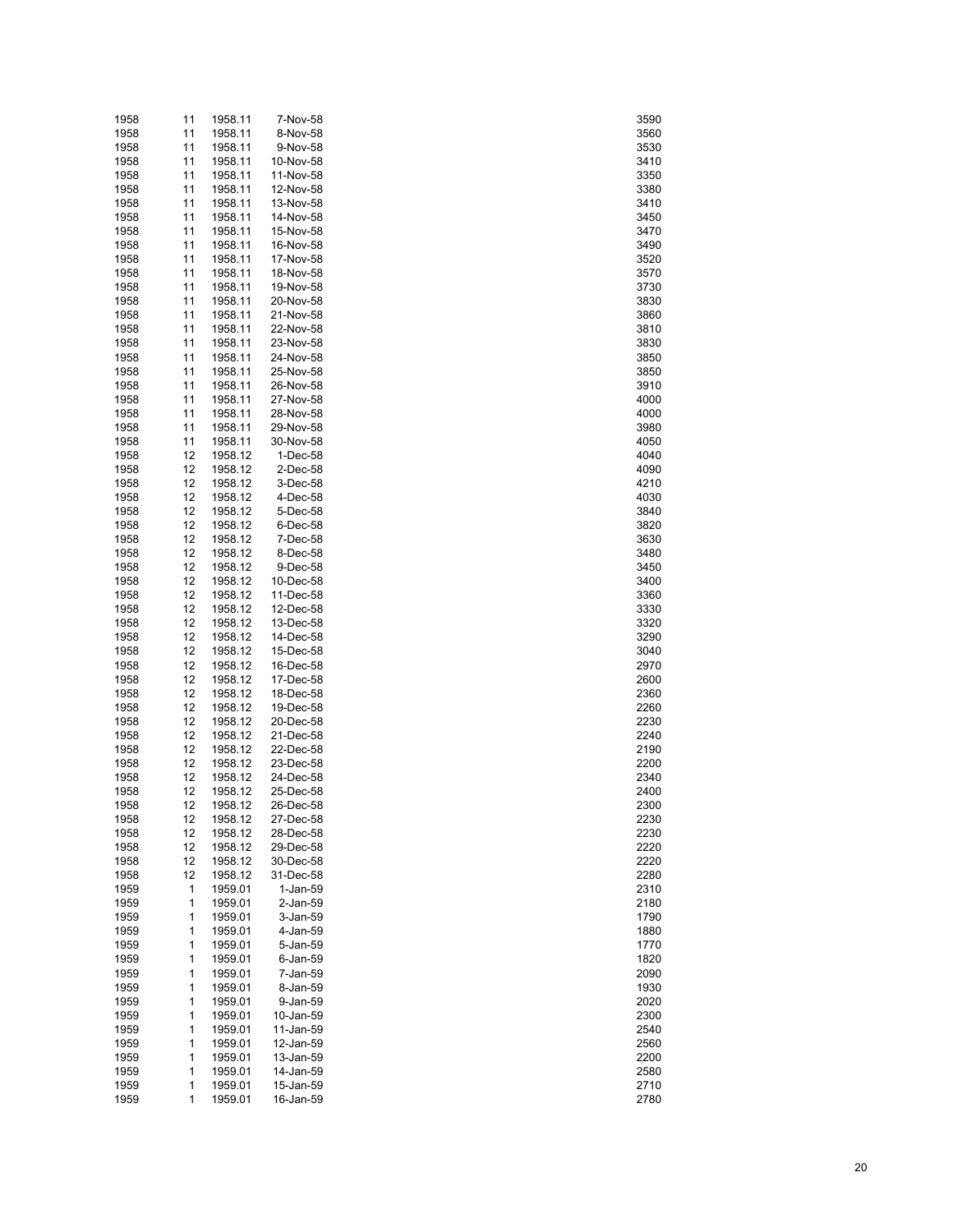| 1959 | 1                       | 1959.01 | 17-Jan-59 | 2690 |
|------|-------------------------|---------|-----------|------|
| 1959 | 1                       | 1959.01 | 18-Jan-59 | 2580 |
| 1959 | 1                       | 1959.01 | 19-Jan-59 | 2390 |
| 1959 | 1                       | 1959.01 | 20-Jan-59 | 2250 |
| 1959 | 1                       | 1959.01 | 21-Jan-59 | 2380 |
| 1959 | 1                       | 1959.01 | 22-Jan-59 | 2360 |
| 1959 | 1                       | 1959.01 | 23-Jan-59 | 2360 |
|      |                         |         |           |      |
| 1959 | 1                       | 1959.01 | 24-Jan-59 | 2390 |
| 1959 | 1                       | 1959.01 | 25-Jan-59 | 2580 |
| 1959 | 1                       | 1959.01 | 26-Jan-59 | 2580 |
| 1959 | 1                       | 1959.01 | 27-Jan-59 | 2540 |
| 1959 | 1                       | 1959.01 | 28-Jan-59 | 2780 |
| 1959 | 1                       | 1959.01 | 29-Jan-59 | 2500 |
| 1959 | 1                       | 1959.01 | 30-Jan-59 | 2210 |
| 1959 | 1                       | 1959.01 | 31-Jan-59 | 2240 |
| 1959 | 2                       | 1959.02 | 1-Feb-59  | 2150 |
| 1959 | 2                       | 1959.02 | 2-Feb-59  | 2020 |
| 1959 | 2                       | 1959.02 | 3-Feb-59  | 1960 |
| 1959 | 2                       | 1959.02 | 4-Feb-59  | 2140 |
| 1959 | 2                       | 1959.02 | 5-Feb-59  | 2040 |
| 1959 | 2                       |         |           | 2000 |
|      |                         | 1959.02 | 6-Feb-59  |      |
| 1959 | 2                       | 1959.02 | 7-Feb-59  | 1960 |
| 1959 | 2                       | 1959.02 | 8-Feb-59  | 1940 |
| 1959 | 2                       | 1959.02 | 9-Feb-59  | 1890 |
| 1959 | 2                       | 1959.02 | 10-Feb-59 | 1860 |
| 1959 | 2                       | 1959.02 | 11-Feb-59 | 2180 |
| 1959 | 2                       | 1959.02 | 12-Feb-59 | 2490 |
| 1959 | 2                       | 1959.02 | 13-Feb-59 | 2620 |
| 1959 | 2                       | 1959.02 | 14-Feb-59 | 2730 |
| 1959 | 2                       | 1959.02 | 15-Feb-59 | 2700 |
| 1959 | 2                       | 1959.02 | 16-Feb-59 | 2660 |
| 1959 | 2                       | 1959.02 | 17-Feb-59 | 3770 |
| 1959 | 2                       | 1959.02 | 18-Feb-59 | 4030 |
| 1959 | 2                       | 1959.02 | 19-Feb-59 | 5150 |
|      |                         |         |           |      |
| 1959 | 2                       | 1959.02 | 20-Feb-59 | 4840 |
| 1959 | 2                       | 1959.02 | 21-Feb-59 | 5070 |
| 1959 | 2                       | 1959.02 | 22-Feb-59 | 5560 |
| 1959 | 2                       | 1959.02 | 23-Feb-59 | 5510 |
| 1959 | 2                       | 1959.02 | 24-Feb-59 | 4960 |
| 1959 | 2                       | 1959.02 | 25-Feb-59 | 4600 |
| 1959 | $\overline{\mathbf{c}}$ | 1959.02 | 26-Feb-59 | 4080 |
| 1959 | 2                       | 1959.02 | 27-Feb-59 | 4340 |
| 1959 | 2                       | 1959.02 | 28-Feb-59 | 4260 |
| 1959 | 3                       | 1959.03 | 1-Mar-59  | 4080 |
| 1959 | 3                       | 1959.03 | 2-Mar-59  | 3900 |
| 1959 | 3                       | 1959.03 | 3-Mar-59  | 3630 |
| 1959 | 3                       | 1959.03 | 4-Mar-59  | 3780 |
| 1959 | 3                       | 1959.03 | 5-Mar-59  | 3710 |
| 1959 | 3                       | 1959.03 | 6-Mar-59  | 3380 |
|      |                         |         |           |      |
| 1959 | 3                       | 1959.03 | 7-Mar-59  | 3130 |
| 1959 | 3                       | 1959.03 | 8-Mar-59  | 3110 |
| 1959 | 3                       | 1959.03 | 9-Mar-59  | 2930 |
| 1959 | 3                       | 1959.03 | 10-Mar-59 | 2770 |
| 1959 | 3                       | 1959.03 | 11-Mar-59 | 2500 |
| 1959 | 3                       | 1959.03 | 12-Mar-59 | 2310 |
| 1959 | 3                       | 1959.03 | 13-Mar-59 | 2180 |
| 1959 | 3                       | 1959.03 | 14-Mar-59 | 1990 |
| 1959 | 3                       | 1959.03 | 15-Mar-59 | 1950 |
| 1959 | 3                       | 1959.03 | 16-Mar-59 | 1660 |
| 1959 | 3                       | 1959.03 | 17-Mar-59 | 1390 |
| 1959 | 3                       | 1959.03 | 18-Mar-59 | 1310 |
| 1959 | 3                       | 1959.03 | 19-Mar-59 | 1140 |
| 1959 | 3                       | 1959.03 | 20-Mar-59 | 1090 |
|      | 3                       |         | 21-Mar-59 |      |
| 1959 |                         | 1959.03 |           | 1020 |
| 1959 | 3                       | 1959.03 | 22-Mar-59 | 990  |
| 1959 | 3                       | 1959.03 | 23-Mar-59 | 1010 |
| 1959 | 3                       | 1959.03 | 24-Mar-59 | 1090 |
| 1959 | 3                       | 1959.03 | 25-Mar-59 | 1150 |
| 1959 | 3                       | 1959.03 | 26-Mar-59 | 1150 |
| 1959 | 3                       | 1959.03 | 27-Mar-59 | 1150 |
| 1959 | 3                       | 1959.03 | 28-Mar-59 | 1120 |

| 2690                            |    |
|---------------------------------|----|
| 580                             |    |
| 390                             |    |
| 250                             |    |
|                                 |    |
| 380                             |    |
| 360                             |    |
| 360                             |    |
| 390                             |    |
|                                 |    |
| :580                            |    |
| 580                             |    |
| :540                            |    |
|                                 |    |
| 2780                            |    |
| :500                            |    |
| 210                             |    |
|                                 |    |
| 240                             |    |
| 2150                            |    |
| 2020                            |    |
| 1960                            |    |
|                                 |    |
| 140؛                            |    |
| 2040                            |    |
| 2000                            |    |
|                                 |    |
| 1960                            |    |
| 1940                            |    |
| 1890                            |    |
|                                 |    |
| 1860                            |    |
| 180                             |    |
| 490؛                            |    |
|                                 |    |
| :620                            |    |
| $\overline{7}$                  | 30 |
| 2700                            |    |
|                                 |    |
| 2660                            |    |
| 3770                            |    |
| 4030                            |    |
| 5150                            |    |
|                                 |    |
| 4840                            |    |
| 5070                            |    |
| 5560                            |    |
|                                 |    |
| 5510                            |    |
| 4960                            |    |
| 4600                            |    |
|                                 |    |
| 4080                            |    |
| 4340                            |    |
| 4260                            |    |
| 4080                            |    |
|                                 |    |
| 3900                            |    |
| 8630                            |    |
| 3780                            |    |
|                                 |    |
| 3710                            |    |
| 3380                            |    |
| $\ddot{\phantom{a}}$<br>3<br>30 | )  |
|                                 |    |
| 3110                            |    |
| 2930                            |    |
| 2770                            |    |
| 2500                            |    |
|                                 |    |
| 310                             |    |
| 2180                            |    |
| 1990                            |    |
|                                 |    |
| 1950                            |    |
| 1660                            |    |
| 1390                            |    |
|                                 |    |
| 310<br>1                        |    |
| 1140                            |    |
| 1090                            |    |
|                                 |    |
| 1020                            |    |
| 990                             |    |
| 1010                            |    |
| 1090                            |    |
|                                 |    |
| 1150                            |    |
| 1150                            |    |
| 1150                            |    |
| 1120                            |    |
|                                 |    |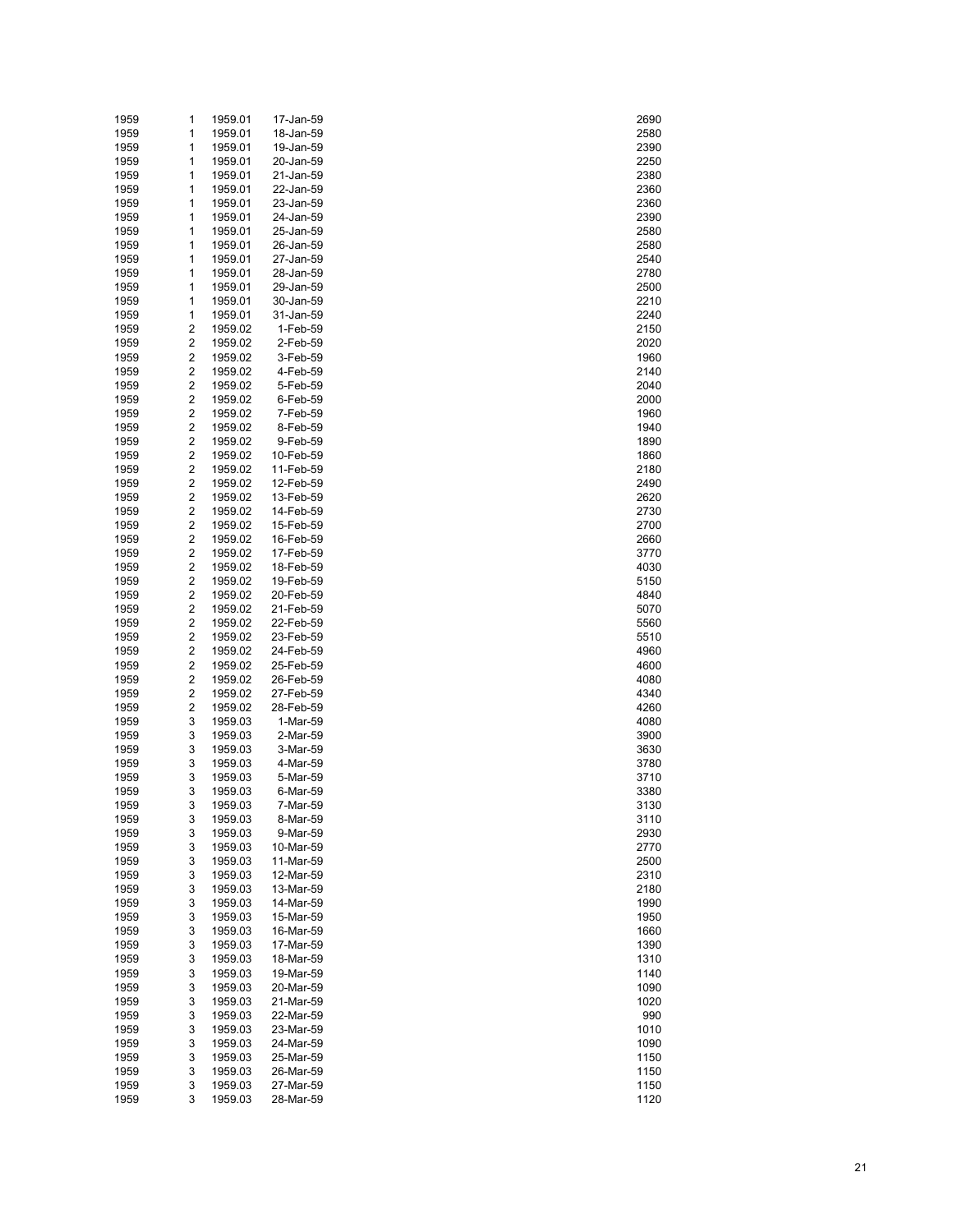| 1959         | 3      | 1959.03            | 29-Mar-59              | 1160         |
|--------------|--------|--------------------|------------------------|--------------|
| 1959         | 3      | 1959.03            | 30-Mar-59              | 1190         |
| 1959         | 3      | 1959.03            | 31-Mar-59              | 1160         |
| 1959         | 4      | 1959.04            | 1-Apr-59               | 1070         |
| 1959<br>1959 | 4<br>4 | 1959.04<br>1959.04 | 2-Apr-59<br>3-Apr-59   | 955<br>895   |
| 1959         | 4      | 1959.04            | 4-Apr-59               | 830          |
| 1959         | 4      | 1959.04            | 5-Apr-59               | 780          |
| 1959         | 4      | 1959.04            | 6-Apr-59               | 770          |
| 1959         | 4      | 1959.04            | 7-Apr-59               | 750          |
| 1959         | 4      | 1959.04            | 8-Apr-59               | 725          |
| 1959         | 4      | 1959.04            | 9-Apr-59               | 696          |
| 1959         | 4      | 1959.04            | 10-Apr-59              | 701          |
| 1959         | 4      | 1959.04            | 11-Apr-59              | 710          |
| 1959         | 4      | 1959.04            | 12-Apr-59              | 725          |
| 1959         | 4      | 1959.04            | 13-Apr-59              | 725          |
| 1959         | 4      | 1959.04            | 14-Apr-59              | 710          |
| 1959         | 4<br>4 | 1959.04            | 15-Apr-59              | 669          |
| 1959<br>1959 | 4      | 1959.04<br>1959.04 | 16-Apr-59<br>17-Apr-59 | 664<br>655   |
| 1959         | 4      | 1959.04            | 18-Apr-59              | 682          |
| 1959         | 4      | 1959.04            | 19-Apr-59              | 705          |
| 1959         | 4      | 1959.04            | 20-Apr-59              | 710          |
| 1959         | 4      | 1959.04            | 21-Apr-59              | 678          |
| 1959         | 4      | 1959.04            | 22-Apr-59              | 664          |
| 1959         | 4      | 1959.04            | 23-Apr-59              | 664          |
| 1959         | 4      | 1959.04            | 24-Apr-59              | 678          |
| 1959         | 4      | 1959.04            | 25-Apr-59              | 696          |
| 1959         | 4      | 1959.04            | 26-Apr-59              | 890          |
| 1959         | 4      | 1959.04            | 27-Apr-59              | 1160         |
| 1959         | 4      | 1959.04            | 28-Apr-59              | 1280         |
| 1959         | 4<br>4 | 1959.04            | 29-Apr-59              | 1300         |
| 1959<br>1959 | 5      | 1959.04<br>1959.05 | 30-Apr-59<br>1-May-59  | 1220<br>1100 |
| 1959         | 5      | 1959.05            | 2-May-59               | 1090         |
| 1959         | 5      | 1959.05            | 3-May-59               | 1120         |
| 1959         | 5      | 1959.05            | 4-May-59               | 1070         |
| 1959         | 5      | 1959.05            | 5-May-59               | 990          |
| 1959         | 5      | 1959.05            | 6-May-59               | 895          |
| 1959         | 5      | 1959.05            | 7-May-59               | 810          |
| 1959         | 5      | 1959.05            | 8-May-59               | 800          |
| 1959         | 5      | 1959.05            | 9-May-59               | 820          |
| 1959         | 5      | 1959.05            | 10-May-59              | 790          |
| 1959         | 5      | 1959.05            | 11-May-59              | 870          |
| 1959<br>1959 | 5<br>5 | 1959.05<br>1959.05 | 12-May-59<br>13-May-59 | 855<br>765   |
| 1959         | 5      | 1959.05            | 14-May-59              | 705          |
| 1959         | 5      | 1959.05            | 15-May-59              | 740          |
| 1959         | 5      | 1959.05            | 16-May-59              | 705          |
| 1959         | 5      | 1959.05            | 17-May-59              | 710          |
| 1959         | 5      | 1959.05            | 18-May-59              | 780          |
| 1959         | 5      | 1959.05            | 19-May-59              | 765          |
| 1959         | 5      | 1959.05            | 20-May-59              | 696          |
| 1959         | 5      | 1959.05            | 21-May-59              | 696          |
| 1959         | 5      | 1959.05            | 22-May-59              | 701          |
| 1959         | 5      | 1959.05            | 23-May-59              | 710          |
| 1959<br>1959 | 5<br>5 | 1959.05<br>1959.05 | 24-May-59<br>25-May-59 | 705<br>710   |
| 1959         | 5      | 1959.05            | 26-May-59              | 650          |
| 1959         | 5      | 1959.05            | 27-May-59              | 618          |
| 1959         | 5      | 1959.05            | 28-May-59              | 664          |
| 1959         | 5      | 1959.05            | 29-May-59              | 650          |
| 1959         | 5      | 1959.05            | 30-May-59              | 659          |
| 1959         | 5      | 1959.05            | 31-May-59              | 678          |
| 1959         | 6      | 1959.06            | 1-Jun-59               | 715          |
| 1959         | 6      | 1959.06            | 2-Jun-59               | 730          |
| 1959         | 6      | 1959.06            | 3-Jun-59               | 669          |
| 1959         | 6      | 1959.06            | 4-Jun-59               | 632          |
| 1959         | 6<br>6 | 1959.06            | 5-Jun-59               | 590          |
| 1959<br>1959 | 6      | 1959.06<br>1959.06 | 6-Jun-59<br>7-Jun-59   | 572<br>595   |
|              |        |                    |                        |              |

| 1160       |  |
|------------|--|
| 1190       |  |
| 1160       |  |
| 1070       |  |
| 955        |  |
| 895        |  |
| 830        |  |
| 780        |  |
| 770        |  |
| 750        |  |
| 725        |  |
| 696        |  |
| 701        |  |
| 710        |  |
| 725        |  |
| 725        |  |
| 710        |  |
| 669        |  |
| 664        |  |
| 655        |  |
| 682        |  |
| 705        |  |
| 710        |  |
| 678        |  |
| 664        |  |
| 664        |  |
| 678        |  |
| 696        |  |
| 890        |  |
| 1160       |  |
| 1280       |  |
| 1300       |  |
| 1220       |  |
| 1100       |  |
| 1090       |  |
| 1120       |  |
| 1070       |  |
| 990        |  |
| 895        |  |
| 810        |  |
| 800        |  |
| 820        |  |
| 790        |  |
| 870        |  |
| 855        |  |
| 76<br>5    |  |
| 705        |  |
| 740        |  |
| 705        |  |
| 10<br>١    |  |
| 780        |  |
| 765        |  |
| 696        |  |
| 696        |  |
| 701        |  |
| 710        |  |
| 705        |  |
| 710        |  |
| 650        |  |
| 618        |  |
| 664        |  |
| 650        |  |
| 659<br>۱   |  |
| 678<br>715 |  |
| 730        |  |
| 669        |  |
| J<br>632   |  |
| 590        |  |
| 572        |  |
| 595        |  |
|            |  |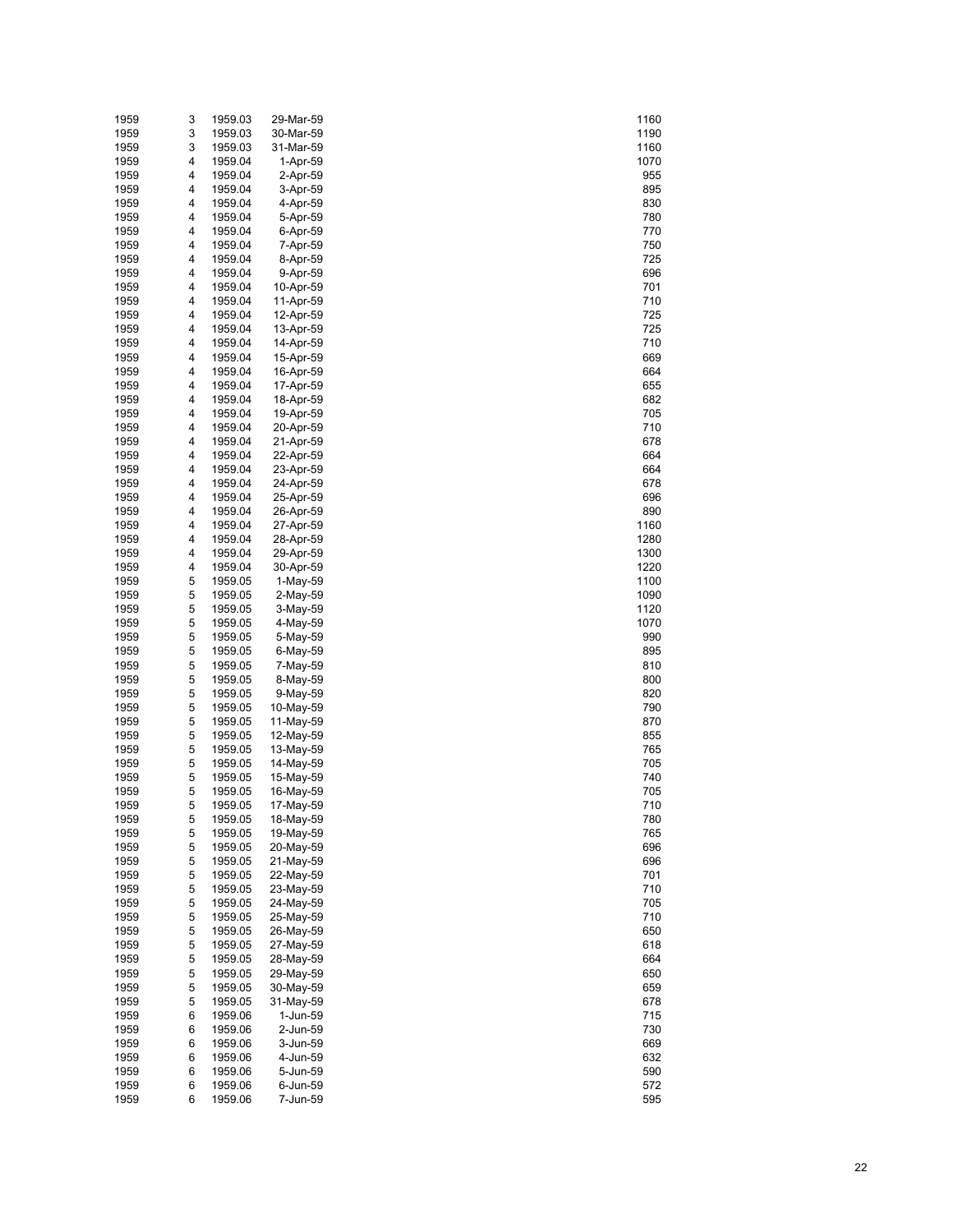| 1959 | 6 | 1959.06 | 8-Jun-59  | 632 |
|------|---|---------|-----------|-----|
| 1959 | 6 | 1959.06 | 9-Jun-59  | 595 |
| 1959 | 6 | 1959.06 | 10-Jun-59 | 590 |
| 1959 | 6 | 1959.06 | 11-Jun-59 | 590 |
| 1959 | 6 | 1959.06 | 12-Jun-59 | 600 |
| 1959 | 6 | 1959.06 | 13-Jun-59 | 544 |
| 1959 | 6 | 1959.06 | 14-Jun-59 | 581 |
| 1959 | 6 | 1959.06 | 15-Jun-59 | 641 |
| 1959 | 6 | 1959.06 | 16-Jun-59 | 572 |
| 1959 | 6 | 1959.06 | 17-Jun-59 | 476 |
| 1959 | 6 | 1959.06 | 18-Jun-59 | 455 |
| 1959 | 6 | 1959.06 | 19-Jun-59 | 450 |
| 1959 | 6 | 1959.06 | 20-Jun-59 | 455 |
| 1959 | 6 | 1959.06 | 21-Jun-59 | 463 |
| 1959 | 6 | 1959.06 | 22-Jun-59 | 467 |
| 1959 | 6 | 1959.06 | 23-Jun-59 | 455 |
| 1959 | 6 | 1959.06 | 24-Jun-59 | 403 |
| 1959 | 6 | 1959.06 | 25-Jun-59 | 360 |
| 1959 | 6 | 1959.06 | 26-Jun-59 | 381 |
| 1959 | 6 | 1959.06 | 27-Jun-59 | 392 |
| 1959 | 6 | 1959.06 | 28-Jun-59 | 422 |
| 1959 | 6 | 1959.06 | 29-Jun-59 | 501 |
| 1959 | 6 | 1959.06 | 30-Jun-59 | 455 |
| 1959 | 7 | 1959.07 | 1-Jul-59  | 446 |
| 1959 | 7 | 1959.07 | 2-Jul-59  | 392 |
| 1959 | 7 | 1959.07 | 3-Jul-59  | 385 |
| 1959 | 7 | 1959.07 | 4-Jul-59  | 385 |
| 1959 | 7 | 1959.07 | 5-Jul-59  | 419 |
| 1959 | 7 | 1959.07 | 6-Jul-59  | 446 |
| 1959 | 7 | 1959.07 | 7-Jul-59  | 407 |
| 1959 | 7 | 1959.07 | 8-Jul-59  | 381 |
| 1959 | 7 | 1959.07 | 9-Jul-59  | 364 |
| 1959 | 7 | 1959.07 | 10-Jul-59 | 343 |
| 1959 | 7 | 1959.07 | 11-Jul-59 | 301 |
| 1959 | 7 | 1959.07 | 12-Jul-59 | 298 |
| 1959 | 7 | 1959.07 | 13-Jul-59 | 295 |
| 1959 | 7 | 1959.07 | 14-Jul-59 | 282 |
| 1959 | 7 | 1959.07 | 15-Jul-59 | 275 |
| 1959 | 7 | 1959.07 | 16-Jul-59 | 263 |
| 1959 | 7 | 1959.07 | 17-Jul-59 | 263 |
| 1959 | 7 | 1959.07 | 18-Jul-59 | 257 |
| 1959 | 7 | 1959.07 | 19-Jul-59 | 285 |
| 1959 | 7 | 1959.07 | 20-Jul-59 | 314 |
| 1959 | 7 | 1959.07 | 21-Jul-59 | 285 |
| 1959 | 7 | 1959.07 | 22-Jul-59 | 279 |
| 1959 | 7 | 1959.07 | 23-Jul-59 | 263 |
| 1959 | 7 | 1959.07 | 24-Jul-59 | 260 |
| 1959 | 7 | 1959.07 | 25-Jul-59 | 275 |
| 1959 | 7 | 1959.07 | 26-Jul-59 | 285 |
| 1959 | 7 | 1959.07 | 27-Jul-59 | 298 |
| 1959 | 7 | 1959.07 | 28-Jul-59 | 263 |
| 1959 | 7 | 1959.07 | 29-Jul-59 | 242 |
| 1959 | 7 | 1959.07 | 30-Jul-59 | 212 |
| 1959 | 7 | 1959.07 | 31-Jul-59 | 218 |
| 1959 | 8 | 1959.08 | 1-Aug-59  | 206 |
| 1959 | 8 | 1959.08 | 2-Aug-59  | 242 |
| 1959 | 8 | 1959.08 | 3-Aug-59  | 266 |
| 1959 | 8 | 1959.08 | 4-Aug-59  | 272 |
| 1959 | 8 | 1959.08 | 5-Aug-59  | 272 |
| 1959 | 8 | 1959.08 | 6-Aug-59  | 275 |
| 1959 | 8 | 1959.08 | 7-Aug-59  | 279 |
| 1959 | 8 | 1959.08 | 8-Aug-59  | 285 |
| 1959 | 8 | 1959.08 | 9-Aug-59  | 333 |
| 1959 | 8 | 1959.08 | 10-Aug-59 | 360 |
| 1959 | 8 | 1959.08 | 11-Aug-59 | 317 |
| 1959 | 8 | 1959.08 | 12-Aug-59 | 311 |
| 1959 | 8 | 1959.08 | 13-Aug-59 | 285 |
| 1959 | 8 | 1959.08 | 14-Aug-59 | 295 |
| 1959 | 8 | 1959.08 | 15-Aug-59 | 314 |
| 1959 | 8 | 1959.08 | 16-Aug-59 | 340 |
| 1959 | 8 | 1959.08 | 17-Aug-59 | 411 |

| 632                                     |  |
|-----------------------------------------|--|
|                                         |  |
| 595                                     |  |
|                                         |  |
| 590                                     |  |
| ä<br>U<br>)                             |  |
|                                         |  |
| 500                                     |  |
|                                         |  |
| 44                                      |  |
| 581                                     |  |
|                                         |  |
| 34 <sup>1</sup><br>Е<br>1               |  |
|                                         |  |
| 57:                                     |  |
|                                         |  |
| 476<br>ì                                |  |
|                                         |  |
| 455                                     |  |
| 450                                     |  |
|                                         |  |
| 455                                     |  |
|                                         |  |
| 46                                      |  |
|                                         |  |
| 467                                     |  |
|                                         |  |
| 455                                     |  |
| 403                                     |  |
|                                         |  |
| 860                                     |  |
|                                         |  |
| 381                                     |  |
|                                         |  |
| 39.                                     |  |
| 42:                                     |  |
|                                         |  |
| 501                                     |  |
|                                         |  |
| 455                                     |  |
| 446                                     |  |
|                                         |  |
| 39:                                     |  |
|                                         |  |
| 385                                     |  |
|                                         |  |
| 385                                     |  |
|                                         |  |
| 419                                     |  |
| 446                                     |  |
|                                         |  |
| 407                                     |  |
|                                         |  |
| 381                                     |  |
|                                         |  |
| 864                                     |  |
| - .<br>343                              |  |
|                                         |  |
| 301                                     |  |
|                                         |  |
| 298                                     |  |
| 295                                     |  |
|                                         |  |
| 282                                     |  |
|                                         |  |
| 275                                     |  |
|                                         |  |
| 263                                     |  |
|                                         |  |
| 26                                      |  |
| 257                                     |  |
|                                         |  |
| 285                                     |  |
|                                         |  |
| 314                                     |  |
|                                         |  |
| 285                                     |  |
| $^{27}$<br>€                            |  |
|                                         |  |
| 26<br>ì                                 |  |
|                                         |  |
| 26<br>27<br>$\boldsymbol{\delta}$       |  |
|                                         |  |
| 7                                       |  |
|                                         |  |
| -<br>285                                |  |
|                                         |  |
|                                         |  |
| 63<br>42                                |  |
|                                         |  |
|                                         |  |
| 12                                      |  |
|                                         |  |
| 18                                      |  |
|                                         |  |
| 06                                      |  |
| 4:                                      |  |
|                                         |  |
| 266                                     |  |
|                                         |  |
|                                         |  |
|                                         |  |
| $\begin{array}{c} 7. \\ 7. \end{array}$ |  |
|                                         |  |
| 275<br>279                              |  |
|                                         |  |
|                                         |  |
| 285                                     |  |
| 333                                     |  |
|                                         |  |
| 860                                     |  |
|                                         |  |
| 317                                     |  |
| 311                                     |  |
|                                         |  |
|                                         |  |
|                                         |  |
| 285                                     |  |
|                                         |  |
| ---<br>295                              |  |
|                                         |  |
|                                         |  |
|                                         |  |
| 314<br>340<br>411                       |  |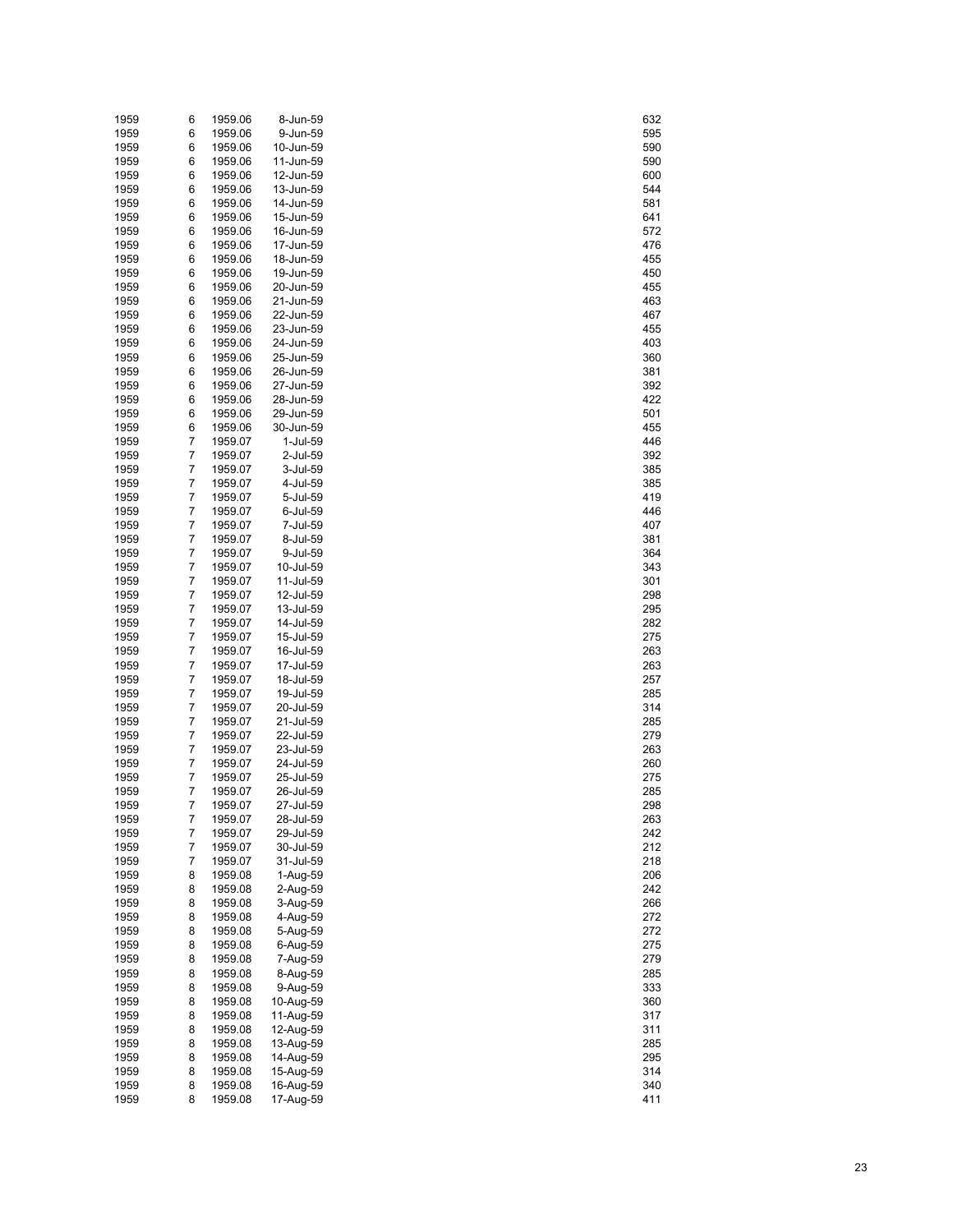| 1959 | 8  | 1959.08 | 18-Aug-59   | 403  |
|------|----|---------|-------------|------|
| 1959 | 8  | 1959.08 | 19-Aug-59   | 419  |
| 1959 | 8  | 1959.08 | 20-Aug-59   | 407  |
| 1959 | 8  | 1959.08 | 21-Aug-59   | 411  |
| 1959 | 8  | 1959.08 | 22-Aug-59   | 411  |
| 1959 | 8  | 1959.08 | 23-Aug-59   | 535  |
|      |    |         |             |      |
| 1959 | 8  | 1959.08 | 24-Aug-59   | 646  |
| 1959 | 8  | 1959.08 | 25-Aug-59   | 613  |
| 1959 | 8  | 1959.08 | 26-Aug-59   | 609  |
| 1959 | 8  | 1959.08 | 27-Aug-59   | 609  |
| 1959 | 8  | 1959.08 | 28-Aug-59   | 535  |
| 1959 | 8  | 1959.08 | 29-Aug-59   | 567  |
| 1959 | 8  | 1959.08 | 30-Aug-59   | 632  |
| 1959 | 8  | 1959.08 | 31-Aug-59   | 613  |
| 1959 | 9  | 1959.09 | 1-Sep-59    | 526  |
|      |    |         |             |      |
| 1959 | 9  | 1959.09 | 2-Sep-59    | 501  |
| 1959 | 9  | 1959.09 | 3-Sep-59    | 531  |
| 1959 | 9  | 1959.09 | 4-Sep-59    | 567  |
| 1959 | 9  | 1959.09 | 5-Sep-59    | 577  |
| 1959 | 9  | 1959.09 | $6-Sep-59$  | 590  |
| 1959 | 9  | 1959.09 | 7-Sep-59    | 627  |
| 1959 | 9  | 1959.09 | 8-Sep-59    | 618  |
| 1959 | 9  | 1959.09 | 9-Sep-59    | 554  |
| 1959 | 9  | 1959.09 | 10-Sep-59   | 563  |
| 1959 | 9  | 1959.09 | 11-Sep-59   | 522  |
|      | 9  |         | 12-Sep-59   | 484  |
| 1959 |    | 1959.09 |             |      |
| 1959 | 9  | 1959.09 | 13-Sep-59   | 526  |
| 1959 | 9  | 1959.09 | 14-Sep-59   | 535  |
| 1959 | 9  | 1959.09 | 15-Sep-59   | 518  |
| 1959 | 9  | 1959.09 | 16-Sep-59   | 558  |
| 1959 | 9  | 1959.09 | 17-Sep-59   | 549  |
| 1959 | 9  | 1959.09 | 18-Sep-59   | 715  |
| 1959 | 9  | 1959.09 | 19-Sep-59   | 1230 |
| 1959 | 9  | 1959.09 | 20-Sep-59   | 1530 |
| 1959 | 9  | 1959.09 | 21-Sep-59   | 1520 |
| 1959 | 9  | 1959.09 | 22-Sep-59   | 1340 |
|      |    |         |             |      |
| 1959 | 9  | 1959.09 | 23-Sep-59   | 1210 |
| 1959 | 9  | 1959.09 | 24-Sep-59   | 1150 |
| 1959 | 9  | 1959.09 | 25-Sep-59   | 1090 |
| 1959 | 9  | 1959.09 | 26-Sep-59   | 1020 |
| 1959 | 9  | 1959.09 | 27-Sep-59   | 930  |
| 1959 | 9  | 1959.09 | 28-Sep-59   | 885  |
| 1959 | 9  | 1959.09 | 29-Sep-59   | 825  |
| 1959 | 9  | 1959.09 | 30-Sep-59   | 775  |
| 1959 | 10 | 1959.1  | $1$ -Oct-59 | 775  |
| 1959 | 10 | 1959.1  | 2-Oct-59    | 730  |
| 1959 | 10 | 1959.1  | 3-Oct-59    | 715  |
|      |    |         |             |      |
| 1959 | 10 | 1959.1  | 4-Oct-59    | 730  |
| 1959 | 10 | 1959.1  | 5-Oct-59    | 730  |
| 1959 | 10 | 1959.1  | 6-Oct-59    | 725  |
| 1959 | 10 | 1959.1  | 7-Oct-59    | 725  |
| 1959 | 10 | 1959.1  | 8-Oct-59    | 765  |
| 1959 | 10 | 1959.1  | 9-Oct-59    | 810  |
| 1959 | 10 | 1959.1  | 10-Oct-59   | 830  |
| 1959 | 10 | 1959.1  | 11-Oct-59   | 815  |
| 1959 | 10 | 1959.1  | 12-Oct-59   | 815  |
| 1959 | 10 | 1959.1  | 13-Oct-59   | 700  |
|      |    |         |             |      |
| 1959 | 10 | 1959.1  | 14-Oct-59   | 700  |
| 1959 | 10 | 1959.1  | 15-Oct-59   | 885  |
| 1959 | 10 | 1959.1  | 16-Oct-59   | 935  |
| 1959 | 10 | 1959.1  | 17-Oct-59   | 980  |
| 1959 | 10 | 1959.1  | 18-Oct-59   | 985  |
| 1959 | 10 | 1959.1  | 19-Oct-59   | 970  |
| 1959 | 10 | 1959.1  | 20-Oct-59   | 915  |
| 1959 | 10 | 1959.1  | 21-Oct-59   | 925  |
| 1959 | 10 | 1959.1  | 22-Oct-59   | 995  |
| 1959 | 10 | 1959.1  | 23-Oct-59   | 1000 |
|      |    |         |             |      |
| 1959 | 10 | 1959.1  | 24-Oct-59   | 1060 |
| 1959 | 10 | 1959.1  | 25-Oct-59   | 1060 |
| 1959 | 10 | 1959.1  | 26-Oct-59   | 1040 |
| 1959 | 10 | 1959.1  | 27-Oct-59   | 930  |

| 403<br>419<br>ϡ              |
|------------------------------|
| 407<br>411                   |
| 411                          |
| 535<br>646                   |
| 613<br>609                   |
| 60<br>535                    |
| 567<br>632                   |
| 613<br>526                   |
| 501<br>531                   |
| 567<br>577                   |
| 590<br>627                   |
| 618<br>554                   |
| 563<br>52:                   |
| 484<br>526                   |
| 535<br>518                   |
| 558<br>549                   |
| 715<br>230<br>1              |
| 1530                         |
| 1520<br>1340<br>210<br>1     |
| 1150<br>1090                 |
| 020<br>1<br>930<br>Ś         |
| 885<br>825                   |
| 77<br>5<br>7<br>75           |
| 7<br>30<br>)<br>715          |
| 730<br>)<br>730              |
| 25<br>725                    |
| 765<br>810                   |
| 830<br>815                   |
| 815<br>700                   |
| 700<br>885                   |
| 935<br>ŗ<br>80               |
| 985<br>ŗ                     |
| 970<br>915                   |
| í<br>925<br>995              |
| 1000<br>1060                 |
| 1060<br>040<br>1<br>í<br>930 |
|                              |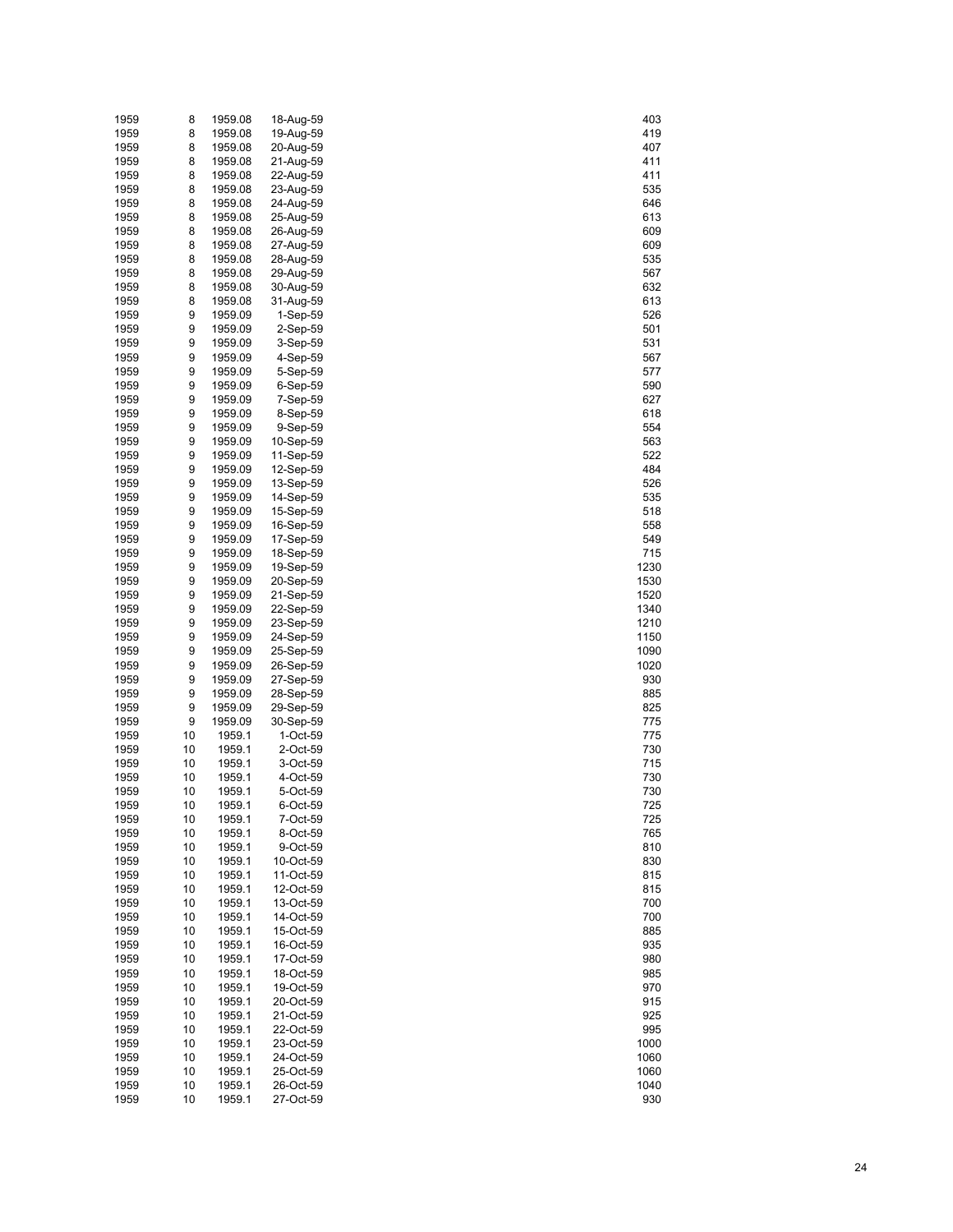| 1959 | 10 | 1959.1  | 28-Oct-59  | 945  |
|------|----|---------|------------|------|
| 1959 | 10 | 1959.1  | 29-Oct-59  | 970  |
| 1959 | 10 | 1959.1  | 30-Oct-59  | 995  |
|      |    |         |            |      |
| 1959 | 10 | 1959.1  | 31-Oct-59  | 1020 |
| 1959 | 11 | 1959.11 | 1-Nov-59   | 1010 |
| 1959 | 11 | 1959.11 | 2-Nov-59   | 1010 |
| 1959 | 11 | 1959.11 | 3-Nov-59   | 890  |
| 1959 | 11 | 1959.11 | 4-Nov-59   | 915  |
|      |    |         |            |      |
| 1959 | 11 | 1959.11 | 5-Nov-59   | 985  |
| 1959 | 11 | 1959.11 | 6-Nov-59   | 1020 |
| 1959 | 11 | 1959.11 | 7-Nov-59   | 1040 |
| 1959 | 11 | 1959.11 | 8-Nov-59   | 1040 |
| 1959 | 11 | 1959.11 | 9-Nov-59   | 1040 |
| 1959 | 11 | 1959.11 | 10-Nov-59  | 960  |
|      |    |         |            |      |
| 1959 | 11 | 1959.11 | 11-Nov-59  | 990  |
| 1959 | 11 | 1959.11 | 12-Nov-59  | 1040 |
| 1959 | 11 | 1959.11 | 13-Nov-59  | 1050 |
| 1959 | 11 | 1959.11 | 14-Nov-59  | 1090 |
| 1959 | 11 | 1959.11 | 15-Nov-59  | 1100 |
| 1959 | 11 | 1959.11 | 16-Nov-59  | 1100 |
|      |    |         |            |      |
| 1959 | 11 | 1959.11 | 17-Nov-59  | 1040 |
| 1959 | 11 | 1959.11 | 18-Nov-59  | 1120 |
| 1959 | 11 | 1959.11 | 19-Nov-59  | 1150 |
| 1959 | 11 | 1959.11 | 20-Nov-59  | 1150 |
| 1959 | 11 | 1959.11 | 21-Nov-59  | 1150 |
| 1959 | 11 | 1959.11 | 22-Nov-59  | 1130 |
|      |    |         |            |      |
| 1959 | 11 | 1959.11 | 23-Nov-59  | 1130 |
| 1959 | 11 | 1959.11 | 24-Nov-59  | 1030 |
| 1959 | 11 | 1959.11 | 25-Nov-59  | 1060 |
| 1959 | 11 | 1959.11 | 26-Nov-59  | 1110 |
| 1959 | 11 | 1959.11 | 27-Nov-59  | 1100 |
| 1959 | 11 | 1959.11 | 28-Nov-59  | 1010 |
|      |    |         |            |      |
| 1959 | 11 | 1959.11 | 29-Nov-59  | 1020 |
| 1959 | 11 | 1959.11 | 30-Nov-59  | 1060 |
| 1959 | 12 | 1959.12 | 1-Dec-59   | 995  |
| 1959 | 12 | 1959.12 | 2-Dec-59   | 1060 |
| 1959 | 12 | 1959.12 | 3-Dec-59   | 1100 |
| 1959 | 12 | 1959.12 | 4-Dec-59   | 1130 |
| 1959 | 12 |         |            |      |
|      |    | 1959.12 | 5-Dec-59   | 1120 |
| 1959 | 12 | 1959.12 | 6-Dec-59   | 1120 |
| 1959 | 12 | 1959.12 | 7-Dec-59   | 1120 |
| 1959 | 12 | 1959.12 | 8-Dec-59   | 1070 |
| 1959 | 12 | 1959.12 | 9-Dec-59   | 1130 |
| 1959 | 12 | 1959.12 | 10-Dec-59  | 1190 |
| 1959 | 12 |         |            |      |
|      |    | 1959.12 | 11-Dec-59  | 1180 |
| 1959 | 12 | 1959.12 | 12-Dec-59  | 1180 |
| 1959 | 12 | 1959.12 | 13-Dec-59  | 1170 |
| 1959 | 12 | 1959.12 | 14-Dec-59  | 1270 |
| 1959 | 12 | 1959.12 | 15-Dec-59  | 1160 |
| 1959 | 12 | 1959.12 | 16-Dec-59  | 1370 |
| 1959 | 12 | 1959.12 |            | 1380 |
|      |    |         | 17-Dec-59  |      |
| 1959 | 12 | 1959.12 | 18-Dec-59  | 1330 |
| 1959 | 12 | 1959.12 | 19-Dec-59  | 1410 |
| 1959 | 12 | 1959.12 | 20-Dec-59  | 1340 |
| 1959 | 12 | 1959.12 | 21-Dec-59  | 1240 |
| 1959 | 12 | 1959.12 | 22-Dec-59  | 1110 |
| 1959 | 12 | 1959.12 | 23-Dec-59  | 1260 |
|      |    |         |            |      |
| 1959 | 12 | 1959.12 | 24-Dec-59  | 1330 |
| 1959 | 12 | 1959.12 | 25-Dec-59  | 1370 |
| 1959 | 12 | 1959.12 | 26-Dec-59  | 1190 |
| 1959 | 12 | 1959.12 | 27-Dec-59  | 1010 |
| 1959 | 12 | 1959.12 | 28-Dec-59  | 1020 |
| 1959 | 12 | 1959.12 | 29-Dec-59  | 1010 |
|      |    |         |            |      |
| 1959 | 12 | 1959.12 | 30-Dec-59  | 1140 |
| 1959 | 12 | 1959.12 | 31-Dec-59  | 1190 |
| 1960 | 1  | 1960.01 | $1-Jan-60$ | 1230 |
| 1960 | 1  | 1960.01 | 2-Jan-60   | 1190 |
| 1960 | 1  | 1960.01 | 3-Jan-60   | 1060 |
| 1960 | 1  | 1960.01 | 4-Jan-60   | 1070 |
| 1960 | 1  | 1960.01 | 5-Jan-60   | 1090 |
|      |    |         |            |      |
| 1960 | 1  | 1960.01 | 6-Jan-60   | 1310 |

| 945                         |  |
|-----------------------------|--|
| 970                         |  |
| 995                         |  |
| 1020                        |  |
|                             |  |
| 1010                        |  |
| 1010                        |  |
| 890                         |  |
|                             |  |
| 915                         |  |
| 985                         |  |
| 1020                        |  |
|                             |  |
| 1040                        |  |
| 1040                        |  |
| 1040                        |  |
| 960                         |  |
|                             |  |
| 990                         |  |
| 1040                        |  |
| 1050                        |  |
|                             |  |
| 1090                        |  |
| 1100                        |  |
| 1100                        |  |
|                             |  |
| 1040                        |  |
| 1120                        |  |
| 1150                        |  |
|                             |  |
| 1150                        |  |
| 1150                        |  |
| 1130                        |  |
| 1130                        |  |
|                             |  |
| 1030                        |  |
| 1060                        |  |
| 1110                        |  |
|                             |  |
| 1100                        |  |
| 1010                        |  |
| 1020                        |  |
| 1060                        |  |
|                             |  |
| 995                         |  |
| 1060                        |  |
| 1100                        |  |
|                             |  |
| 1130                        |  |
| 1120<br>1120                |  |
|                             |  |
|                             |  |
| $\frac{1120}{1070}$         |  |
|                             |  |
| 1130                        |  |
| 1190                        |  |
|                             |  |
| 1180                        |  |
| 1180                        |  |
| 1170                        |  |
| 1270                        |  |
|                             |  |
| 1160                        |  |
| 7<br>1                      |  |
| 1380                        |  |
| 1330                        |  |
|                             |  |
| 1410                        |  |
| 1340                        |  |
|                             |  |
| 1240<br>1110                |  |
|                             |  |
| 1260                        |  |
| 1330                        |  |
|                             |  |
| 1370                        |  |
| 1190                        |  |
|                             |  |
|                             |  |
| 1010                        |  |
| 1020                        |  |
| 1010                        |  |
|                             |  |
| 1140                        |  |
| 1190                        |  |
| 230<br>$\ddot{\phantom{a}}$ |  |
| 1190                        |  |
| 1060                        |  |
|                             |  |
| 1070                        |  |
| 1090<br>1310                |  |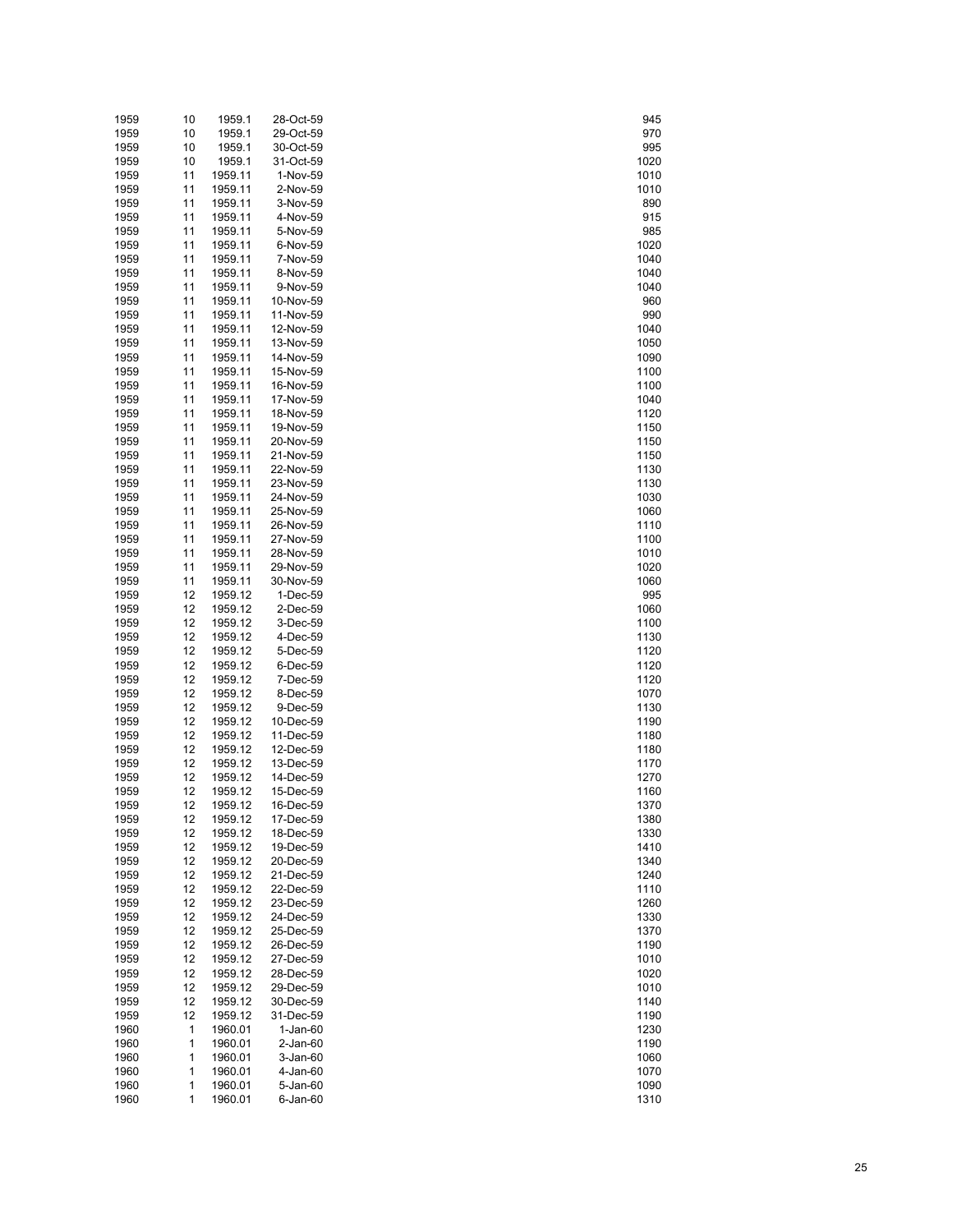| 1960 | 1                       | 1960.01 | 7-Jan-60  | 1470 |
|------|-------------------------|---------|-----------|------|
| 1960 | 1                       | 1960.01 | 8-Jan-60  | 1510 |
| 1960 | 1                       | 1960.01 | 9-Jan-60  | 1500 |
| 1960 | 1                       | 1960.01 | 10-Jan-60 | 1570 |
| 1960 | 1                       | 1960.01 | 11-Jan-60 | 1500 |
| 1960 | 1                       | 1960.01 | 12-Jan-60 | 1420 |
| 1960 | 1                       | 1960.01 | 13-Jan-60 | 1690 |
|      |                         |         |           |      |
| 1960 | 1                       | 1960.01 | 14-Jan-60 | 1600 |
| 1960 | 1                       | 1960.01 | 15-Jan-60 | 1620 |
| 1960 | 1                       | 1960.01 | 16-Jan-60 | 1770 |
| 1960 | 1                       | 1960.01 | 17-Jan-60 | 1730 |
| 1960 | 1                       | 1960.01 | 18-Jan-60 | 1460 |
| 1960 | 1                       | 1960.01 | 19-Jan-60 | 1340 |
| 1960 | 1                       | 1960.01 | 20-Jan-60 | 1550 |
| 1960 | 1                       | 1960.01 | 21-Jan-60 | 1420 |
| 1960 | 1                       | 1960.01 | 22-Jan-60 | 1430 |
| 1960 | 1                       | 1960.01 | 23-Jan-60 | 1570 |
| 1960 | 1                       | 1960.01 | 24-Jan-60 | 1360 |
|      |                         |         |           |      |
| 1960 | 1                       | 1960.01 | 25-Jan-60 | 1290 |
| 1960 | 1                       | 1960.01 | 26-Jan-60 | 1230 |
| 1960 | 1                       | 1960.01 | 27-Jan-60 | 1260 |
| 1960 | 1                       | 1960.01 | 28-Jan-60 | 1270 |
| 1960 | 1                       | 1960.01 | 29-Jan-60 | 1270 |
| 1960 | 1                       | 1960.01 | 30-Jan-60 | 1230 |
| 1960 | 1                       | 1960.01 | 31-Jan-60 | 1230 |
| 1960 | 2                       | 1960.02 | 1-Feb-60  | 1190 |
| 1960 | 2                       | 1960.02 | 2-Feb-60  | 1220 |
| 1960 | 2                       | 1960.02 | 3-Feb-60  | 1480 |
| 1960 | 2                       | 1960.02 | 4-Feb-60  | 1400 |
| 1960 | 2                       | 1960.02 | 5-Feb-60  | 1510 |
|      |                         |         |           |      |
| 1960 | 2                       | 1960.02 | 6-Feb-60  | 1610 |
| 1960 | 2                       | 1960.02 | 7-Feb-60  | 1640 |
| 1960 | 2                       | 1960.02 | 8-Feb-60  | 1530 |
| 1960 | 2                       | 1960.02 | 9-Feb-60  | 1510 |
| 1960 | 2                       | 1960.02 | 10-Feb-60 | 2130 |
| 1960 | 2                       | 1960.02 | 11-Feb-60 | 3000 |
| 1960 | 2                       | 1960.02 | 12-Feb-60 | 3100 |
| 1960 | 2                       | 1960.02 | 13-Feb-60 | 2760 |
| 1960 | 2                       | 1960.02 | 14-Feb-60 | 2590 |
| 1960 | 2                       | 1960.02 | 15-Feb-60 | 2330 |
| 1960 | 2                       | 1960.02 | 16-Feb-60 | 2000 |
| 1960 | 2                       | 1960.02 | 17-Feb-60 | 1840 |
| 1960 | 2                       | 1960.02 | 18-Feb-60 | 1700 |
|      |                         |         |           |      |
| 1960 | 2                       | 1960.02 | 19-Feb-60 | 1640 |
| 1960 | 2                       | 1960.02 | 20-Feb-60 | 1630 |
| 1960 | 2                       | 1960.02 | 21-Feb-60 | 1580 |
| 1960 | 2                       | 1960.02 | 22-Feb-60 | 1400 |
| 1960 | 2                       | 1960.02 | 23-Feb-60 | 1330 |
| 1960 | 2                       | 1960.02 | 24-Feb-60 | 1280 |
| 1960 | 2                       | 1960.02 | 25-Feb-60 | 1260 |
| 1960 | 2                       | 1960.02 | 26-Feb-60 | 1310 |
| 1960 | $\overline{\mathbf{c}}$ | 1960.02 | 27-Feb-60 | 1360 |
| 1960 | 2                       | 1960.02 | 28-Feb-60 | 1360 |
| 1960 | 2                       | 1960.02 | 29-Feb-60 | 1260 |
| 1960 | 3                       | 1960.03 | 1-Mar-60  | 1200 |
| 1960 | 3                       | 1960.03 | 2-Mar-60  | 1280 |
|      |                         |         |           |      |
| 1960 | 3                       | 1960.03 | 3-Mar-60  | 1230 |
| 1960 | 3                       | 1960.03 | 4-Mar-60  | 1150 |
| 1960 | 3                       | 1960.03 | 5-Mar-60  | 1080 |
| 1960 | 3                       | 1960.03 | 6-Mar-60  | 1030 |
| 1960 | 3                       | 1960.03 | 7-Mar-60  | 986  |
| 1960 | 3                       | 1960.03 | 8-Mar-60  | 866  |
| 1960 | 3                       | 1960.03 | 9-Mar-60  | 860  |
| 1960 | 3                       | 1960.03 | 10-Mar-60 | 794  |
| 1960 | 3                       | 1960.03 | 11-Mar-60 | 704  |
| 1960 | 3                       | 1960.03 | 12-Mar-60 | 580  |
| 1960 | 3                       | 1960.03 | 13-Mar-60 | 508  |
| 1960 | 3                       | 1960.03 | 14-Mar-60 | 467  |
| 1960 | 3                       | 1960.03 | 15-Mar-60 | 408  |
|      |                         |         |           |      |
| 1960 | 3                       | 1960.03 | 16-Mar-60 | 386  |
| 1960 | 3                       | 1960.03 | 17-Mar-60 | 364  |

| 1470                        |
|-----------------------------|
| 1510                        |
| 1500                        |
|                             |
| 1570                        |
| 1500                        |
| 1420                        |
|                             |
| 1690                        |
| 1600                        |
| 1620                        |
|                             |
| 1770                        |
| 1730                        |
| 1460                        |
|                             |
| 1<br>340                    |
| 1550                        |
| 14<br>20                    |
|                             |
| 1430                        |
| 1570                        |
| 1360                        |
|                             |
| 1.<br>290                   |
| 1230                        |
| 1.<br>260                   |
|                             |
| 1270                        |
| 1.<br>270                   |
| 1230                        |
|                             |
| 1.<br>230                   |
| 1190                        |
| 220<br>1.                   |
|                             |
| 1480                        |
| 1400                        |
| 1510                        |
|                             |
| 1610                        |
| 1640                        |
| 1530                        |
|                             |
| 1510                        |
|                             |
| 2130                        |
|                             |
| 3000                        |
| 3100                        |
| 2760                        |
| 2590                        |
|                             |
| 2330                        |
| 2000                        |
| 1840                        |
|                             |
| 1700                        |
| 1640                        |
| 1630                        |
|                             |
| 1580                        |
| 1400                        |
| 1330                        |
|                             |
| 1.                          |
| $\frac{1}{280}$<br>260<br>1 |
| 1310                        |
|                             |
| $\mathbf{1}$<br>360         |
| 360<br>1                    |
| 1260                        |
| 200<br>1.                   |
|                             |
| 1.<br>280                   |
| 230<br>1.                   |
| 1150                        |
|                             |
| 1080                        |
| 1030                        |
| 986                         |
| 866                         |
|                             |
| 860                         |
| 794                         |
| 704                         |
|                             |
| 580                         |
| 508                         |
| 467                         |
|                             |
| 408                         |
| 386<br>364                  |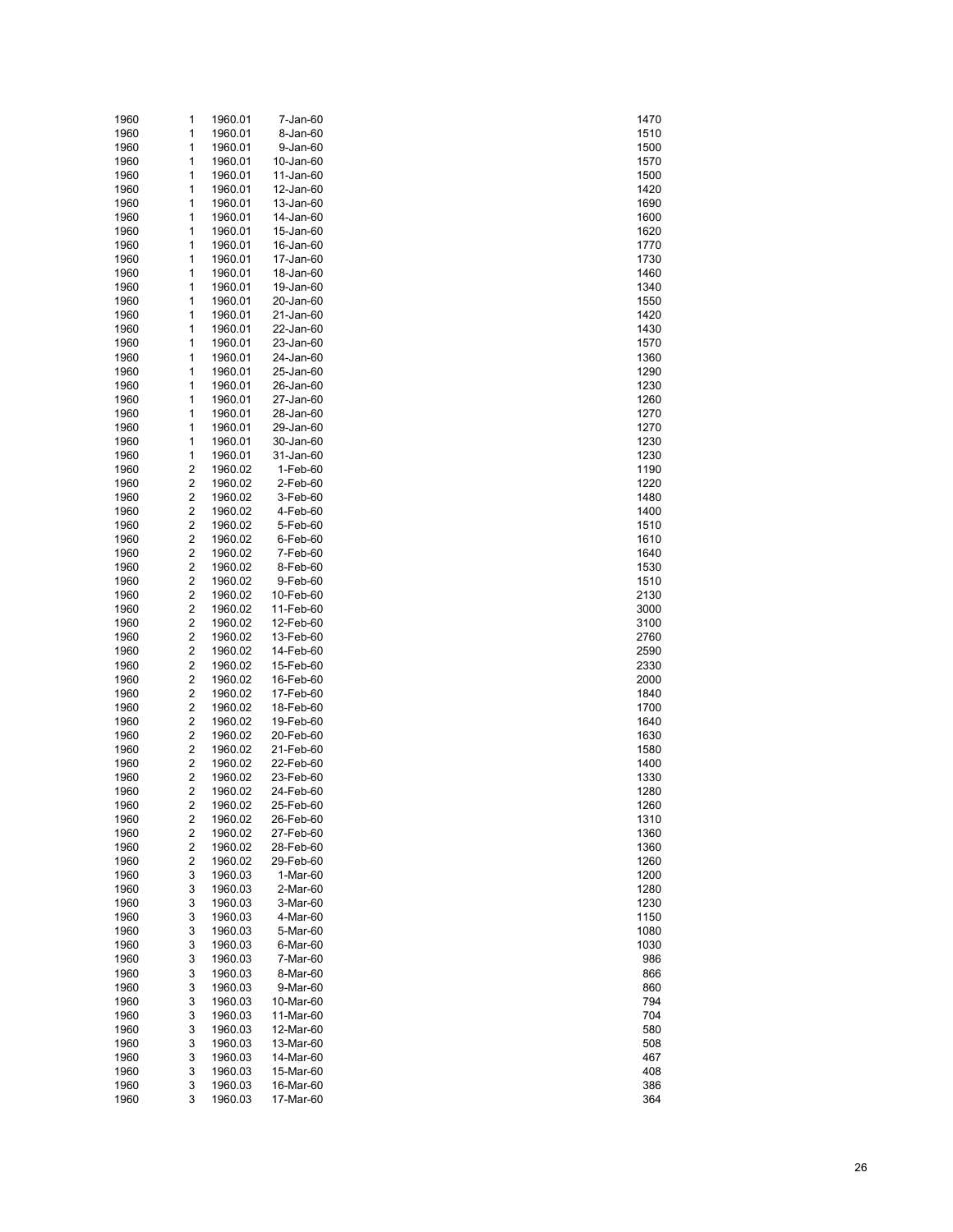| 1960 | 3 | 1960.03 | 18-Mar-60      | 328  |
|------|---|---------|----------------|------|
| 1960 | 3 | 1960.03 | 19-Mar-60      | 277  |
| 1960 | 3 | 1960.03 | 20-Mar-60      | 257  |
| 1960 | 3 | 1960.03 | 21-Mar-60      | 297  |
| 1960 | 3 | 1960.03 | 22-Mar-60      | 233  |
| 1960 | 3 | 1960.03 | 23-Mar-60      | 253  |
| 1960 | 3 | 1960.03 | 24-Mar-60      | 217  |
| 1960 | 3 | 1960.03 | 25-Mar-60      | 213  |
| 1960 | 3 | 1960.03 | 26-Mar-60      | 229  |
| 1960 | 3 | 1960.03 | 27-Mar-60      | 314  |
| 1960 | 3 | 1960.03 | 28-Mar-60      | 386  |
| 1960 | 3 | 1960.03 | 29-Mar-60      | 485  |
| 1960 | 3 | 1960.03 | 30-Mar-60      | 498  |
| 1960 | 3 | 1960.03 | 31-Mar-60      | 565  |
| 1960 | 4 | 1960.04 | 1-Apr-60       | 600  |
| 1960 | 4 | 1960.04 | 2-Apr-60       | 480  |
| 1960 | 4 | 1960.04 | 3-Apr-60       | 458  |
| 1960 | 4 | 1960.04 | 4-Apr-60       | 454  |
| 1960 | 4 | 1960.04 | 5-Apr-60       | 395  |
| 1960 | 4 | 1960.04 | 6-Apr-60       | 323  |
| 1960 | 4 | 1960.04 | 7-Apr-60       | 318  |
| 1960 | 4 | 1960.04 | 8-Apr-60       | 346  |
| 1960 | 4 | 1960.04 | 9-Apr-60       | 350  |
| 1960 | 4 | 1960.04 | 10-Apr-60      | 386  |
| 1960 | 4 | 1960.04 | 11-Apr-60      | 480  |
| 1960 | 4 | 1960.04 | 12-Apr-60      | 530  |
| 1960 | 4 | 1960.04 | 13-Apr-60      | 526  |
| 1960 | 4 | 1960.04 | 14-Apr-60      | 422  |
| 1960 | 4 | 1960.04 | 15-Apr-60      | 328  |
| 1960 | 4 | 1960.04 | 16-Apr-60      | 346  |
| 1960 | 4 | 1960.04 | 17-Apr-60      | 440  |
| 1960 | 4 | 1960.04 | 18-Apr-60      | 462  |
| 1960 | 4 | 1960.04 | 19-Apr-60      | 386  |
| 1960 | 4 | 1960.04 | 20-Apr-60      | 301  |
| 1960 | 4 | 1960.04 | 21-Apr-60      | 261  |
| 1960 | 4 | 1960.04 | 22-Apr-60      | 277  |
| 1960 | 4 | 1960.04 | 23-Apr-60      | 328  |
| 1960 | 4 | 1960.04 | 24-Apr-60      | 490  |
| 1960 | 4 | 1960.04 | 25-Apr-60      | 640  |
| 1960 | 4 | 1960.04 | 26-Apr-60      | 698  |
| 1960 | 4 | 1960.04 | 27-Apr-60      | 854  |
| 1960 | 4 | 1960.04 | 28-Apr-60      | 1220 |
| 1960 | 4 | 1960.04 | 29-Apr-60      | 1270 |
| 1960 | 4 | 1960.04 | 30-Apr-60      | 1150 |
| 1960 | 5 | 1960.05 | 1-May-60       | 1100 |
| 1960 | 5 | 1960.05 | 2-May-60       | 1050 |
| 1960 | 5 | 1960.05 | 3-May-60       | 962  |
| 1960 | 5 | 1960.05 | 4-May-60       | 812  |
| 1960 | 5 | 1960.05 | 5-May-60       | 625  |
| 1960 | 5 | 1960.05 | $6$ -May- $60$ | 595  |
| 1960 | 5 | 1960.05 | 7-May-60       | 512  |
| 1960 | 5 | 1960.05 | 8-May-60       | 490  |
| 1960 | 5 | 1960.05 | 9-May-60       | 503  |
| 1960 | 5 | 1960.05 | 10-May-60      | 458  |
| 1960 | 5 | 1960.05 | 11-May-60      | 382  |
| 1960 | 5 | 1960.05 | 12-May-60      | 346  |
| 1960 | 5 | 1960.05 | 13-May-60      | 368  |
| 1960 | 5 | 1960.05 | 14-May-60      | 404  |
| 1960 | 5 | 1960.05 | 15-May-60      | 467  |
| 1960 | 5 | 1960.05 | 16-May-60      | 660  |
| 1960 | 5 | 1960.05 | 17-May-60      | 675  |
| 1960 | 5 | 1960.05 | 18-May-60      | 620  |
| 1960 | 5 | 1960.05 | 19-May-60      | 615  |
| 1960 | 5 | 1960.05 | 20-May-60      | 660  |
| 1960 | 5 | 1960.05 | 21-May-60      | 590  |
| 1960 | 5 | 1960.05 | 22-May-60      | 590  |
| 1960 | 5 | 1960.05 | 23-May-60      | 698  |
| 1960 | 5 | 1960.05 | 24-May-60      | 758  |
| 1960 | 5 | 1960.05 | 25-May-60      | 734  |
| 1960 | 5 | 1960.05 | 26-May-60      | 680  |
| 1960 | 5 | 1960.05 | 27-May-60      | 650  |

| 328                           |  |
|-------------------------------|--|
| .77                           |  |
| 57                            |  |
| 297                           |  |
| 233                           |  |
| $25^{\circ}$                  |  |
| 217                           |  |
| 213<br>29                     |  |
| 314                           |  |
| 386                           |  |
| 485                           |  |
| 498                           |  |
| 565                           |  |
| 600                           |  |
| 480<br>458                    |  |
| 454                           |  |
| 395                           |  |
| 323                           |  |
| 318                           |  |
| 346                           |  |
| 350<br>386                    |  |
| 480                           |  |
| $\overline{\mathbf{5}}$<br>30 |  |
| 5<br>$\overline{26}$          |  |
| 42<br>ž                       |  |
| 328                           |  |
| 346                           |  |
| 440<br>462                    |  |
| 386                           |  |
| 301                           |  |
| $\frac{261}{1}$               |  |
| 277                           |  |
| 328                           |  |
| 490                           |  |
| 640<br>69<br>98               |  |
|                               |  |
| 854<br>1220<br>1270           |  |
|                               |  |
| 15 <sub>0</sub><br>1<br>ງ     |  |
| 100<br>1                      |  |
| 1050                          |  |
| 962<br>812<br>625             |  |
|                               |  |
| 5<br>I.<br>t                  |  |
| 512                           |  |
| 490                           |  |
| 503<br>458                    |  |
| 382                           |  |
| 346                           |  |
| 368                           |  |
| ---<br>404                    |  |
| 467                           |  |
| 660                           |  |
| 675<br>620                    |  |
| 615                           |  |
| 660                           |  |
| 590                           |  |
| 590                           |  |
| 698                           |  |
| 58<br>7<br>734                |  |
| 680                           |  |
| 650                           |  |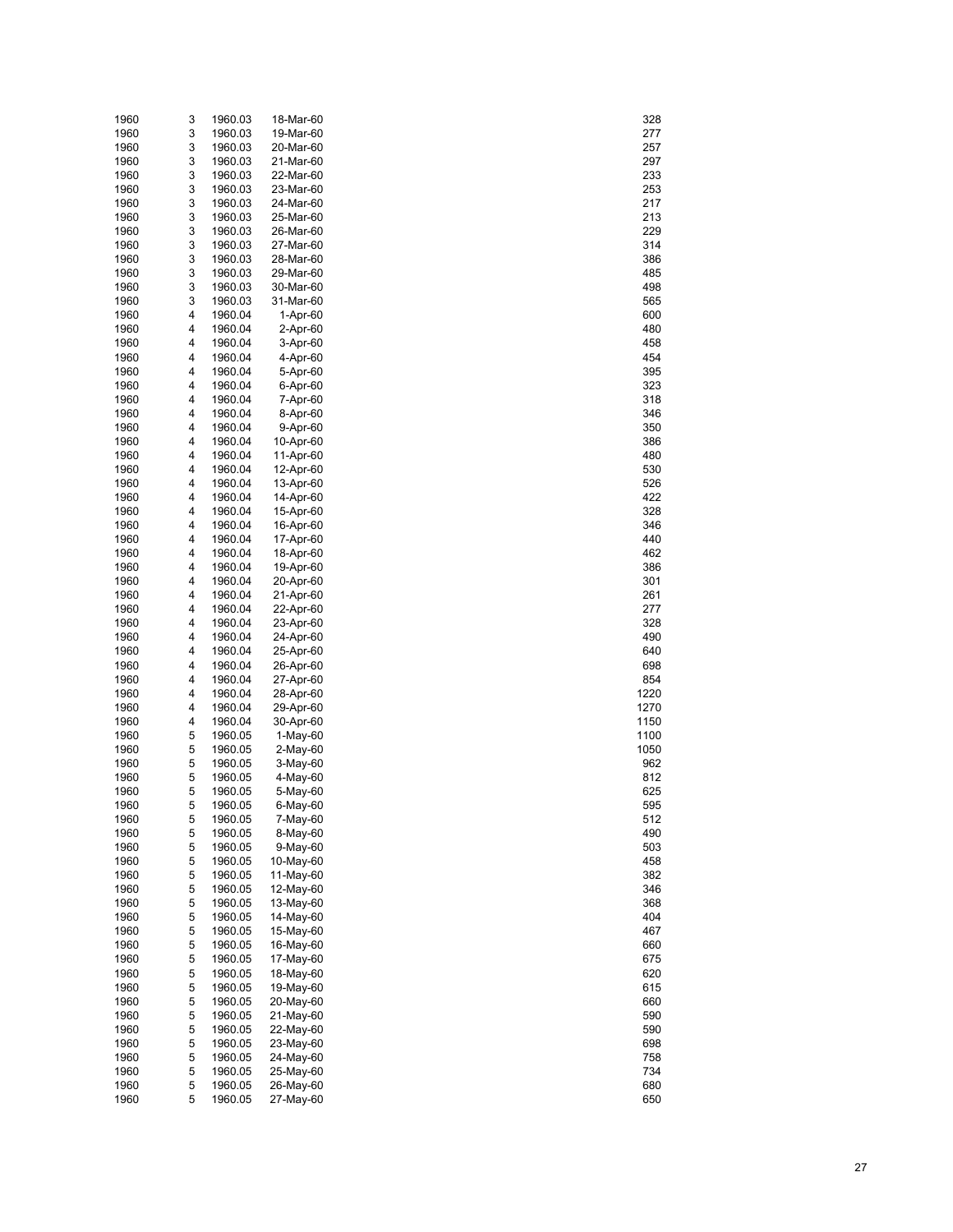| 1960         | 5      | 1960.05            | 28-May-60              | 555        |
|--------------|--------|--------------------|------------------------|------------|
| 1960         | 5      | 1960.05            | 29-May-60              | 503        |
| 1960         | 5      | 1960.05            | 30-May-60              | 555        |
| 1960         | 5      | 1960.05            | 31-May-60              | 535        |
| 1960         | 6      | 1960.06            | 1-Jun-60               | 467        |
| 1960         | 6      | 1960.06            | 2-Jun-60               | 440        |
| 1960         | 6      | 1960.06            | 3-Jun-60               | 377        |
| 1960         | 6      | 1960.06            | 4-Jun-60               | 354        |
| 1960         | 6      | 1960.06            | 5-Jun-60               | 346        |
| 1960         | 6      | 1960.06            | 6-Jun-60               | 336        |
| 1960         | 6      | 1960.06            | 7-Jun-60               | 281        |
| 1960         | 6      | 1960.06            | 8-Jun-60               | 265        |
| 1960         | 6      | 1960.06            | 9-Jun-60               | 253        |
| 1960         | 6      | 1960.06            | 10-Jun-60              | 310        |
| 1960         | 6      | 1960.06            | 11-Jun-60              | 305        |
| 1960         | 6      | 1960.06            | 12-Jun-60              | 314        |
| 1960         | 6      | 1960.06            | 13-Jun-60              | 301        |
| 1960         | 6      | 1960.06            | 14-Jun-60              | 269        |
| 1960         | 6      | 1960.06            | 15-Jun-60              | 237        |
| 1960         | 6      | 1960.06            | 16-Jun-60              | 237        |
| 1960         | 6      | 1960.06            | 17-Jun-60              | 225        |
| 1960         | 6      | 1960.06            | 18-Jun-60              | 225        |
| 1960         | 6      | 1960.06            | 19-Jun-60              | 205        |
| 1960         | 6      | 1960.06            | 20-Jun-60              | 265        |
| 1960         | 6      | 1960.06            | 21-Jun-60              | 265        |
| 1960         | 6      | 1960.06            | 22-Jun-60              | 285        |
| 1960         | 6      | 1960.06            | 23-Jun-60              | 229        |
| 1960         | 6      | 1960.06            | 24-Jun-60              | 293        |
| 1960         | 6      | 1960.06            | 25-Jun-60              | 245        |
| 1960         | 6      | 1960.06            | 26-Jun-60              | 217        |
| 1960         | 6      | 1960.06            | 27-Jun-60              | 341        |
| 1960         | 6      | 1960.06            | 28-Jun-60              | 323        |
| 1960         | 6      | 1960.06            | 29-Jun-60              | 273        |
| 1960         | 6      | 1960.06            | 30-Jun-60              | 305        |
| 1960         | 7      | 1960.07            | 1-Jul-60               | 314        |
| 1960         | 7      | 1960.07            | 2-Jul-60               | 285        |
| 1960         | 7      | 1960.07            | 3-Jul-60               | 289        |
| 1960         | 7      | 1960.07            | 4-Jul-60               | 368        |
| 1960         | 7      | 1960.07            | 5-Jul-60               | 382        |
| 1960         | 7      | 1960.07            | 6-Jul-60               | 293        |
| 1960         | 7      | 1960.07            | 7-Jul-60               | 233        |
| 1960         | 7      | 1960.07            | 8-Jul-60               | 189        |
| 1960         | 7      | 1960.07            | 9-Jul-60               | 160        |
| 1960         | 7      | 1960.07            | 10-Jul-60              | 171        |
| 1960         | 7      | 1960.07            | 11-Jul-60              | 233        |
| 1960         | 7      | 1960.07            | 12-Jul-60              | 241        |
| 1960         | 7      | 1960.07            | 13-Jul-60              | 197        |
| 1960         | 7      | 1960.07            | 14-Jul-60              | 157        |
| 1960         | 7      | 1960.07            | 15-Jul-60              | 143        |
| 1960         | 7      | 1960.07            | 16-Jul-60              | 143        |
| 1960<br>1960 | 7<br>7 | 1960.07<br>1960.07 | 17-Jul-60              | 193<br>245 |
|              |        |                    | 18-Jul-60<br>19-Jul-60 | 217        |
| 1960<br>1960 | 7<br>7 | 1960.07            |                        | 154        |
| 1960         | 7      | 1960.07<br>1960.07 | 20-Jul-60<br>21-Jul-60 | 168        |
| 1960         | 7      | 1960.07            | 22-Jul-60              | 157        |
| 1960         | 7      | 1960.07            | 23-Jul-60              | 146        |
| 1960         | 7      | 1960.07            | 24-Jul-60              | 164        |
| 1960         | 7      |                    |                        |            |
| 1960         | 7      | 1960.07<br>1960.07 | 25-Jul-60<br>26-Jul-60 | 217<br>237 |
| 1960         | 7      | 1960.07            | 27-Jul-60              | 241        |
| 1960         | 7      | 1960.07            | 28-Jul-60              | 201        |
| 1960         | 7      | 1960.07            | 29-Jul-60              | 209        |
| 1960         | 7      | 1960.07            | 30-Jul-60              | 269        |
| 1960         | 7      | 1960.07            | 31-Jul-60              | 277        |
| 1960         | 8      | 1960.08            | 1-Aug-60               | 281        |
| 1960         | 8      | 1960.08            | 2-Aug-60               | 332        |
| 1960         | 8      | 1960.08            | 3-Aug-60               | 301        |
| 1960         | 8      | 1960.08            | 4-Aug-60               | 314        |
| 1960         | 8      | 1960.08            | 5-Aug-60               | 273        |
| 1960         | 8      | 1960.08            | 6-Aug-60               | 277        |
|              |        |                    |                        |            |

| 555                           |  |
|-------------------------------|--|
|                               |  |
| 503                           |  |
|                               |  |
| 555                           |  |
| 5<br>35                       |  |
|                               |  |
| 467                           |  |
|                               |  |
| 440<br>)                      |  |
|                               |  |
| 377                           |  |
| 354                           |  |
|                               |  |
| 346                           |  |
|                               |  |
| 336                           |  |
|                               |  |
| 281                           |  |
| 265                           |  |
|                               |  |
| 253                           |  |
|                               |  |
| 310                           |  |
|                               |  |
| 305                           |  |
|                               |  |
| 314                           |  |
| 301                           |  |
|                               |  |
| 269                           |  |
|                               |  |
| 237                           |  |
|                               |  |
| 37                            |  |
|                               |  |
| 25                            |  |
| 25                            |  |
|                               |  |
| 205                           |  |
|                               |  |
| 265                           |  |
|                               |  |
| 265                           |  |
| 285                           |  |
|                               |  |
| $\overline{\mathbf{r}}$<br>29 |  |
|                               |  |
| 293                           |  |
|                               |  |
| 245                           |  |
|                               |  |
| 217                           |  |
| 341                           |  |
|                               |  |
| 32 <sup>2</sup><br>3          |  |
|                               |  |
| 273                           |  |
|                               |  |
| 30<br>)5                      |  |
|                               |  |
|                               |  |
| 314                           |  |
|                               |  |
| 285                           |  |
|                               |  |
| 289                           |  |
| 368                           |  |
|                               |  |
| 38:                           |  |
|                               |  |
| 29<br>3                       |  |
|                               |  |
| 233                           |  |
|                               |  |
| 189<br>€                      |  |
| 160                           |  |
|                               |  |
| 171                           |  |
|                               |  |
|                               |  |
|                               |  |
| 233<br>241                    |  |
|                               |  |
|                               |  |
|                               |  |
| 197<br>157                    |  |
| 143                           |  |
|                               |  |
| 4<br>1                        |  |
|                               |  |
| 193                           |  |
| 245                           |  |
|                               |  |
|                               |  |
| 217                           |  |
| 154                           |  |
|                               |  |
| 168                           |  |
|                               |  |
| 157                           |  |
| 146                           |  |
|                               |  |
| 164                           |  |
|                               |  |
| 217                           |  |
|                               |  |
| .<br>237                      |  |
|                               |  |
| 241                           |  |
| 201                           |  |
|                               |  |
| -<br>209                      |  |
|                               |  |
| 269                           |  |
|                               |  |
| 277                           |  |
|                               |  |
|                               |  |
| 281<br>332                    |  |
|                               |  |
| 301                           |  |
|                               |  |
|                               |  |
| 314<br>273<br>$\overline{7}$  |  |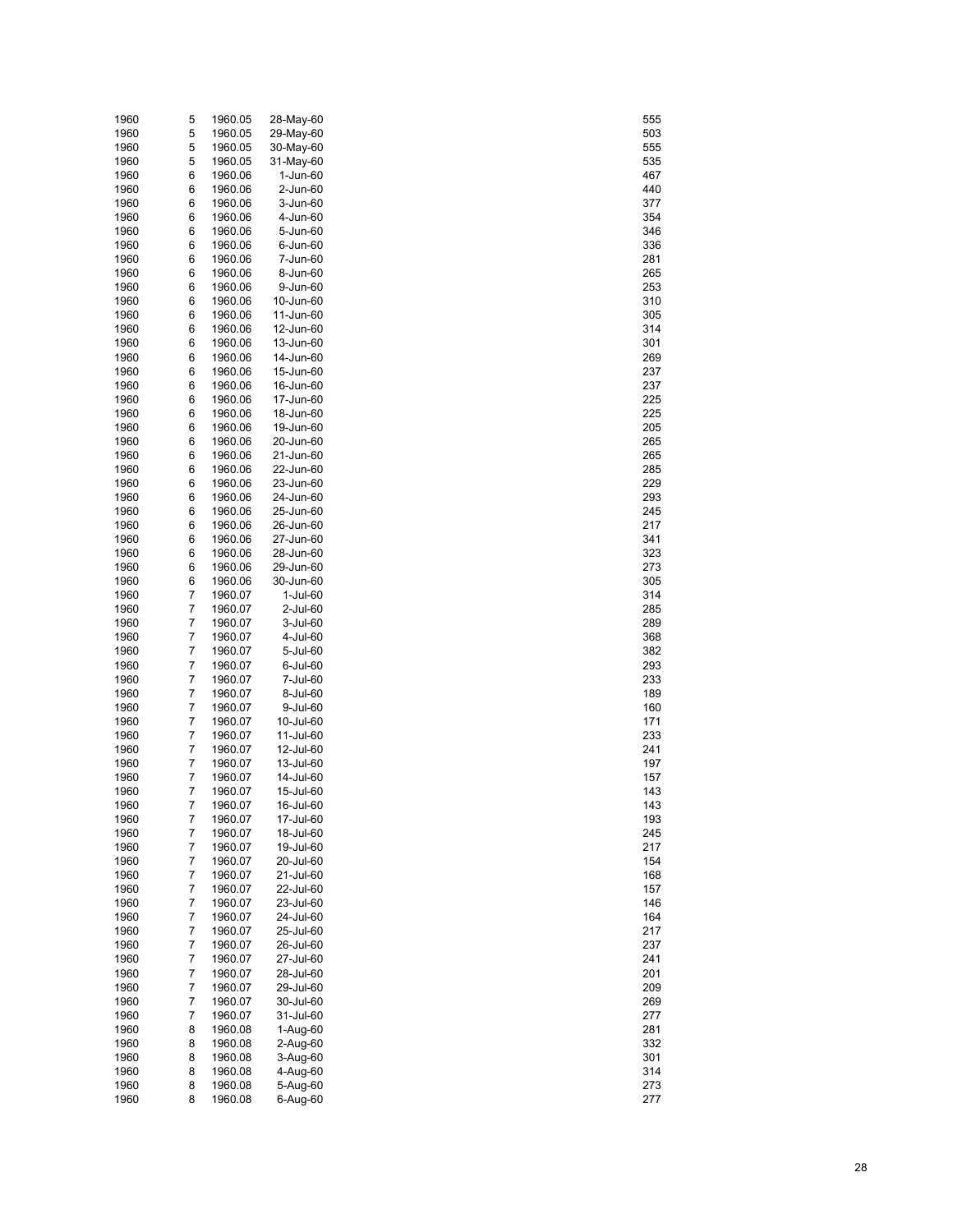| 1960 | 8  | 1960.08 | 7-Aug-60   | 341 |
|------|----|---------|------------|-----|
| 1960 | 8  | 1960.08 | 8-Aug-60   | 364 |
| 1960 | 8  | 1960.08 | 9-Aug-60   | 336 |
| 1960 | 8  | 1960.08 | 10-Aug-60  | 318 |
| 1960 | 8  | 1960.08 | 11-Aug-60  | 293 |
| 1960 | 8  | 1960.08 | 12-Aug-60  | 249 |
| 1960 | 8  | 1960.08 | 13-Aug-60  | 209 |
| 1960 | 8  | 1960.08 | 14-Aug-60  | 221 |
| 1960 | 8  | 1960.08 | 15-Aug-60  | 261 |
| 1960 | 8  | 1960.08 | 16-Aug-60  | 171 |
| 1960 | 8  | 1960.08 | 17-Aug-60  | 164 |
| 1960 | 8  | 1960.08 | 18-Aug-60  | 168 |
| 1960 | 8  | 1960.08 | 19-Aug-60  | 150 |
| 1960 | 8  | 1960.08 | 20-Aug-60  | 185 |
| 1960 | 8  | 1960.08 | 21-Aug-60  | 237 |
| 1960 | 8  | 1960.08 | 22-Aug-60  | 310 |
| 1960 | 8  | 1960.08 | 23-Aug-60  | 321 |
| 1960 | 8  | 1960.08 | 24-Aug-60  | 289 |
| 1960 | 8  | 1960.08 | 25-Aug-60  | 261 |
| 1960 | 8  | 1960.08 | 26-Aug-60  | 285 |
| 1960 | 8  | 1960.08 | 27-Aug-60  | 289 |
| 1960 | 8  | 1960.08 | 28-Aug-60  | 285 |
| 1960 | 8  | 1960.08 | 29-Aug-60  | 341 |
| 1960 | 8  | 1960.08 | 30-Aug-60  | 257 |
| 1960 | 8  | 1960.08 | 31-Aug-60  | 209 |
| 1960 | 9  | 1960.09 | $1-Sep-60$ | 253 |
| 1960 | 9  | 1960.09 | 2-Sep-60   | 281 |
| 1960 | 9  | 1960.09 | 3-Sep-60   | 293 |
| 1960 | 9  | 1960.09 | 4-Sep-60   | 341 |
| 1960 | 9  | 1960.09 | 5-Sep-60   | 413 |
| 1960 | 9  | 1960.09 | 6-Sep-60   | 404 |
| 1960 | 9  | 1960.09 | 7-Sep-60   | 382 |
| 1960 | 9  | 1960.09 | 8-Sep-60   | 382 |
| 1960 | 9  | 1960.09 | 9-Sep-60   | 377 |
| 1960 | 9  | 1960.09 | 10-Sep-60  | 350 |
| 1960 | 9  | 1960.09 | 11-Sep-60  | 386 |
| 1960 | 9  | 1960.09 | 12-Sep-60  | 390 |
| 1960 | 9  | 1960.09 | 13-Sep-60  | 382 |
| 1960 | 9  | 1960.09 | 14-Sep-60  | 341 |
| 1960 | 9  | 1960.09 | 15-Sep-60  | 328 |
| 1960 | 9  | 1960.09 | 16-Sep-60  | 350 |
| 1960 | 9  | 1960.09 | 17-Sep-60  | 368 |
| 1960 | 9  | 1960.09 | 18-Sep-60  | 382 |
| 1960 | 9  | 1960.09 | 19-Sep-60  | 444 |
| 1960 | 9  | 1960.09 | 20-Sep-60  | 418 |
| 1960 | 9  | 1960.09 | 21-Sep-60  | 386 |
| 1960 | 9  | 1960.09 | 22-Sep-60  | 395 |
| 1960 | 9  | 1960.09 | 23-Sep-60  | 418 |
| 1960 | 9  | 1960.09 | 24-Sep-60  | 431 |
| 1960 | 9  | 1960.09 | 25-Sep-60  | 422 |
| 1960 | 9  | 1960.09 | 26-Sep-60  | 440 |
| 1960 | 9  | 1960.09 | 27-Sep-60  | 449 |
| 1960 | 9  | 1960.09 | 28-Sep-60  | 444 |
| 1960 | 9  | 1960.09 | 29-Sep-60  | 444 |
| 1960 | 9  | 1960.09 | 30-Sep-60  | 454 |
| 1960 | 10 | 1960.1  | 1-Oct-60   | 478 |
| 1960 | 10 | 1960.1  | 2-Oct-60   | 546 |
| 1960 | 10 | 1960.1  | 3-Oct-60   | 542 |
| 1960 | 10 | 1960.1  | 4-Oct-60   | 486 |
| 1960 | 10 | 1960.1  | 5-Oct-60   | 494 |
| 1960 | 10 | 1960.1  | 6-Oct-60   | 506 |
| 1960 | 10 | 1960.1  | 7-Oct-60   | 546 |
| 1960 | 10 | 1960.1  | 8-Oct-60   | 584 |
| 1960 | 10 | 1960.1  | 9-Oct-60   | 584 |
| 1960 | 10 | 1960.1  | 10-Oct-60  | 592 |
| 1960 | 10 | 1960.1  | 11-Oct-60  | 562 |
| 1960 | 10 | 1960.1  | 12-Oct-60  | 579 |
| 1960 | 10 | 1960.1  | 13-Oct-60  | 682 |
| 1960 | 10 | 1960.1  | 14-Oct-60  | 750 |
| 1960 | 10 | 1960.1  | 15-Oct-60  | 840 |
| 1960 | 10 | 1960.1  | 16-Oct-60  | 895 |

| 341                |  |
|--------------------|--|
|                    |  |
| 364                |  |
| 336                |  |
| 318                |  |
|                    |  |
| 293                |  |
| 249                |  |
| 209                |  |
|                    |  |
| 21                 |  |
| 26<br>1            |  |
|                    |  |
| 171                |  |
| 164                |  |
|                    |  |
| 168                |  |
| 150                |  |
| 185                |  |
|                    |  |
| 37                 |  |
| 310                |  |
| 21                 |  |
|                    |  |
| :89                |  |
| 261                |  |
|                    |  |
| 285                |  |
| 289                |  |
| 85                 |  |
|                    |  |
| 341                |  |
| 257                |  |
| 209                |  |
|                    |  |
| 253                |  |
| 281                |  |
|                    |  |
| 293                |  |
| 341                |  |
| 413                |  |
|                    |  |
| 404                |  |
| $\overline{\bf 8}$ |  |
|                    |  |
| 88                 |  |
| 377                |  |
| 350                |  |
|                    |  |
| 886                |  |
| 890                |  |
| 82                 |  |
|                    |  |
| 341                |  |
| 28                 |  |
|                    |  |
| š<br>50            |  |
| 868                |  |
| 38                 |  |
|                    |  |
| 444                |  |
| 418                |  |
| 886                |  |
|                    |  |
| 395                |  |
| 418                |  |
| 4<br>31            |  |
|                    |  |
| 4                  |  |
| 440                |  |
| 449                |  |
|                    |  |
| 444                |  |
| 444                |  |
|                    |  |
| 454                |  |
| 478                |  |
| 546                |  |
|                    |  |
| 542                |  |
| 486                |  |
| 494                |  |
|                    |  |
| 506                |  |
| 546                |  |
|                    |  |
| 584                |  |
| 584                |  |
| 59<br>2            |  |
|                    |  |
| 562                |  |
| 579                |  |
| 682                |  |
|                    |  |
| 750                |  |
| 840                |  |
| 895                |  |
|                    |  |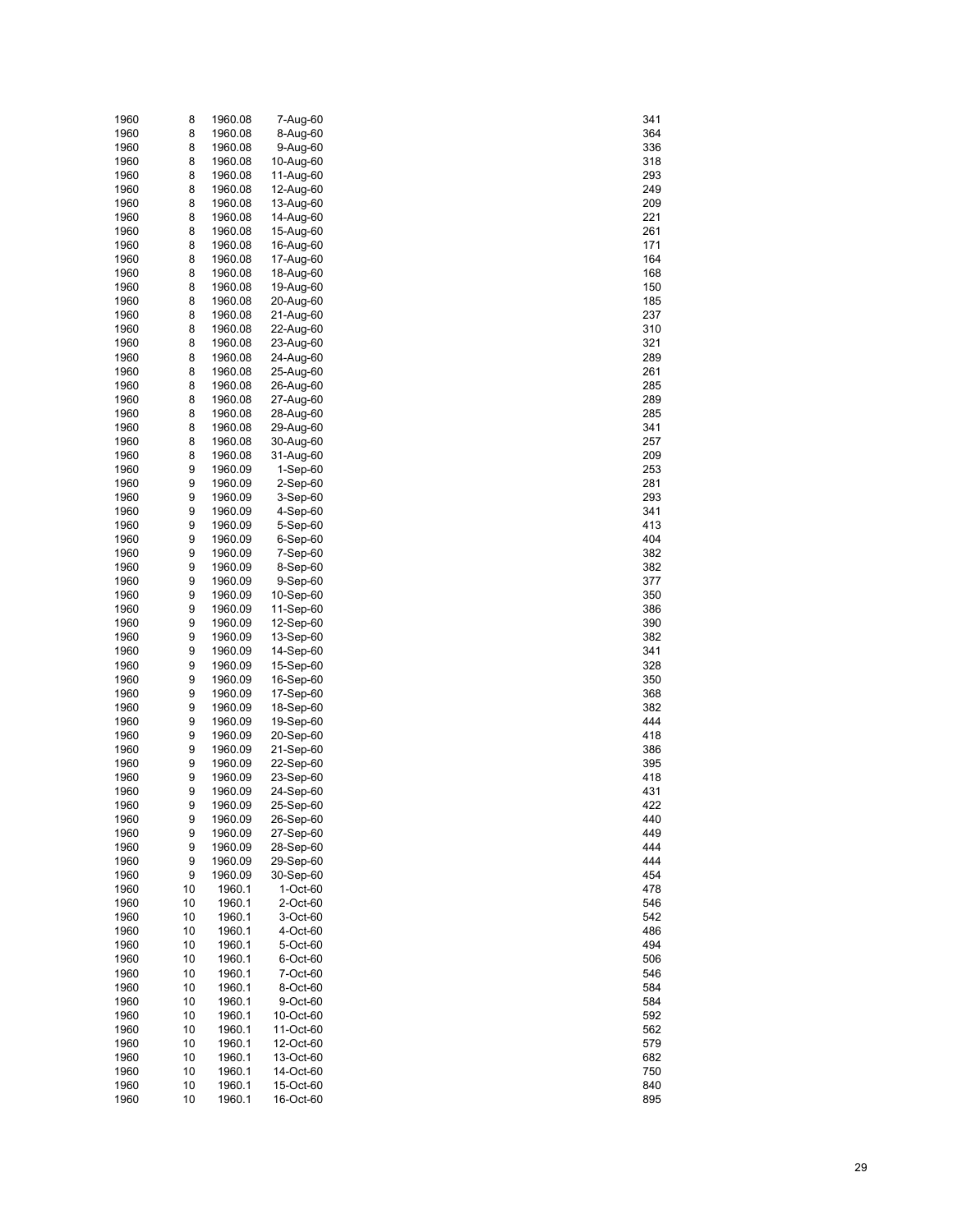| 1960         | 10       | 1960.1             | 17-Oct-60              | 890          |
|--------------|----------|--------------------|------------------------|--------------|
| 1960         | 10       | 1960.1             | 18-Oct-60              | 795          |
| 1960         | 10       | 1960.1             | 19-Oct-60              | 765          |
| 1960         | 10       | 1960.1             | 20-Oct-60              | 860          |
| 1960         | 10       | 1960.1             | 21-Oct-60              | 865          |
| 1960         | 10       | 1960.1             | 22-Oct-60              | 880          |
| 1960         | 10       | 1960.1             | 23-Oct-60              | 895          |
| 1960<br>1960 | 10<br>10 | 1960.1<br>1960.1   | 24-Oct-60<br>25-Oct-60 | 805<br>660   |
| 1960         | 10       | 1960.1             | 26-Oct-60              | 710          |
| 1960         | 10       | 1960.1             | 27-Oct-60              | 790          |
| 1960         | 10       | 1960.1             | 28-Oct-60              | 835          |
| 1960         | 10       | 1960.1             | 29-Oct-60              | 880          |
| 1960         | 10       | 1960.1             | 30-Oct-60              | 905          |
| 1960         | 10       | 1960.1             | 31-Oct-60              | 890          |
| 1960         | 11       | 1960.11            | 1-Nov-60               | 830          |
| 1960         | 11       | 1960.11            | 2-Nov-60               | 810          |
| 1960         | 11       | 1960.11            | 3-Nov-60               | 905          |
| 1960         | 11       | 1960.11            | 4-Nov-60               | 950          |
| 1960         | 11       | 1960.11            | 5-Nov-60               | 1010         |
| 1960         | 11       | 1960.11            | 6-Nov-60               | 1080         |
| 1960         | 11       | 1960.11            | 7-Nov-60               | 1080         |
| 1960         | 11       | 1960.11            | 8-Nov-60               | 1080         |
| 1960         | 11       | 1960.11            | 9-Nov-60               | 1120         |
| 1960<br>1960 | 11<br>11 | 1960.11<br>1960.11 | 10-Nov-60              | 1100<br>1100 |
| 1960         | 11       | 1960.11            | 11-Nov-60<br>12-Nov-60 | 1110         |
| 1960         | 11       | 1960.11            | 13-Nov-60              | 1130         |
| 1960         | 11       | 1960.11            | 14-Nov-60              | 1130         |
| 1960         | 11       | 1960.11            | 15-Nov-60              | 1050         |
| 1960         | 11       | 1960.11            | 16-Nov-60              | 1060         |
| 1960         | 11       | 1960.11            | 17-Nov-60              | 1040         |
| 1960         | 11       | 1960.11            | 18-Nov-60              | 1040         |
| 1960         | 11       | 1960.11            | 19-Nov-60              | 1070         |
| 1960         | 11       | 1960.11            | 20-Nov-60              | 1050         |
| 1960         | 11       | 1960.11            | 21-Nov-60              | 975          |
| 1960         | 11       | 1960.11            | 22-Nov-60              | 925          |
| 1960         | 11       | 1960.11            | 23-Nov-60              | 955          |
| 1960         | 11       | 1960.11            | 24-Nov-60              | 1040         |
| 1960<br>1960 | 11<br>11 | 1960.11<br>1960.11 | 25-Nov-60<br>26-Nov-60 | 1050<br>985  |
| 1960         | 11       | 1960.11            | 27-Nov-60              | 885          |
| 1960         | 11       | 1960.11            | 28-Nov-60              | 900          |
| 1960         | 11       | 1960.11            | 29-Nov-60              | 925          |
| 1960         | 11       | 1960.11            | 30-Nov-60              | 990          |
| 1960         | 12       | 1960.12            | 1-Dec-60               | 1080         |
| 1960         | 12       | 1960.12            | 2-Dec-60               | 1130         |
| 1960         | 12       | 1960.12            | 3-Dec-60               | 1200         |
| 1960         | 12       | 1960.12            | 4-Dec-60               | 1360         |
| 1960         | 12       | 1960.12            | 5-Dec-60               | 1360         |
| 1960         | 12       | 1960.12            | 6-Dec-60               | 1310         |
| 1960         | 12       | 1960.12            | 7-Dec-60               | 1260         |
| 1960         | 12       | 1960.12            | 8-Dec-60               | 1420         |
| 1960         | 12       | 1960.12            | 9-Dec-60               | 1450         |
| 1960<br>1960 | 12<br>12 | 1960.12<br>1960.12 | 10-Dec-60<br>11-Dec-60 | 1430<br>1410 |
| 1960         | 12       | 1960.12            | 12-Dec-60              | 1370         |
| 1960         | 12       | 1960.12            | 13-Dec-60              | 1310         |
| 1960         | 12       | 1960.12            | 14-Dec-60              | 1220         |
| 1960         | 12       | 1960.12            | 15-Dec-60              | 1310         |
| 1960         | 12       | 1960.12            | 16-Dec-60              | 1350         |
| 1960         | 12       | 1960.12            | 17-Dec-60              | 1330         |
| 1960         | 12       | 1960.12            | 18-Dec-60              | 1290         |
| 1960         | 12       | 1960.12            | 19-Dec-60              | 1190         |
| 1960         | 12       | 1960.12            | 20-Dec-60              | 1210         |
| 1960         | 12       | 1960.12            | 21-Dec-60              | 1260         |
| 1960         | 12       | 1960.12            | 22-Dec-60              | 1270         |
| 1960         | 12       | 1960.12            | 23-Dec-60              | 1280         |
| 1960         | 12       | 1960.12            | 24-Dec-60              | 1270         |
| 1960         | 12       | 1960.12            | 25-Dec-60              | 1250         |
| 1960         | 12       | 1960.12            | 26-Dec-60              | 1250         |

| 890                 |  |
|---------------------|--|
|                     |  |
| 795                 |  |
| 765                 |  |
| 860                 |  |
|                     |  |
| 865                 |  |
| 880                 |  |
|                     |  |
| 895                 |  |
| 805                 |  |
| 660                 |  |
|                     |  |
| 710                 |  |
| 790                 |  |
| 835                 |  |
|                     |  |
| 880                 |  |
| 905                 |  |
|                     |  |
| 890                 |  |
| 830                 |  |
| 810                 |  |
|                     |  |
| 905                 |  |
| 950                 |  |
|                     |  |
| 1010                |  |
| 1080                |  |
| 1080                |  |
|                     |  |
| 1080                |  |
| 1120                |  |
| 1100                |  |
|                     |  |
| 1100                |  |
| 1110                |  |
|                     |  |
| 1130                |  |
| 1130                |  |
|                     |  |
| 1050                |  |
| 1060                |  |
| 1040                |  |
|                     |  |
| 1040                |  |
| 1070                |  |
| 1050                |  |
|                     |  |
| 975                 |  |
| 925                 |  |
|                     |  |
| 955                 |  |
| 1040                |  |
| 1050                |  |
|                     |  |
| 985                 |  |
| 885                 |  |
|                     |  |
| 900                 |  |
| 925                 |  |
| 990                 |  |
|                     |  |
| 1080                |  |
| 1130                |  |
|                     |  |
| 200<br>1            |  |
| 360<br>1            |  |
| 360<br>1            |  |
|                     |  |
| 1310                |  |
| 1260                |  |
| 1420                |  |
|                     |  |
| 1450                |  |
| 1430                |  |
|                     |  |
| 1410                |  |
| 370<br>1            |  |
| 1310                |  |
|                     |  |
| 2<br>20<br>1        |  |
| 310<br>$\mathbf 1$  |  |
|                     |  |
| 350<br>1            |  |
| 330<br>1            |  |
| 1.<br>290           |  |
|                     |  |
| 1190                |  |
| 210<br>1.           |  |
| 1260                |  |
|                     |  |
| 1.<br>270           |  |
| $\mathbf{1}$<br>280 |  |
|                     |  |
| 1.<br>270           |  |
| 250<br>1.           |  |
| 1250                |  |
|                     |  |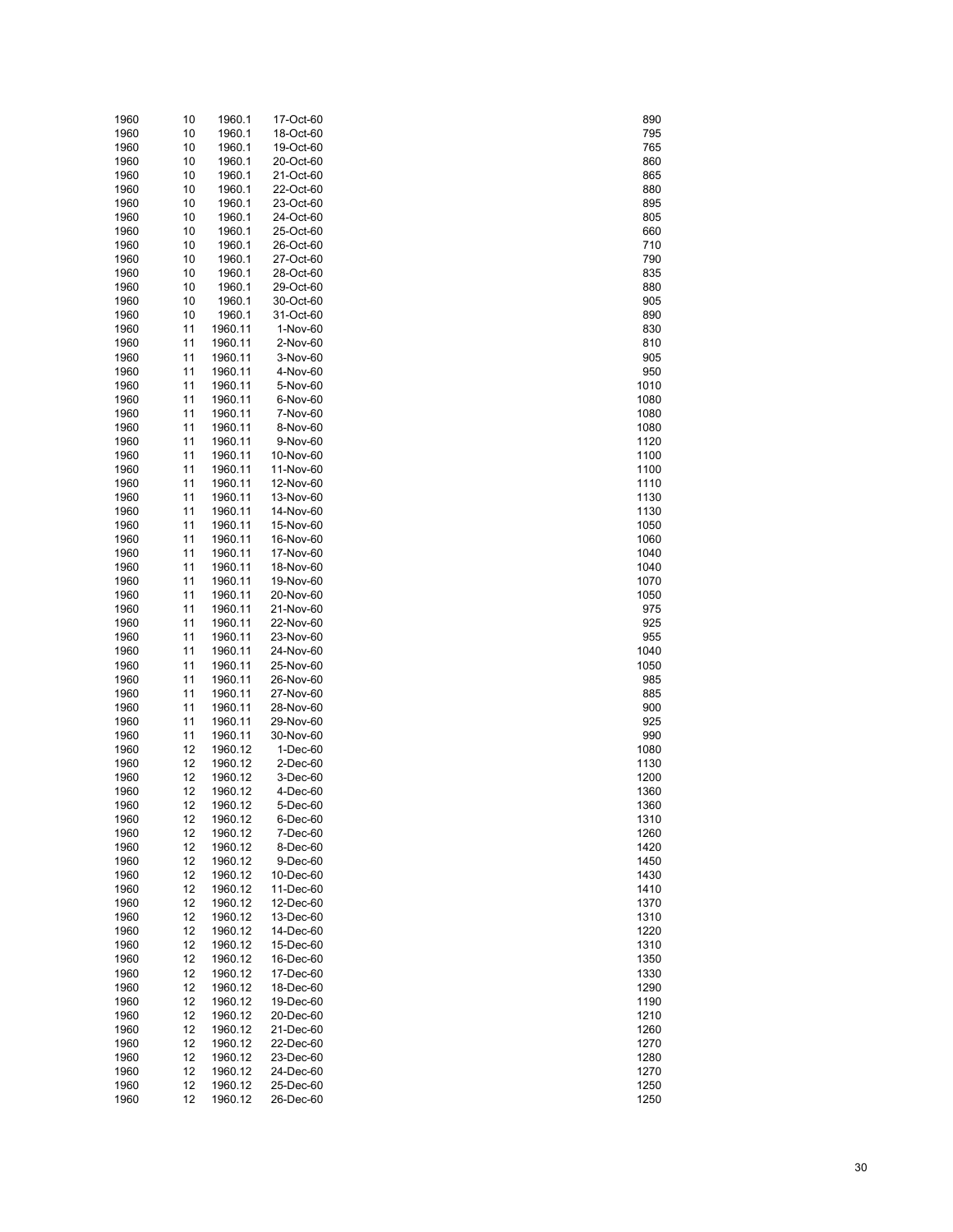| 1960 | 12                      | 1960.12 | 27-Dec-60      | 1240 |
|------|-------------------------|---------|----------------|------|
| 1960 | 12                      | 1960.12 | 28-Dec-60      | 1220 |
| 1960 | 12                      | 1960.12 | 29-Dec-60      | 1260 |
| 1960 | 12                      | 1960.12 | 30-Dec-60      | 1300 |
| 1960 | 12                      | 1960.12 | 31-Dec-60      | 1310 |
| 1961 | 1                       | 1961.01 | $1-Jan-61$     | 1300 |
| 1961 | 1                       | 1961.01 | $2$ -Jan-61    | 1260 |
|      |                         |         |                |      |
| 1961 | 1                       | 1961.01 | $3 - Jan-61$   | 1150 |
| 1961 | 1                       | 1961.01 | 4-Jan-61       | 1080 |
| 1961 | 1                       | 1961.01 | 5-Jan-61       | 1230 |
| 1961 | 1                       | 1961.01 | $6$ -Jan- $61$ | 1270 |
| 1961 | 1                       | 1961.01 | 7-Jan-61       | 1280 |
| 1961 | 1                       | 1961.01 | 8-Jan-61       | 1260 |
| 1961 | 1                       | 1961.01 | 9-Jan-61       | 1250 |
| 1961 | 1                       | 1961.01 | 10-Jan-61      | 1150 |
| 1961 | 1                       | 1961.01 | 11-Jan-61      | 1230 |
| 1961 | 1                       | 1961.01 | 12-Jan-61      | 1290 |
| 1961 | 1                       | 1961.01 | 13-Jan-61      | 1340 |
| 1961 | 1                       | 1961.01 | 14-Jan-61      | 1450 |
|      |                         |         |                |      |
| 1961 | 1                       | 1961.01 | 15-Jan-61      | 1460 |
| 1961 | 1                       | 1961.01 | 16-Jan-61      | 1340 |
| 1961 | 1                       | 1961.01 | 17-Jan-61      | 1280 |
| 1961 | 1                       | 1961.01 | 18-Jan-61      | 1300 |
| 1961 | 1                       | 1961.01 | 19-Jan-61      | 1360 |
| 1961 | 1                       | 1961.01 | 20-Jan-61      | 1370 |
| 1961 | 1                       | 1961.01 | 21-Jan-61      | 1370 |
| 1961 | 1                       | 1961.01 | 22-Jan-61      | 1460 |
| 1961 | 1                       | 1961.01 | 23-Jan-61      | 1450 |
| 1961 | 1                       | 1961.01 | 24-Jan-61      | 1310 |
| 1961 | 1                       | 1961.01 | 25-Jan-61      | 1230 |
| 1961 | 1                       | 1961.01 | 26-Jan-61      | 1370 |
| 1961 | 1                       | 1961.01 | 27-Jan-61      | 1420 |
|      |                         |         |                |      |
| 1961 | 1                       | 1961.01 | 28-Jan-61      | 1530 |
| 1961 | 1                       | 1961.01 | 29-Jan-61      | 1580 |
| 1961 | 1                       | 1961.01 | 30-Jan-61      | 1560 |
| 1961 | 1                       | 1961.01 | 31-Jan-61      | 1560 |
| 1961 | 2                       | 1961.02 | 1-Feb-61       | 1590 |
| 1961 | 2                       | 1961.02 | 2-Feb-61       | 1570 |
| 1961 | 2                       | 1961.02 | 3-Feb-61       | 1470 |
| 1961 | 2                       | 1961.02 | 4-Feb-61       | 1440 |
| 1961 | 2                       | 1961.02 | 5-Feb-61       | 1490 |
| 1961 | 2                       | 1961.02 | 6-Feb-61       | 1330 |
| 1961 | 2                       | 1961.02 | 7-Feb-61       | 1230 |
| 1961 | 2                       | 1961.02 | 8-Feb-61       | 1200 |
| 1961 | 2                       | 1961.02 | 9-Feb-61       | 1200 |
| 1961 | 2                       | 1961.02 | 10-Feb-61      | 1150 |
| 1961 | 2                       | 1961.02 |                | 1120 |
|      |                         |         | 11-Feb-61      |      |
| 1961 | 2                       | 1961.02 | 12-Feb-61      | 1070 |
| 1961 | $\overline{\mathbf{c}}$ | 1961.02 | 13-Feb-61      | 1010 |
| 1961 | 2                       | 1961.02 | 14-Feb-61      | 960  |
| 1961 | 2                       | 1961.02 | 15-Feb-61      | 945  |
| 1961 | 2                       | 1961.02 | 16-Feb-61      | 980  |
| 1961 | 2                       | 1961.02 | 17-Feb-61      | 1000 |
| 1961 | 2                       | 1961.02 | 18-Feb-61      | 1000 |
| 1961 | 2                       | 1961.02 | 19-Feb-61      | 1000 |
| 1961 | 2                       | 1961.02 | 20-Feb-61      | 985  |
| 1961 | 2                       | 1961.02 | 21-Feb-61      | 955  |
| 1961 | 2                       | 1961.02 | 22-Feb-61      | 955  |
| 1961 | 2                       | 1961.02 | 23-Feb-61      | 970  |
| 1961 | 2                       | 1961.02 | 24-Feb-61      | 950  |
| 1961 | 2                       | 1961.02 | 25-Feb-61      | 970  |
|      |                         | 1961.02 |                | 990  |
| 1961 | 2                       |         | 26-Feb-61      |      |
| 1961 | 2                       | 1961.02 | 27-Feb-61      | 935  |
| 1961 | 2                       | 1961.02 | 28-Feb-61      | 845  |
| 1961 | 3                       | 1961.03 | 1-Mar-61       | 860  |
| 1961 | 3                       | 1961.03 | 2-Mar-61       | 795  |
| 1961 | 3                       | 1961.03 | 3-Mar-61       | 660  |
| 1961 | 3                       | 1961.03 | 4-Mar-61       | 534  |
| 1961 | 3                       | 1961.03 | 5-Mar-61       | 522  |
| 1961 | 3                       | 1961.03 | 6-Mar-61       | 579  |
| 1961 | 3                       | 1961.03 | 7-Mar-61       | 562  |
|      |                         |         |                |      |

| 1240                 |
|----------------------|
| 1220                 |
| 1260                 |
| 1300                 |
| 1310                 |
| 1300                 |
| 1<br>260             |
| 1150                 |
| 1080                 |
| 1230                 |
| 1270                 |
| 1280                 |
| 1260                 |
| 1250                 |
| 1150<br>1230         |
| 1290                 |
| 1340                 |
| 1450                 |
| 1460                 |
| 1340                 |
| 1280                 |
| 1300                 |
| 1360                 |
| 1370                 |
| 1370                 |
| 1460                 |
| 1450                 |
| 1310                 |
| 1230                 |
| 1370                 |
| 1420                 |
| 1530                 |
| 1580                 |
| 1560                 |
| 1560                 |
| 1590                 |
| 1570                 |
| 1470                 |
| 1440                 |
| 1490                 |
| 1330                 |
| 1230                 |
| 1200                 |
| 1200                 |
| 1150                 |
| 1120                 |
| 1070                 |
| 1010                 |
| 960                  |
| ς<br>945             |
| 980                  |
| 1000<br>)            |
| 00<br>າ<br>10        |
| 000                  |
| 85<br>ć              |
| 955                  |
| 955                  |
| ć<br>970             |
| <b>150</b><br>ć<br>) |
| ć<br>97(<br>)        |
| 990                  |
| 35<br>ς              |
| 845                  |
| 860                  |
| 795                  |
| 660                  |
| 534                  |
| 522                  |
| 579<br>J             |
| 562                  |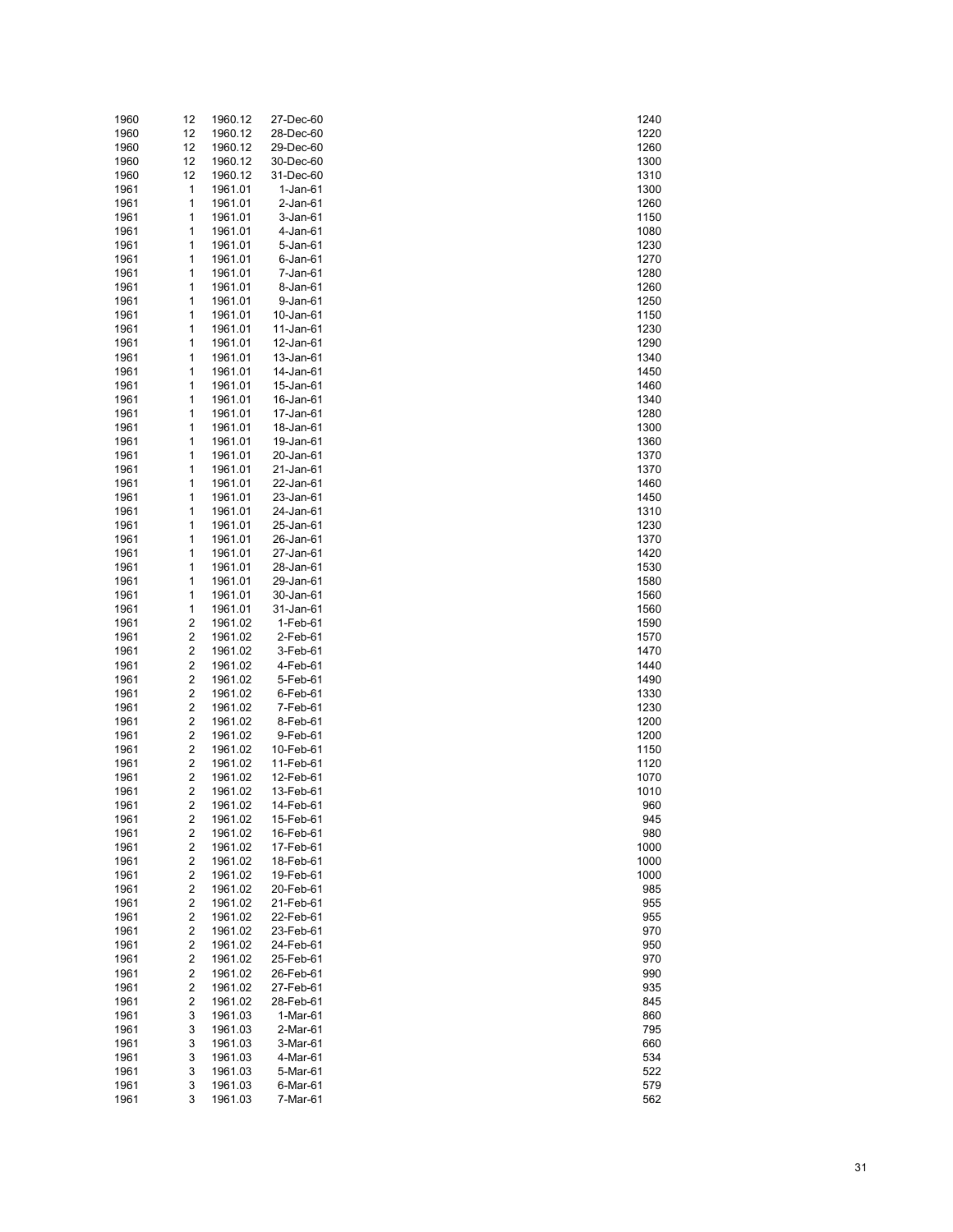| 1961 | 3 | 1961.03 | 8-Mar-61   | 546 |
|------|---|---------|------------|-----|
| 1961 | 3 | 1961.03 | 9-Mar-61   | 446 |
| 1961 | 3 | 1961.03 | 10-Mar-61  | 350 |
| 1961 | 3 | 1961.03 | 11-Mar-61  | 350 |
| 1961 | 3 | 1961.03 | 12-Mar-61  | 340 |
| 1961 | 3 | 1961.03 | 13-Mar-61  | 375 |
|      | 3 |         |            |     |
| 1961 |   | 1961.03 | 14-Mar-61  | 316 |
| 1961 | 3 | 1961.03 | 15-Mar-61  | 281 |
| 1961 | 3 | 1961.03 | 16-Mar-61  | 299 |
| 1961 | 3 | 1961.03 | 17-Mar-61  | 319 |
| 1961 | 3 | 1961.03 | 18-Mar-61  | 358 |
| 1961 | 3 | 1961.03 | 19-Mar-61  | 410 |
| 1961 | 3 | 1961.03 | 20-Mar-61  | 446 |
| 1961 | 3 | 1961.03 | 21-Mar-61  | 406 |
| 1961 | 3 | 1961.03 | 22-Mar-61  | 375 |
| 1961 | 3 | 1961.03 | 23-Mar-61  | 354 |
| 1961 | 3 | 1961.03 | 24-Mar-61  | 358 |
| 1961 | 3 | 1961.03 | 25-Mar-61  | 392 |
| 1961 | 3 | 1961.03 | 26-Mar-61  | 400 |
| 1961 | 3 | 1961.03 | 27-Mar-61  | 478 |
|      |   |         |            |     |
| 1961 | 3 | 1961.03 | 28-Mar-61  | 486 |
| 1961 | 3 | 1961.03 | 29-Mar-61  | 462 |
| 1961 | 3 | 1961.03 | 30-Mar-61  | 372 |
| 1961 | 3 | 1961.03 | 31-Mar-61  | 330 |
| 1961 | 4 | 1961.04 | $1-Apr-61$ | 299 |
| 1961 | 4 | 1961.04 | 2-Apr-61   | 333 |
| 1961 | 4 | 1961.04 | 3-Apr-61   | 336 |
| 1961 | 4 | 1961.04 | 4-Apr-61   | 257 |
| 1961 | 4 | 1961.04 | 5-Apr-61   | 195 |
| 1961 | 4 | 1961.04 | 6-Apr-61   | 176 |
| 1961 | 4 | 1961.04 | 7-Apr-61   | 197 |
| 1961 | 4 | 1961.04 | 8-Apr-61   | 203 |
| 1961 | 4 | 1961.04 | 9-Apr-61   | 186 |
| 1961 | 4 | 1961.04 | 10-Apr-61  | 206 |
| 1961 | 4 | 1961.04 |            | 225 |
|      |   |         | 11-Apr-61  |     |
| 1961 | 4 | 1961.04 | 12-Apr-61  | 173 |
| 1961 | 4 | 1961.04 | 13-Apr-61  | 147 |
| 1961 | 4 | 1961.04 | 14-Apr-61  | 163 |
| 1961 | 4 | 1961.04 | 15-Apr-61  | 147 |
| 1961 | 4 | 1961.04 | 16-Apr-61  | 142 |
| 1961 | 4 | 1961.04 | 17-Apr-61  | 145 |
| 1961 | 4 | 1961.04 | 18-Apr-61  | 106 |
| 1961 | 4 | 1961.04 | 19-Apr-61  | 80  |
| 1961 | 4 | 1961.04 | 20-Apr-61  | 68  |
| 1961 | 4 | 1961.04 | 21-Apr-61  | 87  |
| 1961 | 4 | 1961.04 | 22-Apr-61  | 132 |
| 1961 | 4 | 1961.04 | 23-Apr-61  | 179 |
| 1961 | 4 | 1961.04 | 24-Apr-61  | 266 |
| 1961 | 4 | 1961.04 | 25-Apr-61  | 296 |
| 1961 | 4 | 1961.04 | 26-Apr-61  | 260 |
| 1961 | 4 | 1961.04 | 27-Apr-61  | 242 |
|      | 4 |         |            | 245 |
| 1961 |   | 1961.04 | 28-Apr-61  |     |
| 1961 | 4 | 1961.04 | 29-Apr-61  | 254 |
| 1961 | 4 | 1961.04 | 30-Apr-61  | 245 |
| 1961 | 5 | 1961.05 | $1-May-61$ | 254 |
| 1961 | 5 | 1961.05 | 2-May-61   | 263 |
| 1961 | 5 | 1961.05 | 3-May-61   | 225 |
| 1961 | 5 | 1961.05 | 4-May-61   | 209 |
| 1961 | 5 | 1961.05 | 5-May-61   | 225 |
| 1961 | 5 | 1961.05 | 6-May-61   | 251 |
| 1961 | 5 | 1961.05 | 7-May-61   | 347 |
| 1961 | 5 | 1961.05 | 8-May-61   | 466 |
| 1961 | 5 | 1961.05 | 9-May-61   | 490 |
| 1961 | 5 | 1961.05 | 10-May-61  | 458 |
| 1961 | 5 | 1961.05 | 11-May-61  | 406 |
| 1961 | 5 | 1961.05 | 12-May-61  | 434 |
|      | 5 |         |            |     |
| 1961 |   | 1961.05 | 13-May-61  | 403 |
| 1961 | 5 | 1961.05 | 14-May-61  | 426 |
| 1961 | 5 | 1961.05 | 15-May-61  | 438 |
| 1961 | 5 | 1961.05 | 16-May-61  | 392 |
| 1961 | 5 | 1961.05 | 17-May-61  | 375 |

| 546        |  |
|------------|--|
| 446        |  |
| 350        |  |
| 350        |  |
| 340        |  |
| 375        |  |
| 316        |  |
| 281        |  |
| 299        |  |
| 319        |  |
| 358        |  |
| 410        |  |
| 446        |  |
| 406        |  |
| 375        |  |
| 354        |  |
| 358        |  |
| 392        |  |
| 400        |  |
| 478        |  |
| 486        |  |
| 462        |  |
| 372        |  |
| 330        |  |
| 299        |  |
| 333        |  |
| 336        |  |
| 257        |  |
| 195        |  |
| 176        |  |
| 197        |  |
| 203        |  |
| 186        |  |
| 206        |  |
| 225        |  |
| 173<br>147 |  |
| 163        |  |
| 147        |  |
| 142        |  |
| 145        |  |
| 106        |  |
| 80         |  |
| 68         |  |
| 87         |  |
| 132        |  |
| 179        |  |
| 266        |  |
| 296        |  |
| 260        |  |
| 242        |  |
| 245        |  |
| 254        |  |
| 245        |  |
| 254        |  |
| 263        |  |
| 25         |  |
| 209        |  |
| 225        |  |
| 251        |  |
| 347        |  |
| 466        |  |
| 490        |  |
| 458        |  |
| 406        |  |
| 434        |  |
| 403        |  |
| 426        |  |
| 438        |  |
| 392        |  |
| 375        |  |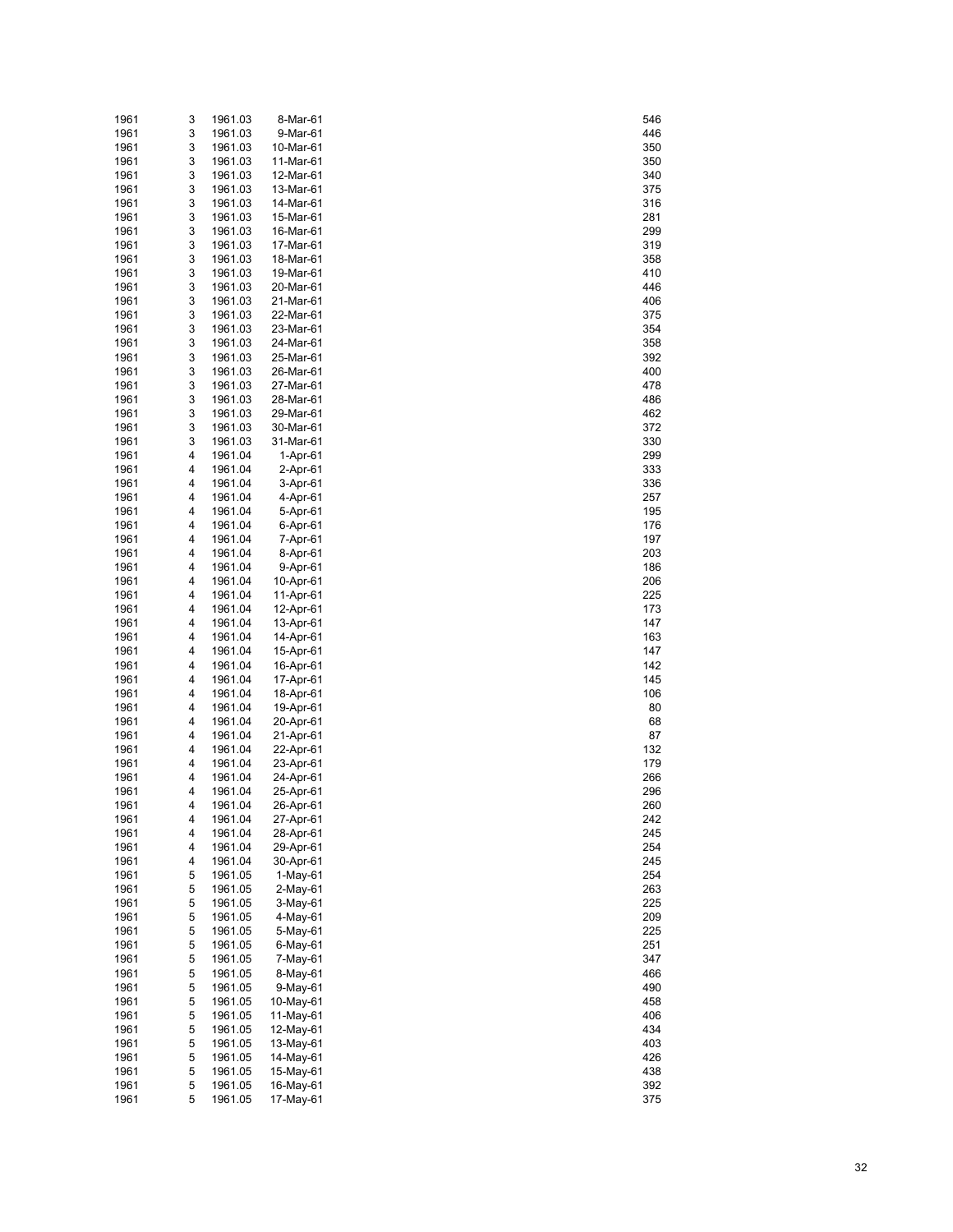| 1961         | 5      | 1961.05            | 18-May-61              | 372        |
|--------------|--------|--------------------|------------------------|------------|
| 1961         | 5      | 1961.05            | 19-May-61              | 375        |
| 1961         | 5      | 1961.05            | 20-May-61              | 386        |
| 1961         | 5      | 1961.05            | 21-May-61              | 414        |
| 1961         | 5      | 1961.05            | 22-May-61              | 462        |
| 1961         | 5      | 1961.05            | 23-May-61              | 450        |
| 1961         | 5      | 1961.05            | 24-May-61              | 438        |
| 1961         | 5      | 1961.05            | 25-May-61              | 450        |
| 1961         | 5<br>5 | 1961.05            | 26-May-61              | 450        |
| 1961<br>1961 | 5      | 1961.05<br>1961.05 | 27-May-61<br>28-May-61 | 406<br>375 |
| 1961         | 5      | 1961.05            | 29-May-61              | 392        |
| 1961         | 5      | 1961.05            | 30-May-61              | 378        |
| 1961         | 5      | 1961.05            | 31-May-61              | 361        |
| 1961         | 6      | 1961.06            | 1-Jun-61               | 335        |
| 1961         | 6      | 1961.06            | 2-Jun-61               | 294        |
| 1961         | 6      | 1961.06            | 3-Jun-61               | 239        |
| 1961         | 6      | 1961.06            | 4-Jun-61               | 239        |
| 1961         | 6      | 1961.06            | 5-Jun-61               | 291        |
| 1961         | 6      | 1961.06            | 6-Jun-61               | 300        |
| 1961         | 6      | 1961.06            | 7-Jun-61               | 256        |
| 1961         | 6      | 1961.06            | 8-Jun-61               | 248        |
| 1961         | 6      | 1961.06            | 9-Jun-61               | 237        |
| 1961         | 6      | 1961.06            | 10-Jun-61              | 211        |
| 1961         | 6      | 1961.06            | 11-Jun-61              | 214        |
| 1961<br>1961 | 6      | 1961.06            | 12-Jun-61              | 248        |
| 1961         | 6<br>6 | 1961.06<br>1961.06 | 13-Jun-61<br>14-Jun-61 | 239<br>190 |
| 1961         | 6      | 1961.06            | 15-Jun-61              | 178        |
| 1961         | 6      | 1961.06            | 16-Jun-61              | 154        |
| 1961         | 6      | 1961.06            | 17-Jun-61              | 163        |
| 1961         | 6      | 1961.06            | 18-Jun-61              | 175        |
| 1961         | 6      | 1961.06            | 19-Jun-61              | 175        |
| 1961         | 6      | 1961.06            | 20-Jun-61              | 180        |
| 1961         | 6      | 1961.06            | 21-Jun-61              | 173        |
| 1961         | 6      | 1961.06            | 22-Jun-61              | 146        |
| 1961         | 6      | 1961.06            | 23-Jun-61              | 137        |
| 1961         | 6      | 1961.06            | 24-Jun-61              | 163        |
| 1961         | 6      | 1961.06            | 25-Jun-61              | 173        |
| 1961         | 6      | 1961.06            | 26-Jun-61              | 214        |
| 1961         | 6      | 1961.06            | 27-Jun-61              | 180        |
| 1961<br>1961 | 6<br>6 | 1961.06<br>1961.06 | 28-Jun-61<br>29-Jun-61 | 146<br>144 |
| 1961         | 6      | 1961.06            | 30-Jun-61              | 170        |
| 1961         | 7      | 1961.07            | 1-Jul-61               | 185        |
| 1961         | 7      | 1961.07            | 2-Jul-61               | 199        |
| 1961         | 7      | 1961.07            | 3-Jul-61               | 194        |
| 1961         | 7      | 1961.07            | 4-Jul-61               | 209        |
| 1961         | 7      | 1961.07            | 5-Jul-61               | 197        |
| 1961         | 7      | 1961.07            | 6-Jul-61               | 151        |
| 1961         | 7      | 1961.07            | 7-Jul-61               | 125        |
| 1961         | 7      | 1961.07            | 8-Jul-61               | 110        |
| 1961         | 7      | 1961.07            | 9-Jul-61               | 137        |
| 1961         | 7      | 1961.07            | 10-Jul-61              | 151        |
| 1961         | 7      | 1961.07            | 11-Jul-61              | 115        |
| 1961         | 7      | 1961.07            | 12-Jul-61              | 72         |
| 1961<br>1961 | 7<br>7 | 1961.07<br>1961.07 | 13-Jul-61<br>14-Jul-61 | 59<br>57   |
| 1961         | 7      | 1961.07            | 15-Jul-61              | 70         |
| 1961         | 7      | 1961.07            | 16-Jul-61              | 101        |
| 1961         | 7      | 1961.07            | 17-Jul-61              | 101        |
| 1961         | 7      | 1961.07            | 18-Jul-61              | 84         |
| 1961         | 7      | 1961.07            | 19-Jul-61              | 36         |
| 1961         | 7      | 1961.07            | 20-Jul-61              | 36         |
| 1961         | 7      | 1961.07            | 21-Jul-61              | 59         |
| 1961         | 7      | 1961.07            | 22-Jul-61              | 63         |
| 1961         | 7      | 1961.07            | 23-Jul-61              | 57         |
| 1961         | 7      | 1961.07            | 24-Jul-61              | 96         |
| 1961         | 7      | 1961.07            | 25-Jul-61              | 65         |
| 1961         | 7      | 1961.07            | 26-Jul-61              | 68         |
| 1961         | 7      | 1961.07            | 27-Jul-61              | 63         |

| 37:<br>2           |  |
|--------------------|--|
|                    |  |
| 375                |  |
| 386                |  |
| 414                |  |
| 46.                |  |
| 450                |  |
| 438                |  |
|                    |  |
| 450                |  |
| 450                |  |
| 406                |  |
| 375                |  |
|                    |  |
| 392                |  |
| 378                |  |
| 861                |  |
| 335                |  |
| 294                |  |
|                    |  |
| 39<br>$\mathbf{z}$ |  |
| 239                |  |
| 291                |  |
| 300                |  |
| 256                |  |
|                    |  |
| 248                |  |
| 237                |  |
| 211                |  |
| 214                |  |
| 248                |  |
|                    |  |
| 239                |  |
| 190                |  |
| 178                |  |
| 154                |  |
| 163                |  |
|                    |  |
| 175                |  |
| 175                |  |
| 180                |  |
| 173                |  |
| 146                |  |
|                    |  |
| 137                |  |
| 163                |  |
| 173                |  |
| 214                |  |
| 180                |  |
|                    |  |
| 146                |  |
| 144                |  |
| 170                |  |
| 185                |  |
| 199                |  |
|                    |  |
| 194                |  |
| 209                |  |
| 197                |  |
| 15<br>1            |  |
| 125                |  |
|                    |  |
| 110                |  |
| 137                |  |
| 151                |  |
| 115                |  |
| 72                 |  |
|                    |  |
| 59                 |  |
| 57                 |  |
| 70                 |  |
| 101                |  |
| 101                |  |
|                    |  |
| 84                 |  |
| 36                 |  |
| 36                 |  |
| 59                 |  |
| 63                 |  |
|                    |  |
| 57                 |  |
| 96                 |  |
| 65                 |  |
| 68                 |  |
| 63                 |  |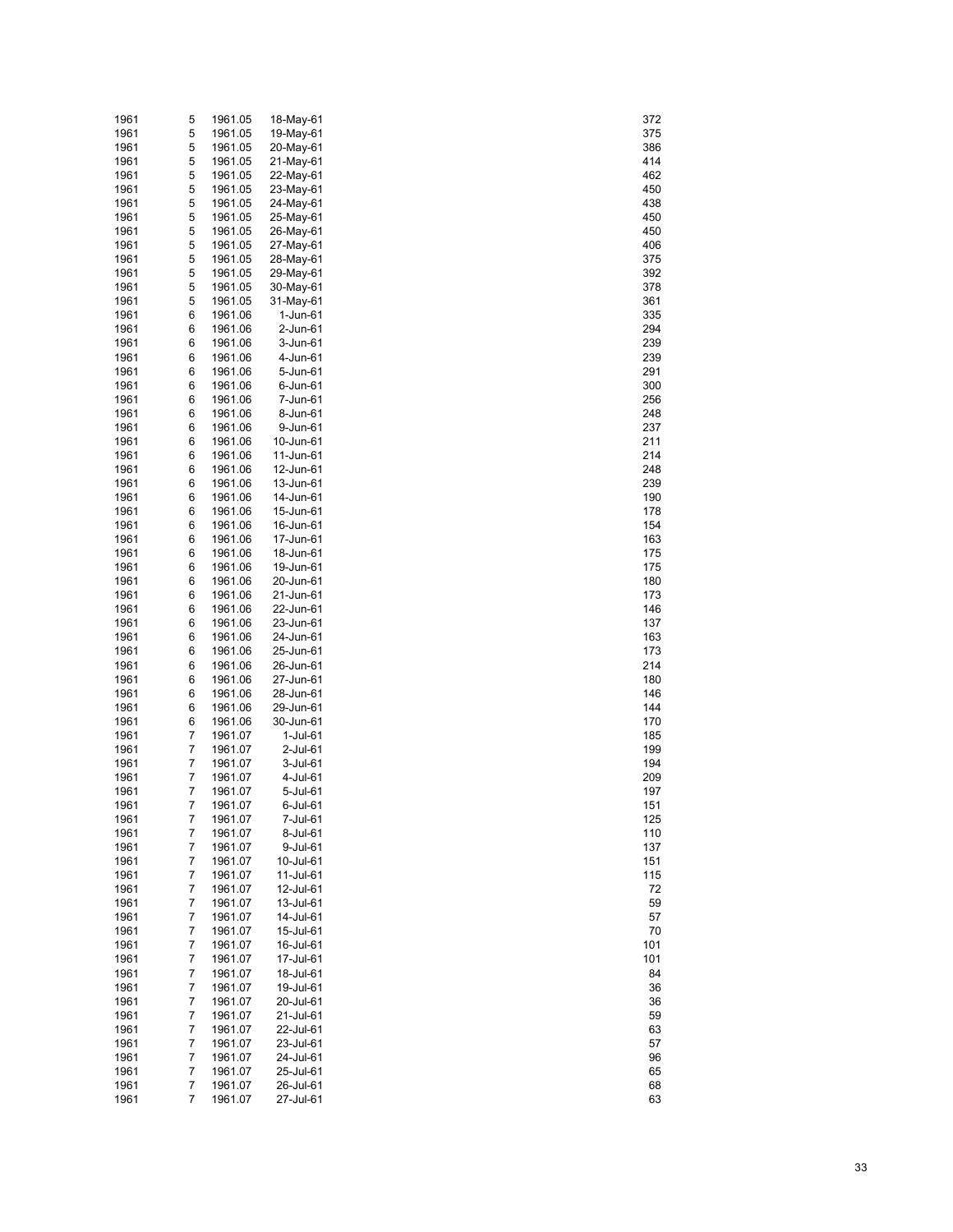| 1961 | 7  | 1961.07 | 28-Jul-61  | 72  |
|------|----|---------|------------|-----|
| 1961 | 7  | 1961.07 | 29-Jul-61  | 61  |
| 1961 | 7  | 1961.07 | 30-Jul-61  | 91  |
| 1961 | 7  | 1961.07 | 31-Jul-61  | 132 |
| 1961 | 8  | 1961.08 | 1-Aug-61   | 115 |
| 1961 | 8  | 1961.08 | 2-Aug-61   | 89  |
| 1961 | 8  | 1961.08 | 3-Aug-61   | 63  |
| 1961 | 8  | 1961.08 | 4-Aug-61   | 54  |
| 1961 | 8  | 1961.08 | 5-Aug-61   | 54  |
| 1961 | 8  | 1961.08 | 6-Aug-61   | 65  |
| 1961 | 8  | 1961.08 | 7-Aug-61   | 101 |
| 1961 | 8  | 1961.08 | 8-Aug-61   | 89  |
| 1961 | 8  | 1961.08 | 9-Aug-61   | 36  |
| 1961 | 8  | 1961.08 | 10-Aug-61  | 30  |
| 1961 | 8  | 1961.08 | 11-Aug-61  | 50  |
| 1961 | 8  | 1961.08 | 12-Aug-61  | 63  |
| 1961 | 8  | 1961.08 | 13-Aug-61  | 132 |
| 1961 | 8  | 1961.08 | 14-Aug-61  | 173 |
| 1961 | 8  | 1961.08 | 15-Aug-61  | 190 |
| 1961 | 8  | 1961.08 | 16-Aug-61  | 178 |
| 1961 | 8  | 1961.08 | 17-Aug-61  | 149 |
| 1961 | 8  | 1961.08 | 18-Aug-61  | 149 |
|      | 8  |         |            |     |
| 1961 |    | 1961.08 | 19-Aug-61  | 137 |
| 1961 | 8  | 1961.08 | 20-Aug-61  | 163 |
| 1961 | 8  | 1961.08 | 21-Aug-61  | 224 |
| 1961 | 8  | 1961.08 | 22-Aug-61  | 224 |
| 1961 | 8  | 1961.08 | 23-Aug-61  | 214 |
| 1961 | 8  | 1961.08 | 24-Aug-61  | 204 |
| 1961 | 8  | 1961.08 | 25-Aug-61  | 209 |
| 1961 | 8  | 1961.08 | 26-Aug-61  | 194 |
| 1961 | 8  | 1961.08 | 27-Aug-61  | 194 |
| 1961 | 8  | 1961.08 | 28-Aug-61  | 248 |
| 1961 | 8  | 1961.08 | 29-Aug-61  | 279 |
| 1961 | 8  | 1961.08 | 30-Aug-61  | 296 |
| 1961 | 8  | 1961.08 | 31-Aug-61  | 304 |
| 1961 | 9  | 1961.09 | 1-Sep-61   | 335 |
| 1961 | 9  | 1961.09 | 2-Sep-61   | 360 |
| 1961 | 9  | 1961.09 | $3-Sep-61$ | 363 |
| 1961 | 9  | 1961.09 | 4-Sep-61   | 394 |
| 1961 | 9  | 1961.09 | 5-Sep-61   | 374 |
| 1961 | 9  | 1961.09 | 6-Sep-61   | 360 |
| 1961 | 9  | 1961.09 | 7-Sep-61   | 310 |
| 1961 | 9  | 1961.09 | 8-Sep-61   | 304 |
| 1961 | 9  | 1961.09 | 9-Sep-61   | 314 |
| 1961 | 9  | 1961.09 | 10-Sep-61  | 324 |
| 1961 | 9  | 1961.09 | 11-Sep-61  | 346 |
| 1961 | 9  | 1961.09 | 12-Sep-61  | 328 |
| 1961 | 9  | 1961.09 | 13-Sep-61  | 276 |
| 1961 | 9  | 1961.09 | 14-Sep-61  | 237 |
| 1961 | 9  | 1961.09 | 15-Sep-61  | 239 |
| 1961 | 9  | 1961.09 | 16-Sep-61  | 262 |
| 1961 | 9  | 1961.09 | 17-Sep-61  | 262 |
| 1961 | 9  | 1961.09 | 18-Sep-61  | 291 |
| 1961 | 9  | 1961.09 | 19-Sep-61  | 324 |
| 1961 | 9  | 1961.09 | 20-Sep-61  | 335 |
| 1961 | 9  | 1961.09 | 21-Sep-61  | 335 |
| 1961 | 9  | 1961.09 | 22-Sep-61  | 328 |
| 1961 | 9  | 1961.09 | 23-Sep-61  | 321 |
| 1961 | 9  | 1961.09 | 24-Sep-61  | 346 |
| 1961 | 9  | 1961.09 | 25-Sep-61  | 363 |
| 1961 | 9  | 1961.09 | 26-Sep-61  | 332 |
| 1961 | 9  | 1961.09 | 27-Sep-61  | 310 |
| 1961 | 9  | 1961.09 | 28-Sep-61  | 321 |
| 1961 | 9  | 1961.09 | 29-Sep-61  | 318 |
| 1961 | 9  | 1961.09 | 30-Sep-61  | 321 |
| 1961 | 10 | 1961.1  | 1-Oct-61   | 335 |
| 1961 | 10 | 1961.1  | 2-Oct-61   | 378 |
| 1961 | 10 | 1961.1  | 3-Oct-61   | 324 |
| 1961 | 10 | 1961.1  | 4-Oct-61   | 304 |
| 1961 | 10 | 1961.1  | 5-Oct-61   | 300 |
| 1961 | 10 | 1961.1  | 6-Oct-61   | 291 |
|      |    |         |            |     |

| $\overline{r}$                  |  |
|---------------------------------|--|
| 61                              |  |
|                                 |  |
| 91                              |  |
| 132                             |  |
| 115                             |  |
| 89                              |  |
| 63                              |  |
| 54                              |  |
|                                 |  |
| 54                              |  |
| 65                              |  |
| 101                             |  |
| 89                              |  |
| 36                              |  |
| აა<br>30                        |  |
|                                 |  |
| 50                              |  |
| 63<br>132<br>173                |  |
|                                 |  |
|                                 |  |
|                                 |  |
| 190                             |  |
|                                 |  |
| 178<br>149                      |  |
| 149                             |  |
| 137                             |  |
|                                 |  |
| 163                             |  |
| $\frac{188}{224}$               |  |
| -<br>224                        |  |
| $\frac{2}{214}$                 |  |
|                                 |  |
| 204<br>209                      |  |
|                                 |  |
| 194                             |  |
|                                 |  |
|                                 |  |
| 194<br>194<br>248<br>279        |  |
|                                 |  |
| 296                             |  |
| 304                             |  |
| 335                             |  |
| 360                             |  |
|                                 |  |
| 363                             |  |
| ---<br>394                      |  |
| 374                             |  |
| 360                             |  |
| 310                             |  |
|                                 |  |
| 304                             |  |
| 314<br>324                      |  |
|                                 |  |
|                                 |  |
|                                 |  |
|                                 |  |
|                                 |  |
|                                 |  |
| 346<br>328<br>276<br>237<br>239 |  |
| 26:                             |  |
| 262                             |  |
| 291                             |  |
|                                 |  |
| 324                             |  |
| 35<br>š                         |  |
| 335                             |  |
| $\frac{28}{2}$                  |  |
| 321                             |  |
|                                 |  |
| 346                             |  |
| 363                             |  |
| 332                             |  |
|                                 |  |
| 310<br>321                      |  |
|                                 |  |
| 318                             |  |
| -<br>321                        |  |
|                                 |  |
| 335<br>378                      |  |
|                                 |  |
|                                 |  |
| 324                             |  |
| 304                             |  |
| 300<br>291                      |  |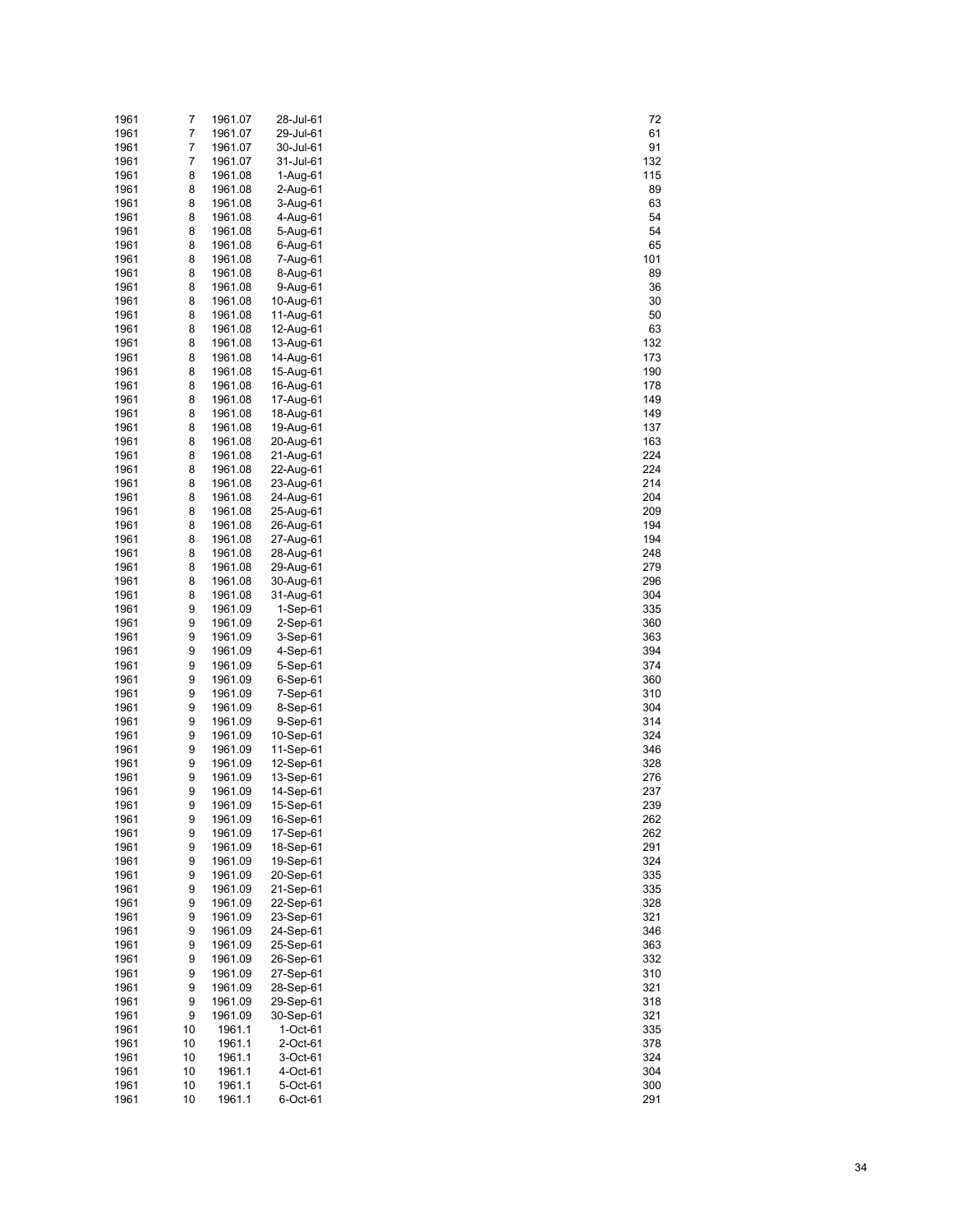| 1961         | 10       | 1961.1             | 7-Oct-61               | 318        |
|--------------|----------|--------------------|------------------------|------------|
| 1961         | 10       | 1961.1             | 8-Oct-61               | 356        |
| 1961         | 10       | 1961.1             | 9-Oct-61               | 382        |
| 1961         | 10       | 1961.1             | 10-Oct-61              | 386        |
| 1961         | 10       | 1961.1             | 11-Oct-61              | 382        |
| 1961         | 10       | 1961.1             | 12-Oct-61              | 382        |
| 1961         | 10       | 1961.1             | 13-Oct-61              | 386        |
| 1961         | 10       | 1961.1             | 14-Oct-61              | 386        |
| 1961         | 10       | 1961.1             | 15-Oct-61              | 523        |
| 1961         | 10       | 1961.1             | 16-Oct-61              | 475        |
| 1961<br>1961 | 10       | 1961.1<br>1961.1   | 17-Oct-61              | 434<br>393 |
| 1961         | 10<br>10 | 1961.1             | 18-Oct-61<br>19-Oct-61 | 399        |
| 1961         | 10       | 1961.1             | 20-Oct-61              | 414        |
| 1961         | 10       | 1961.1             | 21-Oct-61              | 418        |
| 1961         | 10       | 1961.1             | 22-Oct-61              | 459        |
| 1961         | 10       | 1961.1             | 23-Oct-61              | 478        |
| 1961         | 10       | 1961.1             | 24-Oct-61              | 475        |
| 1961         | 10       | 1961.1             | 25-Oct-61              | 466        |
| 1961         | 10       | 1961.1             | 26-Oct-61              | 450        |
| 1961         | 10       | 1961.1             | 27-Oct-61              | 453        |
| 1961         | 10       | 1961.1             | 28-Oct-61              | 469        |
| 1961         | 10       | 1961.1             | 29-Oct-61              | 494        |
| 1961         | 10       | 1961.1             | 30-Oct-61              | 498        |
| 1961         | 10       | 1961.1             | 31-Oct-61              | 494        |
| 1961         | 11       | 1961.11            | 1-Nov-61               | 504        |
| 1961         | 11       | 1961.11            | 2-Nov-61               | 510        |
| 1961         | 11       | 1961.11            | 3-Nov-61               | 520        |
| 1961         | 11       | 1961.11            | 4-Nov-61               | 514        |
| 1961         | 11       | 1961.11            | 5-Nov-61               | 584        |
| 1961         | 11       | 1961.11            | 6-Nov-61               | 636        |
| 1961         | 11       | 1961.11            | 7-Nov-61               | 633        |
| 1961         | 11       | 1961.11            | 8-Nov-61               | 616        |
| 1961         | 11       | 1961.11            | 9-Nov-61               | 633        |
| 1961<br>1961 | 11<br>11 | 1961.11<br>1961.11 | 10-Nov-61<br>11-Nov-61 | 633<br>647 |
| 1961         | 11       | 1961.11            | 12-Nov-61              | 608        |
| 1961         | 11       | 1961.11            | 13-Nov-61              | 570        |
| 1961         | 11       | 1961.11            | 14-Nov-61              | 517        |
| 1961         | 11       | 1961.11            | 15-Nov-61              | 517        |
| 1961         | 11       | 1961.11            | 16-Nov-61              | 507        |
| 1961         | 11       | 1961.11            | 17-Nov-61              | 507        |
| 1961         | 11       | 1961.11            | 18-Nov-61              | 485        |
| 1961         | 11       | 1961.11            | 19-Nov-61              | 494        |
| 1961         | 11       | 1961.11            | 20-Nov-61              | 556        |
| 1961         | 11       | 1961.11            | 21-Nov-61              | 594        |
| 1961         | 11       | 1961.11            | 22-Nov-61              | 616        |
| 1961         | 11       | 1961.11            | 23-Nov-61              | 626        |
| 1961         | 11       | 1961.11            | 24-Nov-61              | 630        |
| 1961         | 11       | 1961.11            | 25-Nov-61              | 650        |
| 1961         | 11       | 1961.11            | 26-Nov-61              | 678        |
| 1961         | 11       | 1961.11            | 27-Nov-61              | 700        |
| 1961         | 11       | 1961.11            | 28-Nov-61              | 700        |
| 1961         | 11       | 1961.11            | 29-Nov-61              | 700        |
| 1961         | 11       | 1961.11            | 30-Nov-61              | 706        |
| 1961         | 12       | 1961.12            | 1-Dec-61               | 714        |
| 1961         | 12       | 1961.12            | 2-Dec-61               | 734        |
| 1961<br>1961 | 12<br>12 | 1961.12<br>1961.12 | 3-Dec-61<br>4-Dec-61   | 759<br>766 |
| 1961         | 12       | 1961.12            | 5-Dec-61               | 800        |
| 1961         | 12       | 1961.12            | 6-Dec-61               | 832        |
| 1961         | 12       | 1961.12            | 7-Dec-61               | 836        |
| 1961         | 12       | 1961.12            | 8-Dec-61               | 832        |
| 1961         | 12       | 1961.12            | 9-Dec-61               | 812        |
| 1961         | 12       | 1961.12            | 10-Dec-61              | 800        |
| 1961         | 12       | 1961.12            | 11-Dec-61              | 792        |
| 1961         | 12       | 1961.12            | 12-Dec-61              | 766        |
| 1961         | 12       | 1961.12            | 13-Dec-61              | 742        |
| 1961         | 12       | 1961.12            | 14-Dec-61              | 728        |
| 1961         | 12       | 1961.12            | 15-Dec-61              | 717        |
| 1961         | 12       | 1961.12            | 16-Dec-61              | 703        |

| 318<br>356                        |  |
|-----------------------------------|--|
|                                   |  |
|                                   |  |
|                                   |  |
| 82                                |  |
| 886                               |  |
| 88                                |  |
|                                   |  |
| 88                                |  |
| 886                               |  |
| 386                               |  |
|                                   |  |
| 5<br>3                            |  |
| $5^{\circ}$<br>4                  |  |
|                                   |  |
| 434                               |  |
| 393                               |  |
|                                   |  |
| 399                               |  |
| 414                               |  |
| 418                               |  |
|                                   |  |
| 459                               |  |
| 478                               |  |
|                                   |  |
| 4<br>75                           |  |
| 466                               |  |
| 450                               |  |
|                                   |  |
| 453                               |  |
| 469                               |  |
|                                   |  |
| 494                               |  |
| 498                               |  |
| 494                               |  |
|                                   |  |
| 504                               |  |
| 510                               |  |
|                                   |  |
| 5<br>20                           |  |
| 514                               |  |
| 584                               |  |
|                                   |  |
| 6<br>36                           |  |
| 6:<br>33                          |  |
|                                   |  |
| 616                               |  |
| 6<br>$\overline{\mathbf{3}}$<br>3 |  |
|                                   |  |
| 633                               |  |
| 647                               |  |
| 608                               |  |
|                                   |  |
|                                   |  |
| 570                               |  |
|                                   |  |
| 517                               |  |
| 517                               |  |
|                                   |  |
| 507                               |  |
| 507                               |  |
|                                   |  |
| 485                               |  |
| 494                               |  |
| 556                               |  |
|                                   |  |
| 594                               |  |
| 616                               |  |
| 26<br>6                           |  |
|                                   |  |
| 630                               |  |
| i<br>S<br>ŀ<br>ŀ                  |  |
|                                   |  |
| 678                               |  |
| 700                               |  |
| 700                               |  |
|                                   |  |
| 700                               |  |
| 706                               |  |
|                                   |  |
| 714                               |  |
| 734                               |  |
| 759                               |  |
|                                   |  |
| 766                               |  |
| 800                               |  |
| 8<br>32                           |  |
|                                   |  |
| .<br>836                          |  |
| 2                                 |  |
|                                   |  |
| 83;<br>81;<br>$\overline{c}$      |  |
| 800                               |  |
| 792                               |  |
|                                   |  |
| 766                               |  |
| 742                               |  |
| $\overline{I}$<br>28              |  |
|                                   |  |
| , ∠o<br>717<br>703                |  |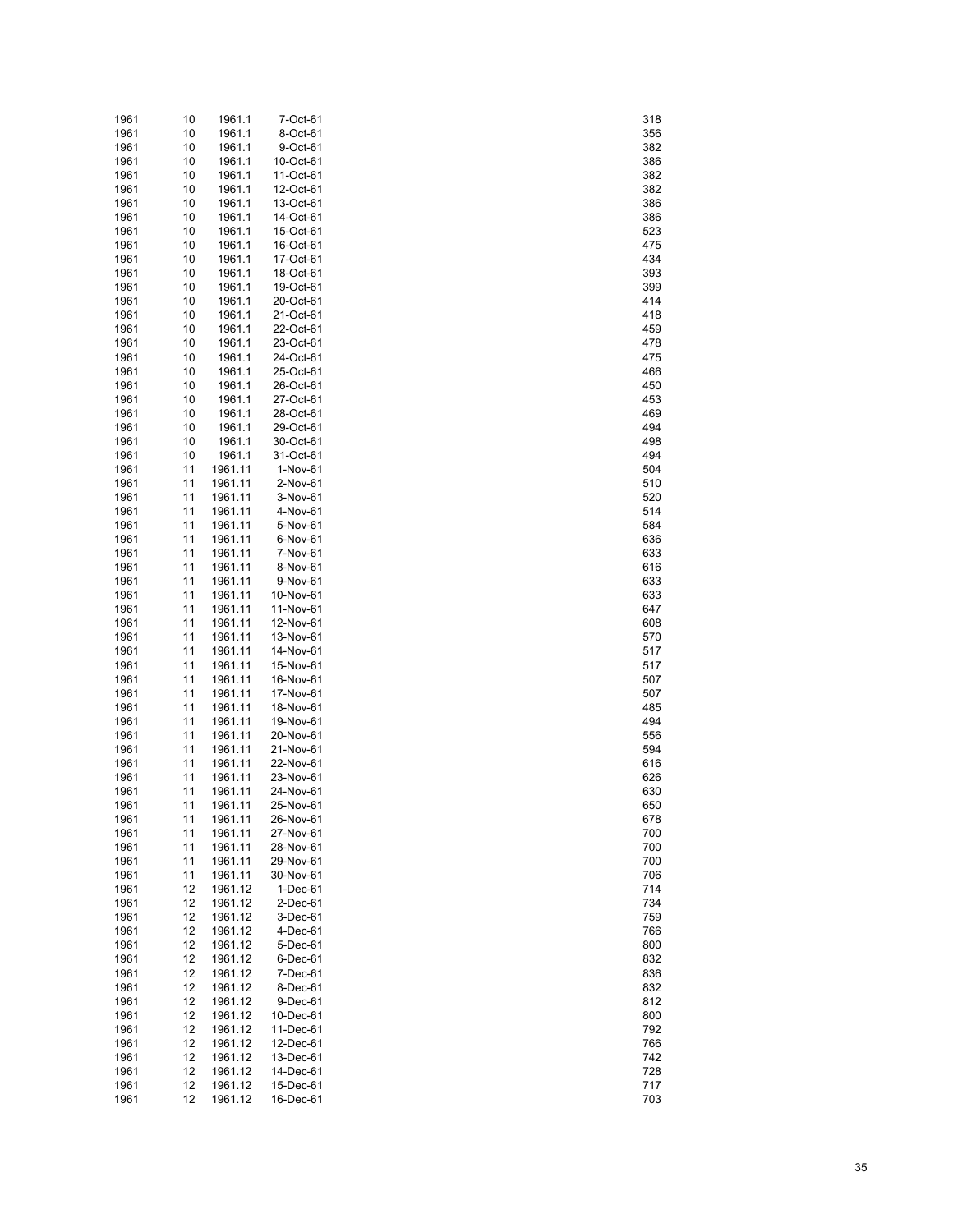| 1961 | 12 | 1961.12 | 17-Dec-61  | 682   |
|------|----|---------|------------|-------|
| 1961 | 12 | 1961.12 | 18-Dec-61  | 668   |
| 1961 | 12 | 1961.12 | 19-Dec-61  | 664   |
| 1961 | 12 | 1961.12 | 20-Dec-61  | 668   |
| 1961 | 12 | 1961.12 | 21-Dec-61  | 661   |
|      |    |         |            | 650   |
| 1961 | 12 | 1961.12 | 22-Dec-61  |       |
| 1961 | 12 | 1961.12 | 23-Dec-61  | 650   |
| 1961 | 12 | 1961.12 | 24-Dec-61  | 647   |
| 1961 | 12 | 1961.12 | 25-Dec-61  | 647   |
| 1961 | 12 | 1961.12 | 26-Dec-61  | 640   |
| 1961 | 12 | 1961.12 | 27-Dec-61  | 633   |
| 1961 | 12 | 1961.12 | 28-Dec-61  | 630   |
| 1961 | 12 | 1961.12 | 29-Dec-61  | 630   |
| 1961 | 12 | 1961.12 | 30-Dec-61  | 626   |
| 1961 | 12 | 1961.12 | 31-Dec-61  | 626   |
| 1962 | 1  | 1962.01 | $1-Jan-62$ | 619   |
| 1962 | 1  | 1962.01 | 2-Jan-62   | 616   |
|      |    |         |            |       |
| 1962 | 1  | 1962.01 | 3-Jan-62   | 616   |
| 1962 | 1  | 1962.01 | 4-Jan-62   | 612   |
| 1962 | 1  | 1962.01 | 5-Jan-62   | 608   |
| 1962 | 1  | 1962.01 | 6-Jan-62   | 612   |
| 1962 | 1  | 1962.01 | 7-Jan-62   | 619   |
| 1962 | 1  | 1962.01 | 8-Jan-62   | 626   |
| 1962 | 1  | 1962.01 | 9-Jan-62   | 633   |
| 1962 | 1  | 1962.01 | 10-Jan-62  | 692   |
| 1962 | 1  | 1962.01 | 11-Jan-62  | 748   |
| 1962 | 1  | 1962.01 | 12-Jan-62  | 800   |
| 1962 | 1  | 1962.01 | 13-Jan-62  | 820   |
| 1962 | 1  | 1962.01 | 14-Jan-62  | 828   |
|      |    |         |            |       |
| 1962 | 1  | 1962.01 | 15-Jan-62  | 820   |
| 1962 | 1  | 1962.01 | 16-Jan-62  | 812   |
| 1962 | 1  | 1962.01 | 17-Jan-62  | 800   |
| 1962 | 1  | 1962.01 | 18-Jan-62  | 776   |
| 1962 | 1  | 1962.01 | 19-Jan-62  | 770   |
| 1962 | 1  | 1962.01 | 20-Jan-62  | 900   |
| 1962 | 1  | 1962.01 | 21-Jan-62  | 1030  |
| 1962 | 1  | 1962.01 | 22-Jan-62  | 1170  |
| 1962 | 1  | 1962.01 | 23-Jan-62  | 1260  |
| 1962 | 1  | 1962.01 | 24-Jan-62  | 1160  |
| 1962 | 1  | 1962.01 | 25-Jan-62  | 972   |
| 1962 | 1  | 1962.01 | 26-Jan-62  | 896   |
|      |    |         |            |       |
| 1962 | 1  | 1962.01 | 27-Jan-62  | 856   |
| 1962 | 1  | 1962.01 | 28-Jan-62  | 836   |
| 1962 | 1  | 1962.01 | 29-Jan-62  | 812   |
| 1962 | 1  | 1962.01 | 30-Jan-62  | 800   |
| 1962 | 1  | 1962.01 | 31-Jan-62  | 812   |
| 1962 | 2  | 1962.02 | 1-Feb-62   | 808   |
| 1962 | 2  | 1962.02 | 2-Feb-62   | 792   |
| 1962 | 2  | 1962.02 | 3-Feb-62   | 780   |
| 1962 | 2  | 1962.02 | 4-Feb-62   | 770   |
| 1962 | 2  | 1962.02 | 5-Feb-62   | 756   |
| 1962 | 2  | 1962.02 | 6-Feb-62   | 748   |
| 1962 | 2  | 1962.02 | 7-Feb-62   | 752   |
| 1962 | 2  | 1962.02 | 8-Feb-62   | 756   |
|      |    |         |            |       |
| 1962 | 2  | 1962.02 | 9-Feb-62   | 831   |
| 1962 | 2  | 1962.02 | 10-Feb-62  | 1090  |
| 1962 | 2  | 1962.02 | 11-Feb-62  | 2000  |
| 1962 | 2  | 1962.02 | 12-Feb-62  | 3550  |
| 1962 | 2  | 1962.02 | 13-Feb-62  | 4670  |
| 1962 | 2  | 1962.02 | 14-Feb-62  | 4760  |
| 1962 | 2  | 1962.02 | 15-Feb-62  | 5780  |
| 1962 | 2  | 1962.02 | 16-Feb-62  | 7820  |
| 1962 | 2  | 1962.02 | 17-Feb-62  | 10200 |
| 1962 | 2  | 1962.02 | 18-Feb-62  | 11100 |
| 1962 | 2  | 1962.02 | 19-Feb-62  | 11600 |
| 1962 | 2  | 1962.02 | 20-Feb-62  | 12000 |
|      |    |         |            |       |
| 1962 | 2  | 1962.02 | 21-Feb-62  | 12500 |
| 1962 | 2  | 1962.02 | 22-Feb-62  | 12200 |
| 1962 | 2  | 1962.02 | 23-Feb-62  | 11400 |
| 1962 | 2  | 1962.02 | 24-Feb-62  | 10600 |
| 1962 | 2  | 1962.02 | 25-Feb-62  | 10000 |

|   |              |        | 682          |               |  |
|---|--------------|--------|--------------|---------------|--|
|   |              |        | 668<br>664   |               |  |
|   |              |        | 668          |               |  |
|   |              |        | 661<br>650   |               |  |
|   |              |        | 650          |               |  |
|   |              |        | 647<br>647   |               |  |
|   |              |        | 640          |               |  |
|   |              | 6      | 633          | 30            |  |
|   |              |        | 630          |               |  |
|   |              | 6<br>6 |              | 26<br>26      |  |
|   |              |        | 619          |               |  |
|   |              |        | 616<br>616   |               |  |
|   |              |        | 612          |               |  |
|   |              |        | 608<br>612   |               |  |
|   |              |        | 619          |               |  |
|   |              | 6      | 63           | 26            |  |
|   |              |        | 692          | 3             |  |
|   |              |        | 748<br>800   |               |  |
|   |              | 8      |              | 20            |  |
|   |              | 8      | 828          |               |  |
|   |              |        | 812          | 20            |  |
|   |              |        | 800<br>776   |               |  |
|   |              |        | 770          |               |  |
|   |              |        | 900<br>1030  |               |  |
|   |              |        | 1170         |               |  |
|   | 1<br>1       |        | 260<br>160   |               |  |
|   |              |        | 97           | 2             |  |
|   |              |        | 896<br>856   |               |  |
|   |              |        | 836          |               |  |
|   |              |        | 812<br>800   |               |  |
|   |              |        | 81.          |               |  |
|   |              |        | 808<br>792   |               |  |
|   |              |        | 780          |               |  |
|   |              |        | 7(<br>756    |               |  |
|   |              |        | 748          |               |  |
|   |              |        | 752<br>756   |               |  |
|   |              |        | 831          |               |  |
|   |              |        | 1090<br>2000 |               |  |
|   |              |        | 3550         |               |  |
|   | 4670<br>4760 |        |              |               |  |
|   | 5780         |        |              |               |  |
|   |              |        | 7820         | 10200         |  |
|   |              |        |              | 11100         |  |
| 1 |              |        |              | 11600<br>2000 |  |
|   |              |        |              | 12500         |  |
| 1 |              |        |              | 2200<br>11400 |  |
|   |              |        |              | 10600         |  |
|   |              |        |              | 10000         |  |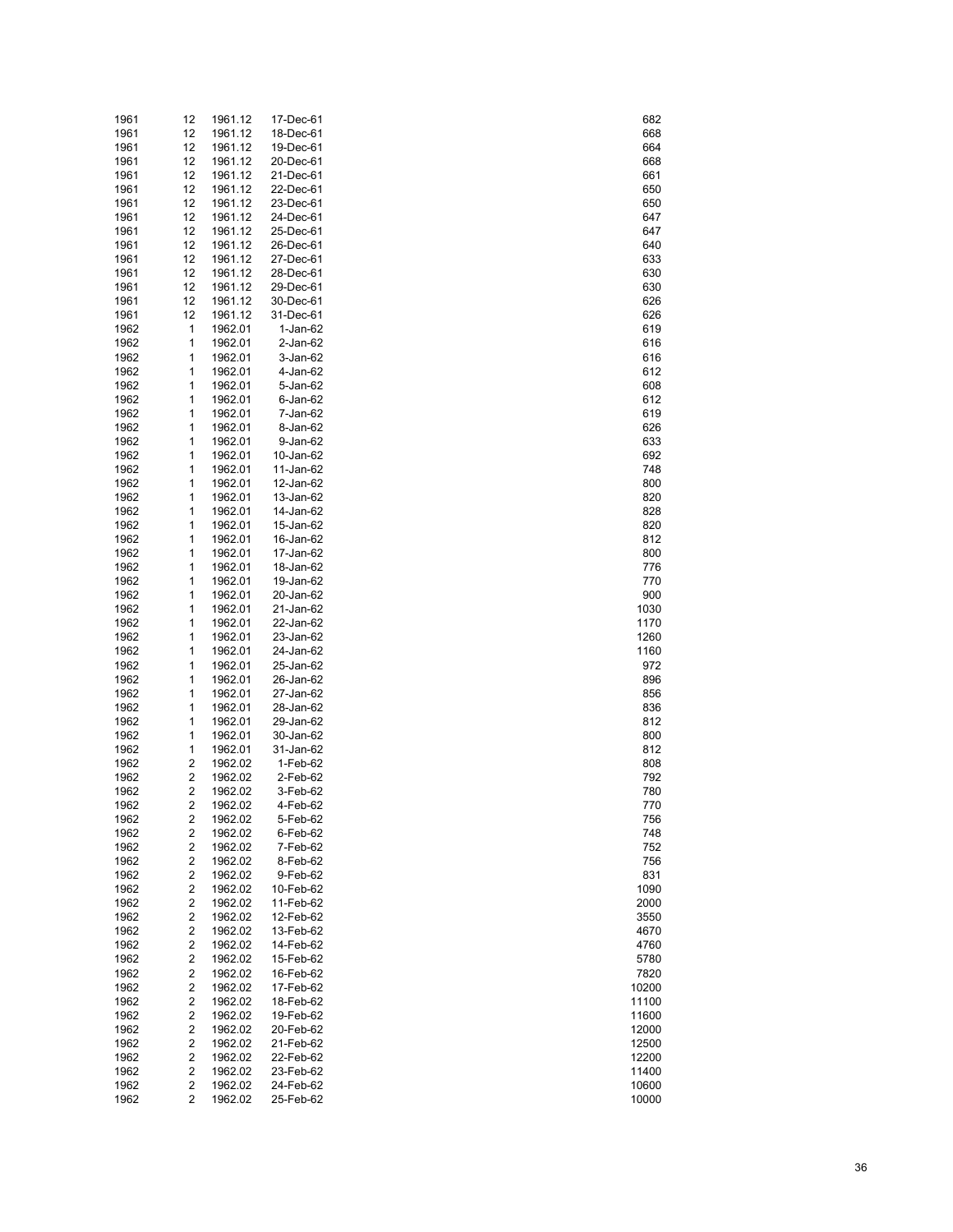| 1962 | 2 | 1962.02 | 26-Feb-62  | 8970 |
|------|---|---------|------------|------|
| 1962 | 2 | 1962.02 | 27-Feb-62  | 7690 |
| 1962 | 2 | 1962.02 | 28-Feb-62  | 6850 |
| 1962 | 3 | 1962.03 | 1-Mar-62   | 6390 |
| 1962 | 3 | 1962.03 | 2-Mar-62   | 5730 |
| 1962 | 3 | 1962.03 | 3-Mar-62   |      |
|      |   |         |            | 5160 |
| 1962 | 3 | 1962.03 | 4-Mar-62   | 5040 |
| 1962 | 3 | 1962.03 | 5-Mar-62   | 5020 |
| 1962 | 3 | 1962.03 | 6-Mar-62   | 5000 |
| 1962 | 3 | 1962.03 | 7-Mar-62   | 5690 |
| 1962 | 3 | 1962.03 | 8-Mar-62   | 7220 |
| 1962 | 3 | 1962.03 | 9-Mar-62   | 8620 |
| 1962 | 3 | 1962.03 | 10-Mar-62  | 9650 |
| 1962 | 3 | 1962.03 | 11-Mar-62  | 9830 |
| 1962 | 3 | 1962.03 | 12-Mar-62  | 8780 |
| 1962 | 3 | 1962.03 | 13-Mar-62  | 7890 |
| 1962 | 3 | 1962.03 | 14-Mar-62  | 7340 |
| 1962 | 3 | 1962.03 | 15-Mar-62  | 6980 |
| 1962 | 3 | 1962.03 | 16-Mar-62  | 6780 |
|      |   |         |            |      |
| 1962 | 3 | 1962.03 | 17-Mar-62  | 6620 |
| 1962 | 3 | 1962.03 | 18-Mar-62  | 6120 |
| 1962 | 3 | 1962.03 | 19-Mar-62  | 5820 |
| 1962 | 3 | 1962.03 | 20-Mar-62  | 5610 |
| 1962 | 3 | 1962.03 | 21-Mar-62  | 5170 |
| 1962 | 3 | 1962.03 | 22-Mar-62  | 4940 |
| 1962 | 3 | 1962.03 | 23-Mar-62  | 4870 |
| 1962 | 3 | 1962.03 | 24-Mar-62  | 4740 |
| 1962 | 3 | 1962.03 | 25-Mar-62  | 4550 |
| 1962 | 3 | 1962.03 | 26-Mar-62  | 4420 |
| 1962 | 3 | 1962.03 | 27-Mar-62  | 4330 |
| 1962 | 3 | 1962.03 | 28-Mar-62  | 4230 |
| 1962 | 3 | 1962.03 | 29-Mar-62  | 3970 |
| 1962 | 3 | 1962.03 | 30-Mar-62  | 3790 |
|      |   |         |            |      |
| 1962 | 3 | 1962.03 | 31-Mar-62  | 3610 |
| 1962 | 4 | 1962.04 | 1-Apr-62   | 3540 |
| 1962 | 4 | 1962.04 | 2-Apr-62   | 3410 |
| 1962 | 4 | 1962.04 | 3-Apr-62   | 3120 |
| 1962 | 4 | 1962.04 | 4-Apr-62   | 2700 |
| 1962 | 4 | 1962.04 | 5-Apr-62   | 2380 |
| 1962 | 4 | 1962.04 | 6-Apr-62   | 2250 |
| 1962 | 4 | 1962.04 | 7-Apr-62   | 2150 |
| 1962 | 4 | 1962.04 | 8-Apr-62   | 2070 |
| 1962 | 4 | 1962.04 | 9-Apr-62   | 1990 |
| 1962 | 4 | 1962.04 | 10-Apr-62  | 1930 |
| 1962 | 4 | 1962.04 | 11-Apr-62  | 1840 |
| 1962 | 4 | 1962.04 | 12-Apr-62  | 1780 |
| 1962 | 4 | 1962.04 | 13-Apr-62  | 1760 |
|      | 4 |         |            |      |
| 1962 |   | 1962.04 | 14-Apr-62  | 1730 |
| 1962 | 4 | 1962.04 | 15-Apr-62  | 1510 |
| 1962 | 4 | 1962.04 | 16-Apr-62  | 1420 |
| 1962 | 4 | 1962.04 | 17-Apr-62  | 1280 |
| 1962 | 4 | 1962.04 | 18-Apr-62  | 1220 |
| 1962 | 4 | 1962.04 | 19-Apr-62  | 1570 |
| 1962 | 4 | 1962.04 | 20-Apr-62  | 1800 |
| 1962 | 4 | 1962.04 | 21-Apr-62  | 2050 |
| 1962 | 4 | 1962.04 | 22-Apr-62  | 2340 |
| 1962 | 4 | 1962.04 | 23-Apr-62  | 2280 |
| 1962 | 4 | 1962.04 | 24-Apr-62  | 2060 |
| 1962 | 4 | 1962.04 | 25-Apr-62  | 1990 |
| 1962 | 4 | 1962.04 | 26-Apr-62  | 1960 |
| 1962 | 4 | 1962.04 | 27-Apr-62  | 2010 |
| 1962 | 4 |         | 28-Apr-62  |      |
|      |   | 1962.04 |            | 2100 |
| 1962 | 4 | 1962.04 | 29-Apr-62  | 2140 |
| 1962 | 4 | 1962.04 | 30-Apr-62  | 2170 |
| 1962 | 5 | 1962.05 | $1-May-62$ | 2000 |
| 1962 | 5 | 1962.05 | 2-May-62   | 1760 |
| 1962 | 5 | 1962.05 | $3-May-62$ | 1690 |
| 1962 | 5 | 1962.05 | 4-May-62   | 1660 |
| 1962 | 5 | 1962.05 | 5-May-62   | 1700 |
| 1962 | 5 | 1962.05 | 6-May-62   | 2010 |
| 1962 | 5 | 1962.05 | 7-May-62   | 2540 |

| 8970         |  |
|--------------|--|
| 7690         |  |
| 6850         |  |
|              |  |
| 6390         |  |
| 5730         |  |
| 5160         |  |
|              |  |
| 5040         |  |
| 5020         |  |
|              |  |
| 5000         |  |
| 5690         |  |
|              |  |
| 7220         |  |
| 8620         |  |
| 9650         |  |
|              |  |
| 9830         |  |
| 8780         |  |
|              |  |
| 7890         |  |
| 7340         |  |
| 6980         |  |
|              |  |
| 6780         |  |
| 6620         |  |
|              |  |
| 6120         |  |
| 5820         |  |
| 5610         |  |
|              |  |
| 5170         |  |
| 4940         |  |
|              |  |
| 4870         |  |
| 4740         |  |
| 4550         |  |
|              |  |
| 4420         |  |
| 4330         |  |
|              |  |
| 4230         |  |
| 3970         |  |
|              |  |
| 3790         |  |
| 3610         |  |
| 3540         |  |
|              |  |
| 3410         |  |
| 3120         |  |
|              |  |
| 2700         |  |
| 2380         |  |
| 2250         |  |
|              |  |
| 2150         |  |
| 2070         |  |
|              |  |
| 1990         |  |
| 1930         |  |
|              |  |
| 1840         |  |
| 1780         |  |
| 1760         |  |
|              |  |
| 1730         |  |
| 1510         |  |
| 20<br>14:    |  |
| )            |  |
| 1280         |  |
| 1220         |  |
|              |  |
| 1570         |  |
| 1800         |  |
| 2050         |  |
|              |  |
| 2340         |  |
| 2280         |  |
|              |  |
| 2060         |  |
| 1990         |  |
| 1960         |  |
|              |  |
| 2010         |  |
| 2100         |  |
|              |  |
| 2140         |  |
| 2170         |  |
|              |  |
| 2000         |  |
| 1760         |  |
| 1690         |  |
|              |  |
| 1660         |  |
| 1700         |  |
|              |  |
|              |  |
| 2010<br>2540 |  |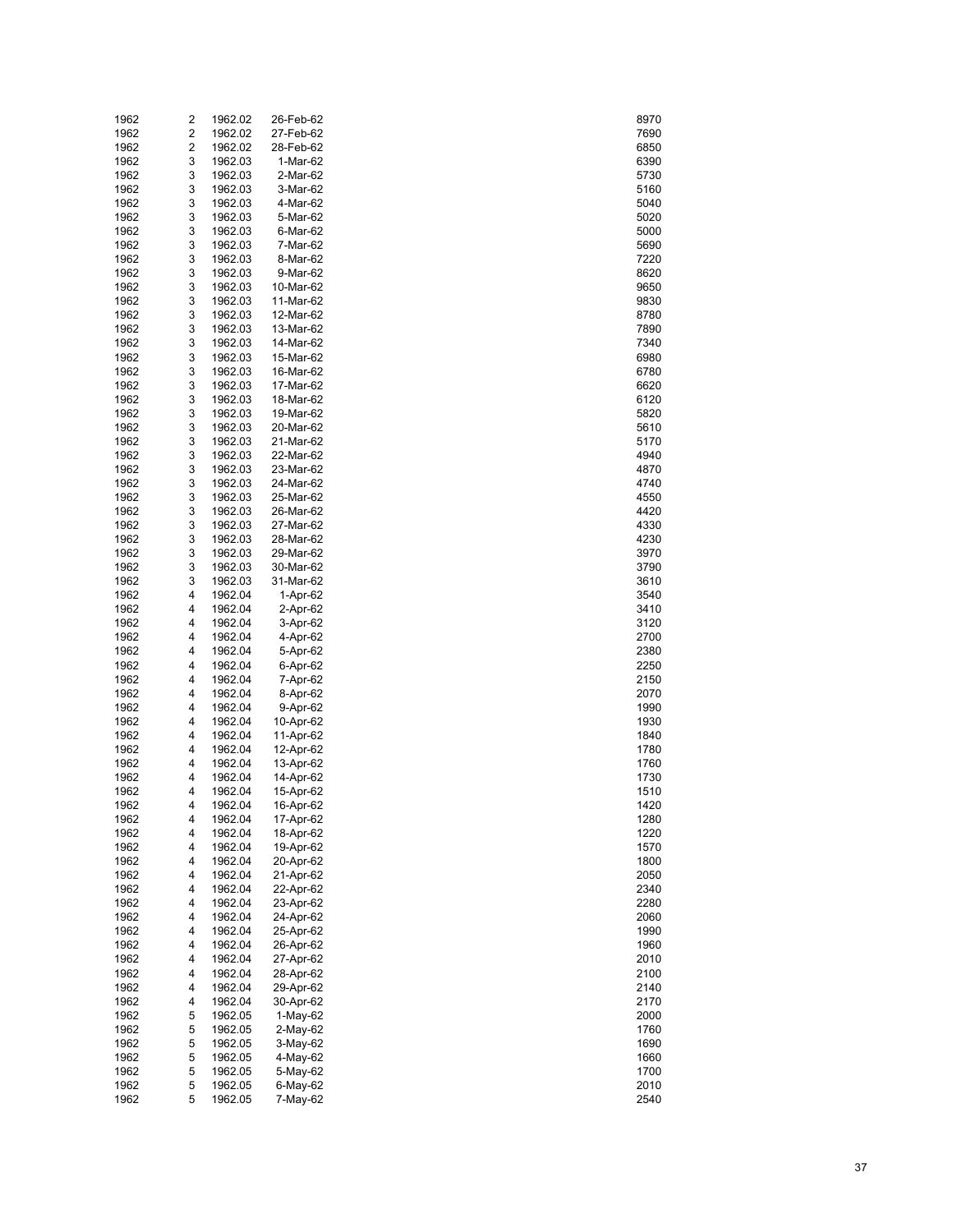| 1962 | 5 | 1962.05 | 8-May-62  | 2940 |
|------|---|---------|-----------|------|
| 1962 | 5 | 1962.05 | 9-May-62  | 3170 |
| 1962 | 5 | 1962.05 | 10-May-62 | 4240 |
| 1962 | 5 | 1962.05 | 11-May-62 | 5090 |
| 1962 | 5 | 1962.05 | 12-May-62 | 5460 |
| 1962 | 5 | 1962.05 | 13-May-62 | 5130 |
| 1962 | 5 | 1962.05 | 14-May-62 | 4530 |
|      |   |         |           |      |
| 1962 | 5 | 1962.05 | 15-May-62 | 4050 |
| 1962 | 5 | 1962.05 | 16-May-62 | 3290 |
| 1962 | 5 | 1962.05 | 17-May-62 | 2560 |
| 1962 | 5 | 1962.05 | 18-May-62 | 2210 |
| 1962 | 5 | 1962.05 | 19-May-62 | 1970 |
| 1962 | 5 | 1962.05 | 20-May-62 | 1850 |
| 1962 | 5 | 1962.05 | 21-May-62 | 1930 |
| 1962 | 5 | 1962.05 | 22-May-62 | 1910 |
| 1962 | 5 | 1962.05 | 23-May-62 | 2000 |
| 1962 | 5 | 1962.05 | 24-May-62 | 2050 |
| 1962 | 5 | 1962.05 | 25-May-62 | 2030 |
| 1962 | 5 | 1962.05 | 26-May-62 | 2120 |
| 1962 | 5 | 1962.05 | 27-May-62 | 2200 |
| 1962 | 5 | 1962.05 |           | 2020 |
|      |   |         | 28-May-62 |      |
| 1962 | 5 | 1962.05 | 29-May-62 | 1880 |
| 1962 | 5 | 1962.05 | 30-May-62 | 1690 |
| 1962 | 5 | 1962.05 | 31-May-62 | 1570 |
| 1962 | 6 | 1962.06 | 1-Jun-62  | 1440 |
| 1962 | 6 | 1962.06 | 2-Jun-62  | 1550 |
| 1962 | 6 | 1962.06 | 3-Jun-62  | 3570 |
| 1962 | 6 | 1962.06 | 4-Jun-62  | 4490 |
| 1962 | 6 | 1962.06 | 5-Jun-62  | 5060 |
| 1962 | 6 | 1962.06 | 6-Jun-62  | 5490 |
| 1962 | 6 | 1962.06 | 7-Jun-62  | 4660 |
| 1962 | 6 | 1962.06 | 8-Jun-62  | 3540 |
| 1962 | 6 | 1962.06 | 9-Jun-62  | 3650 |
| 1962 | 6 | 1962.06 | 10-Jun-62 | 4350 |
| 1962 | 6 | 1962.06 | 11-Jun-62 | 4440 |
| 1962 | 6 | 1962.06 |           | 4920 |
|      |   |         | 12-Jun-62 |      |
| 1962 | 6 | 1962.06 | 13-Jun-62 | 5300 |
| 1962 | 6 | 1962.06 | 14-Jun-62 | 5040 |
| 1962 | 6 | 1962.06 | 15-Jun-62 | 4530 |
| 1962 | 6 | 1962.06 | 16-Jun-62 | 3910 |
| 1962 | 6 | 1962.06 | 17-Jun-62 | 3400 |
| 1962 | 6 | 1962.06 | 18-Jun-62 | 3080 |
| 1962 | 6 | 1962.06 | 19-Jun-62 | 2410 |
| 1962 | 6 | 1962.06 | 20-Jun-62 | 2640 |
| 1962 | 6 | 1962.06 | 21-Jun-62 | 3290 |
| 1962 | 6 | 1962.06 | 22-Jun-62 | 3510 |
| 1962 | 6 | 1962.06 | 23-Jun-62 | 3530 |
| 1962 | 6 | 1962.06 | 24-Jun-62 | 3530 |
| 1962 | 6 | 1962.06 | 25-Jun-62 | 3170 |
| 1962 | 6 | 1962.06 | 26-Jun-62 | 2690 |
| 1962 | 6 | 1962.06 | 27-Jun-62 | 2320 |
| 1962 | 6 | 1962.06 | 28-Jun-62 | 2000 |
|      |   |         |           |      |
| 1962 | 6 | 1962.06 | 29-Jun-62 | 1780 |
| 1962 | 6 | 1962.06 | 30-Jun-62 | 1620 |
| 1962 | 7 | 1962.07 | 1-Jul-62  | 1600 |
| 1962 | 7 | 1962.07 | 2-Jul-62  | 1450 |
| 1962 | 7 | 1962.07 | 3-Jul-62  | 1280 |
| 1962 | 7 | 1962.07 | 4-Jul-62  | 1180 |
| 1962 | 7 | 1962.07 | 5-Jul-62  | 1070 |
| 1962 | 7 | 1962.07 | 6-Jul-62  | 984  |
| 1962 | 7 | 1962.07 | 7-Jul-62  | 953  |
| 1962 | 7 | 1962.07 | 8-Jul-62  | 935  |
| 1962 | 7 | 1962.07 | 9-Jul-62  | 917  |
| 1962 | 7 | 1962.07 | 10-Jul-62 | 904  |
| 1962 | 7 | 1962.07 | 11-Jul-62 | 890  |
| 1962 | 7 | 1962.07 | 12-Jul-62 | 878  |
| 1962 | 7 | 1962.07 | 13-Jul-62 | 866  |
|      |   |         |           |      |
| 1962 | 7 | 1962.07 | 14-Jul-62 | 854  |
| 1962 | 7 | 1962.07 | 15-Jul-62 | 842  |
| 1962 | 7 | 1962.07 | 16-Jul-62 | 830  |
| 1962 | 7 | 1962.07 | 17-Jul-62 | 818  |

| 2940       |
|------------|
|            |
| 3170       |
| 4240<br>)  |
| 5090       |
| 5460       |
| 5130       |
| 4530       |
|            |
| 4050       |
| 3290<br>້) |
| 2560       |
| 2210       |
| 1970       |
| 1850<br>)  |
|            |
| 1930       |
| 191(<br>)  |
| 2000       |
| 2050       |
| 2030       |
|            |
| 2120       |
| 2200       |
| 2020       |
| 1880       |
| 1690       |
|            |
| 1570       |
| 1440       |
| 1550       |
| 3570<br>j  |
| 4490       |
|            |
| 5060       |
| 5490       |
| 4660       |
| 3540       |
|            |
| 3650       |
| 4350       |
| 4440       |
| 4920       |
| 5300       |
| 5040       |
|            |
| 4530       |
| 3910       |
| 3400       |
| 3080       |
|            |
| 2410<br>້) |
| 2640       |
| 3290       |
| 3510       |
| 3530<br>)  |
|            |
| 3530       |
| 3170       |
| 2690       |
| 2320       |
| 2000       |
| 1780       |
|            |
| 1620       |
| 1600       |
| 1450       |
| 280<br>1   |
| 1180       |
|            |
| 1070       |
| 984        |
| 953        |
| 935        |
| 917        |
|            |
| 904        |
| 890        |
| 878        |
| 866        |
| 854        |
|            |
| 842        |
|            |
| 830        |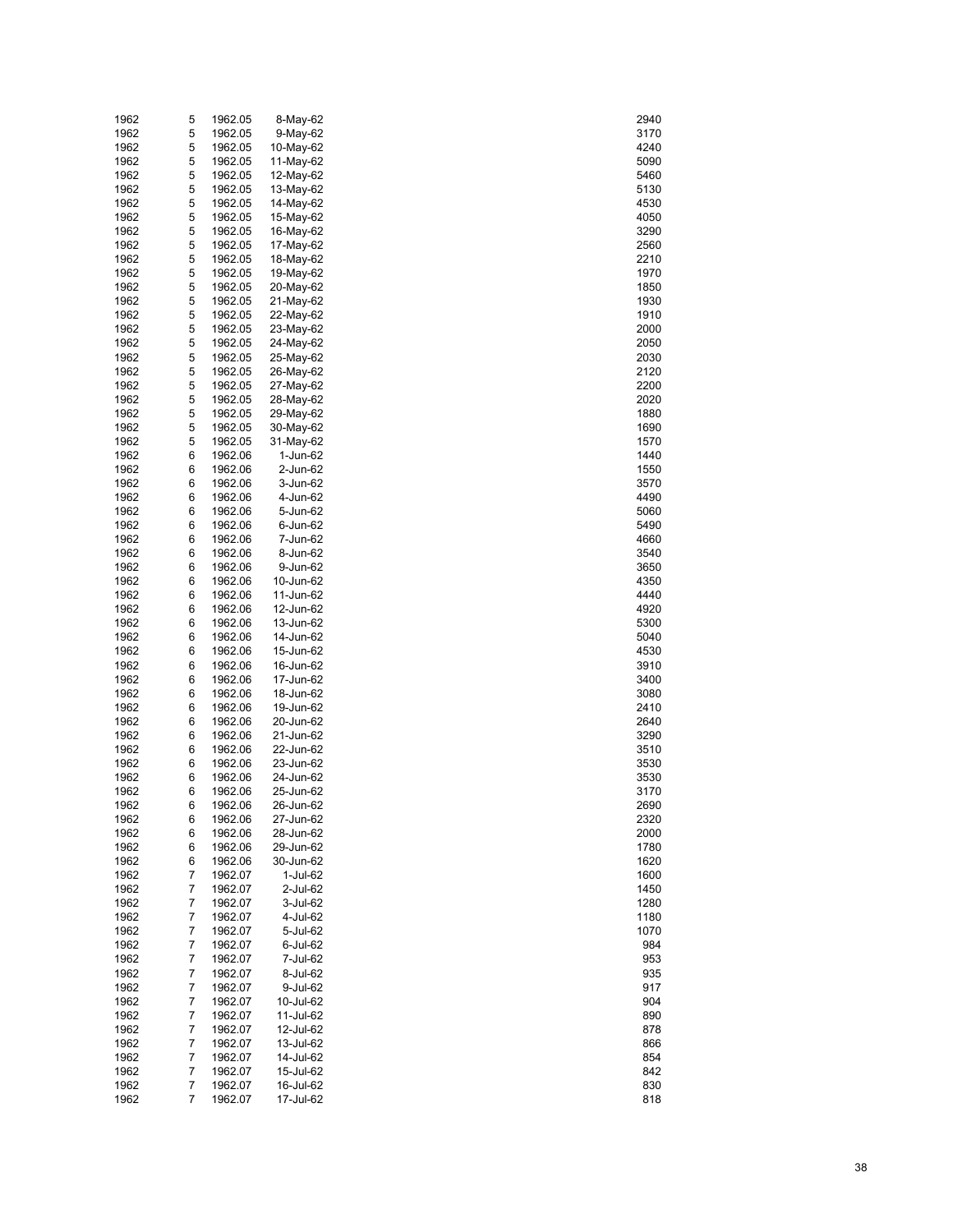| 1962         | 7      | 1962.07            | 18-Jul-62              | 806         |
|--------------|--------|--------------------|------------------------|-------------|
| 1962         | 7      | 1962.07            | 19-Jul-62              | 794         |
| 1962         | 7      | 1962.07            | 20-Jul-62              | 746         |
| 1962         | 7      | 1962.07            | 21-Jul-62              | 710         |
| 1962         | 7      | 1962.07            | 22-Jul-62              | 726         |
| 1962         | 7      | 1962.07            | 23-Jul-62              | 730         |
| 1962         | 7      | 1962.07            | 24-Jul-62              | 627         |
| 1962         | 7      | 1962.07            | 25-Jul-62              | 599         |
| 1962         | 7      | 1962.07            | 26-Jul-62              | 574         |
| 1962         | 7      | 1962.07            | 27-Jul-62              | 557         |
| 1962         | 7<br>7 | 1962.07            | 28-Jul-62              | 566         |
| 1962<br>1962 | 7      | 1962.07<br>1962.07 | 29-Jul-62<br>30-Jul-62 | 614<br>630  |
| 1962         | 7      | 1962.07            | 31-Jul-62              | 606         |
| 1962         | 8      | 1962.08            | 1-Aug-62               | 650         |
| 1962         | 8      | 1962.08            | 2-Aug-62               | 642         |
| 1962         | 8      | 1962.08            | 3-Aug-62               | 634         |
| 1962         | 8      | 1962.08            | 4-Aug-62               | 642         |
| 1962         | 8      | 1962.08            | 5-Aug-62               | 679         |
| 1962         | 8      | 1962.08            | 6-Aug-62               | 778         |
| 1962         | 8      | 1962.08            | 7-Aug-62               | 764         |
| 1962         | 8      | 1962.08            | 8-Aug-62               | 760         |
| 1962         | 8      | 1962.08            | 9-Aug-62               | 756         |
| 1962         | 8      | 1962.08            | 10-Aug-62              | 751         |
| 1962         | 8      | 1962.08            | 11-Aug-62              | 746         |
| 1962         | 8      | 1962.08            | 12-Aug-62              | 733         |
| 1962         | 8      | 1962.08            | 13-Aug-62              | 746         |
| 1962         | 8      | 1962.08            | 14-Aug-62              | 728         |
| 1962         | 8      | 1962.08            | 15-Aug-62              | 582         |
| 1962         | 8      | 1962.08            | 16-Aug-62              | 562         |
| 1962         | 8      | 1962.08            | 17-Aug-62              | 598         |
| 1962         | 8      | 1962.08            | 18-Aug-62              | 622         |
| 1962         | 8      | 1962.08            | 19-Aug-62              | 618         |
| 1962         | 8      | 1962.08            | 20-Aug-62              | 658         |
| 1962         | 8<br>8 | 1962.08            | 21-Aug-62              | 642         |
| 1962<br>1962 | 8      | 1962.08<br>1962.08 | 22-Aug-62<br>23-Aug-62 | 642<br>614  |
| 1962         | 8      | 1962.08            | 24-Aug-62              | 650         |
| 1962         | 8      | 1962.08            | 25-Aug-62              | 706         |
| 1962         | 8      | 1962.08            | 26-Aug-62              | 778         |
| 1962         | 8      | 1962.08            | 27-Aug-62              | 841         |
| 1962         | 8      | 1962.08            | 28-Aug-62              | 764         |
| 1962         | 8      | 1962.08            | 29-Aug-62              | 787         |
| 1962         | 8      | 1962.08            | 30-Aug-62              | 733         |
| 1962         | 8      | 1962.08            | 31-Aug-62              | 706         |
| 1962         | 9      | 1962.09            | 1-Sep-62               | 792         |
| 1962         | 9      | 1962.09            | 2-Sep-62               | 900         |
| 1962         | 9      | 1962.09            | 3-Sep-62               | 990         |
| 1962         | 9      | 1962.09            | 4-Sep-62               | 965         |
| 1962         | 9      | 1962.09            | 5-Sep-62               | 890         |
| 1962         | 9      | 1962.09            | 6-Sep-62               | 920         |
| 1962         | 9      | 1962.09            | 7-Sep-62               | 950         |
| 1962         | 9      | 1962.09            | 8-Sep-62               | 995         |
| 1962         | 9      | 1962.09            | 9-Sep-62               | 1080        |
| 1962         | 9      | 1962.09            | 10-Sep-62              | 1110        |
| 1962         | 9<br>9 | 1962.09            | 11-Sep-62              | 1080<br>995 |
| 1962<br>1962 | 9      | 1962.09<br>1962.09 | 12-Sep-62<br>13-Sep-62 | 925         |
| 1962         | 9      | 1962.09            | 14-Sep-62              | 885         |
| 1962         | 9      | 1962.09            | 15-Sep-62              | 920         |
| 1962         | 9      | 1962.09            | 16-Sep-62              | 930         |
| 1962         | 9      | 1962.09            | 17-Sep-62              | 920         |
| 1962         | 9      | 1962.09            | 18-Sep-62              | 895         |
| 1962         | 9      | 1962.09            | 19-Sep-62              | 880         |
| 1962         | 9      | 1962.09            | 20-Sep-62              | 905         |
| 1962         | 9      | 1962.09            | 21-Sep-62              | 980         |
| 1962         | 9      | 1962.09            | 22-Sep-62              | 1040        |
| 1962         | 9      | 1962.09            | 23-Sep-62              | 1060        |
| 1962         | 9      | 1962.09            | 24-Sep-62              | 1140        |
| 1962         | 9      | 1962.09            | 25-Sep-62              | 1140        |
| 1962         | 9      | 1962.09            | 26-Sep-62              | 1100        |

| 806                            |
|--------------------------------|
|                                |
| 794                            |
| 746                            |
| 710                            |
| $\overline{\mathcal{L}}$<br>26 |
| 730                            |
|                                |
| 627                            |
| 599                            |
| 574                            |
| 557                            |
| 566                            |
| 614                            |
|                                |
| 630                            |
| 606                            |
| 650                            |
| 642                            |
| 34<br>6                        |
|                                |
| 642                            |
| 679                            |
| 778                            |
| 764                            |
| 760                            |
|                                |
| 756                            |
| 751                            |
| 746                            |
| 733                            |
| 746                            |
|                                |
| 728                            |
| 582                            |
| 562                            |
| 598                            |
| 622                            |
|                                |
| 618                            |
| 658                            |
| 64                             |
| 642                            |
| 614                            |
|                                |
| 650                            |
| 706                            |
| 778                            |
| 841                            |
| 764                            |
|                                |
| 787                            |
| 733                            |
| 706                            |
| 792                            |
| 900                            |
|                                |
| 990                            |
| 965                            |
| 890                            |
| 920                            |
| 950                            |
| 995                            |
|                                |
| 1080                           |
| 1110                           |
| 1080                           |
| 995                            |
| 925                            |
|                                |
| 885                            |
| 920                            |
| 9<br>30                        |
| 920                            |
| 895                            |
|                                |
| 880                            |
| 905                            |
| 980                            |
| 1040                           |
| 1060                           |
|                                |
| 1140                           |
| 1140                           |
|                                |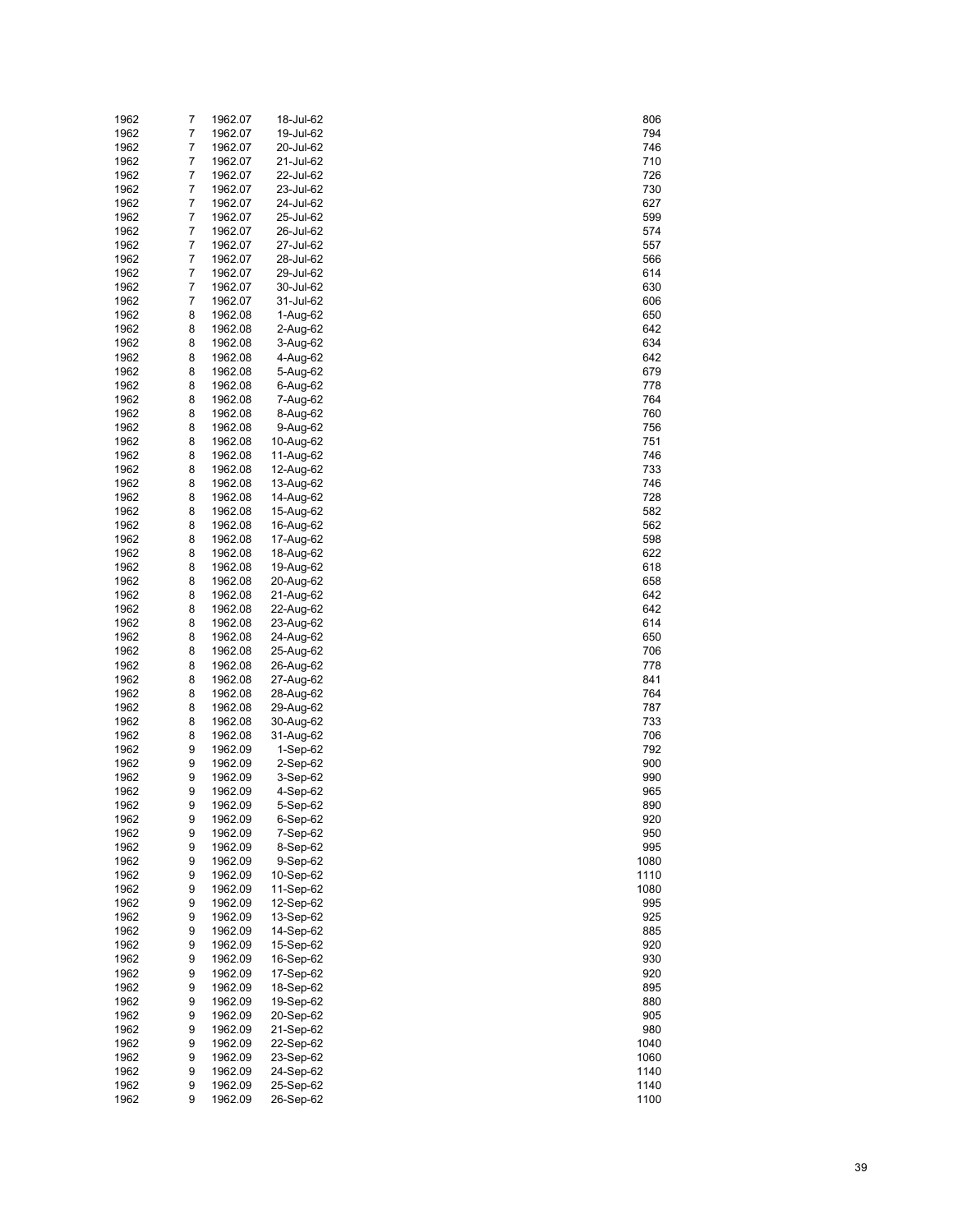| 1962 | 9  | 1962.09 | 27-Sep-62 | 1060 |
|------|----|---------|-----------|------|
| 1962 | 9  | 1962.09 | 28-Sep-62 | 1090 |
| 1962 | 9  | 1962.09 | 29-Sep-62 | 1120 |
| 1962 | 9  | 1962.09 | 30-Sep-62 | 1140 |
| 1962 | 10 | 1962.1  | 1-Oct-62  | 1160 |
| 1962 | 10 | 1962.1  | 2-Oct-62  | 1190 |
| 1962 | 10 | 1962.1  | 3-Oct-62  | 1200 |
| 1962 | 10 | 1962.1  | 4-Oct-62  | 1220 |
| 1962 | 10 | 1962.1  | 5-Oct-62  | 1260 |
| 1962 | 10 | 1962.1  | 6-Oct-62  | 1260 |
| 1962 | 10 | 1962.1  | 7-Oct-62  | 1330 |
| 1962 | 10 | 1962.1  | 8-Oct-62  | 1300 |
| 1962 | 10 | 1962.1  | 9-Oct-62  | 1140 |
| 1962 | 10 | 1962.1  | 10-Oct-62 | 1050 |
| 1962 | 10 | 1962.1  | 11-Oct-62 | 1110 |
| 1962 | 10 | 1962.1  | 12-Oct-62 | 1260 |
| 1962 | 10 | 1962.1  | 13-Oct-62 | 1650 |
| 1962 | 10 | 1962.1  | 14-Oct-62 | 1940 |
| 1962 | 10 | 1962.1  | 15-Oct-62 | 2070 |
| 1962 | 10 | 1962.1  | 16-Oct-62 | 2100 |
| 1962 | 10 | 1962.1  | 17-Oct-62 | 1970 |
| 1962 | 10 | 1962.1  | 18-Oct-62 | 1760 |
| 1962 | 10 | 1962.1  | 19-Oct-62 | 1630 |
| 1962 | 10 | 1962.1  | 20-Oct-62 | 1550 |
| 1962 | 10 | 1962.1  | 21-Oct-62 | 1520 |
| 1962 | 10 | 1962.1  | 22-Oct-62 | 1480 |
| 1962 | 10 | 1962.1  | 23-Oct-62 | 1370 |
| 1962 | 10 | 1962.1  | 24-Oct-62 | 1300 |
| 1962 | 10 | 1962.1  | 25-Oct-62 | 1320 |
| 1962 | 10 | 1962.1  | 26-Oct-62 | 1380 |
| 1962 | 10 | 1962.1  | 27-Oct-62 | 1430 |
| 1962 | 10 | 1962.1  | 28-Oct-62 | 1480 |
| 1962 | 10 | 1962.1  | 29-Oct-62 | 1520 |
| 1962 | 10 | 1962.1  | 30-Oct-62 | 1550 |
| 1962 | 10 | 1962.1  | 31-Oct-62 | 1560 |
| 1962 | 11 | 1962.11 | 1-Nov-62  | 1570 |
| 1962 | 11 | 1962.11 | 2-Nov-62  | 1570 |
| 1962 | 11 | 1962.11 | 3-Nov-62  | 1570 |
| 1962 | 11 | 1962.11 | 4-Nov-62  | 1570 |
| 1962 | 11 | 1962.11 | 5-Nov-62  | 1550 |
| 1962 | 11 | 1962.11 | 6-Nov-62  | 1470 |
| 1962 | 11 | 1962.11 | 7-Nov-62  | 1400 |
| 1962 | 11 | 1962.11 | 8-Nov-62  | 1420 |
| 1962 | 11 | 1962.11 | 9-Nov-62  | 1450 |
| 1962 | 11 | 1962.11 | 10-Nov-62 | 1470 |
| 1962 | 11 | 1962.11 | 11-Nov-62 | 1480 |
| 1962 | 11 | 1962.11 | 12-Nov-62 | 1490 |
| 1962 | 11 | 1962.11 | 13-Nov-62 | 1500 |
| 1962 | 11 | 1962.11 | 14-Nov-62 | 1510 |
| 1962 | 11 | 1962.11 | 15-Nov-62 | 1540 |
| 1962 | 11 | 1962.11 | 16-Nov-62 | 1570 |
| 1962 | 11 | 1962.11 | 17-Nov-62 | 1600 |
| 1962 | 11 | 1962.11 | 18-Nov-62 | 1600 |
| 1962 | 11 | 1962.11 | 19-Nov-62 | 1590 |
| 1962 | 11 | 1962.11 | 20-Nov-62 | 1550 |
| 1962 | 11 | 1962.11 | 21-Nov-62 | 1580 |
| 1962 | 11 | 1962.11 | 22-Nov-62 | 1590 |
| 1962 | 11 | 1962.11 | 23-Nov-62 | 1610 |
| 1962 | 11 | 1962.11 | 24-Nov-62 | 1580 |
| 1962 | 11 | 1962.11 | 25-Nov-62 | 1720 |
| 1962 | 11 | 1962.11 | 26-Nov-62 | 1930 |
| 1962 | 11 | 1962.11 | 27-Nov-62 | 1890 |
| 1962 | 11 | 1962.11 | 28-Nov-62 | 2200 |
| 1962 | 11 | 1962.11 | 29-Nov-62 | 2310 |
| 1962 | 11 | 1962.11 | 30-Nov-62 | 2420 |
| 1962 | 12 | 1962.12 | 1-Dec-62  | 2520 |
| 1962 | 12 | 1962.12 | 2-Dec-62  | 2480 |
| 1962 | 12 | 1962.12 | 3-Dec-62  | 2160 |
| 1962 | 12 | 1962.12 | 4-Dec-62  | 1970 |
| 1962 | 12 | 1962.12 | 5-Dec-62  | 2180 |
| 1962 | 12 | 1962.12 | 6-Dec-62  | 2310 |

| 1060              |  |
|-------------------|--|
|                   |  |
| 1090              |  |
| 1120              |  |
| 1140              |  |
| 1160              |  |
| 1190              |  |
| 1200              |  |
| 1220              |  |
| 1260              |  |
| 1260              |  |
| 330<br>$\ddagger$ |  |
| 1300              |  |
|                   |  |
| 1140              |  |
| 1050              |  |
| 1110              |  |
| 1260              |  |
| 1650              |  |
| 1940              |  |
| 2070              |  |
| 2100              |  |
| 1970              |  |
| 1760              |  |
| 1630              |  |
|                   |  |
| 1550              |  |
| 1520              |  |
| 1480              |  |
| 1:<br>370         |  |
| 300<br>$\ddagger$ |  |
| $\ddagger$<br>320 |  |
| 1380              |  |
| 1430              |  |
| 1480              |  |
| 1520              |  |
|                   |  |
| 1550              |  |
| 1560              |  |
| 1570              |  |
| 1570              |  |
| 1570              |  |
| 1570              |  |
| 1550              |  |
| 1470              |  |
| 1400              |  |
| 1420              |  |
| 1450              |  |
|                   |  |
| 1470              |  |
| 1480              |  |
| 1490              |  |
| 1500              |  |
| 1510              |  |
| 1540<br>)         |  |
| 1570              |  |
| 1600              |  |
| 1600              |  |
| 1590              |  |
|                   |  |
| 1550              |  |
| 1580              |  |
| 1590              |  |
| 1610              |  |
| 1580              |  |
| 1720              |  |
| 1930              |  |
| 1890              |  |
| 200<br>ľ          |  |
| 2310              |  |
| 2420              |  |
|                   |  |
| 2520              |  |
| 480               |  |
| 2160              |  |
| 1970              |  |
| 180               |  |
| 2310              |  |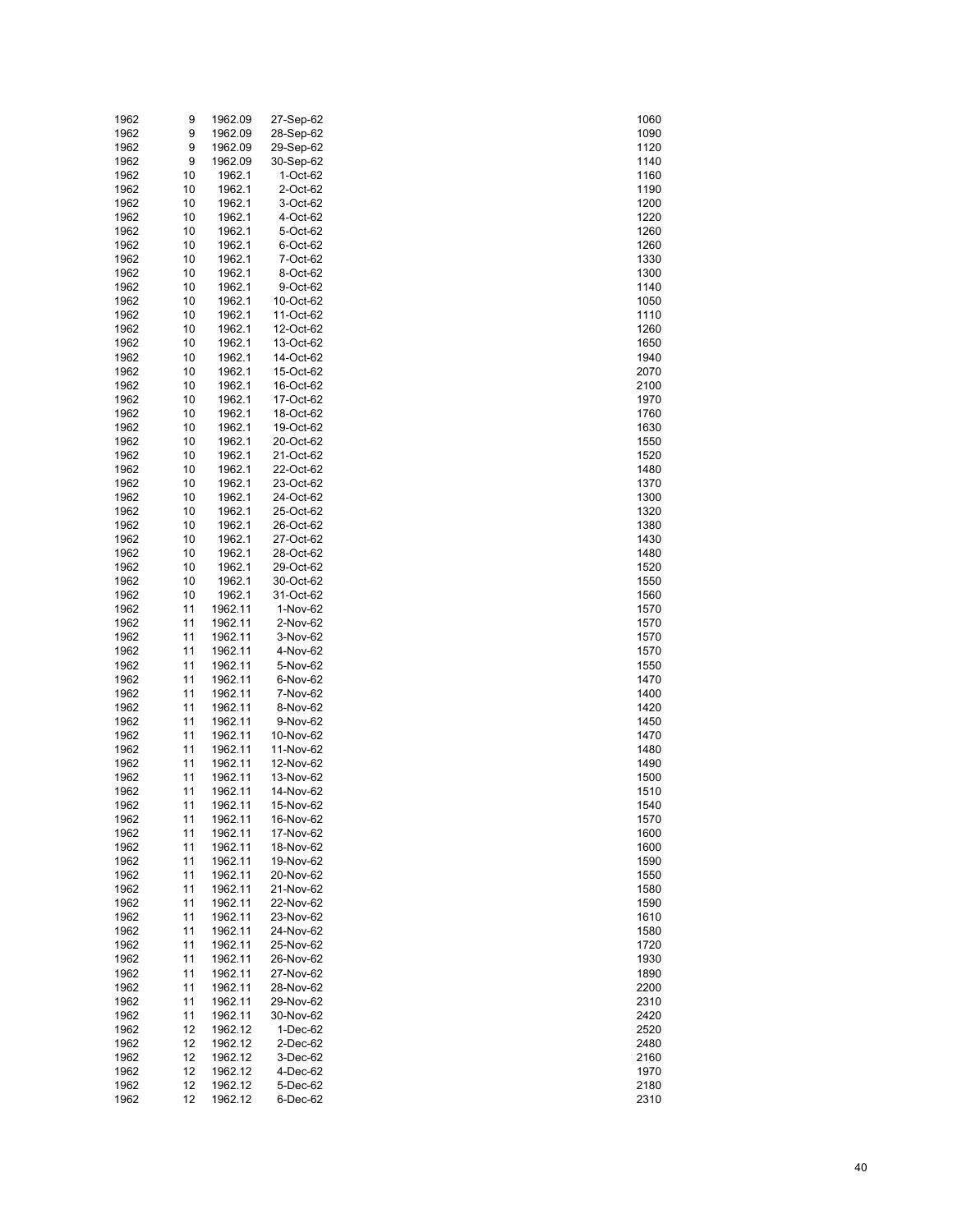| 1962 | 12                      | 1962.12 | 7-Dec-62       | 2480  |
|------|-------------------------|---------|----------------|-------|
| 1962 | 12                      | 1962.12 | 8-Dec-62       | 2620  |
| 1962 | 12                      | 1962.12 | 9-Dec-62       | 2570  |
| 1962 | 12                      | 1962.12 | 10-Dec-62      | 2290  |
| 1962 | 12                      | 1962.12 | 11-Dec-62      | 2120  |
| 1962 |                         |         |                | 2480  |
|      | 12                      | 1962.12 | 12-Dec-62      |       |
| 1962 | 12                      | 1962.12 | 13-Dec-62      | 2450  |
| 1962 | 12                      | 1962.12 | 14-Dec-62      | 2430  |
| 1962 | 12                      | 1962.12 | 15-Dec-62      | 2290  |
| 1962 | 12                      | 1962.12 | 16-Dec-62      | 2240  |
| 1962 | 12                      | 1962.12 | 17-Dec-62      | 2130  |
| 1962 | 12                      | 1962.12 | 18-Dec-62      | 1980  |
| 1962 | 12                      | 1962.12 | 19-Dec-62      | 2360  |
| 1962 | 12                      | 1962.12 | 20-Dec-62      | 2590  |
| 1962 | 12                      | 1962.12 | 21-Dec-62      | 2790  |
| 1962 | 12                      | 1962.12 | 22-Dec-62      | 3010  |
| 1962 |                         | 1962.12 |                |       |
|      | 12                      |         | 23-Dec-62      | 3110  |
| 1962 | 12                      | 1962.12 | 24-Dec-62      | 2890  |
| 1962 | 12                      | 1962.12 | 25-Dec-62      | 2670  |
| 1962 | 12                      | 1962.12 | 26-Dec-62      | 2590  |
| 1962 | 12                      | 1962.12 | 27-Dec-62      | 2260  |
| 1962 | 12                      | 1962.12 | 28-Dec-62      | 2430  |
| 1962 | 12                      | 1962.12 | 29-Dec-62      | 2260  |
| 1962 | 12                      | 1962.12 | 30-Dec-62      | 2400  |
| 1962 | 12                      | 1962.12 | 31-Dec-62      | 2420  |
| 1963 | 1                       | 1963.01 | $1-Jan-63$     | 2190  |
| 1963 | 1                       | 1963.01 | $2$ -Jan-63    | 2180  |
| 1963 |                         | 1963.01 |                | 1940  |
|      | 1                       |         | $3 - Jan-63$   |       |
| 1963 | 1                       | 1963.01 | 4-Jan-63       | 2270  |
| 1963 | 1                       | 1963.01 | 5-Jan-63       | 2270  |
| 1963 | 1                       | 1963.01 | $6$ -Jan- $63$ | 2000  |
| 1963 | 1                       | 1963.01 | 7-Jan-63       | 1720  |
| 1963 | 1                       | 1963.01 | 8-Jan-63       | 1670  |
| 1963 | 1                       | 1963.01 | 9-Jan-63       | 1960  |
| 1963 | 1                       | 1963.01 | 10-Jan-63      | 2090  |
| 1963 | 1                       | 1963.01 | 11-Jan-63      | 2000  |
| 1963 | 1                       | 1963.01 | 12-Jan-63      | 2090  |
| 1963 | 1                       | 1963.01 | 13-Jan-63      | 2130  |
| 1963 | 1                       | 1963.01 | 14-Jan-63      | 1910  |
|      |                         |         |                |       |
| 1963 | 1                       | 1963.01 | 15-Jan-63      | 1690  |
| 1963 | 1                       | 1963.01 | 16-Jan-63      | 1630  |
| 1963 | 1                       | 1963.01 | 17-Jan-63      | 1630  |
| 1963 | 1                       | 1963.01 | 18-Jan-63      | 1640  |
| 1963 | 1                       | 1963.01 | 19-Jan-63      | 1590  |
| 1963 | 1                       | 1963.01 | 20-Jan-63      | 1590  |
| 1963 | 1                       | 1963.01 | 21-Jan-63      | 1530  |
| 1963 | 1                       | 1963.01 | 22-Jan-63      | 1470  |
| 1963 | 1                       | 1963.01 | 23-Jan-63      | 1470  |
| 1963 | 1                       | 1963.01 | 24-Jan-63      | 1500  |
| 1963 | 1                       | 1963.01 | 25-Jan-63      | 1470  |
|      |                         |         |                |       |
| 1963 | 1                       | 1963.01 | 26-Jan-63      | 1500  |
| 1963 | 1                       | 1963.01 | 27-Jan-63      | 1500  |
| 1963 | 1                       | 1963.01 | 28-Jan-63      | 1410  |
| 1963 | 1                       | 1963.01 | 29-Jan-63      | 1300  |
| 1963 | 1                       | 1963.01 | 30-Jan-63      | 1440  |
| 1963 | 1                       | 1963.01 | 31-Jan-63      | 1590  |
| 1963 | 2                       | 1963.02 | 1-Feb-63       | 1920  |
| 1963 | 2                       | 1963.02 | 2-Feb-63       | 3830  |
| 1963 | $\overline{\mathbf{c}}$ | 1963.02 | 3-Feb-63       | 9220  |
| 1963 | 2                       | 1963.02 | 4-Feb-63       | 12100 |
| 1963 | 2                       | 1963.02 | 5-Feb-63       | 12000 |
| 1963 | 2                       | 1963.02 | 6-Feb-63       | 11700 |
|      |                         |         |                |       |
| 1963 | 2                       | 1963.02 | 7-Feb-63       | 11000 |
| 1963 | 2                       | 1963.02 | 8-Feb-63       | 8700  |
| 1963 | 2                       | 1963.02 | 9-Feb-63       | 7500  |
| 1963 | 2                       | 1963.02 | 10-Feb-63      | 7700  |
| 1963 | 2                       | 1963.02 | 11-Feb-63      | 9100  |
| 1963 | 2                       | 1963.02 | 12-Feb-63      | 9700  |
| 1963 | 2                       | 1963.02 | 13-Feb-63      | 8700  |
| 1963 | 2                       | 1963.02 | 14-Feb-63      | 9700  |
| 1963 | $\overline{c}$          | 1963.02 | 15-Feb-63      | 11900 |
|      |                         |         |                |       |

| 2480       |
|------------|
| 2620       |
|            |
| 2570       |
| 2290       |
| 2120       |
|            |
| 480        |
| 450'       |
|            |
| 2430       |
| 2290       |
| 2240       |
|            |
| 2130       |
| 1980       |
|            |
| 2360       |
| 2590       |
| 2790       |
|            |
| 3010       |
| 3110       |
|            |
| 2890       |
| 2670       |
| 2590       |
|            |
| 2260       |
| 2430       |
|            |
| 2260       |
| 2400       |
| 2420       |
|            |
| 2190       |
| 2180       |
|            |
| 1940       |
| 2270       |
|            |
| 2270       |
| 2000       |
| 1720       |
|            |
| 1670       |
| 1960       |
|            |
| 2090       |
| 2000       |
| 2090       |
|            |
| 2130       |
| 1910       |
|            |
| 1690       |
| 1630       |
| 1630       |
|            |
| 1640       |
| 1590       |
|            |
| 1590       |
| 1530       |
| 1470       |
|            |
| 1470       |
| 1500       |
| 1470<br>)  |
|            |
| 1500       |
| 1500       |
|            |
| 1410       |
| 1300       |
| 1440       |
|            |
| 1590       |
| 1920       |
|            |
| 3830       |
| <b>220</b> |
| 12100      |
|            |
| 2000<br>1  |
| 1700<br>1  |
|            |
| 1000<br>1  |
| 8700       |
| 7500       |
|            |
| 7700       |
| 9100<br>i  |
| 9700       |
|            |
| 8700       |
| 9700       |
| 11900      |
|            |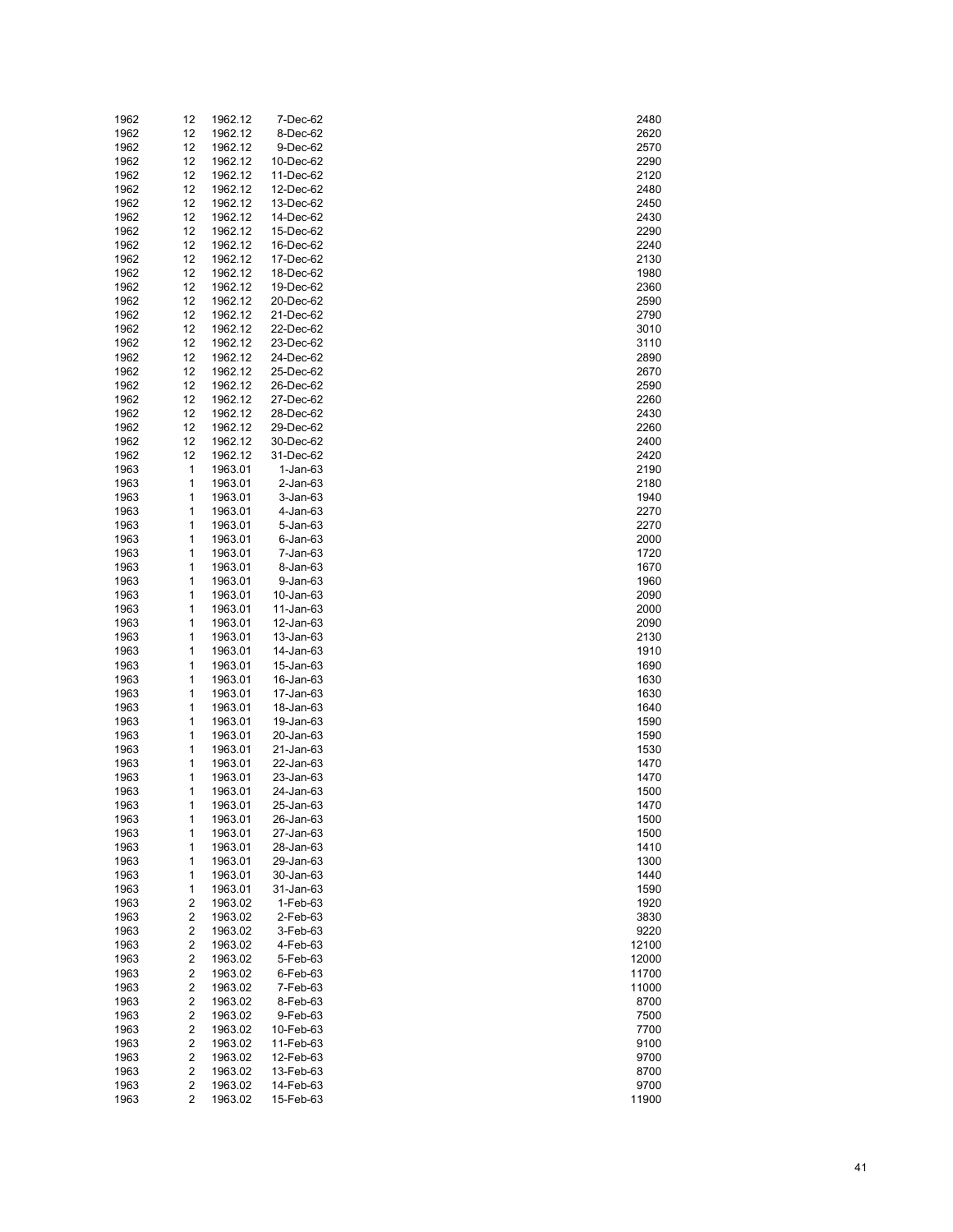| 1963         | 2      | 1963.02            | 16-Feb-63              | 11200         |
|--------------|--------|--------------------|------------------------|---------------|
| 1963         | 2      | 1963.02            | 17-Feb-63              | 9970          |
| 1963         | 2      | 1963.02            | 18-Feb-63              | 9280          |
| 1963         | 2      | 1963.02            | 19-Feb-63              | 8660          |
| 1963         | 2      | 1963.02            | 20-Feb-63              | 8650          |
| 1963         | 2      | 1963.02            | 21-Feb-63              | 7550          |
| 1963         | 2      | 1963.02            | 22-Feb-63              | 6690          |
| 1963         | 2      | 1963.02            | 23-Feb-63              | 6350          |
| 1963<br>1963 | 2<br>2 | 1963.02<br>1963.02 | 24-Feb-63<br>25-Feb-63 | 5950<br>5420  |
| 1963         | 2      | 1963.02            | 26-Feb-63              | 5100          |
| 1963         | 2      | 1963.02            | 27-Feb-63              | 4930          |
| 1963         | 2      | 1963.02            | 28-Feb-63              | 4670          |
| 1963         | 3      | 1963.03            | 1-Mar-63               | 4390          |
| 1963         | 3      | 1963.03            | 2-Mar-63               | 3950          |
| 1963         | 3      | 1963.03            | 3-Mar-63               | 3620          |
| 1963         | 3      | 1963.03            | 4-Mar-63               | 3300          |
| 1963         | 3      | 1963.03            | 5-Mar-63               | 2720          |
| 1963         | 3      | 1963.03            | 6-Mar-63               | 2620          |
| 1963         | 3      | 1963.03            | 7-Mar-63               | 2450          |
| 1963         | 3      | 1963.03            | 8-Mar-63               | 2290          |
| 1963         | 3      | 1963.03            | 9-Mar-63               | 2180          |
| 1963         | 3      | 1963.03            | 10-Mar-63              | 2060          |
| 1963         | 3      | 1963.03            | 11-Mar-63              | 1930          |
| 1963         | 3      | 1963.03            | 12-Mar-63              | 1750          |
| 1963         | 3      | 1963.03            | 13-Mar-63              | 1860          |
| 1963         | 3      | 1963.03            | 14-Mar-63              | 1610          |
| 1963         | 3      | 1963.03            | 15-Mar-63              | 1460          |
| 1963         | 3      | 1963.03            | 16-Mar-63              | 1450          |
| 1963         | 3      | 1963.03            | 17-Mar-63              | 1790          |
| 1963         | 3      | 1963.03            | 18-Mar-63              | 2440          |
| 1963         | 3      | 1963.03            | 19-Mar-63              | 2150          |
| 1963         | 3<br>3 | 1963.03            | 20-Mar-63              | 1780          |
| 1963<br>1963 | 3      | 1963.03<br>1963.03 | 21-Mar-63<br>22-Mar-63 | 1570<br>1420  |
| 1963         | 3      | 1963.03            | 23-Mar-63              | 1450          |
| 1963         | 3      | 1963.03            | 24-Mar-63              | 1560          |
| 1963         | 3      | 1963.03            | 25-Mar-63              | 1910          |
| 1963         | 3      | 1963.03            | 26-Mar-63              | 1930          |
| 1963         | 3      | 1963.03            | 27-Mar-63              | 1760          |
| 1963         | 3      | 1963.03            | 28-Mar-63              | 1790          |
| 1963         | 3      | 1963.03            | 29-Mar-63              | 3480          |
| 1963         | 3      | 1963.03            | 30-Mar-63              | 7680          |
| 1963         | 3      | 1963.03            | 31-Mar-63              | 8480          |
| 1963         | 4      | 1963.04            | $1-Apr-63$             | 8730          |
| 1963         | 4      | 1963.04            | $2-Apr-63$             | 7720          |
| 1963         | 4      | 1963.04            | 3-Apr-63               | 6120          |
| 1963         | 4      | 1963.04            | 4-Apr-63               | 5610          |
| 1963         | 4      | 1963.04            | 5-Apr-63               | 5190          |
| 1963         | 4      | 1963.04            | 6-Apr-63               | 4120          |
| 1963         | 4      | 1963.04            | 7-Apr-63               | 3870          |
| 1963         | 4      | 1963.04            | 8-Apr-63               | 6260          |
| 1963         | 4      | 1963.04            | 9-Apr-63               | 8360          |
| 1963         | 4      | 1963.04            | 10-Apr-63              | 9860          |
| 1963<br>1963 | 4<br>4 | 1963.04<br>1963.04 | 11-Apr-63<br>12-Apr-63 | 9440<br>11200 |
| 1963         | 4      | 1963.04            | 13-Apr-63              | 12500         |
| 1963         | 4      | 1963.04            | 14-Apr-63              | 10700         |
| 1963         | 4      | 1963.04            | 15-Apr-63              | 8350          |
| 1963         | 4      | 1963.04            | 16-Apr-63              | 9810          |
| 1963         | 4      | 1963.04            | 17-Apr-63              | 10600         |
| 1963         | 4      | 1963.04            | 18-Apr-63              | 8940          |
| 1963         | 4      | 1963.04            | 19-Apr-63              | 7810          |
| 1963         | 4      | 1963.04            | 20-Apr-63              | 7970          |
| 1963         | 4      | 1963.04            | 21-Apr-63              | 9100          |
| 1963         | 4      | 1963.04            | 22-Apr-63              | 10300         |
| 1963         | 4      | 1963.04            | 23-Apr-63              | 10400         |
| 1963         | 4      | 1963.04            | 24-Apr-63              | 10400         |
| 1963         | 4      | 1963.04            | 25-Apr-63              | 9840          |
| 1963         | 4      | 1963.04            | 26-Apr-63              | 9600          |
| 1963         | 4      | 1963.04            | 27-Apr-63              | 9690          |

| 1200<br>1                      |
|--------------------------------|
| 9970<br>ì                      |
| )280<br>ί                      |
| 8660                           |
| 8650                           |
| 7550                           |
| 6690                           |
| 6350                           |
| 5950                           |
| 5420                           |
| 5100                           |
| 4930                           |
| 4670                           |
| 4390                           |
| 3950                           |
| 3620                           |
| 3300                           |
| 720<br>$\overline{\mathbf{c}}$ |
| 2620                           |
| 2450                           |
| 2290                           |
| 2180                           |
| 2060                           |
| 1930                           |
| 1750                           |
| 1860                           |
| 1610                           |
| 1460                           |
| 1450                           |
| 1790                           |
| 2440                           |
| 2150                           |
| 1780                           |
| 1570                           |
| 1420                           |
| 1450                           |
| 1560                           |
| 1910                           |
| 1930                           |
| 1760                           |
| j<br>790<br>1                  |
| 3480                           |
| 7680                           |
| 8480<br>8730                   |
|                                |
| 7720                           |
| 6120<br>5610                   |
| 5190                           |
| l:<br>$\overline{2}$<br>4      |
| 3870                           |
| 6260                           |
| 8360                           |
| 9860                           |
| 9440                           |
| 11200                          |
| 2500<br>1                      |
| 0700<br>1                      |
| 8350                           |
| 9810                           |
| 0600<br>1                      |
| 8940                           |
| 7810                           |
| 7970                           |
| 9100<br>Ś                      |
| 0300<br>1                      |
| 0400<br>1                      |
| 0400<br>1                      |
| 9840                           |
| 9600                           |
| 9690                           |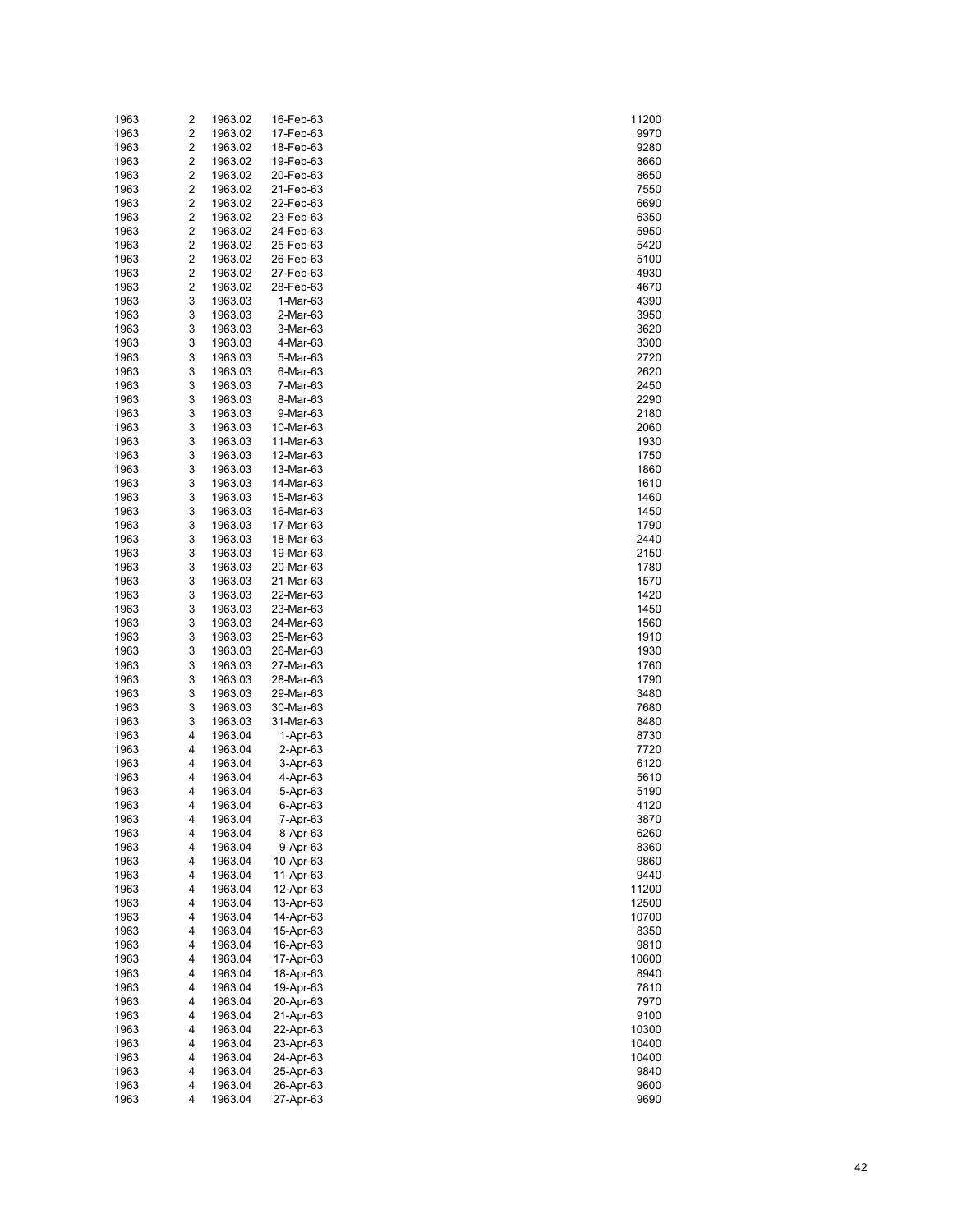| 1963 | 4              | 1963.04 | 28-Apr-63   | 9550  |
|------|----------------|---------|-------------|-------|
| 1963 | 4              | 1963.04 | 29-Apr-63   | 8400  |
| 1963 | 4              | 1963.04 | 30-Apr-63   | 8030  |
| 1963 | 5              | 1963.05 | $1-May-63$  | 8380  |
| 1963 | 5              | 1963.05 | 2-May-63    | 7540  |
| 1963 | 5              | 1963.05 | 3-May-63    | 6500  |
| 1963 | 5              | 1963.05 | 4-May-63    | 6750  |
|      |                |         |             |       |
| 1963 | 5              | 1963.05 | 5-May-63    | 6840  |
| 1963 | 5              | 1963.05 | $6$ -May-63 | 6930  |
| 1963 | 5              | 1963.05 | 7-May-63    | 6800  |
| 1963 | 5              | 1963.05 | 8-May-63    | 6910  |
| 1963 | 5              | 1963.05 | $9-May-63$  | 7190  |
| 1963 | 5              | 1963.05 | 10-May-63   | 7720  |
| 1963 | 5              | 1963.05 | $11-May-63$ | 8650  |
| 1963 | 5              | 1963.05 | 12-May-63   | 10800 |
| 1963 | 5              | 1963.05 | 13-May-63   | 12200 |
| 1963 | 5              | 1963.05 | 14-May-63   | 11600 |
| 1963 | 5              | 1963.05 | 15-May-63   | 9790  |
|      |                |         |             |       |
| 1963 | 5              | 1963.05 | 16-May-63   | 8150  |
| 1963 | 5              | 1963.05 | 17-May-63   | 6910  |
| 1963 | 5              | 1963.05 | 18-May-63   | 6050  |
| 1963 | 5              | 1963.05 | 19-May-63   | 6490  |
| 1963 | 5              | 1963.05 | 20-May-63   | 8310  |
| 1963 | 5              | 1963.05 | 21-May-63   | 9490  |
| 1963 | 5              | 1963.05 | 22-May-63   | 10200 |
| 1963 | 5              | 1963.05 | 23-May-63   | 10900 |
| 1963 | 5              | 1963.05 | 24-May-63   | 11200 |
| 1963 | 5              | 1963.05 | 25-May-63   | 11900 |
| 1963 | 5              | 1963.05 | 26-May-63   | 12500 |
| 1963 | 5              | 1963.05 | 27-May-63   | 12700 |
|      |                |         |             |       |
| 1963 | 5              | 1963.05 | 28-May-63   | 12300 |
| 1963 | 5              | 1963.05 | 29-May-63   | 12000 |
| 1963 | 5              | 1963.05 | 30-May-63   | 12700 |
| 1963 | 5              | 1963.05 | 31-May-63   | 13100 |
| 1963 | 6              | 1963.06 | 1-Jun-63    | 13000 |
| 1963 | 6              | 1963.06 | 2-Jun-63    | 12500 |
| 1963 | 6              | 1963.06 | 3-Jun-63    | 11600 |
| 1963 | 6              | 1963.06 | 4-Jun-63    | 10800 |
| 1963 | 6              | 1963.06 | 5-Jun-63    | 9410  |
| 1963 | 6              | 1963.06 | 6-Jun-63    | 7810  |
| 1963 | 6              | 1963.06 | 7-Jun-63    | 6430  |
| 1963 | 6              | 1963.06 | 8-Jun-63    | 5810  |
| 1963 | 6              | 1963.06 |             | 6050  |
|      |                |         | 9-Jun-63    |       |
| 1963 | 6              | 1963.06 | 10-Jun-63   | 6370  |
| 1963 | 6              | 1963.06 | 11-Jun-63   | 6540  |
| 1963 | 6              | 1963.06 | 12-Jun-63   | 7780  |
| 1963 | 6              | 1963.06 | 13-Jun-63   | 7000  |
| 1963 | 6              | 1963.06 | 14-Jun-63   | 4550  |
| 1963 | 6              | 1963.06 | 15-Jun-63   | 3540  |
| 1963 | 6              | 1963.06 | 16-Jun-63   | 4760  |
| 1963 | 6              | 1963.06 | 17-Jun-63   | 5510  |
| 1963 | 6              | 1963.06 | 18-Jun-63   | 4940  |
| 1963 | 6              | 1963.06 | 19-Jun-63   | 6060  |
| 1963 | 6              | 1963.06 | 20-Jun-63   | 6410  |
| 1963 | 6              | 1963.06 | 21-Jun-63   | 8080  |
| 1963 |                |         |             |       |
|      | 6              | 1963.06 | 22-Jun-63   | 9010  |
| 1963 | 6              | 1963.06 | 23-Jun-63   | 8330  |
| 1963 | 6              | 1963.06 | 24-Jun-63   | 6350  |
| 1963 | 6              | 1963.06 | 25-Jun-63   | 5070  |
| 1963 | 6              | 1963.06 | 26-Jun-63   | 3910  |
| 1963 | 6              | 1963.06 | 27-Jun-63   | 3360  |
| 1963 | 6              | 1963.06 | 28-Jun-63   | 2910  |
| 1963 | 6              | 1963.06 | 29-Jun-63   | 2740  |
| 1963 | 6              | 1963.06 | 30-Jun-63   | 3260  |
| 1963 | 7              | 1963.07 | 1-Jul-63    | 3490  |
| 1963 | $\overline{7}$ | 1963.07 | 2-Jul-63    | 3130  |
| 1963 | $\overline{7}$ | 1963.07 | 3-Jul-63    | 2970  |
| 1963 | $\overline{7}$ | 1963.07 | 4-Jul-63    | 2370  |
|      | 7              |         |             |       |
| 1963 |                | 1963.07 | 5-Jul-63    | 2240  |
| 1963 | $\overline{7}$ | 1963.07 | 6-Jul-63    | 2130  |
| 1963 | 7              | 1963.07 | 7-Jul-63    | 2020  |

| 9550                    |
|-------------------------|
| $rac{1}{8400}$<br>)     |
| 8030                    |
| 8380                    |
| 7540                    |
| 6500                    |
| 6750                    |
| 6840                    |
| 6930                    |
|                         |
| 6800                    |
| 6910                    |
| 7190                    |
| 7720                    |
| 8650                    |
| 10800                   |
| 12200                   |
| 11600                   |
| 9790                    |
| 8150                    |
|                         |
| 6910                    |
| 6050                    |
| 6490                    |
| 8310                    |
| 9490                    |
| 10200                   |
| 10900                   |
| 11200                   |
|                         |
| 11900                   |
|                         |
| 12500<br>12700<br>12300 |
|                         |
| 12000                   |
| 12700                   |
| 3100<br>1               |
| 13000                   |
| 12500                   |
| 11600                   |
|                         |
| 10800                   |
| 9410                    |
| 7810                    |
| 6430                    |
| 5810                    |
| 6050                    |
| 6370                    |
| 6540                    |
|                         |
| 7780                    |
| 7000                    |
| 4550<br>J               |
| 3540                    |
| Ļ<br>Ì<br>c<br>j        |
| 5510                    |
| ---<br>494(<br>້)       |
| 6060                    |
| 6410                    |
| 8080                    |
| 9010                    |
| 8330                    |
|                         |
| 6350                    |
| 5070                    |
| 3910<br>J               |
| 3360                    |
| 2910                    |
| 2740                    |
| 3260                    |
| 3490                    |
| J                       |
| 3130                    |
| 2970                    |
| 2370<br>j               |
| 240                     |
| 2130                    |
| 2020                    |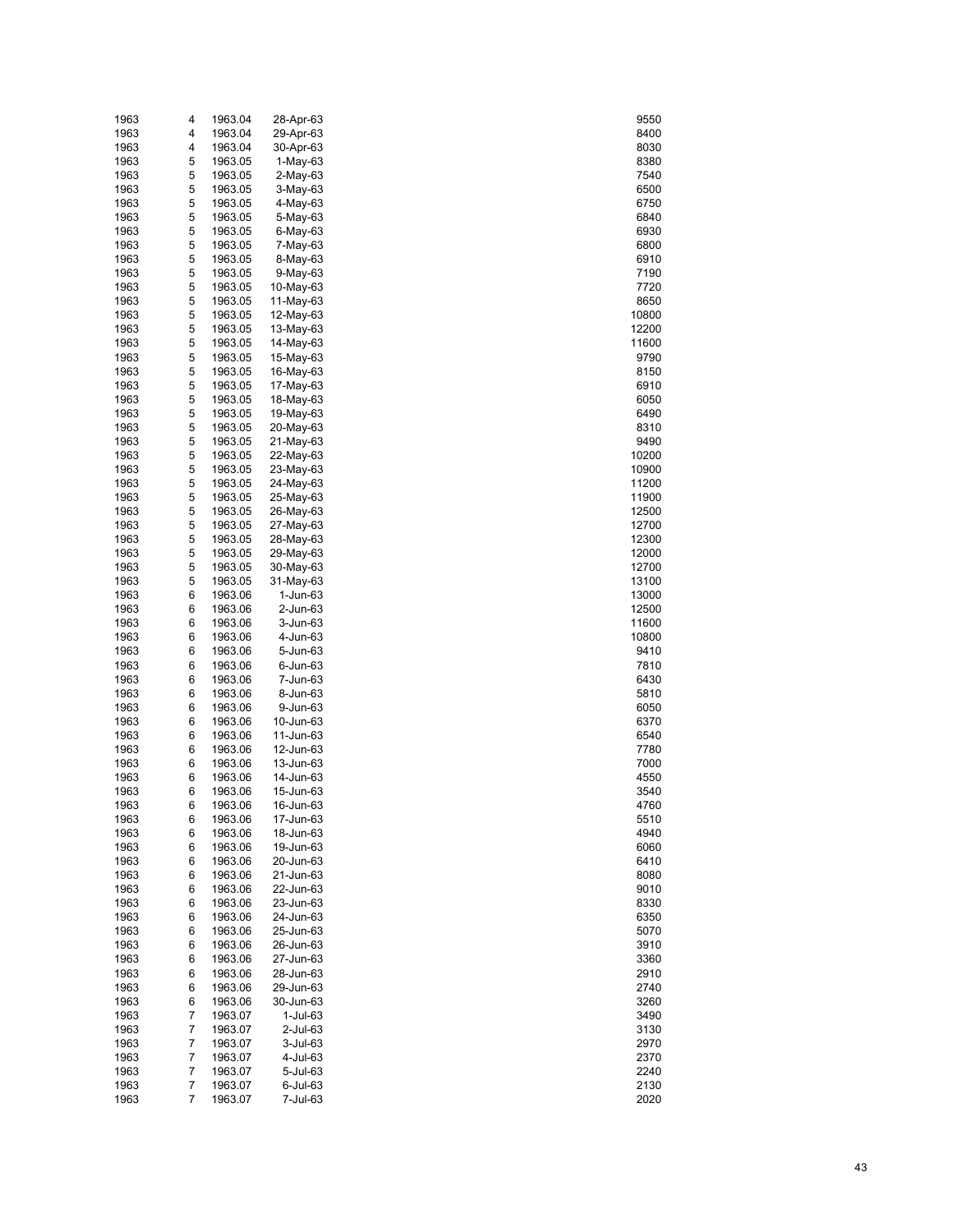| 1963 | 7 | 1963.07 | 8-Jul-63   | 2360 |
|------|---|---------|------------|------|
| 1963 | 7 | 1963.07 | 9-Jul-63   | 2350 |
| 1963 | 7 | 1963.07 | 10-Jul-63  | 2210 |
| 1963 | 7 | 1963.07 | 11-Jul-63  | 2410 |
| 1963 | 7 | 1963.07 | 12-Jul-63  | 2180 |
| 1963 | 7 | 1963.07 | 13-Jul-63  | 2210 |
| 1963 | 7 | 1963.07 | 14-Jul-63  | 2050 |
|      |   |         |            |      |
| 1963 | 7 | 1963.07 | 15-Jul-63  | 1900 |
| 1963 | 7 | 1963.07 | 16-Jul-63  | 1760 |
| 1963 | 7 | 1963.07 | 17-Jul-63  | 1640 |
| 1963 | 7 | 1963.07 | 18-Jul-63  | 1580 |
| 1963 | 7 | 1963.07 | 19-Jul-63  | 1460 |
| 1963 | 7 | 1963.07 | 20-Jul-63  | 1350 |
| 1963 | 7 | 1963.07 | 21-Jul-63  | 1320 |
| 1963 | 7 | 1963.07 | 22-Jul-63  | 1350 |
| 1963 | 7 | 1963.07 | 23-Jul-63  | 1300 |
| 1963 | 7 | 1963.07 | 24-Jul-63  | 1200 |
| 1963 | 7 | 1963.07 | 25-Jul-63  | 1080 |
|      | 7 |         |            |      |
| 1963 |   | 1963.07 | 26-Jul-63  | 1080 |
| 1963 | 7 | 1963.07 | 27-Jul-63  | 1050 |
| 1963 | 7 | 1963.07 | 28-Jul-63  | 1080 |
| 1963 | 7 | 1963.07 | 29-Jul-63  | 1100 |
| 1963 | 7 | 1963.07 | 30-Jul-63  | 1080 |
| 1963 | 7 | 1963.07 | 31-Jul-63  | 1020 |
| 1963 | 8 | 1963.08 | 1-Aug-63   | 1020 |
| 1963 | 8 | 1963.08 | $2-Auq-63$ | 1020 |
| 1963 | 8 | 1963.08 | 3-Aug-63   | 1000 |
| 1963 | 8 | 1963.08 | 4-Aug-63   | 1020 |
| 1963 | 8 | 1963.08 | 5-Aug-63   | 1100 |
| 1963 | 8 | 1963.08 | 6-Aug-63   | 1120 |
| 1963 | 8 | 1963.08 |            | 1080 |
|      |   |         | 7-Aug-63   |      |
| 1963 | 8 | 1963.08 | 8-Aug-63   | 1080 |
| 1963 | 8 | 1963.08 | 9-Aug-63   | 1080 |
| 1963 | 8 | 1963.08 | 10-Aug-63  | 1120 |
| 1963 | 8 | 1963.08 | 11-Aug-63  | 1220 |
| 1963 | 8 | 1963.08 | 12-Aug-63  | 1280 |
| 1963 | 8 | 1963.08 | 13-Aug-63  | 1150 |
| 1963 | 8 | 1963.08 | 14-Aug-63  | 1100 |
| 1963 | 8 | 1963.08 | 15-Aug-63  | 1050 |
| 1963 | 8 | 1963.08 | 16-Aug-63  | 1080 |
| 1963 | 8 | 1963.08 | 17-Aug-63  | 1080 |
| 1963 | 8 | 1963.08 | 18-Aug-63  | 1100 |
| 1963 | 8 | 1963.08 | 19-Aug-63  | 1100 |
| 1963 | 8 | 1963.08 | 20-Aug-63  |      |
|      |   |         |            | 1100 |
| 1963 | 8 | 1963.08 | 21-Aug-63  | 1080 |
| 1963 | 8 | 1963.08 | 22-Aug-63  | 1060 |
| 1963 | 8 | 1963.08 | 23-Aug-63  | 1060 |
| 1963 | 8 | 1963.08 | 24-Aug-63  | 1090 |
| 1963 | 8 | 1963.08 | 25-Aug-63  | 1120 |
| 1963 | 8 | 1963.08 | 26-Aug-63  | 1180 |
| 1963 | 8 | 1963.08 | 27-Aug-63  | 1150 |
| 1963 | 8 | 1963.08 | 28-Aug-63  | 1060 |
| 1963 | 8 | 1963.08 | 29-Aug-63  | 1060 |
| 1963 | 8 | 1963.08 | 30-Aug-63  | 1080 |
| 1963 | 8 | 1963.08 | 31-Aug-63  | 1120 |
| 1963 | 9 |         |            |      |
|      |   | 1963.09 | $1-Sep-63$ | 1140 |
| 1963 | 9 | 1963.09 | 2-Sep-63   | 1200 |
| 1963 | 9 | 1963.09 | $3-Sep-63$ | 1210 |
| 1963 | 9 | 1963.09 | 4-Sep-63   | 1200 |
| 1963 | 9 | 1963.09 | 5-Sep-63   | 1200 |
| 1963 | 9 | 1963.09 | $6-Sep-63$ | 1200 |
| 1963 | 9 | 1963.09 | $7-Sep-63$ | 1190 |
| 1963 | 9 | 1963.09 | 8-Sep-63   | 1220 |
| 1963 | 9 | 1963.09 | $9-Sep-63$ | 1270 |
| 1963 | 9 | 1963.09 | 10-Sep-63  | 1290 |
| 1963 | 9 | 1963.09 | 11-Sep-63  | 1280 |
| 1963 | 9 | 1963.09 | 12-Sep-63  | 1240 |
| 1963 | 9 | 1963.09 | 13-Sep-63  | 1260 |
|      | 9 |         |            |      |
| 1963 |   | 1963.09 | 14-Sep-63  | 1340 |
| 1963 | 9 | 1963.09 | 15-Sep-63  | 1450 |
| 1963 | 9 | 1963.09 | 16-Sep-63  | 1630 |

| 360                                    |
|----------------------------------------|
|                                        |
| 350                                    |
| 210<br>)                               |
| 410                                    |
| 180                                    |
|                                        |
| 210                                    |
| 2050<br>)                              |
| 1900                                   |
|                                        |
| 1760<br>)                              |
| 1640                                   |
| 1580<br>)                              |
| 1460                                   |
|                                        |
| 350<br>1<br>)                          |
| 1320                                   |
| 350<br>1<br>)                          |
|                                        |
| 1300                                   |
| 1200<br>)                              |
| 1080                                   |
| 1080<br>)                              |
|                                        |
| 1050                                   |
| 1080                                   |
| 1100                                   |
| j                                      |
| 1080                                   |
| 1020                                   |
| 1020<br>)                              |
| 1020                                   |
|                                        |
| 00 <sup>0</sup><br>$\mathfrak z$<br>10 |
| 1020                                   |
| 1100<br>$\mathfrak z$                  |
| 1120                                   |
|                                        |
| 1080<br>)                              |
| 1080                                   |
| 1080<br>$\mathbf{)}$                   |
|                                        |
| 1120                                   |
| 122<br>20<br>)                         |
| 1280                                   |
| )                                      |
| 115(                                   |
| 1100                                   |
| 1050<br>)                              |
| 1080                                   |
|                                        |
| 1080<br>)                              |
| 1100                                   |
| 11(<br>)(<br>)                         |
| 1100                                   |
|                                        |
| 1080<br>)                              |
| 1060                                   |
| 1060<br>)                              |
|                                        |
| 1090                                   |
| 112<br>)<br>20                         |
| 1180                                   |
| 1150                                   |
|                                        |
| 1060                                   |
| 1060<br>)                              |
| 1080                                   |
| 1120<br>)                              |
|                                        |
| 1140                                   |
| 1200<br>)                              |
| 1210                                   |
| 1200<br>)                              |
|                                        |
| 1200                                   |
| 1200<br>)                              |
| 1190                                   |
| 1220<br>)                              |
|                                        |
| 270<br>1:                              |
| 1290<br>)                              |
| 1280                                   |
|                                        |
| 240<br>12<br>)                         |
| 1260                                   |
| 1340<br>)                              |
| 1450                                   |
|                                        |
| 1630                                   |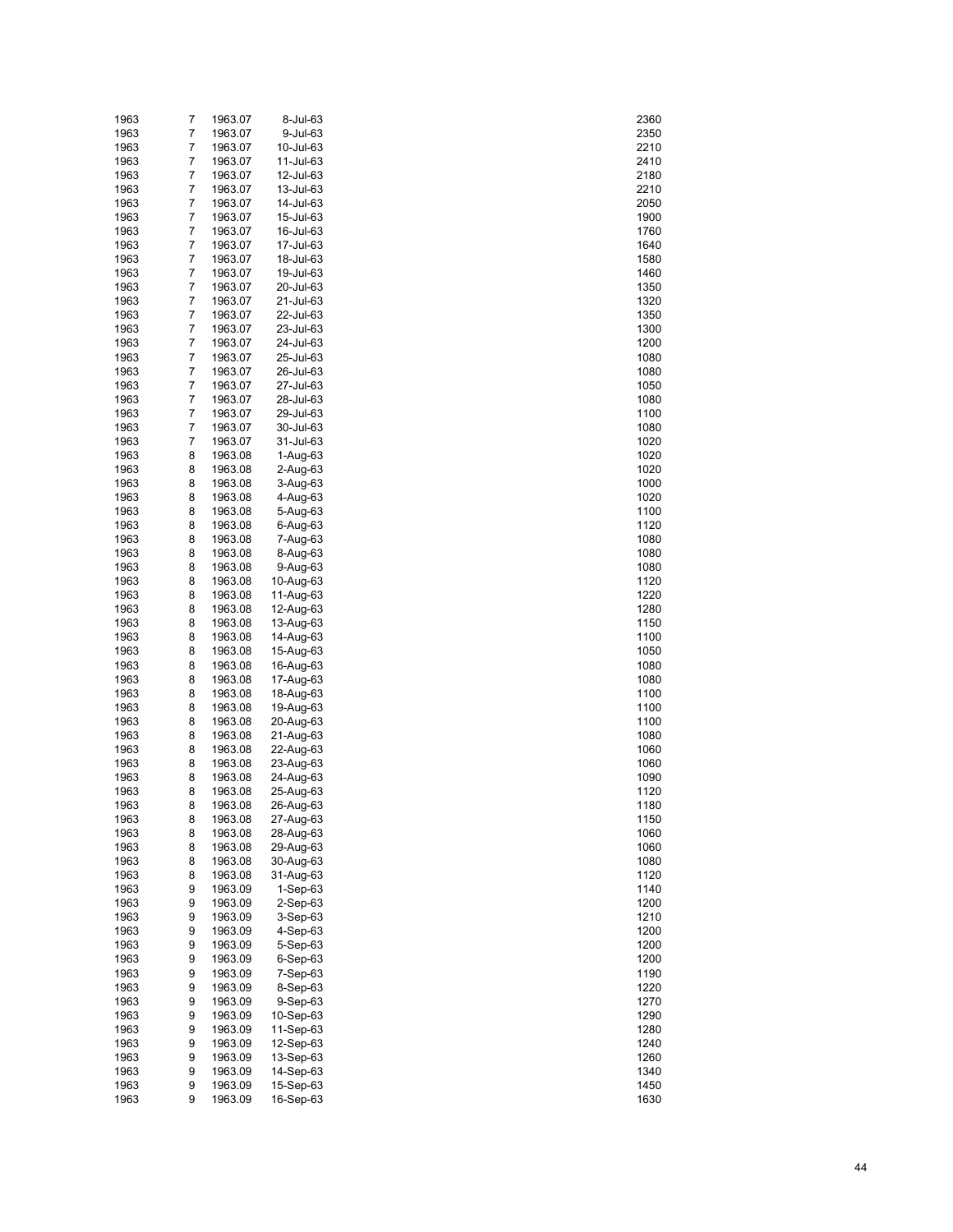| 1963 | 9  | 1963.09 | 17-Sep-63   | 1780 |
|------|----|---------|-------------|------|
| 1963 | 9  | 1963.09 | 18-Sep-63   | 1780 |
| 1963 | 9  | 1963.09 | 19-Sep-63   | 1800 |
|      |    |         |             |      |
| 1963 | 9  | 1963.09 | 20-Sep-63   | 1800 |
| 1963 | 9  | 1963.09 | 21-Sep-63   | 1840 |
| 1963 | 9  | 1963.09 | 22-Sep-63   | 1920 |
| 1963 | 9  | 1963.09 | 23-Sep-63   | 2060 |
| 1963 | 9  | 1963.09 | 24-Sep-63   | 1980 |
| 1963 | 9  | 1963.09 | 25-Sep-63   | 1920 |
|      |    |         |             |      |
| 1963 | 9  | 1963.09 | 26-Sep-63   | 1860 |
| 1963 | 9  | 1963.09 | 27-Sep-63   | 1770 |
| 1963 | 9  | 1963.09 | 28-Sep-63   | 1630 |
| 1963 | 9  | 1963.09 | 29-Sep-63   | 1520 |
| 1963 | 9  | 1963.09 | 30-Sep-63   | 1470 |
| 1963 | 10 | 1963.1  | $1$ -Oct-63 | 1440 |
| 1963 | 10 | 1963.1  | 2-Oct-63    | 1420 |
|      |    |         |             |      |
| 1963 | 10 | 1963.1  | 3-Oct-63    | 1400 |
| 1963 | 10 | 1963.1  | 4-Oct-63    | 1440 |
| 1963 | 10 | 1963.1  | 5-Oct-63    | 1630 |
| 1963 | 10 | 1963.1  | 6-Oct-63    | 1920 |
| 1963 | 10 | 1963.1  | 7-Oct-63    | 2190 |
| 1963 | 10 | 1963.1  | 8-Oct-63    | 2470 |
| 1963 | 10 | 1963.1  | 9-Oct-63    | 2220 |
|      |    |         |             |      |
| 1963 | 10 | 1963.1  | 10-Oct-63   | 2050 |
| 1963 | 10 | 1963.1  | 11-Oct-63   | 2230 |
| 1963 | 10 | 1963.1  | 12-Oct-63   | 2720 |
| 1963 | 10 | 1963.1  | 13-Oct-63   | 3140 |
| 1963 | 10 | 1963.1  | 14-Oct-63   | 3470 |
| 1963 | 10 | 1963.1  | 15-Oct-63   | 3660 |
|      |    |         |             |      |
| 1963 | 10 | 1963.1  | 16-Oct-63   | 3310 |
| 1963 | 10 | 1963.1  | 17-Oct-63   | 3120 |
| 1963 | 10 | 1963.1  | 18-Oct-63   | 3200 |
| 1963 | 10 | 1963.1  | 19-Oct-63   | 3210 |
| 1963 | 10 | 1963.1  | 20-Oct-63   | 3040 |
| 1963 | 10 | 1963.1  | 21-Oct-63   | 3290 |
| 1963 | 10 | 1963.1  | 22-Oct-63   | 3680 |
|      |    | 1963.1  |             | 3670 |
| 1963 | 10 |         | 23-Oct-63   |      |
| 1963 | 10 | 1963.1  | 24-Oct-63   | 3540 |
| 1963 | 10 | 1963.1  | 25-Oct-63   | 3370 |
| 1963 | 10 | 1963.1  | 26-Oct-63   | 3090 |
| 1963 | 10 | 1963.1  | 27-Oct-63   | 2790 |
| 1963 | 10 | 1963.1  | 28-Oct-63   | 2650 |
| 1963 | 10 | 1963.1  | 29-Oct-63   | 2520 |
|      |    |         | 30-Oct-63   | 2550 |
| 1963 | 10 | 1963.1  |             |      |
| 1963 | 10 | 1963.1  | 31-Oct-63   | 2570 |
| 1963 | 11 | 1963.11 | 1-Nov-63    | 2550 |
| 1963 | 11 | 1963.11 | 2-Nov-63    | 2480 |
| 1963 | 11 | 1963.11 | 3-Nov-63    | 2570 |
| 1963 | 11 | 1963.11 | 4-Nov-63    | 2600 |
| 1963 | 11 | 1963.11 | 5-Nov-63    | 2610 |
| 1963 | 11 | 1963.11 | 6-Nov-63    | 2660 |
|      |    |         |             |      |
| 1963 | 11 | 1963.11 | 7-Nov-63    | 2660 |
| 1963 | 11 | 1963.11 | 8-Nov-63    | 2640 |
| 1963 | 11 | 1963.11 | 9-Nov-63    | 2640 |
| 1963 | 11 | 1963.11 | 10-Nov-63   | 2650 |
| 1963 | 11 | 1963.11 | 11-Nov-63   | 2640 |
| 1963 | 11 | 1963.11 | 12-Nov-63   | 2630 |
| 1963 |    | 1963.11 |             |      |
|      | 11 |         | 13-Nov-63   | 2630 |
| 1963 | 11 | 1963.11 | 14-Nov-63   | 2640 |
| 1963 | 11 | 1963.11 | 15-Nov-63   | 2690 |
| 1963 | 11 | 1963.11 | 16-Nov-63   | 2740 |
| 1963 | 11 | 1963.11 | 17-Nov-63   | 2800 |
| 1963 | 11 | 1963.11 | 18-Nov-63   | 2920 |
| 1963 | 11 | 1963.11 | 19-Nov-63   | 2980 |
|      |    | 1963.11 |             |      |
| 1963 | 11 |         | 20-Nov-63   | 3220 |
| 1963 | 11 | 1963.11 | 21-Nov-63   | 3420 |
| 1963 | 11 | 1963.11 | 22-Nov-63   | 3430 |
| 1963 | 11 | 1963.11 | 23-Nov-63   | 3530 |
| 1963 | 11 | 1963.11 | 24-Nov-63   | 3690 |
| 1963 | 11 | 1963.11 | 25-Nov-63   | 3740 |
| 1963 | 11 | 1963.11 | 26-Nov-63   | 3740 |
|      |    |         |             |      |

| 1780<br>)                  |  |
|----------------------------|--|
|                            |  |
| 1780                       |  |
| 1800                       |  |
| )                          |  |
| 1800                       |  |
|                            |  |
| 1840                       |  |
|                            |  |
| 1920                       |  |
|                            |  |
| 2060                       |  |
| 1980                       |  |
|                            |  |
| 19:<br>20                  |  |
|                            |  |
| 1860                       |  |
|                            |  |
| 17<br>70                   |  |
| 1630                       |  |
|                            |  |
| 1520<br>J                  |  |
|                            |  |
| 1470                       |  |
|                            |  |
| 1440                       |  |
| 1420                       |  |
|                            |  |
| 1400                       |  |
|                            |  |
| 1440                       |  |
|                            |  |
| 1630                       |  |
| 1920                       |  |
|                            |  |
| 2190                       |  |
|                            |  |
| 2470                       |  |
|                            |  |
| 22<br>20                   |  |
| 2050                       |  |
|                            |  |
| 2230                       |  |
|                            |  |
| 2720                       |  |
|                            |  |
| 3140                       |  |
| 3470                       |  |
|                            |  |
| 3660                       |  |
|                            |  |
| 3310                       |  |
|                            |  |
| 3120                       |  |
| - .<br>3200                |  |
|                            |  |
|                            |  |
| 210<br>32                  |  |
| 3040                       |  |
|                            |  |
| 3290                       |  |
|                            |  |
| 3680                       |  |
| 3670<br>J                  |  |
|                            |  |
| 3540                       |  |
|                            |  |
| 3370                       |  |
|                            |  |
| 3090                       |  |
| $\overline{ }$<br>790      |  |
| )                          |  |
| 2650                       |  |
|                            |  |
| 25.<br>20                  |  |
|                            |  |
| 2550                       |  |
|                            |  |
| 2570                       |  |
| 2550                       |  |
|                            |  |
| 2480<br>)                  |  |
|                            |  |
| 2570                       |  |
|                            |  |
| $\mathfrak{c}$<br>260<br>) |  |
| 2610                       |  |
|                            |  |
| 2660<br>)                  |  |
|                            |  |
| 2660                       |  |
|                            |  |
| 2640<br>)                  |  |
| 2640                       |  |
|                            |  |
| 2650<br>)                  |  |
|                            |  |
| 2640                       |  |
| 2630                       |  |
| )                          |  |
|                            |  |
|                            |  |
| 2630                       |  |
|                            |  |
| 2640<br>)                  |  |
|                            |  |
| 2690                       |  |
| 740<br>$\overline{ }$<br>) |  |
|                            |  |
| 2800                       |  |
|                            |  |
| 2920<br>)                  |  |
|                            |  |
| 2980                       |  |
| 3220<br>)                  |  |
|                            |  |
| 34:<br>20                  |  |
|                            |  |
| 3430<br>)                  |  |
|                            |  |
| 3530                       |  |
| 3690<br>)                  |  |
|                            |  |
| 3740                       |  |
| 3740<br>)                  |  |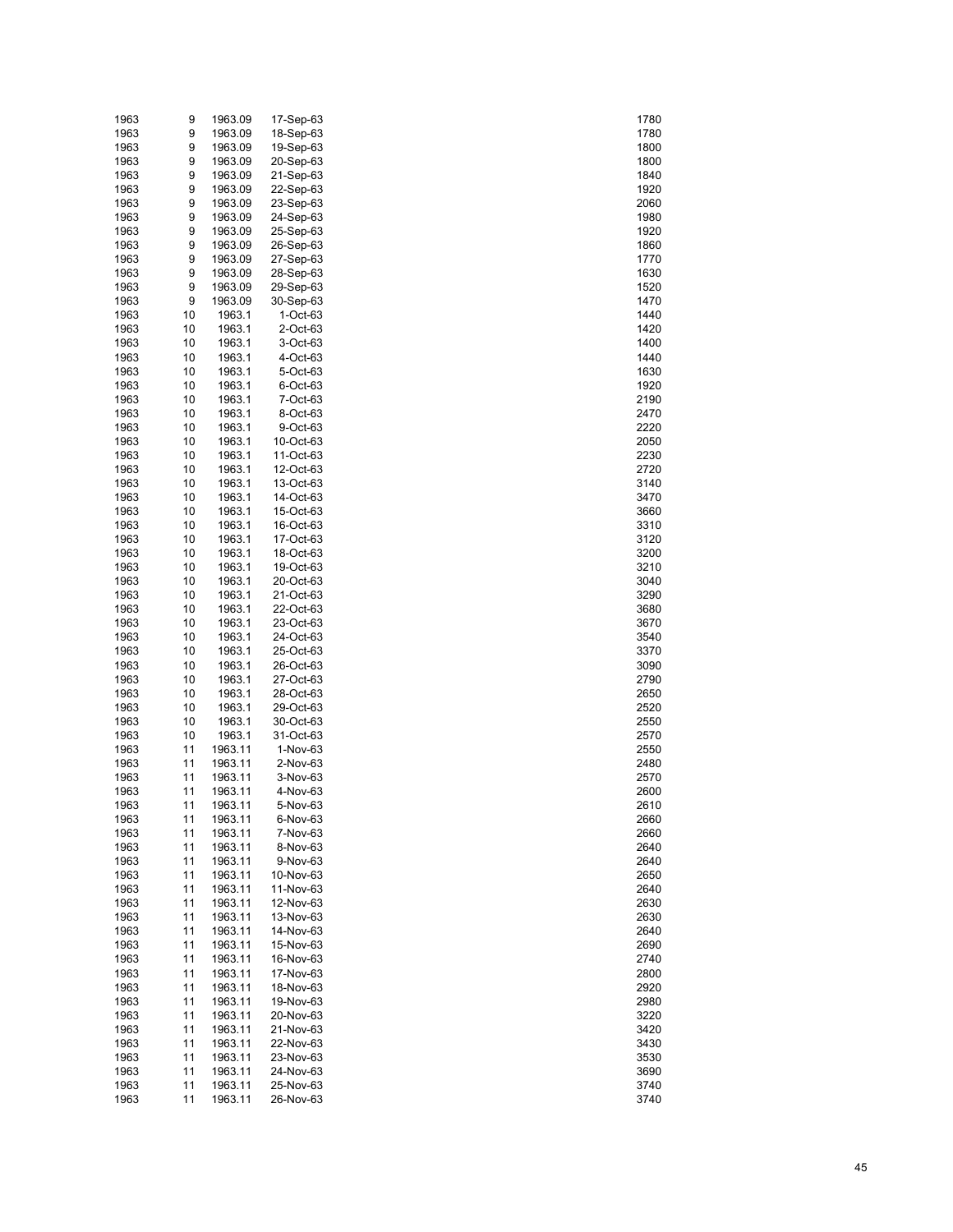| 1963 | 11                      | 1963.11 | 27-Nov-63  | 3720 |
|------|-------------------------|---------|------------|------|
| 1963 | 11                      | 1963.11 | 28-Nov-63  | 3740 |
| 1963 | 11                      | 1963.11 | 29-Nov-63  | 3820 |
| 1963 | 11                      | 1963.11 | 30-Nov-63  | 3860 |
| 1963 | 12                      | 1963.12 | $1-Dec-63$ | 3900 |
| 1963 | 12                      | 1963.12 | 2-Dec-63   | 3920 |
|      | 12                      |         |            |      |
| 1963 |                         | 1963.12 | 3-Dec-63   | 3910 |
| 1963 | 12                      | 1963.12 | 4-Dec-63   | 3810 |
| 1963 | 12                      | 1963.12 | 5-Dec-63   | 3620 |
| 1963 | 12                      | 1963.12 | 6-Dec-63   | 3560 |
| 1963 | 12                      | 1963.12 | 7-Dec-63   | 3550 |
| 1963 | 12                      | 1963.12 | 8-Dec-63   | 3530 |
| 1963 | 12                      | 1963.12 | 9-Dec-63   | 3540 |
| 1963 | 12                      | 1963.12 | 10-Dec-63  | 3540 |
| 1963 | 12                      | 1963.12 | 11-Dec-63  | 3490 |
| 1963 | 12                      | 1963.12 | 12-Dec-63  | 3400 |
| 1963 | 12                      | 1963.12 | 13-Dec-63  | 3400 |
| 1963 | 12                      | 1963.12 | 14-Dec-63  | 3410 |
| 1963 | 12                      | 1963.12 | 15-Dec-63  | 3370 |
| 1963 | 12                      | 1963.12 | 16-Dec-63  | 3260 |
|      | 12                      |         |            |      |
| 1963 |                         | 1963.12 | 17-Dec-63  | 3260 |
| 1963 | 12                      | 1963.12 | 18-Dec-63  | 3280 |
| 1963 | 12                      | 1963.12 | 19-Dec-63  | 3230 |
| 1963 | 12                      | 1963.12 | 20-Dec-63  | 3150 |
| 1963 | 12                      | 1963.12 | 21-Dec-63  | 3350 |
| 1963 | 12                      | 1963.12 | 22-Dec-63  | 3490 |
| 1963 | 12                      | 1963.12 | 23-Dec-63  | 3510 |
| 1963 | 12                      | 1963.12 | 24-Dec-63  | 3540 |
| 1963 | 12                      | 1963.12 | 25-Dec-63  | 3790 |
| 1963 | 12                      | 1963.12 | 26-Dec-63  | 3910 |
| 1963 | 12                      | 1963.12 | 27-Dec-63  | 3980 |
| 1963 | 12                      | 1963.12 | 28-Dec-63  | 3700 |
| 1963 | 12                      | 1963.12 | 29-Dec-63  | 3460 |
| 1963 | 12                      | 1963.12 | 30-Dec-63  | 3360 |
| 1963 | 12                      | 1963.12 | 31-Dec-63  | 3300 |
|      |                         |         |            |      |
| 1964 | 1                       | 1964.01 | $1-Jan-64$ | 3300 |
| 1964 | 1                       | 1964.01 | 2-Jan-64   | 3330 |
| 1964 | 1                       | 1964.01 | 3-Jan-64   | 3350 |
| 1964 | 1                       | 1964.01 | 4-Jan-64   | 3250 |
| 1964 | 1                       | 1964.01 | 5-Jan-64   | 3190 |
| 1964 | 1                       | 1964.01 | 6-Jan-64   | 3180 |
| 1964 | 1                       | 1964.01 | 7-Jan-64   | 3200 |
| 1964 | 1                       | 1964.01 | 8-Jan-64   | 3280 |
| 1964 | 1                       | 1964.01 | 9-Jan-64   | 3290 |
| 1964 | 1                       | 1964.01 | 10-Jan-64  | 3050 |
| 1964 | 1                       | 1964.01 | 11-Jan-64  | 2910 |
| 1964 | 1                       | 1964.01 | 12-Jan-64  | 2840 |
| 1964 | 1                       | 1964.01 | 13-Jan-64  | 2710 |
| 1964 | 1                       | 1964.01 | 14-Jan-64  | 2650 |
| 1964 | 1                       | 1964.01 | 15-Jan-64  | 2700 |
|      | 1                       |         |            | 2680 |
| 1964 | 1                       | 1964.01 | 16-Jan-64  |      |
| 1964 |                         | 1964.01 | 17-Jan-64  | 2680 |
| 1964 | 1                       | 1964.01 | 18-Jan-64  | 2450 |
| 1964 | 1                       | 1964.01 | 19-Jan-64  | 2360 |
| 1964 | 1                       | 1964.01 | 20-Jan-64  | 2350 |
| 1964 | 1                       | 1964.01 | 21-Jan-64  | 2410 |
| 1964 | 1                       | 1964.01 | 22-Jan-64  | 2510 |
| 1964 | 1                       | 1964.01 | 23-Jan-64  | 3110 |
| 1964 | 1                       | 1964.01 | 24-Jan-64  | 3360 |
| 1964 | 1                       | 1964.01 | 25-Jan-64  | 3000 |
| 1964 | 1                       | 1964.01 | 26-Jan-64  | 2840 |
| 1964 | 1                       | 1964.01 | 27-Jan-64  | 2730 |
| 1964 | 1                       | 1964.01 | 28-Jan-64  | 2600 |
| 1964 | 1                       | 1964.01 | 29-Jan-64  | 2590 |
| 1964 | 1                       | 1964.01 | 30-Jan-64  | 2580 |
| 1964 | 1                       | 1964.01 | 31-Jan-64  | 2550 |
|      |                         |         |            |      |
| 1964 | 2                       | 1964.02 | 1-Feb-64   | 2600 |
| 1964 | $\overline{\mathbf{c}}$ | 1964.02 | 2-Feb-64   | 2530 |
| 1964 | $\overline{\mathbf{c}}$ | 1964.02 | 3-Feb-64   | 2500 |
| 1964 | $\overline{\mathbf{c}}$ | 1964.02 | 4-Feb-64   | 2450 |
| 1964 | 2                       | 1964.02 | 5-Feb-64   | 2480 |

| 37.<br>20                      |  |
|--------------------------------|--|
|                                |  |
| 3740                           |  |
| 8820                           |  |
|                                |  |
| 8860                           |  |
| 3900                           |  |
|                                |  |
| 3920                           |  |
| 910                            |  |
|                                |  |
| 8810                           |  |
|                                |  |
| 8620                           |  |
| 3560                           |  |
|                                |  |
| 3550                           |  |
| 3530                           |  |
|                                |  |
| 3540                           |  |
|                                |  |
| 3540                           |  |
| 3490                           |  |
|                                |  |
| 3400                           |  |
| 3400                           |  |
|                                |  |
| 3410                           |  |
|                                |  |
| 3<br>370                       |  |
| 3260                           |  |
|                                |  |
| 3<br>260                       |  |
| $\overline{\mathbf{3}}$<br>280 |  |
|                                |  |
| 230<br>S                       |  |
|                                |  |
| 3150                           |  |
| 350<br>3.                      |  |
|                                |  |
| 3490                           |  |
| 3510                           |  |
|                                |  |
| 3540                           |  |
|                                |  |
| 3790                           |  |
| 3910                           |  |
|                                |  |
| 3980                           |  |
| 3700                           |  |
|                                |  |
| 3460                           |  |
|                                |  |
| 360                            |  |
| S<br>300                       |  |
|                                |  |
|                                |  |
|                                |  |
| 3300                           |  |
| S<br>330                       |  |
|                                |  |
| 350                            |  |
| 250<br>S                       |  |
|                                |  |
| 3190                           |  |
| 3180                           |  |
|                                |  |
| S.<br>200                      |  |
|                                |  |
| ś<br>280                       |  |
| 3290                           |  |
|                                |  |
| 3050                           |  |
| 2910                           |  |
|                                |  |
| 2840                           |  |
|                                |  |
| 2710                           |  |
| 2650                           |  |
| 700                            |  |
|                                |  |
| 2680                           |  |
|                                |  |
| 2680                           |  |
| 2450                           |  |
|                                |  |
| 2360                           |  |
| 350<br>2                       |  |
|                                |  |
| 2410                           |  |
| 2510                           |  |
|                                |  |
| 3110                           |  |
|                                |  |
| 3360                           |  |
| 3000                           |  |
|                                |  |
| 2840                           |  |
| 2730                           |  |
|                                |  |
| 2600                           |  |
|                                |  |
| 2590                           |  |
| 2580                           |  |
|                                |  |
| 2550                           |  |
| 2600                           |  |
|                                |  |
| 2530                           |  |
| 2500                           |  |
|                                |  |
| 2450<br>2480                   |  |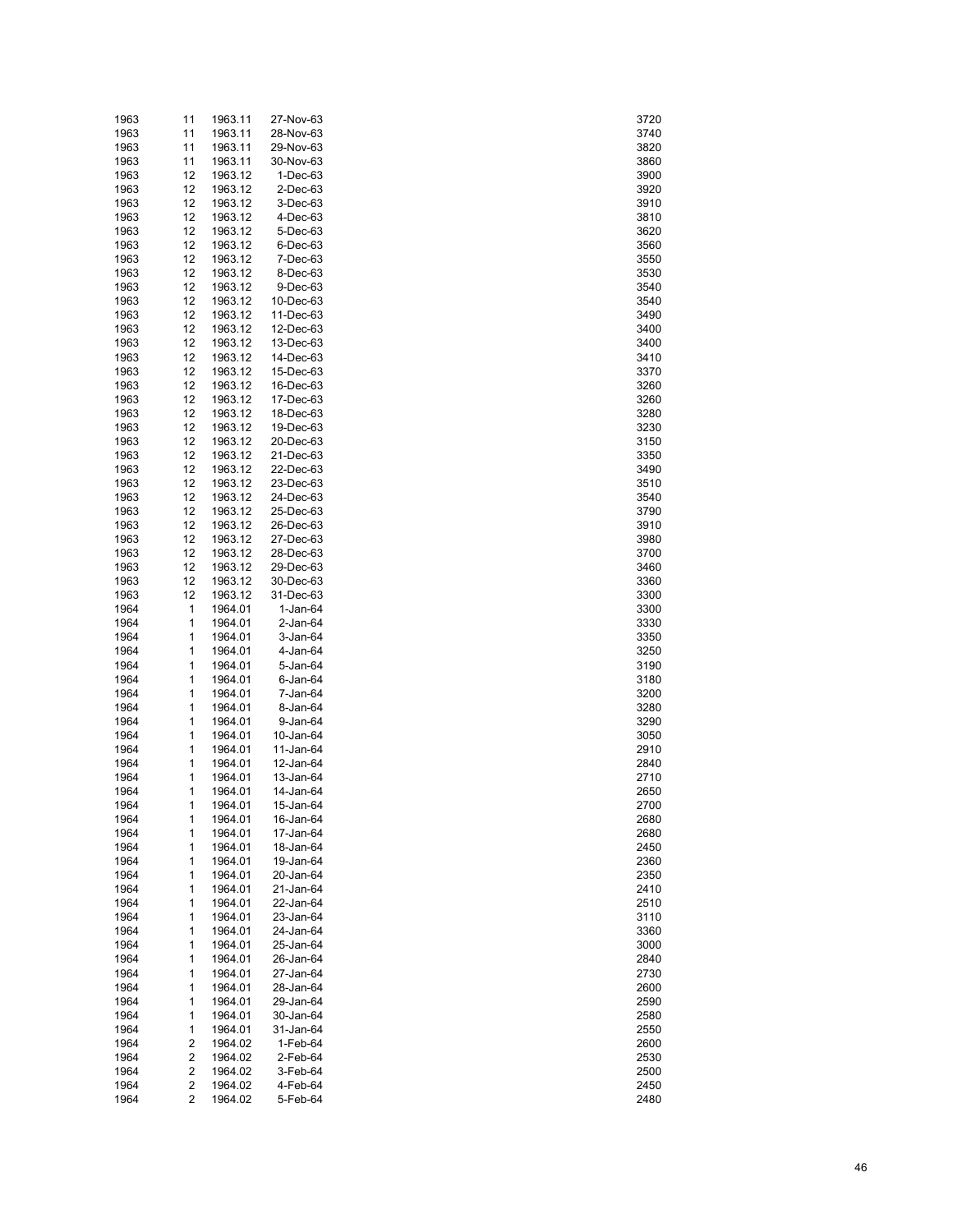| 1964 | 2                       | 1964.02 | 6-Feb-64  | 2480 |
|------|-------------------------|---------|-----------|------|
| 1964 | $\overline{\mathbf{c}}$ | 1964.02 | 7-Feb-64  | 2470 |
| 1964 | 2                       | 1964.02 | 8-Feb-64  | 2440 |
| 1964 | 2                       | 1964.02 | 9-Feb-64  | 2000 |
| 1964 | 2                       | 1964.02 | 10-Feb-64 | 1800 |
| 1964 | 2                       | 1964.02 | 11-Feb-64 | 1600 |
| 1964 | 2                       | 1964.02 | 12-Feb-64 | 1600 |
| 1964 | 2                       | 1964.02 | 13-Feb-64 | 1650 |
| 1964 | 2                       | 1964.02 | 14-Feb-64 | 1650 |
| 1964 | 2                       | 1964.02 | 15-Feb-64 | 1700 |
| 1964 | 2                       | 1964.02 | 16-Feb-64 | 1600 |
| 1964 | 2                       | 1964.02 | 17-Feb-64 | 1500 |
| 1964 | 2                       | 1964.02 | 18-Feb-64 | 1400 |
| 1964 | 2                       | 1964.02 | 19-Feb-64 | 1500 |
| 1964 | 2                       | 1964.02 | 20-Feb-64 | 1400 |
| 1964 | 2                       | 1964.02 | 21-Feb-64 | 1200 |
| 1964 | 2                       | 1964.02 | 22-Feb-64 | 1200 |
| 1964 | 2                       | 1964.02 | 23-Feb-64 | 1150 |
| 1964 | 2                       | 1964.02 | 24-Feb-64 | 1150 |
| 1964 | 2                       | 1964.02 | 25-Feb-64 | 1100 |
| 1964 | 2                       | 1964.02 | 26-Feb-64 | 1100 |
| 1964 | 2                       | 1964.02 | 27-Feb-64 | 1150 |
| 1964 | 2                       | 1964.02 | 28-Feb-64 | 1000 |
| 1964 | 2                       | 1964.02 | 29-Feb-64 | 820  |
| 1964 | 3                       | 1964.03 | 1-Mar-64  | 800  |
| 1964 | 3                       | 1964.03 | 2-Mar-64  | 760  |
| 1964 | 3                       | 1964.03 | 3-Mar-64  | 720  |
| 1964 | 3                       | 1964.03 | 4-Mar-64  | 695  |
| 1964 | 3                       | 1964.03 | 5-Mar-64  | 695  |
| 1964 | 3                       | 1964.03 | 6-Mar-64  | 722  |
| 1964 | 3                       | 1964.03 | 7-Mar-64  | 785  |
| 1964 | 3                       | 1964.03 | 8-Mar-64  | 826  |
| 1964 | 3                       | 1964.03 | 9-Mar-64  | 839  |
| 1964 | 3                       | 1964.03 | 10-Mar-64 | 816  |
| 1964 | 3                       | 1964.03 | 11-Mar-64 | 776  |
| 1964 | 3                       | 1964.03 | 12-Mar-64 | 821  |
| 1964 | 3                       | 1964.03 | 13-Mar-64 | 970  |
| 1964 | 3                       | 1964.03 | 14-Mar-64 | 960  |
| 1964 | 3                       | 1964.03 | 15-Mar-64 | 880  |
| 1964 | 3                       | 1964.03 | 16-Mar-64 | 830  |
| 1964 | 3                       | 1964.03 | 17-Mar-64 | 767  |
| 1964 | 3                       | 1964.03 | 18-Mar-64 | 762  |
| 1964 | 3                       | 1964.03 | 19-Mar-64 | 902  |
| 1964 | 3                       | 1964.03 | 20-Mar-64 | 893  |
| 1964 | 3                       | 1964.03 | 21-Mar-64 | 888  |
| 1964 | 3                       | 1964.03 | 22-Mar-64 | 898  |
| 1964 | 3                       | 1964.03 | 23-Mar-64 | 1240 |
| 1964 | 3                       | 1964.03 | 24-Mar-64 | 1330 |
| 1964 | 3                       | 1964.03 | 25-Mar-64 | 1290 |
| 1964 | 3                       | 1964.03 | 26-Mar-64 | 1260 |
| 1964 | 3                       | 1964.03 | 27-Mar-64 | 1220 |
| 1964 | 3                       | 1964.03 | 28-Mar-64 | 1160 |
| 1964 | 3                       | 1964.03 | 29-Mar-64 | 1120 |
| 1964 | 3                       | 1964.03 | 30-Mar-64 | 1100 |
| 1964 | 3                       | 1964.03 | 31-Mar-64 | 1070 |
| 1964 | 4                       | 1964.04 | 1-Apr-64  | 1120 |
| 1964 | 4                       | 1964.04 | 2-Apr-64  | 1200 |
| 1964 | 4                       | 1964.04 | 3-Apr-64  | 1170 |
| 1964 | 4                       | 1964.04 | 4-Apr-64  | 925  |
| 1964 | 4                       | 1964.04 | 5-Apr-64  | 862  |
| 1964 | 4                       | 1964.04 | 6-Apr-64  | 844  |
| 1964 | 4                       | 1964.04 | 7-Apr-64  | 740  |
| 1964 | 4                       | 1964.04 | 8-Apr-64  | 686  |
| 1964 | 4                       | 1964.04 | 9-Apr-64  | 677  |
| 1964 | 4                       | 1964.04 | 10-Apr-64 | 659  |
| 1964 | 4                       | 1964.04 | 11-Apr-64 | 659  |
| 1964 | 4                       | 1964.04 | 12-Apr-64 | 672  |
| 1964 | 4                       | 1964.04 | 13-Apr-64 | 636  |
| 1964 | 4                       | 1964.04 | 14-Apr-64 | 589  |
| 1964 | 4                       | 1964.04 | 15-Apr-64 | 561  |
| 1964 | 4                       | 1964.04 | 16-Apr-64 | 614  |

| 480                  |
|----------------------|
| 470                  |
| 44)<br>)<br>2000     |
| 1800<br>)            |
| 1600                 |
| 1600<br>)            |
| 1650                 |
| 1650<br>)<br>1700    |
| 1600<br>)            |
| 1500                 |
| 1400<br>)            |
| 1500<br>1400<br>)    |
| 1200                 |
| 1200<br>)            |
| 1150                 |
| 1150<br>)            |
| 1100<br>1100<br>)    |
| 1150                 |
| 1000<br>)            |
| 820                  |
| 800<br>)<br>760      |
| 7:<br>20             |
| 695                  |
| 695                  |
| 722<br>785           |
|                      |
| 826<br>839           |
| 816<br>776           |
| 821                  |
| u<br>970             |
| 960                  |
| 880<br>)             |
| 830                  |
| 767<br>762           |
| ЭO.<br>ί             |
| 893                  |
| 888                  |
| 898                  |
| 1<br>240<br>330<br>1 |
| 290<br>1<br>)        |
| 260<br>1             |
| 1220                 |
| 1160<br>1120<br>)    |
| 1100                 |
| 1070                 |
| 1120                 |
| 1200<br>1170         |
| 925                  |
| 862                  |
| 844                  |
| 740<br>686           |
| 677                  |
| 659                  |
| 659                  |
| 672<br>,<br>636      |
| 589                  |
| 561                  |
| 614                  |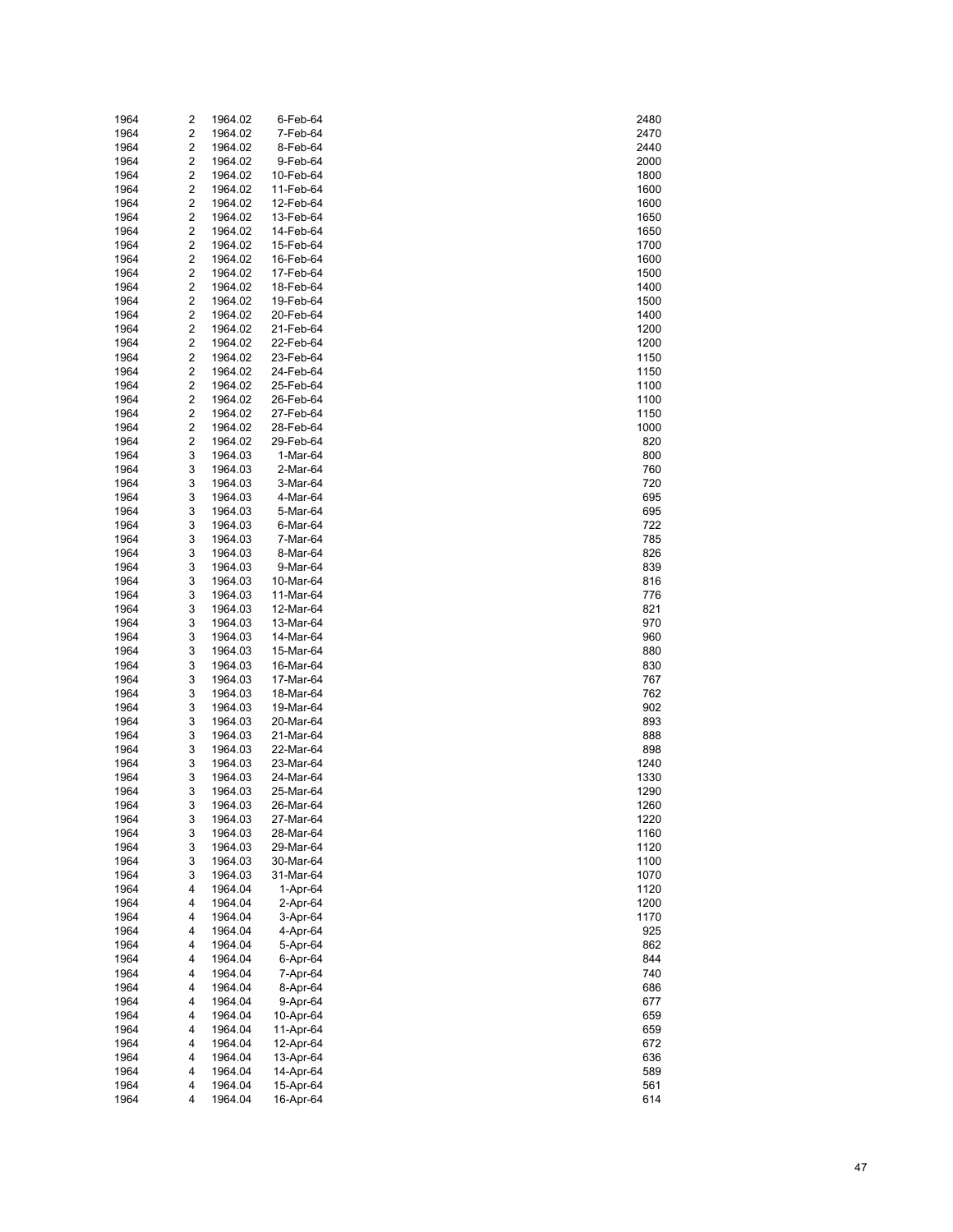| 1964         | 4      | 1964.04            | 17-Apr-64              | 593        |
|--------------|--------|--------------------|------------------------|------------|
| 1964         | 4      | 1964.04            | 18-Apr-64              | 589        |
| 1964         | 4      | 1964.04            | 19-Apr-64              | 597        |
| 1964         | 4      | 1964.04            | 20-Apr-64              | 749        |
| 1964         | 4      | 1964.04            | 21-Apr-64              | 780        |
| 1964         | 4      | 1964.04            | 22-Apr-64              | 767        |
| 1964<br>1964 | 4<br>4 | 1964.04<br>1964.04 | 23-Apr-64<br>24-Apr-64 | 776<br>785 |
| 1964         | 4      | 1964.04            | 25-Apr-64              | 772        |
| 1964         | 4      | 1964.04            | 26-Apr-64              | 785        |
| 1964         | 4      | 1964.04            | 27-Apr-64              | 808        |
| 1964         | 4      | 1964.04            | 28-Apr-64              | 821        |
| 1964         | 4      | 1964.04            | 29-Apr-64              | 776        |
| 1964         | 4      | 1964.04            | 30-Apr-64              | 713        |
| 1964         | 5      | 1964.05            | 1-May-64               | 672        |
| 1964         | 5      | 1964.05            | 2-May-64               | 704        |
| 1964         | 5      | 1964.05            | 3-May-64               | 736        |
| 1964         | 5      | 1964.05            | 4-May-64               | 785        |
| 1964         | 5      | 1964.05            | 5-May-64               | 834        |
| 1964         | 5      | 1964.05            | 6-May-64               | 888        |
| 1964         | 5      | 1964.05            | 7-May-64               | 935        |
| 1964         | 5<br>5 | 1964.05            | 8-May-64<br>9-May-64   | 898<br>850 |
| 1964<br>1964 | 5      | 1964.05<br>1964.05 | 10-May-64              | 800        |
| 1964         | 5      | 1964.05            | 11-May-64              | 700        |
| 1964         | 5      | 1964.05            | 12-May-64              | 632        |
| 1964         | 5      | 1964.05            | 13-May-64              | 581        |
| 1964         | 5      | 1964.05            | 14-May-64              | 561        |
| 1964         | 5      | 1964.05            | 15-May-64              | 501        |
| 1964         | 5      | 1964.05            | 16-May-64              | 505        |
| 1964         | 5      | 1964.05            | 17-May-64              | 505        |
| 1964         | 5      | 1964.05            | 18-May-64              | 561        |
| 1964         | 5      | 1964.05            | 19-May-64              | 654        |
| 1964         | 5      | 1964.05            | 20-May-64              | 650        |
| 1964         | 5<br>5 | 1964.05            | 21-May-64              | 672<br>672 |
| 1964<br>1964 | 5      | 1964.05<br>1964.05 | 22-May-64<br>23-May-64 | 664        |
| 1964         | 5      | 1964.05            | 24-May-64              | 668        |
| 1964         | 5      | 1964.05            | 25-May-64              | 722        |
| 1964         | 5      | 1964.05            | 26-May-64              | 726        |
| 1964         | 5      | 1964.05            | 27-May-64              | 722        |
| 1964         | 5      | 1964.05            | 28-May-64              | 744        |
| 1964         | 5      | 1964.05            | 29-May-64              | 740        |
| 1964         | 5      | 1964.05            | 30-May-64              | 780        |
| 1964         | 5      | 1964.05            | 31-May-64              | 740        |
| 1964         | 6      | 1964.06            | 1-Jun-64               | 690        |
| 1964         | 6      | 1964.06            | 2-Jun-64               | 601        |
| 1964<br>1964 | 6<br>6 | 1964.06<br>1964.06 | 3-Jun-64<br>4-Jun-64   | 589<br>569 |
| 1964         | 6      | 1964.06            | 5-Jun-64               | 557        |
| 1964         | 6      | 1964.06            | 6-Jun-64               | 537        |
| 1964         | 6      | 1964.06            | 7-Jun-64               | 569        |
| 1964         | 6      | 1964.06            | 8-Jun-64               | 628        |
| 1964         | 6      | 1964.06            | 9-Jun-64               | 848        |
| 1964         | 6      | 1964.06            | 10-Jun-64              | 1060       |
| 1964         | 6      | 1964.06            | 11-Jun-64              | 1080       |
| 1964         | 6      | 1964.06            | 12-Jun-64              | 1060       |
| 1964         | 6      | 1964.06            | 13-Jun-64              | 960        |
| 1964         | 6      | 1964.06            | 14-Jun-64              | 852        |
| 1964         | 6      | 1964.06            | 15-Jun-64              | 848        |
| 1964<br>1964 | 6<br>6 | 1964.06<br>1964.06 | 16-Jun-64<br>17-Jun-64 | 776<br>708 |
| 1964         | 6      | 1964.06            | 18-Jun-64              | 614        |
| 1964         | 6      | 1964.06            | 19-Jun-64              | 577        |
| 1964         | 6      | 1964.06            | 20-Jun-64              | 521        |
| 1964         | 6      | 1964.06            | 21-Jun-64              | 541        |
| 1964         | 6      | 1964.06            | 22-Jun-64              | 593        |
| 1964         | 6      | 1964.06            | 23-Jun-64              | 533        |
| 1964         | 6      | 1964.06            | 24-Jun-64              | 441        |
| 1964         | 6      | 1964.06            | 25-Jun-64              | 425        |
| 1964         | 6      | 1964.06            | 26-Jun-64              | 409        |

| 593                             |  |
|---------------------------------|--|
| 589                             |  |
| 597                             |  |
| 74<br>J                         |  |
| 780                             |  |
| 767                             |  |
| 776                             |  |
| 85                              |  |
| 77:                             |  |
| 785                             |  |
| )8<br>80                        |  |
| 821                             |  |
| 76                              |  |
| 713                             |  |
| 672                             |  |
|                                 |  |
| 7<br>)4<br>736                  |  |
| 785                             |  |
|                                 |  |
| 834                             |  |
| 888                             |  |
| 35                              |  |
| 898                             |  |
| 850<br>)                        |  |
| 800                             |  |
| 7<br>)(<br>)                    |  |
| 632                             |  |
| 581                             |  |
| 561                             |  |
| 50<br>)1                        |  |
| $\overline{5}$<br>50            |  |
| 505                             |  |
| 561                             |  |
| 654                             |  |
| 650<br>)                        |  |
| 67                              |  |
| 672                             |  |
| 664                             |  |
| 668                             |  |
| 22<br>7                         |  |
| 7:<br>26                        |  |
| 7:                              |  |
| 744                             |  |
| 740                             |  |
| J<br>780                        |  |
| '4(<br>)                        |  |
| $\overline{\phantom{a}}$<br>690 |  |
|                                 |  |
| $\overline{1}$<br>60            |  |
| 89<br>569                       |  |
| c                               |  |
| 57                              |  |
| 537                             |  |
| 569                             |  |
| 628                             |  |
| 848                             |  |
| 1060                            |  |
| 1080                            |  |
| 1060                            |  |
| 960                             |  |
| 852                             |  |
| 848<br>776                      |  |
|                                 |  |
| 708                             |  |
| 614                             |  |
| -<br>577                        |  |
| 521                             |  |
| 541                             |  |
| 593                             |  |
| 533                             |  |
| 441                             |  |
| 425                             |  |
| 409                             |  |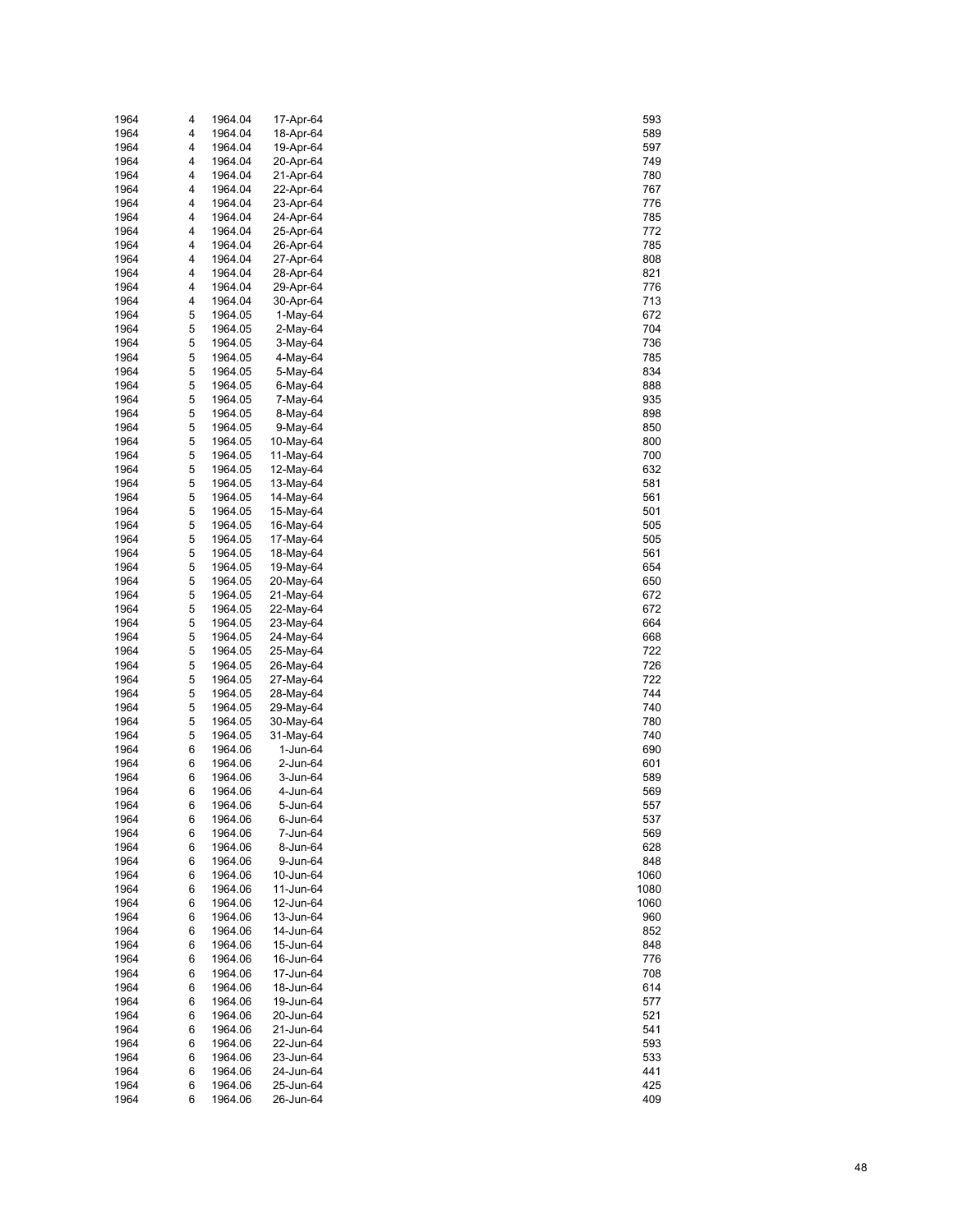| 1964 | 6 | 1964.06 | 27-Jun-64  | 429 |
|------|---|---------|------------|-----|
| 1964 | 6 | 1964.06 | 28-Jun-64  | 489 |
| 1964 | 6 | 1964.06 | 29-Jun-64  | 481 |
| 1964 | 6 | 1964.06 | 30-Jun-64  | 517 |
| 1964 | 7 | 1964.07 | 1-Jul-64   | 493 |
| 1964 | 7 | 1964.07 | 2-Jul-64   | 461 |
| 1964 | 7 | 1964.07 | 3-Jul-64   | 457 |
| 1964 | 7 | 1964.07 | 4-Jul-64   | 465 |
| 1964 | 7 | 1964.07 | 5-Jul-64   | 517 |
| 1964 | 7 | 1964.07 | 6-Jul-64   | 557 |
| 1964 | 7 | 1964.07 | 7-Jul-64   | 513 |
| 1964 | 7 | 1964.07 | 8-Jul-64   | 437 |
| 1964 | 7 | 1964.07 | 9-Jul-64   | 445 |
| 1964 | 7 | 1964.07 | 10-Jul-64  | 393 |
| 1964 | 7 | 1964.07 | 11-Jul-64  | 397 |
| 1964 | 7 | 1964.07 | 12-Jul-64  | 377 |
| 1964 | 7 | 1964.07 | 13-Jul-64  | 405 |
| 1964 | 7 | 1964.07 | 14-Jul-64  | 337 |
| 1964 | 7 | 1964.07 | 15-Jul-64  | 288 |
| 1964 | 7 | 1964.07 | 16-Jul-64  | 253 |
| 1964 | 7 | 1964.07 | 17-Jul-64  | 306 |
| 1964 | 7 | 1964.07 | 18-Jul-64  | 340 |
| 1964 | 7 | 1964.07 | 19-Jul-64  | 397 |
| 1964 | 7 | 1964.07 | 20-Jul-64  | 409 |
| 1964 | 7 | 1964.07 | 21-Jul-64  | 369 |
| 1964 | 7 | 1964.07 | 22-Jul-64  | 358 |
| 1964 | 7 | 1964.07 | 23-Jul-64  | 373 |
| 1964 | 7 | 1964.07 | 24-Jul-64  | 344 |
| 1964 | 7 | 1964.07 | 25-Jul-64  | 298 |
| 1964 | 7 | 1964.07 | 26-Jul-64  | 351 |
| 1964 | 7 | 1964.07 | 27-Jul-64  | 369 |
| 1964 | 7 | 1964.07 | 28-Jul-64  | 358 |
| 1964 | 7 | 1964.07 | 29-Jul-64  | 320 |
| 1964 | 7 | 1964.07 | 30-Jul-64  | 250 |
| 1964 | 7 | 1964.07 | 31-Jul-64  | 236 |
| 1964 | 8 | 1964.08 | 1-Aug-64   | 274 |
| 1964 | 8 | 1964.08 | 2-Aug-64   | 320 |
| 1964 | 8 | 1964.08 | 3-Aug-64   | 340 |
| 1964 | 8 | 1964.08 | 4-Aug-64   | 334 |
| 1964 | 8 | 1964.08 | 5-Aug-64   | 320 |
| 1964 | 8 | 1964.08 | 6-Aug-64   | 320 |
| 1964 | 8 | 1964.08 | 7-Aug-64   | 267 |
| 1964 | 8 | 1964.08 | 8-Aug-64   | 274 |
| 1964 | 8 | 1964.08 | 9-Aug-64   | 306 |
| 1964 | 8 | 1964.08 | 10-Aug-64  | 373 |
| 1964 | 8 | 1964.08 | 11-Aug-64  | 344 |
| 1964 | 8 | 1964.08 | 12-Aug-64  | 316 |
| 1964 | 8 | 1964.08 | 13-Aug-64  | 330 |
| 1964 | 8 | 1964.08 | 14-Aug-64  | 302 |
| 1964 | 8 | 1964.08 | 15-Aug-64  | 330 |
| 1964 | 8 | 1964.08 | 16-Aug-64  | 377 |
| 1964 | 8 | 1964.08 | 17-Aug-64  | 501 |
| 1964 | 8 | 1964.08 | 18-Aug-64  | 489 |
| 1964 | 8 | 1964.08 | 19-Aug-64  | 521 |
| 1964 | 8 | 1964.08 | 20-Aug-64  | 485 |
| 1964 | 8 | 1964.08 | 21-Aug-64  | 429 |
| 1964 | 8 | 1964.08 | 22-Aug-64  | 457 |
| 1964 | 8 | 1964.08 | 23-Aug-64  | 537 |
| 1964 | 8 | 1964.08 | 24-Aug-64  | 654 |
| 1964 | 8 | 1964.08 | 25-Aug-64  | 650 |
| 1964 | 8 | 1964.08 | 26-Aug-64  | 589 |
| 1964 | 8 | 1964.08 | 27-Aug-64  | 565 |
| 1964 | 8 | 1964.08 | 28-Aug-64  | 581 |
| 1964 | 8 | 1964.08 | 29-Aug-64  | 589 |
| 1964 | 8 | 1964.08 | 30-Aug-64  | 677 |
| 1964 | 8 | 1964.08 | 31-Aug-64  | 790 |
| 1964 | 9 | 1964.09 | 1-Sep-64   | 911 |
| 1964 | 9 | 1964.09 | $2-Sep-64$ | 930 |
| 1964 | 9 | 1964.09 | 3-Sep-64   | 898 |
| 1964 | 9 | 1964.09 | 4-Sep-64   | 880 |
| 1964 | 9 | 1964.09 | 5-Sep-64   | 834 |

| 429        |  |
|------------|--|
| 489        |  |
| 481        |  |
| 517        |  |
|            |  |
| 49<br>3    |  |
| 461        |  |
| 457        |  |
| 465        |  |
|            |  |
| 517        |  |
| 557        |  |
| 51         |  |
|            |  |
| 437        |  |
| 445        |  |
| 393        |  |
|            |  |
| 397        |  |
| 377        |  |
| 405        |  |
|            |  |
| 337        |  |
| 288        |  |
| 253        |  |
|            |  |
| 806        |  |
| 340        |  |
| 397        |  |
| 409        |  |
|            |  |
| 369        |  |
| 358        |  |
| 37<br>3    |  |
|            |  |
| 344        |  |
| 298        |  |
| 351        |  |
|            |  |
| 369        |  |
| 358        |  |
| 20         |  |
|            |  |
| 250        |  |
| 2<br>36    |  |
| 274        |  |
|            |  |
| S.<br>20   |  |
| 340        |  |
| 34<br>}    |  |
| 320        |  |
|            |  |
| 20         |  |
| 267        |  |
| 274        |  |
|            |  |
| 806        |  |
| 37         |  |
| 344        |  |
|            |  |
| 316        |  |
| 30         |  |
| 302        |  |
| 30         |  |
|            |  |
| 377        |  |
| 501        |  |
| 489        |  |
|            |  |
| 521        |  |
| 485        |  |
| 429        |  |
| 457        |  |
|            |  |
| 537        |  |
| 654        |  |
| 650        |  |
|            |  |
| 589        |  |
| 565        |  |
| 581        |  |
|            |  |
| 589        |  |
| 677        |  |
|            |  |
|            |  |
| 790        |  |
| 911        |  |
| 930        |  |
| 898        |  |
|            |  |
| 880<br>834 |  |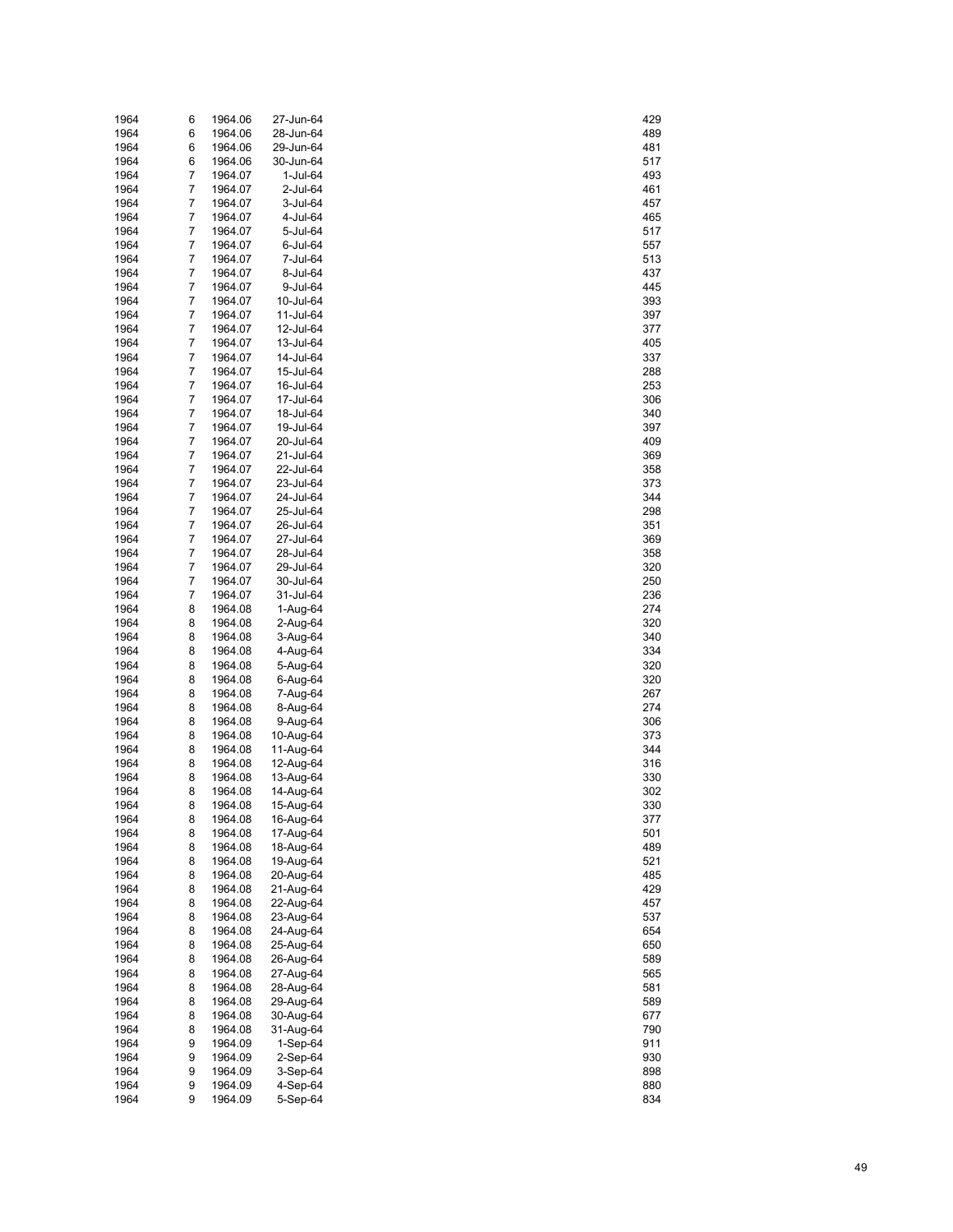| 1964 | 9        | 1964.09           | 6-Sep-64  | 821          |
|------|----------|-------------------|-----------|--------------|
| 1964 | 9        | 1964.09           | 7-Sep-64  | 857          |
| 1964 | 9        | 1964.09           | 8-Sep-64  | 821          |
| 1964 | 9        | 1964.09           | 9-Sep-64  | 780          |
| 1964 | 9        | 1964.09           | 10-Sep-64 | 718          |
| 1964 | 9        | 1964.09           | 11-Sep-64 | 704          |
|      |          |                   |           |              |
| 1964 | 9        | 1964.09           | 12-Sep-64 | 708          |
| 1964 | 9        | 1964.09           | 13-Sep-64 | 704          |
| 1964 | 9        | 1964.09           | 14-Sep-64 | 749          |
| 1964 | 9        | 1964.09           | 15-Sep-64 | 740          |
| 1964 | 9        | 1964.09           | 16-Sep-64 | 704          |
| 1964 | 9        | 1964.09           | 17-Sep-64 | 700          |
| 1964 | 9        | 1964.09           | 18-Sep-64 | 700          |
| 1964 | 9        | 1964.09           | 19-Sep-64 | 704          |
| 1964 | 9        | 1964.09           | 20-Sep-64 | 722          |
| 1964 | 9        | 1964.09           | 21-Sep-64 | 776          |
| 1964 | 9        | 1964.09           | 22-Sep-64 | 790          |
| 1964 | 9        | 1964.09           | 23-Sep-64 | 816          |
|      |          |                   |           |              |
| 1964 | 9        | 1964.09           | 24-Sep-64 | 1040         |
| 1964 | 9        | 1964.09           | 25-Sep-64 | 1220         |
| 1964 | 9        | 1964.09           | 26-Sep-64 | 1290         |
| 1964 | 9        | 1964.09           | 27-Sep-64 | 1390         |
| 1964 | 9        | 1964.09           | 28-Sep-64 | 1490         |
| 1964 | 9        | 1964.09           | 29-Sep-64 | 1290         |
| 1964 | 9        | 1964.09           | 30-Sep-64 | 1300         |
| 1964 | 10       | 1964.1            | 1-Oct-64  | 1410         |
| 1964 | 10       | 1964.1            | 2-Oct-64  | 1480         |
| 1964 | 10       | 1964.1            | 3-Oct-64  | 1420         |
| 1964 | 10       | 1964.1            | 4-Oct-64  | 1390         |
| 1964 | 10       | 1964.1            | 5-Oct-64  | 1410         |
|      |          | 1964.1            |           |              |
| 1964 | 10       |                   | 6-Oct-64  | 1430         |
| 1964 | 10       | 1964.1            | 7-Oct-64  | 1450         |
| 1964 | 10       | 1964.1            | 8-Oct-64  | 1400         |
| 1964 | 10       | 1964.1            | 9-Oct-64  | 1410         |
| 1964 | 10       | 1964.1            | 10-Oct-64 | 1430         |
| 1964 | 10       | 1964.1            | 11-Oct-64 | 1470         |
| 1964 | 10       | 1964.1            | 12-Oct-64 | 1440         |
| 1964 | 10       | 1964.1            | 13-Oct-64 | 1440         |
| 1964 | 10       | 1964.1            | 14-Oct-64 | 1500         |
| 1964 | 10       | 1964.1            | 15-Oct-64 | 1520         |
| 1964 | 10       | 1964.1            | 16-Oct-64 | 1530         |
| 1964 | 10       | 1964.1            | 17-Oct-64 | 1460         |
| 1964 | 10       | 1964.1            | 18-Oct-64 | 1360         |
|      |          |                   |           | 1290         |
| 1964 | 10       | 1964.1            | 19-Oct-64 |              |
| 1964 | 10       | 1964.1            | 20-Oct-64 | 1180         |
| 1964 | 10       | 1964.1            | 21-Oct-64 | 1140         |
| 1964 | 10       | 1964.1            | 22-Oct-64 | 1150         |
| 1964 | 10       | 1964.1            | 23-Oct-64 | 1140         |
| 1964 | 10       | 1964.1            | 24-Oct-64 | 1140         |
| 1964 | 10       | 1964.1            | 25-Oct-64 | 1160         |
| 1964 | 10       | 1964.1            | 26-Oct-64 | 1200         |
| 1964 | 10       | 1964.1            | 27-Oct-64 | 1220         |
| 1964 | 10       | 1964.1            | 28-Oct-64 | 1410         |
| 1964 | 10       | 1964.1            | 29-Oct-64 | 1780         |
| 1964 | 10       | 1964.1            | 30-Oct-64 | 1940         |
|      |          |                   |           |              |
| 1964 | 10<br>11 | 1964.1<br>1964.11 | 31-Oct-64 | 2050<br>2120 |
| 1964 |          |                   | 1-Nov-64  |              |
| 1964 | 11       | 1964.11           | 2-Nov-64  | 2140         |
| 1964 | 11       | 1964.11           | 3-Nov-64  | 2050         |
| 1964 | 11       | 1964.11           | 4-Nov-64  | 1860         |
| 1964 | 11       | 1964.11           | 5-Nov-64  | 1820         |
| 1964 | 11       | 1964.11           | 6-Nov-64  | 1790         |
| 1964 | 11       | 1964.11           | 7-Nov-64  | 1770         |
| 1964 | 11       | 1964.11           | 8-Nov-64  | 1790         |
| 1964 | 11       | 1964.11           | 9-Nov-64  | 1780         |
| 1964 | 11       | 1964.11           | 10-Nov-64 | 1790         |
| 1964 | 11       | 1964.11           | 11-Nov-64 | 1900         |
| 1964 | 11       | 1964.11           | 12-Nov-64 | 2050         |
| 1964 | 11       | 1964.11           | 13-Nov-64 | 2080         |
|      |          |                   |           |              |
| 1964 | 11       | 1964.11           | 14-Nov-64 | 2150         |
| 1964 | 11       | 1964.11           | 15-Nov-64 | 2460         |

| 821               |
|-------------------|
| 857               |
| 821               |
| 780               |
| 718               |
| 704               |
| 708               |
| 704               |
| 749               |
| 740               |
| 704               |
|                   |
| 700               |
| 700               |
| 704               |
| 7<br>22           |
| 776               |
| 790               |
| 816               |
| 1040              |
| 1220              |
| 290<br>1.         |
| $\ddagger$<br>390 |
| 1490              |
| 1290              |
| 300<br>1          |
| 1410              |
| 1480              |
| 1420              |
| 1390              |
| 1410              |
| 1430              |
| 1450              |
| 1400              |
| 1410              |
| 1430              |
| 1470              |
| 1440              |
| 1440              |
| 1500              |
| 1520              |
| 1530              |
| 1460              |
| 360<br>1          |
|                   |
| 290<br>1.<br>1180 |
|                   |
| 1140              |
| 1150              |
| 1140              |
| 1140              |
| 160<br>1          |
| 200<br>1:         |
| 1220              |
| 1410              |
| 1780              |
| 1940              |
| 2050              |
| 2120              |
| 2140              |
| 2050              |
| 1860              |
| 1820              |
| 1790              |
| 1770              |
| 1790              |
| 1780              |
| 1790              |
| 1900              |
| 2050              |
| 2080              |
| 2150              |
| 2460              |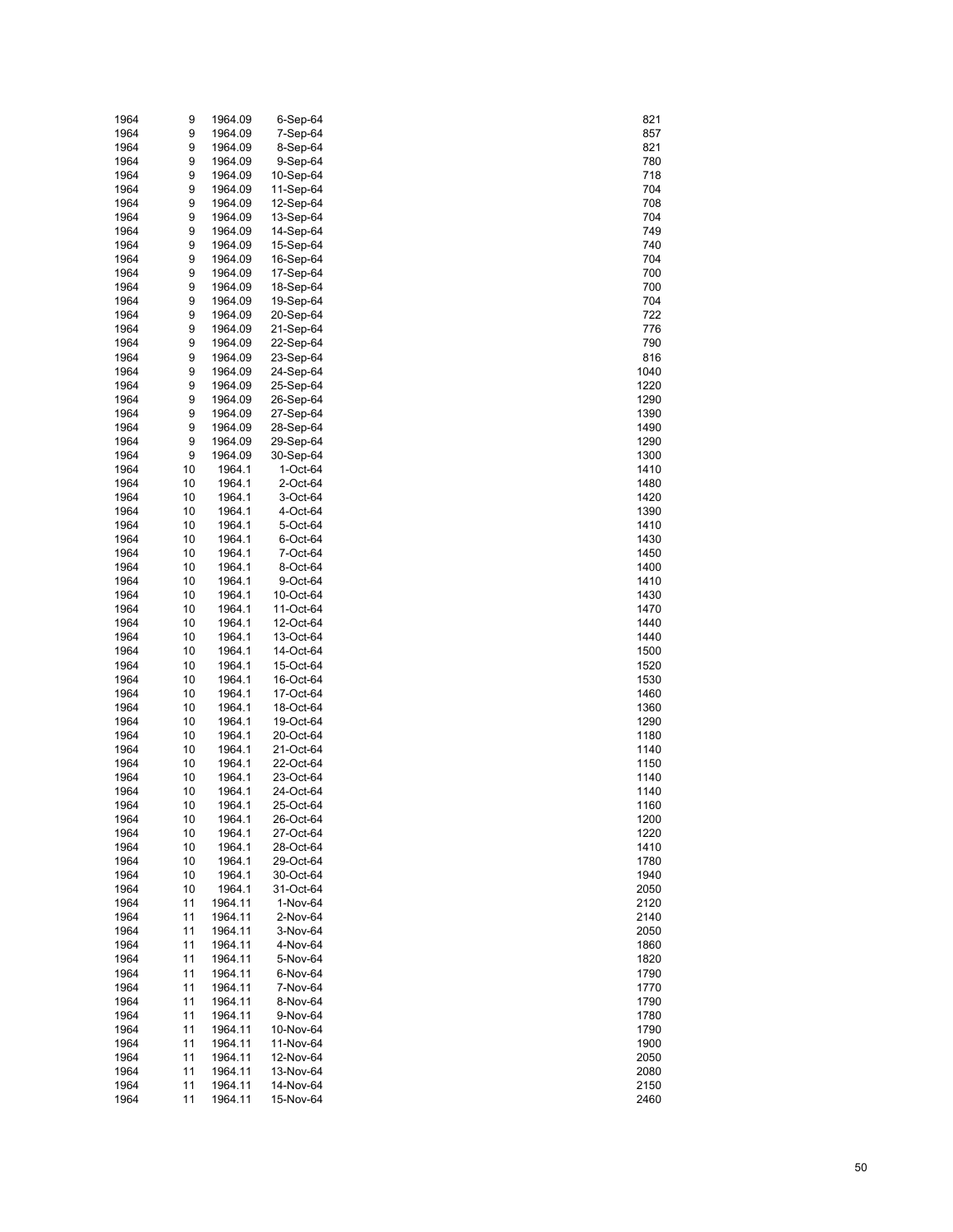| 1964         | 11       | 1964.11            | 16-Nov-64              | 3010           |
|--------------|----------|--------------------|------------------------|----------------|
| 1964         | 11       | 1964.11            | 17-Nov-64              | 2950           |
| 1964         | 11       | 1964.11            | 18-Nov-64              | 2610           |
| 1964         | 11       | 1964.11            | 19-Nov-64              | 2660           |
| 1964         | 11       | 1964.11            | 20-Nov-64              | 3190           |
| 1964         | 11       | 1964.11            | 21-Nov-64              | 3280           |
| 1964         | 11       | 1964.11            | 22-Nov-64              | 3240           |
| 1964         | 11       | 1964.11            | 23-Nov-64              | 3120           |
| 1964         | 11       | 1964.11            | 24-Nov-64              | 3000           |
| 1964<br>1964 | 11<br>11 | 1964.11<br>1964.11 | 25-Nov-64<br>26-Nov-64 | 2750<br>2520   |
| 1964         | 11       | 1964.11            | 27-Nov-64              | 2300           |
| 1964         | 11       | 1964.11            | 28-Nov-64              | 2180           |
| 1964         | 11       | 1964.11            | 29-Nov-64              | 2150           |
| 1964         | 11       | 1964.11            | 30-Nov-64              | 2150           |
| 1964         | 12       | 1964.12            | 1-Dec-64               | 2130           |
| 1964         | 12       | 1964.12            | 2-Dec-64               | 2210           |
| 1964         | 12       | 1964.12            | 3-Dec-64               | 2290           |
| 1964         | 12       | 1964.12            | 4-Dec-64               | 2140           |
| 1964         | 12       | 1964.12            | 5-Dec-64               | 2170           |
| 1964         | 12       | 1964.12            | 6-Dec-64               | 2150           |
| 1964         | 12       | 1964.12            | 7-Dec-64               | 2020           |
| 1964         | 12       | 1964.12            | 8-Dec-64               | 1930           |
| 1964         | 12       | 1964.12            | 9-Dec-64               | 2020           |
| 1964         | 12       | 1964.12            | 10-Dec-64              | 2020           |
| 1964         | 12       | 1964.12            | 11-Dec-64              | 1990           |
| 1964         | 12       | 1964.12            | 12-Dec-64              | 2020           |
| 1964         | 12       | 1964.12            | 13-Dec-64              | 2040           |
| 1964         | 12       | 1964.12            | 14-Dec-64              | 1940           |
| 1964         | 12       | 1964.12            | 15-Dec-64              | 1840           |
| 1964         | 12       | 1964.12            | 16-Dec-64              | 2060           |
| 1964         | 12       | 1964.12            | 17-Dec-64              | 2130           |
| 1964<br>1964 | 12<br>12 | 1964.12<br>1964.12 | 18-Dec-64<br>19-Dec-64 | 2120<br>2220   |
| 1964         | 12       | 1964.12            | 20-Dec-64              | 2310           |
| 1964         | 12       | 1964.12            | 21-Dec-64              | 2260           |
| 1964         | 12       | 1964.12            | 22-Dec-64              | 2200           |
| 1964         | 12       | 1964.12            | 23-Dec-64              | 2780           |
| 1964         | 12       | 1964.12            | 24-Dec-64              | 4950           |
| 1964         | 12       | 1964.12            | 25-Dec-64              | 14000          |
| 1964         | 12       | 1964.12            | 26-Dec-64              | 19800          |
| 1964         | 12       | 1964.12            | 27-Dec-64              | 18700          |
| 1964         | 12       | 1964.12            | 28-Dec-64              | 20100          |
| 1964         | 12       | 1964.12            | 29-Dec-64              | 20900          |
| 1964         | 12       | 1964.12            | 30-Dec-64              | 20500          |
| 1964         | 12       | 1964.12            | 31-Dec-64              | 19200          |
| 1965         | 1        | 1965.01            | $1-Jan-65$             | 18200          |
| 1965         | 1        | 1965.01            | 2-Jan-65               | 17800          |
| 1965         | 1        | 1965.01            | 3-Jan-65               | 17300          |
| 1965         | 1        | 1965.01            | 4-Jan-65               | 16600          |
| 1965         | 1        | 1965.01            | 5-Jan-65               | 15200          |
| 1965         | 1        | 1965.01            | $6$ -Jan- $65$         | 14000          |
| 1965         | 1        | 1965.01            | 7-Jan-65               | 14300          |
| 1965         | 1        | 1965.01            | 8-Jan-65               | 18100          |
| 1965         | 1        | 1965.01            | 9-Jan-65               | 21800          |
| 1965<br>1965 | 1<br>1   | 1965.01<br>1965.01 | 10-Jan-65<br>11-Jan-65 | 22000<br>22000 |
| 1965         | 1        | 1965.01            | 12-Jan-65              | 22700          |
| 1965         | 1        | 1965.01            | 13-Jan-65              | 22100          |
| 1965         | 1        | 1965.01            | 14-Jan-65              | 20500          |
| 1965         | 1        | 1965.01            | 15-Jan-65              | 18000          |
| 1965         | 1        | 1965.01            | 16-Jan-65              | 15100          |
| 1965         | 1        | 1965.01            | 17-Jan-65              | 12800          |
| 1965         | 1        | 1965.01            | 18-Jan-65              | 11500          |
| 1965         | 1        | 1965.01            | 19-Jan-65              | 10800          |
| 1965         | 1        | 1965.01            | 20-Jan-65              | 10100          |
| 1965         | 1        | 1965.01            | 21-Jan-65              | 9220           |
| 1965         | 1        | 1965.01            | 22-Jan-65              | 8650           |
| 1965         | 1        | 1965.01            | 23-Jan-65              | 8670           |
| 1965         | 1        | 1965.01            | 24-Jan-65              | 9220           |
| 1965         | 1        | 1965.01            | 25-Jan-65              | 9630           |

| 3010                |
|---------------------|
| 2950                |
| 2610<br>)           |
| 2660                |
| 3190<br>)           |
| 3280                |
| 3240                |
| 3120                |
| 300C<br>)           |
| 2750                |
| 2520<br>)           |
| 2300                |
| 2180<br>)           |
| 2150                |
| 2150                |
| )                   |
| 2130                |
| 210<br>)            |
| 2290                |
| 2140<br>)           |
| 2170                |
| 2150                |
| 2020                |
| 1930<br>)           |
| 2020                |
| 2020                |
| 1990                |
| 2020<br>)           |
| 2040                |
| 1940                |
| 1840                |
| 2060<br>)           |
| 2130                |
| 2120<br>2220        |
|                     |
| 231(<br>)           |
| $\frac{2260}{1}$    |
| 200<br>)            |
| 2780                |
| 4950<br>)           |
| 14000               |
| 19800<br>)          |
| 18700               |
| 20100<br>)          |
| 20900               |
| 20500<br>)          |
| 19200               |
| 18200<br>)          |
|                     |
| 17800               |
| 17300<br>)          |
| 6600<br>1           |
| 15200               |
| 14000               |
| 14300<br>)          |
| 18100               |
| 21800<br>)          |
| 22000               |
| 2000<br>)           |
| 2700                |
| 22100<br>)          |
| 20500               |
| -----<br>18000<br>) |
| 15100               |
| 12800<br>)          |
| 11500               |
| 10800<br>)          |
| 10100               |
| 9220                |
| 8650                |
| 8670<br>)           |
| 9220                |
| 9630                |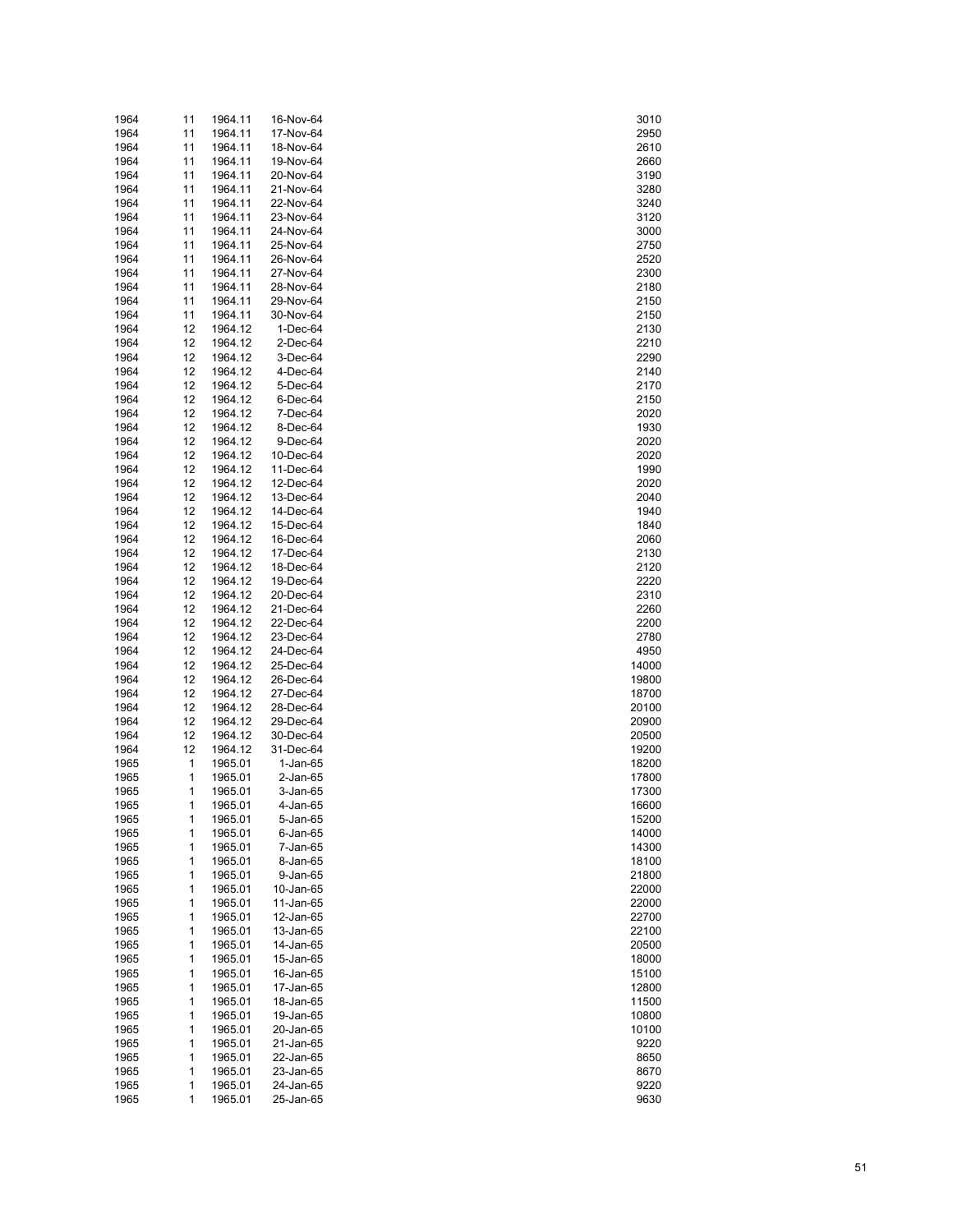| 1965         | 1                                | 1965.01            | 26-Jan-65              | 10100        |
|--------------|----------------------------------|--------------------|------------------------|--------------|
| 1965         | 1                                | 1965.01            | 27-Jan-65              | 10400        |
| 1965         | 1                                | 1965.01            | 28-Jan-65              | 10500        |
| 1965         | 1                                | 1965.01            | 29-Jan-65              | 10200        |
| 1965         | 1                                | 1965.01            | 30-Jan-65              | 9600         |
| 1965         | 1                                | 1965.01            | 31-Jan-65              | 8800         |
| 1965         | 2<br>$\overline{c}$              | 1965.02            | 1-Feb-65               | 8500         |
| 1965         | $\overline{\mathbf{c}}$          | 1965.02            | 2-Feb-65               | 8750         |
| 1965<br>1965 | $\overline{c}$                   | 1965.02<br>1965.02 | 3-Feb-65<br>4-Feb-65   | 8620<br>8120 |
| 1965         | $\overline{c}$                   | 1965.02            | 5-Feb-65               | 7730         |
| 1965         | $\overline{c}$                   | 1965.02            | 6-Feb-65               | 7940         |
| 1965         | $\overline{c}$                   | 1965.02            | 7-Feb-65               | 8720         |
| 1965         | $\overline{c}$                   | 1965.02            | 8-Feb-65               | 9360         |
| 1965         | $\overline{c}$                   | 1965.02            | 9-Feb-65               | 9750         |
| 1965         | $\overline{c}$                   | 1965.02            | 10-Feb-65              | 9870         |
| 1965         | $\overline{c}$                   | 1965.02            | 11-Feb-65              | 9260         |
| 1965         | $\overline{c}$                   | 1965.02            | 12-Feb-65              | 8360         |
| 1965         | $\overline{c}$                   | 1965.02            | 13-Feb-65              | 7930         |
| 1965         | $\overline{c}$                   | 1965.02            | 14-Feb-65              | 7730         |
| 1965         | $\overline{c}$                   | 1965.02            | 15-Feb-65              | 7970         |
| 1965         | $\overline{c}$                   | 1965.02            | 16-Feb-65              | 8430         |
| 1965         | $\overline{c}$                   | 1965.02            | 17-Feb-65              | 8260         |
| 1965         | $\overline{c}$                   | 1965.02            | 18-Feb-65              | 7790         |
| 1965         | $\overline{c}$                   | 1965.02            | 19-Feb-65              | 7430         |
| 1965         | $\overline{c}$<br>$\overline{c}$ | 1965.02<br>1965.02 | 20-Feb-65              | 7100<br>6900 |
| 1965<br>1965 | $\overline{c}$                   | 1965.02            | 21-Feb-65<br>22-Feb-65 | 6610         |
| 1965         | $\overline{c}$                   | 1965.02            | 23-Feb-65              | 6470         |
| 1965         | $\overline{c}$                   | 1965.02            | 24-Feb-65              | 6890         |
| 1965         | $\overline{c}$                   | 1965.02            | 25-Feb-65              | 7150         |
| 1965         | $\overline{c}$                   | 1965.02            | 26-Feb-65              | 7180         |
| 1965         | $\overline{c}$                   | 1965.02            | 27-Feb-65              | 6810         |
| 1965         | $\overline{c}$                   | 1965.02            | 28-Feb-65              | 6340         |
| 1965         | 3                                | 1965.03            | 1-Mar-65               | 5940         |
| 1965         | 3                                | 1965.03            | 2-Mar-65               | 5740         |
| 1965         | 3                                | 1965.03            | 3-Mar-65               | 5610         |
| 1965         | 3                                | 1965.03            | 4-Mar-65               | 6050         |
| 1965         | 3                                | 1965.03            | 5-Mar-65               | 6740         |
| 1965         | 3                                | 1965.03            | 6-Mar-65               | 7020         |
| 1965         | 3                                | 1965.03            | 7-Mar-65               | 6780         |
| 1965         | 3                                | 1965.03            | 8-Mar-65               | 6700         |
| 1965<br>1965 | 3<br>3                           | 1965.03<br>1965.03 | 9-Mar-65<br>10-Mar-65  | 7320<br>7700 |
| 1965         | 3                                | 1965.03            | 11-Mar-65              | 7150         |
| 1965         | 3                                | 1965.03            | 12-Mar-65              | 6300         |
| 1965         | 3                                | 1965.03            | 13-Mar-65              | 6090         |
| 1965         | 3                                | 1965.03            | 14-Mar-65              | 7180         |
| 1965         | 3                                | 1965.03            | 15-Mar-65              | 5990         |
| 1965         | 3                                | 1965.03            | 16-Mar-65              | 5460         |
| 1965         | 3                                | 1965.03            | 17-Mar-65              | 5710         |
| 1965         | 3                                | 1965.03            | 18-Mar-65              | 5780         |
| 1965         | 3                                | 1965.03            | 19-Mar-65              | 5820         |
| 1965         | 3                                | 1965.03            | 20-Mar-65              | 5740         |
| 1965         | 3                                | 1965.03            | 21-Mar-65              | 4860         |
| 1965         | 3                                | 1965.03            | 22-Mar-65              | 4060         |
| 1965         | 3                                | 1965.03            | 23-Mar-65              | 3600         |
| 1965         | 3                                | 1965.03            | 24-Mar-65              | 3290         |
| 1965         | 3                                | 1965.03            | 25-Mar-65              | 2920         |
| 1965<br>1965 | 3<br>3                           | 1965.03<br>1965.03 | 26-Mar-65<br>27-Mar-65 | 2880<br>2910 |
| 1965         | 3                                | 1965.03            | 28-Mar-65              | 3270         |
| 1965         | 3                                | 1965.03            | 29-Mar-65              | 3430         |
| 1965         | 3                                | 1965.03            | 30-Mar-65              | 3420         |
| 1965         | 3                                | 1965.03            | 31-Mar-65              | 3660         |
| 1965         | 4                                | 1965.04            | 1-Apr-65               | 4090         |
| 1965         | 4                                | 1965.04            | 2-Apr-65               | 4670         |
| 1965         | 4                                | 1965.04            | 3-Apr-65               | 5240         |
| 1965         | 4                                | 1965.04            | 4-Apr-65               | 6070         |
| 1965         | 4                                | 1965.04            | 5-Apr-65               | 6400         |
| 1965         | 4                                | 1965.04            | 6-Apr-65               | 6390         |

| 10100<br>10400           |  |
|--------------------------|--|
|                          |  |
|                          |  |
| 10500                    |  |
|                          |  |
| 10200                    |  |
| 9600                     |  |
|                          |  |
| 8800                     |  |
|                          |  |
| 8500                     |  |
|                          |  |
| 8750                     |  |
| $\overline{20}$<br>86    |  |
|                          |  |
| 81:<br>20                |  |
|                          |  |
| 7730                     |  |
| 7940                     |  |
|                          |  |
| 8720                     |  |
|                          |  |
| 9360                     |  |
| 9750                     |  |
|                          |  |
| 9870                     |  |
| 9260                     |  |
|                          |  |
| 8360                     |  |
|                          |  |
|                          |  |
| 7930<br>7730<br>-        |  |
|                          |  |
| 7970                     |  |
|                          |  |
| 8430                     |  |
| 8260<br>7790             |  |
|                          |  |
|                          |  |
|                          |  |
| 7430<br>-                |  |
| 7100                     |  |
|                          |  |
| 6900                     |  |
|                          |  |
| 6610                     |  |
| 6470                     |  |
|                          |  |
| 6890                     |  |
| 7150                     |  |
|                          |  |
| 7180                     |  |
|                          |  |
| 6810                     |  |
| 6340                     |  |
|                          |  |
| 5940                     |  |
|                          |  |
| 5740                     |  |
|                          |  |
| 5610                     |  |
| 6050                     |  |
|                          |  |
| 6740                     |  |
| $\mathbf{c}$<br>20<br>70 |  |
|                          |  |
| 6780                     |  |
|                          |  |
| 6700                     |  |
| 7320<br>--               |  |
|                          |  |
| 700                      |  |
| 7150                     |  |
|                          |  |
| 6300                     |  |
|                          |  |
| 6090                     |  |
| 7180<br>)                |  |
|                          |  |
| 5990                     |  |
|                          |  |
| 46<br>ò                  |  |
| 5710                     |  |
|                          |  |
| 5780                     |  |
| 5820                     |  |
|                          |  |
| 5740<br>)                |  |
|                          |  |
| 4860                     |  |
| .<br>4060<br>)           |  |
|                          |  |
| 3600                     |  |
| 3290<br>)                |  |
|                          |  |
| 2920                     |  |
|                          |  |
| 2880<br>)                |  |
| 2910<br>3270             |  |
|                          |  |
| $\overline{32}$          |  |
| 3430                     |  |
|                          |  |
| 342<br>20<br>)           |  |
|                          |  |
| 3660                     |  |
| 4090<br>)                |  |
|                          |  |
| 4670                     |  |
| 5240<br>)                |  |
|                          |  |
| 6070                     |  |
| 6400                     |  |
|                          |  |
| 6390                     |  |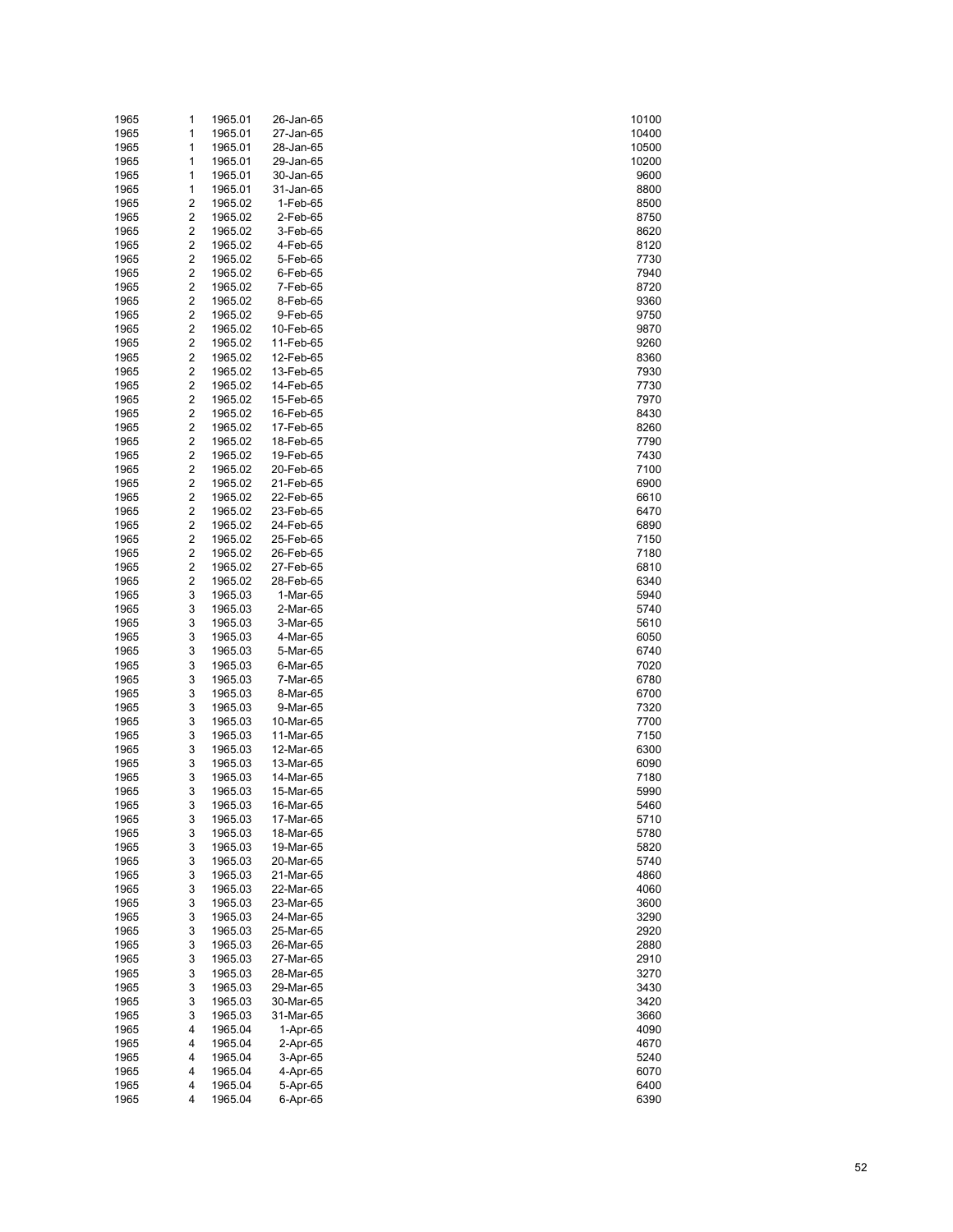| 1965         | 4      | 1965.04            | 7-Apr-65               | 6200           |
|--------------|--------|--------------------|------------------------|----------------|
| 1965         | 4      | 1965.04            | 8-Apr-65               | 6270           |
| 1965         | 4      | 1965.04            | 9-Apr-65               | 6780           |
| 1965<br>1965 | 4<br>4 | 1965.04<br>1965.04 | 10-Apr-65<br>11-Apr-65 | 7710<br>9280   |
| 1965         | 4      | 1965.04            | 12-Apr-65              | 11200          |
| 1965         | 4      | 1965.04            | 13-Apr-65              | 12700          |
| 1965         | 4      | 1965.04            | 14-Apr-65              | 13800          |
| 1965         | 4      | 1965.04            | 15-Apr-65              | 14100          |
| 1965         | 4      | 1965.04            | 16-Apr-65              | 14200          |
| 1965         | 4      | 1965.04            | 17-Apr-65              | 14500          |
| 1965         | 4      | 1965.04            | 18-Apr-65              | 14300          |
| 1965         | 4      | 1965.04            | 19-Apr-65              | 13800          |
| 1965         | 4      | 1965.04            | 20-Apr-65              | 13500          |
| 1965<br>1965 | 4<br>4 | 1965.04<br>1965.04 | 21-Apr-65<br>22-Apr-65 | 12800<br>11500 |
| 1965         | 4      | 1965.04            | 23-Apr-65              | 10600          |
| 1965         | 4      | 1965.04            | 24-Apr-65              | 10800          |
| 1965         | 4      | 1965.04            | 25-Apr-65              | 11200          |
| 1965         | 4      | 1965.04            | 26-Apr-65              | 11100          |
| 1965         | 4      | 1965.04            | 27-Apr-65              | 10600          |
| 1965         | 4      | 1965.04            | 28-Apr-65              | 9730           |
| 1965         | 4      | 1965.04            | 29-Apr-65              | 8420           |
| 1965         | 4<br>5 | 1965.04            | 30-Apr-65              | 7830           |
| 1965<br>1965 | 5      | 1965.05<br>1965.05 | 1-May-65<br>$2-May-65$ | 6890<br>6410   |
| 1965         | 5      | 1965.05            | 3-May-65               | 6290           |
| 1965         | 5      | 1965.05            | 4-May-65               | 6350           |
| 1965         | 5      | 1965.05            | 5-May-65               | 6150           |
| 1965         | 5      | 1965.05            | 6-May-65               | 5800           |
| 1965         | 5      | 1965.05            | 7-May-65               | 5890           |
| 1965         | 5      | 1965.05            | 8-May-65               | 5920           |
| 1965         | 5      | 1965.05            | 9-May-65               | 6320           |
| 1965<br>1965 | 5<br>5 | 1965.05<br>1965.05 | 10-May-65<br>11-May-65 | 6740<br>6780   |
| 1965         | 5      | 1965.05            | 12-May-65              | 6400           |
| 1965         | 5      | 1965.05            | 13-May-65              | 6200           |
| 1965         | 5      | 1965.05            | 14-May-65              | 5960           |
| 1965         | 5      | 1965.05            | 15-May-65              | 5380           |
| 1965         | 5      | 1965.05            | 16-May-65              | 4610           |
| 1965         | 5      | 1965.05            | 17-May-65              | 3980           |
| 1965         | 5      | 1965.05            | 18-May-65              | 3540           |
| 1965         | 5      | 1965.05<br>1965.05 | 19-May-65<br>20-May-65 | 3580           |
| 1965<br>1965 | 5<br>5 | 1965.05            | 21-May-65              | 3670<br>3610   |
| 1965         | 5      | 1965.05            | 22-May-65              | 3740           |
| 1965         | 5      | 1965.05            | 23-May-65              | 4540           |
| 1965         | 5      | 1965.05            | 24-May-65              | 5890           |
| 1965         | 5      | 1965.05            | 25-May-65              | 6280           |
| 1965         | 5      | 1965.05            | 26-May-65              | 6140           |
| 1965         | 5      | 1965.05            | 27-May-65              | 5540           |
| 1965         | 5      | 1965.05            | 28-May-65              | 4520           |
| 1965         | 5<br>5 | 1965.05<br>1965.05 | 29-May-65<br>30-May-65 | 3930<br>3620   |
| 1965<br>1965 | 5      | 1965.05            | 31-May-65              | 3500           |
| 1965         | 6      | 1965.06            | 1-Jun-65               | 3370           |
| 1965         | 6      | 1965.06            | 2-Jun-65               | 3350           |
| 1965         | 6      | 1965.06            | 3-Jun-65               | 3830           |
| 1965         | 6      | 1965.06            | 4-Jun-65               | 4610           |
| 1965         | 6      | 1965.06            | 5-Jun-65               | 5030           |
| 1965         | 6      | 1965.06            | 6-Jun-65               | 5970           |
| 1965         | 6      | 1965.06            | 7-Jun-65               | 6640           |
| 1965<br>1965 | 6<br>6 | 1965.06<br>1965.06 | 8-Jun-65<br>9-Jun-65   | 6750<br>6830   |
| 1965         | 6      | 1965.06            | 10-Jun-65              | 7100           |
| 1965         | 6      | 1965.06            | 11-Jun-65              | 7490           |
| 1965         | 6      | 1965.06            | 12-Jun-65              | 7670           |
| 1965         | 6      | 1965.06            | 13-Jun-65              | 8010           |
| 1965         | 6      | 1965.06            | 14-Jun-65              | 9130           |
| 1965         | 6      | 1965.06            | 15-Jun-65              | 9280           |
| 1965         | 6      | 1965.06            | 16-Jun-65              | 8420           |

| 6<br>200               |
|------------------------|
| 6270                   |
| 6780                   |
| 7710                   |
| 9.<br>280              |
| 11200                  |
| 2700<br>1              |
| 13800                  |
| 14100                  |
| 14200                  |
| 14500                  |
| 14300                  |
| 3800<br>1:             |
| 13500                  |
| 2800<br>1:             |
| 11500                  |
| 10600                  |
| 10800                  |
|                        |
| 11200<br>11100         |
|                        |
| 10600                  |
| 9730                   |
| 84<br>20               |
| 7830                   |
| 6890                   |
| 6410                   |
| 6<br>290               |
| 6350                   |
| 6150                   |
| 5800                   |
| 5890                   |
| 5920                   |
| 6320                   |
| 6740                   |
| 6780                   |
| 6400                   |
| 6<br>200               |
| 5960                   |
| 5380                   |
| 4610                   |
| 3980                   |
| 3540                   |
| 3580                   |
| 3670                   |
| 3610                   |
| 3740                   |
| 4540                   |
| 5890                   |
| 6280                   |
| 140                    |
| 6 <sup>1</sup><br>5540 |
| 4520                   |
| 30                     |
| 39                     |
| 3620                   |
| 3500                   |
| 3370                   |
| 3350                   |
| 3830                   |
| 4610                   |
| 5030                   |
| 5970                   |
| 6640                   |
| 6750                   |
| 6830                   |
| 7100                   |
| 7490                   |
| 7670                   |
| 8010                   |
| 9130                   |
| 9280                   |
| 8420                   |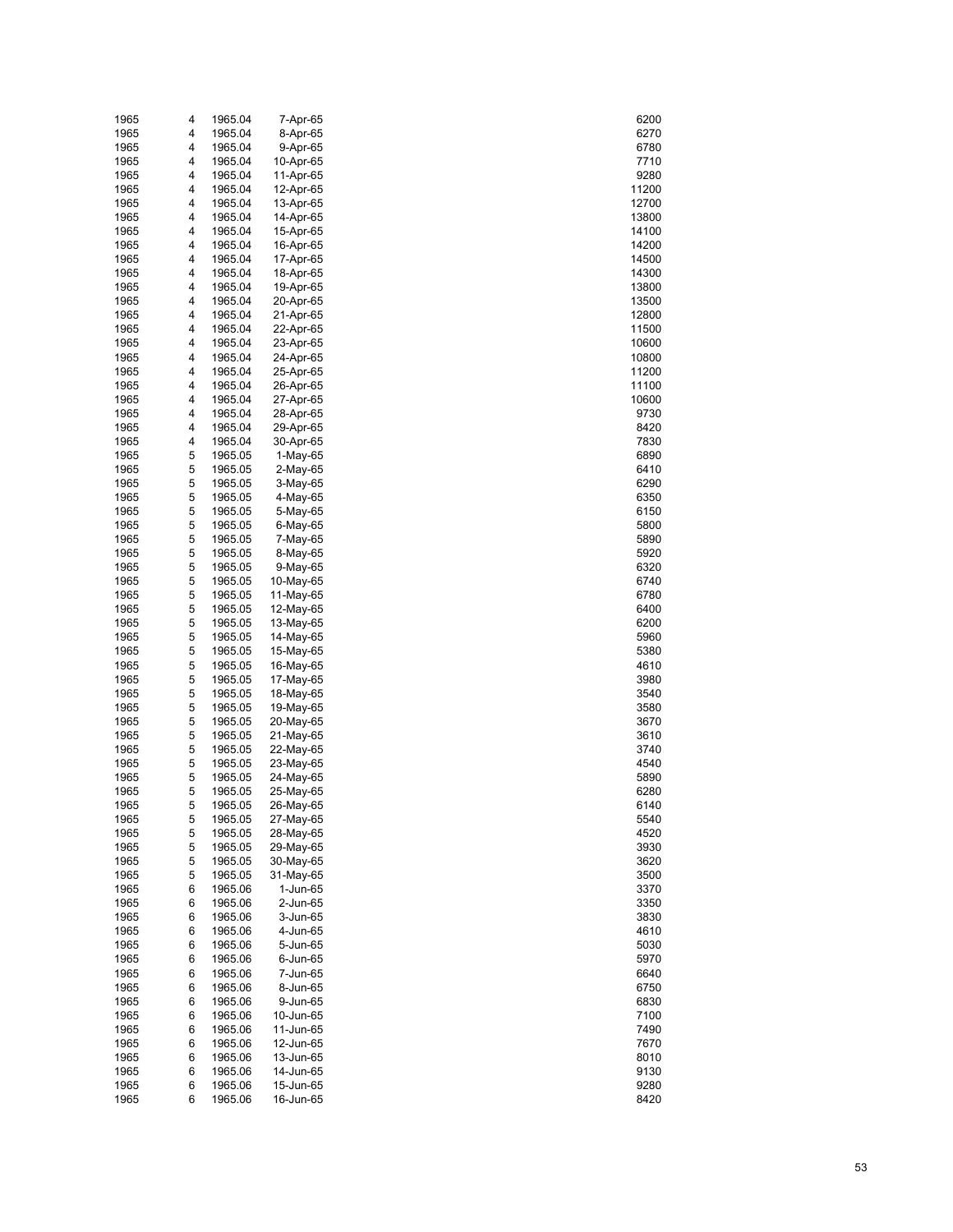| 1965 | 6              | 1965.06 | 17-Jun-65 | 7640 |
|------|----------------|---------|-----------|------|
| 1965 | 6              | 1965.06 | 18-Jun-65 | 6950 |
| 1965 | 6              | 1965.06 | 19-Jun-65 | 5490 |
|      |                |         |           |      |
| 1965 | 6              | 1965.06 | 20-Jun-65 | 4140 |
| 1965 | 6              | 1965.06 | 21-Jun-65 | 3640 |
| 1965 | 6              | 1965.06 | 22-Jun-65 | 3340 |
| 1965 | 6              | 1965.06 | 23-Jun-65 | 3700 |
| 1965 | 6              | 1965.06 | 24-Jun-65 | 3930 |
| 1965 | 6              | 1965.06 | 25-Jun-65 | 3950 |
|      |                |         |           |      |
| 1965 | 6              | 1965.06 | 26-Jun-65 | 4370 |
| 1965 | 6              | 1965.06 | 27-Jun-65 | 4780 |
| 1965 | 6              | 1965.06 | 28-Jun-65 | 5080 |
| 1965 | 6              | 1965.06 | 29-Jun-65 | 4840 |
| 1965 | 6              | 1965.06 | 30-Jun-65 | 4180 |
| 1965 | $\overline{7}$ | 1965.07 | 1-Jul-65  | 3720 |
| 1965 | $\overline{7}$ | 1965.07 | 2-Jul-65  | 3690 |
|      |                |         |           |      |
| 1965 | 7              | 1965.07 | 3-Jul-65  | 3190 |
| 1965 | $\overline{7}$ | 1965.07 | 4-Jul-65  | 3020 |
| 1965 | 7              | 1965.07 | 5-Jul-65  | 3080 |
| 1965 | $\overline{7}$ | 1965.07 | 6-Jul-65  | 2910 |
| 1965 | 7              | 1965.07 | 7-Jul-65  | 2850 |
| 1965 | $\overline{7}$ | 1965.07 | 8-Jul-65  | 2860 |
|      |                |         |           |      |
| 1965 | 7              | 1965.07 | 9-Jul-65  | 2740 |
| 1965 | $\overline{7}$ | 1965.07 | 10-Jul-65 | 2590 |
| 1965 | 7              | 1965.07 | 11-Jul-65 | 2500 |
| 1965 | $\overline{7}$ | 1965.07 | 12-Jul-65 | 2320 |
| 1965 | 7              | 1965.07 | 13-Jul-65 | 2300 |
| 1965 | $\overline{7}$ | 1965.07 | 14-Jul-65 | 2300 |
|      | 7              | 1965.07 | 15-Jul-65 |      |
| 1965 |                |         |           | 1920 |
| 1965 | $\overline{7}$ | 1965.07 | 16-Jul-65 | 1760 |
| 1965 | 7              | 1965.07 | 17-Jul-65 | 1600 |
| 1965 | $\overline{7}$ | 1965.07 | 18-Jul-65 | 1440 |
| 1965 | 7              | 1965.07 | 19-Jul-65 | 1220 |
| 1965 | $\overline{7}$ | 1965.07 | 20-Jul-65 | 1200 |
| 1965 | 7              | 1965.07 | 21-Jul-65 | 1120 |
|      |                |         |           |      |
| 1965 | $\overline{7}$ | 1965.07 | 22-Jul-65 | 1080 |
| 1965 | 7              | 1965.07 | 23-Jul-65 | 1100 |
| 1965 | $\overline{7}$ | 1965.07 | 24-Jul-65 | 1080 |
| 1965 | 7              | 1965.07 | 25-Jul-65 | 1120 |
| 1965 | $\overline{7}$ | 1965.07 | 26-Jul-65 | 1100 |
| 1965 | 7              | 1965.07 | 27-Jul-65 | 1110 |
| 1965 | $\overline{7}$ | 1965.07 |           | 1100 |
|      |                |         | 28-Jul-65 |      |
| 1965 | 7              | 1965.07 | 29-Jul-65 | 1080 |
| 1965 | $\overline{7}$ | 1965.07 | 30-Jul-65 | 1050 |
| 1965 | 7              | 1965.07 | 31-Jul-65 | 1010 |
| 1965 | 8              | 1965.08 | 1-Aug-65  | 1040 |
| 1965 | 8              | 1965.08 | 2-Aug-65  | 1060 |
| 1965 | 8              | 1965.08 | 3-Aug-65  | 1040 |
|      |                |         |           |      |
| 1965 | 8              | 1965.08 | 4-Aug-65  | 1000 |
| 1965 | 8              | 1965.08 | 5-Aug-65  | 955  |
| 1965 | 8              | 1965.08 | 6-Aug-65  | 985  |
| 1965 | 8              | 1965.08 | 7-Aug-65  | 1030 |
| 1965 | 8              | 1965.08 | 8-Aug-65  | 1110 |
| 1965 | 8              | 1965.08 | 9-Aug-65  | 1140 |
| 1965 | 8              | 1965.08 | 10-Aug-65 | 1080 |
|      |                |         |           |      |
| 1965 | 8              | 1965.08 | 11-Aug-65 | 1070 |
| 1965 | 8              | 1965.08 | 12-Aug-65 | 1340 |
| 1965 | 8              | 1965.08 | 13-Aug-65 | 1720 |
| 1965 | 8              | 1965.08 | 14-Aug-65 | 1820 |
| 1965 | 8              | 1965.08 | 15-Aug-65 | 1750 |
| 1965 | 8              | 1965.08 | 16-Aug-65 | 1680 |
| 1965 | 8              | 1965.08 | 17-Aug-65 | 1380 |
|      |                |         |           |      |
| 1965 | 8              | 1965.08 | 18-Aug-65 | 1240 |
| 1965 | 8              | 1965.08 | 19-Aug-65 | 1130 |
| 1965 | 8              | 1965.08 | 20-Aug-65 | 1160 |
| 1965 | 8              | 1965.08 | 21-Aug-65 | 1140 |
| 1965 | 8              | 1965.08 | 22-Aug-65 | 1230 |
| 1965 | 8              | 1965.08 | 23-Aug-65 | 1260 |
|      | 8              |         |           |      |
| 1965 |                | 1965.08 | 24-Aug-65 | 1160 |
| 1965 | 8              | 1965.08 | 25-Aug-65 | 1140 |
| 1965 | 8              | 1965.08 | 26-Aug-65 | 1160 |

| 7640<br>6950 |  |
|--------------|--|
|              |  |
|              |  |
|              |  |
| 5490         |  |
| 4140         |  |
| 3640         |  |
|              |  |
| 3340         |  |
| 3700         |  |
|              |  |
| 3930         |  |
| 3950         |  |
|              |  |
| 4370         |  |
| 4780         |  |
| 5080         |  |
|              |  |
| 4840         |  |
| 4180         |  |
|              |  |
| 3720         |  |
| 3690         |  |
|              |  |
| 3190         |  |
| 3020         |  |
|              |  |
| 3080         |  |
| 2910         |  |
| 2850         |  |
|              |  |
| 2860         |  |
| 2740         |  |
|              |  |
| 2590         |  |
| 2500         |  |
|              |  |
| 2320         |  |
| 300<br>2     |  |
| 2300         |  |
|              |  |
| 1920         |  |
| 1760         |  |
|              |  |
| 1600         |  |
| 1440         |  |
|              |  |
| 1.<br>220    |  |
| 1200         |  |
|              |  |
| 1120         |  |
| 1080         |  |
| 1100         |  |
|              |  |
|              |  |
| 1080         |  |
|              |  |
| 1120         |  |
| 1100         |  |
|              |  |
| 1110         |  |
| 1100         |  |
|              |  |
| 1080         |  |
| 1050         |  |
| 1010         |  |
|              |  |
| 1040         |  |
| 1060         |  |
|              |  |
| 1040         |  |
| 1000         |  |
|              |  |
| 955<br>,     |  |
| 985          |  |
| 1030         |  |
|              |  |
| 1110         |  |
| 1140         |  |
|              |  |
| 1080         |  |
| 1070         |  |
| 340<br>1     |  |
|              |  |
| 1720         |  |
| 1820         |  |
|              |  |
| 1750         |  |
| 1680         |  |
|              |  |
| 1380         |  |
| 240<br>1.    |  |
|              |  |
| 1130         |  |
| 1160         |  |
|              |  |
| 1140         |  |
| 230<br>1.    |  |
| 260<br>1:    |  |
|              |  |
| 1160         |  |
| 1140         |  |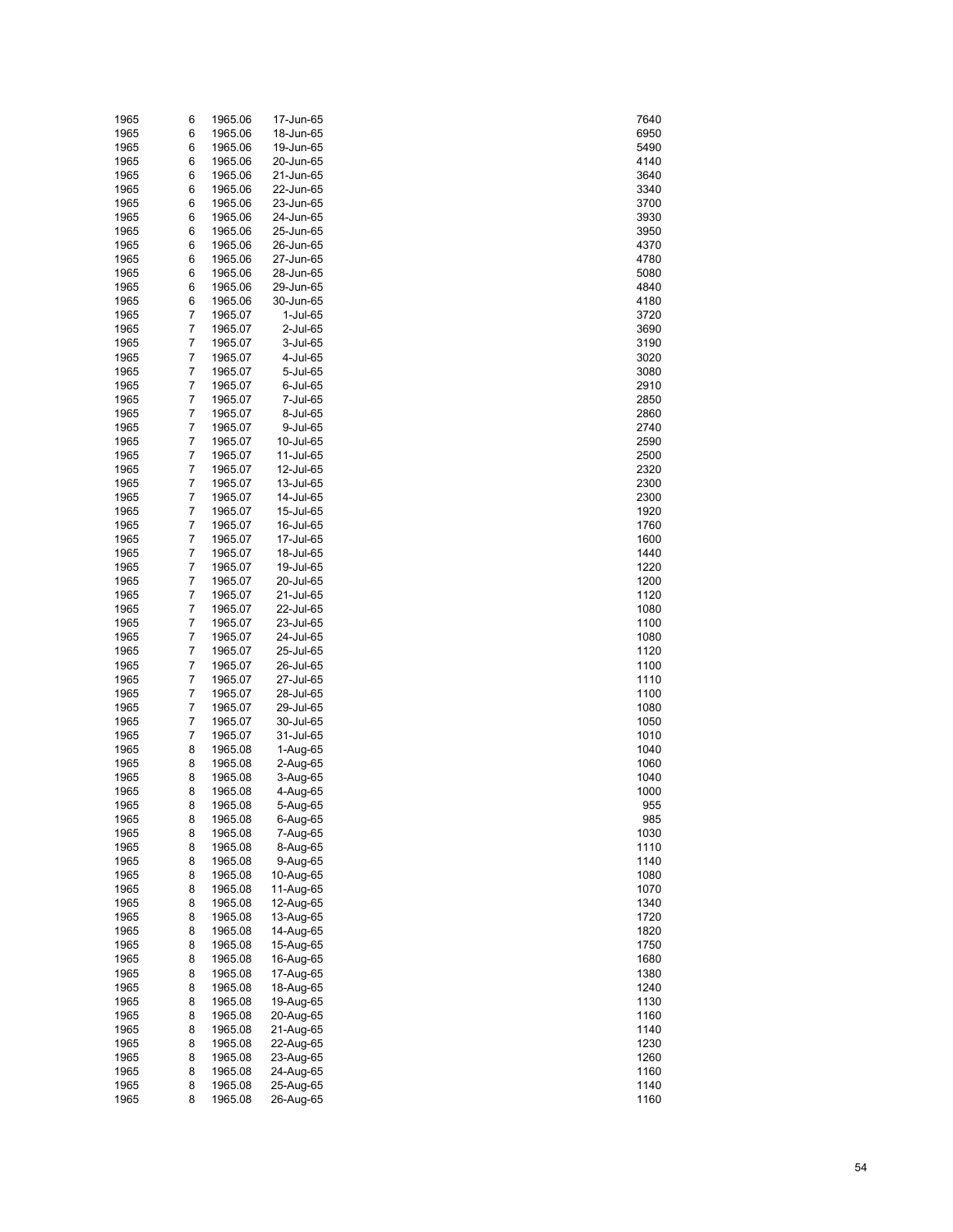| 1965 | 8  | 1965.08 | 27-Aug-65  | 1210 |
|------|----|---------|------------|------|
| 1965 | 8  | 1965.08 | 28-Aug-65  | 1140 |
| 1965 | 8  | 1965.08 | 29-Aug-65  | 1200 |
| 1965 | 8  | 1965.08 | 30-Aug-65  | 1260 |
| 1965 | 8  | 1965.08 | 31-Aug-65  | 1210 |
|      | 9  |         |            |      |
| 1965 |    | 1965.09 | $1-Sep-65$ | 1180 |
| 1965 | 9  | 1965.09 | 2-Sep-65   | 1290 |
| 1965 | 9  | 1965.09 | 3-Sep-65   | 1300 |
| 1965 | 9  | 1965.09 | 4-Sep-65   | 1320 |
| 1965 | 9  | 1965.09 | 5-Sep-65   | 1420 |
| 1965 | 9  | 1965.09 | 6-Sep-65   | 1540 |
| 1965 | 9  | 1965.09 | 7-Sep-65   | 1530 |
| 1965 | 9  | 1965.09 | 8-Sep-65   | 1600 |
| 1965 | 9  | 1965.09 | 9-Sep-65   | 1510 |
| 1965 | 9  | 1965.09 | 10-Sep-65  | 1470 |
| 1965 | 9  | 1965.09 | 11-Sep-65  | 1490 |
| 1965 | 9  | 1965.09 | 12-Sep-65  | 1570 |
|      |    |         |            |      |
| 1965 | 9  | 1965.09 | 13-Sep-65  | 1610 |
| 1965 | 9  | 1965.09 | 14-Sep-65  | 1510 |
| 1965 | 9  | 1965.09 | 15-Sep-65  | 1360 |
| 1965 | 9  | 1965.09 | 16-Sep-65  | 1360 |
| 1965 | 9  | 1965.09 | 17-Sep-65  | 1510 |
| 1965 | 9  | 1965.09 | 18-Sep-65  | 1690 |
| 1965 | 9  | 1965.09 | 19-Sep-65  | 1690 |
| 1965 | 9  | 1965.09 | 20-Sep-65  | 1760 |
| 1965 | 9  | 1965.09 | 21-Sep-65  | 1570 |
| 1965 | 9  | 1965.09 | 22-Sep-65  | 1710 |
| 1965 | 9  | 1965.09 | 23-Sep-65  | 1850 |
| 1965 | 9  | 1965.09 | 24-Sep-65  | 1860 |
|      |    |         |            |      |
| 1965 | 9  | 1965.09 | 25-Sep-65  | 1950 |
| 1965 | 9  | 1965.09 | 26-Sep-65  | 2180 |
| 1965 | 9  | 1965.09 | 27-Sep-65  | 2290 |
| 1965 | 9  | 1965.09 | 28-Sep-65  | 2270 |
| 1965 | 9  | 1965.09 | 29-Sep-65  | 2400 |
| 1965 | 9  | 1965.09 | 30-Sep-65  | 2560 |
| 1965 | 10 | 1965.1  | 1-Oct-65   | 2800 |
| 1965 | 10 | 1965.1  | 2-Oct-65   | 2910 |
| 1965 | 10 | 1965.1  | 3-Oct-65   | 2990 |
| 1965 | 10 | 1965.1  | 4-Oct-65   | 3030 |
| 1965 | 10 | 1965.1  | 5-Oct-65   | 2970 |
| 1965 | 10 | 1965.1  | 6-Oct-65   | 2930 |
|      |    |         |            |      |
| 1965 | 10 | 1965.1  | 7-Oct-65   | 3100 |
| 1965 | 10 | 1965.1  | 8-Oct-65   | 3150 |
| 1965 | 10 | 1965.1  | 9-Oct-65   | 3150 |
| 1965 | 10 | 1965.1  | 10-Oct-65  | 3030 |
| 1965 | 10 | 1965.1  | 11-Oct-65  | 3030 |
| 1965 | 10 | 1965.1  | 12-Oct-65  | 3130 |
| 1965 | 10 | 1965.1  | 13-Oct-65  | 3290 |
| 1965 | 10 | 1965.1  | 14-Oct-65  | 3420 |
| 1965 | 10 | 1965.1  | 15-Oct-65  | 3610 |
| 1965 | 10 | 1965.1  | 16-Oct-65  | 3850 |
| 1965 | 10 | 1965.1  | 17-Oct-65  | 3780 |
| 1965 | 10 | 1965.1  | 18-Oct-65  | 3550 |
| 1965 | 10 | 1965.1  | 19-Oct-65  | 3460 |
|      |    |         |            |      |
| 1965 | 10 | 1965.1  | 20-Oct-65  | 3340 |
| 1965 | 10 | 1965.1  | 21-Oct-65  | 3160 |
| 1965 | 10 | 1965.1  | 22-Oct-65  | 2570 |
| 1965 | 10 | 1965.1  | 23-Oct-65  | 2270 |
| 1965 | 10 | 1965.1  | 24-Oct-65  | 2150 |
| 1965 | 10 | 1965.1  | 25-Oct-65  | 2060 |
| 1965 | 10 | 1965.1  | 26-Oct-65  | 2010 |
| 1965 | 10 | 1965.1  | 27-Oct-65  | 2060 |
| 1965 | 10 | 1965.1  | 28-Oct-65  | 1990 |
| 1965 | 10 | 1965.1  | 29-Oct-65  | 2480 |
| 1965 | 10 | 1965.1  | 30-Oct-65  | 2960 |
| 1965 | 10 | 1965.1  | 31-Oct-65  | 3040 |
|      |    |         |            |      |
| 1965 | 11 | 1965.11 | 1-Nov-65   | 3010 |
| 1965 | 11 | 1965.11 | 2-Nov-65   | 2850 |
| 1965 | 11 | 1965.11 | 3-Nov-65   | 2660 |
| 1965 | 11 | 1965.11 | 4-Nov-65   | 2650 |
| 1965 | 11 | 1965.11 | 5-Nov-65   | 2640 |

| 1210                  |  |
|-----------------------|--|
|                       |  |
|                       |  |
| 1140                  |  |
| 1200                  |  |
|                       |  |
| 260<br>1:             |  |
| 1210                  |  |
|                       |  |
| 1180                  |  |
| 1290                  |  |
|                       |  |
| 300<br>1              |  |
|                       |  |
| 1320                  |  |
| 14:<br>20             |  |
|                       |  |
| 1540                  |  |
| 1530                  |  |
|                       |  |
| 1600                  |  |
| 1510                  |  |
|                       |  |
| 1470                  |  |
|                       |  |
| 1490                  |  |
| 1570                  |  |
|                       |  |
| 1610                  |  |
|                       |  |
| 1510                  |  |
| 1360                  |  |
| 1360                  |  |
|                       |  |
| 1510                  |  |
|                       |  |
| 1690                  |  |
| 1690                  |  |
|                       |  |
| 1760                  |  |
|                       |  |
| 1570                  |  |
| 1710                  |  |
|                       |  |
| 1850                  |  |
| 1860                  |  |
|                       |  |
| 1950                  |  |
| 2180                  |  |
|                       |  |
| 290<br>X,             |  |
|                       |  |
| 2270                  |  |
| 2400                  |  |
|                       |  |
| 2560                  |  |
|                       |  |
| 2800                  |  |
| 2910                  |  |
|                       |  |
| 2990                  |  |
|                       |  |
|                       |  |
|                       |  |
|                       |  |
| 3030<br>2970          |  |
| 2930                  |  |
|                       |  |
| 3100                  |  |
|                       |  |
| 3150                  |  |
| 3150                  |  |
|                       |  |
| 3030                  |  |
| $30^{\circ}$<br>30    |  |
|                       |  |
| 3130                  |  |
| 290<br>š,             |  |
|                       |  |
| 3420                  |  |
| 10<br>ĥ               |  |
|                       |  |
| 3850                  |  |
|                       |  |
| 3780                  |  |
| 3550                  |  |
| )                     |  |
| 3460                  |  |
| 3340                  |  |
| )                     |  |
| 3160                  |  |
|                       |  |
|                       |  |
| 2570<br>2270<br>ž,    |  |
| 2150                  |  |
|                       |  |
| 2060<br>)             |  |
|                       |  |
| 2010                  |  |
| -- - - -<br>2060<br>) |  |
|                       |  |
| 1990                  |  |
| 2480<br>)             |  |
|                       |  |
| 2960                  |  |
| 3040<br>)             |  |
|                       |  |
| - -<br>3010           |  |
| 2850<br>)             |  |
|                       |  |
| 2660                  |  |
| 2650<br>)             |  |
| 2640                  |  |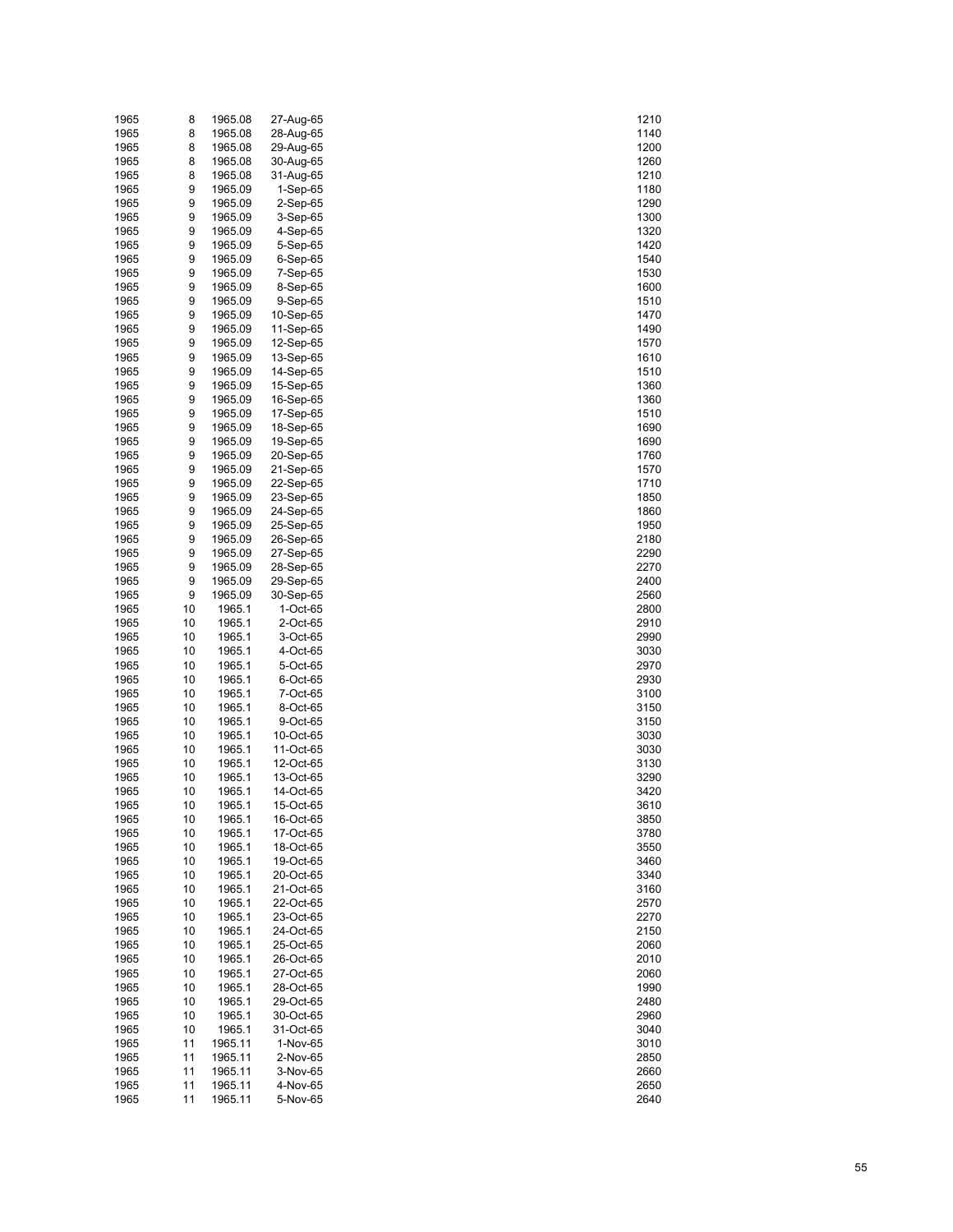| 11<br>11<br>11<br>11 | 1965.11                                                                                                                                                              | 6-Nov-65                                                                                                                                                                                                                                                                                                         | 2650                                                                                                                                                                                                                                                                                                                                                               |
|----------------------|----------------------------------------------------------------------------------------------------------------------------------------------------------------------|------------------------------------------------------------------------------------------------------------------------------------------------------------------------------------------------------------------------------------------------------------------------------------------------------------------|--------------------------------------------------------------------------------------------------------------------------------------------------------------------------------------------------------------------------------------------------------------------------------------------------------------------------------------------------------------------|
|                      |                                                                                                                                                                      | 7-Nov-65                                                                                                                                                                                                                                                                                                         | 2600                                                                                                                                                                                                                                                                                                                                                               |
|                      | 1965.11                                                                                                                                                              | 8-Nov-65                                                                                                                                                                                                                                                                                                         | 2520                                                                                                                                                                                                                                                                                                                                                               |
|                      | 1965.11                                                                                                                                                              | 9-Nov-65                                                                                                                                                                                                                                                                                                         | 2430                                                                                                                                                                                                                                                                                                                                                               |
|                      | 1965.11                                                                                                                                                              | 10-Nov-65                                                                                                                                                                                                                                                                                                        | 2510                                                                                                                                                                                                                                                                                                                                                               |
| 11                   | 1965.11                                                                                                                                                              | 11-Nov-65                                                                                                                                                                                                                                                                                                        | 2660                                                                                                                                                                                                                                                                                                                                                               |
| 11                   | 1965.11                                                                                                                                                              | 12-Nov-65                                                                                                                                                                                                                                                                                                        | 2860                                                                                                                                                                                                                                                                                                                                                               |
| 11                   | 1965.11                                                                                                                                                              | 13-Nov-65                                                                                                                                                                                                                                                                                                        | 3000                                                                                                                                                                                                                                                                                                                                                               |
|                      |                                                                                                                                                                      |                                                                                                                                                                                                                                                                                                                  |                                                                                                                                                                                                                                                                                                                                                                    |
| 11                   | 1965.11                                                                                                                                                              | 14-Nov-65                                                                                                                                                                                                                                                                                                        | 3120                                                                                                                                                                                                                                                                                                                                                               |
| 11                   | 1965.11                                                                                                                                                              | 15-Nov-65                                                                                                                                                                                                                                                                                                        | 3130                                                                                                                                                                                                                                                                                                                                                               |
|                      |                                                                                                                                                                      |                                                                                                                                                                                                                                                                                                                  | 3070                                                                                                                                                                                                                                                                                                                                                               |
|                      |                                                                                                                                                                      |                                                                                                                                                                                                                                                                                                                  | 3150                                                                                                                                                                                                                                                                                                                                                               |
|                      |                                                                                                                                                                      |                                                                                                                                                                                                                                                                                                                  | 3490                                                                                                                                                                                                                                                                                                                                                               |
| 11                   | 1965.11                                                                                                                                                              | 19-Nov-65                                                                                                                                                                                                                                                                                                        | 3620                                                                                                                                                                                                                                                                                                                                                               |
| 11                   | 1965.11                                                                                                                                                              | 20-Nov-65                                                                                                                                                                                                                                                                                                        | 3710                                                                                                                                                                                                                                                                                                                                                               |
| 11                   | 1965.11                                                                                                                                                              | 21-Nov-65                                                                                                                                                                                                                                                                                                        | 4020                                                                                                                                                                                                                                                                                                                                                               |
|                      |                                                                                                                                                                      |                                                                                                                                                                                                                                                                                                                  | 4310                                                                                                                                                                                                                                                                                                                                                               |
|                      |                                                                                                                                                                      |                                                                                                                                                                                                                                                                                                                  | 4450                                                                                                                                                                                                                                                                                                                                                               |
|                      |                                                                                                                                                                      |                                                                                                                                                                                                                                                                                                                  | 4770                                                                                                                                                                                                                                                                                                                                                               |
|                      |                                                                                                                                                                      |                                                                                                                                                                                                                                                                                                                  | 5190                                                                                                                                                                                                                                                                                                                                                               |
|                      |                                                                                                                                                                      |                                                                                                                                                                                                                                                                                                                  | 5510                                                                                                                                                                                                                                                                                                                                                               |
|                      |                                                                                                                                                                      |                                                                                                                                                                                                                                                                                                                  |                                                                                                                                                                                                                                                                                                                                                                    |
|                      |                                                                                                                                                                      |                                                                                                                                                                                                                                                                                                                  | 5630                                                                                                                                                                                                                                                                                                                                                               |
|                      |                                                                                                                                                                      |                                                                                                                                                                                                                                                                                                                  | 5700                                                                                                                                                                                                                                                                                                                                                               |
|                      |                                                                                                                                                                      |                                                                                                                                                                                                                                                                                                                  | 5670                                                                                                                                                                                                                                                                                                                                                               |
|                      |                                                                                                                                                                      |                                                                                                                                                                                                                                                                                                                  | 5730                                                                                                                                                                                                                                                                                                                                                               |
| 12                   | 1965.12                                                                                                                                                              | 1-Dec-65                                                                                                                                                                                                                                                                                                         | 6500                                                                                                                                                                                                                                                                                                                                                               |
| 12                   | 1965.12                                                                                                                                                              | $2$ -Dec-65                                                                                                                                                                                                                                                                                                      | 7370                                                                                                                                                                                                                                                                                                                                                               |
| 12                   | 1965.12                                                                                                                                                              | 3-Dec-65                                                                                                                                                                                                                                                                                                         | 7950                                                                                                                                                                                                                                                                                                                                                               |
|                      |                                                                                                                                                                      |                                                                                                                                                                                                                                                                                                                  | 8670                                                                                                                                                                                                                                                                                                                                                               |
|                      |                                                                                                                                                                      |                                                                                                                                                                                                                                                                                                                  | 9270                                                                                                                                                                                                                                                                                                                                                               |
|                      |                                                                                                                                                                      |                                                                                                                                                                                                                                                                                                                  | 9570                                                                                                                                                                                                                                                                                                                                                               |
|                      |                                                                                                                                                                      |                                                                                                                                                                                                                                                                                                                  | 9690                                                                                                                                                                                                                                                                                                                                                               |
|                      |                                                                                                                                                                      |                                                                                                                                                                                                                                                                                                                  | 9410                                                                                                                                                                                                                                                                                                                                                               |
|                      |                                                                                                                                                                      |                                                                                                                                                                                                                                                                                                                  |                                                                                                                                                                                                                                                                                                                                                                    |
|                      |                                                                                                                                                                      |                                                                                                                                                                                                                                                                                                                  | 8720                                                                                                                                                                                                                                                                                                                                                               |
|                      |                                                                                                                                                                      |                                                                                                                                                                                                                                                                                                                  | 7220                                                                                                                                                                                                                                                                                                                                                               |
|                      |                                                                                                                                                                      |                                                                                                                                                                                                                                                                                                                  | 6180                                                                                                                                                                                                                                                                                                                                                               |
|                      |                                                                                                                                                                      |                                                                                                                                                                                                                                                                                                                  | 5810                                                                                                                                                                                                                                                                                                                                                               |
|                      |                                                                                                                                                                      |                                                                                                                                                                                                                                                                                                                  | 5610                                                                                                                                                                                                                                                                                                                                                               |
|                      |                                                                                                                                                                      |                                                                                                                                                                                                                                                                                                                  | 5430                                                                                                                                                                                                                                                                                                                                                               |
| 12                   | 1965.12                                                                                                                                                              | 15-Dec-65                                                                                                                                                                                                                                                                                                        | 5390                                                                                                                                                                                                                                                                                                                                                               |
| 12                   | 1965.12                                                                                                                                                              | 16-Dec-65                                                                                                                                                                                                                                                                                                        | 5330                                                                                                                                                                                                                                                                                                                                                               |
| 12                   | 1965.12                                                                                                                                                              | 17-Dec-65                                                                                                                                                                                                                                                                                                        | 5270                                                                                                                                                                                                                                                                                                                                                               |
|                      |                                                                                                                                                                      |                                                                                                                                                                                                                                                                                                                  | 5490                                                                                                                                                                                                                                                                                                                                                               |
|                      |                                                                                                                                                                      |                                                                                                                                                                                                                                                                                                                  | 5630                                                                                                                                                                                                                                                                                                                                                               |
|                      |                                                                                                                                                                      |                                                                                                                                                                                                                                                                                                                  | 5520                                                                                                                                                                                                                                                                                                                                                               |
|                      |                                                                                                                                                                      |                                                                                                                                                                                                                                                                                                                  | 5500                                                                                                                                                                                                                                                                                                                                                               |
|                      |                                                                                                                                                                      |                                                                                                                                                                                                                                                                                                                  | 5590                                                                                                                                                                                                                                                                                                                                                               |
|                      |                                                                                                                                                                      |                                                                                                                                                                                                                                                                                                                  |                                                                                                                                                                                                                                                                                                                                                                    |
|                      | 1965.12                                                                                                                                                              | 23-Dec-65                                                                                                                                                                                                                                                                                                        | 5620                                                                                                                                                                                                                                                                                                                                                               |
| 12                   |                                                                                                                                                                      | 24-Dec-65                                                                                                                                                                                                                                                                                                        | 5540                                                                                                                                                                                                                                                                                                                                                               |
| 12                   | 1965.12                                                                                                                                                              |                                                                                                                                                                                                                                                                                                                  |                                                                                                                                                                                                                                                                                                                                                                    |
| 12                   | 1965.12                                                                                                                                                              | 25-Dec-65                                                                                                                                                                                                                                                                                                        | 4860                                                                                                                                                                                                                                                                                                                                                               |
| 12                   | 1965.12                                                                                                                                                              | 26-Dec-65                                                                                                                                                                                                                                                                                                        | 4180                                                                                                                                                                                                                                                                                                                                                               |
| 12                   | 1965.12                                                                                                                                                              | 27-Dec-65                                                                                                                                                                                                                                                                                                        | 3820                                                                                                                                                                                                                                                                                                                                                               |
| 12                   | 1965.12                                                                                                                                                              | 28-Dec-65                                                                                                                                                                                                                                                                                                        | 3820                                                                                                                                                                                                                                                                                                                                                               |
| 12                   | 1965.12                                                                                                                                                              | 29-Dec-65                                                                                                                                                                                                                                                                                                        | 4160                                                                                                                                                                                                                                                                                                                                                               |
| 12                   | 1965.12                                                                                                                                                              | 30-Dec-65                                                                                                                                                                                                                                                                                                        | 4390                                                                                                                                                                                                                                                                                                                                                               |
|                      |                                                                                                                                                                      | 31-Dec-65                                                                                                                                                                                                                                                                                                        |                                                                                                                                                                                                                                                                                                                                                                    |
| 12                   | 1965.12                                                                                                                                                              |                                                                                                                                                                                                                                                                                                                  | 5720                                                                                                                                                                                                                                                                                                                                                               |
| 1                    | 1966.01                                                                                                                                                              | $1-Jan-66$                                                                                                                                                                                                                                                                                                       | 7330                                                                                                                                                                                                                                                                                                                                                               |
| 1                    | 1966.01                                                                                                                                                              | 2-Jan-66                                                                                                                                                                                                                                                                                                         | 8500                                                                                                                                                                                                                                                                                                                                                               |
| 1                    | 1966.01                                                                                                                                                              | 3-Jan-66                                                                                                                                                                                                                                                                                                         | 9330                                                                                                                                                                                                                                                                                                                                                               |
| 1                    | 1966.01                                                                                                                                                              | 4-Jan-66                                                                                                                                                                                                                                                                                                         | 9590                                                                                                                                                                                                                                                                                                                                                               |
| 1                    | 1966.01                                                                                                                                                              | 5-Jan-66                                                                                                                                                                                                                                                                                                         | 8810                                                                                                                                                                                                                                                                                                                                                               |
| 1                    | 1966.01                                                                                                                                                              | 6-Jan-66                                                                                                                                                                                                                                                                                                         | 7570                                                                                                                                                                                                                                                                                                                                                               |
| 1                    | 1966.01                                                                                                                                                              | 7-Jan-66                                                                                                                                                                                                                                                                                                         | 6530                                                                                                                                                                                                                                                                                                                                                               |
| 1                    | 1966.01                                                                                                                                                              | 8-Jan-66                                                                                                                                                                                                                                                                                                         | 5950                                                                                                                                                                                                                                                                                                                                                               |
| 1                    | 1966.01                                                                                                                                                              | 9-Jan-66                                                                                                                                                                                                                                                                                                         | 5600                                                                                                                                                                                                                                                                                                                                                               |
| 1                    | 1966.01                                                                                                                                                              | 10-Jan-66                                                                                                                                                                                                                                                                                                        | 5350                                                                                                                                                                                                                                                                                                                                                               |
| 1                    | 1966.01                                                                                                                                                              | 11-Jan-66                                                                                                                                                                                                                                                                                                        | 5210                                                                                                                                                                                                                                                                                                                                                               |
| 1                    | 1966.01                                                                                                                                                              | 12-Jan-66                                                                                                                                                                                                                                                                                                        | 5430                                                                                                                                                                                                                                                                                                                                                               |
| 1                    | 1966.01                                                                                                                                                              | 13-Jan-66                                                                                                                                                                                                                                                                                                        | 5560                                                                                                                                                                                                                                                                                                                                                               |
| 1                    | 1966.01                                                                                                                                                              | 14-Jan-66                                                                                                                                                                                                                                                                                                        | 5480                                                                                                                                                                                                                                                                                                                                                               |
|                      | 11<br>11<br>11<br>11<br>11<br>11<br>11<br>11<br>11<br>11<br>11<br>11<br>12<br>12<br>12<br>12<br>12<br>12<br>12<br>12<br>12<br>12<br>12<br>12<br>12<br>12<br>12<br>12 | 1965.11<br>1965.11<br>1965.11<br>1965.11<br>1965.11<br>1965.11<br>1965.11<br>1965.11<br>1965.11<br>1965.11<br>1965.11<br>1965.11<br>1965.12<br>1965.12<br>1965.12<br>1965.12<br>1965.12<br>1965.12<br>1965.12<br>1965.12<br>1965.12<br>1965.12<br>1965.12<br>1965.12<br>1965.12<br>1965.12<br>1965.12<br>1965.12 | 16-Nov-65<br>17-Nov-65<br>18-Nov-65<br>22-Nov-65<br>23-Nov-65<br>24-Nov-65<br>25-Nov-65<br>26-Nov-65<br>27-Nov-65<br>28-Nov-65<br>29-Nov-65<br>30-Nov-65<br>4-Dec-65<br>5-Dec-65<br>6-Dec-65<br>7-Dec-65<br>8-Dec-65<br>9-Dec-65<br>10-Dec-65<br>11-Dec-65<br>12-Dec-65<br>13-Dec-65<br>14-Dec-65<br>18-Dec-65<br>19-Dec-65<br>20-Dec-65<br>21-Dec-65<br>22-Dec-65 |

| 2650<br>2600     |  |
|------------------|--|
|                  |  |
|                  |  |
| :520             |  |
|                  |  |
| 430              |  |
| :510             |  |
| 2660             |  |
|                  |  |
| 2860             |  |
| 3000             |  |
|                  |  |
| 31:<br>20        |  |
| 3130             |  |
|                  |  |
| 3070             |  |
| 3150             |  |
| 3490             |  |
|                  |  |
| 8620             |  |
| 3710             |  |
| 4020             |  |
|                  |  |
| 4310             |  |
| 4450             |  |
|                  |  |
| 4770             |  |
| 5190             |  |
| 5510             |  |
|                  |  |
| 5630             |  |
| 5700             |  |
|                  |  |
| 5670             |  |
| 5730             |  |
|                  |  |
| 6500             |  |
| 7370             |  |
| 7950             |  |
|                  |  |
| 8670             |  |
| 9270             |  |
|                  |  |
| 9570             |  |
| 9690             |  |
| 9410             |  |
|                  |  |
| 8720             |  |
| 220<br>7:        |  |
|                  |  |
| 6180             |  |
| 5810             |  |
| 5610             |  |
|                  |  |
| 5430             |  |
|                  |  |
|                  |  |
| 5390             |  |
| 5<br>330         |  |
|                  |  |
| 5270             |  |
| 5490             |  |
| 5630             |  |
|                  |  |
| 5520             |  |
| 5500             |  |
| 5590             |  |
|                  |  |
| 5620             |  |
| 5540             |  |
| 4860             |  |
|                  |  |
| 4180             |  |
| 3820             |  |
| 3820             |  |
|                  |  |
| 4160             |  |
| 4390             |  |
|                  |  |
| 5720             |  |
| 7330             |  |
|                  |  |
| 8500             |  |
| 9330             |  |
| 9590             |  |
|                  |  |
| 8810             |  |
| 7570             |  |
| 6530             |  |
|                  |  |
| 5950             |  |
| 5600             |  |
|                  |  |
| 5350             |  |
| 5210             |  |
| 5430             |  |
|                  |  |
| 5560             |  |
| 5480<br>5<br>370 |  |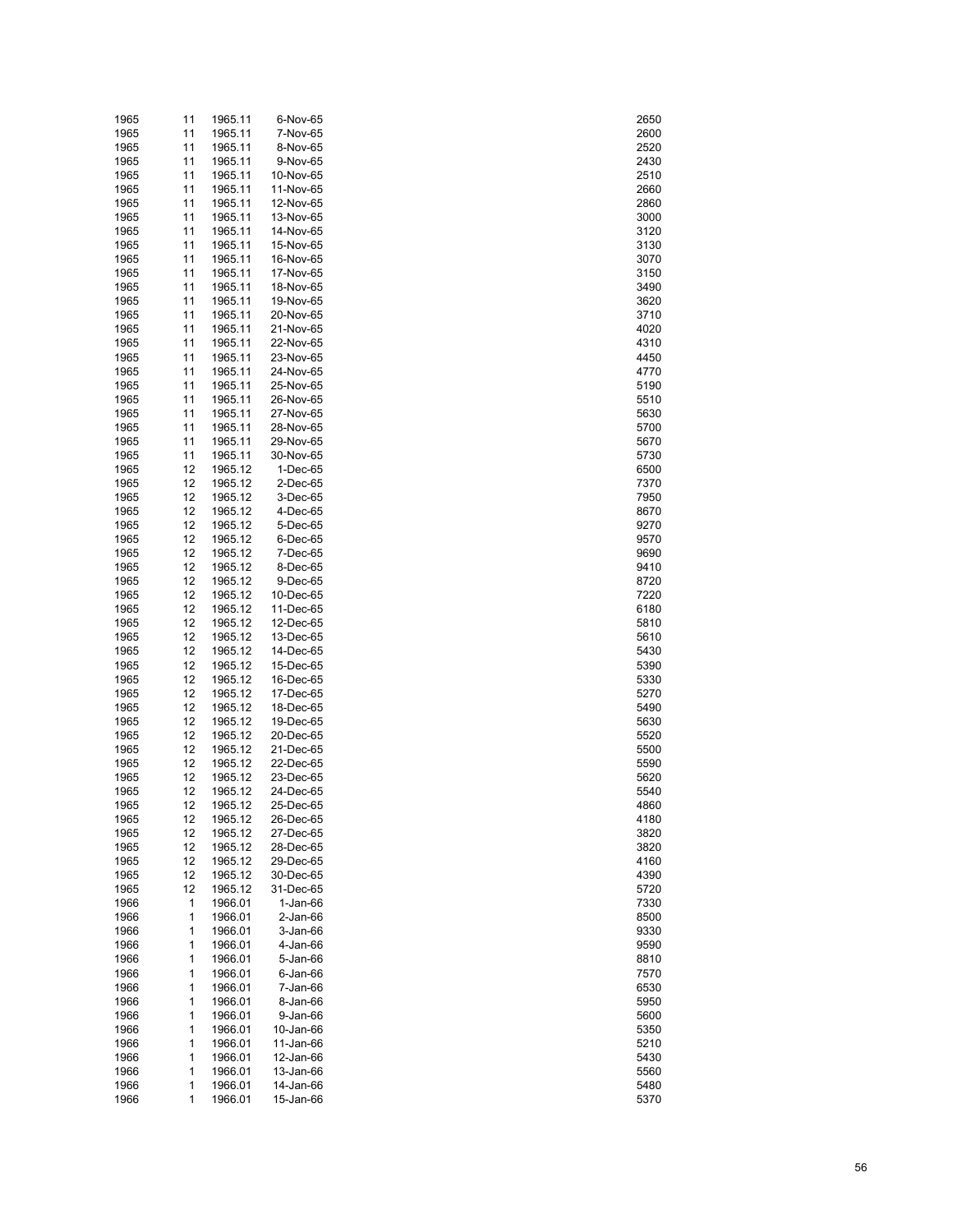| 1966 | 1                       | 1966.01 | 16-Jan-66 | 4910 |
|------|-------------------------|---------|-----------|------|
| 1966 | 1                       | 1966.01 | 17-Jan-66 | 4650 |
| 1966 | 1                       | 1966.01 | 18-Jan-66 | 4530 |
| 1966 | 1                       | 1966.01 | 19-Jan-66 | 4500 |
| 1966 | 1                       | 1966.01 | 20-Jan-66 | 4420 |
| 1966 | 1                       | 1966.01 | 21-Jan-66 | 4350 |
| 1966 | 1                       | 1966.01 | 22-Jan-66 | 4230 |
|      |                         |         |           |      |
| 1966 | 1                       | 1966.01 | 23-Jan-66 | 4080 |
| 1966 | 1                       | 1966.01 | 24-Jan-66 | 3590 |
| 1966 | 1                       | 1966.01 | 25-Jan-66 | 3130 |
| 1966 | 1                       | 1966.01 | 26-Jan-66 | 3020 |
| 1966 | 1                       | 1966.01 | 27-Jan-66 | 3020 |
| 1966 | 1                       | 1966.01 | 28-Jan-66 | 2980 |
| 1966 | 1                       | 1966.01 | 29-Jan-66 | 2940 |
| 1966 | 1                       | 1966.01 | 30-Jan-66 | 3160 |
| 1966 | 1                       | 1966.01 | 31-Jan-66 | 4190 |
| 1966 | 2                       | 1966.02 | 1-Feb-66  | 5050 |
| 1966 | 2                       | 1966.02 | 2-Feb-66  | 5010 |
|      | $\overline{\mathbf{c}}$ |         |           |      |
| 1966 |                         | 1966.02 | 3-Feb-66  | 4910 |
| 1966 | 2                       | 1966.02 | 4-Feb-66  | 4780 |
| 1966 | 2                       | 1966.02 | 5-Feb-66  | 4640 |
| 1966 | 2                       | 1966.02 | 6-Feb-66  | 4650 |
| 1966 | 2                       | 1966.02 | 7-Feb-66  | 5330 |
| 1966 | 2                       | 1966.02 | 8-Feb-66  | 5640 |
| 1966 | 2                       | 1966.02 | 9-Feb-66  | 4950 |
| 1966 | 2                       | 1966.02 | 10-Feb-66 | 4700 |
| 1966 | $\overline{\mathbf{c}}$ | 1966.02 | 11-Feb-66 | 4690 |
| 1966 | 2                       | 1966.02 | 12-Feb-66 | 4660 |
| 1966 | 2                       | 1966.02 | 13-Feb-66 | 4530 |
| 1966 | 2                       | 1966.02 | 14-Feb-66 | 4420 |
|      | $\overline{\mathbf{c}}$ |         |           |      |
| 1966 |                         | 1966.02 | 15-Feb-66 | 4180 |
| 1966 | 2                       | 1966.02 | 16-Feb-66 | 3840 |
| 1966 | 2                       | 1966.02 | 17-Feb-66 | 3660 |
| 1966 | 2                       | 1966.02 | 18-Feb-66 | 3540 |
| 1966 | $\overline{\mathbf{c}}$ | 1966.02 | 19-Feb-66 | 3770 |
| 1966 | 2                       | 1966.02 | 20-Feb-66 | 3580 |
| 1966 | 2                       | 1966.02 | 21-Feb-66 | 3410 |
| 1966 | 2                       | 1966.02 | 22-Feb-66 | 3330 |
| 1966 | $\overline{\mathbf{c}}$ | 1966.02 | 23-Feb-66 | 3160 |
| 1966 | 2                       | 1966.02 | 24-Feb-66 | 2920 |
| 1966 | 2                       | 1966.02 | 25-Feb-66 | 2860 |
| 1966 | 2                       | 1966.02 | 26-Feb-66 | 2840 |
| 1966 | 2                       | 1966.02 | 27-Feb-66 | 2800 |
|      | 2                       | 1966.02 |           |      |
| 1966 |                         |         | 28-Feb-66 | 2710 |
| 1966 | 3                       | 1966.03 | 1-Mar-66  | 2720 |
| 1966 | 3                       | 1966.03 | 2-Mar-66  | 2850 |
| 1966 | 3                       | 1966.03 | 3-Mar-66  | 3020 |
| 1966 | 3                       | 1966.03 | 4-Mar-66  | 3020 |
| 1966 | 3                       | 1966.03 | 5-Mar-66  | 3010 |
| 1966 | 3                       | 1966.03 | 6-Mar-66  | 2970 |
| 1966 | 3                       | 1966.03 | 7-Mar-66  | 2670 |
| 1966 | 3                       | 1966.03 | 8-Mar-66  | 2500 |
| 1966 | 3                       | 1966.03 | 9-Mar-66  | 2460 |
| 1966 | 3                       | 1966.03 | 10-Mar-66 | 2490 |
| 1966 | 3                       | 1966.03 | 11-Mar-66 | 2450 |
| 1966 | 3                       | 1966.03 | 12-Mar-66 | 2090 |
|      |                         |         |           |      |
| 1966 | 3                       | 1966.03 | 13-Mar-66 | 1960 |
| 1966 | 3                       | 1966.03 | 14-Mar-66 | 1890 |
| 1966 | 3                       | 1966.03 | 15-Mar-66 | 1830 |
| 1966 | 3                       | 1966.03 | 16-Mar-66 | 1810 |
| 1966 | 3                       | 1966.03 | 17-Mar-66 | 1710 |
| 1966 | 3                       | 1966.03 | 18-Mar-66 | 1630 |
| 1966 | 3                       | 1966.03 | 19-Mar-66 | 1690 |
| 1966 | 3                       | 1966.03 | 20-Mar-66 | 1480 |
| 1966 | 3                       | 1966.03 | 21-Mar-66 | 1380 |
| 1966 | 3                       | 1966.03 | 22-Mar-66 | 1240 |
| 1966 | 3                       | 1966.03 | 23-Mar-66 | 1220 |
| 1966 | 3                       | 1966.03 | 24-Mar-66 | 1220 |
|      | 3                       |         |           |      |
| 1966 |                         | 1966.03 | 25-Mar-66 | 1170 |
| 1966 | 3                       | 1966.03 | 26-Mar-66 | 1140 |
| 1966 | 3                       | 1966.03 | 27-Mar-66 | 1140 |

| 4910              |  |
|-------------------|--|
|                   |  |
| 4650              |  |
| 4530              |  |
| 4500              |  |
| 4420              |  |
| 4350              |  |
|                   |  |
| 4230              |  |
| 4080              |  |
| 3590              |  |
| 3130              |  |
| 3020              |  |
|                   |  |
| 3020              |  |
| 2980              |  |
| 2940              |  |
| 3160              |  |
| 4190              |  |
|                   |  |
| 5050              |  |
| 5010              |  |
| 4910              |  |
| 4780              |  |
| 4640              |  |
|                   |  |
| 4650              |  |
| 5330              |  |
| 5640              |  |
| 4950              |  |
| 4700              |  |
|                   |  |
| 4690              |  |
| 4660              |  |
| 45<br>30          |  |
| 4420              |  |
| 4180              |  |
|                   |  |
| 3840              |  |
| 3660              |  |
| 3540              |  |
| 3770              |  |
| 3580              |  |
|                   |  |
| 3410              |  |
| 330               |  |
| 3160              |  |
| 2920              |  |
|                   |  |
| :860              |  |
| 840               |  |
| 800               |  |
| 2710              |  |
| $\cdot$ 7:<br>20  |  |
| 850               |  |
|                   |  |
| 3020              |  |
| 3020              |  |
| 8010              |  |
| 29<br>Ί<br>7<br>) |  |
| 2670              |  |
|                   |  |
| 2500              |  |
| 2460              |  |
| 490               |  |
| 2450              |  |
| 2090              |  |
|                   |  |
| 1960              |  |
| 1890              |  |
| 1830              |  |
| 1810              |  |
| 1710              |  |
|                   |  |
| 1630              |  |
| 1690              |  |
| 1480              |  |
| 380<br>1:         |  |
| 1240              |  |
|                   |  |
| 1220              |  |
| 1220              |  |
|                   |  |
| 1170              |  |
| 1140              |  |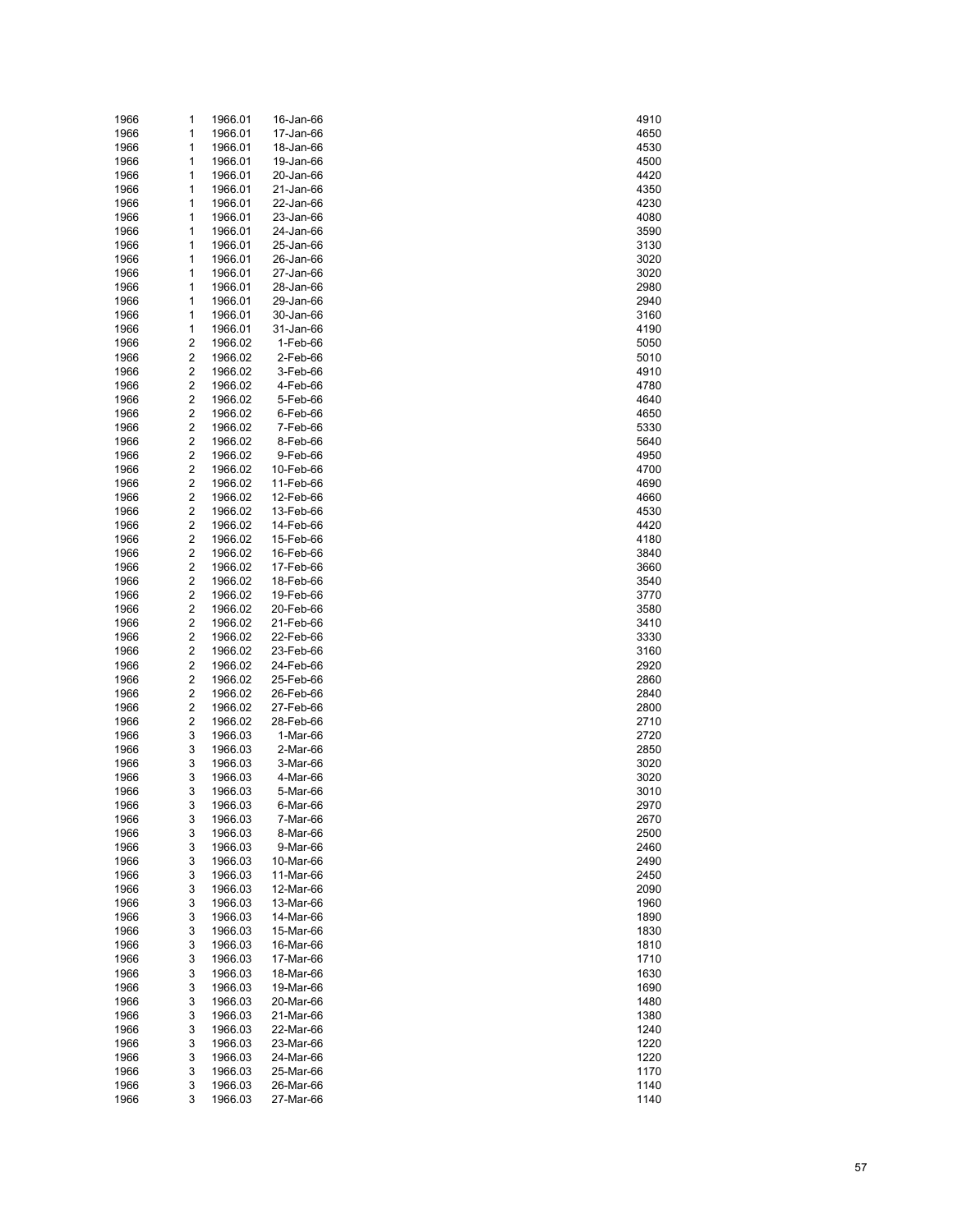| 1966 | 3 | 1966.03 | 28-Mar-66 | 1200 |
|------|---|---------|-----------|------|
| 1966 | 3 | 1966.03 | 29-Mar-66 | 1200 |
| 1966 | 3 | 1966.03 | 30-Mar-66 | 1120 |
| 1966 | 3 | 1966.03 | 31-Mar-66 | 1080 |
| 1966 | 4 | 1966.04 | 1-Apr-66  | 1130 |
| 1966 | 4 | 1966.04 | 2-Apr-66  | 1080 |
| 1966 | 4 | 1966.04 | 3-Apr-66  | 1020 |
| 1966 | 4 | 1966.04 | 4-Apr-66  | 1010 |
| 1966 | 4 | 1966.04 | 5-Apr-66  | 955  |
| 1966 | 4 | 1966.04 | 6-Apr-66  | 940  |
| 1966 | 4 | 1966.04 | 7-Apr-66  | 888  |
| 1966 | 4 | 1966.04 | 8-Apr-66  | 868  |
| 1966 | 4 | 1966.04 | 9-Apr-66  | 970  |
| 1966 | 4 | 1966.04 | 10-Apr-66 | 1220 |
| 1966 | 4 | 1966.04 | 11-Apr-66 | 1380 |
| 1966 | 4 | 1966.04 | 12-Apr-66 | 1440 |
| 1966 | 4 | 1966.04 | 13-Apr-66 | 1360 |
| 1966 | 4 | 1966.04 | 14-Apr-66 | 1200 |
| 1966 | 4 | 1966.04 | 15-Apr-66 | 1150 |
| 1966 | 4 | 1966.04 | 16-Apr-66 | 1040 |
| 1966 | 4 | 1966.04 | 17-Apr-66 | 905  |
| 1966 | 4 | 1966.04 | 18-Apr-66 | 888  |
| 1966 | 4 | 1966.04 | 19-Apr-66 | 892  |
| 1966 | 4 | 1966.04 | 20-Apr-66 | 848  |
| 1966 | 4 | 1966.04 | 21-Apr-66 | 804  |
| 1966 | 4 | 1966.04 | 22-Apr-66 | 820  |
| 1966 | 4 | 1966.04 | 23-Apr-66 | 852  |
| 1966 | 4 | 1966.04 | 24-Apr-66 | 892  |
| 1966 | 4 | 1966.04 | 25-Apr-66 | 888  |
| 1966 | 4 | 1966.04 | 26-Apr-66 | 820  |
| 1966 | 4 | 1966.04 | 27-Apr-66 | 784  |
| 1966 | 4 | 1966.04 | 28-Apr-66 | 776  |
| 1966 | 4 | 1966.04 | 29-Apr-66 | 820  |
| 1966 | 4 | 1966.04 | 30-Apr-66 | 808  |
| 1966 | 5 | 1966.05 | 1-May-66  | 826  |
| 1966 | 5 | 1966.05 | 2-May-66  | 852  |
| 1966 | 5 | 1966.05 | 3-May-66  | 794  |
| 1966 | 5 | 1966.05 | 4-May-66  | 785  |
| 1966 | 5 | 1966.05 | 5-May-66  | 780  |
| 1966 | 5 | 1966.05 | 6-May-66  | 826  |
| 1966 | 5 | 1966.05 | 7-May-66  | 826  |
| 1966 | 5 | 1966.05 | 8-May-66  | 862  |
| 1966 | 5 | 1966.05 | 9-May-66  | 902  |
| 1966 | 5 | 1966.05 | 10-May-66 | 1020 |
| 1966 | 5 | 1966.05 | 11-May-66 | 1140 |
| 1966 | 5 | 1966.05 | 12-May-66 | 1120 |
| 1966 | 5 | 1966.05 | 13-May-66 | 1060 |
| 1966 | 5 | 1966.05 | 14-May-66 | 1050 |
| 1966 | 5 | 1966.05 | 15-May-66 | 1060 |
| 1966 | 5 | 1966.05 | 16-May-66 | 1060 |
| 1966 | 5 | 1966.05 | 17-May-66 | 1000 |
| 1966 | 5 | 1966.05 | 18-May-66 | 950  |
| 1966 | 5 | 1966.05 | 19-May-66 | 888  |
| 1966 | 5 | 1966.05 | 20-May-66 | 834  |
| 1966 | 5 | 1966.05 | 21-May-66 | 798  |
| 1966 | 5 | 1966.05 | 22-May-66 | 834  |
| 1966 | 5 | 1966.05 | 23-May-66 | 852  |
| 1966 | 5 | 1966.05 | 24-May-66 | 808  |
| 1966 | 5 | 1966.05 | 25-May-66 | 744  |
| 1966 | 5 | 1966.05 | 26-May-66 | 664  |
| 1966 | 5 | 1966.05 | 27-May-66 | 690  |
| 1966 | 5 | 1966.05 | 28-May-66 | 610  |
| 1966 | 5 | 1966.05 | 29-May-66 | 695  |
| 1966 | 5 | 1966.05 | 30-May-66 | 731  |
| 1966 | 5 | 1966.05 | 31-May-66 | 695  |
| 1966 | 6 | 1966.06 | 1-Jun-66  | 605  |
| 1966 | 6 | 1966.06 | 2-Jun-66  | 597  |
| 1966 | 6 | 1966.06 | 3-Jun-66  | 636  |
| 1966 | 6 | 1966.06 | 4-Jun-66  | 614  |
| 1966 | 6 | 1966.06 | 5-Jun-66  | 700  |
| 1966 | 6 | 1966.06 | 6-Jun-66  | 736  |

| 1200             |
|------------------|
| 200<br>1:        |
| 1120             |
| 1080             |
| 1130             |
| 1080             |
| 1020<br>1010     |
| 955              |
| 940              |
| 888              |
| 868              |
| 970              |
| 1220             |
| 1<br>380         |
| 1440<br>360<br>1 |
| 1200             |
| 1150             |
| 1040             |
| 905              |
| 888              |
| 892              |
| 848              |
| 804<br>820       |
| 85<br>2          |
| 892              |
| 888              |
| 820              |
| 784              |
| 776              |
| 820              |
| 808              |
| 826<br>852       |
| 794              |
| 785              |
| 780              |
| 826              |
| 8<br>26          |
| 862              |
| 902<br>1020      |
| 1140             |
| 1120             |
| 1060             |
| 1050             |
| 1060             |
| 1060             |
| 1000             |
| 950              |
| 888<br>834       |
| 798              |
| 834              |
| 85<br>2          |
| 808              |
| 744              |
| 664              |
| 690              |
| 610<br>695       |
| 731              |
| 695              |
| 605              |
| 597              |
| 636              |
| 614              |
| 700<br>7<br>36   |
|                  |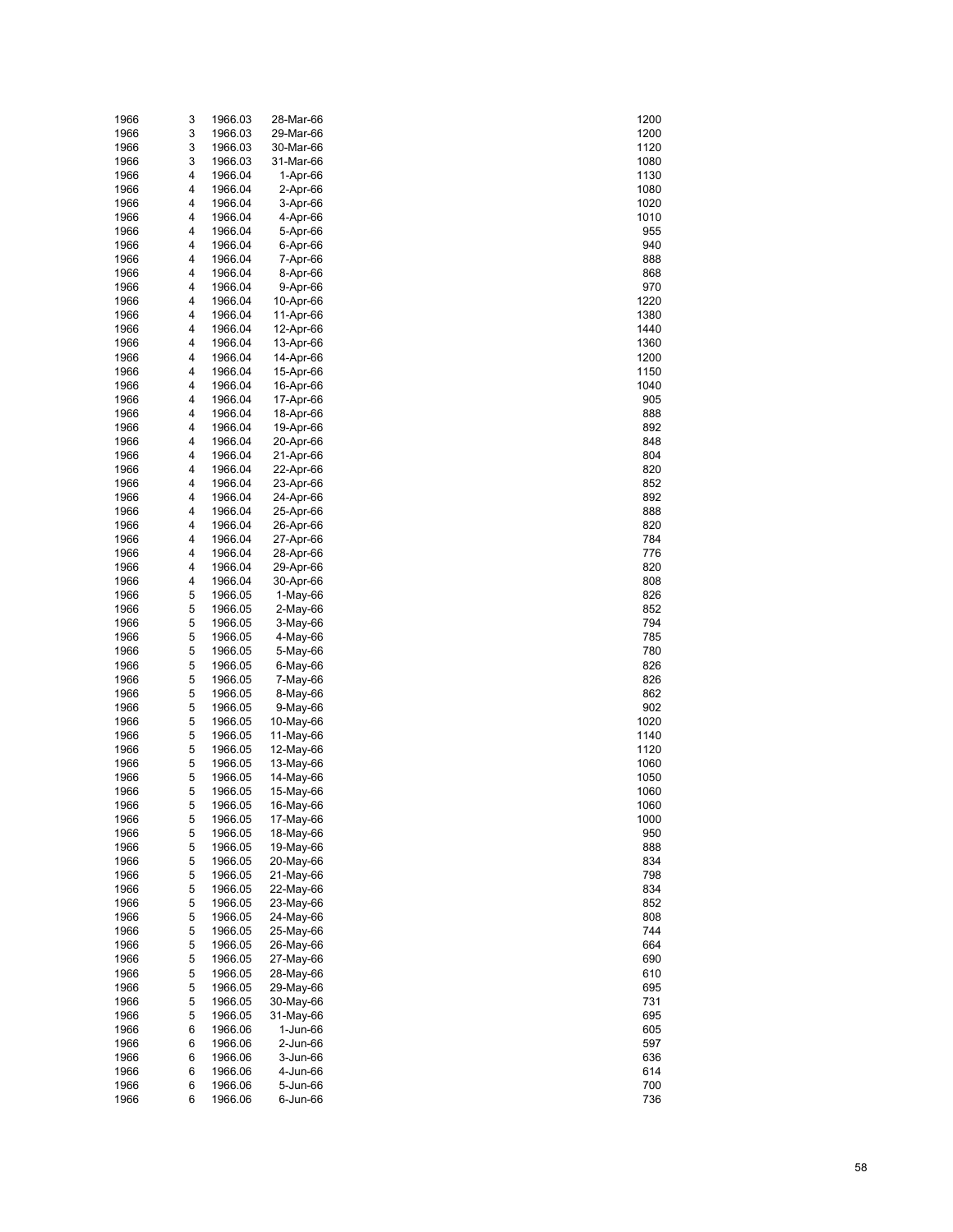| 1966         | 6      | 1966.06            | 7-Jun-66               | 776        |
|--------------|--------|--------------------|------------------------|------------|
| 1966         | 6      | 1966.06            | 8-Jun-66               | 780        |
| 1966         | 6      | 1966.06            | 9-Jun-66               | 731        |
| 1966         | 6      | 1966.06            | 10-Jun-66              | 736        |
| 1966         | 6      | 1966.06            | 11-Jun-66              | 641        |
| 1966         | 6      | 1966.06            | 12-Jun-66              | 628        |
| 1966         | 6      | 1966.06            | 13-Jun-66              | 601        |
| 1966         | 6      | 1966.06            | 14-Jun-66              | 581        |
| 1966         | 6      | 1966.06            | 15-Jun-66              | 437        |
| 1966         | 6      | 1966.06            | 16-Jun-66              | 373        |
| 1966         | 6      | 1966.06            | 17-Jun-66              | 373        |
| 1966         | 6      | 1966.06            | 18-Jun-66              | 393        |
| 1966         | 6      | 1966.06            | 19-Jun-66              | 465        |
| 1966         | 6      | 1966.06            | 20-Jun-66              | 549        |
| 1966         | 6      | 1966.06            | 21-Jun-66              | 477        |
| 1966         | 6      | 1966.06            | 22-Jun-66              | 413        |
| 1966         | 6      | 1966.06            | 23-Jun-66              | 481        |
| 1966         | 6      | 1966.06            | 24-Jun-66              | 529        |
| 1966         | 6      | 1966.06            | 25-Jun-66              | 525        |
| 1966         | 6      | 1966.06            | 26-Jun-66              | 517        |
| 1966         | 6      | 1966.06            | 27-Jun-66              | 565        |
| 1966         | 6      | 1966.06            | 28-Jun-66              | 585        |
| 1966         | 6      | 1966.06            | 29-Jun-66              | 581        |
| 1966         | 6      | 1966.06            | 30-Jun-66              | 469        |
| 1966         | 7      | 1966.07            | 1-Jul-66               | 393        |
| 1966         | 7      | 1966.07            | 2-Jul-66               | 429        |
| 1966         | 7      | 1966.07            | 3-Jul-66               | 469        |
| 1966         | 7      | 1966.07            | 4-Jul-66               | 509        |
| 1966         | 7      | 1966.07            | 5-Jul-66               | 549        |
| 1966         | 7      | 1966.07            | 6-Jul-66               | 509        |
| 1966         | 7      | 1966.07            | 7-Jul-66               | 457        |
| 1966         | 7      | 1966.07            | 8-Jul-66               | 409        |
| 1966         | 7      | 1966.07            | 9-Jul-66               | 433        |
| 1966         | 7      | 1966.07            | 10-Jul-66              | 453        |
| 1966         | 7      | 1966.07            | 11-Jul-66              | 493        |
| 1966         | 7      | 1966.07            | 12-Jul-66              | 481        |
| 1966         | 7      | 1966.07            | 13-Jul-66              | 485        |
| 1966         | 7      | 1966.07            | 14-Jul-66              | 469        |
| 1966         | 7      | 1966.07            | 15-Jul-66              | 501        |
| 1966         | 7      | 1966.07            | 16-Jul-66              | 517        |
| 1966         | 7      | 1966.07            | 17-Jul-66              | 517        |
| 1966         | 7      | 1966.07            | 18-Jul-66              | 545        |
| 1966         | 7      | 1966.07            | 19-Jul-66              | 501        |
| 1966         | 7      | 1966.07            | 20-Jul-66              | 429        |
| 1966         | 7<br>7 | 1966.07            | 21-Jul-66<br>22-Jul-66 | 362        |
| 1966         | 7      | 1966.07<br>1966.07 |                        | 373<br>334 |
| 1966         | 7      |                    | 23-Jul-66              | 377        |
| 1966<br>1966 | 7      | 1966.07<br>1966.07 | 24-Jul-66<br>25-Jul-66 | 453        |
| 1966         | 7      | 1966.07            | 26-Jul-66              | 369        |
| 1966         | 7      | 1966.07            | 27-Jul-66              | 351        |
| 1966         | 7      | 1966.07            | 28-Jul-66              | 326        |
| 1966         | 7      | 1966.07            | 29-Jul-66              | 323        |
| 1966         | 7      | 1966.07            | 30-Jul-66              | 326        |
| 1966         | 7      | 1966.07            | 31-Jul-66              | 489        |
| 1966         | 8      | 1966.08            | 1-Aug-66               | 650        |
| 1966         | 8      | 1966.08            | 2-Aug-66               | 628        |
| 1966         | 8      | 1966.08            | 3-Aug-66               | 573        |
| 1966         | 8      | 1966.08            | 4-Aug-66               | 477        |
| 1966         | 8      | 1966.08            | 5-Aug-66               | 425        |
| 1966         | 8      | 1966.08            | 6-Aug-66               | 401        |
| 1966         | 8      | 1966.08            | 7-Aug-66               | 405        |
| 1966         | 8      | 1966.08            | 8-Aug-66               | 425        |
| 1966         | 8      | 1966.08            | 9-Aug-66               | 437        |
| 1966         | 8      | 1966.08            | 10-Aug-66              | 409        |
| 1966         | 8      | 1966.08            | 11-Aug-66              | 358        |
| 1966         | 8      | 1966.08            | 12-Aug-66              | 389        |
| 1966         | 8      | 1966.08            | 13-Aug-66              | 409        |
| 1966         | 8      | 1966.08            | 14-Aug-66              | 449        |
| 1966         | 8      | 1966.08            | 15-Aug-66              | 505        |
| 1966         | 8      | 1966.08            | 16-Aug-66              | 481        |

| 776        |  |
|------------|--|
| 780        |  |
| 7<br>31    |  |
| 736        |  |
| 641        |  |
| 628        |  |
| 601        |  |
| 581        |  |
| 4.<br>37   |  |
| 373        |  |
| 37.<br>3   |  |
| 393        |  |
| 465        |  |
| 549        |  |
| 477        |  |
| 413        |  |
| 481        |  |
| 529        |  |
| 5:<br>25   |  |
| ب<br>517   |  |
| 565        |  |
| 585        |  |
| 581        |  |
| 469        |  |
| 393        |  |
| 429        |  |
| 469        |  |
| 509        |  |
| 549        |  |
| 509        |  |
| 457        |  |
| 409        |  |
| 433        |  |
| 453        |  |
| 493        |  |
| 481        |  |
| 485        |  |
| 469        |  |
| 501        |  |
| 517        |  |
| 517        |  |
| 545        |  |
| 501        |  |
| 429        |  |
| 36:        |  |
| 373        |  |
| 334        |  |
| 377        |  |
| 453<br>Ŝ   |  |
| 369        |  |
| 351        |  |
| 326        |  |
| 323        |  |
| 326        |  |
| 489        |  |
| 650        |  |
| 628        |  |
| 573        |  |
| -<br>477   |  |
| 425        |  |
| 401<br>405 |  |
|            |  |
| 425        |  |
| 437        |  |
| 409        |  |
| 358<br>389 |  |
| 409        |  |
| 449        |  |
| 505        |  |
| 481        |  |
|            |  |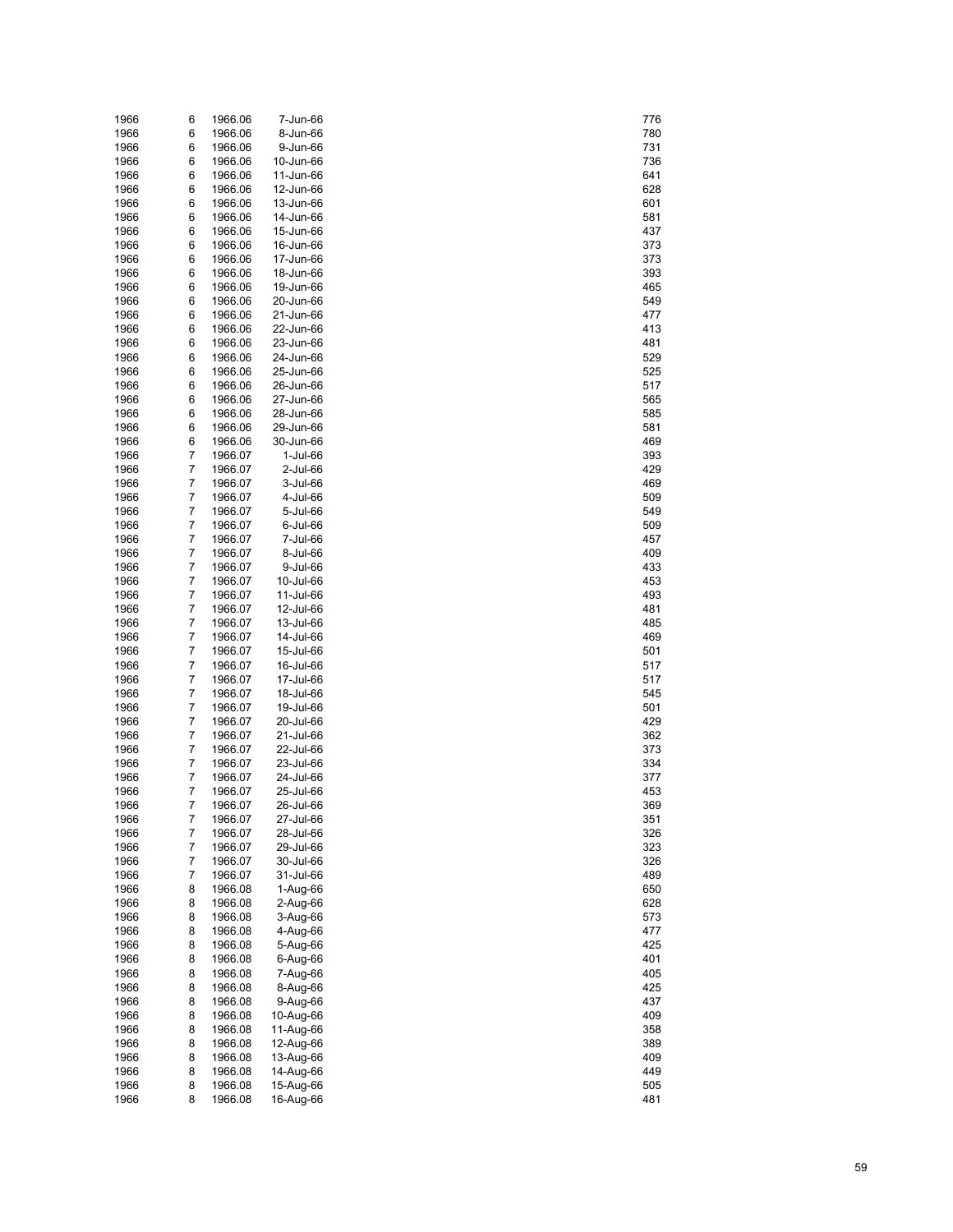| 1966 | 8  | 1966.08 | 17-Aug-66  | 425  |
|------|----|---------|------------|------|
| 1966 | 8  | 1966.08 | 18-Aug-66  | 385  |
| 1966 | 8  | 1966.08 | 19-Aug-66  | 381  |
| 1966 | 8  | 1966.08 | 20-Aug-66  | 377  |
| 1966 | 8  | 1966.08 | 21-Aug-66  | 449  |
| 1966 | 8  | 1966.08 | 22-Aug-66  | 565  |
| 1966 | 8  | 1966.08 |            | 589  |
|      |    |         | 23-Aug-66  |      |
| 1966 | 8  | 1966.08 | 24-Aug-66  | 501  |
| 1966 | 8  | 1966.08 | 25-Aug-66  | 529  |
| 1966 | 8  | 1966.08 | 26-Aug-66  | 553  |
| 1966 | 8  | 1966.08 | 27-Aug-66  | 632  |
| 1966 | 8  | 1966.08 | 28-Aug-66  | 659  |
| 1966 | 8  | 1966.08 | 29-Aug-66  | 708  |
| 1966 | 8  | 1966.08 | 30-Aug-66  | 682  |
| 1966 | 8  | 1966.08 | 31-Aug-66  | 641  |
| 1966 | 9  | 1966.09 | $1-Sep-66$ | 597  |
| 1966 | 9  | 1966.09 | 2-Sep-66   | 593  |
| 1966 | 9  | 1966.09 | $3-Sep-66$ | 585  |
|      |    |         |            |      |
| 1966 | 9  | 1966.09 | 4-Sep-66   | 672  |
| 1966 | 9  | 1966.09 | 5-Sep-66   | 718  |
| 1966 | 9  | 1966.09 | 6-Sep-66   | 682  |
| 1966 | 9  | 1966.09 | 7-Sep-66   | 686  |
| 1966 | 9  | 1966.09 | 8-Sep-66   | 636  |
| 1966 | 9  | 1966.09 | 9-Sep-66   | 654  |
| 1966 | 9  | 1966.09 | 10-Sep-66  | 659  |
| 1966 | 9  | 1966.09 | 11-Sep-66  | 718  |
| 1966 | 9  | 1966.09 | 12-Sep-66  | 740  |
| 1966 | 9  | 1966.09 | 13-Sep-66  | 744  |
| 1966 | 9  | 1966.09 | 14-Sep-66  | 695  |
| 1966 | 9  | 1966.09 | 15-Sep-66  | 695  |
|      |    |         |            |      |
| 1966 | 9  | 1966.09 | 16-Sep-66  | 731  |
| 1966 | 9  | 1966.09 | 17-Sep-66  | 713  |
| 1966 | 9  | 1966.09 | 18-Sep-66  | 726  |
| 1966 | 9  | 1966.09 | 19-Sep-66  | 776  |
| 1966 | 9  | 1966.09 | 20-Sep-66  | 780  |
| 1966 | 9  | 1966.09 | 21-Sep-66  | 790  |
| 1966 | 9  | 1966.09 | 22-Sep-66  | 808  |
| 1966 | 9  | 1966.09 | 23-Sep-66  | 830  |
| 1966 | 9  | 1966.09 | 24-Sep-66  | 803  |
| 1966 | 9  | 1966.09 | 25-Sep-66  | 780  |
| 1966 | 9  | 1966.09 | 26-Sep-66  | 803  |
| 1966 | 9  | 1966.09 | 27-Sep-66  | 803  |
| 1966 | 9  | 1966.09 | 28-Sep-66  | 776  |
|      | 9  | 1966.09 | 29-Sep-66  | 780  |
| 1966 |    |         |            |      |
| 1966 | 9  | 1966.09 | 30-Sep-66  | 785  |
| 1966 | 10 | 1966.1  | 1-Oct-66   | 780  |
| 1966 | 10 | 1966.1  | 2-Oct-66   | 785  |
| 1966 | 10 | 1966.1  | 3-Oct-66   | 857  |
| 1966 | 10 | 1966.1  | 4-Oct-66   | 906  |
| 1966 | 10 | 1966.1  | 5-Oct-66   | 940  |
| 1966 | 10 | 1966.1  | 6-Oct-66   | 955  |
| 1966 | 10 | 1966.1  | 7-Oct-66   | 995  |
| 1966 | 10 | 1966.1  | 8-Oct-66   | 955  |
| 1966 | 10 | 1966.1  | 9-Oct-66   | 1000 |
| 1966 | 10 | 1966.1  | 10-Oct-66  | 1000 |
| 1966 | 10 | 1966.1  | 11-Oct-66  | 945  |
|      |    |         |            |      |
| 1966 | 10 | 1966.1  | 12-Oct-66  | 1060 |
| 1966 | 10 | 1966.1  | 13-Oct-66  | 1150 |
| 1966 | 10 | 1966.1  | 14-Oct-66  | 1180 |
| 1966 | 10 | 1966.1  | 15-Oct-66  | 1220 |
| 1966 | 10 | 1966.1  | 16-Oct-66  | 1260 |
| 1966 | 10 | 1966.1  | 17-Oct-66  | 1300 |
| 1966 | 10 | 1966.1  | 18-Oct-66  | 1260 |
| 1966 | 10 | 1966.1  | 19-Oct-66  | 1220 |
| 1966 | 10 | 1966.1  | 20-Oct-66  | 1260 |
| 1966 | 10 | 1966.1  | 21-Oct-66  | 1280 |
| 1966 | 10 | 1966.1  | 22-Oct-66  | 1290 |
| 1966 | 10 | 1966.1  | 23-Oct-66  | 1320 |
|      |    |         |            |      |
| 1966 | 10 | 1966.1  | 24-Oct-66  | 1320 |
| 1966 | 10 | 1966.1  | 25-Oct-66  | 1190 |
| 1966 | 10 | 1966.1  | 26-Oct-66  | 1100 |

| 425          |  |
|--------------|--|
| 385          |  |
| 381          |  |
| 377          |  |
| €<br>449     |  |
| 565          |  |
| 589          |  |
| 501          |  |
| 5.<br>29     |  |
| 55           |  |
| 6<br>3.      |  |
| 659          |  |
| 708          |  |
| 68:          |  |
| 641          |  |
| 597          |  |
| 59<br>93     |  |
| 585          |  |
| 67:          |  |
| 718          |  |
| 68:          |  |
| 686          |  |
| 36           |  |
| 654          |  |
| 659          |  |
| 718          |  |
| 740          |  |
| 744          |  |
| 95<br>69     |  |
| 695          |  |
| 31<br>7      |  |
| 71<br>3      |  |
| 726          |  |
| 776          |  |
| 780          |  |
| 790          |  |
| 808          |  |
| 30<br>8      |  |
| 803          |  |
| 780          |  |
| 80           |  |
| 80<br>з      |  |
| 776          |  |
| 780          |  |
| 785          |  |
| 780<br>785   |  |
| 857          |  |
| 906          |  |
| 41<br>ί<br>) |  |
| 955          |  |
| ---<br>995   |  |
| 955          |  |
| 1000         |  |
| 1000         |  |
| 945          |  |
| 1060         |  |
| 1150         |  |
| 1180         |  |
| 1220         |  |
| 1260         |  |
| 1300         |  |
| 1260         |  |
| 1220         |  |
| 1260         |  |
| 1280         |  |
| 1290         |  |
| 320<br>1:    |  |
| 320<br>1     |  |
| 1190         |  |
| 1100         |  |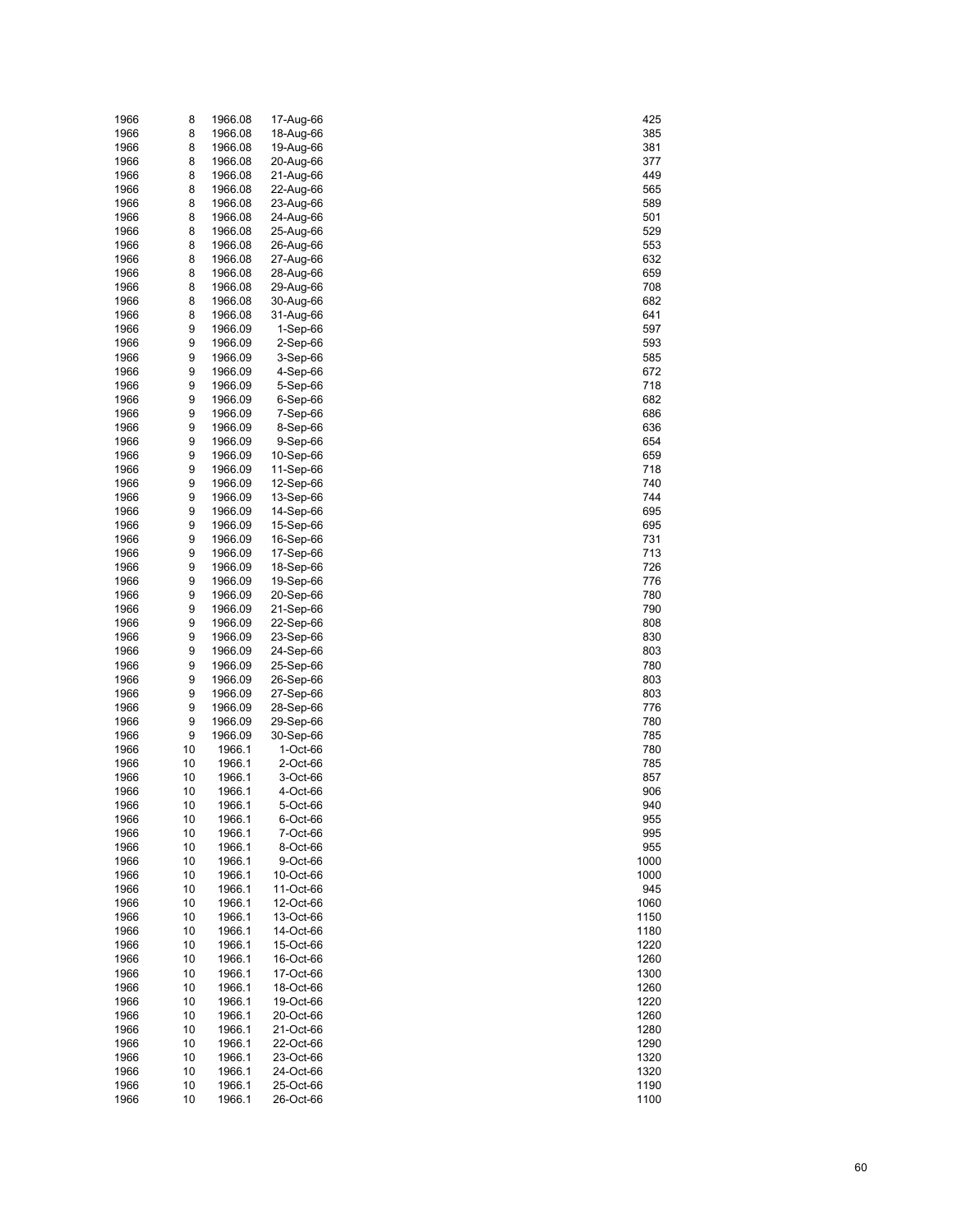| 1966 | 10 | 1966.1  | 27-Oct-66  | 1100 |
|------|----|---------|------------|------|
| 1966 | 10 | 1966.1  | 28-Oct-66  | 1120 |
| 1966 | 10 | 1966.1  | 29-Oct-66  | 1140 |
| 1966 | 10 | 1966.1  | 30-Oct-66  | 1120 |
| 1966 | 10 | 1966.1  | 31-Oct-66  | 1130 |
| 1966 | 11 | 1966.11 | 1-Nov-66   | 1040 |
|      |    |         |            |      |
| 1966 | 11 | 1966.11 | 2-Nov-66   | 1040 |
| 1966 | 11 | 1966.11 | 3-Nov-66   | 1200 |
| 1966 | 11 | 1966.11 | 4-Nov-66   | 1340 |
| 1966 | 11 | 1966.11 | 5-Nov-66   | 1340 |
| 1966 | 11 | 1966.11 | 6-Nov-66   | 1350 |
| 1966 | 11 | 1966.11 | 7-Nov-66   | 1420 |
| 1966 | 11 | 1966.11 | 8-Nov-66   | 1440 |
| 1966 | 11 | 1966.11 | 9-Nov-66   | 1440 |
| 1966 | 11 | 1966.11 | 10-Nov-66  | 1450 |
| 1966 | 11 | 1966.11 | 11-Nov-66  | 1450 |
| 1966 | 11 | 1966.11 | 12-Nov-66  | 1430 |
| 1966 | 11 | 1966.11 | 13-Nov-66  | 1440 |
|      |    |         |            |      |
| 1966 | 11 | 1966.11 | 14-Nov-66  | 1420 |
| 1966 | 11 | 1966.11 | 15-Nov-66  | 1390 |
| 1966 | 11 | 1966.11 | 16-Nov-66  | 1460 |
| 1966 | 11 | 1966.11 | 17-Nov-66  | 1500 |
| 1966 | 11 | 1966.11 | 18-Nov-66  | 1490 |
| 1966 | 11 | 1966.11 | 19-Nov-66  | 1470 |
| 1966 | 11 | 1966.11 | 20-Nov-66  | 1410 |
| 1966 | 11 | 1966.11 | 21-Nov-66  | 1200 |
| 1966 | 11 | 1966.11 | 22-Nov-66  | 1100 |
| 1966 | 11 | 1966.11 | 23-Nov-66  | 1220 |
| 1966 | 11 | 1966.11 | 24-Nov-66  | 1430 |
| 1966 | 11 | 1966.11 | 25-Nov-66  | 1460 |
|      |    |         |            |      |
| 1966 | 11 | 1966.11 | 26-Nov-66  | 1240 |
| 1966 | 11 | 1966.11 | 27-Nov-66  | 1200 |
| 1966 | 11 | 1966.11 | 28-Nov-66  | 1190 |
| 1966 | 11 | 1966.11 | 29-Nov-66  | 1110 |
| 1966 | 11 | 1966.11 | 30-Nov-66  | 1220 |
| 1966 | 12 | 1966.12 | $1-Dec-66$ | 1450 |
| 1966 | 12 | 1966.12 | 2-Dec-66   | 1510 |
| 1966 | 12 | 1966.12 | 3-Dec-66   | 1620 |
| 1966 | 12 | 1966.12 | 4-Dec-66   | 1680 |
| 1966 | 12 | 1966.12 | 5-Dec-66   | 1730 |
| 1966 | 12 | 1966.12 | 6-Dec-66   | 1820 |
| 1966 | 12 | 1966.12 | 7-Dec-66   | 3150 |
| 1966 | 12 | 1966.12 | 8-Dec-66   | 5660 |
|      |    |         |            |      |
| 1966 | 12 | 1966.12 | 9-Dec-66   | 6660 |
| 1966 | 12 | 1966.12 | 10-Dec-66  | 7510 |
| 1966 | 12 | 1966.12 | 11-Dec-66  | 8470 |
| 1966 | 12 | 1966.12 | 12-Dec-66  | 8170 |
| 1966 | 12 | 1966.12 | 13-Dec-66  | 6960 |
| 1966 | 12 | 1966.12 | 14-Dec-66  | 5860 |
| 1966 | 12 | 1966.12 | 15-Dec-66  | 5170 |
| 1966 | 12 | 1966.12 | 16-Dec-66  | 4900 |
| 1966 | 12 | 1966.12 | 17-Dec-66  | 4760 |
| 1966 | 12 | 1966.12 | 18-Dec-66  | 4630 |
| 1966 | 12 | 1966.12 | 19-Dec-66  | 4540 |
| 1966 | 12 | 1966.12 | 20-Dec-66  | 4470 |
| 1966 | 12 | 1966.12 | 21-Dec-66  | 4440 |
|      |    |         |            | 4420 |
| 1966 | 12 | 1966.12 | 22-Dec-66  |      |
| 1966 | 12 | 1966.12 | 23-Dec-66  | 4400 |
| 1966 | 12 | 1966.12 | 24-Dec-66  | 4400 |
| 1966 | 12 | 1966.12 | 25-Dec-66  | 4300 |
| 1966 | 12 | 1966.12 | 26-Dec-66  | 4200 |
| 1966 | 12 | 1966.12 | 27-Dec-66  | 4160 |
| 1966 | 12 | 1966.12 | 28-Dec-66  | 4100 |
| 1966 | 12 | 1966.12 | 29-Dec-66  | 3670 |
| 1966 | 12 | 1966.12 | 30-Dec-66  | 3430 |
| 1966 | 12 | 1966.12 | 31-Dec-66  | 3400 |
| 1967 | 1  | 1967.01 | $1-Jan-67$ | 3100 |
| 1967 | 1  | 1967.01 | 2-Jan-67   | 2710 |
| 1967 | 1  | 1967.01 | 3-Jan-67   | 2490 |
| 1967 |    | 1967.01 |            |      |
|      | 1  |         | 4-Jan-67   | 2400 |
| 1967 | 1  | 1967.01 | 5-Jan-67   | 2610 |

| 1100      |
|-----------|
|           |
| 1120      |
| 1140      |
| 1120      |
| 1130      |
| 1040      |
| 1040      |
| 1200      |
| 340<br>1: |
| 1340      |
|           |
| 350<br>1: |
| 1420      |
| 1440      |
| 1440      |
| 1450      |
| 1450      |
| 1430      |
| 1440      |
| 1420      |
|           |
| 1390      |
| 1460      |
| 1500      |
| 1490      |
| 1470      |
| 1410      |
| 1200      |
| 1100      |
| 1220      |
| 1430      |
|           |
| 1460      |
| 1240      |
| 1200      |
| 1190      |
| 1110      |
| 1220      |
| 1450      |
| 1510      |
| 1620      |
|           |
| 1680      |
| 1730      |
| 1820      |
| 3150      |
| 5660      |
| 6660      |
| 7510      |
| 8470      |
| 8170      |
| 6960      |
|           |
| 5860      |
| 5170<br>) |
| 4900      |
| 4760      |
| 4630      |
| 4540      |
| 4470      |
| 4440      |
| 4420      |
| 4400      |
|           |
| 4400      |
| 4300      |
| 4200      |
| 4160      |
| 4100      |
| 3670      |
| 3430      |
| 3400      |
| 3100      |
| 2710      |
|           |
| 2490      |
| 2400      |
| 2610      |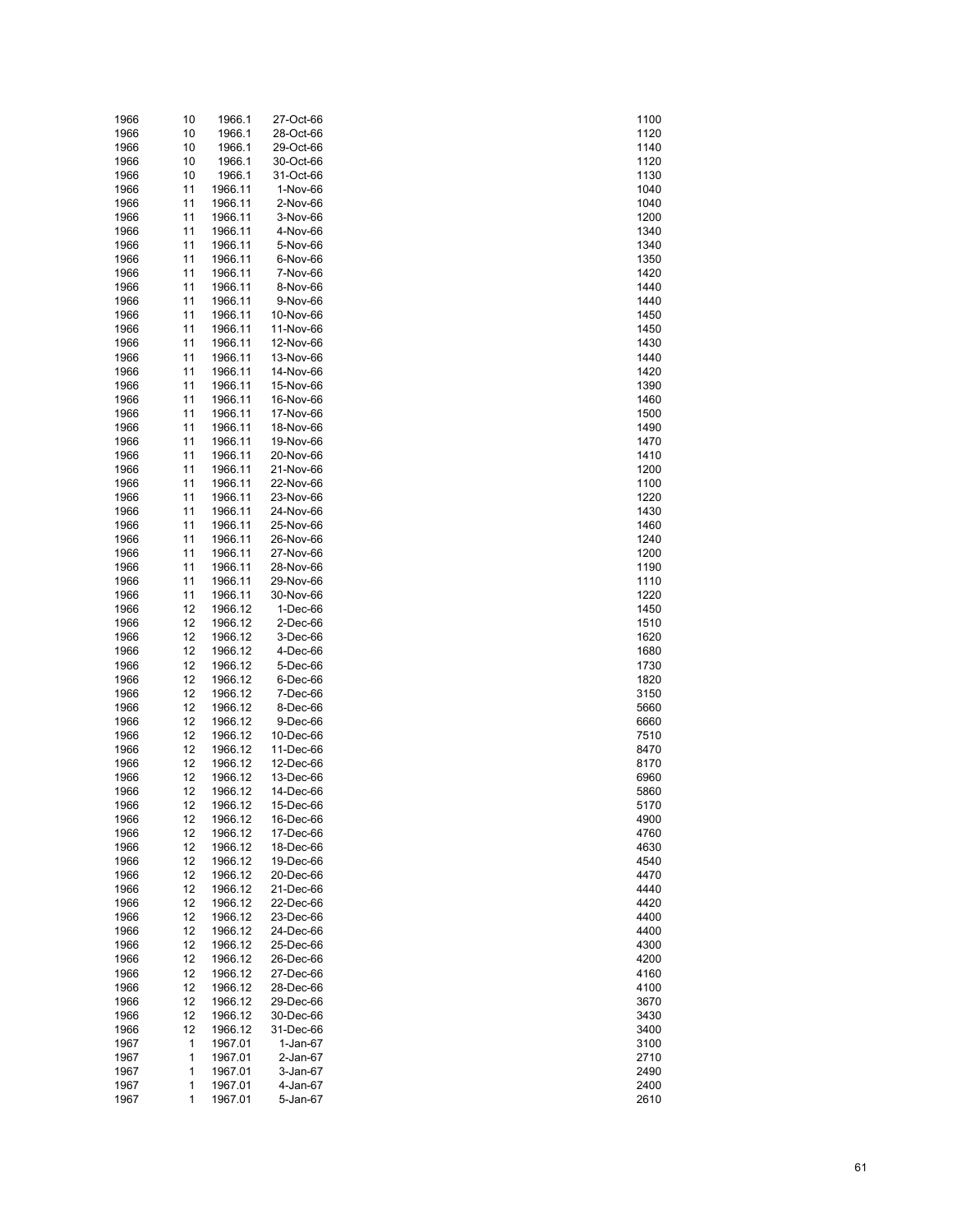| 1967 | 1 | 1967.01 | 6-Jan-67  | 2590 |
|------|---|---------|-----------|------|
| 1967 | 1 | 1967.01 | 7-Jan-67  | 2600 |
| 1967 | 1 | 1967.01 | 8-Jan-67  | 2560 |
| 1967 | 1 | 1967.01 | 9-Jan-67  | 2440 |
| 1967 | 1 | 1967.01 | 10-Jan-67 | 2390 |
| 1967 | 1 | 1967.01 | 11-Jan-67 | 2470 |
| 1967 | 1 | 1967.01 | 12-Jan-67 | 2340 |
| 1967 | 1 | 1967.01 | 13-Jan-67 | 2200 |
| 1967 | 1 | 1967.01 | 14-Jan-67 | 2150 |
| 1967 | 1 | 1967.01 | 15-Jan-67 | 2050 |
| 1967 | 1 | 1967.01 | 16-Jan-67 | 1940 |
| 1967 | 1 | 1967.01 | 17-Jan-67 | 1900 |
| 1967 | 1 | 1967.01 | 18-Jan-67 | 1910 |
| 1967 | 1 | 1967.01 | 19-Jan-67 | 1920 |
| 1967 | 1 | 1967.01 | 20-Jan-67 | 1940 |
| 1967 | 1 | 1967.01 | 21-Jan-67 | 1980 |
| 1967 | 1 | 1967.01 | 22-Jan-67 | 2320 |
| 1967 | 1 | 1967.01 | 23-Jan-67 | 3920 |
| 1967 | 1 | 1967.01 | 24-Jan-67 | 4590 |
| 1967 | 1 | 1967.01 | 25-Jan-67 | 4720 |
| 1967 | 1 | 1967.01 | 26-Jan-67 | 5650 |
| 1967 | 1 | 1967.01 | 27-Jan-67 | 4950 |
| 1967 | 1 | 1967.01 | 28-Jan-67 | 5660 |
| 1967 | 1 | 1967.01 | 29-Jan-67 | 6230 |
| 1967 | 1 | 1967.01 | 30-Jan-67 | 5960 |
| 1967 | 1 | 1967.01 | 31-Jan-67 | 6760 |
| 1967 | 2 | 1967.02 | 1-Feb-67  | 8070 |
| 1967 | 2 | 1967.02 | 2-Feb-67  | 7880 |
| 1967 | 2 | 1967.02 | 3-Feb-67  | 8260 |
| 1967 | 2 | 1967.02 | 4-Feb-67  | 8270 |
| 1967 | 2 | 1967.02 | 5-Feb-67  | 7930 |
| 1967 | 2 | 1967.02 | 6-Feb-67  | 7600 |
| 1967 | 2 | 1967.02 | 7-Feb-67  | 7370 |
| 1967 | 2 | 1967.02 | 8-Feb-67  | 7410 |
| 1967 | 2 | 1967.02 | 9-Feb-67  | 7610 |
| 1967 | 2 | 1967.02 | 10-Feb-67 | 7740 |
| 1967 | 2 | 1967.02 | 11-Feb-67 | 7770 |
| 1967 | 2 | 1967.02 | 12-Feb-67 | 7480 |
| 1967 | 2 | 1967.02 | 13-Feb-67 | 6830 |
| 1967 | 2 | 1967.02 | 14-Feb-67 | 6300 |
| 1967 | 2 | 1967.02 | 15-Feb-67 | 5880 |
| 1967 | 2 | 1967.02 | 16-Feb-67 | 5800 |
| 1967 | 2 | 1967.02 | 17-Feb-67 | 5740 |
| 1967 | 2 | 1967.02 | 18-Feb-67 | 5530 |
| 1967 | 2 | 1967.02 | 19-Feb-67 | 5300 |
| 1967 | 2 | 1967.02 | 20-Feb-67 | 5130 |
| 1967 | 2 | 1967.02 | 21-Feb-67 | 5110 |
| 1967 | 2 | 1967.02 | 22-Feb-67 | 4990 |
| 1967 | 2 | 1967.02 | 23-Feb-67 | 4990 |
| 1967 | 2 | 1967.02 | 24-Feb-67 | 5180 |
| 1967 | 2 | 1967.02 | 25-Feb-67 | 5010 |
| 1967 | 2 | 1967.02 | 26-Feb-67 | 4630 |
| 1967 | 2 | 1967.02 | 27-Feb-67 | 4260 |
| 1967 | 2 | 1967.02 | 28-Feb-67 | 4100 |
| 1967 | 3 | 1967.03 | 1-Mar-67  | 4040 |
| 1967 | 3 | 1967.03 | 2-Mar-67  | 3750 |
| 1967 | 3 | 1967.03 | 3-Mar-67  | 3590 |
| 1967 | 3 | 1967.03 | 4-Mar-67  | 3420 |
| 1967 | 3 | 1967.03 | 5-Mar-67  | 3240 |
| 1967 | 3 | 1967.03 | 6-Mar-67  | 2790 |
| 1967 | 3 | 1967.03 | 7-Mar-67  | 2480 |
| 1967 | 3 | 1967.03 | 8-Mar-67  | 2510 |
| 1967 | 3 | 1967.03 | 9-Mar-67  | 2350 |
| 1967 | 3 | 1967.03 | 10-Mar-67 | 2240 |
| 1967 | 3 | 1967.03 | 11-Mar-67 | 2340 |
| 1967 | 3 | 1967.03 | 12-Mar-67 | 3420 |
| 1967 | 3 | 1967.03 | 13-Mar-67 | 2520 |
| 1967 | 3 | 1967.03 | 14-Mar-67 | 3210 |
| 1967 | 3 | 1967.03 | 15-Mar-67 | 4130 |
| 1967 | 3 | 1967.03 | 16-Mar-67 | 5500 |
| 1967 | 3 | 1967.03 | 17-Mar-67 | 8630 |

| 2590         |  |
|--------------|--|
| 2600         |  |
|              |  |
| 560          |  |
| 440          |  |
| 390          |  |
| 2470         |  |
| 340          |  |
| 200          |  |
| <b>150</b>   |  |
|              |  |
| 2050         |  |
| 1940         |  |
| 1900         |  |
| 1910         |  |
| 1920         |  |
| 1940         |  |
|              |  |
| 1980         |  |
| 2320         |  |
| 3920         |  |
| 4590         |  |
| 4720         |  |
| 5650         |  |
| 4950         |  |
|              |  |
| 5660         |  |
| 6230         |  |
| 5960         |  |
| 6760         |  |
| 8070         |  |
| 7880         |  |
| 8260         |  |
|              |  |
| 8270         |  |
| 7930         |  |
| 7600         |  |
| 737(<br>)    |  |
| 7410         |  |
| 7610         |  |
|              |  |
| 7740         |  |
| 7770         |  |
| 7480         |  |
| 6830         |  |
| 6300         |  |
| 5880         |  |
| 5800         |  |
|              |  |
| 5740         |  |
| 5530         |  |
| 5300         |  |
| 5130         |  |
| 511(<br>້)   |  |
| 4990         |  |
|              |  |
| 4990         |  |
| 5180<br>)    |  |
|              |  |
| 5010         |  |
| 4630         |  |
| 4260         |  |
|              |  |
| 4100         |  |
| 4040         |  |
| 3750         |  |
| 3590         |  |
| 3420         |  |
| 3240         |  |
|              |  |
| 2790         |  |
| 480          |  |
| 510          |  |
| 350          |  |
| 240          |  |
| 2340         |  |
| 3420         |  |
|              |  |
| 2520         |  |
| 3210         |  |
| 4130         |  |
| 5500<br>8630 |  |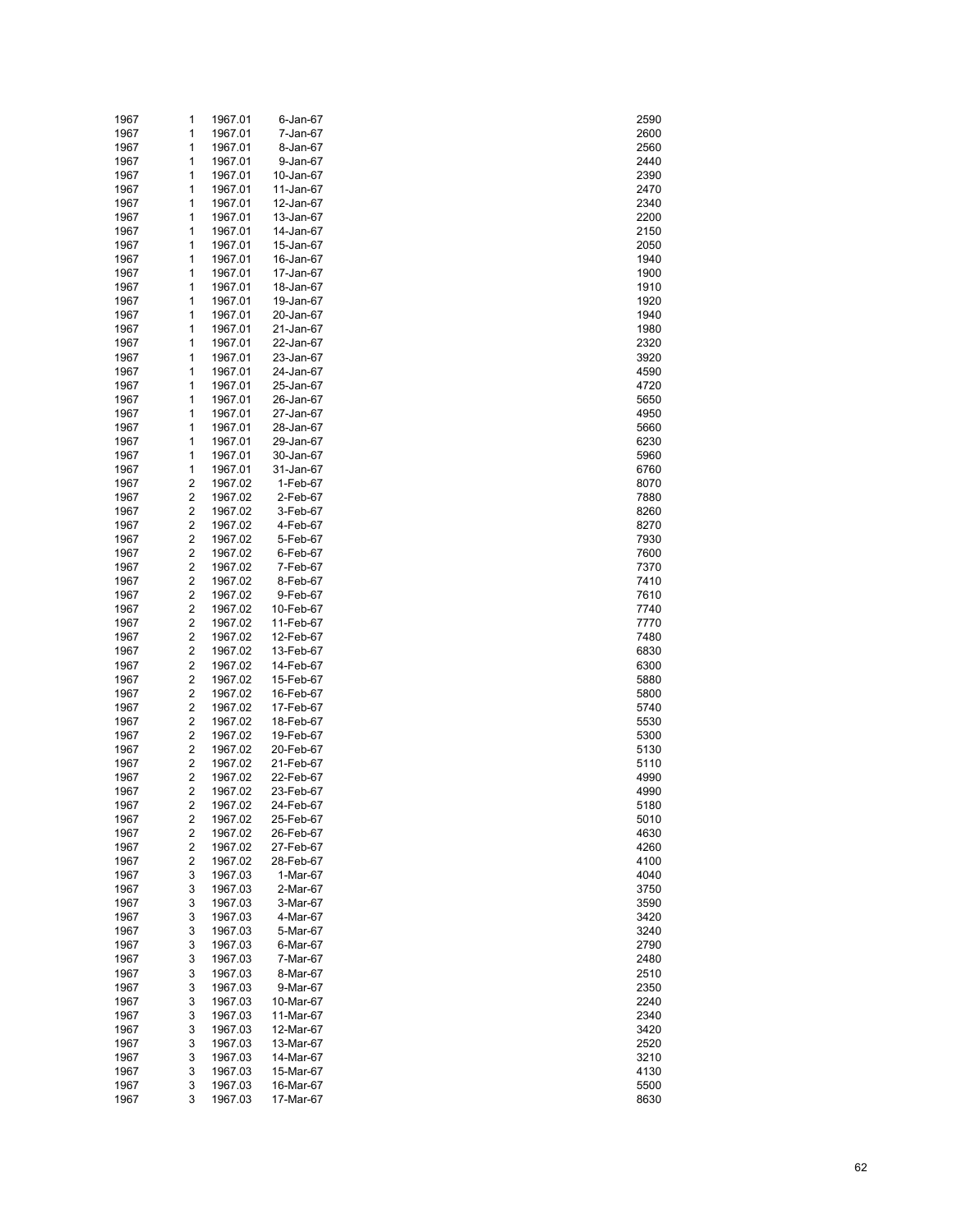| 1967 | 3 | 1967.03 | 18-Mar-67 | 12100 |
|------|---|---------|-----------|-------|
| 1967 | 3 | 1967.03 | 19-Mar-67 | 14600 |
| 1967 | 3 | 1967.03 | 20-Mar-67 | 15900 |
| 1967 | 3 | 1967.03 | 21-Mar-67 | 16300 |
| 1967 | 3 | 1967.03 | 22-Mar-67 | 15500 |
| 1967 | 3 | 1967.03 | 23-Mar-67 | 13600 |
|      |   |         |           |       |
| 1967 | 3 | 1967.03 | 24-Mar-67 | 10500 |
| 1967 | 3 | 1967.03 | 25-Mar-67 | 8390  |
| 1967 | 3 | 1967.03 | 26-Mar-67 | 7380  |
| 1967 | 3 | 1967.03 | 27-Mar-67 | 6660  |
| 1967 | 3 | 1967.03 | 28-Mar-67 | 6050  |
| 1967 | 3 | 1967.03 | 29-Mar-67 | 5450  |
| 1967 | 3 | 1967.03 | 30-Mar-67 | 4990  |
| 1967 | 3 | 1967.03 | 31-Mar-67 | 5050  |
| 1967 | 4 | 1967.04 | 1-Apr-67  | 5910  |
| 1967 | 4 | 1967.04 | 2-Apr-67  | 7930  |
|      | 4 |         |           |       |
| 1967 |   | 1967.04 | 3-Apr-67  | 8830  |
| 1967 | 4 | 1967.04 | 4-Apr-67  | 8920  |
| 1967 | 4 | 1967.04 | 5-Apr-67  | 7620  |
| 1967 | 4 | 1967.04 | 6-Apr-67  | 6740  |
| 1967 | 4 | 1967.04 | 7-Apr-67  | 7490  |
| 1967 | 4 | 1967.04 | 8-Apr-67  | 10300 |
| 1967 | 4 | 1967.04 | 9-Apr-67  | 12700 |
| 1967 | 4 | 1967.04 | 10-Apr-67 | 13700 |
| 1967 | 4 | 1967.04 | 11-Apr-67 | 13900 |
| 1967 | 4 | 1967.04 | 12-Apr-67 | 14000 |
|      | 4 | 1967.04 |           |       |
| 1967 |   |         | 13-Apr-67 | 13800 |
| 1967 | 4 | 1967.04 | 14-Apr-67 | 13900 |
| 1967 | 4 | 1967.04 | 15-Apr-67 | 14000 |
| 1967 | 4 | 1967.04 | 16-Apr-67 | 13000 |
| 1967 | 4 | 1967.04 | 17-Apr-67 | 12100 |
| 1967 | 4 | 1967.04 | 18-Apr-67 | 11500 |
| 1967 | 4 | 1967.04 | 19-Apr-67 | 11800 |
| 1967 | 4 | 1967.04 | 20-Apr-67 | 14100 |
| 1967 | 4 | 1967.04 | 21-Apr-67 | 15400 |
| 1967 | 4 | 1967.04 | 22-Apr-67 | 15800 |
| 1967 | 4 | 1967.04 | 23-Apr-67 | 17000 |
| 1967 | 4 | 1967.04 | 24-Apr-67 | 18400 |
|      |   |         |           |       |
| 1967 | 4 | 1967.04 | 25-Apr-67 | 20400 |
| 1967 | 4 | 1967.04 | 26-Apr-67 | 23700 |
| 1967 | 4 | 1967.04 | 27-Apr-67 | 25000 |
| 1967 | 4 | 1967.04 | 28-Apr-67 | 25200 |
| 1967 | 4 | 1967.04 | 29-Apr-67 | 25800 |
| 1967 | 4 | 1967.04 | 30-Apr-67 | 25900 |
| 1967 | 5 | 1967.05 | 1-May-67  | 24900 |
| 1967 | 5 | 1967.05 | 2-May-67  | 24200 |
| 1967 | 5 | 1967.05 | 3-May-67  | 23600 |
| 1967 | 5 | 1967.05 | 4-May-67  | 23200 |
|      |   |         |           |       |
| 1967 | 5 | 1967.05 | 5-May-67  | 22800 |
| 1967 | 5 | 1967.05 | 6-May-67  | 22300 |
| 1967 | 5 | 1967.05 | 7-May-67  | 21800 |
| 1967 | 5 | 1967.05 | 8-May-67  | 21200 |
| 1967 | 5 | 1967.05 | 9-May-67  | 20600 |
| 1967 | 5 | 1967.05 | 10-May-67 | 20200 |
| 1967 | 5 | 1967.05 | 11-May-67 | 20500 |
| 1967 | 5 | 1967.05 | 12-May-67 | 21500 |
| 1967 | 5 | 1967.05 | 13-May-67 | 21700 |
| 1967 | 5 | 1967.05 | 14-May-67 | 19800 |
| 1967 | 5 | 1967.05 | 15-May-67 | 18500 |
| 1967 | 5 | 1967.05 | 16-May-67 | 18300 |
|      |   |         |           |       |
| 1967 | 5 | 1967.05 | 17-May-67 | 18500 |
| 1967 | 5 | 1967.05 | 18-May-67 | 18500 |
| 1967 | 5 | 1967.05 | 19-May-67 | 18000 |
| 1967 | 5 | 1967.05 | 20-May-67 | 17400 |
| 1967 | 5 | 1967.05 | 21-May-67 | 16900 |
| 1967 | 5 | 1967.05 | 22-May-67 | 16300 |
| 1967 | 5 | 1967.05 | 23-May-67 | 16600 |
| 1967 | 5 | 1967.05 | 24-May-67 | 17800 |
| 1967 | 5 | 1967.05 | 25-May-67 | 19300 |
| 1967 | 5 | 1967.05 | 26-May-67 | 21000 |
|      |   |         |           |       |
| 1967 | 5 | 1967.05 | 27-May-67 | 21000 |

| 12100          |
|----------------|
| 14600          |
|                |
| 15900          |
| 16300          |
| 15500          |
| 13600          |
| 10500          |
| 8390           |
|                |
| 7380           |
| 6660           |
| 6050           |
| 5450           |
| 4990           |
| 5050           |
| 5910           |
|                |
| 7930           |
| 8830           |
| 8920           |
| 7620           |
| 6740           |
| 7490           |
|                |
| 10300          |
| 12700          |
| 13700          |
| 3900<br>1:     |
| 14000          |
| 3800<br>1:     |
| 13900          |
|                |
| 14000          |
| 13000          |
| 12100          |
| 11500          |
| 11800          |
| 14100          |
|                |
| 15400          |
| 15800          |
| 17000          |
| 18400          |
| :0400          |
| 23700          |
| :5000          |
| 5200           |
|                |
| :5800          |
| 15900          |
| 4900           |
| 24200          |
| :3600          |
| 23200          |
|                |
| 22800          |
| 2300<br>)      |
| 21800          |
| 1200           |
| 0600           |
| 20200          |
| 20500          |
| 21500          |
|                |
| 21700          |
| 19800          |
| 18500          |
| 18300          |
| 18500          |
| 18500          |
|                |
| 18000          |
| 17400          |
| 16900          |
| 16300          |
| 16600          |
| 17800          |
|                |
|                |
| 19300          |
| 21000<br>21000 |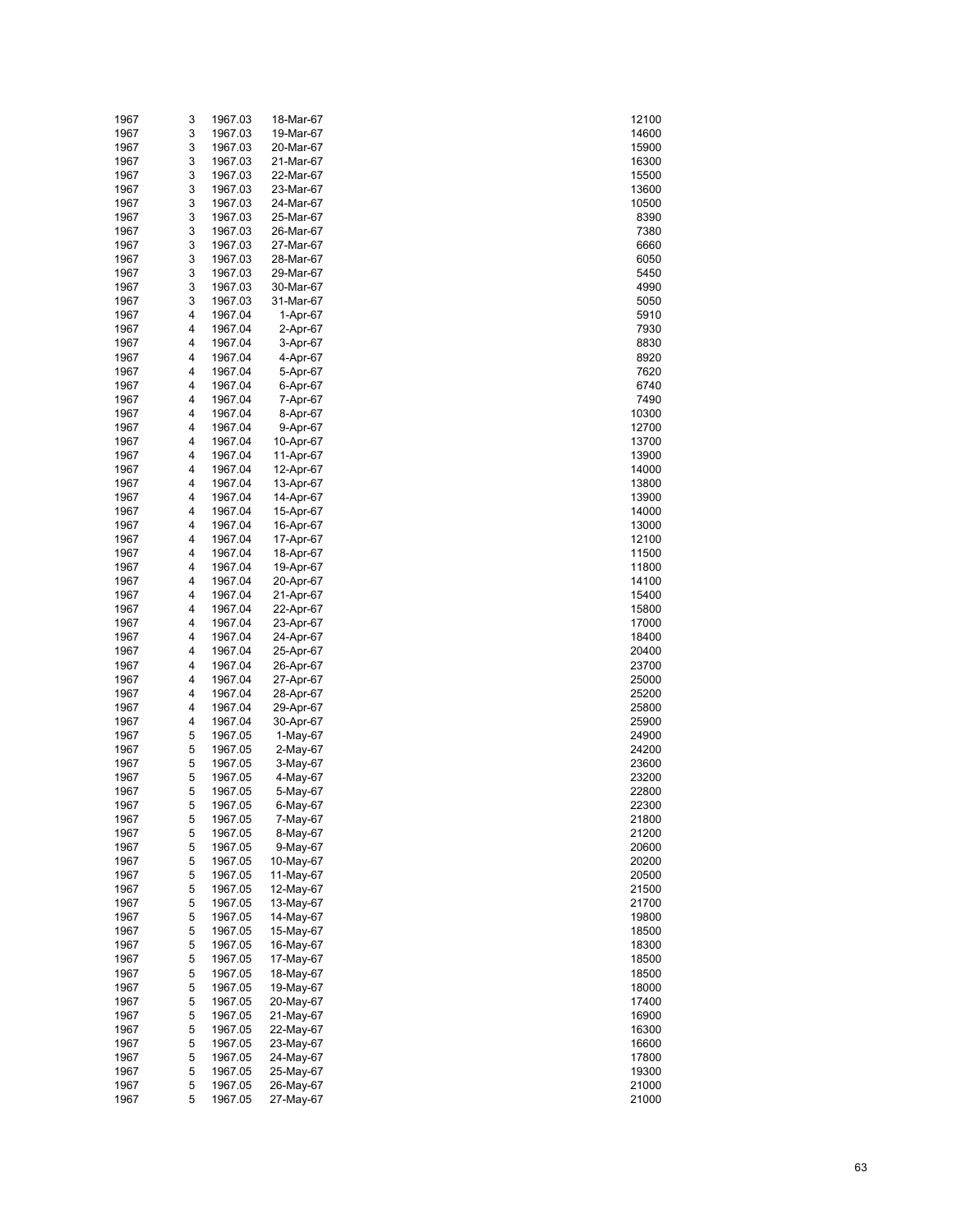| 1967         | 5              | 1967.05            | 28-May-67              | 20700          |
|--------------|----------------|--------------------|------------------------|----------------|
| 1967         | 5              | 1967.05            | 29-May-67              | 21000          |
| 1967         | 5              | 1967.05            | 30-May-67              | 21300          |
| 1967         | 5              | 1967.05            | 31-May-67              | 21900          |
| 1967         | 6              | 1967.06            | 1-Jun-67               | 22500          |
| 1967         | 6              | 1967.06            | 2-Jun-67               | 23100          |
| 1967         | 6              | 1967.06            | 3-Jun-67               | 23200          |
| 1967         | 6              | 1967.06            | 4-Jun-67               | 22000          |
| 1967         | 6              | 1967.06            | 5-Jun-67               | 20300          |
| 1967<br>1967 | 6              | 1967.06<br>1967.06 | 6-Jun-67               | 20100          |
| 1967         | 6<br>6         | 1967.06            | 7-Jun-67<br>8-Jun-67   | 21500<br>21700 |
| 1967         | 6              | 1967.06            | 9-Jun-67               | 20500          |
| 1967         | 6              | 1967.06            | 10-Jun-67              | 20200          |
| 1967         | 6              | 1967.06            | 11-Jun-67              | 20600          |
| 1967         | 6              | 1967.06            | 12-Jun-67              | 21400          |
| 1967         | 6              | 1967.06            | 13-Jun-67              | 22200          |
| 1967         | 6              | 1967.06            | 14-Jun-67              | 22000          |
| 1967         | 6              | 1967.06            | 15-Jun-67              | 19800          |
| 1967         | 6              | 1967.06            | 16-Jun-67              | 17700          |
| 1967         | 6              | 1967.06            | 17-Jun-67              | 16200          |
| 1967         | 6              | 1967.06            | 18-Jun-67              | 16100          |
| 1967         | 6              | 1967.06            | 19-Jun-67              | 16800          |
| 1967         | 6              | 1967.06            | 20-Jun-67              | 17800          |
| 1967         | 6              | 1967.06            | 21-Jun-67              | 18600          |
| 1967         | 6              | 1967.06            | 22-Jun-67              | 18700          |
| 1967         | 6              | 1967.06            | 23-Jun-67              | 18300          |
| 1967         | 6              | 1967.06            | 24-Jun-67              | 18000          |
| 1967         | 6              | 1967.06            | 25-Jun-67              | 18400          |
| 1967         | 6              | 1967.06            | 26-Jun-67              | 19200          |
| 1967         | 6              | 1967.06            | 27-Jun-67              | 20200          |
| 1967         | 6              | 1967.06            | 28-Jun-67              | 20900          |
| 1967<br>1967 | 6              | 1967.06<br>1967.06 | 29-Jun-67              | 21200          |
| 1967         | 6<br>7         | 1967.07            | 30-Jun-67<br>1-Jul-67  | 20800<br>20400 |
| 1967         | 7              | 1967.07            | 2-Jul-67               | 20800          |
| 1967         | 7              | 1967.07            | 3-Jul-67               | 21100          |
| 1967         | 7              | 1967.07            | 4-Jul-67               | 21000          |
| 1967         | 7              | 1967.07            | 5-Jul-67               | 20300          |
| 1967         | 7              | 1967.07            | 6-Jul-67               | 19400          |
| 1967         | 7              | 1967.07            | 7-Jul-67               | 18900          |
| 1967         | 7              | 1967.07            | 8-Jul-67               | 17900          |
| 1967         | 7              | 1967.07            | 9-Jul-67               | 16900          |
| 1967         | 7              | 1967.07            | 10-Jul-67              | 15800          |
| 1967         | 7              | 1967.07            | 11-Jul-67              | 14400          |
| 1967         | 7              | 1967.07            | 12-Jul-67              | 13600          |
| 1967         | 7              | 1967.07            | 13-Jul-67              | 11900          |
| 1967         | 7              | 1967.07            | 14-Jul-67              | 10300          |
| 1967         | $\overline{7}$ | 1967.07            | 15-Jul-67              | 8270           |
| 1967         | 7              | 1967.07            | 16-Jul-67              | 6600           |
| 1967         | 7              | 1967.07            | 17-Jul-67              | 7030           |
| 1967         | 7              | 1967.07            | 18-Jul-67              | 7540           |
| 1967         | 7              | 1967.07            | 19-Jul-67              | 7190           |
| 1967         | 7<br>7         | 1967.07            | 20-Jul-67<br>21-Jul-67 | 6520           |
| 1967         |                | 1967.07            |                        | 5520           |
| 1967<br>1967 | 7<br>7         | 1967.07<br>1967.07 | 22-Jul-67<br>23-Jul-67 | 4660<br>4240   |
| 1967         | 7              | 1967.07            | 24-Jul-67              | 3750           |
| 1967         | $\overline{7}$ | 1967.07            | 25-Jul-67              | 3470           |
| 1967         | 7              | 1967.07            | 26-Jul-67              | 3500           |
| 1967         | 7              | 1967.07            | 27-Jul-67              | 2970           |
| 1967         | 7              | 1967.07            | 28-Jul-67              | 2620           |
| 1967         | $\overline{7}$ | 1967.07            | 29-Jul-67              | 2440           |
| 1967         | 7              | 1967.07            | 30-Jul-67              | 2460           |
| 1967         | 7              | 1967.07            | 31-Jul-67              | 2460           |
| 1967         | 8              | 1967.08            | 1-Aug-67               | 2360           |
| 1967         | 8              | 1967.08            | 2-Aug-67               | 2250           |
| 1967         | 8              | 1967.08            | 3-Aug-67               | 2340           |
| 1967         | 8              | 1967.08            | 4-Aug-67               | 2310           |
| 1967         | 8              | 1967.08            | 5-Aug-67               | 2130           |
| 1967         | 8              | 1967.08            | 6-Aug-67               | 2100           |

| 20700<br>21000            |
|---------------------------|
|                           |
|                           |
|                           |
| 21300                     |
|                           |
| 21900                     |
|                           |
| 22500                     |
| $\frac{23100}{ }$         |
|                           |
| $\frac{23200}{5}$         |
|                           |
| 22000                     |
| 20300<br>20300            |
|                           |
|                           |
| 20100                     |
| 21500                     |
|                           |
| 21700                     |
|                           |
| -<br>20500                |
| 20200                     |
|                           |
| 20600                     |
|                           |
| 21400                     |
|                           |
| $\frac{22200}{22000}$     |
|                           |
|                           |
| 19800                     |
|                           |
| 17700                     |
|                           |
| 16200                     |
| 16100                     |
|                           |
| 16800                     |
|                           |
| -----<br>17800            |
|                           |
| 18600                     |
| 18700                     |
|                           |
| 18300                     |
|                           |
|                           |
|                           |
| 18400                     |
| 19200                     |
|                           |
|                           |
| 20200                     |
| 20900                     |
|                           |
| 21200                     |
|                           |
| -----<br>20800            |
| ر.<br>20400               |
|                           |
| 20800                     |
|                           |
| 21100                     |
|                           |
|                           |
|                           |
| 21000                     |
|                           |
| 20300                     |
|                           |
| 19400                     |
|                           |
| 18900                     |
| 17900                     |
|                           |
| 16900                     |
| <br>15800                 |
|                           |
| 14400                     |
|                           |
| 13600                     |
|                           |
| 11900                     |
| 10300                     |
|                           |
| 8270                      |
| )<br>6<br>6               |
|                           |
| 7030                      |
|                           |
| 7540<br>)                 |
|                           |
| 7190                      |
|                           |
| 65<br>$\overline{2}$<br>) |
|                           |
| 5520                      |
| 4660<br>)                 |
|                           |
| 4240                      |
|                           |
| 3750<br>)                 |
|                           |
| 3470                      |
| 3500<br>)                 |
|                           |
| 2970                      |
|                           |
| 2620<br>)                 |
|                           |
| 2440                      |
| 2460<br>)                 |
|                           |
| 2460                      |
|                           |
| 2360<br>)                 |
|                           |
| 250<br><sup>2</sup>       |
| 2340<br>)                 |
|                           |
|                           |
| 2310                      |
| 2130<br>2100              |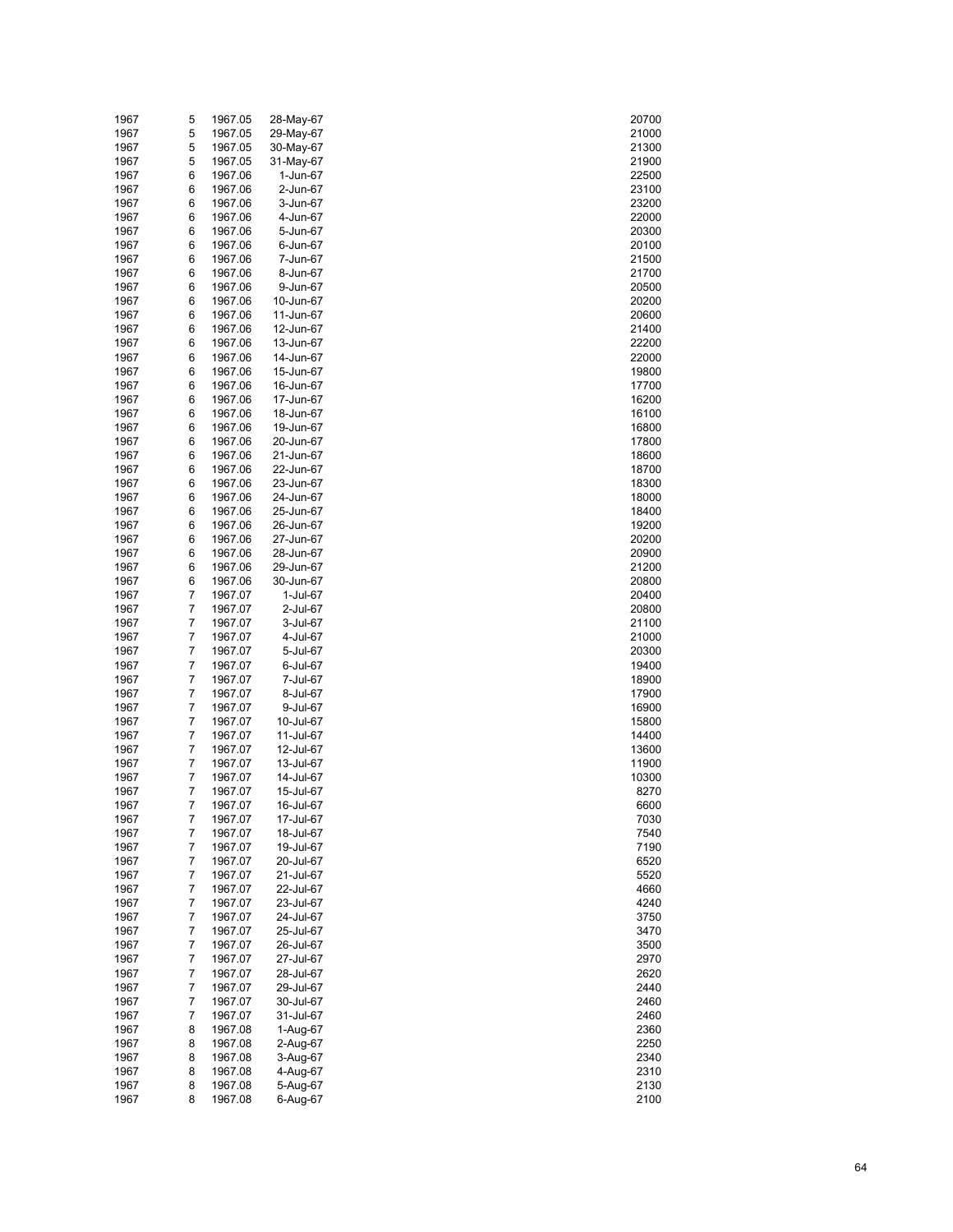| 1967 | 8  | 1967.08 | 7-Aug-67  |     |     |     | 2130 |
|------|----|---------|-----------|-----|-----|-----|------|
| 1967 | 8  | 1967.08 | 8-Aug-67  |     |     |     | 2180 |
| 1967 | 8  | 1967.08 | 9-Aug-67  |     |     |     | 2130 |
| 1967 | 8  | 1967.08 | 10-Aug-67 |     |     |     | 2100 |
| 1967 | 8  | 1967.08 | 11-Aug-67 |     |     |     | 2040 |
| 1967 | 8  | 1967.08 | 12-Aug-67 |     |     |     | 2080 |
|      |    |         |           |     |     |     |      |
| 1967 | 8  | 1967.08 | 13-Aug-67 |     |     |     | 2110 |
| 1967 | 8  | 1967.08 | 14-Aug-67 |     |     |     | 2090 |
| 1967 | 8  | 1967.08 | 15-Aug-67 |     |     |     | 1980 |
| 1967 | 8  | 1967.08 | 16-Aug-67 |     |     |     | 1930 |
| 1967 | 8  | 1967.08 | 17-Aug-67 |     |     |     | 1890 |
| 1967 | 8  | 1967.08 | 18-Aug-67 |     |     |     | 1850 |
| 1967 | 8  | 1967.08 | 19-Aug-67 |     |     |     | 1830 |
| 1967 | 8  | 1967.08 | 20-Aug-67 |     |     |     | 1870 |
| 1967 | 8  | 1967.08 | 21-Aug-67 |     |     |     | 1930 |
| 1967 | 8  | 1967.08 | 22-Aug-67 |     |     |     | 1940 |
| 1967 | 8  | 1967.08 | 23-Aug-67 |     |     |     | 1860 |
| 1967 | 8  | 1967.08 | 24-Aug-67 |     |     |     | 1860 |
| 1967 | 8  | 1967.08 | 25-Aug-67 |     |     |     | 1890 |
|      |    |         |           |     |     |     |      |
| 1967 | 8  | 1967.08 | 26-Aug-67 |     |     |     | 1860 |
| 1967 | 8  | 1967.08 | 27-Aug-67 |     |     |     | 1850 |
| 1967 | 8  | 1967.08 | 28-Aug-67 |     |     |     | 1930 |
| 1967 | 8  | 1967.08 | 29-Aug-67 |     |     |     | 1950 |
| 1967 | 8  | 1967.08 | 30-Aug-67 |     |     |     | 1910 |
| 1967 | 8  | 1967.08 | 31-Aug-67 |     |     |     | 1960 |
| 1967 | 9  | 1967.09 | 1-Sep-67  |     |     |     | 1910 |
| 1967 | 9  | 1967.09 | 2-Sep-67  |     |     |     | 1980 |
| 1967 | 9  | 1967.09 | 3-Sep-67  |     |     |     | 2060 |
| 1967 | 9  | 1967.09 | 4-Sep-67  |     |     |     | 2100 |
| 1967 | 9  | 1967.09 | 5-Sep-67  |     |     |     | 2010 |
| 1967 | 9  | 1967.09 | 6-Sep-67  |     |     |     | 1910 |
| 1967 | 9  | 1967.09 | 7-Sep-67  |     |     |     | 1880 |
| 1967 | 9  | 1967.09 |           |     |     |     | 1870 |
|      |    |         | 8-Sep-67  |     |     |     |      |
| 1967 | 9  | 1967.09 | 9-Sep-67  |     |     |     | 1800 |
| 1967 | 9  | 1967.09 | 10-Sep-67 |     |     |     | 1890 |
| 1967 | 9  | 1967.09 | 11-Sep-67 |     |     |     | 1990 |
| 1967 | 9  | 1967.09 | 12-Sep-67 |     |     |     | 1990 |
| 1967 | 9  | 1967.09 | 13-Sep-67 |     |     |     | 1890 |
| 1967 | 9  | 1967.09 | 14-Sep-67 |     |     |     | 1870 |
| 1967 | 9  | 1967.09 | 15-Sep-67 |     |     |     | 1830 |
| 1967 | 9  | 1967.09 | 16-Sep-67 |     |     |     | 1910 |
| 1967 | 9  | 1967.09 | 17-Sep-67 |     |     |     | 1990 |
| 1967 | 9  | 1967.09 | 18-Sep-67 |     |     |     | 2040 |
| 1967 | 9  | 1967.09 | 19-Sep-67 |     |     |     | 2100 |
| 1967 | 9  | 1967.09 | 20-Sep-67 |     |     |     | 2040 |
| 1967 | 9  | 1967.09 | 21-Sep-67 |     |     |     | 1970 |
| 1967 | 9  | 1967.09 | 22-Sep-67 |     |     |     | 2030 |
| 1967 | 9  | 1967.09 | 23-Sep-67 |     |     |     | 2100 |
|      |    | 1967.09 |           |     |     |     |      |
| 1967 | 9  |         | 24-Sep-67 |     |     |     | 2160 |
| 1967 | 9  | 1967.09 | 25-Sep-67 |     |     |     | 2230 |
| 1967 | 9  | 1967.09 | 26-Sep-67 |     |     |     | 2220 |
| 1967 | 9  | 1967.09 | 27-Sep-67 |     |     |     | 2190 |
| 1967 | 9  | 1967.09 | 28-Sep-67 |     |     |     | 2140 |
| 1967 | 9  | 1967.09 | 29-Sep-67 |     |     |     | 2290 |
| 1967 | 9  | 1967.09 | 30-Sep-67 |     |     |     | 2470 |
| 1967 | 10 | 1967.1  | 1-Oct-67  | 445 | 465 | 435 | 2460 |
| 1967 | 10 | 1967.1  | 2-Oct-67  | 510 | 575 | 460 | 2470 |
| 1967 | 10 | 1967.1  | 3-Oct-67  | 555 | 575 | 540 | 2500 |
| 1967 | 10 | 1967.1  | 4-Oct-67  | 530 | 545 | 515 | 2530 |
| 1967 | 10 | 1967.1  | 5-Oct-67  | 520 | 530 | 510 | 2570 |
| 1967 | 10 | 1967.1  | 6-Oct-67  | 515 | 520 | 505 | 2600 |
| 1967 | 10 | 1967.1  | 7-Oct-67  | 525 | 535 | 515 | 2660 |
| 1967 | 10 | 1967.1  | 8-Oct-67  | 520 | 530 | 510 | 2700 |
|      |    |         | 9-Oct-67  |     |     |     |      |
| 1967 | 10 | 1967.1  |           | 510 | 535 | 495 | 2720 |
| 1967 | 10 | 1967.1  | 10-Oct-67 | 565 | 595 | 535 | 2450 |
| 1967 | 10 | 1967.1  | 11-Oct-67 | 655 | 670 | 595 | 2260 |
| 1967 | 10 | 1967.1  | 12-Oct-67 | 655 | 670 | 625 | 2180 |
| 1967 | 10 | 1967.1  | 13-Oct-67 | 650 | 655 | 645 | 2190 |
| 1967 | 10 | 1967.1  | 14-Oct-67 | 670 | 695 | 645 | 2180 |
| 1967 | 10 | 1967.1  | 15-Oct-67 | 655 | 665 | 635 | 2200 |
| 1967 | 10 | 1967.1  | 16-Oct-67 | 625 | 655 | 585 | 2380 |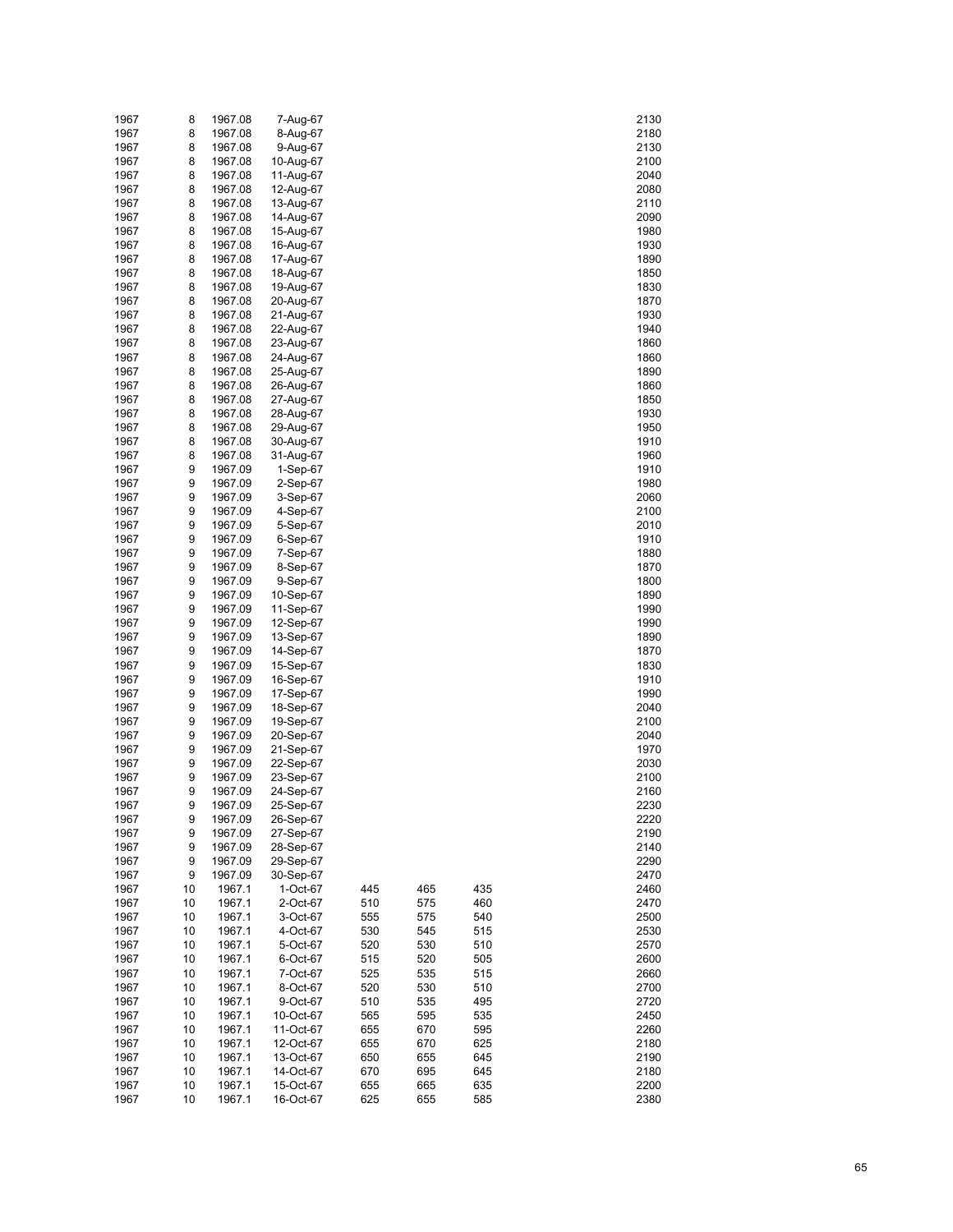| 1967 | 10 | 1967.1  | 17-Oct-67 | 625 | 650 | 585 | 2350 |
|------|----|---------|-----------|-----|-----|-----|------|
| 1967 | 10 | 1967.1  | 18-Oct-67 | 620 | 650 | 605 | 2360 |
| 1967 | 10 | 1967.1  | 19-Oct-67 | 595 | 605 | 585 | 2420 |
| 1967 | 10 | 1967.1  | 20-Oct-67 | 545 | 590 | 490 | 2570 |
|      |    |         |           | 425 | 490 |     | 2760 |
| 1967 | 10 | 1967.1  | 21-Oct-67 |     |     | 370 |      |
| 1967 | 10 | 1967.1  | 22-Oct-67 | 340 | 370 | 320 | 2990 |
| 1967 | 10 | 1967.1  | 23-Oct-67 | 340 | 350 | 325 | 3070 |
| 1967 | 10 | 1967.1  | 24-Oct-67 | 375 | 390 | 350 | 2940 |
| 1967 | 10 | 1967.1  | 25-Oct-67 | 385 | 390 | 330 | 3030 |
| 1967 | 10 | 1967.1  | 26-Oct-67 | 300 | 330 | 290 | 3320 |
| 1967 | 10 | 1967.1  | 27-Oct-67 | 285 | 290 | 280 | 3590 |
| 1967 | 10 | 1967.1  | 28-Oct-67 | 295 | 315 | 285 | 3660 |
| 1967 | 10 | 1967.1  | 29-Oct-67 | 325 | 335 | 310 | 3420 |
| 1967 | 10 | 1967.1  | 30-Oct-67 | 330 | 345 | 305 | 3300 |
| 1967 | 10 | 1967.1  | 31-Oct-67 | 270 | 305 | 250 | 3660 |
| 1967 | 11 | 1967.11 | 1-Nov-67  | 270 | 295 | 250 | 3740 |
| 1967 | 11 | 1967.11 | 2-Nov-67  | 315 | 355 | 295 | 3660 |
| 1967 | 11 | 1967.11 | 3-Nov-67  | 350 | 360 | 340 | 3500 |
| 1967 | 11 | 1967.11 | 4-Nov-67  | 365 | 385 | 330 | 3430 |
| 1967 | 11 | 1967.11 | 5-Nov-67  | 370 | 385 | 360 | 3350 |
| 1967 | 11 | 1967.11 | 6-Nov-67  | 390 | 430 | 360 | 3270 |
|      |    | 1967.11 | 7-Nov-67  |     |     |     | 3190 |
| 1967 | 11 |         |           | 410 | 430 | 385 |      |
| 1967 | 11 | 1967.11 | 8-Nov-67  | 375 | 390 | 360 | 3320 |
| 1967 | 11 | 1967.11 | 9-Nov-67  | 370 | 380 | 355 | 3360 |
| 1967 | 11 | 1967.11 | 10-Nov-67 | 375 | 390 | 360 | 3430 |
| 1967 | 11 | 1967.11 | 11-Nov-67 | 350 | 360 | 330 | 3500 |
| 1967 | 11 | 1967.11 | 12-Nov-67 | 325 | 330 | 315 | 3530 |
| 1967 | 11 | 1967.11 | 13-Nov-67 | 330 | 345 | 315 | 3460 |
| 1967 | 11 | 1967.11 | 14-Nov-67 | 345 | 360 | 330 | 3350 |
| 1967 | 11 | 1967.11 | 15-Nov-67 | 345 | 355 | 330 | 3440 |
| 1967 | 11 | 1967.11 | 16-Nov-67 | 355 | 375 | 345 | 3470 |
| 1967 | 11 | 1967.11 | 17-Nov-67 | 365 | 380 | 345 | 3420 |
| 1967 | 11 | 1967.11 | 18-Nov-67 | 380 | 390 | 370 | 3350 |
| 1967 | 11 | 1967.11 | 19-Nov-67 | 370 | 380 | 355 | 3450 |
| 1967 | 11 | 1967.11 | 20-Nov-67 | 375 | 390 | 365 | 3470 |
| 1967 | 11 | 1967.11 | 21-Nov-67 | 385 | 395 | 360 | 3490 |
| 1967 | 11 | 1967.11 | 22-Nov-67 | 350 | 360 | 340 | 3700 |
|      |    |         |           |     |     |     | 3620 |
| 1967 | 11 | 1967.11 | 23-Nov-67 | 360 | 375 | 345 |      |
| 1967 | 11 | 1967.11 | 24-Nov-67 | 375 | 400 | 360 | 3470 |
| 1967 | 11 | 1967.11 | 25-Nov-67 | 385 | 400 | 355 | 3350 |
| 1967 | 11 | 1967.11 | 26-Nov-67 | 330 | 355 | 320 | 3510 |
| 1967 | 11 | 1967.11 | 27-Nov-67 | 340 | 360 | 320 | 3420 |
| 1967 | 11 | 1967.11 | 28-Nov-67 | 345 | 360 | 310 | 3430 |
| 1967 | 11 | 1967.11 | 29-Nov-67 | 300 | 315 | 290 | 3730 |
| 1967 | 11 | 1967.11 | 30-Nov-67 | 310 | 320 | 305 | 3780 |
| 1967 | 12 | 1967.12 | 1-Dec-67  | 300 | 315 | 290 | 3930 |
| 1967 | 12 | 1967.12 | 2-Dec-67  | 305 | 320 | 295 | 3970 |
| 1967 | 12 | 1967.12 | 3-Dec-67  | 330 | 360 | 310 | 3860 |
| 1967 | 12 | 1967.12 | 4-Dec-67  | 370 | 390 | 360 | 3710 |
| 1967 | 12 | 1967.12 | 5-Dec-67  | 385 | 390 | 375 | 3620 |
| 1967 | 12 | 1967.12 | 6-Dec-67  | 370 | 380 | 365 | 3790 |
| 1967 | 12 | 1967.12 | 7-Dec-67  | 370 | 375 | 365 | 3820 |
| 1967 | 12 | 1967.12 | 8-Dec-67  | 355 | 365 | 345 | 3890 |
| 1967 | 12 | 1967.12 | 9-Dec-67  | 355 | 375 | 335 | 3890 |
| 1967 | 12 |         |           | 370 | 385 | 350 | 3870 |
|      |    | 1967.12 | 10-Dec-67 |     |     |     |      |
| 1967 | 12 | 1967.12 | 11-Dec-67 | 385 | 400 | 370 | 3710 |
| 1967 | 12 | 1967.12 | 12-Dec-67 | 385 | 400 | 355 | 3640 |
| 1967 | 12 | 1967.12 | 13-Dec-67 | 345 | 360 | 330 | 3740 |
| 1967 | 12 | 1967.12 | 14-Dec-67 | 360 | 370 | 340 | 3640 |
| 1967 | 12 | 1967.12 | 15-Dec-67 | 360 | 370 | 340 | 3740 |
| 1967 | 12 | 1967.12 | 16-Dec-67 | 335 | 345 | 325 | 3930 |
| 1967 | 12 | 1967.12 | 17-Dec-67 | 350 | 370 | 330 | 3880 |
| 1967 | 12 | 1967.12 | 18-Dec-67 | 380 | 405 | 360 | 3770 |
| 1967 | 12 | 1967.12 | 19-Dec-67 | 395 | 405 | 385 | 3720 |
| 1967 | 12 | 1967.12 | 20-Dec-67 | 390 | 420 | 370 | 3720 |
| 1967 | 12 | 1967.12 | 21-Dec-67 | 425 | 440 | 410 | 3570 |
| 1967 | 12 | 1967.12 | 22-Dec-67 | 435 | 445 | 425 | 3570 |
| 1967 | 12 | 1967.12 | 23-Dec-67 | 405 | 435 | 390 | 3580 |
| 1967 | 12 | 1967.12 | 24-Dec-67 | 420 | 430 | 410 | 3450 |
| 1967 | 12 | 1967.12 | 25-Dec-67 | 440 | 445 | 435 | 3330 |
| 1967 | 12 | 1967.12 | 26-Dec-67 | 440 | 445 | 430 | 3260 |
|      |    |         |           |     |     |     |      |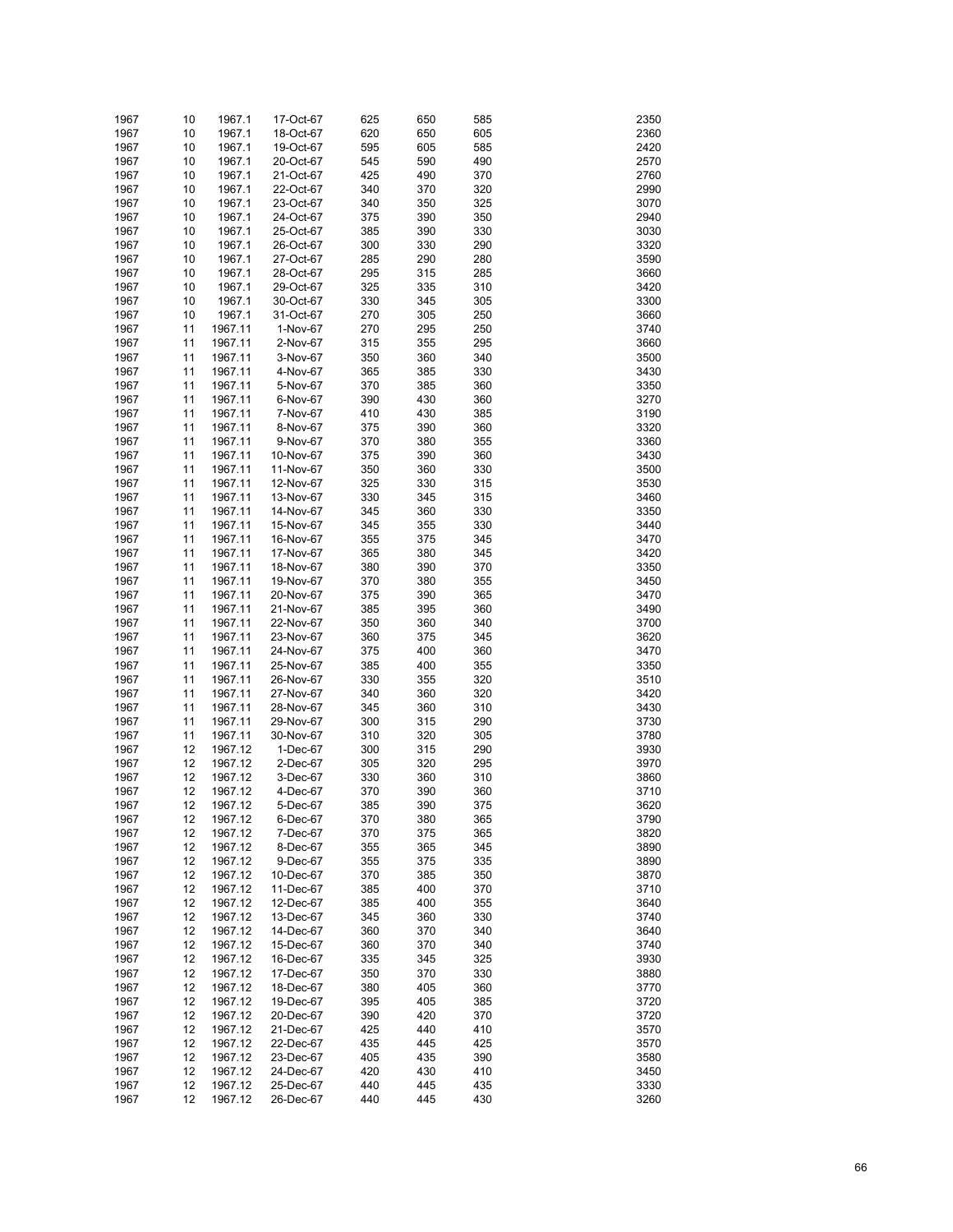| 1967 | 12                      | 1967.12 | 27-Dec-67   | 440 | 445  | 435 | 3230 |
|------|-------------------------|---------|-------------|-----|------|-----|------|
| 1967 | 12                      | 1967.12 | 28-Dec-67   | 440 | 445  | 435 | 3250 |
| 1967 | 12                      | 1967.12 | 29-Dec-67   | 440 | 445  | 435 | 3230 |
| 1967 | 12                      | 1967.12 | 30-Dec-67   | 445 | 455  | 440 | 3210 |
| 1967 | 12                      | 1967.12 | 31-Dec-67   | 450 | 470  | 455 | 3160 |
| 1968 | 1                       | 1968.01 | 1-Jan-68    | 470 | 475  | 465 | 3120 |
| 1968 | 1                       | 1968.01 | $2$ -Jan-68 | 455 | 470  | 440 | 3130 |
| 1968 | 1                       | 1968.01 | 3-Jan-68    | 450 | 455  | 445 | 3170 |
| 1968 | 1                       | 1968.01 | 4-Jan-68    | 445 | 455  | 415 | 3280 |
| 1968 | 1                       | 1968.01 | 5-Jan-68    | 415 | 425  | 395 | 3400 |
| 1968 | 1                       | 1968.01 | 6-Jan-68    | 390 | 415  | 370 | 3500 |
| 1968 | 1                       | 1968.01 | 7-Jan-68    | 395 | 430  | 385 | 3540 |
| 1968 | 1                       | 1968.01 | 8-Jan-68    | 440 | 455  | 430 | 3330 |
| 1968 | 1                       | 1968.01 | 9-Jan-68    | 470 | 485  | 450 | 3300 |
| 1968 | 1                       | 1968.01 | 10-Jan-68   | 480 | 500  | 460 | 3500 |
| 1968 | 1                       | 1968.01 | 11-Jan-68   | 490 | 500  | 475 | 3570 |
| 1968 | 1                       | 1968.01 | 12-Jan-68   | 510 | 520  | 490 | 3480 |
| 1968 | 1                       | 1968.01 | 13-Jan-68   | 530 | 585  | 510 | 3400 |
| 1968 | 1                       | 1968.01 | 14-Jan-68   | 600 | 615  | 585 | 3190 |
| 1968 | 1                       | 1968.01 | 15-Jan-68   | 610 | 625  | 600 | 3010 |
| 1968 | 1                       | 1968.01 | 16-Jan-68   | 645 | 675  | 625 | 2910 |
| 1968 | 1                       | 1968.01 | 17-Jan-68   | 695 | 720  | 675 | 2840 |
|      | 1                       |         |             |     | 735  |     |      |
| 1968 | 1                       | 1968.01 | 18-Jan-68   | 725 |      | 715 | 2820 |
| 1968 |                         | 1968.01 | 19-Jan-68   | 720 | 740  | 690 | 2800 |
| 1968 | 1                       | 1968.01 | 20-Jan-68   | 685 | 695  | 675 | 2740 |
| 1968 | 1                       | 1968.01 | 21-Jan-68   | 680 | 685  | 675 | 2700 |
| 1968 | 1                       | 1968.01 | 22-Jan-68   | 705 | 755  | 685 | 2560 |
| 1968 | 1                       | 1968.01 | 23-Jan-68   | 835 | 860  | 755 | 2320 |
| 1968 | 1                       | 1968.01 | 24-Jan-68   | 780 | 855  | 755 | 2470 |
| 1968 | 1                       | 1968.01 | 25-Jan-68   | 750 | 760  | 740 | 2530 |
| 1968 | 1                       | 1968.01 | 26-Jan-68   | 735 | 765  | 710 | 2540 |
| 1968 | 1                       | 1968.01 | 27-Jan-68   | 710 | 725  | 695 | 2500 |
| 1968 | 1                       | 1968.01 | 28-Jan-68   | 735 | 755  | 725 | 2400 |
| 1968 | 1                       | 1968.01 | 29-Jan-68   | 755 | 760  | 750 | 2300 |
| 1968 | 1                       | 1968.01 | 30-Jan-68   | 765 | 775  | 755 | 2290 |
| 1968 | 1                       | 1968.01 | 31-Jan-68   | 740 | 775  | 705 | 2510 |
| 1968 | $\overline{\mathbf{c}}$ | 1968.02 | 1-Feb-68    | 725 | 765  | 690 | 2560 |
| 1968 | $\overline{\mathbf{c}}$ | 1968.02 | 2-Feb-68    | 715 | 765  | 685 | 2510 |
| 1968 | $\boldsymbol{2}$        | 1968.02 | 3-Feb-68    | 650 | 685  | 635 | 2420 |
| 1968 | $\boldsymbol{2}$        | 1968.02 | 4-Feb-68    | 735 | 765  | 670 | 2200 |
| 1968 | $\boldsymbol{2}$        | 1968.02 | 5-Feb-68    | 765 | 795  | 730 | 2140 |
| 1968 | $\overline{\mathbf{c}}$ | 1968.02 | 6-Feb-68    | 785 | 800  | 760 | 2100 |
| 1968 | $\boldsymbol{2}$        | 1968.02 | 7-Feb-68    | 735 | 765  | 690 | 2170 |
| 1968 | $\boldsymbol{2}$        | 1968.02 | 8-Feb-68    | 740 | 805  | 685 | 2110 |
| 1968 | $\boldsymbol{2}$        | 1968.02 | 9-Feb-68    | 815 | 855  | 700 | 2150 |
| 1968 | $\overline{\mathbf{c}}$ | 1968.02 | 10-Feb-68   | 570 | 700  | 515 | 2410 |
| 1968 | $\boldsymbol{2}$        | 1968.02 | 11-Feb-68   | 495 | 515  | 480 | 2540 |
| 1968 | $\overline{\mathbf{c}}$ | 1968.02 | 12-Feb-68   | 525 | 565  | 490 | 2480 |
| 1968 | 2                       | 1968.02 | 13-Feb-68   | 605 | 695  | 565 | 2290 |
| 1968 | 2                       | 1968.02 | 14-Feb-68   | 710 | 735  | 680 | 2210 |
| 1968 | $\overline{\mathbf{c}}$ | 1968.02 | 15-Feb-68   | 705 | 730  | 685 | 2240 |
| 1968 | 2                       | 1968.02 | 16-Feb-68   | 750 | 780  | 735 | 2130 |
| 1968 | $\overline{c}$          | 1968.02 | 17-Feb-68   | 815 | 855  | 780 | 2020 |
| 1968 | $\boldsymbol{2}$        | 1968.02 | 18-Feb-68   | 865 | 905  | 845 | 1950 |
| 1968 | $\boldsymbol{2}$        | 1968.02 | 19-Feb-68   | 930 | 950  | 905 | 1910 |
| 1968 | $\boldsymbol{2}$        | 1968.02 | 20-Feb-68   | 950 | 1015 | 910 | 1900 |
| 1968 | $\boldsymbol{2}$        | 1968.02 | 21-Feb-68   | 895 | 1015 | 750 | 2110 |
| 1968 | $\boldsymbol{2}$        | 1968.02 | 22-Feb-68   | 575 | 750  | 510 | 2880 |
| 1968 | $\boldsymbol{2}$        | 1968.02 | 23-Feb-68   | 470 | 510  | 410 | 3360 |
| 1968 | $\boldsymbol{2}$        | 1968.02 | 24-Feb-68   | 380 | 410  | 370 | 4100 |
| 1968 | $\boldsymbol{2}$        | 1968.02 | 25-Feb-68   | 415 | 425  | 395 | 4120 |
| 1968 | $\boldsymbol{2}$        | 1968.02 | 26-Feb-68   | 430 | 440  | 420 | 3980 |
| 1968 | $\boldsymbol{2}$        | 1968.02 | 27-Feb-68   | 455 | 480  | 430 | 3830 |
| 1968 | $\boldsymbol{2}$        | 1968.02 | 28-Feb-68   | 510 | 530  | 480 | 3590 |
| 1968 | $\overline{c}$          | 1968.02 | 29-Feb-68   | 530 | 535  | 525 | 3470 |
| 1968 | 3                       | 1968.03 |             | 525 | 530  | 515 | 3420 |
|      |                         |         | 1-Mar-68    |     |      |     |      |
| 1968 | 3                       | 1968.03 | 2-Mar-68    | 535 | 560  | 525 | 3300 |
| 1968 | 3                       | 1968.03 | 3-Mar-68    | 630 | 670  | 560 | 2910 |
| 1968 | 3                       | 1968.03 | 4-Mar-68    | 700 | 755  | 645 | 2620 |
| 1968 | 3                       | 1968.03 | 5-Mar-68    | 600 | 750  | 465 | 2840 |
| 1968 | 3                       | 1968.03 | 6-Mar-68    | 500 | 540  | 450 | 3020 |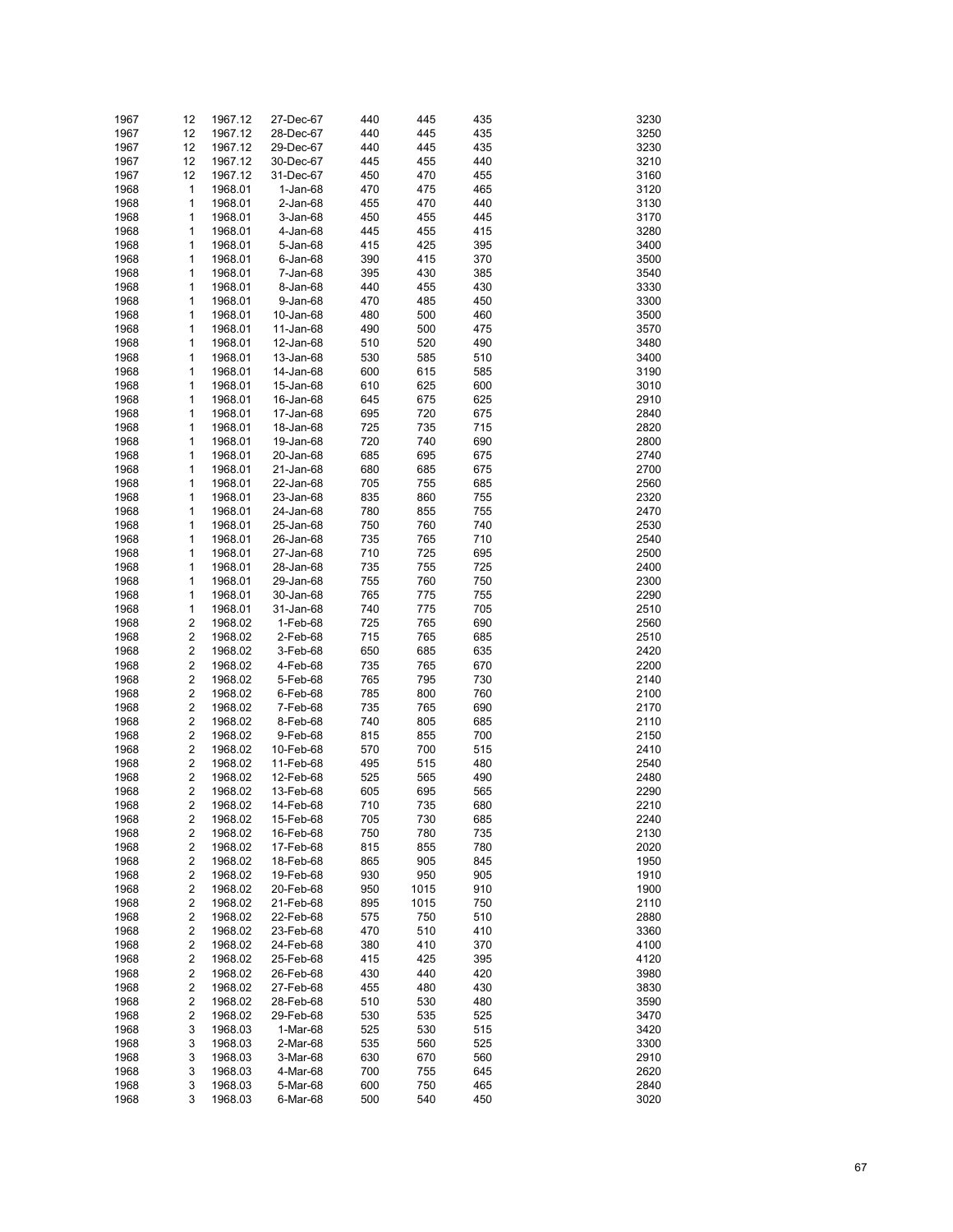| 1968 | 3 | 1968.03 | 7-Mar-68  | 520  | 555  | 490 | 3020         |
|------|---|---------|-----------|------|------|-----|--------------|
| 1968 | 3 | 1968.03 | 8-Mar-68  | 545  | 585  | 490 | 3190         |
| 1968 | 3 | 1968.03 | 9-Mar-68  | 565  | 585  | 515 | 3250         |
| 1968 | 3 | 1968.03 | 10-Mar-68 | 500  | 535  | 475 | 3370         |
|      | 3 |         |           |      |      |     |              |
| 1968 |   | 1968.03 | 11-Mar-68 | 595  | 655  | 535 | 2980         |
| 1968 | 3 | 1968.03 | 12-Mar-68 | 630  | 695  | 570 | 2840         |
| 1968 | 3 | 1968.03 | 13-Mar-68 | 535  | 570  | 510 | 3000         |
| 1968 | 3 | 1968.03 | 14-Mar-68 | 520  | 540  | 490 | 3040         |
| 1968 | 3 | 1968.03 | 15-Mar-68 | 535  | 550  | 520 | 3000         |
| 1968 | 3 | 1968.03 | 16-Mar-68 | 520  | 535  | 510 | 3090         |
| 1968 | 3 | 1968.03 | 17-Mar-68 | 495  | 515  | 470 | 3140         |
| 1968 | 3 | 1968.03 | 18-Mar-68 | 475  | 515  | 455 | 3360         |
| 1968 | 3 | 1968.03 | 19-Mar-68 | 505  | 530  | 465 | 3310         |
| 1968 | 3 | 1968.03 | 20-Mar-68 | 400  | 465  | 370 | 3680         |
| 1968 | 3 | 1968.03 | 21-Mar-68 | 400  | 420  | 390 | 3750         |
| 1968 | 3 | 1968.03 | 22-Mar-68 | 415  | 425  | 400 | 3770         |
| 1968 | 3 | 1968.03 | 23-Mar-68 | 445  | 480  | 410 | 3620         |
| 1968 | 3 | 1968.03 | 24-Mar-68 | 480  | 515  | 465 | 3350         |
| 1968 | 3 | 1968.03 | 25-Mar-68 | 535  | 555  | 515 | 3160         |
| 1968 | 3 | 1968.03 | 26-Mar-68 | 550  | 560  | 545 | 3000         |
|      | 3 |         |           |      |      |     |              |
| 1968 |   | 1968.03 | 27-Mar-68 | 545  | 565  | 525 | 2920<br>2690 |
| 1968 | 3 | 1968.03 | 28-Mar-68 | 570  | 585  | 555 |              |
| 1968 | 3 | 1968.03 | 29-Mar-68 | 640  | 675  | 585 | 2260         |
| 1968 | 3 | 1968.03 | 30-Mar-68 | 675  | 675  | 570 | 2370         |
| 1968 | 3 | 1968.03 | 31-Mar-68 | 535  | 570  | 490 | 2620         |
| 1968 | 4 | 1968.04 | 1-Apr-68  | 535  | 560  | 495 | 2620         |
| 1968 | 4 | 1968.04 | 2-Apr-68  | 555  | 585  | 505 | 2930         |
| 1968 | 4 | 1968.04 | 3-Apr-68  | 495  | 525  | 480 | 3060         |
| 1968 | 4 | 1968.04 | 4-Apr-68  | 550  | 580  | 530 | 2750         |
| 1968 | 4 | 1968.04 | 5-Apr-68  | 570  | 595  | 550 | 2570         |
| 1968 | 4 | 1968.04 | 6-Apr-68  | 560  | 575  | 550 | 2440         |
| 1968 | 4 | 1968.04 | 7-Apr-68  | 575  | 605  | 560 | 2130         |
| 1968 | 4 | 1968.04 | 8-Apr-68  | 640  | 655  | 605 | 1900         |
| 1968 | 4 | 1968.04 | 9-Apr-68  | 690  | 715  | 650 | 1680         |
| 1968 | 4 | 1968.04 | 10-Apr-68 | 770  | 810  | 695 | 1440         |
|      | 4 |         |           |      |      |     |              |
| 1968 |   | 1968.04 | 11-Apr-68 |      |      |     | 1240         |
| 1968 | 4 | 1968.04 | 12-Apr-68 |      |      |     | 1120         |
| 1968 | 4 | 1968.04 | 13-Apr-68 |      |      |     | 1100         |
| 1968 | 4 | 1968.04 | 14-Apr-68 |      |      |     | 1100         |
| 1968 | 4 | 1968.04 | 15-Apr-68 |      |      |     | 1160         |
| 1968 | 4 | 1968.04 | 16-Apr-68 | 1000 | 1010 | 990 | 1000         |
| 1968 | 4 | 1968.04 | 17-Apr-68 | 1005 | 1020 | 990 | 906          |
| 1968 | 4 | 1968.04 | 18-Apr-68 | 1005 | 1045 | 970 | 930          |
| 1968 | 4 | 1968.04 | 19-Apr-68 | 1030 | 1055 | 995 | 844          |
| 1968 | 4 | 1968.04 | 20-Apr-68 | 1015 | 1050 | 985 | 830          |
| 1968 | 4 | 1968.04 | 21-Apr-68 | 1015 | 1020 | 935 | 862          |
| 1968 | 4 | 1968.04 | 22-Apr-68 | 895  | 925  | 880 | 945          |
| 1968 | 4 | 1968.04 | 23-Apr-68 | 915  | 930  | 910 | 940          |
| 1968 | 4 | 1968.04 | 24-Apr-68 | 905  | 920  | 890 | 945          |
| 1968 | 4 | 1968.04 | 25-Apr-68 | 900  | 950  | 880 | 980          |
| 1968 | 4 | 1968.04 | 26-Apr-68 | 955  | 970  | 945 | 925          |
| 1968 | 4 | 1968.04 |           | 925  | 950  | 900 | 880          |
|      |   |         | 27-Apr-68 |      |      |     |              |
| 1968 | 4 | 1968.04 | 28-Apr-68 | 910  | 940  | 875 | 955          |
| 1968 | 4 | 1968.04 | 29-Apr-68 | 875  | 905  | 845 | 980          |
| 1968 | 4 | 1968.04 | 30-Apr-68 | 895  | 940  | 845 | 902          |
| 1968 | 5 | 1968.05 | 1-May-68  | 955  | 990  | 940 | 798          |
| 1968 | 5 | 1968.05 | 2-May-68  | 980  | 1000 | 960 | 780          |
| 1968 | 5 | 1968.05 | 3-May-68  | 940  | 975  | 915 | 816          |
| 1968 | 5 | 1968.05 | 4-May-68  | 950  | 970  | 910 | 826          |
| 1968 | 5 | 1968.05 | 5-May-68  | 905  | 950  | 855 | 920          |
| 1968 | 5 | 1968.05 | 6-May-68  | 880  | 905  | 865 | 975          |
| 1968 | 5 | 1968.05 | 7-May-68  | 925  | 965  | 880 | 930          |
| 1968 | 5 | 1968.05 | 8-May-68  | 970  | 1005 | 950 | 911          |
| 1968 | 5 | 1968.05 | 9-May-68  | 960  | 975  | 950 | 870          |
| 1968 | 5 | 1968.05 | 10-May-68 | 980  | 1000 | 955 | 848          |
| 1968 | 5 | 1968.05 | 11-May-68 | 985  | 1010 | 935 | 893          |
| 1968 | 5 | 1968.05 | 12-May-68 | 970  | 995  | 945 | 970          |
| 1968 | 5 | 1968.05 | 13-May-68 | 975  | 1020 | 945 | 1040         |
| 1968 | 5 |         |           |      | 975  |     | 1140         |
|      |   | 1968.05 | 14-May-68 | 940  |      | 875 |              |
| 1968 | 5 | 1968.05 | 15-May-68 | 875  | 895  | 865 | 1120         |
| 1968 | 5 | 1968.05 | 16-May-68 | 875  | 890  | 860 | 1040         |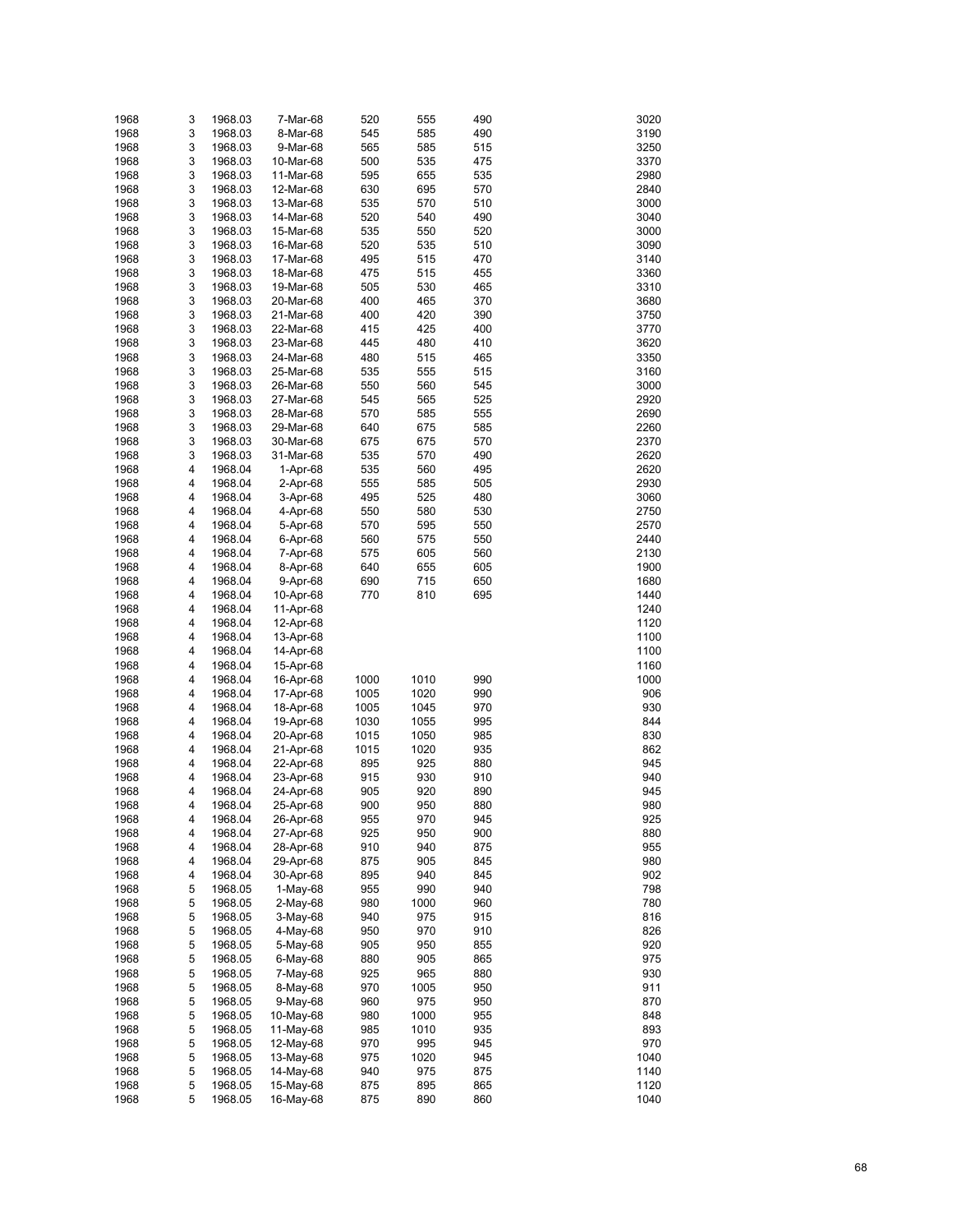| 1968         | 5      | 1968.05            | 17-May-68              | 900          | 920          | 880          | 995        |
|--------------|--------|--------------------|------------------------|--------------|--------------|--------------|------------|
| 1968         | 5      | 1968.05            | 18-May-68              | 915          | 960          | 890          | 960        |
| 1968         | 5      | 1968.05            | 19-May-68              | 940          | 975          | 915          | 950        |
| 1968         | 5      | 1968.05            | 20-May-68              | 905          | 925          | 865          | 995        |
| 1968         | 5      | 1968.05            | 21-May-68              | 930          | 980          | 865          | 902        |
| 1968         | 5      | 1968.05            | 22-May-68              | 985          | 1015         | 945          | 875        |
| 1968         | 5      | 1968.05            | 23-May-68              | 965          | 1005         | 940          | 844        |
| 1968         | 5      | 1968.05            | 24-May-68              | 990          | 1035         | 945          | 893        |
| 1968         | 5      | 1968.05            | 25-May-68              | 950          | 985          | 930          | 884        |
| 1968         | 5      | 1968.05            | 26-May-68              | 1020         | 1040         | 985          | 844        |
| 1968         | 5      | 1968.05            | 27-May-68              | 975          | 1020         | 955          | 875        |
| 1968         | 5      | 1968.05            | 28-May-68              | 1000         | 1035         | 960          | 794        |
| 1968         | 5      | 1968.05            | 29-May-68              | 1050         | 1070         | 1010         | 700        |
| 1968         | 5      | 1968.05            | 30-May-68              | 1045         | 1085         | 1010         | 654        |
| 1968         | 5      | 1968.05            | 31-May-68              | 1105         | 1120         | 1060         | 581        |
| 1968         | 6      | 1968.06            | 1-Jun-68               | 1180         | 1220         | 1115         | 549        |
| 1968         | 6      | 1968.06            | 2-Jun-68               | 1150         | 1220         | 1070         | 601        |
| 1968         | 6      | 1968.06            | 3-Jun-68               | 1050         | 1075         | 1010         | 650        |
| 1968<br>1968 | 6<br>6 | 1968.06<br>1968.06 | 4-Jun-68<br>5-Jun-68   | 1140<br>1180 | 1195<br>1210 | 1075<br>1155 | 593<br>589 |
| 1968         | 6      | 1968.06            | 6-Jun-68               | 1110         | 1205         | 1025         | 646        |
| 1968         | 6      | 1968.06            | 7-Jun-68               | 1050         | 1085         | 1015         | 654        |
| 1968         | 6      | 1968.06            | 8-Jun-68               | 1045         | 1055         | 1025         | 632        |
| 1968         | 6      | 1968.06            | 9-Jun-68               | 1020         | 1035         | 1005         | 704        |
| 1968         | 6      | 1968.06            | 10-Jun-68              | 985          | 1035         | 965          | 749        |
| 1968         | 6      | 1968.06            | 11-Jun-68              | 1075         | 1125         | 1025         | 690        |
| 1968         | 6      | 1968.06            | 12-Jun-68              | 1075         | 1100         | 1060         | 623        |
| 1968         | 6      | 1968.06            | 13-Jun-68              | 1100         | 1125         | 1080         | 593        |
| 1968         | 6      | 1968.06            | 14-Jun-68              | 1055         | 1080         | 1035         | 628        |
| 1968         | 6      | 1968.06            | 15-Jun-68              | 1065         | 1105         | 1040         | 610        |
| 1968         | 6      | 1968.06            | 16-Jun-68              | 1060         | 1110         | 1020         | 581        |
| 1968         | 6      | 1968.06            | 17-Jun-68              | 1015         | 1085         | 975          | 641        |
| 1968         | 6      | 1968.06            | 18-Jun-68              | 1105         | 1130         | 1065         | 589        |
| 1968         | 6      | 1968.06            | 19-Jun-68              | 1110         | 1130         | 1035         | 577        |
| 1968         | 6      | 1968.06            | 20-Jun-68              | 1130         | 1190         | 1030         | 493        |
| 1968         | 6      | 1968.06            | 21-Jun-68              | 1130         | 1170         | 1050         | 553        |
| 1968         | 6      | 1968.06            | 22-Jun-68              | 1115         | 1150         | 1055         | 529        |
| 1968         | 6      | 1968.06            | 23-Jun-68              | 1070         | 1110         | 1005         | 585        |
| 1968         | 6      | 1968.06            | 24-Jun-68              | 975          | 1005         | 925          | 641        |
| 1968<br>1968 | 6<br>6 | 1968.06<br>1968.06 | 25-Jun-68              | 1070<br>1120 | 1135<br>1160 | 1000<br>1100 | 549<br>489 |
| 1968         | 6      | 1968.06            | 26-Jun-68<br>27-Jun-68 | 1145         | 1200         | 1060         | 501        |
| 1968         | 6      | 1968.06            | 28-Jun-68              | 1075         | 1115         | 1030         | 533        |
| 1968         | 6      | 1968.06            | 29-Jun-68              | 1075         | 1155         | 1030         | 485        |
| 1968         | 6      | 1968.06            | 30-Jun-68              | 1145         | 1190         | 1110         | 489        |
| 1968         | 7      | 1968.07            | 1-Jul-68               | 1085         | 1110         | 1070         | 517        |
| 1968         | 7      | 1968.07            | 2-Jul-68               | 1155         | 1215         | 1075         | 469        |
| 1968         | 7      | 1968.07            | 3-Jul-68               | 1180         | 1210         | 1135         | 477        |
| 1968         | 7      | 1968.07            | 4-Jul-68               | 1135         | 1190         | 1065         | 485        |
| 1968         | 7      | 1968.07            | 5-Jul-68               | 1110         | 1125         | 1075         | 485        |
| 1968         | 7      | 1968.07            | 6-Jul-68               | 1070         | 1125         | 1020         | 485        |
| 1968         | 7      | 1968.07            | 7-Jul-68               | 1055         | 1075         | 1045         | 469        |
| 1968         | 7      | 1968.07            | 8-Jul-68               | 1060         | 1110         | 1025         | 469        |
| 1968         | 7      | 1968.07            | 9-Jul-68               | 1125         | 1175         | 1055         | 465        |
| 1968         | 7      | 1968.07            | 10-Jul-68              | 1175         | 1220         | 1120         | 469        |
| 1968         | 7      | 1968.07            | 11-Jul-68              | 1140         | 1165         | 1120         | 469        |
| 1968         | 7      | 1968.07            | 12-Jul-68              | 1085         | 1145         | 1020         | 469        |
| 1968         | 7      | 1968.07            | 13-Jul-68              | 1055         | 1070         | 1025         | 489        |
| 1968         | 7      | 1968.07            | 14-Jul-68              | 1015         | 1050         | 965          | 525        |
| 1968         | 7      | 1968.07            | 15-Jul-68              | 955          | 970          | 950          | 585        |
| 1968<br>1968 | 7<br>7 | 1968.07<br>1968.07 | 16-Jul-68<br>17-Jul-68 | 1020         | 1080<br>1080 | 960<br>1045  | 569        |
| 1968         | 7      | 1968.07            | 18-Jul-68              | 1070<br>1065 | 1095         | 1025         | 549<br>501 |
| 1968         | 7      | 1968.07            | 19-Jul-68              | 1120         | 1135         | 1090         | 457        |
| 1968         | 7      | 1968.07            | 20-Jul-68              | 1150         | 1180         | 1075         | 453        |
| 1968         | 7      | 1968.07            | 21-Jul-68              | 1100         | 1170         | 1040         | 469        |
| 1968         | 7      | 1968.07            | 22-Jul-68              | 1030         | 1070         | 1005         | 561        |
| 1968         | 7      | 1968.07            | 23-Jul-68              | 1025         | 1080         | 980          | 553        |
| 1968         | 7      | 1968.07            | 24-Jul-68              | 1165         | 1200         | 1085         | 513        |
| 1968         | 7      | 1968.07            | 25-Jul-68              | 1125         | 1200         | 1045         | 481        |
| 1968         | 7      | 1968.07            | 26-Jul-68              | 1130         | 1155         | 1075         | 497        |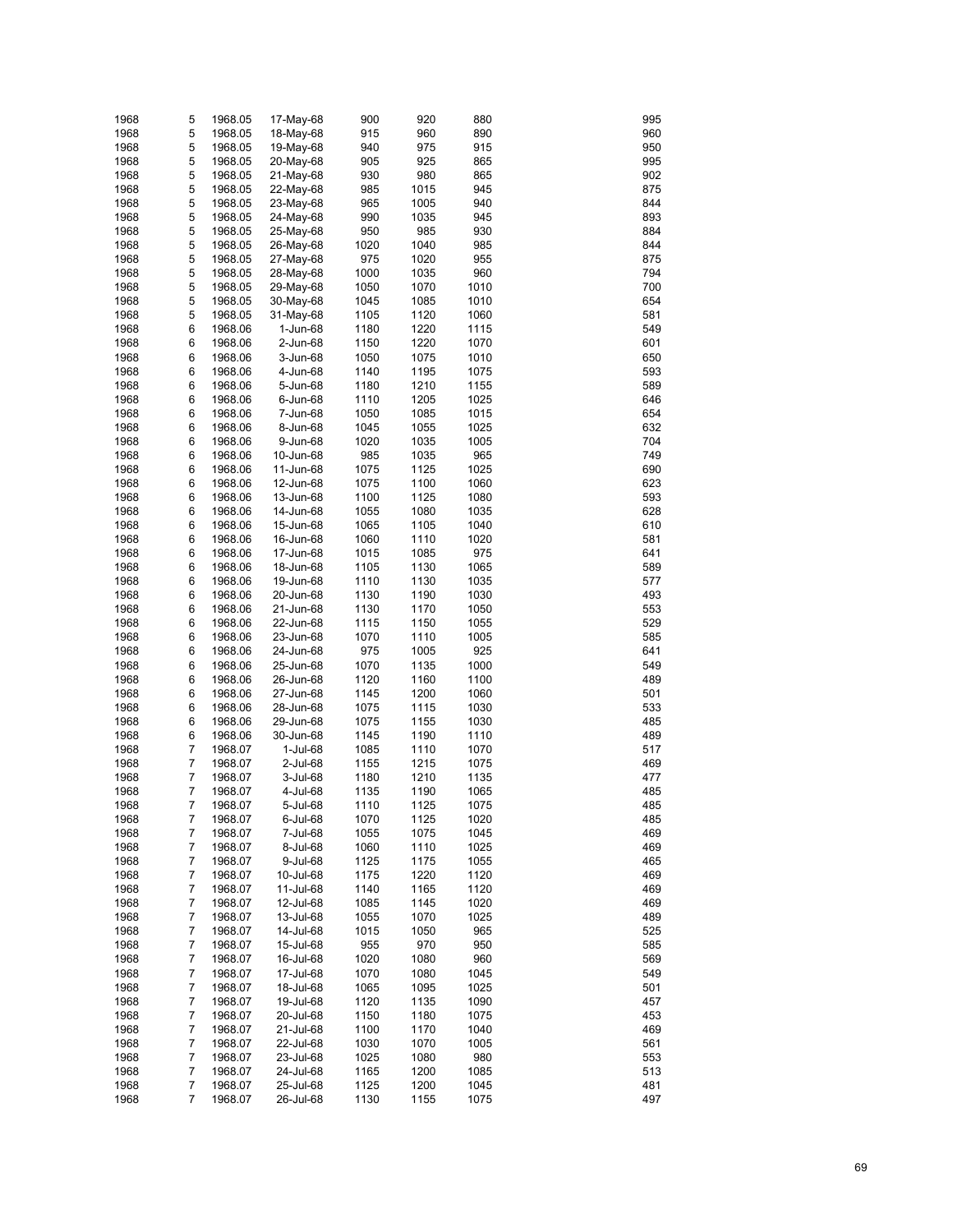| 1968         | 7      | 1968.07 | 27-Jul-68  | 1135 | 1055 | 1105 | 521  |
|--------------|--------|---------|------------|------|------|------|------|
| 1968         | 7      | 1968.07 | 28-Jul-68  | 1110 | 1140 | 1040 | 533  |
| 1968         | 7      | 1968.07 | 29-Jul-68  | 1050 | 1095 | 1015 | 573  |
| 1968         | 7      | 1968.07 | 30-Jul-68  | 1135 | 1220 | 1070 | 529  |
| 1968         | 7      | 1968.07 | 31-Jul-68  | 1170 | 1220 | 1140 | 505  |
| 1968         | 8      | 1968.08 | 1-Aug-68   | 1135 | 1165 | 1080 | 549  |
| 1968         | 8      | 1968.08 | $2-Auq-68$ | 1090 | 1110 | 1070 | 577  |
| 1968         | 8      | 1968.08 | 3-Aug-68   | 1060 | 1085 | 1025 | 581  |
| 1968         | 8      | 1968.08 | 4-Aug-68   | 995  | 1685 | 745  | 646  |
| 1968         | 8      | 1968.08 | 5-Aug-68   | 960  | 1000 | 940  | 708  |
| 1968         | 8      | 1968.08 | 6-Aug-68   | 990  | 1010 | 955  | 682  |
| 1968         | 8      | 1968.08 | 7-Aug-68   | 1010 | 1030 | 980  | 646  |
| 1968         | 8      | 1968.08 | 8-Aug-68   | 1040 | 1050 | 1010 | 618  |
| 1968         | 8      | 1968.08 | 9-Aug-68   | 1055 | 1065 | 1040 | 589  |
| 1968         | 8      | 1968.08 | 10-Aug-68  | 1065 | 1080 | 1040 | 610  |
| 1968         | 8      | 1968.08 | 11-Aug-68  | 1000 | 1040 | 985  | 677  |
| 1968         | 8      | 1968.08 | 12-Aug-68  | 1000 | 1035 | 965  | 677  |
| 1968         | 8      | 1968.08 | 13-Aug-68  | 1075 | 1125 | 1030 | 641  |
| 1968         | 8      | 1968.08 | 14-Aug-68  | 1090 | 1120 | 1070 | 636  |
| 1968         | 8      | 1968.08 | 15-Aug-68  | 1070 | 1085 | 1050 | 618  |
| 1968         | 8      | 1968.08 | 16-Aug-68  | 1050 | 1060 | 1035 | 623  |
| 1968         | 8      | 1968.08 | 17-Aug-68  | 1065 | 1085 | 1045 | 610  |
| 1968         | 8      | 1968.08 | 18-Aug-68  | 965  | 1050 | 920  | 754  |
| 1968         | 8      | 1968.08 | 19-Aug-68  | 935  | 965  | 910  | 812  |
| 1968         | 8      | 1968.08 | 20-Aug-68  | 960  | 1055 | 880  | 834  |
| 1968         | 8      |         |            | 945  | 970  | 925  | 893  |
| 1968         |        | 1968.08 | 21-Aug-68  | 935  | 955  | 905  | 985  |
| 1968         | 8<br>8 | 1968.08 | 22-Aug-68  | 915  | 940  | 900  | 1020 |
|              |        | 1968.08 | 23-Aug-68  |      |      |      |      |
| 1968<br>1968 | 8      | 1968.08 | 24-Aug-68  | 930  | 945  | 910  | 950  |
|              | 8      | 1968.08 | 25-Aug-68  | 915  | 930  | 895  | 950  |
| 1968         | 8      | 1968.08 | 26-Aug-68  | 905  | 925  | 855  | 1040 |
| 1968         | 8      | 1968.08 | 27-Aug-68  | 870  | 890  | 825  | 1040 |
| 1968         | 8      | 1968.08 | 28-Aug-68  | 905  | 925  | 870  | 980  |
| 1968         | 8      | 1968.08 | 29-Aug-68  | 910  | 925  | 895  | 1030 |
| 1968         | 8      | 1968.08 | 30-Aug-68  | 960  | 1020 | 900  | 960  |
| 1968         | 8      | 1968.08 | 31-Aug-68  | 1030 | 1045 | 1005 | 880  |
| 1968         | 9      | 1968.09 | $1-Sep-68$ | 1015 | 1020 | 995  | 898  |
| 1968         | 9      | 1968.09 | $2-Sep-68$ | 1030 | 1040 | 1015 | 898  |
| 1968         | 9      | 1968.09 | $3-Sep-68$ | 1015 | 1040 | 970  | 857  |
| 1968         | 9      | 1968.09 | $4-Sep-68$ | 975  | 995  | 950  | 834  |
| 1968         | 9      | 1968.09 | 5-Sep-68   | 975  | 995  | 945  | 803  |
| 1968         | 9      | 1968.09 | $6-Sep-68$ | 955  | 970  | 935  | 857  |
| 1968         | 9      | 1968.09 | 7-Sep-68   | 920  | 930  | 915  | 893  |
| 1968         | 9      | 1968.09 | 8-Sep-68   | 935  | 955  | 890  | 965  |
| 1968         | 9      | 1968.09 | 9-Sep-68   | 925  | 945  | 885  | 980  |
| 1968         | 9      | 1968.09 | 10-Sep-68  | 1000 | 1040 | 945  | 893  |
| 1968         | 9      | 1968.09 | 11-Sep-68  | 1020 | 1030 | 1015 | 852  |
| 1968         | 9      | 1968.09 | 12-Sep-68  | 1010 | 1030 | 970  | 916  |
| 1968         | 9      | 1968.09 | 13-Sep-68  | 970  | 985  | 940  | 935  |
| 1968         | 9      | 1968.09 | 14-Sep-68  | 940  | 960  | 920  | 945  |
| 1968         | 9      | 1968.09 | 15-Sep-68  | 910  | 920  | 895  | 1000 |
| 1968         | 9      | 1968.09 | 16-Sep-68  | 885  | 910  | 865  | 1030 |
| 1968         | 9      | 1968.09 | 17-Sep-68  | 915  | 955  | 875  | 960  |
| 1968         | 9      | 1968.09 | 18-Sep-68  | 950  | 975  | 925  | 935  |
| 1968         | 9      | 1968.09 | 19-Sep-68  | 1000 | 1025 | 970  | 884  |
| 1968         | 9      | 1968.09 | 20-Sep-68  | 990  | 1025 | 945  | 875  |
| 1968         | 9      | 1968.09 | 21-Sep-68  | 960  | 985  | 930  | 893  |
| 1968         | 9      | 1968.09 | 22-Sep-68  | 940  | 970  | 915  | 925  |
| 1968         | 9      | 1968.09 | 23-Sep-68  | 925  | 945  | 900  | 975  |
| 1968         | 9      | 1968.09 | 24-Sep-68  | 925  | 945  | 895  | 980  |
| 1968         | 9      | 1968.09 | 25-Sep-68  | 920  | 935  | 885  | 980  |
| 1968         | 9      | 1968.09 | 26-Sep-68  | 895  | 925  | 845  | 1010 |
| 1968         | 9      | 1968.09 | 27-Sep-68  | 830  | 840  | 805  | 1070 |
| 1968         | 9      | 1968.09 | 28-Sep-68  | 850  | 870  | 825  | 1020 |
| 1968         | 9      | 1968.09 | 29-Sep-68  | 880  | 905  | 860  | 1030 |
| 1968         | 9      | 1968.09 | 30-Sep-68  | 915  | 935  | 880  | 1050 |
| 1968         | 10     | 1968.1  | 1-Oct-68   | 920  | 960  | 860  | 1040 |
| 1968         | 10     | 1968.1  | 2-Oct-68   | 915  | 940  | 870  | 1010 |
| 1968         | 10     | 1968.1  | 3-Oct-68   | 885  | 915  | 860  | 1060 |
| 1968         | 10     | 1968.1  | 4-Oct-68   | 900  | 920  | 875  | 1110 |
| 1968         | 10     | 1968.1  | 5-Oct-68   | 860  | 885  | 840  | 1180 |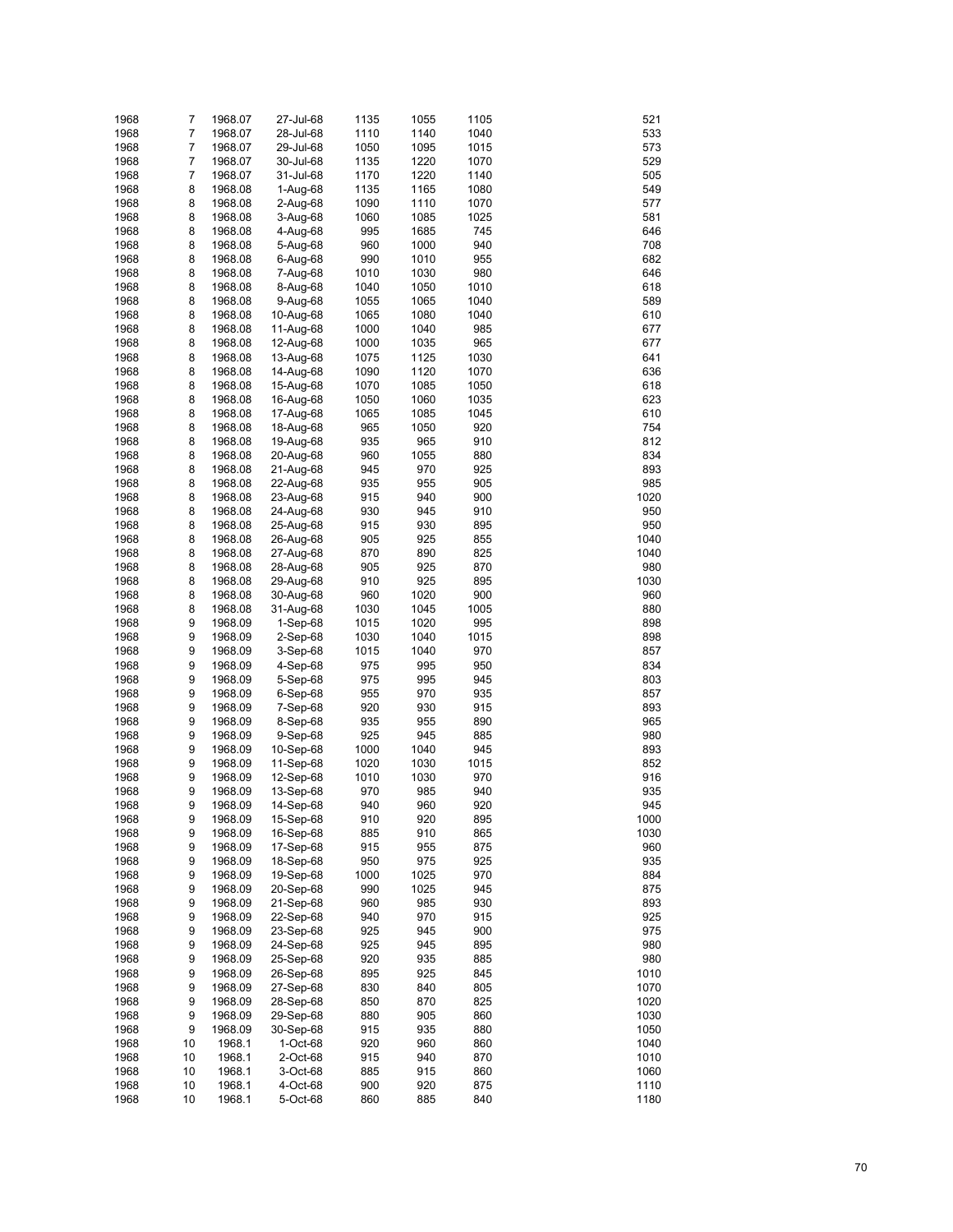| 1968 | 10 | 1968.1           | 6-Oct-68  | 865  | 890  | 830 | 1260 |
|------|----|------------------|-----------|------|------|-----|------|
| 1968 | 10 | 1968.1           | 7-Oct-68  | 825  | 845  | 805 | 1240 |
| 1968 | 10 | 1968.1           | 8-Oct-68  | 845  | 865  | 825 | 1190 |
| 1968 | 10 | 1968.1           | 9-Oct-68  | 910  | 935  | 865 | 1130 |
| 1968 | 10 | 1968.1           | 10-Oct-68 | 930  | 940  | 915 | 1120 |
| 1968 | 10 | 1968.1           | 11-Oct-68 | 950  | 985  | 925 | 1120 |
| 1968 | 10 | 1968.1           | 12-Oct-68 | 975  | 1015 | 935 | 1040 |
| 1968 | 10 | 1968.1           | 13-Oct-68 | 930  | 965  | 880 | 1270 |
| 1968 | 10 | 1968.1           | 14-Oct-68 | 765  | 900  | 685 | 1630 |
| 1968 | 10 | 1968.1           | 15-Oct-68 | 555  | 685  | 495 | 1970 |
| 1968 | 10 | 1968.1           | 16-Oct-68 | 505  | 545  | 480 | 2000 |
| 1968 | 10 | 1968.1           | 17-Oct-68 | 565  | 625  | 530 | 1820 |
| 1968 | 10 | 1968.1           | 18-Oct-68 | 605  | 680  | 570 | 1630 |
| 1968 | 10 | 1968.1           | 19-Oct-68 | 670  | 715  | 645 | 1490 |
| 1968 | 10 | 1968.1           | 20-Oct-68 | 720  | 750  | 700 | 1330 |
| 1968 | 10 | 1968.1           | 21-Oct-68 | 800  | 845  | 750 | 1180 |
| 1968 | 10 | 1968.1           | 22-Oct-68 | 840  | 860  | 830 | 1120 |
| 1968 | 10 | 1968.1           | 23-Oct-68 | 830  | 835  | 825 | 1150 |
| 1968 | 10 | 1968.1           | 24-Oct-68 | 815  | 830  | 795 | 1210 |
| 1968 | 10 | 1968.1           | 25-Oct-68 | 800  | 820  | 740 | 1290 |
| 1968 | 10 | 1968.1           | 26-Oct-68 | 690  | 740  | 655 | 1560 |
| 1968 | 10 | 1968.1           | 27-Oct-68 | 600  | 655  | 565 | 1660 |
| 1968 | 10 | 1968.1           |           | 545  | 565  | 525 | 1720 |
| 1968 | 10 | 1968.1           | 28-Oct-68 | 525  | 530  | 520 | 1770 |
|      |    |                  | 29-Oct-68 |      |      |     |      |
| 1968 | 10 | 1968.1<br>1968.1 | 30-Oct-68 | 530  | 540  | 520 | 1800 |
| 1968 | 10 |                  | 31-Oct-68 | 540  | 555  | 535 | 1810 |
| 1968 | 11 | 1968.11          | 1-Nov-68  | 540  | 550  | 530 | 1840 |
| 1968 | 11 | 1968.11          | 2-Nov-68  | 530  | 540  | 510 | 1900 |
| 1968 | 11 | 1968.11          | 3-Nov-68  | 505  | 510  | 480 | 2020 |
| 1968 | 11 | 1968.11          | 4-Nov-68  | 470  | 480  | 465 | 2100 |
| 1968 | 11 | 1968.11          | 5-Nov-68  | 495  | 535  | 470 | 2100 |
| 1968 | 11 | 1968.11          | 6-Nov-68  | 565  | 585  | 535 | 2020 |
| 1968 | 11 | 1968.11          | 7-Nov-68  | 605  | 620  | 585 | 1980 |
| 1968 | 11 | 1968.11          | 8-Nov-68  | 625  | 630  | 620 | 1940 |
| 1968 | 11 | 1968.11          | 9-Nov-68  | 635  | 645  | 630 | 1870 |
| 1968 | 11 | 1968.11          | 10-Nov-68 | 665  | 675  | 645 | 1830 |
| 1968 | 11 | 1968.11          | 11-Nov-68 | 680  | 700  | 675 | 1780 |
| 1968 | 11 | 1968.11          | 12-Nov-68 | 750  | 825  | 695 | 1620 |
| 1968 | 11 | 1968.11          | 13-Nov-68 | 885  | 945  | 825 | 1390 |
| 1968 | 11 | 1968.11          | 14-Nov-68 | 965  | 985  | 945 | 1330 |
| 1968 | 11 | 1968.11          | 15-Nov-68 | 960  | 970  | 945 | 1410 |
| 1968 | 11 | 1968.11          | 16-Nov-68 | 915  | 945  | 900 | 1440 |
| 1968 | 11 | 1968.11          | 17-Nov-68 | 885  | 900  | 865 | 1500 |
| 1968 | 11 | 1968.11          | 18-Nov-68 | 865  | 880  | 855 | 1500 |
| 1968 | 11 | 1968.11          | 19-Nov-68 | 890  | 905  | 880 | 1470 |
| 1968 | 11 | 1968.11          | 20-Nov-68 | 905  | 940  | 875 | 1440 |
| 1968 | 11 | 1968.11          | 21-Nov-68 | 945  | 970  | 925 | 1400 |
| 1968 | 11 | 1968.11          | 22-Nov-68 | 995  | 1010 | 965 | 1380 |
| 1968 | 11 | 1968.11          | 23-Nov-68 | 1010 | 1025 | 995 | 1350 |
| 1968 | 11 | 1968.11          | 24-Nov-68 | 1005 | 1010 | 985 | 1310 |
| 1968 | 11 | 1968.11          | 25-Nov-68 | 1000 | 1015 | 980 | 1280 |
| 1968 | 11 | 1968.11          | 26-Nov-68 | 970  | 980  | 965 | 1290 |
| 1968 | 11 | 1968.11          | 27-Nov-68 | 965  | 970  | 960 | 1290 |
| 1968 | 11 | 1968.11          | 28-Nov-68 | 965  | 970  | 960 | 1290 |
| 1968 | 11 | 1968.11          | 29-Nov-68 | 950  | 975  | 860 | 1410 |
| 1968 | 11 | 1968.11          | 30-Nov-68 | 825  | 860  | 780 | 1650 |
| 1968 | 12 | 1968.12          | 1-Dec-68  | 735  | 780  | 700 | 1700 |
| 1968 | 12 | 1968.12          | 2-Dec-68  | 710  | 715  | 705 | 1690 |
| 1968 | 12 | 1968.12          | 3-Dec-68  | 710  | 720  | 705 | 1700 |
| 1968 | 12 | 1968.12          | 4-Dec-68  | 705  | 720  | 685 | 1740 |
| 1968 | 12 | 1968.12          | 5-Dec-68  | 695  | 700  | 690 | 1750 |
| 1968 | 12 | 1968.12          | 6-Dec-68  | 695  | 700  | 685 | 1800 |
| 1968 | 12 | 1968.12          | 7-Dec-68  | 590  | 685  | 540 | 2070 |
| 1968 | 12 | 1968.12          | 8-Dec-68  | 515  | 540  | 495 | 2240 |
| 1968 | 12 | 1968.12          | 9-Dec-68  | 555  | 565  | 540 | 2190 |
| 1968 | 12 | 1968.12          | 10-Dec-68 | 570  | 590  | 560 | 2140 |
| 1968 | 12 | 1968.12          | 11-Dec-68 | 600  | 635  | 585 | 2080 |
| 1968 | 12 | 1968.12          | 12-Dec-68 | 610  | 640  | 575 | 2080 |
| 1968 | 12 | 1968.12          | 13-Dec-68 | 630  | 655  | 610 | 2040 |
| 1968 | 12 | 1968.12          | 14-Dec-68 | 585  | 640  | 565 | 2140 |
| 1968 | 12 | 1968.12          | 15-Dec-68 | 530  | 570  | 500 | 2320 |
|      |    |                  |           |      |      |     |      |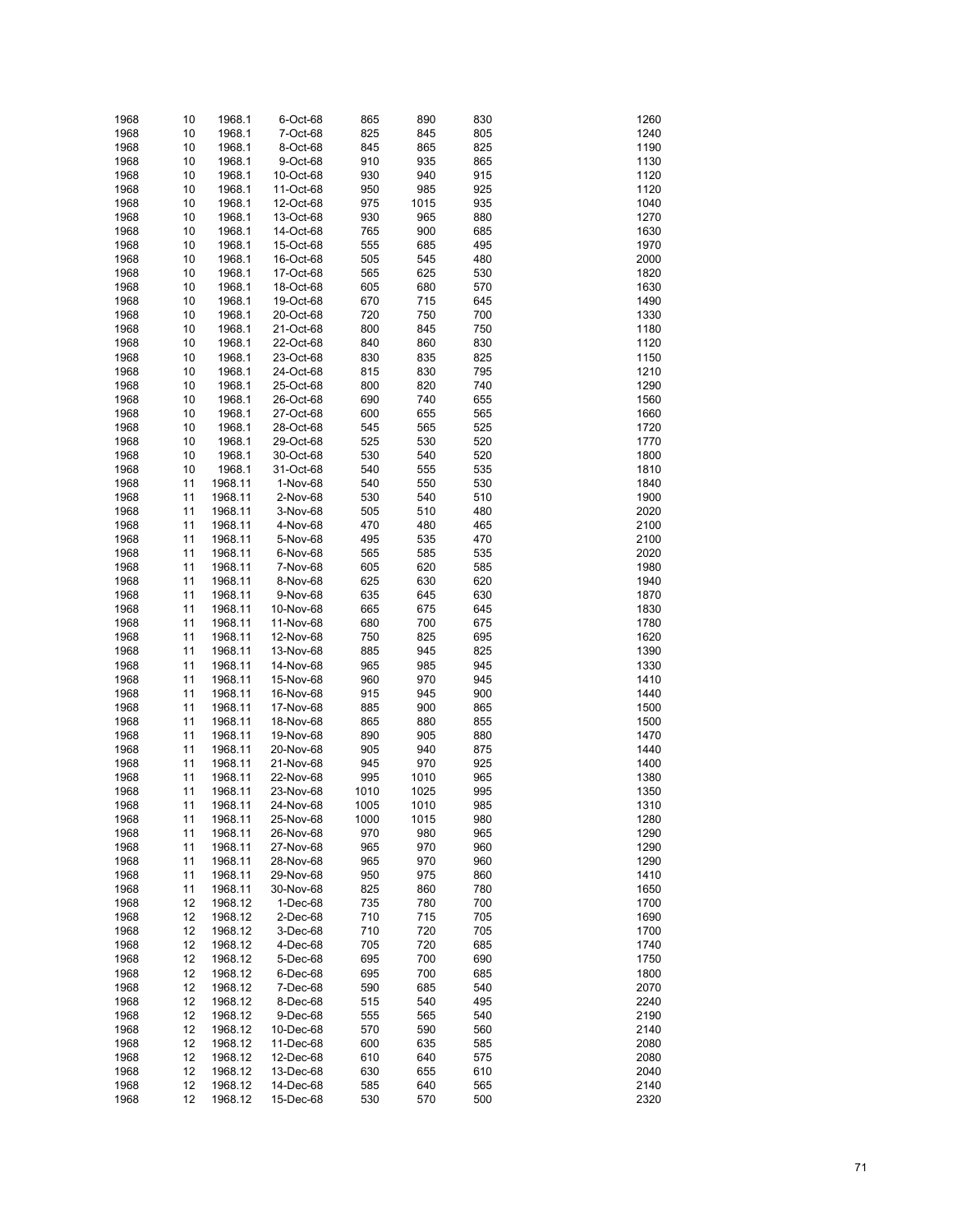| 1968 | 12             | 1968.12 | 16-Dec-68 | 610 | 645 | 570 | 2120  |
|------|----------------|---------|-----------|-----|-----|-----|-------|
| 1968 | 12             | 1968.12 | 17-Dec-68 | 655 | 665 | 645 | 2070  |
| 1968 | 12             | 1968.12 | 18-Dec-68 | 550 | 645 | 505 | 2420  |
| 1968 | 12             | 1968.12 | 19-Dec-68 | 490 | 510 | 480 | 2610  |
| 1968 | 12             | 1968.12 | 20-Dec-68 | 505 | 520 | 490 | 2580  |
| 1968 | 12             | 1968.12 | 21-Dec-68 | 500 | 520 | 490 | 2590  |
| 1968 | 12             | 1968.12 | 22-Dec-68 | 465 | 495 | 450 | 2730  |
| 1968 | 12             | 1968.12 | 23-Dec-68 | 475 | 485 | 465 | 2740  |
| 1968 | 12             | 1968.12 | 24-Dec-68 | 475 | 480 | 470 | 2750  |
| 1968 | 12             | 1968.12 | 25-Dec-68 | 470 | 490 | 460 | 2840  |
| 1968 | 12             | 1968.12 | 26-Dec-68 | 510 | 535 | 490 | 2760  |
| 1968 | 12             | 1968.12 | 27-Dec-68 | 460 | 535 | 305 | 3060  |
| 1968 | 12             | 1968.12 | 28-Dec-68 | 325 | 385 | 285 | 4180  |
| 1968 | 12             | 1968.12 | 29-Dec-68 | 315 | 390 | 255 | 4460  |
| 1968 | 12             | 1968.12 | 30-Dec-68 | 255 | 265 | 245 | 4490  |
| 1968 | 12             | 1968.12 | 31-Dec-68 | 290 | 310 | 265 | 4440  |
| 1969 | 1              | 1969.01 | 1-Jan-69  | 325 | 335 | 310 | 4320  |
| 1969 | 1              | 1969.01 | 2-Jan-69  | 340 | 345 | 335 | 4200  |
| 1969 | 1              | 1969.01 | 3-Jan-69  | 365 | 380 | 345 | 4160  |
| 1969 | 1              | 1969.01 | 4-Jan-69  | 445 | 490 | 375 | 3690  |
| 1969 | 1              | 1969.01 | 5-Jan-69  | 495 | 545 | 450 | 3230  |
| 1969 | 1              | 1969.01 | 6-Jan-69  | 545 | 585 | 520 | 2880  |
| 1969 | 1              | 1969.01 | 7-Jan-69  | 570 | 585 | 525 | 2780  |
| 1969 | 1              | 1969.01 | 8-Jan-69  | 510 | 545 | 470 | 2990  |
| 1969 | 1              | 1969.01 | 9-Jan-69  | 530 | 545 | 515 | 2950  |
| 1969 | 1              | 1969.01 | 10-Jan-69 | 525 | 540 | 510 | 3000  |
| 1969 | 1              | 1969.01 | 11-Jan-69 | 495 | 535 | 475 | 3200  |
| 1969 | 1              | 1969.01 | 12-Jan-69 | 470 | 490 | 450 | 3320  |
| 1969 | 1              | 1969.01 | 13-Jan-69 | 465 | 490 | 450 | 3340  |
| 1969 | 1              | 1969.01 | 14-Jan-69 | 475 | 485 | 415 | 3580  |
| 1969 | 1              | 1969.01 | 15-Jan-69 | 260 | 415 | 210 | 6180  |
| 1969 | 1              | 1969.01 | 16-Jan-69 | 280 | 365 | 185 | 7700  |
| 1969 | 1              | 1969.01 | 17-Jan-69 | 200 | 250 | 175 | 7560  |
| 1969 | 1              | 1969.01 | 18-Jan-69 | 250 | 260 | 240 | 7650  |
| 1969 | 1              | 1969.01 | 19-Jan-69 | 270 | 315 | 240 | 7770  |
| 1969 | 1              | 1969.01 | 20-Jan-69 | 290 | 330 | 195 | 9350  |
| 1969 | 1              | 1969.01 | 21-Jan-69 | 180 | 195 | 160 | 14000 |
| 1969 | 1              | 1969.01 | 22-Jan-69 | 115 | 160 | 85  | 23100 |
| 1969 | 1              | 1969.01 | 23-Jan-69 | 105 | 120 | 100 | 29600 |
| 1969 | 1              | 1969.01 | 24-Jan-69 | 130 | 135 | 120 | 27200 |
| 1969 | 1              | 1969.01 | 25-Jan-69 | 130 | 135 | 125 | 26300 |
| 1969 | 1              | 1969.01 | 26-Jan-69 | 125 | 130 | 120 | 29100 |
| 1969 | 1              | 1969.01 | 27-Jan-69 | 105 | 120 | 95  | 41700 |
| 1969 | 1              | 1969.01 | 28-Jan-69 | 135 | 150 | 95  | 39000 |
| 1969 | 1              | 1969.01 | 29-Jan-69 | 140 | 150 | 130 | 36800 |
| 1969 | 1              | 1969.01 | 30-Jan-69 | 125 | 130 | 120 | 35000 |
| 1969 | 1              | 1969.01 | 31-Jan-69 | 125 | 135 | 120 | 32600 |
| 1969 | 2              | 1969.02 | 1-Feb-69  | 145 | 160 | 135 | 31000 |
| 1969 | 2              | 1969.02 | 2-Feb-69  | 165 | 170 | 160 | 29900 |
| 1969 | $\overline{2}$ | 1969.02 | 3-Feb-69  | 175 | 185 | 165 | 28700 |
| 1969 | 2              | 1969.02 | 4-Feb-69  | 185 | 195 | 180 | 27000 |
| 1969 | 2              | 1969.02 | 5-Feb-69  | 185 | 195 | 180 | 26900 |
| 1969 | 2              | 1969.02 | 6-Feb-69  | 195 | 205 | 185 | 26900 |
| 1969 | 2              | 1969.02 | 7-Feb-69  | 195 | 205 | 190 | 27000 |
| 1969 | 2              | 1969.02 | 8-Feb-69  | 205 | 210 | 200 | 27300 |
| 1969 | 2              | 1969.02 | 9-Feb-69  | 205 | 210 | 195 | 28100 |
| 1969 | 2              | 1969.02 | 10-Feb-69 | 190 | 200 | 180 | 30000 |
| 1969 | 2              | 1969.02 | 11-Feb-69 | 175 | 180 | 170 | 31500 |
| 1969 | 2              | 1969.02 | 12-Feb-69 | 175 | 175 | 175 | 31900 |
| 1969 | 2              | 1969.02 | 13-Feb-69 | 175 | 175 | 175 | 32400 |
| 1969 | 2              | 1969.02 | 14-Feb-69 | 175 | 180 | 170 | 32900 |
| 1969 | 2              | 1969.02 | 15-Feb-69 | 190 | 195 | 180 | 32800 |
| 1969 | 2              | 1969.02 | 16-Feb-69 | 195 | 195 | 195 | 32800 |
| 1969 | 2              | 1969.02 | 17-Feb-69 | 185 | 195 | 170 | 32900 |
| 1969 | 2              | 1969.02 | 18-Feb-69 | 180 | 190 | 170 | 32900 |
| 1969 | 2              | 1969.02 | 19-Feb-69 | 190 | 200 | 180 | 32900 |
| 1969 | 2              | 1969.02 | 20-Feb-69 | 195 | 205 | 185 | 34200 |
| 1969 | 2              | 1969.02 | 21-Feb-69 | 185 | 200 | 175 | 35200 |
| 1969 | 2              | 1969.02 | 22-Feb-69 | 185 | 200 | 175 | 35300 |
| 1969 | 2              | 1969.02 | 23-Feb-69 | 190 | 205 | 180 | 34200 |
| 1969 | 2              | 1969.02 | 24-Feb-69 | 205 | 220 | 190 | 33600 |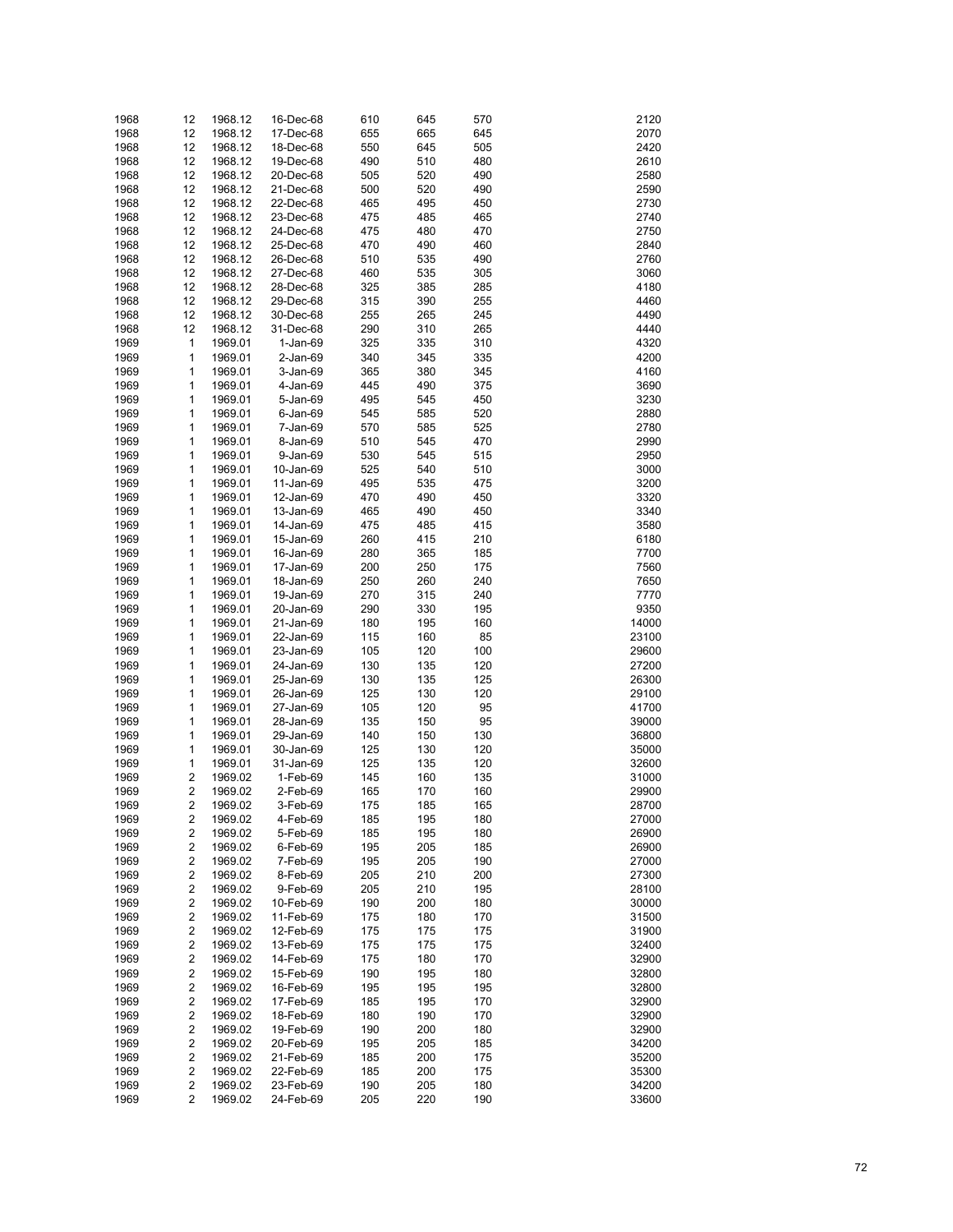| 1969 | 2                       | 1969.02 | 25-Feb-69 | 205 | 220 | 190 | 34800 |
|------|-------------------------|---------|-----------|-----|-----|-----|-------|
| 1969 | $\overline{\mathbf{c}}$ | 1969.02 | 26-Feb-69 | 195 | 210 | 180 | 38800 |
|      | $\overline{\mathbf{c}}$ |         |           |     | 210 | 160 |       |
| 1969 |                         | 1969.02 | 27-Feb-69 | 185 |     |     | 44000 |
| 1969 | $\overline{\mathbf{c}}$ | 1969.02 | 28-Feb-69 | 160 | 180 | 130 | 45600 |
| 1969 | 3                       | 1969.03 | 1-Mar-69  | 190 | 200 | 180 | 47600 |
| 1969 | 3                       | 1969.03 | 2-Mar-69  | 195 | 210 | 185 | 46200 |
| 1969 | 3                       | 1969.03 | 3-Mar-69  | 195 | 210 | 180 | 44200 |
| 1969 | 3                       | 1969.03 | 4-Mar-69  | 200 | 210 | 185 | 41800 |
| 1969 | 3                       | 1969.03 | 5-Mar-69  | 205 | 215 | 185 | 39300 |
| 1969 | 3                       | 1969.03 | 6-Mar-69  | 220 | 235 | 200 | 36400 |
| 1969 | 3                       | 1969.03 | 7-Mar-69  | 225 | 240 | 205 | 34000 |
| 1969 | 3                       | 1969.03 | 8-Mar-69  | 225 | 250 | 210 | 32200 |
| 1969 | 3                       | 1969.03 | 9-Mar-69  | 230 | 260 | 220 | 31000 |
|      | 3                       |         | 10-Mar-69 | 230 | 250 |     | 30400 |
| 1969 |                         | 1969.03 |           |     |     | 220 |       |
| 1969 | 3                       | 1969.03 | 11-Mar-69 | 220 | 250 | 215 | 30000 |
| 1969 | 3                       | 1969.03 | 12-Mar-69 | 215 | 240 | 210 | 29900 |
| 1969 | 3                       | 1969.03 | 13-Mar-69 | 225 | 245 | 215 | 29800 |
| 1969 | 3                       | 1969.03 | 14-Mar-69 | 220 | 240 | 210 | 29200 |
| 1969 | 3                       | 1969.03 | 15-Mar-69 | 225 | 235 | 220 | 28400 |
| 1969 | 3                       | 1969.03 | 16-Mar-69 | 225 | 245 | 215 | 28100 |
| 1969 | 3                       | 1969.03 | 17-Mar-69 | 220 | 235 | 210 | 27900 |
| 1969 | 3                       | 1969.03 | 18-Mar-69 | 225 | 240 | 215 | 27300 |
| 1969 | 3                       | 1969.03 | 19-Mar-69 | 230 | 245 | 220 | 26700 |
| 1969 | 3                       | 1969.03 | 20-Mar-69 | 230 | 240 | 220 | 26300 |
|      | 3                       |         |           |     |     |     |       |
| 1969 |                         | 1969.03 | 21-Mar-69 | 230 | 245 | 225 | 26000 |
| 1969 | 3                       | 1969.03 | 22-Mar-69 | 225 | 245 | 210 | 26000 |
| 1969 | 3                       | 1969.03 | 23-Mar-69 | 210 | 230 | 200 | 26400 |
| 1969 | 3                       | 1969.03 | 24-Mar-69 | 200 | 210 | 195 | 26800 |
| 1969 | 3                       | 1969.03 | 25-Mar-69 | 200 | 210 | 190 | 27100 |
| 1969 | 3                       | 1969.03 | 26-Mar-69 | 195 | 205 | 190 | 27200 |
| 1969 | 3                       | 1969.03 | 27-Mar-69 | 205 | 220 | 195 | 27100 |
| 1969 | 3                       | 1969.03 | 28-Mar-69 | 205 | 215 | 195 | 26500 |
| 1969 | 3                       | 1969.03 | 29-Mar-69 | 225 | 240 | 210 | 26000 |
| 1969 | 3                       | 1969.03 | 30-Mar-69 | 215 | 240 | 200 | 25800 |
| 1969 | 3                       | 1969.03 | 31-Mar-69 | 205 | 225 | 185 | 25500 |
|      | 4                       |         |           |     | 190 |     |       |
| 1969 |                         | 1969.04 | 1-Apr-69  | 185 |     | 180 | 25500 |
| 1969 | 4                       | 1969.04 | 2-Apr-69  | 180 | 180 | 180 | 25300 |
| 1969 | 4                       | 1969.04 | 3-Apr-69  | 180 | 185 | 175 | 24700 |
| 1969 | 4                       | 1969.04 | 4-Apr-69  | 180 | 180 | 175 | 24100 |
| 1969 | 4                       | 1969.04 | 5-Apr-69  | 180 | 185 | 125 | 23400 |
| 1969 | 4                       | 1969.04 | 6-Apr-69  | 175 | 180 | 170 | 23200 |
| 1969 | 4                       | 1969.04 | 7-Apr-69  | 170 | 175 | 165 | 24300 |
| 1969 | 4                       | 1969.04 | 8-Apr-69  | 160 | 160 | 160 | 25400 |
| 1969 | 4                       | 1969.04 | 9-Apr-69  | 165 | 170 | 160 | 26600 |
| 1969 | 4                       | 1969.04 | 10-Apr-69 | 150 | 160 | 140 | 27400 |
| 1969 | 4                       | 1969.04 | 11-Apr-69 | 145 | 150 | 140 | 27000 |
|      | 4                       |         |           |     |     |     |       |
| 1969 |                         | 1969.04 | 12-Apr-69 | 155 | 160 | 150 | 26000 |
| 1969 | 4                       | 1969.04 | 13-Apr-69 | 155 | 160 | 150 | 25100 |
| 1969 | 4                       | 1969.04 | 14-Apr-69 | 155 | 155 | 155 | 24400 |
| 1969 | 4                       | 1969.04 | 15-Apr-69 | 155 | 160 | 150 | 23700 |
| 1969 | 4                       | 1969.04 | 16-Apr-69 | 155 | 160 | 150 | 22600 |
| 1969 | 4                       | 1969.04 | 17-Apr-69 | 170 | 175 | 160 | 21500 |
| 1969 | 4                       | 1969.04 | 18-Apr-69 | 175 | 180 | 170 | 20600 |
| 1969 | 4                       | 1969.04 | 19-Apr-69 | 170 | 175 | 165 | 20200 |
| 1969 | 4                       | 1969.04 | 20-Apr-69 | 165 | 170 | 160 | 19900 |
| 1969 | 4                       | 1969.04 | 21-Apr-69 | 160 | 165 | 150 | 19900 |
| 1969 | 4                       | 1969.04 | 22-Apr-69 | 160 | 160 | 155 | 19700 |
|      |                         |         |           |     |     |     |       |
| 1969 | 4                       | 1969.04 | 23-Apr-69 | 165 | 170 | 160 | 19100 |
| 1969 | 4                       | 1969.04 | 24-Apr-69 | 165 | 170 | 165 | 18400 |
| 1969 | 4                       | 1969.04 | 25-Apr-69 | 170 | 170 | 165 | 17900 |
| 1969 | 4                       | 1969.04 | 26-Apr-69 | 165 | 170 | 160 | 17700 |
| 1969 | 4                       | 1969.04 | 27-Apr-69 | 155 | 160 | 155 | 17700 |
| 1969 | 4                       | 1969.04 | 28-Apr-69 | 155 | 160 | 150 | 17700 |
| 1969 | 4                       | 1969.04 | 29-Apr-69 | 155 | 160 | 150 | 17400 |
| 1969 | 4                       | 1969.04 | 30-Apr-69 | 150 | 155 | 150 | 17100 |
| 1969 | 5                       | 1969.05 | 1-May-69  | 155 | 160 | 150 | 16900 |
| 1969 | 5                       | 1969.05 | 2-May-69  | 150 | 155 | 145 | 16900 |
| 1969 | 5                       | 1969.05 | 3-May-69  | 150 | 155 | 145 | 16800 |
|      | 5                       |         |           |     |     |     |       |
| 1969 |                         | 1969.05 | 4-May-69  | 155 | 160 | 155 | 16100 |
| 1969 | 5                       | 1969.05 | 5-May-69  | 150 | 160 | 145 | 15900 |
| 1969 | 5                       | 1969.05 | 6-May-69  | 140 | 145 | 135 | 16400 |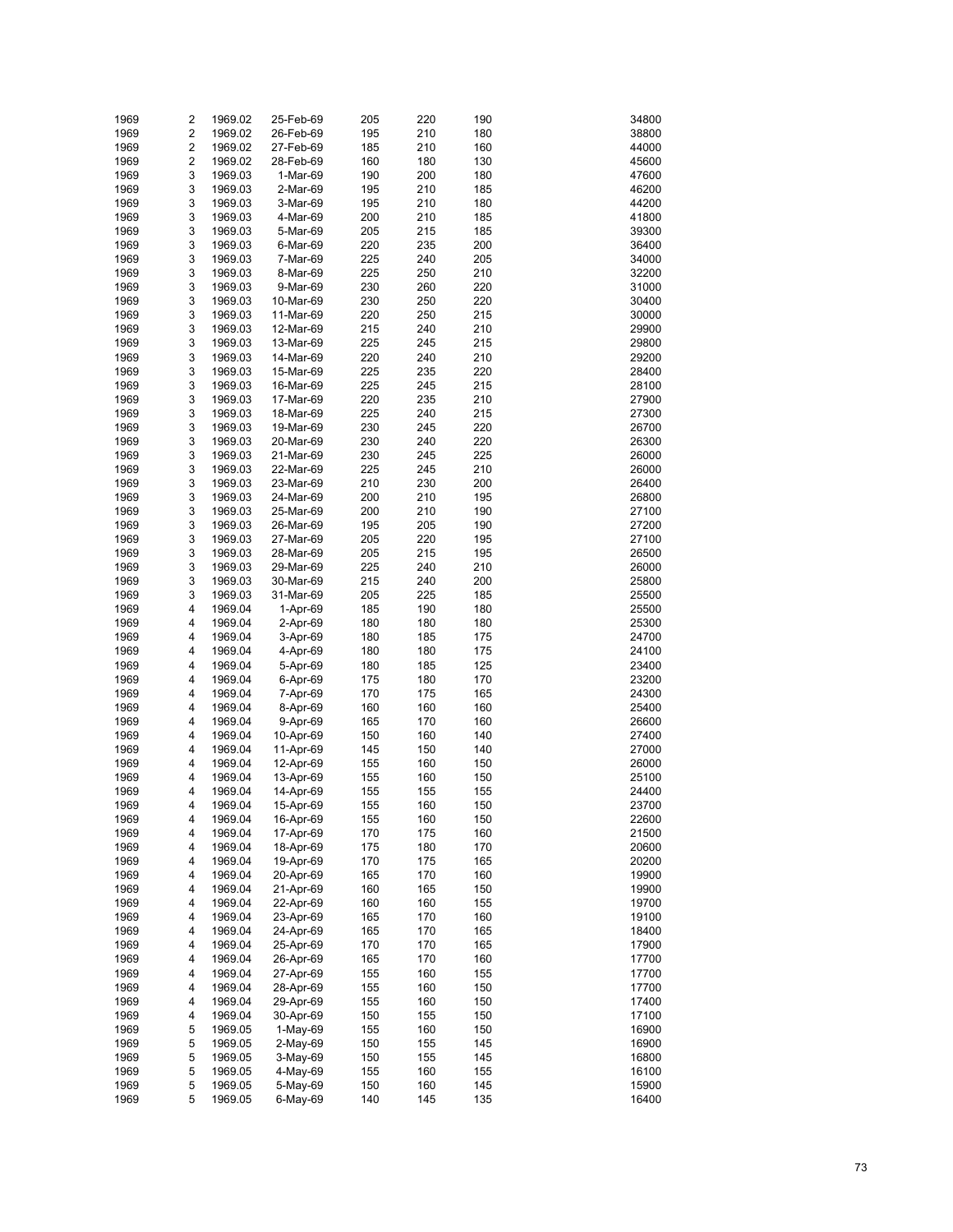| 1969         | 5                   | 1969.05            | 7-May-69               | 135        | 140        | 135        | 16700        |
|--------------|---------------------|--------------------|------------------------|------------|------------|------------|--------------|
|              |                     |                    |                        |            |            |            |              |
| 1969         | 5                   | 1969.05            | 8-May-69               | 140        | 140        | 140        | 16900        |
| 1969         | 5                   | 1969.05            | 9-May-69               | 135        | 140        | 135        | 17200        |
| 1969         | 5                   | 1969.05            | 10-May-69              | 140        | 140        | 140        | 17400        |
| 1969         | 5                   | 1969.05            | 11-May-69              | 140        | 145        | 140        | 17200        |
| 1969         | 5                   | 1969.05            | 12-May-69              | 130        | 140        | 120        | 17800        |
| 1969         | 5                   | 1969.05            | 13-May-69              | 110        | 120        | 100        | 19600        |
|              |                     |                    |                        |            |            |            |              |
| 1969         | 5                   | 1969.05            | 14-May-69              | 100        | 105        | 100        | 21300        |
| 1969         | 5                   | 1969.05            | 15-May-69              | 100        | 105        | 100        | 23000        |
| 1969         | 5                   | 1969.05            | 16-May-69              | 100        | 105        | 95         | 25100        |
| 1969         | 5                   | 1969.05            | 17-May-69              | 95         | 100        | 90         | 27200        |
| 1969         | 5                   | 1969.05            | 18-May-69              | 85         | 90         | 85         | 29000        |
| 1969         | 5                   |                    |                        | 80         | 85         | 75         | 30300        |
|              |                     | 1969.05            | 19-May-69              |            |            |            |              |
| 1969         | 5                   | 1969.05            | 20-May-69              | 80         | 85         | 75         | 30900        |
| 1969         | 5                   | 1969.05            | 21-May-69              | 75         | 85         | 70         | 31200        |
| 1969         | 5                   | 1969.05            | 22-May-69              | 75         | 85         | 70         | 31300        |
| 1969         | 5                   | 1969.05            | 23-May-69              | 75         | 80         | 70         | 31500        |
| 1969         | 5                   | 1969.05            | 24-May-69              | 70         | 75         | 65         | 31900        |
| 1969         | 5                   | 1969.05            | 25-May-69              | 70         | 75         | 65         | 32200        |
|              |                     |                    |                        |            |            |            |              |
| 1969         | 5                   | 1969.05            | 26-May-69              | 70         | 70         | 70         | 32400        |
| 1969         | 5                   | 1969.05            | 27-May-69              | 70         | 70         | 70         | 32400        |
| 1969         | 5                   | 1969.05            | 28-May-69              | 80         | 95         | 70         | 32500        |
| 1969         | 5                   | 1969.05            | 29-May-69              | 90         | 95         | 85         | 32700        |
| 1969         | 5                   | 1969.05            | 30-May-69              | 90         | 95         | 85         | 33000        |
| 1969         | 5                   | 1969.05            | 31-May-69              | 90         | 95         | 85         | 33300        |
|              |                     |                    |                        |            |            |            |              |
| 1969         | 6                   | 1969.06            | 1-Jun-69               | 90         | 95         | 85         | 33500        |
| 1969         | 6                   | 1969.06            | 2-Jun-69               | 85         | 90         | 80         | 33500        |
| 1969         | 6                   | 1969.06            | 3-Jun-69               | 85         | 95         | 80         | 33600        |
| 1969         | 6                   | 1969.06            | 4-Jun-69               | 85         | 95         | 80         | 33600        |
| 1969         | 6                   | 1969.06            | 5-Jun-69               | 85         | 95         | 80         | 33600        |
|              | 6                   | 1969.06            |                        | 85         | 90         | 80         | 33600        |
| 1969         |                     |                    | 6-Jun-69               |            |            |            |              |
| 1969         | 6                   | 1969.06            | 7-Jun-69               | 85         | 90         | 75         | 33600        |
| 1969         | 6                   | 1969.06            | 8-Jun-69               | 80         | 90         | 75         | 33800        |
| 1969         | 6                   | 1969.06            | 9-Jun-69               | 80         | 80         | 80         | 34100        |
| 1969         | 6                   | 1969.06            | 10-Jun-69              | 80         | 80         | 80         | 34500        |
| 1969         | 6                   | 1969.06            | 11-Jun-69              | 80         | 85         | 80         | 35000        |
| 1969         | 6                   | 1969.06            | 12-Jun-69              | 85         | 90         | 85         | 34900        |
|              |                     |                    |                        |            |            |            |              |
| 1969         | 6                   | 1969.06            | 13-Jun-69              | 95         | 95         | 90         | 34000        |
| 1969         | 6                   | 1969.06            | 14-Jun-69              | 95         | 100        | 90         | 32600        |
| 1969         | 6                   | 1969.06            | 15-Jun-69              | 100        | 105        | 95         | 31200        |
| 1969         | 6                   | 1969.06            | 16-Jun-69              | 105        | 115        | 100        | 29700        |
| 1969         | 6                   | 1969.06            | 17-Jun-69              | 120        | 125        | 110        | 27300        |
| 1969         | 6                   | 1969.06            | 18-Jun-69              | 115        | 120        | 105        | 26200        |
|              |                     |                    |                        |            |            |            |              |
| 1969         | 6                   | 1969.06            | 19-Jun-69              | 105        | 110        | 100        | 26200        |
| 1969         | 6                   | 1969.06            | 20-Jun-69              | 105        | 115        | 100        | 25600        |
| 1969         | 6                   | 1969.06            | 21-Jun-69              | 115        | 120        | 110        | 24100        |
| 1969         | 6                   | 1969.06            | 22-Jun-69              | 120        | 125        | 120        | 22900        |
| 1969         | 6                   | 1969.06            | 23-Jun-69              | 120        | 125        | 110        | 21700        |
| 1969         | 6                   | 1969.06            | 24-Jun-69              | 110        | 110        | 110        | 20800        |
|              |                     |                    |                        |            |            |            |              |
| 1969         | 6                   | 1969.06            | 25-Jun-69              | 105        | 110        | 100        | 20500        |
| 1969         | 6                   | 1969.06            | 26-Jun-69              | 105        | 105        | 105        | 20600        |
| 1969         | 6                   | 1969.06            | 27-Jun-69              | 105        | 105        | 105        | 20000        |
| 1969         | 6                   | 1969.06            | 28-Jun-69              | 120        | 140        | 105        | 17900        |
| 1969         | 6                   | 1969.06            | 29-Jun-69              | 160        | 175        | 140        | 15200        |
| 1969         | 6                   | 1969.06            | 30-Jun-69              | 190        | 200        | 175        | 12800        |
|              |                     |                    |                        |            |            |            |              |
| 1969         | $\overline{7}$      | 1969.07            | 1-Jul-69               | 210        | 220        | 200        | 11200        |
| 1969         | $\overline{7}$      | 1969.07            | 2-Jul-69               | 225        | 230        | 220        | 10100        |
| 1969         | $\overline{7}$      | 1969.07            | 3-Jul-69               | 220        | 230        | 215        | 9450         |
| 1969         | $\overline{7}$      | 1969.07            | 4-Jul-69               | 215        | 220        | 215        | 8500         |
| 1969         | $\overline{7}$      | 1969.07            | 5-Jul-69               | 220        | 225        | 215        | 8260         |
| 1969         | $\overline{7}$      | 1969.07            | 6-Jul-69               | 215        | 225        | 205        | 8660         |
|              | $\overline{7}$      |                    |                        |            |            |            |              |
| 1969         |                     | 1969.07            | 7-Jul-69               | 225        | 230        | 220        | 8540         |
| 1969         | $\overline{7}$      | 1969.07            | 8-Jul-69               | 220        | 225        | 215        | 8110         |
| 1969         | $\overline{7}$      | 1969.07            | 9-Jul-69               | 235        | 255        | 225        | 7650         |
| 1969         | $\overline{7}$      | 1969.07            | 10-Jul-69              | 290        | 325        | 255        | 6860         |
| 1969         | $\overline{7}$      | 1969.07            | 11-Jul-69              | 290        | 330        | 250        | 6910         |
| 1969         | $\overline{7}$      | 1969.07            | 12-Jul-69              | 250        | 265        | 240        | 6930         |
|              | $\overline{7}$      |                    |                        |            | 290        |            | 6430         |
| 1969         |                     | 1969.07            | 13-Jul-69              | 280        |            | 265        |              |
|              |                     |                    |                        |            |            |            |              |
| 1969         | $\overline{7}$      | 1969.07            | 14-Jul-69              | 290        | 295        | 290        | 6080         |
| 1969<br>1969 | $\overline{7}$<br>7 | 1969.07<br>1969.07 | 15-Jul-69<br>16-Jul-69 | 310<br>310 | 335<br>345 | 295<br>225 | 5620<br>5700 |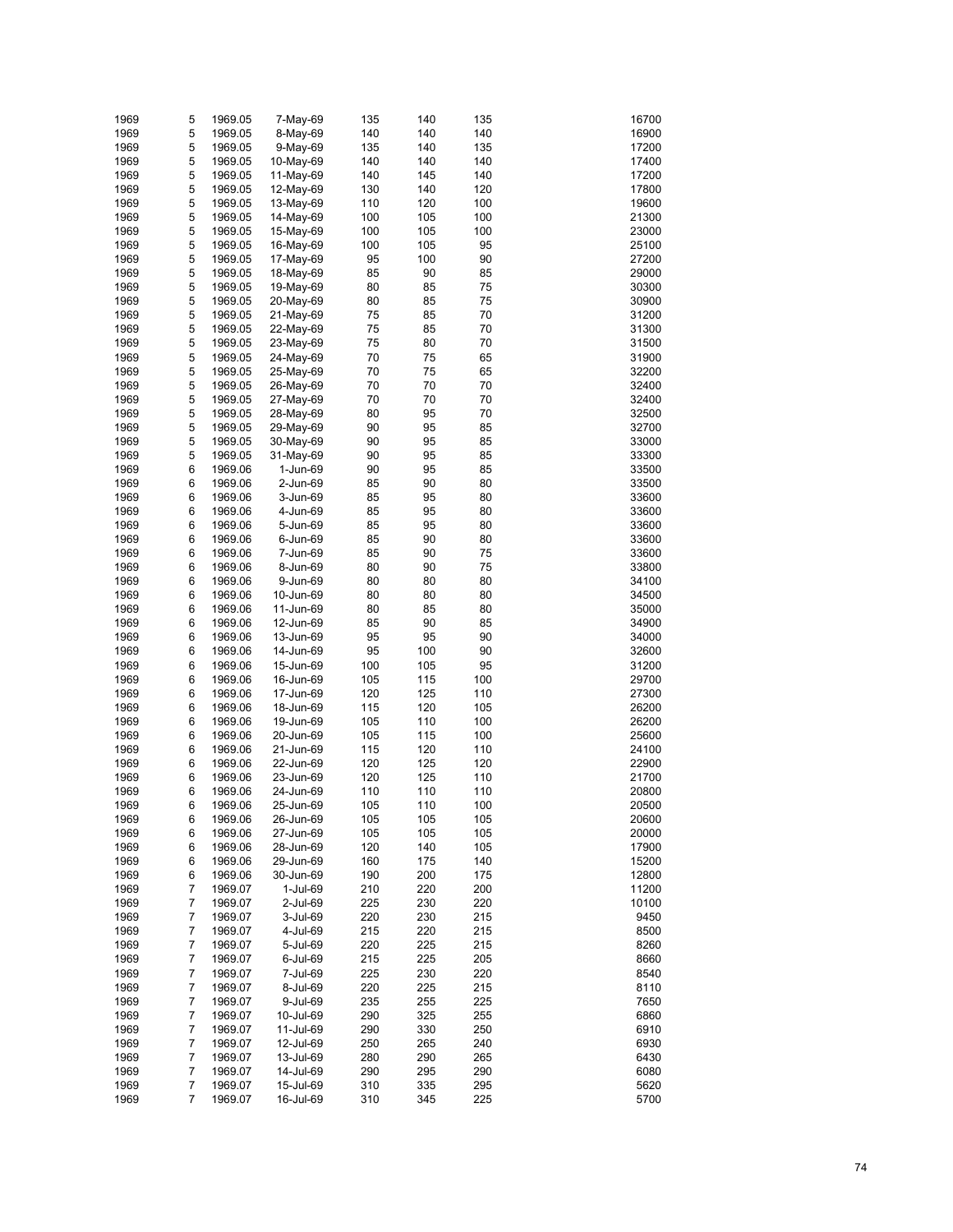| 1969 | 7              | 1969.07 | 17-Jul-69  | 220 | 245 | 210 | 6640 |
|------|----------------|---------|------------|-----|-----|-----|------|
| 1969 | $\overline{7}$ | 1969.07 | 18-Jul-69  | 295 | 350 | 245 | 5910 |
|      | 7              |         |            |     |     |     |      |
| 1969 |                | 1969.07 | 19-Jul-69  | 385 | 430 | 345 | 4350 |
| 1969 | 7              | 1969.07 | 20-Jul-69  | 455 | 460 | 425 | 3750 |
| 1969 | 7              | 1969.07 | 21-Jul-69  | 440 | 455 | 410 | 3790 |
| 1969 | 7              | 1969.07 | 22-Jul-69  | 420 | 440 | 405 | 3830 |
| 1969 | 7              | 1969.07 | 23-Jul-69  | 425 | 470 | 400 | 3630 |
| 1969 | $\overline{7}$ | 1969.07 | 24-Jul-69  | 490 | 515 | 470 | 3140 |
| 1969 | 7              | 1969.07 | 25-Jul-69  | 525 | 545 | 510 | 2940 |
| 1969 | $\overline{7}$ | 1969.07 | 26-Jul-69  | 545 | 555 | 540 | 2820 |
| 1969 | 7              | 1969.07 | 27-Jul-69  | 530 | 550 | 515 | 2950 |
| 1969 | $\overline{7}$ | 1969.07 | 28-Jul-69  | 505 | 515 | 495 | 3020 |
| 1969 | 7              | 1969.07 | 29-Jul-69  | 495 | 510 | 485 | 2930 |
| 1969 | $\overline{7}$ | 1969.07 |            | 545 | 585 | 510 | 2670 |
|      |                |         | 30-Jul-69  |     |     |     |      |
| 1969 | 7              | 1969.07 | 31-Jul-69  | 600 | 625 | 580 | 2520 |
| 1969 | 8              | 1969.08 | 1-Aug-69   | 625 | 645 | 610 | 2370 |
| 1969 | 8              | 1969.08 | 2-Aug-69   | 615 | 625 | 610 | 2410 |
| 1969 | 8              | 1969.08 | 3-Aug-69   | 610 | 625 | 600 | 2460 |
| 1969 | 8              | 1969.08 | 4-Aug-69   | 620 | 640 | 600 | 2450 |
| 1969 | 8              | 1969.08 | 5-Aug-69   | 645 | 650 | 640 | 2340 |
| 1969 | 8              | 1969.08 | 6-Aug-69   | 630 | 640 | 620 | 2250 |
| 1969 | 8              | 1969.08 | 7-Aug-69   | 640 | 655 | 625 | 2220 |
| 1969 | 8              | 1969.08 | 8-Aug-69   | 640 | 650 | 630 | 2210 |
| 1969 | 8              | 1969.08 | 9-Aug-69   | 635 | 640 | 625 | 2210 |
| 1969 | 8              | 1969.08 | 10-Aug-69  | 625 | 635 | 620 | 2230 |
| 1969 | 8              | 1969.08 | 11-Aug-69  | 630 | 650 | 610 | 2280 |
|      |                |         |            |     |     |     |      |
| 1969 | 8              | 1969.08 | 12-Aug-69  | 640 | 660 | 620 | 2170 |
| 1969 | 8              | 1969.08 | 13-Aug-69  | 645 | 660 | 635 | 2140 |
| 1969 | 8              | 1969.08 | 14-Aug-69  | 670 | 680 | 660 | 2090 |
| 1969 | 8              | 1969.08 | 15-Aug-69  | 680 | 690 | 670 | 2040 |
| 1969 | 8              | 1969.08 | 16-Aug-69  | 705 | 725 | 685 | 1990 |
| 1969 | 8              | 1969.08 | 17-Aug-69  | 715 | 730 | 700 | 2110 |
| 1969 | 8              | 1969.08 | 18-Aug-69  | 690 | 710 | 670 | 2280 |
| 1969 | 8              | 1969.08 | 19-Aug-69  | 605 | 670 | 560 | 2320 |
| 1969 | 8              | 1969.08 | 20-Aug-69  | 565 | 570 | 550 | 2320 |
| 1969 | 8              | 1969.08 | 21-Aug-69  | 575 | 580 | 565 | 2320 |
| 1969 | 8              | 1969.08 | 22-Aug-69  | 560 | 570 | 550 | 2330 |
|      |                |         |            |     |     |     |      |
| 1969 | 8              | 1969.08 | 23-Aug-69  | 550 | 555 | 545 | 2320 |
| 1969 | 8              | 1969.08 | 24-Aug-69  | 530 | 545 | 505 | 2420 |
| 1969 | 8              | 1969.08 | 25-Aug-69  | 485 | 505 | 470 | 2580 |
| 1969 | 8              | 1969.08 | 26-Aug-69  | 495 | 510 | 485 | 2500 |
| 1969 | 8              | 1969.08 | 27-Aug-69  | 500 | 505 | 495 | 2440 |
| 1969 | 8              | 1969.08 | 28-Aug-69  | 515 | 525 | 500 | 2470 |
| 1969 | 8              | 1969.08 | 29-Aug-69  | 510 | 520 | 505 | 2500 |
| 1969 | 8              | 1969.08 | 30-Aug-69  | 490 | 505 | 475 | 2620 |
| 1969 | 8              | 1969.08 | 31-Aug-69  | 465 | 475 | 455 | 2670 |
| 1969 | 9              | 1969.09 | $1-Sep-69$ | 465 | 470 | 455 | 2700 |
| 1969 | 9              | 1969.09 | 2-Sep-69   | 450 | 465 | 435 | 2700 |
| 1969 | 9              | 1969.09 | 3-Sep-69   | 445 | 460 | 435 | 2680 |
| 1969 | 9              | 1969.09 |            | 440 | 450 | 430 | 2710 |
|      |                |         | 4-Sep-69   |     |     |     |      |
| 1969 | 9              | 1969.09 | 5-Sep-69   | 425 | 435 | 415 | 2790 |
| 1969 | 9              | 1969.09 | 6-Sep-69   | 405 | 420 | 390 | 2880 |
| 1969 | 9              | 1969.09 | 7-Sep-69   | 410 | 425 | 385 | 2980 |
| 1969 | 9              | 1969.09 | 8-Sep-69   | 370 | 390 | 355 | 3250 |
| 1969 | 9              | 1969.09 | 9-Sep-69   | 360 | 370 | 355 | 3300 |
| 1969 | 9              | 1969.09 | 10-Sep-69  | 385 | 390 | 370 | 3260 |
| 1969 | 9              | 1969.09 | 11-Sep-69  | 380 | 385 | 375 | 3250 |
| 1969 | 9              | 1969.09 | 12-Sep-69  | 395 | 405 | 380 | 3210 |
| 1969 | 9              | 1969.09 | 13-Sep-69  | 415 | 430 | 400 | 3120 |
| 1969 | 9              | 1969.09 | 14-Sep-69  | 415 | 430 | 400 | 3150 |
| 1969 | 9              | 1969.09 | 15-Sep-69  | 410 | 415 | 390 | 3160 |
| 1969 | 9              | 1969.09 | 16-Sep-69  | 410 | 430 | 400 | 3070 |
| 1969 | 9              | 1969.09 | 17-Sep-69  | 455 | 465 | 430 | 3090 |
|      |                |         |            |     |     |     |      |
| 1969 | 9              | 1969.09 | 18-Sep-69  | 420 | 440 | 410 | 3090 |
| 1969 | 9              | 1969.09 | 19-Sep-69  | 445 | 460 | 425 | 3000 |
| 1969 | 9              | 1969.09 | 20-Sep-69  | 450 | 470 | 435 | 3200 |
| 1969 | 9              | 1969.09 | 21-Sep-69  | 440 | 450 | 430 | 3260 |
| 1969 | 9              | 1969.09 | 22-Sep-69  | 430 | 450 | 410 | 3300 |
| 1969 | 9              | 1969.09 | 23-Sep-69  | 410 | 425 | 395 | 3270 |
| 1969 | 9              | 1969.09 | 24-Sep-69  | 415 | 420 | 405 | 3200 |
| 1969 | 9              | 1969.09 | 25-Sep-69  | 405 | 415 | 395 | 3240 |
|      |                |         |            |     |     |     |      |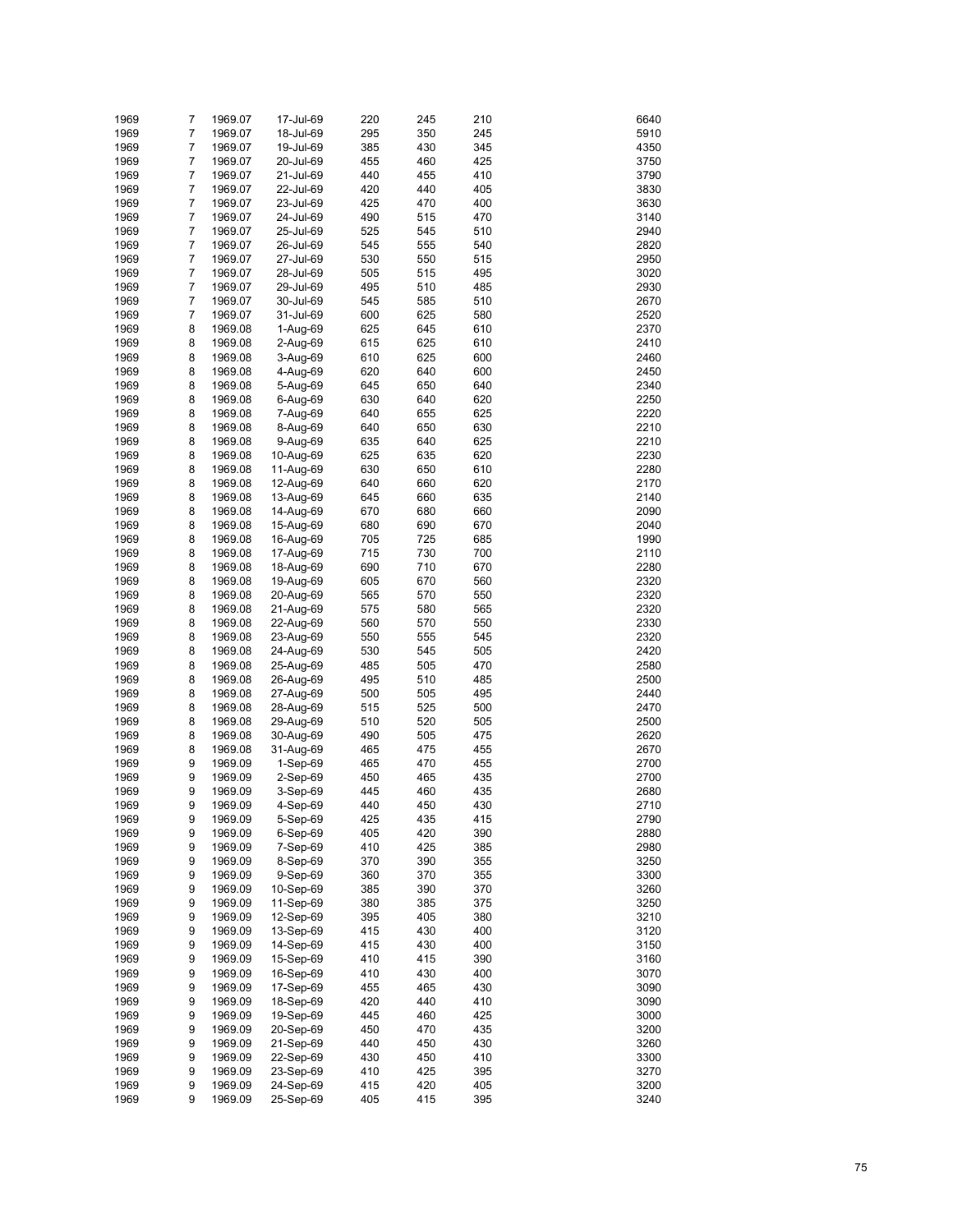| 1969 | 9  | 1969.09 | 26-Sep-69 | 380 | 400 | 365 | 3480 |
|------|----|---------|-----------|-----|-----|-----|------|
| 1969 | 9  | 1969.09 | 27-Sep-69 | 390 | 400 | 375 | 3590 |
| 1969 | 9  | 1969.09 | 28-Sep-69 | 335 | 400 | 275 | 4190 |
| 1969 | 9  | 1969.09 | 29-Sep-69 | 265 | 275 | 255 | 4680 |
| 1969 | 9  | 1969.09 | 30-Sep-69 | 260 | 265 | 255 | 4850 |
| 1969 | 10 | 1969.1  | 1-Oct-69  | 275 | 290 | 260 | 4670 |
| 1969 | 10 | 1969.1  | 2-Oct-69  | 295 | 305 | 290 | 4420 |
| 1969 | 10 | 1969.1  | 3-Oct-69  | 300 | 305 | 295 | 4360 |
| 1969 | 10 | 1969.1  | 4-Oct-69  | 300 | 305 | 295 | 4460 |
| 1969 | 10 | 1969.1  | 5-Oct-69  | 290 | 305 | 280 | 4560 |
| 1969 | 10 | 1969.1  | 6-Oct-69  | 280 | 285 | 275 | 4620 |
| 1969 | 10 | 1969.1  | 7-Oct-69  | 285 | 290 | 280 | 4590 |
| 1969 | 10 | 1969.1  | 8-Oct-69  | 285 | 295 | 280 | 4490 |
| 1969 | 10 | 1969.1  | 9-Oct-69  | 325 | 355 | 295 | 4110 |
| 1969 | 10 | 1969.1  | 10-Oct-69 | 380 | 385 | 355 | 3770 |
| 1969 | 10 | 1969.1  | 11-Oct-69 | 390 | 395 | 385 | 3620 |
| 1969 | 10 | 1969.1  | 12-Oct-69 | 395 | 400 | 390 | 3470 |
| 1969 | 10 | 1969.1  | 13-Oct-69 | 400 | 410 | 395 | 3400 |
| 1969 | 10 | 1969.1  | 14-Oct-69 | 405 | 415 | 400 | 3340 |
| 1969 | 10 | 1969.1  | 15-Oct-69 | 365 | 400 | 335 | 3730 |
| 1969 | 10 | 1969.1  | 16-Oct-69 | 310 | 335 | 285 | 4230 |
| 1969 | 10 | 1969.1  | 17-Oct-69 | 275 | 290 | 265 | 4360 |
| 1969 | 10 | 1969.1  | 18-Oct-69 | 265 | 270 | 260 | 4270 |
| 1969 | 10 | 1969.1  | 19-Oct-69 | 240 | 260 | 225 | 4420 |
| 1969 | 10 | 1969.1  | 20-Oct-69 | 235 | 245 | 225 | 4440 |
| 1969 | 10 | 1969.1  | 21-Oct-69 | 245 | 250 | 240 | 4420 |
| 1969 | 10 | 1969.1  | 22-Oct-69 | 245 | 250 | 240 | 4640 |
| 1969 | 10 | 1969.1  | 23-Oct-69 | 240 | 245 | 235 | 4760 |
| 1969 | 10 | 1969.1  | 24-Oct-69 | 225 | 245 | 210 | 4890 |
| 1969 | 10 | 1969.1  | 25-Oct-69 | 205 | 210 | 200 | 5060 |
| 1969 | 10 | 1969.1  | 26-Oct-69 | 200 | 205 | 195 | 5220 |
| 1969 | 10 | 1969.1  | 27-Oct-69 | 200 | 210 | 195 | 5320 |
| 1969 | 10 | 1969.1  | 28-Oct-69 | 215 | 220 | 210 | 5310 |
| 1969 | 10 | 1969.1  | 29-Oct-69 | 220 | 225 | 215 | 5290 |
| 1969 | 10 | 1969.1  | 30-Oct-69 | 245 | 260 | 225 | 5100 |
| 1969 | 10 | 1969.1  | 31-Oct-69 | 260 | 265 | 255 | 4980 |
| 1969 | 11 | 1969.11 | 1-Nov-69  | 260 | 265 | 255 | 4920 |
| 1969 | 11 | 1969.11 | 2-Nov-69  | 260 | 265 | 255 | 4890 |
| 1969 | 11 | 1969.11 | 3-Nov-69  | 255 | 265 | 250 | 4880 |
| 1969 | 11 | 1969.11 | 4-Nov-69  | 280 | 290 | 265 | 4730 |
| 1969 | 11 | 1969.11 | 5-Nov-69  | 305 | 320 | 290 | 4670 |
| 1969 | 11 | 1969.11 | 6-Nov-69  | 275 | 295 | 255 | 4830 |
| 1969 | 11 | 1969.11 | 7-Nov-69  | 260 | 265 | 255 | 5030 |
| 1969 | 11 | 1969.11 | 8-Nov-69  | 265 | 270 | 265 | 5040 |
| 1969 | 11 | 1969.11 | 9-Nov-69  | 290 | 300 | 270 | 4970 |
| 1969 | 11 | 1969.11 | 10-Nov-69 | 300 | 300 | 295 | 4880 |
| 1969 | 11 | 1969.11 | 11-Nov-69 | 295 | 300 | 295 | 4860 |
| 1969 | 11 | 1969.11 | 12-Nov-69 | 290 | 295 | 285 | 4890 |
| 1969 | 11 | 1969.11 | 13-Nov-69 | 295 | 300 | 290 | 4850 |
| 1969 | 11 | 1969.11 | 14-Nov-69 | 285 | 290 | 270 | 4910 |
| 1969 | 11 | 1969.11 | 15-Nov-69 | 255 | 270 | 245 | 5150 |
| 1969 | 11 | 1969.11 | 16-Nov-69 | 245 | 250 | 245 | 5100 |
| 1969 | 11 | 1969.11 | 17-Nov-69 | 275 | 325 | 245 | 4850 |
| 1969 | 11 | 1969.11 | 18-Nov-69 | 365 | 390 | 325 | 4400 |
| 1969 | 11 | 1969.11 | 19-Nov-69 | 425 | 460 | 390 | 4300 |
| 1969 | 11 | 1969.11 | 20-Nov-69 | 405 | 455 | 380 | 4280 |
| 1969 | 11 | 1969.11 | 21-Nov-69 | 375 | 390 | 365 | 4250 |
| 1969 | 11 | 1969.11 | 22-Nov-69 | 365 | 370 | 355 | 4210 |
| 1969 | 11 | 1969.11 | 23-Nov-69 | 355 | 365 | 345 | 4230 |
| 1969 | 11 | 1969.11 | 24-Nov-69 | 370 | 410 | 355 | 4060 |
| 1969 | 11 | 1969.11 | 25-Nov-69 | 455 | 485 | 405 | 3820 |
| 1969 | 11 | 1969.11 | 26-Nov-69 | 430 | 470 | 415 | 4110 |
| 1969 | 11 | 1969.11 | 27-Nov-69 | 340 | 415 | 300 | 4410 |
| 1969 | 11 | 1969.11 | 28-Nov-69 | 295 | 300 | 290 | 4500 |
| 1969 | 11 | 1969.11 | 29-Nov-69 | 310 | 320 | 300 | 4430 |
| 1969 | 11 | 1969.11 | 30-Nov-69 | 315 | 325 | 310 | 4380 |
| 1969 | 12 | 1969.12 | 1-Dec-69  | 325 | 335 | 315 | 4360 |
| 1969 | 12 | 1969.12 | 2-Dec-69  | 335 | 345 | 310 | 4430 |
| 1969 | 12 | 1969.12 | 3-Dec-69  | 310 | 315 | 300 | 4650 |
| 1969 | 12 | 1969.12 | 4-Dec-69  | 315 | 340 | 300 | 4560 |
| 1969 | 12 | 1969.12 | 5-Dec-69  | 345 | 355 | 335 | 4390 |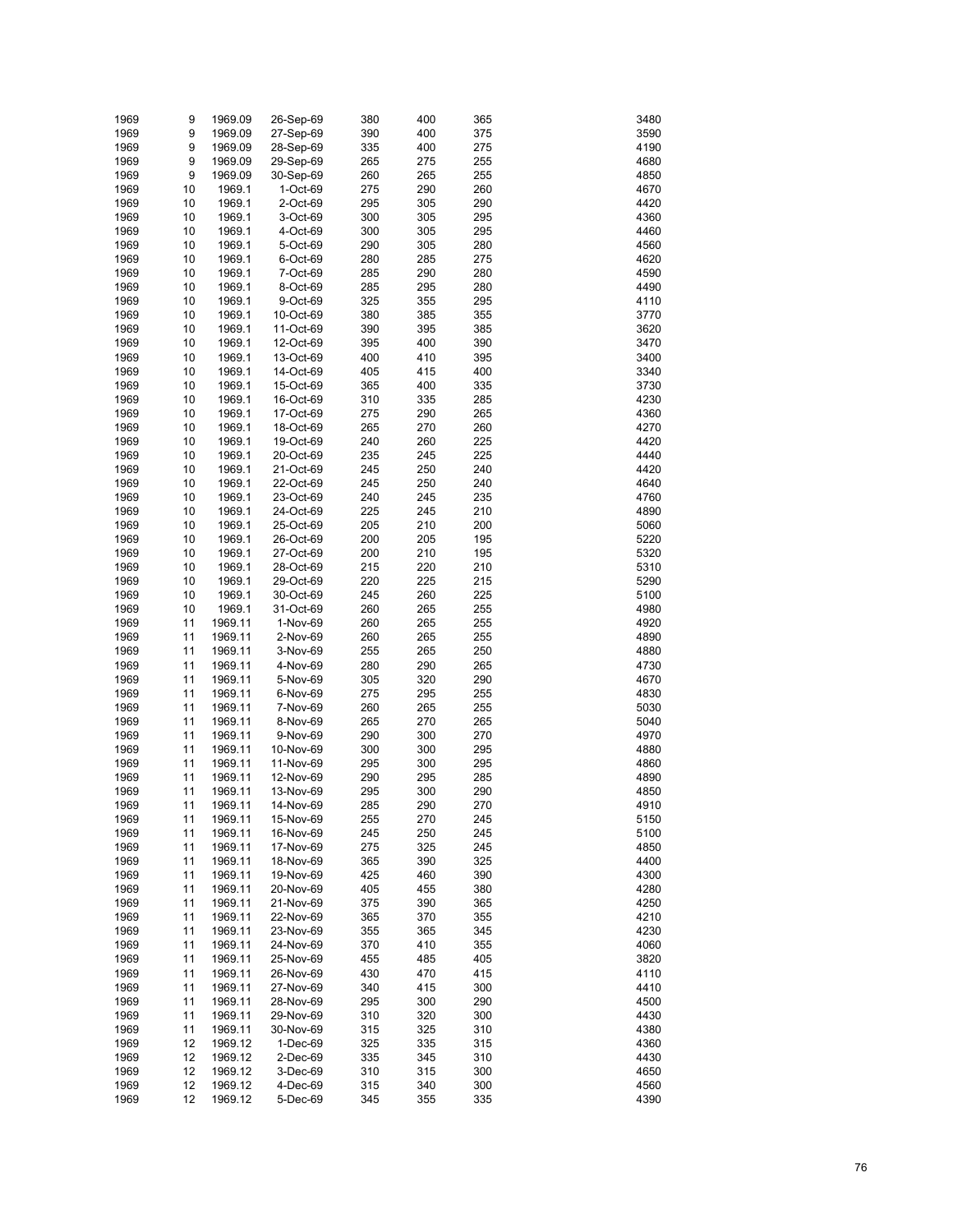| 1969 | 12 | 1969.12 | 6-Dec-69   | 360 | 375 | 350 | 4200  |
|------|----|---------|------------|-----|-----|-----|-------|
| 1969 | 12 | 1969.12 | 7-Dec-69   | 375 | 385 | 370 | 4080  |
| 1969 | 12 | 1969.12 | 8-Dec-69   | 380 | 385 | 375 | 4020  |
| 1969 | 12 | 1969.12 | 9-Dec-69   | 385 | 390 | 380 | 4010  |
| 1969 | 12 | 1969.12 | 10-Dec-69  | 385 | 395 | 380 | 4010  |
| 1969 | 12 | 1969.12 | 11-Dec-69  | 400 | 415 | 390 | 3930  |
| 1969 | 12 | 1969.12 | 12-Dec-69  | 405 | 415 | 395 | 3910  |
| 1969 | 12 | 1969.12 | 13-Dec-69  | 395 | 400 | 390 | 3930  |
| 1969 | 12 | 1969.12 | 14-Dec-69  | 435 | 475 | 400 | 3770  |
| 1969 | 12 | 1969.12 | 15-Dec-69  | 480 | 495 | 465 | 3640  |
| 1969 | 12 | 1969.12 |            | 500 | 510 | 490 | 3590  |
|      |    |         | 16-Dec-69  |     |     |     |       |
| 1969 | 12 | 1969.12 | 17-Dec-69  | 495 | 505 | 480 | 3590  |
| 1969 | 12 | 1969.12 | 18-Dec-69  | 485 | 490 | 480 | 3560  |
| 1969 | 12 | 1969.12 | 19-Dec-69  | 475 | 485 | 470 | 3560  |
| 1969 | 12 | 1969.12 | 20-Dec-69  | 470 | 480 | 460 | 3580  |
| 1969 | 12 | 1969.12 | 21-Dec-69  | 485 | 525 | 470 | 3480  |
| 1969 | 12 | 1969.12 | 22-Dec-69  | 535 | 545 | 525 | 3430  |
| 1969 | 12 | 1969.12 | 23-Dec-69  | 575 | 610 | 545 | 3310  |
| 1969 | 12 | 1969.12 | 24-Dec-69  | 575 | 610 | 545 | 3380  |
| 1969 | 12 | 1969.12 | 25-Dec-69  | 525 | 560 | 450 | 3550  |
| 1969 | 12 | 1969.12 | 26-Dec-69  | 395 | 450 | 345 | 4100  |
| 1969 | 12 | 1969.12 | 27-Dec-69  | 330 | 345 | 325 | 4510  |
| 1969 | 12 | 1969.12 | 28-Dec-69  | 320 | 325 | 315 | 4660  |
| 1969 | 12 | 1969.12 | 29-Dec-69  | 320 | 340 | 315 | 4690  |
| 1969 | 12 | 1969.12 | 30-Dec-69  | 335 | 340 | 330 | 4710  |
| 1969 | 12 | 1969.12 | 31-Dec-69  | 320 | 330 | 310 | 4770  |
| 1970 | 1  | 1970.01 | $1-Jan-70$ | 305 | 320 | 285 | 4840  |
| 1970 | 1  | 1970.01 | 2-Jan-70   | 275 | 285 | 270 | 4910  |
| 1970 | 1  | 1970.01 | 3-Jan-70   | 305 | 365 | 275 | 4660  |
| 1970 | 1  | 1970.01 | 4-Jan-70   | 395 | 405 | 365 | 4100  |
| 1970 | 1  | 1970.01 | 5-Jan-70   | 410 | 415 | 405 | 3950  |
| 1970 | 1  | 1970.01 | 6-Jan-70   | 415 | 425 | 390 | 3950  |
| 1970 | 1  | 1970.01 | 7-Jan-70   | 370 | 390 | 355 | 4210  |
| 1970 | 1  | 1970.01 | 8-Jan-70   | 370 | 390 | 350 | 3990  |
| 1970 | 1  | 1970.01 | 9-Jan-70   | 365 | 380 | 355 | 4030  |
| 1970 | 1  | 1970.01 | 10-Jan-70  | 355 | 385 | 335 | 4100  |
| 1970 | 1  | 1970.01 | 11-Jan-70  | 395 | 420 | 375 | 4040  |
| 1970 | 1  | 1970.01 | 12-Jan-70  | 440 | 465 | 415 | 3880  |
| 1970 | 1  | 1970.01 | 13-Jan-70  | 470 | 480 | 460 | 3880  |
| 1970 | 1  | 1970.01 | 14-Jan-70  | 490 | 525 | 475 | 4080  |
| 1970 | 1  | 1970.01 | 15-Jan-70  | 505 | 525 | 430 | 4630  |
| 1970 | 1  | 1970.01 | 16-Jan-70  | 355 | 440 | 325 | 6720  |
| 1970 | 1  | 1970.01 | 17-Jan-70  | 325 | 400 | 230 | 8220  |
| 1970 | 1  | 1970.01 | 18-Jan-70  | 215 | 230 | 170 | 12200 |
| 1970 | 1  | 1970.01 | 19-Jan-70  | 160 | 175 | 150 | 17400 |
| 1970 | 1  | 1970.01 | 20-Jan-70  | 175 | 190 | 155 | 18200 |
| 1970 | 1  | 1970.01 | 21-Jan-70  | 170 | 175 | 165 | 18400 |
| 1970 | 1  | 1970.01 | 22-Jan-70  | 180 | 190 | 170 | 18700 |
| 1970 | 1  | 1970.01 | 23-Jan-70  | 155 | 170 | 145 | 24000 |
| 1970 | 1  | 1970.01 | 24-Jan-70  | 165 | 180 | 150 | 24000 |
| 1970 | 1  | 1970.01 | 25-Jan-70  | 190 | 200 | 180 | 21200 |
| 1970 | 1  | 1970.01 | 26-Jan-70  | 195 | 200 | 190 | 20200 |
| 1970 | 1  | 1970.01 | 27-Jan-70  | 185 | 195 | 180 | 19700 |
| 1970 | 1  | 1970.01 | 28-Jan-70  | 195 | 205 | 180 | 19400 |
| 1970 | 1  | 1970.01 | 29-Jan-70  | 210 | 215 | 200 | 18900 |
| 1970 | 1  | 1970.01 | 30-Jan-70  | 220 | 225 | 215 | 17900 |
| 1970 | 1  | 1970.01 | 31-Jan-70  | 240 | 250 | 230 | 16200 |
| 1970 | 2  | 1970.02 | 1-Feb-70   | 260 | 270 | 250 | 13300 |
| 1970 | 2  | 1970.02 | 2-Feb-70   | 275 | 285 | 260 | 11400 |
| 1970 | 2  | 1970.02 | 3-Feb-70   | 300 | 315 | 285 | 10300 |
| 1970 | 2  | 1970.02 | 4-Feb-70   | 320 | 330 | 305 | 9680  |
| 1970 | 2  | 1970.02 | 5-Feb-70   | 310 | 325 | 285 | 9870  |
| 1970 | 2  | 1970.02 | 6-Feb-70   | 295 | 305 | 280 | 9870  |
| 1970 | 2  | 1970.02 | 7-Feb-70   | 300 | 305 | 295 | 9570  |
| 1970 | 2  | 1970.02 | 8-Feb-70   | 295 | 300 | 290 | 9300  |
| 1970 | 2  | 1970.02 | 9-Feb-70   | 295 | 300 | 285 | 9150  |
| 1970 | 2  | 1970.02 | 10-Feb-70  | 260 | 285 | 235 | 9180  |
| 1970 | 2  | 1970.02 | 11-Feb-70  | 240 | 250 | 230 | 9360  |
| 1970 | 2  | 1970.02 | 12-Feb-70  | 270 | 290 | 245 | 9360  |
| 1970 | 2  | 1970.02 | 13-Feb-70  | 280 | 290 | 270 | 9230  |
| 1970 | 2  | 1970.02 | 14-Feb-70  | 275 | 280 | 265 | 9260  |
|      |    |         |            |     |     |     |       |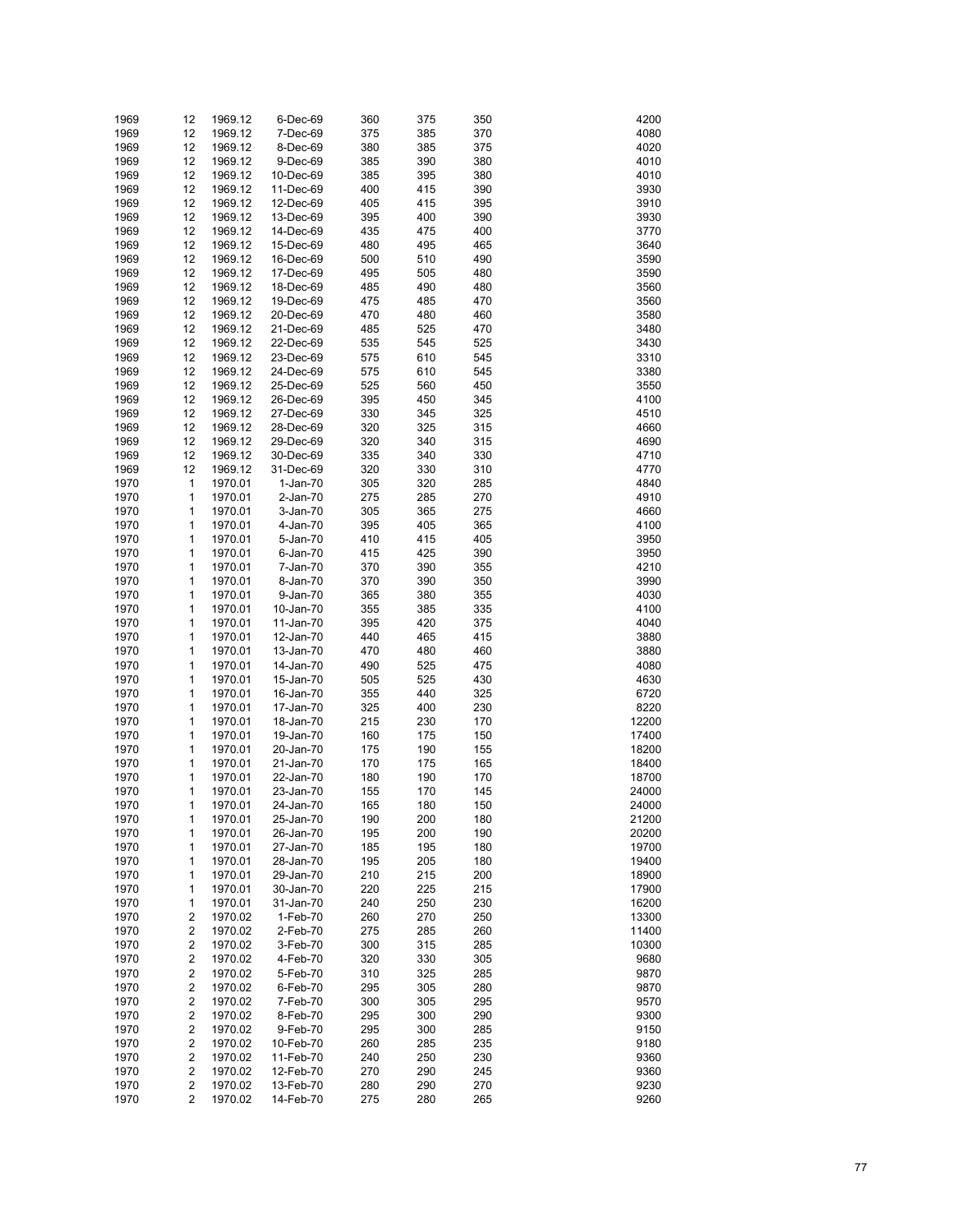| 1970 | 2                       | 1970.02 | 15-Feb-70 | 295 | 315 | 275 | 8840  |
|------|-------------------------|---------|-----------|-----|-----|-----|-------|
| 1970 | $\overline{\mathbf{c}}$ | 1970.02 | 16-Feb-70 | 325 | 340 | 310 | 8580  |
|      |                         |         |           |     |     |     |       |
| 1970 | $\overline{\mathbf{c}}$ | 1970.02 | 17-Feb-70 | 325 | 330 | 315 | 8390  |
| 1970 | $\overline{\mathbf{c}}$ | 1970.02 | 18-Feb-70 | 300 | 315 | 295 | 8340  |
| 1970 | $\overline{\mathbf{c}}$ | 1970.02 | 19-Feb-70 | 300 | 310 | 290 | 8530  |
| 1970 | $\overline{\mathbf{c}}$ | 1970.02 | 20-Feb-70 | 265 | 290 | 255 | 8890  |
| 1970 | $\overline{\mathbf{c}}$ | 1970.02 | 21-Feb-70 | 250 | 265 | 255 | 9020  |
| 1970 | $\overline{\mathbf{c}}$ | 1970.02 | 22-Feb-70 | 275 | 280 | 265 | 9000  |
| 1970 | $\overline{\mathbf{c}}$ | 1970.02 | 23-Feb-70 | 300 | 335 | 280 | 8750  |
| 1970 | $\overline{\mathbf{c}}$ | 1970.02 | 24-Feb-70 | 335 | 345 | 330 | 8370  |
|      |                         |         |           |     |     |     |       |
| 1970 | $\overline{\mathbf{c}}$ | 1970.02 | 25-Feb-70 | 325 | 335 | 320 | 8100  |
| 1970 | $\overline{\mathbf{c}}$ | 1970.02 | 26-Feb-70 | 330 | 340 | 320 | 8010  |
| 1970 | $\overline{\mathbf{c}}$ | 1970.02 | 27-Feb-70 | 305 | 325 | 290 | 7970  |
| 1970 | $\overline{\mathbf{c}}$ | 1970.02 | 28-Feb-70 | 340 | 360 | 300 | 7730  |
| 1970 | 3                       | 1970.03 | 1-Mar-70  | 375 | 390 | 360 | 7130  |
| 1970 | 3                       | 1970.03 | 2-Mar-70  | 375 | 380 | 345 | 7360  |
| 1970 | 3                       | 1970.03 | 3-Mar-70  | 305 | 345 | 290 | 9040  |
| 1970 | 3                       | 1970.03 | 4-Mar-70  | 295 | 335 | 245 | 9800  |
| 1970 | 3                       | 1970.03 | 5-Mar-70  | 205 | 245 | 180 | 10200 |
| 1970 | 3                       | 1970.03 | 6-Mar-70  | 220 | 225 | 205 | 11300 |
|      |                         |         |           |     |     |     |       |
| 1970 | 3                       | 1970.03 | 7-Mar-70  | 225 | 225 | 220 | 11700 |
| 1970 | 3                       | 1970.03 | 8-Mar-70  | 220 | 225 | 215 | 11700 |
| 1970 | 3                       | 1970.03 | 9-Mar-70  | 220 | 225 | 215 | 11900 |
| 1970 | 3                       | 1970.03 | 10-Mar-70 | 240 | 255 | 225 | 11800 |
| 1970 | 3                       | 1970.03 | 11-Mar-70 | 260 | 265 | 255 | 11200 |
| 1970 | 3                       | 1970.03 | 12-Mar-70 | 275 | 310 | 265 | 10400 |
| 1970 | 3                       | 1970.03 | 13-Mar-70 | 320 | 325 | 310 | 9120  |
| 1970 | 3                       | 1970.03 | 14-Mar-70 | 325 | 330 | 320 | 8200  |
| 1970 | 3                       | 1970.03 | 15-Mar-70 | 355 | 370 | 330 | 7550  |
| 1970 | 3                       | 1970.03 | 16-Mar-70 | 385 | 400 | 375 | 7000  |
| 1970 | 3                       | 1970.03 | 17-Mar-70 | 415 | 450 | 390 | 6510  |
| 1970 | 3                       | 1970.03 | 18-Mar-70 | 485 | 505 | 450 | 5600  |
|      |                         |         |           |     |     |     |       |
| 1970 | 3                       | 1970.03 | 19-Mar-70 | 510 | 530 | 500 | 5310  |
| 1970 | 3                       | 1970.03 | 20-Mar-70 | 535 | 550 | 515 | 5050  |
| 1970 | 3                       | 1970.03 | 21-Mar-70 | 510 | 525 | 495 | 5070  |
| 1970 | 3                       | 1970.03 | 22-Mar-70 | 520 | 535 | 510 | 4860  |
| 1970 | 3                       | 1970.03 | 23-Mar-70 | 545 | 575 | 520 | 4770  |
| 1970 | 3                       | 1970.03 | 24-Mar-70 | 540 | 575 | 515 | 4650  |
| 1970 | 3                       | 1970.03 | 25-Mar-70 | 565 | 590 | 525 | 4450  |
| 1970 | 3                       | 1970.03 | 26-Mar-70 | 595 | 625 | 570 | 4050  |
| 1970 | 3                       | 1970.03 | 27-Mar-70 | 625 | 675 | 605 | 3700  |
| 1970 | 3                       | 1970.03 | 28-Mar-70 | 740 | 780 | 675 | 3450  |
| 1970 | 3                       | 1970.03 | 29-Mar-70 | 775 | 790 | 750 | 3300  |
| 1970 | 3                       | 1970.03 | 30-Mar-70 | 795 | 840 | 750 | 3270  |
| 1970 | 3                       | 1970.03 | 31-Mar-70 | 825 | 850 | 785 | 3130  |
| 1970 | 4                       | 1970.04 | 1-Apr-70  | 760 | 805 | 700 | 2800  |
| 1970 | 4                       | 1970.04 | 2-Apr-70  | 650 | 700 | 630 | 2250  |
|      |                         |         |           |     |     |     |       |
| 1970 | 4                       | 1970.04 | 3-Apr-70  | 720 | 780 | 645 | 1960  |
| 1970 | 4                       | 1970.04 | 4-Apr-70  | 825 | 840 | 780 | 1860  |
| 1970 | 4                       | 1970.04 | 5-Apr-70  | 855 | 875 | 820 | 1720  |
| 1970 | 4                       | 1970.04 | 6-Apr-70  | 880 | 915 | 860 | 1650  |
| 1970 | 4                       | 1970.04 | 7-Apr-70  | 920 | 935 | 885 | 1670  |
| 1970 | 4                       | 1970.04 | 8-Apr-70  | 875 | 885 | 865 | 1680  |
| 1970 | 4                       | 1970.04 | 9-Apr-70  | 895 | 910 | 880 | 1590  |
| 1970 | 4                       | 1970.04 | 10-Apr-70 | 915 | 935 | 900 | 1550  |
| 1970 | 4                       | 1970.04 | 11-Apr-70 | 930 | 950 | 910 | 1500  |
| 1970 | 4                       | 1970.04 | 12-Apr-70 | 925 | 950 | 885 | 1540  |
| 1970 | 4                       | 1970.04 | 13-Apr-70 | 890 | 905 | 860 | 1680  |
| 1970 | 4                       | 1970.04 | 14-Apr-70 | 865 | 885 | 835 | 1760  |
| 1970 | 4                       | 1970.04 | 15-Apr-70 | 835 | 855 | 795 | 1690  |
| 1970 | 4                       | 1970.04 | 16-Apr-70 | 820 | 835 | 800 | 1680  |
|      |                         |         |           |     |     |     |       |
| 1970 | 4                       | 1970.04 | 17-Apr-70 | 840 | 850 | 815 | 1650  |
| 1970 | 4                       | 1970.04 | 18-Apr-70 | 825 | 845 | 810 | 1630  |
| 1970 | 4                       | 1970.04 | 19-Apr-70 | 825 | 840 | 805 | 1600  |
| 1970 | 4                       | 1970.04 | 20-Apr-70 | 805 | 820 | 790 | 1590  |
| 1970 | 4                       | 1970.04 | 21-Apr-70 | 825 | 850 | 795 | 1450  |
| 1970 | 4                       | 1970.04 | 22-Apr-70 | 855 | 865 | 840 | 1380  |
| 1970 | 4                       | 1970.04 | 23-Apr-70 | 870 | 880 | 845 | 1330  |
| 1970 | 4                       | 1970.04 | 24-Apr-70 | 840 | 875 | 810 | 1370  |
| 1970 | 4                       | 1970.04 | 25-Apr-70 | 815 | 845 | 790 | 1470  |
| 1970 | 4                       | 1970.04 | 26-Apr-70 | 790 | 805 | 775 | 1590  |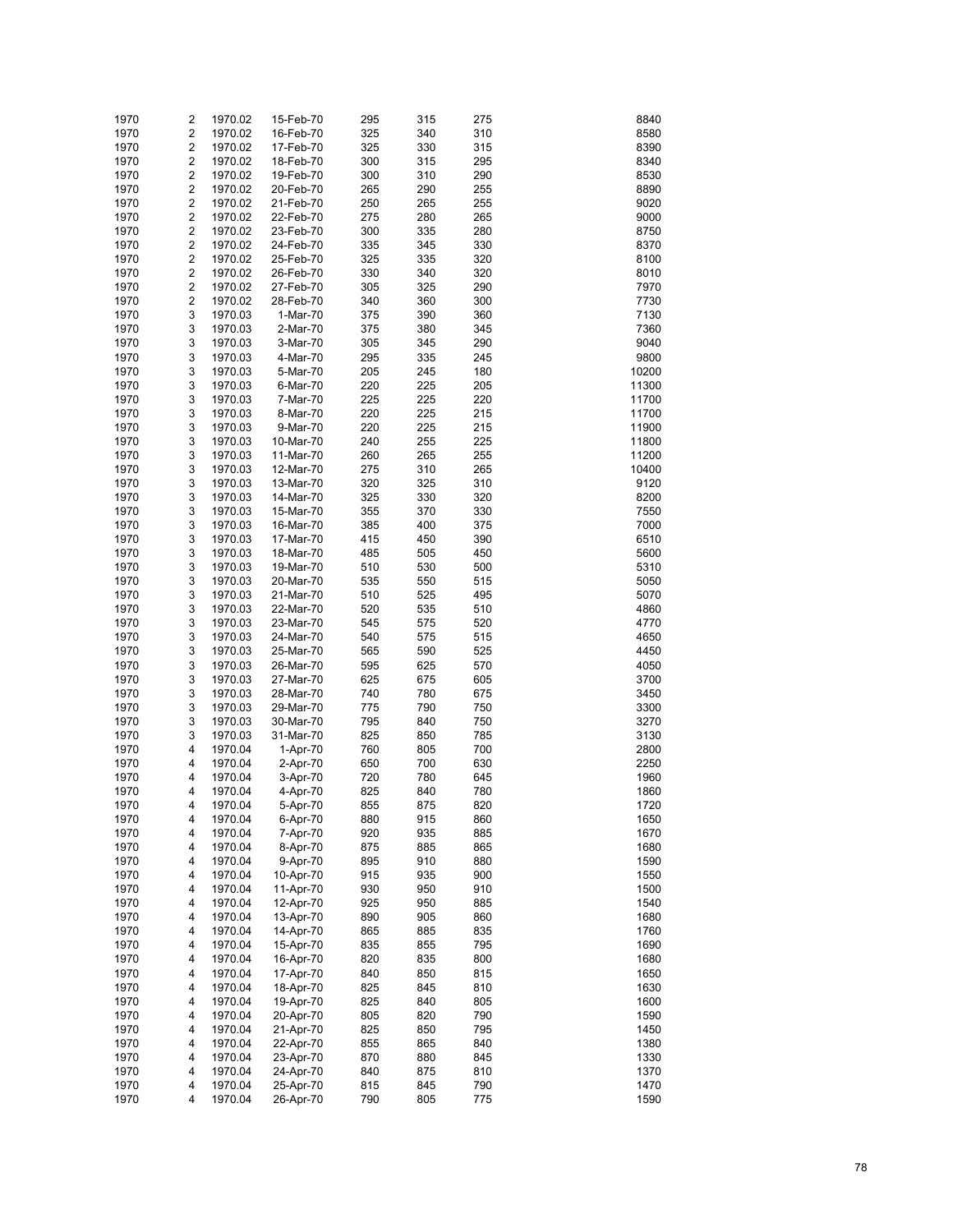| 1970 | 4 | 1970.04 | 27-Apr-70  | 800 | 825 | 780 | 1690 |
|------|---|---------|------------|-----|-----|-----|------|
| 1970 | 4 | 1970.04 | 28-Apr-70  | 830 | 850 | 805 | 1650 |
| 1970 | 4 | 1970.04 | 29-Apr-70  | 835 | 850 | 805 | 1590 |
| 1970 | 4 | 1970.04 | 30-Apr-70  | 835 | 845 | 815 | 1610 |
| 1970 | 5 | 1970.05 | $1-May-70$ | 810 | 830 | 795 | 1660 |
|      |   |         |            |     |     |     |      |
| 1970 | 5 | 1970.05 | 2-May-70   |     |     |     | 1590 |
| 1970 | 5 | 1970.05 | 3-May-70   |     |     |     | 1620 |
| 1970 | 5 | 1970.05 | 4-May-70   |     |     |     | 1630 |
| 1970 | 5 | 1970.05 | 5-May-70   | 860 | 880 | 825 | 1490 |
| 1970 | 5 | 1970.05 | 6-May-70   | 855 | 880 | 810 | 1530 |
| 1970 | 5 | 1970.05 | 7-May-70   | 770 | 815 | 745 | 1680 |
| 1970 | 5 | 1970.05 | 8-May-70   | 735 | 775 | 695 | 1630 |
| 1970 | 5 | 1970.05 | 9-May-70   | 665 | 695 | 640 | 1810 |
| 1970 | 5 | 1970.05 | 10-May-70  | 595 | 640 | 555 | 2110 |
| 1970 | 5 | 1970.05 | 11-May-70  | 560 | 570 | 545 | 2350 |
| 1970 | 5 | 1970.05 | 12-May-70  | 550 | 560 | 525 | 2420 |
| 1970 | 5 | 1970.05 | 13-May-70  | 515 | 530 | 490 | 2490 |
| 1970 | 5 | 1970.05 | 14-May-70  | 505 | 515 | 490 | 2510 |
| 1970 | 5 | 1970.05 | 15-May-70  | 520 | 525 | 510 | 2470 |
| 1970 | 5 | 1970.05 | 16-May-70  | 505 | 520 | 465 | 2520 |
| 1970 | 5 | 1970.05 | 17-May-70  | 415 | 465 | 380 | 3110 |
| 1970 | 5 | 1970.05 |            | 370 | 385 | 360 | 3540 |
|      | 5 |         | 18-May-70  |     |     |     |      |
| 1970 |   | 1970.05 | 19-May-70  | 365 | 390 | 340 | 3600 |
| 1970 | 5 | 1970.05 | 20-May-70  | 360 | 365 | 345 | 3640 |
| 1970 | 5 | 1970.05 | 21-May-70  | 365 | 375 | 355 | 3490 |
| 1970 | 5 | 1970.05 | 22-May-70  | 420 | 500 | 365 | 3060 |
| 1970 | 5 | 1970.05 | 23-May-70  | 575 | 620 | 495 | 2320 |
| 1970 | 5 | 1970.05 | 24-May-70  | 655 | 700 | 585 | 2010 |
| 1970 | 5 | 1970.05 | 25-May-70  | 500 | 590 | 465 | 2500 |
| 1970 | 5 | 1970.05 | 26-May-70  | 470 | 495 | 455 | 2690 |
| 1970 | 5 | 1970.05 | 27-May-70  | 500 | 520 | 460 | 2570 |
| 1970 | 5 | 1970.05 | 28-May-70  | 490 | 510 | 475 | 2460 |
| 1970 | 5 | 1970.05 | 29-May-70  | 480 | 495 | 460 | 2430 |
| 1970 | 5 | 1970.05 | 30-May-70  | 420 | 460 | 385 | 2610 |
| 1970 | 5 | 1970.05 | 31-May-70  | 410 | 440 | 385 | 2650 |
| 1970 | 6 | 1970.06 | 1-Jun-70   | 475 | 490 | 440 | 2500 |
| 1970 | 6 | 1970.06 | 2-Jun-70   | 425 | 470 | 405 | 2780 |
| 1970 | 6 | 1970.06 | 3-Jun-70   | 410 | 435 | 380 | 3150 |
| 1970 | 6 | 1970.06 | 4-Jun-70   | 320 | 385 | 265 | 3780 |
| 1970 | 6 | 1970.06 | 5-Jun-70   | 245 | 265 | 225 | 3880 |
|      |   |         |            |     |     |     |      |
| 1970 | 6 | 1970.06 | 6-Jun-70   | 245 | 265 | 225 | 3700 |
| 1970 | 6 | 1970.06 | 7-Jun-70   | 300 | 345 | 265 | 3070 |
| 1970 | 6 | 1970.06 | 8-Jun-70   | 415 | 480 | 345 | 2420 |
| 1970 | 6 | 1970.06 | 9-Jun-70   | 520 | 550 | 480 | 2080 |
| 1970 | 6 | 1970.06 | 10-Jun-70  | 470 | 520 | 345 | 2390 |
| 1970 | 6 | 1970.06 | 11-Jun-70  | 300 | 350 | 275 | 3510 |
| 1970 | 6 | 1970.06 | 12-Jun-70  | 315 | 335 | 300 | 3770 |
| 1970 | 6 | 1970.06 | 13-Jun-70  | 335 | 355 | 310 | 3200 |
| 1970 | 6 | 1970.06 | 14-Jun-70  | 255 | 310 | 220 | 3470 |
| 1970 | 6 | 1970.06 | 15-Jun-70  | 265 | 315 | 225 | 3580 |
| 1970 | 6 | 1970.06 | 16-Jun-70  | 380 | 420 | 315 | 2630 |
| 1970 | 6 | 1970.06 | 17-Jun-70  | 450 | 475 | 420 | 1980 |
| 1970 | 6 | 1970.06 | 18-Jun-70  | 540 | 595 | 470 | 1620 |
| 1970 | 6 | 1970.06 | 19-Jun-70  | 650 | 700 | 595 | 1380 |
| 1970 | 6 | 1970.06 | 20-Jun-70  | 745 | 790 | 700 | 1220 |
| 1970 | 6 | 1970.06 | 21-Jun-70  | 760 | 790 | 745 | 1230 |
| 1970 | 6 | 1970.06 | 22-Jun-70  | 705 | 755 | 550 | 1500 |
| 1970 | 6 | 1970.06 | 23-Jun-70  | 460 | 560 | 335 | 2140 |
|      |   |         |            |     |     |     |      |
| 1970 | 6 | 1970.06 | 24-Jun-70  | 295 | 335 | 275 | 2990 |
| 1970 | 6 | 1970.06 | 25-Jun-70  | 335 | 355 | 310 | 2700 |
| 1970 | 6 | 1970.06 | 26-Jun-70  | 320 | 355 | 300 | 2810 |
| 1970 | 6 | 1970.06 | 27-Jun-70  | 295 | 345 | 280 | 2990 |
| 1970 | 6 | 1970.06 | 28-Jun-70  | 380 | 400 | 345 | 2440 |
| 1970 | 6 | 1970.06 | 29-Jun-70  | 340 | 415 | 240 | 3040 |
| 1970 | 6 | 1970.06 | 30-Jun-70  | 300 | 335 | 240 | 3160 |
| 1970 | 7 | 1970.07 | 1-Jul-70   | 315 | 345 | 295 | 2920 |
| 1970 | 7 | 1970.07 | 2-Jul-70   | 445 | 480 | 345 | 2320 |
| 1970 | 7 | 1970.07 | 3-Jul-70   | 485 | 495 | 480 | 2130 |
| 1970 | 7 | 1970.07 | 4-Jul-70   | 505 | 545 | 495 | 1950 |
| 1970 | 7 | 1970.07 | 5-Jul-70   | 615 | 690 | 545 | 1780 |
| 1970 | 7 | 1970.07 | 6-Jul-70   | 720 | 740 | 690 | 1650 |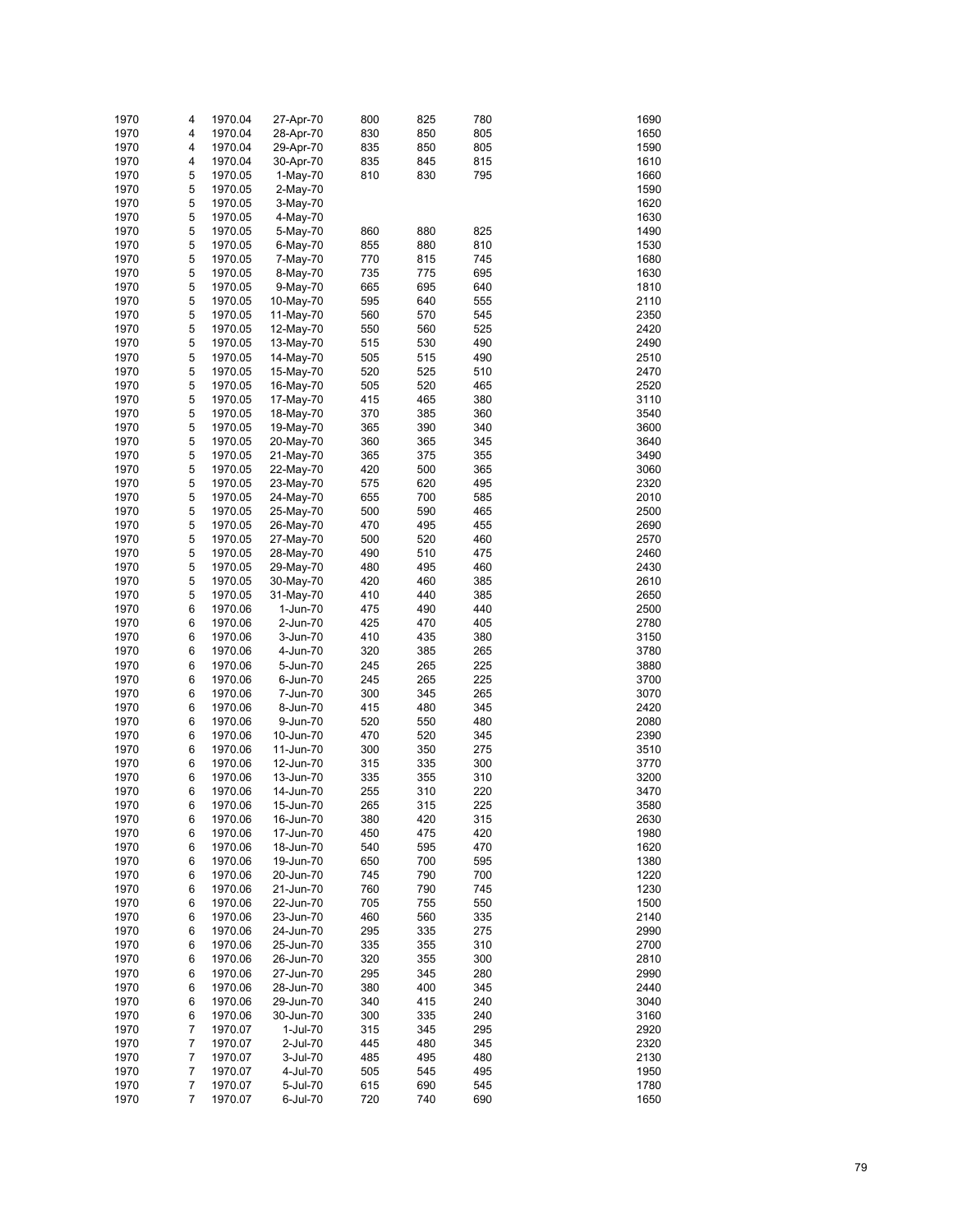| 1970 | 7              | 1970.07 | 7-Jul-70   | 755 | 785  | 730 | 1600 |
|------|----------------|---------|------------|-----|------|-----|------|
| 1970 | 7              | 1970.07 | 8-Jul-70   | 815 | 840  | 765 | 1430 |
| 1970 | 7              | 1970.07 | 9-Jul-70   | 870 | 900  | 840 | 1270 |
| 1970 | 7              | 1970.07 | 10-Jul-70  | 880 | 895  | 860 | 1250 |
| 1970 | 7              | 1970.07 | 11-Jul-70  | 870 | 885  | 845 | 1240 |
|      | 7              |         |            |     |      |     | 1270 |
| 1970 |                | 1970.07 | 12-Jul-70  | 845 | 880  | 820 |      |
| 1970 | 7              | 1970.07 | 13-Jul-70  | 805 | 850  | 755 | 1380 |
| 1970 | 7              | 1970.07 | 14-Jul-70  |     |      |     | 1330 |
| 1970 | 7              | 1970.07 | 15-Jul-70  |     |      |     | 1150 |
| 1970 | 7              | 1970.07 | 16-Jul-70  |     |      |     | 1120 |
| 1970 | 7              | 1970.07 | 17-Jul-70  |     |      |     | 1090 |
| 1970 | 7              | 1970.07 | 18-Jul-70  |     |      |     | 1110 |
| 1970 | 7              | 1970.07 | 19-Jul-70  |     |      |     | 1120 |
| 1970 | 7              | 1970.07 | 20-Jul-70  |     |      |     | 1130 |
| 1970 | 7              | 1970.07 | 21-Jul-70  |     |      |     | 1020 |
| 1970 | 7              | 1970.07 | 22-Jul-70  | 960 | 1000 | 945 | 902  |
| 1970 | 7              | 1970.07 | 23-Jul-70  | 980 | 1020 | 935 | 920  |
| 1970 | $\overline{7}$ | 1970.07 | 24-Jul-70  | 925 | 940  | 915 | 950  |
| 1970 | 7              | 1970.07 | 25-Jul-70  | 895 | 930  | 850 | 974  |
| 1970 | 7              | 1970.07 | 26-Jul-70  | 835 | 860  | 805 | 1080 |
| 1970 | 7              | 1970.07 | 27-Jul-70  | 810 | 835  | 790 | 1150 |
|      | $\overline{7}$ |         |            | 840 | 870  | 810 | 1130 |
| 1970 |                | 1970.07 | 28-Jul-70  |     |      |     |      |
| 1970 | 7              | 1970.07 | 29-Jul-70  | 855 | 890  | 825 | 1000 |
| 1970 | 7              | 1970.07 | 30-Jul-70  | 870 | 915  | 860 | 944  |
| 1970 | 7              | 1970.07 | 31-Jul-70  | 890 | 920  | 870 | 926  |
| 1970 | 8              | 1970.08 | 1-Aug-70   | 840 | 900  | 815 | 968  |
| 1970 | 8              | 1970.08 | 2-Aug-70   | 795 | 835  | 775 | 1030 |
| 1970 | 8              | 1970.08 | 3-Aug-70   | 810 | 860  | 770 | 1110 |
| 1970 | 8              | 1970.08 | 4-Aug-70   | 890 | 915  | 845 | 1050 |
| 1970 | 8              | 1970.08 | 5-Aug-70   | 895 | 920  | 870 | 950  |
| 1970 | 8              | 1970.08 | 6-Aug-70   | 870 | 920  | 835 | 1030 |
| 1970 | 8              | 1970.08 | 7-Aug-70   | 840 | 870  | 825 | 1010 |
| 1970 | 8              | 1970.08 | 8-Aug-70   | 840 | 870  | 790 | 980  |
| 1970 | 8              | 1970.08 | 9-Aug-70   | 800 | 805  | 790 | 1040 |
| 1970 | 8              | 1970.08 | 10-Aug-70  | 805 | 825  | 775 | 1070 |
| 1970 | 8              | 1970.08 | 11-Aug-70  | 860 | 885  | 825 | 962  |
| 1970 | 8              | 1970.08 | 12-Aug-70  | 865 | 880  | 845 | 908  |
| 1970 | 8              | 1970.08 | 13-Aug-70  | 855 | 870  | 825 | 920  |
| 1970 | 8              | 1970.08 | 14-Aug-70  | 840 | 855  | 815 | 950  |
|      | 8              |         |            | 840 | 850  | 830 | 926  |
| 1970 |                | 1970.08 | 15-Aug-70  |     |      |     |      |
| 1970 | 8              | 1970.08 | 16-Aug-70  | 820 | 840  | 800 | 986  |
| 1970 | 8              | 1970.08 | 17-Aug-70  | 800 | 835  | 775 | 1080 |
| 1970 | 8              | 1970.08 | 18-Aug-70  | 835 | 845  | 805 | 1060 |
| 1970 | 8              | 1970.08 | 19-Aug-70  | 825 | 840  | 810 | 962  |
| 1970 | 8              | 1970.08 | 20-Aug-70  | 855 | 875  | 840 | 968  |
| 1970 | 8              | 1970.08 | 21-Aug-70  | 855 | 875  | 830 | 956  |
| 1970 | 8              | 1970.08 | 22-Aug-70  | 835 | 860  | 815 | 1010 |
| 1970 | 8              | 1970.08 | 23-Aug-70  | 815 | 850  | 780 | 1040 |
| 1970 | 8              | 1970.08 | 24-Aug-70  | 760 | 790  | 745 | 1210 |
| 1970 | 8              | 1970.08 | 25-Aug-70  | 760 | 780  | 740 | 1230 |
| 1970 | 8              | 1970.08 | 26-Aug-70  | 775 | 790  | 750 | 1140 |
| 1970 | 8              | 1970.08 | 27-Aug-70  | 775 | 795  | 760 | 1140 |
| 1970 | 8              | 1970.08 | 28-Aug-70  | 790 | 810  | 780 | 1130 |
| 1970 | 8              | 1970.08 | 29-Aug-70  | 795 | 830  | 765 | 1170 |
| 1970 | 8              | 1970.08 | 30-Aug-70  | 810 | 830  | 780 | 1140 |
| 1970 | 8              | 1970.08 | 31-Aug-70  | 755 | 780  | 710 | 1250 |
| 1970 | 9              | 1970.09 | $1-Sep-70$ | 745 | 775  | 710 | 1220 |
| 1970 | 9              | 1970.09 | 2-Sep-70   | 805 | 835  | 765 | 1090 |
|      |                |         |            |     |      |     |      |
| 1970 | 9              | 1970.09 | 3-Sep-70   | 840 | 860  | 820 | 1070 |
| 1970 | 9              | 1970.09 | 4-Sep-70   | 835 | 850  | 820 | 1090 |
| 1970 | 9              | 1970.09 | 5-Sep-70   | 765 | 825  | 725 | 1210 |
| 1970 | 9              | 1970.09 | 6-Sep-70   | 705 | 725  | 655 | 1320 |
| 1970 | 9              | 1970.09 | 7-Sep-70   | 675 | 690  | 645 | 1380 |
| 1970 | 9              | 1970.09 | 8-Sep-70   | 740 | 785  | 685 | 1220 |
| 1970 | 9              | 1970.09 | 9-Sep-70   | 825 | 855  | 780 | 1080 |
| 1970 | 9              | 1970.09 | 10-Sep-70  | 870 | 885  | 850 | 1030 |
| 1970 | 9              | 1970.09 | 11-Sep-70  | 845 | 870  | 795 | 1080 |
| 1970 | 9              | 1970.09 | 12-Sep-70  | 765 | 795  | 725 | 1260 |
| 1970 | 9              | 1970.09 | 13-Sep-70  | 745 | 770  | 705 | 1340 |
| 1970 | 9              | 1970.09 | 14-Sep-70  | 730 | 760  | 700 | 1380 |
| 1970 | 9              | 1970.09 | 15-Sep-70  | 735 | 770  | 710 | 1370 |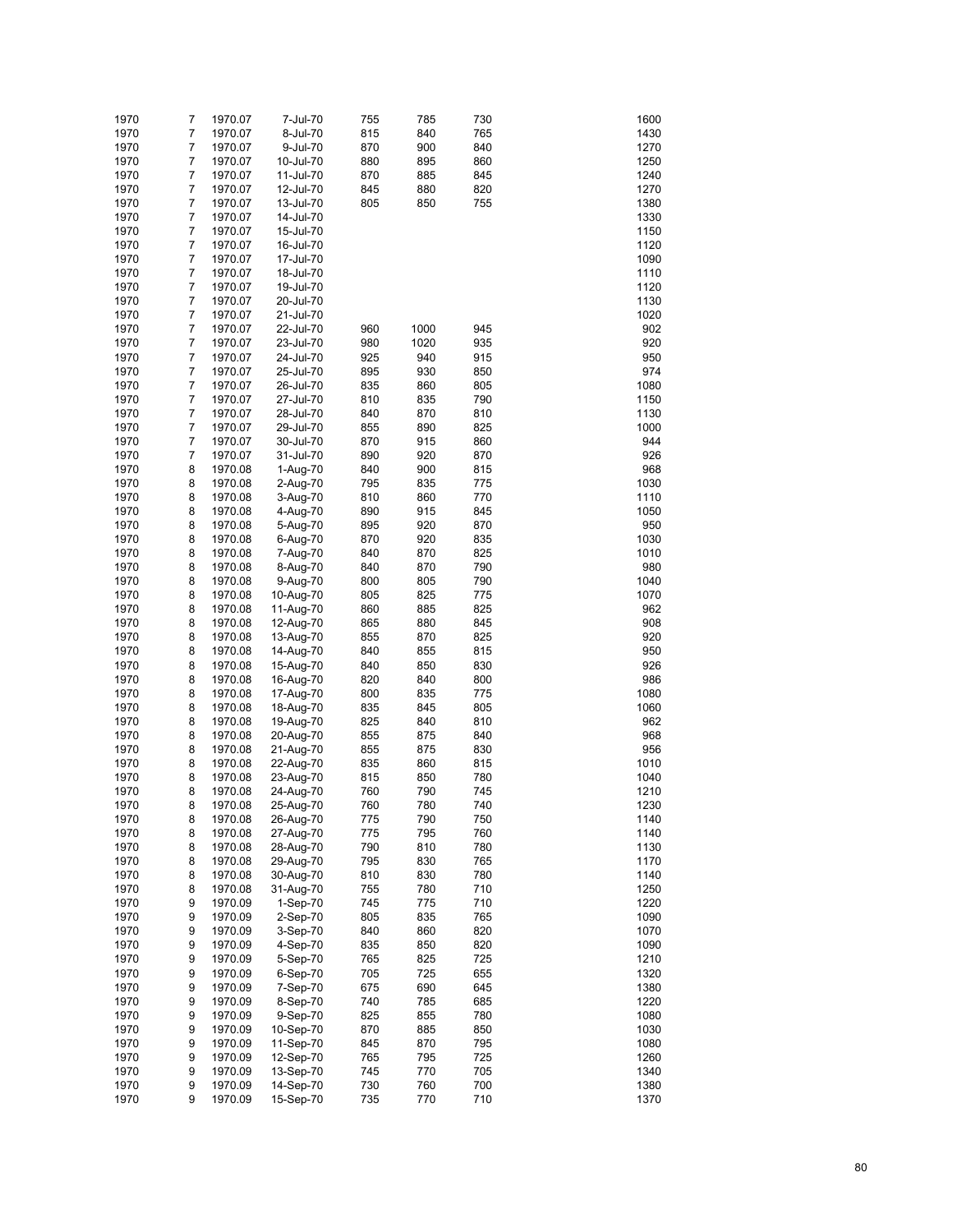| 1970 | 9  | 1970.09 | 16-Sep-70 | 790        | 810  | 770  | 1260 |
|------|----|---------|-----------|------------|------|------|------|
| 1970 | 9  | 1970.09 | 17-Sep-70 | 780        | 795  | 765  | 1260 |
| 1970 | 9  | 1970.09 | 18-Sep-70 | 760        | 780  | 740  | 1300 |
| 1970 | 9  | 1970.09 | 19-Sep-70 | 730        | 755  | 715  | 1420 |
| 1970 | 9  | 1970.09 | 20-Sep-70 | 720        | 735  | 680  | 1510 |
| 1970 | 9  | 1970.09 | 21-Sep-70 | 705        | 725  | 680  | 1590 |
| 1970 | 9  | 1970.09 | 22-Sep-70 | 750        | 775  | 725  | 1510 |
| 1970 | 9  | 1970.09 | 23-Sep-70 | 755        | 770  | 745  | 1440 |
| 1970 | 9  | 1970.09 | 24-Sep-70 | 765        | 780  | 750  | 1410 |
| 1970 | 9  | 1970.09 | 25-Sep-70 | 760        | 780  | 745  | 1360 |
| 1970 | 9  | 1970.09 | 26-Sep-70 | 745        | 760  | 715  | 1410 |
| 1970 | 9  | 1970.09 | 27-Sep-70 | 710        | 720  | 680  | 1520 |
| 1970 | 9  | 1970.09 | 28-Sep-70 | 690        | 725  | 650  | 1550 |
| 1970 | 9  | 1970.09 | 29-Sep-70 | 705        | 710  | 690  | 1480 |
| 1970 | 9  | 1970.09 | 30-Sep-70 | 720        | 760  | 675  | 1420 |
| 1970 | 10 | 1970.1  | 1-Oct-70  | 730        | 755  | 710  | 1420 |
| 1970 | 10 | 1970.1  | 2-Oct-70  | 680        | 710  | 645  | 1530 |
| 1970 | 10 | 1970.1  | 3-Oct-70  | 660        | 670  | 645  | 1550 |
| 1970 | 10 | 1970.1  | 4-Oct-70  | 650        | 665  | 640  | 1590 |
| 1970 | 10 | 1970.1  | 5-Oct-70  | 695        | 720  | 660  | 1600 |
| 1970 | 10 | 1970.1  | 6-Oct-70  | 675        | 695  | 660  | 1640 |
| 1970 | 10 | 1970.1  | 7-Oct-70  | 690        | 710  | 680  | 1570 |
| 1970 | 10 | 1970.1  | 8-Oct-70  | 715        | 735  | 690  | 1530 |
| 1970 | 10 | 1970.1  | 9-Oct-70  | 720        | 735  | 705  | 1500 |
| 1970 | 10 | 1970.1  | 10-Oct-70 | 700        | 730  | 675  | 1540 |
|      |    |         |           |            | 720  |      | 1570 |
| 1970 | 10 | 1970.1  | 11-Oct-70 | 695<br>695 | 715  | 675  |      |
| 1970 | 10 | 1970.1  | 12-Oct-70 |            |      | 660  | 1560 |
| 1970 | 10 | 1970.1  | 13-Oct-70 | 690        | 710  | 655  | 1550 |
| 1970 | 10 | 1970.1  | 14-Oct-70 | 680        | 700  | 655  | 1590 |
| 1970 | 10 | 1970.1  | 15-Oct-70 | 665        | 685  | 625  | 1650 |
| 1970 | 10 | 1970.1  | 16-Oct-70 | 610        | 625  | 570  | 1820 |
| 1970 | 10 | 1970.1  | 17-Oct-70 | 565        | 575  | 545  | 1860 |
| 1970 | 10 | 1970.1  | 18-Oct-70 | 635        | 680  | 575  | 1670 |
| 1970 | 10 | 1970.1  | 19-Oct-70 | 725        | 785  | 680  | 1530 |
| 1970 | 10 | 1970.1  | 20-Oct-70 | 805        | 820  | 785  | 1440 |
| 1970 | 10 | 1970.1  | 21-Oct-70 | 850        | 885  | 820  | 1370 |
| 1970 | 10 | 1970.1  | 22-Oct-70 | 930        | 965  | 870  | 1300 |
| 1970 | 10 | 1970.1  | 23-Oct-70 | 950        | 965  | 940  | 1280 |
| 1970 | 10 | 1970.1  | 24-Oct-70 | 955        | 975  | 935  | 1280 |
| 1970 | 10 | 1970.1  | 25-Oct-70 | 940        | 945  | 925  | 1290 |
| 1970 | 10 | 1970.1  | 26-Oct-70 | 920        | 940  | 900  | 1250 |
| 1970 | 10 | 1970.1  | 27-Oct-70 | 910        | 925  | 900  | 1240 |
| 1970 | 10 | 1970.1  | 28-Oct-70 | 930        | 945  | 920  | 1200 |
| 1970 | 10 | 1970.1  | 29-Oct-70 | 945        | 960  | 930  | 1200 |
| 1970 | 10 | 1970.1  | 30-Oct-70 | 970        | 1000 | 955  | 1190 |
| 1970 | 10 | 1970.1  | 31-Oct-70 | 1000       | 1005 | 990  | 1140 |
| 1970 | 11 | 1970.11 | 1-Nov-70  | 1005       | 1015 | 1000 | 1120 |
| 1970 | 11 | 1970.11 | 2-Nov-70  | 1000       | 1010 | 965  | 1140 |
| 1970 | 11 | 1970.11 | 3-Nov-70  | 985        | 1005 | 960  | 1150 |
| 1970 | 11 | 1970.11 | 4-Nov-70  | 945        | 970  | 920  | 1190 |
| 1970 | 11 | 1970.11 | 5-Nov-70  | 905        | 930  | 885  | 1270 |
| 1970 | 11 | 1970.11 | 6-Nov-70  | 915        | 930  | 895  | 1360 |
| 1970 | 11 | 1970.11 | 7-Nov-70  | 870        | 905  | 825  | 1470 |
| 1970 | 11 | 1970.11 | 8-Nov-70  | 815        | 835  | 805  | 1530 |
| 1970 | 11 | 1970.11 | 9-Nov-70  | 825        | 845  | 810  | 1520 |
| 1970 | 11 | 1970.11 | 10-Nov-70 | 850        | 855  | 845  | 1480 |
| 1970 | 11 | 1970.11 | 11-Nov-70 | 850        | 860  | 840  | 1470 |
| 1970 | 11 | 1970.11 | 12-Nov-70 | 855        | 885  | 820  | 1550 |
| 1970 | 11 | 1970.11 | 13-Nov-70 | 850        | 865  | 830  | 1560 |
| 1970 | 11 | 1970.11 | 14-Nov-70 | 865        | 880  | 860  | 1590 |
| 1970 | 11 | 1970.11 | 15-Nov-70 | 840        | 865  | 820  | 1600 |
| 1970 | 11 | 1970.11 | 16-Nov-70 | 825        | 840  | 815  | 1570 |
| 1970 | 11 | 1970.11 | 17-Nov-70 | 845        | 855  | 840  | 1600 |
| 1970 | 11 | 1970.11 | 18-Nov-70 | 860        | 880  | 825  | 1570 |
| 1970 | 11 | 1970.11 | 19-Nov-70 | 830        | 840  | 825  | 1540 |
| 1970 | 11 | 1970.11 | 20-Nov-70 | 840        | 850  | 835  | 1520 |
| 1970 | 11 | 1970.11 | 21-Nov-70 | 845        | 855  | 840  | 1520 |
| 1970 | 11 | 1970.11 | 22-Nov-70 | 805        | 850  | 755  | 1620 |
| 1970 | 11 | 1970.11 | 23-Nov-70 | 740        | 760  | 725  | 1750 |
| 1970 | 11 | 1970.11 | 24-Nov-70 | 715        | 725  | 705  | 1800 |
| 1970 | 11 | 1970.11 | 25-Nov-70 | 710        | 715  | 705  | 1860 |
|      |    |         |           |            |      |      |      |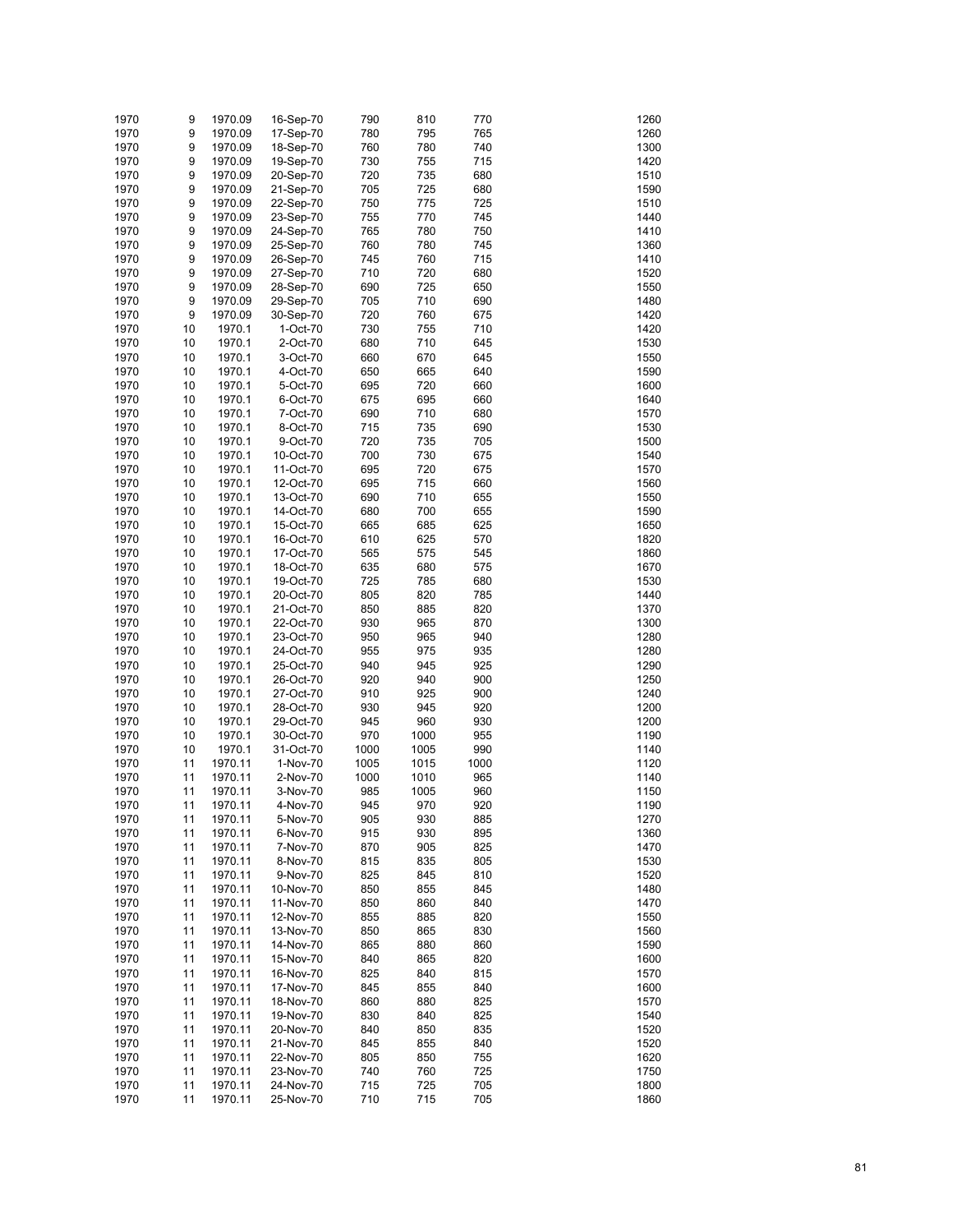| 1970         | 11                      | 1970.11            | 26-Nov-70              | 695        | 710        | 680        | 1950         |
|--------------|-------------------------|--------------------|------------------------|------------|------------|------------|--------------|
| 1970         | 11                      | 1970.11            | 27-Nov-70              | 690        | 705        | 680        | 1990         |
| 1970         | 11                      | 1970.11            | 28-Nov-70              | 690        | 695        | 670        | 2040         |
| 1970         | 11                      | 1970.11            | 29-Nov-70              | 585        | 670        | 490        | 2750         |
| 1970         | 11                      | 1970.11            | 30-Nov-70              | 450        | 495        | 430        | 3570         |
| 1970         | 12                      | 1970.12            | 1-Dec-70               | 505        | 520        | 445        | 3580         |
| 1970         | 12                      | 1970.12            | 2-Dec-70               | 535        | 565        | 420        | 3430         |
| 1970         | 12                      | 1970.12            | 3-Dec-70               | 535        | 540        | 525        | 3590         |
| 1970         | 12                      | 1970.12            | 4-Dec-70               | 555        | 690        | 540        | 3590         |
| 1970         | 12                      | 1970.12            | 5-Dec-70               | 600        | 625        | 540        | 3640         |
| 1970         | 12                      | 1970.12            | 6-Dec-70               | 440        | 530        | 375        | 4620         |
| 1970         | 12                      | 1970.12            | 7-Dec-70               | 365        | 370        | 360        | 5230         |
| 1970         | 12                      | 1970.12            | 8-Dec-70               | 375        | 405        | 335        | 5270         |
| 1970         | 12                      | 1970.12            | 9-Dec-70               | 430        | 465        | 405        | 4730         |
| 1970         | 12                      | 1970.12            | 10-Dec-70              | 545        | 615        | 465        | 3830         |
| 1970<br>1970 | 12<br>12                | 1970.12<br>1970.12 | 11-Dec-70<br>12-Dec-70 | 645<br>560 | 670<br>630 | 615<br>520 | 3260<br>3590 |
| 1970         | 12                      | 1970.12            | 13-Dec-70              | 525        | 530        | 515        | 3900         |
| 1970         | 12                      | 1970.12            | 14-Dec-70              | 480        | 520        | 430        | 4150         |
| 1970         | 12                      | 1970.12            | 15-Dec-70              | 415        | 430        | 405        | 4350         |
| 1970         | 12                      | 1970.12            | 16-Dec-70              | 405        | 410        | 400        | 4550         |
| 1970         | 12                      | 1970.12            | 17-Dec-70              | 410        | 415        | 405        | 4660         |
| 1970         | 12                      | 1970.12            | 18-Dec-70              | 375        | 405        | 355        | 5060         |
| 1970         | 12                      | 1970.12            | 19-Dec-70              | 360        | 365        | 355        | 5470         |
| 1970         | 12                      | 1970.12            | 20-Dec-70              | 350        | 360        | 345        | 5760         |
| 1970         | 12                      | 1970.12            | 21-Dec-70              | 360        | 365        | 345        | 6100         |
| 1970         | 12                      | 1970.12            | 22-Dec-70              | 342        | 345        | 340        | 6330         |
| 1970         | 12                      | 1970.12            | 23-Dec-70              | 342        | 345        | 340        | 6630         |
| 1970         | 12                      | 1970.12            | 24-Dec-70              | 335        | 340        | 330        | 6610         |
| 1970         | 12                      | 1970.12            | 25-Dec-70              | 330        | 340        | 315        | 6500         |
| 1970         | 12                      | 1970.12            | 26-Dec-70              | 335        | 340        | 320        | 6510         |
| 1970         | 12                      | 1970.12            | 27-Dec-70              | 340        | 350        | 335        | 6500         |
| 1970         | 12                      | 1970.12            | 28-Dec-70              | 350        | 355        | 345        | 6400         |
| 1970         | 12                      | 1970.12            | 29-Dec-70              | 350        | 355        | 345        | 6310         |
| 1970         | 12                      | 1970.12            | 30-Dec-70              | 350        | 365        | 340        | 6240         |
| 1970         | 12                      | 1970.12            | 31-Dec-70              | 360        | 375        | 350        | 5970         |
| 1971         | 1                       | 1971.01            | $1-Jan-71$             | 365        | 375        | 360        | 5880         |
| 1971         | 1                       | 1971.01            | 2-Jan-71               | 350        | 370        | 335        | 5920         |
| 1971         | 1                       | 1971.01            | 3-Jan-71               | 330        | 340        | 320        | 6080         |
| 1971         | 1                       | 1971.01            | 4-Jan-71               | 325        | 330        | 320        | 6110         |
| 1971         | 1                       | 1971.01            | 5-Jan-71               | 325        | 337        | 320        | 6040         |
| 1971         | 1                       | 1971.01            | 6-Jan-71               | 350        | 380        | 337        | 5780         |
| 1971         | 1                       | 1971.01            | 7-Jan-71               | 400        | 420        | 380        | 5100         |
| 1971         | 1                       | 1971.01            | 8-Jan-71               | 427        | 437        | 420        | 4780         |
| 1971         | 1                       | 1971.01            | 9-Jan-71               | 435        | 443        | 430        | 4710         |
| 1971         | 1                       | 1971.01            | 10-Jan-71              | 430        | 440        | 427        | 4660         |
| 1971         | 1                       | 1971.01            | 11-Jan-71              | 425        | 435        | 425        | 4560<br>4410 |
| 1971<br>1971 | 1<br>1                  | 1971.01<br>1971.01 | 12-Jan-71<br>13-Jan-71 | 455<br>465 | 470<br>475 | 440<br>460 | 4380         |
| 1971         | 1                       | 1971.01            | 14-Jan-71              | 505        | 460        | 360        | 5070         |
| 1971         | 1                       | 1971.01            | 15-Jan-71              | 350        | 360        | 340        | 5660         |
| 1971         | 1                       | 1971.01            | 16-Jan-71              | 335        | 350        | 330        | 5900         |
| 1971         | 1                       | 1971.01            | 17-Jan-71              | 365        | 385        | 350        | 5530         |
| 1971         | 1                       | 1971.01            | 18-Jan-71              | 400        | 410        | 390        | 5150         |
| 1971         | 1                       | 1971.01            | 19-Jan-71              | 425        | 430        | 410        | 5080         |
| 1971         | 1                       | 1971.01            | 20-Jan-71              | 460        | 478        | 430        | 5140         |
| 1971         | 1                       | 1971.01            | 21-Jan-71              | 468        | 470        | 462        | 5160         |
| 1971         | 1                       | 1971.01            | 22-Jan-71              | 475        | 470        | 480        | 5220         |
| 1971         | 1                       | 1971.01            | 23-Jan-71              | 485        | 490        | 478        | 5230         |
| 1971         | 1                       | 1971.01            | 24-Jan-71              | 468        | 480        | 450        | 5460         |
| 1971         | 1                       | 1971.01            | 25-Jan-71              | 458        | 470        | 445        | 5560         |
| 1971         | 1                       | 1971.01            | 26-Jan-71              | 480        | 495        | 470        | 5370         |
| 1971         | 1                       | 1971.01            | 27-Jan-71              | 510        | 495        | 520        | 5030         |
| 1971         | 1                       | 1971.01            | 28-Jan-71              | 540        | 555        | 525        | 4780         |
| 1971         | 1                       | 1971.01            | 29-Jan-71              | 565        | 568        | 552        | 4560         |
| 1971         | 1                       | 1971.01            | 30-Jan-71              | 570        | 580        | 565        | 4440         |
| 1971         | 1                       | 1971.01            | 31-Jan-71              | 545        | 580        | 510        | 4560         |
| 1971         | 2                       | 1971.02            | 1-Feb-71               | 515        | 530        | 505        | 4730         |
| 1971         | 2                       | 1971.02            | 2-Feb-71               | 505        | 523        | 480        | 4740         |
| 1971         | 2                       | 1971.02            | 3-Feb-71               | 455        | 480        | 435        | 5100         |
| 1971         | $\overline{\mathbf{c}}$ | 1971.02            | 4-Feb-71               | 470        | 490        | 460        | 4980         |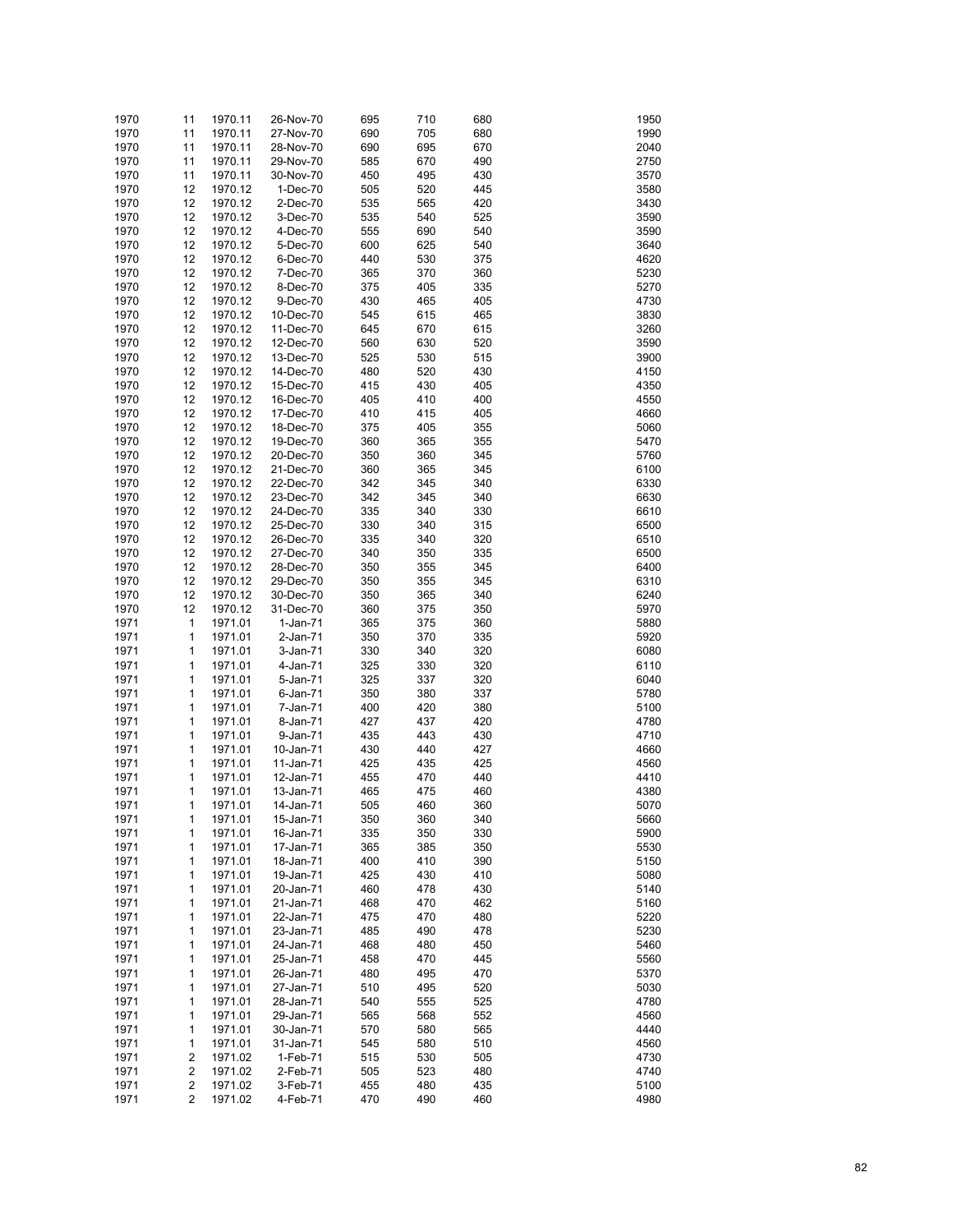| 1971         | 2      | 1971.02            | 5-Feb-71               |            |            |            | 4710         |
|--------------|--------|--------------------|------------------------|------------|------------|------------|--------------|
| 1971         | 2      | 1971.02            | 6-Feb-71               |            |            |            | 4670         |
| 1971         | 2      | 1971.02            | 7-Feb-71               |            |            |            | 4700         |
| 1971         | 2      | 1971.02            | 8-Feb-71               |            |            |            | 4700         |
| 1971         | 2      | 1971.02            | 9-Feb-71               |            |            |            | 4580         |
| 1971         | 2      | 1971.02            | 10-Feb-71              |            |            |            | 4600         |
| 1971         | 2      | 1971.02            | 11-Feb-71              |            |            |            | 4620         |
| 1971         | 2      | 1971.02            | 12-Feb-71              |            |            |            | 4740         |
| 1971         | 2      | 1971.02            | 13-Feb-71              | 348        | 350        | 345        | 4690         |
| 1971         | 2      | 1971.02            | 14-Feb-71              | 345        | 360        | 340        | 4290         |
| 1971         | 2      | 1971.02            | 15-Feb-71              | 380        | 380        | 360        | 4010         |
| 1971         | 2      | 1971.02            | 16-Feb-71              | 420        | 430        | 380        | 4140         |
| 1971         | 2      | 1971.02            | 17-Feb-71              | 400        | 400        | 400        | 4630         |
| 1971<br>1971 | 2<br>2 | 1971.02<br>1971.02 | 18-Feb-71              | 400<br>400 | 400<br>400 | 400<br>400 | 4670<br>4670 |
| 1971         | 2      | 1971.02            | 19-Feb-71<br>20-Feb-71 | 400        | 400        | 400        | 4580         |
| 1971         | 2      | 1971.02            | 21-Feb-71              | 400        | 400        | 400        | 4560         |
| 1971         | 2      | 1971.02            | 22-Feb-71              | 390        | 410        | 360        | 4510         |
| 1971         | 2      | 1971.02            | 23-Feb-71              | 400        | 418        | 400        | 4410         |
| 1971         | 2      | 1971.02            | 24-Feb-71              | 440        | 470        | 418        | 3980         |
| 1971         | 2      | 1971.02            | 25-Feb-71              | 480        | 480        | 470        | 3830         |
| 1971         | 2      | 1971.02            | 26-Feb-71              | 480        | 480        | 480        | 3470         |
| 1971         | 2      | 1971.02            | 27-Feb-71              | 500        | 520        | 480        | 2990         |
| 1971         | 2      | 1971.02            | 28-Feb-71              | 560        | 618        | 520        | 2660         |
| 1971         | 3      | 1971.03            | 1-Mar-71               | 600        | 620        | 571        | 2620         |
| 1971         | 3      | 1971.03            | 2-Mar-71               | 550        | 572        | 550        | 2570         |
| 1971         | 3      | 1971.03            | 3-Mar-71               | 570        | 605        | 550        | 2420         |
| 1971         | 3      | 1971.03            | 4-Mar-71               | 628        | 640        | 605        | 2380         |
| 1971         | 3      | 1971.03            | 5-Mar-71               | 605        | 620        | 595        | 2400         |
| 1971         | 3      | 1971.03            | 6-Mar-71               | 600        | 600        | 600        | 2380         |
| 1971         | 3      | 1971.03            | 7-Mar-71               | 595        | 600        | 580        | 2390         |
| 1971         | 3      | 1971.03            | 8-Mar-71               | 555        | 580        | 533        | 2470         |
| 1971         | 3      | 1971.03            | 9-Mar-71               | 531        | 533        | 530        | 2440         |
| 1971         | 3      | 1971.03            | 10-Mar-71              | 585        | 610        | 530        | 2280         |
| 1971         | 3      | 1971.03            | 11-Mar-71              | 615        | 630        | 610        | 2280         |
| 1971<br>1971 | 3<br>3 | 1971.03<br>1971.03 | 12-Mar-71<br>13-Mar-71 | 630<br>575 | 640<br>610 | 610<br>545 | 2300<br>2470 |
| 1971         | 3      | 1971.03            | 14-Mar-71              | 530        | 545        | 520        | 2690         |
| 1971         | 3      | 1971.03            | 15-Mar-71              | 500        | 540        | 470        | 3020         |
| 1971         | 3      | 1971.03            | 16-Mar-71              | 470        | 470        | 470        | 3140         |
| 1971         | 3      | 1971.03            | 17-Mar-71              | 470        | 470        | 470        | 3060         |
| 1971         | 3      | 1971.03            | 18-Mar-71              | 470        | 470        | 470        | 2860         |
| 1971         | 3      | 1971.03            | 19-Mar-71              | 475        | 520        | 467        | 2630         |
| 1971         | 3      | 1971.03            | 20-Mar-71              | 540        | 547        | 520        | 2500         |
| 1971         | 3      | 1971.03            | 21-Mar-71              | 590        | 620        | 547        | 2330         |
| 1971         | 3      | 1971.03            | 22-Mar-71              | 615        | 628        | 600        | 2320         |
| 1971         | 3      | 1971.03            | 23-Mar-71              | 615        | 620        | 610        | 2290         |
| 1971         | 3      | 1971.03            | 24-Mar-71              | 635        | 640        | 620        | 2290         |
| 1971         | 3      | 1971.03            | 25-Mar-71              | 640        | 625        | 652        | 2310         |
| 1971         | 3      | 1971.03            | 26-Mar-71              | 580        | 630        | 520        | 2880         |
| 1971         | 3      | 1971.03            | 27-Mar-71              | 520        | 525        | 520        | 3220         |
| 1971         | 3      | 1971.03            | 28-Mar-71              | 528        | 530        | 525        | 3100         |
| 1971         | 3      | 1971.03            | 29-Mar-71              | 550        | 560        | 530        | 2970         |
| 1971         | 3      | 1971.03            | 30-Mar-71              | 555        | 555        | 558        | 2760         |
| 1971         | 3      | 1971.03            | 31-Mar-71              | 575        | 590        | 558        | 2500         |
| 1971         | 4      | 1971.04            | 1-Apr-71               | 630        | 675        | 590        | 2270         |
| 1971<br>1971 | 4<br>4 | 1971.04<br>1971.04 | 2-Apr-71<br>3-Apr-71   | 695        | 700<br>740 | 690<br>695 | 2130<br>2050 |
| 1971         | 4      | 1971.04            | 4-Apr-71               | 720<br>700 | 720        | 680        | 2000         |
| 1971         | 4      | 1971.04            | 5-Apr-71               | 745        | 790        | 700        | 1820         |
| 1971         | 4      | 1971.04            | 6-Apr-71               |            |            |            | 1820         |
| 1971         | 4      | 1971.04            | 7-Apr-71               |            |            |            | 1930         |
| 1971         | 4      | 1971.04            | 8-Apr-71               |            |            |            | 1980         |
| 1971         | 4      | 1971.04            | 9-Apr-71               |            |            |            | 1940         |
| 1971         | 4      | 1971.04            | 10-Apr-71              |            |            |            | 1950         |
| 1971         | 4      | 1971.04            | 11-Apr-71              |            |            |            | 2050         |
| 1971         | 4      | 1971.04            | 12-Apr-71              |            |            |            | 2000         |
| 1971         | 4      | 1971.04            | 13-Apr-71              |            |            |            | 1740         |
| 1971         | 4      | 1971.04            | 14-Apr-71              |            |            |            | 1980         |
| 1971         | 4      | 1971.04            | 15-Apr-71              |            |            |            | 2150         |
| 1971         | 4      | 1971.04            | 16-Apr-71              |            |            |            | 2060         |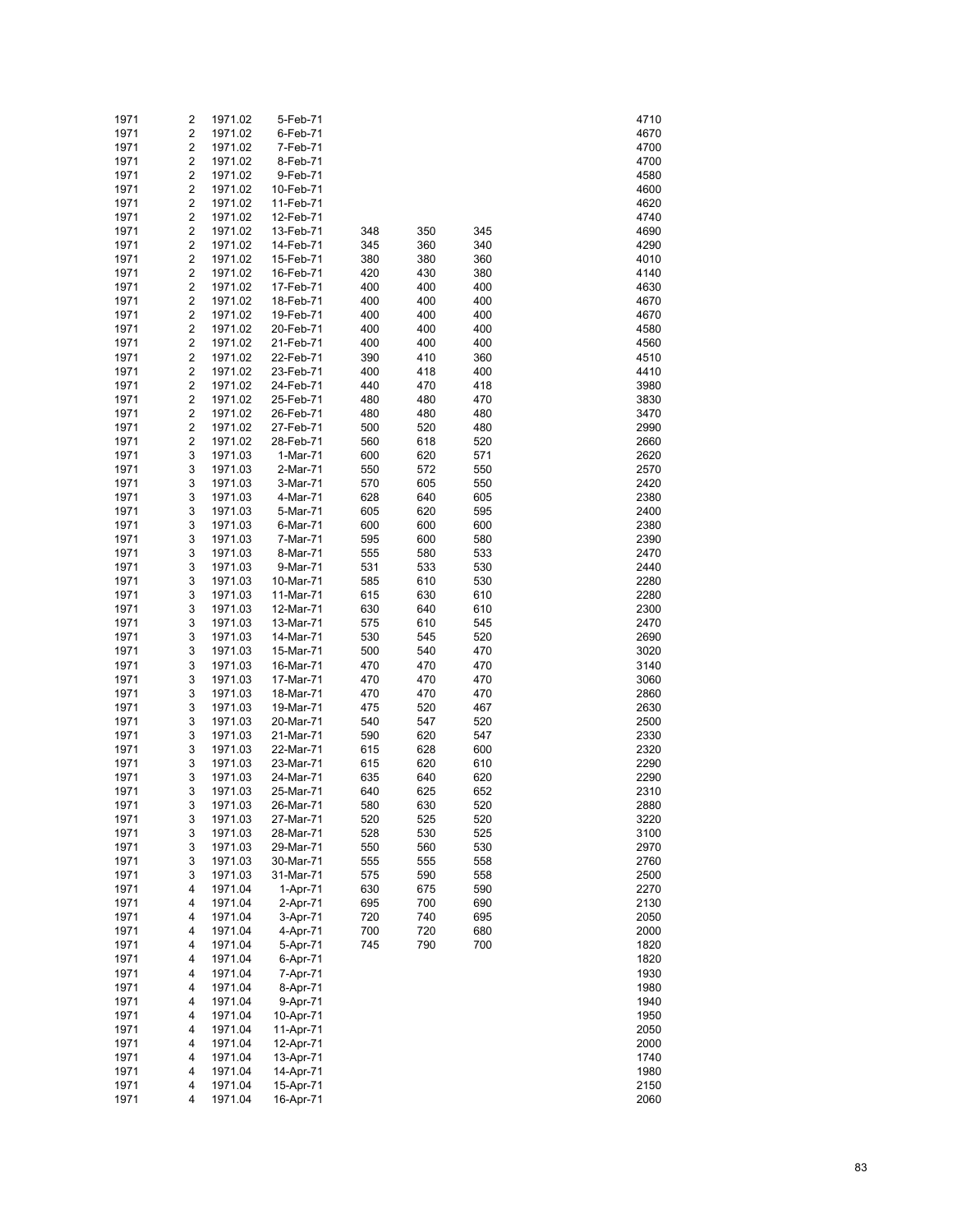| 1971         | 4      | 1971.04            | 17-Apr-71              | 695        | 707        | 675        | 2240         |
|--------------|--------|--------------------|------------------------|------------|------------|------------|--------------|
| 1971         | 4      | 1971.04            | 18-Apr-71              | 665        | 677        | 630        | 2440         |
| 1971         | 4      | 1971.04            | 19-Apr-71              | 695        | 620        | 570        | 2570         |
| 1971         | 4      | 1971.04            | 20-Apr-71              | 570        | 570        | 565        | 2500         |
| 1971         | 4      | 1971.04            | 21-Apr-71              | 560        | 565        | 555        | 2440         |
| 1971         | 4      | 1971.04            | 22-Apr-71              | 585        | 640        | 555        | 2110         |
| 1971         | 4      | 1971.04            | 23-Apr-71              | 730        | 810        | 640        | 1700         |
| 1971         | 4      | 1971.04            | 24-Apr-71              | 750        | 810        | 650        | 1660         |
| 1971         | 4      | 1971.04            | 25-Apr-71              | 730        | 815        | 680        | 1720         |
| 1971         | 4      | 1971.04            | 26-Apr-71              | 760        | 825        | 710        | 1680         |
| 1971         | 4      | 1971.04            | 27-Apr-71              | 830        | 890        | 820        | 1580         |
| 1971         | 4      | 1971.04            | 28-Apr-71              | 845        | 880        | 830        | 1550         |
| 1971         | 4      | 1971.04            | 29-Apr-71              |            |            |            | 1410         |
| 1971         | 4      | 1971.04            | 30-Apr-71              |            |            |            | 1370         |
| 1971         | 5      | 1971.05            | $1-May-71$             | 885        | 900        | 860        | 1390         |
| 1971         | 5      | 1971.05            | 2-May-71               | 820        | 860        | 765        | 1560         |
| 1971         | 5      | 1971.05            | $3-May-71$             | 785        | 820        | 760        | 1760         |
| 1971         | 5      | 1971.05            | 4-May-71               | 775        | 783        | 767        | 1830         |
| 1971         | 5      | 1971.05            | 5-May-71               | 773        | 780        | 767        | 1860         |
| 1971         | 5      | 1971.05            | 6-May-71               | 765        | 775        | 740        | 1900         |
| 1971<br>1971 | 5<br>5 | 1971.05            | 7-May-71               | 735        | 775        | 710        | 1860         |
|              | 5      | 1971.05            | 8-May-71               | 730        | 755        | 690        | 1960         |
| 1971<br>1971 | 5      | 1971.05<br>1971.05 | 9-May-71               | 645<br>570 | 690<br>603 | 603<br>550 | 2360<br>2620 |
| 1971         | 5      | 1971.05            | 10-May-71<br>11-May-71 | 580        | 610        | 570        | 2430         |
| 1971         | 5      | 1971.05            | 12-May-71              | 565        | 695        | 487        | 2240         |
| 1971         | 5      | 1971.05            | 13-May-71              | 637        | 870        | 450        | 1980         |
| 1971         | 5      | 1971.05            | 14-May-71              | 535        | 590        | 455        | 1860         |
| 1971         | 5      | 1971.05            | 15-May-71              | 590        | 625        | 520        | 1650         |
| 1971         | 5      | 1971.05            | 16-May-71              | 655        | 860        | 520        | 1590         |
| 1971         | 5      | 1971.05            | 17-May-71              | 600        | 880        | 350        | 1840         |
| 1971         | 5      | 1971.05            | 18-May-71              | 465        | 620        | 355        | 2260         |
| 1971         | 5      | 1971.05            | 19-May-71              | 560        | 760        | 370        | 2330         |
| 1971         | 5      | 1971.05            | 20-May-71              | 500        | 640        | 340        | 2270         |
| 1971         | 5      | 1971.05            | 21-May-71              | 595        | 765        | 385        | 1840         |
| 1971         | 5      | 1971.05            | 22-May-71              | 770        | 800        | 755        | 1700         |
| 1971         | 5      | 1971.05            | 23-May-71              | 820        | 875        | 770        | 1530         |
| 1971         | 5      | 1971.05            | 24-May-71              | 890        | 900        | 873        | 1520         |
| 1971         | 5      | 1971.05            | 25-May-71              | 905        | 930        | 893        | 1390         |
| 1971         | 5      | 1971.05            | 26-May-71              | 903        | 910        | 900        | 1300         |
| 1971         | 5      | 1971.05            | 27-May-71              | 913        | 930        | 907        | 1230         |
| 1971         | 5      | 1971.05            | 28-May-71              | 895        | 930        | 850        | 1310         |
| 1971         | 5      | 1971.05            | 29-May-71              | 797        | 850        | 767        | 1590         |
| 1971         | 5      | 1971.05            | 30-May-71              | 750        | 780        | 687        | 1790         |
| 1971         | 5      | 1971.05            | 31-May-71              | 640        | 687        | 607        | 2060         |
| 1971         | 6      | 1971.06            | 1-Jun-71               | 655        | 683        | 610        | 1910         |
| 1971<br>1971 | 6<br>6 | 1971.06<br>1971.06 | 2-Jun-71               | 697<br>707 | 707<br>710 | 665<br>705 | 1760<br>1650 |
| 1971         | 6      | 1971.06            | 3-Jun-71<br>4-Jun-71   | 708        | 710        | 707        | 1600         |
| 1971         | 6      | 1971.06            | 5-Jun-71               | 713        | 730        | 710        | 1500         |
| 1971         | 6      | 1971.06            | 6-Jun-71               | 755        | 770        | 730        | 1440         |
| 1971         | 6      | 1971.06            | 7-Jun-71               | 775        | 790        | 770        | 1480         |
| 1971         | 6      | 1971.06            | 8-Jun-71               | 800        | 825        | 775        | 1380         |
| 1971         | 6      | 1971.06            | 9-Jun-71               | 725        | 825        | 570        | 1550         |
| 1971         | 6      | 1971.06            | 10-Jun-71              | 520        | 570        | 490        | 2030         |
| 1971         | 6      | 1971.06            | 11-Jun-71              | 445        | 490        | 420        | 2470         |
| 1971         | 6      | 1971.06            | 12-Jun-71              | 480        | 500        | 440        | 2450         |
| 1971         | 6      | 1971.06            | 13-Jun-71              | 495        | 500        | 485        | 2350         |
| 1971         | 6      | 1971.06            | 14-Jun-71              | 495        | 520        | 450        | 2330         |
| 1971         | 6      | 1971.06            | 15-Jun-71              |            |            |            | 2760         |
| 1971         | 6      | 1971.06            | 16-Jun-71              |            |            |            | 3060         |
| 1971         | 6      | 1971.06            | 17-Jun-71              |            |            |            | 2890         |
| 1971         | 6      | 1971.06            | 18-Jun-71              |            |            |            | 2700         |
| 1971         | 6      | 1971.06            | 19-Jun-71              | 335        | 395        | 305        | 2860         |
| 1971         | 6      | 1971.06            | 20-Jun-71              | 345        | 375        | 220        | 3030         |
| 1971         | 6      | 1971.06            | 21-Jun-71              | 350        | 373        | 330        | 2960         |
| 1971         | 6      | 1971.06            | 22-Jun-71              | 385        | 413        | 350        | 2590         |
| 1971         | 6      | 1971.06            | 23-Jun-71              | 410        | 445        | 387        | 2510         |
| 1971         | 6      | 1971.06            | 24-Jun-71              | 437        | 520        | 400        | 2360         |
| 1971<br>1971 | 6<br>6 | 1971.06<br>1971.06 | 25-Jun-71              | 485        | 525        | 427<br>417 | 2210<br>2400 |
|              |        |                    | 26-Jun-71              | 445        | 525        |            |              |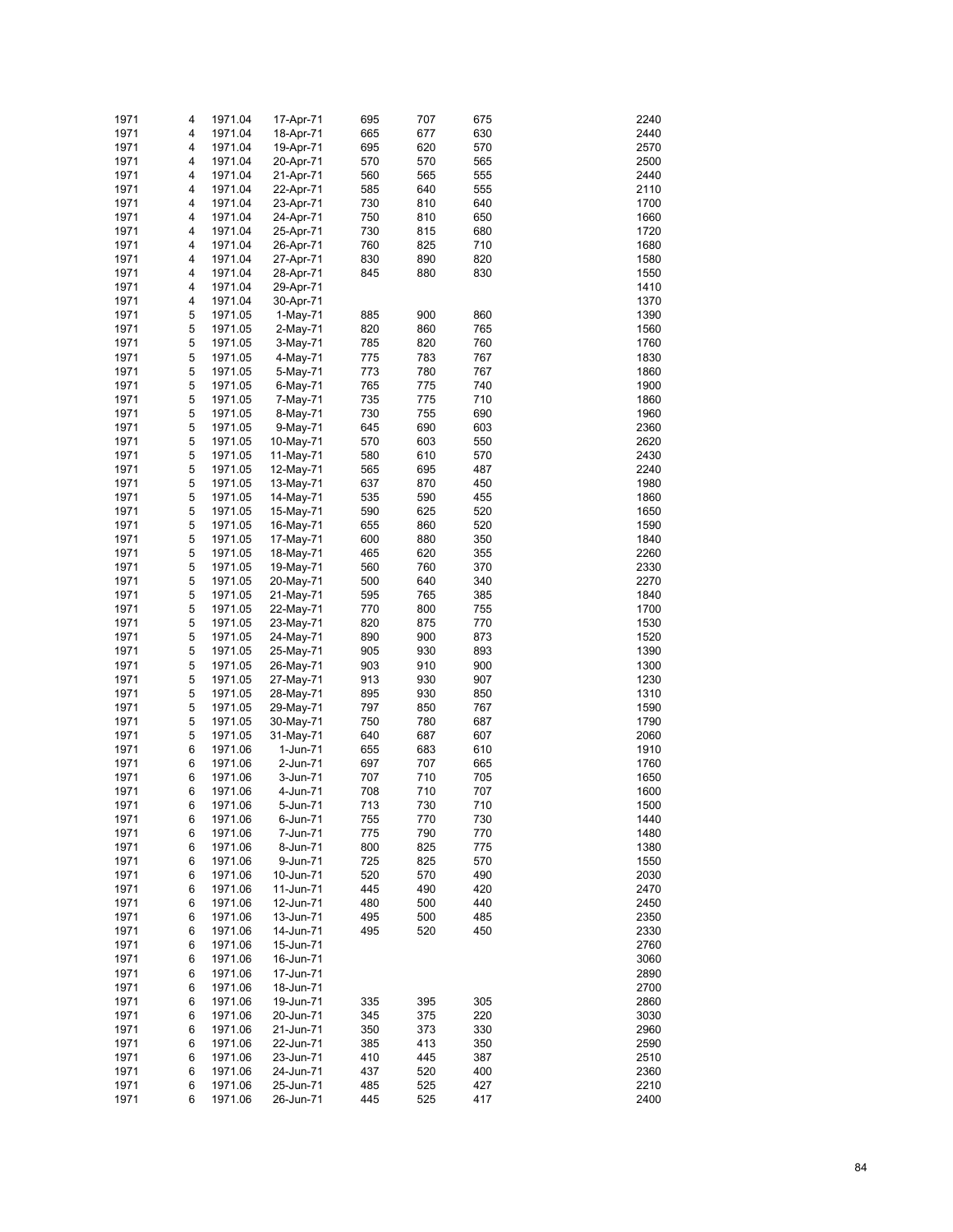| 1971         | 6      | 1971.06            | 27-Jun-71              | 493        | 545        | 403        | 2280         |
|--------------|--------|--------------------|------------------------|------------|------------|------------|--------------|
| 1971         | 6      | 1971.06            | 28-Jun-71              | 353        | 400        | 280        | 2860         |
| 1971         | 6      | 1971.06            | 29-Jun-71              | 320        | 450        | 270        | 3900         |
| 1971         | 6      | 1971.06            | 30-Jun-71              | 515        | 545        | 450        | 2390         |
| 1971         | 7      | 1971.07            | 1-Jul-71               | 565        | 630        | 500        | 2040         |
| 1971         | 7      | 1971.07            | 2-Jul-71               | 660        | 685        | 620        | 1700         |
| 1971         | 7      | 1971.07            | 3-Jul-71               | 675        | 680        | 670        | 1530         |
| 1971         | 7      | 1971.07            | 4-Jul-71               | 683        | 685        | 680        | 1490         |
| 1971         | 7      | 1971.07            | 5-Jul-71               | 683        | 710        | 623        | 1530         |
| 1971         | 7      | 1971.07            | 6-Jul-71               | 685        | 703        | 623        | 1370         |
| 1971         | 7      | 1971.07            | 7-Jul-71               | 750        | 780        | 700        | 1180         |
| 1971         | 7      | 1971.07            | 8-Jul-71               | 780        | 800        | 775        | 1140         |
| 1971         | 7      | 1971.07            | 9-Jul-71               | 810        | 820        | 795        | 1090         |
| 1971         | 7      | 1971.07            | 10-Jul-71              | 820        | 850        | 810        | 1050         |
| 1971         | 7      | 1971.07            | 11-Jul-71              | 810        | 845        | 780        | 1080         |
| 1971         | 7      | 1971.07            | 12-Jul-71              | 850        | 895        | 810        | 1110         |
| 1971         | 7      | 1971.07            | 13-Jul-71              | 855        | 890        | 810        | 1050         |
| 1971         | 7<br>7 | 1971.07            | 14-Jul-71              | 845        | 880        | 815        | 940          |
| 1971<br>1971 | 7      | 1971.07<br>1971.07 | 15-Jul-71<br>16-Jul-71 | 890<br>880 | 910<br>905 | 860<br>845 | 900<br>865   |
| 1971         | 7      | 1971.07            | 17-Jul-71              | 895        | 930        | 860        | 860          |
| 1971         | 7      | 1971.07            | 18-Jul-71              | 865        | 900        | 800        | 945          |
| 1971         | 7      | 1971.07            | 19-Jul-71              | 795        | 810        | 775        | 1040         |
| 1971         | 7      | 1971.07            | 20-Jul-71              | 825        | 860        | 780        | 930          |
| 1971         | 7      | 1971.07            | 21-Jul-71              | 875        | 905        | 835        | 830          |
| 1971         | 7      | 1971.07            | 22-Jul-71              | 915        | 940        | 895        | 762          |
| 1971         | 7      | 1971.07            | 23-Jul-71              | 920        | 940        | 895        | 757          |
| 1971         | 7      | 1971.07            | 24-Jul-71              | 920        | 935        | 880        | 748          |
| 1971         | 7      | 1971.07            | 25-Jul-71              | 880        | 900        | 865        | 805          |
| 1971         | 7      | 1971.07            | 26-Jul-71              | 845        | 870        | 810        | 935          |
| 1971         | 7      | 1971.07            | 27-Jul-71              | 850        | 870        | 800        | 905          |
| 1971         | 7      | 1971.07            | 28-Jul-71              | 845        | 865        | 820        | 905          |
| 1971         | 7      | 1971.07            | 29-Jul-71              | 845        | 870        | 830        | 875          |
| 1971         | 7      | 1971.07            | 30-Jul-71              | 875        | 910        | 850        | 855          |
| 1971         | 7      | 1971.07            | 31-Jul-71              | 895        | 915        | 865        | 825          |
| 1971         | 8      | 1971.08            | 1-Aug-71               | 860        | 910        | 835        | 780          |
| 1971         | 8      | 1971.08            | 2-Aug-71               | 875        | 910        | 850        | 870          |
| 1971<br>1971 | 8<br>8 | 1971.08            | 3-Aug-71               | 870<br>880 | 890<br>940 | 855<br>850 | 870<br>790   |
| 1971         | 8      | 1971.08<br>1971.08 | 4-Aug-71<br>5-Aug-71   | 930        | 945        | 910        | 775          |
| 1971         | 8      | 1971.08            | 6-Aug-71               |            |            |            | 770          |
| 1971         | 8      | 1971.08            | 7-Aug-71               |            |            |            | 830          |
| 1971         | 8      | 1971.08            | 8-Aug-71               |            |            |            | 845          |
| 1971         | 8      | 1971.08            | 9-Aug-71               |            |            |            | 850          |
| 1971         | 8      | 1971.08            | 10-Aug-71              | 880        | 945        | 820        | 795          |
| 1971         | 8      | 1971.08            | 11-Aug-71              | 935        | 965        | 900        | 757          |
| 1971         | 8      | 1971.08            | 12-Aug-71              | 895        | 940        | 855        | 762          |
| 1971         | 8      | 1971.08            | 13-Aug-71              | 830        | 885        | 770        | 734          |
| 1971         | 8      | 1971.08            | 14-Aug-71              | 800        | 850        | 730        | 795          |
| 1971         | 8      | 1971.08            | 15-Aug-71              | 760        | 825        | 730        | 950          |
| 1971         | 8      | 1971.08            | 16-Aug-71              | 740        | 765        | 715        | 1010         |
| 1971         | 8      | 1971.08            | 17-Aug-71              | 777        | 805        | 740        | 945          |
| 1971         | 8      | 1971.08            | 18-Aug-71              | 785        | 830        | 755        | 875          |
| 1971         | 8      | 1971.08            | 19-Aug-71              | 783        | 810        | 760        | 870          |
| 1971         | 8      | 1971.08            | 20-Aug-71              | 785        | 813        | 740        | 890          |
| 1971         | 8      | 1971.08            | 21-Aug-71              | 820        | 850        | 780        | 830          |
| 1971         | 8      | 1971.08            | 22-Aug-71              | 800        | 853        | 770        | 930          |
| 1971<br>1971 | 8<br>8 | 1971.08<br>1971.08 | 23-Aug-71<br>24-Aug-71 | 745<br>720 | 770<br>740 | 720<br>700 | 1070<br>1080 |
| 1971         | 8      | 1971.08            | 25-Aug-71              | 755        | 800        | 715        | 970          |
| 1971         | 8      | 1971.08            | 26-Aug-71              | 835        | 855        | 800        | 870          |
| 1971         | 8      | 1971.08            | 27-Aug-71              | 805        | 860        | 785        | 945          |
| 1971         | 8      | 1971.08            | 28-Aug-71              | 835        | 860        | 800        | 925          |
| 1971         | 8      | 1971.08            | 29-Aug-71              | 755        | 825        | 720        | 1060         |
| 1971         | 8      | 1971.08            | 30-Aug-71              | 755        | 825        | 675        | 1120         |
| 1971         | 8      | 1971.08            | 31-Aug-71              | 803        | 830        | 795        | 1080         |
| 1971         | 9      | 1971.09            | 1-Sep-71               | 805        | 835        | 770        | 1000         |
| 1971         | 9      | 1971.09            | 2-Sep-71               | 810        | 823        | 800        | 1010         |
| 1971         | 9      | 1971.09            | 3-Sep-71               | 800        | 827        | 783        | 980          |
| 1971         | 9      | 1971.09            | 4-Sep-71               | 825        | 860        | 800        | 986          |
| 1971         | 9      | 1971.09            | 5-Sep-71               | 765        | 800        | 740        | 1020         |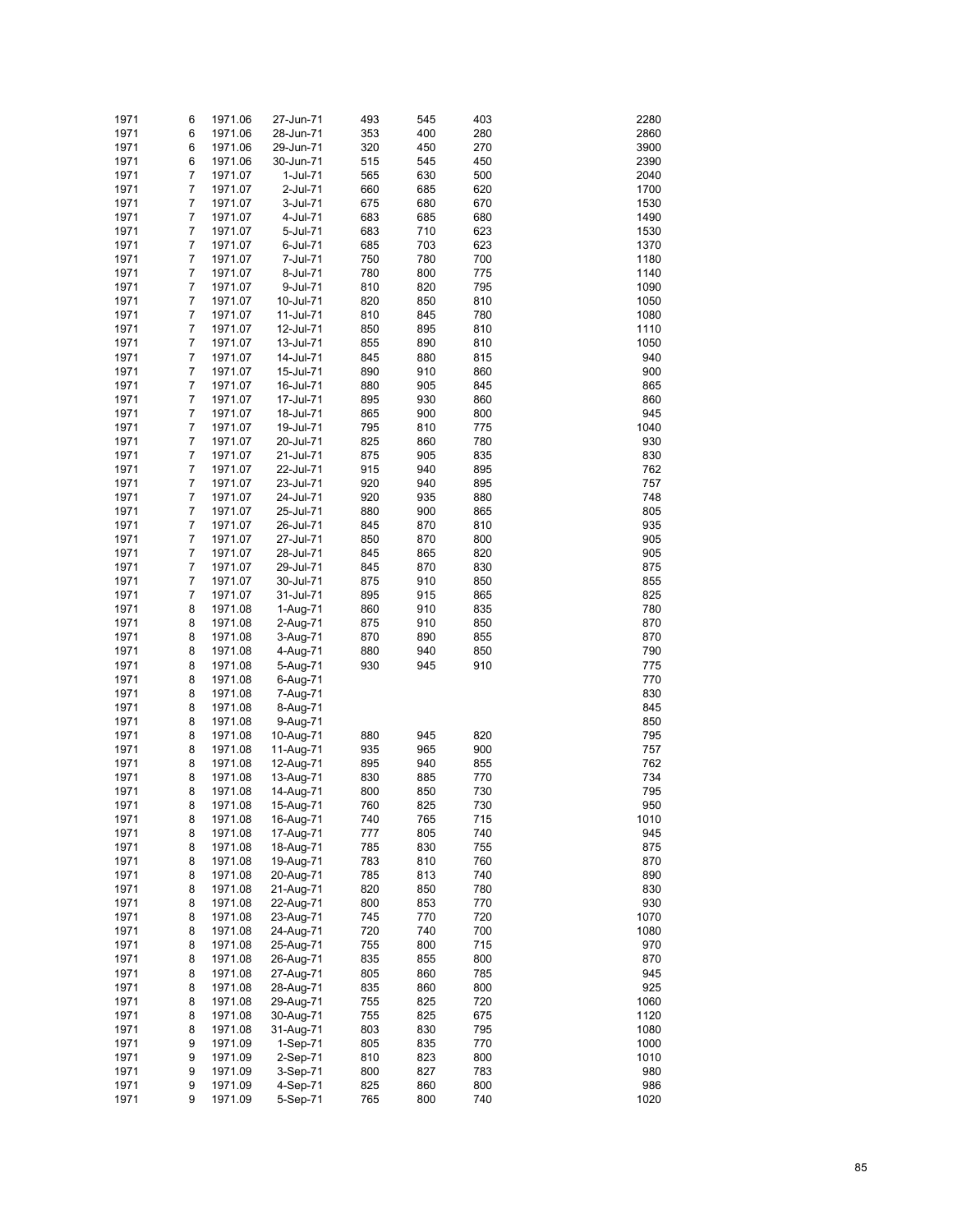| 1971 | 9  | 1971.09 | 6-Sep-71  | 770 | 795 | 750 | 1010 |
|------|----|---------|-----------|-----|-----|-----|------|
|      |    |         |           |     |     |     |      |
| 1971 | 9  | 1971.09 | 7-Sep-71  | 785 | 847 | 730 | 1030 |
| 1971 | 9  | 1971.09 | 8-Sep-71  | 820 | 840 | 805 | 986  |
| 1971 | 9  | 1971.09 | 9-Sep-71  | 805 | 830 | 790 | 997  |
| 1971 | 9  | 1971.09 | 10-Sep-71 | 855 | 905 | 800 | 930  |
| 1971 | 9  | 1971.09 | 11-Sep-71 | 855 | 905 | 810 | 940  |
|      |    |         |           |     |     |     |      |
| 1971 | 9  | 1971.09 | 12-Sep-71 | 785 | 810 | 765 | 1110 |
| 1971 | 9  | 1971.09 | 13-Sep-71 |     |     |     | 1150 |
| 1971 | 9  | 1971.09 | 14-Sep-71 |     |     |     | 1040 |
| 1971 | 9  | 1971.09 | 15-Sep-71 | 840 | 855 | 820 | 935  |
| 1971 | 9  |         |           | 835 |     |     | 890  |
|      |    | 1971.09 | 16-Sep-71 |     | 845 | 820 |      |
| 1971 | 9  | 1971.09 | 17-Sep-71 | 840 | 870 | 830 | 890  |
| 1971 | 9  | 1971.09 | 18-Sep-71 | 790 | 845 | 765 | 945  |
| 1971 | 9  | 1971.09 | 19-Sep-71 | 785 | 805 | 755 | 986  |
| 1971 | 9  | 1971.09 | 20-Sep-71 | 785 | 830 | 745 | 1050 |
| 1971 | 9  |         | 21-Sep-71 | 845 |     |     | 1020 |
|      |    | 1971.09 |           |     | 865 | 800 |      |
| 1971 | 9  | 1971.09 | 22-Sep-71 | 810 | 825 | 785 | 1050 |
| 1971 | 9  | 1971.09 | 23-Sep-71 | 775 | 790 | 760 | 1120 |
| 1971 | 9  | 1971.09 | 24-Sep-71 | 715 | 760 | 690 | 1260 |
| 1971 | 9  | 1971.09 | 25-Sep-71 | 690 | 700 | 675 | 1300 |
| 1971 | 9  |         |           |     |     |     | 1350 |
|      |    | 1971.09 | 26-Sep-71 | 680 | 695 | 635 |      |
| 1971 | 9  | 1971.09 | 27-Sep-71 | 652 | 715 | 630 | 1440 |
| 1971 | 9  | 1971.09 | 28-Sep-71 | 645 | 670 | 615 | 1510 |
| 1971 | 9  | 1971.09 | 29-Sep-71 | 632 | 654 | 612 | 1480 |
| 1971 | 9  | 1971.09 | 30-Sep-71 | 644 | 660 | 615 | 1500 |
|      |    |         |           |     |     |     |      |
| 1971 | 10 | 1971.1  | 1-Oct-71  | 617 | 650 | 600 | 1580 |
| 1971 | 10 | 1971.1  | 2-Oct-71  | 600 | 615 | 580 | 1640 |
| 1971 | 10 | 1971.1  | 3-Oct-71  | 596 | 605 | 575 | 1790 |
| 1971 | 10 | 1971.1  | 4-Oct-71  | 580 | 610 | 570 | 1930 |
| 1971 | 10 | 1971.1  | 5-Oct-71  | 590 | 605 | 565 | 1920 |
|      |    |         |           |     |     |     |      |
| 1971 | 10 | 1971.1  | 6-Oct-71  | 540 | 570 | 500 | 2020 |
| 1971 | 10 | 1971.1  | 7-Oct-71  | 495 | 515 | 475 | 2010 |
| 1971 | 10 | 1971.1  | 8-Oct-71  | 470 | 480 | 450 | 2080 |
| 1971 | 10 | 1971.1  | 9-Oct-71  | 445 | 455 | 405 | 2210 |
| 1971 | 10 | 1971.1  | 10-Oct-71 | 355 | 405 | 325 | 2440 |
|      |    |         |           |     |     |     |      |
| 1971 | 10 | 1971.1  | 11-Oct-71 | 315 | 325 | 310 | 2540 |
| 1971 | 10 | 1971.1  | 12-Oct-71 | 325 | 355 | 305 | 2510 |
| 1971 | 10 | 1971.1  | 13-Oct-71 | 350 | 355 | 340 | 2580 |
| 1971 | 10 | 1971.1  | 14-Oct-71 | 390 | 425 | 355 | 2420 |
| 1971 | 10 | 1971.1  | 15-Oct-71 | 410 | 425 | 400 | 2620 |
|      |    |         |           |     |     |     |      |
| 1971 | 10 | 1971.1  | 16-Oct-71 | 380 | 405 | 335 | 2960 |
| 1971 | 10 | 1971.1  | 17-Oct-71 | 305 | 335 | 285 | 3590 |
| 1971 | 10 | 1971.1  | 18-Oct-71 | 345 | 380 | 310 | 3610 |
| 1971 | 10 | 1971.1  | 19-Oct-71 | 435 | 495 | 380 | 3500 |
| 1971 | 10 | 1971.1  | 20-Oct-71 | 505 | 525 | 495 | 2700 |
|      |    | 1971.1  |           |     |     |     |      |
| 1971 | 10 |         | 21-Oct-71 | 535 | 555 | 510 | 2140 |
| 1971 | 10 | 1971.1  | 22-Oct-71 | 615 | 675 | 545 | 1940 |
| 1971 | 10 | 1971.1  | 23-Oct-71 | 670 | 680 | 640 | 1690 |
| 1971 | 10 | 1971.1  | 24-Oct-71 | 580 | 640 | 545 | 1930 |
| 1971 | 10 | 1971.1  | 25-Oct-71 | 510 | 545 | 480 | 2070 |
|      |    | 1971.1  |           | 520 | 570 | 495 | 2010 |
| 1971 | 10 |         | 26-Oct-71 |     |     |     |      |
| 1971 | 10 | 1971.1  | 27-Oct-71 | 595 | 620 | 565 | 1970 |
| 1971 | 10 | 1971.1  | 28-Oct-71 | 595 | 615 | 575 | 1960 |
| 1971 | 10 | 1971.1  | 29-Oct-71 | 560 | 575 | 545 | 1930 |
| 1971 | 10 | 1971.1  | 30-Oct-71 | 555 | 600 | 545 | 1860 |
| 1971 | 10 | 1971.1  |           | 615 | 635 | 600 | 1680 |
|      |    |         | 31-Oct-71 |     |     |     |      |
| 1971 | 11 | 1971.11 | 1-Nov-71  | 655 | 680 | 635 | 1610 |
| 1971 | 11 | 1971.11 | 2-Nov-71  | 716 | 760 | 685 | 1450 |
| 1971 | 11 | 1971.11 | 3-Nov-71  | 723 | 760 | 700 | 1430 |
| 1971 | 11 | 1971.11 | 4-Nov-71  | 692 | 705 | 665 | 1470 |
| 1971 | 11 | 1971.11 | 5-Nov-71  | 643 | 665 | 625 | 1490 |
|      |    |         |           |     |     |     |      |
| 1971 | 11 | 1971.11 | 6-Nov-71  | 627 | 645 | 615 | 1500 |
| 1971 | 11 | 1971.11 | 7-Nov-71  | 656 | 670 | 635 | 1440 |
| 1971 | 11 | 1971.11 | 8-Nov-71  | 680 | 695 | 660 | 1440 |
| 1971 | 11 | 1971.11 | 9-Nov-71  | 675 | 690 | 650 | 1470 |
| 1971 | 11 | 1971.11 | 10-Nov-71 | 635 | 650 | 625 | 1510 |
|      |    |         |           |     |     |     |      |
| 1971 | 11 | 1971.11 | 11-Nov-71 | 625 | 630 | 620 | 1550 |
| 1971 | 11 | 1971.11 | 12-Nov-71 | 605 | 620 | 595 | 1570 |
| 1971 | 11 | 1971.11 | 13-Nov-71 | 580 | 595 | 575 | 1580 |
| 1971 | 11 | 1971.11 | 14-Nov-71 | 585 | 595 | 580 | 1560 |
| 1971 | 11 | 1971.11 | 15-Nov-71 | 595 | 625 | 570 | 1550 |
|      |    |         |           |     |     |     |      |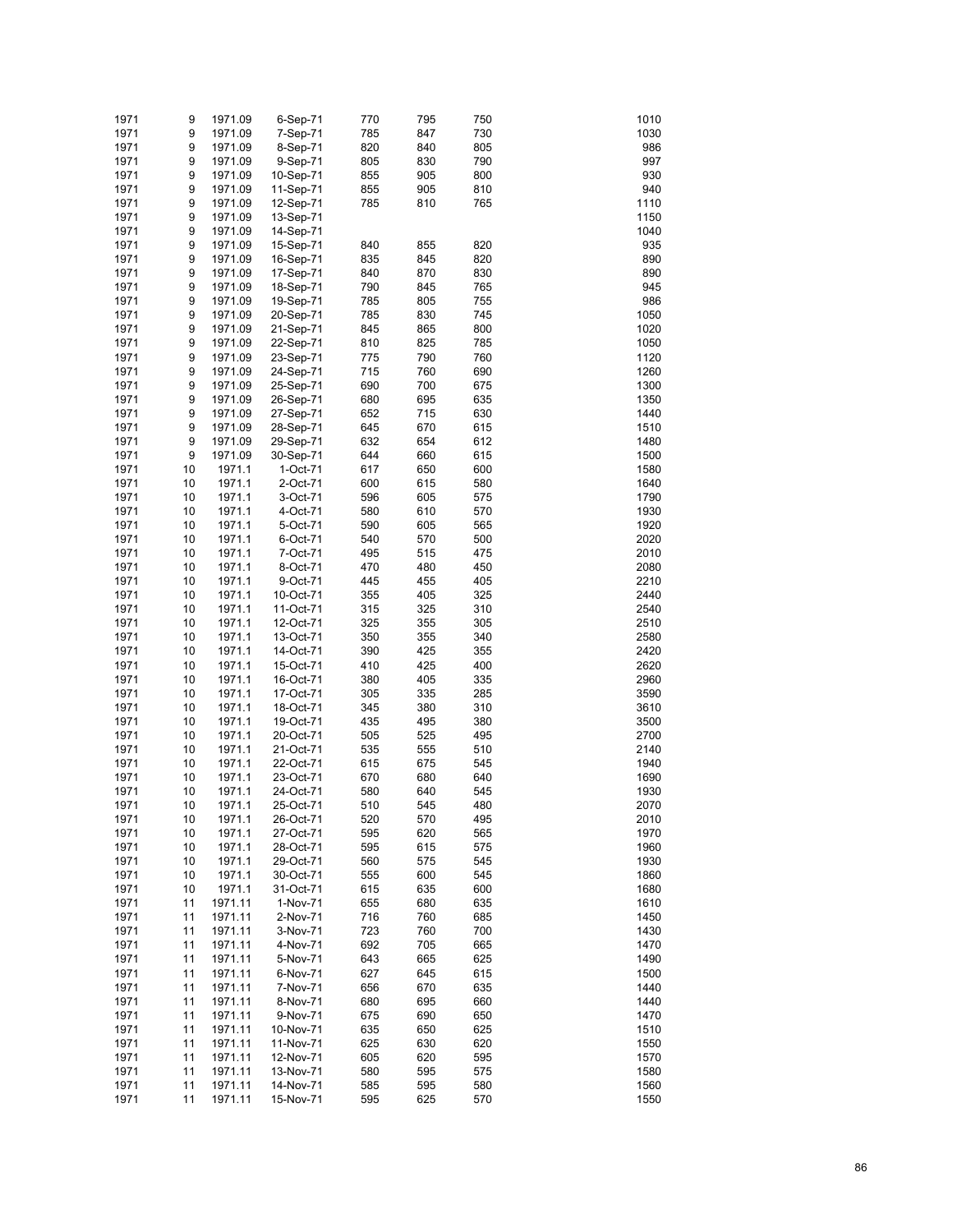| 1971 | 11           | 1971.11 | 16-Nov-71 | 610 | 620 | 595 | 1550 |
|------|--------------|---------|-----------|-----|-----|-----|------|
| 1971 | 11           | 1971.11 | 17-Nov-71 | 625 | 645 | 615 | 1550 |
| 1971 | 11           | 1971.11 | 18-Nov-71 | 645 | 655 | 640 | 1550 |
| 1971 | 11           | 1971.11 | 19-Nov-71 | 665 | 685 | 655 | 1540 |
| 1971 | 11           | 1971.11 | 20-Nov-71 | 620 | 685 | 550 | 1660 |
| 1971 | 11           | 1971.11 | 21-Nov-71 | 525 | 550 | 515 | 1890 |
| 1971 | 11           | 1971.11 | 22-Nov-71 | 540 | 560 | 520 | 1980 |
| 1971 | 11           | 1971.11 | 23-Nov-71 | 550 | 560 | 535 | 2050 |
| 1971 | 11           | 1971.11 | 24-Nov-71 | 580 | 610 | 550 | 1910 |
| 1971 | 11           | 1971.11 | 25-Nov-71 | 630 | 640 | 610 | 1820 |
| 1971 | 11           | 1971.11 | 26-Nov-71 | 610 | 630 | 590 | 1830 |
| 1971 | 11           | 1971.11 | 27-Nov-71 | 610 | 615 | 600 | 1860 |
| 1971 | 11           | 1971.11 | 28-Nov-71 | 620 | 630 | 615 | 1860 |
| 1971 | 11           | 1971.11 | 29-Nov-71 | 625 | 630 | 605 | 1860 |
| 1971 | 11           | 1971.11 | 30-Nov-71 | 615 | 620 | 600 | 1860 |
| 1971 | 12           | 1971.12 | 1-Dec-71  | 585 | 600 | 570 | 1860 |
| 1971 | 12           | 1971.12 | 2-Dec-71  | 620 | 630 | 585 | 1840 |
| 1971 | 12           | 1971.12 | 3-Dec-71  | 615 | 620 | 610 | 1860 |
| 1971 | 12           | 1971.12 | 4-Dec-71  | 605 | 620 | 595 | 1880 |
| 1971 | 12           | 1971.12 | 5-Dec-71  | 610 | 615 | 585 | 1880 |
| 1971 | 12           | 1971.12 | 6-Dec-71  | 595 | 605 | 580 | 1890 |
| 1971 | 12           | 1971.12 | 7-Dec-71  | 600 | 615 | 590 | 1890 |
| 1971 | 12           | 1971.12 | 8-Dec-71  | 595 | 600 | 580 | 1880 |
| 1971 | 12           | 1971.12 | 9-Dec-71  | 580 | 585 | 575 | 1900 |
| 1971 | 12           | 1971.12 | 10-Dec-71 | 595 | 610 | 575 | 1910 |
| 1971 | 12           | 1971.12 | 11-Dec-71 | 560 | 600 | 510 | 2050 |
| 1971 | 12           | 1971.12 | 12-Dec-71 | 500 | 515 | 495 | 2130 |
| 1971 | 12           | 1971.12 | 13-Dec-71 | 500 | 510 | 490 | 2150 |
| 1971 | 12           | 1971.12 | 14-Dec-71 | 495 | 505 | 485 | 2140 |
| 1971 | 12           | 1971.12 | 15-Dec-71 | 490 | 505 | 475 | 2160 |
| 1971 | 12           | 1971.12 | 16-Dec-71 | 440 | 475 | 415 | 2330 |
| 1971 | 12           | 1971.12 | 17-Dec-71 | 415 | 420 | 405 | 2440 |
| 1971 | 12           | 1971.12 | 18-Dec-71 | 410 | 415 | 405 | 2470 |
| 1971 | 12           | 1971.12 | 19-Dec-71 | 415 | 420 | 405 | 2480 |
| 1971 | 12           | 1971.12 | 20-Dec-71 | 410 | 420 | 405 | 2470 |
| 1971 | 12           | 1971.12 | 21-Dec-71 | 440 | 460 | 415 | 2370 |
| 1971 | 12           | 1971.12 | 22-Dec-71 | 490 | 525 | 460 | 2200 |
| 1971 | 12           | 1971.12 | 23-Dec-71 | 525 | 530 | 515 | 2150 |
| 1971 | 12           | 1971.12 | 24-Dec-71 | 535 | 555 | 525 | 2190 |
| 1971 | 12           | 1971.12 | 25-Dec-71 | 475 | 540 | 410 | 2540 |
| 1971 | 12           | 1971.12 | 26-Dec-71 | 385 | 410 | 365 | 3150 |
| 1971 | 12           | 1971.12 | 27-Dec-71 | 375 | 385 | 365 | 3400 |
| 1971 | 12           | 1971.12 | 28-Dec-71 | 385 | 395 | 375 | 3430 |
| 1971 | 12           | 1971.12 | 29-Dec-71 | 380 | 390 | 365 | 3720 |
| 1971 | 12           | 1971.12 | 30-Dec-71 | 370 | 380 | 355 | 3860 |
| 1971 | 12           | 1971.12 | 31-Dec-71 | 360 | 385 | 335 | 3730 |
| 1972 | $\mathbf{1}$ | 1972.01 | 1-Jan-72  | 320 | 335 | 315 | 3600 |
| 1972 | 1            | 1972.01 | 2-Jan-72  | 355 | 370 | 330 | 3370 |
| 1972 | 1            | 1972.01 | 3-Jan-72  | 400 | 420 | 370 | 3260 |
| 1972 | 1            | 1972.01 | 4-Jan-72  | 427 | 460 | 413 | 3170 |
| 1972 | 1            | 1972.01 | 5-Jan-72  | 403 | 460 | 370 | 3370 |
| 1972 | 1            | 1972.01 | 6-Jan-72  | 390 | 403 | 380 | 3390 |
| 1972 | 1            | 1972.01 | 7-Jan-72  | 395 | 430 | 350 | 3420 |
| 1972 | 1            | 1972.01 | 8-Jan-72  | 335 | 350 | 330 | 3480 |
| 1972 | 1            | 1972.01 | 9-Jan-72  | 340 | 350 | 330 | 3470 |
| 1972 | 1            | 1972.01 | 10-Jan-72 | 365 | 380 | 353 | 3370 |
| 1972 | 1            | 1972.01 | 11-Jan-72 | 375 | 383 | 370 | 3320 |
| 1972 | 1            | 1972.01 | 12-Jan-72 | 360 | 380 | 340 | 3460 |
| 1972 | 1            | 1972.01 | 13-Jan-72 | 355 | 367 | 340 | 3410 |
| 1972 | 1            | 1972.01 | 14-Jan-72 | 375 | 380 | 365 | 3340 |
| 1972 | 1            | 1972.01 | 15-Jan-72 | 387 | 393 | 380 | 3000 |
| 1972 | 1            | 1972.01 | 16-Jan-72 | 390 | 397 | 383 | 2870 |
| 1972 | 1            | 1972.01 | 17-Jan-72 | 410 | 430 | 390 | 2810 |
| 1972 | 1            | 1972.01 | 18-Jan-72 | 440 | 465 | 415 | 2800 |
| 1972 | 1            | 1972.01 | 19-Jan-72 | 505 | 520 | 465 | 2830 |
| 1972 | 1            | 1972.01 | 20-Jan-72 | 560 | 585 | 520 | 2920 |
| 1972 | 1            | 1972.01 | 21-Jan-72 | 595 | 600 | 585 | 2920 |
| 1972 | 1            | 1972.01 | 22-Jan-72 | 605 | 615 | 600 | 2900 |
| 1972 | $\mathbf{1}$ | 1972.01 | 23-Jan-72 | 625 | 640 | 610 | 2860 |
| 1972 | 1            | 1972.01 | 24-Jan-72 | 650 | 660 | 640 | 2820 |
| 1972 | 1            | 1972.01 | 25-Jan-72 | 665 | 675 | 660 | 2810 |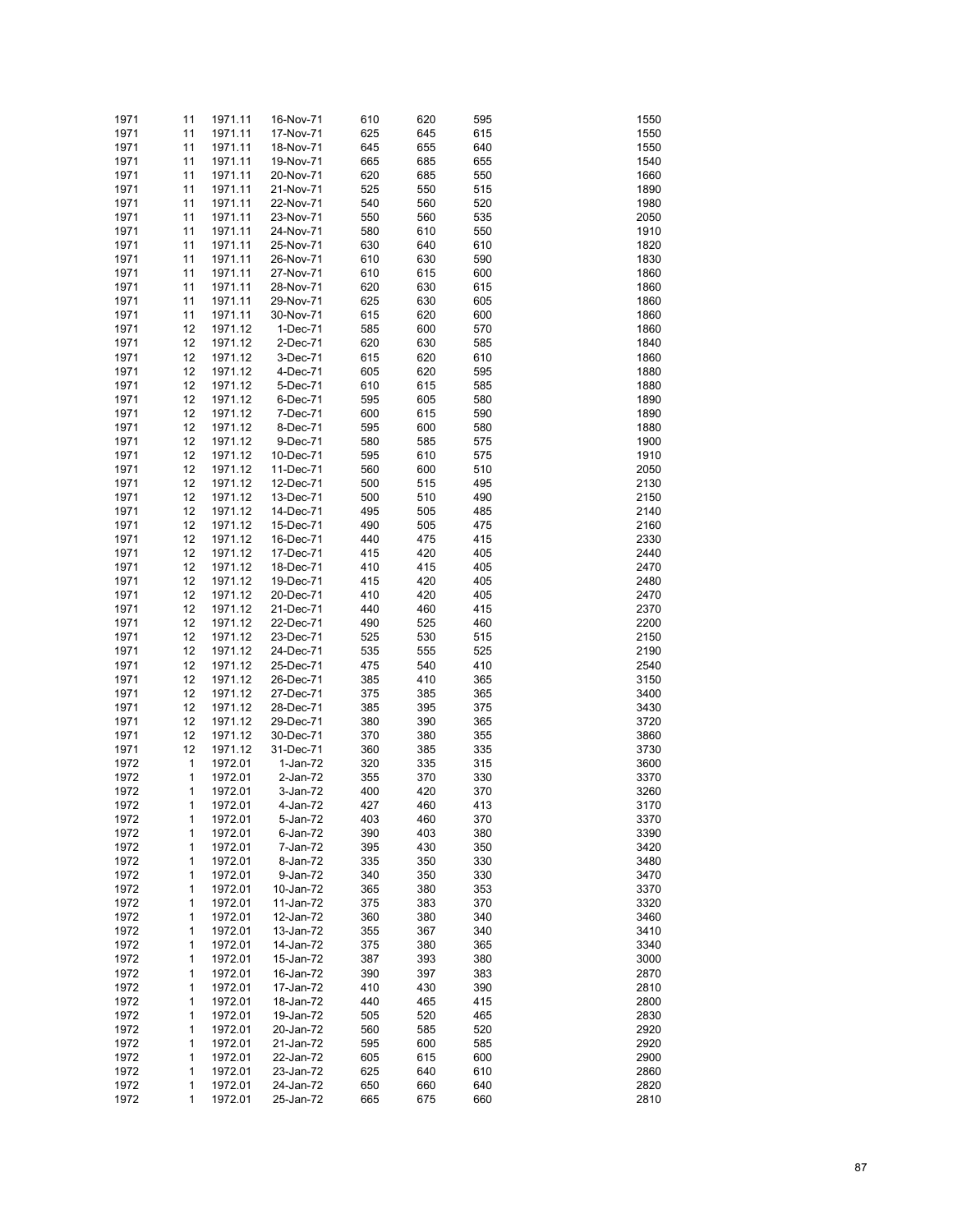| 1972         | 1                       | 1972.01            | 26-Jan-72              | 660        | 675        | 645        | 2840         |
|--------------|-------------------------|--------------------|------------------------|------------|------------|------------|--------------|
| 1972         | 1                       | 1972.01            | 27-Jan-72              | 650        | 655        | 640        | 2860         |
| 1972         | 1                       | 1972.01            | 28-Jan-72              | 630        | 640        | 615        | 2870         |
| 1972         | 1                       | 1972.01            | 29-Jan-72              | 590        | 615        | 540        | 3020         |
| 1972         | 1                       | 1972.01            | 30-Jan-72              | 545        | 560        | 535        | 3110         |
| 1972         | 1                       | 1972.01            | 31-Jan-72              | 555        | 565        | 545        | 2950         |
| 1972         | 2                       | 1972.02            | 1-Feb-72               | 585        | 620        | 560        | 2860         |
| 1972         | 2                       | 1972.02            | 2-Feb-72               | 595        | 620        | 565        | 2950         |
| 1972         | 2                       | 1972.02            | 3-Feb-72               | 500        | 565        | 480        | 3300         |
| 1972         | 2                       | 1972.02            | 4-Feb-72               | 470        | 480        | 455        | 3380         |
| 1972         | 2                       | 1972.02            | 5-Feb-72               | 470        | 495        | 455        | 3340         |
| 1972         | 2                       | 1972.02            | 6-Feb-72               | 465        | 490        | 450        | 3330         |
| 1972         | 2                       | 1972.02            | 7-Feb-72               | 480        | 495        | 460        | 3230         |
| 1972         | 2                       | 1972.02            | 8-Feb-72               | 490        | 500        | 455        | 3190         |
| 1972         | 2                       | 1972.02            | 9-Feb-72               | 430        | 455        | 415        | 3390         |
| 1972         | 2                       | 1972.02            | 10-Feb-72              | 440        | 480        | 415        | 3530         |
| 1972         | 2                       | 1972.02            | 11-Feb-72              | 415        | 425        | 395        | 3640         |
| 1972         | 2                       | 1972.02            | 12-Feb-72              | 420        | 450        | 395        | 3650         |
| 1972         | 2                       | 1972.02            | 13-Feb-72              | 510        | 565        | 440        | 3220         |
| 1972         | 2                       | 1972.02            | 14-Feb-72              | 610        | 640        | 550        | 2790         |
| 1972         | 2<br>2                  | 1972.02            | 15-Feb-72              | 635        | 660        | 590        | 2660         |
| 1972<br>1972 | 2                       | 1972.02<br>1972.02 | 16-Feb-72<br>17-Feb-72 | 625<br>595 | 640<br>620 | 610<br>565 | 2770<br>2750 |
| 1972         | 2                       | 1972.02            | 18-Feb-72              | 580        | 590        | 565        | 2690         |
| 1972         | 2                       | 1972.02            | 19-Feb-72              | 570        | 575        | 565        | 2620         |
| 1972         | 2                       | 1972.02            | 20-Feb-72              | 565        | 590        | 555        | 2480         |
| 1972         | 2                       | 1972.02            | 21-Feb-72              | 640        | 665        | 590        | 2200         |
| 1972         | 2                       | 1972.02            | 22-Feb-72              | 700        | 735        | 665        | 1960         |
| 1972         | 2                       | 1972.02            | 23-Feb-72              | 730        | 740        | 720        | 1880         |
| 1972         | 2                       | 1972.02            | 24-Feb-72              | 705        | 730        | 665        | 1910         |
| 1972         | $\overline{\mathbf{c}}$ | 1972.02            | 25-Feb-72              | 700        | 735        | 650        | 1980         |
| 1972         | 2                       | 1972.02            | 26-Feb-72              | 705        | 735        | 700        | 1920         |
| 1972         | 2                       | 1972.02            | 27-Feb-72              | 710        | 740        | 690        | 1840         |
| 1972         | $\overline{\mathbf{c}}$ | 1972.02            | 28-Feb-72              | 830        | 885        | 740        | 1530         |
| 1972         | $\overline{\mathbf{c}}$ | 1972.02            | 29-Feb-72              | 890        | 895        | 865        | 1350         |
| 1972         | 3                       | 1972.03            | 1-Mar-72               | 730        | 870        | 660        | 1400         |
| 1972         | 3                       | 1972.03            | 2-Mar-72               | 635        | 695        | 590        | 1460         |
| 1972         | 3                       | 1972.03            | 3-Mar-72               | 585        | 595        | 565        | 1500         |
| 1972         | 3                       | 1972.03            | 4-Mar-72               | 590        | 600        | 560        | 1460         |
| 1972         | 3                       | 1972.03            | 5-Mar-72               | 625        | 660        | 595        | 1310         |
| 1972         | 3                       | 1972.03            | 6-Mar-72               | 685        | 745        | 640        | 1240         |
| 1972         | 3                       | 1972.03            | 7-Mar-72               | 675        | 690        | 635        | 1260         |
| 1972         | 3                       | 1972.03            | 8-Mar-72               | 665        | 680        | 630        | 1250         |
| 1972         | 3                       | 1972.03            | 9-Mar-72               | 635        | 650        | 610        | 1260         |
| 1972         | 3                       | 1972.03            | 10-Mar-72              | 665        | 735        | 610        | 1410         |
| 1972         | 3                       | 1972.03            | 11-Mar-72              | 590        | 725        | 525        | 1630         |
| 1972         | 3                       | 1972.03            | 12-Mar-72              | 530        | 545        | 515        | 1600         |
| 1972         | 3<br>3                  | 1972.03            | 13-Mar-72<br>14-Mar-72 | 575        | 600        | 550        | 1520         |
| 1972<br>1972 | 3                       | 1972.03<br>1972.03 | 15-Mar-72              | 610<br>660 | 640<br>670 | 590<br>640 | 1420<br>1370 |
| 1972         | 3                       | 1972.03            | 16-Mar-72              | 680        | 690        | 660        | 1350         |
| 1972         | 3                       | 1972.03            | 17-Mar-72              | 695        | 705        | 680        | 1380         |
| 1972         | 3                       | 1972.03            | 18-Mar-72              | 685        | 715        | 660        | 1370         |
| 1972         | 3                       | 1972.03            | 19-Mar-72              | 650        | 680        | 630        | 1370         |
| 1972         | 3                       | 1972.03            | 20-Mar-72              | 673        | 690        | 650        | 1390         |
| 1972         | 3                       | 1972.03            | 21-Mar-72              | 690        | 705        | 680        | 1390         |
| 1972         | 3                       | 1972.03            | 22-Mar-72              | 687        | 713        | 670        | 1440         |
| 1972         | 3                       | 1972.03            | 23-Mar-72              | 683        | 690        | 677        | 1560         |
| 1972         | 3                       | 1972.03            | 24-Mar-72              | 655        | 680        | 650        | 1490         |
| 1972         | 3                       | 1972.03            | 25-Mar-72              | 655        | 663        | 635        | 1470         |
| 1972         | 3                       | 1972.03            | 26-Mar-72              | 665        | 680        | 630        | 1390         |
| 1972         | 3                       | 1972.03            | 27-Mar-72              | 710        | 763        | 635        | 1280         |
| 1972         | 3                       | 1972.03            | 28-Mar-72              | 767        | 793        | 730        | 1160         |
| 1972         | 3                       | 1972.03            | 29-Mar-72              | 737        | 763        | 730        | 1170         |
| 1972         | 3                       | 1972.03            | 30-Mar-72              | 720        | 740        | 700        | 1240         |
| 1972         | 3                       | 1972.03            | 31-Mar-72              | 710        | 720        | 690        | 1230         |
| 1972         | 4                       | 1972.04            | 1-Apr-72               | 713        | 723        | 690        | 1230         |
| 1972         | 4                       | 1972.04            | 2-Apr-72               | 715        | 730        | 700        | 1370         |
| 1972         | 4                       | 1972.04            | 3-Apr-72               | 765        | 840        | 715        | 1290         |
| 1972<br>1972 | 4<br>4                  | 1972.04<br>1972.04 | 4-Apr-72<br>5-Apr-72   | 860<br>850 | 870<br>870 | 845<br>825 | 1130<br>1080 |
|              |                         |                    |                        |            |            |            |              |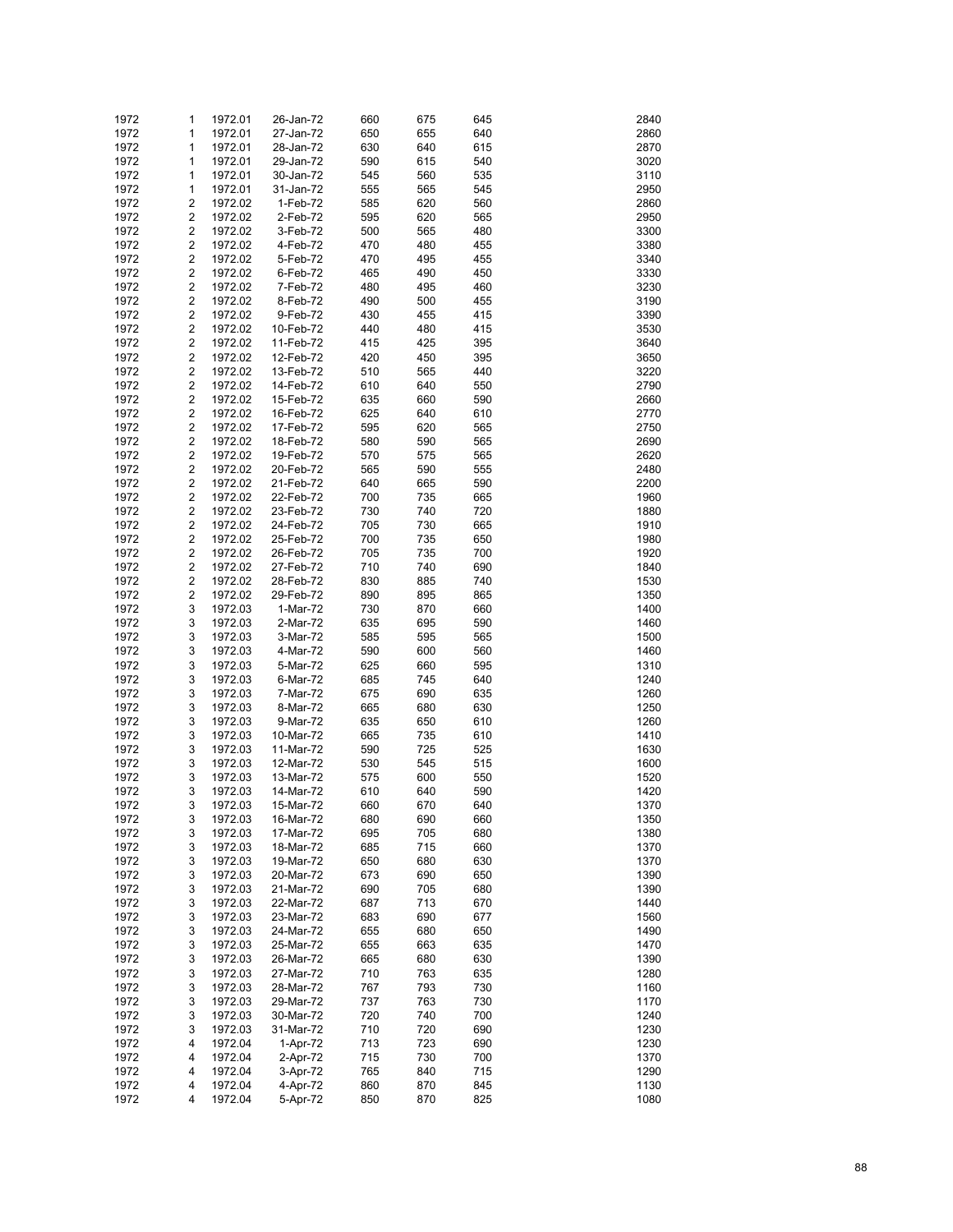| 1972 | 4 | 1972.04 | 6-Apr-72  | 775  | 855  | 730  | 1240 |
|------|---|---------|-----------|------|------|------|------|
| 1972 | 4 | 1972.04 | 7-Apr-72  | 755  | 780  | 715  | 1290 |
| 1972 | 4 | 1972.04 | 8-Apr-72  | 755  | 780  | 715  | 1250 |
|      |   |         |           |      |      |      | 1210 |
| 1972 | 4 | 1972.04 | 9-Apr-72  | 790  | 810  | 770  |      |
| 1972 | 4 | 1972.04 | 10-Apr-72 | 790  | 840  | 740  | 1280 |
| 1972 | 4 | 1972.04 | 11-Apr-72 | 865  | 870  | 840  | 1100 |
| 1972 | 4 | 1972.04 | 12-Apr-72 | 870  | 885  | 820  | 1110 |
| 1972 | 4 | 1972.04 | 13-Apr-72 | 815  | 845  | 790  | 1170 |
| 1972 | 4 | 1972.04 | 14-Apr-72 | 850  | 875  | 835  | 1070 |
| 1972 | 4 | 1972.04 | 15-Apr-72 | 860  | 870  | 810  | 1100 |
| 1972 | 4 | 1972.04 | 16-Apr-72 | 805  | 820  | 780  | 1130 |
| 1972 | 4 | 1972.04 | 17-Apr-72 | 800  | 810  | 780  | 1110 |
| 1972 | 4 | 1972.04 | 18-Apr-72 | 795  | 825  | 760  | 1040 |
| 1972 | 4 | 1972.04 | 19-Apr-72 | 825  | 860  | 795  | 1000 |
| 1972 | 4 | 1972.04 | 20-Apr-72 | 900  | 1000 | 860  | 860  |
|      | 4 |         | 21-Apr-72 | 995  |      | 980  | 766  |
| 1972 |   | 1972.04 |           |      | 1030 |      |      |
| 1972 | 4 | 1972.04 | 22-Apr-72 | 990  | 1030 | 965  | 739  |
| 1972 | 4 | 1972.04 | 23-Apr-72 | 1000 | 1040 | 960  | 805  |
| 1972 | 4 | 1972.04 | 24-Apr-72 | 920  | 965  | 880  | 865  |
| 1972 | 4 | 1972.04 | 25-Apr-72 | 925  | 945  | 900  | 815  |
| 1972 | 4 | 1972.04 | 26-Apr-72 | 890  | 930  | 860  | 805  |
| 1972 | 4 | 1972.04 | 27-Apr-72 | 920  | 950  | 890  | 830  |
| 1972 | 4 | 1972.04 | 28-Apr-72 | 920  | 950  | 895  | 845  |
| 1972 | 4 | 1972.04 | 29-Apr-72 | 895  | 915  | 870  | 785  |
| 1972 | 4 | 1972.04 | 30-Apr-72 | 850  | 885  | 815  | 785  |
| 1972 | 5 | 1972.05 | 1-May-72  | 880  | 950  | 820  | 880  |
| 1972 | 5 | 1972.05 | 2-May-72  | 940  | 995  | 885  | 780  |
| 1972 | 5 | 1972.05 |           | 940  | 985  | 885  | 780  |
|      |   |         | 3-May-72  |      |      |      |      |
| 1972 | 5 | 1972.05 | 4-May-72  | 1000 | 1065 | 955  | 748  |
| 1972 | 5 | 1972.05 | 5-May-72  | 1015 | 1040 | 980  | 698  |
| 1972 | 5 | 1972.05 | 6-May-72  | 985  | 1015 | 960  | 716  |
| 1972 | 5 | 1972.05 | 7-May-72  | 955  | 1015 | 885  | 815  |
| 1972 | 5 | 1972.05 | 8-May-72  | 930  | 1025 | 870  | 845  |
| 1972 | 5 | 1972.05 | 9-May-72  | 985  | 1015 | 960  | 865  |
| 1972 | 5 | 1972.05 | 10-May-72 | 970  | 990  | 935  | 870  |
| 1972 | 5 | 1972.05 | 11-May-72 | 940  | 980  | 920  | 860  |
| 1972 | 5 | 1972.05 | 12-May-72 | 920  | 940  | 890  | 850  |
| 1972 | 5 | 1972.05 | 13-May-72 | 945  | 990  | 890  | 785  |
| 1972 | 5 | 1972.05 | 14-May-72 | 1020 | 1100 | 935  | 716  |
| 1972 | 5 | 1972.05 | 15-May-72 | 1090 | 1160 | 1020 | 658  |
|      | 5 |         |           |      |      |      | 644  |
| 1972 |   | 1972.05 | 16-May-72 | 1110 | 1150 | 1055 |      |
| 1972 | 5 | 1972.05 | 17-May-72 | 1030 | 1095 | 930  | 694  |
| 1972 | 5 | 1972.05 | 18-May-72 | 955  | 970  | 920  | 748  |
| 1972 | 5 | 1972.05 | 19-May-72 | 945  | 975  | 910  | 708  |
| 1972 | 5 | 1972.05 | 20-May-72 | 945  | 960  | 930  | 672  |
| 1972 | 5 | 1972.05 | 21-May-72 | 910  | 930  | 890  | 716  |
| 1972 | 5 | 1972.05 | 22-May-72 | 915  | 955  | 857  | 805  |
| 1972 | 5 | 1972.05 | 23-May-72 | 905  | 940  | 853  | 830  |
| 1972 | 5 | 1972.05 | 24-May-72 | 930  | 975  | 890  | 757  |
| 1972 | 5 | 1972.05 | 25-May-72 | 950  | 970  | 930  | 716  |
| 1972 | 5 | 1972.05 | 26-May-72 | 965  | 985  | 945  | 680  |
| 1972 | 5 | 1972.05 | 27-May-72 | 965  | 990  | 937  | 676  |
| 1972 | 5 | 1972.05 | 28-May-72 | 963  | 1000 | 940  | 654  |
|      | 5 |         |           |      | 975  | 927  | 628  |
| 1972 |   | 1972.05 | 29-May-72 | 950  |      |      |      |
| 1972 | 5 | 1972.05 | 30-May-72 | 965  | 1030 | 915  | 662  |
| 1972 | 5 | 1972.05 | 31-May-72 | 1045 | 1060 | 1030 | 620  |
| 1972 | 6 | 1972.06 | 1-Jun-72  |      |      |      | 596  |
| 1972 | 6 | 1972.06 | 2-Jun-72  |      |      |      | 556  |
| 1972 | 6 | 1972.06 | 3-Jun-72  | 1135 | 1220 | 1060 | 516  |
| 1972 | 6 | 1972.06 | 4-Jun-72  | 1060 | 1210 | 890  | 568  |
| 1972 | 6 | 1972.06 | 5-Jun-72  | 1000 | 1040 | 940  | 636  |
| 1972 | 6 | 1972.06 | 6-Jun-72  | 1070 | 1125 | 1033 | 620  |
| 1972 | 6 | 1972.06 | 7-Jun-72  | 1120 | 1155 | 1090 | 572  |
| 1972 | 6 | 1972.06 | 8-Jun-72  | 1060 | 1120 | 1030 | 572  |
| 1972 | 6 | 1972.06 | 9-Jun-72  | 1055 | 1080 | 1030 | 588  |
| 1972 | 6 | 1972.06 | 10-Jun-72 | 1040 | 1100 | 995  | 644  |
| 1972 | 6 | 1972.06 | 11-Jun-72 | 1015 | 1080 | 965  | 667  |
|      |   |         |           |      |      |      |      |
| 1972 | 6 | 1972.06 | 12-Jun-72 | 955  | 975  | 955  | 752  |
| 1972 | 6 | 1972.06 | 13-Jun-72 | 960  | 990  | 935  | 694  |
| 1972 | 6 | 1972.06 | 14-Jun-72 | 1025 | 1050 | 990  | 632  |
| 1972 | 6 | 1972.06 | 15-Jun-72 | 1055 | 1075 | 1020 | 588  |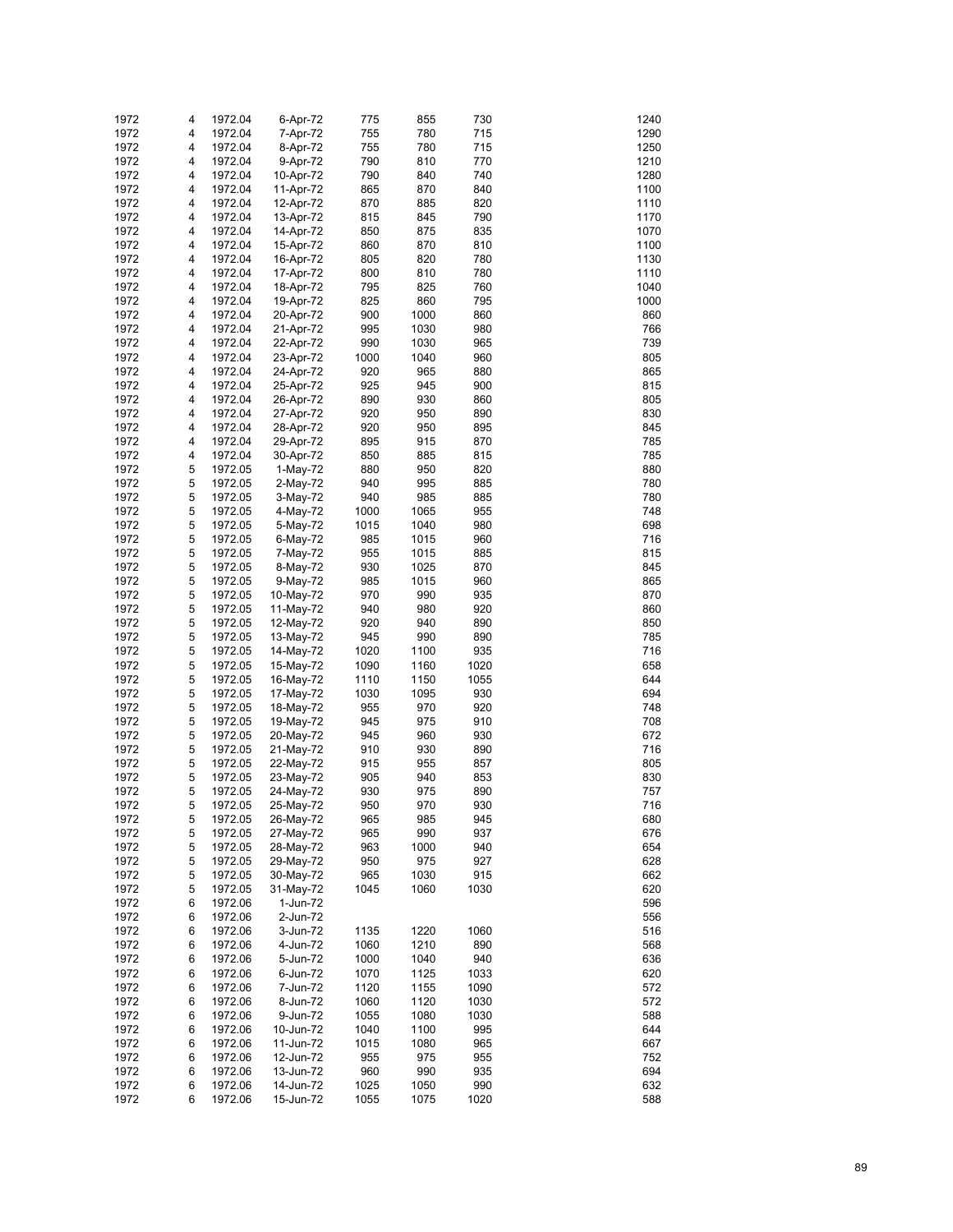| 1972 | 6              | 1972.06 | 16-Jun-72 | 1070 | 1130 | 1055 | 560 |
|------|----------------|---------|-----------|------|------|------|-----|
| 1972 | 6              | 1972.06 | 17-Jun-72 | 1110 | 1130 | 1065 | 556 |
| 1972 | 6              | 1972.06 | 18-Jun-72 | 1030 | 1075 | 1000 | 588 |
| 1972 | 6              | 1972.06 | 19-Jun-72 | 1070 | 1150 | 1015 | 568 |
| 1972 | 6              | 1972.06 | 20-Jun-72 | 1075 | 1135 | 1000 | 576 |
| 1972 | 6              | 1972.06 | 21-Jun-72 | 1135 | 1165 | 1110 | 572 |
| 1972 | 6              | 1972.06 | 22-Jun-72 | 1125 | 1170 | 1070 | 548 |
| 1972 | 6              | 1972.06 | 23-Jun-72 | 1160 | 1175 | 1125 | 516 |
| 1972 | 6              | 1972.06 | 24-Jun-72 | 1110 | 1150 | 1080 | 500 |
| 1972 | 6              | 1972.06 | 25-Jun-72 | 1050 | 1110 | 990  | 576 |
| 1972 | 6              | 1972.06 | 26-Jun-72 | 1015 | 1095 | 960  | 632 |
| 1972 | 6              | 1972.06 | 27-Jun-72 | 1100 | 1135 | 1070 | 592 |
| 1972 | 6              | 1972.06 | 28-Jun-72 | 1055 | 1130 | 1030 | 568 |
| 1972 | 6              | 1972.06 | 29-Jun-72 | 1005 | 1050 | 960  | 548 |
| 1972 | 6              | 1972.06 | 30-Jun-72 | 1075 | 1095 | 1000 | 508 |
| 1972 | 7              | 1972.07 | 1-Jul-72  | 1030 | 1090 | 960  | 532 |
| 1972 | 7              | 1972.07 | 2-Jul-72  | 1090 | 1140 | 1035 | 472 |
| 1972 | 7              | 1972.07 | 3-Jul-72  | 1100 | 1140 | 1075 | 492 |
| 1972 | $\overline{7}$ | 1972.07 | 4-Jul-72  | 1130 | 1175 | 1110 | 456 |
| 1972 | 7              | 1972.07 | 5-Jul-72  | 1095 | 1175 | 1065 | 484 |
| 1972 | 7              | 1972.07 | 6-Jul-72  | 1165 | 1215 | 1130 | 496 |
| 1972 | 7              | 1972.07 | 7-Jul-72  | 1130 | 1215 | 1065 | 484 |
| 1972 | $\overline{7}$ | 1972.07 | 8-Jul-72  | 1180 | 1205 | 1145 | 473 |
| 1972 | 7              | 1972.07 | 9-Jul-72  | 1160 | 1215 | 1105 | 448 |
| 1972 | 7              | 1972.07 | 10-Jul-72 | 1120 | 1150 | 1075 | 488 |
| 1972 | 7              | 1972.07 | 11-Jul-72 | 1135 | 1280 | 1080 | 484 |
| 1972 | $\overline{7}$ | 1972.07 | 12-Jul-72 | 1180 | 1200 | 1145 | 476 |
| 1972 | 7              | 1972.07 | 13-Jul-72 | 1170 | 1190 | 1140 | 484 |
| 1972 | 7              | 1972.07 | 14-Jul-72 | 1190 | 1210 | 1175 | 470 |
| 1972 | 7              | 1972.07 | 15-Jul-72 | 1200 | 1250 | 1170 | 428 |
| 1972 | $\overline{7}$ | 1972.07 | 16-Jul-72 | 1215 | 1275 | 1120 | 410 |
| 1972 | 7              | 1972.07 | 17-Jul-72 | 1110 | 1185 | 1065 | 480 |
| 1972 | 7              | 1972.07 | 18-Jul-72 | 1105 | 1197 | 1020 | 456 |
| 1972 | 7              | 1972.07 | 19-Jul-72 | 1125 | 1160 | 1100 | 434 |
| 1972 | $\overline{7}$ | 1972.07 | 20-Jul-72 | 1175 | 1195 | 1140 | 403 |
| 1972 | 7              | 1972.07 | 21-Jul-72 | 1145 | 1180 | 1103 | 424 |
| 1972 | 7              | 1972.07 | 22-Jul-72 | 1125 | 1180 | 1090 | 459 |
| 1972 | 7              | 1972.07 | 23-Jul-72 | 1080 | 1190 | 1000 | 528 |
| 1972 | $\overline{7}$ | 1972.07 | 24-Jul-72 | 1035 | 1080 | 995  | 564 |
| 1972 | 7              | 1972.07 | 25-Jul-72 | 1065 | 1075 | 1050 | 556 |
| 1972 | $\overline{7}$ | 1972.07 | 26-Jul-72 | 1040 | 1065 | 1015 | 532 |
| 1972 | 7              | 1972.07 | 27-Jul-72 | 1100 | 1155 | 1065 | 466 |
| 1972 | 7              | 1972.07 | 28-Jul-72 | 1135 | 1155 | 1105 | 459 |
| 1972 | 7              | 1972.07 | 29-Jul-72 | 1100 | 1130 | 1050 | 516 |
| 1972 | 7              | 1972.07 | 30-Jul-72 | 1125 | 1145 | 1095 | 504 |
| 1972 | 7              | 1972.07 | 31-Jul-72 | 1075 | 1140 | 1035 | 560 |
| 1972 | 8              | 1972.08 | 1-Aug-72  | 1030 | 1045 | 1010 | 548 |
| 1972 | 8              | 1972.08 | 2-Aug-72  | 1040 | 1060 | 1020 | 520 |
| 1972 | 8              | 1972.08 | 3-Aug-72  | 1105 | 1190 | 1060 | 452 |
| 1972 | 8              | 1972.08 | 4-Aug-72  | 1160 | 1195 | 1120 | 431 |
| 1972 | 8              | 1972.08 | 5-Aug-72  | 1140 | 1190 | 1090 | 452 |
| 1972 | 8              | 1972.08 | 6-Aug-72  | 1095 | 1195 | 1025 | 512 |
| 1972 | 8              | 1972.08 | 7-Aug-72  | 1070 | 1115 | 1035 | 580 |
| 1972 | 8              | 1972.08 | 8-Aug-72  | 1090 | 1120 | 1040 | 556 |
| 1972 | 8              | 1972.08 | 9-Aug-72  | 1055 | 1150 | 1000 | 528 |
| 1972 | 8              | 1972.08 | 10-Aug-72 | 1120 | 1160 | 1100 | 470 |
| 1972 | 8              | 1972.08 | 11-Aug-72 | 1170 | 1225 | 1085 | 459 |
| 1972 | 8              | 1972.08 | 12-Aug-72 | 1115 | 1160 | 1045 | 488 |
| 1972 | 8              | 1972.08 | 13-Aug-72 | 1110 | 1155 | 1085 | 508 |
| 1972 | 8              | 1972.08 | 14-Aug-72 | 1080 | 1120 | 1040 | 536 |
| 1972 | 8              | 1972.08 | 15-Aug-72 | 1040 | 1055 | 1025 | 560 |
| 1972 | 8              | 1972.08 | 16-Aug-72 | 1035 | 1065 | 1000 | 540 |
| 1972 | 8              | 1972.08 | 17-Aug-72 | 1015 | 1045 | 990  | 580 |
| 1972 | 8              | 1972.08 | 18-Aug-72 | 1020 | 1050 | 990  | 572 |
| 1972 | 8              | 1972.08 | 19-Aug-72 | 1045 | 1085 | 1005 | 588 |
| 1972 | 8              | 1972.08 | 20-Aug-72 | 1040 | 1070 | 1010 | 632 |
| 1972 | 8              | 1972.08 | 21-Aug-72 | 1020 | 1050 | 980  | 654 |
| 1972 | 8              | 1972.08 | 22-Aug-72 | 1045 | 1075 | 1025 | 584 |
| 1972 | 8              | 1972.08 | 23-Aug-72 | 1050 | 1115 | 1005 | 548 |
| 1972 | 8              | 1972.08 | 24-Aug-72 | 1140 | 1165 | 1115 | 504 |
| 1972 | 8              | 1972.08 | 25-Aug-72 | 1105 | 1145 | 1060 | 524 |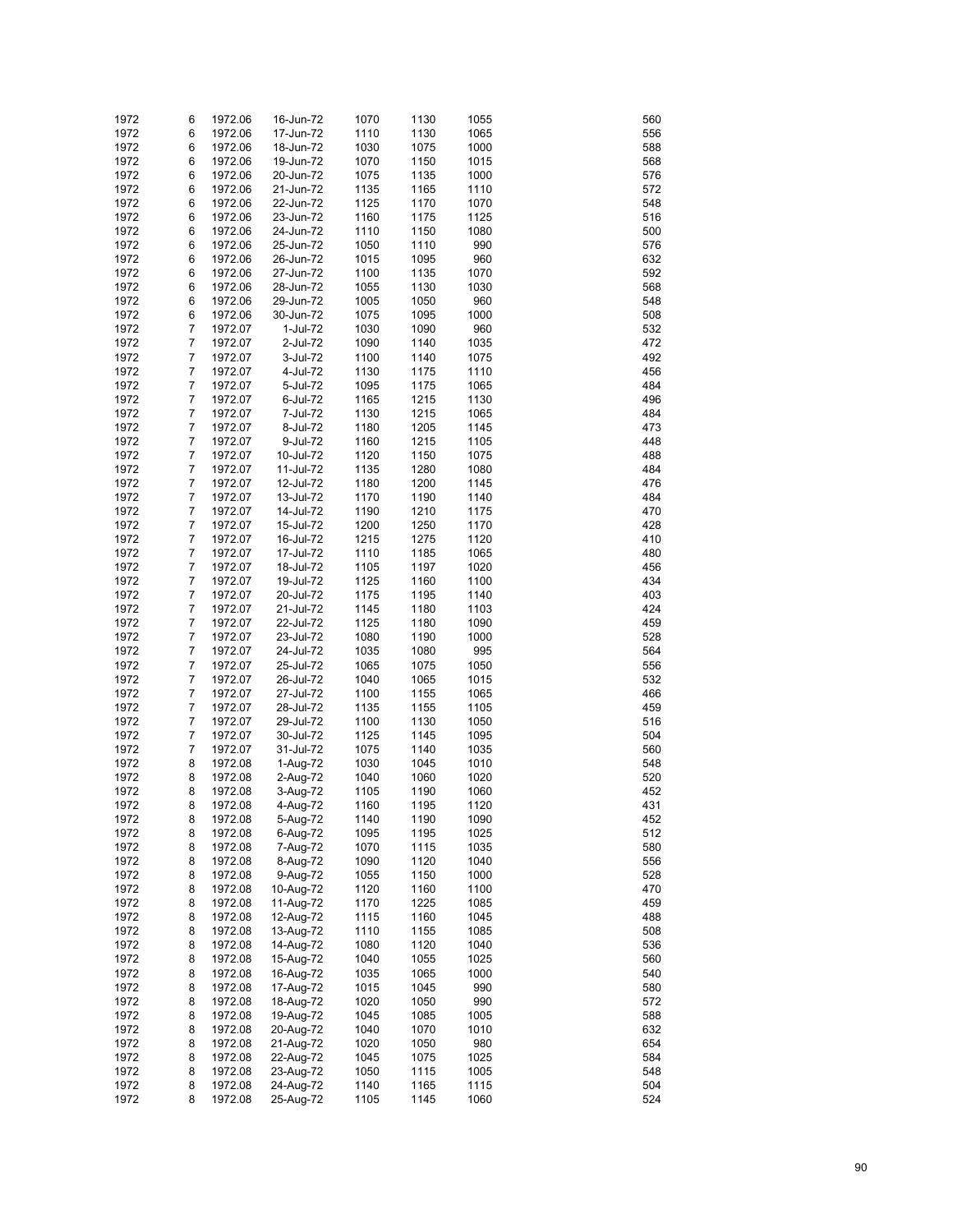| 1972 | 8  | 1972.08 | 26-Aug-72            | 1070 | 1110 | 1040 | 540  |
|------|----|---------|----------------------|------|------|------|------|
| 1972 | 8  | 1972.08 | 27-Aug-72            | 1025 | 1095 | 970  | 588  |
| 1972 | 8  | 1972.08 | 28-Aug-72            | 985  | 1045 | 940  | 628  |
| 1972 | 8  | 1972.08 | 29-Aug-72            | 1035 | 1070 | 995  | 624  |
| 1972 | 8  | 1972.08 | 30-Aug-72            | 1025 | 1050 | 990  | 596  |
| 1972 | 8  | 1972.08 | 31-Aug-72            | 1080 | 1125 | 1040 | 532  |
| 1972 | 9  | 1972.09 | 1-Sep-72             | 1090 | 1120 | 1055 | 532  |
| 1972 | 9  | 1972.09 | 2-Sep-72             | 1065 | 1100 | 1030 | 536  |
| 1972 | 9  | 1972.09 | 3-Sep-72             | 1070 | 1110 | 1010 | 548  |
| 1972 | 9  | 1972.09 | 4-Sep-72             | 990  | 1010 | 980  | 584  |
| 1972 | 9  |         |                      | 955  | 975  | 930  | 680  |
|      | 9  | 1972.09 | 5-Sep-72<br>6-Sep-72 | 940  |      |      | 703  |
| 1972 |    | 1972.09 |                      |      | 960  | 905  |      |
| 1972 | 9  | 1972.09 | 7-Sep-72             | 960  | 975  | 915  | 658  |
| 1972 | 9  | 1972.09 | 8-Sep-72             | 955  | 1005 | 895  | 690  |
| 1972 | 9  | 1972.09 | 9-Sep-72             | 855  | 920  | 645  | 850  |
| 1972 | 9  | 1972.09 | 10-Sep-72            | 525  | 645  | 445  | 1170 |
| 1972 | 9  | 1972.09 | 11-Sep-72            | 425  | 445  | 410  | 1460 |
| 1972 | 9  | 1972.09 | 12-Sep-72            | 410  | 420  | 395  | 1540 |
| 1972 | 9  | 1972.09 | 13-Sep-72            | 415  | 435  | 390  | 1650 |
| 1972 | 9  | 1972.09 | 14-Sep-72            | 430  | 440  | 400  | 1800 |
| 1972 | 9  | 1972.09 | 15-Sep-72            | 385  | 400  | 375  | 1820 |
| 1972 | 9  | 1972.09 | 16-Sep-72            | 375  | 390  | 365  | 1880 |
| 1972 | 9  | 1972.09 | 17-Sep-72            | 370  | 400  | 350  | 1980 |
| 1972 | 9  | 1972.09 | 18-Sep-72            | 370  | 380  | 360  | 2120 |
| 1972 | 9  | 1972.09 | 19-Sep-72            | 370  | 380  | 360  | 2170 |
| 1972 | 9  | 1972.09 | 20-Sep-72            | 360  | 365  | 350  | 2180 |
| 1972 | 9  | 1972.09 | 21-Sep-72            | 355  | 370  | 335  | 2170 |
| 1972 | 9  | 1972.09 | 22-Sep-72            | 345  | 360  | 330  | 2230 |
| 1972 | 9  | 1972.09 | 23-Sep-72            | 360  | 375  | 350  | 2240 |
| 1972 | 9  | 1972.09 | 24-Sep-72            | 350  | 360  | 345  | 2260 |
| 1972 | 9  | 1972.09 | 25-Sep-72            | 485  | 410  | 460  | 2190 |
| 1972 | 9  | 1972.09 | 26-Sep-72            | 425  | 445  | 410  | 2050 |
| 1972 | 9  | 1972.09 | 27-Sep-72            | 445  | 455  | 430  | 2060 |
| 1972 | 9  | 1972.09 | 28-Sep-72            | 410  | 430  | 390  | 2150 |
| 1972 | 9  | 1972.09 | 29-Sep-72            | 405  | 410  | 400  | 2070 |
| 1972 | 9  | 1972.09 | 30-Sep-72            | 450  | 475  | 420  | 1930 |
| 1972 | 10 | 1972.1  | 1-Oct-72             | 480  | 485  | 475  | 1840 |
| 1972 | 10 | 1972.1  | 2-Oct-72             | 490  | 510  | 480  | 1830 |
| 1972 | 10 | 1972.1  | 3-Oct-72             | 465  | 480  | 455  | 2000 |
| 1972 | 10 | 1972.1  | 4-Oct-72             | 435  | 485  | 355  | 2320 |
| 1972 | 10 | 1972.1  | 5-Oct-72             | 365  | 380  | 350  | 2280 |
| 1972 | 10 | 1972.1  | 6-Oct-72             | 395  | 405  | 375  | 2140 |
| 1972 | 10 | 1972.1  | 7-Oct-72             | 430  | 450  | 405  | 2000 |
| 1972 | 10 | 1972.1  | 8-Oct-72             | 435  | 440  | 420  | 1980 |
| 1972 | 10 | 1972.1  | 9-Oct-72             | 450  | 460  | 435  | 1980 |
| 1972 | 10 | 1972.1  | 10-Oct-72            | 455  | 475  | 440  | 1960 |
| 1972 | 10 | 1972.1  | 11-Oct-72            | 465  | 475  | 450  | 1930 |
| 1972 | 10 | 1972.1  | 12-Oct-72            | 515  | 575  | 475  | 1800 |
| 1972 | 10 | 1972.1  | 13-Oct-72            | 615  | 635  | 575  | 1690 |
| 1972 | 10 | 1972.1  | 14-Oct-72            | 620  | 640  | 610  | 1650 |
| 1972 | 10 | 1972.1  | 15-Oct-72            | 605  | 610  | 595  | 1680 |
| 1972 | 10 | 1972.1  | 16-Oct-72            | 625  | 670  | 600  | 1620 |
| 1972 | 10 | 1972.1  | 17-Oct-72            | 685  | 690  | 655  | 1570 |
| 1972 | 10 | 1972.1  | 18-Oct-72            | 650  | 685  | 615  | 1710 |
| 1972 | 10 | 1972.1  | 19-Oct-72            | 635  | 695  | 615  | 1740 |
| 1972 | 10 | 1972.1  | 20-Oct-72            | 695  | 735  | 665  | 1650 |
| 1972 | 10 | 1972.1  | 21-Oct-72            | 640  | 675  | 615  | 1650 |
| 1972 | 10 | 1972.1  | 22-Oct-72            | 520  | 640  | 370  | 2200 |
| 1972 | 10 | 1972.1  | 23-Oct-72            | 425  | 485  | 390  | 2580 |
| 1972 | 10 | 1972.1  | 24-Oct-72            | 480  | 540  | 415  | 2580 |
| 1972 | 10 | 1972.1  | 25-Oct-72            | 505  | 590  | 445  | 2550 |
| 1972 | 10 | 1972.1  | 26-Oct-72            | 485  | 590  | 420  | 2650 |
| 1972 | 10 | 1972.1  | 27-Oct-72            | 475  | 590  | 415  | 2700 |
| 1972 | 10 | 1972.1  | 28-Oct-72            | 505  | 600  | 425  | 2560 |
| 1972 | 10 | 1972.1  | 29-Oct-72            | 615  | 750  | 460  | 1890 |
| 1972 | 10 | 1972.1  | 30-Oct-72            | 730  | 760  | 705  | 1580 |
| 1972 | 10 | 1972.1  | 31-Oct-72            | 820  | 870  | 760  | 1430 |
| 1972 | 11 | 1972.11 | 1-Nov-72             | 810  | 860  | 780  | 1440 |
| 1972 | 11 | 1972.11 | 2-Nov-72             | 780  | 800  | 770  | 1470 |
| 1972 | 11 | 1972.11 | 3-Nov-72             | 760  | 770  | 750  | 1490 |
| 1972 | 11 | 1972.11 | 4-Nov-72             | 730  | 755  | 710  | 1560 |
|      |    |         |                      |      |      |      |      |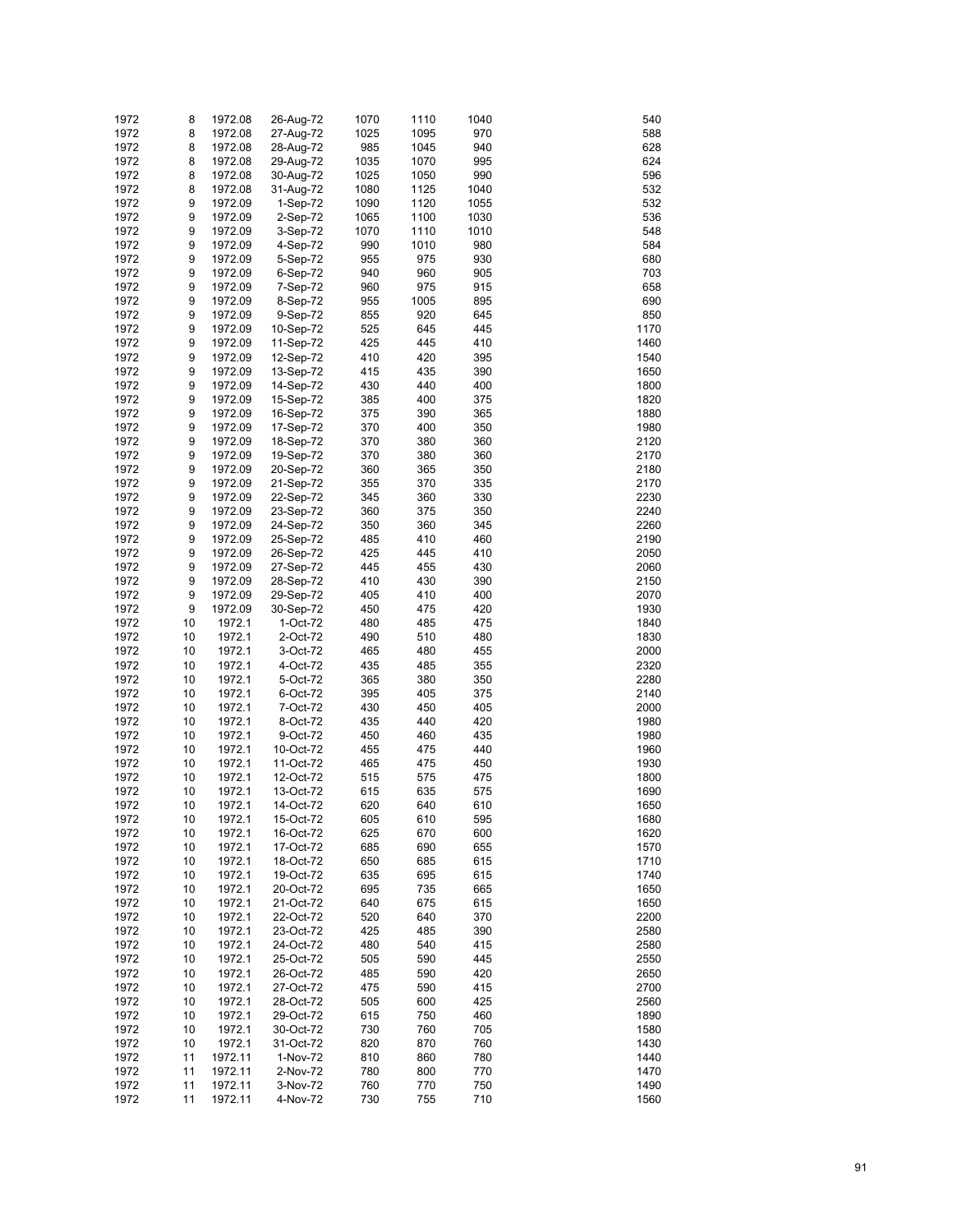| 1972         | 11       | 1972.11            | 5-Nov-72               | 700        | 715        | 690        | 1610         |
|--------------|----------|--------------------|------------------------|------------|------------|------------|--------------|
| 1972         | 11       | 1972.11            | 6-Nov-72               | 750        | 790        | 710        | 1530         |
| 1972         | 11       | 1972.11            | 7-Nov-72               | 800        | 810        | 780        | 1500         |
| 1972         | 11       | 1972.11            | 8-Nov-72               | 780        | 810        | 750        | 1520         |
| 1972         | 11       | 1972.11            | 9-Nov-72               | 770        | 815        | 730        | 1550         |
| 1972         | 11       | 1972.11            | 10-Nov-72              | 740        | 745        | 730        | 1550         |
| 1972         | 11       | 1972.11            | 11-Nov-72              | 725        | 745        | 685        | 1730         |
| 1972         | 11       | 1972.11            | 12-Nov-72              | 655        | 705        | 615        | 1880         |
| 1972         | 11       | 1972.11            | 13-Nov-72              | 655        | 690        | 625        | 1930         |
| 1972         | 11       | 1972.11            | 14-Nov-72              | 685        | 700        | 665        | 2060         |
| 1972         | 11       | 1972.11            | 15-Nov-72              | 650        | 670        | 630        | 2160         |
| 1972         | 11       | 1972.11            | 16-Nov-72              | 637        | 660        | 625        | 2380         |
| 1972         | 11       | 1972.11            | 17-Nov-72              | 640        | 660        | 610        | 2700         |
| 1972         | 11       | 1972.11            | 18-Nov-72              | 580        | 610        | 560        | 3000         |
| 1972         | 11       | 1972.11            | 19-Nov-72              | 603        | 625        | 590        | 3020         |
| 1972         | 11       | 1972.11            | 20-Nov-72              | 660        | 705        | 630        | 2830         |
| 1972         | 11       | 1972.11            | 21-Nov-72              | 735        | 760        | 705        | 2660         |
| 1972         | 11       | 1972.11            | 22-Nov-72              | 750        | 760        | 740        | 2690         |
| 1972         | 11       | 1972.11            | 23-Nov-72              | 735        | 740        | 730        | 2720         |
| 1972         | 11       | 1972.11            | 24-Nov-72              | 730        | 740        | 720        | 2770         |
| 1972         | 11       | 1972.11            | 25-Nov-72              | 725        | 735        | 720        | 2820         |
| 1972         | 11       | 1972.11            | 26-Nov-72              | 720        | 730        | 710        | 2830         |
| 1972         | 11       | 1972.11            | 27-Nov-72              | 725        | 745        | 710        | 2810         |
| 1972         | 11       | 1972.11            | 28-Nov-72              | 760        | 780        | 740        | 2770         |
| 1972<br>1972 | 11<br>11 | 1972.11<br>1972.11 | 29-Nov-72<br>30-Nov-72 | 770<br>770 | 780<br>780 | 760<br>760 | 2750<br>2760 |
| 1972         | 12       | 1972.12            |                        | 760        | 770        | 750        | 2730         |
| 1972         | 12       | 1972.12            | 1-Dec-72<br>2-Dec-72   | 745        | 760        | 730        | 2680         |
| 1972         | 12       | 1972.12            | 3-Dec-72               | 730        | 735        | 720        | 2620         |
| 1972         | 12       | 1972.12            | 4-Dec-72               | 740        | 750        | 730        | 2540         |
| 1972         | 12       | 1972.12            | 5-Dec-72               | 745        | 750        | 740        | 2510         |
| 1972         | 12       | 1972.12            | 6-Dec-72               | 735        | 745        | 725        | 2500         |
| 1972         | 12       | 1972.12            | 7-Dec-72               | 725        | 735        | 715        | 2500         |
| 1972         | 12       | 1972.12            | 8-Dec-72               | 720        | 735        | 710        | 2510         |
| 1972         | 12       | 1972.12            | 9-Dec-72               | 710        | 720        | 705        | 2510         |
| 1972         | 12       | 1972.12            | 10-Dec-72              | 705        | 710        | 698        | 2510         |
| 1972         | 12       | 1972.12            | 11-Dec-72              | 715        | 720        | 710        | 2510         |
| 1972         | 12       | 1972.12            | 12-Dec-72              | 715        | 720        | 710        | 2490         |
| 1972         | 12       | 1972.12            | 13-Dec-72              | 700        | 720        | 695        | 2470         |
| 1972         | 12       | 1972.12            | 14-Dec-72              | 700        | 720        | 680        | 2450         |
| 1972         | 12       | 1972.12            | 15-Dec-72              | 690        | 715        | 680        | 2460         |
| 1972         | 12       | 1972.12            | 16-Dec-72              | 715        | 730        | 705        | 2420         |
| 1972         | 12       | 1972.12            | 17-Dec-72              | 735        | 755        | 720        | 2360         |
| 1972         | 12       | 1972.12            | 18-Dec-72              | 750        | 790        | 740        | 2240         |
| 1972         | 12       | 1972.12            | 19-Dec-72              | 760        | 790        | 710        | 2260         |
| 1972         | 12       | 1972.12            | 20-Dec-72              | 700        | 715        | 685        | 2430         |
| 1972         | 12       | 1972.12            | 21-Dec-72              | 590        | 685        | 525        | 2680         |
| 1972         | 12       | 1972.12            | 22-Dec-72              | 540        | 560        | 525        | 2750         |
| 1972         | 12       | 1972.12            | 23-Dec-72              | 530        | 550        | 520        | 2740         |
| 1972         | 12       | 1972.12            | 24-Dec-72              | 590        | 610        | 550        | 2700         |
| 1972         | 12       | 1972.12            | 25-Dec-72              | 620        | 630        | 605        | 2580         |
| 1972         | 12       | 1972.12<br>1972.12 | 26-Dec-72              | 645        | 660        | 630        | 2510         |
| 1972<br>1972 | 12       | 1972.12            | 27-Dec-72              | 665        | 680<br>700 | 655        | 2440<br>2420 |
| 1972         | 12<br>12 | 1972.12            | 28-Dec-72<br>29-Dec-72 | 685<br>700 | 710        | 670<br>690 | 2380         |
| 1972         | 12       | 1972.12            | 30-Dec-72              | 715        | 720        | 710        | 2330         |
| 1972         | 12       | 1972.12            | 31-Dec-72              | 720        | 730        | 710        | 2330         |
| 1973         | 1        | 1973.01            | $1-Jan-73$             | 730        | 740        | 710        | 2300         |
| 1973         | 1        | 1973.01            | 2-Jan-73               | 735        | 740        | 730        | 2200         |
| 1973         | 1        | 1973.01            | 3-Jan-73               | 745        | 750        | 735        | 2210         |
| 1973         | 1        | 1973.01            | 4-Jan-73               | 705        | 740        | 665        | 2240         |
| 1973         | 1        | 1973.01            | 5-Jan-73               | 675        | 700        | 645        | 2250         |
| 1973         | 1        | 1973.01            | $6$ -Jan-73            | 620        | 660        | 595        | 2290         |
| 1973         | 1        | 1973.01            | 7-Jan-73               | 605        | 635        | 590        | 2290         |
| 1973         | 1        | 1973.01            | 8-Jan-73               | 660        | 685        | 635        | 2170         |
| 1973         | 1        | 1973.01            | 9-Jan-73               | 685        | 700        | 670        | 2170         |
| 1973         | 1        | 1973.01            | 10-Jan-73              | 650        | 690        | 610        | 2350         |
| 1973         | 1        | 1973.01            | 11-Jan-73              | 580        | 635        | 420        | 3030         |
| 1973         | 1        | 1973.01            | 12-Jan-73              | 470        | 550        | 420        | 3550         |
| 1973         | 1        | 1973.01            | 13-Jan-73              | 460        | 555        | 345        | 4070         |
| 1973         | 1        | 1973.01            | 14-Jan-73              | 375        | 450        | 340        | 4520         |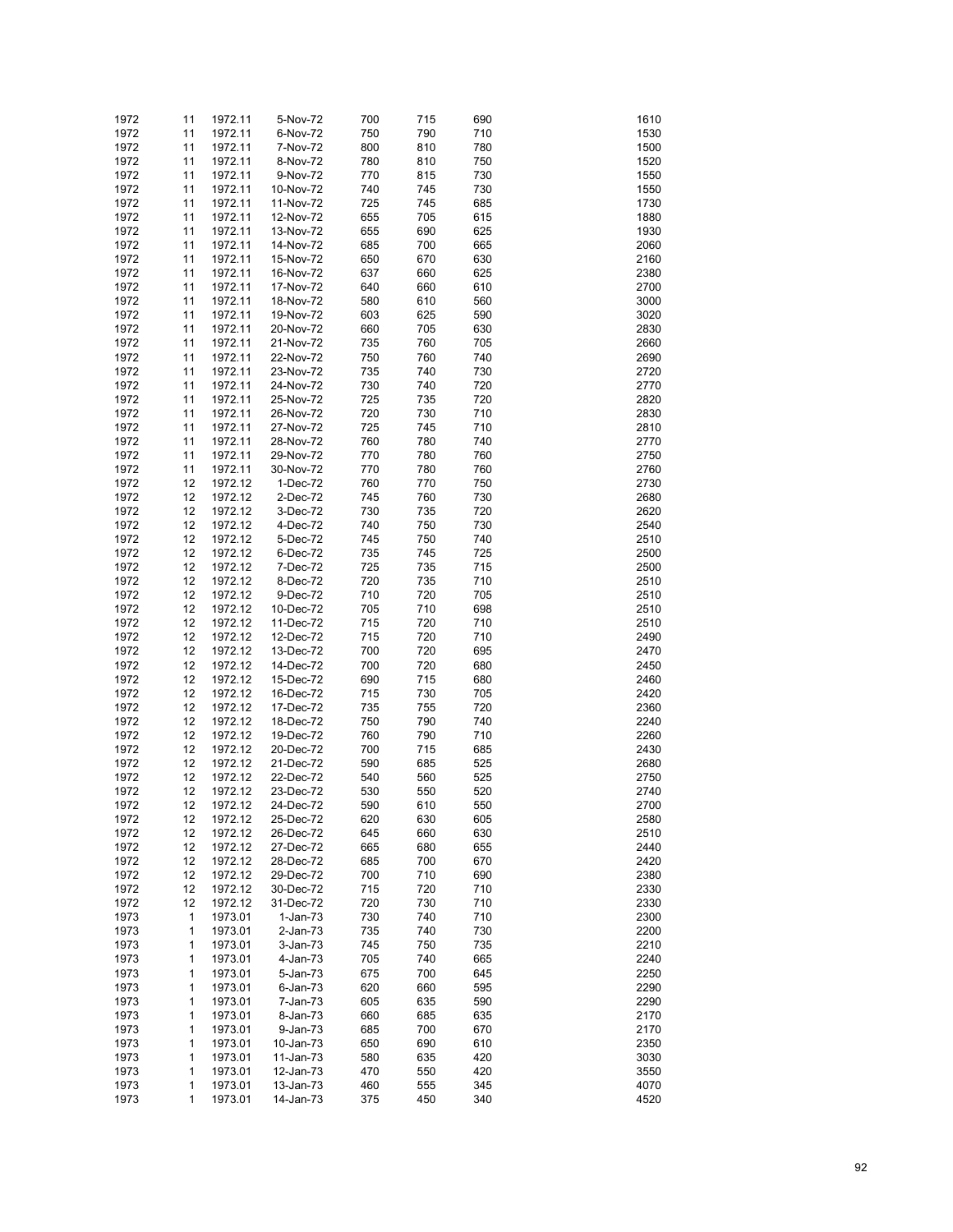| 1973         | 1                                                  | 1973.01            | 15-Jan-73             | 450        | 460        | 440        | 3970         |
|--------------|----------------------------------------------------|--------------------|-----------------------|------------|------------|------------|--------------|
| 1973         | 1                                                  | 1973.01            | 16-Jan-73             | 500        | 545        | 445        | 3740         |
| 1973         | 1                                                  | 1973.01            | 17-Jan-73             | 510        | 545        | 440        | 4330         |
| 1973         | 1                                                  | 1973.01            | 18-Jan-73             | 360        | 440        | 310        | 6410         |
| 1973         | 1                                                  | 1973.01            | 19-Jan-73             | 385        | 480        | 265        | 6370         |
| 1973         | 1                                                  | 1973.01            | 20-Jan-73             | 320        | 360        | 275        | 6660         |
| 1973         | 1                                                  | 1973.01            | 21-Jan-73             | 375        | 400        | 350        | 6520         |
| 1973         | 1                                                  | 1973.01            | 22-Jan-73             | 450        | 520        | 380        | 6140         |
| 1973         | 1                                                  | 1973.01            | 23-Jan-73             | 565        | 600        | 520        | 5850         |
| 1973         | 1                                                  | 1973.01            | 24-Jan-73             | 625        | 655        | 595        | 5620         |
| 1973         | 1                                                  | 1973.01            | 25-Jan-73             | 670        | 695        | 655        | 5340         |
| 1973         | 1                                                  | 1973.01            | 26-Jan-73             | 690        | 700        | 680        | 5070         |
| 1973         | 1                                                  | 1973.01            | 27-Jan-73             | 700        | 725        | 690        | 4740         |
| 1973         | 1                                                  | 1973.01            | 28-Jan-73             | 735        | 755        | 725        | 4510         |
| 1973         | 1                                                  | 1973.01            | 29-Jan-73             | 775        | 790        | 753        | 4280         |
| 1973         | 1                                                  | 1973.01            | 30-Jan-73             | 805        | 820        | 790        | 4170         |
| 1973         | 1                                                  | 1973.01            | 31-Jan-73             | 760        | 800        | 720        | 4470         |
| 1973         | 2                                                  | 1973.02            | 1-Feb-73              | 700        | 715        | 685        | 4870         |
| 1973         | $\overline{\mathbf{c}}$                            | 1973.02            | 2-Feb-73              | 675        | 695        | 655        | 4690         |
| 1973         | $\overline{\mathbf{c}}$                            | 1973.02            | 3-Feb-73              | 680        | 700        | 655        | 4590         |
| 1973         | $\overline{\mathbf{c}}$                            | 1973.02            | 4-Feb-73              | 695        | 720        | 630        | 4440         |
| 1973         | $\overline{\mathbf{c}}$                            | 1973.02            | 5-Feb-73              | 745        | 770        | 720        | 4160         |
| 1973         | $\overline{\mathbf{c}}$                            | 1973.02            | 6-Feb-73              | 785        | 800        | 760        | 4080         |
| 1973         | $\overline{\mathbf{c}}$                            | 1973.02            | 7-Feb-73              | 745        | 800        | 680        | 4730         |
| 1973         | $\overline{\mathbf{c}}$                            | 1973.02            | 8-Feb-73              | 610        | 780        | 540        | 5270         |
| 1973         | $\overline{\mathbf{c}}$                            | 1973.02            | 9-Feb-73              | 685        | 720        | 640        | 4900         |
| 1973         | $\overline{\mathbf{c}}$                            | 1973.02            | 10-Feb-73             | 645        | 710        | 610        | 4700         |
| 1973         | $\overline{\mathbf{c}}$                            | 1973.02            | 11-Feb-73             | 630        | 680        | 550        | 5310         |
| 1973         | $\overline{\mathbf{c}}$                            | 1973.02            | 12-Feb-73             | 430        | 550        | 300        | 8200         |
| 1973         | $\overline{\mathbf{c}}$                            | 1973.02            | 13-Feb-73             | 240        | 300        | 205        | 11100        |
| 1973         | $\overline{\mathbf{c}}$                            | 1973.02            | 14-Feb-73             | 260        | 285        | 220        | 11400        |
| 1973         | $\overline{\mathbf{c}}$                            | 1973.02            | 15-Feb-73             | 270        | 290        | 250        | 11500        |
| 1973         | $\overline{\mathbf{c}}$                            | 1973.02            | 16-Feb-73             | 240        | 250        | 230        | 12300        |
| 1973         | $\overline{\mathbf{c}}$                            | 1973.02            | 17-Feb-73             | 260        | 290        | 245        | 12900        |
| 1973         | $\overline{\mathbf{c}}$                            | 1973.02            | 18-Feb-73             | 325        | 355        | 290        | 12900        |
| 1973         | $\overline{\mathbf{c}}$                            | 1973.02            | 19-Feb-73             | 380        | 405        | 355        | 12000        |
| 1973         | $\overline{\mathbf{c}}$                            | 1973.02            | 20-Feb-73             | 410        | 420        | 400        | 11000        |
| 1973         | $\overline{\mathbf{c}}$                            | 1973.02            | 21-Feb-73             | 425        | 430        | 420        | 10200        |
| 1973         | $\overline{\mathbf{c}}$                            | 1973.02            | 22-Feb-73             | 440        | 450        | 430        | 9760         |
| 1973         | $\overline{\mathbf{c}}$                            | 1973.02            | 23-Feb-73             | 460        | 470        | 450        | 9500         |
| 1973         | $\overline{\mathbf{c}}$<br>$\overline{\mathbf{c}}$ | 1973.02            | 24-Feb-73             | 510        | 530        | 470        | 9130         |
| 1973         | $\overline{\mathbf{c}}$                            | 1973.02            | 25-Feb-73             | 570        | 645        | 530        | 8590         |
| 1973         | $\overline{\mathbf{c}}$                            | 1973.02            | 26-Feb-73             | 705<br>745 | 735        | 640        | 7760         |
| 1973         | $\overline{\mathbf{c}}$                            | 1973.02            | 27-Feb-73             |            | 775        | 730        | 6910         |
| 1973<br>1973 | 3                                                  | 1973.02<br>1973.03 | 28-Feb-73<br>1-Mar-73 | 740<br>610 | 775<br>710 | 710<br>580 | 6780<br>7920 |
| 1973         | 3                                                  | 1973.03            | 2-Mar-73              | 600        | 615        | 585        | 7700         |
| 1973         | 3                                                  | 1973.03            | 3-Mar-73              | 550        | 580        | 515        | 7240         |
| 1973         | 3                                                  | 1973.03            | 4-Mar-73              | 520        | 570        | 495        | 7280         |
| 1973         | 3                                                  | 1973.03            | 5-Mar-73              | 640        | 690        | 570        | 7410         |
| 1973         | 3                                                  | 1973.03            | 6-Mar-73              | 730        | 750        | 690        | 7020         |
| 1973         | 3                                                  | 1973.03            | 7-Mar-73              | 705        | 750        | 670        | 6680         |
| 1973         | 3                                                  | 1973.03            | 8-Mar-73              | 620        | 670        | 590        | 7100         |
| 1973         | 3                                                  | 1973.03            | 9-Mar-73              | 533        | 600        | 445        | 8300         |
| 1973         | 3                                                  | 1973.03            | 10-Mar-73             | 415        | 445        | 390        | 9380         |
| 1973         | 3                                                  | 1973.03            | 11-Mar-73             | 410        | 450        | 395        | 9120         |
| 1973         | 3                                                  | 1973.03            | 12-Mar-73             | 495        | 550        | 440        | 8860         |
| 1973         | 3                                                  | 1973.03            | 13-Mar-73             | 590        | 640        | 530        | 8420         |
| 1973         | 3                                                  | 1973.03            | 14-Mar-73             | 630        | 640        | 600        | 7720         |
| 1973         | 3                                                  | 1973.03            | 15-Mar-73             | 590        | 630        | 560        | 7100         |
| 1973         | 3                                                  | 1973.03            | 16-Mar-73             | 635        | 670        | 580        | 6730         |
| 1973         | 3                                                  | 1973.03            | 17-Mar-73             | 675        | 690        | 640        | 6360         |
| 1973         | 3                                                  | 1973.03            | 18-Mar-73             | 640        | 670        | 610        | 6540         |
| 1973         | 3                                                  | 1973.03            | 19-Mar-73             | 630        | 640        | 620        | 6550         |
| 1973         | 3                                                  | 1973.03            | 20-Mar-73             | 650        | 680        | 620        | 6540         |
| 1973         | 3                                                  | 1973.03            | 21-Mar-73             | 620        | 660        | 550        | 6730         |
| 1973         | 3                                                  | 1973.03            | 22-Mar-73             | 585        | 630        | 545        | 7230         |
| 1973         | 3                                                  | 1973.03            | 23-Mar-73             | 415        | 550        | 340        | 7710         |
| 1973         | 3                                                  | 1973.03            | 24-Mar-73             | 388        | 415        | 355        | 8130         |
| 1973         | 3                                                  | 1973.03            | 25-Mar-73             | 370        | 380        | 350        | 8280         |
| 1973         | 3                                                  | 1973.03            | 26-Mar-73             | 410        | 460        | 360        | 8310         |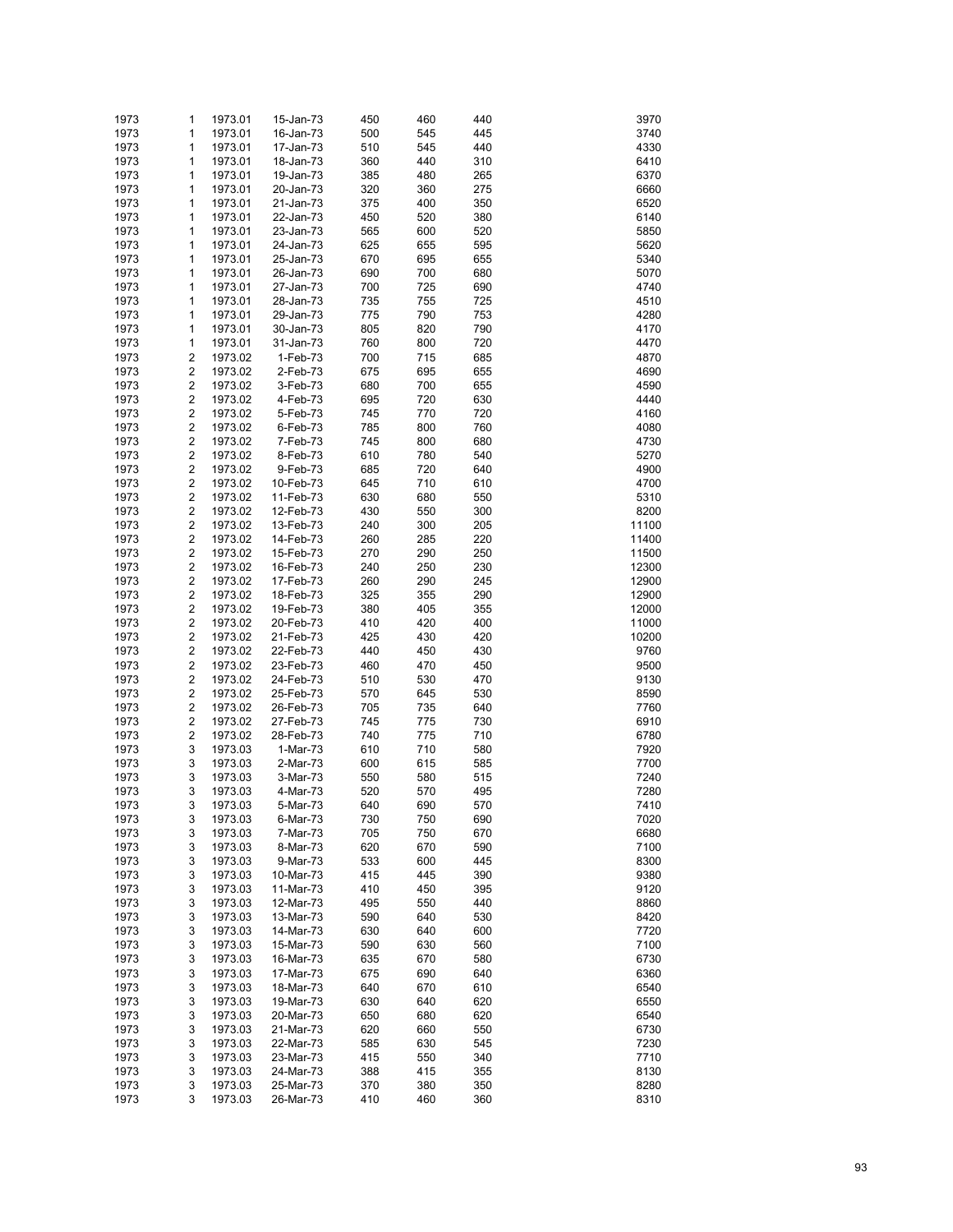| 1973 | 3 | 1973.03 | 27-Mar-73  | 475 | 490 | 440 | 8250 |
|------|---|---------|------------|-----|-----|-----|------|
| 1973 | 3 | 1973.03 | 28-Mar-73  | 455 | 490 | 405 | 8200 |
| 1973 | 3 | 1973.03 | 29-Mar-73  | 415 | 440 | 390 | 7890 |
|      |   |         |            |     |     |     |      |
| 1973 | 3 | 1973.03 | 30-Mar-73  | 400 | 420 | 390 | 7710 |
| 1973 | 3 | 1973.03 | 31-Mar-73  | 435 | 475 | 405 | 7530 |
| 1973 | 4 | 1973.04 | 1-Apr-73   | 450 | 480 | 420 | 7280 |
| 1973 | 4 | 1973.04 | 2-Apr-73   | 440 | 440 | 440 | 7090 |
| 1973 | 4 | 1973.04 | 3-Apr-73   | 420 | 440 | 400 | 6920 |
| 1973 | 4 | 1973.04 | 4-Apr-73   | 385 | 400 | 370 | 6870 |
| 1973 | 4 | 1973.04 | 5-Apr-73   | 405 | 425 | 380 | 6790 |
| 1973 | 4 | 1973.04 | 6-Apr-73   | 460 | 495 | 430 | 6470 |
| 1973 | 4 | 1973.04 | 7-Apr-73   | 480 | 500 | 460 | 5960 |
| 1973 | 4 | 1973.04 | 8-Apr-73   | 470 | 480 | 460 | 5620 |
| 1973 | 4 | 1973.04 | 9-Apr-73   | 460 | 470 | 455 | 5380 |
|      |   |         |            |     |     |     |      |
| 1973 | 4 | 1973.04 | 10-Apr-73  | 500 | 520 | 470 | 4990 |
| 1973 | 4 | 1973.04 | 11-Apr-73  | 505 | 560 | 490 | 4590 |
| 1973 | 4 | 1973.04 | 12-Apr-73  | 500 | 535 | 485 | 4240 |
| 1973 | 4 | 1973.04 | 13-Apr-73  | 570 | 595 | 535 | 3930 |
| 1973 | 4 | 1973.04 | 14-Apr-73  | 615 | 630 | 595 | 3790 |
| 1973 | 4 | 1973.04 | 15-Apr-73  | 590 | 615 | 570 | 3950 |
| 1973 | 4 | 1973.04 | 16-Apr-73  | 615 | 645 | 590 | 3960 |
| 1973 | 4 | 1973.04 | 17-Apr-73  | 635 | 640 | 620 | 3800 |
| 1973 | 4 | 1973.04 | 18-Apr-73  | 645 | 680 | 630 | 3540 |
| 1973 | 4 | 1973.04 | 19-Apr-73  | 700 | 720 | 680 | 3100 |
| 1973 | 4 | 1973.04 | 20-Apr-73  | 720 | 790 | 700 | 2900 |
|      |   |         |            |     |     |     |      |
| 1973 | 4 | 1973.04 | 21-Apr-73  | 735 | 755 | 705 | 2810 |
| 1973 | 4 | 1973.04 | 22-Apr-73  |     |     |     | 2620 |
| 1973 | 4 | 1973.04 | 23-Apr-73  |     |     |     | 2540 |
| 1973 | 4 | 1973.04 | 24-Apr-73  | 830 | 880 | 790 | 2280 |
| 1973 | 4 | 1973.04 | 25-Apr-73  | 880 | 905 | 860 | 2130 |
| 1973 | 4 | 1973.04 | 26-Apr-73  | 850 | 905 | 750 | 2040 |
| 1973 | 4 | 1973.04 | 27-Apr-73  | 670 | 750 | 610 | 2380 |
| 1973 | 4 | 1973.04 | 28-Apr-73  | 620 | 630 | 610 | 2620 |
| 1973 | 4 | 1973.04 | 29-Apr-73  | 615 | 625 | 600 | 2660 |
| 1973 | 4 | 1973.04 | 30-Apr-73  | 600 | 640 | 565 | 2850 |
|      | 5 |         |            | 550 | 570 |     |      |
| 1973 |   | 1973.05 | 1-May-73   |     |     | 540 | 2860 |
| 1973 | 5 | 1973.05 | 2-May-73   | 560 | 590 | 540 | 2820 |
| 1973 | 5 | 1973.05 | 3-May-73   | 570 | 617 | 550 | 2810 |
| 1973 | 5 | 1973.05 | 4-May-73   | 645 | 660 | 610 | 2620 |
| 1973 | 5 | 1973.05 | 5-May-73   | 630 | 675 | 610 | 2540 |
| 1973 | 5 | 1973.05 | 6-May-73   | 710 | 770 | 660 | 2180 |
| 1973 | 5 | 1973.05 | 7-May-73   | 775 | 795 | 750 | 2040 |
| 1973 | 5 | 1973.05 | 8-May-73   | 760 | 790 | 730 | 1990 |
| 1973 | 5 | 1973.05 | $9-May-73$ | 770 | 795 | 740 | 1870 |
| 1973 | 5 | 1973.05 | 10-May-73  | 780 | 810 | 765 | 1840 |
| 1973 | 5 | 1973.05 |            |     | 830 | 790 | 1780 |
|      |   |         | 11-May-73  | 815 |     |     |      |
| 1973 | 5 | 1973.05 | 12-May-73  | 820 | 840 | 810 | 1730 |
| 1973 | 5 | 1973.05 | 13-May-73  | 835 | 845 | 800 | 1680 |
| 1973 | 5 | 1973.05 | 14-May-73  | 825 | 865 | 790 | 1700 |
| 1973 | 5 | 1973.05 | 15-May-73  | 880 | 895 | 865 | 1600 |
| 1973 | 5 | 1973.05 | 16-May-73  | 880 | 915 | 775 | 1660 |
| 1973 | 5 | 1973.05 | 17-May-73  | 680 | 775 | 495 | 2130 |
| 1973 | 5 | 1973.05 | 18-May-73  | 355 | 495 | 310 | 3540 |
| 1973 | 5 | 1973.05 | 19-May-73  | 320 | 340 | 300 | 4100 |
| 1973 | 5 | 1973.05 | 20-May-73  | 350 | 390 | 325 | 4190 |
| 1973 | 5 | 1973.05 | 21-May-73  | 350 | 370 | 335 | 4210 |
|      |   | 1973.05 |            |     |     |     |      |
| 1973 | 5 |         | 22-May-73  | 340 | 360 | 325 | 4440 |
| 1973 | 5 | 1973.05 | 23-May-73  | 330 | 385 | 305 | 4440 |
| 1973 | 5 | 1973.05 | 24-May-73  | 405 | 430 | 375 | 3560 |
| 1973 | 5 | 1973.05 | 25-May-73  | 455 | 500 | 425 | 2950 |
| 1973 | 5 | 1973.05 | 26-May-73  | 425 | 500 | 360 | 3020 |
| 1973 | 5 | 1973.05 | 27-May-73  | 320 | 360 | 270 | 3630 |
| 1973 | 5 | 1973.05 | 28-May-73  | 265 | 280 | 255 | 4320 |
| 1973 | 5 | 1973.05 | 29-May-73  | 295 | 320 | 270 | 4360 |
| 1973 | 5 | 1973.05 | 30-May-73  | 290 | 300 | 275 | 4070 |
| 1973 | 5 | 1973.05 | 31-May-73  | 260 | 275 | 240 | 4360 |
|      |   |         |            |     |     |     |      |
| 1973 | 6 | 1973.06 | 1-Jun-73   | 240 | 240 | 240 | 4670 |
| 1973 | 6 | 1973.06 | 2-Jun-73   | 240 | 250 | 230 | 4750 |
| 1973 | 6 | 1973.06 | 3-Jun-73   | 290 | 330 | 250 | 4360 |
| 1973 | 6 | 1973.06 | 4-Jun-73   | 315 | 320 | 300 | 3920 |
| 1973 | 6 | 1973.06 | 5-Jun-73   | 295 | 310 | 285 | 3820 |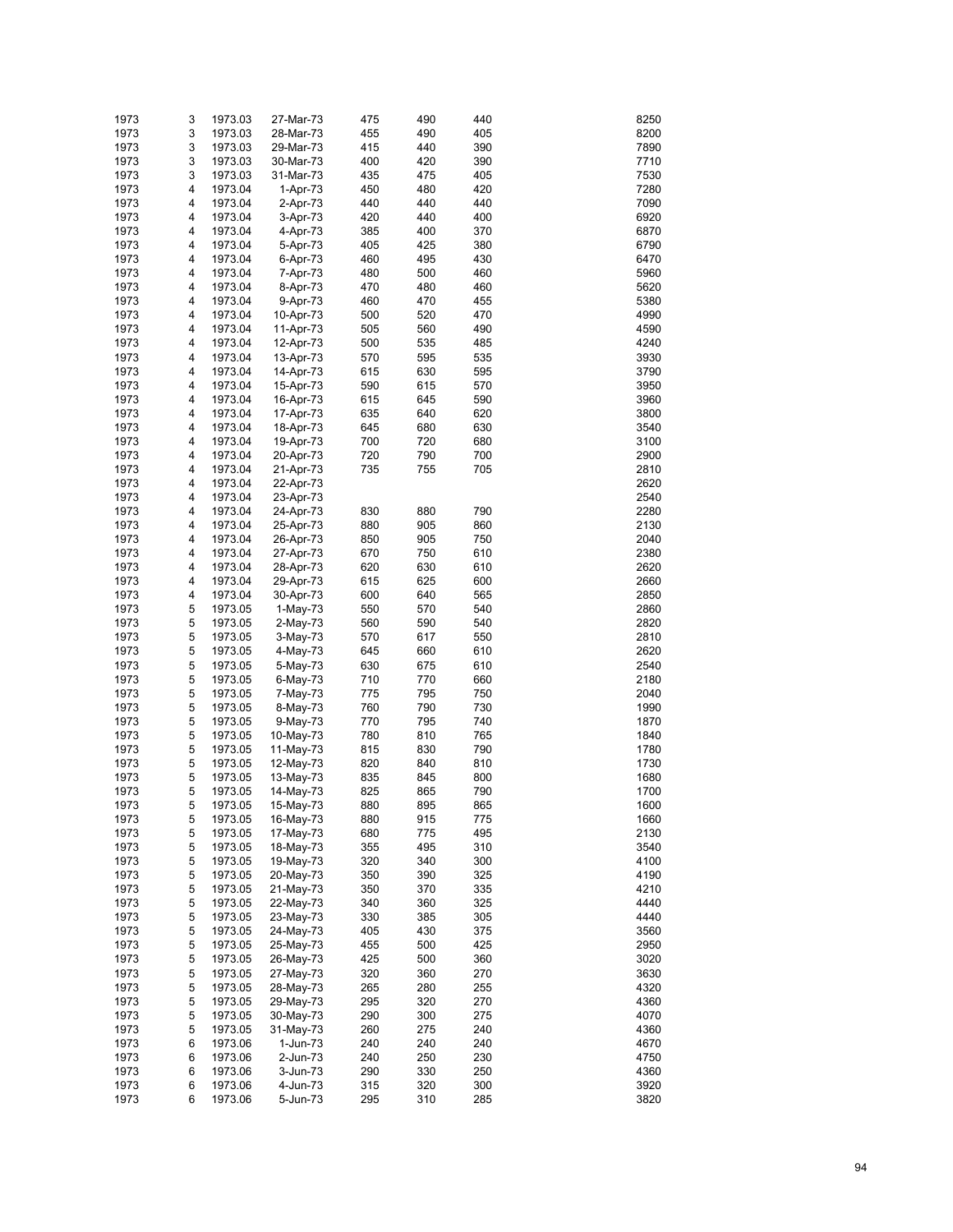| 1973 | 6              | 1973.06 | 6-Jun-73               | 310 | 325 | 290 | 3500 |
|------|----------------|---------|------------------------|-----|-----|-----|------|
| 1973 | 6              | 1973.06 | 7-Jun-73               | 320 | 330 | 305 | 3460 |
| 1973 | 6              | 1973.06 | 8-Jun-73               | 310 | 320 | 290 | 3420 |
| 1973 | 6              | 1973.06 | 9-Jun-73               | 305 | 320 | 285 | 3350 |
| 1973 | 6              | 1973.06 | 10-Jun-73              | 320 | 350 | 290 | 3340 |
| 1973 | 6              | 1973.06 | 11-Jun-73              | 310 | 330 | 290 | 3420 |
|      |                |         | 12-Jun-73              |     | 320 |     |      |
| 1973 | 6              | 1973.06 |                        | 300 |     | 280 | 3490 |
| 1973 | 6              | 1973.06 | 13-Jun-73              | 350 | 420 | 310 | 3190 |
| 1973 | 6              | 1973.06 | 14-Jun-73              | 485 | 550 | 420 | 2630 |
| 1973 | 6              | 1973.06 | 15-Jun-73              | 545 | 570 | 515 | 2240 |
| 1973 | 6              | 1973.06 | 16-Jun-73              | 570 | 585 | 550 | 2090 |
| 1973 | 6              | 1973.06 | 17-Jun-73              | 580 | 610 | 555 | 2000 |
| 1973 | 6              | 1973.06 | 18-Jun-73              | 630 | 690 | 600 | 1910 |
| 1973 | 6              | 1973.06 | 19-Jun-73              | 710 | 735 | 680 | 1660 |
| 1973 | 6              | 1973.06 | 20-Jun-73              | 750 | 780 | 725 | 1520 |
| 1973 | 6              | 1973.06 | 21-Jun-73              | 670 | 790 | 400 | 1470 |
| 1973 | 6              | 1973.06 | 22-Jun-73              | 765 | 770 | 715 | 1470 |
| 1973 | 6              | 1973.06 | 23-Jun-73              | 710 | 720 | 700 | 1560 |
| 1973 | 6              | 1973.06 | 24-Jun-73              | 700 | 720 | 670 | 1560 |
| 1973 | 6              | 1973.06 | 25-Jun-73              | 720 | 755 | 685 | 1520 |
| 1973 | 6              | 1973.06 | 26-Jun-73              | 750 | 785 | 735 | 1410 |
| 1973 | 6              | 1973.06 | 27-Jun-73              | 805 | 840 | 785 | 1340 |
| 1973 | 6              | 1973.06 | 28-Jun-73              | 755 | 790 | 730 | 1440 |
| 1973 | 6              | 1973.06 | 29-Jun-73              | 710 | 730 | 685 | 1430 |
| 1973 | 6              | 1973.06 | 30-Jun-73              | 710 | 725 | 700 | 1340 |
| 1973 | 7              | 1973.07 | $1-Jul-73$             | 760 | 790 | 715 | 1250 |
| 1973 | $\overline{7}$ | 1973.07 | 2-Jul-73               | 770 | 820 | 740 | 1270 |
| 1973 | $\overline{7}$ | 1973.07 | 3-Jul-73               | 845 | 870 | 820 | 1150 |
| 1973 | $\overline{7}$ | 1973.07 | 4-Jul-73               | 840 | 865 | 800 | 1190 |
| 1973 | $\overline{7}$ | 1973.07 | 5-Jul-73               | 830 | 885 | 780 | 1160 |
| 1973 | $\overline{7}$ | 1973.07 | 6-Jul-73               | 910 | 940 | 880 | 1070 |
| 1973 | $\overline{7}$ | 1973.07 | 7-Jul-73               | 905 | 925 | 890 | 1010 |
| 1973 | $\overline{7}$ | 1973.07 | 8-Jul-73               | 910 | 940 | 875 | 992  |
| 1973 | $\overline{7}$ | 1973.07 | 9-Jul-73               | 910 | 955 | 870 | 1050 |
| 1973 | $\overline{7}$ | 1973.07 | 10-Jul-73              | 955 | 995 | 915 | 1050 |
| 1973 | $\overline{7}$ | 1973.07 | 11-Jul-73              | 940 | 965 | 910 | 986  |
| 1973 | $\overline{7}$ | 1973.07 | 12-Jul-73              | 900 | 930 | 875 | 997  |
| 1973 | $\overline{7}$ | 1973.07 | 13-Jul-73              | 915 | 940 | 900 | 992  |
| 1973 | $\overline{7}$ | 1973.07 | 14-Jul-73              | 960 | 995 | 930 | 955  |
| 1973 | $\overline{7}$ | 1973.07 | 15-Jul-73              | 910 | 955 | 875 | 1050 |
| 1973 | $\overline{7}$ | 1973.07 | 16-Jul-73              | 910 | 955 | 880 | 1120 |
| 1973 | $\overline{7}$ | 1973.07 | 17-Jul-73              | 935 | 960 | 905 | 1140 |
| 1973 | $\overline{7}$ | 1973.07 | 18-Jul-73              | 925 | 950 | 900 | 1090 |
| 1973 | $\overline{7}$ | 1973.07 | 19-Jul-73              | 965 | 980 | 930 | 997  |
| 1973 | $\overline{7}$ | 1973.07 | 20-Jul-73              | 940 | 985 | 900 | 1050 |
| 1973 | $\overline{7}$ | 1973.07 | 21-Jul-73              | 860 | 900 | 830 | 1110 |
| 1973 | $\overline{7}$ | 1973.07 | 22-Jul-73              | 835 | 875 | 810 | 1140 |
| 1973 | $\overline{7}$ | 1973.07 | 23-Jul-73              | 830 | 845 | 805 | 1230 |
| 1973 | 7              | 1973.07 | 24-Jul-73              | 835 | 860 | 810 | 1170 |
| 1973 | 7              | 1973.07 | 25-Jul-73              | 835 | 870 | 800 | 1120 |
| 1973 | 7              | 1973.07 | 26-Jul-73              | 890 | 925 | 855 | 1020 |
| 1973 | 7              | 1973.07 | 27-Jul-73              | 945 | 980 | 905 | 960  |
| 1973 | 7              | 1973.07 | 28-Jul-73              | 930 | 985 | 865 | 1000 |
| 1973 | 7              | 1973.07 | 29-Jul-73              | 865 | 890 | 830 | 1070 |
| 1973 | 7              | 1973.07 | 30-Jul-73              | 865 | 900 | 830 | 1080 |
| 1973 | 7              | 1973.07 | 31-Jul-73              | 860 | 885 | 830 | 1080 |
| 1973 | 8              | 1973.08 | 1-Aug-73               | 900 | 920 | 860 | 1050 |
| 1973 | 8              | 1973.08 | 2-Aug-73               | 860 | 920 | 845 | 1050 |
| 1973 | 8              | 1973.08 | 3-Aug-73               | 820 | 860 | 800 | 1020 |
| 1973 | 8              | 1973.08 |                        | 815 | 840 | 800 | 1040 |
| 1973 | 8              | 1973.08 | 4-Aug-73<br>5-Aug-73   | 815 | 845 | 770 | 1050 |
| 1973 | 8              | 1973.08 | 6-Aug-73               | 805 | 870 | 765 | 1110 |
| 1973 | 8              | 1973.08 | 7-Aug-73               | 865 | 895 | 855 | 1020 |
| 1973 | 8              | 1973.08 | 8-Aug-73               | 890 | 900 | 860 | 960  |
| 1973 | 8              | 1973.08 | 9-Aug-73               | 905 | 955 | 875 | 975  |
| 1973 | 8              | 1973.08 |                        | 935 | 965 | 900 | 960  |
| 1973 | 8              | 1973.08 | 10-Aug-73<br>11-Aug-73 | 890 | 915 | 860 | 1050 |
| 1973 | 8              | 1973.08 | 12-Aug-73              | 840 | 870 | 810 | 1140 |
| 1973 | 8              | 1973.08 | 13-Aug-73              | 855 | 860 | 840 | 1100 |
| 1973 | 8              | 1973.08 | 14-Aug-73              | 855 | 870 | 840 | 1070 |
| 1973 | 8              | 1973.08 | 15-Aug-73              | 850 | 870 | 830 | 1050 |
|      |                |         |                        |     |     |     |      |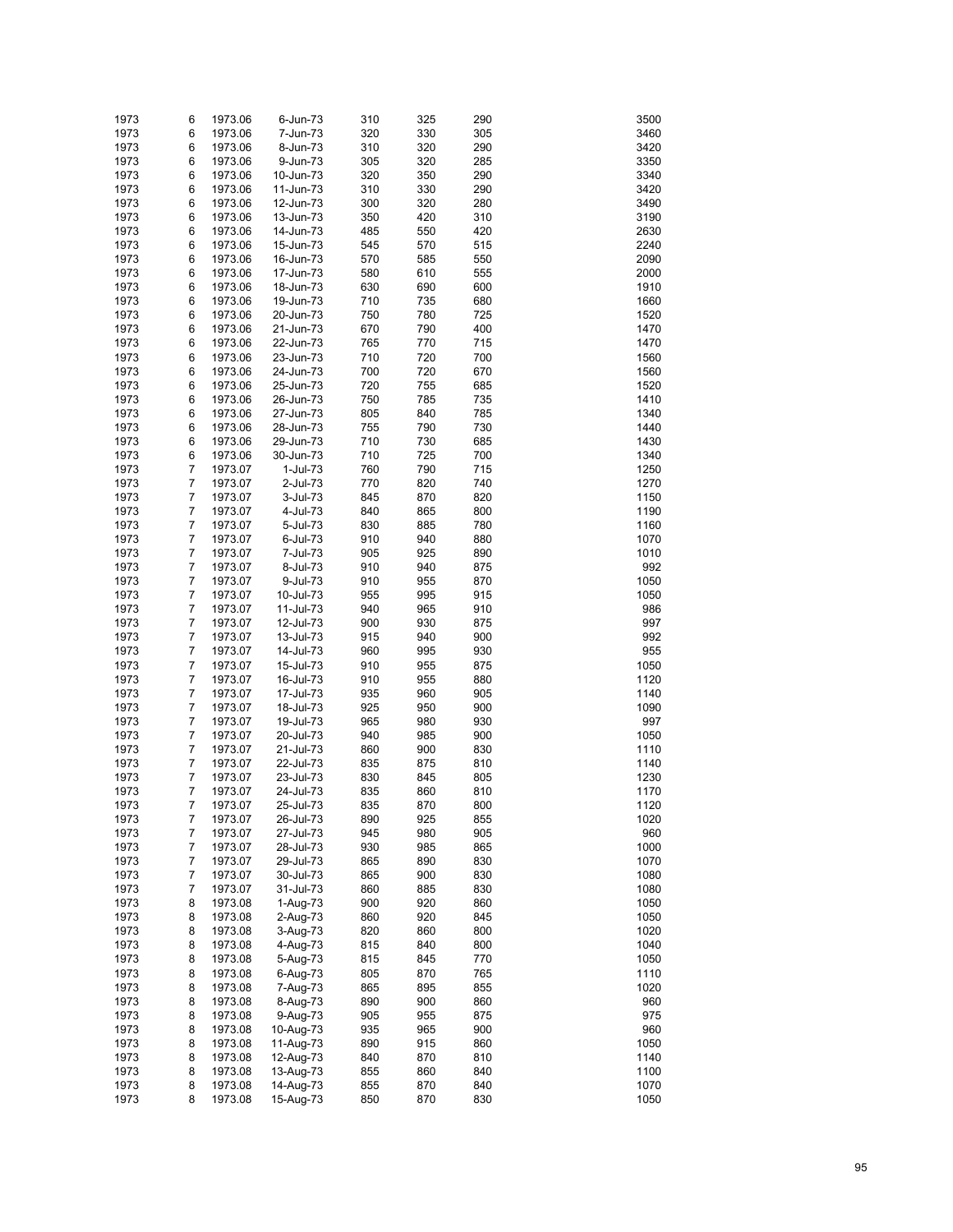| 1973 | 8  | 1973.08 | 16-Aug-73   | 840 | 855 | 830 | 1090 |
|------|----|---------|-------------|-----|-----|-----|------|
| 1973 | 8  | 1973.08 | 17-Aug-73   | 830 | 855 | 805 | 1100 |
| 1973 | 8  | 1973.08 | 18-Aug-73   | 790 | 840 | 735 | 1080 |
| 1973 | 8  | 1973.08 | 19-Aug-73   | 780 | 830 | 740 | 1050 |
|      |    |         |             |     |     |     |      |
| 1973 | 8  | 1973.08 | 20-Aug-73   | 850 | 875 | 825 | 1100 |
| 1973 | 8  | 1973.08 | 21-Aug-73   | 835 | 850 | 820 | 1050 |
| 1973 | 8  | 1973.08 | 22-Aug-73   | 870 | 925 | 840 | 955  |
| 1973 | 8  | 1973.08 | 23-Aug-73   | 900 | 935 | 865 | 950  |
| 1973 | 8  | 1973.08 | 24-Aug-73   | 840 | 890 | 810 | 1070 |
| 1973 | 8  | 1973.08 | 25-Aug-73   |     |     |     | 1100 |
| 1973 | 8  | 1973.08 | 26-Aug-73   |     |     |     | 1140 |
| 1973 | 8  | 1973.08 | 27-Aug-73   |     |     |     | 1190 |
| 1973 | 8  | 1973.08 | 28-Aug-73   | 810 | 850 | 785 | 1230 |
| 1973 | 8  | 1973.08 | 29-Aug-73   | 825 | 850 | 795 | 1150 |
| 1973 | 8  | 1973.08 | 30-Aug-73   |     |     |     | 1100 |
| 1973 | 8  | 1973.08 | 31-Aug-73   |     |     |     | 1080 |
| 1973 | 9  | 1973.09 | $1-Sep-73$  | 343 | 911 | 269 | 1190 |
|      |    |         |             |     |     |     |      |
| 1973 | 9  | 1973.09 | 2-Sep-73    | 395 | 623 | 270 | 1270 |
| 1973 | 9  | 1973.09 | 3-Sep-73    | 718 | 888 | 259 | 1380 |
| 1973 | 9  | 1973.09 | 4-Sep-73    | 844 | 921 | 489 | 1300 |
| 1973 | 9  | 1973.09 | 5-Sep-73    | 622 | 906 | 302 | 1210 |
| 1973 | 9  | 1973.09 | 6-Sep-73    | 489 | 797 | 311 | 1170 |
| 1973 | 9  | 1973.09 | 7-Sep-73    | 676 | 797 | 302 | 1230 |
| 1973 | 9  | 1973.09 | 8-Sep-73    | 593 | 886 | 310 | 1280 |
| 1973 | 9  | 1973.09 | 9-Sep-73    | 834 | 880 | 275 | 1380 |
| 1973 | 9  | 1973.09 | 10-Sep-73   | 620 | 900 | 249 | 1400 |
| 1973 | 9  | 1973.09 | 11-Sep-73   | 609 | 888 | 202 | 1370 |
| 1973 | 9  |         |             | 554 | 783 | 209 | 1380 |
|      |    | 1973.09 | 12-Sep-73   |     |     |     |      |
| 1973 | 9  | 1973.09 | 13-Sep-73   | 824 | 858 | 794 | 1310 |
| 1973 | 9  | 1973.09 | 14-Sep-73   | 821 | 840 | 785 | 1350 |
| 1973 | 9  | 1973.09 | 15-Sep-73   | 836 | 874 | 800 | 1390 |
| 1973 | 9  | 1973.09 | 16-Sep-73   | 702 | 821 | 491 | 1500 |
| 1973 | 9  | 1973.09 | 17-Sep-73   | 760 |     |     | 1540 |
| 1973 | 9  | 1973.09 | 18-Sep-73   | 774 | 802 | 642 | 1510 |
| 1973 | 9  | 1973.09 | 19-Sep-73   | 797 | 825 | 681 | 1470 |
| 1973 | 9  | 1973.09 | 20-Sep-73   | 786 | 825 | 735 | 1550 |
| 1973 | 9  | 1973.09 | 21-Sep-73   | 740 | 765 | 723 | 1590 |
| 1973 | 9  | 1973.09 | 22-Sep-73   | 773 | 788 | 756 | 1490 |
| 1973 | 9  | 1973.09 | 23-Sep-73   | 761 | 794 | 711 | 1580 |
|      |    |         |             | 757 | 788 | 737 | 1720 |
| 1973 | 9  | 1973.09 | 24-Sep-73   |     |     |     |      |
| 1973 | 9  | 1973.09 | 25-Sep-73   | 747 | 779 | 729 | 1720 |
| 1973 | 9  | 1973.09 | 26-Sep-73   | 712 |     | 702 | 1790 |
| 1973 | 9  | 1973.09 | 27-Sep-73   |     |     |     | 1770 |
| 1973 | 9  | 1973.09 | 28-Sep-73   | 650 | 759 | 452 | 1740 |
| 1973 | 9  | 1973.09 | 29-Sep-73   |     |     |     | 1780 |
| 1973 | 9  | 1973.09 | 30-Sep-73   |     |     |     | 1760 |
| 1973 | 10 | 1973.1  | 1-Oct-73    |     |     |     | 1760 |
| 1973 | 10 | 1973.1  | 2-Oct-73    | 825 | 844 | 810 | 1660 |
| 1973 | 10 | 1973.1  | 3-Oct-73    | 798 | 833 | 729 | 1800 |
| 1973 | 10 | 1973.1  | $4$ -Oct-73 | 653 | 731 | 312 | 2060 |
| 1973 | 10 | 1973.1  | 5-Oct-73    |     |     |     | 2910 |
| 1973 | 10 | 1973.1  |             | 501 |     | 403 | 2900 |
|      |    |         | 6-Oct-73    |     | 562 |     |      |
| 1973 | 10 | 1973.1  | 7-Oct-73    | 567 | 600 | 463 | 2450 |
| 1973 | 10 | 1973.1  | 8-Oct-73    |     |     |     | 2900 |
| 1973 | 10 | 1973.1  | 9-Oct-73    |     |     |     | 3000 |
| 1973 | 10 | 1973.1  | 10-Oct-73   | 531 | 549 | 488 | 2820 |
| 1973 | 10 | 1973.1  | 11-Oct-73   |     |     |     | 2830 |
| 1973 | 10 | 1973.1  | 12-Oct-73   | 504 | 521 | 487 | 2770 |
| 1973 | 10 | 1973.1  | 13-Oct-73   | 468 | 507 | 386 | 2650 |
| 1973 | 10 | 1973.1  | 14-Oct-73   | 462 | 521 | 400 | 2520 |
| 1973 | 10 | 1973.1  | 15-Oct-73   | 518 | 576 | 304 | 2430 |
| 1973 | 10 | 1973.1  | 16-Oct-73   | 616 | 663 | 576 | 2230 |
| 1973 |    |         |             |     |     |     |      |
|      | 10 | 1973.1  | 17-Oct-73   |     |     |     | 2190 |
| 1973 | 10 | 1973.1  | 18-Oct-73   |     |     |     | 2520 |
| 1973 | 10 | 1973.1  | 19-Oct-73   |     |     |     | 2740 |
| 1973 | 10 | 1973.1  | 20-Oct-73   |     |     |     | 2900 |
| 1973 | 10 | 1973.1  | 21-Oct-73   |     |     |     | 2950 |
| 1973 | 10 | 1973.1  | 22-Oct-73   |     |     |     | 2620 |
| 1973 | 10 | 1973.1  | 23-Oct-73   |     |     |     | 2340 |
| 1973 | 10 | 1973.1  | 24-Oct-73   |     |     |     | 2180 |
| 1973 | 10 | 1973.1  | 25-Oct-73   |     |     |     | 2450 |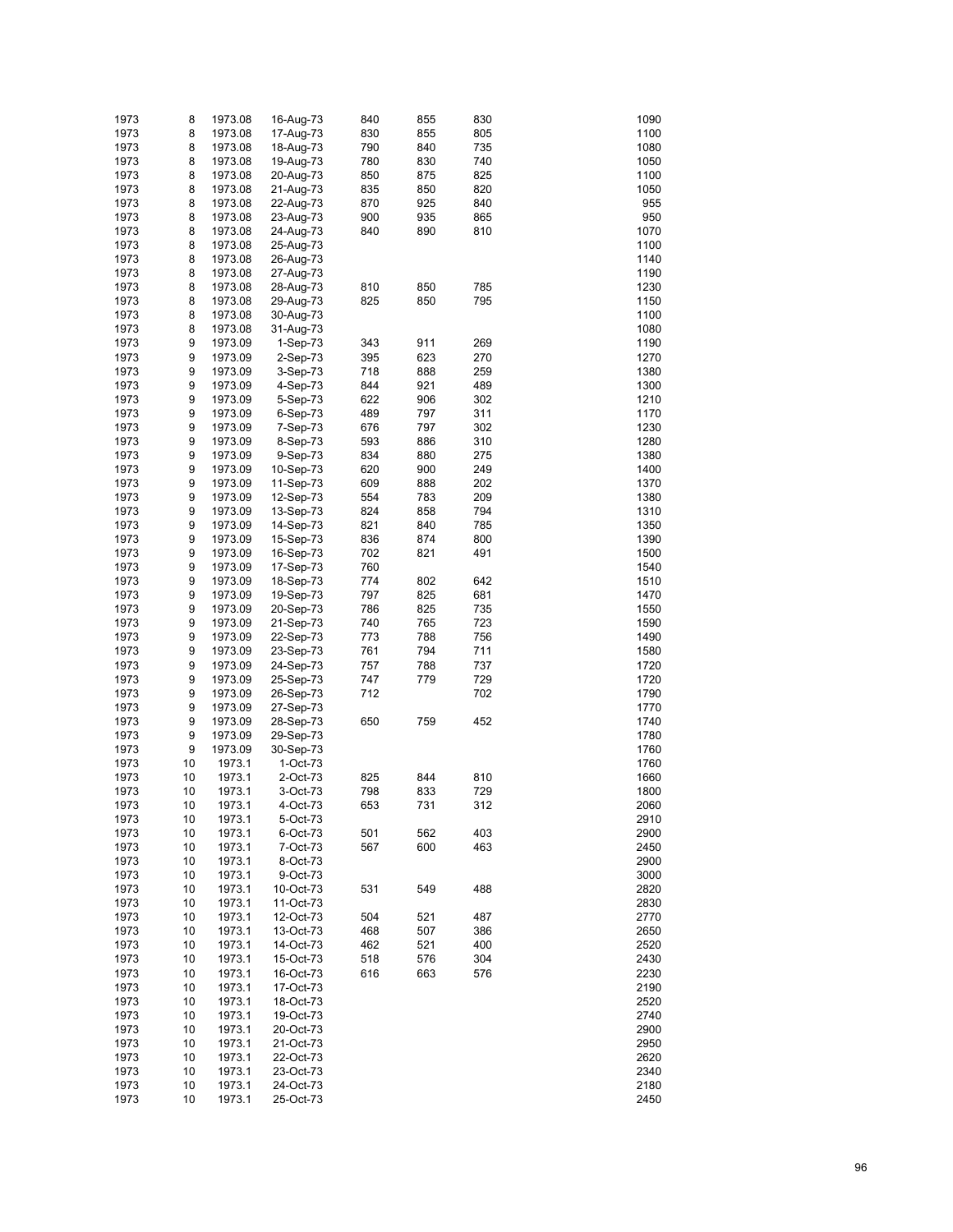| 1973         | 10       | 1973.1             | 26-Oct-73              |            |            |            | 2700         |
|--------------|----------|--------------------|------------------------|------------|------------|------------|--------------|
| 1973         | 10       | 1973.1             | 27-Oct-73              |            |            |            | 2910         |
| 1973         | 10       | 1973.1             | 28-Oct-73              |            |            |            | 2950         |
| 1973         | 10       | 1973.1             | 29-Oct-73              |            |            |            | 2610         |
| 1973         | 10       | 1973.1             | 30-Oct-73              | 581        |            |            | 2370         |
| 1973         | 10       | 1973.1             | 31-Oct-73              | 465        | 531        | 446        | 2820         |
| 1973         | 11       | 1973.11            | 1-Nov-73               | 457        | 476        | 435        | 2960         |
| 1973<br>1973 | 11<br>11 | 1973.11<br>1973.11 | 2-Nov-73<br>3-Nov-73   | 527<br>576 | 661<br>611 | 496<br>558 | 2910<br>2580 |
| 1973         | 11       | 1973.11            | 4-Nov-73               | 608        | 640        | 592        | 2400         |
| 1973         | 11       | 1973.11            | 5-Nov-73               | 646        | 665        | 640        | 2240         |
| 1973         | 11       | 1973.11            | 6-Nov-73               | 678        | 683        | 665        | 2110         |
| 1973         | 11       | 1973.11            | 7-Nov-73               | 698        | 750        | 669        | 2060         |
| 1973         | 11       | 1973.11            | 8-Nov-73               | 815        | 858        | 753        | 1810         |
| 1973         | 11       | 1973.11            | 9-Nov-73               | 884        | 903        | 863        | 1700         |
| 1973         | 11       | 1973.11            | 10-Nov-73              | 841        | 906        | 735        | 1770         |
| 1973         | 11       | 1973.11            | 11-Nov-73              | 636        | 717        | 627        | 1860         |
| 1973         | 11       | 1973.11            | 12-Nov-73              | 636        | 654        | 627        | 1870         |
| 1973         | 11       | 1973.11            | 13-Nov-73              | 642        | 654        | 636        | 1870         |
| 1973         | 11       | 1973.11            | 14-Nov-73              |            |            |            | 1890         |
| 1973         | 11       | 1973.11            | 15-Nov-73              | 666        | 677        | 660        | 1910         |
| 1973         | 11       | 1973.11            | 16-Nov-73              | 685        | 708        | 671        | 1920         |
| 1973         | 11       | 1973.11            | 17-Nov-73              | 699        | 713        | 694        | 1930         |
| 1973         | 11       | 1973.11            | 18-Nov-73              | 699        | 713        | 650        | 1960         |
| 1973<br>1973 | 11<br>11 | 1973.11<br>1973.11 | 19-Nov-73<br>20-Nov-73 | 596        | 660        | 567        | 1980<br>2110 |
| 1973         | 11       | 1973.11            | 21-Nov-73              | 510        | 582        | 428        | 2390         |
| 1973         | 11       | 1973.11            | 22-Nov-73              | 408        | 423        | 397        | 2710         |
| 1973         | 11       | 1973.11            | 23-Nov-73              | 420        | 442        | 397        | 2770         |
| 1973         | 11       | 1973.11            | 24-Nov-73              | 475        | 506        | 441        | 2590         |
| 1973         | 11       | 1973.11            | 25-Nov-73              |            |            |            | 2440         |
| 1973         | 11       | 1973.11            | 26-Nov-73              |            |            |            | 2500         |
| 1973         | 11       | 1973.11            | 27-Nov-73              |            |            |            | 2610         |
| 1973         | 11       | 1973.11            | 28-Nov-73              | 449        | 495        | 398        | 2780         |
| 1973         | 11       | 1973.11            | 29-Nov-73              | 410        | 482        | 212        | 2900         |
| 1973         | 11       | 1973.11            | 30-Nov-73              | 446        | 520        | 137        | 2900         |
| 1973         | 12       | 1973.12            | 1-Dec-73               | 522        | 546        | 485        | 2900         |
| 1973         | 12       | 1973.12            | 2-Dec-73               | 581        | 634        | 546        | 2930         |
| 1973         | 12       | 1973.12            | 3-Dec-73               | 559        | 640        | 472        | 2960         |
| 1973         | 12       | 1973.12            | 4-Dec-73               | 544        | 563        | 495        | 2960         |
| 1973<br>1973 | 12<br>12 | 1973.12<br>1973.12 | 5-Dec-73<br>6-Dec-73   | 535<br>442 | 555<br>523 | 484<br>334 | 2960<br>2990 |
| 1973         | 12       | 1973.12            | 7-Dec-73               | 498        | 527        | 460        | 2990         |
| 1973         | 12       | 1973.12            | 8-Dec-73               |            |            |            | 3000         |
| 1973         | 12       | 1973.12            | 9-Dec-73               | 492        | 569        | 341        | 2990         |
| 1973         | 12       | 1973.12            | 10-Dec-73              | 556        | 563        | 540        | 2910         |
| 1973         | 12       | 1973.12            | 11-Dec-73              | 566        | 603        | 502        | 2870         |
| 1973         | 12       | 1973.12            | 12-Dec-73              | 567        | 651        | 429        | 2860         |
| 1973         | 12       | 1973.12            | 13-Dec-73              | 537        | 615        | 500        | 2910         |
| 1973         | 12       | 1973.12            | 14-Dec-73              | 586        | 630        | 549        | 2920         |
| 1973         | 12       | 1973.12            | 15-Dec-73              | 577        | 617        | 313        | 2860         |
| 1973         | 12       | 1973.12            | 16-Dec-73              |            |            |            | 3200         |
| 1973         | 12       | 1973.12            | 17-Dec-73              |            |            |            | 3460         |
| 1973         | 12       | 1973.12            | 18-Dec-73              | 430        | 450        | 327        | 3460         |
| 1973         | 12       | 1973.12            | 19-Dec-73              |            |            |            | 3500         |
| 1973<br>1973 | 12<br>12 | 1973.12            | 20-Dec-73              |            |            |            | 3520         |
| 1973         | 12       | 1973.12<br>1973.12 | 21-Dec-73<br>22-Dec-73 | 470<br>438 | 463        | 433<br>418 | 3550<br>3780 |
| 1973         | 12       | 1973.12            | 23-Dec-73              | 384        | 441        | 279        | 3910         |
| 1973         | 12       | 1973.12            | 24-Dec-73              | 410        | 466        | 343        | 3910         |
| 1973         | 12       | 1973.12            | 25-Dec-73              | 375        | 418        | 379        | 3840         |
| 1973         | 12       | 1973.12            | 26-Dec-73              | 405        | 433        | 298        | 3770         |
| 1973         | 12       | 1973.12            | 27-Dec-73              | 448        | 457        | 437        | 3870         |
| 1973         | 12       | 1973.12            | 28-Dec-73              | 449        | 459        | 434        | 4730         |
| 1973         | 12       | 1973.12            | 29-Dec-73              |            |            |            | 6420         |
| 1973         | 12       | 1973.12            | 30-Dec-73              |            |            |            | 6320         |
| 1973         | 12       | 1973.12            | 31-Dec-73              |            |            |            | 5930         |
| 1974         | 1        | 1974.01            | 1-Jan-74               |            |            |            | 5830         |
| 1974         | 1        | 1974.01            | 2-Jan-74               |            |            |            | 5760         |
| 1974         | 1        | 1974.01            | 3-Jan-74               | 393        | 402        | 377        | 5770         |
| 1974         | 1        | 1974.01            | 4-Jan-74               | 334        | 375        | 305        | 6360         |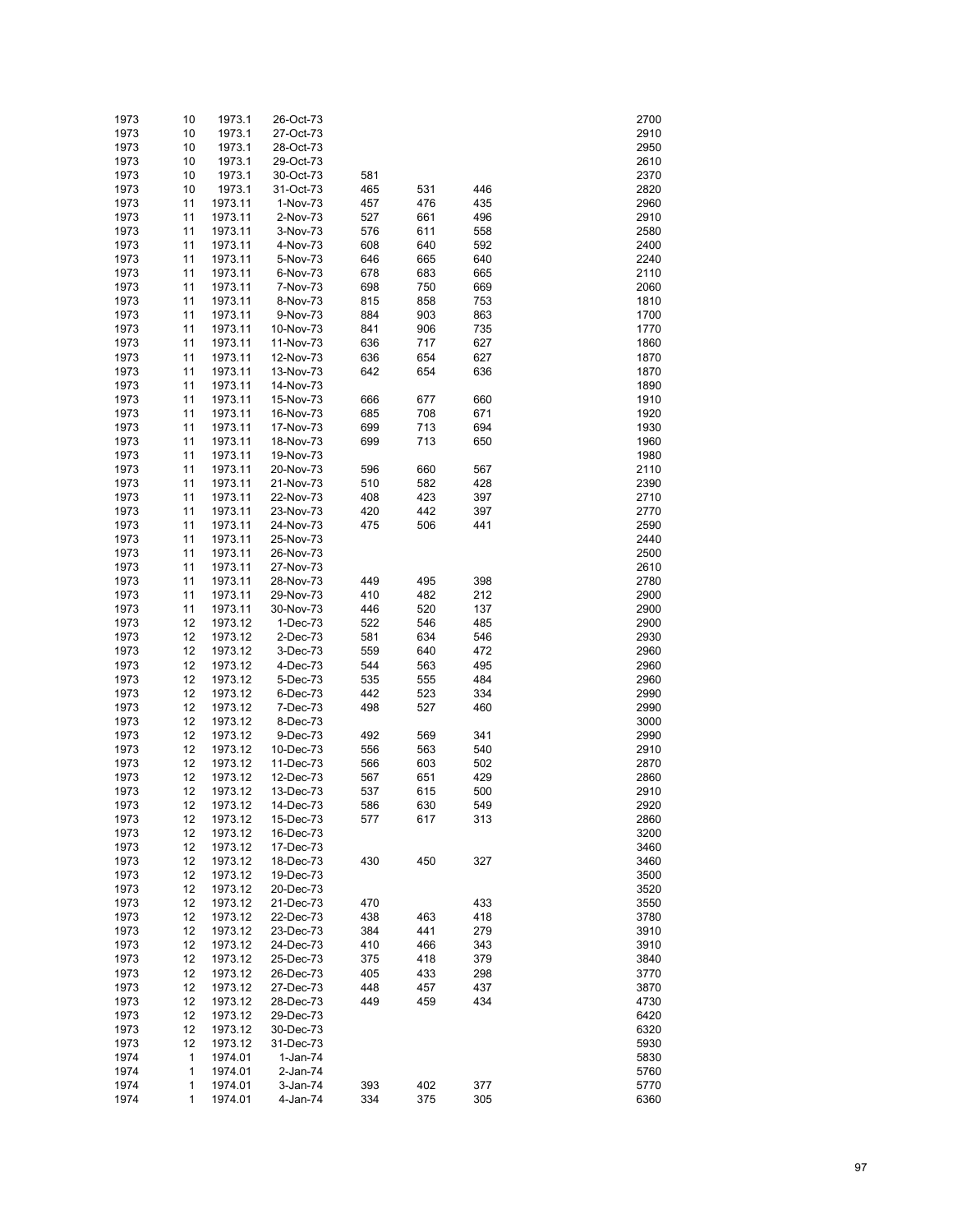| 1974         | 1      | 1974.01            | 5-Jan-74               | 318        | 332        | 292        | 6800         |
|--------------|--------|--------------------|------------------------|------------|------------|------------|--------------|
| 1974         | 1      | 1974.01            | 6-Jan-74               | 318        | 335        | 308        | 6890         |
| 1974         | 1      | 1974.01            | 7-Jan-74               | 313        | 330        | 294        | 6940         |
| 1974         | 1      | 1974.01            | 8-Jan-74               | 313        | 323        | 294        | 7070         |
| 1974         | 1      | 1974.01            | 9-Jan-74               | 264        | 274        | 245        | 7830         |
| 1974         | 1      | 1974.01            | 10-Jan-74              |            |            |            | 8110         |
| 1974         | 1      | 1974.01            | 11-Jan-74              | 285        | 307        | 272        | 8200         |
| 1974         | 1      | 1974.01            | 12-Jan-74              | 328        | 339        | 320        | 8290         |
| 1974         | 1      | 1974.01            | 13-Jan-74              | 328        | 347        | 313        | 7980         |
| 1974         | 1      | 1974.01            | 14-Jan-74              | 416        | 427        | 401        | 7180         |
| 1974         | 1      | 1974.01            | 15-Jan-74              | 429        | 438        | 423        | 6450         |
| 1974         | 1      | 1974.01            | 16-Jan-74              | 392        | 418        | 373        | 6740         |
| 1974         | 1      | 1974.01            | 17-Jan-74              | 373        | 384        | 361        | 6770         |
| 1974         | 1      | 1974.01            | 18-Jan-74              | 360        | 390        | 285        | 6840         |
| 1974         | 1      | 1974.01            | 19-Jan-74              | 339        | 497        | 277        | 7710         |
| 1974         | 1      | 1974.01            | 20-Jan-74              | 363        | 469        | 339        | 8290         |
| 1974         | 1      | 1974.01            | 21-Jan-74              | 349        | 369        | 315        | 8180         |
| 1974         | 1      | 1974.01            | 22-Jan-74              | 331        | 345        | 318        | 8050         |
| 1974         | 1      | 1974.01            | 23-Jan-74              | 334        | 352        | 323        | 8820         |
| 1974         | 1      | 1974.01            | 24-Jan-74              | 342        | 353        | 330        | 8990         |
| 1974         | 1      | 1974.01            | 25-Jan-74              | 324        | 335        | 314        | 9380         |
| 1974<br>1974 | 1<br>1 | 1974.01<br>1974.01 | 26-Jan-74<br>27-Jan-74 | 304<br>307 | 322<br>365 | 276<br>272 | 9650<br>9700 |
| 1974         | 1      | 1974.01            | 28-Jan-74              | 326        | 374        | 236        | 9330         |
| 1974         | 1      | 1974.01            | 29-Jan-74              | 353        | 362        | 343        | 8830         |
| 1974         | 1      | 1974.01            | 30-Jan-74              | 326        | 349        | 318        | 9340         |
| 1974         | 1      | 1974.01            | 31-Jan-74              |            |            |            | 9140         |
| 1974         | 2      | 1974.02            | 1-Feb-74               | 333        | 340        | 327        | 8600         |
| 1974         | 2      | 1974.02            | 2-Feb-74               | 322        | 328        | 315        | 8360         |
| 1974         | 2      | 1974.02            | 3-Feb-74               | 304        | 394        | 331        | 7880         |
| 1974         | 2      | 1974.02            | 4-Feb-74               | 392        | 399        | 384        | 7320         |
| 1974         | 2      | 1974.02            | 5-Feb-74               | 413        | 464        | 404        | 6750         |
| 1974         | 2      | 1974.02            | 6-Feb-74               | 435        | 457        | 415        | 6670         |
| 1974         | 2      | 1974.02            | 7-Feb-74               | 457        | 482        | 405        | 6350         |
| 1974         | 2      | 1974.02            | 8-Feb-74               |            |            |            | 5910         |
| 1974         | 2      | 1974.02            | 9-Feb-74               | 476        | 509        | 452        | 5550         |
| 1974         | 2      | 1974.02            | 10-Feb-74              | 481        | 509        | 455        | 5380         |
| 1974         | 2      | 1974.02            | 11-Feb-74              | 495        | 520        | 388        | 4930         |
| 1974         | 2      | 1974.02            | 12-Feb-74              | 512        | 555        | 488        | 4490         |
| 1974         | 2      | 1974.02            | 13-Feb-74              | 476        | 510        | 451        | 4670         |
| 1974         | 2      | 1974.02            | 14-Feb-74              | 428        | 452        | 401        | 4970         |
| 1974         | 2      | 1974.02            | 15-Feb-74              | 398        | 418        | 372        | 5070         |
| 1974         | 2      | 1974.02            | 16-Feb-74              | 422        | 450        | 399        | 4950         |
| 1974         | 2      | 1974.02            | 17-Feb-74              | 457        | 492        | 429        | 4530         |
| 1974         | 2      | 1974.02            | 18-Feb-74              | 501        | 525        | 482        | 4140         |
| 1974         | 2      | 1974.02            | 19-Feb-74              | 556        | 586        | 531        | 3670         |
| 1974         | 2      | 1974.02            | 20-Feb-74              | 585        | 594        | 576        | 3500         |
| 1974         | 2<br>2 | 1974.02<br>1974.02 | 21-Feb-74              | 559<br>481 | 588        | 527        | 3540         |
| 1974<br>1974 | 2      | 1974.02            | 22-Feb-74<br>23-Feb-74 | 460        | 521<br>467 | 461<br>450 | 3670<br>3760 |
| 1974         | 2      | 1974.02            | 24-Feb-74              | 462        | 483        | 450        | 3730         |
| 1974         | 2      | 1974.02            | 25-Feb-74              | 482        | 491        | 477        | 3650         |
| 1974         | 2      | 1974.02            | 26-Feb-74              | 509        | 521        | 491        | 3500         |
| 1974         | 2      | 1974.02            | 27-Feb-74              | 506        | 515        | 497        | 3550         |
| 1974         | 2      | 1974.02            | 28-Feb-74              | 504        | 515        | 497        | 3530         |
| 1974         | 3      | 1974.03            | 1-Mar-74               |            |            |            | 3420         |
| 1974         | 3      | 1974.03            | 2-Mar-74               |            |            |            | 3460         |
| 1974         | 3      | 1974.03            | 3-Mar-74               |            |            |            | 4510         |
| 1974         | 3      | 1974.03            | 4-Mar-74               |            |            |            | 5070         |
| 1974         | 3      | 1974.03            | 5-Mar-74               |            |            |            | 4900         |
| 1974         | 3      | 1974.03            | 6-Mar-74               | 435        | 524        | 347        | 4920         |
| 1974         | 3      | 1974.03            | 7-Mar-74               | 293        | 350        | 268        | 5520         |
| 1974         | 3      | 1974.03            | 8-Mar-74               | 303        | 332        | 294        | 6020         |
| 1974         | 3      | 1974.03            | 9-Mar-74               | 307        | 317        | 298        | 6240         |
| 1974         | 3      | 1974.03            | 10-Mar-74              | 331        | 346        | 311        | 6190         |
| 1974         | 3      | 1974.03            | 11-Mar-74              | 347        | 371        | 333        | 5800         |
| 1974         | 3      | 1974.03            | 12-Mar-74              | 374        | 382        | 372        | 5490         |
| 1974         | 3      | 1974.03            | 13-Mar-74              | 378        | 390        | 367        | 5360         |
| 1974         | 3<br>3 | 1974.03            | 14-Mar-74              | 398        | 408        | 389        | 5180         |
| 1974<br>1974 | 3      | 1974.03<br>1974.03 | 15-Mar-74<br>16-Mar-74 | 366<br>382 | 407<br>396 | 333<br>362 | 4860<br>4380 |
|              |        |                    |                        |            |            |            |              |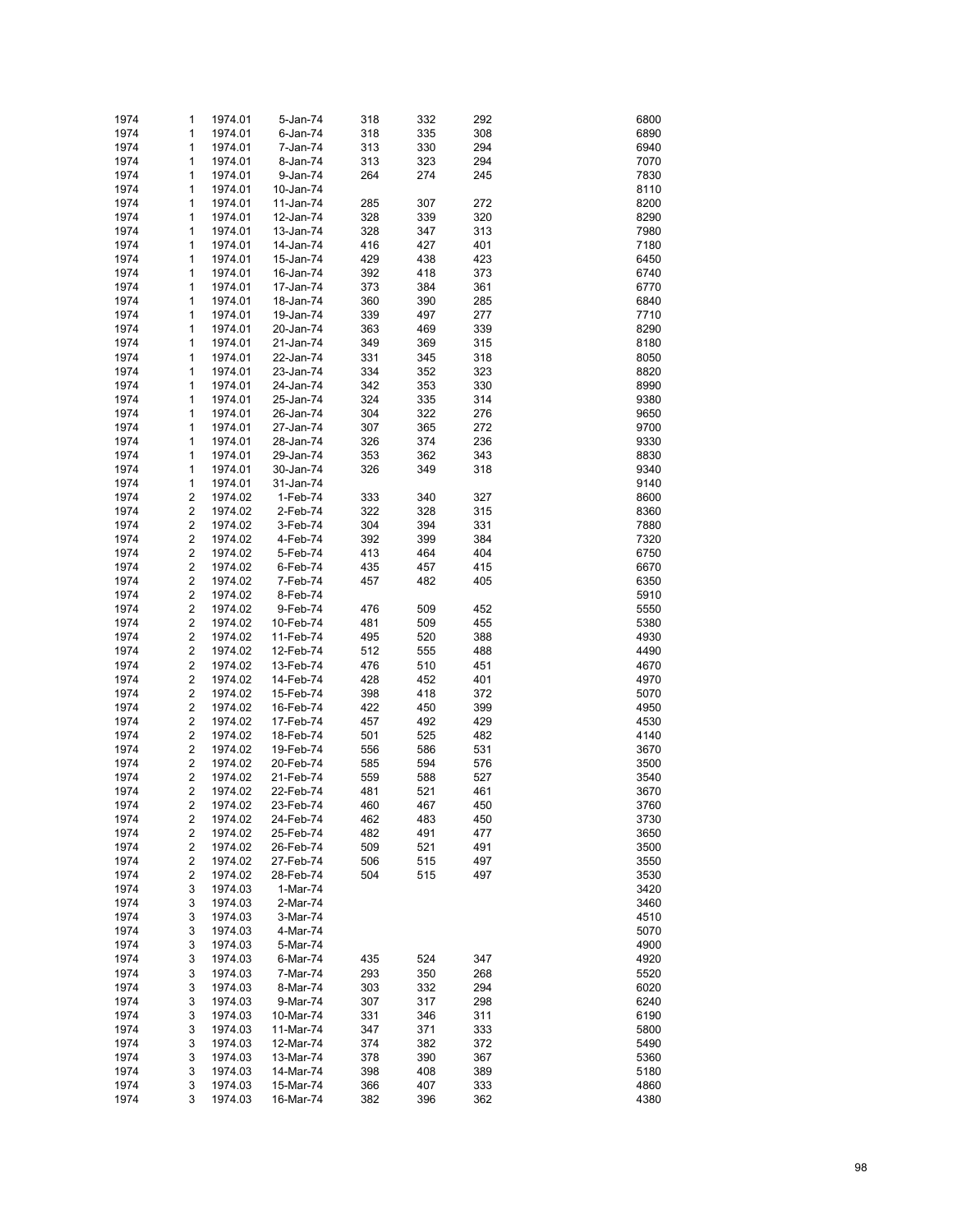| 1974         | 3      | 1974.03            | 17-Mar-74              | 406        | 427        | 387        | 4200         |
|--------------|--------|--------------------|------------------------|------------|------------|------------|--------------|
| 1974         | 3      | 1974.03            | 18-Mar-74              | 448        | 483        | 416        | 4090         |
| 1974         | 3      | 1974.03            | 19-Mar-74              | 501        | 505        | 482        | 3990         |
| 1974         | 3      | 1974.03            | 20-Mar-74              | 458        | 485        | 437        | 4060         |
| 1974         | 3      | 1974.03            | 21-Mar-74              | 481        | 487        | 474        | 4000         |
| 1974         | 3      | 1974.03            | 22-Mar-74              | 474        | 485        | 464        | 3900         |
| 1974         | 3      | 1974.03            | 23-Mar-74              | 483        | 493        | 467        | 3850         |
| 1974         | 3      | 1974.03            | 24-Mar-74              | 487        | 520        | 470        | 3780         |
| 1974         | 3      | 1974.03            | 25-Mar-74              | 484        | 491        | 476        | 3850         |
| 1974         | 3      | 1974.03            | 26-Mar-74              | 478        | 500        | 423        | 3920         |
| 1974         | 3      | 1974.03            | 27-Mar-74              | 393        | 418        | 359        | 4870         |
| 1974         | 3      | 1974.03            | 28-Mar-74              | 424        | 438        | 396        | 5490         |
| 1974         | 3      | 1974.03            | 29-Mar-74              | 401        | 421        | 393        | 5940         |
| 1974         | 3      | 1974.03            | 30-Mar-74              | 411        | 429        | 400        | 5910         |
| 1974         | 3      | 1974.03            | 31-Mar-74              | 375        | 450        | 343        | 6160         |
| 1974         | 4      | 1974.04            | 1-Apr-74               | 361        | 368        | 344        | 6470         |
| 1974         | 4      | 1974.04            | 2-Apr-74               | 341        | 355        | 326        | 6880         |
| 1974         | 4      | 1974.04            | 3-Apr-74               | 337        | 341        | 330        | 7820         |
| 1974         | 4      | 1974.04            | 4-Apr-74               |            |            |            | 8100         |
| 1974         | 4      | 1974.04            | 5-Apr-74               |            |            |            | 7960         |
| 1974         | 4      | 1974.04            | 6-Apr-74               |            |            |            | 8350         |
| 1974         | 4      | 1974.04            | 7-Apr-74               |            |            |            | 8530         |
| 1974         | 4      | 1974.04            | 8-Apr-74               |            |            |            | 8300         |
| 1974         | 4      | 1974.04            | 9-Apr-74               |            |            |            | 7600         |
| 1974         | 4      | 1974.04            | 10-Apr-74              | 393        | 423        | 360        | 7120         |
| 1974         | 4      | 1974.04            | 11-Apr-74              | 409        | 434        | 313        | 6650         |
| 1974         | 4      | 1974.04            | 12-Apr-74              | 400        | 423        | 328        | 6400         |
| 1974         | 4      | 1974.04            | 13-Apr-74              |            |            |            | 6380         |
| 1974         | 4      | 1974.04            | 14-Apr-74              |            |            |            | 6430         |
| 1974         | 4      | 1974.04            | 15-Apr-74              | 381        | 389        | 374        | 6250         |
| 1974         | 4      | 1974.04            | 16-Apr-74              | 395        | 409        | 376        | 5880         |
| 1974         | 4      | 1974.04            | 17-Apr-74              | 418        | 438        | 398        | 5530         |
| 1974         | 4      | 1974.04            | 18-Apr-74              | 436        | 452        | 418        | 5300         |
| 1974         | 4      | 1974.04            | 19-Apr-74              | 416        | 448        | 394        | 5290         |
| 1974         | 4      | 1974.04            | 20-Apr-74              | 426        | 445        | 404        | 5290         |
| 1974         | 4      | 1974.04            | 21-Apr-74              | 454        | 517        | 406        | 5110         |
| 1974         | 4      | 1974.04            | 22-Apr-74              | 493        | 515        | 473        | 4580         |
| 1974         | 4      | 1974.04            | 23-Apr-74              | 528        | 580        | 491        | 4230         |
| 1974         | 4      | 1974.04            | 24-Apr-74              | 609        | 651        | 570        | 3570         |
| 1974         | 4      | 1974.04            | 25-Apr-74              | 646        | 677        | 623        | 3340         |
| 1974         | 4      | 1974.04            | 26-Apr-74              | 624        | 636        | 609        | 3180         |
| 1974         | 4      | 1974.04            | 27-Apr-74              | 632        | 651        | 592        | 3100         |
| 1974         | 4      | 1974.04            | 28-Apr-74              | 514        | 592        | 483        | 3650         |
| 1974         | 4      | 1974.04            | 29-Apr-74              | 479        | 502        | 443        | 4040         |
| 1974         | 4      | 1974.04            | 30-Apr-74              | 445        | 459        | 431        | 4170         |
| 1974         | 5      | 1974.05            | 1-May-74               | 447        | 470        | 427        | 4210         |
| 1974         | 5      | 1974.05            | $2-May-74$             | 406        | 423        | 391        | 3910         |
| 1974         | 5      | 1974.05            | 3-May-74               | 407        | 424        | 392        | 3890         |
| 1974         | 5      | 1974.05            | 4-May-74               |            |            |            | 3970         |
| 1974         | 5      | 1974.05            | 5-May-74               |            |            |            | 4080         |
| 1974         | 5      | 1974.05            | 6-May-74               |            |            |            | 4180         |
| 1974         | 5      | 1974.05            | 7-May-74               |            |            |            | 3950         |
| 1974         | 5<br>5 | 1974.05            | 8-May-74               | 459        | 515        | 431<br>401 | 3620<br>4080 |
| 1974         | 5      | 1974.05            | 9-May-74               | 438        | 462        | 345        | 4510         |
| 1974<br>1974 | 5      | 1974.05<br>1974.05 | 10-May-74              | 378<br>341 | 410<br>356 | 333        | 4960         |
| 1974         | 5      | 1974.05            | 11-May-74<br>12-May-74 | 354        | 375        | 330        | 5170         |
| 1974         | 5      | 1974.05            | 13-May-74              | 383        | 402        | 369        | 5070         |
| 1974         | 5      | 1974.05            | 14-May-74              | 374        | 395        | 335        | 4900         |
| 1974         | 5      | 1974.05            |                        | 337        | 351        | 322        | 5040         |
| 1974         | 5      | 1974.05            | 15-May-74<br>16-May-74 | 314        | 327        | 295        | 5390         |
| 1974         | 5      | 1974.05            | 17-May-74              | 314        | 324        | 304        | 5440         |
| 1974         | 5      | 1974.05            | 18-May-74              | 320        | 328        | 311        | 5350         |
| 1974         | 5      | 1974.05            | 19-May-74              | 349        | 376        | 318        | 5240         |
| 1974         | 5      | 1974.05            | 20-May-74              | 386        | 401        | 373        | 5080         |
| 1974         | 5      | 1974.05            | 21-May-74              | 378        | 396        | 368        | 4620         |
| 1974         | 5      | 1974.05            | 22-May-74              | 468        | 525        | 402        | 3760         |
| 1974         | 5      | 1974.05            | 23-May-74              | 568        | 603        | 521        | 3020         |
| 1974         | 5      | 1974.05            | 24-May-74              | 610        | 634        | 592        | 2700         |
| 1974         | 5      | 1974.05            | 25-May-74              | 573        | 663        | 461        | 2560         |
| 1974         | 5      | 1974.05            | 26-May-74              | 676        | 719        | 480        | 2460         |
|              |        |                    |                        |            |            |            |              |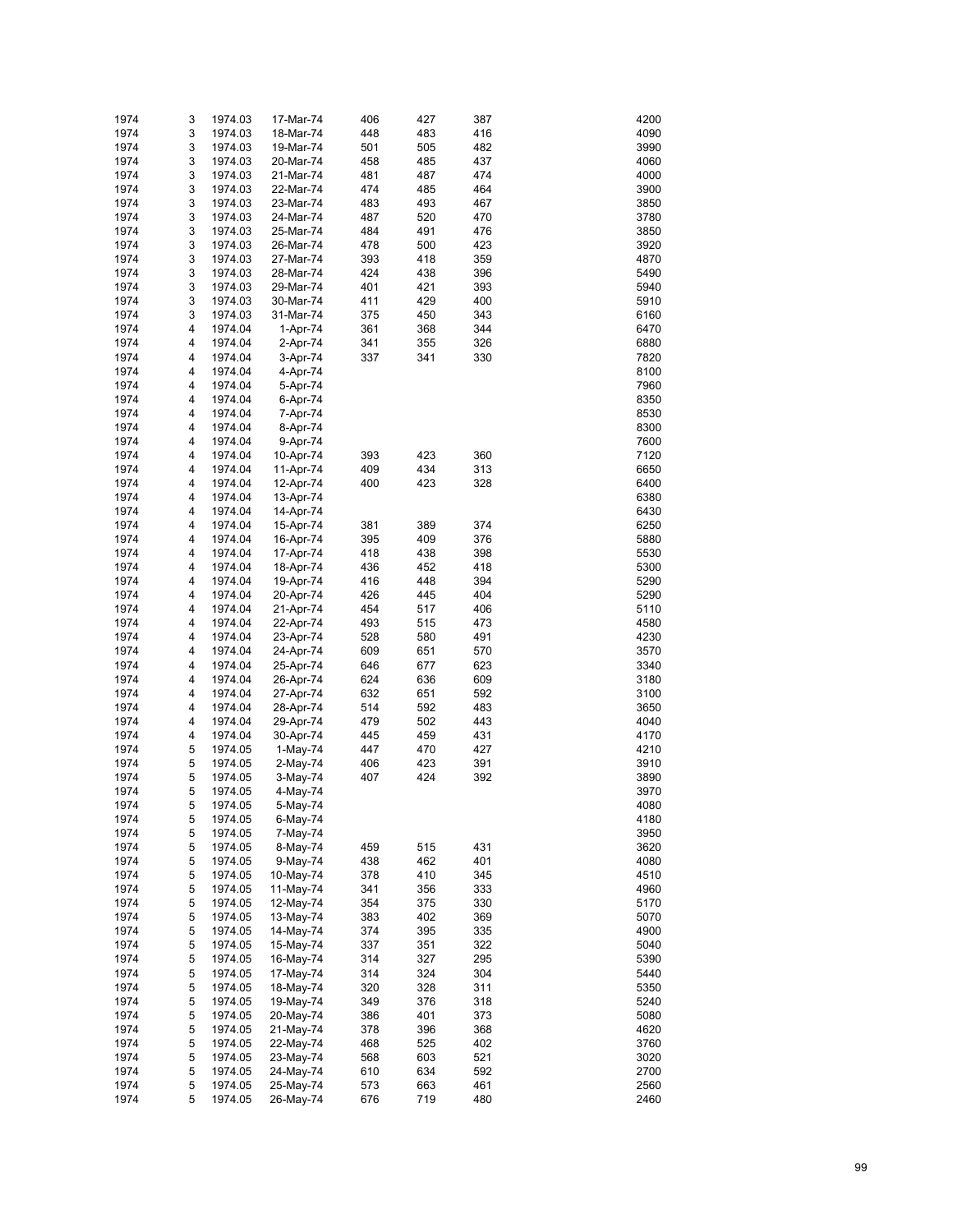| 1974 | 5              | 1974.05 | 27-May-74 | 657 | 723 | 486 | 2390 |
|------|----------------|---------|-----------|-----|-----|-----|------|
| 1974 | 5              | 1974.05 | 28-May-74 | 701 | 740 | 623 | 2260 |
|      |                |         |           |     |     |     |      |
| 1974 | 5              | 1974.05 | 29-May-74 | 494 | 611 | 307 | 3120 |
| 1974 | 5              | 1974.05 | 30-May-74 | 360 | 389 | 316 | 3830 |
| 1974 | 5              | 1974.05 | 31-May-74 | 270 | 311 | 288 | 4540 |
| 1974 | 6              | 1974.06 | 1-Jun-74  | 308 | 329 | 287 | 4920 |
| 1974 | 6              | 1974.06 | 2-Jun-74  | 277 | 303 | 247 | 5130 |
| 1974 | 6              | 1974.06 | 3-Jun-74  | 283 | 304 | 263 | 5370 |
| 1974 | 6              | 1974.06 | 4-Jun-74  | 274 | 257 | 193 | 5340 |
|      | 6              |         |           |     |     |     | 5100 |
| 1974 |                | 1974.06 | 5-Jun-74  | 295 | 305 | 282 |      |
| 1974 | 6              | 1974.06 | 6-Jun-74  | 301 | 308 | 291 | 4930 |
| 1974 | 6              | 1974.06 | 7-Jun-74  | 314 | 327 | 294 | 4930 |
| 1974 | 6              | 1974.06 | 8-Jun-74  | 320 | 331 | 305 | 4910 |
| 1974 | 6              | 1974.06 | 9-Jun-74  | 290 | 307 | 276 | 5230 |
| 1974 | 6              | 1974.06 | 10-Jun-74 | 269 | 301 | 212 | 5670 |
| 1974 | 6              | 1974.06 | 11-Jun-74 | 207 | 218 | 200 | 5730 |
| 1974 | 6              | 1974.06 | 12-Jun-74 | 249 | 285 | 221 | 4880 |
| 1974 | 6              | 1974.06 | 13-Jun-74 | 348 | 379 | 287 | 3970 |
|      |                |         |           |     |     |     |      |
| 1974 | 6              | 1974.06 | 14-Jun-74 | 364 | 396 | 347 | 3750 |
| 1974 | 6              | 1974.06 | 15-Jun-74 | 440 | 462 | 400 | 3310 |
| 1974 | 6              | 1974.06 | 16-Jun-74 | 369 | 436 | 307 | 3840 |
| 1974 | 6              | 1974.06 | 17-Jun-74 | 298 | 317 | 280 | 4400 |
| 1974 | 6              | 1974.06 | 18-Jun-74 | 294 | 335 | 280 | 4370 |
| 1974 | 6              | 1974.06 | 19-Jun-74 | 389 | 412 | 367 | 3890 |
| 1974 | 6              | 1974.06 | 20-Jun-74 | 445 | 470 | 422 | 3360 |
| 1974 | 6              | 1974.06 | 21-Jun-74 | 461 | 501 | 442 | 2800 |
|      |                |         |           |     |     |     |      |
| 1974 | 6              | 1974.06 | 22-Jun-74 | 623 | 669 | 519 | 2500 |
| 1974 | 6              | 1974.06 | 23-Jun-74 |     |     |     | 2360 |
| 1974 | 6              | 1974.06 | 24-Jun-74 | 708 | 719 | 699 | 2400 |
| 1974 | 6              | 1974.06 | 25-Jun-74 |     |     |     | 2330 |
| 1974 | 6              | 1974.06 | 26-Jun-74 |     |     |     | 2350 |
| 1974 | 6              | 1974.06 | 27-Jun-74 |     |     |     | 2220 |
| 1974 | 6              | 1974.06 | 28-Jun-74 | 558 | 785 | 458 | 2070 |
| 1974 | 6              | 1974.06 | 29-Jun-74 | 624 | 827 | 460 | 1900 |
|      |                |         |           |     |     |     |      |
| 1974 | 6              | 1974.06 | 30-Jun-74 | 910 | 936 | 880 | 1840 |
| 1974 | 7              | 1974.07 | 1-Jul-74  | 747 | 897 | 471 | 1840 |
| 1974 | 7              | 1974.07 | 2-Jul-74  | 869 | 911 | 821 | 1700 |
| 1974 | 7              | 1974.07 | 3-Jul-74  | 918 | 936 | 874 | 1600 |
| 1974 | 7              | 1974.07 | 4-Jul-74  | 772 | 951 | 473 | 1570 |
| 1974 | 7              | 1974.07 | 5-Jul-74  | 902 | 948 | 846 | 1630 |
| 1974 | 7              | 1974.07 | 6-Jul-74  | 822 | 855 | 777 | 1620 |
| 1974 | 7              | 1974.07 | 7-Jul-74  | 825 | 855 | 815 | 1600 |
| 1974 | 7              | 1974.07 | 8-Jul-74  | 848 | 882 | 825 | 1700 |
| 1974 | 7              | 1974.07 |           | 823 | 855 | 788 | 1760 |
|      |                |         | 9-Jul-74  |     |     |     |      |
| 1974 | 7              | 1974.07 | 10-Jul-74 | 696 | 794 | 665 | 2040 |
| 1974 | $\overline{7}$ | 1974.07 | 11-Jul-74 | 647 | 681 | 627 | 2160 |
| 1974 | $\overline{7}$ | 1974.07 | 12-Jul-74 | 682 | 717 | 651 | 2070 |
| 1974 | 7              | 1974.07 | 13-Jul-74 |     |     |     | 2000 |
| 1974 | 7              | 1974.07 | 14-Jul-74 |     |     |     | 2070 |
| 1974 | 7              | 1974.07 | 15-Jul-74 |     |     |     | 1970 |
| 1974 | 7              | 1974.07 | 16-Jul-74 |     |     |     | 1740 |
| 1974 | 7              | 1974.07 | 17-Jul-74 |     |     |     | 1610 |
| 1974 | 7              | 1974.07 | 18-Jul-74 |     |     |     | 1520 |
|      |                |         |           |     |     |     |      |
| 1974 | 7              | 1974.07 | 19-Jul-74 |     |     |     | 1410 |
| 1974 | 7              | 1974.07 | 20-Jul-74 | 923 | 940 | 903 | 1400 |
| 1974 | 7              | 1974.07 | 21-Jul-74 | 721 | 921 | 467 | 1520 |
| 1974 | 7              | 1974.07 | 22-Jul-74 | 676 | 819 | 463 | 1550 |
| 1974 | 7              | 1974.07 | 23-Jul-74 | 694 | 915 | 463 | 1410 |
| 1974 | 7              | 1974.07 | 24-Jul-74 | 879 | 948 | 496 | 1340 |
| 1974 | 7              | 1974.07 | 25-Jul-74 | 492 | 520 | 462 | 1400 |
| 1974 | 7              | 1974.07 | 26-Jul-74 | 790 | 844 | 508 | 1430 |
| 1974 | 7              | 1974.07 | 27-Jul-74 | 755 | 794 | 713 | 1470 |
|      |                |         |           |     |     |     |      |
| 1974 | 7              | 1974.07 | 28-Jul-74 |     |     |     | 1440 |
| 1974 | 7              | 1974.07 | 29-Jul-74 | 864 | 880 | 852 | 1430 |
| 1974 | 7              | 1974.07 | 30-Jul-74 | 872 | 897 | 836 | 1410 |
| 1974 | 7              | 1974.07 | 31-Jul-74 | 904 | 969 | 827 | 1320 |
| 1974 | 8              | 1974.08 | 1-Aug-74  | 895 | 954 | 827 | 1300 |
| 1974 | 8              | 1974.08 | 2-Aug-74  | 863 | 936 | 511 | 1300 |
| 1974 | 8              | 1974.08 | 3-Aug-74  | 673 | 960 | 458 | 1260 |
| 1974 | 8              | 1974.08 | 4-Aug-74  | 628 | 911 | 457 | 1340 |
| 1974 | 8              | 1974.08 | 5-Aug-74  |     |     |     | 1380 |
|      |                |         |           |     |     |     |      |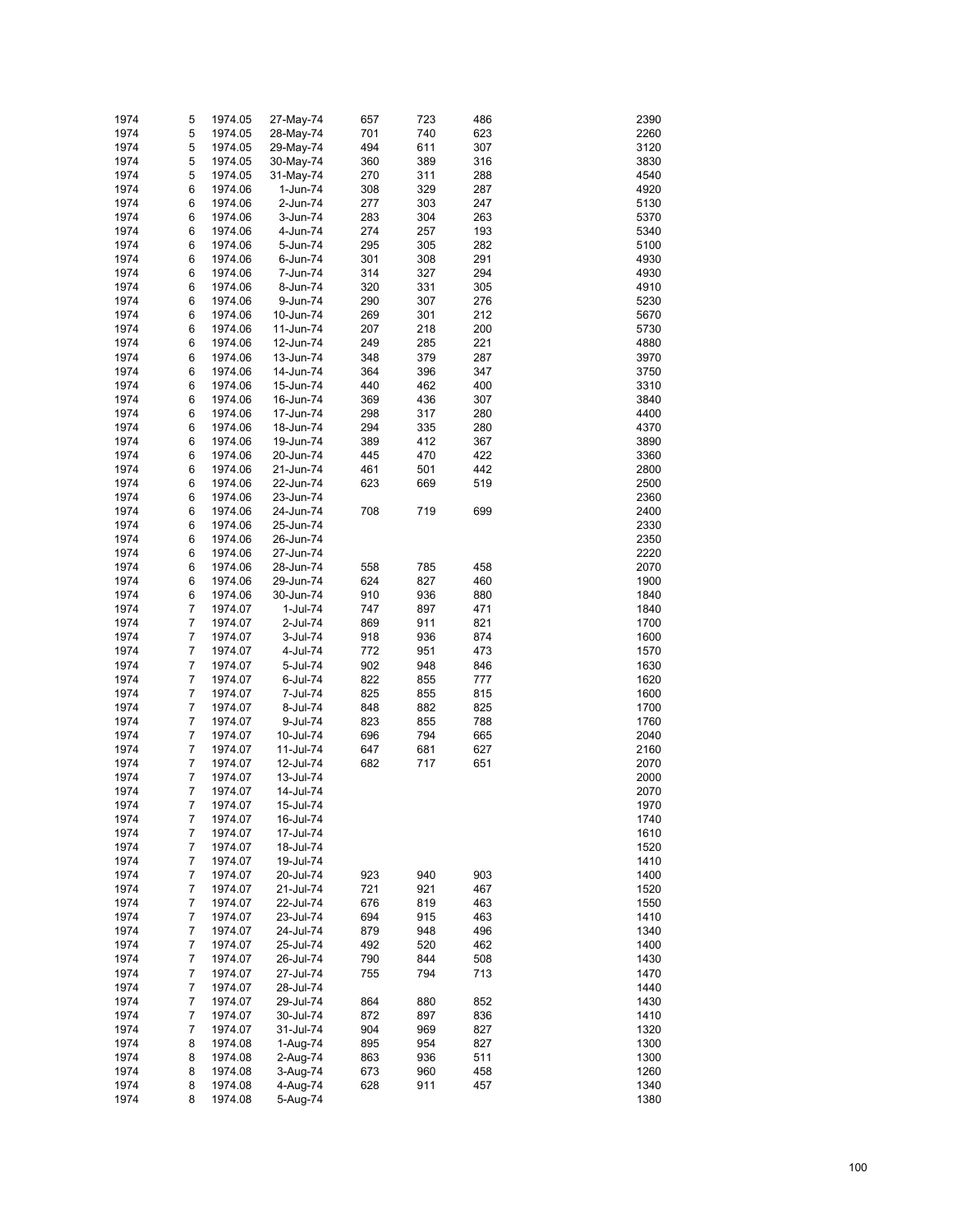| 1974         | 8      | 1974.08            | 6-Aug-74               |            |            |            | 1310         |
|--------------|--------|--------------------|------------------------|------------|------------|------------|--------------|
| 1974         | 8      | 1974.08            | 7-Aug-74               |            |            |            | 1260         |
| 1974         | 8      | 1974.08            | 8-Aug-74               |            |            |            | 1340         |
| 1974         | 8      | 1974.08            | 9-Aug-74               |            |            |            | 1370         |
| 1974         | 8      | 1974.08            | 10-Aug-74              |            |            |            | 1380         |
| 1974         | 8      | 1974.08            | 11-Aug-74              |            |            |            | 1370         |
| 1974         | 8      | 1974.08            | 12-Aug-74              |            |            |            | 1430         |
| 1974         | 8      | 1974.08            | 13-Aug-74              | 647        | 909        | 486        | 1320         |
| 1974         | 8      | 1974.08            | 14-Aug-74              | 768        | 965        | 459        | 1290         |
| 1974         | 8      | 1974.08            | 15-Aug-74              | 727        | 960        | 474        | 1380         |
| 1974         | 8      | 1974.08            | 16-Aug-74              |            |            |            | 1590         |
| 1974         | 8      | 1974.08            | 17-Aug-74              |            |            |            | 1700         |
| 1974         | 8      | 1974.08            | 18-Aug-74              |            |            |            | 1820         |
| 1974         | 8      | 1974.08            | 19-Aug-74              | 621        | 645        | 500        | 1880         |
| 1974<br>1974 | 8<br>8 | 1974.08<br>1974.08 | 20-Aug-74              | 596<br>485 | 663<br>540 | 453<br>449 | 1840<br>1810 |
| 1974         | 8      | 1974.08            | 21-Aug-74<br>22-Aug-74 | 568        | 675        | 446        | 1740         |
| 1974         | 8      | 1974.08            | 23-Aug-74              | 533        | 665        | 442        | 1810         |
| 1974         | 8      | 1974.08            | 24-Aug-74              | 545        | 671        | 439        | 1820         |
| 1974         | 8      | 1974.08            | 25-Aug-74              | 607        | 642        | 511        | 1970         |
| 1974         | 8      | 1974.08            | 26-Aug-74              | 626        | 642        | 606        | 2050         |
| 1974         | 8      | 1974.08            | 27-Aug-74              | 573        | 648        | 474        | 2000         |
| 1974         | 8      | 1974.08            | 28-Aug-74              | 541        | 588        | 487        | 1910         |
| 1974         | 8      | 1974.08            | 29-Aug-74              | 541        | 595        | 476        | 1990         |
| 1974         | 8      | 1974.08            | 30-Aug-74              | 545        | 592        | 493        | 2020         |
| 1974         | 8      | 1974.08            | 31-Aug-74              | 532        | 587        | 475        | 2080         |
| 1974         | 9      | 1974.09            | $1-Sep-74$             | 588        | 600        | 473        | 2170         |
| 1974         | 9      | 1974.09            | 2-Sep-74               | 520        | 567        | 467        | 2300         |
| 1974         | 9      | 1974.09            | 3-Sep-74               | 520        | 593        | 475        | 2260         |
| 1974         | 9      | 1974.09            | 4-Sep-74               | 518        | 580        | 466        | 2220         |
| 1974         | 9      | 1974.09            | 5-Sep-74               | 538        | 627        | 452        | 2220         |
| 1974         | 9      | 1974.09            | 6-Sep-74               | 546        | 634        | 446        | 2210         |
| 1974         | 9      | 1974.09            | 7-Sep-74               | 561        | 651        | 444        | 2220         |
| 1974         | 9      | 1974.09            | 8-Sep-74               | 528        | 600        | 451        | 2360         |
| 1974         | 9      | 1974.09            | 9-Sep-74               | 506        | 615        | 60         | 2400         |
| 1974         | 9      | 1974.09            | 10-Sep-74              | 587        | 627        | 469        | 2280         |
| 1974         | 9      | 1974.09            | 11-Sep-74              | 529        | 611        | 455        | 2390         |
| 1974         | 9      | 1974.09            | 12-Sep-74              | 513        | 582        | 452        | 2560         |
| 1974         | 9      | 1974.09            | 13-Sep-74              | 459        | 592        | 55         | 2500         |
| 1974         | 9      | 1974.09            | 14-Sep-74              | 602        | 621        | 592        | 2450         |
| 1974         | 9      | 1974.09            | 15-Sep-74              | 622        | 648        | 603        | 2420         |
| 1974         | 9      | 1974.09            | 16-Sep-74              | 659        | 665        | 648        | 2400         |
| 1974         | 9      | 1974.09            | 17-Sep-74              | 590        | 663        | 460        | 2420         |
| 1974         | 9      | 1974.09            | 18-Sep-74              | 521        | 636        | 437        | 2680         |
| 1974         | 9      | 1974.09            | 19-Sep-74              | 462        | 509        | 427        | 3150         |
| 1974         | 9      | 1974.09            | 20-Sep-74              | 424        | 442        | 416        | 3500         |
| 1974         | 9      | 1974.09            | 21-Sep-74              | 424        | 438        | 413        | 3630         |
| 1974         | 9      | 1974.09            | 22-Sep-74              | 429        | 445        | 417        | 3620         |
| 1974         | 9      | 1974.09            | 23-Sep-74              | 436        | 474        | 425        | 3650         |
| 1974         | 9      | 1974.09            | 24-Sep-74              | 456        | 483        | 427        | 3480         |
| 1974         | 9      | 1974.09<br>1974.09 | 25-Sep-74              | 490        | 447        | 410        | 3520<br>3630 |
| 1974<br>1974 | 9<br>9 | 1974.09            | 26-Sep-74<br>27-Sep-74 | 425<br>440 | 438<br>459 | 413<br>425 | 3640         |
| 1974         | 9      | 1974.09            | 28-Sep-74              | 437        | 451        | 427        | 3670         |
| 1974         | 9      | 1974.09            | 29-Sep-74              |            |            |            | 3660         |
| 1974         | 9      | 1974.09            | 30-Sep-74              | 453        | 480        | 436        | 3760         |
| 1974         | 10     | 1974.1             | 1-Oct-74               | 458        | 478        | 431        | 3760         |
| 1974         | 10     | 1974.1             | 2-Oct-74               | 438        | 475        | 418        | 3830         |
| 1974         | 10     | 1974.1             | 3-Oct-74               | 474        | 502        | 443        | 3560         |
| 1974         | 10     | 1974.1             | 4-Oct-74               | 480        | 512        | 453        | 3400         |
| 1974         | 10     | 1974.1             | 5-Oct-74               | 474        | 509        | 461        | 3330         |
| 1974         | 10     | 1974.1             | 6-Oct-74               | 496        | 540        | 462        | 3120         |
| 1974         | 10     | 1974.1             | 7-Oct-74               | 523        | 574        | 487        | 2990         |
| 1974         | 10     | 1974.1             | 8-Oct-74               | 545        | 576        | 483        | 2970         |
| 1974         | 10     | 1974.1             | 9-Oct-74               | 562        | 576        | 544        | 2920         |
| 1974         | 10     | 1974.1             | 10-Oct-74              | 603        | 636        | 561        | 2770         |
| 1974         | 10     | 1974.1             | 11-Oct-74              | 632        | 642        | 621        | 2600         |
| 1974         | 10     | 1974.1             | 12-Oct-74              | 571        | 636        | 502        | 2860         |
| 1974         | 10     | 1974.1             | 13-Oct-74              | 474        | 494        | 465        | 3040         |
| 1974         | 10     | 1974.1             | 14-Oct-74              | 476        | 488        | 467        | 3040         |
| 1974         | 10     | 1974.1             | 15-Oct-74              | 509        | 531        | 405        | 2940         |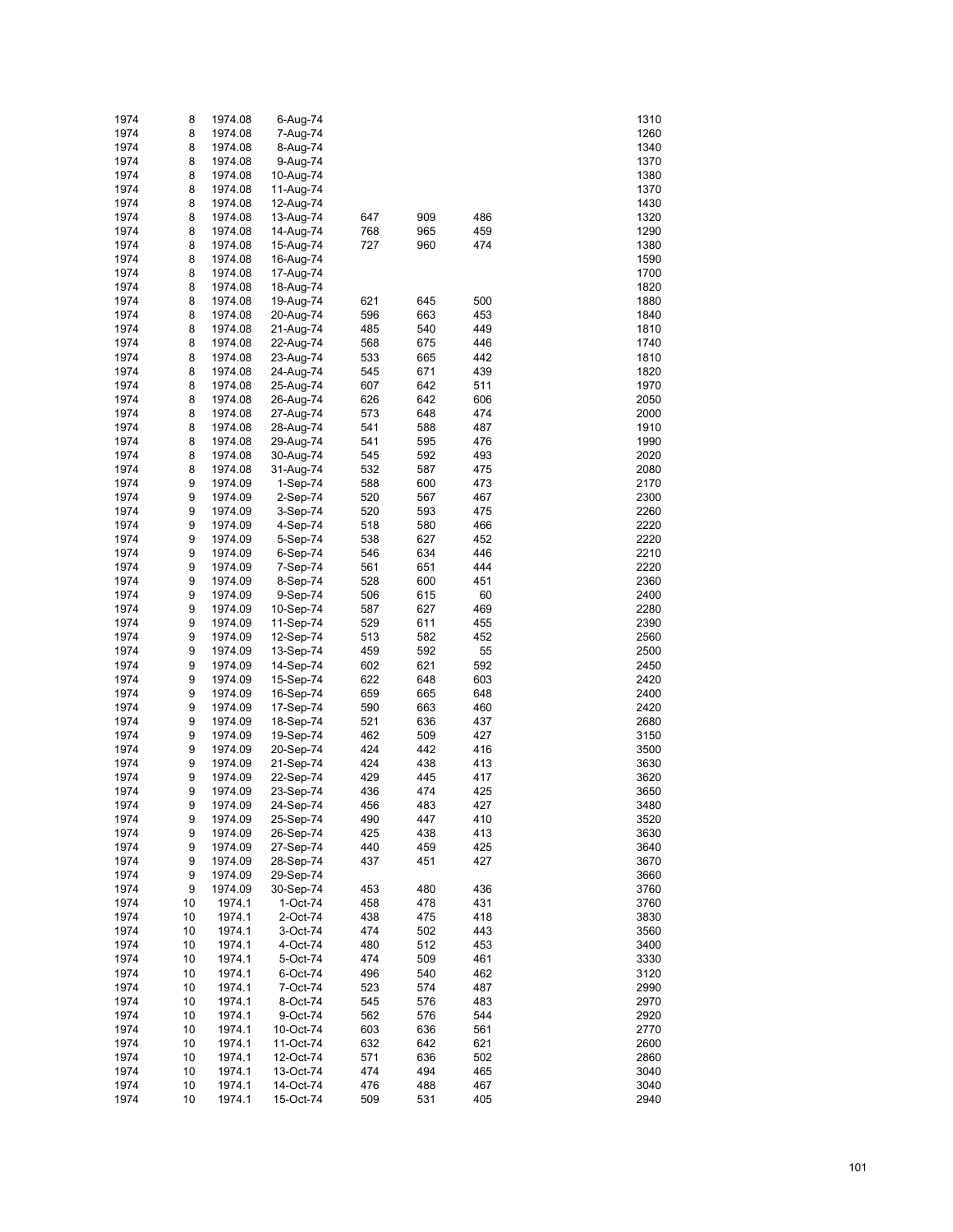| 1974         | 10       | 1974.1             | 16-Oct-74              | 580        | 621        | 531        | 2690         |
|--------------|----------|--------------------|------------------------|------------|------------|------------|--------------|
| 1974         | 10       | 1974.1             | 17-Oct-74              | 549        | 617        | 494        | 3020         |
| 1974         | 10       | 1974.1             | 18-Oct-74              | 496        | 510        | 485        | 3220         |
| 1974         | 10       | 1974.1             | 19-Oct-74              | 527        | 549        | 502        | 3140         |
| 1974         | 10       | 1974.1             | 20-Oct-74              | 563        | 582        | 546        | 3060         |
| 1974         | 10       | 1974.1             | 21-Oct-74              | 549        | 574        | 540        | 3080         |
| 1974         | 10       | 1974.1             | 22-Oct-74              | 541        | 555        | 521        | 3140         |
| 1974         | 10       | 1974.1             | 23-Oct-74              | 465        | 519        | 396        | 3560         |
| 1974<br>1974 | 10<br>10 | 1974.1<br>1974.1   | 24-Oct-74<br>25-Oct-74 | 382<br>383 | 394<br>399 | 383<br>383 | 4120<br>4380 |
| 1974         | 10       | 1974.1             | 26-Oct-74              | 385        | 390        | 383        | 4560         |
| 1974         | 10       | 1974.1             | 27-Oct-74              | 398        | 411        | 383        | 4570         |
| 1974         | 10       | 1974.1             | 28-Oct-74              | 409        | 425        | 399        | 4530         |
| 1974         | 10       | 1974.1             | 29-Oct-74              | 395        | 431        | 351        | 4620         |
| 1974         | 10       | 1974.1             | 30-Oct-74              | 342        | 349        | 336        | 4770         |
| 1974         | 10       | 1974.1             | 31-Oct-74              | 346        | 360        | 333        | 4820         |
| 1974         | 11       | 1974.11            | 1-Nov-74               | 373        | 381        | 361        | 4710         |
| 1974         | 11       | 1974.11            | 2-Nov-74               | 328        | 375        | 283        | 4830         |
| 1974         | 11       | 1974.11            | 3-Nov-74               | 309        | 332        | 279        | 5140         |
| 1974         | 11       | 1974.11            | 4-Nov-74               | 325        | 333        | 309        | 5240         |
| 1974         | 11       | 1974.11            | 5-Nov-74               | 309        | 325        | 303        | 5180         |
| 1974         | 11       | 1974.11            | 6-Nov-74               | 381        | 432        | 328        | 4580         |
| 1974         | 11       | 1974.11            | 7-Nov-74               | 425        | 456        | 193        | 3860         |
| 1974         | 11       | 1974.11            | 8-Nov-74               |            |            |            | 3680         |
| 1974         | 11       | 1974.11            | 9-Nov-74               |            |            |            | 3670         |
| 1974         | 11       | 1974.11            | 10-Nov-74              |            |            |            | 3660         |
| 1974<br>1974 | 11<br>11 | 1974.11<br>1974.11 | 11-Nov-74<br>12-Nov-74 |            |            |            | 3610<br>3600 |
| 1974         | 11       | 1974.11            | 13-Nov-74              |            |            |            | 3610         |
| 1974         | 11       | 1974.11            | 14-Nov-74              |            |            |            | 3640         |
| 1974         | 11       | 1974.11            | 15-Nov-74              |            |            |            | 3590         |
| 1974         | 11       | 1974.11            | 16-Nov-74              |            |            |            | 3620         |
| 1974         | 11       | 1974.11            | 17-Nov-74              |            |            |            | 3680         |
| 1974         | 11       | 1974.11            | 18-Nov-74              |            |            |            | 3670         |
| 1974         | 11       | 1974.11            | 19-Nov-74              |            |            |            | 3670         |
| 1974         | 11       | 1974.11            | 20-Nov-74              |            |            |            | 3660         |
| 1974         | 11       | 1974.11            | 21-Nov-74              |            |            |            | 3480         |
| 1974         | 11       | 1974.11            | 22-Nov-74              |            |            |            | 3400         |
| 1974         | 11       | 1974.11            | 23-Nov-74              |            |            |            | 3340         |
| 1974         | 11       | 1974.11            | 24-Nov-74              |            |            |            | 3340         |
| 1974         | 11<br>11 | 1974.11            | 25-Nov-74              |            |            |            | 3500         |
| 1974<br>1974 | 11       | 1974.11<br>1974.11 | 26-Nov-74<br>27-Nov-74 |            |            |            | 3600<br>3740 |
| 1974         | 11       | 1974.11            | 28-Nov-74              |            |            |            | 3830         |
| 1974         | 11       | 1974.11            | 29-Nov-74              |            |            |            | 3830         |
| 1974         | 11       | 1974.11            | 30-Nov-74              |            |            |            | 3760         |
| 1974         | 12       | 1974.12            | 1-Dec-74               |            |            |            | 3860         |
| 1974         | 12       | 1974.12            | 2-Dec-74               |            |            |            | 4000         |
| 1974         | 12       | 1974.12            | 3-Dec-74               |            |            |            | 4200         |
| 1974         | 12       | 1974.12            | 4-Dec-74               |            |            |            | 4650         |
| 1974         | 12       | 1974.12            | 5-Dec-74               |            |            |            | 4640         |
| 1974         | 12       | 1974.12            | 6-Dec-74               |            |            |            | 4740         |
| 1974         | 12       | 1974.12            | 7-Dec-74               |            |            |            | 5010         |
| 1974         | 12       | 1974.12            | 8-Dec-74               |            |            |            | 5070         |
| 1974         | 12       | 1974.12            | 9-Dec-74               |            |            |            | 5030         |
| 1974         | 12       | 1974.12            | 10-Dec-74              |            |            |            | 4940         |
| 1974<br>1974 | 12<br>12 | 1974.12<br>1974.12 | 11-Dec-74<br>12-Dec-74 |            |            |            | 4890<br>4860 |
| 1974         | 12       | 1974.12            | 13-Dec-74              |            |            |            | 4840         |
| 1974         | 12       | 1974.12            | 14-Dec-74              |            |            |            | 4830         |
| 1974         | 12       | 1974.12            | 15-Dec-74              |            |            |            | 4840         |
| 1974         | 12       | 1974.12            | 16-Dec-74              |            |            |            | 4840         |
| 1974         | 12       | 1974.12            | 17-Dec-74              |            |            |            | 4730         |
| 1974         | 12       | 1974.12            | 18-Dec-74              |            |            |            | 4350         |
| 1974         | 12       | 1974.12            | 19-Dec-74              |            |            |            | 4130         |
| 1974         | 12       | 1974.12            | 20-Dec-74              |            |            |            | 4010         |
| 1974         | 12       | 1974.12            | 21-Dec-74              |            |            |            | 3940         |
| 1974         | 12       | 1974.12            | 22-Dec-74              |            |            |            | 3690         |
| 1974         | 12       | 1974.12            | 23-Dec-74              |            |            |            | 3130         |
| 1974         | 12       | 1974.12            | 24-Dec-74              |            |            |            | 2870         |
| 1974         | 12       | 1974.12            | 25-Dec-74              |            |            |            | 3080         |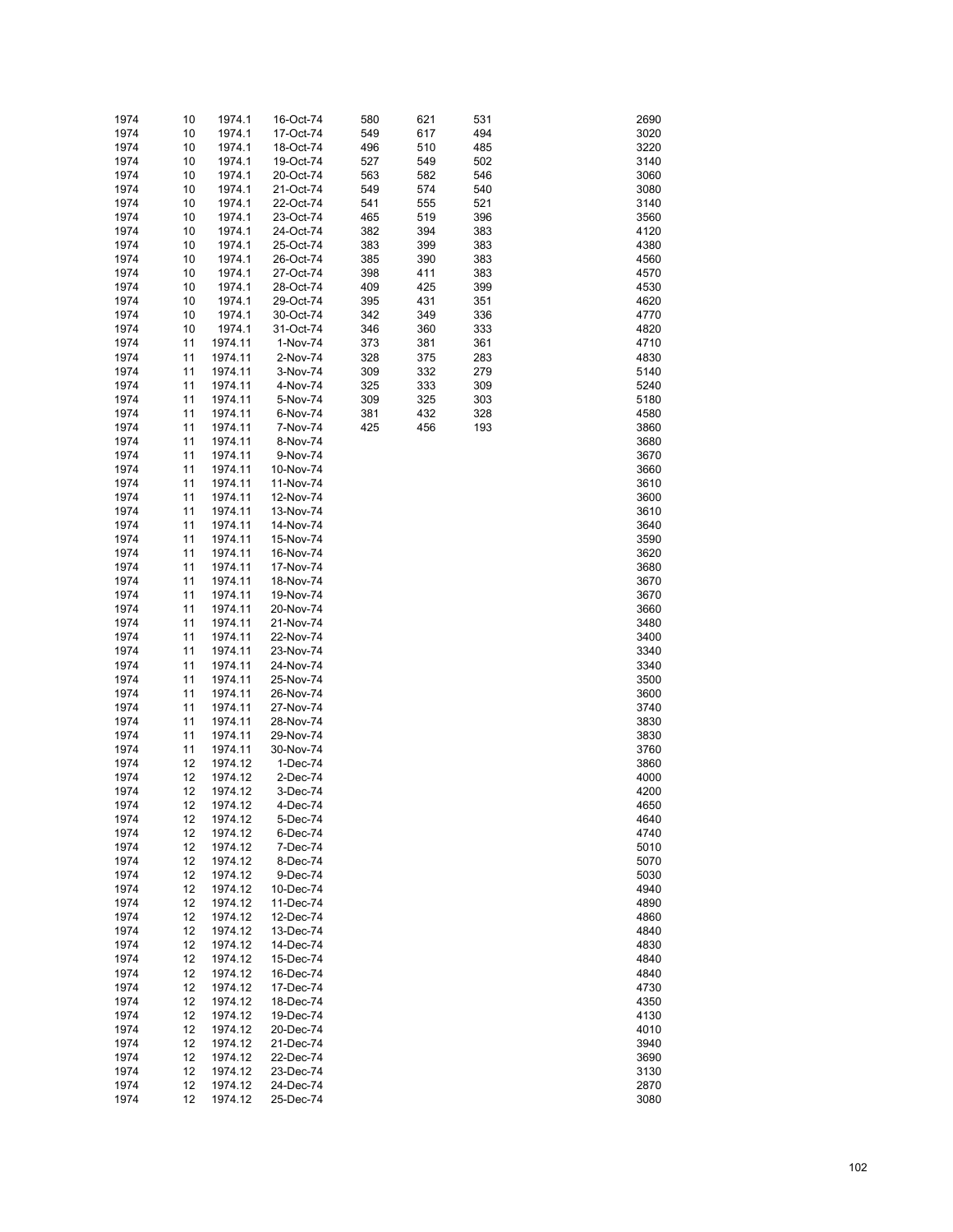| 1974         | 12                      | 1974.12            | 26-Dec-74              |            |            |            | 3250         |
|--------------|-------------------------|--------------------|------------------------|------------|------------|------------|--------------|
| 1974         | 12                      | 1974.12            | 27-Dec-74              |            |            |            | 2890         |
| 1974         | 12                      | 1974.12            | 28-Dec-74              |            |            |            | 3560         |
| 1974         | 12                      | 1974.12            | 29-Dec-74              |            |            |            | 3740         |
| 1974         | 12                      | 1974.12            | 30-Dec-74              |            |            |            | 3470         |
| 1974         | 12                      | 1974.12            | 31-Dec-74              |            |            |            | 2930         |
| 1975         | 1                       | 1975.01            | $1-Jan-75$             |            |            |            | 3580         |
| 1975         | 1                       | 1975.01            | 2-Jan-75               |            |            |            | 3480         |
| 1975         | 1                       | 1975.01            | 3-Jan-75               |            |            |            | 2850         |
| 1975         | 1                       | 1975.01            | 4-Jan-75               |            |            |            | 3680         |
| 1975         | 1                       | 1975.01            | 5-Jan-75               |            |            |            | 3890         |
| 1975         | 1                       | 1975.01            | 6-Jan-75               |            |            |            | 3550         |
| 1975         | 1                       | 1975.01            | 7-Jan-75               |            |            |            | 2920         |
| 1975         | 1                       | 1975.01            | 8-Jan-75               |            |            |            | 3770         |
| 1975         | 1                       | 1975.01            | 9-Jan-75               | 443        | 495        | 408        | 3880         |
| 1975         | 1                       | 1975.01            | 10-Jan-75              | 440        | 487        | 410        | 3940         |
| 1975         | 1                       | 1975.01            | 11-Jan-75              | 432        | 484        | 401        | 4050         |
| 1975         | 1                       | 1975.01            | 12-Jan-75              | 437        | 496        | 396        | 4060         |
| 1975         | 1<br>1                  | 1975.01            | 13-Jan-75              | 461        | 555        | 386        | 3590<br>2950 |
| 1975<br>1975 | 1                       | 1975.01<br>1975.01 | 14-Jan-75<br>15-Jan-75 | 574<br>370 | 617<br>390 | 431<br>301 | 3740         |
| 1975         | 1                       | 1975.01            |                        | 380        | 416        | 322        | 4020         |
| 1975         | 1                       | 1975.01            | 16-Jan-75<br>17-Jan-75 | 396        | 429        | 362        | 4120         |
| 1975         | 1                       | 1975.01            | 18-Jan-75              | 406        | 442        | 374        | 4160         |
| 1975         | 1                       | 1975.01            | 19-Jan-75              | 418        | 480        | 332        | 4080         |
| 1975         | 1                       | 1975.01            | 20-Jan-75              | 534        | 648        | 444        | 3610         |
| 1975         | 1                       | 1975.01            | 21-Jan-75              | 701        | 756        | 611        | 2990         |
| 1975         | 1                       | 1975.01            | 22-Jan-75              | 542        | 561        | 519        | 3940         |
| 1975         | 1                       | 1975.01            | 23-Jan-75              | 547        | 576        | 521        | 4230         |
| 1975         | 1                       | 1975.01            | 24-Jan-75              | 493        | 544        | 450        | 4350         |
| 1975         | 1                       | 1975.01            | 25-Jan-75              | 507        | 543        | 467        | 4340         |
| 1975         | 1                       | 1975.01            | 26-Jan-75              | 543        | 723        | 490        | 4140         |
| 1975         | 1                       | 1975.01            | 27-Jan-75              | 699        | 797        | 630        | 3550         |
| 1975         | 1                       | 1975.01            | 28-Jan-75              | 811        | 1025       | 665        | 3000         |
| 1975         | 1                       | 1975.01            | 29-Jan-75              | 560        | 582        | 536        | 3880         |
| 1975         | 1                       | 1975.01            | 30-Jan-75              | 555        | 702        | 479        | 4150         |
| 1975         | $\mathbf{1}$            | 1975.01            | 31-Jan-75              | 520        | 588        | 469        | 4270         |
| 1975         | $\overline{\mathbf{c}}$ | 1975.02            | 1-Feb-75               | 520        | 560        | 477        | 4290         |
| 1975         | $\overline{\mathbf{c}}$ | 1975.02            | 2-Feb-75               | 581        | 756        | 473        | 4250         |
| 1975         | $\overline{\mathbf{c}}$ | 1975.02            | 3-Feb-75               | 780        | 806        | 648        | 3540         |
| 1975         | $\overline{\mathbf{c}}$ | 1975.02            | 4-Feb-75               | 745        | 840        | 507        | 3610         |
| 1975         | $\overline{\mathbf{c}}$ | 1975.02            | 5-Feb-75               | 379        | 483        | 295        | 4790         |
| 1975         | $\overline{\mathbf{c}}$ | 1975.02            | 6-Feb-75               | 348        | 390        | 310        | 6080         |
| 1975         | $\overline{\mathbf{c}}$ | 1975.02            | 7-Feb-75               | 305        | 319        | 294        | 6910         |
| 1975         | $\overline{\mathbf{c}}$ | 1975.02            | 8-Feb-75               | 306        | 339        | 296        | 7250         |
| 1975         | $\overline{\mathbf{c}}$ | 1975.02            | 9-Feb-75               | 353        | 382        | 341        | 7200         |
| 1975         | $\overline{\mathbf{c}}$ | 1975.02            | 10-Feb-75              | 406        | 424        | 382        | 6870         |
| 1975         | 2                       | 1975.02            | 11-Feb-75              | 417        | 433        | 392        | 6950         |
| 1975         | 2                       | 1975.02            | 12-Feb-75              | 388        | 393        | 380        | 7140         |
| 1975         | 2                       | 1975.02            | 13-Feb-75              | 346        | 380        | 315        | 7110         |
| 1975         | 2                       | 1975.02            | 14-Feb-75              | 298        | 311        | 293        | 7800         |
| 1975         | $\overline{\mathbf{c}}$ | 1975.02            | 15-Feb-75              | 328        | 352        | 296        | 8820         |
| 1975         | $\overline{\mathbf{c}}$ | 1975.02            | 16-Feb-75              | 363        | 383        | 341        | 8670         |
| 1975         | 2                       | 1975.02            | 17-Feb-75              | 393        | 418        | 338        | 7950         |
| 1975         | $\overline{\mathbf{c}}$ | 1975.02            | 18-Feb-75              | 449        | 478        | 419        | 7120         |
| 1975         | $\overline{\mathbf{c}}$ | 1975.02            | 19-Feb-75              | 487        | 517        | 426        | 6710         |
| 1975         | $\overline{\mathbf{c}}$ | 1975.02            | 20-Feb-75              | 462        | 478        | 452        | 6830         |
| 1975         | 2                       | 1975.02            | 21-Feb-75              | 474        | 515        | 447        | 6610         |
| 1975         | $\overline{\mathbf{c}}$ | 1975.02            | 22-Feb-75              | 471        | 508        | 448        | 6300         |
| 1975         | $\overline{\mathbf{c}}$ | 1975.02            | 23-Feb-75              | 487        | 541        | 440        | 6010         |
| 1975         | $\overline{\mathbf{c}}$ | 1975.02            | 24-Feb-75              | 491        | 532        | 444        | 5410         |
| 1975         | 2                       | 1975.02            | 25-Feb-75              | 497        | 529        | 455        | 5030         |
| 1975         | $\overline{\mathbf{c}}$ | 1975.02            | 26-Feb-75              | 428        | 450        | 414        | 5460         |
| 1975         | $\overline{\mathbf{c}}$ | 1975.02            | 27-Feb-75              | 461        | 511        | 417        | 4990         |
| 1975         | $\overline{\mathbf{c}}$ | 1975.02            | 28-Feb-75              | 519        | 552        | 486        | 4240         |
| 1975         | 3                       | 1975.03            | 1-Mar-75               | 587        | 617        | 538        | 3830         |
| 1975         | 3                       | 1975.03            | 2-Mar-75               | 610        | 623        | 580        | 3750         |
| 1975         | 3                       | 1975.03            | 3-Mar-75               | 571        | 594        | 546        | 3850         |
| 1975         | 3                       | 1975.03            | 4-Mar-75               | 596        | 627        | 527        | 3580         |
| 1975         | 3                       | 1975.03            | 5-Mar-75               | 505        | 521        | 483        | 3750         |
| 1975         | 3                       | 1975.03            | 6-Mar-75               | 513        | 529        | 485        | 3930         |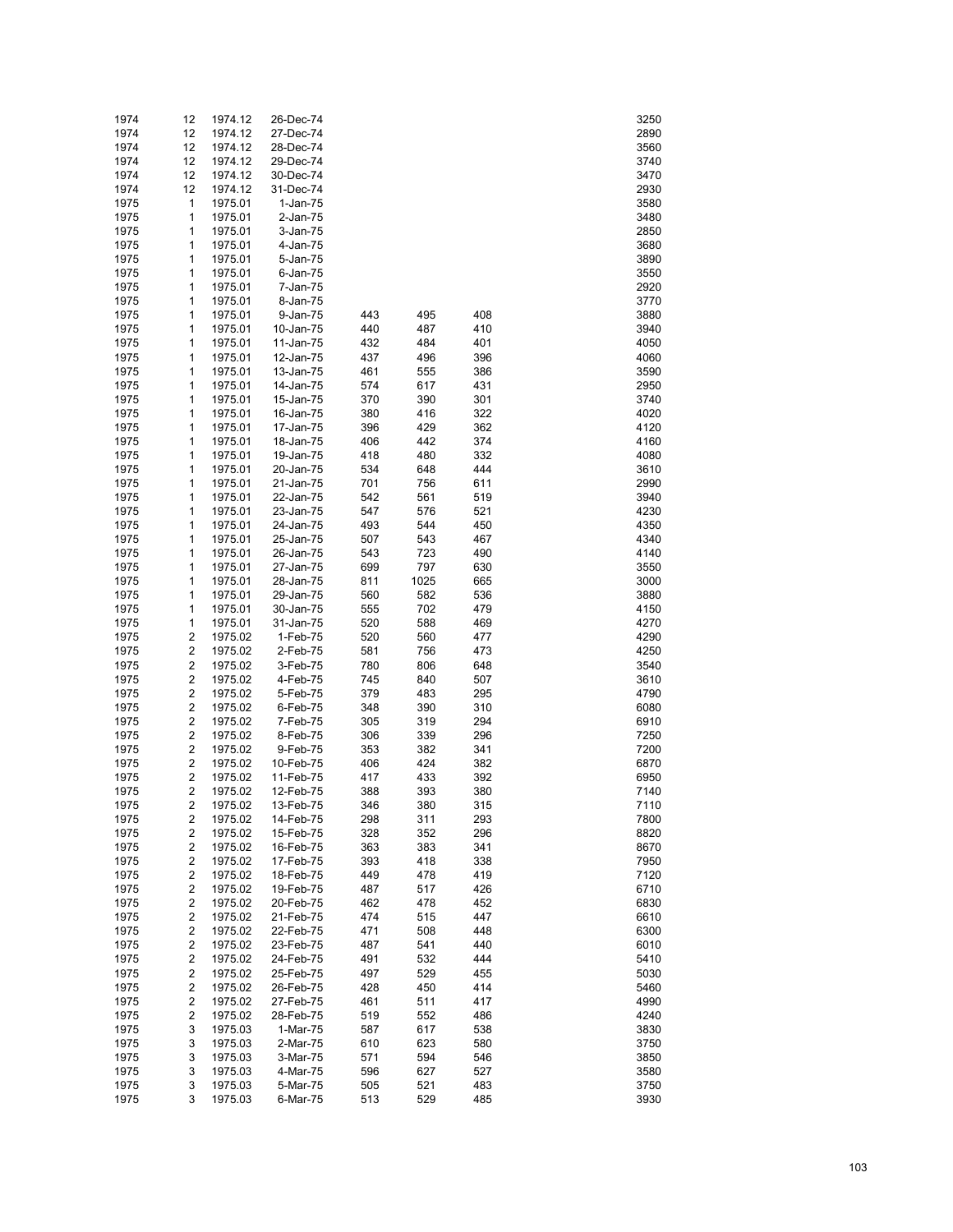| 1975 | 3 | 1975.03 | 7-Mar-75  | 520 | 538 | 504 | 4270 |
|------|---|---------|-----------|-----|-----|-----|------|
| 1975 | 3 |         | 8-Mar-75  | 523 | 543 | 496 | 4640 |
|      |   | 1975.03 |           |     |     |     |      |
| 1975 | 3 | 1975.03 | 9-Mar-75  | 517 | 535 | 501 | 4860 |
| 1975 | 3 | 1975.03 | 10-Mar-75 | 487 | 540 | 461 | 5000 |
| 1975 | 3 | 1975.03 | 11-Mar-75 | 457 | 479 | 422 | 5060 |
| 1975 | 3 | 1975.03 | 12-Mar-75 | 419 | 431 | 405 | 5610 |
| 1975 | 3 | 1975.03 | 13-Mar-75 | 409 | 431 | 306 | 5800 |
| 1975 | 3 | 1975.03 | 14-Mar-75 | 454 | 478 | 436 | 5730 |
| 1975 | 3 | 1975.03 | 15-Mar-75 | 413 | 437 | 351 | 6350 |
| 1975 | 3 | 1975.03 | 16-Mar-75 | 411 | 427 | 396 | 6300 |
| 1975 | 3 | 1975.03 | 17-Mar-75 | 383 | 397 | 375 | 6230 |
| 1975 | 3 | 1975.03 | 18-Mar-75 | 409 | 435 | 382 | 6380 |
|      | 3 |         |           |     |     |     |      |
| 1975 |   | 1975.03 | 19-Mar-75 | 403 | 421 | 389 | 6070 |
| 1975 | 3 | 1975.03 | 20-Mar-75 | 382 | 390 | 372 | 6330 |
| 1975 | 3 | 1975.03 | 21-Mar-75 | 372 | 382 | 364 | 6590 |
| 1975 | 3 | 1975.03 | 22-Mar-75 | 389 | 403 | 377 | 6620 |
| 1975 | 3 | 1975.03 | 23-Mar-75 | 371 | 380 | 365 | 7070 |
| 1975 | 3 | 1975.03 | 24-Mar-75 | 391 | 422 | 338 | 7040 |
| 1975 | 3 | 1975.03 | 25-Mar-75 | 369 | 392 | 337 | 6530 |
| 1975 | 3 | 1975.03 | 26-Mar-75 | 399 | 352 | 330 | 6930 |
| 1975 | 3 | 1975.03 | 27-Mar-75 | 338 | 343 | 332 | 7010 |
| 1975 | 3 | 1975.03 | 28-Mar-75 | 324 | 328 | 319 | 6740 |
| 1975 | 3 | 1975.03 | 29-Mar-75 | 321 | 328 | 313 | 6630 |
| 1975 | 3 |         |           | 328 |     |     | 6820 |
|      |   | 1975.03 | 30-Mar-75 |     | 332 | 323 |      |
| 1975 | 3 | 1975.03 | 31-Mar-75 | 341 | 363 | 323 | 6920 |
| 1975 | 4 | 1975.04 | 1-Apr-75  | 390 | 404 | 370 | 6420 |
| 1975 | 4 | 1975.04 | 2-Apr-75  | 417 | 440 | 397 | 5800 |
| 1975 | 4 | 1975.04 | 3-Apr-75  | 483 | 528 | 432 | 5060 |
| 1975 | 4 | 1975.04 | 4-Apr-75  | 528 | 560 | 503 | 4450 |
| 1975 | 4 | 1975.04 | 5-Apr-75  | 559 | 568 | 552 | 4100 |
| 1975 | 4 | 1975.04 | 6-Apr-75  | 563 | 574 | 552 | 3990 |
| 1975 | 4 | 1975.04 | 7-Apr-75  | 530 | 555 | 506 | 4140 |
| 1975 | 4 | 1975.04 | 8-Apr-75  | 514 | 519 | 506 | 4320 |
| 1975 | 4 | 1975.04 | 9-Apr-75  |     |     |     | 4880 |
|      | 4 |         |           |     |     |     |      |
| 1975 |   | 1975.04 | 10-Apr-75 |     |     |     | 5110 |
| 1975 | 4 | 1975.04 | 11-Apr-75 |     |     |     | 5100 |
| 1975 | 4 | 1975.04 | 12-Apr-75 |     |     |     | 4960 |
| 1975 | 4 | 1975.04 | 13-Apr-75 |     |     |     | 4740 |
| 1975 | 4 | 1975.04 | 14-Apr-75 |     |     |     | 4560 |
| 1975 | 4 | 1975.04 | 15-Apr-75 | 500 | 513 | 484 | 4240 |
| 1975 | 4 | 1975.04 | 16-Apr-75 | 529 | 564 | 514 | 3880 |
| 1975 | 4 | 1975.04 | 17-Apr-75 | 585 | 621 | 552 | 3470 |
| 1975 | 4 | 1975.04 | 18-Apr-75 | 600 | 609 | 588 | 3340 |
| 1975 | 4 | 1975.04 | 19-Apr-75 | 623 | 648 | 609 | 3220 |
| 1975 | 4 | 1975.04 | 20-Apr-75 | 593 | 627 | 563 | 3240 |
| 1975 | 4 | 1975.04 |           | 546 | 636 | 527 | 3310 |
|      |   |         | 21-Apr-75 |     |     |     |      |
| 1975 | 4 | 1975.04 | 22-Apr-75 | 565 | 592 | 540 | 3190 |
| 1975 | 4 | 1975.04 | 23-Apr-75 | 607 | 645 | 594 | 3070 |
| 1975 | 4 | 1975.04 | 24-Apr-75 | 614 | 640 | 594 | 2970 |
| 1975 | 4 | 1975.04 | 25-Apr-75 | 647 | 660 | 636 | 2890 |
| 1975 | 4 | 1975.04 | 26-Apr-75 | 652 | 671 | 627 | 2900 |
| 1975 | 4 | 1975.04 | 27-Apr-75 | 633 | 663 | 615 | 2950 |
| 1975 | 4 | 1975.04 | 28-Apr-75 | 606 | 621 | 594 | 2970 |
| 1975 | 4 | 1975.04 | 29-Apr-75 | 620 | 636 | 606 | 2810 |
| 1975 | 4 | 1975.04 | 30-Apr-75 | 653 | 681 | 634 | 2630 |
| 1975 | 5 | 1975.05 | 1-May-75  | 677 | 694 | 663 | 2510 |
|      |   |         |           |     |     |     | 2360 |
| 1975 | 5 | 1975.05 | 2-May-75  | 708 | 771 | 665 |      |
| 1975 | 5 | 1975.05 | 3-May-75  | 719 | 740 | 654 | 2330 |
| 1975 | 5 | 1975.05 | 4-May-75  | 537 | 627 | 500 | 3090 |
| 1975 | 5 | 1975.05 | 5-May-75  | 474 | 497 | 445 | 3660 |
| 1975 | 5 | 1975.05 | 6-May-75  | 451 | 473 | 435 | 3690 |
| 1975 | 5 | 1975.05 | 7-May-75  | 440 | 471 | 323 | 3910 |
| 1975 | 5 | 1975.05 | 8-May-75  | 413 | 427 | 394 | 4060 |
| 1975 | 5 | 1975.05 | 9-May-75  | 400 | 414 | 385 | 4000 |
| 1975 | 5 | 1975.05 | 10-May-75 | 407 | 430 | 390 | 3960 |
| 1975 | 5 | 1975.05 | 11-May-75 | 459 | 487 | 431 | 3670 |
| 1975 | 5 | 1975.05 | 12-May-75 | 466 | 492 | 421 | 3570 |
| 1975 | 5 | 1975.05 | 13-May-75 |     |     |     | 3440 |
|      |   |         |           |     |     |     |      |
| 1975 | 5 | 1975.05 | 14-May-75 | 420 | 444 | 409 | 3690 |
| 1975 | 5 | 1975.05 | 15-May-75 | 420 | 444 | 393 | 3840 |
| 1975 | 5 | 1975.05 | 16-May-75 | 396 | 410 | 386 | 3970 |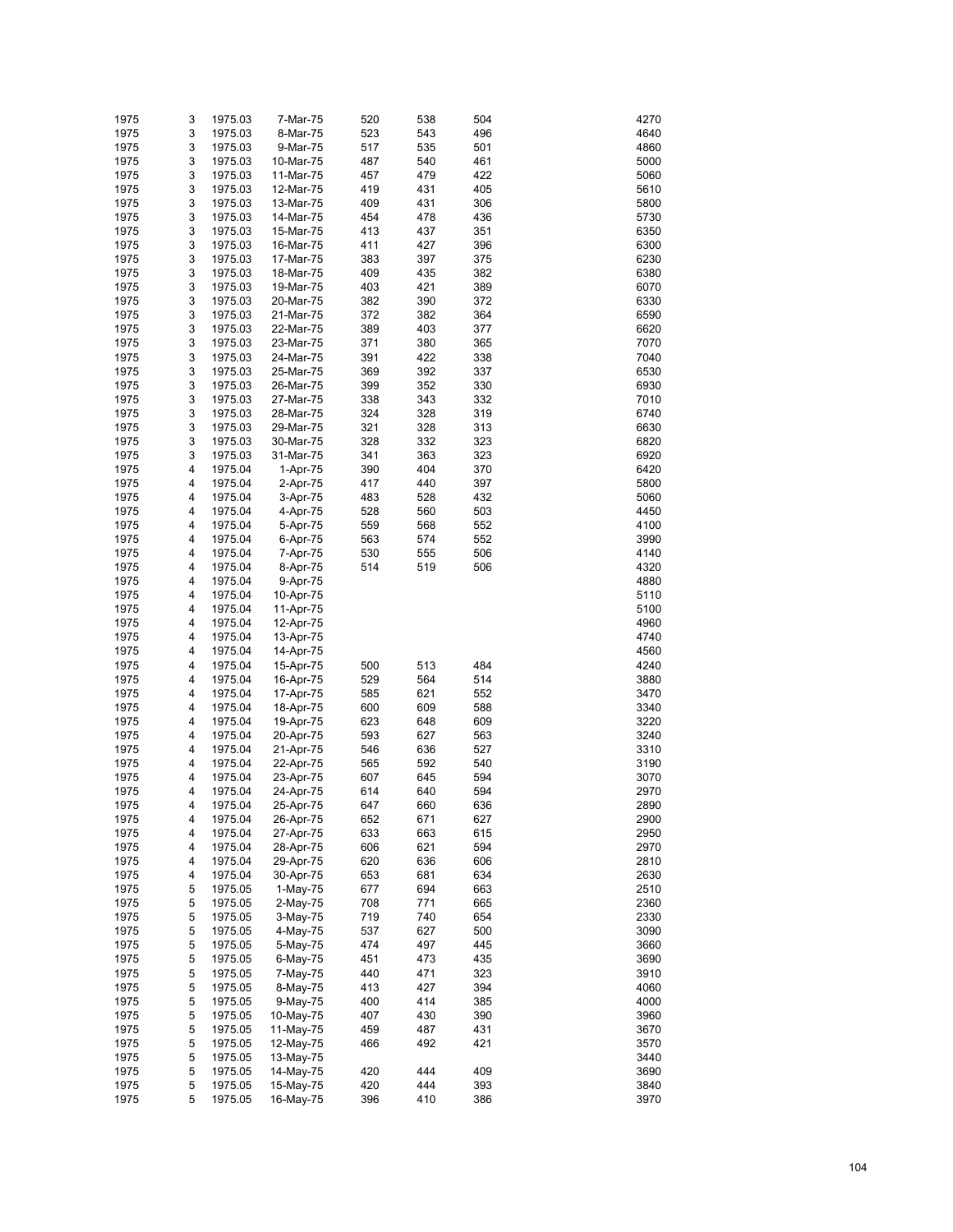| 5<br>1975<br>1975.05<br>356<br>365<br>345<br>4240<br>18-May-75<br>5<br>1975<br>1975.05<br>344<br>352<br>329<br>4340<br>19-May-75<br>5<br>334<br>339<br>4350<br>1975<br>1975.05<br>20-May-75<br>326<br>5<br>322<br>330<br>314<br>4550<br>1975<br>1975.05<br>21-May-75<br>5<br>1975<br>1975.05<br>319<br>330<br>310<br>4650<br>22-May-75<br>5<br>1975<br>1975.05<br>329<br>337<br>319<br>4550<br>23-May-75<br>5<br>1975<br>4470<br>1975.05<br>24-May-75<br>5<br>1975<br>4530<br>1975.05<br>25-May-75<br>5<br>1975<br>1975.05<br>314<br>320<br>309<br>4580<br>26-May-75<br>5<br>1975<br>310<br>319<br>302<br>4540<br>1975.05<br>27-May-75<br>5<br>1975<br>305<br>310<br>298<br>4590<br>1975.05<br>28-May-75<br>5<br>1975<br>315<br>321<br>309<br>4580<br>1975.05<br>29-May-75<br>5<br>1975<br>1975.05<br>309<br>314<br>4630<br>30-May-75<br>304<br>5<br>1975<br>293<br>308<br>277<br>4700<br>1975.05<br>31-May-75<br>1975<br>6<br>305<br>464<br>242<br>4980<br>1975.06<br>1-Jun-75<br>1975<br>6<br>1975.06<br>441<br>463<br>417<br>5860<br>2-Jun-75<br>1975<br>6<br>1975.06<br>372<br>408<br>355<br>6550<br>3-Jun-75<br>1975<br>6<br>346<br>357<br>335<br>7350<br>1975.06<br>4-Jun-75<br>1975<br>6<br>382<br>441<br>338<br>7570<br>1975.06<br>5-Jun-75<br>1975<br>6<br>1975.06<br>393<br>423<br>349<br>7070<br>6-Jun-75<br>1975<br>6<br>1975.06<br>346<br>368<br>7350<br>7-Jun-75<br>319<br>1975<br>6<br>375<br>422<br>333<br>7560<br>1975.06<br>8-Jun-75<br>1975<br>6<br>314<br>440<br>7880<br>1975.06<br>9-Jun-75<br>223<br>1975<br>6<br>1975.06<br>215<br>224<br>205<br>8100<br>10-Jun-75<br>1975<br>6<br>1975.06<br>233<br>252<br>208<br>8000<br>11-Jun-75<br>1975<br>6<br>255<br>263<br>246<br>7510<br>1975.06<br>12-Jun-75<br>1975<br>6<br>262<br>277<br>252<br>6030<br>1975.06<br>13-Jun-75<br>1975<br>6<br>1975.06<br>6120<br>14-Jun-75<br>1975<br>6<br>1975.06<br>7160<br>15-Jun-75<br>1975<br>6<br>203<br>213<br>195<br>7740<br>1975.06<br>16-Jun-75<br>1975<br>6<br>188<br>192<br>183<br>7840<br>1975.06<br>17-Jun-75<br>1975<br>6<br>1975.06<br>187<br>195<br>183<br>8040<br>18-Jun-75<br>1975<br>6<br>1975.06<br>221<br>261<br>189<br>7810<br>19-Jun-75<br>6<br>328<br>387<br>260<br>6600<br>1975<br>1975.06<br>20-Jun-75<br>1975<br>6<br>436<br>496<br>385<br>4380<br>1975.06<br>21-Jun-75<br>1975<br>6<br>1975.06<br>479<br>526<br>433<br>3480<br>22-Jun-75<br>1975<br>6<br>1975.06<br>512<br>543<br>475<br>3130<br>23-Jun-75<br>6<br>524<br>545<br>490<br>2860<br>1975<br>1975.06<br>24-Jun-75<br>1975<br>6<br>681<br>510<br>2700<br>1975.06<br>25-Jun-75<br>578<br>1975<br>6<br>561<br>580<br>536<br>2440<br>1975.06<br>26-Jun-75<br>1975<br>6<br>1975.06<br>597<br>617<br>580<br>2330<br>27-Jun-75<br>6<br>612<br>634<br>2290<br>1975<br>1975.06<br>28-Jun-75<br>600<br>1975<br>6<br>625<br>642<br>2260<br>1975.06<br>29-Jun-75<br>600<br>1975<br>6<br>629<br>663<br>597<br>2240<br>1975.06<br>30-Jun-75<br>1975<br>7<br>1975.07<br>704<br>737<br>2030<br>1-Jul-75<br>660<br>$\overline{7}$<br>1975<br>737<br>773<br>708<br>1930<br>1975.07<br>2-Jul-75<br>$\overline{7}$<br>1975<br>789<br>813<br>761<br>1860<br>1975.07<br>3-Jul-75<br>1975<br>7<br>744<br>794<br>711<br>1930<br>1975.07<br>4-Jul-75<br>1975<br>7<br>1975.07<br>741<br>785<br>702<br>1970<br>5-Jul-75<br>7<br>1975<br>1975.07<br>6-Jul-75<br>706<br>746<br>665<br>2040<br>1975<br>7<br>692<br>717<br>663<br>2030<br>1975.07<br>7-Jul-75<br>1975<br>7<br>724<br>756<br>694<br>1910<br>1975.07<br>8-Jul-75<br>1975<br>7<br>657<br>690<br>2020<br>1975.07<br>9-Jul-75<br>640<br>1975<br>7<br>657<br>708<br>681<br>1980<br>1975.07<br>10-Jul-75<br>1975<br>7<br>732<br>815<br>708<br>1740<br>1975.07<br>11-Jul-75<br>1975<br>7<br>1975.07<br>815<br>844<br>791<br>1680<br>12-Jul-75<br>1975<br>7<br>786<br>827<br>759<br>1680<br>1975.07<br>13-Jul-75<br>1975<br>7<br>1975.07<br>791<br>815<br>773<br>1630<br>14-Jul-75<br>1975<br>7<br>1975.07<br>822<br>888<br>794<br>1560<br>15-Jul-75<br>1975<br>7<br>1975.07<br>834<br>867<br>797<br>1550<br>16-Jul-75<br>1975<br>7<br>779<br>794<br>767<br>1650<br>1975.07<br>17-Jul-75<br>1975<br>7<br>761<br>777<br>746<br>1670<br>1975.07<br>18-Jul-75<br>1975<br>7<br>1975.07<br>749<br>773<br>717<br>1760<br>19-Jul-75<br>1975<br>7<br>729<br>759<br>717<br>1780<br>1975.07<br>20-Jul-75<br>1975<br>7<br>739<br>765<br>1760<br>1975.07<br>21-Jul-75<br>723<br>1975<br>7<br>771<br>806<br>750<br>1620<br>1975.07<br>22-Jul-75<br>1975<br>7<br>858<br>1460<br>1975.07<br>23-Jul-75<br>845<br>819<br>1975<br>7<br>825<br>858<br>1470<br>1975.07<br>24-Jul-75<br>761<br>1975<br>7<br>704<br>759<br>1630<br>1975.07<br>25-Jul-75<br>675<br>1975<br>7<br>1975.07<br>713<br>735<br>694<br>1490<br>26-Jul-75 | 1975 | 5 | 1975.05 | 17-May-75 | 380 | 392 | 366 | 4070 |
|------------------------------------------------------------------------------------------------------------------------------------------------------------------------------------------------------------------------------------------------------------------------------------------------------------------------------------------------------------------------------------------------------------------------------------------------------------------------------------------------------------------------------------------------------------------------------------------------------------------------------------------------------------------------------------------------------------------------------------------------------------------------------------------------------------------------------------------------------------------------------------------------------------------------------------------------------------------------------------------------------------------------------------------------------------------------------------------------------------------------------------------------------------------------------------------------------------------------------------------------------------------------------------------------------------------------------------------------------------------------------------------------------------------------------------------------------------------------------------------------------------------------------------------------------------------------------------------------------------------------------------------------------------------------------------------------------------------------------------------------------------------------------------------------------------------------------------------------------------------------------------------------------------------------------------------------------------------------------------------------------------------------------------------------------------------------------------------------------------------------------------------------------------------------------------------------------------------------------------------------------------------------------------------------------------------------------------------------------------------------------------------------------------------------------------------------------------------------------------------------------------------------------------------------------------------------------------------------------------------------------------------------------------------------------------------------------------------------------------------------------------------------------------------------------------------------------------------------------------------------------------------------------------------------------------------------------------------------------------------------------------------------------------------------------------------------------------------------------------------------------------------------------------------------------------------------------------------------------------------------------------------------------------------------------------------------------------------------------------------------------------------------------------------------------------------------------------------------------------------------------------------------------------------------------------------------------------------------------------------------------------------------------------------------------------------------------------------------------------------------------------------------------------------------------------------------------------------------------------------------------------------------------------------------------------------------------------------------------------------------------------------------------------------------------------------------------------------------------------------------------------------------------------------------------------------------------------------------------------------------------------------------------------------------------------------------------------------------------------------------------------------------------------------------------------------------------------------------------------------------------------------------------------------------------------------------------------------------------------------------------------------------------------------------------------------------------------------------------|------|---|---------|-----------|-----|-----|-----|------|
|                                                                                                                                                                                                                                                                                                                                                                                                                                                                                                                                                                                                                                                                                                                                                                                                                                                                                                                                                                                                                                                                                                                                                                                                                                                                                                                                                                                                                                                                                                                                                                                                                                                                                                                                                                                                                                                                                                                                                                                                                                                                                                                                                                                                                                                                                                                                                                                                                                                                                                                                                                                                                                                                                                                                                                                                                                                                                                                                                                                                                                                                                                                                                                                                                                                                                                                                                                                                                                                                                                                                                                                                                                                                                                                                                                                                                                                                                                                                                                                                                                                                                                                                                                                                                                                                                                                                                                                                                                                                                                                                                                                                                                                                                                                              |      |   |         |           |     |     |     |      |
|                                                                                                                                                                                                                                                                                                                                                                                                                                                                                                                                                                                                                                                                                                                                                                                                                                                                                                                                                                                                                                                                                                                                                                                                                                                                                                                                                                                                                                                                                                                                                                                                                                                                                                                                                                                                                                                                                                                                                                                                                                                                                                                                                                                                                                                                                                                                                                                                                                                                                                                                                                                                                                                                                                                                                                                                                                                                                                                                                                                                                                                                                                                                                                                                                                                                                                                                                                                                                                                                                                                                                                                                                                                                                                                                                                                                                                                                                                                                                                                                                                                                                                                                                                                                                                                                                                                                                                                                                                                                                                                                                                                                                                                                                                                              |      |   |         |           |     |     |     |      |
|                                                                                                                                                                                                                                                                                                                                                                                                                                                                                                                                                                                                                                                                                                                                                                                                                                                                                                                                                                                                                                                                                                                                                                                                                                                                                                                                                                                                                                                                                                                                                                                                                                                                                                                                                                                                                                                                                                                                                                                                                                                                                                                                                                                                                                                                                                                                                                                                                                                                                                                                                                                                                                                                                                                                                                                                                                                                                                                                                                                                                                                                                                                                                                                                                                                                                                                                                                                                                                                                                                                                                                                                                                                                                                                                                                                                                                                                                                                                                                                                                                                                                                                                                                                                                                                                                                                                                                                                                                                                                                                                                                                                                                                                                                                              |      |   |         |           |     |     |     |      |
|                                                                                                                                                                                                                                                                                                                                                                                                                                                                                                                                                                                                                                                                                                                                                                                                                                                                                                                                                                                                                                                                                                                                                                                                                                                                                                                                                                                                                                                                                                                                                                                                                                                                                                                                                                                                                                                                                                                                                                                                                                                                                                                                                                                                                                                                                                                                                                                                                                                                                                                                                                                                                                                                                                                                                                                                                                                                                                                                                                                                                                                                                                                                                                                                                                                                                                                                                                                                                                                                                                                                                                                                                                                                                                                                                                                                                                                                                                                                                                                                                                                                                                                                                                                                                                                                                                                                                                                                                                                                                                                                                                                                                                                                                                                              |      |   |         |           |     |     |     |      |
|                                                                                                                                                                                                                                                                                                                                                                                                                                                                                                                                                                                                                                                                                                                                                                                                                                                                                                                                                                                                                                                                                                                                                                                                                                                                                                                                                                                                                                                                                                                                                                                                                                                                                                                                                                                                                                                                                                                                                                                                                                                                                                                                                                                                                                                                                                                                                                                                                                                                                                                                                                                                                                                                                                                                                                                                                                                                                                                                                                                                                                                                                                                                                                                                                                                                                                                                                                                                                                                                                                                                                                                                                                                                                                                                                                                                                                                                                                                                                                                                                                                                                                                                                                                                                                                                                                                                                                                                                                                                                                                                                                                                                                                                                                                              |      |   |         |           |     |     |     |      |
|                                                                                                                                                                                                                                                                                                                                                                                                                                                                                                                                                                                                                                                                                                                                                                                                                                                                                                                                                                                                                                                                                                                                                                                                                                                                                                                                                                                                                                                                                                                                                                                                                                                                                                                                                                                                                                                                                                                                                                                                                                                                                                                                                                                                                                                                                                                                                                                                                                                                                                                                                                                                                                                                                                                                                                                                                                                                                                                                                                                                                                                                                                                                                                                                                                                                                                                                                                                                                                                                                                                                                                                                                                                                                                                                                                                                                                                                                                                                                                                                                                                                                                                                                                                                                                                                                                                                                                                                                                                                                                                                                                                                                                                                                                                              |      |   |         |           |     |     |     |      |
|                                                                                                                                                                                                                                                                                                                                                                                                                                                                                                                                                                                                                                                                                                                                                                                                                                                                                                                                                                                                                                                                                                                                                                                                                                                                                                                                                                                                                                                                                                                                                                                                                                                                                                                                                                                                                                                                                                                                                                                                                                                                                                                                                                                                                                                                                                                                                                                                                                                                                                                                                                                                                                                                                                                                                                                                                                                                                                                                                                                                                                                                                                                                                                                                                                                                                                                                                                                                                                                                                                                                                                                                                                                                                                                                                                                                                                                                                                                                                                                                                                                                                                                                                                                                                                                                                                                                                                                                                                                                                                                                                                                                                                                                                                                              |      |   |         |           |     |     |     |      |
|                                                                                                                                                                                                                                                                                                                                                                                                                                                                                                                                                                                                                                                                                                                                                                                                                                                                                                                                                                                                                                                                                                                                                                                                                                                                                                                                                                                                                                                                                                                                                                                                                                                                                                                                                                                                                                                                                                                                                                                                                                                                                                                                                                                                                                                                                                                                                                                                                                                                                                                                                                                                                                                                                                                                                                                                                                                                                                                                                                                                                                                                                                                                                                                                                                                                                                                                                                                                                                                                                                                                                                                                                                                                                                                                                                                                                                                                                                                                                                                                                                                                                                                                                                                                                                                                                                                                                                                                                                                                                                                                                                                                                                                                                                                              |      |   |         |           |     |     |     |      |
|                                                                                                                                                                                                                                                                                                                                                                                                                                                                                                                                                                                                                                                                                                                                                                                                                                                                                                                                                                                                                                                                                                                                                                                                                                                                                                                                                                                                                                                                                                                                                                                                                                                                                                                                                                                                                                                                                                                                                                                                                                                                                                                                                                                                                                                                                                                                                                                                                                                                                                                                                                                                                                                                                                                                                                                                                                                                                                                                                                                                                                                                                                                                                                                                                                                                                                                                                                                                                                                                                                                                                                                                                                                                                                                                                                                                                                                                                                                                                                                                                                                                                                                                                                                                                                                                                                                                                                                                                                                                                                                                                                                                                                                                                                                              |      |   |         |           |     |     |     |      |
|                                                                                                                                                                                                                                                                                                                                                                                                                                                                                                                                                                                                                                                                                                                                                                                                                                                                                                                                                                                                                                                                                                                                                                                                                                                                                                                                                                                                                                                                                                                                                                                                                                                                                                                                                                                                                                                                                                                                                                                                                                                                                                                                                                                                                                                                                                                                                                                                                                                                                                                                                                                                                                                                                                                                                                                                                                                                                                                                                                                                                                                                                                                                                                                                                                                                                                                                                                                                                                                                                                                                                                                                                                                                                                                                                                                                                                                                                                                                                                                                                                                                                                                                                                                                                                                                                                                                                                                                                                                                                                                                                                                                                                                                                                                              |      |   |         |           |     |     |     |      |
|                                                                                                                                                                                                                                                                                                                                                                                                                                                                                                                                                                                                                                                                                                                                                                                                                                                                                                                                                                                                                                                                                                                                                                                                                                                                                                                                                                                                                                                                                                                                                                                                                                                                                                                                                                                                                                                                                                                                                                                                                                                                                                                                                                                                                                                                                                                                                                                                                                                                                                                                                                                                                                                                                                                                                                                                                                                                                                                                                                                                                                                                                                                                                                                                                                                                                                                                                                                                                                                                                                                                                                                                                                                                                                                                                                                                                                                                                                                                                                                                                                                                                                                                                                                                                                                                                                                                                                                                                                                                                                                                                                                                                                                                                                                              |      |   |         |           |     |     |     |      |
|                                                                                                                                                                                                                                                                                                                                                                                                                                                                                                                                                                                                                                                                                                                                                                                                                                                                                                                                                                                                                                                                                                                                                                                                                                                                                                                                                                                                                                                                                                                                                                                                                                                                                                                                                                                                                                                                                                                                                                                                                                                                                                                                                                                                                                                                                                                                                                                                                                                                                                                                                                                                                                                                                                                                                                                                                                                                                                                                                                                                                                                                                                                                                                                                                                                                                                                                                                                                                                                                                                                                                                                                                                                                                                                                                                                                                                                                                                                                                                                                                                                                                                                                                                                                                                                                                                                                                                                                                                                                                                                                                                                                                                                                                                                              |      |   |         |           |     |     |     |      |
|                                                                                                                                                                                                                                                                                                                                                                                                                                                                                                                                                                                                                                                                                                                                                                                                                                                                                                                                                                                                                                                                                                                                                                                                                                                                                                                                                                                                                                                                                                                                                                                                                                                                                                                                                                                                                                                                                                                                                                                                                                                                                                                                                                                                                                                                                                                                                                                                                                                                                                                                                                                                                                                                                                                                                                                                                                                                                                                                                                                                                                                                                                                                                                                                                                                                                                                                                                                                                                                                                                                                                                                                                                                                                                                                                                                                                                                                                                                                                                                                                                                                                                                                                                                                                                                                                                                                                                                                                                                                                                                                                                                                                                                                                                                              |      |   |         |           |     |     |     |      |
|                                                                                                                                                                                                                                                                                                                                                                                                                                                                                                                                                                                                                                                                                                                                                                                                                                                                                                                                                                                                                                                                                                                                                                                                                                                                                                                                                                                                                                                                                                                                                                                                                                                                                                                                                                                                                                                                                                                                                                                                                                                                                                                                                                                                                                                                                                                                                                                                                                                                                                                                                                                                                                                                                                                                                                                                                                                                                                                                                                                                                                                                                                                                                                                                                                                                                                                                                                                                                                                                                                                                                                                                                                                                                                                                                                                                                                                                                                                                                                                                                                                                                                                                                                                                                                                                                                                                                                                                                                                                                                                                                                                                                                                                                                                              |      |   |         |           |     |     |     |      |
|                                                                                                                                                                                                                                                                                                                                                                                                                                                                                                                                                                                                                                                                                                                                                                                                                                                                                                                                                                                                                                                                                                                                                                                                                                                                                                                                                                                                                                                                                                                                                                                                                                                                                                                                                                                                                                                                                                                                                                                                                                                                                                                                                                                                                                                                                                                                                                                                                                                                                                                                                                                                                                                                                                                                                                                                                                                                                                                                                                                                                                                                                                                                                                                                                                                                                                                                                                                                                                                                                                                                                                                                                                                                                                                                                                                                                                                                                                                                                                                                                                                                                                                                                                                                                                                                                                                                                                                                                                                                                                                                                                                                                                                                                                                              |      |   |         |           |     |     |     |      |
|                                                                                                                                                                                                                                                                                                                                                                                                                                                                                                                                                                                                                                                                                                                                                                                                                                                                                                                                                                                                                                                                                                                                                                                                                                                                                                                                                                                                                                                                                                                                                                                                                                                                                                                                                                                                                                                                                                                                                                                                                                                                                                                                                                                                                                                                                                                                                                                                                                                                                                                                                                                                                                                                                                                                                                                                                                                                                                                                                                                                                                                                                                                                                                                                                                                                                                                                                                                                                                                                                                                                                                                                                                                                                                                                                                                                                                                                                                                                                                                                                                                                                                                                                                                                                                                                                                                                                                                                                                                                                                                                                                                                                                                                                                                              |      |   |         |           |     |     |     |      |
|                                                                                                                                                                                                                                                                                                                                                                                                                                                                                                                                                                                                                                                                                                                                                                                                                                                                                                                                                                                                                                                                                                                                                                                                                                                                                                                                                                                                                                                                                                                                                                                                                                                                                                                                                                                                                                                                                                                                                                                                                                                                                                                                                                                                                                                                                                                                                                                                                                                                                                                                                                                                                                                                                                                                                                                                                                                                                                                                                                                                                                                                                                                                                                                                                                                                                                                                                                                                                                                                                                                                                                                                                                                                                                                                                                                                                                                                                                                                                                                                                                                                                                                                                                                                                                                                                                                                                                                                                                                                                                                                                                                                                                                                                                                              |      |   |         |           |     |     |     |      |
|                                                                                                                                                                                                                                                                                                                                                                                                                                                                                                                                                                                                                                                                                                                                                                                                                                                                                                                                                                                                                                                                                                                                                                                                                                                                                                                                                                                                                                                                                                                                                                                                                                                                                                                                                                                                                                                                                                                                                                                                                                                                                                                                                                                                                                                                                                                                                                                                                                                                                                                                                                                                                                                                                                                                                                                                                                                                                                                                                                                                                                                                                                                                                                                                                                                                                                                                                                                                                                                                                                                                                                                                                                                                                                                                                                                                                                                                                                                                                                                                                                                                                                                                                                                                                                                                                                                                                                                                                                                                                                                                                                                                                                                                                                                              |      |   |         |           |     |     |     |      |
|                                                                                                                                                                                                                                                                                                                                                                                                                                                                                                                                                                                                                                                                                                                                                                                                                                                                                                                                                                                                                                                                                                                                                                                                                                                                                                                                                                                                                                                                                                                                                                                                                                                                                                                                                                                                                                                                                                                                                                                                                                                                                                                                                                                                                                                                                                                                                                                                                                                                                                                                                                                                                                                                                                                                                                                                                                                                                                                                                                                                                                                                                                                                                                                                                                                                                                                                                                                                                                                                                                                                                                                                                                                                                                                                                                                                                                                                                                                                                                                                                                                                                                                                                                                                                                                                                                                                                                                                                                                                                                                                                                                                                                                                                                                              |      |   |         |           |     |     |     |      |
|                                                                                                                                                                                                                                                                                                                                                                                                                                                                                                                                                                                                                                                                                                                                                                                                                                                                                                                                                                                                                                                                                                                                                                                                                                                                                                                                                                                                                                                                                                                                                                                                                                                                                                                                                                                                                                                                                                                                                                                                                                                                                                                                                                                                                                                                                                                                                                                                                                                                                                                                                                                                                                                                                                                                                                                                                                                                                                                                                                                                                                                                                                                                                                                                                                                                                                                                                                                                                                                                                                                                                                                                                                                                                                                                                                                                                                                                                                                                                                                                                                                                                                                                                                                                                                                                                                                                                                                                                                                                                                                                                                                                                                                                                                                              |      |   |         |           |     |     |     |      |
|                                                                                                                                                                                                                                                                                                                                                                                                                                                                                                                                                                                                                                                                                                                                                                                                                                                                                                                                                                                                                                                                                                                                                                                                                                                                                                                                                                                                                                                                                                                                                                                                                                                                                                                                                                                                                                                                                                                                                                                                                                                                                                                                                                                                                                                                                                                                                                                                                                                                                                                                                                                                                                                                                                                                                                                                                                                                                                                                                                                                                                                                                                                                                                                                                                                                                                                                                                                                                                                                                                                                                                                                                                                                                                                                                                                                                                                                                                                                                                                                                                                                                                                                                                                                                                                                                                                                                                                                                                                                                                                                                                                                                                                                                                                              |      |   |         |           |     |     |     |      |
|                                                                                                                                                                                                                                                                                                                                                                                                                                                                                                                                                                                                                                                                                                                                                                                                                                                                                                                                                                                                                                                                                                                                                                                                                                                                                                                                                                                                                                                                                                                                                                                                                                                                                                                                                                                                                                                                                                                                                                                                                                                                                                                                                                                                                                                                                                                                                                                                                                                                                                                                                                                                                                                                                                                                                                                                                                                                                                                                                                                                                                                                                                                                                                                                                                                                                                                                                                                                                                                                                                                                                                                                                                                                                                                                                                                                                                                                                                                                                                                                                                                                                                                                                                                                                                                                                                                                                                                                                                                                                                                                                                                                                                                                                                                              |      |   |         |           |     |     |     |      |
|                                                                                                                                                                                                                                                                                                                                                                                                                                                                                                                                                                                                                                                                                                                                                                                                                                                                                                                                                                                                                                                                                                                                                                                                                                                                                                                                                                                                                                                                                                                                                                                                                                                                                                                                                                                                                                                                                                                                                                                                                                                                                                                                                                                                                                                                                                                                                                                                                                                                                                                                                                                                                                                                                                                                                                                                                                                                                                                                                                                                                                                                                                                                                                                                                                                                                                                                                                                                                                                                                                                                                                                                                                                                                                                                                                                                                                                                                                                                                                                                                                                                                                                                                                                                                                                                                                                                                                                                                                                                                                                                                                                                                                                                                                                              |      |   |         |           |     |     |     |      |
|                                                                                                                                                                                                                                                                                                                                                                                                                                                                                                                                                                                                                                                                                                                                                                                                                                                                                                                                                                                                                                                                                                                                                                                                                                                                                                                                                                                                                                                                                                                                                                                                                                                                                                                                                                                                                                                                                                                                                                                                                                                                                                                                                                                                                                                                                                                                                                                                                                                                                                                                                                                                                                                                                                                                                                                                                                                                                                                                                                                                                                                                                                                                                                                                                                                                                                                                                                                                                                                                                                                                                                                                                                                                                                                                                                                                                                                                                                                                                                                                                                                                                                                                                                                                                                                                                                                                                                                                                                                                                                                                                                                                                                                                                                                              |      |   |         |           |     |     |     |      |
|                                                                                                                                                                                                                                                                                                                                                                                                                                                                                                                                                                                                                                                                                                                                                                                                                                                                                                                                                                                                                                                                                                                                                                                                                                                                                                                                                                                                                                                                                                                                                                                                                                                                                                                                                                                                                                                                                                                                                                                                                                                                                                                                                                                                                                                                                                                                                                                                                                                                                                                                                                                                                                                                                                                                                                                                                                                                                                                                                                                                                                                                                                                                                                                                                                                                                                                                                                                                                                                                                                                                                                                                                                                                                                                                                                                                                                                                                                                                                                                                                                                                                                                                                                                                                                                                                                                                                                                                                                                                                                                                                                                                                                                                                                                              |      |   |         |           |     |     |     |      |
|                                                                                                                                                                                                                                                                                                                                                                                                                                                                                                                                                                                                                                                                                                                                                                                                                                                                                                                                                                                                                                                                                                                                                                                                                                                                                                                                                                                                                                                                                                                                                                                                                                                                                                                                                                                                                                                                                                                                                                                                                                                                                                                                                                                                                                                                                                                                                                                                                                                                                                                                                                                                                                                                                                                                                                                                                                                                                                                                                                                                                                                                                                                                                                                                                                                                                                                                                                                                                                                                                                                                                                                                                                                                                                                                                                                                                                                                                                                                                                                                                                                                                                                                                                                                                                                                                                                                                                                                                                                                                                                                                                                                                                                                                                                              |      |   |         |           |     |     |     |      |
|                                                                                                                                                                                                                                                                                                                                                                                                                                                                                                                                                                                                                                                                                                                                                                                                                                                                                                                                                                                                                                                                                                                                                                                                                                                                                                                                                                                                                                                                                                                                                                                                                                                                                                                                                                                                                                                                                                                                                                                                                                                                                                                                                                                                                                                                                                                                                                                                                                                                                                                                                                                                                                                                                                                                                                                                                                                                                                                                                                                                                                                                                                                                                                                                                                                                                                                                                                                                                                                                                                                                                                                                                                                                                                                                                                                                                                                                                                                                                                                                                                                                                                                                                                                                                                                                                                                                                                                                                                                                                                                                                                                                                                                                                                                              |      |   |         |           |     |     |     |      |
|                                                                                                                                                                                                                                                                                                                                                                                                                                                                                                                                                                                                                                                                                                                                                                                                                                                                                                                                                                                                                                                                                                                                                                                                                                                                                                                                                                                                                                                                                                                                                                                                                                                                                                                                                                                                                                                                                                                                                                                                                                                                                                                                                                                                                                                                                                                                                                                                                                                                                                                                                                                                                                                                                                                                                                                                                                                                                                                                                                                                                                                                                                                                                                                                                                                                                                                                                                                                                                                                                                                                                                                                                                                                                                                                                                                                                                                                                                                                                                                                                                                                                                                                                                                                                                                                                                                                                                                                                                                                                                                                                                                                                                                                                                                              |      |   |         |           |     |     |     |      |
|                                                                                                                                                                                                                                                                                                                                                                                                                                                                                                                                                                                                                                                                                                                                                                                                                                                                                                                                                                                                                                                                                                                                                                                                                                                                                                                                                                                                                                                                                                                                                                                                                                                                                                                                                                                                                                                                                                                                                                                                                                                                                                                                                                                                                                                                                                                                                                                                                                                                                                                                                                                                                                                                                                                                                                                                                                                                                                                                                                                                                                                                                                                                                                                                                                                                                                                                                                                                                                                                                                                                                                                                                                                                                                                                                                                                                                                                                                                                                                                                                                                                                                                                                                                                                                                                                                                                                                                                                                                                                                                                                                                                                                                                                                                              |      |   |         |           |     |     |     |      |
|                                                                                                                                                                                                                                                                                                                                                                                                                                                                                                                                                                                                                                                                                                                                                                                                                                                                                                                                                                                                                                                                                                                                                                                                                                                                                                                                                                                                                                                                                                                                                                                                                                                                                                                                                                                                                                                                                                                                                                                                                                                                                                                                                                                                                                                                                                                                                                                                                                                                                                                                                                                                                                                                                                                                                                                                                                                                                                                                                                                                                                                                                                                                                                                                                                                                                                                                                                                                                                                                                                                                                                                                                                                                                                                                                                                                                                                                                                                                                                                                                                                                                                                                                                                                                                                                                                                                                                                                                                                                                                                                                                                                                                                                                                                              |      |   |         |           |     |     |     |      |
|                                                                                                                                                                                                                                                                                                                                                                                                                                                                                                                                                                                                                                                                                                                                                                                                                                                                                                                                                                                                                                                                                                                                                                                                                                                                                                                                                                                                                                                                                                                                                                                                                                                                                                                                                                                                                                                                                                                                                                                                                                                                                                                                                                                                                                                                                                                                                                                                                                                                                                                                                                                                                                                                                                                                                                                                                                                                                                                                                                                                                                                                                                                                                                                                                                                                                                                                                                                                                                                                                                                                                                                                                                                                                                                                                                                                                                                                                                                                                                                                                                                                                                                                                                                                                                                                                                                                                                                                                                                                                                                                                                                                                                                                                                                              |      |   |         |           |     |     |     |      |
|                                                                                                                                                                                                                                                                                                                                                                                                                                                                                                                                                                                                                                                                                                                                                                                                                                                                                                                                                                                                                                                                                                                                                                                                                                                                                                                                                                                                                                                                                                                                                                                                                                                                                                                                                                                                                                                                                                                                                                                                                                                                                                                                                                                                                                                                                                                                                                                                                                                                                                                                                                                                                                                                                                                                                                                                                                                                                                                                                                                                                                                                                                                                                                                                                                                                                                                                                                                                                                                                                                                                                                                                                                                                                                                                                                                                                                                                                                                                                                                                                                                                                                                                                                                                                                                                                                                                                                                                                                                                                                                                                                                                                                                                                                                              |      |   |         |           |     |     |     |      |
|                                                                                                                                                                                                                                                                                                                                                                                                                                                                                                                                                                                                                                                                                                                                                                                                                                                                                                                                                                                                                                                                                                                                                                                                                                                                                                                                                                                                                                                                                                                                                                                                                                                                                                                                                                                                                                                                                                                                                                                                                                                                                                                                                                                                                                                                                                                                                                                                                                                                                                                                                                                                                                                                                                                                                                                                                                                                                                                                                                                                                                                                                                                                                                                                                                                                                                                                                                                                                                                                                                                                                                                                                                                                                                                                                                                                                                                                                                                                                                                                                                                                                                                                                                                                                                                                                                                                                                                                                                                                                                                                                                                                                                                                                                                              |      |   |         |           |     |     |     |      |
|                                                                                                                                                                                                                                                                                                                                                                                                                                                                                                                                                                                                                                                                                                                                                                                                                                                                                                                                                                                                                                                                                                                                                                                                                                                                                                                                                                                                                                                                                                                                                                                                                                                                                                                                                                                                                                                                                                                                                                                                                                                                                                                                                                                                                                                                                                                                                                                                                                                                                                                                                                                                                                                                                                                                                                                                                                                                                                                                                                                                                                                                                                                                                                                                                                                                                                                                                                                                                                                                                                                                                                                                                                                                                                                                                                                                                                                                                                                                                                                                                                                                                                                                                                                                                                                                                                                                                                                                                                                                                                                                                                                                                                                                                                                              |      |   |         |           |     |     |     |      |
|                                                                                                                                                                                                                                                                                                                                                                                                                                                                                                                                                                                                                                                                                                                                                                                                                                                                                                                                                                                                                                                                                                                                                                                                                                                                                                                                                                                                                                                                                                                                                                                                                                                                                                                                                                                                                                                                                                                                                                                                                                                                                                                                                                                                                                                                                                                                                                                                                                                                                                                                                                                                                                                                                                                                                                                                                                                                                                                                                                                                                                                                                                                                                                                                                                                                                                                                                                                                                                                                                                                                                                                                                                                                                                                                                                                                                                                                                                                                                                                                                                                                                                                                                                                                                                                                                                                                                                                                                                                                                                                                                                                                                                                                                                                              |      |   |         |           |     |     |     |      |
|                                                                                                                                                                                                                                                                                                                                                                                                                                                                                                                                                                                                                                                                                                                                                                                                                                                                                                                                                                                                                                                                                                                                                                                                                                                                                                                                                                                                                                                                                                                                                                                                                                                                                                                                                                                                                                                                                                                                                                                                                                                                                                                                                                                                                                                                                                                                                                                                                                                                                                                                                                                                                                                                                                                                                                                                                                                                                                                                                                                                                                                                                                                                                                                                                                                                                                                                                                                                                                                                                                                                                                                                                                                                                                                                                                                                                                                                                                                                                                                                                                                                                                                                                                                                                                                                                                                                                                                                                                                                                                                                                                                                                                                                                                                              |      |   |         |           |     |     |     |      |
|                                                                                                                                                                                                                                                                                                                                                                                                                                                                                                                                                                                                                                                                                                                                                                                                                                                                                                                                                                                                                                                                                                                                                                                                                                                                                                                                                                                                                                                                                                                                                                                                                                                                                                                                                                                                                                                                                                                                                                                                                                                                                                                                                                                                                                                                                                                                                                                                                                                                                                                                                                                                                                                                                                                                                                                                                                                                                                                                                                                                                                                                                                                                                                                                                                                                                                                                                                                                                                                                                                                                                                                                                                                                                                                                                                                                                                                                                                                                                                                                                                                                                                                                                                                                                                                                                                                                                                                                                                                                                                                                                                                                                                                                                                                              |      |   |         |           |     |     |     |      |
|                                                                                                                                                                                                                                                                                                                                                                                                                                                                                                                                                                                                                                                                                                                                                                                                                                                                                                                                                                                                                                                                                                                                                                                                                                                                                                                                                                                                                                                                                                                                                                                                                                                                                                                                                                                                                                                                                                                                                                                                                                                                                                                                                                                                                                                                                                                                                                                                                                                                                                                                                                                                                                                                                                                                                                                                                                                                                                                                                                                                                                                                                                                                                                                                                                                                                                                                                                                                                                                                                                                                                                                                                                                                                                                                                                                                                                                                                                                                                                                                                                                                                                                                                                                                                                                                                                                                                                                                                                                                                                                                                                                                                                                                                                                              |      |   |         |           |     |     |     |      |
|                                                                                                                                                                                                                                                                                                                                                                                                                                                                                                                                                                                                                                                                                                                                                                                                                                                                                                                                                                                                                                                                                                                                                                                                                                                                                                                                                                                                                                                                                                                                                                                                                                                                                                                                                                                                                                                                                                                                                                                                                                                                                                                                                                                                                                                                                                                                                                                                                                                                                                                                                                                                                                                                                                                                                                                                                                                                                                                                                                                                                                                                                                                                                                                                                                                                                                                                                                                                                                                                                                                                                                                                                                                                                                                                                                                                                                                                                                                                                                                                                                                                                                                                                                                                                                                                                                                                                                                                                                                                                                                                                                                                                                                                                                                              |      |   |         |           |     |     |     |      |
|                                                                                                                                                                                                                                                                                                                                                                                                                                                                                                                                                                                                                                                                                                                                                                                                                                                                                                                                                                                                                                                                                                                                                                                                                                                                                                                                                                                                                                                                                                                                                                                                                                                                                                                                                                                                                                                                                                                                                                                                                                                                                                                                                                                                                                                                                                                                                                                                                                                                                                                                                                                                                                                                                                                                                                                                                                                                                                                                                                                                                                                                                                                                                                                                                                                                                                                                                                                                                                                                                                                                                                                                                                                                                                                                                                                                                                                                                                                                                                                                                                                                                                                                                                                                                                                                                                                                                                                                                                                                                                                                                                                                                                                                                                                              |      |   |         |           |     |     |     |      |
|                                                                                                                                                                                                                                                                                                                                                                                                                                                                                                                                                                                                                                                                                                                                                                                                                                                                                                                                                                                                                                                                                                                                                                                                                                                                                                                                                                                                                                                                                                                                                                                                                                                                                                                                                                                                                                                                                                                                                                                                                                                                                                                                                                                                                                                                                                                                                                                                                                                                                                                                                                                                                                                                                                                                                                                                                                                                                                                                                                                                                                                                                                                                                                                                                                                                                                                                                                                                                                                                                                                                                                                                                                                                                                                                                                                                                                                                                                                                                                                                                                                                                                                                                                                                                                                                                                                                                                                                                                                                                                                                                                                                                                                                                                                              |      |   |         |           |     |     |     |      |
|                                                                                                                                                                                                                                                                                                                                                                                                                                                                                                                                                                                                                                                                                                                                                                                                                                                                                                                                                                                                                                                                                                                                                                                                                                                                                                                                                                                                                                                                                                                                                                                                                                                                                                                                                                                                                                                                                                                                                                                                                                                                                                                                                                                                                                                                                                                                                                                                                                                                                                                                                                                                                                                                                                                                                                                                                                                                                                                                                                                                                                                                                                                                                                                                                                                                                                                                                                                                                                                                                                                                                                                                                                                                                                                                                                                                                                                                                                                                                                                                                                                                                                                                                                                                                                                                                                                                                                                                                                                                                                                                                                                                                                                                                                                              |      |   |         |           |     |     |     |      |
|                                                                                                                                                                                                                                                                                                                                                                                                                                                                                                                                                                                                                                                                                                                                                                                                                                                                                                                                                                                                                                                                                                                                                                                                                                                                                                                                                                                                                                                                                                                                                                                                                                                                                                                                                                                                                                                                                                                                                                                                                                                                                                                                                                                                                                                                                                                                                                                                                                                                                                                                                                                                                                                                                                                                                                                                                                                                                                                                                                                                                                                                                                                                                                                                                                                                                                                                                                                                                                                                                                                                                                                                                                                                                                                                                                                                                                                                                                                                                                                                                                                                                                                                                                                                                                                                                                                                                                                                                                                                                                                                                                                                                                                                                                                              |      |   |         |           |     |     |     |      |
|                                                                                                                                                                                                                                                                                                                                                                                                                                                                                                                                                                                                                                                                                                                                                                                                                                                                                                                                                                                                                                                                                                                                                                                                                                                                                                                                                                                                                                                                                                                                                                                                                                                                                                                                                                                                                                                                                                                                                                                                                                                                                                                                                                                                                                                                                                                                                                                                                                                                                                                                                                                                                                                                                                                                                                                                                                                                                                                                                                                                                                                                                                                                                                                                                                                                                                                                                                                                                                                                                                                                                                                                                                                                                                                                                                                                                                                                                                                                                                                                                                                                                                                                                                                                                                                                                                                                                                                                                                                                                                                                                                                                                                                                                                                              |      |   |         |           |     |     |     |      |
|                                                                                                                                                                                                                                                                                                                                                                                                                                                                                                                                                                                                                                                                                                                                                                                                                                                                                                                                                                                                                                                                                                                                                                                                                                                                                                                                                                                                                                                                                                                                                                                                                                                                                                                                                                                                                                                                                                                                                                                                                                                                                                                                                                                                                                                                                                                                                                                                                                                                                                                                                                                                                                                                                                                                                                                                                                                                                                                                                                                                                                                                                                                                                                                                                                                                                                                                                                                                                                                                                                                                                                                                                                                                                                                                                                                                                                                                                                                                                                                                                                                                                                                                                                                                                                                                                                                                                                                                                                                                                                                                                                                                                                                                                                                              |      |   |         |           |     |     |     |      |
|                                                                                                                                                                                                                                                                                                                                                                                                                                                                                                                                                                                                                                                                                                                                                                                                                                                                                                                                                                                                                                                                                                                                                                                                                                                                                                                                                                                                                                                                                                                                                                                                                                                                                                                                                                                                                                                                                                                                                                                                                                                                                                                                                                                                                                                                                                                                                                                                                                                                                                                                                                                                                                                                                                                                                                                                                                                                                                                                                                                                                                                                                                                                                                                                                                                                                                                                                                                                                                                                                                                                                                                                                                                                                                                                                                                                                                                                                                                                                                                                                                                                                                                                                                                                                                                                                                                                                                                                                                                                                                                                                                                                                                                                                                                              |      |   |         |           |     |     |     |      |
|                                                                                                                                                                                                                                                                                                                                                                                                                                                                                                                                                                                                                                                                                                                                                                                                                                                                                                                                                                                                                                                                                                                                                                                                                                                                                                                                                                                                                                                                                                                                                                                                                                                                                                                                                                                                                                                                                                                                                                                                                                                                                                                                                                                                                                                                                                                                                                                                                                                                                                                                                                                                                                                                                                                                                                                                                                                                                                                                                                                                                                                                                                                                                                                                                                                                                                                                                                                                                                                                                                                                                                                                                                                                                                                                                                                                                                                                                                                                                                                                                                                                                                                                                                                                                                                                                                                                                                                                                                                                                                                                                                                                                                                                                                                              |      |   |         |           |     |     |     |      |
|                                                                                                                                                                                                                                                                                                                                                                                                                                                                                                                                                                                                                                                                                                                                                                                                                                                                                                                                                                                                                                                                                                                                                                                                                                                                                                                                                                                                                                                                                                                                                                                                                                                                                                                                                                                                                                                                                                                                                                                                                                                                                                                                                                                                                                                                                                                                                                                                                                                                                                                                                                                                                                                                                                                                                                                                                                                                                                                                                                                                                                                                                                                                                                                                                                                                                                                                                                                                                                                                                                                                                                                                                                                                                                                                                                                                                                                                                                                                                                                                                                                                                                                                                                                                                                                                                                                                                                                                                                                                                                                                                                                                                                                                                                                              |      |   |         |           |     |     |     |      |
|                                                                                                                                                                                                                                                                                                                                                                                                                                                                                                                                                                                                                                                                                                                                                                                                                                                                                                                                                                                                                                                                                                                                                                                                                                                                                                                                                                                                                                                                                                                                                                                                                                                                                                                                                                                                                                                                                                                                                                                                                                                                                                                                                                                                                                                                                                                                                                                                                                                                                                                                                                                                                                                                                                                                                                                                                                                                                                                                                                                                                                                                                                                                                                                                                                                                                                                                                                                                                                                                                                                                                                                                                                                                                                                                                                                                                                                                                                                                                                                                                                                                                                                                                                                                                                                                                                                                                                                                                                                                                                                                                                                                                                                                                                                              |      |   |         |           |     |     |     |      |
|                                                                                                                                                                                                                                                                                                                                                                                                                                                                                                                                                                                                                                                                                                                                                                                                                                                                                                                                                                                                                                                                                                                                                                                                                                                                                                                                                                                                                                                                                                                                                                                                                                                                                                                                                                                                                                                                                                                                                                                                                                                                                                                                                                                                                                                                                                                                                                                                                                                                                                                                                                                                                                                                                                                                                                                                                                                                                                                                                                                                                                                                                                                                                                                                                                                                                                                                                                                                                                                                                                                                                                                                                                                                                                                                                                                                                                                                                                                                                                                                                                                                                                                                                                                                                                                                                                                                                                                                                                                                                                                                                                                                                                                                                                                              |      |   |         |           |     |     |     |      |
|                                                                                                                                                                                                                                                                                                                                                                                                                                                                                                                                                                                                                                                                                                                                                                                                                                                                                                                                                                                                                                                                                                                                                                                                                                                                                                                                                                                                                                                                                                                                                                                                                                                                                                                                                                                                                                                                                                                                                                                                                                                                                                                                                                                                                                                                                                                                                                                                                                                                                                                                                                                                                                                                                                                                                                                                                                                                                                                                                                                                                                                                                                                                                                                                                                                                                                                                                                                                                                                                                                                                                                                                                                                                                                                                                                                                                                                                                                                                                                                                                                                                                                                                                                                                                                                                                                                                                                                                                                                                                                                                                                                                                                                                                                                              |      |   |         |           |     |     |     |      |
|                                                                                                                                                                                                                                                                                                                                                                                                                                                                                                                                                                                                                                                                                                                                                                                                                                                                                                                                                                                                                                                                                                                                                                                                                                                                                                                                                                                                                                                                                                                                                                                                                                                                                                                                                                                                                                                                                                                                                                                                                                                                                                                                                                                                                                                                                                                                                                                                                                                                                                                                                                                                                                                                                                                                                                                                                                                                                                                                                                                                                                                                                                                                                                                                                                                                                                                                                                                                                                                                                                                                                                                                                                                                                                                                                                                                                                                                                                                                                                                                                                                                                                                                                                                                                                                                                                                                                                                                                                                                                                                                                                                                                                                                                                                              |      |   |         |           |     |     |     |      |
|                                                                                                                                                                                                                                                                                                                                                                                                                                                                                                                                                                                                                                                                                                                                                                                                                                                                                                                                                                                                                                                                                                                                                                                                                                                                                                                                                                                                                                                                                                                                                                                                                                                                                                                                                                                                                                                                                                                                                                                                                                                                                                                                                                                                                                                                                                                                                                                                                                                                                                                                                                                                                                                                                                                                                                                                                                                                                                                                                                                                                                                                                                                                                                                                                                                                                                                                                                                                                                                                                                                                                                                                                                                                                                                                                                                                                                                                                                                                                                                                                                                                                                                                                                                                                                                                                                                                                                                                                                                                                                                                                                                                                                                                                                                              |      |   |         |           |     |     |     |      |
|                                                                                                                                                                                                                                                                                                                                                                                                                                                                                                                                                                                                                                                                                                                                                                                                                                                                                                                                                                                                                                                                                                                                                                                                                                                                                                                                                                                                                                                                                                                                                                                                                                                                                                                                                                                                                                                                                                                                                                                                                                                                                                                                                                                                                                                                                                                                                                                                                                                                                                                                                                                                                                                                                                                                                                                                                                                                                                                                                                                                                                                                                                                                                                                                                                                                                                                                                                                                                                                                                                                                                                                                                                                                                                                                                                                                                                                                                                                                                                                                                                                                                                                                                                                                                                                                                                                                                                                                                                                                                                                                                                                                                                                                                                                              |      |   |         |           |     |     |     |      |
|                                                                                                                                                                                                                                                                                                                                                                                                                                                                                                                                                                                                                                                                                                                                                                                                                                                                                                                                                                                                                                                                                                                                                                                                                                                                                                                                                                                                                                                                                                                                                                                                                                                                                                                                                                                                                                                                                                                                                                                                                                                                                                                                                                                                                                                                                                                                                                                                                                                                                                                                                                                                                                                                                                                                                                                                                                                                                                                                                                                                                                                                                                                                                                                                                                                                                                                                                                                                                                                                                                                                                                                                                                                                                                                                                                                                                                                                                                                                                                                                                                                                                                                                                                                                                                                                                                                                                                                                                                                                                                                                                                                                                                                                                                                              |      |   |         |           |     |     |     |      |
|                                                                                                                                                                                                                                                                                                                                                                                                                                                                                                                                                                                                                                                                                                                                                                                                                                                                                                                                                                                                                                                                                                                                                                                                                                                                                                                                                                                                                                                                                                                                                                                                                                                                                                                                                                                                                                                                                                                                                                                                                                                                                                                                                                                                                                                                                                                                                                                                                                                                                                                                                                                                                                                                                                                                                                                                                                                                                                                                                                                                                                                                                                                                                                                                                                                                                                                                                                                                                                                                                                                                                                                                                                                                                                                                                                                                                                                                                                                                                                                                                                                                                                                                                                                                                                                                                                                                                                                                                                                                                                                                                                                                                                                                                                                              |      |   |         |           |     |     |     |      |
|                                                                                                                                                                                                                                                                                                                                                                                                                                                                                                                                                                                                                                                                                                                                                                                                                                                                                                                                                                                                                                                                                                                                                                                                                                                                                                                                                                                                                                                                                                                                                                                                                                                                                                                                                                                                                                                                                                                                                                                                                                                                                                                                                                                                                                                                                                                                                                                                                                                                                                                                                                                                                                                                                                                                                                                                                                                                                                                                                                                                                                                                                                                                                                                                                                                                                                                                                                                                                                                                                                                                                                                                                                                                                                                                                                                                                                                                                                                                                                                                                                                                                                                                                                                                                                                                                                                                                                                                                                                                                                                                                                                                                                                                                                                              |      |   |         |           |     |     |     |      |
|                                                                                                                                                                                                                                                                                                                                                                                                                                                                                                                                                                                                                                                                                                                                                                                                                                                                                                                                                                                                                                                                                                                                                                                                                                                                                                                                                                                                                                                                                                                                                                                                                                                                                                                                                                                                                                                                                                                                                                                                                                                                                                                                                                                                                                                                                                                                                                                                                                                                                                                                                                                                                                                                                                                                                                                                                                                                                                                                                                                                                                                                                                                                                                                                                                                                                                                                                                                                                                                                                                                                                                                                                                                                                                                                                                                                                                                                                                                                                                                                                                                                                                                                                                                                                                                                                                                                                                                                                                                                                                                                                                                                                                                                                                                              |      |   |         |           |     |     |     |      |
|                                                                                                                                                                                                                                                                                                                                                                                                                                                                                                                                                                                                                                                                                                                                                                                                                                                                                                                                                                                                                                                                                                                                                                                                                                                                                                                                                                                                                                                                                                                                                                                                                                                                                                                                                                                                                                                                                                                                                                                                                                                                                                                                                                                                                                                                                                                                                                                                                                                                                                                                                                                                                                                                                                                                                                                                                                                                                                                                                                                                                                                                                                                                                                                                                                                                                                                                                                                                                                                                                                                                                                                                                                                                                                                                                                                                                                                                                                                                                                                                                                                                                                                                                                                                                                                                                                                                                                                                                                                                                                                                                                                                                                                                                                                              |      |   |         |           |     |     |     |      |
|                                                                                                                                                                                                                                                                                                                                                                                                                                                                                                                                                                                                                                                                                                                                                                                                                                                                                                                                                                                                                                                                                                                                                                                                                                                                                                                                                                                                                                                                                                                                                                                                                                                                                                                                                                                                                                                                                                                                                                                                                                                                                                                                                                                                                                                                                                                                                                                                                                                                                                                                                                                                                                                                                                                                                                                                                                                                                                                                                                                                                                                                                                                                                                                                                                                                                                                                                                                                                                                                                                                                                                                                                                                                                                                                                                                                                                                                                                                                                                                                                                                                                                                                                                                                                                                                                                                                                                                                                                                                                                                                                                                                                                                                                                                              |      |   |         |           |     |     |     |      |
|                                                                                                                                                                                                                                                                                                                                                                                                                                                                                                                                                                                                                                                                                                                                                                                                                                                                                                                                                                                                                                                                                                                                                                                                                                                                                                                                                                                                                                                                                                                                                                                                                                                                                                                                                                                                                                                                                                                                                                                                                                                                                                                                                                                                                                                                                                                                                                                                                                                                                                                                                                                                                                                                                                                                                                                                                                                                                                                                                                                                                                                                                                                                                                                                                                                                                                                                                                                                                                                                                                                                                                                                                                                                                                                                                                                                                                                                                                                                                                                                                                                                                                                                                                                                                                                                                                                                                                                                                                                                                                                                                                                                                                                                                                                              |      |   |         |           |     |     |     |      |
|                                                                                                                                                                                                                                                                                                                                                                                                                                                                                                                                                                                                                                                                                                                                                                                                                                                                                                                                                                                                                                                                                                                                                                                                                                                                                                                                                                                                                                                                                                                                                                                                                                                                                                                                                                                                                                                                                                                                                                                                                                                                                                                                                                                                                                                                                                                                                                                                                                                                                                                                                                                                                                                                                                                                                                                                                                                                                                                                                                                                                                                                                                                                                                                                                                                                                                                                                                                                                                                                                                                                                                                                                                                                                                                                                                                                                                                                                                                                                                                                                                                                                                                                                                                                                                                                                                                                                                                                                                                                                                                                                                                                                                                                                                                              |      |   |         |           |     |     |     |      |
|                                                                                                                                                                                                                                                                                                                                                                                                                                                                                                                                                                                                                                                                                                                                                                                                                                                                                                                                                                                                                                                                                                                                                                                                                                                                                                                                                                                                                                                                                                                                                                                                                                                                                                                                                                                                                                                                                                                                                                                                                                                                                                                                                                                                                                                                                                                                                                                                                                                                                                                                                                                                                                                                                                                                                                                                                                                                                                                                                                                                                                                                                                                                                                                                                                                                                                                                                                                                                                                                                                                                                                                                                                                                                                                                                                                                                                                                                                                                                                                                                                                                                                                                                                                                                                                                                                                                                                                                                                                                                                                                                                                                                                                                                                                              |      |   |         |           |     |     |     |      |
|                                                                                                                                                                                                                                                                                                                                                                                                                                                                                                                                                                                                                                                                                                                                                                                                                                                                                                                                                                                                                                                                                                                                                                                                                                                                                                                                                                                                                                                                                                                                                                                                                                                                                                                                                                                                                                                                                                                                                                                                                                                                                                                                                                                                                                                                                                                                                                                                                                                                                                                                                                                                                                                                                                                                                                                                                                                                                                                                                                                                                                                                                                                                                                                                                                                                                                                                                                                                                                                                                                                                                                                                                                                                                                                                                                                                                                                                                                                                                                                                                                                                                                                                                                                                                                                                                                                                                                                                                                                                                                                                                                                                                                                                                                                              |      |   |         |           |     |     |     |      |
|                                                                                                                                                                                                                                                                                                                                                                                                                                                                                                                                                                                                                                                                                                                                                                                                                                                                                                                                                                                                                                                                                                                                                                                                                                                                                                                                                                                                                                                                                                                                                                                                                                                                                                                                                                                                                                                                                                                                                                                                                                                                                                                                                                                                                                                                                                                                                                                                                                                                                                                                                                                                                                                                                                                                                                                                                                                                                                                                                                                                                                                                                                                                                                                                                                                                                                                                                                                                                                                                                                                                                                                                                                                                                                                                                                                                                                                                                                                                                                                                                                                                                                                                                                                                                                                                                                                                                                                                                                                                                                                                                                                                                                                                                                                              |      |   |         |           |     |     |     |      |
|                                                                                                                                                                                                                                                                                                                                                                                                                                                                                                                                                                                                                                                                                                                                                                                                                                                                                                                                                                                                                                                                                                                                                                                                                                                                                                                                                                                                                                                                                                                                                                                                                                                                                                                                                                                                                                                                                                                                                                                                                                                                                                                                                                                                                                                                                                                                                                                                                                                                                                                                                                                                                                                                                                                                                                                                                                                                                                                                                                                                                                                                                                                                                                                                                                                                                                                                                                                                                                                                                                                                                                                                                                                                                                                                                                                                                                                                                                                                                                                                                                                                                                                                                                                                                                                                                                                                                                                                                                                                                                                                                                                                                                                                                                                              |      |   |         |           |     |     |     |      |
|                                                                                                                                                                                                                                                                                                                                                                                                                                                                                                                                                                                                                                                                                                                                                                                                                                                                                                                                                                                                                                                                                                                                                                                                                                                                                                                                                                                                                                                                                                                                                                                                                                                                                                                                                                                                                                                                                                                                                                                                                                                                                                                                                                                                                                                                                                                                                                                                                                                                                                                                                                                                                                                                                                                                                                                                                                                                                                                                                                                                                                                                                                                                                                                                                                                                                                                                                                                                                                                                                                                                                                                                                                                                                                                                                                                                                                                                                                                                                                                                                                                                                                                                                                                                                                                                                                                                                                                                                                                                                                                                                                                                                                                                                                                              |      |   |         |           |     |     |     |      |
|                                                                                                                                                                                                                                                                                                                                                                                                                                                                                                                                                                                                                                                                                                                                                                                                                                                                                                                                                                                                                                                                                                                                                                                                                                                                                                                                                                                                                                                                                                                                                                                                                                                                                                                                                                                                                                                                                                                                                                                                                                                                                                                                                                                                                                                                                                                                                                                                                                                                                                                                                                                                                                                                                                                                                                                                                                                                                                                                                                                                                                                                                                                                                                                                                                                                                                                                                                                                                                                                                                                                                                                                                                                                                                                                                                                                                                                                                                                                                                                                                                                                                                                                                                                                                                                                                                                                                                                                                                                                                                                                                                                                                                                                                                                              |      |   |         |           |     |     |     |      |
|                                                                                                                                                                                                                                                                                                                                                                                                                                                                                                                                                                                                                                                                                                                                                                                                                                                                                                                                                                                                                                                                                                                                                                                                                                                                                                                                                                                                                                                                                                                                                                                                                                                                                                                                                                                                                                                                                                                                                                                                                                                                                                                                                                                                                                                                                                                                                                                                                                                                                                                                                                                                                                                                                                                                                                                                                                                                                                                                                                                                                                                                                                                                                                                                                                                                                                                                                                                                                                                                                                                                                                                                                                                                                                                                                                                                                                                                                                                                                                                                                                                                                                                                                                                                                                                                                                                                                                                                                                                                                                                                                                                                                                                                                                                              |      |   |         |           |     |     |     |      |
|                                                                                                                                                                                                                                                                                                                                                                                                                                                                                                                                                                                                                                                                                                                                                                                                                                                                                                                                                                                                                                                                                                                                                                                                                                                                                                                                                                                                                                                                                                                                                                                                                                                                                                                                                                                                                                                                                                                                                                                                                                                                                                                                                                                                                                                                                                                                                                                                                                                                                                                                                                                                                                                                                                                                                                                                                                                                                                                                                                                                                                                                                                                                                                                                                                                                                                                                                                                                                                                                                                                                                                                                                                                                                                                                                                                                                                                                                                                                                                                                                                                                                                                                                                                                                                                                                                                                                                                                                                                                                                                                                                                                                                                                                                                              |      |   |         |           |     |     |     |      |
|                                                                                                                                                                                                                                                                                                                                                                                                                                                                                                                                                                                                                                                                                                                                                                                                                                                                                                                                                                                                                                                                                                                                                                                                                                                                                                                                                                                                                                                                                                                                                                                                                                                                                                                                                                                                                                                                                                                                                                                                                                                                                                                                                                                                                                                                                                                                                                                                                                                                                                                                                                                                                                                                                                                                                                                                                                                                                                                                                                                                                                                                                                                                                                                                                                                                                                                                                                                                                                                                                                                                                                                                                                                                                                                                                                                                                                                                                                                                                                                                                                                                                                                                                                                                                                                                                                                                                                                                                                                                                                                                                                                                                                                                                                                              |      |   |         |           |     |     |     |      |
|                                                                                                                                                                                                                                                                                                                                                                                                                                                                                                                                                                                                                                                                                                                                                                                                                                                                                                                                                                                                                                                                                                                                                                                                                                                                                                                                                                                                                                                                                                                                                                                                                                                                                                                                                                                                                                                                                                                                                                                                                                                                                                                                                                                                                                                                                                                                                                                                                                                                                                                                                                                                                                                                                                                                                                                                                                                                                                                                                                                                                                                                                                                                                                                                                                                                                                                                                                                                                                                                                                                                                                                                                                                                                                                                                                                                                                                                                                                                                                                                                                                                                                                                                                                                                                                                                                                                                                                                                                                                                                                                                                                                                                                                                                                              |      |   |         |           |     |     |     |      |
|                                                                                                                                                                                                                                                                                                                                                                                                                                                                                                                                                                                                                                                                                                                                                                                                                                                                                                                                                                                                                                                                                                                                                                                                                                                                                                                                                                                                                                                                                                                                                                                                                                                                                                                                                                                                                                                                                                                                                                                                                                                                                                                                                                                                                                                                                                                                                                                                                                                                                                                                                                                                                                                                                                                                                                                                                                                                                                                                                                                                                                                                                                                                                                                                                                                                                                                                                                                                                                                                                                                                                                                                                                                                                                                                                                                                                                                                                                                                                                                                                                                                                                                                                                                                                                                                                                                                                                                                                                                                                                                                                                                                                                                                                                                              |      |   |         |           |     |     |     |      |
|                                                                                                                                                                                                                                                                                                                                                                                                                                                                                                                                                                                                                                                                                                                                                                                                                                                                                                                                                                                                                                                                                                                                                                                                                                                                                                                                                                                                                                                                                                                                                                                                                                                                                                                                                                                                                                                                                                                                                                                                                                                                                                                                                                                                                                                                                                                                                                                                                                                                                                                                                                                                                                                                                                                                                                                                                                                                                                                                                                                                                                                                                                                                                                                                                                                                                                                                                                                                                                                                                                                                                                                                                                                                                                                                                                                                                                                                                                                                                                                                                                                                                                                                                                                                                                                                                                                                                                                                                                                                                                                                                                                                                                                                                                                              |      |   |         |           |     |     |     |      |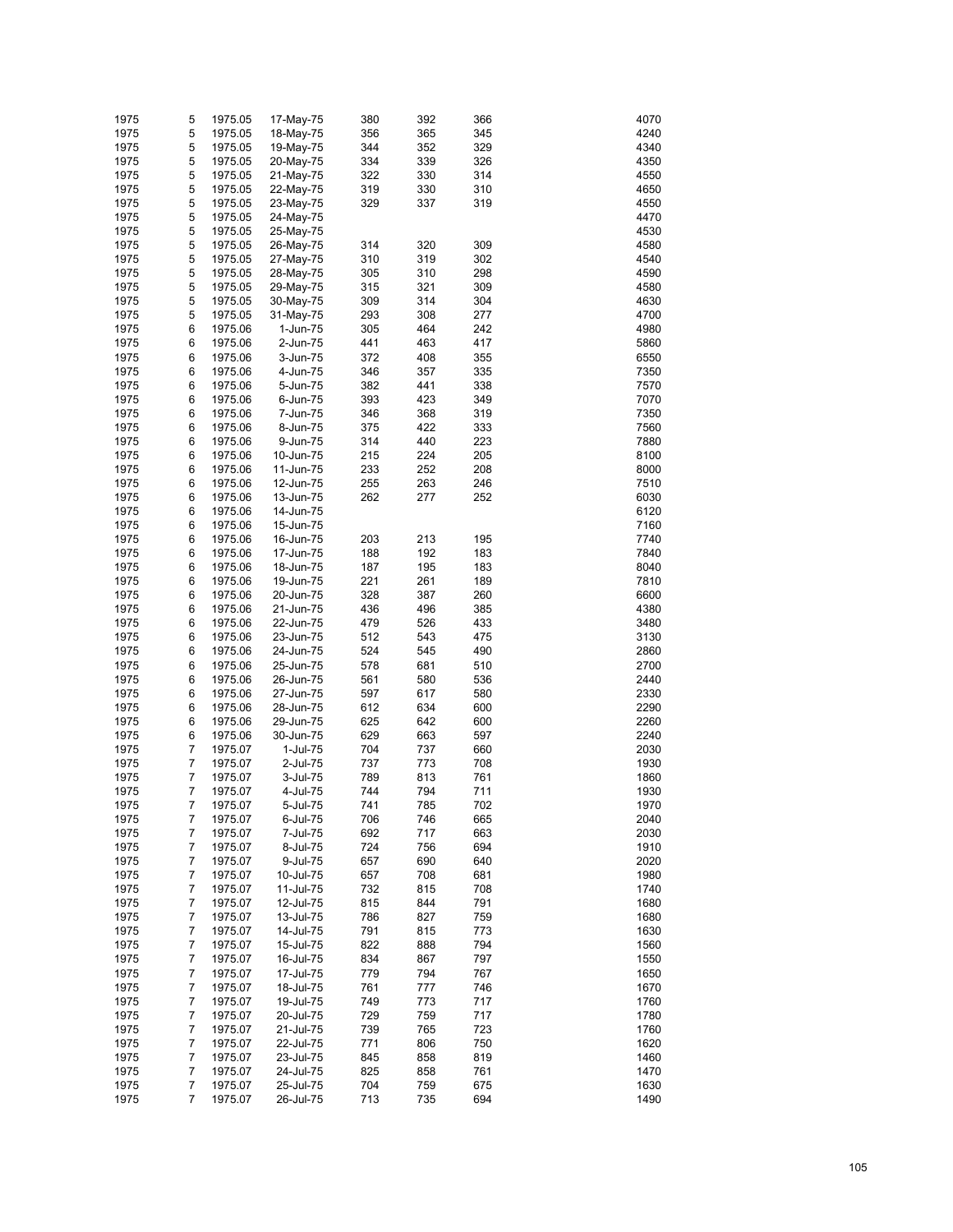| 1975 | 7  | 1975.07 | 27-Jul-75 | 702 | 735 | 669 | 1550 |
|------|----|---------|-----------|-----|-----|-----|------|
| 1975 | 7  | 1975.07 | 28-Jul-75 | 738 | 771 | 696 | 1500 |
|      |    |         |           |     |     |     |      |
| 1975 | 7  | 1975.07 | 29-Jul-75 | 781 | 810 | 765 | 1440 |
| 1975 | 7  | 1975.07 | 30-Jul-75 | 780 | 810 | 753 | 1460 |
| 1975 | 7  | 1975.07 | 31-Jul-75 | 751 | 773 | 735 | 1490 |
| 1975 | 8  | 1975.08 | 1-Aug-75  | 785 | 819 | 753 | 1430 |
| 1975 | 8  | 1975.08 | 2-Aug-75  | 806 | 821 | 785 | 1400 |
| 1975 | 8  | 1975.08 | 3-Aug-75  | 836 | 861 | 785 | 1400 |
| 1975 | 8  | 1975.08 | 4-Aug-75  | 821 | 876 | 761 | 1450 |
| 1975 | 8  | 1975.08 | 5-Aug-75  | 808 | 867 | 779 | 1420 |
| 1975 | 8  | 1975.08 | 6-Aug-75  | 793 | 827 | 759 | 1350 |
| 1975 | 8  | 1975.08 | 7-Aug-75  | 738 | 750 | 729 | 1400 |
| 1975 | 8  | 1975.08 | 8-Aug-75  | 738 | 759 | 725 | 1440 |
|      |    |         |           |     |     |     |      |
| 1975 | 8  | 1975.08 | 9-Aug-75  | 749 | 777 | 729 | 1470 |
| 1975 | 8  | 1975.08 | 10-Aug-75 |     |     |     | 1490 |
| 1975 | 8  | 1975.08 | 11-Aug-75 | 706 | 746 | 694 | 1550 |
| 1975 | 8  | 1975.08 | 12-Aug-75 | 694 | 723 | 675 | 1520 |
| 1975 | 8  | 1975.08 | 13-Aug-75 | 740 | 756 | 719 | 1440 |
| 1975 | 8  | 1975.08 | 14-Aug-75 | 767 | 802 | 725 | 1400 |
| 1975 | 8  | 1975.08 | 15-Aug-75 | 781 | 810 | 761 | 1350 |
| 1975 | 8  | 1975.08 | 16-Aug-75 | 780 | 810 | 765 | 1340 |
| 1975 | 8  | 1975.08 | 17-Aug-75 | 750 | 800 | 725 | 1480 |
| 1975 | 8  | 1975.08 | 18-Aug-75 | 654 | 735 | 588 | 1850 |
| 1975 | 8  | 1975.08 |           | 565 | 597 | 488 | 2270 |
|      |    |         | 19-Aug-75 |     |     |     |      |
| 1975 | 8  | 1975.08 | 20-Aug-75 | 486 | 506 | 477 | 2420 |
| 1975 | 8  | 1975.08 | 21-Aug-75 | 538 | 576 | 510 | 2300 |
| 1975 | 8  | 1975.08 | 22-Aug-75 | 582 | 603 | 561 | 2230 |
| 1975 | 8  | 1975.08 | 23-Aug-75 | 572 | 586 | 552 | 2220 |
| 1975 | 8  | 1975.08 | 24-Aug-75 | 566 | 580 | 555 | 2200 |
| 1975 | 8  | 1975.08 | 25-Aug-75 | 641 | 719 | 563 | 2090 |
| 1975 | 8  | 1975.08 | 26-Aug-75 | 748 | 779 | 719 | 1760 |
| 1975 | 8  | 1975.08 | 27-Aug-75 | 732 | 765 | 711 | 1710 |
| 1975 | 8  | 1975.08 | 28-Aug-75 | 731 | 746 | 723 | 1710 |
| 1975 | 8  |         |           | 765 | 794 | 737 | 1640 |
|      |    | 1975.08 | 29-Aug-75 |     |     |     |      |
| 1975 | 8  | 1975.08 | 30-Aug-75 | 805 | 849 | 783 | 1620 |
| 1975 | 8  | 1975.08 | 31-Aug-75 | 793 | 855 | 746 | 1740 |
| 1975 | 9  | 1975.09 | 1-Sep-75  | 739 | 765 | 719 | 1930 |
| 1975 | 9  | 1975.09 | 2-Sep-75  | 760 | 863 | 731 | 1790 |
| 1975 | 9  | 1975.09 | 3-Sep-75  | 731 | 753 | 713 | 1770 |
| 1975 | 9  | 1975.09 | 4-Sep-75  | 761 | 779 | 735 | 1710 |
| 1975 | 9  | 1975.09 | 5-Sep-75  | 716 | 743 | 681 | 1890 |
| 1975 | 9  | 1975.09 | 6-Sep-75  | 625 | 681 | 546 | 2130 |
| 1975 | 9  | 1975.09 | 7-Sep-75  | 507 | 544 | 471 | 2380 |
| 1975 | 9  | 1975.09 | 8-Sep-75  | 447 | 467 | 423 | 2500 |
| 1975 | 9  | 1975.09 |           | 461 | 471 | 453 | 2460 |
|      |    |         | 9-Sep-75  |     |     |     |      |
| 1975 | 9  | 1975.09 | 10-Sep-75 | 488 | 506 | 471 | 2340 |
| 1975 | 9  | 1975.09 | 11-Sep-75 | 492 | 510 | 471 | 2470 |
| 1975 | 9  | 1975.09 | 12-Sep-75 | 485 | 491 | 473 | 2570 |
| 1975 | 9  | 1975.09 | 13-Sep-75 |     |     |     | 2770 |
| 1975 | 9  | 1975.09 | 14-Sep-75 |     |     |     | 2800 |
| 1975 | 9  | 1975.09 | 15-Sep-75 | 432 | 450 | 419 | 2800 |
| 1975 | 9  | 1975.09 | 16-Sep-75 | 417 | 429 | 408 | 2910 |
| 1975 | 9  | 1975.09 | 17-Sep-75 | 412 | 425 | 402 | 2810 |
| 1975 | 9  | 1975.09 | 18-Sep-75 | 427 | 431 | 423 | 2760 |
| 1975 | 9  | 1975.09 | 19-Sep-75 | 425 | 431 | 417 | 2790 |
|      |    |         |           |     |     |     |      |
| 1975 | 9  | 1975.09 | 20-Sep-75 | 406 | 429 | 390 | 2940 |
| 1975 | 9  | 1975.09 | 21-Sep-75 | 414 | 429 | 394 | 2980 |
| 1975 | 9  | 1975.09 | 22-Sep-75 | 425 | 435 | 419 | 2980 |
| 1975 | 9  | 1975.09 | 23-Sep-75 | 408 | 417 | 402 | 2950 |
| 1975 | 9  | 1975.09 | 24-Sep-75 | 395 | 413 | 375 | 3010 |
| 1975 | 9  | 1975.09 | 25-Sep-75 | 385 | 394 | 377 | 3060 |
| 1975 | 9  | 1975.09 | 26-Sep-75 | 356 | 394 | 340 | 3210 |
| 1975 | 9  | 1975.09 | 27-Sep-75 | 354 | 360 | 345 | 3250 |
| 1975 | 9  | 1975.09 | 28-Sep-75 | 359 | 375 | 348 | 3250 |
| 1975 | 9  |         |           | 394 | 405 |     | 3210 |
|      |    | 1975.09 | 29-Sep-75 |     |     | 377 |      |
| 1975 | 9  | 1975.09 | 30-Sep-75 | 408 | 413 | 402 | 3150 |
| 1975 | 10 | 1975.1  | 1-Oct-75  | 386 | 411 | 375 | 3240 |
| 1975 | 10 | 1975.1  | 2-Oct-75  | 369 | 377 | 357 | 3310 |
| 1975 | 10 | 1975.1  | 3-Oct-75  | 361 | 363 | 357 | 3380 |
| 1975 | 10 | 1975.1  | 4-Oct-75  | 357 | 363 | 351 | 3420 |
| 1975 | 10 | 1975.1  | 5-Oct-75  | 363 | 369 | 357 | 3410 |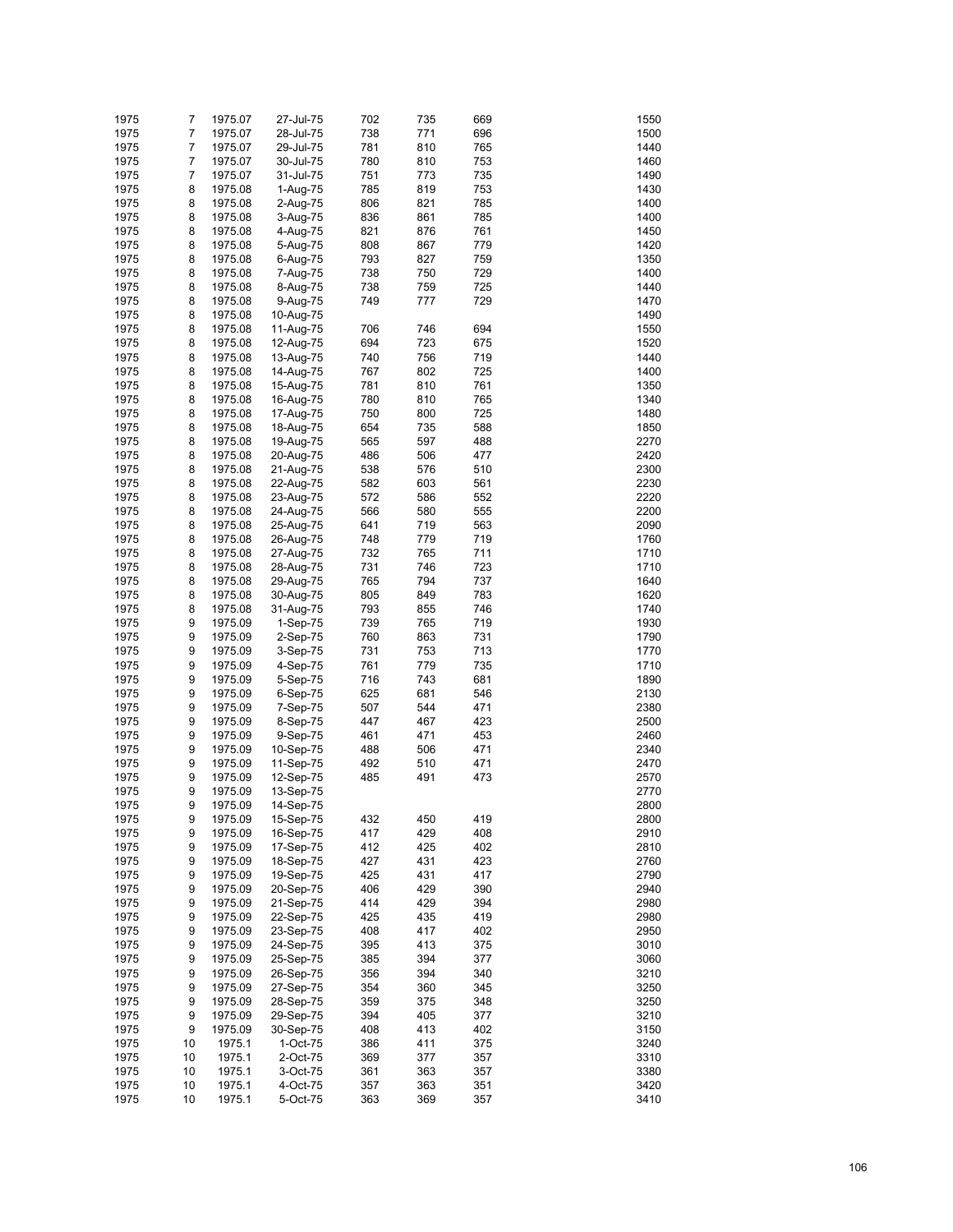| 1975 | 10 | 1975.1  | 6-Oct-75  | 355 | 360 | 348 | 3510 |
|------|----|---------|-----------|-----|-----|-----|------|
|      |    |         | 7-Oct-75  |     |     |     | 3540 |
| 1975 | 10 | 1975.1  |           | 356 | 363 | 348 |      |
| 1975 | 10 | 1975.1  | 8-Oct-75  | 365 | 381 | 357 | 3490 |
| 1975 | 10 | 1975.1  | 9-Oct-75  | 330 | 377 | 300 | 3880 |
| 1975 | 10 | 1975.1  | 10-Oct-75 | 288 | 303 | 232 | 4190 |
| 1975 | 10 | 1975.1  | 11-Oct-75 | 280 | 282 | 276 | 4410 |
| 1975 | 10 | 1975.1  | 12-Oct-75 | 267 | 280 | 261 | 4600 |
| 1975 | 10 | 1975.1  | 13-Oct-75 | 259 | 263 | 255 | 4580 |
| 1975 | 10 | 1975.1  | 14-Oct-75 | 246 | 255 | 240 | 4460 |
|      |    |         |           |     |     |     | 4760 |
| 1975 | 10 | 1975.1  | 15-Oct-75 | 228 | 252 | 204 |      |
| 1975 | 10 | 1975.1  | 16-Oct-75 | 213 | 227 | 197 | 5280 |
| 1975 | 10 | 1975.1  | 17-Oct-75 | 217 | 227 | 198 | 5520 |
| 1975 | 10 | 1975.1  | 18-Oct-75 | 223 | 239 | 213 | 5620 |
| 1975 | 10 | 1975.1  | 19-Oct-75 | 219 | 231 | 202 | 5710 |
| 1975 | 10 | 1975.1  | 20-Oct-75 | 225 | 243 | 202 | 5660 |
| 1975 | 10 | 1975.1  | 21-Oct-75 | 230 | 245 | 215 | 5550 |
| 1975 | 10 | 1975.1  | 22-Oct-75 | 239 | 255 | 229 | 5400 |
| 1975 | 10 | 1975.1  | 23-Oct-75 | 252 | 269 | 235 | 5160 |
| 1975 | 10 | 1975.1  | 24-Oct-75 | 254 | 272 | 234 | 5090 |
|      |    |         |           |     |     |     |      |
| 1975 | 10 | 1975.1  | 25-Oct-75 | 254 | 275 | 236 | 5030 |
| 1975 | 10 | 1975.1  | 26-Oct-75 | 248 | 252 | 233 | 4920 |
| 1975 | 10 | 1975.1  | 27-Oct-75 |     |     |     | 4620 |
| 1975 | 10 | 1975.1  | 28-Oct-75 | 254 | 276 | 240 | 4380 |
| 1975 | 10 | 1975.1  | 29-Oct-75 | 255 | 276 | 232 | 4700 |
| 1975 | 10 | 1975.1  | 30-Oct-75 | 251 | 264 | 239 | 4900 |
| 1975 | 10 | 1975.1  | 31-Oct-75 | 250 | 260 | 236 | 5120 |
| 1975 | 11 | 1975.11 | 1-Nov-75  | 248 | 276 | 226 | 5420 |
| 1975 | 11 | 1975.11 | 2-Nov-75  | 250 | 264 | 227 | 5410 |
|      |    |         | 3-Nov-75  |     |     |     | 5290 |
| 1975 | 11 | 1975.11 |           | 246 | 262 | 216 |      |
| 1975 | 11 | 1975.11 | 4-Nov-75  | 249 | 262 | 224 | 5240 |
| 1975 | 11 | 1975.11 | 5-Nov-75  | 242 | 255 | 231 | 5450 |
| 1975 | 11 | 1975.11 | 6-Nov-75  | 255 | 281 | 236 | 5510 |
| 1975 | 11 | 1975.11 | 7-Nov-75  | 272 | 286 | 259 | 4840 |
| 1975 | 11 | 1975.11 | 8-Nov-75  | 276 | 292 | 264 | 4580 |
| 1975 | 11 | 1975.11 | 9-Nov-75  | 280 | 302 | 260 | 4490 |
| 1975 | 11 | 1975.11 | 10-Nov-75 | 286 | 304 | 271 | 4090 |
| 1975 | 11 | 1975.11 | 11-Nov-75 | 292 | 304 | 273 | 3750 |
| 1975 | 11 | 1975.11 | 12-Nov-75 | 291 | 319 | 268 | 3670 |
| 1975 | 11 | 1975.11 | 13-Nov-75 | 291 | 310 | 268 | 3620 |
| 1975 | 11 | 1975.11 | 14-Nov-75 | 290 | 303 | 271 | 3570 |
| 1975 | 11 | 1975.11 |           | 286 | 306 | 262 | 3510 |
|      |    |         | 15-Nov-75 |     |     |     |      |
| 1975 | 11 | 1975.11 | 16-Nov-75 | 286 | 299 | 273 | 3440 |
| 1975 | 11 | 1975.11 | 17-Nov-75 | 296 | 313 | 282 | 3380 |
| 1975 | 11 | 1975.11 | 18-Nov-75 | 301 | 316 | 283 | 3280 |
| 1975 | 11 | 1975.11 | 19-Nov-75 | 377 | 465 | 284 | 3200 |
| 1975 | 11 | 1975.11 | 20-Nov-75 | 468 | 477 | 459 | 3200 |
| 1975 | 11 | 1975.11 | 21-Nov-75 | 475 | 479 | 471 | 3220 |
| 1975 | 11 | 1975.11 | 22-Nov-75 | 477 | 488 | 467 | 3210 |
| 1975 | 11 | 1975.11 | 23-Nov-75 | 464 | 471 | 459 | 3220 |
| 1975 | 11 | 1975.11 | 24-Nov-75 | 459 | 461 | 453 | 3190 |
| 1975 | 11 | 1975.11 | 25-Nov-75 | 454 | 459 | 446 | 3170 |
|      |    |         |           |     |     |     |      |
| 1975 | 11 | 1975.11 | 26-Nov-75 | 446 | 450 | 440 | 3200 |
| 1975 | 11 | 1975.11 | 27-Nov-75 | 453 | 461 | 446 | 3250 |
| 1975 | 11 | 1975.11 | 28-Nov-75 | 450 | 461 | 437 | 3270 |
| 1975 | 11 | 1975.11 | 29-Nov-75 | 437 | 443 | 429 | 3270 |
| 1975 | 11 | 1975.11 | 30-Nov-75 | 439 | 446 | 435 | 3240 |
| 1975 | 12 | 1975.12 | 1-Dec-75  | 489 | 437 | 423 | 3240 |
| 1975 | 12 | 1975.12 | 2-Dec-75  | 411 | 423 | 399 | 3280 |
| 1975 | 12 | 1975.12 | 3-Dec-75  | 400 | 408 | 394 | 3430 |
| 1975 | 12 | 1975.12 | 4-Dec-75  | 406 | 411 | 402 | 3470 |
| 1975 | 12 | 1975.12 | 5-Dec-75  | 401 | 405 | 399 | 3460 |
| 1975 | 12 |         | 6-Dec-75  |     |     |     | 3490 |
|      |    | 1975.12 |           | 395 | 399 | 386 |      |
| 1975 | 12 | 1975.12 | 7-Dec-75  |     |     |     | 3570 |
| 1975 | 12 | 1975.12 | 8-Dec-75  |     |     |     | 3580 |
| 1975 | 12 | 1975.12 | 9-Dec-75  |     |     |     | 3560 |
| 1975 | 12 | 1975.12 | 10-Dec-75 |     |     |     | 3570 |
| 1975 | 12 | 1975.12 | 11-Dec-75 |     |     |     | 3590 |
| 1975 | 12 | 1975.12 | 12-Dec-75 |     |     |     | 3620 |
| 1975 | 12 | 1975.12 | 13-Dec-75 |     |     |     | 3630 |
| 1975 | 12 | 1975.12 | 14-Dec-75 |     |     |     | 3580 |
| 1975 | 12 | 1975.12 | 15-Dec-75 |     |     |     | 3570 |
|      |    |         |           |     |     |     |      |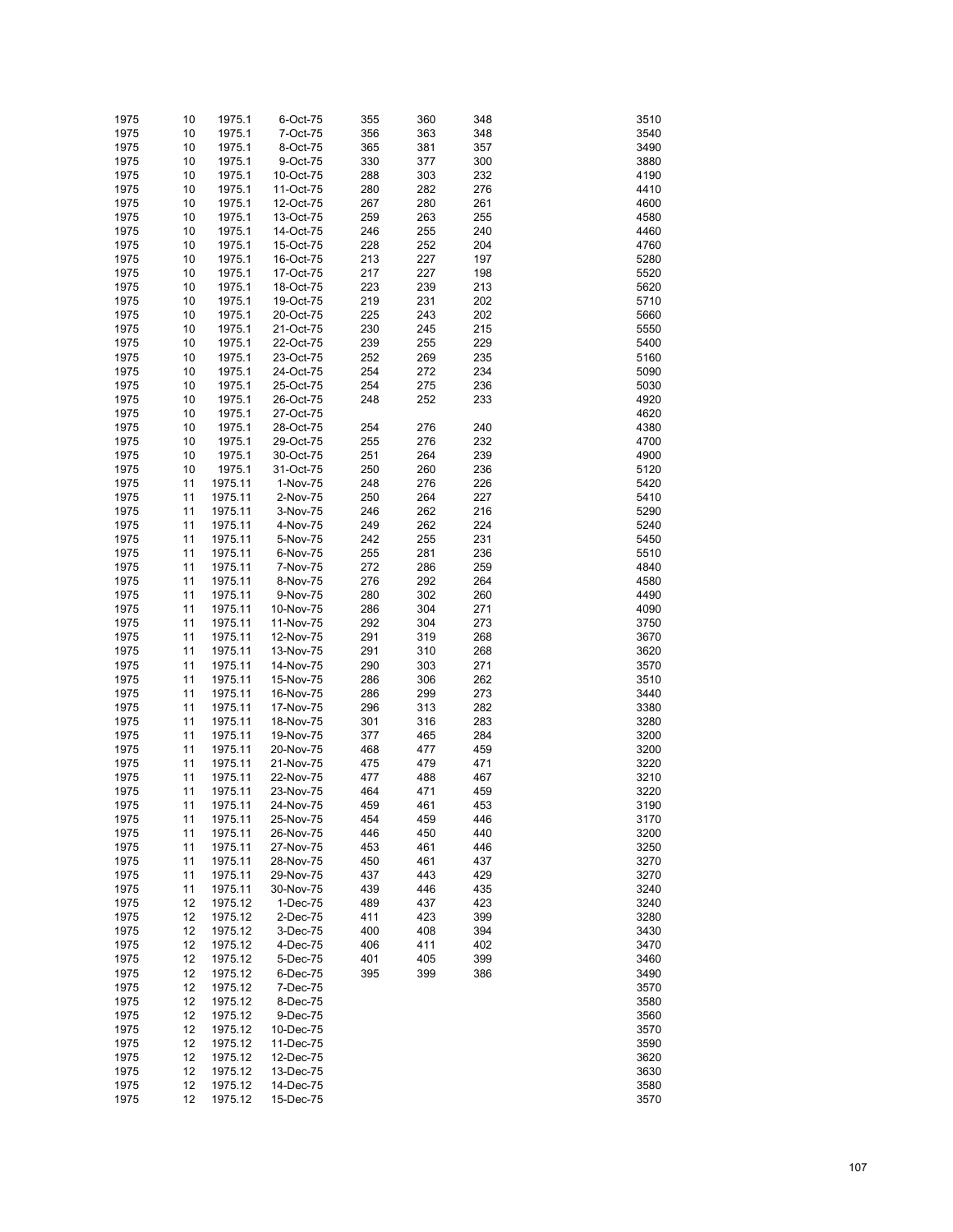| 1975 | 12                      | 1975.12 | 16-Dec-75 |      |      |      | 3550 |
|------|-------------------------|---------|-----------|------|------|------|------|
| 1975 | 12                      | 1975.12 | 17-Dec-75 |      |      |      | 3530 |
| 1975 | 12                      | 1975.12 | 18-Dec-75 |      |      |      | 3490 |
| 1975 | 12                      | 1975.12 | 19-Dec-75 |      |      |      | 3500 |
| 1975 | 12                      | 1975.12 | 20-Dec-75 |      |      |      | 3530 |
| 1975 | 12                      | 1975.12 | 21-Dec-75 |      |      |      | 3600 |
| 1975 | 12                      | 1975.12 | 22-Dec-75 |      |      |      | 3950 |
| 1975 | 12                      | 1975.12 | 23-Dec-75 |      |      |      | 3690 |
| 1975 | 12                      | 1975.12 | 24-Dec-75 |      |      |      | 4350 |
| 1975 | 12                      | 1975.12 | 25-Dec-75 |      |      |      | 4630 |
| 1975 | 12                      | 1975.12 | 26-Dec-75 |      |      |      | 4350 |
| 1975 | 12                      | 1975.12 | 27-Dec-75 |      |      |      | 3790 |
| 1975 | 12                      | 1975.12 | 28-Dec-75 |      |      |      | 4260 |
| 1975 | 12                      | 1975.12 | 29-Dec-75 |      |      |      | 4440 |
| 1975 | 12                      | 1975.12 | 30-Dec-75 |      |      |      | 4100 |
| 1975 | 12                      | 1975.12 | 31-Dec-75 |      |      |      | 4690 |
| 1976 | 1                       | 1976.01 | 1-Jan-76  |      |      |      | 5020 |
| 1976 | 1                       | 1976.01 | 2-Jan-76  |      |      |      | 4930 |
| 1976 | 1                       | 1976.01 | 3-Jan-76  |      |      |      | 4170 |
| 1976 | 1                       | 1976.01 | 4-Jan-76  |      |      |      | 4700 |
| 1976 | 1                       | 1976.01 | 5-Jan-76  |      |      |      | 4710 |
| 1976 | 1                       | 1976.01 | 6-Jan-76  |      |      |      | 4140 |
| 1976 | 1                       | 1976.01 | 7-Jan-76  |      |      |      | 4820 |
| 1976 | 1                       | 1976.01 | 8-Jan-76  |      |      |      | 4780 |
| 1976 | 1                       | 1976.01 | 9-Jan-76  |      |      |      | 4300 |
| 1976 | 1                       | 1976.01 | 10-Jan-76 |      |      |      | 3690 |
|      | 1                       | 1976.01 |           |      |      |      | 4150 |
| 1976 | 1                       |         | 11-Jan-76 |      |      |      |      |
| 1976 |                         | 1976.01 | 12-Jan-76 |      |      |      | 4120 |
| 1976 | 1                       | 1976.01 | 13-Jan-76 |      |      |      | 3210 |
| 1976 | 1                       | 1976.01 | 14-Jan-76 |      |      |      | 3480 |
| 1976 | 1                       | 1976.01 | 15-Jan-76 |      |      |      | 3420 |
| 1976 | 1                       | 1976.01 | 16-Jan-76 |      |      |      | 3270 |
| 1976 | 1                       | 1976.01 | 17-Jan-76 |      |      |      | 3190 |
| 1976 | 1                       | 1976.01 | 18-Jan-76 |      |      |      | 3090 |
| 1976 | 1                       | 1976.01 | 19-Jan-76 |      |      |      | 2860 |
| 1976 | 1                       | 1976.01 | 20-Jan-76 |      |      |      | 2450 |
| 1976 | 1                       | 1976.01 | 21-Jan-76 |      |      |      | 2900 |
| 1976 | 1                       | 1976.01 | 22-Jan-76 |      |      |      | 2910 |
| 1976 | 1                       | 1976.01 | 23-Jan-76 |      |      |      | 2760 |
| 1976 | 1                       | 1976.01 | 24-Jan-76 |      |      |      | 2260 |
| 1976 | 1                       | 1976.01 | 25-Jan-76 |      |      |      | 2140 |
| 1976 | 1                       | 1976.01 | 26-Jan-76 |      |      |      | 2090 |
| 1976 | 1                       | 1976.01 | 27-Jan-76 |      |      |      | 2030 |
| 1976 | 1                       | 1976.01 | 28-Jan-76 |      |      |      | 1940 |
| 1976 | 1                       | 1976.01 | 29-Jan-76 |      |      |      | 1880 |
| 1976 | 1                       | 1976.01 | 30-Jan-76 |      |      |      | 1830 |
| 1976 | 1                       | 1976.01 | 31-Jan-76 | 1035 | 1061 | 1008 | 1870 |
| 1976 | 2                       | 1976.02 | 1-Feb-76  | 983  | 1011 | 942  | 1930 |
| 1976 | $\overline{\mathbf{c}}$ | 1976.02 | 2-Feb-76  | 933  | 1008 | 849  | 1930 |
| 1976 | 2                       | 1976.02 | 3-Feb-76  | 889  | 921  | 858  | 1900 |
| 1976 | 2                       | 1976.02 | 4-Feb-76  | 840  | 858  | 819  | 1850 |
| 1976 | $\overline{\mathbf{c}}$ | 1976.02 | 5-Feb-76  | 872  | 886  | 849  | 1850 |
| 1976 | $\overline{\mathbf{c}}$ | 1976.02 | 6-Feb-76  | 772  | 880  | 681  | 2190 |
| 1976 | $\overline{\mathbf{c}}$ | 1976.02 | 7-Feb-76  | 717  | 750  | 675  | 2410 |
| 1976 | $\overline{c}$          | 1976.02 | 8-Feb-76  | 746  | 771  | 729  | 2330 |
| 1976 | $\overline{c}$          | 1976.02 | 9-Feb-76  | 738  | 777  | 708  | 2330 |
| 1976 | $\overline{c}$          | 1976.02 | 10-Feb-76 | 752  | 777  | 723  | 2370 |
| 1976 | $\overline{c}$          | 1976.02 | 11-Feb-76 | 770  | 800  | 753  | 2340 |
| 1976 | $\overline{c}$          | 1976.02 | 12-Feb-76 | 750  | 788  | 731  | 2330 |
| 1976 | $\overline{c}$          | 1976.02 | 13-Feb-76 | 786  | 806  | 771  | 2230 |
| 1976 | $\overline{c}$          | 1976.02 | 14-Feb-76 | 768  | 791  | 750  | 2290 |
| 1976 | $\overline{c}$          | 1976.02 | 15-Feb-76 | 778  | 815  | 759  | 2340 |
| 1976 | $\overline{c}$          | 1976.02 | 16-Feb-76 | 798  | 833  | 771  | 2300 |
| 1976 | $\overline{c}$          | 1976.02 | 17-Feb-76 | 802  | 846  | 735  | 2300 |
| 1976 | $\overline{c}$          | 1976.02 | 18-Feb-76 | 821  | 833  | 771  | 2270 |
| 1976 | $\overline{c}$          | 1976.02 | 19-Feb-76 | 854  | 874  | 836  | 2190 |
| 1976 | $\overline{c}$          | 1976.02 | 20-Feb-76 | 868  | 886  | 836  | 2040 |
| 1976 | $\overline{c}$          | 1976.02 | 21-Feb-76 | 849  | 874  | 815  | 2000 |
| 1976 | $\overline{c}$          | 1976.02 | 22-Feb-76 | 837  | 852  | 815  | 2070 |
| 1976 | 2                       | 1976.02 | 23-Feb-76 | 851  | 876  | 827  | 2070 |
| 1976 | 2                       | 1976.02 | 24-Feb-76 | 868  | 880  | 852  | 1960 |
|      |                         |         |           |      |      |      |      |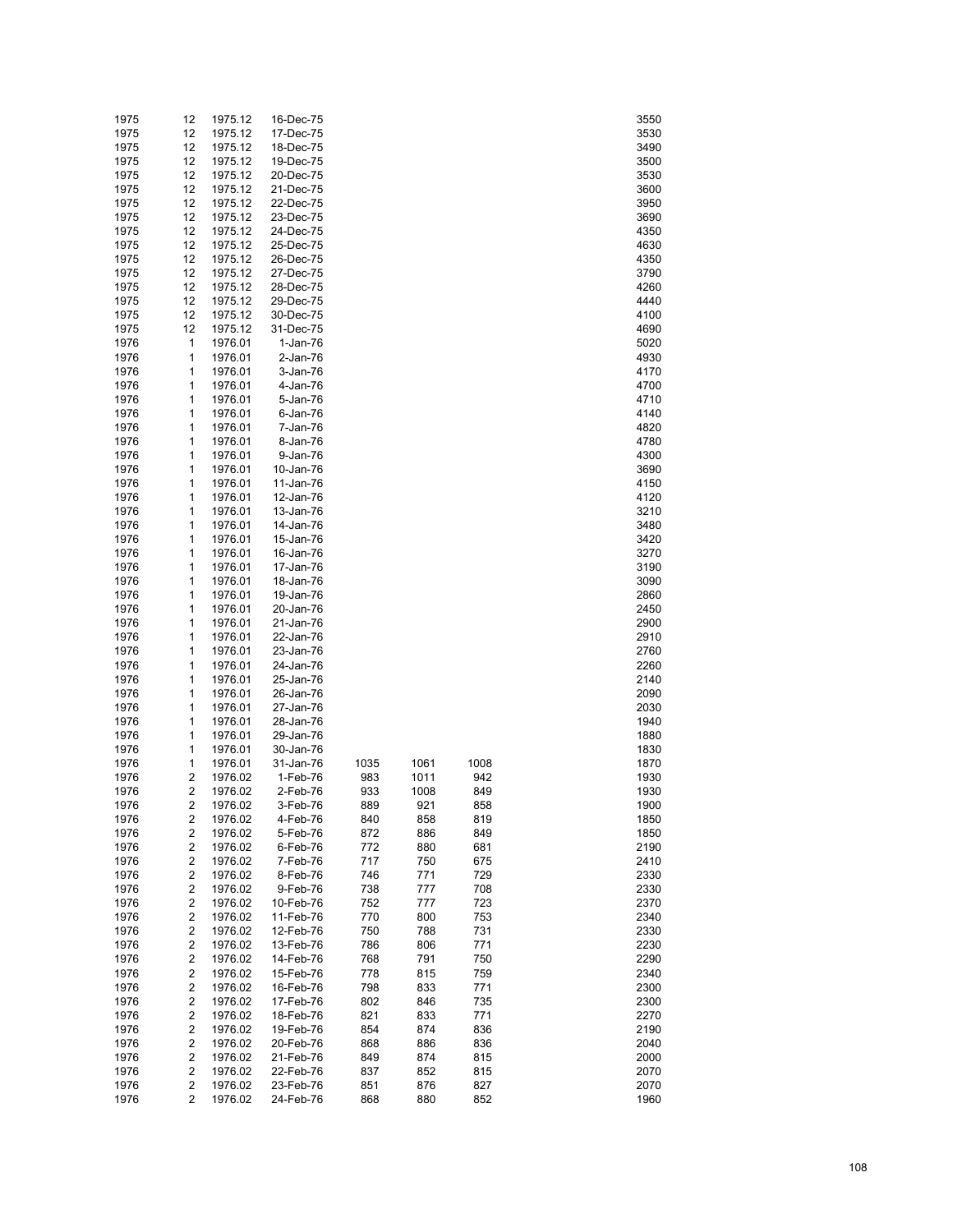| 1976 | 2                       | 1976.02 | 25-Feb-76 | 889  | 900  | 874  | 1920 |
|------|-------------------------|---------|-----------|------|------|------|------|
| 1976 | $\overline{\mathbf{c}}$ | 1976.02 | 26-Feb-76 | 883  | 903  | 855  | 1930 |
|      |                         |         |           |      |      |      |      |
| 1976 | $\overline{\mathbf{c}}$ | 1976.02 | 27-Feb-76 | 869  | 897  | 849  | 1930 |
| 1976 | $\overline{\mathbf{c}}$ | 1976.02 | 28-Feb-76 | 860  | 880  | 840  | 1870 |
| 1976 | $\overline{\mathbf{c}}$ | 1976.02 | 29-Feb-76 | 854  | 863  | 840  | 1860 |
| 1976 | 3                       | 1976.03 | 1-Mar-76  | 890  | 957  | 844  | 1950 |
| 1976 | 3                       | 1976.03 | 2-Mar-76  | 845  | 892  | 813  | 2110 |
| 1976 | 3                       | 1976.03 | 3-Mar-76  | 818  | 855  | 735  | 2270 |
| 1976 | 3                       | 1976.03 | 4-Mar-76  | 800  | 846  | 731  | 2250 |
| 1976 | 3                       | 1976.03 | 5-Mar-76  | 879  | 906  | 849  | 2220 |
| 1976 | 3                       | 1976.03 | 6-Mar-76  | 873  | 911  | 810  | 2250 |
| 1976 | 3                       | 1976.03 | 7-Mar-76  | 782  | 813  | 767  | 2240 |
|      | 3                       |         |           |      |      |      | 2180 |
| 1976 |                         | 1976.03 | 8-Mar-76  | 790  | 802  | 777  |      |
| 1976 | 3                       | 1976.03 | 9-Mar-76  | 758  | 785  | 740  | 2130 |
| 1976 | 3                       | 1976.03 | 10-Mar-76 | 757  | 771  | 743  | 2220 |
| 1976 | 3                       | 1976.03 | 11-Mar-76 | 773  | 800  | 690  | 2260 |
| 1976 | 3                       | 1976.03 | 12-Mar-76 | 670  | 694  | 648  | 2320 |
| 1976 | 3                       | 1976.03 | 13-Mar-76 | 687  | 723  | 651  | 2140 |
| 1976 | 3                       | 1976.03 | 14-Mar-76 | 742  | 759  | 723  | 2050 |
| 1976 | 3                       | 1976.03 | 15-Mar-76 | 722  | 788  | 681  | 1970 |
| 1976 | 3                       | 1976.03 | 16-Mar-76 | 793  | 821  | 761  | 1780 |
| 1976 | 3                       | 1976.03 | 17-Mar-76 | 839  | 876  | 813  | 1660 |
|      |                         |         |           |      |      |      |      |
| 1976 | 3                       | 1976.03 | 18-Mar-76 | 832  | 846  | 802  | 1570 |
| 1976 | 3                       | 1976.03 | 19-Mar-76 | 822  | 836  | 800  | 1510 |
| 1976 | 3                       | 1976.03 | 20-Mar-76 | 808  | 827  | 777  | 1450 |
| 1976 | 3                       | 1976.03 | 21-Mar-76 | 789  | 813  | 735  | 1460 |
| 1976 | 3                       | 1976.03 | 22-Mar-76 | 749  | 827  | 711  | 1570 |
| 1976 | 3                       | 1976.03 | 23-Mar-76 | 779  | 813  | 746  | 1460 |
| 1976 | 3                       | 1976.03 | 24-Mar-76 | 803  | 810  | 788  | 1420 |
| 1976 | 3                       | 1976.03 | 25-Mar-76 | 753  | 788  | 731  | 1380 |
| 1976 | 3                       | 1976.03 | 26-Mar-76 | 696  | 740  | 671  | 1440 |
| 1976 | 3                       | 1976.03 | 27-Mar-76 |      |      |      | 1400 |
|      | 3                       |         |           |      |      |      |      |
| 1976 |                         | 1976.03 | 28-Mar-76 |      |      |      | 1450 |
| 1976 | 3                       | 1976.03 | 29-Mar-76 |      |      |      | 1540 |
| 1976 | 3                       | 1976.03 | 30-Mar-76 | 700  | 767  | 660  | 1430 |
| 1976 | 3                       | 1976.03 | 31-Mar-76 | 726  | 800  | 663  | 1420 |
| 1976 | 4                       | 1976.04 | 1-Apr-76  | 728  | 756  | 699  | 1520 |
| 1976 | 4                       | 1976.04 | 2-Apr-76  | 717  | 813  | 683  | 1410 |
| 1976 | 4                       | 1976.04 | 3-Apr-76  | 905  | 960  | 831  | 1230 |
| 1976 | 4                       | 1976.04 | 4-Apr-76  | 991  | 1025 | 960  | 1330 |
| 1976 | 4                       | 1976.04 | 5-Apr-76  | 924  | 990  | 867  | 1480 |
| 1976 | 4                       | 1976.04 | 6-Apr-76  | 897  | 969  | 867  | 1400 |
| 1976 | 4                       | 1976.04 | 7-Apr-76  | 974  | 983  | 957  | 1290 |
| 1976 | 4                       | 1976.04 | 8-Apr-76  | 894  | 936  | 852  | 1520 |
| 1976 | 4                       | 1976.04 | 9-Apr-76  | 782  | 876  | 725  | 1760 |
|      |                         |         |           |      |      |      |      |
| 1976 | 4                       | 1976.04 | 10-Apr-76 | 690  | 731  | 645  | 1810 |
| 1976 | 4                       | 1976.04 | 11-Apr-76 | 735  | 773  | 663  | 1750 |
| 1976 | 4                       | 1976.04 | 12-Apr-76 | 721  | 759  | 696  | 1760 |
| 1976 | 4                       | 1976.04 | 13-Apr-76 | 772  | 797  | 750  | 1680 |
| 1976 | 4                       | 1976.04 | 14-Apr-76 | 787  | 825  | 771  | 1580 |
| 1976 | 4                       | 1976.04 | 15-Apr-76 | 854  | 903  | 806  | 1440 |
| 1976 | 4                       | 1976.04 | 16-Apr-76 | 878  | 917  | 844  | 1420 |
| 1976 | 4                       | 1976.04 | 17-Apr-76 | 869  | 911  | 849  | 1390 |
| 1976 | 4                       | 1976.04 | 18-Apr-76 | 898  | 923  | 874  | 1350 |
| 1976 | 4                       |         |           | 938  | 1029 | 888  | 1320 |
|      |                         | 1976.04 | 19-Apr-76 |      |      |      |      |
| 1976 | 4                       | 1976.04 | 20-Apr-76 | 1003 | 1050 | 957  | 1150 |
| 1976 | 4                       | 1976.04 | 21-Apr-76 | 1080 | 1131 | 1040 | 1020 |
| 1976 | 4                       | 1976.04 | 22-Apr-76 | 1142 | 1170 | 1113 | 931  |
| 1976 | 4                       | 1976.04 | 23-Apr-76 | 1107 | 1146 | 1050 | 940  |
| 1976 | 4                       | 1976.04 | 24-Apr-76 | 1079 | 1094 | 1059 | 914  |
| 1976 | 4                       | 1976.04 | 25-Apr-76 | 1066 | 1094 | 1043 | 929  |
| 1976 | 4                       | 1976.04 | 26-Apr-76 | 1062 | 1131 | 1005 | 969  |
| 1976 | 4                       | 1976.04 | 27-Apr-76 | 1158 | 1209 | 1115 | 924  |
| 1976 | 4                       | 1976.04 | 28-Apr-76 | 1104 | 1146 | 1053 | 860  |
| 1976 | 4                       | 1976.04 | 29-Apr-76 | 1109 | 1155 | 1073 | 855  |
| 1976 | 4                       | 1976.04 | 30-Apr-76 | 1138 | 1180 | 1083 | 850  |
| 1976 | 5                       | 1976.05 | 1-May-76  | 1074 | 1125 | 1008 | 865  |
|      |                         |         |           |      |      |      |      |
| 1976 | 5                       | 1976.05 | 2-May-76  | 992  | 1011 | 960  | 905  |
| 1976 | 5                       | 1976.05 | 3-May-76  | 1004 | 1110 | 942  | 960  |
| 1976 | 5                       | 1976.05 | 4-May-76  | 1060 | 1131 | 1017 | 914  |
| 1976 | 5                       | 1976.05 | 5-May-76  | 1073 | 1091 | 1056 | 861  |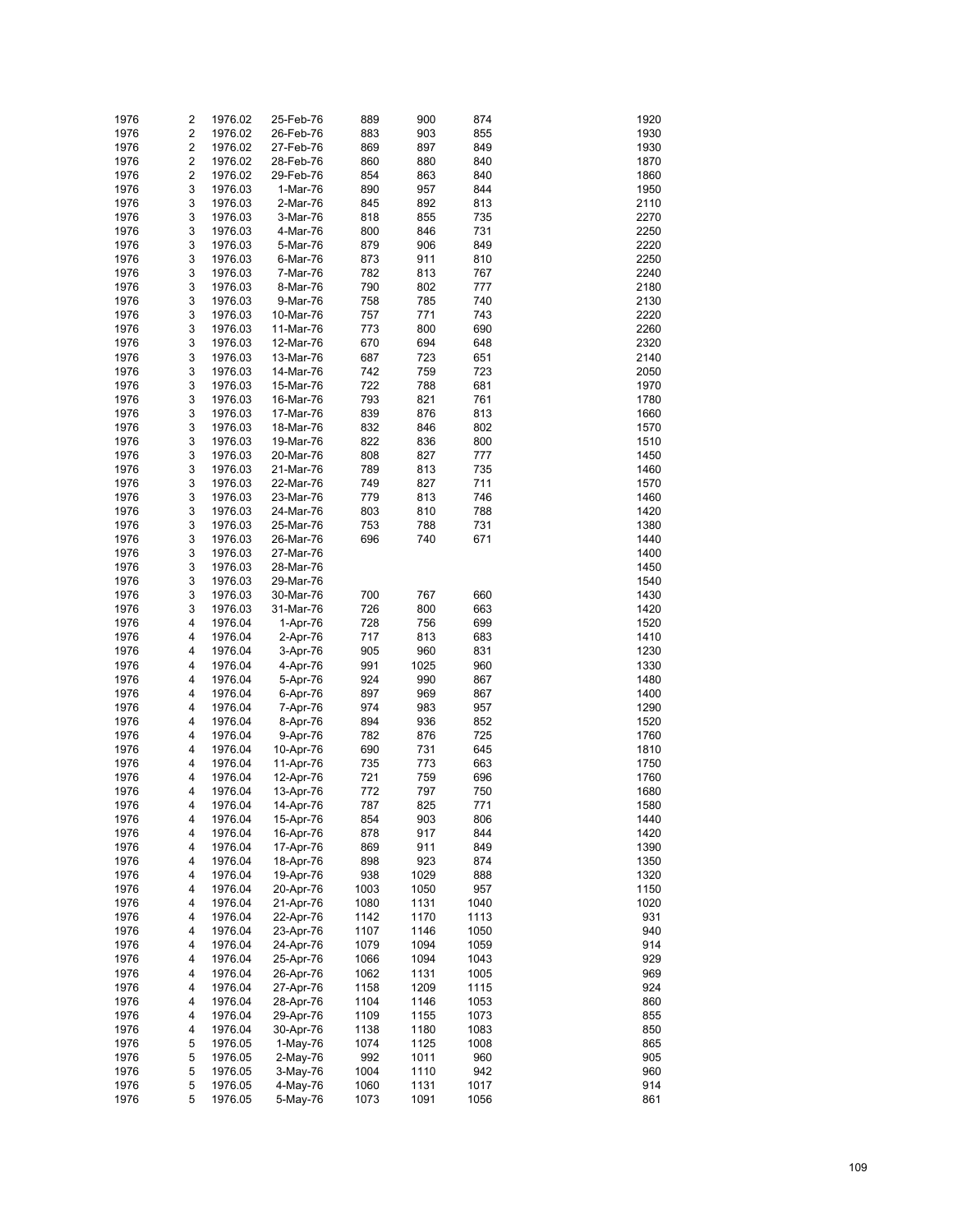| 1976 | 5 | 1976.05 | 6-May-76  | 1127 | 1170 | 1094 | 845  |
|------|---|---------|-----------|------|------|------|------|
| 1976 | 5 | 1976.05 | 7-May-76  | 1042 | 1119 | 1005 | 970  |
| 1976 | 5 | 1976.05 | 8-May-76  | 947  | 1013 | 915  | 1030 |
| 1976 | 5 | 1976.05 | 9-May-76  | 923  | 954  | 897  | 1030 |
| 1976 | 5 | 1976.05 | 10-May-76 | 972  | 1019 | 921  | 1080 |
|      |   |         |           |      |      | 917  |      |
| 1976 | 5 | 1976.05 | 11-May-76 | 958  | 1002 |      | 1090 |
| 1976 | 5 | 1976.05 | 12-May-76 | 985  | 1017 | 942  | 1010 |
| 1976 | 5 | 1976.05 | 13-May-76 | 1015 | 1025 | 986  | 984  |
| 1976 | 5 | 1976.05 | 14-May-76 |      |      |      | 983  |
| 1976 | 5 | 1976.05 | 15-May-76 |      |      |      | 960  |
| 1976 | 5 | 1976.05 | 16-May-76 |      |      |      | 915  |
| 1976 | 5 | 1976.05 | 17-May-76 |      |      |      | 1030 |
| 1976 | 5 | 1976.05 | 18-May-76 |      |      |      | 930  |
| 1976 | 5 | 1976.05 | 19-May-76 | 1030 | 1059 | 996  | 904  |
| 1976 | 5 | 1976.05 | 20-May-76 | 1054 | 1088 | 1025 | 869  |
| 1976 | 5 | 1976.05 | 21-May-76 | 1064 | 1113 | 1005 | 907  |
| 1976 | 5 | 1976.05 | 22-May-76 |      |      |      | 917  |
| 1976 | 5 | 1976.05 | 23-May-76 |      |      |      | 921  |
| 1976 | 5 | 1976.05 | 24-May-76 |      |      |      | 1030 |
| 1976 | 5 | 1976.05 | 25-May-76 |      |      |      | 971  |
| 1976 | 5 | 1976.05 | 26-May-76 | 991  | 1035 | 971  | 934  |
|      |   |         |           |      |      |      |      |
| 1976 | 5 | 1976.05 | 27-May-76 | 1016 | 1067 | 986  | 903  |
| 1976 | 5 | 1976.05 | 28-May-76 | 1045 | 1088 | 1008 | 855  |
| 1976 | 5 | 1976.05 | 29-May-76 | 1152 | 1186 | 1106 | 825  |
| 1976 | 5 | 1976.05 | 30-May-76 | 1087 | 1133 | 1031 | 855  |
| 1976 | 5 | 1976.05 | 31-May-76 |      |      |      | 868  |
| 1976 | 6 | 1976.06 | 1-Jun-76  | 1078 | 1102 | 1056 | 885  |
| 1976 | 6 | 1976.06 | 2-Jun-76  | 1035 | 1085 | 975  | 883  |
| 1976 | 6 | 1976.06 | 3-Jun-76  | 986  | 1019 | 948  | 924  |
| 1976 | 6 | 1976.06 | 4-Jun-76  | 1028 | 1056 | 999  | 876  |
| 1976 | 6 | 1976.06 | 5-Jun-76  | 1031 | 1065 | 1008 | 864  |
| 1976 | 6 | 1976.06 | 6-Jun-76  | 1029 | 1083 | 981  | 880  |
| 1976 | 6 | 1976.06 | 7-Jun-76  | 1017 | 1050 | 975  | 868  |
| 1976 | 6 | 1976.06 | 8-Jun-76  | 1053 | 1110 | 1013 | 807  |
| 1976 | 6 | 1976.06 | 9-Jun-76  | 1034 | 1091 | 996  | 788  |
| 1976 | 6 | 1976.06 | 10-Jun-76 | 1058 | 1097 | 1035 | 769  |
|      | 6 |         |           | 1021 | 1061 | 983  | 781  |
| 1976 |   | 1976.06 | 11-Jun-76 |      |      |      |      |
| 1976 | 6 | 1976.06 | 12-Jun-76 | 1029 | 1091 | 957  | 845  |
| 1976 | 6 | 1976.06 | 13-Jun-76 | 950  | 994  | 917  | 920  |
| 1976 | 6 | 1976.06 | 14-Jun-76 | 989  | 1031 | 954  | 899  |
| 1976 | 6 | 1976.06 | 15-Jun-76 | 1026 | 1061 | 999  | 829  |
| 1976 | 6 | 1976.06 | 16-Jun-76 | 1071 | 1088 | 1053 | 804  |
| 1976 | 6 | 1976.06 | 17-Jun-76 | 1055 | 1083 | 1031 | 779  |
| 1976 | 6 | 1976.06 | 18-Jun-76 | 1080 | 1113 | 1050 | 745  |
| 1976 | 6 | 1976.06 | 19-Jun-76 | 1089 | 1125 | 1050 | 760  |
| 1976 | 6 | 1976.06 | 20-Jun-76 | 1063 | 1102 | 1035 | 821  |
| 1976 | 6 | 1976.06 | 21-Jun-76 | 1026 | 1085 | 986  | 886  |
| 1976 | 6 | 1976.06 | 22-Jun-76 | 1063 | 1085 | 1011 | 775  |
| 1976 | 6 | 1976.06 | 23-Jun-76 | 1103 | 1121 | 1077 | 722  |
| 1976 | 6 | 1976.06 | 24-Jun-76 | 1139 | 1180 | 1094 | 682  |
| 1976 | 6 | 1976.06 | 25-Jun-76 | 1146 | 1176 | 1106 | 697  |
| 1976 | 6 | 1976.06 | 26-Jun-76 | 1193 | 1223 | 1144 | 655  |
| 1976 | 6 | 1976.06 | 27-Jun-76 | 1121 | 1163 | 1029 | 691  |
| 1976 | 6 | 1976.06 | 28-Jun-76 | 1026 | 1056 | 996  | 766  |
| 1976 | 6 | 1976.06 | 29-Jun-76 | 1040 | 1071 | 1008 | 692  |
|      |   |         |           |      |      |      |      |
| 1976 | 6 | 1976.06 | 30-Jun-76 | 1098 | 1125 | 1067 | 632  |
| 1976 | 7 | 1976.07 | 1-Jul-76  | 1146 | 1170 | 1100 | 634  |
| 1976 | 7 | 1976.07 | 2-Jul-76  | 1182 | 1221 | 1158 | 663  |
| 1976 | 7 | 1976.07 | 3-Jul-76  | 1117 | 1161 | 1073 | 714  |
| 1976 | 7 | 1976.07 | 4-Jul-76  | 1150 | 1230 | 1073 | 728  |
| 1976 | 7 | 1976.07 | 5-Jul-76  |      |      |      | 842  |
| 1976 | 7 | 1976.07 | 6-Jul-76  |      |      |      | 813  |
| 1976 | 7 | 1976.07 | 7-Jul-76  |      |      |      | 688  |
| 1976 | 7 | 1976.07 | 8-Jul-76  |      |      |      | 645  |
| 1976 | 7 | 1976.07 | 9-Jul-76  | 1210 | 1217 | 1200 | 605  |
| 1976 | 7 | 1976.07 | 10-Jul-76 | 1229 | 1263 | 1192 | 587  |
| 1976 | 7 | 1976.07 | 11-Jul-76 |      |      |      | 595  |
| 1976 | 7 | 1976.07 | 12-Jul-76 | 1106 | 1127 | 1083 | 662  |
| 1976 | 7 | 1976.07 | 13-Jul-76 | 1110 | 1149 | 1071 | 636  |
| 1976 | 7 | 1976.07 | 14-Jul-76 | 1133 | 1176 | 1040 | 652  |
| 1976 | 7 | 1976.07 | 15-Jul-76 | 1035 | 1071 | 990  | 643  |
|      |   |         |           |      |      |      |      |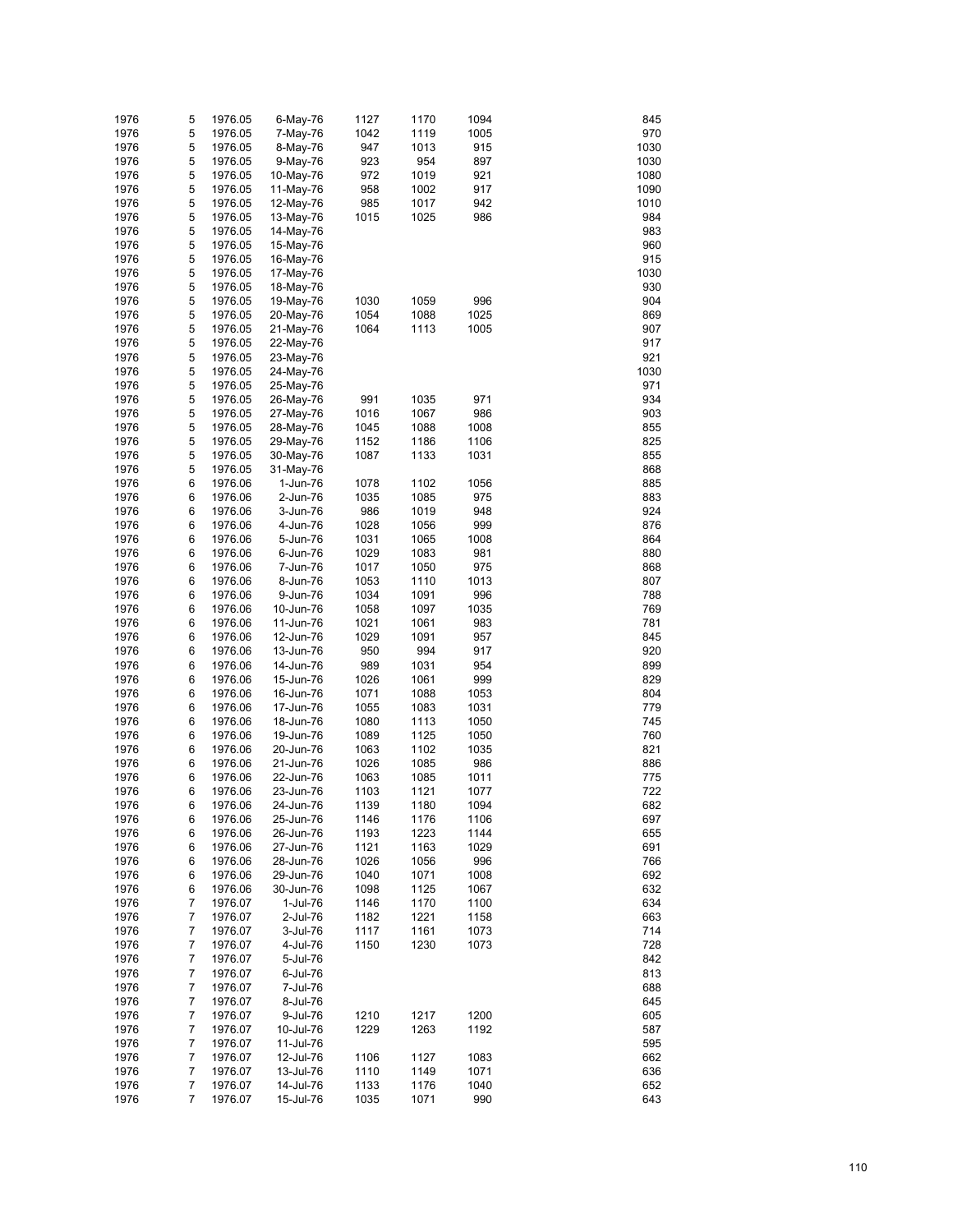| 1976 | 7              | 1976.07 | 16-Jul-76 | 1096 | 1161 | 981  | 623  |
|------|----------------|---------|-----------|------|------|------|------|
| 1976 | $\overline{7}$ | 1976.07 | 17-Jul-76 | 1143 | 1182 | 1115 | 630  |
|      |                |         |           |      |      |      |      |
| 1976 | 7              | 1976.07 | 18-Jul-76 | 1067 | 1125 | 954  | 693  |
| 1976 | 7              | 1976.07 | 19-Jul-76 | 994  | 1029 | 945  | 769  |
| 1976 | 7              | 1976.07 | 20-Jul-76 | 1031 | 1071 | 983  | 698  |
| 1976 | 7              | 1976.07 | 21-Jul-76 | 1073 | 1136 | 906  | 647  |
| 1976 | 7              | 1976.07 | 22-Jul-76 | 1133 | 1152 | 1102 | 639  |
| 1976 | 7              | 1976.07 | 23-Jul-76 | 1156 | 1217 | 1102 | 643  |
| 1976 | 7              | 1976.07 | 24-Jul-76 | 1142 | 1167 | 1102 | 627  |
| 1976 | 7              | 1976.07 | 25-Jul-76 | 1171 | 1223 | 1115 | 643  |
| 1976 | 7              | 1976.07 | 26-Jul-76 | 1070 | 1100 | 1037 | 693  |
| 1976 | 7              | 1976.07 | 27-Jul-76 | 1033 | 1100 | 986  | 693  |
| 1976 | 7              | 1976.07 | 28-Jul-76 | 1160 | 1227 | 1102 | 652  |
| 1976 | 7              | 1976.07 |           | 1218 | 1269 | 1176 | 679  |
|      |                |         | 29-Jul-76 |      |      |      |      |
| 1976 | 7              | 1976.07 | 30-Jul-76 | 1114 | 1133 | 1079 | 649  |
| 1976 | 7              | 1976.07 | 31-Jul-76 | 1081 | 1119 | 1040 | 723  |
| 1976 | 8              | 1976.08 | 1-Aug-76  | 1016 | 1037 | 954  | 805  |
| 1976 | 8              | 1976.08 | 2-Aug-76  | 920  | 971  | 836  | 894  |
| 1976 | 8              | 1976.08 | 3-Aug-76  | 855  | 874  | 840  | 869  |
| 1976 | 8              | 1976.08 | 4-Aug-76  | 922  | 1053 | 888  | 809  |
| 1976 | 8              | 1976.08 | 5-Aug-76  | 1001 | 1043 | 923  | 775  |
| 1976 | 8              | 1976.08 | 6-Aug-76  | 949  | 981  | 911  | 817  |
| 1976 | 8              | 1976.08 | 7-Aug-76  | 946  | 971  | 917  | 825  |
| 1976 | 8              | 1976.08 | 8-Aug-76  | 921  | 986  | 855  | 875  |
| 1976 | 8              | 1976.08 | 9-Aug-76  | 845  | 874  | 783  | 975  |
|      |                | 1976.08 |           |      |      |      |      |
| 1976 | 8              |         | 10-Aug-76 | 917  | 960  | 815  | 853  |
| 1976 | 8              | 1976.08 | 11-Aug-76 | 955  | 971  | 942  | 824  |
| 1976 | 8              | 1976.08 | 12-Aug-76 | 969  | 999  | 945  | 815  |
| 1976 | 8              | 1976.08 | 13-Aug-76 | 977  | 1079 | 876  | 903  |
| 1976 | 8              | 1976.08 | 14-Aug-76 | 843  | 886  | 788  | 1040 |
| 1976 | 8              | 1976.08 | 15-Aug-76 | 796  | 815  | 746  | 1240 |
| 1976 | 8              | 1976.08 | 16-Aug-76 | 695  | 737  | 671  | 1350 |
| 1976 | 8              | 1976.08 | 17-Aug-76 | 794  | 836  | 699  | 1140 |
| 1976 | 8              | 1976.08 | 18-Aug-76 | 829  | 855  | 806  | 1010 |
| 1976 | 8              | 1976.08 | 19-Aug-76 | 787  | 819  | 725  | 1120 |
| 1976 | 8              | 1976.08 | 20-Aug-76 | 761  | 806  | 729  | 1240 |
|      | 8              |         |           | 684  | 746  | 611  | 1380 |
| 1976 |                | 1976.08 | 21-Aug-76 |      |      |      |      |
| 1976 | 8              | 1976.08 | 22-Aug-76 | 645  | 677  | 606  | 1470 |
| 1976 | 8              | 1976.08 | 23-Aug-76 | 665  | 694  | 642  | 1560 |
| 1976 | 8              | 1976.08 | 24-Aug-76 | 708  | 735  | 669  | 1470 |
| 1976 | 8              | 1976.08 | 25-Aug-76 | 766  | 836  | 708  | 1290 |
| 1976 | 8              | 1976.08 | 26-Aug-76 | 850  | 888  | 827  | 1160 |
| 1976 | 8              | 1976.08 | 27-Aug-76 | 922  | 940  | 892  | 1100 |
| 1976 | 8              | 1976.08 | 28-Aug-76 | 975  | 986  | 951  | 1020 |
| 1976 | 8              | 1976.08 | 29-Aug-76 | 986  | 1019 | 934  | 1040 |
| 1976 | 8              | 1976.08 | 30-Aug-76 | 943  | 969  | 906  | 1070 |
| 1976 | 8              | 1976.08 | 31-Aug-76 |      |      |      | 959  |
|      |                |         |           |      |      |      |      |
| 1976 | 9              | 1976.09 | 1-Sep-76  | 1032 | 1040 | 1013 | 859  |
| 1976 | 9              | 1976.09 | 2-Sep-76  | 1011 | 1065 | 948  | 855  |
| 1976 | 9              | 1976.09 | 3-Sep-76  | 983  | 1023 | 930  | 865  |
| 1976 | 9              | 1976.09 | 4-Sep-76  | 951  | 1017 | 867  | 859  |
| 1976 | 9              | 1976.09 | 5-Sep-76  |      |      |      | 885  |
| 1976 | 9              | 1976.09 | 6-Sep-76  |      |      |      | 881  |
| 1976 | 9              | 1976.09 | 7-Sep-76  | 949  | 1056 | 886  | 885  |
| 1976 | 9              | 1976.09 | 8-Sep-76  | 966  | 1017 | 917  | 883  |
| 1976 | 9              | 1976.09 | 9-Sep-76  | 938  | 963  | 906  | 876  |
| 1976 | 9              | 1976.09 | 10-Sep-76 | 998  | 1031 | 954  | 854  |
| 1976 | 9              | 1976.09 | 11-Sep-76 | 1040 | 1100 | 996  | 859  |
|      |                |         |           |      |      |      |      |
| 1976 | 9              | 1976.09 | 12-Sep-76 | 929  | 1017 | 815  | 952  |
| 1976 | 9              | 1976.09 | 13-Sep-76 | 818  | 846  | 783  | 1050 |
| 1976 | 9              | 1976.09 | 14-Sep-76 | 759  | 794  | 683  | 1130 |
| 1976 | 9              | 1976.09 | 15-Sep-76 | 698  | 719  | 675  | 1230 |
| 1976 | 9              | 1976.09 | 16-Sep-76 | 675  | 708  | 654  | 1210 |
| 1976 | 9              | 1976.09 | 17-Sep-76 | 762  | 797  | 711  | 1100 |
| 1976 | 9              | 1976.09 | 18-Sep-76 | 805  | 840  | 750  | 1070 |
| 1976 | 9              | 1976.09 | 19-Sep-76 | 769  | 794  | 746  | 1150 |
| 1976 | 9              | 1976.09 | 20-Sep-76 | 823  | 894  | 746  | 1180 |
| 1976 | 9              | 1976.09 | 21-Sep-76 | 828  | 867  | 788  | 1190 |
| 1976 | 9              | 1976.09 | 22-Sep-76 | 831  | 844  | 813  | 1190 |
| 1976 | 9              |         |           | 832  | 858  | 810  | 1140 |
|      |                | 1976.09 | 23-Sep-76 |      |      |      |      |
| 1976 | 9              | 1976.09 | 24-Sep-76 | 833  | 861  | 813  | 1130 |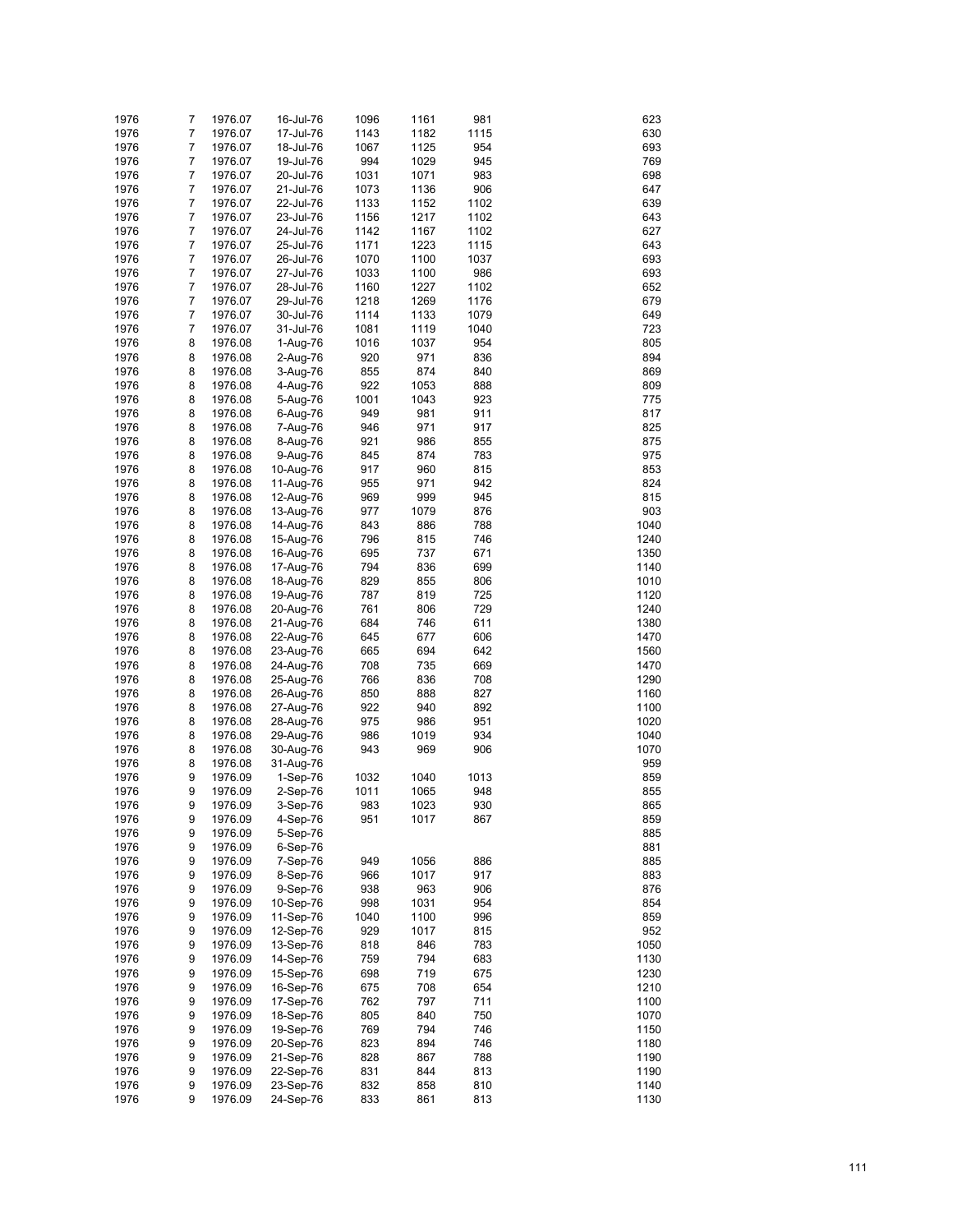| 1976 | 9  | 1976.09 | 25-Sep-76              | 782  | 806  | 767  | 1190 |
|------|----|---------|------------------------|------|------|------|------|
| 1976 | 9  | 1976.09 | 26-Sep-76              | 777  | 785  | 743  | 1160 |
| 1976 | 9  | 1976.09 | 27-Sep-76              | 792  | 888  | 735  | 1250 |
| 1976 | 9  | 1976.09 | 28-Sep-76              | 911  | 948  | 849  | 1160 |
| 1976 | 9  | 1976.09 | 29-Sep-76              | 849  | 954  | 783  | 1360 |
| 1976 | 9  | 1976.09 | 30-Sep-76              | 732  | 771  | 702  | 1600 |
| 1976 | 10 | 1976.1  | 1-Oct-76               | 662  | 699  | 634  | 1750 |
| 1976 | 10 | 1976.1  | 2-Oct-76               | 641  | 694  | 576  | 1850 |
| 1976 | 10 | 1976.1  | 3-Oct-76               | 611  | 621  | 603  | 1940 |
| 1976 | 10 | 1976.1  | 4-Oct-76               | 618  | 642  | 597  | 1920 |
| 1976 | 10 | 1976.1  | 5-Oct-76               | 654  | 663  | 627  | 1820 |
| 1976 | 10 | 1976.1  | 6-Oct-76               | 747  | 863  | 657  | 1650 |
| 1976 | 10 | 1976.1  | 7-Oct-76               | 865  | 876  | 849  | 1540 |
| 1976 | 10 | 1976.1  | 8-Oct-76               | 844  | 861  | 827  | 1520 |
| 1976 | 10 | 1976.1  | 9-Oct-76               | 850  | 880  | 827  | 1480 |
|      |    | 1976.1  |                        |      |      |      | 1430 |
| 1976 | 10 |         | 10-Oct-76              | 901  | 960  | 882  |      |
| 1976 | 10 | 1976.1  | 11-Oct-76              | 943  | 965  | 923  | 1300 |
| 1976 | 10 | 1976.1  | 12-Oct-76              | 984  | 1061 | 940  | 1210 |
| 1976 | 10 | 1976.1  | 13-Oct-76              | 1102 | 1158 | 1067 | 1130 |
| 1976 | 10 | 1976.1  | 14-Oct-76              | 1194 | 1234 | 1158 | 1060 |
| 1976 | 10 | 1976.1  | 15-Oct-76              | 1195 | 1240 | 1158 | 1020 |
| 1976 | 10 | 1976.1  | 16-Oct-76              | 1157 | 1254 | 1037 | 1080 |
| 1976 | 10 | 1976.1  | 17-Oct-76              | 1067 | 1094 | 1031 | 1080 |
| 1976 | 10 | 1976.1  | 18-Oct-76              | 1149 | 1180 | 1106 | 1040 |
| 1976 | 10 | 1976.1  | 19-Oct-76              | 1108 | 1133 | 1043 | 1030 |
| 1976 | 10 | 1976.1  | 20-Oct-76              | 1092 | 1115 | 1056 | 1030 |
| 1976 | 10 | 1976.1  | 21-Oct-76              | 1099 | 1115 | 1079 | 1030 |
| 1976 | 10 | 1976.1  | 22-Oct-76              | 1089 | 1110 | 1067 | 1030 |
| 1976 | 10 | 1976.1  | 23-Oct-76              | 1085 | 1102 | 1059 | 1040 |
| 1976 | 10 | 1976.1  | 24-Oct-76              | 1062 | 1077 | 1053 | 1020 |
| 1976 | 10 | 1976.1  | 25-Oct-76              | 1085 | 1091 | 1059 | 1020 |
| 1976 | 10 | 1976.1  | 26-Oct-76              |      |      |      | 1010 |
| 1976 | 10 | 1976.1  | 27-Oct-76              | 1066 | 1131 | 1040 | 1030 |
| 1976 | 10 | 1976.1  | 28-Oct-76              | 1044 | 1065 | 1017 | 1070 |
| 1976 | 10 | 1976.1  | 29-Oct-76              | 1020 | 1040 | 999  | 1110 |
| 1976 | 10 | 1976.1  | 30-Oct-76              | 1036 | 1043 | 1025 | 1100 |
| 1976 | 10 | 1976.1  | 31-Oct-76              |      |      |      | 1140 |
| 1976 | 11 | 1976.11 | 1-Nov-76               |      |      |      | 1160 |
| 1976 | 11 | 1976.11 | 2-Nov-76               | 1056 | 1071 | 1035 | 1150 |
| 1976 | 11 | 1976.11 | 3-Nov-76               | 1073 | 1085 | 1059 | 1140 |
| 1976 | 11 | 1976.11 | 4-Nov-76               |      |      |      | 1110 |
| 1976 | 11 | 1976.11 | 5-Nov-76               | 1138 | 1149 | 1127 | 1060 |
| 1976 | 11 | 1976.11 | 6-Nov-76               | 1159 | 1180 | 1133 | 1010 |
| 1976 | 11 | 1976.11 | 7-Nov-76               | 1185 | 1197 | 1163 | 1010 |
| 1976 | 11 | 1976.11 | 8-Nov-76               | 1144 | 1170 | 1115 | 1030 |
| 1976 | 11 | 1976.11 | 9-Nov-76               | 1098 | 1125 | 1083 | 1040 |
| 1976 | 11 | 1976.11 | 10-Nov-76              | 1072 | 1085 | 1059 | 1070 |
| 1976 | 11 | 1976.11 | 11-Nov-76              |      |      |      | 1090 |
| 1976 | 11 | 1976.11 | 12-Nov-76              | 1061 | 1071 | 1053 | 1160 |
| 1976 | 11 | 1976.11 | 13-Nov-76              | 1074 | 1091 | 1053 | 1170 |
| 1976 | 11 | 1976.11 | 14-Nov-76              | 1070 | 1085 | 1056 | 1180 |
| 1976 | 11 | 1976.11 | 15-Nov-76              | 1005 | 1056 | 969  | 1200 |
| 1976 | 11 | 1976.11 | 16-Nov-76              | 1017 | 1037 | 969  | 1200 |
| 1976 | 11 | 1976.11 | 17-Nov-76              | 975  | 996  | 963  | 1210 |
| 1976 | 11 | 1976.11 | 18-Nov-76              | 987  | 1013 | 963  | 1230 |
| 1976 | 11 | 1976.11 |                        | 975  | 986  | 960  | 1240 |
| 1976 | 11 | 1976.11 | 19-Nov-76<br>20-Nov-76 | 1000 | 1017 | 983  | 1240 |
|      |    |         |                        |      |      |      | 1210 |
| 1976 | 11 | 1976.11 | 21-Nov-76              | 1029 | 1043 | 1008 |      |
| 1976 | 11 | 1976.11 | 22-Nov-76              | 1057 | 1079 | 1040 | 1180 |
| 1976 | 11 | 1976.11 | 23-Nov-76              | 1071 | 1079 | 1061 | 1150 |
| 1976 | 11 | 1976.11 | 24-Nov-76              | 1066 | 1083 | 1056 | 1150 |
| 1976 | 11 | 1976.11 | 25-Nov-76              | 1068 | 1077 | 1053 | 1150 |
| 1976 | 11 | 1976.11 | 26-Nov-76              | 1086 | 1110 | 1067 | 1130 |
| 1976 | 11 | 1976.11 | 27-Nov-76              | 1097 | 1119 | 1073 | 1120 |
| 1976 | 11 | 1976.11 | 28-Nov-76              |      |      |      | 1110 |
| 1976 | 11 | 1976.11 | 29-Nov-76              | 1071 | 1083 | 1061 | 1090 |
| 1976 | 11 | 1976.11 | 30-Nov-76              |      |      |      | 1090 |
| 1976 | 12 | 1976.12 | 1-Dec-76               |      |      |      | 1080 |
| 1976 | 12 | 1976.12 | 2-Dec-76               |      |      |      | 1050 |
| 1976 | 12 | 1976.12 | 3-Dec-76               |      |      |      | 1040 |
| 1976 | 12 | 1976.12 | 4-Dec-76               |      |      |      | 1060 |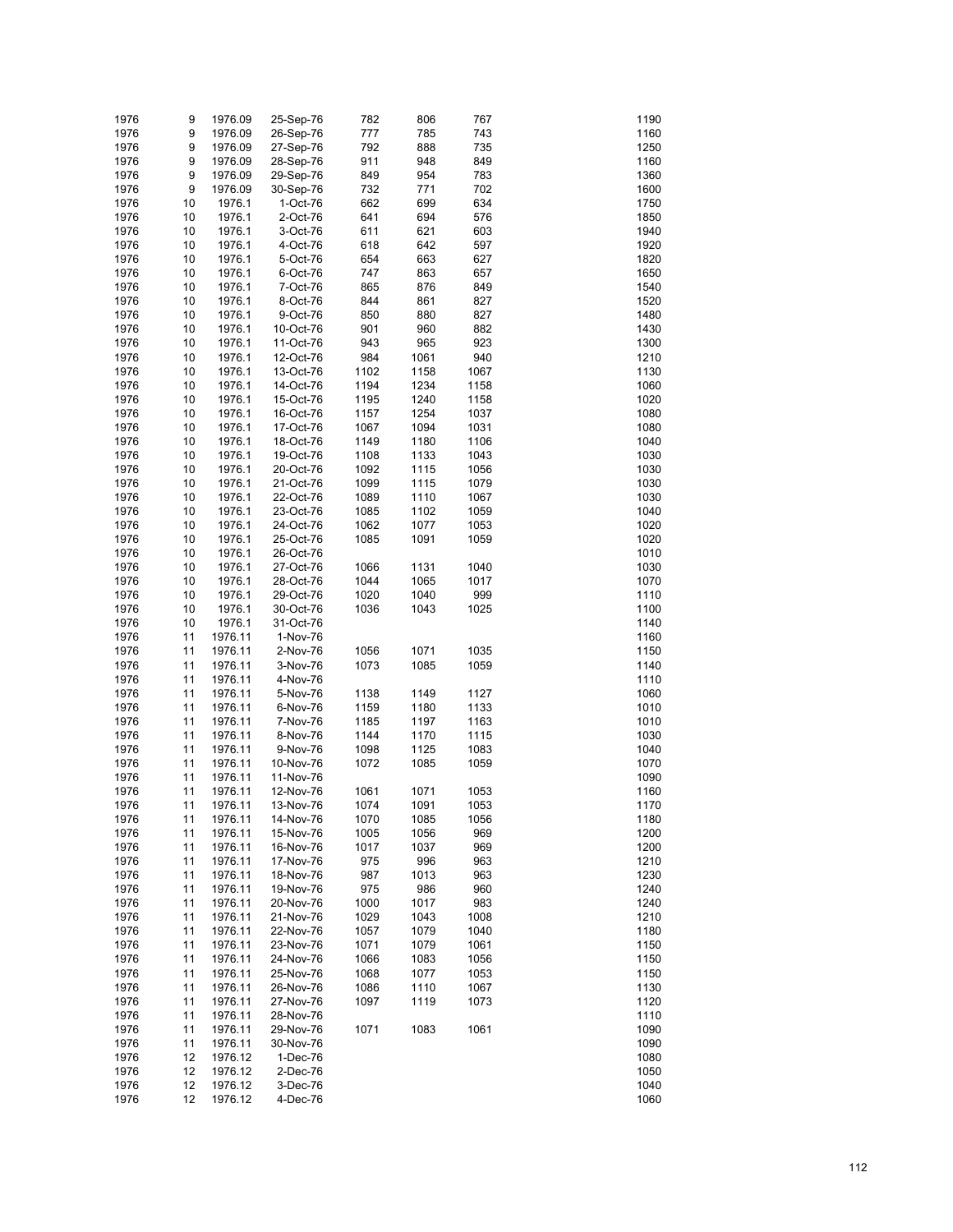| 1976         | 12                               | 1976.12            | 5-Dec-76               |              |              |              | 1040         |
|--------------|----------------------------------|--------------------|------------------------|--------------|--------------|--------------|--------------|
|              | 12                               | 1976.12            | 6-Dec-76               |              |              |              | 1040         |
| 1976         | 12                               | 1976.12            | 7-Dec-76               |              |              |              | 1030         |
| 1976         | 12                               | 1976.12            | 8-Dec-76               |              |              |              | 1040         |
| 1976         | 12                               | 1976.12            | 9-Dec-76               |              |              |              | 1040         |
| 1976         | 12                               | 1976.12            | 10-Dec-76              |              |              |              | 1010         |
| 1976         | 12                               | 1976.12            | 11-Dec-76              |              |              |              | 1010         |
| 1976         | 12                               | 1976.12            | 12-Dec-76              |              |              |              | 1020         |
| 1976         | 12                               | 1976.12            | 13-Dec-76              |              |              |              | 1030         |
| 1976         | 12                               | 1976.12            | 14-Dec-76              |              |              |              | 1010         |
| 1976         | 12                               | 1976.12            | 15-Dec-76              |              |              |              | 984          |
| 1976         | 12                               | 1976.12            | 16-Dec-76              |              |              |              | 988          |
| 1976         | 12                               | 1976.12            | 17-Dec-76              |              |              |              | 1010         |
| 1976         | 12                               | 1976.12            | 18-Dec-76              |              |              |              | 983          |
| 1976         | 12                               | 1976.12            | 19-Dec-76              |              |              |              | 945          |
| 1976         | 12                               | 1976.12            | 20-Dec-76              |              |              |              | 933          |
| 1976         | 12                               | 1976.12            | 21-Dec-76              |              |              |              | 920          |
| 1976         | 12                               | 1976.12            | 22-Dec-76              |              |              |              | 903          |
| 1976         | 12                               | 1976.12            | 23-Dec-76              |              |              |              | 880          |
| 1976         | 12                               | 1976.12            | 24-Dec-76              |              |              |              | 881          |
| 1976         | 12                               | 1976.12            | 25-Dec-76              |              |              |              | 884          |
| 1976         | 12                               | 1976.12            | 26-Dec-76              |              |              |              | 891          |
| 1976         | 12                               | 1976.12            | 27-Dec-76              |              |              |              | 876          |
| 1976         | 12                               | 1976.12            | 28-Dec-76              |              |              |              | 824          |
| 1976         | 12                               | 1976.12            | 29-Dec-76              |              |              |              | 771          |
| 1976         | 12                               | 1976.12            | 30-Dec-76              | 1041         | 1067         | 1005         | 801          |
| 1976         | 12                               | 1976.12            | 31-Dec-76              | 985          | 999          | 963          | 936          |
| 1977         | 1                                | 1977.01            | 1-Jan-77               | 993          | 1023         | 957          | 980          |
| 1977         | 1                                | 1977.01            | 2-Jan-77               | 1014         | 1025         | 990          | 984          |
| 1977         | 1                                | 1977.01            | 3-Jan-77               | 978          | 999          | 948          | 1050         |
| 1977         | 1                                | 1977.01            | 4-Jan-77               | 994          | 1035         | 942          | 1070         |
| 1977         | 1                                | 1977.01            | 5-Jan-77               | 1037         | 1050         | 1029         | 1080         |
| 1977         | 1                                | 1977.01            | 6-Jan-77               | 1079         | 1125         | 1031         | 1100         |
| 1977         | 1                                | 1977.01            | 7-Jan-77               | 1127         | 1149         | 1106         | 1100         |
| 1977         | 1                                | 1977.01            | 8-Jan-77               | 1140         | 1174         | 1121         | 1130         |
| 1977<br>1977 | 1<br>1                           | 1977.01            | 9-Jan-77               |              |              |              | 1130         |
|              | 1                                | 1977.01<br>1977.01 | 10-Jan-77              |              |              | 1492         | 1120         |
| 1977<br>1977 | 1                                | 1977.01            | 11-Jan-77<br>12-Jan-77 | 1516<br>1522 | 1581<br>1536 | 1509         | 1120<br>1120 |
| 1977         | 1                                | 1977.01            | 13-Jan-77              | 1523         | 1530         | 1515         | 1120         |
| 1977         | 1                                | 1977.01            | 14-Jan-77              | 1402         | 1548         | 1305         | 1110         |
| 1977         | 1                                | 1977.01            | 15-Jan-77              | 1340         | 1353         | 1329         | 1100         |
| 1977         | 1                                | 1977.01            | 16-Jan-77              | 1325         | 1353         | 1296         | 1100         |
| 1977         | 1                                | 1977.01            | 17-Jan-77              | 1298         | 1317         | 1283         | 1100         |
| 1977         | 1                                | 1977.01            | 18-Jan-77              | 1319         | 1337         | 1299         | 1090         |
| 1977         | 1                                | 1977.01            | 19-Jan-77              | 1359         | 1400         | 1337         | 1080         |
| 1977         | 1                                | 1977.01            | 20-Jan-77              | 1400         | 1413         | 1383         | 1070         |
| 1977         | 1                                | 1977.01            | 21-Jan-77              | 1399         | 1427         | 1353         | 1060         |
| 1977         | 1                                | 1977.01            | 22-Jan-77              | 1419         | 1446         | 1371         | 1040         |
| 1977         | 1                                | 1977.01            | 23-Jan-77              | 1438         | 1470         | 1397         | 1020         |
| 1977         | 1                                | 1977.01            | 24-Jan-77              | 1462         | 1515         | 1402         | 1020         |
| 1977         | 1                                | 1977.01            | 25-Jan-77              | 1533         | 1565         | 1506         | 1050         |
| 1977         | 1                                | 1977.01            | 26-Jan-77              | 1559         | 1613         | 1436         | 1090         |
| 1977         | 1                                | 1977.01            | 27-Jan-77              | 1611         | 1646         | 1583         | 1130         |
| 1977         | 1                                | 1977.01            | 28-Jan-77              | 1631         | 1656         | 1619         | 1150         |
| 1977         | 1                                | 1977.01            | 29-Jan-77              | 1675         | 1710         | 1646         | 1170         |
| 1977         | 1                                | 1977.01            | 30-Jan-77              | 1697         | 1719         | 1685         | 1160         |
|              | 1                                | 1977.01            | 31-Jan-77              | 1677         | 1691         | 1661         | 1170         |
|              |                                  | 1977.02            | 1-Feb-77               | 1654         | 1700         | 1605         | 1150         |
| 1977         |                                  |                    |                        |              | 1694         | 1608         |              |
| 1977         | 2                                |                    |                        |              |              |              |              |
| 1977<br>1977 | $\overline{c}$<br>$\overline{c}$ | 1977.02<br>1977.02 | 2-Feb-77<br>3-Feb-77   | 1643<br>1576 | 1625         | 1548         | 1130<br>1130 |
| 1977         | 2                                | 1977.02            | 4-Feb-77               | 1599         | 1640         | 1565         | 1090         |
| 1977         |                                  |                    |                        | 1640         |              |              | 1080         |
| 1977         | $\overline{c}$<br>2              | 1977.02<br>1977.02 | 5-Feb-77<br>6-Feb-77   | 1625         | 1677<br>1677 | 1596<br>1577 | 1060         |
| 1977         | $\overline{c}$                   | 1977.02            | 7-Feb-77               | 1652         | 1715         | 1605         | 1070         |
| 1977         | 2                                | 1977.02            | 8-Feb-77               | 1673         | 1715         | 1623         | 1010         |
| 1977         | $\overline{c}$                   | 1977.02            | 9-Feb-77               | 1611         | 1623         | 1590         | 996          |
| 1977         | 2                                | 1977.02            | 10-Feb-77              | 1584         | 1613         | 1540         | 990          |
| 1977         | 2                                | 1977.02            | 11-Feb-77              | 1561         | 1583         | 1527         | 913          |
| 1977         | 2                                | 1977.02            | 12-Feb-77              | 1595         | 1619         | 1569         | 868          |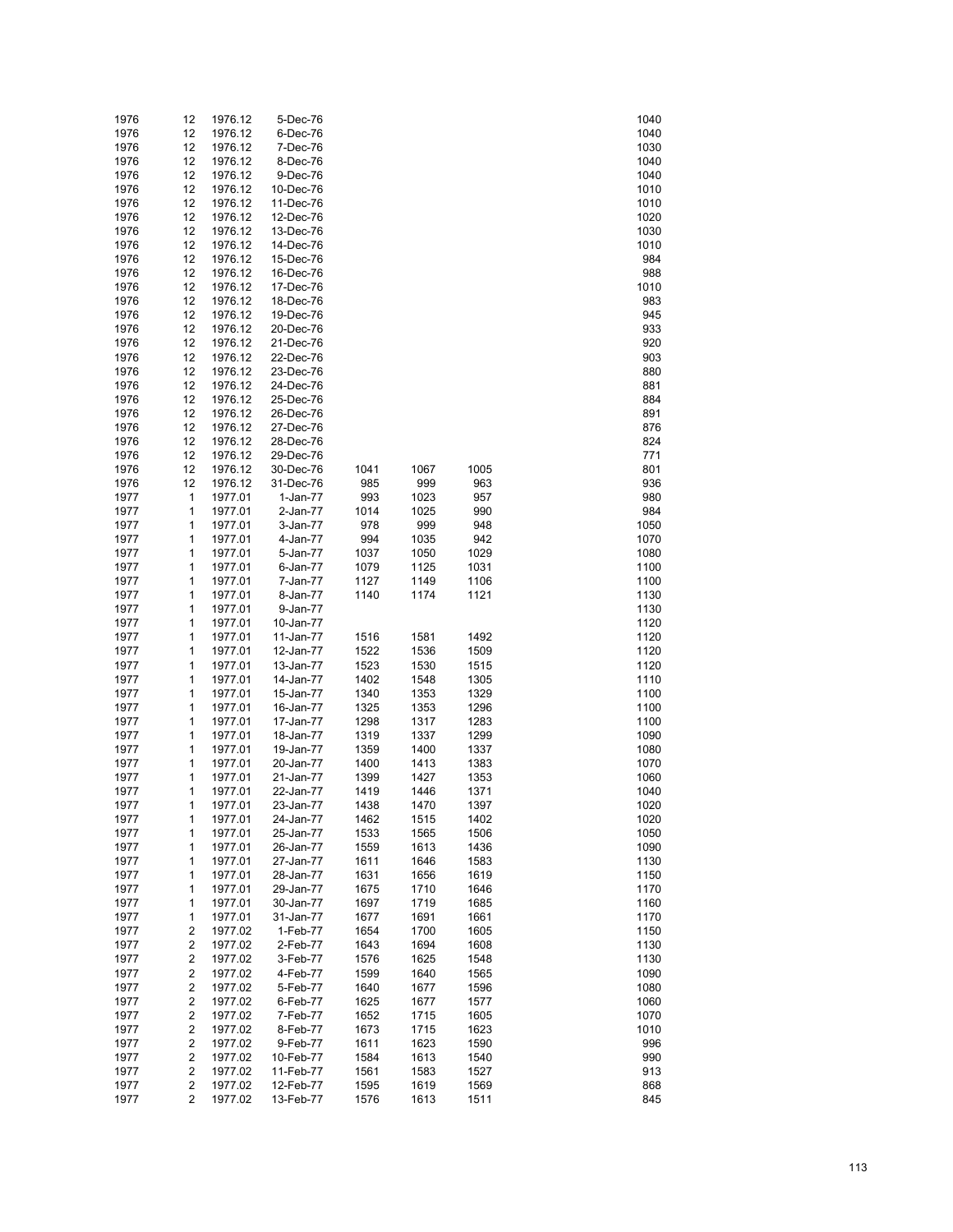| 1977 | 2                       | 1977.02 | 14-Feb-77 | 1563 | 1599 | 1534 | 812 |
|------|-------------------------|---------|-----------|------|------|------|-----|
|      |                         |         |           |      |      |      |     |
| 1977 | $\overline{\mathbf{c}}$ | 1977.02 | 15-Feb-77 | 1544 | 1583 | 1506 | 727 |
| 1977 | $\overline{\mathbf{c}}$ | 1977.02 | 16-Feb-77 | 1535 | 1569 | 1506 | 674 |
| 1977 | $\overline{c}$          | 1977.02 | 17-Feb-77 | 1514 | 1557 | 1476 | 634 |
| 1977 | $\overline{\mathbf{c}}$ | 1977.02 | 18-Feb-77 | 1533 | 1569 | 1511 | 610 |
| 1977 | $\overline{c}$          | 1977.02 | 19-Feb-77 | 1517 | 1548 | 1480 | 572 |
|      | $\overline{\mathbf{c}}$ | 1977.02 |           |      | 1551 | 1480 |     |
| 1977 |                         |         | 20-Feb-77 | 1520 |      |      | 533 |
| 1977 | $\overline{c}$          | 1977.02 | 21-Feb-77 | 1504 | 1545 | 1476 | 525 |
| 1977 | $\overline{\mathbf{c}}$ | 1977.02 | 22-Feb-77 | 1446 | 1509 | 1377 | 524 |
| 1977 | $\overline{c}$          | 1977.02 | 23-Feb-77 | 1411 | 1517 | 1317 | 492 |
| 1977 | $\overline{\mathbf{c}}$ | 1977.02 | 24-Feb-77 | 1280 | 1365 | 1197 | 543 |
| 1977 | $\overline{c}$          |         | 25-Feb-77 | 1356 | 1444 | 1294 | 573 |
|      |                         | 1977.02 |           |      |      |      |     |
| 1977 | $\overline{\mathbf{c}}$ | 1977.02 | 26-Feb-77 | 1318 | 1402 | 1257 | 540 |
| 1977 | $\overline{c}$          | 1977.02 | 27-Feb-77 | 1282 | 1323 | 1245 | 507 |
| 1977 | $\overline{\mathbf{c}}$ | 1977.02 | 28-Feb-77 | 1276 | 1317 | 1248 | 481 |
| 1977 | 3                       | 1977.03 | 1-Mar-77  | 1327 | 1356 | 1308 | 420 |
| 1977 | 3                       | 1977.03 | 2-Mar-77  | 1320 | 1350 | 1265 | 395 |
|      |                         |         |           |      |      |      |     |
| 1977 | 3                       | 1977.03 | 3-Mar-77  | 1184 | 1263 | 1083 | 409 |
| 1977 | 3                       | 1977.03 | 4-Mar-77  | 1102 | 1155 | 1065 | 403 |
| 1977 | 3                       | 1977.03 | 5-Mar-77  | 1077 | 1094 | 1067 | 413 |
| 1977 | 3                       | 1977.03 | 6-Mar-77  | 1097 | 1144 | 1035 | 416 |
| 1977 | 3                       | 1977.03 | 7-Mar-77  | 1096 | 1119 | 1059 | 407 |
| 1977 | 3                       | 1977.03 | 8-Mar-77  | 1043 | 1113 | 965  | 378 |
|      |                         |         |           |      |      |      |     |
| 1977 | 3                       | 1977.03 | 9-Mar-77  | 984  | 1013 | 957  | 375 |
| 1977 | 3                       | 1977.03 | 10-Mar-77 | 1011 | 1050 | 963  | 390 |
| 1977 | 3                       | 1977.03 | 11-Mar-77 | 998  | 1046 | 963  | 381 |
| 1977 | 3                       | 1977.03 | 12-Mar-77 | 1060 | 1106 | 977  | 378 |
| 1977 | 3                       | 1977.03 | 13-Mar-77 | 1122 | 1146 | 1094 | 438 |
|      |                         |         |           |      |      |      |     |
| 1977 | 3                       | 1977.03 | 14-Mar-77 | 1213 | 1265 | 1131 | 486 |
| 1977 | 3                       | 1977.03 | 15-Mar-77 | 1242 | 1281 | 1203 | 486 |
| 1977 | 3                       | 1977.03 | 16-Mar-77 | 1206 | 1269 | 1146 | 601 |
| 1977 | 3                       | 1977.03 | 17-Mar-77 | 1126 | 1176 | 1067 | 818 |
| 1977 | 3                       | 1977.03 | 18-Mar-77 | 1101 | 1144 | 1067 | 860 |
|      |                         |         |           |      |      |      |     |
| 1977 | 3                       | 1977.03 | 19-Mar-77 | 1141 | 1182 | 1106 | 812 |
| 1977 | 3                       | 1977.03 | 20-Mar-77 | 1196 | 1254 | 1136 | 768 |
| 1977 | 3                       | 1977.03 | 21-Mar-77 | 1242 | 1283 | 1215 | 740 |
| 1977 | 3                       | 1977.03 | 22-Mar-77 | 1249 | 1277 | 1203 | 679 |
| 1977 | 3                       | 1977.03 | 23-Mar-77 | 1229 | 1269 | 1188 | 612 |
| 1977 | 3                       | 1977.03 | 24-Mar-77 | 1228 | 1277 | 1170 | 574 |
|      |                         |         |           |      |      |      |     |
| 1977 | 3                       | 1977.03 | 25-Mar-77 | 1177 | 1223 | 1121 | 573 |
| 1977 | 3                       | 1977.03 | 26-Mar-77 | 1164 | 1194 | 1119 | 568 |
| 1977 | 3                       | 1977.03 | 27-Mar-77 | 1115 | 1188 | 1083 | 554 |
| 1977 | 3                       | 1977.03 | 28-Mar-77 | 1157 | 1200 | 1094 | 531 |
| 1977 | 3                       | 1977.03 | 29-Mar-77 | 1128 | 1194 | 1077 | 492 |
|      |                         |         |           |      |      |      |     |
| 1977 | 3                       | 1977.03 | 30-Mar-77 | 1102 | 1182 | 1025 | 451 |
| 1977 | 3                       | 1977.03 | 31-Mar-77 | 1099 | 1161 | 1061 | 426 |
| 1977 | 4                       | 1977.04 | 1-Apr-77  | 1134 | 1406 | 1013 | 450 |
| 1977 | 4                       | 1977.04 | 2-Apr-77  | 1029 | 1174 | 957  | 379 |
| 1977 | 4                       | 1977.04 | 3-Apr-77  | 1065 | 1140 | 1013 | 390 |
| 1977 | 4                       |         |           | 1277 |      |      | 366 |
|      |                         | 1977.04 | 4-Apr-77  |      | 1383 | 1163 |     |
| 1977 | 4                       | 1977.04 | 5-Apr-77  | 1455 | 1438 | 1394 | 318 |
| 1977 | 4                       | 1977.04 | 6-Apr-77  | 1462 | 1509 | 1385 | 280 |
| 1977 | 4                       | 1977.04 | 7-Apr-77  | 1448 | 1480 | 1415 | 259 |
| 1977 | 4                       | 1977.04 | 8-Apr-77  | 1479 | 1546 | 1427 | 250 |
| 1977 | 4                       | 1977.04 | 9-Apr-77  | 1558 | 1625 | 1517 | 250 |
|      |                         |         |           |      |      |      |     |
| 1977 | 4                       | 1977.04 | 10-Apr-77 | 1535 | 1596 | 1482 | 276 |
| 1977 | 4                       | 1977.04 | 11-Apr-77 | 1466 | 1583 | 1371 | 323 |
| 1977 | 4                       | 1977.04 | 12-Apr-77 | 1594 | 1659 | 1527 | 254 |
| 1977 | 4                       | 1977.04 | 13-Apr-77 | 1706 | 1797 | 1640 | 175 |
| 1977 | 4                       | 1977.04 | 14-Apr-77 | 1754 | 1803 | 1710 | 140 |
| 1977 | 4                       | 1977.04 | 15-Apr-77 | 1648 | 1733 | 1571 | 162 |
|      |                         |         |           |      |      |      |     |
| 1977 | 4                       | 1977.04 | 16-Apr-77 | 1640 | 1688 | 1608 | 151 |
| 1977 | 4                       | 1977.04 | 17-Apr-77 | 1676 | 1755 | 1629 | 141 |
| 1977 | 4                       | 1977.04 | 18-Apr-77 | 1617 | 1721 | 1486 | 148 |
| 1977 | 4                       | 1977.04 | 19-Apr-77 | 1482 | 1505 | 1455 | 141 |
| 1977 | 4                       | 1977.04 | 20-Apr-77 | 1487 | 1517 | 1440 | 131 |
| 1977 |                         |         |           | 1456 | 1494 |      | 145 |
|      | 4                       | 1977.04 | 21-Apr-77 |      |      | 1377 |     |
| 1977 | 4                       | 1977.04 | 22-Apr-77 | 1560 | 1602 | 1506 | 120 |
| 1977 | 4                       | 1977.04 | 23-Apr-77 | 1545 | 1586 | 1494 | 121 |
| 1977 | 4                       | 1977.04 | 24-Apr-77 | 1558 | 1617 | 1509 | 131 |
| 1977 | 4                       | 1977.04 | 25-Apr-77 | 1506 | 1557 | 1446 | 145 |
|      |                         |         |           |      |      |      |     |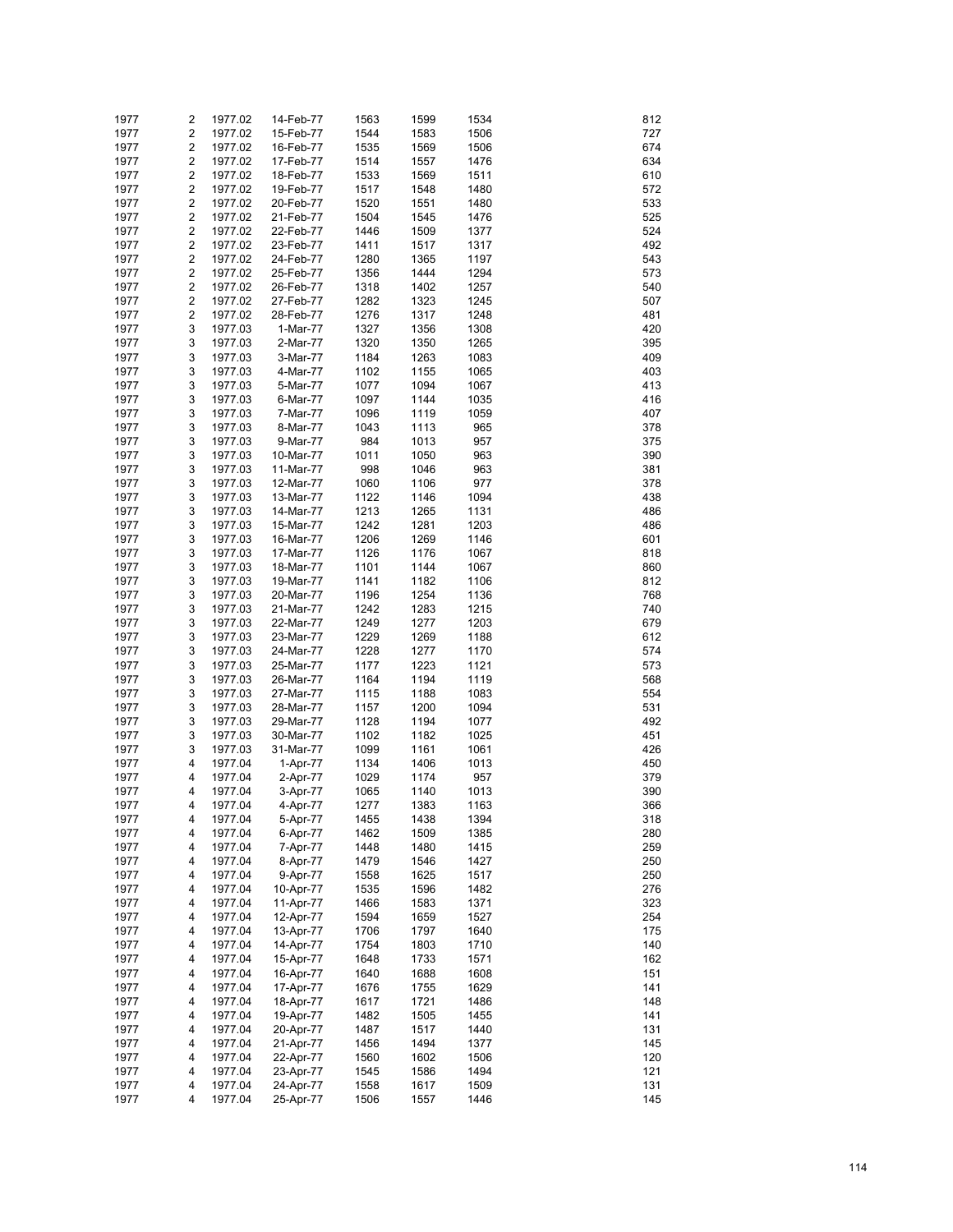|      | 4 |         |           |      |      |      |     |
|------|---|---------|-----------|------|------|------|-----|
| 1977 |   | 1977.04 | 26-Apr-77 | 1457 | 1521 | 1413 | 144 |
| 1977 | 4 | 1977.04 | 27-Apr-77 | 1418 | 1446 | 1383 | 151 |
| 1977 | 4 | 1977.04 | 28-Apr-77 | 1435 | 1486 | 1397 | 133 |
| 1977 | 4 | 1977.04 | 29-Apr-77 | 1395 | 1694 | 1257 | 133 |
|      |   |         |           |      |      |      |     |
| 1977 | 4 | 1977.04 | 30-Apr-77 | 1387 | 1667 | 1284 | 156 |
| 1977 | 5 | 1977.05 | 1-May-77  | 1192 | 1245 | 1152 | 289 |
| 1977 | 5 | 1977.05 | 2-May-77  | 1209 | 1263 | 1152 | 423 |
|      | 5 |         |           |      |      |      |     |
| 1977 |   | 1977.05 | 3-May-77  | 1287 | 1302 | 1248 | 348 |
| 1977 | 5 | 1977.05 | 4-May-77  | 1209 | 1245 | 1170 | 327 |
| 1977 | 5 | 1977.05 | 5-May-77  | 1334 | 1474 | 1206 | 322 |
| 1977 | 5 | 1977.05 |           | 1536 | 1569 | 1482 | 338 |
|      |   |         | 6-May-77  |      |      |      |     |
| 1977 | 5 | 1977.05 | 7-May-77  | 1486 | 1536 | 1455 | 376 |
| 1977 | 5 | 1977.05 | 8-May-77  | 1425 | 1467 | 1383 | 425 |
| 1977 | 5 | 1977.05 | 9-May-77  | 1420 | 1488 | 1365 | 459 |
| 1977 | 5 |         |           |      |      |      |     |
|      |   | 1977.05 | 10-May-77 | 1433 | 1476 | 1385 | 501 |
| 1977 | 5 | 1977.05 | 11-May-77 | 1355 | 1400 | 1335 | 528 |
| 1977 | 5 | 1977.05 | 12-May-77 | 1315 | 1410 | 1197 | 513 |
| 1977 | 5 | 1977.05 | 13-May-77 | 1142 | 1180 | 1115 | 524 |
|      |   |         |           |      |      |      |     |
| 1977 | 5 | 1977.05 | 14-May-77 | 1189 | 1211 | 1155 | 524 |
| 1977 | 5 | 1977.05 | 15-May-77 | 1219 | 1230 | 1203 | 560 |
| 1977 | 5 | 1977.05 | 16-May-77 | 1168 | 1223 | 1079 | 588 |
| 1977 | 5 | 1977.05 | 17-May-77 | 1233 | 1271 | 1131 | 528 |
|      |   |         |           |      |      |      |     |
| 1977 | 5 | 1977.05 | 18-May-77 | 1274 | 1296 | 1254 | 437 |
| 1977 | 5 | 1977.05 | 19-May-77 | 1271 | 1283 | 1251 | 411 |
| 1977 | 5 | 1977.05 | 20-May-77 | 1296 | 1331 | 1269 | 389 |
|      | 5 |         |           |      |      |      |     |
| 1977 |   | 1977.05 | 21-May-77 | 1282 | 1356 | 1221 | 455 |
| 1977 | 5 | 1977.05 | 22-May-77 | 1326 | 1356 | 1283 | 403 |
| 1977 | 5 | 1977.05 | 23-May-77 | 1347 | 1400 | 1311 | 422 |
| 1977 | 5 | 1977.05 | 24-May-77 | 1368 | 1400 | 1340 | 376 |
|      |   |         |           |      |      |      |     |
| 1977 | 5 | 1977.05 | 25-May-77 | 1390 | 1413 | 1361 | 342 |
| 1977 | 5 | 1977.05 | 26-May-77 | 1388 | 1419 | 1359 | 298 |
| 1977 | 5 | 1977.05 | 27-May-77 | 1393 | 1427 | 1367 | 302 |
| 1977 | 5 |         |           |      |      |      |     |
|      |   | 1977.05 | 28-May-77 | 1352 | 1400 | 1296 | 302 |
| 1977 | 5 | 1977.05 | 29-May-77 | 1361 | 1379 | 1335 | 260 |
| 1977 | 5 | 1977.05 | 30-May-77 | 1413 | 1474 | 1367 | 242 |
| 1977 | 5 | 1977.05 | 31-May-77 | 1483 | 1560 | 1400 | 181 |
|      |   |         |           |      |      |      |     |
| 1977 | 6 | 1977.06 | 1-Jun-77  | 1637 | 1697 | 1565 | 138 |
| 1977 | 6 | 1977.06 | 2-Jun-77  | 1617 | 1679 | 1551 | 135 |
| 1977 | 6 | 1977.06 | 3-Jun-77  | 1521 | 1619 | 1415 | 132 |
| 1977 | 6 | 1977.06 | 4-Jun-77  | 1441 | 1492 | 1391 | 146 |
|      |   |         |           |      |      |      |     |
| 1977 | 6 | 1977.06 | 5-Jun-77  | 1442 | 1534 | 1331 | 151 |
| 1977 | 6 | 1977.06 | 6-Jun-77  | 1355 | 1431 | 1240 | 163 |
| 1977 | 6 | 1977.06 | 7-Jun-77  | 1220 | 1290 | 1136 | 156 |
| 1977 | 6 |         |           |      |      | 1290 | 129 |
|      |   | 1977.06 | 8-Jun-77  | 1384 | 1446 |      |     |
| 1977 | 6 | 1977.06 | 9-Jun-77  | 1518 | 1685 | 1361 | 92  |
| 1977 | 6 | 1977.06 | 10-Jun-77 | 1743 | 1806 | 1656 | 77  |
| 1977 | 6 | 1977.06 | 11-Jun-77 | 1748 | 1857 | 1653 | 71  |
|      |   |         |           |      |      |      |     |
| 1977 | 6 | 1977.06 | 12-Jun-77 | 1608 | 1746 | 1461 | 116 |
| 1977 | 6 | 1977.06 | 13-Jun-77 | 1569 | 1631 | 1515 | 129 |
| 1977 | 6 | 1977.06 | 14-Jun-77 | 1519 | 1629 | 1425 | 131 |
| 1977 | 6 | 1977.06 | 15-Jun-77 | 1468 | 1517 | 1427 | 117 |
|      |   |         |           |      |      |      |     |
| 1977 | 6 | 1977.06 | 16-Jun-77 | 1462 | 1511 | 1419 | 116 |
| 1977 | 6 | 1977.06 | 17-Jun-77 | 1441 | 1476 | 1410 | 115 |
| 1977 | 6 | 1977.06 | 18-Jun-77 | 1485 | 1548 | 1421 | 120 |
| 1977 | 6 | 1977.06 | 19-Jun-77 | 1392 | 1425 | 1340 | 147 |
|      |   |         |           |      |      |      |     |
| 1977 | 6 | 1977.06 | 20-Jun-77 | 1413 | 1521 | 1329 | 140 |
| 1977 | 6 | 1977.06 | 21-Jun-77 | 1498 | 1540 | 1446 | 111 |
| 1977 | 6 | 1977.06 | 22-Jun-77 | 1558 | 1602 | 1494 | 84  |
| 1977 | 6 | 1977.06 | 23-Jun-77 | 1522 | 1557 | 1480 | 81  |
|      |   | 1977.06 |           |      |      |      |     |
| 1977 | 6 |         | 24-Jun-77 | 1559 | 1631 | 1509 | 67  |
| 1977 | 6 | 1977.06 | 25-Jun-77 | 1569 | 1691 | 1397 | 76  |
| 1977 | 6 | 1977.06 | 26-Jun-77 | 1466 | 1523 | 1394 | 95  |
| 1977 | 6 | 1977.06 | 27-Jun-77 | 1412 | 1476 | 1373 | 120 |
|      |   |         |           |      |      |      |     |
| 1977 | 6 | 1977.06 | 28-Jun-77 | 1445 | 1494 | 1379 | 132 |
| 1977 | 6 | 1977.06 | 29-Jun-77 | 1485 | 1551 | 1431 | 128 |
| 1977 | 6 | 1977.06 | 30-Jun-77 | 1573 | 1629 | 1515 | 126 |
| 1977 | 7 | 1977.07 | 1-Jul-77  | 1608 | 1671 | 1521 | 108 |
|      |   |         |           |      |      |      |     |
| 1977 | 7 | 1977.07 | 2-Jul-77  | 1555 | 1637 | 1488 | 95  |
| 1977 | 7 | 1977.07 | 3-Jul-77  | 1613 | 1673 | 1548 | 99  |
| 1977 | 7 | 1977.07 | 4-Jul-77  | 1538 | 1643 | 1359 | 115 |
| 1977 | 7 | 1977.07 | 5-Jul-77  | 1527 | 1599 | 1427 | 121 |
|      |   |         |           |      |      |      |     |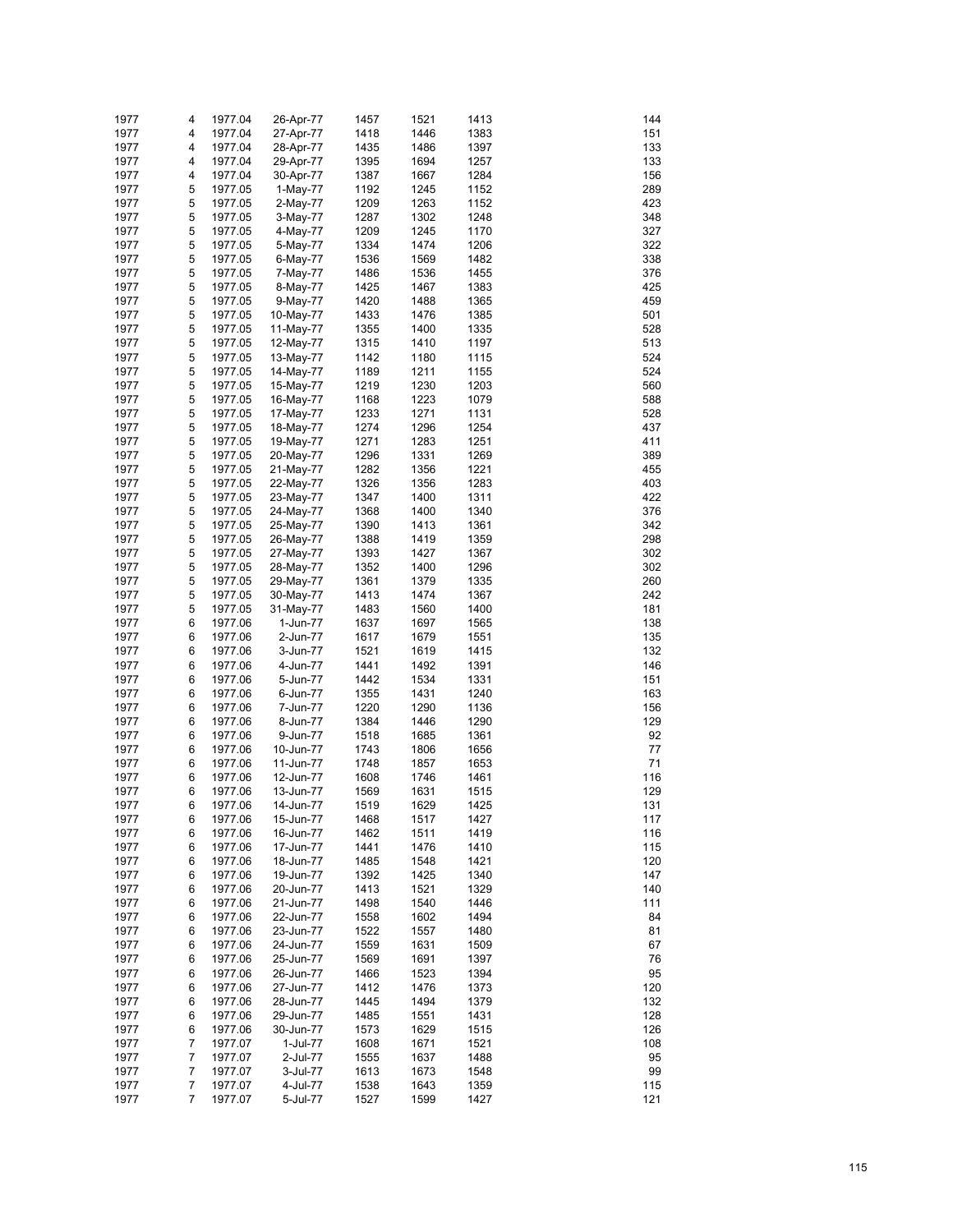| 1977 | 7 | 1977.07 | 6-Jul-77  | 1519 | 1565 | 1463 | 126 |
|------|---|---------|-----------|------|------|------|-----|
| 1977 | 7 | 1977.07 | 7-Jul-77  | 1531 | 1563 | 1476 | 123 |
| 1977 | 7 | 1977.07 | 8-Jul-77  | 1566 | 1619 | 1482 | 114 |
|      |   |         |           |      |      |      |     |
| 1977 | 7 | 1977.07 | 9-Jul-77  | 1587 | 1679 | 1467 | 104 |
| 1977 | 7 | 1977.07 | 10-Jul-77 | 1542 | 1586 | 1482 | 88  |
| 1977 | 7 | 1977.07 | 11-Jul-77 | 1599 | 1659 | 1560 | 79  |
|      |   |         |           |      |      |      |     |
| 1977 | 7 | 1977.07 | 12-Jul-77 | 1675 | 1731 | 1594 | 89  |
| 1977 | 7 | 1977.07 | 13-Jul-77 | 1521 | 1719 | 1446 | 76  |
|      |   |         |           |      |      |      |     |
| 1977 | 7 | 1977.07 | 14-Jul-77 | 1683 | 1848 | 1557 | 60  |
| 1977 | 7 | 1977.07 | 15-Jul-77 | 1825 | 1919 | 1694 | 58  |
| 1977 | 7 | 1977.07 | 16-Jul-77 | 1826 | 2015 | 1702 | 56  |
|      |   |         |           |      |      |      |     |
| 1977 | 7 | 1977.07 | 17-Jul-77 | 1836 | 2002 | 1646 | 67  |
| 1977 | 7 | 1977.07 | 18-Jul-77 | 1728 | 1875 | 1596 | 102 |
| 1977 | 7 | 1977.07 | 19-Jul-77 | 1656 | 1800 | 1503 | 90  |
|      |   |         |           |      |      |      |     |
| 1977 | 7 | 1977.07 | 20-Jul-77 | 1560 | 1679 | 1436 | 94  |
| 1977 | 7 | 1977.07 | 21-Jul-77 | 1597 | 1671 | 1523 | 92  |
| 1977 | 7 | 1977.07 | 22-Jul-77 | 1604 | 1706 | 1480 | 86  |
|      |   |         |           |      |      |      |     |
| 1977 | 7 | 1977.07 | 23-Jul-77 | 1610 | 1719 | 1509 | 77  |
| 1977 | 7 | 1977.07 | 24-Jul-77 | 1630 | 1744 | 1486 | 104 |
| 1977 | 7 | 1977.07 | 25-Jul-77 | 1487 | 1575 | 1415 | 119 |
|      |   |         |           |      |      |      |     |
| 1977 | 7 | 1977.07 | 26-Jul-77 | 1495 | 1569 | 1385 | 107 |
| 1977 | 7 | 1977.07 | 27-Jul-77 | 1519 | 1617 | 1400 | 95  |
| 1977 | 7 | 1977.07 |           | 1576 | 1661 | 1476 | 75  |
|      |   |         | 28-Jul-77 |      |      |      |     |
| 1977 | 7 | 1977.07 | 29-Jul-77 | 1650 | 1700 | 1577 | 96  |
| 1977 | 7 | 1977.07 | 30-Jul-77 | 1606 | 1694 | 1517 | 92  |
|      |   |         |           |      |      |      |     |
| 1977 | 7 | 1977.07 | 31-Jul-77 | 1590 | 1643 | 1536 | 71  |
| 1977 | 8 | 1977.08 | 1-Aug-77  | 1643 | 1761 | 1551 | 95  |
| 1977 | 8 | 1977.08 | 2-Aug-77  | 1573 | 1623 | 1506 | 81  |
|      |   |         |           |      |      |      |     |
| 1977 | 8 | 1977.08 | 3-Aug-77  | 1651 | 1733 | 1575 | 75  |
| 1977 | 8 | 1977.08 | 4-Aug-77  | 1651 | 1706 | 1575 | 65  |
| 1977 | 8 | 1977.08 |           | 1651 | 1774 | 1494 | 73  |
|      |   |         | 5-Aug-77  |      |      |      |     |
| 1977 | 8 | 1977.08 | 6-Aug-77  | 1599 | 1752 | 1476 | 88  |
| 1977 | 8 | 1977.08 | 7-Aug-77  | 1514 | 1619 | 1361 | 109 |
|      |   |         |           |      |      |      |     |
| 1977 | 8 | 1977.08 | 8-Aug-77  | 1481 | 1530 | 1421 | 150 |
| 1977 | 8 | 1977.08 | 9-Aug-77  | 1469 | 1527 | 1402 | 134 |
| 1977 | 8 | 1977.08 | 10-Aug-77 |      |      |      | 138 |
|      |   |         |           |      |      |      |     |
| 1977 | 8 | 1977.08 | 11-Aug-77 |      |      |      | 113 |
| 1977 | 8 | 1977.08 | 12-Aug-77 | 1593 | 1679 | 1470 | 100 |
| 1977 | 8 | 1977.08 | 13-Aug-77 | 1644 | 1755 | 1534 | 109 |
|      |   |         |           |      |      |      |     |
| 1977 | 8 | 1977.08 | 14-Aug-77 | 1567 | 1640 | 1480 | 154 |
| 1977 | 8 | 1977.08 | 15-Aug-77 | 1353 | 1455 | 1294 | 221 |
| 1977 | 8 | 1977.08 |           | 1383 | 1415 | 1317 | 163 |
|      |   |         | 16-Aug-77 |      |      |      |     |
| 1977 | 8 | 1977.08 | 17-Aug-77 | 1454 | 1515 | 1421 | 133 |
| 1977 | 8 | 1977.08 | 18-Aug-77 | 1544 | 1581 | 1492 | 124 |
|      |   |         |           |      |      |      |     |
| 1977 | 8 | 1977.08 | 19-Aug-77 | 1486 | 1548 | 1421 | 130 |
| 1977 | 8 | 1977.08 | 20-Aug-77 | 1500 | 1560 | 1461 | 132 |
| 1977 | 8 | 1977.08 | 21-Aug-77 | 1477 | 1521 | 1402 | 154 |
|      |   |         |           |      |      |      |     |
| 1977 | 8 | 1977.08 | 22-Aug-77 | 1450 | 1506 | 1402 | 190 |
| 1977 | 8 | 1977.08 | 23-Aug-77 | 1504 | 1548 | 1455 | 173 |
| 1977 | 8 | 1977.08 | 24-Aug-77 | 1520 | 1590 | 1463 | 170 |
|      |   |         |           |      |      |      |     |
| 1977 | 8 | 1977.08 | 25-Aug-77 | 1559 | 1656 | 1506 | 121 |
| 1977 | 8 | 1977.08 | 26-Aug-77 | 1666 | 1710 | 1623 | 95  |
| 1977 | 8 | 1977.08 | 27-Aug-77 | 1684 | 1786 | 1590 | 96  |
|      |   |         |           |      |      |      |     |
| 1977 | 8 | 1977.08 | 28-Aug-77 | 1631 | 1752 | 1497 | 115 |
| 1977 | 8 | 1977.08 | 29-Aug-77 | 1525 | 1656 | 1373 | 163 |
| 1977 | 8 | 1977.08 | 30-Aug-77 | 1493 | 1560 | 1452 | 98  |
|      |   |         |           |      |      |      |     |
| 1977 | 8 | 1977.08 | 31-Aug-77 | 1675 | 1731 | 1577 | 88  |
| 1977 | 9 | 1977.09 | 1-Sep-77  | 1619 | 1740 | 1470 | 116 |
| 1977 | 9 | 1977.09 | 2-Sep-77  | 1542 | 1599 | 1482 | 127 |
|      |   |         |           |      |      |      |     |
| 1977 | 9 | 1977.09 | 3-Sep-77  | 1615 | 1665 | 1557 | 134 |
| 1977 | 9 | 1977.09 | 4-Sep-77  | 1523 | 1608 | 1455 | 142 |
| 1977 | 9 |         |           | 1529 | 1583 | 1470 | 140 |
|      |   | 1977.09 | 5-Sep-77  |      |      |      |     |
| 1977 | 9 | 1977.09 | 6-Sep-77  | 1587 | 1683 | 1545 | 126 |
| 1977 | 9 | 1977.09 | 7-Sep-77  | 1659 | 1761 | 1557 | 119 |
|      |   |         |           |      |      |      |     |
| 1977 | 9 | 1977.09 | 8-Sep-77  | 1632 | 1744 | 1509 | 123 |
| 1977 | 9 | 1977.09 | 9-Sep-77  | 1639 | 1713 | 1560 | 111 |
| 1977 | 9 | 1977.09 | 10-Sep-77 | 1632 | 1782 | 1482 | 121 |
|      |   |         |           |      |      |      |     |
| 1977 | 9 | 1977.09 | 11-Sep-77 | 1554 | 1581 | 1517 | 130 |
| 1977 | 9 | 1977.09 | 12-Sep-77 | 1497 | 1560 | 1458 | 153 |
| 1977 | 9 | 1977.09 | 13-Sep-77 | 1508 | 1569 | 1440 | 157 |
|      |   |         |           |      |      |      |     |
| 1977 | 9 | 1977.09 | 14-Sep-77 | 1468 | 1534 | 1421 | 146 |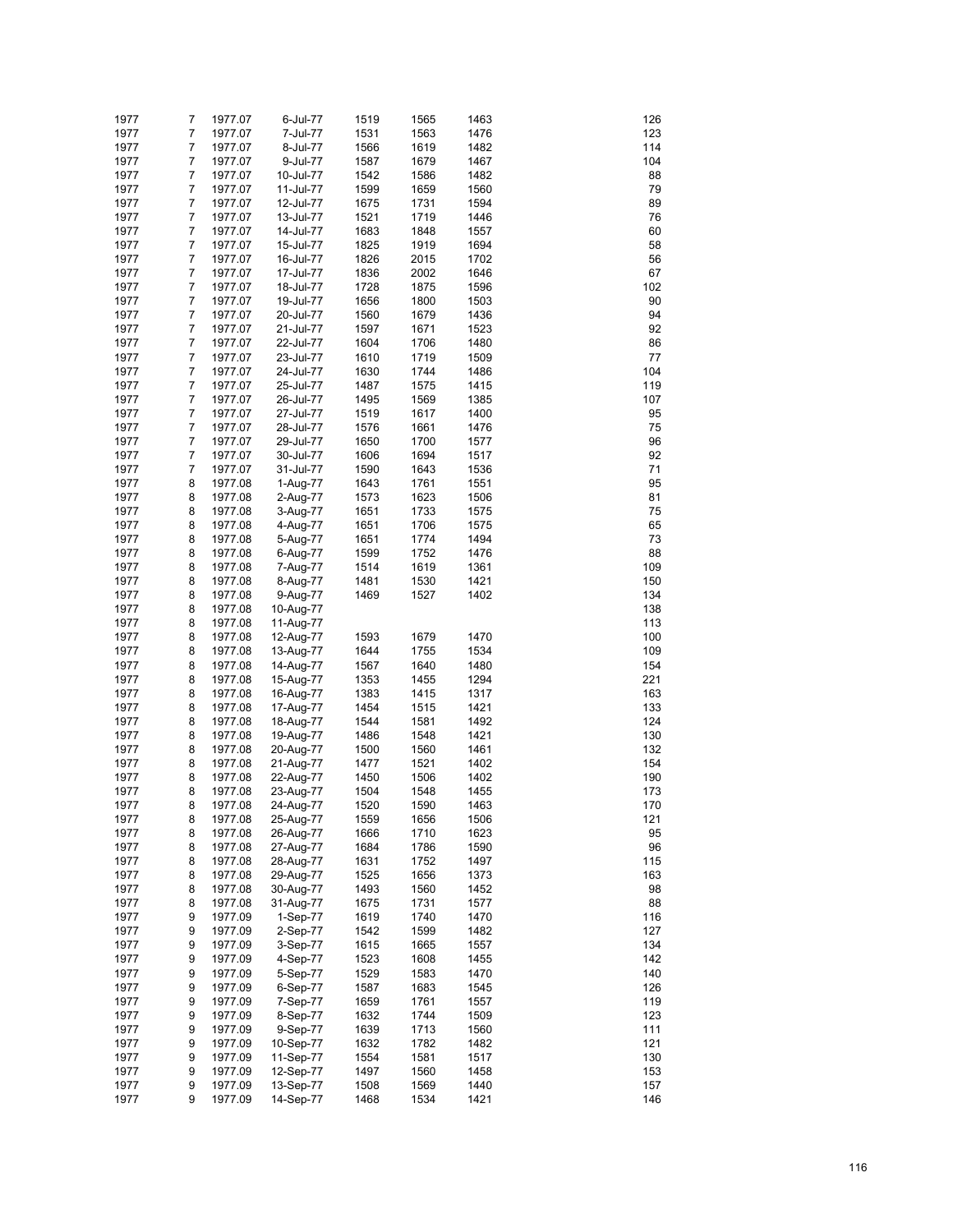| 1977 | 9  | 1977.09 | 15-Sep-77 | 1560 | 1665 | 1521 | 135 |
|------|----|---------|-----------|------|------|------|-----|
|      |    |         |           |      |      |      |     |
| 1977 | 9  | 1977.09 | 16-Sep-77 | 1578 | 1673 | 1452 | 165 |
| 1977 | 9  | 1977.09 | 17-Sep-77 | 1399 | 1444 | 1359 | 175 |
| 1977 | 9  | 1977.09 | 18-Sep-77 | 1370 | 1427 | 1260 | 225 |
| 1977 | 9  | 1977.09 | 19-Sep-77 | 1301 | 1359 | 1230 | 227 |
| 1977 | 9  | 1977.09 | 20-Sep-77 | 1249 | 1275 | 1211 | 235 |
| 1977 | 9  | 1977.09 | 21-Sep-77 | 1280 | 1317 | 1217 | 210 |
|      |    |         |           |      |      |      |     |
| 1977 | 9  | 1977.09 | 22-Sep-77 | 1290 | 1313 | 1260 | 217 |
| 1977 | 9  | 1977.09 | 23-Sep-77 | 1265 | 1286 | 1236 | 237 |
| 1977 | 9  | 1977.09 | 24-Sep-77 | 1239 | 1275 | 1211 | 245 |
| 1977 | 9  | 1977.09 | 25-Sep-77 | 1213 | 1248 | 1170 | 234 |
| 1977 | 9  | 1977.09 | 26-Sep-77 | 1206 | 1248 | 1161 | 284 |
|      |    |         |           |      |      |      |     |
| 1977 | 9  | 1977.09 | 27-Sep-77 | 1247 | 1319 | 1209 | 255 |
| 1977 | 9  | 1977.09 | 28-Sep-77 | 1328 | 1373 | 1281 | 219 |
| 1977 | 9  | 1977.09 | 29-Sep-77 | 1308 | 1346 | 1283 | 220 |
| 1977 | 9  | 1977.09 | 30-Sep-77 | 1349 | 1394 | 1319 | 232 |
| 1977 | 10 | 1977.1  | 1-Oct-77  | 1369 | 1394 | 1340 | 258 |
|      |    |         |           |      |      |      |     |
| 1977 | 10 | 1977.1  | 2-Oct-77  | 1357 | 1410 | 1305 | 282 |
| 1977 | 10 | 1977.1  | 3-Oct-77  | 1312 | 1365 | 1251 | 260 |
| 1977 | 10 | 1977.1  | 4-Oct-77  |      |      |      | 228 |
| 1977 | 10 | 1977.1  | 5-Oct-77  | 1359 | 1383 | 1329 | 218 |
| 1977 | 10 | 1977.1  | 6-Oct-77  | 1380 | 1530 | 1294 | 225 |
|      |    |         |           |      |      |      |     |
| 1977 | 10 | 1977.1  | 7-Oct-77  | 1513 | 1545 | 1467 | 225 |
| 1977 | 10 | 1977.1  | 8-Oct-77  | 1456 | 1521 | 1421 | 225 |
| 1977 | 10 | 1977.1  | 9-Oct-77  | 1495 | 1540 | 1455 | 239 |
| 1977 | 10 | 1977.1  | 10-Oct-77 | 1434 | 1458 | 1397 | 246 |
| 1977 | 10 | 1977.1  | 11-Oct-77 | 1450 | 1517 | 1388 | 242 |
|      |    |         |           |      |      |      | 250 |
| 1977 | 10 | 1977.1  | 12-Oct-77 | 1404 | 1436 | 1371 |     |
| 1977 | 10 | 1977.1  | 13-Oct-77 | 1423 | 1521 | 1350 | 250 |
| 1977 | 10 | 1977.1  | 14-Oct-77 | 1418 | 1474 | 1361 | 253 |
| 1977 | 10 | 1977.1  | 15-Oct-77 | 1415 | 1455 | 1367 | 250 |
| 1977 | 10 | 1977.1  | 16-Oct-77 | 1442 | 1474 | 1402 | 272 |
| 1977 |    | 1977.1  |           |      | 1452 | 1397 |     |
|      | 10 |         | 17-Oct-77 | 1424 |      |      | 253 |
| 1977 | 10 | 1977.1  | 18-Oct-77 | 1455 | 1482 | 1415 | 232 |
| 1977 | 10 | 1977.1  | 19-Oct-77 | 1438 | 1467 | 1388 | 225 |
| 1977 | 10 | 1977.1  | 20-Oct-77 | 1402 | 1436 | 1361 | 246 |
| 1977 | 10 | 1977.1  | 21-Oct-77 | 1436 | 1461 | 1394 | 253 |
| 1977 | 10 | 1977.1  | 22-Oct-77 | 1472 | 1534 | 1391 | 253 |
|      |    |         |           |      |      |      |     |
| 1977 | 10 | 1977.1  | 23-Oct-77 | 1500 | 1517 | 1467 | 246 |
| 1977 | 10 | 1977.1  | 24-Oct-77 | 1460 | 1492 | 1431 | 257 |
| 1977 | 10 | 1977.1  | 25-Oct-77 | 1516 | 1542 | 1480 | 232 |
| 1977 | 10 | 1977.1  | 26-Oct-77 | 1486 | 1540 | 1433 | 225 |
| 1977 | 10 | 1977.1  | 27-Oct-77 | 1472 | 1506 | 1427 | 242 |
|      |    |         |           |      |      |      |     |
| 1977 | 10 | 1977.1  | 28-Oct-77 | 1430 | 1463 | 1402 | 253 |
| 1977 | 10 | 1977.1  | 29-Oct-77 | 1390 | 1415 | 1365 | 260 |
| 1977 | 10 | 1977.1  | 30-Oct-77 | 1379 | 1388 | 1359 | 268 |
| 1977 | 10 | 1977.1  | 31-Oct-77 | 1424 | 1452 | 1379 | 264 |
| 1977 | 11 | 1977.11 | 1-Nov-77  | 1468 | 1534 | 1410 | 257 |
|      |    |         |           |      |      |      |     |
| 1977 | 11 | 1977.11 | 2-Nov-77  | 1404 | 1425 | 1373 | 266 |
| 1977 | 11 | 1977.11 | 3-Nov-77  | 1343 | 1367 | 1329 | 301 |
| 1977 | 11 | 1977.11 | 4-Nov-77  | 1348 | 1388 | 1331 | 296 |
| 1977 | 11 | 1977.11 | 5-Nov-77  | 1444 | 1482 | 1394 | 285 |
| 1977 | 11 | 1977.11 | 6-Nov-77  | 1395 | 1436 | 1365 | 318 |
|      |    |         |           |      |      |      |     |
| 1977 | 11 | 1977.11 | 7-Nov-77  | 1331 | 1383 | 1283 | 383 |
| 1977 | 11 | 1977.11 | 8-Nov-77  | 1213 | 1286 | 1155 | 387 |
| 1977 | 11 | 1977.11 | 9-Nov-77  | 1194 | 1211 | 1163 | 415 |
| 1977 | 11 | 1977.11 | 10-Nov-77 | 1161 | 1176 | 1152 | 458 |
| 1977 | 11 | 1977.11 | 11-Nov-77 | 1080 | 1152 | 1035 | 485 |
|      |    |         |           |      |      |      |     |
| 1977 | 11 | 1977.11 | 12-Nov-77 | 1013 | 1031 | 994  | 506 |
| 1977 | 11 | 1977.11 | 13-Nov-77 | 988  | 994  | 981  | 540 |
| 1977 | 11 | 1977.11 | 14-Nov-77 | 997  | 1002 | 990  | 534 |
| 1977 | 11 | 1977.11 | 15-Nov-77 | 997  | 1005 | 990  | 522 |
| 1977 | 11 | 1977.11 | 16-Nov-77 | 1014 | 1053 | 994  | 477 |
| 1977 | 11 | 1977.11 | 17-Nov-77 | 1082 | 1115 | 1056 | 435 |
|      |    |         |           |      |      |      |     |
| 1977 | 11 | 1977.11 | 18-Nov-77 | 1130 | 1136 | 1115 | 419 |
| 1977 | 11 | 1977.11 | 19-Nov-77 | 1122 | 1131 | 1100 | 421 |
| 1977 | 11 | 1977.11 | 20-Nov-77 | 1084 | 1100 | 1040 | 445 |
| 1977 | 11 | 1977.11 | 21-Nov-77 | 988  | 1031 | 965  | 454 |
| 1977 | 11 | 1977.11 | 22-Nov-77 | 979  | 983  | 975  | 459 |
|      |    |         |           |      |      |      |     |
| 1977 | 11 | 1977.11 | 23-Nov-77 | 979  | 986  | 951  | 497 |
| 1977 | 11 | 1977.11 | 24-Nov-77 | 981  | 1046 | 915  | 521 |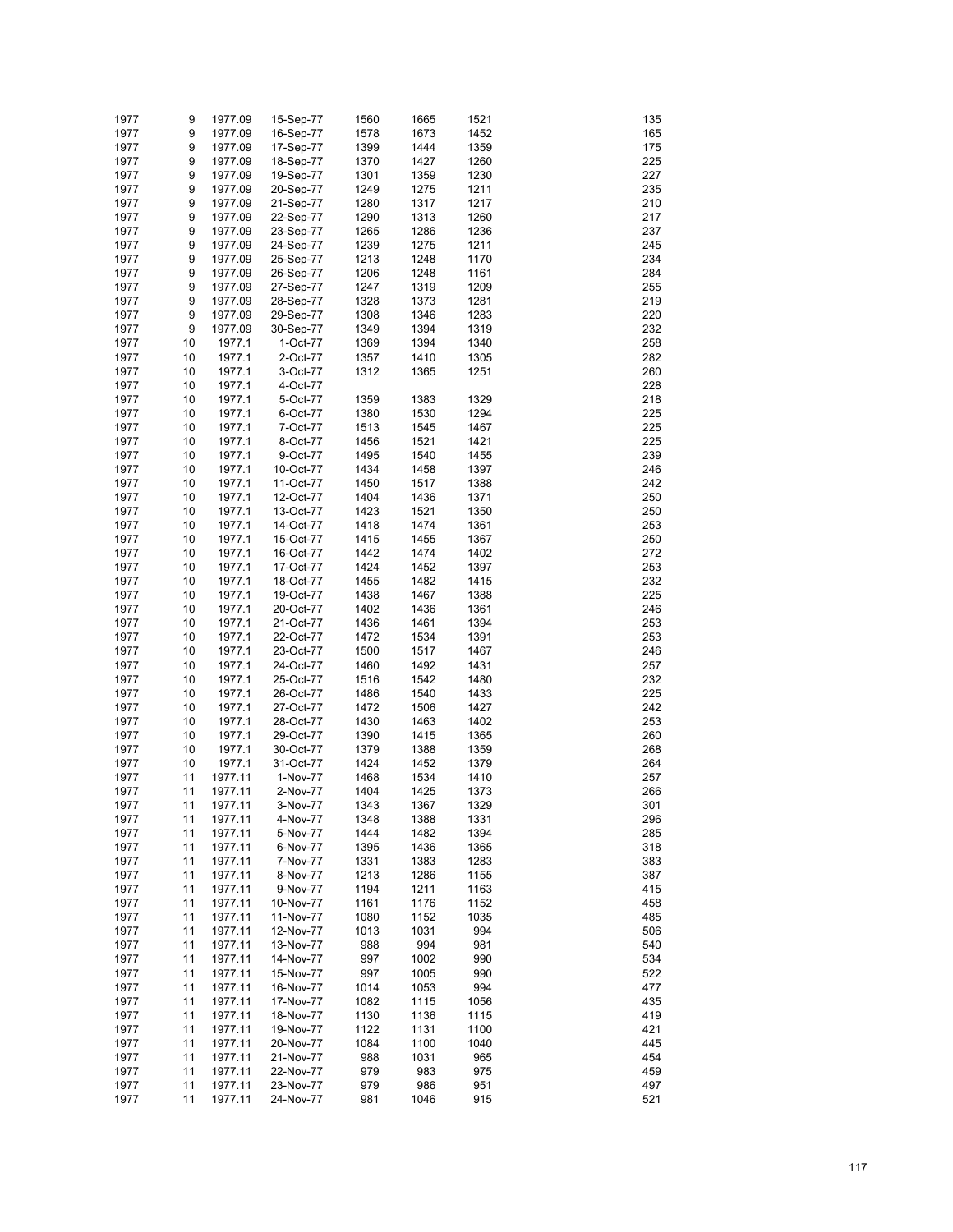| 1977 | 11 | 1977.11 | 25-Nov-77 | 1001 | 1017 | 975  | 489  |
|------|----|---------|-----------|------|------|------|------|
| 1977 | 11 | 1977.11 | 26-Nov-77 | 1004 | 1008 | 994  | 465  |
| 1977 | 11 | 1977.11 | 27-Nov-77 | 1004 | 1017 | 996  | 467  |
| 1977 | 11 | 1977.11 | 28-Nov-77 | 991  | 1005 | 986  | 465  |
| 1977 | 11 | 1977.11 | 29-Nov-77 | 1010 | 1025 | 994  | 463  |
| 1977 | 11 | 1977.11 | 30-Nov-77 | 1011 | 1023 | 1002 | 461  |
| 1977 | 12 | 1977.12 | 1-Dec-77  | 994  | 1005 | 977  | 455  |
| 1977 | 12 | 1977.12 | 2-Dec-77  | 1016 | 1035 | 1005 | 445  |
| 1977 | 12 | 1977.12 | 3-Dec-77  | 1049 | 1056 | 1035 | 441  |
| 1977 | 12 | 1977.12 | 4-Dec-77  | 1050 | 1056 | 1040 | 443  |
| 1977 | 12 | 1977.12 | 5-Dec-77  | 1036 | 1050 | 1019 | 456  |
| 1977 | 12 | 1977.12 | 6-Dec-77  | 1036 | 1043 | 1031 | 446  |
| 1977 | 12 | 1977.12 | 7-Dec-77  | 1038 | 1043 | 1035 | 442  |
| 1977 | 12 | 1977.12 | 8-Dec-77  | 1038 | 1043 | 1035 | 444  |
| 1977 | 12 | 1977.12 | 9-Dec-77  | 1013 | 1050 | 977  | 437  |
| 1977 | 12 | 1977.12 | 10-Dec-77 | 976  | 983  | 971  | 434  |
| 1977 | 12 | 1977.12 | 11-Dec-77 | 961  | 971  | 942  | 452  |
| 1977 | 12 | 1977.12 | 12-Dec-77 | 946  | 963  | 940  | 472  |
| 1977 | 12 | 1977.12 | 13-Dec-77 | 981  | 990  | 963  | 448  |
| 1977 | 12 | 1977.12 | 14-Dec-77 | 976  | 983  | 971  | 442  |
| 1977 | 12 | 1977.12 | 15-Dec-77 | 998  | 1005 | 983  | 442  |
| 1977 | 12 | 1977.12 | 16-Dec-77 | 998  | 1002 | 996  | 444  |
| 1977 | 12 | 1977.12 | 17-Dec-77 | 983  | 996  | 971  | 470  |
| 1977 | 12 | 1977.12 | 18-Dec-77 | 937  | 969  | 880  | 531  |
| 1977 | 12 | 1977.12 | 19-Dec-77 | 872  | 882  | 863  | 547  |
| 1977 | 12 | 1977.12 | 20-Dec-77 | 936  | 969  | 888  | 544  |
| 1977 | 12 | 1977.12 | 21-Dec-77 | 932  | 963  | 903  | 576  |
| 1977 | 12 | 1977.12 | 22-Dec-77 | 880  | 900  | 874  | 588  |
| 1977 | 12 | 1977.12 | 23-Dec-77 | 875  | 880  | 870  | 585  |
| 1977 | 12 | 1977.12 | 24-Dec-77 | 846  | 876  | 831  | 596  |
| 1977 | 12 | 1977.12 | 25-Dec-77 | 898  | 906  | 858  | 581  |
| 1977 | 12 | 1977.12 | 26-Dec-77 | 910  | 927  | 900  | 574  |
| 1977 | 12 | 1977.12 | 27-Dec-77 | 922  | 936  | 906  | 587  |
| 1977 | 12 | 1977.12 | 28-Dec-77 | 826  | 897  | 791  | 600  |
| 1977 | 12 | 1977.12 | 29-Dec-77 | 801  | 815  | 791  | 591  |
| 1977 | 12 | 1977.12 | 30-Dec-77 | 832  | 840  | 819  | 584  |
| 1977 | 12 | 1977.12 | 31-Dec-77 | 863  | 888  | 840  | 581  |
| 1978 | 1  | 1978.01 | 1-Jan-78  | 887  | 903  | 867  | 574  |
| 1978 | 1  | 1978.01 | 2-Jan-78  | 889  | 906  | 867  | 574  |
| 1978 | 1  | 1978.01 | 3-Jan-78  | 907  | 917  | 900  | 576  |
| 1978 | 1  | 1978.01 | 4-Jan-78  | 895  | 903  | 882  | 585  |
| 1978 | 1  | 1978.01 | 5-Jan-78  | 879  | 892  | 858  | 596  |
| 1978 | 1  | 1978.01 | 6-Jan-78  | 834  | 861  | 753  | 661  |
| 1978 | 1  | 1978.01 | 7-Jan-78  | 746  | 765  | 729  | 694  |
| 1978 | 1  | 1978.01 | 8-Jan-78  | 728  | 783  | 677  | 813  |
| 1978 | 1  | 1978.01 | 9-Jan-78  | 668  | 683  | 642  | 943  |
| 1978 | 1  | 1978.01 | 10-Jan-78 | 516  | 636  | 456  | 1040 |
| 1978 | 1  | 1978.01 | 11-Jan-78 | 528  | 645  | 472  | 1010 |
| 1978 | 1  | 1978.01 | 12-Jan-78 | 603  | 651  | 586  | 1280 |
| 1978 | 1  | 1978.01 | 13-Jan-78 | 502  | 580  | 471  | 1340 |
| 1978 | 1  | 1978.01 | 14-Jan-78 | 468  | 476  | 459  | 1300 |
| 1978 | 1  | 1978.01 | 15-Jan-78 | 489  | 514  | 464  | 1510 |
| 1978 | 1  | 1978.01 | 16-Jan-78 | 424  | 493  | 341  | 2540 |
| 1978 | 1  | 1978.01 | 17-Jan-78 | 390  | 419  | 309  | 3640 |
| 1978 | 1  | 1978.01 | 18-Jan-78 |      |      |      | 4150 |
| 1978 | 1  | 1978.01 | 19-Jan-78 |      |      |      | 4340 |
| 1978 | 1  | 1978.01 | 20-Jan-78 | 341  | 356  | 313  | 4520 |
| 1978 | 1  | 1978.01 | 21-Jan-78 | 333  | 397  | 310  | 5190 |
| 1978 | 1  | 1978.01 | 22-Jan-78 | 419  | 433  | 393  | 5160 |
| 1978 | 1  | 1978.01 | 23-Jan-78 | 462  | 493  | 435  | 4800 |
| 1978 | 1  | 1978.01 | 24-Jan-78 | 517  | 615  | 498  | 4290 |
| 1978 | 1  | 1978.01 | 25-Jan-78 | 673  | 729  | 621  | 3570 |
| 1978 | 1  | 1978.01 | 26-Jan-78 | 776  | 819  | 729  | 2930 |
| 1978 | 1  | 1978.01 | 27-Jan-78 | 872  | 921  | 819  | 2490 |
| 1978 | 1  | 1978.01 | 28-Jan-78 | 905  | 930  | 867  | 2340 |
| 1978 | 1  | 1978.01 | 29-Jan-78 | 857  | 867  | 849  | 2420 |
| 1978 | 1  | 1978.01 | 30-Jan-78 | 855  | 858  | 849  | 2370 |
| 1978 | 1  | 1978.01 | 31-Jan-78 | 856  | 861  | 849  | 2300 |
| 1978 | 2  | 1978.02 | 1-Feb-78  |      |      |      | 2240 |
| 1978 | 2  | 1978.02 | 2-Feb-78  |      |      |      | 2210 |
| 1978 | 2  | 1978.02 | 3-Feb-78  |      |      |      | 2160 |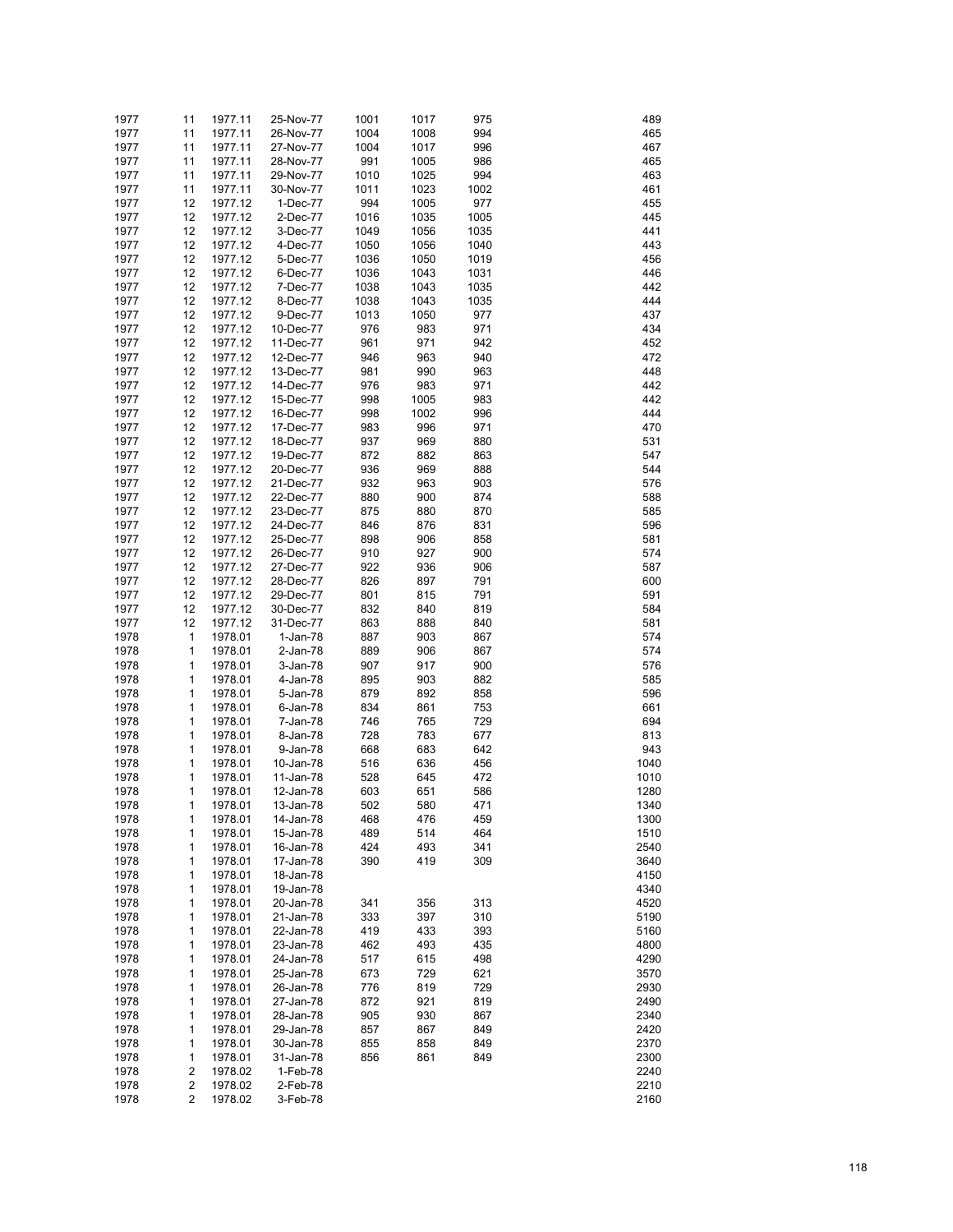| 1978         | 2                   | 1978.02            | 4-Feb-78               |            |            |            | 2120           |
|--------------|---------------------|--------------------|------------------------|------------|------------|------------|----------------|
| 1978         | 2                   | 1978.02            | 5-Feb-78               |            |            |            | 2110           |
| 1978         | $\overline{c}$      | 1978.02            | 6-Feb-78               |            |            |            | 2180           |
| 1978         | 2                   | 1978.02            | 7-Feb-78               |            |            |            | 2250           |
| 1978         | $\overline{c}$      | 1978.02            | 8-Feb-78               |            |            |            | 3150           |
| 1978         | 2                   | 1978.02            | 9-Feb-78               |            |            |            | 4970           |
| 1978         | $\overline{c}$      | 1978.02            | 10-Feb-78              |            |            |            | 6600           |
| 1978         | 2                   | 1978.02            | 11-Feb-78              |            |            |            | 8090           |
| 1978         | $\overline{c}$      | 1978.02            | 12-Feb-78              |            |            |            | 7720           |
| 1978         | 2                   | 1978.02            | 13-Feb-78              |            |            |            | 7590           |
| 1978         | $\overline{c}$      | 1978.02            | 14-Feb-78              |            |            |            | 8330           |
| 1978         | 2                   | 1978.02            | 15-Feb-78              |            |            |            | 8980           |
| 1978         | $\overline{c}$      | 1978.02            | 16-Feb-78              |            |            |            | 9460           |
| 1978         | 2                   | 1978.02            | 17-Feb-78              |            |            |            | 10100          |
| 1978         | $\overline{c}$      | 1978.02            | 18-Feb-78              |            |            |            | 11700          |
| 1978<br>1978 | 2<br>$\overline{c}$ | 1978.02            | 19-Feb-78              |            |            |            | 13100          |
|              | 2                   | 1978.02<br>1978.02 | 20-Feb-78              |            |            |            | 13500          |
| 1978<br>1978 | $\overline{c}$      | 1978.02            | 21-Feb-78<br>22-Feb-78 |            |            |            | 13200<br>12500 |
| 1978         | 2                   | 1978.02            | 23-Feb-78              |            |            |            | 11500          |
| 1978         | $\overline{c}$      | 1978.02            | 24-Feb-78              |            |            |            | 10300          |
| 1978         | 2                   | 1978.02            | 25-Feb-78              |            |            |            | 9020           |
| 1978         | $\overline{c}$      | 1978.02            | 26-Feb-78              |            |            |            | 7700           |
| 1978         | 2                   | 1978.02            | 27-Feb-78              |            |            |            | 6500           |
| 1978         | $\overline{c}$      | 1978.02            | 28-Feb-78              |            |            |            | 5640           |
| 1978         | 3                   | 1978.03            | 1-Mar-78               | 750        | 772        | 732        | 5120           |
| 1978         | 3                   | 1978.03            | 2-Mar-78               | 751        | 788        | 730        | 4850           |
| 1978         | 3                   | 1978.03            | 3-Mar-78               | 763        | 784        | 741        | 4700           |
| 1978         | 3                   | 1978.03            | 4-Mar-78               | 800        | 825        | 775        | 4800           |
| 1978         | 3                   | 1978.03            | 5-Mar-78               | 701        | 768        | 513        | 5970           |
| 1978         | 3                   | 1978.03            | 6-Mar-78               | 380        | 492        | 306        | 8530           |
| 1978         | 3                   | 1978.03            | 7-Mar-78               | 309        | 322        | 293        | 9470           |
| 1978         | 3                   | 1978.03            | 8-Mar-78               | 311        | 322        | 292        | 9680           |
| 1978         | 3                   | 1978.03            | 9-Mar-78               | 245        | 289        | 225        | 10500          |
| 1978         | 3                   | 1978.03            | 10-Mar-78              | 229        | 239        | 223        | 11900          |
| 1978         | 3                   | 1978.03            | 11-Mar-78              | 231        | 237        | 222        | 13800          |
| 1978         | 3                   | 1978.03            | 12-Mar-78              | 240        | 249        | 233        | 15400          |
| 1978         | 3                   | 1978.03            | 13-Mar-78              | 252        | 261        | 240        | 16200          |
| 1978         | 3                   | 1978.03            | 14-Mar-78              | 267        | 275        | 257        | 16300          |
| 1978         | 3                   | 1978.03            | 15-Mar-78              | 277        | 285        | 269        | 16200          |
| 1978         | 3                   | 1978.03            | 16-Mar-78              | 279        | 286        | 269        | 15900          |
| 1978         | 3                   | 1978.03            | 17-Mar-78              | 297        | 305        | 284        | 15500          |
| 1978         | 3                   | 1978.03            | 18-Mar-78              | 312        | 319        | 303        | 14900          |
| 1978         | 3                   | 1978.03            | 19-Mar-78              | 325        | 337        | 316        | 14100          |
| 1978         | 3                   | 1978.03            | 20-Mar-78              | 329        | 343        | 319        | 13300          |
| 1978         | 3                   | 1978.03            | 21-Mar-78              | 324        | 330        | 317        | 12700          |
| 1978         | 3                   | 1978.03            | 22-Mar-78              | 320        | 332        | 317        | 12200          |
| 1978         | 3                   | 1978.03            | 23-Mar-78              | 324        | 359        | 314        | 11700          |
| 1978         | 3                   | 1978.03            | 24-Mar-78              | 321        | 339        | 308        | 11500          |
| 1978         | 3                   | 1978.03            | 25-Mar-78              | 303        | 318        | 287        | 11400          |
| 1978         | 3                   | 1978.03            | 26-Mar-78              | 295        | 310        | 283        | 11500          |
| 1978         | 3                   | 1978.03            | 27-Mar-78              | 290        | 313        | 276        | 11500          |
| 1978         | 3                   | 1978.03            | 28-Mar-78              | 275        | 280        | 269        | 11500          |
| 1978         | 3                   | 1978.03            | 29-Mar-78              | 268        | 273        | 264        | 11500          |
| 1978         | 3                   | 1978.03            | 30-Mar-78              | 268        | 274        | 265        | 11500          |
| 1978         | 3<br>4              | 1978.03            | 31-Mar-78              | 262<br>256 | 267        | 255<br>252 | 11600          |
| 1978<br>1978 | 4                   | 1978.04<br>1978.04 | 1-Apr-78<br>2-Apr-78   | 250        | 263<br>256 | 245        | 11800<br>12200 |
| 1978         | 4                   | 1978.04            | 3-Apr-78               | 244        | 251        | 237        | 12700          |
| 1978         | 4                   | 1978.04            | 4-Apr-78               | 224        | 233        | 213        | 13200          |
| 1978         | 4                   | 1978.04            | 5-Apr-78               | 208        | 212        | 202        | 14100          |
| 1978         | 4                   | 1978.04            | 6-Apr-78               | 199        | 205        | 185        | 15300          |
| 1978         | 4                   | 1978.04            | 7-Apr-78               | 198        | 204        | 189        | 16400          |
| 1978         | 4                   | 1978.04            | 8-Apr-78               | 206        | 216        | 192        | 17800          |
| 1978         | 4                   | 1978.04            | 9-Apr-78               | 216        | 221        | 211        | 18600          |
| 1978         | 4                   | 1978.04            | 10-Apr-78              | 212        | 225        | 204        | 19300          |
| 1978         | 4                   | 1978.04            | 11-Apr-78              | 194        | 201        | 184        | 20700          |
| 1978         | 4                   | 1978.04            | 12-Apr-78              | 187        | 194        | 176        | 22100          |
| 1978         | 4                   | 1978.04            | 13-Apr-78              | 197        | 206        | 189        | 22800          |
| 1978         | 4                   | 1978.04            | 14-Apr-78              | 199        | 209        | 187        | 23100          |
| 1978         | 4                   | 1978.04            | 15-Apr-78              | 180        | 186        | 173        | 22900          |
|              |                     |                    |                        |            |            |            |                |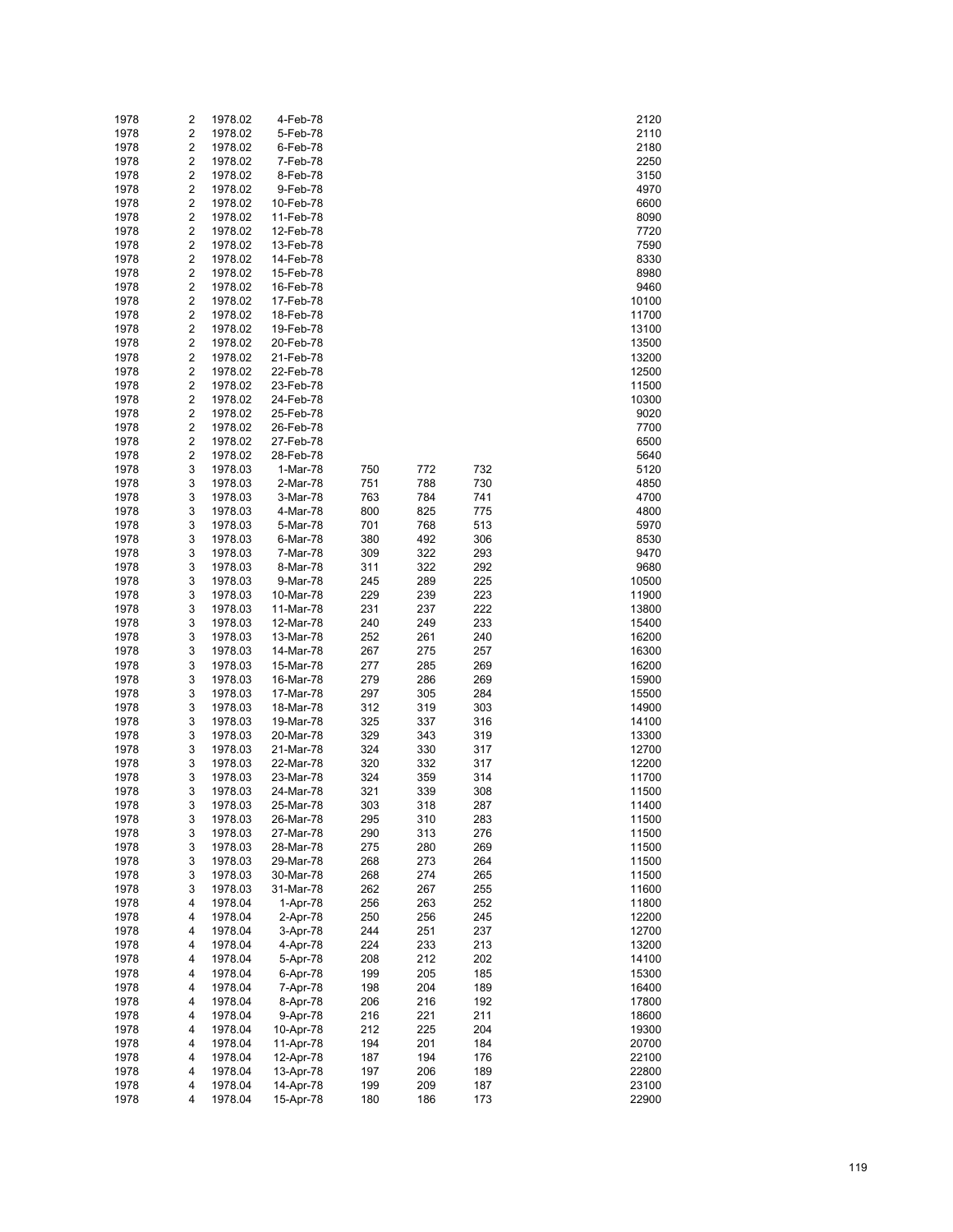| 1978 | 4 | 1978.04 | 16-Apr-78 | 177 | 186 | 171 | 22500 |
|------|---|---------|-----------|-----|-----|-----|-------|
|      |   |         |           |     |     |     |       |
| 1978 | 4 | 1978.04 | 17-Apr-78 | 171 | 177 | 165 | 22000 |
| 1978 | 4 | 1978.04 | 18-Apr-78 | 179 | 188 | 167 | 21800 |
| 1978 | 4 | 1978.04 | 19-Apr-78 |     |     |     | 21900 |
| 1978 | 4 | 1978.04 | 20-Apr-78 | 198 | 214 | 189 | 22100 |
| 1978 | 4 | 1978.04 | 21-Apr-78 | 191 | 199 | 171 | 22400 |
|      |   |         |           |     |     |     |       |
| 1978 | 4 | 1978.04 | 22-Apr-78 | 190 | 211 | 171 | 22300 |
| 1978 | 4 | 1978.04 | 23-Apr-78 | 182 | 188 | 175 | 22000 |
| 1978 | 4 | 1978.04 | 24-Apr-78 | 174 | 180 | 165 | 21600 |
| 1978 | 4 | 1978.04 | 25-Apr-78 | 171 | 181 | 163 | 21100 |
| 1978 | 4 | 1978.04 | 26-Apr-78 | 169 | 185 | 157 | 21300 |
|      |   |         |           |     |     |     |       |
| 1978 | 4 | 1978.04 | 27-Apr-78 | 153 | 161 | 145 | 22800 |
| 1978 | 4 | 1978.04 | 28-Apr-78 | 149 | 165 | 128 | 23900 |
| 1978 | 4 | 1978.04 | 29-Apr-78 | 154 | 167 | 138 | 24800 |
| 1978 | 4 | 1978.04 | 30-Apr-78 | 140 | 157 | 124 | 25400 |
| 1978 | 5 | 1978.05 | 1-May-78  |     |     |     | 26000 |
|      |   |         |           |     |     |     |       |
| 1978 | 5 | 1978.05 | 2-May-78  | 160 | 163 | 157 | 26000 |
| 1978 | 5 | 1978.05 | 3-May-78  | 154 | 157 | 151 | 26200 |
| 1978 | 5 | 1978.05 | 4-May-78  | 151 | 155 | 150 | 26200 |
| 1978 | 5 | 1978.05 | 5-May-78  | 149 | 165 | 125 | 25800 |
| 1978 | 5 | 1978.05 | 6-May-78  | 147 | 158 | 135 | 25500 |
|      |   |         |           |     |     |     |       |
| 1978 | 5 | 1978.05 | 7-May-78  | 142 | 154 | 132 | 25400 |
| 1978 | 5 | 1978.05 | 8-May-78  | 143 | 160 | 124 | 25200 |
| 1978 | 5 | 1978.05 | 9-May-78  | 134 | 145 | 121 | 25000 |
| 1978 | 5 | 1978.05 | 10-May-78 | 129 | 142 | 109 | 24700 |
| 1978 | 5 | 1978.05 | 11-May-78 | 126 | 138 | 113 | 23300 |
|      |   |         |           |     |     |     |       |
| 1978 | 5 | 1978.05 | 12-May-78 | 144 | 157 | 125 | 21700 |
| 1978 | 5 | 1978.05 | 13-May-78 | 154 | 170 | 139 | 20500 |
| 1978 | 5 | 1978.05 | 14-May-78 | 162 | 171 | 151 | 19000 |
| 1978 | 5 | 1978.05 | 15-May-78 | 165 | 170 | 160 | 17700 |
| 1978 | 5 | 1978.05 | 16-May-78 | 162 | 165 | 158 | 16800 |
| 1978 | 5 |         |           | 160 | 167 | 152 | 16200 |
|      |   | 1978.05 | 17-May-78 |     |     |     |       |
| 1978 | 5 | 1978.05 | 18-May-78 | 158 | 167 | 149 | 15600 |
| 1978 | 5 | 1978.05 | 19-May-78 | 149 | 161 | 141 | 15000 |
| 1978 | 5 | 1978.05 | 20-May-78 | 136 | 141 | 123 | 14900 |
| 1978 | 5 | 1978.05 | 21-May-78 | 123 | 137 | 111 | 15200 |
| 1978 | 5 | 1978.05 |           | 113 | 137 | 105 | 15700 |
|      |   |         | 22-May-78 |     |     |     |       |
| 1978 | 5 | 1978.05 | 23-May-78 | 106 | 111 | 101 | 15900 |
| 1978 | 5 | 1978.05 | 24-May-78 | 110 | 115 | 98  | 15900 |
| 1978 | 5 | 1978.05 | 25-May-78 | 114 | 129 | 100 | 15800 |
| 1978 | 5 | 1978.05 | 26-May-78 | 129 | 144 | 121 | 15200 |
| 1978 | 5 | 1978.05 | 27-May-78 | 136 | 145 | 124 | 14300 |
|      |   |         |           |     |     |     |       |
| 1978 | 5 | 1978.05 | 28-May-78 | 138 | 144 | 132 | 12900 |
| 1978 | 5 | 1978.05 | 29-May-78 | 131 | 134 | 127 | 12100 |
| 1978 | 5 | 1978.05 | 30-May-78 | 133 | 137 | 124 | 11600 |
| 1978 | 5 | 1978.05 | 31-May-78 | 143 | 152 | 134 | 11400 |
| 1978 | 6 | 1978.06 | 1-Jun-78  | 161 | 170 | 149 | 11200 |
|      |   |         |           |     |     |     |       |
| 1978 | 6 | 1978.06 | 2-Jun-78  | 170 | 177 | 163 | 10700 |
| 1978 | 6 | 1978.06 | 3-Jun-78  | 158 | 165 | 152 | 10400 |
| 1978 | 6 | 1978.06 | 4-Jun-78  | 152 | 157 | 147 | 10100 |
| 1978 | 6 | 1978.06 | 5-Jun-78  | 134 | 147 | 121 | 10000 |
| 1978 | 6 | 1978.06 | 6-Jun-78  | 120 | 128 | 110 | 9930  |
|      |   |         |           |     |     |     |       |
| 1978 | 6 | 1978.06 | 7-Jun-78  | 112 | 121 | 105 | 9830  |
| 1978 | 6 | 1978.06 | 8-Jun-78  | 139 | 153 | 121 | 9500  |
| 1978 | 6 | 1978.06 | 9-Jun-78  | 153 | 161 | 147 | 8950  |
| 1978 | 6 | 1978.06 | 10-Jun-78 | 163 | 169 | 157 | 8470  |
| 1978 | 6 | 1978.06 | 11-Jun-78 | 163 | 167 | 157 | 8250  |
|      |   |         |           |     |     |     |       |
| 1978 | 6 | 1978.06 | 12-Jun-78 | 174 | 181 | 163 | 7990  |
| 1978 | 6 | 1978.06 | 13-Jun-78 | 202 | 216 | 181 | 7350  |
| 1978 | 6 | 1978.06 | 14-Jun-78 | 243 | 262 | 218 | 6420  |
| 1978 | 6 | 1978.06 | 15-Jun-78 | 251 | 264 | 236 | 6090  |
| 1978 | 6 | 1978.06 | 16-Jun-78 | 217 | 238 | 197 | 6460  |
|      |   |         |           |     |     |     |       |
| 1978 | 6 | 1978.06 | 17-Jun-78 | 199 | 208 | 192 | 6960  |
| 1978 | 6 | 1978.06 | 18-Jun-78 | 199 | 206 | 193 | 7170  |
| 1978 | 6 | 1978.06 | 19-Jun-78 | 222 | 239 | 200 | 6620  |
| 1978 | 6 | 1978.06 | 20-Jun-78 | 214 | 224 | 203 | 6080  |
| 1978 | 6 | 1978.06 | 21-Jun-78 | 248 | 281 | 208 | 5350  |
| 1978 | 6 | 1978.06 | 22-Jun-78 | 317 | 344 | 279 | 4640  |
|      |   |         |           |     |     |     |       |
| 1978 | 6 | 1978.06 | 23-Jun-78 | 338 | 354 | 330 | 4390  |
| 1978 | 6 | 1978.06 | 24-Jun-78 | 331 | 348 | 304 | 4320  |
| 1978 | 6 | 1978.06 | 25-Jun-78 | 288 | 295 | 281 | 4700  |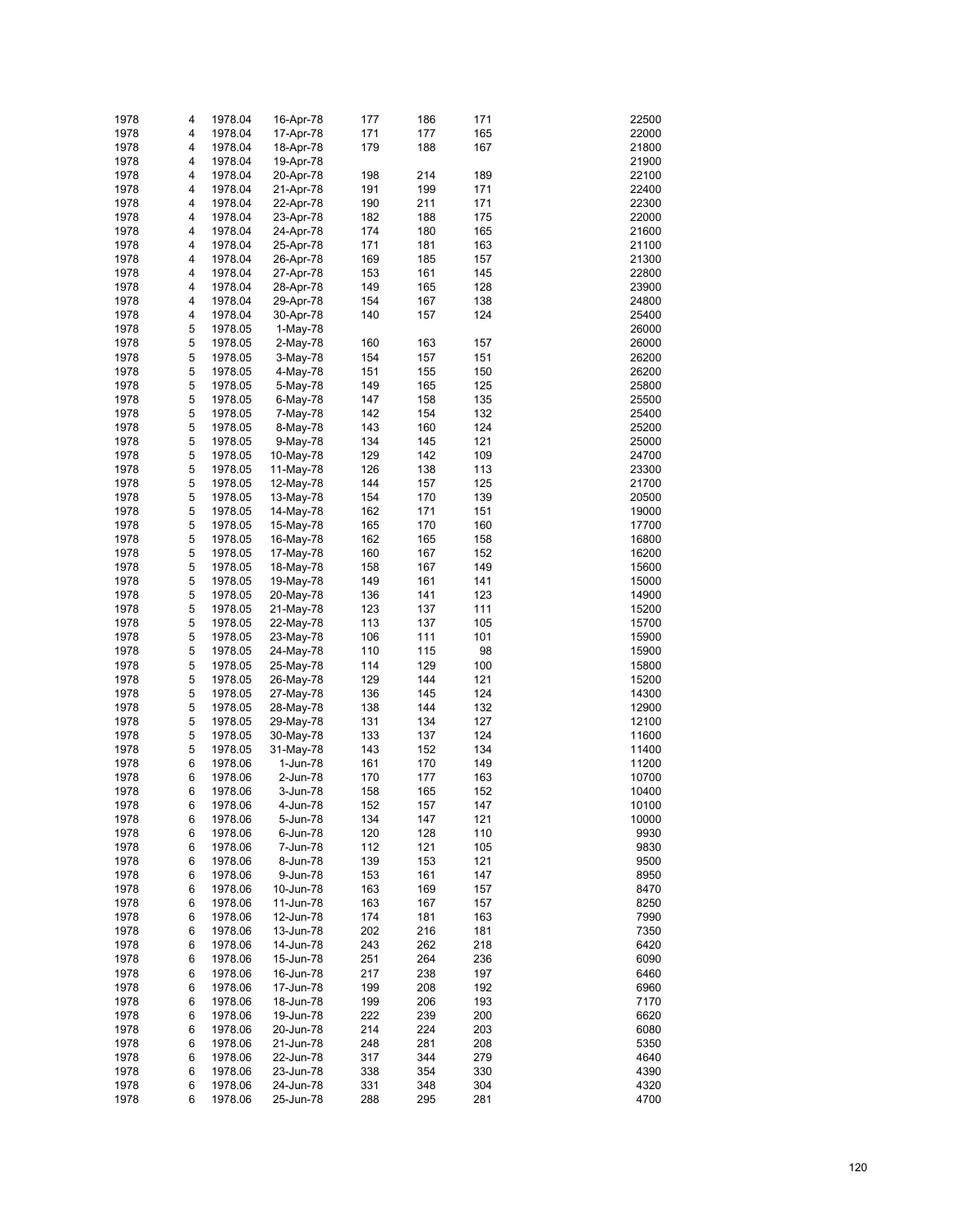| 1978 | 6 | 1978.06 | 26-Jun-78 | 304 | 322 | 277 | 4730 |
|------|---|---------|-----------|-----|-----|-----|------|
| 1978 | 6 | 1978.06 | 27-Jun-78 | 354 | 387 | 324 | 4430 |
| 1978 | 6 | 1978.06 | 28-Jun-78 | 414 | 426 | 392 | 4000 |
| 1978 | 6 | 1978.06 | 29-Jun-78 | 432 | 487 | 408 | 3760 |
| 1978 | 6 |         |           |     |     | 491 |      |
|      |   | 1978.06 | 30-Jun-78 | 539 | 581 |     | 3290 |
| 1978 | 7 | 1978.07 | 1-Jul-78  | 596 | 608 | 589 | 2980 |
| 1978 | 7 | 1978.07 | 2-Jul-78  | 607 | 620 | 589 | 2830 |
| 1978 | 7 | 1978.07 | 3-Jul-78  | 611 | 648 | 555 | 2770 |
| 1978 | 7 | 1978.07 | 4-Jul-78  | 530 | 559 | 503 | 2880 |
| 1978 | 7 | 1978.07 | 5-Jul-78  | 530 | 571 | 505 | 2810 |
| 1978 | 7 | 1978.07 | 6-Jul-78  | 604 | 644 | 569 | 2470 |
| 1978 | 7 | 1978.07 | 7-Jul-78  | 642 | 665 | 620 | 2260 |
| 1978 | 7 | 1978.07 | 8-Jul-78  | 642 | 662 | 627 | 2180 |
| 1978 | 7 | 1978.07 | 9-Jul-78  | 612 | 657 | 553 | 2240 |
| 1978 | 7 | 1978.07 | 10-Jul-78 | 568 | 606 | 543 | 2230 |
| 1978 | 7 | 1978.07 | 11-Jul-78 | 622 | 640 | 588 | 2040 |
| 1978 | 7 | 1978.07 | 12-Jul-78 | 643 | 662 | 625 | 1920 |
| 1978 | 7 | 1978.07 | 13-Jul-78 | 588 | 630 | 559 | 1930 |
| 1978 | 7 | 1978.07 | 14-Jul-78 | 609 | 633 | 586 | 1880 |
| 1978 | 7 | 1978.07 | 15-Jul-78 | 648 | 686 | 628 | 1820 |
|      | 7 |         |           |     | 698 |     |      |
| 1978 |   | 1978.07 | 16-Jul-78 | 675 |     | 648 | 1740 |
| 1978 | 7 | 1978.07 | 17-Jul-78 | 648 | 666 | 628 | 1730 |
| 1978 | 7 | 1978.07 | 18-Jul-78 | 718 | 755 | 666 | 1640 |
| 1978 | 7 | 1978.07 | 19-Jul-78 | 759 | 737 | 740 | 1590 |
| 1978 | 7 | 1978.07 | 20-Jul-78 | 703 | 750 | 660 | 1590 |
| 1978 | 7 | 1978.07 | 21-Jul-78 | 698 | 718 | 677 | 1490 |
| 1978 | 7 | 1978.07 | 22-Jul-78 | 726 | 747 | 697 | 1500 |
| 1978 | 7 | 1978.07 | 23-Jul-78 | 724 | 759 | 704 | 1500 |
| 1978 | 7 | 1978.07 | 24-Jul-78 | 759 | 791 | 736 | 1500 |
| 1978 | 7 | 1978.07 | 25-Jul-78 | 817 | 846 | 784 | 1410 |
| 1978 | 7 | 1978.07 | 26-Jul-78 | 854 | 890 | 819 | 1360 |
| 1978 | 7 | 1978.07 | 27-Jul-78 | 844 | 901 | 798 | 1360 |
| 1978 | 7 | 1978.07 | 28-Jul-78 | 889 | 934 | 866 | 1330 |
| 1978 | 7 | 1978.07 | 29-Jul-78 | 868 | 927 | 822 | 1340 |
| 1978 | 7 | 1978.07 | 30-Jul-78 | 807 | 860 | 764 | 1410 |
|      | 7 |         |           |     |     |     |      |
| 1978 |   | 1978.07 | 31-Jul-78 | 841 | 876 | 806 | 1410 |
| 1978 | 8 | 1978.08 | 1-Aug-78  | 864 | 887 | 843 | 1340 |
| 1978 | 8 | 1978.08 | 2-Aug-78  | 904 | 948 | 864 | 1270 |
| 1978 | 8 | 1978.08 | 3-Aug-78  | 797 | 841 | 754 | 1340 |
| 1978 | 8 | 1978.08 | 4-Aug-78  | 741 | 779 | 718 | 1360 |
| 1978 | 8 | 1978.08 | 5-Aug-78  | 795 | 850 | 746 | 1340 |
| 1978 | 8 | 1978.08 | 6-Aug-78  | 812 | 852 | 779 | 1380 |
| 1978 | 8 | 1978.08 | 7-Aug-78  | 760 | 793 | 715 | 1410 |
| 1978 | 8 | 1978.08 | 8-Aug-78  | 808 | 838 | 774 | 1330 |
| 1978 | 8 | 1978.08 | 9-Aug-78  | 815 | 851 | 755 | 1260 |
| 1978 | 8 | 1978.08 | 10-Aug-78 | 782 | 837 | 745 | 1350 |
| 1978 | 8 | 1978.08 | 11-Aug-78 | 778 | 820 | 731 | 1330 |
| 1978 | 8 | 1978.08 | 12-Aug-78 | 748 | 772 | 714 | 1290 |
| 1978 | 8 | 1978.08 | 13-Aug-78 | 781 | 803 | 764 | 1280 |
| 1978 | 8 | 1978.08 | 14-Aug-78 | 771 | 804 | 745 | 1310 |
| 1978 | 8 | 1978.08 | 15-Aug-78 | 822 | 851 | 751 | 1320 |
| 1978 | 8 | 1978.08 | 16-Aug-78 | 835 | 874 | 785 | 1270 |
|      |   |         |           |     |     |     |      |
| 1978 | 8 | 1978.08 | 17-Aug-78 | 799 | 838 | 765 | 1290 |
| 1978 | 8 | 1978.08 | 18-Aug-78 | 792 | 842 | 766 | 1260 |
| 1978 | 8 | 1978.08 | 19-Aug-78 | 809 | 838 | 785 | 1290 |
| 1978 | 8 | 1978.08 | 20-Aug-78 | 785 | 820 | 752 | 1370 |
| 1978 | 8 | 1978.08 | 21-Aug-78 | 756 | 806 | 716 | 1520 |
| 1978 | 8 | 1978.08 | 22-Aug-78 | 753 | 817 | 707 | 1460 |
| 1978 | 8 | 1978.08 | 23-Aug-78 | 770 | 809 | 729 | 1380 |
| 1978 | 8 | 1978.08 | 24-Aug-78 | 790 | 833 | 759 | 1410 |
| 1978 | 8 | 1978.08 | 25-Aug-78 | 765 | 797 | 726 | 1470 |
| 1978 | 8 | 1978.08 | 26-Aug-78 | 727 | 772 | 690 | 1610 |
| 1978 | 8 | 1978.08 | 27-Aug-78 | 660 | 720 | 607 | 1760 |
| 1978 | 8 | 1978.08 | 28-Aug-78 | 642 | 661 | 626 | 1820 |
| 1978 | 8 | 1978.08 | 29-Aug-78 | 629 | 660 | 590 | 1730 |
| 1978 | 8 | 1978.08 | 30-Aug-78 | 628 | 654 | 598 | 1680 |
| 1978 | 8 | 1978.08 | 31-Aug-78 | 631 | 674 | 586 | 1730 |
| 1978 | 9 | 1978.09 | 1-Sep-78  | 594 | 625 | 572 | 1790 |
| 1978 | 9 | 1978.09 |           |     | 634 | 591 | 1790 |
|      |   |         | 2-Sep-78  | 615 |     |     |      |
| 1978 | 9 | 1978.09 | 3-Sep-78  | 586 | 627 | 545 | 1910 |
| 1978 | 9 | 1978.09 | 4-Sep-78  | 517 | 554 | 489 | 2060 |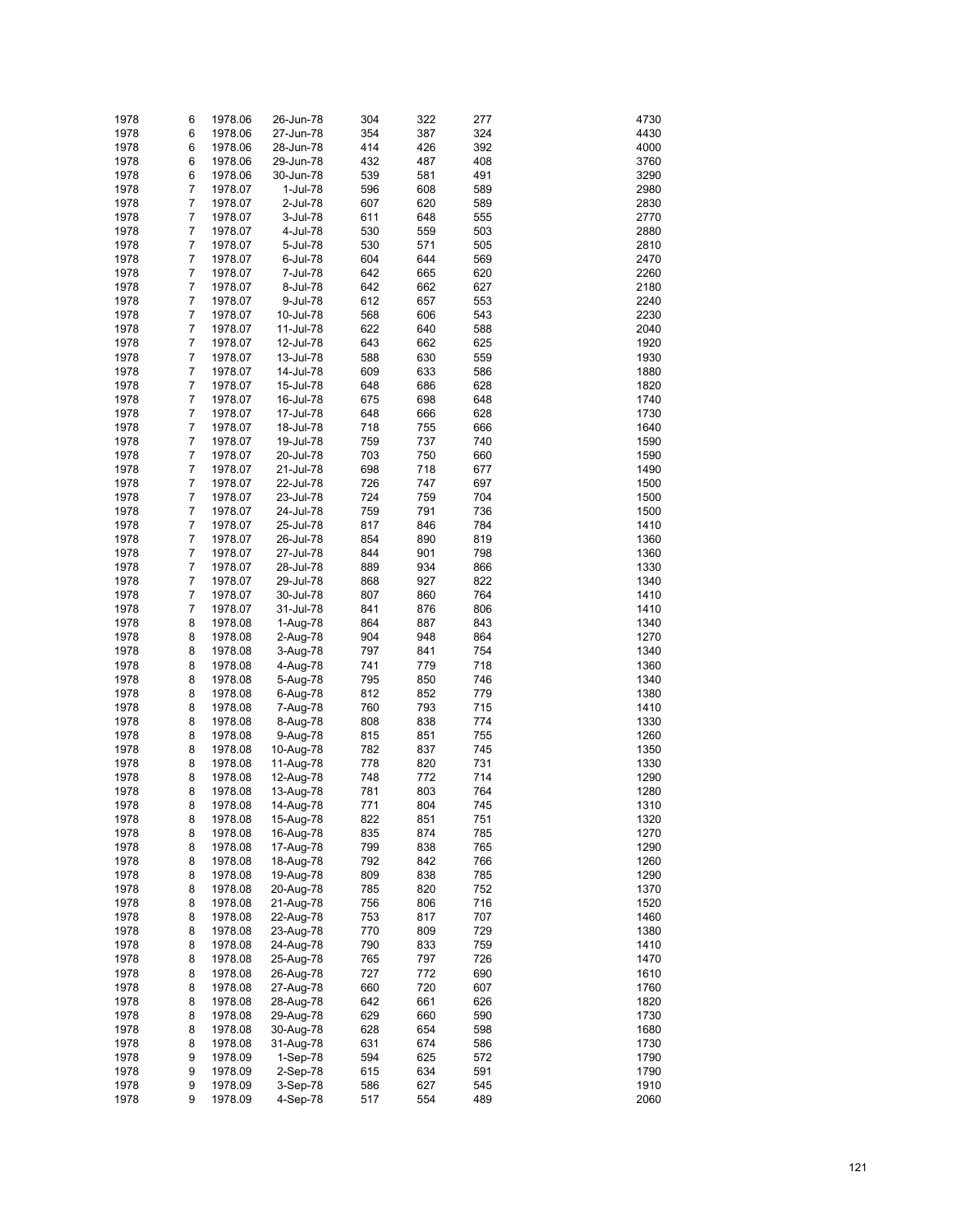| 1978 | 9  | 1978.09 | 5-Sep-78  | 496 | 507 | 484 | 2160 |
|------|----|---------|-----------|-----|-----|-----|------|
| 1978 | 9  | 1978.09 | 6-Sep-78  | 475 | 517 | 431 | 2460 |
| 1978 | 9  | 1978.09 | 7-Sep-78  | 392 | 424 | 364 | 2780 |
| 1978 | 9  | 1978.09 | 8-Sep-78  | 385 | 400 | 372 | 2730 |
| 1978 | 9  | 1978.09 | 9-Sep-78  | 377 | 390 | 367 | 2800 |
| 1978 | 9  | 1978.09 | 10-Sep-78 | 388 | 408 | 371 | 2940 |
| 1978 | 9  | 1978.09 | 11-Sep-78 | 378 | 412 | 355 | 2990 |
| 1978 | 9  | 1978.09 | 12-Sep-78 | 359 | 385 | 343 | 2930 |
| 1978 | 9  | 1978.09 | 13-Sep-78 | 365 | 385 | 347 | 2880 |
| 1978 | 9  | 1978.09 | 14-Sep-78 | 387 | 428 | 367 | 2770 |
| 1978 | 9  | 1978.09 | 15-Sep-78 | 402 | 460 | 359 | 2710 |
| 1978 | 9  | 1978.09 | 16-Sep-78 | 396 | 461 | 347 | 2800 |
| 1978 | 9  | 1978.09 | 17-Sep-78 | 379 | 418 | 329 | 2880 |
| 1978 | 9  | 1978.09 | 18-Sep-78 | 338 | 370 | 275 | 3000 |
| 1978 | 9  | 1978.09 | 19-Sep-78 | 330 | 376 | 265 | 2910 |
| 1978 | 9  | 1978.09 | 20-Sep-78 | 348 | 382 | 279 | 2820 |
| 1978 | 9  | 1978.09 | 21-Sep-78 | 359 | 389 | 311 | 2760 |
| 1978 | 9  | 1978.09 | 22-Sep-78 | 355 | 379 | 300 | 2770 |
| 1978 | 9  | 1978.09 | 23-Sep-78 | 350 | 375 | 319 | 2870 |
| 1978 | 9  | 1978.09 | 24-Sep-78 | 329 | 369 | 273 | 3070 |
| 1978 | 9  | 1978.09 | 25-Sep-78 | 329 | 357 | 247 | 3190 |
| 1978 | 9  | 1978.09 | 26-Sep-78 | 370 | 406 | 290 | 3000 |
| 1978 | 9  | 1978.09 | 27-Sep-78 | 392 | 405 | 365 | 2970 |
| 1978 | 9  | 1978.09 | 28-Sep-78 | 374 | 383 | 364 | 3060 |
| 1978 | 9  | 1978.09 | 29-Sep-78 | 379 | 393 | 365 | 3030 |
| 1978 | 9  | 1978.09 | 30-Sep-78 | 379 | 405 | 359 | 3080 |
| 1978 | 10 | 1978.1  | 1-Oct-78  | 357 | 387 | 222 | 3180 |
| 1978 | 10 | 1978.1  | 2-Oct-78  | 370 | 382 | 354 | 3180 |
| 1978 | 10 | 1978.1  | 3-Oct-78  | 357 | 387 | 294 | 3200 |
| 1978 | 10 | 1978.1  | 4-Oct-78  | 248 | 279 | 222 | 4120 |
| 1978 | 10 | 1978.1  | 5-Oct-78  | 303 | 332 | 271 | 3580 |
| 1978 | 10 | 1978.1  | 6-Oct-78  | 321 | 336 | 306 | 3240 |
| 1978 | 10 | 1978.1  | 7-Oct-78  | 324 | 343 | 311 | 3210 |
| 1978 | 10 | 1978.1  | 8-Oct-78  | 325 | 336 | 316 | 3240 |
| 1978 | 10 | 1978.1  | 9-Oct-78  | 321 | 337 | 307 | 3230 |
| 1978 | 10 | 1978.1  | 10-Oct-78 | 318 | 342 | 307 | 3100 |
| 1978 | 10 | 1978.1  | 11-Oct-78 | 334 | 352 | 321 | 3130 |
| 1978 | 10 | 1978.1  | 12-Oct-78 | 310 | 347 | 284 | 3340 |
| 1978 | 10 | 1978.1  | 13-Oct-78 | 304 | 316 | 293 | 3300 |
| 1978 | 10 | 1978.1  | 14-Oct-78 | 309 | 325 | 294 | 3200 |
| 1978 | 10 | 1978.1  | 15-Oct-78 | 321 | 338 | 304 | 3140 |
| 1978 | 10 | 1978.1  | 16-Oct-78 | 323 | 340 | 309 | 3120 |
| 1978 | 10 | 1978.1  | 17-Oct-78 | 337 | 363 | 314 | 3010 |
| 1978 | 10 | 1978.1  | 18-Oct-78 | 360 | 374 | 349 | 2860 |
| 1978 | 10 | 1978.1  | 19-Oct-78 | 354 | 395 | 346 | 2820 |
| 1978 | 10 | 1978.1  | 20-Oct-78 | 344 | 367 | 333 | 2790 |
| 1978 | 10 | 1978.1  | 21-Oct-78 | 336 | 345 | 328 | 2780 |
| 1978 | 10 | 1978.1  | 22-Oct-78 |     |     |     | 2800 |
| 1978 | 10 | 1978.1  | 23-Oct-78 | 282 | 321 | 226 | 2990 |
| 1978 | 10 | 1978.1  | 24-Oct-78 | 220 | 228 | 213 | 3170 |
| 1978 | 10 | 1978.1  | 25-Oct-78 | 201 | 207 | 195 | 3490 |
| 1978 | 10 | 1978.1  | 26-Oct-78 | 202 | 209 | 192 | 3670 |
| 1978 | 10 | 1978.1  | 27-Oct-78 | 206 | 217 | 197 | 3840 |
| 1978 | 10 | 1978.1  | 28-Oct-78 | 192 | 209 | 183 | 4110 |
| 1978 | 10 | 1978.1  | 29-Oct-78 | 187 | 199 | 171 | 4310 |
| 1978 | 10 | 1978.1  | 30-Oct-78 | 210 | 219 | 195 | 4100 |
| 1978 | 10 | 1978.1  | 31-Oct-78 | 221 | 231 | 209 | 3900 |
| 1978 | 11 | 1978.11 | 1-Nov-78  | 209 | 216 | 195 | 4090 |
| 1978 | 11 | 1978.11 | 2-Nov-78  |     |     |     | 4160 |
| 1978 | 11 | 1978.11 | 3-Nov-78  | 174 | 180 | 167 | 4650 |
| 1978 | 11 | 1978.11 | 4-Nov-78  | 165 | 178 | 152 | 4920 |
| 1978 | 11 | 1978.11 | 5-Nov-78  | 169 | 182 | 152 | 4870 |
| 1978 | 11 | 1978.11 | 6-Nov-78  | 196 | 226 | 172 | 4520 |
| 1978 | 11 | 1978.11 | 7-Nov-78  | 245 | 264 | 222 | 3830 |
| 1978 | 11 | 1978.11 | 8-Nov-78  | 262 | 275 | 247 | 3600 |
| 1978 | 11 | 1978.11 | 9-Nov-78  | 248 | 274 | 236 | 3670 |
| 1978 | 11 | 1978.11 | 10-Nov-78 | 206 | 227 | 197 | 3910 |
| 1978 | 11 | 1978.11 | 11-Nov-78 | 208 | 220 | 198 | 4000 |
| 1978 | 11 | 1978.11 | 12-Nov-78 | 242 | 259 | 216 | 3950 |
| 1978 | 11 | 1978.11 | 13-Nov-78 | 291 | 310 | 261 | 3730 |
| 1978 | 11 | 1978.11 | 14-Nov-78 | 331 | 355 | 311 | 3540 |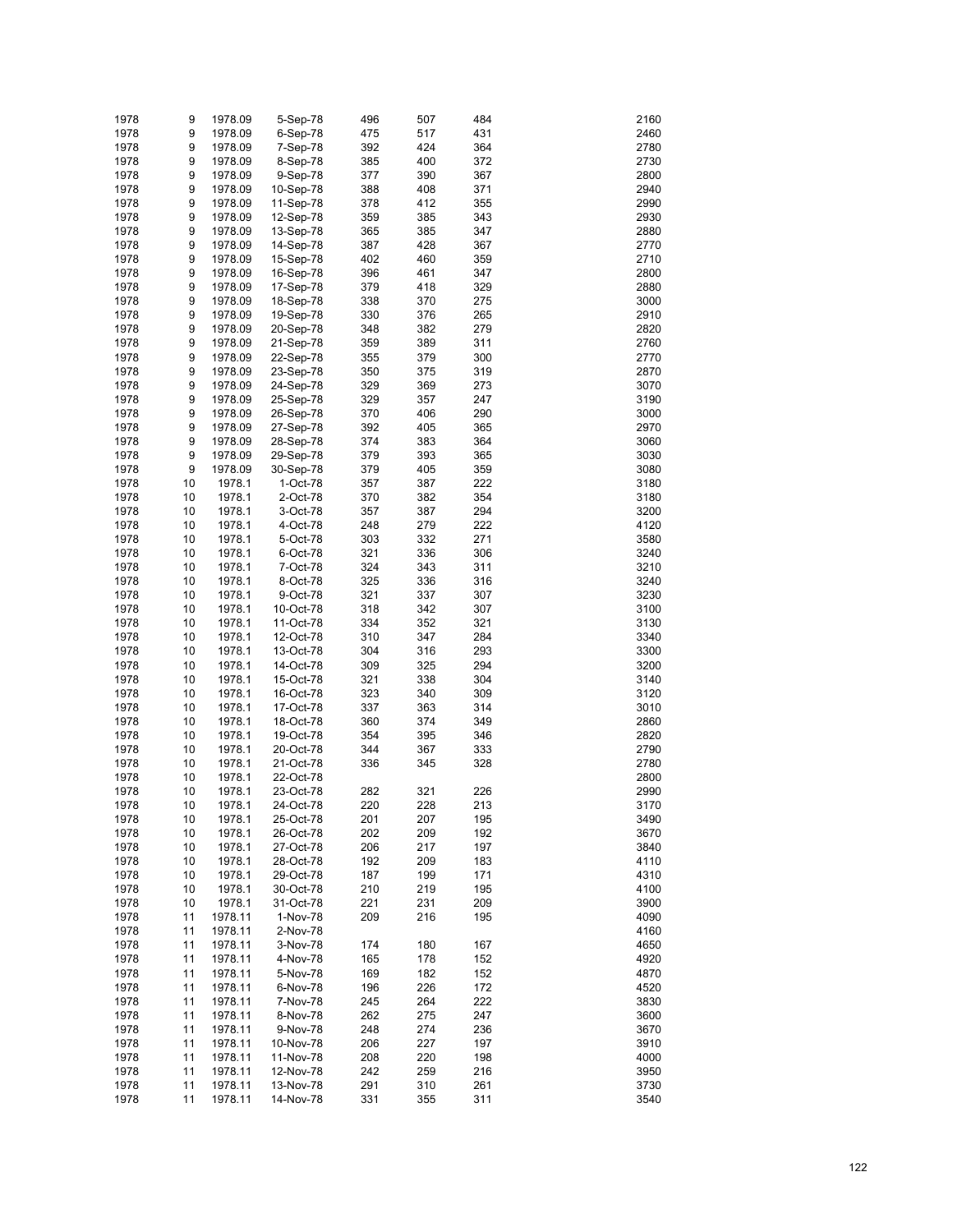| 1978 | 11           | 1978.11 | 15-Nov-78 | 368 | 388 | 347 | 3360 |
|------|--------------|---------|-----------|-----|-----|-----|------|
| 1978 | 11           | 1978.11 | 16-Nov-78 | 408 | 437 | 387 | 3200 |
| 1978 | 11           | 1978.11 | 17-Nov-78 | 434 | 517 | 400 | 3100 |
|      |              |         |           |     |     |     |      |
| 1978 | 11           | 1978.11 | 18-Nov-78 | 431 | 487 | 399 | 3050 |
| 1978 | 11           | 1978.11 | 19-Nov-78 | 447 | 477 | 421 | 3030 |
| 1978 | 11           | 1978.11 | 20-Nov-78 | 438 | 459 | 426 | 2990 |
| 1978 | 11           | 1978.11 | 21-Nov-78 | 425 | 438 | 412 | 3060 |
| 1978 | 11           | 1978.11 | 22-Nov-78 | 440 | 464 | 409 | 3080 |
| 1978 | 11           | 1978.11 | 23-Nov-78 | 462 | 486 | 448 | 3070 |
| 1978 | 11           | 1978.11 | 24-Nov-78 | 494 | 530 | 479 | 2980 |
| 1978 | 11           | 1978.11 | 25-Nov-78 | 529 | 556 | 506 | 2890 |
| 1978 | 11           | 1978.11 | 26-Nov-78 | 547 | 557 | 529 | 2780 |
| 1978 | 11           | 1978.11 | 27-Nov-78 | 558 | 573 | 538 | 2690 |
| 1978 | 11           | 1978.11 | 28-Nov-78 | 561 | 579 | 540 | 2650 |
| 1978 | 11           | 1978.11 | 29-Nov-78 | 543 | 556 | 532 | 2720 |
| 1978 | 11           | 1978.11 | 30-Nov-78 | 548 | 570 | 505 | 2840 |
| 1978 | 12           | 1978.12 | 1-Dec-78  | 494 | 503 | 485 | 2900 |
|      |              |         |           |     |     |     | 2920 |
| 1978 | 12           | 1978.12 | 2-Dec-78  | 476 | 482 | 469 |      |
| 1978 | 12           | 1978.12 | 3-Dec-78  | 468 | 476 | 454 | 2920 |
| 1978 | 12           | 1978.12 | 4-Dec-78  | 453 | 467 | 441 | 2910 |
| 1978 | 12           | 1978.12 | 5-Dec-78  | 461 | 477 | 441 | 2880 |
| 1978 | 12           | 1978.12 | 6-Dec-78  | 449 | 454 | 441 | 2830 |
| 1978 | 12           | 1978.12 | 7-Dec-78  | 453 | 486 | 441 | 2760 |
| 1978 | 12           | 1978.12 | 8-Dec-78  | 458 | 476 | 451 | 2760 |
| 1978 | 12           | 1978.12 | 9-Dec-78  | 492 | 516 | 471 | 2790 |
| 1978 | 12           | 1978.12 | 10-Dec-78 | 513 | 555 | 453 | 2940 |
| 1978 | 12           | 1978.12 | 11-Dec-78 | 368 | 476 | 326 | 3060 |
| 1978 | 12           | 1978.12 | 12-Dec-78 | 332 | 339 | 324 | 3110 |
| 1978 | 12           | 1978.12 | 13-Dec-78 | 343 | 362 | 325 | 3050 |
| 1978 | 12           | 1978.12 | 14-Dec-78 | 394 | 415 | 355 | 2870 |
|      |              |         |           |     |     |     |      |
| 1978 | 12           | 1978.12 | 15-Dec-78 | 441 | 459 | 415 | 2690 |
| 1978 | 12           | 1978.12 | 16-Dec-78 | 476 | 502 | 452 | 2570 |
| 1978 | 12           | 1978.12 | 17-Dec-78 | 478 | 486 | 465 | 2520 |
| 1978 | 12           | 1978.12 | 18-Dec-78 | 495 | 509 | 474 | 2540 |
| 1978 | 12           | 1978.12 | 19-Dec-78 | 492 | 509 | 475 | 2530 |
| 1978 | 12           | 1978.12 | 20-Dec-78 | 541 | 558 | 503 | 2390 |
| 1978 | 12           | 1978.12 | 21-Dec-78 | 548 | 563 | 516 | 2420 |
| 1978 | 12           | 1978.12 | 22-Dec-78 | 423 | 503 | 375 | 2840 |
| 1978 | 12           | 1978.12 | 23-Dec-78 | 349 | 377 | 316 | 3120 |
| 1978 | 12           | 1978.12 | 24-Dec-78 | 344 | 394 | 299 | 3270 |
| 1978 | 12           | 1978.12 | 25-Dec-78 | 405 | 472 | 358 | 2950 |
| 1978 | 12           | 1978.12 | 26-Dec-78 | 539 | 603 | 463 | 2360 |
| 1978 | 12           | 1978.12 | 27-Dec-78 | 647 | 671 | 610 | 2180 |
| 1978 | 12           | 1978.12 | 28-Dec-78 | 424 | 531 | 386 | 2830 |
|      |              |         |           |     |     |     |      |
| 1978 | 12           | 1978.12 | 29-Dec-78 | 380 | 412 | 342 | 3090 |
| 1978 | 12           | 1978.12 | 30-Dec-78 | 377 | 406 | 346 | 3120 |
| 1978 | 12           | 1978.12 | 31-Dec-78 | 390 | 438 | 343 | 3060 |
| 1979 | 1            | 1979.01 | 1-Jan-79  | 425 | 492 | 381 | 2800 |
| 1979 | $\mathbf{1}$ | 1979.01 | 2-Jan-79  | 575 | 634 | 509 | 2210 |
| 1979 | 1            | 1979.01 | 3-Jan-79  | 632 | 688 | 434 | 2180 |
| 1979 | 1            | 1979.01 | 4-Jan-79  | 314 | 386 | 282 | 3330 |
| 1979 | 1            | 1979.01 | 5-Jan-79  | 313 | 346 | 271 | 3580 |
| 1979 | 1            | 1979.01 | 6-Jan-79  | 325 | 353 | 288 | 3530 |
| 1979 | 1            | 1979.01 | 7-Jan-79  | 342 | 391 | 295 | 3470 |
| 1979 | 1            | 1979.01 | 8-Jan-79  | 408 | 503 | 348 | 3140 |
| 1979 | 1            | 1979.01 | 9-Jan-79  | 532 | 577 | 414 | 2610 |
| 1979 | 1            | 1979.01 | 10-Jan-79 | 337 | 392 | 308 | 3630 |
| 1979 | 1            | 1979.01 | 11-Jan-79 | 386 | 450 | 310 | 4070 |
|      |              |         |           |     |     |     |      |
| 1979 | 1            | 1979.01 | 12-Jan-79 | 263 | 304 | 212 | 4420 |
| 1979 | 1            | 1979.01 | 13-Jan-79 | 201 | 260 | 158 | 6610 |
| 1979 | 1            | 1979.01 | 14-Jan-79 | 235 | 264 | 207 | 6660 |
| 1979 | 1            | 1979.01 | 15-Jan-79 | 216 | 289 | 188 | 6050 |
| 1979 | 1            | 1979.01 | 16-Jan-79 | 262 | 285 | 242 | 6360 |
| 1979 | 1            | 1979.01 | 17-Jan-79 | 215 | 241 | 193 | 7600 |
| 1979 | 1            | 1979.01 | 18-Jan-79 | 227 | 246 | 199 | 7760 |
| 1979 | 1            | 1979.01 | 19-Jan-79 | 241 | 265 | 217 | 7970 |
| 1979 | 1            | 1979.01 | 20-Jan-79 | 285 | 303 | 259 | 7790 |
| 1979 | 1            | 1979.01 | 21-Jan-79 | 289 | 314 | 271 | 7250 |
| 1979 | 1            | 1979.01 | 22-Jan-79 | 318 | 381 | 267 | 6620 |
| 1979 | 1            | 1979.01 | 23-Jan-79 | 395 | 418 | 353 | 5810 |
| 1979 | 1            | 1979.01 | 24-Jan-79 | 346 | 361 | 333 | 5390 |
|      |              |         |           |     |     |     |      |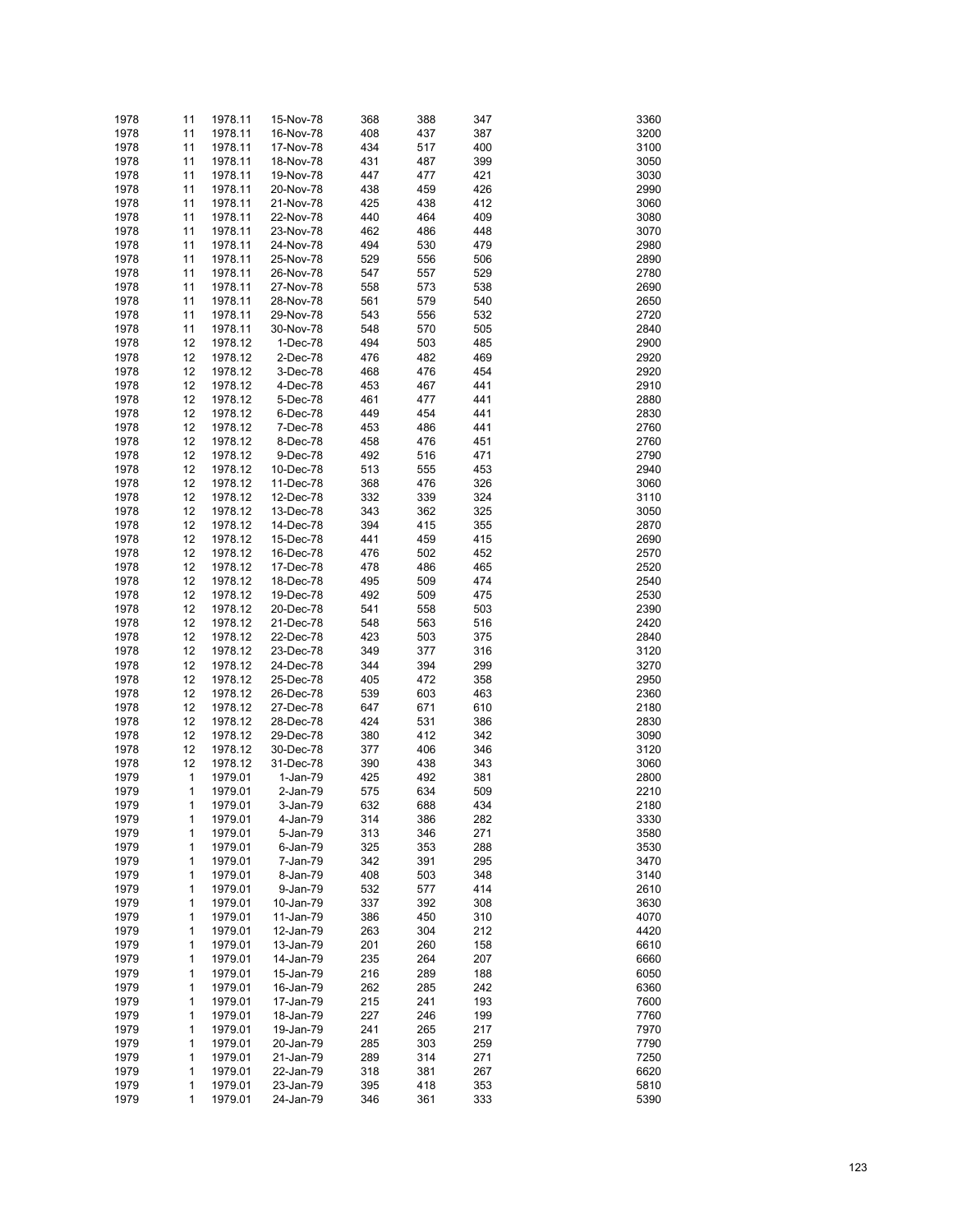| 1979 | 1                       | 1979.01 | 25-Jan-79 | 359 | 382 | 335 | 6590  |
|------|-------------------------|---------|-----------|-----|-----|-----|-------|
| 1979 | 1                       | 1979.01 | 26-Jan-79 | 370 | 394 | 336 | 6550  |
| 1979 | 1                       | 1979.01 | 27-Jan-79 | 395 | 417 | 369 | 6400  |
| 1979 | 1                       | 1979.01 | 28-Jan-79 | 398 | 428 | 370 | 6130  |
| 1979 | 1                       | 1979.01 | 29-Jan-79 | 427 | 477 | 380 | 5480  |
| 1979 | 1                       | 1979.01 | 30-Jan-79 | 488 | 527 | 412 | 4800  |
| 1979 | 1                       | 1979.01 | 31-Jan-79 | 392 | 409 | 370 | 5440  |
| 1979 | 2                       | 1979.02 | 1-Feb-79  | 375 | 396 | 352 | 5750  |
| 1979 | $\overline{\mathbf{c}}$ | 1979.02 | 2-Feb-79  | 381 | 407 | 363 | 5810  |
| 1979 | $\overline{\mathbf{c}}$ | 1979.02 | 3-Feb-79  | 385 | 409 | 351 | 5910  |
| 1979 | $\overline{\mathbf{c}}$ | 1979.02 | 4-Feb-79  | 416 | 438 | 387 | 5990  |
| 1979 | $\overline{\mathbf{c}}$ | 1979.02 | 5-Feb-79  | 421 | 455 | 392 | 5640  |
| 1979 | $\overline{\mathbf{c}}$ | 1979.02 | 6-Feb-79  |     |     |     | 4710  |
| 1979 | $\overline{\mathbf{c}}$ | 1979.02 | 7-Feb-79  | 431 | 447 | 414 | 4860  |
| 1979 | $\overline{\mathbf{c}}$ | 1979.02 | 8-Feb-79  | 419 | 449 | 390 | 4930  |
| 1979 | $\overline{\mathbf{c}}$ | 1979.02 | 9-Feb-79  |     |     |     | 4870  |
| 1979 | $\overline{\mathbf{c}}$ | 1979.02 | 10-Feb-79 |     |     |     | 4750  |
| 1979 | $\overline{\mathbf{c}}$ | 1979.02 | 11-Feb-79 |     |     |     | 4530  |
| 1979 | $\overline{\mathbf{c}}$ | 1979.02 | 12-Feb-79 | 557 | 616 | 489 | 4180  |
| 1979 | $\overline{\mathbf{c}}$ | 1979.02 | 13-Feb-79 | 599 | 656 | 456 | 3620  |
| 1979 | $\overline{\mathbf{c}}$ | 1979.02 | 14-Feb-79 | 423 | 444 | 385 | 4550  |
| 1979 | $\overline{\mathbf{c}}$ | 1979.02 | 15-Feb-79 | 352 | 378 | 330 | 5640  |
| 1979 | $\overline{\mathbf{c}}$ | 1979.02 | 16-Feb-79 | 348 | 402 | 249 | 6840  |
| 1979 | $\overline{\mathbf{c}}$ | 1979.02 | 17-Feb-79 | 203 | 241 | 178 | 7410  |
| 1979 | $\overline{\mathbf{c}}$ | 1979.02 | 18-Feb-79 | 237 | 250 | 223 | 7800  |
| 1979 | $\overline{\mathbf{c}}$ | 1979.02 | 19-Feb-79 | 273 | 306 | 249 | 7540  |
| 1979 | $\overline{\mathbf{c}}$ | 1979.02 | 20-Feb-79 | 316 | 330 | 292 | 6670  |
| 1979 | $\overline{\mathbf{c}}$ | 1979.02 | 21-Feb-79 | 303 | 334 | 250 | 7050  |
| 1979 | $\overline{\mathbf{c}}$ | 1979.02 | 22-Feb-79 | 215 | 242 | 184 | 9210  |
| 1979 | $\overline{\mathbf{c}}$ | 1979.02 | 23-Feb-79 | 205 | 217 | 186 | 11500 |
| 1979 | $\overline{\mathbf{c}}$ | 1979.02 | 24-Feb-79 | 189 | 196 | 179 | 12800 |
| 1979 | $\overline{\mathbf{c}}$ | 1979.02 | 25-Feb-79 | 195 | 205 | 189 | 13100 |
| 1979 | $\overline{\mathbf{c}}$ | 1979.02 | 26-Feb-79 | 230 | 264 | 205 | 12300 |
| 1979 | $\overline{\mathbf{c}}$ | 1979.02 | 27-Feb-79 | 293 | 332 | 265 | 11000 |
| 1979 | $\overline{\mathbf{c}}$ | 1979.02 | 28-Feb-79 | 292 | 309 | 279 | 10900 |
| 1979 | 3                       | 1979.03 | 1-Mar-79  | 294 | 312 | 278 | 10900 |
| 1979 | 3                       | 1979.03 | 2-Mar-79  | 262 | 288 | 247 | 12200 |
| 1979 | 3                       | 1979.03 | 3-Mar-79  | 269 | 285 | 253 | 13700 |
| 1979 | 3                       | 1979.03 | 4-Mar-79  | 255 | 271 | 235 | 12400 |
| 1979 | 3                       | 1979.03 | 5-Mar-79  | 272 | 301 | 239 | 11200 |
| 1979 | 3                       | 1979.03 | 6-Mar-79  | 315 | 333 | 292 | 10200 |
| 1979 | 3                       | 1979.03 | 7-Mar-79  | 302 | 317 | 288 | 10200 |
| 1979 | 3                       | 1979.03 | 8-Mar-79  | 318 | 350 | 292 | 9950  |
| 1979 | 3                       | 1979.03 | 9-Mar-79  | 330 | 356 | 315 | 9590  |
| 1979 | 3                       | 1979.03 | 10-Mar-79 | 347 | 383 | 308 | 9280  |
| 1979 | 3                       | 1979.03 | 11-Mar-79 | 362 | 405 | 331 | 8970  |
| 1979 | 3                       | 1979.03 | 12-Mar-79 | 369 | 417 | 324 | 8390  |
| 1979 | 3                       | 1979.03 | 13-Mar-79 | 401 | 427 | 350 | 7590  |
| 1979 | 3                       | 1979.03 | 14-Mar-79 | 346 | 355 | 337 | 7950  |
| 1979 | 3                       | 1979.03 | 15-Mar-79 | 332 | 355 | 308 | 8060  |
| 1979 | 3                       | 1979.03 | 16-Mar-79 | 313 | 329 | 305 | 8090  |
| 1979 | 3                       | 1979.03 | 17-Mar-79 | 317 | 352 | 303 | 8160  |
| 1979 | 3                       | 1979.03 | 18-Mar-79 | 326 | 349 | 307 | 8430  |
| 1979 | 3                       | 1979.03 | 19-Mar-79 | 336 | 360 | 314 | 8290  |
| 1979 | 3                       | 1979.03 | 20-Mar-79 | 356 | 389 | 310 | 7690  |
| 1979 | 3                       | 1979.03 | 21-Mar-79 | 321 | 336 | 308 | 8140  |
| 1979 | 3                       | 1979.03 | 22-Mar-79 | 335 | 355 | 314 | 8050  |
| 1979 | 3                       | 1979.03 | 23-Mar-79 | 349 | 367 | 315 | 7820  |
| 1979 | 3                       | 1979.03 | 24-Mar-79 | 377 | 409 | 354 | 7470  |
| 1979 | 3                       | 1979.03 | 25-Mar-79 | 384 | 430 | 349 | 6730  |
| 1979 | 3                       | 1979.03 | 26-Mar-79 | 462 | 519 | 406 | 5710  |
| 1979 | 3                       | 1979.03 | 27-Mar-79 | 527 | 576 | 466 | 4990  |
| 1979 | 3                       | 1979.03 | 28-Mar-79 | 462 | 501 | 413 | 5740  |
| 1979 | 3                       | 1979.03 | 29-Mar-79 | 376 | 402 | 346 | 7190  |
| 1979 | 3                       | 1979.03 | 30-Mar-79 | 383 | 417 | 343 | 7800  |
| 1979 | 3                       | 1979.03 | 31-Mar-79 | 403 | 429 | 375 | 7330  |
| 1979 | 4                       | 1979.04 | 1-Apr-79  | 396 | 453 | 363 | 7080  |
| 1979 | 4                       | 1979.04 | 2-Apr-79  | 394 | 438 | 358 | 6840  |
| 1979 | 4                       | 1979.04 | 3-Apr-79  | 476 | 513 | 439 | 6200  |
| 1979 | 4                       | 1979.04 | 4-Apr-79  | 426 | 443 | 409 | 6510  |
| 1979 | 4                       | 1979.04 | 5-Apr-79  | 427 | 450 | 405 | 6190  |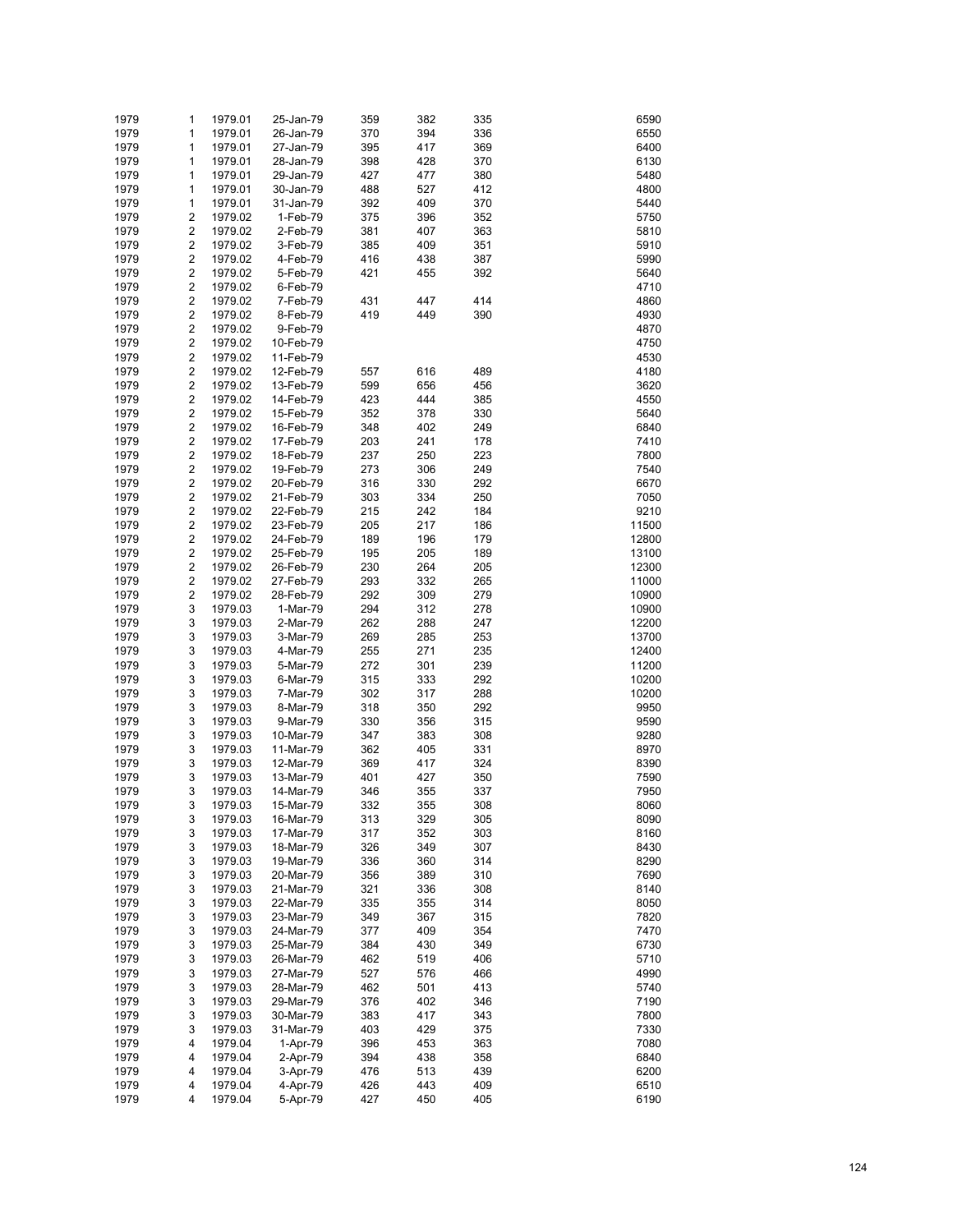| 1979 | 4 | 1979.04 | 6-Apr-79  | 465 | 510 | 407 | 5760 |
|------|---|---------|-----------|-----|-----|-----|------|
| 1979 | 4 | 1979.04 | 7-Apr-79  | 556 | 598 | 499 | 4970 |
| 1979 | 4 | 1979.04 | 8-Apr-79  | 655 | 700 | 597 | 4300 |
| 1979 | 4 | 1979.04 | 9-Apr-79  |     |     |     | 3700 |
| 1979 | 4 | 1979.04 | 10-Apr-79 |     |     |     | 3230 |
| 1979 | 4 | 1979.04 |           |     |     |     | 3240 |
| 1979 |   |         | 11-Apr-79 |     |     |     |      |
|      | 4 | 1979.04 | 12-Apr-79 |     |     |     | 3120 |
| 1979 | 4 | 1979.04 | 13-Apr-79 |     |     |     | 2970 |
| 1979 | 4 | 1979.04 | 14-Apr-79 |     |     |     | 2810 |
| 1979 | 4 | 1979.04 | 15-Apr-79 |     |     |     | 2660 |
| 1979 | 4 | 1979.04 | 16-Apr-79 |     |     |     | 2630 |
| 1979 | 4 | 1979.04 | 17-Apr-79 |     |     |     | 2450 |
| 1979 | 4 | 1979.04 | 18-Apr-79 |     |     |     | 2490 |
| 1979 | 4 | 1979.04 | 19-Apr-79 |     |     |     | 2420 |
| 1979 | 4 | 1979.04 | 20-Apr-79 |     |     |     | 2270 |
| 1979 | 4 | 1979.04 | 21-Apr-79 | 922 | 944 | 906 | 2310 |
| 1979 | 4 | 1979.04 | 22-Apr-79 | 892 | 918 | 856 | 2310 |
| 1979 | 4 | 1979.04 | 23-Apr-79 | 927 | 954 | 904 | 2300 |
| 1979 | 4 | 1979.04 |           | 960 | 991 | 944 | 2150 |
|      |   |         | 24-Apr-79 |     |     |     |      |
| 1979 | 4 | 1979.04 | 25-Apr-79 | 891 | 989 | 842 | 2190 |
| 1979 | 4 | 1979.04 | 26-Apr-79 | 820 | 864 | 782 | 2300 |
| 1979 | 4 | 1979.04 | 27-Apr-79 | 791 | 833 | 752 | 2570 |
| 1979 | 4 | 1979.04 | 28-Apr-79 | 750 | 810 | 692 | 2600 |
| 1979 | 4 | 1979.04 | 29-Apr-79 | 847 | 885 | 808 | 2330 |
| 1979 | 4 | 1979.04 | 30-Apr-79 | 882 | 897 | 868 | 2290 |
| 1979 | 5 | 1979.05 | 1-May-79  | 897 | 931 | 871 | 2100 |
| 1979 | 5 | 1979.05 | 2-May-79  | 885 | 930 | 858 | 2180 |
| 1979 | 5 | 1979.05 | 3-May-79  | 870 | 936 | 827 | 1990 |
| 1979 | 5 | 1979.05 | 4-May-79  | 811 | 844 | 771 | 1980 |
| 1979 | 5 | 1979.05 | 5-May-79  | 810 | 848 | 775 | 1860 |
| 1979 | 5 | 1979.05 |           |     |     |     | 1810 |
|      |   |         | 6-May-79  |     |     |     |      |
| 1979 | 5 | 1979.05 | 7-May-79  | 874 | 924 | 825 | 1830 |
| 1979 | 5 | 1979.05 | 8-May-79  | 808 | 855 | 772 | 1820 |
| 1979 | 5 | 1979.05 | 9-May-79  | 783 | 794 | 771 | 1790 |
| 1979 | 5 | 1979.05 | 10-May-79 | 819 | 836 | 799 | 1710 |
| 1979 | 5 | 1979.05 | 11-May-79 | 839 | 871 | 810 | 1690 |
| 1979 | 5 | 1979.05 | 12-May-79 |     |     |     | 1670 |
| 1979 | 5 | 1979.05 | 13-May-79 |     |     |     | 1730 |
| 1979 | 5 | 1979.05 | 14-May-79 | 771 | 782 | 760 | 1810 |
| 1979 | 5 | 1979.05 | 15-May-79 | 810 | 856 | 757 | 1640 |
| 1979 | 5 | 1979.05 | 16-May-79 | 886 | 923 | 839 | 1480 |
| 1979 | 5 | 1979.05 | 17-May-79 | 889 | 908 | 863 | 1540 |
| 1979 | 5 | 1979.05 | 18-May-79 | 880 | 942 | 787 | 1600 |
| 1979 | 5 | 1979.05 | 19-May-79 | 732 | 777 | 690 | 1950 |
| 1979 | 5 | 1979.05 |           | 599 | 704 | 542 | 2400 |
|      |   |         | 20-May-79 |     |     |     |      |
| 1979 | 5 | 1979.05 | 21-May-79 | 532 | 560 | 508 | 2820 |
| 1979 | 5 | 1979.05 | 22-May-79 | 516 | 532 | 503 | 2760 |
| 1979 | 5 | 1979.05 | 23-May-79 | 548 | 576 | 534 | 2770 |
| 1979 | 5 | 1979.05 | 24-May-79 | 557 | 583 | 550 | 3190 |
| 1979 | 5 | 1979.05 | 25-May-79 | 444 | 559 | 315 | 3690 |
| 1979 | 5 | 1979.05 | 26-May-79 | 306 | 315 | 298 | 3960 |
| 1979 | 5 | 1979.05 | 27-May-79 | 301 | 318 | 281 | 3830 |
| 1979 | 5 | 1979.05 | 28-May-79 | 265 | 287 | 246 | 4310 |
| 1979 | 5 | 1979.05 | 29-May-79 | 254 | 271 | 239 | 4690 |
| 1979 | 5 | 1979.05 | 30-May-79 | 249 | 263 | 236 | 4820 |
| 1979 | 5 | 1979.05 | 31-May-79 | 251 | 263 | 227 | 4810 |
| 1979 | 6 | 1979.06 | 1-Jun-79  | 287 | 322 | 260 | 4350 |
| 1979 | 6 | 1979.06 | 2-Jun-79  | 392 | 424 | 330 | 3220 |
| 1979 | 6 | 1979.06 |           | 428 | 436 | 419 | 2790 |
|      |   |         | 3-Jun-79  |     |     |     |      |
| 1979 | 6 | 1979.06 | 4-Jun-79  | 440 | 450 | 433 | 2700 |
| 1979 | 6 | 1979.06 | 5-Jun-79  | 396 | 434 | 369 | 2820 |
| 1979 | 6 | 1979.06 | 6-Jun-79  | 375 | 386 | 365 | 2960 |
| 1979 | 6 | 1979.06 | 7-Jun-79  | 384 | 393 | 367 | 2930 |
| 1979 | 6 | 1979.06 | 8-Jun-79  | 398 | 421 | 370 | 2890 |
| 1979 | 6 | 1979.06 | 9-Jun-79  | 347 | 373 | 325 | 3320 |
| 1979 | 6 | 1979.06 | 10-Jun-79 | 369 | 382 | 335 | 3310 |
| 1979 | 6 | 1979.06 | 11-Jun-79 | 417 | 445 | 386 | 2780 |
| 1979 | 6 | 1979.06 | 12-Jun-79 | 473 | 488 | 452 | 2340 |
| 1979 | 6 | 1979.06 | 13-Jun-79 | 518 | 549 | 474 | 2150 |
| 1979 | 6 | 1979.06 | 14-Jun-79 | 437 | 461 | 420 | 2500 |
| 1979 | 6 | 1979.06 | 15-Jun-79 | 434 | 456 | 404 | 2550 |
|      |   |         |           |     |     |     |      |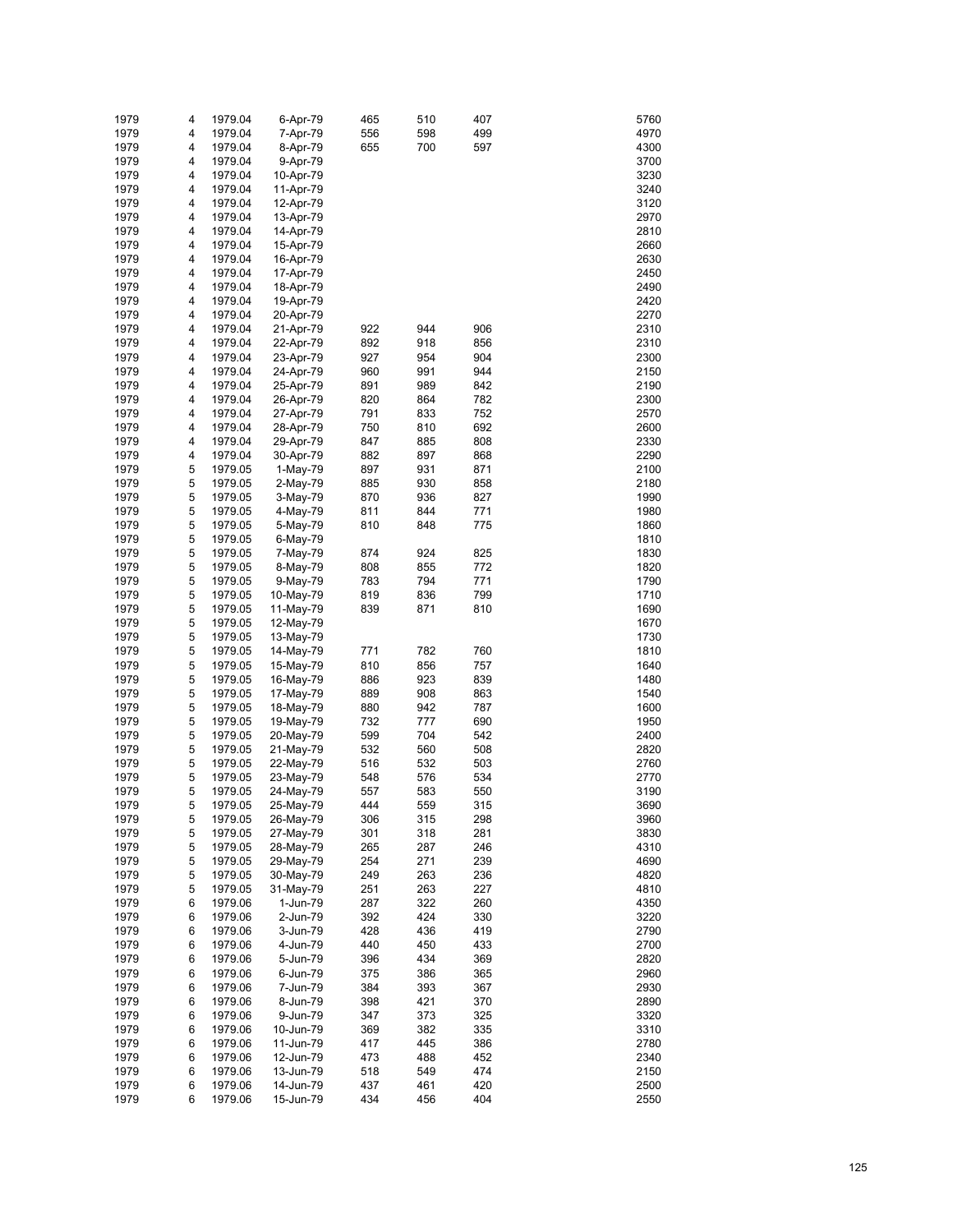| 1979 | 6              | 1979.06 | 16-Jun-79 | 397 | 436 | 375 | 2730 |
|------|----------------|---------|-----------|-----|-----|-----|------|
| 1979 | 6              | 1979.06 | 17-Jun-79 | 526 | 580 | 441 | 2250 |
|      |                |         |           |     |     |     |      |
| 1979 | 6              | 1979.06 | 18-Jun-79 | 601 | 620 | 578 | 2020 |
| 1979 | 6              | 1979.06 | 19-Jun-79 | 632 | 646 | 619 | 1890 |
| 1979 | 6              | 1979.06 | 20-Jun-79 | 669 | 705 | 628 | 1680 |
| 1979 | 6              | 1979.06 | 21-Jun-79 | 720 | 734 | 703 | 1560 |
| 1979 | 6              | 1979.06 | 22-Jun-79 | 756 | 781 | 726 | 1480 |
| 1979 | 6              | 1979.06 | 23-Jun-79 | 797 | 834 | 761 | 1360 |
| 1979 | 6              | 1979.06 | 24-Jun-79 | 811 | 865 | 755 | 1410 |
| 1979 | 6              | 1979.06 | 25-Jun-79 | 781 | 806 | 752 | 1440 |
|      |                |         |           |     |     |     |      |
| 1979 | 6              | 1979.06 | 26-Jun-79 | 822 | 846 | 802 | 1320 |
| 1979 | 6              | 1979.06 | 27-Jun-79 | 830 | 859 | 795 | 1290 |
| 1979 | 6              | 1979.06 | 28-Jun-79 | 871 | 906 | 709 | 1230 |
| 1979 | 6              | 1979.06 | 29-Jun-79 | 888 | 904 | 821 | 1150 |
| 1979 | 6              | 1979.06 | 30-Jun-79 | 880 | 943 | 849 | 1190 |
| 1979 | 7              | 1979.07 | 1-Jul-79  | 858 | 900 | 817 | 1230 |
| 1979 | 7              | 1979.07 | 2-Jul-79  | 818 | 844 | 795 | 1340 |
| 1979 | 7              | 1979.07 | 3-Jul-79  | 837 | 877 | 815 | 1310 |
| 1979 | 7              | 1979.07 | 4-Jul-79  | 811 | 855 | 774 | 1260 |
|      |                |         |           |     |     |     |      |
| 1979 | 7              | 1979.07 | 5-Jul-79  | 775 | 796 | 749 | 1290 |
| 1979 | 7              | 1979.07 | 6-Jul-79  | 774 | 811 | 745 | 1310 |
| 1979 | 7              | 1979.07 | 7-Jul-79  | 746 | 808 | 698 | 1380 |
| 1979 | 7              | 1979.07 | 8-Jul-79  | 744 | 766 | 721 | 1380 |
| 1979 | 7              | 1979.07 | 9-Jul-79  | 792 | 830 | 770 | 1370 |
| 1979 | 7              | 1979.07 | 10-Jul-79 | 837 | 877 | 818 | 1240 |
| 1979 | 7              | 1979.07 | 11-Jul-79 | 848 | 867 | 801 | 1150 |
| 1979 | 7              | 1979.07 | 12-Jul-79 | 831 | 868 | 796 | 1210 |
| 1979 | 7              | 1979.07 | 13-Jul-79 | 848 | 887 | 793 | 1140 |
|      |                | 1979.07 |           |     |     |     |      |
| 1979 | 7              |         | 14-Jul-79 | 878 | 898 | 854 | 1090 |
| 1979 | 7              | 1979.07 | 15-Jul-79 | 855 | 941 | 792 | 1180 |
| 1979 | 7              | 1979.07 | 16-Jul-79 | 799 | 837 | 750 | 1320 |
| 1979 | 7              | 1979.07 | 17-Jul-79 | 773 | 794 | 745 | 1280 |
| 1979 | 7              | 1979.07 | 18-Jul-79 | 840 | 874 | 793 | 1150 |
| 1979 | 7              | 1979.07 | 19-Jul-79 | 791 | 850 | 717 | 1220 |
| 1979 | 7              | 1979.07 | 20-Jul-79 | 727 | 745 | 715 | 1250 |
| 1979 | 7              | 1979.07 | 21-Jul-79 | 754 | 790 | 712 | 1280 |
| 1979 | 7              | 1979.07 | 22-Jul-79 | 705 | 733 | 672 | 1530 |
| 1979 | 7              | 1979.07 | 23-Jul-79 | 650 | 671 | 618 | 1750 |
| 1979 | 7              | 1979.07 | 24-Jul-79 | 654 | 665 | 638 | 1590 |
| 1979 | 7              | 1979.07 | 25-Jul-79 | 688 | 715 | 659 | 1480 |
| 1979 | 7              | 1979.07 | 26-Jul-79 | 709 | 731 | 685 | 1480 |
|      |                |         |           |     |     |     |      |
| 1979 | 7              | 1979.07 | 27-Jul-79 | 658 | 688 | 629 | 1520 |
| 1979 | 7              | 1979.07 | 28-Jul-79 | 685 | 710 | 654 | 1420 |
| 1979 | 7              | 1979.07 | 29-Jul-79 | 747 | 786 | 703 | 1330 |
| 1979 | 7              | 1979.07 | 30-Jul-79 | 736 | 778 | 701 | 1460 |
| 1979 | $\overline{7}$ | 1979.07 | 31-Jul-79 | 701 | 724 | 677 | 1400 |
| 1979 | 8              | 1979.08 | 1-Aug-79  | 721 | 744 | 678 | 1370 |
| 1979 | 8              | 1979.08 | 2-Aug-79  | 689 | 710 | 668 | 1420 |
| 1979 | 8              | 1979.08 | 3-Aug-79  | 736 | 774 | 677 | 1410 |
| 1979 | 8              | 1979.08 | 4-Aug-79  | 704 | 737 | 673 | 1430 |
| 1979 | 8              | 1979.08 | 5-Aug-79  | 693 | 714 | 670 | 1470 |
|      |                |         |           |     |     |     |      |
| 1979 | 8              | 1979.08 | 6-Aug-79  | 644 | 686 | 611 | 1690 |
| 1979 | 8              | 1979.08 | 7-Aug-79  | 665 | 696 | 645 | 1600 |
| 1979 | 8              | 1979.08 | 8-Aug-79  | 723 | 760 | 681 | 1440 |
| 1979 | 8              | 1979.08 | 9-Aug-79  | 745 | 770 | 712 | 1390 |
| 1979 | 8              | 1979.08 | 10-Aug-79 | 806 | 838 | 769 | 1290 |
| 1979 | 8              | 1979.08 | 11-Aug-79 | 811 | 837 | 790 | 1260 |
| 1979 | 8              | 1979.08 | 12-Aug-79 | 823 | 859 | 777 | 1270 |
| 1979 | 8              | 1979.08 | 13-Aug-79 | 750 | 792 | 690 | 1430 |
| 1979 | 8              | 1979.08 | 14-Aug-79 | 746 | 775 | 717 | 1380 |
| 1979 | 8              | 1979.08 | 15-Aug-79 | 789 | 819 | 766 | 1280 |
| 1979 | 8              | 1979.08 | 16-Aug-79 | 839 | 874 | 788 | 1260 |
|      |                |         |           |     |     |     |      |
| 1979 | 8              | 1979.08 | 17-Aug-79 | 833 | 873 | 801 | 1260 |
| 1979 | 8              | 1979.08 | 18-Aug-79 | 817 | 838 | 797 | 1270 |
| 1979 | 8              | 1979.08 | 19-Aug-79 | 768 | 832 | 705 | 1450 |
| 1979 | 8              | 1979.08 | 20-Aug-79 | 677 | 696 | 664 | 1570 |
| 1979 | 8              | 1979.08 | 21-Aug-79 | 741 | 773 | 708 | 1460 |
| 1979 | 8              | 1979.08 | 22-Aug-79 | 734 | 753 | 688 | 1440 |
| 1979 | 8              | 1979.08 | 23-Aug-79 | 738 | 773 | 696 | 1410 |
| 1979 | 8              | 1979.08 | 24-Aug-79 | 726 | 754 | 702 | 1510 |
| 1979 | 8              | 1979.08 | 25-Aug-79 | 707 | 724 | 697 | 1540 |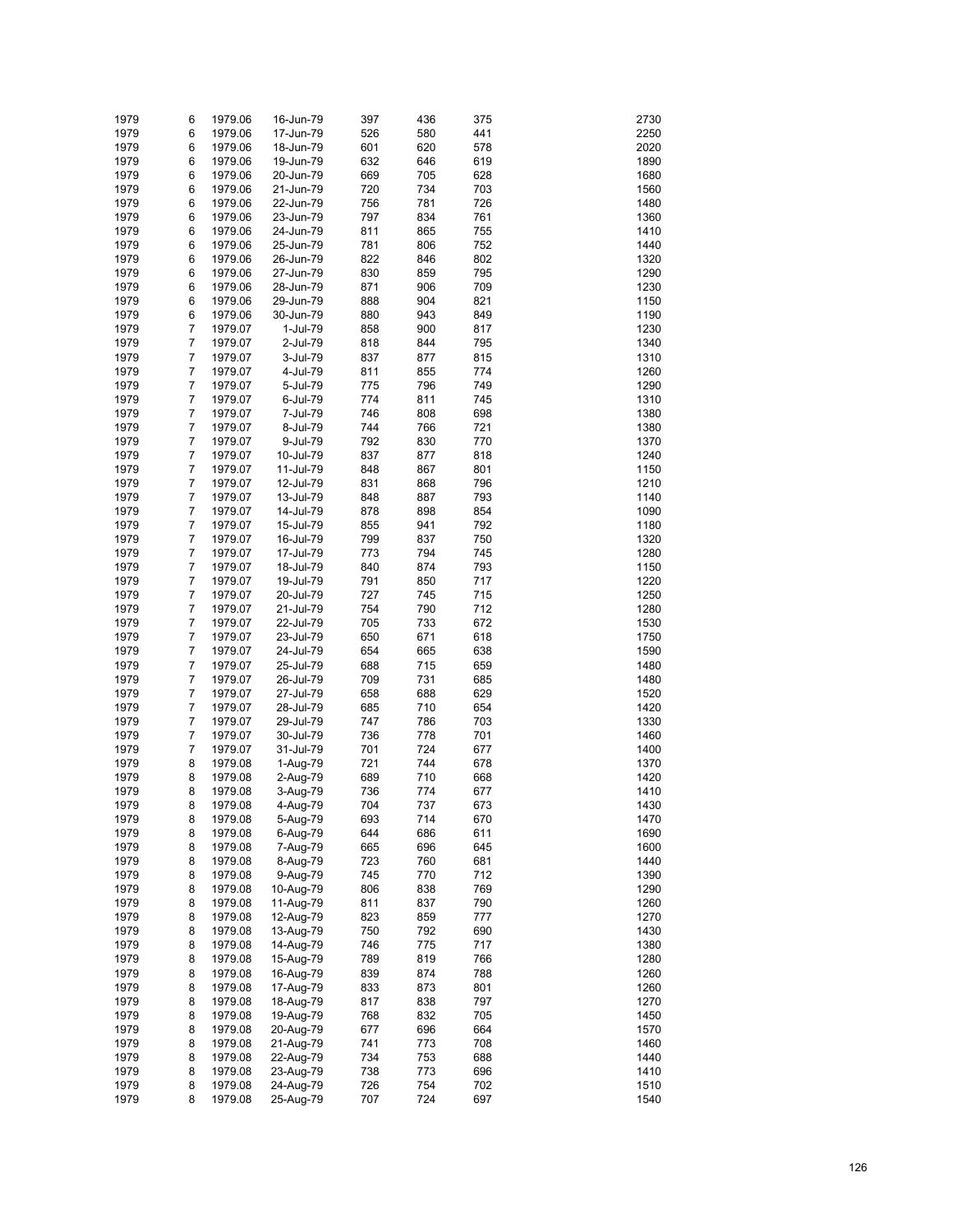| 1979 | 8  | 1979.08 | 26-Aug-79 | 699 | 717 | 680 | 1610 |
|------|----|---------|-----------|-----|-----|-----|------|
| 1979 | 8  | 1979.08 | 27-Aug-79 |     |     |     | 1730 |
| 1979 | 8  | 1979.08 | 28-Aug-79 |     |     |     | 1540 |
| 1979 | 8  | 1979.08 | 29-Aug-79 |     |     |     | 1570 |
|      |    |         |           |     |     |     |      |
| 1979 | 8  | 1979.08 | 30-Aug-79 |     |     |     | 1640 |
| 1979 | 8  | 1979.08 | 31-Aug-79 | 765 | 784 | 751 | 1590 |
| 1979 | 9  | 1979.09 | 1-Sep-79  | 747 | 759 | 733 | 1670 |
| 1979 | 9  | 1979.09 | 2-Sep-79  | 743 | 766 | 719 | 1690 |
| 1979 | 9  | 1979.09 | 3-Sep-79  | 685 | 732 | 660 | 1760 |
| 1979 | 9  | 1979.09 | 4-Sep-79  | 710 | 725 | 687 | 1670 |
| 1979 | 9  | 1979.09 | 5-Sep-79  | 740 | 763 | 726 | 1640 |
| 1979 | 9  | 1979.09 | 6-Sep-79  | 764 | 779 | 749 | 1560 |
| 1979 | 9  | 1979.09 | 7-Sep-79  | 739 | 779 | 688 | 1570 |
|      | 9  | 1979.09 |           |     | 709 |     | 1750 |
| 1979 |    |         | 8-Sep-79  | 661 |     | 616 |      |
| 1979 | 9  | 1979.09 | 9-Sep-79  | 602 | 630 | 555 | 1880 |
| 1979 | 9  | 1979.09 | 10-Sep-79 | 575 | 612 | 555 | 1910 |
| 1979 | 9  | 1979.09 | 11-Sep-79 | 627 | 646 | 607 | 1770 |
| 1979 | 9  | 1979.09 | 12-Sep-79 | 651 | 672 | 639 | 1700 |
| 1979 | 9  | 1979.09 | 13-Sep-79 | 670 | 690 | 623 | 1610 |
| 1979 | 9  | 1979.09 | 14-Sep-79 | 617 | 633 | 603 | 1620 |
| 1979 | 9  | 1979.09 | 15-Sep-79 | 604 | 625 | 578 | 1620 |
| 1979 | 9  | 1979.09 | 16-Sep-79 | 593 | 607 | 570 | 1660 |
| 1979 | 9  | 1979.09 | 17-Sep-79 | 581 | 602 | 568 | 1680 |
| 1979 | 9  | 1979.09 | 18-Sep-79 | 581 | 609 | 548 | 1620 |
| 1979 | 9  | 1979.09 |           | 584 | 617 | 541 | 1620 |
|      |    |         | 19-Sep-79 |     |     |     |      |
| 1979 | 9  | 1979.09 | 20-Sep-79 | 518 | 544 | 503 | 1770 |
| 1979 | 9  | 1979.09 | 21-Sep-79 | 561 | 598 | 535 | 1750 |
| 1979 | 9  | 1979.09 | 22-Sep-79 | 560 | 580 | 530 | 1770 |
| 1979 | 9  | 1979.09 | 23-Sep-79 | 473 | 529 | 435 | 2040 |
| 1979 | 9  | 1979.09 | 24-Sep-79 | 412 | 451 | 395 | 2210 |
| 1979 | 9  | 1979.09 | 25-Sep-79 | 430 | 451 | 399 | 2070 |
| 1979 | 9  | 1979.09 | 26-Sep-79 | 453 | 487 | 400 | 2090 |
| 1979 | 9  | 1979.09 | 27-Sep-79 | 385 | 398 | 367 | 2420 |
| 1979 | 9  | 1979.09 | 28-Sep-79 | 389 | 416 | 364 | 2290 |
| 1979 | 9  | 1979.09 | 29-Sep-79 | 372 | 390 | 350 | 2380 |
|      |    |         |           |     |     |     |      |
| 1979 | 9  | 1979.09 | 30-Sep-79 | 363 | 381 | 339 | 2440 |
| 1979 | 10 | 1979.1  | 1-Oct-79  | 369 | 385 | 351 | 2440 |
| 1979 | 10 | 1979.1  | 2-Oct-79  | 407 | 437 | 379 | 2240 |
| 1979 | 10 | 1979.1  | 3-Oct-79  | 351 | 411 | 306 | 2530 |
| 1979 | 10 | 1979.1  | 4-Oct-79  | 298 | 316 | 285 | 2820 |
| 1979 | 10 | 1979.1  | 5-Oct-79  | 329 | 355 | 305 | 2720 |
| 1979 | 10 | 1979.1  | 6-Oct-79  | 363 | 375 | 353 | 2540 |
| 1979 | 10 | 1979.1  | 7-Oct-79  | 372 | 385 | 357 | 2550 |
| 1979 | 10 | 1979.1  | 8-Oct-79  | 363 | 377 | 353 | 2630 |
| 1979 | 10 | 1979.1  | 9-Oct-79  | 378 | 392 | 362 | 2530 |
| 1979 | 10 | 1979.1  | 10-Oct-79 | 338 | 373 | 314 | 2660 |
|      |    |         |           |     |     |     |      |
| 1979 | 10 | 1979.1  | 11-Oct-79 | 293 | 316 | 275 | 2980 |
| 1979 | 10 | 1979.1  | 12-Oct-79 | 289 | 300 | 276 | 3080 |
| 1979 | 10 | 1979.1  | 13-Oct-79 | 311 | 337 | 293 | 2970 |
| 1979 | 10 | 1979.1  | 14-Oct-79 | 312 | 336 | 291 | 3050 |
| 1979 | 10 | 1979.1  | 15-Oct-79 | 271 | 323 | 204 | 3140 |
| 1979 | 10 | 1979.1  | 16-Oct-79 | 197 | 213 | 185 | 3430 |
| 1979 | 10 | 1979.1  | 17-Oct-79 | 176 | 186 | 163 | 4030 |
| 1979 | 10 | 1979.1  | 18-Oct-79 | 220 | 259 | 183 | 3780 |
| 1979 | 10 | 1979.1  | 19-Oct-79 | 298 | 336 | 262 | 3120 |
|      |    |         |           |     |     |     |      |
| 1979 | 10 | 1979.1  | 20-Oct-79 |     |     |     | 3080 |
| 1979 | 10 | 1979.1  | 21-Oct-79 | 347 | 371 | 317 | 3120 |
| 1979 | 10 | 1979.1  | 22-Oct-79 | 412 | 491 | 355 | 2810 |
| 1979 | 10 | 1979.1  | 23-Oct-79 | 535 | 567 | 496 | 2240 |
| 1979 | 10 | 1979.1  | 24-Oct-79 | 422 | 495 | 398 | 2540 |
| 1979 | 10 | 1979.1  | 25-Oct-79 | 405 | 444 | 374 | 2690 |
| 1979 | 10 | 1979.1  | 26-Oct-79 | 421 | 454 | 383 | 2740 |
| 1979 | 10 | 1979.1  | 27-Oct-79 | 430 | 463 | 399 | 2700 |
| 1979 | 10 | 1979.1  | 28-Oct-79 | 457 | 614 | 418 | 2600 |
| 1979 | 10 | 1979.1  | 29-Oct-79 | 525 | 614 | 465 | 2380 |
| 1979 | 10 | 1979.1  |           |     |     |     | 1990 |
|      |    |         | 30-Oct-79 | 697 | 754 | 469 |      |
| 1979 | 10 | 1979.1  | 31-Oct-79 | 525 | 643 | 492 | 2370 |
| 1979 | 11 | 1979.11 | 1-Nov-79  | 477 | 507 | 436 | 2560 |
| 1979 | 11 | 1979.11 | 2-Nov-79  | 447 | 474 | 419 | 2700 |
| 1979 | 11 | 1979.11 | 3-Nov-79  | 440 | 475 | 408 | 2770 |
| 1979 | 11 | 1979.11 | 4-Nov-79  | 475 | 533 | 429 | 2650 |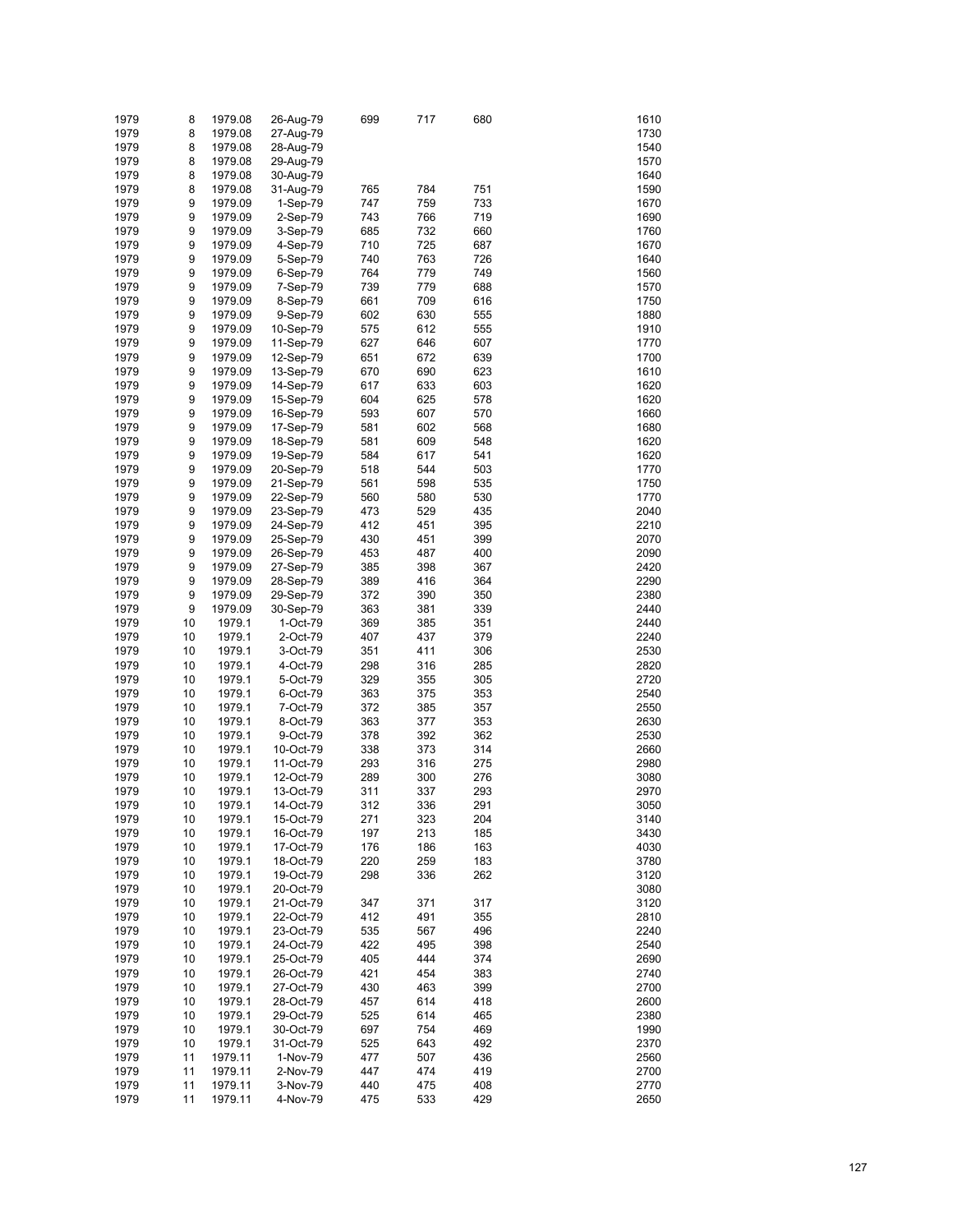| 1979 | 11 | 1979.11 | 5-Nov-79  | 571 | 640 | 523 | 2350 |
|------|----|---------|-----------|-----|-----|-----|------|
| 1979 | 11 | 1979.11 | 6-Nov-79  | 649 | 672 | 625 | 2140 |
| 1979 | 11 | 1979.11 | 7-Nov-79  | 599 | 624 | 560 | 2130 |
| 1979 | 11 | 1979.11 | 8-Nov-79  | 515 | 552 | 478 | 2270 |
| 1979 | 11 | 1979.11 | 9-Nov-79  | 484 | 502 | 471 | 2390 |
| 1979 | 11 | 1979.11 | 10-Nov-79 | 553 | 589 | 501 | 2230 |
| 1979 | 11 | 1979.11 | 11-Nov-79 | 526 | 554 | 511 | 2210 |
| 1979 | 11 | 1979.11 | 12-Nov-79 | 528 | 542 | 507 | 2190 |
| 1979 | 11 | 1979.11 | 13-Nov-79 | 549 | 573 | 517 | 2120 |
| 1979 | 11 | 1979.11 | 14-Nov-79 | 566 | 580 | 550 | 2090 |
| 1979 | 11 | 1979.11 | 15-Nov-79 | 538 | 551 | 526 | 2160 |
| 1979 | 11 | 1979.11 | 16-Nov-79 | 505 | 526 | 485 | 2240 |
| 1979 | 11 | 1979.11 | 17-Nov-79 | 487 | 498 | 477 | 2300 |
| 1979 | 11 | 1979.11 | 18-Nov-79 | 495 | 514 | 481 | 2280 |
| 1979 | 11 | 1979.11 | 19-Nov-79 | 474 | 485 | 465 | 2340 |
| 1979 | 11 | 1979.11 | 20-Nov-79 | 476 | 484 | 461 | 2320 |
| 1979 | 11 | 1979.11 | 21-Nov-79 | 477 | 496 | 460 | 2330 |
| 1979 | 11 | 1979.11 | 22-Nov-79 | 492 | 501 | 485 | 2340 |
| 1979 | 11 | 1979.11 | 23-Nov-79 | 498 | 510 | 492 | 2320 |
| 1979 | 11 | 1979.11 | 24-Nov-79 | 514 | 524 | 503 | 2240 |
| 1979 | 11 | 1979.11 | 25-Nov-79 | 507 | 526 | 499 | 2280 |
| 1979 | 11 | 1979.11 | 26-Nov-79 | 502 | 546 | 478 | 2310 |
| 1979 | 11 | 1979.11 | 27-Nov-79 | 508 | 520 | 498 | 2250 |
| 1979 | 11 | 1979.11 | 28-Nov-79 | 500 | 515 | 489 | 2270 |
| 1979 | 11 | 1979.11 |           | 540 | 591 | 490 | 2220 |
|      |    | 1979.11 | 29-Nov-79 |     | 496 |     |      |
| 1979 | 11 |         | 30-Nov-79 | 475 |     | 462 | 2340 |
| 1979 | 12 | 1979.12 | 1-Dec-79  | 464 | 474 | 452 | 2370 |
| 1979 | 12 | 1979.12 | 2-Dec-79  | 476 | 493 | 462 | 2370 |
| 1979 | 12 | 1979.12 | 3-Dec-79  | 471 | 486 | 459 | 2310 |
| 1979 | 12 | 1979.12 | 4-Dec-79  | 516 | 568 | 467 | 2160 |
| 1979 | 12 | 1979.12 | 5-Dec-79  | 512 | 565 | 478 | 2110 |
| 1979 | 12 | 1979.12 | 6-Dec-79  | 487 | 493 | 480 | 2140 |
| 1979 | 12 | 1979.12 | 7-Dec-79  |     |     |     | 2140 |
| 1979 | 12 | 1979.12 | 8-Dec-79  | 506 | 520 | 490 | 2120 |
| 1979 | 12 | 1979.12 | 9-Dec-79  | 506 | 516 | 495 | 2100 |
| 1979 | 12 | 1979.12 | 10-Dec-79 | 509 | 520 | 503 | 2060 |
| 1979 | 12 | 1979.12 | 11-Dec-79 | 502 | 521 | 486 | 1990 |
| 1979 | 12 | 1979.12 | 12-Dec-79 | 472 | 489 | 453 | 2040 |
| 1979 | 12 | 1979.12 | 13-Dec-79 | 463 | 474 | 452 | 2080 |
| 1979 | 12 | 1979.12 | 14-Dec-79 | 448 | 461 | 438 | 2090 |
| 1979 | 12 | 1979.12 | 15-Dec-79 | 440 | 452 | 426 | 2090 |
| 1979 | 12 | 1979.12 | 16-Dec-79 | 440 | 454 | 422 | 2110 |
| 1979 | 12 | 1979.12 | 17-Dec-79 | 427 | 437 | 420 | 2130 |
| 1979 | 12 | 1979.12 | 18-Dec-79 | 442 | 452 | 427 | 2140 |
| 1979 | 12 | 1979.12 | 19-Dec-79 | 413 | 433 | 398 | 2260 |
| 1979 | 12 | 1979.12 | 20-Dec-79 | 396 | 409 | 382 | 2450 |
| 1979 | 12 | 1979.12 | 21-Dec-79 | 379 | 403 | 333 | 2580 |
| 1979 | 12 | 1979.12 | 22-Dec-79 | 302 | 327 | 279 | 3030 |
| 1979 | 12 | 1979.12 | 23-Dec-79 | 319 | 356 | 288 | 3150 |
| 1979 | 12 | 1979.12 | 24-Dec-79 | 356 | 372 | 351 | 2970 |
| 1979 | 12 | 1979.12 | 25-Dec-79 | 377 | 393 | 357 | 3010 |
| 1979 | 12 | 1979.12 | 26-Dec-79 | 363 | 414 | 237 | 3290 |
| 1979 | 12 | 1979.12 | 27-Dec-79 | 455 | 482 | 409 | 3010 |
| 1979 | 12 | 1979.12 | 28-Dec-79 | 415 | 459 | 385 | 3060 |
| 1979 | 12 | 1979.12 | 29-Dec-79 | 354 | 379 | 335 | 3280 |
| 1979 | 12 | 1979.12 | 30-Dec-79 | 368 | 415 | 332 | 3350 |
| 1979 | 12 | 1979.12 | 31-Dec-79 | 437 | 473 | 418 | 3100 |
| 1980 | 1  | 1980.01 | 1-Jan-80  | 490 | 508 | 460 | 2960 |
| 1980 | 1  | 1980.01 | 2-Jan-80  | 481 | 498 | 466 | 3000 |
| 1980 | 1  | 1980.01 | 3-Jan-80  | 484 | 514 | 386 | 3100 |
| 1980 | 1  | 1980.01 | 4-Jan-80  | 305 | 372 | 279 | 4200 |
| 1980 | 1  | 1980.01 | 5-Jan-80  | 274 | 287 | 265 | 4790 |
| 1980 | 1  | 1980.01 | 6-Jan-80  | 266 | 281 | 253 | 4950 |
| 1980 | 1  | 1980.01 | 7-Jan-80  | 286 | 323 | 262 | 4640 |
| 1980 | 1  | 1980.01 | 8-Jan-80  | 341 | 369 | 298 | 3960 |
| 1980 | 1  | 1980.01 | 9-Jan-80  | 259 | 289 | 242 | 4610 |
| 1980 | 1  | 1980.01 | 10-Jan-80 | 251 | 270 | 228 | 4910 |
| 1980 | 1  | 1980.01 | 11-Jan-80 | 251 | 271 | 232 | 5490 |
| 1980 | 1  | 1980.01 | 12-Jan-80 | 244 | 265 | 225 | 6700 |
| 1980 | 1  | 1980.01 | 13-Jan-80 | 225 | 237 | 212 | 8330 |
| 1980 | 1  | 1980.01 | 14-Jan-80 | 199 | 213 | 175 | 9600 |
|      |    |         |           |     |     |     |      |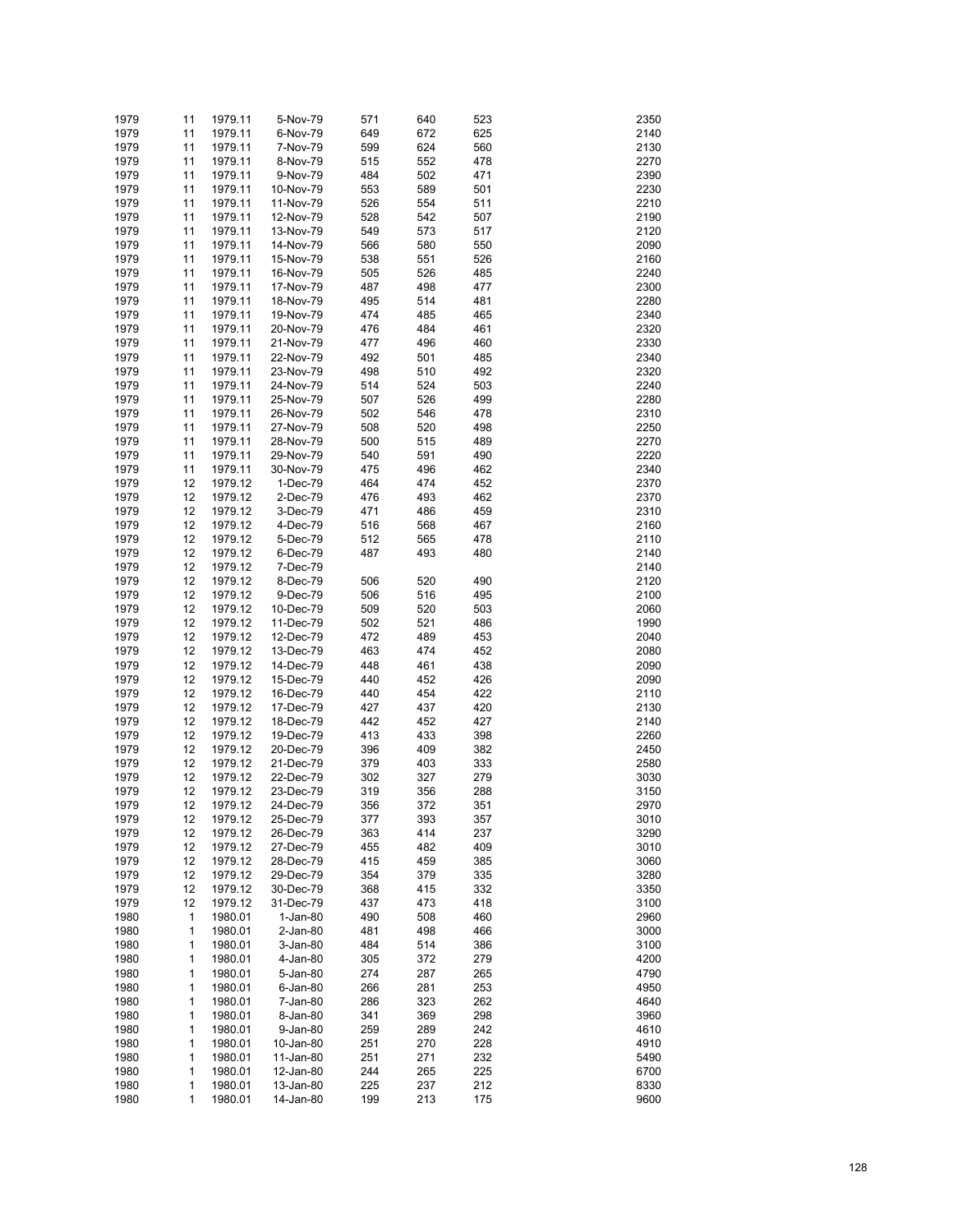| 1980 | $\mathbf{1}$            | 1980.01 | 15-Jan-80 | 168 | 183 | 156 | 11600 |
|------|-------------------------|---------|-----------|-----|-----|-----|-------|
| 1980 | 1                       | 1980.01 | 16-Jan-80 | 161 | 170 | 151 | 14000 |
| 1980 | $\mathbf{1}$            | 1980.01 | 17-Jan-80 | 153 | 162 | 145 | 15200 |
|      |                         |         |           |     |     |     | 15900 |
| 1980 | 1                       | 1980.01 | 18-Jan-80 | 152 | 165 | 135 |       |
| 1980 | 1                       | 1980.01 | 19-Jan-80 | 155 | 172 | 141 | 17100 |
| 1980 | 1                       | 1980.01 | 20-Jan-80 | 147 | 163 | 130 | 18100 |
| 1980 | $\mathbf{1}$            | 1980.01 | 21-Jan-80 | 143 | 156 | 129 | 19000 |
|      |                         |         |           |     |     |     |       |
| 1980 | 1                       | 1980.01 | 22-Jan-80 | 150 | 159 | 139 | 19800 |
| 1980 | $\mathbf{1}$            | 1980.01 | 23-Jan-80 | 158 | 169 | 145 | 20900 |
| 1980 | 1                       | 1980.01 | 24-Jan-80 | 168 | 173 | 163 | 21900 |
|      |                         |         |           |     |     |     |       |
| 1980 | $\mathbf{1}$            | 1980.01 | 25-Jan-80 | 166 | 173 | 161 | 22500 |
| 1980 | 1                       | 1980.01 | 26-Jan-80 | 168 | 182 | 114 | 23000 |
| 1980 | $\mathbf{1}$            | 1980.01 | 27-Jan-80 |     |     |     | 23500 |
|      |                         |         |           |     |     |     |       |
| 1980 | 1                       | 1980.01 | 28-Jan-80 |     |     |     | 23500 |
| 1980 | $\mathbf{1}$            | 1980.01 | 29-Jan-80 |     |     |     | 23300 |
| 1980 | 1                       | 1980.01 | 30-Jan-80 | 175 | 182 | 167 | 22800 |
| 1980 | $\mathbf{1}$            | 1980.01 | 31-Jan-80 | 176 | 180 | 172 | 21800 |
|      |                         |         |           |     |     |     |       |
| 1980 | 2                       | 1980.02 | 1-Feb-80  | 173 | 178 | 167 | 21300 |
| 1980 | $\overline{\mathbf{c}}$ | 1980.02 | 2-Feb-80  | 174 | 181 | 167 | 21100 |
| 1980 | $\overline{\mathbf{c}}$ | 1980.02 | 3-Feb-80  | 180 | 190 | 172 | 20700 |
|      |                         |         |           |     |     |     |       |
| 1980 | $\overline{\mathbf{c}}$ | 1980.02 | 4-Feb-80  | 197 | 209 | 185 | 19800 |
| 1980 | $\overline{\mathbf{c}}$ | 1980.02 | 5-Feb-80  | 212 | 220 | 202 | 18700 |
| 1980 | $\overline{\mathbf{c}}$ | 1980.02 | 6-Feb-80  | 242 | 258 | 221 | 17600 |
| 1980 | $\overline{\mathbf{c}}$ | 1980.02 | 7-Feb-80  | 266 | 276 | 249 | 16500 |
|      |                         |         |           |     |     |     |       |
| 1980 | $\overline{\mathbf{c}}$ | 1980.02 | 8-Feb-80  | 271 | 282 | 259 | 15200 |
| 1980 | $\overline{\mathbf{c}}$ | 1980.02 | 9-Feb-80  | 275 | 287 | 260 | 14000 |
| 1980 | $\overline{\mathbf{c}}$ | 1980.02 | 10-Feb-80 | 275 | 297 | 263 | 12800 |
| 1980 | $\overline{\mathbf{c}}$ | 1980.02 | 11-Feb-80 | 273 | 283 | 265 | 11900 |
|      |                         |         |           |     |     |     |       |
| 1980 | $\overline{\mathbf{c}}$ | 1980.02 | 12-Feb-80 | 276 | 285 | 267 | 11300 |
| 1980 | $\overline{\mathbf{c}}$ | 1980.02 | 13-Feb-80 | 263 | 279 | 250 | 10900 |
| 1980 | $\overline{\mathbf{c}}$ | 1980.02 | 14-Feb-80 | 268 | 280 | 250 | 10600 |
|      | $\overline{\mathbf{c}}$ | 1980.02 |           |     |     |     | 10500 |
| 1980 |                         |         | 15-Feb-80 | 293 | 309 | 273 |       |
| 1980 | $\overline{\mathbf{c}}$ | 1980.02 | 16-Feb-80 | 311 | 334 | 290 | 10400 |
| 1980 | $\overline{\mathbf{c}}$ | 1980.02 | 17-Feb-80 | 338 | 359 | 317 | 11300 |
| 1980 | $\overline{\mathbf{c}}$ | 1980.02 | 18-Feb-80 | 285 | 307 | 261 | 13500 |
|      | $\overline{\mathbf{c}}$ |         |           |     |     |     | 14800 |
| 1980 |                         | 1980.02 | 19-Feb-80 | 290 | 303 | 276 |       |
| 1980 | $\overline{\mathbf{c}}$ | 1980.02 | 20-Feb-80 |     |     |     | 15700 |
| 1980 | $\overline{\mathbf{c}}$ | 1980.02 | 21-Feb-80 |     |     |     | 18100 |
| 1980 | $\overline{\mathbf{c}}$ | 1980.02 | 22-Feb-80 | 236 | 241 | 228 | 20300 |
|      |                         |         |           |     |     |     |       |
| 1980 | $\overline{\mathbf{c}}$ | 1980.02 | 23-Feb-80 | 236 | 249 | 226 | 22700 |
| 1980 | $\overline{\mathbf{c}}$ | 1980.02 | 24-Feb-80 | 236 | 247 | 219 | 25200 |
| 1980 | $\overline{\mathbf{c}}$ | 1980.02 | 25-Feb-80 | 207 | 217 | 182 | 29200 |
| 1980 | $\overline{\mathbf{c}}$ | 1980.02 | 26-Feb-80 | 194 | 208 | 177 | 33400 |
|      |                         |         |           |     |     |     |       |
| 1980 | $\overline{\mathbf{c}}$ | 1980.02 | 27-Feb-80 | 195 | 207 | 181 | 33700 |
| 1980 | $\overline{\mathbf{c}}$ | 1980.02 | 28-Feb-80 | 200 | 207 | 180 | 32400 |
| 1980 | $\overline{\mathbf{c}}$ | 1980.02 | 29-Feb-80 | 205 | 220 | 189 | 30900 |
|      | 3                       |         | 1-Mar-80  |     | 210 |     | 30000 |
| 1980 |                         | 1980.03 |           | 204 |     | 195 |       |
| 1980 | 3                       | 1980.03 | 2-Mar-80  | 204 | 212 | 198 | 29600 |
| 1980 | 3                       | 1980.03 | 3-Mar-80  | 203 | 215 | 192 | 29300 |
| 1980 | 3                       | 1980.03 | 4-Mar-80  | 206 | 213 | 197 | 28500 |
|      |                         |         |           |     |     |     |       |
| 1980 | 3                       | 1980.03 | 5-Mar-80  | 214 | 223 | 202 | 27600 |
| 1980 | 3                       | 1980.03 | 6-Mar-80  | 219 | 236 | 202 | 27500 |
| 1980 | 3                       | 1980.03 | 7-Mar-80  | 217 | 229 | 206 | 28300 |
| 1980 | 3                       | 1980.03 | 8-Mar-80  | 211 | 223 | 197 | 29100 |
|      |                         |         |           |     |     |     |       |
| 1980 | 3                       | 1980.03 | 9-Mar-80  | 207 | 223 | 195 | 30000 |
| 1980 | 3                       | 1980.03 | 10-Mar-80 | 197 | 209 | 184 | 32000 |
| 1980 | 3                       | 1980.03 | 11-Mar-80 | 182 | 188 | 176 | 32500 |
| 1980 | 3                       | 1980.03 | 12-Mar-80 | 187 | 198 | 170 | 31700 |
|      |                         |         |           |     |     |     |       |
| 1980 | 3                       | 1980.03 | 13-Mar-80 | 185 | 196 | 176 | 30600 |
| 1980 | 3                       | 1980.03 | 14-Mar-80 | 195 | 211 | 185 | 29000 |
| 1980 | 3                       | 1980.03 | 15-Mar-80 | 209 | 218 | 196 | 26600 |
| 1980 | 3                       | 1980.03 | 16-Mar-80 | 208 | 224 | 197 | 25400 |
|      |                         |         |           |     |     |     |       |
| 1980 | 3                       | 1980.03 | 17-Mar-80 | 204 | 219 | 196 | 24800 |
| 1980 | 3                       | 1980.03 | 18-Mar-80 | 202 | 211 | 193 | 24800 |
| 1980 | 3                       | 1980.03 | 19-Mar-80 | 188 | 199 | 181 | 25700 |
| 1980 | 3                       | 1980.03 | 20-Mar-80 | 183 | 192 | 176 | 26200 |
|      |                         |         |           |     |     |     |       |
| 1980 | 3                       | 1980.03 | 21-Mar-80 | 187 | 199 | 175 | 25600 |
| 1980 | 3                       | 1980.03 | 22-Mar-80 | 198 | 208 | 186 | 24100 |
| 1980 | 3                       | 1980.03 | 23-Mar-80 | 218 | 236 | 196 | 22000 |
| 1980 | 3                       | 1980.03 | 24-Mar-80 | 226 | 235 | 213 | 20400 |
|      |                         |         |           |     |     |     |       |
| 1980 | 3                       | 1980.03 | 25-Mar-80 | 215 | 226 | 205 | 20300 |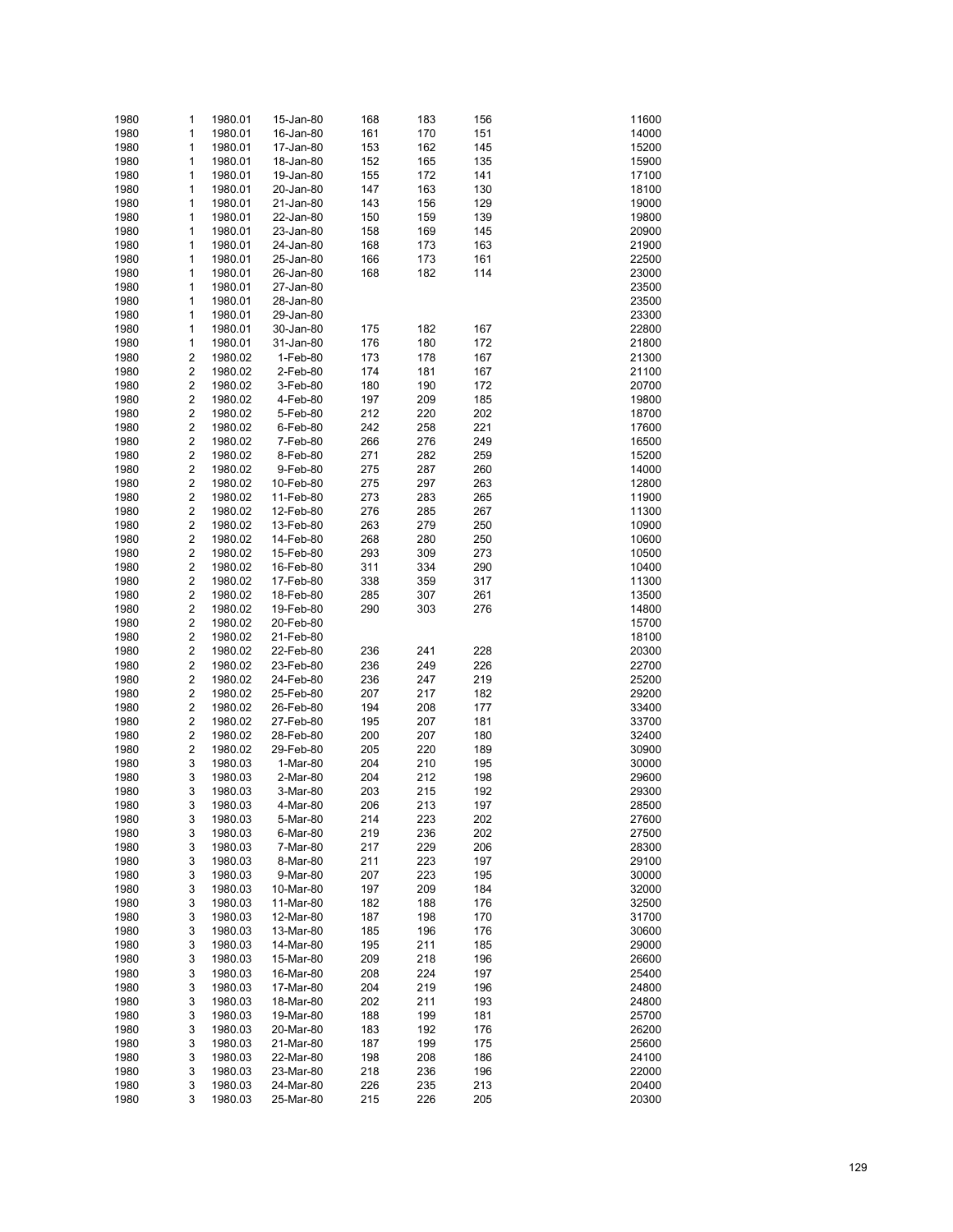| 1980 | 3 | 1980.03            | 26-Mar-80  | 217 | 229 | 202 | 19600 |
|------|---|--------------------|------------|-----|-----|-----|-------|
| 1980 | 3 | 1980.03            | 27-Mar-80  | 229 | 239 | 217 | 18400 |
| 1980 | 3 | 1980.03            | 28-Mar-80  | 231 | 239 | 221 | 17400 |
| 1980 | 3 | 1980.03            | 29-Mar-80  | 236 | 246 | 223 | 16500 |
| 1980 | 3 | 1980.03            | 30-Mar-80  | 235 | 247 | 225 | 15700 |
|      |   |                    |            |     |     |     |       |
| 1980 | 3 | 1980.03            | 31-Mar-80  | 243 | 253 | 227 | 15000 |
| 1980 | 4 | 1980.04            | 1-Apr-80   | 248 | 256 | 236 | 14200 |
| 1980 | 4 | 1980.04            | 2-Apr-80   | 278 | 297 | 259 | 13200 |
| 1980 | 4 | 1980.04            | 3-Apr-80   | 282 | 298 | 271 | 12200 |
| 1980 | 4 | 1980.04            | 4-Apr-80   | 281 | 292 | 273 | 11400 |
| 1980 | 4 | 1980.04            | 5-Apr-80   | 271 | 285 | 255 | 11100 |
| 1980 | 4 | 1980.04            | 6-Apr-80   | 259 | 272 | 246 | 11300 |
| 1980 | 4 | 1980.04            | 7-Apr-80   | 278 | 300 | 265 | 10800 |
| 1980 | 4 | 1980.04            | 8-Apr-80   | 283 | 292 | 275 | 10400 |
| 1980 | 4 | 1980.04            | 9-Apr-80   | 297 | 316 | 274 | 9680  |
| 1980 | 4 | 1980.04            | 10-Apr-80  | 303 | 318 | 290 | 9220  |
| 1980 | 4 | 1980.04            | 11-Apr-80  | 288 | 302 | 262 | 9160  |
| 1980 | 4 | 1980.04            | 12-Apr-80  | 260 | 269 | 250 | 9190  |
| 1980 | 4 | 1980.04            | 13-Apr-80  | 272 | 293 | 252 | 9250  |
| 1980 | 4 | 1980.04            | 14-Apr-80  | 253 | 271 | 238 | 9570  |
| 1980 | 4 | 1980.04            | 15-Apr-80  | 235 | 253 | 225 | 9880  |
| 1980 | 4 | 1980.04            | 16-Apr-80  | 211 | 220 | 203 | 10400 |
|      |   |                    |            |     |     |     |       |
| 1980 | 4 | 1980.04            | 17-Apr-80  | 213 | 223 | 198 | 10700 |
| 1980 | 4 | 1980.04            | 18-Apr-80  | 219 | 226 | 216 | 10700 |
| 1980 | 4 | 1980.04            | 19-Apr-80  | 210 | 221 | 202 | 10600 |
| 1980 | 4 | 1980.04            | 20-Apr-80  | 205 | 211 | 197 | 10500 |
| 1980 | 4 | 1980.04            | 21-Apr-80  | 215 | 233 | 197 | 10200 |
| 1980 | 4 | 1980.04            | 22-Apr-80  | 250 | 274 | 225 | 9510  |
| 1980 | 4 | 1980.04            | 23-Apr-80  | 275 | 311 | 252 | 9100  |
| 1980 | 4 | 1980.04            | 24-Apr-80  | 267 | 301 | 254 | 8920  |
| 1980 | 4 | 1980.04            | 25-Apr-80  | 269 | 278 | 254 | 8850  |
| 1980 | 4 | 1980.04            | 26-Apr-80  | 263 | 273 | 255 | 8910  |
| 1980 | 4 | 1980.04            | 27-Apr-80  | 237 | 257 | 214 | 9260  |
| 1980 | 4 | 1980.04            | 28-Apr-80  | 205 | 212 | 192 | 9710  |
| 1980 | 4 | 1980.04            | 29-Apr-80  | 204 | 215 | 189 | 9790  |
| 1980 | 4 | 1980.04            | 30-Apr-80  | 208 | 218 | 202 | 9780  |
| 1980 | 5 | 1980.05            | $1-May-80$ | 208 | 218 | 195 | 9690  |
| 1980 | 5 | 1980.05            | 2-May-80   | 211 | 228 | 199 | 9630  |
| 1980 | 5 | 1980.05            | $3-May-80$ | 206 | 218 | 193 | 9570  |
|      | 5 |                    |            |     | 228 |     |       |
| 1980 |   | 1980.05            | 4-May-80   | 209 |     | 194 | 9460  |
| 1980 | 5 | 1980.05            | 5-May-80   | 203 | 212 | 195 | 9430  |
| 1980 | 5 | 1980.05            | 6-May-80   | 201 | 210 | 190 | 9330  |
| 1980 | 5 | 1980.05            | 7-May-80   | 201 | 211 | 189 | 9280  |
| 1980 | 5 | 1980.05            | 8-May-80   | 189 | 200 | 179 | 9350  |
| 1980 | 5 | 1980.05            | 9-May-80   | 180 | 193 | 161 | 9490  |
| 1980 | 5 | 1980.05            | 10-May-80  | 172 | 186 | 156 | 9760  |
| 1980 | 5 | 1980.05            | 11-May-80  | 155 | 165 | 143 | 10100 |
| 1980 | 5 | 1980.05            | 12-May-80  | 148 | 159 | 132 | 10600 |
| 1980 | 5 | 1980.05            | 13-May-80  | 152 | 161 | 145 | 10800 |
| 1980 | 5 | 1980.05            | 14-May-80  | 153 | 159 | 144 | 10700 |
| 1980 | 5 | 1980.05            | 15-May-80  | 155 | 167 | 142 | 10700 |
| 1980 | 5 | 1980.05            | 16-May-80  | 133 | 145 | 123 | 10800 |
| 1980 | 5 | 1980.05            | 17-May-80  | 138 | 154 | 126 | 10900 |
| 1980 | 5 | 1980.05            | 18-May-80  | 158 | 174 | 145 | 11200 |
| 1980 | 5 | 1980.05            | 19-May-80  | 161 | 177 | 145 | 11300 |
| 1980 | 5 | 1980.05            | 20-May-80  | 176 | 200 | 156 | 11200 |
| 1980 | 5 | 1980.05            | 21-May-80  | 181 | 192 | 167 | 11000 |
| 1980 | 5 | 1980.05            | 22-May-80  | 181 | 191 | 172 | 10800 |
|      |   |                    |            |     |     |     |       |
| 1980 | 5 | 1980.05<br>1980.05 | 23-May-80  | 182 | 187 | 175 | 10300 |
| 1980 | 5 |                    | 24-May-80  | 186 | 194 | 177 | 9930  |
| 1980 | 5 | 1980.05            | 25-May-80  | 193 | 205 | 176 | 9620  |
| 1980 | 5 | 1980.05            | 26-May-80  | 201 | 210 | 192 | 9390  |
| 1980 | 5 | 1980.05            | 27-May-80  | 209 | 225 | 191 | 9030  |
| 1980 | 5 | 1980.05            | 28-May-80  | 221 | 233 | 211 | 8700  |
| 1980 | 5 | 1980.05            | 29-May-80  | 231 | 243 | 222 | 8470  |
| 1980 | 5 | 1980.05            | 30-May-80  | 220 | 227 | 208 | 8360  |
| 1980 | 5 | 1980.05            | 31-May-80  | 213 | 220 | 200 | 8390  |
| 1980 | 6 | 1980.06            | 1-Jun-80   | 207 | 220 | 197 | 8540  |
| 1980 | 6 | 1980.06            | 2-Jun-80   | 230 | 241 | 216 | 8330  |
| 1980 | 6 | 1980.06            | 3-Jun-80   | 232 | 240 | 226 | 7970  |
| 1980 | 6 | 1980.06            | 4-Jun-80   | 242 | 255 | 229 | 7620  |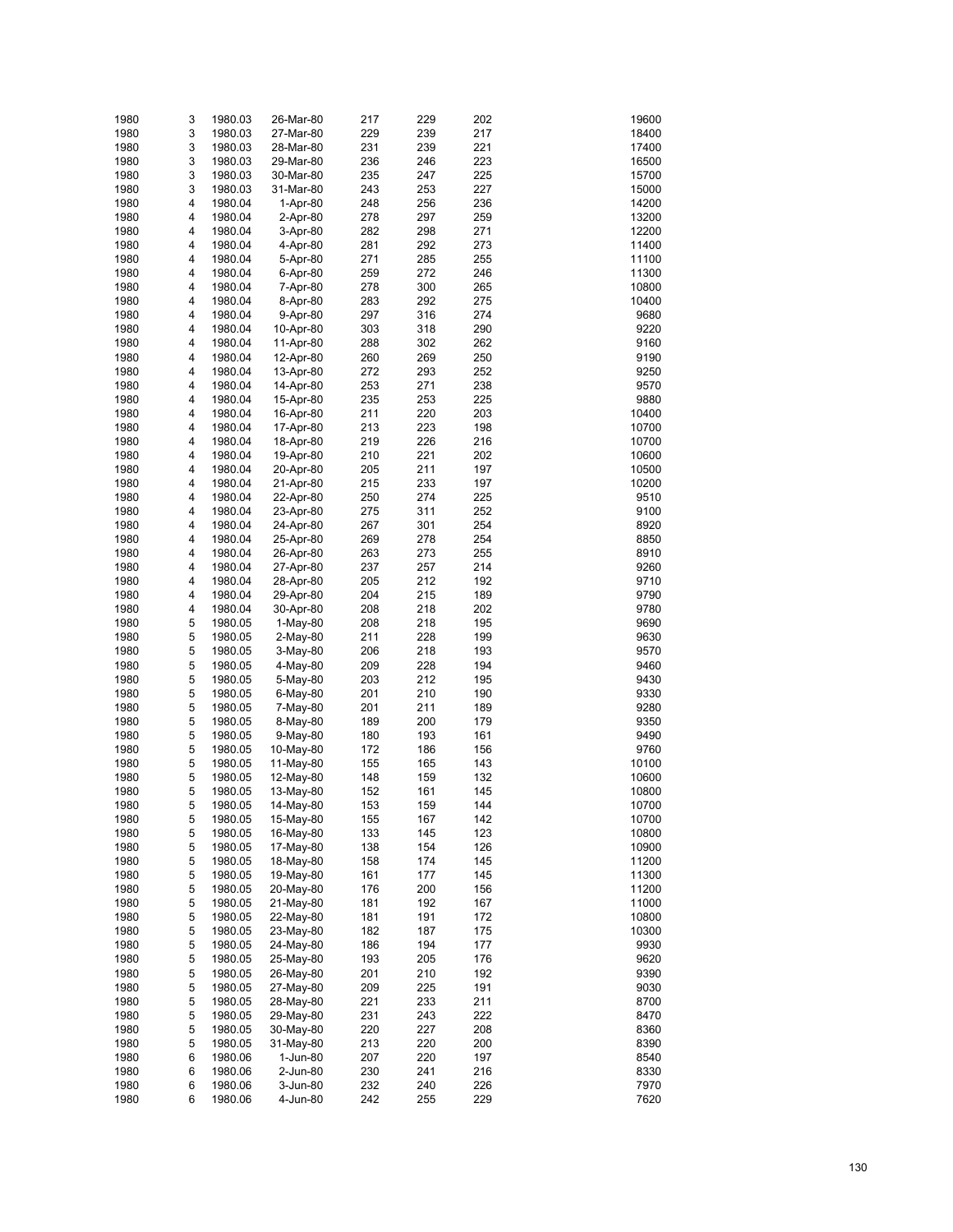| 1980 | 6              | 1980.06 | 5-Jun-80             | 264 | 275 | 247 | 7190 |
|------|----------------|---------|----------------------|-----|-----|-----|------|
| 1980 | 6              | 1980.06 | 6-Jun-80             | 286 | 295 | 267 | 6840 |
| 1980 | 6              | 1980.06 | 7-Jun-80             | 293 | 300 | 284 | 6570 |
| 1980 | 6              | 1980.06 | 8-Jun-80             | 315 | 331 | 293 | 6080 |
| 1980 | 6              | 1980.06 | 9-Jun-80             | 331 | 350 | 313 | 5730 |
| 1980 | 6              | 1980.06 | 10-Jun-80            | 344 | 367 | 322 | 5430 |
| 1980 | 6              | 1980.06 | 11-Jun-80            | 333 | 348 | 324 | 5380 |
| 1980 | 6              | 1980.06 | 12-Jun-80            | 342 | 367 | 322 | 5230 |
| 1980 | 6              | 1980.06 | 13-Jun-80            | 354 | 365 | 341 | 5190 |
| 1980 | 6              | 1980.06 | 14-Jun-80            | 358 | 370 | 337 | 5090 |
| 1980 | 6              | 1980.06 | 15-Jun-80            | 381 | 391 | 365 | 4980 |
| 1980 | 6              | 1980.06 | 16-Jun-80            | 390 | 409 | 370 | 4900 |
| 1980 | 6              | 1980.06 | 17-Jun-80            |     |     |     | 4690 |
| 1980 | 6              | 1980.06 | 18-Jun-80            |     |     |     | 4540 |
| 1980 | 6              | 1980.06 | 19-Jun-80            |     |     |     | 4330 |
| 1980 | 6              | 1980.06 | 20-Jun-80            | 433 | 450 | 419 | 4190 |
| 1980 | 6              | 1980.06 | 21-Jun-80            | 425 | 433 | 416 | 4160 |
| 1980 | 6              | 1980.06 | 22-Jun-80            | 412 | 421 | 399 | 4170 |
| 1980 | 6              | 1980.06 | 23-Jun-80            | 426 | 444 | 404 | 4230 |
| 1980 | 6              | 1980.06 | 24-Jun-80            | 450 | 467 | 433 | 4040 |
| 1980 | 6              | 1980.06 | 25-Jun-80            | 461 | 478 | 442 | 3930 |
| 1980 | 6              | 1980.06 | 26-Jun-80            | 450 | 464 | 441 | 3850 |
| 1980 | 6              | 1980.06 | 27-Jun-80            | 453 | 467 | 439 | 3830 |
| 1980 | 6              | 1980.06 | 28-Jun-80            | 454 | 477 | 439 | 3880 |
| 1980 | 6              | 1980.06 | 29-Jun-80            | 435 | 449 | 412 | 3870 |
| 1980 | 6              | 1980.06 | 30-Jun-80            | 385 | 411 | 361 | 4380 |
| 1980 | $\overline{7}$ | 1980.07 | 1-Jul-80             | 370 | 390 | 357 | 4450 |
| 1980 | $\overline{7}$ | 1980.07 | 2-Jul-80             | 395 | 460 | 358 | 4330 |
| 1980 | $\overline{7}$ | 1980.07 |                      | 440 | 456 | 419 | 4110 |
| 1980 | $\overline{7}$ |         | 3-Jul-80<br>4-Jul-80 | 438 | 449 | 426 | 3940 |
| 1980 | $\overline{7}$ | 1980.07 |                      | 445 | 457 | 435 | 3990 |
|      | $\overline{7}$ | 1980.07 | 5-Jul-80             |     |     |     |      |
| 1980 | $\overline{7}$ | 1980.07 | 6-Jul-80             | 465 | 484 | 439 | 4080 |
| 1980 | $\overline{7}$ | 1980.07 | 7-Jul-80             | 369 | 444 | 331 | 4190 |
| 1980 |                | 1980.07 | 8-Jul-80             | 367 | 410 | 334 | 4200 |
| 1980 | $\overline{7}$ | 1980.07 | 9-Jul-80             | 322 | 353 | 283 | 4410 |
| 1980 | $\overline{7}$ | 1980.07 | 10-Jul-80            | 267 | 276 | 262 | 4620 |
| 1980 | $\overline{7}$ | 1980.07 | 11-Jul-80            | 269 | 285 | 250 | 4710 |
| 1980 | $\overline{7}$ | 1980.07 | 12-Jul-80            | 314 | 350 | 285 | 4620 |
| 1980 | $\overline{7}$ | 1980.07 | 13-Jul-80            | 381 | 410 | 352 | 4210 |
| 1980 | $\overline{7}$ | 1980.07 | 14-Jul-80            | 428 | 451 | 405 | 3750 |
| 1980 | $\overline{7}$ | 1980.07 | 15-Jul-80            | 469 | 489 | 445 | 3420 |
| 1980 | $\overline{7}$ | 1980.07 | 16-Jul-80            | 501 | 514 | 485 | 3260 |
| 1980 | $\overline{7}$ | 1980.07 | 17-Jul-80            | 522 | 536 | 504 | 3170 |
| 1980 | 7              | 1980.07 | 18-Jul-80            | 525 | 538 | 513 | 3170 |
| 1980 | $\overline{7}$ | 1980.07 | 19-Jul-80            | 513 | 522 | 499 | 3120 |
| 1980 | $\overline{7}$ | 1980.07 | 20-Jul-80            | 507 | 522 | 489 | 3160 |
| 1980 | $\overline{7}$ | 1980.07 | 21-Jul-80            | 525 | 565 | 496 | 3090 |
| 1980 | $\overline{7}$ | 1980.07 | 22-Jul-80            | 554 | 569 | 541 | 2900 |
| 1980 | $\overline{7}$ | 1980.07 | 23-Jul-80            | 543 | 555 | 531 | 2740 |
| 1980 | 7              | 1980.07 | 24-Jul-80            |     |     |     | 2720 |
| 1980 | $\overline{7}$ | 1980.07 | 25-Jul-80            | 550 | 598 | 506 | 2540 |
| 1980 | $\overline{7}$ | 1980.07 | 26-Jul-80            | 653 | 687 | 595 | 2210 |
| 1980 | 7              | 1980.07 | 27-Jul-80            | 721 | 744 | 674 | 2070 |
| 1980 | $\overline{7}$ | 1980.07 | 28-Jul-80            | 777 | 811 | 722 | 2090 |
| 1980 | 7              | 1980.07 | 29-Jul-80            | 794 | 826 | 772 | 1980 |
| 1980 | $\overline{7}$ | 1980.07 | 30-Jul-80            | 822 | 845 | 800 | 1830 |
| 1980 | 7              | 1980.07 | 31-Jul-80            | 787 | 805 | 770 | 1810 |
| 1980 | 8              | 1980.08 | 1-Aug-80             | 773 | 801 | 743 | 1810 |
| 1980 | 8              | 1980.08 | 2-Aug-80             | 800 | 826 | 759 | 1760 |
| 1980 | 8              | 1980.08 | 3-Aug-80             |     |     |     | 1840 |
| 1980 | 8              | 1980.08 | 4-Aug-80             | 738 | 752 | 727 | 1900 |
| 1980 | 8              | 1980.08 | 5-Aug-80             | 776 | 803 | 740 | 1790 |
| 1980 | 8              | 1980.08 | 6-Aug-80             | 815 | 858 | 771 | 1790 |
| 1980 | 8              | 1980.08 | 7-Aug-80             | 792 | 829 | 771 | 1840 |
| 1980 | 8              | 1980.08 | 8-Aug-80             | 800 | 811 | 784 | 1810 |
| 1980 | 8              | 1980.08 | 9-Aug-80             | 802 | 834 | 765 | 1860 |
| 1980 | 8              | 1980.08 | 10-Aug-80            | 790 | 834 | 755 | 1940 |
| 1980 | 8              | 1980.08 | 11-Aug-80            | 748 | 791 | 719 | 2050 |
| 1980 | 8              | 1980.08 | 12-Aug-80            | 730 | 755 | 705 | 1990 |
| 1980 | 8              | 1980.08 | 13-Aug-80            | 760 | 784 | 741 | 1870 |
| 1980 | 8              | 1980.08 | 14-Aug-80            | 767 | 793 | 745 | 1820 |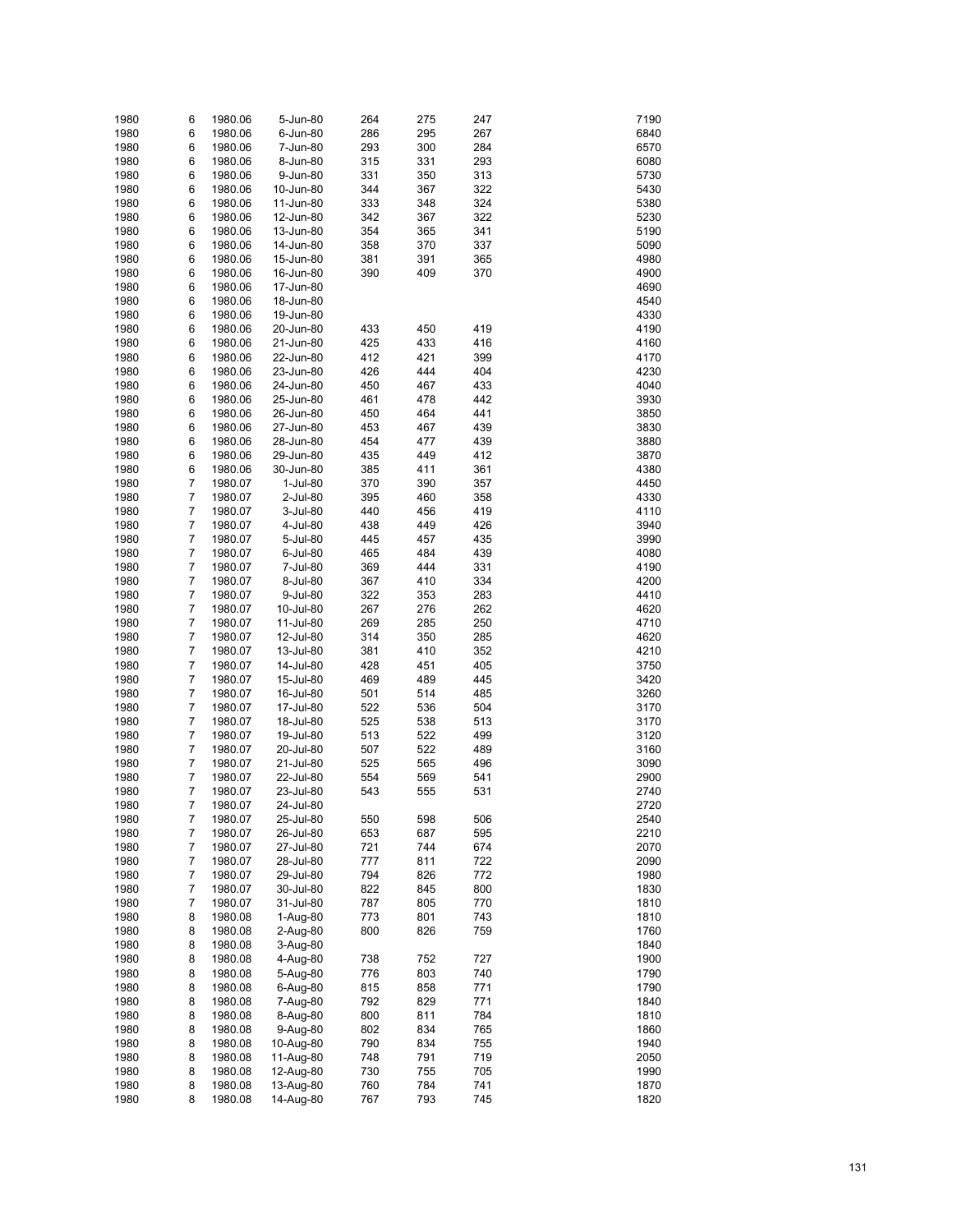| 1980 | 8  | 1980.08 | 15-Aug-80  | 770 | 795 | 742 | 1830 |
|------|----|---------|------------|-----|-----|-----|------|
| 1980 | 8  | 1980.08 | 16-Aug-80  | 721 | 784 | 684 | 1920 |
| 1980 | 8  | 1980.08 | 17-Aug-80  | 694 | 708 | 672 | 2010 |
| 1980 | 8  | 1980.08 | 18-Aug-80  | 709 | 729 | 697 | 2090 |
| 1980 | 8  | 1980.08 | 19-Aug-80  | 720 | 739 | 706 | 1970 |
| 1980 | 8  | 1980.08 | 20-Aug-80  | 708 | 716 | 699 | 1990 |
| 1980 | 8  | 1980.08 | 21-Aug-80  | 687 | 698 | 673 | 2050 |
| 1980 | 8  | 1980.08 | 22-Aug-80  | 691 | 710 | 675 | 1990 |
| 1980 | 8  | 1980.08 | 23-Aug-80  | 680 | 723 | 655 | 2020 |
| 1980 | 8  | 1980.08 | 24-Aug-80  | 665 | 709 | 646 | 2110 |
| 1980 | 8  | 1980.08 | 25-Aug-80  | 637 | 666 | 626 | 2230 |
| 1980 | 8  | 1980.08 | 26-Aug-80  | 646 | 669 | 627 | 2060 |
| 1980 | 8  | 1980.08 | 27-Aug-80  | 641 | 662 | 632 | 2050 |
| 1980 | 8  | 1980.08 | 28-Aug-80  | 646 | 660 | 635 | 2110 |
| 1980 | 8  | 1980.08 | 29-Aug-80  | 615 | 635 | 591 | 2140 |
| 1980 | 8  | 1980.08 | 30-Aug-80  | 599 | 622 | 580 | 2130 |
| 1980 | 8  | 1980.08 | 31-Aug-80  | 594 | 618 | 576 | 2270 |
| 1980 | 9  | 1980.09 | $1-Sep-80$ | 560 | 591 | 538 | 2400 |
| 1980 | 9  | 1980.09 | 2-Sep-80   | 535 | 553 | 523 | 2410 |
| 1980 | 9  | 1980.09 | 3-Sep-80   | 581 | 599 | 557 | 2220 |
| 1980 | 9  | 1980.09 | 4-Sep-80   | 493 | 606 | 410 | 2820 |
| 1980 | 9  | 1980.09 | 5-Sep-80   | 359 | 394 | 343 | 3450 |
| 1980 | 9  | 1980.09 | $6-Sep-80$ | 347 | 359 | 334 | 3630 |
| 1980 | 9  | 1980.09 | 7-Sep-80   | 329 | 344 | 316 | 3810 |
| 1980 | 9  | 1980.09 | 8-Sep-80   | 319 | 340 | 299 | 3960 |
| 1980 | 9  | 1980.09 | 9-Sep-80   | 332 | 344 | 299 | 3860 |
| 1980 | 9  | 1980.09 | 10-Sep-80  | 307 | 322 | 291 | 3930 |
| 1980 | 9  | 1980.09 | 11-Sep-80  | 300 | 317 | 291 | 3980 |
| 1980 | 9  | 1980.09 | 12-Sep-80  | 291 | 300 | 284 | 4070 |
| 1980 | 9  | 1980.09 | 13-Sep-80  | 287 | 297 | 276 | 4150 |
| 1980 | 9  | 1980.09 | 14-Sep-80  | 259 | 274 | 247 | 4320 |
| 1980 | 9  | 1980.09 | 15-Sep-80  | 252 | 259 | 239 | 4510 |
| 1980 | 9  | 1980.09 | 16-Sep-80  | 268 | 279 | 254 | 4290 |
| 1980 | 9  | 1980.09 | 17-Sep-80  |     |     |     | 4330 |
| 1980 | 9  | 1980.09 | 18-Sep-80  |     |     |     | 4390 |
| 1980 | 9  | 1980.09 | 19-Sep-80  |     |     |     | 4480 |
| 1980 | 9  | 1980.09 | 20-Sep-80  | 232 | 241 | 225 | 4620 |
| 1980 | 9  | 1980.09 | 21-Sep-80  | 216 | 229 | 201 | 4710 |
| 1980 | 9  | 1980.09 | 22-Sep-80  |     |     |     | 4740 |
| 1980 | 9  | 1980.09 | 23-Sep-80  |     |     |     | 4560 |
| 1980 | 9  | 1980.09 | 24-Sep-80  | 260 | 276 | 232 | 4200 |
| 1980 | 9  | 1980.09 | 25-Sep-80  | 288 | 318 | 260 | 3680 |
| 1980 | 9  | 1980.09 | 26-Sep-80  | 322 | 338 | 308 | 3380 |
| 1980 | 9  | 1980.09 | 27-Sep-80  | 336 | 344 | 328 | 3290 |
| 1980 | 9  | 1980.09 | 28-Sep-80  | 321 | 337 | 312 | 3300 |
| 1980 | 9  | 1980.09 | 29-Sep-80  | 312 | 323 | 303 | 3340 |
| 1980 | 9  | 1980.09 | 30-Sep-80  | 324 | 333 | 308 | 3220 |
| 1980 | 10 | 1980.1  | 1-Oct-80   | 326 | 344 | 313 | 3150 |
| 1980 | 10 | 1980.1  | 2-Oct-80   | 325 | 338 | 303 | 3300 |
| 1980 | 10 | 1980.1  | 3-Oct-80   | 244 | 301 | 193 | 4230 |
| 1980 | 10 | 1980.1  | 4-Oct-80   | 192 | 196 | 184 | 4760 |
| 1980 | 10 | 1980.1  | 5-Oct-80   | 192 | 202 | 186 | 5070 |
| 1980 | 10 | 1980.1  | 6-Oct-80   | 186 | 195 | 178 | 5230 |
| 1980 | 10 | 1980.1  | 7-Oct-80   | 182 | 187 | 176 | 5380 |
| 1980 | 10 | 1980.1  | 8-Oct-80   | 179 | 194 | 170 | 5410 |
| 1980 | 10 | 1980.1  | 9-Oct-80   | 189 | 200 | 181 | 5380 |
| 1980 | 10 | 1980.1  | 10-Oct-80  | 189 | 201 | 178 | 5270 |
| 1980 | 10 | 1980.1  | 11-Oct-80  | 201 | 215 | 186 | 4990 |
| 1980 | 10 | 1980.1  | 12-Oct-80  | 219 | 229 | 207 | 4670 |
| 1980 | 10 | 1980.1  | 13-Oct-80  | 223 | 233 | 210 | 4490 |
| 1980 | 10 | 1980.1  | 14-Oct-80  | 224 | 246 | 208 | 4390 |
| 1980 | 10 | 1980.1  | 15-Oct-80  | 244 | 257 | 232 | 4190 |
| 1980 | 10 | 1980.1  | 16-Oct-80  | 280 | 319 | 254 | 3840 |
| 1980 | 10 | 1980.1  | 17-Oct-80  |     |     |     | 3540 |
| 1980 | 10 | 1980.1  | 18-Oct-80  |     |     |     | 3310 |
| 1980 | 10 | 1980.1  | 19-Oct-80  |     |     |     | 3330 |
| 1980 | 10 | 1980.1  | 20-Oct-80  |     |     |     | 3280 |
| 1980 | 10 | 1980.1  | 21-Oct-80  | 408 | 423 | 373 | 3190 |
| 1980 | 10 | 1980.1  | 22-Oct-80  | 311 | 356 | 282 | 3840 |
| 1980 | 10 | 1980.1  | 23-Oct-80  | 331 | 373 | 279 | 3630 |
| 1980 | 10 | 1980.1  | 24-Oct-80  | 381 | 412 | 348 | 3340 |
|      |    |         |            |     |     |     |      |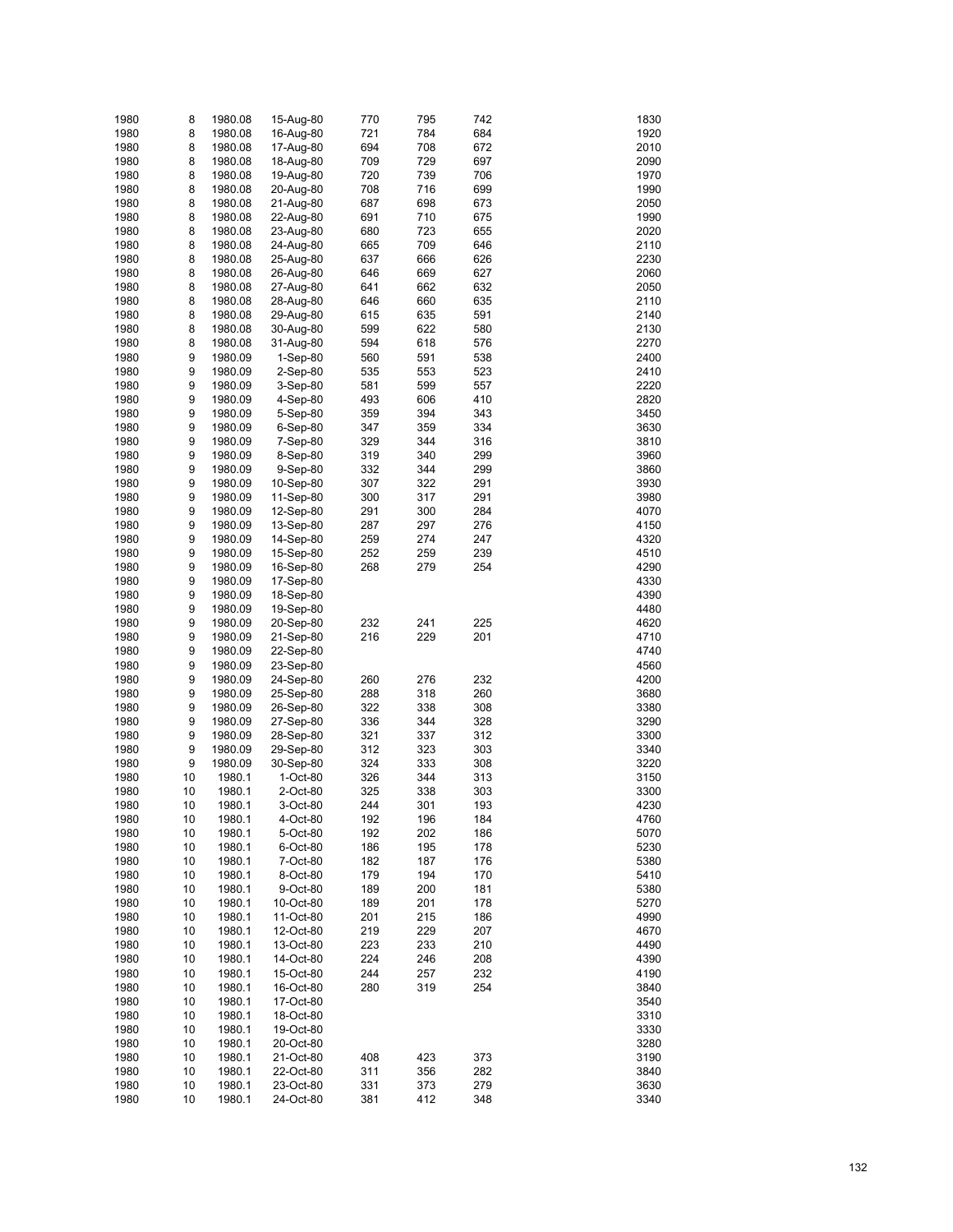| 1980 | 10 | 1980.1  | 25-Oct-80  | 375 | 391 | 357 | 3300 |
|------|----|---------|------------|-----|-----|-----|------|
| 1980 | 10 | 1980.1  | 26-Oct-80  | 342 | 382 | 305 | 3560 |
| 1980 | 10 | 1980.1  | 27-Oct-80  | 291 | 323 | 269 | 3900 |
|      |    |         |            |     |     |     |      |
| 1980 | 10 | 1980.1  | 28-Oct-80  | 296 | 317 | 181 | 3770 |
| 1980 | 10 | 1980.1  | 29-Oct-80  |     |     |     | 3690 |
| 1980 | 10 | 1980.1  | 30-Oct-80  | 378 | 398 | 351 | 3450 |
| 1980 | 10 | 1980.1  | 31-Oct-80  | 390 | 409 | 365 | 3360 |
| 1980 | 11 | 1980.11 | 1-Nov-80   | 402 | 421 | 383 | 3310 |
| 1980 | 11 | 1980.11 | 2-Nov-80   | 339 | 405 | 272 | 3670 |
| 1980 | 11 | 1980.11 | 3-Nov-80   | 283 | 300 | 265 | 4380 |
| 1980 | 11 | 1980.11 | 4-Nov-80   | 283 | 298 | 273 | 4480 |
| 1980 | 11 | 1980.11 | 5-Nov-80   | 274 | 285 | 259 | 4480 |
| 1980 | 11 | 1980.11 | 6-Nov-80   | 341 | 435 | 267 | 4270 |
| 1980 | 11 | 1980.11 | 7-Nov-80   | 444 | 470 | 417 | 3390 |
| 1980 | 11 | 1980.11 | 8-Nov-80   | 447 | 464 | 433 | 3040 |
| 1980 | 11 | 1980.11 |            | 427 | 439 | 415 | 3060 |
|      |    |         | 9-Nov-80   |     |     |     |      |
| 1980 | 11 | 1980.11 | 10-Nov-80  | 420 | 428 | 410 | 3060 |
| 1980 | 11 | 1980.11 | 11-Nov-80  |     |     |     | 3040 |
| 1980 | 11 | 1980.11 | 12-Nov-80  | 424 | 433 | 414 | 3030 |
| 1980 | 11 | 1980.11 | 13-Nov-80  | 417 | 428 | 401 | 3030 |
| 1980 | 11 | 1980.11 | 14-Nov-80  | 405 | 419 | 388 | 3060 |
| 1980 | 11 | 1980.11 | 15-Nov-80  | 400 | 411 | 389 | 3070 |
| 1980 | 11 | 1980.11 | 16-Nov-80  | 402 | 427 | 385 | 2970 |
| 1980 | 11 | 1980.11 | 17-Nov-80  | 392 | 403 | 375 | 2980 |
| 1980 | 11 | 1980.11 | 18-Nov-80  | 408 | 426 | 386 | 2940 |
| 1980 | 11 | 1980.11 | 19-Nov-80  | 405 | 414 | 394 | 2920 |
| 1980 | 11 | 1980.11 | 20-Nov-80  | 400 | 407 | 390 | 2940 |
| 1980 | 11 | 1980.11 | 21-Nov-80  | 403 | 422 | 382 | 2940 |
|      |    |         |            |     |     |     |      |
| 1980 | 11 | 1980.11 | 22-Nov-80  | 397 | 409 | 375 | 3010 |
| 1980 | 11 | 1980.11 | 23-Nov-80  | 366 | 380 | 353 | 3170 |
| 1980 | 11 | 1980.11 | 24-Nov-80  | 353 | 365 | 344 | 3170 |
| 1980 | 11 | 1980.11 | 25-Nov-80  | 362 | 373 | 343 | 3110 |
| 1980 | 11 | 1980.11 | 26-Nov-80  | 341 | 353 | 331 | 3150 |
| 1980 | 11 | 1980.11 | 27-Nov-80  | 338 | 351 | 325 | 3180 |
| 1980 | 11 | 1980.11 | 28-Nov-80  | 342 | 355 | 329 | 3180 |
| 1980 | 11 | 1980.11 | 29-Nov-80  | 347 | 357 | 340 | 3120 |
| 1980 | 11 | 1980.11 | 30-Nov-80  | 338 | 345 | 330 | 3180 |
| 1980 | 12 | 1980.12 | 1-Dec-80   | 340 | 354 | 328 | 3180 |
| 1980 | 12 | 1980.12 | 2-Dec-80   | 364 | 373 | 354 | 3100 |
| 1980 | 12 | 1980.12 | 3-Dec-80   | 370 | 376 | 364 | 3080 |
| 1980 | 12 | 1980.12 | 4-Dec-80   | 386 | 410 | 363 | 3130 |
|      |    |         |            |     |     |     |      |
| 1980 | 12 | 1980.12 | 5-Dec-80   | 403 | 423 | 380 | 3140 |
| 1980 | 12 | 1980.12 | 6-Dec-80   | 428 | 441 | 410 | 3120 |
| 1980 | 12 | 1980.12 | 7-Dec-80   | 423 | 437 | 415 | 3130 |
| 1980 | 12 | 1980.12 | 8-Dec-80   | 427 | 438 | 409 | 3090 |
| 1980 | 12 | 1980.12 | 9-Dec-80   | 441 | 455 | 422 | 3000 |
| 1980 | 12 | 1980.12 | 10-Dec-80  | 482 | 502 | 450 | 2820 |
| 1980 | 12 | 1980.12 | 11-Dec-80  | 502 | 536 | 482 | 2740 |
| 1980 | 12 | 1980.12 | 12-Dec-80  | 501 | 541 | 483 | 2710 |
| 1980 | 12 | 1980.12 | 13-Dec-80  | 500 | 534 | 476 | 2690 |
| 1980 | 12 | 1980.12 | 14-Dec-80  | 482 | 507 | 465 | 2740 |
| 1980 | 12 | 1980.12 | 15-Dec-80  | 497 | 515 | 484 | 2750 |
| 1980 | 12 | 1980.12 | 16-Dec-80  | 419 | 494 | 301 | 2690 |
|      |    |         |            |     |     |     |      |
| 1980 | 12 | 1980.12 | 17-Dec-80  |     |     |     | 2700 |
| 1980 | 12 | 1980.12 | 18-Dec-80  |     |     |     | 2690 |
| 1980 | 12 | 1980.12 | 19-Dec-80  |     |     |     | 2700 |
| 1980 | 12 | 1980.12 | 20-Dec-80  |     |     |     | 2680 |
| 1980 | 12 | 1980.12 | 21-Dec-80  |     |     |     | 2730 |
| 1980 | 12 | 1980.12 | 22-Dec-80  |     |     |     | 3170 |
| 1980 | 12 | 1980.12 | 23-Dec-80  |     |     |     | 2900 |
| 1980 | 12 | 1980.12 | 24-Dec-80  |     |     |     | 3640 |
| 1980 | 12 | 1980.12 | 25-Dec-80  |     |     |     | 3820 |
| 1980 | 12 | 1980.12 | 26-Dec-80  |     |     |     | 3340 |
| 1980 | 12 | 1980.12 | 27-Dec-80  |     |     |     | 2540 |
| 1980 | 12 | 1980.12 | 28-Dec-80  |     |     |     | 2890 |
| 1980 | 12 | 1980.12 | 29-Dec-80  |     |     |     | 2870 |
|      |    |         |            |     |     |     | 2450 |
| 1980 | 12 | 1980.12 | 30-Dec-80  |     |     |     |      |
| 1980 | 12 | 1980.12 | 31-Dec-80  |     |     |     | 3200 |
| 1981 | 1  | 1981.01 | $1-Jan-81$ |     |     |     | 3460 |
| 1981 | 1  | 1981.01 | 2-Jan-81   |     |     |     | 3230 |
| 1981 | 1  | 1981.01 | 3-Jan-81   |     |     |     | 2510 |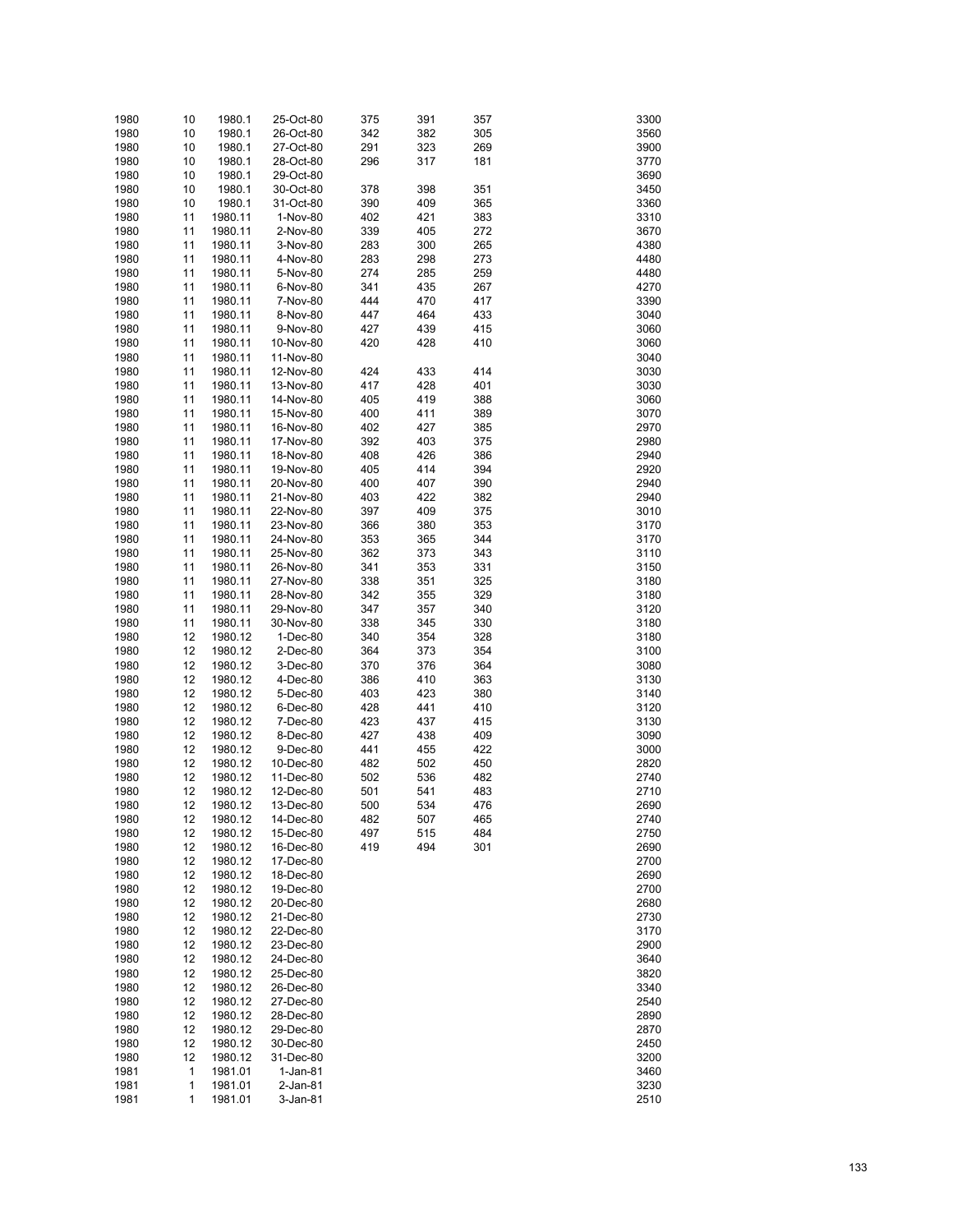| 1981 | 1 | 1981.01 | 4-Jan-81  | 3130 |
|------|---|---------|-----------|------|
| 1981 | 1 | 1981.01 | 5-Jan-81  | 2920 |
| 1981 | 1 | 1981.01 | 6-Jan-81  | 2430 |
| 1981 | 1 | 1981.01 | 7-Jan-81  | 3310 |
| 1981 | 1 | 1981.01 | 8-Jan-81  | 3540 |
| 1981 | 1 | 1981.01 | 9-Jan-81  | 3620 |
| 1981 | 1 | 1981.01 | 10-Jan-81 | 3560 |
|      |   |         |           |      |
| 1981 | 1 | 1981.01 | 11-Jan-81 | 3420 |
| 1981 | 1 | 1981.01 | 12-Jan-81 | 2970 |
| 1981 | 1 | 1981.01 | 13-Jan-81 | 2380 |
| 1981 | 1 | 1981.01 | 14-Jan-81 | 3190 |
| 1981 | 1 | 1981.01 | 15-Jan-81 | 3400 |
| 1981 | 1 | 1981.01 | 16-Jan-81 | 3350 |
| 1981 | 1 | 1981.01 | 17-Jan-81 | 3390 |
| 1981 | 1 | 1981.01 | 18-Jan-81 | 3260 |
| 1981 | 1 | 1981.01 | 19-Jan-81 | 2840 |
| 1981 | 1 | 1981.01 | 20-Jan-81 | 2300 |
| 1981 | 1 | 1981.01 | 21-Jan-81 | 2690 |
| 1981 | 1 | 1981.01 | 22-Jan-81 | 2760 |
| 1981 | 1 | 1981.01 | 23-Jan-81 | 2880 |
| 1981 | 1 | 1981.01 | 24-Jan-81 | 3060 |
|      |   |         |           |      |
| 1981 | 1 | 1981.01 | 25-Jan-81 | 3010 |
| 1981 | 1 | 1981.01 | 26-Jan-81 | 2820 |
| 1981 | 1 | 1981.01 | 27-Jan-81 | 2810 |
| 1981 | 1 | 1981.01 | 28-Jan-81 | 3340 |
| 1981 | 1 | 1981.01 | 29-Jan-81 | 4270 |
| 1981 | 1 | 1981.01 | 30-Jan-81 | 5220 |
| 1981 | 1 | 1981.01 | 31-Jan-81 | 5700 |
| 1981 | 2 | 1981.02 | 1-Feb-81  | 4960 |
| 1981 | 2 | 1981.02 | 2-Feb-81  | 4090 |
| 1981 | 2 | 1981.02 | 3-Feb-81  | 3280 |
| 1981 | 2 | 1981.02 | 4-Feb-81  | 3420 |
| 1981 | 2 | 1981.02 | 5-Feb-81  | 3340 |
| 1981 | 2 | 1981.02 | 6-Feb-81  | 3250 |
| 1981 | 2 | 1981.02 | 7-Feb-81  | 3220 |
|      | 2 |         |           | 2990 |
| 1981 |   | 1981.02 | 8-Feb-81  |      |
| 1981 | 2 | 1981.02 | 9-Feb-81  | 2690 |
| 1981 | 2 | 1981.02 | 10-Feb-81 | 2450 |
| 1981 | 2 | 1981.02 | 11-Feb-81 | 2950 |
| 1981 | 2 | 1981.02 | 12-Feb-81 | 3030 |
| 1981 | 2 | 1981.02 | 13-Feb-81 | 2920 |
| 1981 | 2 | 1981.02 | 14-Feb-81 | 2880 |
| 1981 | 2 | 1981.02 | 15-Feb-81 | 2810 |
| 1981 | 2 | 1981.02 | 16-Feb-81 | 2400 |
| 1981 | 2 | 1981.02 | 17-Feb-81 | 2220 |
| 1981 | 2 | 1981.02 | 18-Feb-81 | 2220 |
| 1981 | 2 | 1981.02 | 19-Feb-81 | 2630 |
| 1981 | 2 | 1981.02 | 20-Feb-81 | 2660 |
| 1981 | 2 | 1981.02 | 21-Feb-81 | 2690 |
| 1981 | 2 | 1981.02 | 22-Feb-81 | 2630 |
| 1981 | 2 | 1981.02 | 23-Feb-81 | 2230 |
| 1981 | 2 | 1981.02 | 24-Feb-81 | 2060 |
|      |   | 1981.02 |           |      |
| 1981 | 2 |         | 25-Feb-81 | 2480 |
| 1981 | 2 | 1981.02 | 26-Feb-81 | 2640 |
| 1981 | 2 | 1981.02 | 27-Feb-81 | 2730 |
| 1981 | 2 | 1981.02 | 28-Feb-81 | 2740 |
| 1981 | 3 | 1981.03 | 1-Mar-81  | 2600 |
| 1981 | 3 | 1981.03 | 2-Mar-81  | 2350 |
| 1981 | 3 | 1981.03 | 3-Mar-81  | 2090 |
| 1981 | 3 | 1981.03 | 4-Mar-81  | 2300 |
| 1981 | 3 | 1981.03 | 5-Mar-81  | 2520 |
| 1981 | 3 | 1981.03 | 6-Mar-81  | 3080 |
| 1981 | 3 | 1981.03 | 7-Mar-81  | 3470 |
| 1981 | 3 | 1981.03 | 8-Mar-81  | 3250 |
| 1981 | 3 | 1981.03 | 9-Mar-81  | 2830 |
| 1981 | 3 | 1981.03 | 10-Mar-81 | 2490 |
|      | 3 | 1981.03 | 11-Mar-81 | 2490 |
| 1981 |   |         |           |      |
| 1981 | 3 | 1981.03 | 12-Mar-81 | 2370 |
| 1981 | 3 | 1981.03 | 13-Mar-81 | 2340 |
| 1981 | 3 | 1981.03 | 14-Mar-81 | 2320 |
| 1981 | 3 | 1981.03 | 15-Mar-81 | 2340 |

| 3130      |  |
|-----------|--|
| 2920      |  |
|           |  |
| 2430      |  |
| 310       |  |
|           |  |
| 3540      |  |
| 8620      |  |
|           |  |
| 3560      |  |
|           |  |
| 3420      |  |
| 2970      |  |
|           |  |
| 2380      |  |
| 3190      |  |
|           |  |
| 3400      |  |
| 350       |  |
| };        |  |
| 390<br>}; |  |
|           |  |
| 3260      |  |
| 2840      |  |
|           |  |
| 2300      |  |
|           |  |
| 2690      |  |
| 2760      |  |
|           |  |
| 2880      |  |
| 3060      |  |
|           |  |
| 3010      |  |
|           |  |
| 2820      |  |
| 2810      |  |
|           |  |
| 340<br>3  |  |
| 4270      |  |
|           |  |
| 5220      |  |
|           |  |
| 5700      |  |
| 4960      |  |
|           |  |
| 4090      |  |
| 3280      |  |
|           |  |
| 3420      |  |
|           |  |
| 3340      |  |
| 3250      |  |
|           |  |
| 3220      |  |
| 2990      |  |
|           |  |
| 2690      |  |
| 2450      |  |
|           |  |
| 2950      |  |
|           |  |
| 3030      |  |
| 2920      |  |
|           |  |
| 2880      |  |
|           |  |
| 2810      |  |
| 2400      |  |
|           |  |
| 220       |  |
| 220       |  |
|           |  |
| 2630      |  |
| 2660      |  |
|           |  |
| 2690      |  |
| 2630<br>) |  |
|           |  |
| 2230      |  |
| 2060      |  |
|           |  |
| 2480      |  |
|           |  |
| 2640      |  |
| 27:<br>30 |  |
|           |  |
| 2740      |  |
| 2600      |  |
|           |  |
| 2350      |  |
|           |  |
| 2090      |  |
| 2300      |  |
|           |  |
| 2520      |  |
| 3080      |  |
|           |  |
| 3470      |  |
| 3250      |  |
|           |  |
| 2830      |  |
|           |  |
| 2490      |  |
| 2490      |  |
|           |  |
|           |  |
| 2370      |  |
|           |  |
| 340       |  |
| 2320      |  |
| 2340      |  |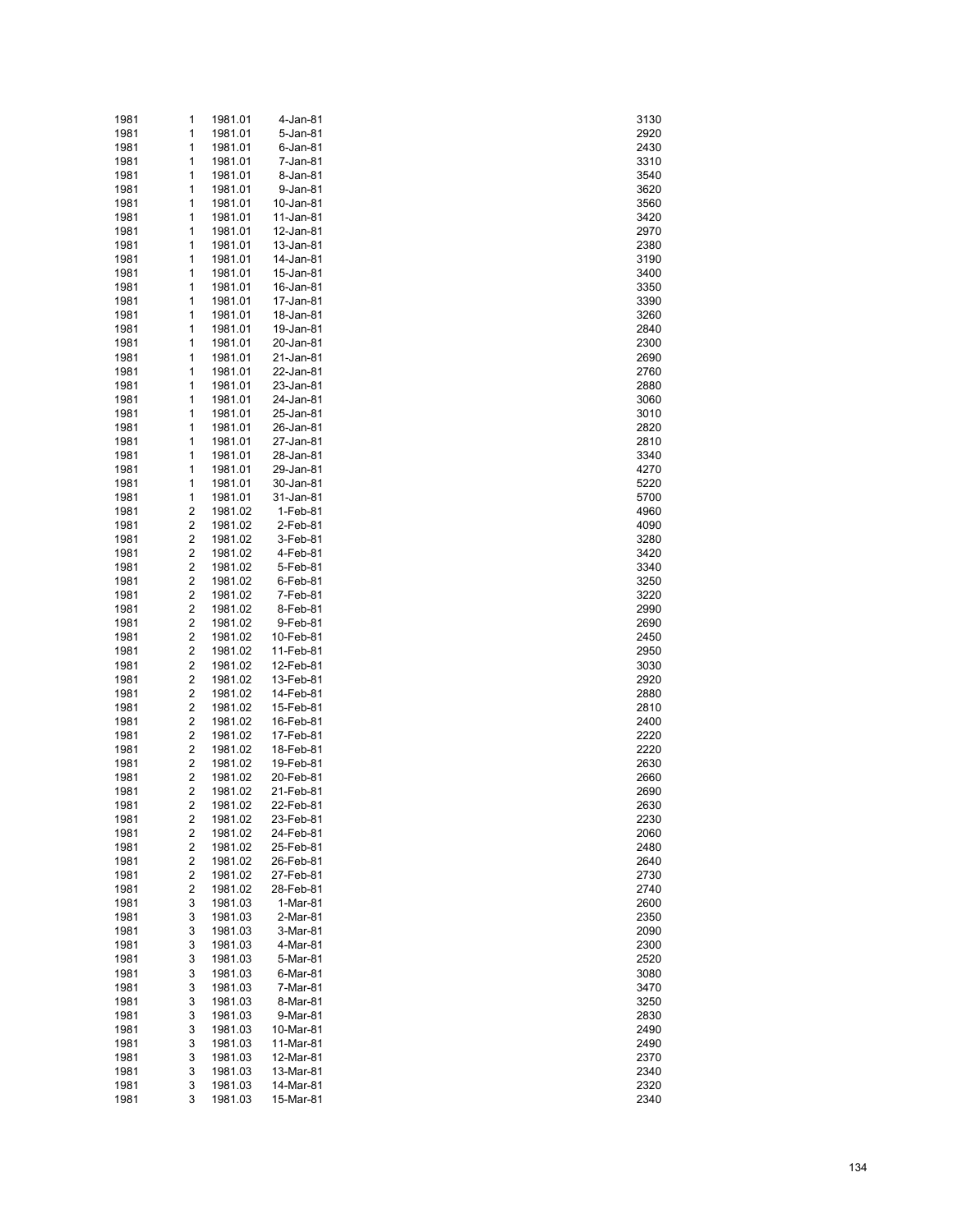| 1981         | 3      | 1981.03            | 16-Mar-81              |              |              |              | 2350         |
|--------------|--------|--------------------|------------------------|--------------|--------------|--------------|--------------|
| 1981         | 3      | 1981.03            | 17-Mar-81              |              |              |              | 2290         |
| 1981         | 3      | 1981.03            | 18-Mar-81              |              |              |              | 2710         |
| 1981         | 3      | 1981.03            | 19-Mar-81              |              |              |              | 2990         |
| 1981         | 3      | 1981.03            | 20-Mar-81              |              |              |              | 3420         |
| 1981         | 3<br>3 | 1981.03            | 21-Mar-81              |              |              |              | 4950         |
| 1981<br>1981 | 3      | 1981.03<br>1981.03 | 22-Mar-81<br>23-Mar-81 |              |              |              | 4600<br>4430 |
| 1981         | 3      | 1981.03            | 24-Mar-81              |              |              |              | 4180         |
| 1981         | 3      | 1981.03            | 25-Mar-81              |              |              |              | 4260         |
| 1981         | 3      | 1981.03            | 26-Mar-81              |              |              |              | 3970         |
| 1981         | 3      | 1981.03            | 27-Mar-81              | 622          | 682          | 586          | 4410         |
| 1981         | 3      | 1981.03            | 28-Mar-81              | 758          | 826          | 678          | 3880         |
| 1981         | 3      | 1981.03            | 29-Mar-81              | 814          | 827          | 806          | 3420         |
| 1981         | 3      | 1981.03            | 30-Mar-81              | 845          | 885          | 796          | 3170         |
| 1981         | 3      | 1981.03            | 31-Mar-81              | 895          | 949          | 841          | 2910         |
| 1981         | 4      | 1981.04            | 1-Apr-81               | 900          | 937          | 860          | 2950         |
| 1981         | 4      | 1981.04            | 2-Apr-81               | 925          | 967          | 891          | 2920         |
| 1981         | 4      | 1981.04            | 3-Apr-81               | 956          | 974          | 914          | 2710         |
| 1981         | 4      | 1981.04            | 4-Apr-81               | 1022         | 1108         | 948          | 2470         |
| 1981         | 4      | 1981.04            | 5-Apr-81               | 1112         | 1150         | 1081         | 2380         |
| 1981<br>1981 | 4<br>4 | 1981.04<br>1981.04 | 6-Apr-81<br>7-Apr-81   | 1088<br>1155 | 1105<br>1216 | 1061<br>1059 | 2260<br>1970 |
| 1981         | 4      | 1981.04            | 8-Apr-81               | 1170         | 1204         | 1141         | 1900         |
| 1981         | 4      | 1981.04            | 9-Apr-81               | 1092         | 1196         | 1005         | 1830         |
| 1981         | 4      | 1981.04            | 10-Apr-81              | 1085         | 1110         | 1034         | 1760         |
| 1981         | 4      | 1981.04            | 11-Apr-81              | 1045         | 1088         | 998          | 1760         |
| 1981         | 4      | 1981.04            | 12-Apr-81              | 977          | 1025         | 920          | 1820         |
| 1981         | 4      | 1981.04            | 13-Apr-81              | 887          | 915          | 870          | 2000         |
| 1981         | 4      | 1981.04            | 14-Apr-81              | 856          | 869          | 813          | 1960         |
| 1981         | 4      | 1981.04            | 15-Apr-81              | 772          | 810          | 741          | 2030         |
| 1981         | 4      | 1981.04            | 16-Apr-81              | 684          | 745          | 632          | 2240         |
| 1981         | 4      | 1981.04            | 17-Apr-81              | 612          | 632          | 577          | 2440         |
| 1981         | 4      | 1981.04            | 18-Apr-81              | 560          | 582          | 535          | 2550         |
| 1981         | 4      | 1981.04            | 19-Apr-81              | 545          | 570          | 522          | 2910         |
| 1981<br>1981 | 4<br>4 | 1981.04<br>1981.04 | 20-Apr-81<br>21-Apr-81 | 534<br>499   | 565<br>515   | 500<br>484   | 3330<br>3260 |
| 1981         | 4      | 1981.04            | 22-Apr-81              | 513          | 548          | 489          | 3250         |
| 1981         | 4      | 1981.04            | 23-Apr-81              | 495          | 531          | 454          | 3180         |
| 1981         | 4      | 1981.04            | 24-Apr-81              | 462          | 474          | 449          | 3140         |
| 1981         | 4      | 1981.04            | 25-Apr-81              | 480          | 500          | 470          | 3040         |
| 1981         | 4      | 1981.04            | 26-Apr-81              | 503          | 511          | 489          | 2990         |
| 1981         | 4      | 1981.04            | 27-Apr-81              | 532          | 565          | 505          | 2930         |
| 1981         | 4      | 1981.04            | 28-Apr-81              | 551          | 570          | 522          | 2780         |
| 1981         | 4      | 1981.04            | 29-Apr-81              | 535          | 555          | 504          | 2640         |
| 1981         | 4      | 1981.04            | 30-Apr-81              | 559          | 595          | 518          | 2570         |
| 1981         | 5      | 1981.05            | $1-May-81$             | 601          | 628          | 572          | 2380         |
| 1981         | 5      | 1981.05            | 2-May-81               | 586          | 597          | 574          | 2280         |
| 1981         | 5      | 1981.05            | 3-May-81               | 604          | 621          | 587          | 2310         |
| 1981<br>1981 | 5<br>5 | 1981.05<br>1981.05 | 4-May-81<br>5-May-81   | 622<br>641   | 638<br>676   | 605<br>610   | 2300<br>2200 |
| 1981         | 5      | 1981.05            | 6-May-81               | 623          | 636          | 609          | 2160         |
| 1981         | 5      | 1981.05            | 7-May-81               | 591          | 611          | 566          | 2160         |
| 1981         | 5      | 1981.05            | 8-May-81               | 582          | 591          | 568          | 2160         |
| 1981         | 5      | 1981.05            | 9-May-81               | 559          | 590          | 507          | 2240         |
| 1981         | 5      | 1981.05            | 10-May-81              | 514          | 535          | 494          | 2270         |
| 1981         | 5      | 1981.05            | 11-May-81              | 562          | 600          | 520          | 2330         |
| 1981         | 5      | 1981.05            | 12-May-81              | 598          | 616          | 575          | 2220         |
| 1981         | 5      | 1981.05            | 13-May-81              | 622          | 653          | 590          | 2000         |
| 1981         | 5      | 1981.05            | 14-May-81              | 679          | 701          | 654          | 1890         |
| 1981         | 5      | 1981.05            | 15-May-81              | 675          | 698          | 648          | 1850         |
| 1981         | 5      | 1981.05            | 16-May-81              | 637          | 675          | 615          | 1860         |
| 1981         | 5      | 1981.05            | 17-May-81              | 674          | 705          | 632          | 1830         |
| 1981<br>1981 | 5<br>5 | 1981.05<br>1981.05 | 18-May-81<br>19-May-81 | 684<br>692   | 718<br>710   | 652<br>672   | 1910<br>1850 |
| 1981         | 5      | 1981.05            | 20-May-81              | 707          | 731          | 689          | 1790         |
| 1981         | 5      | 1981.05            | 21-May-81              | 685          | 710          | 674          | 1800         |
| 1981         | 5      | 1981.05            | 22-May-81              | 740          | 782          | 691          | 1780         |
| 1981         | 5      | 1981.05            | 23-May-81              | 759          | 786          | 744          | 1770         |
| 1981         | 5      | 1981.05            | 24-May-81              | 779          | 797          | 749          | 1700         |
| 1981         | 5      | 1981.05            | 25-May-81              | 786          | 812          | 763          | 1760         |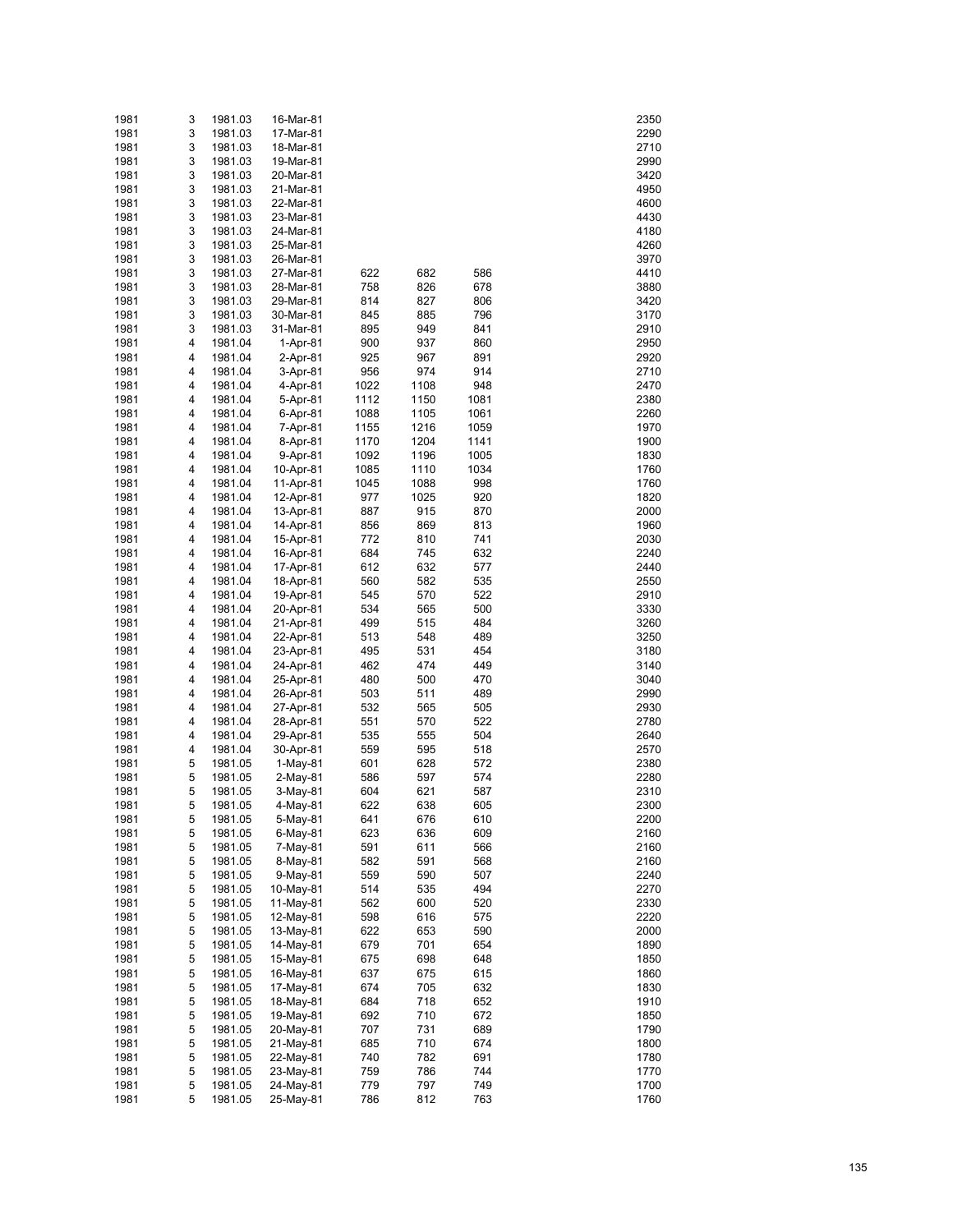| 1981 | 5 | 1981.05 | 26-May-81 | 776 | 812 | 753 | 1810 |
|------|---|---------|-----------|-----|-----|-----|------|
|      |   |         |           |     |     |     |      |
| 1981 | 5 | 1981.05 | 27-May-81 | 742 | 761 | 720 | 1680 |
| 1981 | 5 | 1981.05 | 28-May-81 | 760 | 808 | 716 | 1610 |
| 1981 | 5 | 1981.05 | 29-May-81 | 774 | 798 | 754 | 1650 |
| 1981 | 5 | 1981.05 | 30-May-81 | 795 | 821 | 774 | 1680 |
| 1981 | 5 | 1981.05 | 31-May-81 | 775 | 797 | 751 | 1740 |
| 1981 | 6 |         | 1-Jun-81  | 766 | 792 | 725 | 1760 |
|      |   | 1981.06 |           |     |     |     |      |
| 1981 | 6 | 1981.06 | 2-Jun-81  | 751 | 780 | 710 | 1640 |
| 1981 | 6 | 1981.06 | 3-Jun-81  | 797 | 850 | 738 | 1540 |
| 1981 | 6 | 1981.06 | 4-Jun-81  | 831 | 857 | 813 | 1470 |
| 1981 | 6 | 1981.06 | 5-Jun-81  | 824 | 857 | 799 | 1490 |
| 1981 | 6 | 1981.06 | 6-Jun-81  | 802 | 847 | 756 | 1480 |
|      |   |         |           |     |     |     |      |
| 1981 | 6 | 1981.06 | 7-Jun-81  | 753 | 780 | 740 | 1540 |
| 1981 | 6 | 1981.06 | 8-Jun-81  | 766 | 780 | 747 | 1570 |
| 1981 | 6 | 1981.06 | 9-Jun-81  | 805 | 826 | 780 | 1500 |
| 1981 | 6 | 1981.06 | 10-Jun-81 | 816 | 846 | 789 | 1370 |
| 1981 | 6 | 1981.06 | 11-Jun-81 | 818 | 834 | 798 | 1270 |
| 1981 | 6 | 1981.06 | 12-Jun-81 | 826 | 862 | 783 | 1260 |
|      |   |         |           |     |     |     |      |
| 1981 | 6 | 1981.06 | 13-Jun-81 | 813 | 836 | 802 | 1320 |
| 1981 | 6 | 1981.06 | 14-Jun-81 | 787 | 816 | 756 | 1420 |
| 1981 | 6 | 1981.06 | 15-Jun-81 | 778 | 824 | 744 | 1550 |
| 1981 | 6 | 1981.06 | 16-Jun-81 | 819 | 849 | 780 | 1470 |
| 1981 | 6 | 1981.06 | 17-Jun-81 | 819 | 857 | 792 | 1400 |
|      |   |         |           |     |     |     |      |
| 1981 | 6 | 1981.06 | 18-Jun-81 | 798 | 833 | 766 | 1350 |
| 1981 | 6 | 1981.06 | 19-Jun-81 | 757 | 830 | 713 | 1390 |
| 1981 | 6 | 1981.06 | 20-Jun-81 | 757 | 789 | 718 | 1420 |
| 1981 | 6 | 1981.06 | 21-Jun-81 | 702 | 752 | 646 | 1660 |
| 1981 | 6 | 1981.06 | 22-Jun-81 | 616 | 648 | 560 | 1840 |
| 1981 | 6 |         | 23-Jun-81 | 592 | 632 | 560 | 1700 |
|      |   | 1981.06 |           |     |     |     |      |
| 1981 | 6 | 1981.06 | 24-Jun-81 | 571 | 608 | 516 | 1580 |
| 1981 | 6 | 1981.06 | 25-Jun-81 | 605 | 637 | 588 | 1490 |
| 1981 | 6 | 1981.06 | 26-Jun-81 | 613 | 631 | 587 | 1430 |
| 1981 | 6 | 1981.06 | 27-Jun-81 | 611 | 654 | 571 | 1470 |
| 1981 | 6 | 1981.06 | 28-Jun-81 | 587 | 623 | 521 | 1560 |
|      |   |         |           |     |     |     |      |
| 1981 | 6 | 1981.06 | 29-Jun-81 | 547 | 586 | 501 | 1540 |
| 1981 | 6 | 1981.06 | 30-Jun-81 | 596 | 618 | 563 | 1480 |
| 1981 | 7 | 1981.07 | 1-Jul-81  | 616 | 650 | 592 | 1420 |
| 1981 | 7 | 1981.07 | 2-Jul-81  | 650 | 678 | 628 | 1410 |
| 1981 | 7 | 1981.07 | 3-Jul-81  | 623 | 650 | 581 | 1510 |
|      |   |         |           |     |     |     |      |
| 1981 | 7 | 1981.07 | 4-Jul-81  | 588 | 606 | 571 | 1590 |
| 1981 | 7 | 1981.07 | 5-Jul-81  | 577 | 594 | 562 | 1620 |
| 1981 | 7 | 1981.07 | 6-Jul-81  | 552 | 572 | 530 | 1710 |
| 1981 | 7 | 1981.07 | 7-Jul-81  | 595 | 623 | 546 | 1490 |
| 1981 | 7 | 1981.07 | 8-Jul-81  | 642 | 666 | 618 | 1320 |
| 1981 | 7 | 1981.07 | 9-Jul-81  | 696 | 725 | 664 | 1240 |
|      |   |         |           |     |     |     |      |
| 1981 | 7 | 1981.07 | 10-Jul-81 | 762 | 782 | 739 | 1190 |
| 1981 | 7 | 1981.07 | 11-Jul-81 | 757 | 775 | 737 | 1200 |
| 1981 | 7 | 1981.07 | 12-Jul-81 | 736 | 776 | 699 | 1290 |
| 1981 | 7 | 1981.07 | 13-Jul-81 | 732 | 765 | 696 | 1290 |
| 1981 | 7 | 1981.07 | 14-Jul-81 | 743 | 770 | 718 | 1210 |
|      |   |         |           |     |     |     |      |
| 1981 | 7 | 1981.07 | 15-Jul-81 | 716 | 734 | 691 | 1180 |
| 1981 | 7 | 1981.07 | 16-Jul-81 | 753 | 787 | 714 | 1110 |
| 1981 | 7 | 1981.07 | 17-Jul-81 | 730 | 746 | 704 | 1180 |
| 1981 | 7 | 1981.07 | 18-Jul-81 | 725 | 742 | 697 | 1250 |
| 1981 | 7 | 1981.07 | 19-Jul-81 | 748 | 782 | 732 | 1290 |
| 1981 | 7 |         |           | 788 | 828 | 760 | 1340 |
|      |   | 1981.07 | 20-Jul-81 |     |     |     |      |
| 1981 | 7 | 1981.07 | 21-Jul-81 | 804 | 835 | 769 | 1180 |
| 1981 | 7 | 1981.07 | 22-Jul-81 | 874 | 924 | 817 | 1050 |
| 1981 | 7 | 1981.07 | 23-Jul-81 | 823 | 852 | 780 | 1070 |
| 1981 | 7 | 1981.07 | 24-Jul-81 | 810 | 861 | 738 | 1030 |
| 1981 | 7 | 1981.07 | 25-Jul-81 | 830 | 867 | 799 | 1070 |
|      |   |         |           |     |     |     |      |
| 1981 | 7 | 1981.07 | 26-Jul-81 | 789 | 822 | 750 | 1220 |
| 1981 | 7 | 1981.07 | 27-Jul-81 | 757 | 780 | 727 | 1240 |
| 1981 | 7 | 1981.07 | 28-Jul-81 | 810 | 856 | 772 | 1190 |
| 1981 | 7 | 1981.07 | 29-Jul-81 | 816 | 840 | 791 | 1140 |
| 1981 | 7 | 1981.07 | 30-Jul-81 | 815 | 841 | 796 | 1070 |
| 1981 | 7 |         |           | 791 | 831 | 750 | 1120 |
|      |   | 1981.07 | 31-Jul-81 |     |     |     |      |
| 1981 | 8 | 1981.08 | 1-Aug-81  | 780 | 814 | 739 | 1200 |
| 1981 | 8 | 1981.08 | 2-Aug-81  | 777 | 813 | 738 | 1250 |
| 1981 | 8 | 1981.08 | 3-Aug-81  | 762 | 808 | 711 | 1360 |
| 1981 | 8 | 1981.08 | 4-Aug-81  | 726 | 773 | 680 | 1330 |
|      |   |         |           |     |     |     |      |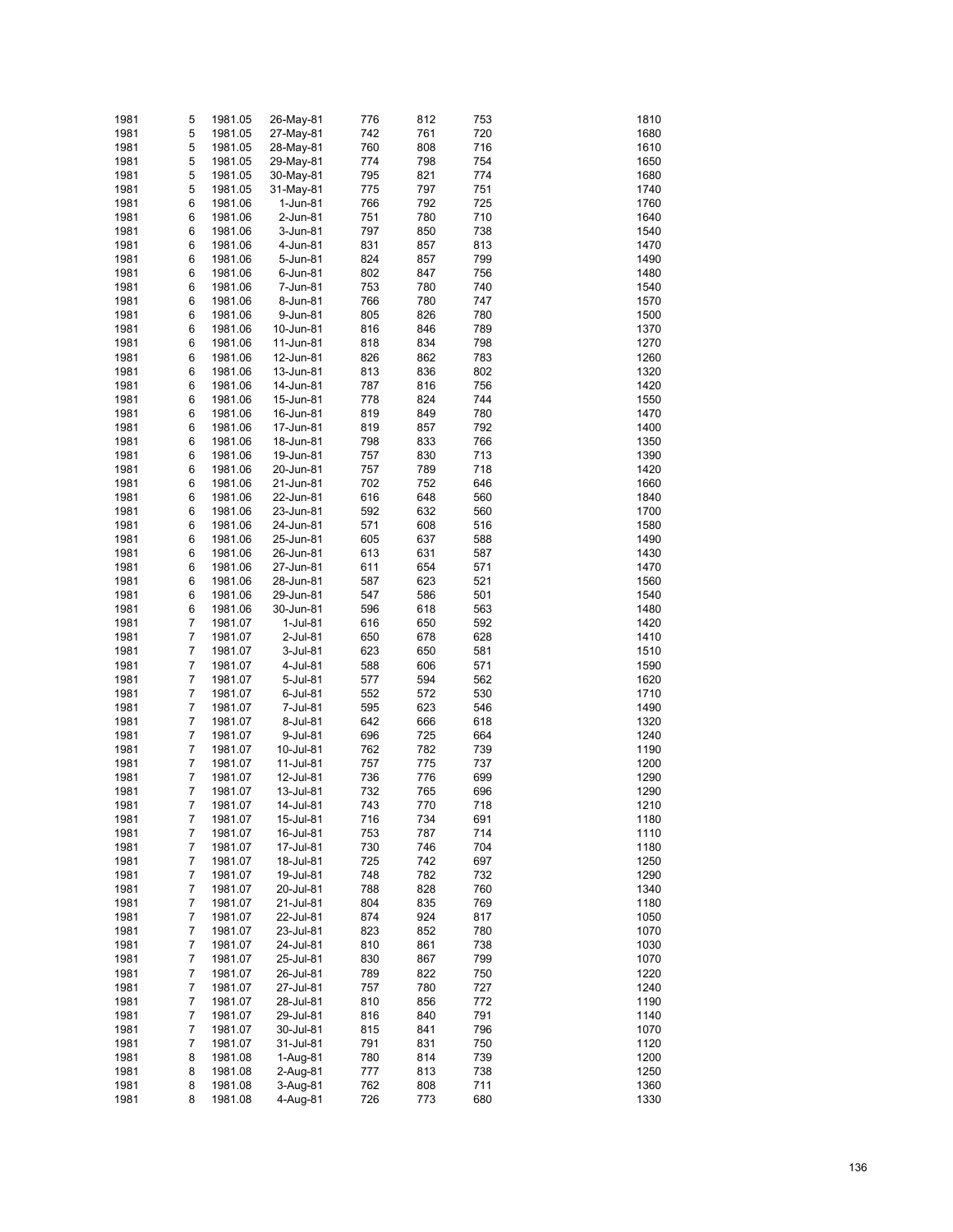| 1981 | 8  | 1981.08 | 5-Aug-81   | 772 | 840 | 737 | 1300 |
|------|----|---------|------------|-----|-----|-----|------|
| 1981 | 8  | 1981.08 | 6-Aug-81   | 817 | 885 | 750 | 1260 |
| 1981 | 8  | 1981.08 | 7-Aug-81   | 785 | 819 | 727 | 1340 |
| 1981 | 8  | 1981.08 | 8-Aug-81   | 757 | 800 | 722 | 1290 |
| 1981 | 8  | 1981.08 | 9-Aug-81   | 734 | 776 | 703 | 1320 |
|      |    |         |            |     |     |     |      |
| 1981 | 8  | 1981.08 | 10-Aug-81  | 713 | 765 | 670 | 1370 |
| 1981 | 8  | 1981.08 | 11-Aug-81  | 717 | 750 | 691 | 1330 |
| 1981 | 8  | 1981.08 | 12-Aug-81  | 730 | 753 | 709 | 1270 |
| 1981 | 8  | 1981.08 | 13-Aug-81  | 749 | 802 | 710 | 1230 |
| 1981 | 8  | 1981.08 | 14-Aug-81  | 718 | 744 | 694 | 1220 |
| 1981 | 8  | 1981.08 | 15-Aug-81  | 726 | 766 | 682 | 1180 |
| 1981 | 8  | 1981.08 | 16-Aug-81  | 736 | 776 | 687 | 1200 |
| 1981 | 8  | 1981.08 | 17-Aug-81  | 669 | 687 | 649 | 1360 |
| 1981 | 8  | 1981.08 | 18-Aug-81  | 673 | 710 | 630 | 1240 |
| 1981 | 8  | 1981.08 | 19-Aug-81  | 696 | 725 | 656 | 1130 |
| 1981 | 8  | 1981.08 | 20-Aug-81  | 731 | 771 | 696 | 1120 |
| 1981 | 8  | 1981.08 | 21-Aug-81  | 743 | 757 | 723 | 1170 |
| 1981 | 8  | 1981.08 | 22-Aug-81  | 726 | 742 | 703 | 1220 |
|      |    |         |            |     | 723 |     |      |
| 1981 | 8  | 1981.08 | 23-Aug-81  | 701 |     | 665 | 1260 |
| 1981 | 8  | 1981.08 | 24-Aug-81  | 659 | 694 | 632 | 1420 |
| 1981 | 8  | 1981.08 | 25-Aug-81  | 663 | 685 | 624 | 1410 |
| 1981 | 8  | 1981.08 | 26-Aug-81  | 705 | 731 | 675 | 1290 |
| 1981 | 8  | 1981.08 | 27-Aug-81  | 713 | 735 | 701 | 1230 |
| 1981 | 8  | 1981.08 | 28-Aug-81  | 742 | 767 | 708 | 1180 |
| 1981 | 8  | 1981.08 | 29-Aug-81  | 746 | 772 | 714 | 1210 |
| 1981 | 8  | 1981.08 | 30-Aug-81  | 751 | 773 | 722 | 1300 |
| 1981 | 8  | 1981.08 | 31-Aug-81  | 686 | 715 | 647 | 1360 |
| 1981 | 9  | 1981.09 | $1-Sep-81$ | 674 | 715 | 639 | 1260 |
| 1981 | 9  | 1981.09 | 2-Sep-81   | 689 | 713 | 669 | 1230 |
| 1981 | 9  | 1981.09 | 3-Sep-81   | 692 | 722 | 655 | 1200 |
| 1981 | 9  | 1981.09 | 4-Sep-81   | 678 | 691 | 658 | 1250 |
|      |    |         |            |     |     |     |      |
| 1981 | 9  | 1981.09 | 5-Sep-81   | 691 | 740 | 654 | 1260 |
| 1981 | 9  | 1981.09 | $6-Sep-81$ | 686 | 709 | 654 | 1270 |
| 1981 | 9  | 1981.09 | 7-Sep-81   | 714 | 740 | 690 | 1320 |
| 1981 | 9  | 1981.09 | 8-Sep-81   | 685 | 721 | 634 | 1380 |
| 1981 | 9  | 1981.09 | 9-Sep-81   | 645 | 671 | 612 | 1290 |
| 1981 | 9  | 1981.09 | 10-Sep-81  | 710 | 747 | 672 | 1210 |
| 1981 | 9  | 1981.09 | 11-Sep-81  | 724 | 743 | 713 | 1240 |
| 1981 | 9  | 1981.09 | 12-Sep-81  | 752 | 784 | 712 | 1100 |
| 1981 | 9  | 1981.09 | 13-Sep-81  | 785 | 822 | 743 | 1110 |
| 1981 | 9  | 1981.09 | 14-Sep-81  | 735 | 772 | 689 | 1170 |
| 1981 | 9  | 1981.09 | 15-Sep-81  | 730 | 756 | 694 | 1110 |
| 1981 | 9  | 1981.09 | 16-Sep-81  | 753 | 785 | 704 | 1030 |
| 1981 | 9  | 1981.09 | 17-Sep-81  | 749 | 773 | 733 | 1080 |
| 1981 | 9  | 1981.09 | 18-Sep-81  | 769 | 791 | 741 | 1100 |
|      |    |         |            |     |     |     |      |
| 1981 | 9  | 1981.09 | 19-Sep-81  | 760 | 782 | 728 | 1090 |
| 1981 | 9  | 1981.09 | 20-Sep-81  | 780 | 824 | 731 | 1180 |
| 1981 | 9  | 1981.09 | 21-Sep-81  | 790 | 816 | 747 | 1170 |
| 1981 | 9  | 1981.09 | 22-Sep-81  | 783 | 820 | 718 | 1130 |
| 1981 | 9  | 1981.09 | 23-Sep-81  | 754 | 792 | 706 | 1080 |
| 1981 | 9  | 1981.09 | 24-Sep-81  | 732 | 758 | 706 | 1110 |
| 1981 | 9  | 1981.09 | 25-Sep-81  | 706 | 722 | 696 | 1160 |
| 1981 | 9  | 1981.09 | 26-Sep-81  | 754 | 782 | 707 | 1160 |
| 1981 | 9  | 1981.09 | 27-Sep-81  | 750 | 795 | 700 | 1200 |
| 1981 | 9  | 1981.09 | 28-Sep-81  | 723 | 741 | 701 | 1260 |
| 1981 | 9  | 1981.09 | 29-Sep-81  | 727 | 758 | 685 | 1190 |
| 1981 | 9  | 1981.09 | 30-Sep-81  | 744 | 802 | 672 | 1100 |
| 1981 | 10 | 1981.1  | 1-Oct-81   | 738 | 771 | 690 | 1140 |
|      |    |         |            |     |     |     |      |
| 1981 | 10 | 1981.1  | 2-Oct-81   | 696 | 716 | 671 | 1230 |
| 1981 | 10 | 1981.1  | 3-Oct-81   | 666 | 696 | 579 | 1370 |
| 1981 | 10 | 1981.1  | 4-Oct-81   | 528 | 500 | 462 | 1730 |
| 1981 | 10 | 1981.1  | 5-Oct-81   | 496 | 554 | 456 | 1670 |
| 1981 | 10 | 1981.1  | 6-Oct-81   | 565 | 576 | 548 | 1480 |
| 1981 | 10 | 1981.1  | 7-Oct-81   | 621 | 650 | 586 | 1340 |
| 1981 | 10 | 1981.1  | 8-Oct-81   | 631 | 666 | 607 | 1400 |
| 1981 | 10 | 1981.1  | 9-Oct-81   | 574 | 610 | 522 | 1500 |
| 1981 | 10 | 1981.1  | 10-Oct-81  | 582 | 621 | 528 | 1510 |
| 1981 | 10 | 1981.1  | 11-Oct-81  | 524 | 556 | 473 | 1720 |
| 1981 | 10 | 1981.1  | 12-Oct-81  | 478 | 487 | 471 | 1780 |
| 1981 | 10 | 1981.1  | 13-Oct-81  | 492 | 508 | 474 | 1690 |
| 1981 | 10 | 1981.1  | 14-Oct-81  | 549 | 590 | 495 | 1550 |
|      |    |         |            |     |     |     |      |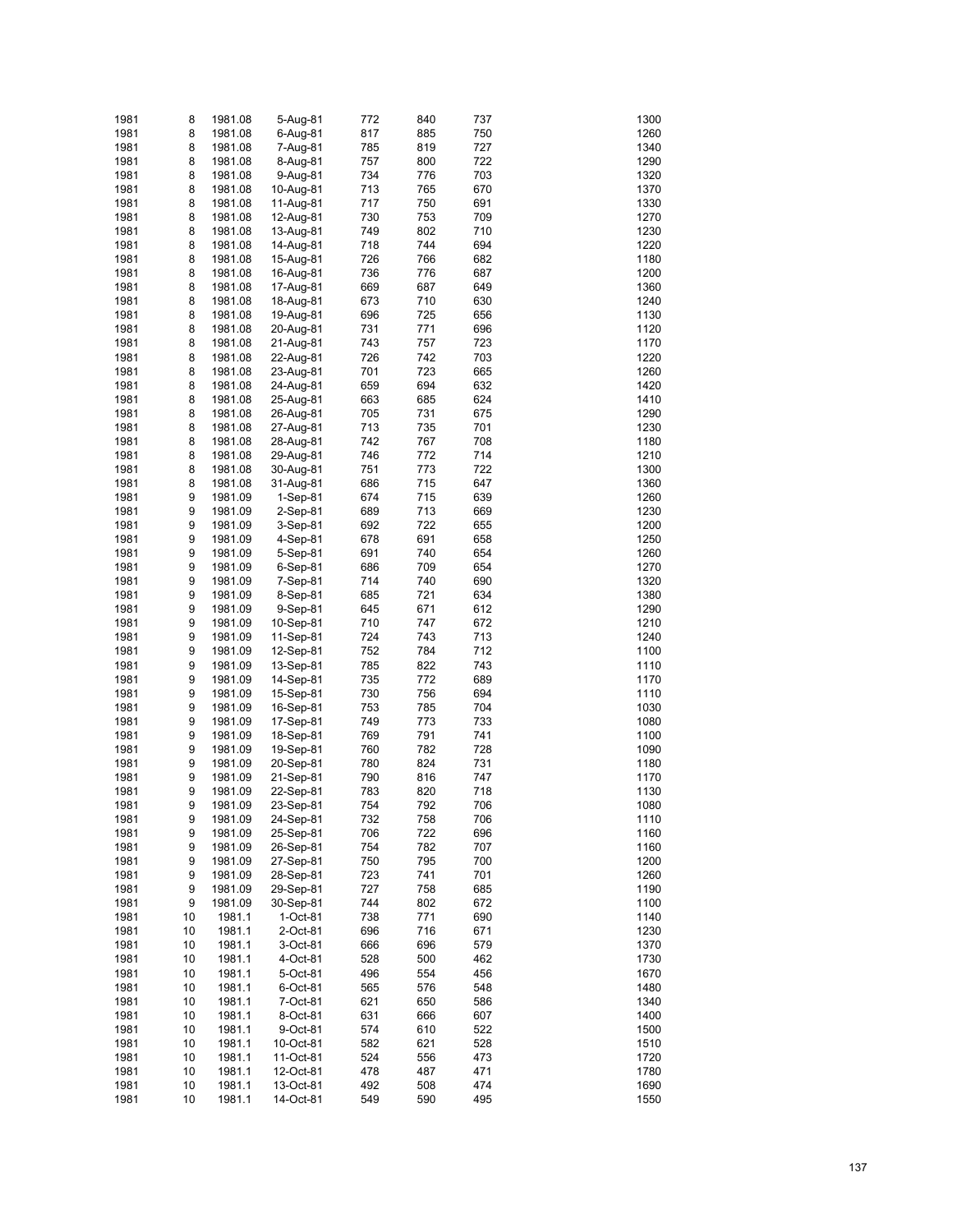| 1981 | 10 | 1981.1  | 15-Oct-81 | 537 | 566 | 513 | 1670 |
|------|----|---------|-----------|-----|-----|-----|------|
| 1981 | 10 | 1981.1  | 16-Oct-81 | 563 | 601 | 523 | 1740 |
| 1981 |    |         |           | 501 | 529 |     | 1630 |
|      | 10 | 1981.1  | 17-Oct-81 |     |     | 461 |      |
| 1981 | 10 | 1981.1  | 18-Oct-81 | 509 | 553 | 474 | 1540 |
| 1981 | 10 | 1981.1  | 19-Oct-81 | 582 | 640 | 541 | 1360 |
| 1981 | 10 | 1981.1  | 20-Oct-81 | 679 | 714 | 658 | 1230 |
| 1981 | 10 | 1981.1  | 21-Oct-81 | 786 | 876 | 718 | 1100 |
| 1981 | 10 | 1981.1  | 22-Oct-81 | 870 | 898 | 847 | 1060 |
| 1981 | 10 | 1981.1  | 23-Oct-81 | 855 | 879 | 830 | 1070 |
| 1981 | 10 | 1981.1  | 24-Oct-81 | 806 | 825 | 793 | 1060 |
| 1981 | 10 | 1981.1  | 25-Oct-81 | 808 | 819 | 798 | 1090 |
| 1981 | 10 | 1981.1  | 26-Oct-81 | 827 | 847 | 806 | 1090 |
| 1981 | 10 | 1981.1  | 27-Oct-81 | 833 | 840 | 805 | 1090 |
| 1981 | 10 | 1981.1  | 28-Oct-81 | 756 | 805 | 686 | 1170 |
|      |    |         |           |     |     |     |      |
| 1981 | 10 | 1981.1  | 29-Oct-81 | 647 | 685 | 618 | 1320 |
| 1981 | 10 | 1981.1  | 30-Oct-81 | 678 | 698 | 652 | 1330 |
| 1981 | 10 | 1981.1  | 31-Oct-81 | 687 | 710 | 674 | 1320 |
| 1981 | 11 | 1981.11 | 1-Nov-81  | 749 | 778 | 714 | 1260 |
| 1981 | 11 | 1981.11 | 2-Nov-81  | 742 | 751 | 728 | 1230 |
| 1981 | 11 | 1981.11 | 3-Nov-81  | 743 | 753 | 738 | 1220 |
| 1981 | 11 | 1981.11 | 4-Nov-81  | 698 | 748 | 630 | 1290 |
| 1981 | 11 | 1981.11 | 5-Nov-81  | 624 | 656 | 587 | 1400 |
| 1981 | 11 | 1981.11 | 6-Nov-81  | 610 | 623 | 597 | 1450 |
| 1981 | 11 | 1981.11 | 7-Nov-81  | 643 | 672 | 610 | 1370 |
| 1981 | 11 | 1981.11 | 8-Nov-81  | 680 | 694 | 665 | 1290 |
|      |    |         |           |     |     |     |      |
| 1981 | 11 | 1981.11 | 9-Nov-81  | 710 | 730 | 691 | 1270 |
| 1981 | 11 | 1981.11 | 10-Nov-81 | 718 | 725 | 712 | 1260 |
| 1981 | 11 | 1981.11 | 11-Nov-81 | 723 | 728 | 719 | 1250 |
| 1981 | 11 | 1981.11 | 12-Nov-81 | 715 | 722 | 706 | 1280 |
| 1981 | 11 | 1981.11 | 13-Nov-81 | 694 | 720 | 671 | 1410 |
| 1981 | 11 | 1981.11 | 14-Nov-81 | 647 | 691 | 603 | 1640 |
| 1981 | 11 | 1981.11 | 15-Nov-81 | 638 | 650 | 628 | 1710 |
| 1981 | 11 | 1981.11 | 16-Nov-81 | 689 | 724 | 660 | 1800 |
| 1981 | 11 | 1981.11 | 17-Nov-81 | 662 | 714 | 600 | 1860 |
| 1981 | 11 | 1981.11 | 18-Nov-81 | 610 | 635 | 581 | 1830 |
| 1981 | 11 | 1981.11 | 19-Nov-81 | 657 | 669 | 639 | 1790 |
|      |    |         |           |     |     |     |      |
| 1981 | 11 | 1981.11 | 20-Nov-81 | 676 | 692 | 661 | 1730 |
| 1981 | 11 | 1981.11 | 21-Nov-81 | 726 | 744 | 697 | 1660 |
| 1981 | 11 | 1981.11 | 22-Nov-81 | 746 | 756 | 737 | 1600 |
| 1981 | 11 | 1981.11 | 23-Nov-81 | 761 | 776 | 749 | 1580 |
| 1981 | 11 | 1981.11 | 24-Nov-81 | 802 | 825 | 778 | 1560 |
| 1981 | 11 | 1981.11 | 25-Nov-81 | 827 | 840 | 799 | 1550 |
| 1981 | 11 | 1981.11 | 26-Nov-81 |     |     |     | 1650 |
| 1981 | 11 | 1981.11 | 27-Nov-81 | 685 | 709 | 672 | 1770 |
| 1981 | 11 | 1981.11 | 28-Nov-81 | 667 | 682 | 641 | 1850 |
| 1981 | 11 | 1981.11 | 29-Nov-81 | 621 | 638 | 590 | 2070 |
| 1981 | 11 | 1981.11 | 30-Nov-81 | 599 | 617 | 589 | 2290 |
|      |    |         |           |     |     |     |      |
| 1981 | 12 | 1981.12 | 1-Dec-81  | 588 | 635 | 526 | 2270 |
| 1981 | 12 | 1981.12 | 2-Dec-81  | 565 | 590 | 529 | 2200 |
| 1981 | 12 | 1981.12 | 3-Dec-81  | 634 | 648 | 619 | 2120 |
| 1981 | 12 | 1981.12 | 4-Dec-81  | 652 | 661 | 641 | 2030 |
| 1981 | 12 | 1981.12 | 5-Dec-81  | 672 | 680 | 661 | 1930 |
| 1981 | 12 | 1981.12 | 6-Dec-81  | 690 | 703 | 677 | 1880 |
| 1981 | 12 | 1981.12 | 7-Dec-81  | 734 | 765 | 706 | 1950 |
| 1981 | 12 | 1981.12 | 8-Dec-81  | 692 | 704 | 689 | 1980 |
| 1981 | 12 | 1981.12 | 9-Dec-81  | 687 | 696 | 681 | 1950 |
| 1981 | 12 | 1981.12 | 10-Dec-81 | 715 | 734 | 695 | 1920 |
|      |    |         |           |     |     |     |      |
| 1981 | 12 | 1981.12 | 11-Dec-81 | 718 | 731 | 713 | 1910 |
| 1981 | 12 | 1981.12 | 12-Dec-81 | 728 | 731 | 725 | 1900 |
| 1981 | 12 | 1981.12 | 13-Dec-81 | 726 | 733 | 717 | 1880 |
| 1981 | 12 | 1981.12 | 14-Dec-81 | 722 | 732 | 712 | 1860 |
| 1981 | 12 | 1981.12 | 15-Dec-81 | 743 | 762 | 731 | 1840 |
| 1981 | 12 | 1981.12 | 16-Dec-81 | 749 | 760 | 738 | 1810 |
| 1981 | 12 | 1981.12 | 17-Dec-81 | 734 | 742 | 729 | 1780 |
| 1981 | 12 | 1981.12 | 18-Dec-81 | 751 | 779 | 734 | 1740 |
| 1981 | 12 | 1981.12 | 19-Dec-81 | 874 | 929 | 785 | 1570 |
| 1981 | 12 | 1981.12 | 20-Dec-81 | 954 | 984 | 927 | 1470 |
| 1981 | 12 |         |           | 967 | 983 | 951 | 1450 |
|      |    | 1981.12 | 21-Dec-81 |     |     |     |      |
| 1981 | 12 | 1981.12 | 22-Dec-81 | 920 | 972 | 767 | 1560 |
| 1981 | 12 | 1981.12 | 23-Dec-81 | 729 | 760 | 687 | 1870 |
| 1981 | 12 | 1981.12 | 24-Dec-81 | 701 | 712 | 689 | 1960 |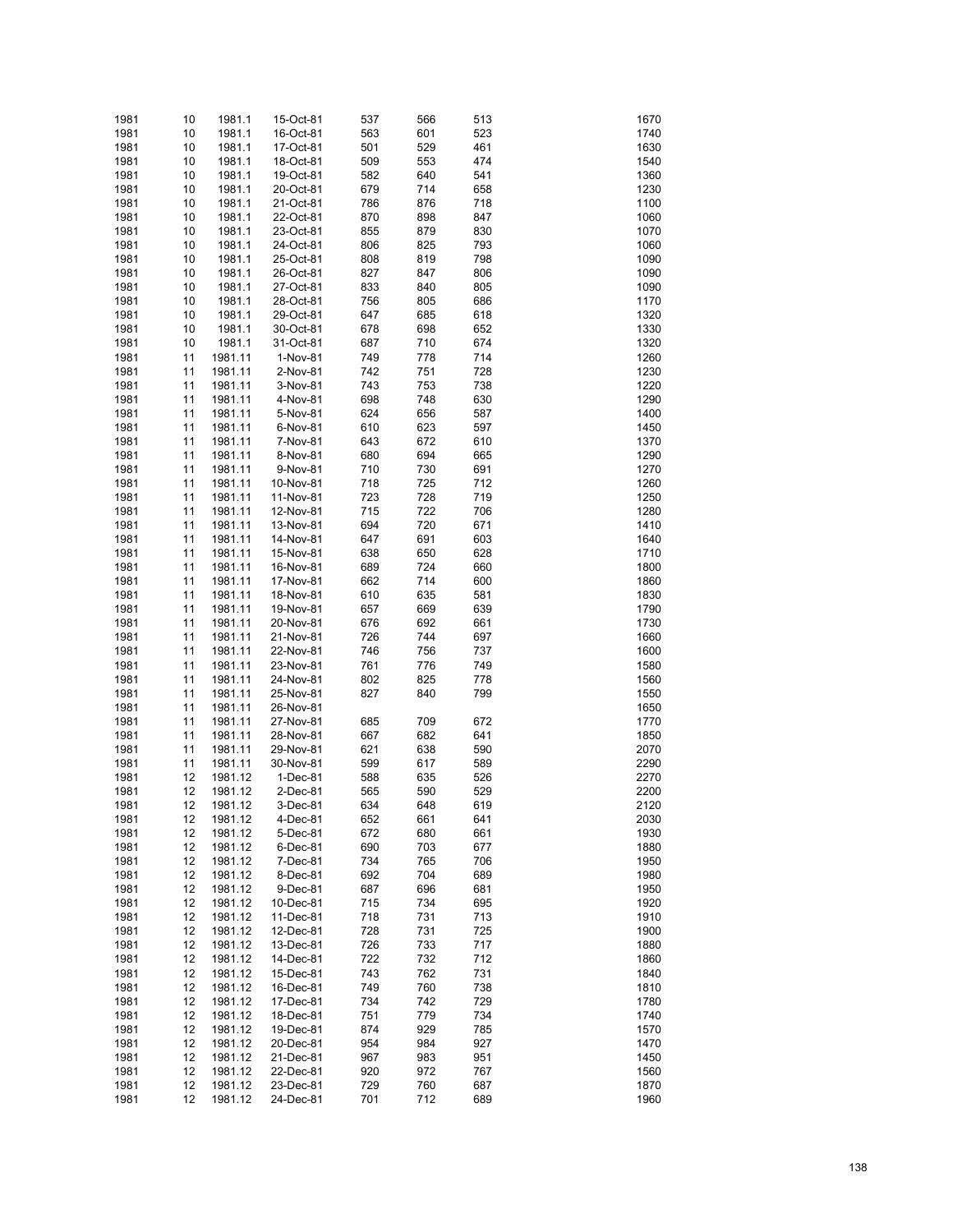| 1981 | 12                      | 1981.12 | 25-Dec-81 | 663 | 709 | 626 | 1940  |
|------|-------------------------|---------|-----------|-----|-----|-----|-------|
| 1981 | 12                      | 1981.12 | 26-Dec-81 | 676 | 725 | 639 | 1760  |
| 1981 | 12                      | 1981.12 | 27-Dec-81 | 790 | 832 | 730 | 1550  |
| 1981 | 12                      | 1981.12 | 28-Dec-81 | 879 | 928 | 837 | 1470  |
| 1981 | 12                      | 1981.12 | 29-Dec-81 | 916 | 927 | 908 | 1460  |
|      |                         |         |           |     |     |     |       |
| 1981 | 12                      | 1981.12 | 30-Dec-81 | 836 | 945 | 749 | 1720  |
| 1981 | 12                      | 1981.12 | 31-Dec-81 | 553 | 756 | 441 | 2680  |
| 1982 | 1                       | 1982.01 | 1-Jan-82  | 589 | 677 | 524 | 2770  |
| 1982 | 1                       | 1982.01 | 2-Jan-82  | 674 | 740 | 549 | 2580  |
| 1982 | 1                       | 1982.01 | 3-Jan-82  | 531 | 549 | 511 | 2690  |
| 1982 | 1                       | 1982.01 | 4-Jan-82  | 516 | 537 | 478 | 2960  |
| 1982 | 1                       | 1982.01 | 5-Jan-82  | 415 | 473 | 330 | 4120  |
| 1982 | 1                       | 1982.01 | 6-Jan-82  | 249 | 330 | 217 | 7510  |
| 1982 | 1                       | 1982.01 | 7-Jan-82  | 275 | 296 | 243 | 7990  |
| 1982 | 1                       | 1982.01 | 8-Jan-82  | 257 | 313 | 221 | 6720  |
| 1982 | 1                       | 1982.01 | 9-Jan-82  | 299 | 312 | 286 | 5780  |
| 1982 | 1                       | 1982.01 | 10-Jan-82 | 321 | 366 | 291 | 5130  |
| 1982 | 1                       | 1982.01 | 11-Jan-82 | 413 | 460 | 371 | 4290  |
| 1982 | 1                       | 1982.01 | 12-Jan-82 | 546 | 596 | 464 | 3620  |
| 1982 | 1                       | 1982.01 | 13-Jan-82 | 510 | 558 | 488 | 3750  |
| 1982 | 1                       | 1982.01 | 14-Jan-82 | 468 | 488 | 446 | 3770  |
| 1982 | 1                       | 1982.01 |           | 460 | 487 | 435 | 3680  |
|      |                         |         | 15-Jan-82 |     |     |     |       |
| 1982 | 1                       | 1982.01 | 16-Jan-82 | 478 | 516 | 444 | 3570  |
| 1982 | 1                       | 1982.01 | 17-Jan-82 | 517 | 579 | 441 | 3330  |
| 1982 | 1                       | 1982.01 | 18-Jan-82 | 637 | 735 | 582 | 2850  |
| 1982 | 1                       | 1982.01 | 19-Jan-82 | 833 | 897 | 744 | 2460  |
| 1982 | 1                       | 1982.01 | 20-Jan-82 | 746 | 873 | 700 | 2940  |
| 1982 | 1                       | 1982.01 | 21-Jan-82 | 662 | 692 | 622 | 3290  |
| 1982 | 1                       | 1982.01 | 22-Jan-82 | 643 | 671 | 610 | 3580  |
| 1982 | 1                       | 1982.01 | 23-Jan-82 | 662 | 713 | 612 | 3650  |
| 1982 | 1                       | 1982.01 | 24-Jan-82 | 606 | 665 | 561 | 3630  |
| 1982 | 1                       | 1982.01 | 25-Jan-82 | 674 | 737 | 630 | 3220  |
| 1982 | 1                       | 1982.01 | 26-Jan-82 | 827 | 878 | 741 | 2830  |
| 1982 | 1                       | 1982.01 | 27-Jan-82 | 764 | 849 | 737 | 3110  |
| 1982 | 1                       | 1982.01 | 28-Jan-82 | 681 | 727 | 661 | 3430  |
| 1982 | 1                       | 1982.01 | 29-Jan-82 | 640 | 654 | 630 | 3670  |
| 1982 | 1                       | 1982.01 | 30-Jan-82 |     |     |     | 3820  |
| 1982 | 1                       | 1982.01 | 31-Jan-82 |     |     |     | 3820  |
| 1982 | 2                       |         |           |     |     |     | 3670  |
|      |                         | 1982.02 | 1-Feb-82  |     |     |     |       |
| 1982 | $\overline{\mathbf{c}}$ | 1982.02 | 2-Feb-82  | 643 | 693 | 562 | 3580  |
| 1982 | $\overline{\mathbf{c}}$ | 1982.02 | 3-Feb-82  | 538 | 570 | 505 | 4140  |
| 1982 | $\overline{\mathbf{c}}$ | 1982.02 | 4-Feb-82  | 524 | 558 | 496 | 4210  |
| 1982 | $\overline{\mathbf{c}}$ | 1982.02 | 5-Feb-82  | 494 | 518 | 454 | 4400  |
| 1982 | 2                       | 1982.02 | 6-Feb-82  | 458 | 494 | 426 | 4770  |
| 1982 | $\overline{\mathbf{c}}$ | 1982.02 | 7-Feb-82  | 486 | 537 | 438 | 4700  |
| 1982 | $\overline{\mathbf{c}}$ | 1982.02 | 8-Feb-82  | 566 | 676 | 496 | 4130  |
| 1982 | 2                       | 1982.02 | 9-Feb-82  | 747 | 822 | 636 | 3340  |
| 1982 | $\overline{\mathbf{c}}$ | 1982.02 | 10-Feb-82 | 526 | 607 | 482 | 4360  |
| 1982 | 2                       | 1982.02 | 11-Feb-82 | 483 | 525 | 447 | 4820  |
| 1982 | 2                       | 1982.02 | 12-Feb-82 | 476 | 520 | 441 | 4950  |
| 1982 | 2                       | 1982.02 | 13-Feb-82 | 460 | 501 | 424 | 4970  |
| 1982 | 2                       | 1982.02 | 14-Feb-82 | 483 | 532 | 437 | 4790  |
| 1982 | 2                       | 1982.02 | 15-Feb-82 | 525 | 616 | 382 | 4410  |
| 1982 | 2                       | 1982.02 | 16-Feb-82 | 602 | 680 | 429 | 4240  |
| 1982 | 2                       | 1982.02 | 17-Feb-82 | 372 | 420 | 305 | 7720  |
| 1982 | 2                       | 1982.02 | 18-Feb-82 |     |     |     | 9100  |
| 1982 | 2                       | 1982.02 | 19-Feb-82 |     |     |     | 8780  |
|      |                         |         |           |     |     |     |       |
| 1982 | 2                       | 1982.02 | 20-Feb-82 |     |     |     | 8990  |
| 1982 | 2                       | 1982.02 | 21-Feb-82 | 210 | 229 | 192 | 9830  |
| 1982 | 2                       | 1982.02 | 22-Feb-82 | 239 | 256 | 226 | 10600 |
| 1982 | 2                       | 1982.02 | 23-Feb-82 | 289 | 358 | 258 | 10800 |
| 1982 | 2                       | 1982.02 | 24-Feb-82 | 300 | 361 | 279 | 10700 |
| 1982 | 2                       | 1982.02 | 25-Feb-82 | 285 | 295 | 277 | 10400 |
| 1982 | 2                       | 1982.02 | 26-Feb-82 | 272 | 283 | 265 | 10100 |
| 1982 | 2                       | 1982.02 | 27-Feb-82 | 289 | 327 | 254 | 9880  |
| 1982 | 2                       | 1982.02 | 28-Feb-82 | 284 | 289 | 278 | 9690  |
| 1982 | 3                       | 1982.03 | 1-Mar-82  | 284 | 373 | 272 | 9500  |
| 1982 | 3                       | 1982.03 | 2-Mar-82  | 278 | 288 | 272 | 9440  |
| 1982 | 3                       | 1982.03 | 3-Mar-82  | 271 | 280 | 263 | 9520  |
| 1982 | 3                       | 1982.03 | 4-Mar-82  | 261 | 271 | 252 | 9830  |
| 1982 | 3                       | 1982.03 | 5-Mar-82  | 262 | 269 | 251 | 9870  |
|      |                         |         |           |     |     |     |       |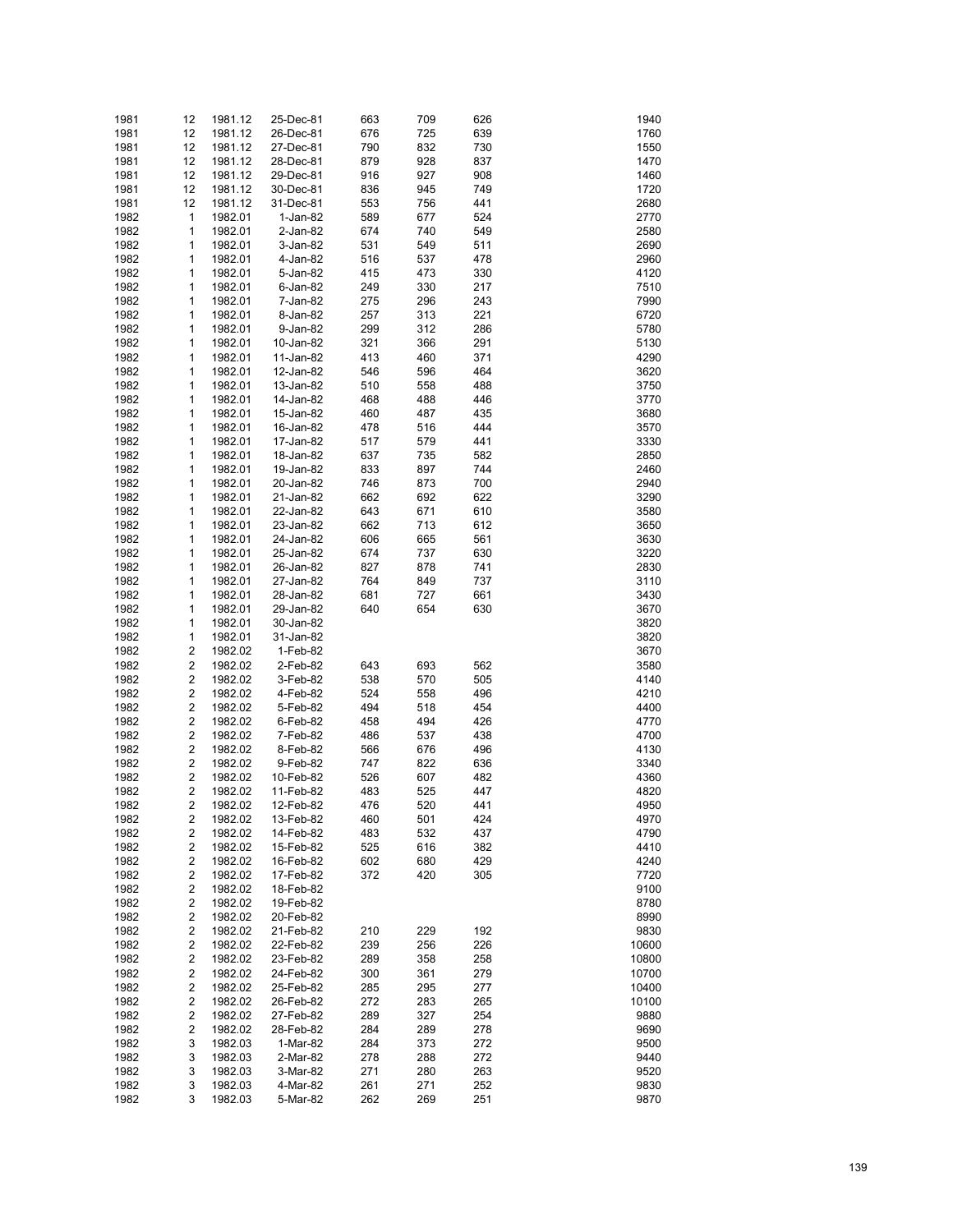| 1982 | 3 | 1982.03 | 6-Mar-82   | 261 | 269 | 254 | 9730  |
|------|---|---------|------------|-----|-----|-----|-------|
| 1982 | 3 | 1982.03 | 7-Mar-82   | 265 | 274 | 256 | 9610  |
| 1982 | 3 | 1982.03 | 8-Mar-82   | 276 | 282 | 268 | 9440  |
| 1982 | 3 | 1982.03 | 9-Mar-82   | 280 | 287 | 272 | 9290  |
| 1982 | 3 | 1982.03 | 10-Mar-82  | 272 | 294 | 262 | 9230  |
| 1982 | 3 | 1982.03 | 11-Mar-82  | 270 | 281 | 261 | 9140  |
| 1982 | 3 | 1982.03 | 12-Mar-82  | 290 | 308 | 271 | 8970  |
| 1982 | 3 | 1982.03 | 13-Mar-82  | 307 | 317 | 297 | 8880  |
| 1982 | 3 | 1982.03 | 14-Mar-82  | 317 | 326 | 310 | 9030  |
| 1982 | 3 | 1982.03 | 15-Mar-82  | 317 | 328 | 308 | 9070  |
| 1982 | 3 | 1982.03 | 16-Mar-82  | 322 | 331 | 312 | 9430  |
| 1982 | 3 | 1982.03 | 17-Mar-82  | 284 | 309 | 262 | 9920  |
| 1982 | 3 | 1982.03 | 18-Mar-82  | 251 | 272 | 229 | 11200 |
| 1982 | 3 | 1982.03 | 19-Mar-82  | 264 | 275 | 254 | 11600 |
| 1982 | 3 | 1982.03 | 20-Mar-82  | 276 | 290 | 262 | 11500 |
| 1982 | 3 | 1982.03 | 21-Mar-82  | 257 | 283 | 242 | 11500 |
| 1982 | 3 | 1982.03 | 22-Mar-82  | 254 | 267 | 241 | 11400 |
| 1982 | 3 | 1982.03 | 23-Mar-82  | 272 | 363 | 254 | 11400 |
| 1982 | 3 | 1982.03 | 24-Mar-82  | 286 | 300 | 274 | 11300 |
| 1982 | 3 | 1982.03 | 25-Mar-82  | 300 | 324 | 282 | 11200 |
| 1982 | 3 | 1982.03 | 26-Mar-82  | 332 | 351 | 318 | 10800 |
| 1982 | 3 | 1982.03 | 27-Mar-82  | 367 | 381 | 347 | 10300 |
| 1982 | 3 | 1982.03 | 28-Mar-82  | 372 | 388 | 365 | 9750  |
| 1982 | 3 | 1982.03 | 29-Mar-82  | 360 | 374 | 346 | 9440  |
| 1982 | 3 | 1982.03 | 30-Mar-82  | 342 | 360 | 324 | 9720  |
| 1982 | 3 | 1982.03 | 31-Mar-82  | 314 | 321 | 301 | 10900 |
| 1982 | 4 | 1982.04 | 1-Apr-82   | 261 | 303 | 231 | 12200 |
| 1982 | 4 | 1982.04 | 2-Apr-82   | 216 | 229 | 202 | 14600 |
| 1982 | 4 | 1982.04 | 3-Apr-82   | 218 | 229 | 210 | 15000 |
| 1982 | 4 | 1982.04 | 4-Apr-82   | 205 | 214 | 104 | 14300 |
| 1982 | 4 | 1982.04 | 5-Apr-82   | 208 | 219 | 195 | 14200 |
| 1982 | 4 | 1982.04 | 6-Apr-82   | 217 | 228 | 205 | 14800 |
| 1982 | 4 | 1982.04 | 7-Apr-82   | 201 | 213 | 194 | 15900 |
| 1982 | 4 | 1982.04 | 8-Apr-82   | 207 | 225 | 190 | 18500 |
| 1982 | 4 | 1982.04 | 9-Apr-82   | 178 | 207 | 167 | 21700 |
| 1982 | 4 | 1982.04 | 10-Apr-82  | 181 | 188 | 169 | 23900 |
| 1982 | 4 | 1982.04 | 11-Apr-82  | 193 | 215 | 180 | 23600 |
| 1982 | 4 | 1982.04 | 12-Apr-82  | 221 | 230 | 204 | 22800 |
| 1982 | 4 | 1982.04 | 13-Apr-82  | 229 | 236 | 224 | 22500 |
| 1982 | 4 | 1982.04 | 14-Apr-82  | 231 | 247 | 222 | 21700 |
| 1982 | 4 | 1982.04 | 15-Apr-82  | 235 | 247 | 227 | 21800 |
| 1982 | 4 | 1982.04 | 16-Apr-82  | 208 | 224 | 197 | 24100 |
| 1982 | 4 | 1982.04 | 17-Apr-82  | 189 | 198 | 175 | 27700 |
| 1982 | 4 | 1982.04 | 18-Apr-82  | 171 | 177 | 164 | 29600 |
| 1982 | 4 | 1982.04 | 19-Apr-82  | 173 | 179 | 164 | 29600 |
| 1982 | 4 | 1982.04 | 20-Apr-82  | 174 | 180 | 166 | 29200 |
| 1982 | 4 | 1982.04 | 21-Apr-82  | 173 | 181 | 162 | 28900 |
| 1982 | 4 | 1982.04 | 22-Apr-82  | 169 | 185 | 156 | 28600 |
| 1982 | 4 | 1982.04 | 23-Apr-82  | 162 | 171 | 154 | 28200 |
| 1982 | 4 | 1982.04 | 24-Apr-82  | 162 | 171 | 152 | 27900 |
| 1982 | 4 | 1982.04 | 25-Apr-82  | 158 | 164 | 150 | 27600 |
| 1982 | 4 | 1982.04 | 26-Apr-82  | 155 | 163 | 146 | 27200 |
| 1982 | 4 | 1982.04 | 27-Apr-82  | 154 | 158 | 149 | 26700 |
| 1982 | 4 | 1982.04 | 28-Apr-82  | 153 | 159 | 146 | 26100 |
| 1982 | 4 | 1982.04 | 29-Apr-82  | 154 | 160 | 150 | 25300 |
| 1982 | 4 | 1982.04 | 30-Apr-82  | 156 | 165 | 148 | 24700 |
| 1982 | 5 | 1982.05 | $1-May-82$ | 151 | 162 | 139 | 24400 |
| 1982 | 5 | 1982.05 | 2-May-82   | 141 | 158 | 126 | 24300 |
| 1982 | 5 | 1982.05 | $3-May-82$ | 139 | 151 | 129 | 24800 |
| 1982 | 5 | 1982.05 | 4-May-82   | 141 | 146 | 134 | 24600 |
| 1982 | 5 | 1982.05 | 5-May-82   | 142 | 150 | 134 | 24100 |
| 1982 | 5 | 1982.05 | 6-May-82   | 142 | 150 | 132 | 23700 |
| 1982 | 5 | 1982.05 | 7-May-82   | 138 | 146 | 134 | 23200 |
| 1982 | 5 | 1982.05 | 8-May-82   | 135 | 144 | 128 | 22900 |
| 1982 | 5 | 1982.05 | 9-May-82   | 128 | 136 | 123 | 22700 |
| 1982 | 5 | 1982.05 | 10-May-82  | 127 | 138 | 119 | 22700 |
| 1982 | 5 | 1982.05 | 11-May-82  | 132 | 142 | 121 | 22300 |
| 1982 | 5 | 1982.05 | 12-May-82  | 132 | 140 | 122 | 22100 |
| 1982 | 5 | 1982.05 | 13-May-82  | 136 | 146 | 128 | 22100 |
| 1982 | 5 | 1982.05 | 14-May-82  | 136 | 144 | 126 | 21900 |
| 1982 | 5 | 1982.05 | 15-May-82  | 131 | 139 | 122 | 21200 |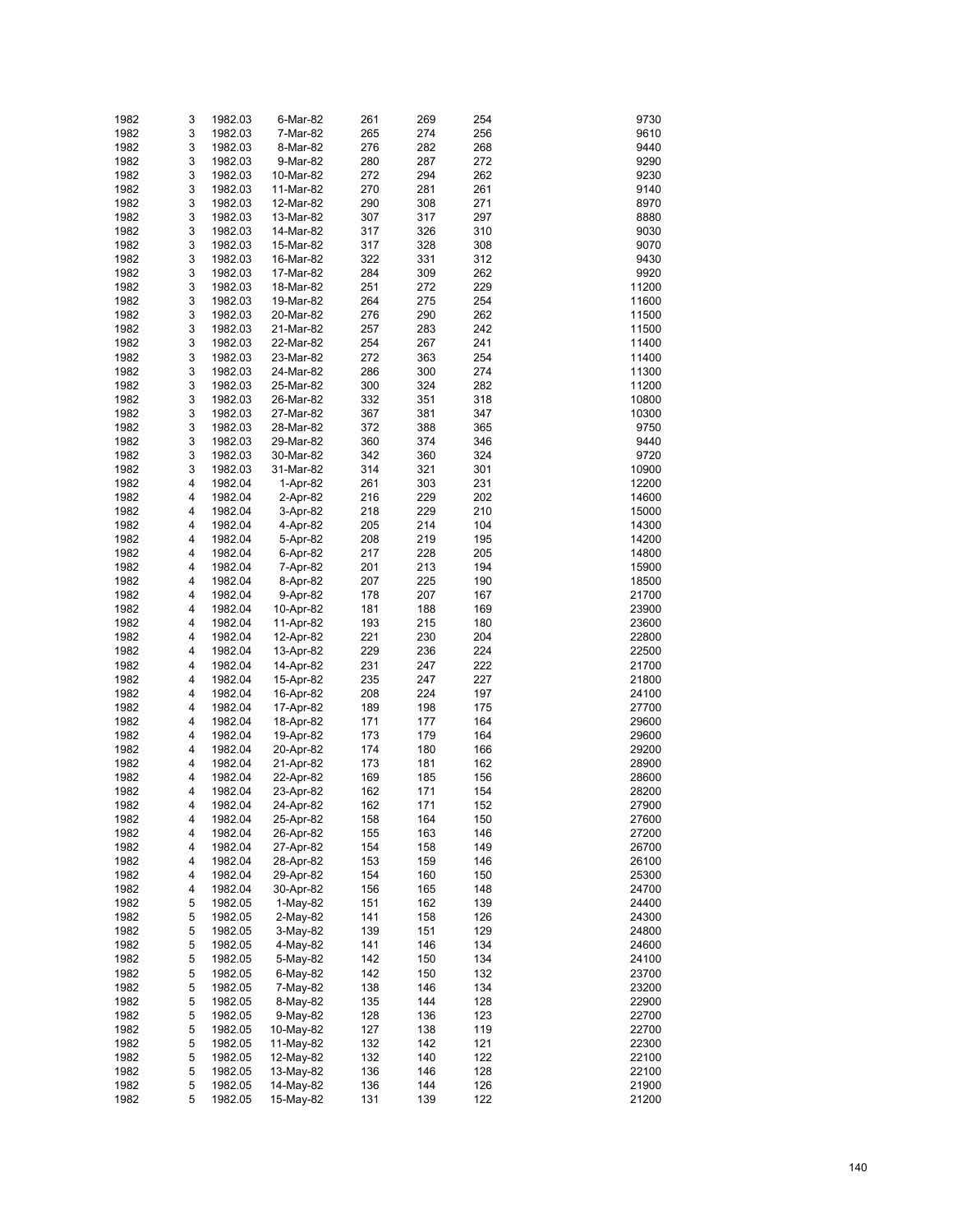| 1982 | 5 | 1982.05 | 16-May-82 | 137 | 145 | 124 | 20400 |
|------|---|---------|-----------|-----|-----|-----|-------|
| 1982 | 5 | 1982.05 | 17-May-82 | 145 | 150 | 137 | 19400 |
| 1982 | 5 | 1982.05 | 18-May-82 | 150 | 156 | 143 | 18800 |
| 1982 | 5 | 1982.05 | 19-May-82 | 150 | 160 | 143 | 18200 |
| 1982 | 5 | 1982.05 | 20-May-82 | 150 | 165 | 142 | 17600 |
| 1982 | 5 | 1982.05 | 21-May-82 | 160 | 174 | 151 | 16800 |
| 1982 | 5 | 1982.05 | 22-May-82 | 184 | 198 | 166 | 16000 |
|      | 5 |         |           |     |     |     |       |
| 1982 |   | 1982.05 | 23-May-82 | 202 | 211 | 196 | 15000 |
| 1982 | 5 | 1982.05 | 24-May-82 | 214 | 222 | 206 | 14000 |
| 1982 | 5 | 1982.05 | 25-May-82 | 219 | 224 | 215 | 13100 |
| 1982 | 5 | 1982.05 | 26-May-82 | 240 | 252 | 224 | 12200 |
| 1982 | 5 | 1982.05 | 27-May-82 | 268 | 285 | 252 | 11200 |
| 1982 | 5 | 1982.05 | 28-May-82 | 283 | 293 | 273 | 10300 |
| 1982 | 5 | 1982.05 | 29-May-82 | 270 | 279 | 263 | 9780  |
| 1982 | 5 | 1982.05 | 30-May-82 | 269 | 281 | 256 | 9350  |
| 1982 | 5 | 1982.05 | 31-May-82 | 268 | 278 | 258 | 9140  |
| 1982 | 6 | 1982.06 | 1-Jun-82  | 280 | 288 | 269 | 9010  |
| 1982 | 6 | 1982.06 | 2-Jun-82  | 275 | 288 | 266 | 8860  |
| 1982 | 6 | 1982.06 | 3-Jun-82  | 257 | 274 | 242 | 8960  |
| 1982 | 6 | 1982.06 | 4-Jun-82  | 252 | 273 | 231 | 9130  |
| 1982 | 6 | 1982.06 | 5-Jun-82  | 254 | 224 | 245 | 9330  |
| 1982 | 6 | 1982.06 | 6-Jun-82  | 228 | 247 | 214 | 9490  |
| 1982 | 6 | 1982.06 | 7-Jun-82  | 234 | 249 | 220 | 9420  |
| 1982 | 6 | 1982.06 | 8-Jun-82  | 250 | 258 | 243 | 9140  |
| 1982 | 6 | 1982.06 | 9-Jun-82  | 242 | 256 | 234 | 8980  |
| 1982 | 6 | 1982.06 | 10-Jun-82 | 250 | 268 | 237 | 8670  |
| 1982 | 6 | 1982.06 | 11-Jun-82 | 267 | 276 | 257 | 8270  |
| 1982 | 6 | 1982.06 | 12-Jun-82 | 256 | 263 | 249 | 8080  |
| 1982 | 6 | 1982.06 | 13-Jun-82 | 268 | 279 | 260 | 7760  |
| 1982 | 6 | 1982.06 | 14-Jun-82 | 306 | 332 | 278 | 7310  |
| 1982 | 6 | 1982.06 | 15-Jun-82 | 340 | 360 | 329 | 6700  |
| 1982 | 6 | 1982.06 | 16-Jun-82 | 348 | 359 | 327 | 6290  |
| 1982 | 6 |         |           | 353 | 364 | 343 | 6130  |
|      |   | 1982.06 | 17-Jun-82 |     |     |     |       |
| 1982 | 6 | 1982.06 | 18-Jun-82 | 363 | 371 | 352 | 6170  |
| 1982 | 6 | 1982.06 | 19-Jun-82 | 346 | 355 | 339 | 6190  |
| 1982 | 6 | 1982.06 | 20-Jun-82 | 340 | 348 | 328 | 6270  |
| 1982 | 6 | 1982.06 | 21-Jun-82 | 331 | 344 | 315 | 6280  |
| 1982 | 6 | 1982.06 | 22-Jun-82 | 338 | 345 | 331 | 6090  |
| 1982 | 6 | 1982.06 | 23-Jun-82 | 323 | 338 | 315 | 6220  |
| 1982 | 6 | 1982.06 | 24-Jun-82 | 306 | 314 | 294 | 6290  |
| 1982 | 6 | 1982.06 | 25-Jun-82 | 302 | 309 | 296 | 6430  |
| 1982 | 6 | 1982.06 | 26-Jun-82 | 300 | 310 | 289 | 6610  |
| 1982 | 6 | 1982.06 | 27-Jun-82 | 273 | 289 | 256 | 7050  |
| 1982 | 6 | 1982.06 | 28-Jun-82 | 251 | 260 | 242 | 7350  |
| 1982 | 6 | 1982.06 | 29-Jun-82 | 249 | 255 | 242 | 7400  |
| 1982 | 6 | 1982.06 | 30-Jun-82 | 239 | 247 | 230 | 7640  |
| 1982 | 7 | 1982.07 | 1-Jul-82  | 220 | 233 | 208 | 8120  |
| 1982 | 7 | 1982.07 | 2-Jul-82  | 121 | 210 | 143 | 9480  |
| 1982 | 7 | 1982.07 | 3-Jul-82  | 138 | 146 | 128 | 10700 |
| 1982 | 7 | 1982.07 | 4-Jul-82  | 154 | 168 | 136 | 11200 |
| 1982 | 7 | 1982.07 | 5-Jul-82  |     |     |     | 11300 |
| 1982 | 7 | 1982.07 | 6-Jul-82  | 182 | 189 | 176 | 10900 |
| 1982 | 7 | 1982.07 | 7-Jul-82  | 207 | 223 | 184 | 9930  |
| 1982 | 7 | 1982.07 | 8-Jul-82  | 230 | 242 | 216 | 9100  |
| 1982 | 7 | 1982.07 | 9-Jul-82  | 263 | 287 | 235 | 8150  |
| 1982 | 7 | 1982.07 | 10-Jul-82 | 323 | 355 | 287 | 6830  |
| 1982 | 7 | 1982.07 | 11-Jul-82 | 366 | 381 | 247 | 5840  |
| 1982 | 7 | 1982.07 | 12-Jul-82 | 407 | 440 | 384 | 5110  |
| 1982 | 7 | 1982.07 | 13-Jul-82 | 462 | 478 | 440 | 4610  |
| 1982 | 7 | 1982.07 | 14-Jul-82 | 468 | 478 | 456 | 4480  |
| 1982 | 7 | 1982.07 | 15-Jul-82 | 477 | 491 | 468 | 4410  |
| 1982 | 7 | 1982.07 | 16-Jul-82 | 476 | 489 | 466 | 4390  |
| 1982 | 7 | 1982.07 | 17-Jul-82 | 442 | 461 | 422 | 4420  |
| 1982 | 7 | 1982.07 | 18-Jul-82 |     |     |     | 4520  |
| 1982 | 7 | 1982.07 | 19-Jul-82 |     |     |     | 4460  |
| 1982 | 7 | 1982.07 | 20-Jul-82 | 448 | 465 | 436 | 4420  |
| 1982 | 7 | 1982.07 | 21-Jul-82 | 445 | 456 | 430 | 4280  |
| 1982 | 7 | 1982.07 | 22-Jul-82 | 452 | 461 | 443 | 4220  |
| 1982 | 7 | 1982.07 | 23-Jul-82 | 443 | 467 | 428 | 4250  |
| 1982 | 7 | 1982.07 | 24-Jul-82 | 434 | 448 | 424 | 4200  |
| 1982 | 7 | 1982.07 | 25-Jul-82 | 427 | 435 | 413 | 4390  |
|      |   |         |           |     |     |     |       |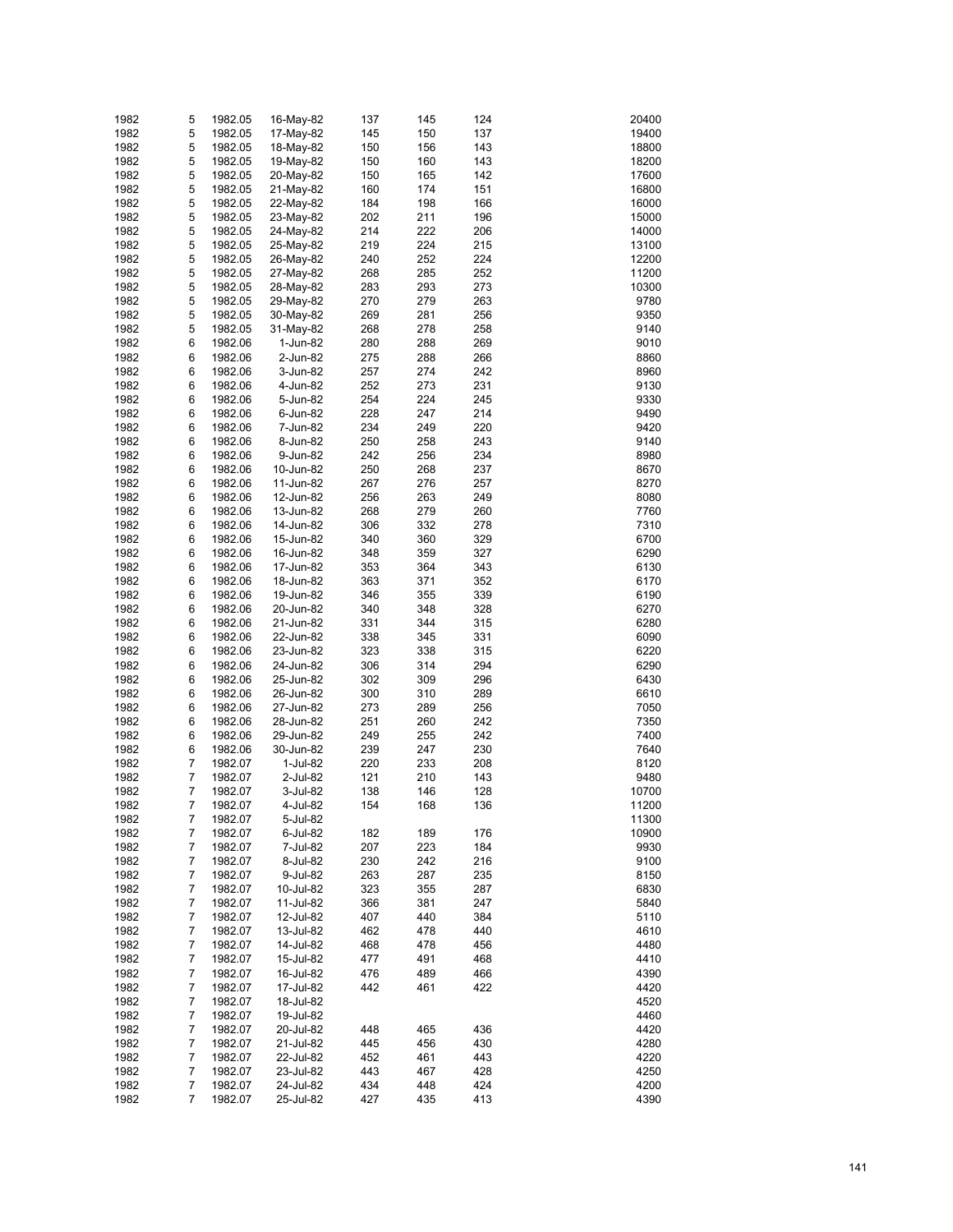| 1982 | 7  | 1982.07 | 26-Jul-82  | 395 | 408 | 384 | 4610 |
|------|----|---------|------------|-----|-----|-----|------|
| 1982 | 7  | 1982.07 | 27-Jul-82  | 384 | 396 | 374 | 4550 |
| 1982 | 7  | 1982.07 | 28-Jul-82  | 369 | 382 | 357 | 4520 |
| 1982 | 7  | 1982.07 | 29-Jul-82  | 350 | 366 | 323 | 4600 |
| 1982 | 7  | 1982.07 | 30-Jul-82  | 339 | 360 | 323 | 4650 |
|      |    |         |            |     |     |     |      |
| 1982 | 7  | 1982.07 | 31-Jul-82  | 386 | 393 | 378 | 4410 |
| 1982 | 8  | 1982.08 | 1-Aug-82   | 386 | 393 | 378 | 4430 |
| 1982 | 8  | 1982.08 | 2-Aug-82   | 408 | 444 | 381 | 4200 |
| 1982 | 8  | 1982.08 | 3-Aug-82   | 450 | 462 | 433 | 3960 |
| 1982 | 8  | 1982.08 | 4-Aug-82   | 400 | 443 | 381 | 4230 |
| 1982 | 8  | 1982.08 | 5-Aug-82   | 374 | 381 | 364 | 4240 |
| 1982 | 8  | 1982.08 | 6-Aug-82   | 386 | 397 | 377 | 4240 |
| 1982 | 8  | 1982.08 | 7-Aug-82   | 373 | 387 | 360 | 4340 |
| 1982 | 8  | 1982.08 | 8-Aug-82   | 403 | 434 | 371 | 4140 |
| 1982 | 8  | 1982.08 | 9-Aug-82   | 435 | 440 | 429 | 4120 |
| 1982 | 8  | 1982.08 | 10-Aug-82  | 419 | 438 | 407 | 3960 |
| 1982 | 8  | 1982.08 | 11-Aug-82  | 418 | 428 | 409 | 3820 |
| 1982 | 8  | 1982.08 | 12-Aug-82  | 415 | 427 | 404 | 3900 |
| 1982 | 8  | 1982.08 | 13-Aug-82  | 414 | 424 | 404 | 3920 |
| 1982 | 8  | 1982.08 | 14-Aug-82  | 421 | 484 | 403 | 3890 |
| 1982 | 8  |         | 15-Aug-82  | 416 | 429 | 405 | 4050 |
|      |    | 1982.08 |            | 425 | 432 | 419 |      |
| 1982 | 8  | 1982.08 | 16-Aug-82  |     |     |     | 4060 |
| 1982 | 8  | 1982.08 | 17-Aug-82  |     |     |     | 3900 |
| 1982 | 8  | 1982.08 | 18-Aug-82  | 425 | 448 | 404 | 3860 |
| 1982 | 8  | 1982.08 | 19-Aug-82  |     |     |     | 3940 |
| 1982 | 8  | 1982.08 | 20-Aug-82  | 404 | 453 | 360 | 3930 |
| 1982 | 8  | 1982.08 | 21-Aug-82  | 397 | 406 | 386 | 3920 |
| 1982 | 8  | 1982.08 | 22-Aug-82  | 405 | 416 | 396 | 3950 |
| 1982 | 8  | 1982.08 | 23-Aug-82  | 397 | 412 | 379 | 3960 |
| 1982 | 8  | 1982.08 | 24-Aug-82  | 400 | 408 | 390 | 3750 |
| 1982 | 8  | 1982.08 | 25-Aug-82  | 390 | 492 | 376 | 3710 |
| 1982 | 8  | 1982.08 | 26-Aug-82  | 379 | 391 | 365 | 3750 |
| 1982 | 8  | 1982.08 | 27-Aug-82  | 370 | 378 | 363 | 3920 |
| 1982 | 8  | 1982.08 | 28-Aug-82  | 378 | 387 | 364 | 4030 |
| 1982 | 8  | 1982.08 | 29-Aug-82  | 377 | 386 | 365 | 4110 |
| 1982 | 8  | 1982.08 | 30-Aug-82  | 356 | 366 | 343 | 4210 |
| 1982 | 8  | 1982.08 | 31-Aug-82  | 360 | 372 | 348 | 4080 |
| 1982 | 9  |         |            |     | 376 |     | 3960 |
|      |    | 1982.09 | $1-Sep-82$ | 365 |     | 347 |      |
| 1982 | 9  | 1982.09 | 2-Sep-82   | 363 | 371 | 351 | 3980 |
| 1982 | 9  | 1982.09 | 3-Sep-82   | 346 | 361 | 330 | 4160 |
| 1982 | 9  | 1982.09 | 4-Sep-82   | 310 | 334 | 296 | 4430 |
| 1982 | 9  | 1982.09 | 5-Sep-82   | 270 | 292 | 256 | 4970 |
| 1982 | 9  | 1982.09 | $6-Sep-82$ | 271 | 304 | 246 | 5040 |
| 1982 | 9  | 1982.09 | 7-Sep-82   | 313 | 326 | 303 | 4300 |
| 1982 | 9  | 1982.09 | 8-Sep-82   | 309 | 319 | 278 | 4160 |
| 1982 | 9  | 1982.09 | 9-Sep-82   | 237 | 266 | 223 | 4850 |
| 1982 | 9  | 1982.09 | 10-Sep-82  | 228 | 240 | 222 | 5090 |
| 1982 | 9  | 1982.09 | 11-Sep-82  | 233 | 246 | 216 | 5170 |
| 1982 | 9  | 1982.09 | 12-Sep-82  | 209 | 215 | 200 | 5570 |
| 1982 | 9  | 1982.09 | 13-Sep-82  | 224 | 236 | 207 | 5600 |
| 1982 | 9  | 1982.09 | 14-Sep-82  | 238 | 250 | 224 | 5120 |
| 1982 | 9  | 1982.09 | 15-Sep-82  | 206 | 219 | 188 | 5540 |
| 1982 | 9  | 1982.09 | 16-Sep-82  | 197 | 208 | 187 | 5810 |
| 1982 | 9  | 1982.09 | 17-Sep-82  | 188 | 198 | 182 | 6150 |
| 1982 | 9  | 1982.09 | 18-Sep-82  | 179 | 188 | 171 | 6460 |
| 1982 | 9  | 1982.09 |            | 168 | 180 | 163 | 6810 |
|      |    |         | 19-Sep-82  |     |     |     |      |
| 1982 | 9  | 1982.09 | 20-Sep-82  | 164 | 178 | 156 | 7130 |
| 1982 | 9  | 1982.09 | 21-Sep-82  | 158 | 164 | 153 | 7240 |
| 1982 | 9  | 1982.09 | 22-Sep-82  | 157 | 162 | 150 | 7230 |
| 1982 | 9  | 1982.09 | 23-Sep-82  | 157 | 160 | 148 | 7250 |
| 1982 | 9  | 1982.09 | 24-Sep-82  | 152 | 161 | 144 | 7570 |
| 1982 | 9  | 1982.09 | 25-Sep-82  | 150 | 159 | 143 | 8160 |
| 1982 | 9  | 1982.09 | 26-Sep-82  | 147 | 158 | 139 | 8450 |
| 1982 | 9  | 1982.09 | 27-Sep-82  | 139 | 148 | 126 | 8540 |
| 1982 | 9  | 1982.09 | 28-Sep-82  | 137 | 150 | 124 | 8540 |
| 1982 | 9  | 1982.09 | 29-Sep-82  | 144 | 157 | 134 | 8260 |
| 1982 | 9  | 1982.09 | 30-Sep-82  | 130 | 148 | 119 | 8330 |
| 1982 | 10 | 1982.1  | 1-Oct-82   | 120 | 133 | 112 | 8830 |
| 1982 | 10 | 1982.1  | 2-Oct-82   | 120 | 132 | 111 | 8910 |
| 1982 | 10 | 1982.1  | 3-Oct-82   | 125 | 133 | 115 | 8870 |
| 1982 | 10 | 1982.1  | 4-Oct-82   | 122 | 133 | 115 | 8900 |
|      |    |         |            |     |     |     |      |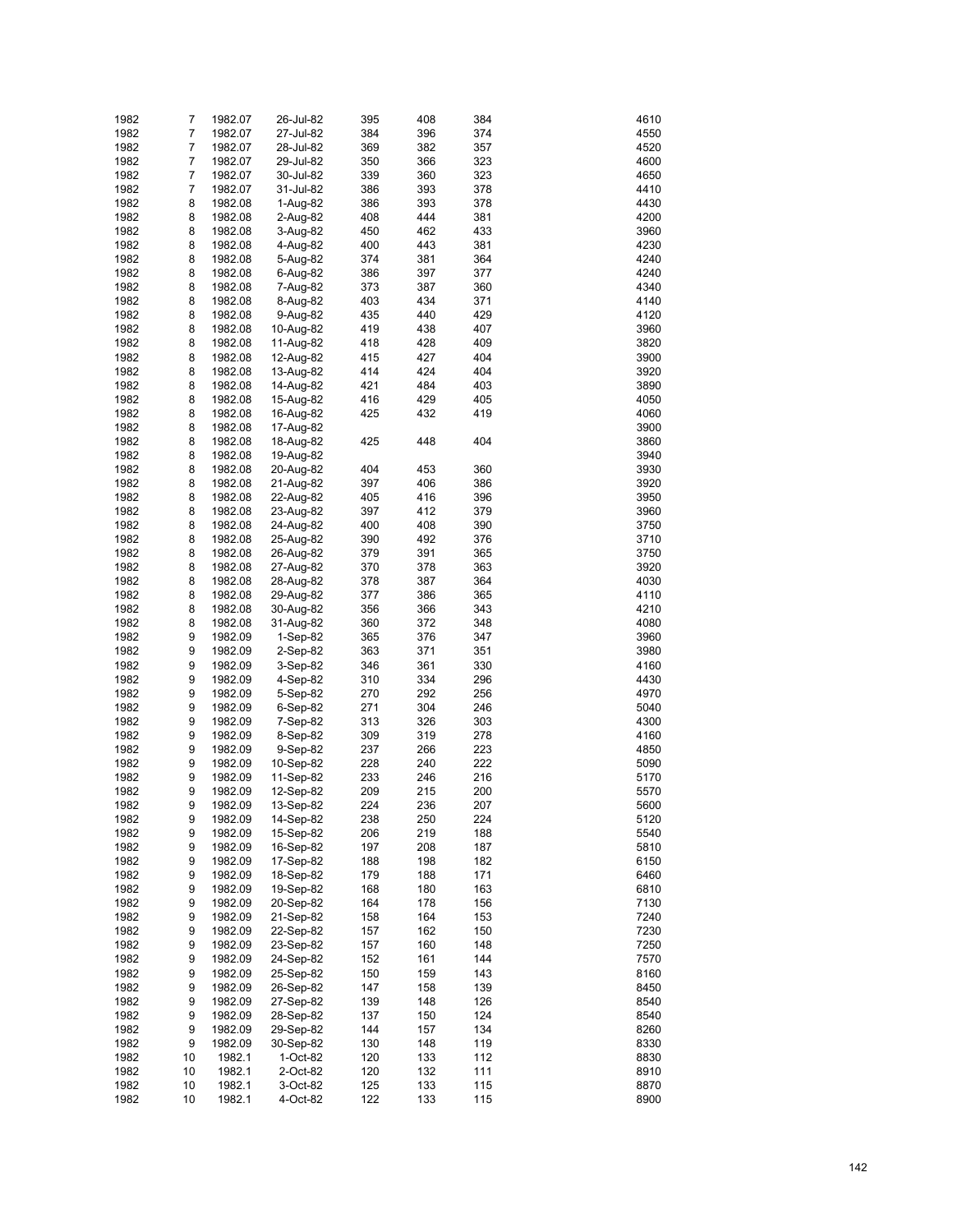| 1982 | 10 | 1982.1  | 5-Oct-82  | 124 | 133 | 119 | 8760  |
|------|----|---------|-----------|-----|-----|-----|-------|
|      |    |         |           |     |     |     |       |
| 1982 | 10 | 1982.1  | 6-Oct-82  | 134 | 145 | 123 | 8430  |
| 1982 | 10 | 1982.1  | 7-Oct-82  | 142 | 150 | 133 | 8100  |
| 1982 | 10 | 1982.1  | 8-Oct-82  | 137 | 145 | 128 | 8090  |
| 1982 | 10 | 1982.1  | 9-Oct-82  | 138 | 146 | 128 | 8120  |
| 1982 | 10 | 1982.1  | 10-Oct-82 | 141 | 151 | 133 | 8000  |
| 1982 | 10 | 1982.1  | 11-Oct-82 | 142 | 146 | 137 | 7960  |
|      |    |         |           |     |     |     |       |
| 1982 | 10 | 1982.1  | 12-Oct-82 |     |     |     | 7880  |
| 1982 | 10 | 1982.1  | 13-Oct-82 | 137 | 163 | 129 | 7770  |
| 1982 | 10 | 1982.1  | 14-Oct-82 | 137 | 138 | 133 | 7830  |
| 1982 | 10 | 1982.1  | 15-Oct-82 | 138 | 141 | 133 | 7880  |
| 1982 | 10 | 1982.1  | 16-Oct-82 | 142 | 148 | 136 | 7890  |
|      |    |         |           |     |     |     |       |
| 1982 | 10 | 1982.1  | 17-Oct-82 | 146 | 150 | 144 | 7860  |
| 1982 | 10 | 1982.1  | 18-Oct-82 | 145 | 148 | 142 | 7670  |
| 1982 | 10 | 1982.1  | 19-Oct-82 | 156 | 162 | 149 | 7450  |
| 1982 | 10 | 1982.1  | 20-Oct-82 | 152 | 155 | 148 | 7390  |
| 1982 | 10 | 1982.1  | 21-Oct-82 | 146 | 150 | 144 | 7420  |
|      |    |         |           |     |     |     |       |
| 1982 | 10 | 1982.1  | 22-Oct-82 | 144 | 149 | 134 | 7530  |
| 1982 | 10 | 1982.1  | 23-Oct-82 | 120 | 133 | 115 | 7850  |
| 1982 | 10 | 1982.1  | 24-Oct-82 | 121 | 124 | 116 | 8170  |
| 1982 | 10 | 1982.1  | 25-Oct-82 | 124 | 125 | 122 | 8300  |
| 1982 | 10 | 1982.1  | 26-Oct-82 | 124 | 127 | 122 | 8370  |
|      |    |         |           |     |     |     |       |
| 1982 | 10 | 1982.1  | 27-Oct-82 | 126 | 134 | 121 | 8490  |
| 1982 | 10 | 1982.1  | 28-Oct-82 | 128 | 136 | 122 | 8600  |
| 1982 | 10 | 1982.1  | 29-Oct-82 |     |     |     | 8640  |
| 1982 | 10 | 1982.1  | 30-Oct-82 |     |     |     | 8760  |
| 1982 | 10 | 1982.1  | 31-Oct-82 |     |     |     | 8840  |
| 1982 | 11 | 1982.11 |           |     |     |     | 8840  |
|      |    |         | 1-Nov-82  |     |     |     |       |
| 1982 | 11 | 1982.11 | 2-Nov-82  |     |     |     | 8870  |
| 1982 | 11 | 1982.11 | 3-Nov-82  |     |     |     | 8960  |
| 1982 | 11 | 1982.11 | 4-Nov-82  |     |     |     | 9040  |
| 1982 | 11 | 1982.11 | 5-Nov-82  |     |     |     | 9080  |
| 1982 | 11 | 1982.11 | 6-Nov-82  |     |     |     | 8620  |
|      |    |         |           |     |     |     |       |
| 1982 | 11 | 1982.11 | 7-Nov-82  | 190 | 198 | 183 | 7610  |
| 1982 | 11 | 1982.11 | 8-Nov-82  | 188 | 195 | 184 | 7280  |
| 1982 | 11 | 1982.11 | 9-Nov-82  | 195 | 203 | 188 | 7140  |
| 1982 | 11 | 1982.11 | 10-Nov-82 | 216 | 254 | 173 | 7030  |
| 1982 | 11 | 1982.11 | 11-Nov-82 | 316 | 353 | 256 | 6190  |
|      |    |         |           |     |     |     |       |
| 1982 | 11 | 1982.11 | 12-Nov-82 | 385 | 402 | 356 | 5610  |
| 1982 | 11 | 1982.11 | 13-Nov-82 | 404 | 424 | 382 | 5410  |
| 1982 | 11 | 1982.11 | 14-Nov-82 | 414 | 427 | 396 | 5280  |
| 1982 | 11 | 1982.11 | 15-Nov-82 | 430 | 445 | 386 | 5280  |
| 1982 | 11 | 1982.11 | 16-Nov-82 | 368 | 415 | 353 | 5380  |
|      |    | 1982.11 |           |     |     |     |       |
| 1982 | 11 |         | 17-Nov-82 | 343 | 362 | 261 | 5310  |
| 1982 | 11 | 1982.11 | 18-Nov-82 | 416 | 443 | 365 | 5230  |
| 1982 | 11 | 1982.11 | 19-Nov-82 | 391 | 452 | 345 | 5460  |
| 1982 | 11 | 1982.11 | 20-Nov-82 | 332 | 348 | 305 | 5710  |
| 1982 | 11 | 1982.11 | 21-Nov-82 | 307 | 327 | 274 | 5750  |
| 1982 | 11 | 1982.11 | 22-Nov-82 | 269 | 301 | 249 | 5870  |
|      |    |         |           |     |     |     |       |
| 1982 | 11 | 1982.11 | 23-Nov-82 | 254 | 258 | 240 | 6100  |
| 1982 | 11 | 1982.11 | 24-Nov-82 | 214 | 238 | 196 | 6390  |
| 1982 | 11 | 1982.11 | 25-Nov-82 | 172 | 193 | 159 | 6830  |
| 1982 | 11 | 1982.11 | 26-Nov-82 | 158 | 250 | 150 | 7320  |
| 1982 | 11 | 1982.11 | 27-Nov-82 | 146 | 148 | 142 | 7710  |
|      |    |         |           |     |     |     |       |
| 1982 | 11 | 1982.11 | 28-Nov-82 | 141 | 145 | 137 | 8160  |
| 1982 | 11 | 1982.11 | 29-Nov-82 | 137 | 140 | 135 | 8650  |
| 1982 | 11 | 1982.11 | 30-Nov-82 | 146 | 156 | 136 | 9120  |
| 1982 | 12 | 1982.12 | 1-Dec-82  | 156 | 173 | 130 | 10700 |
| 1982 | 12 | 1982.12 | 2-Dec-82  | 156 | 193 | 130 | 12600 |
| 1982 | 12 | 1982.12 |           | 198 | 209 | 190 | 13100 |
|      |    |         | 3-Dec-82  |     |     |     |       |
| 1982 | 12 | 1982.12 | 4-Dec-82  |     |     |     | 13400 |
| 1982 | 12 | 1982.12 | 5-Dec-82  |     |     |     | 14100 |
| 1982 | 12 | 1982.12 | 6-Dec-82  | 174 | 181 | 172 | 15000 |
| 1982 | 12 | 1982.12 | 7-Dec-82  | 189 | 198 | 183 | 15900 |
| 1982 | 12 | 1982.12 | 8-Dec-82  | 182 | 185 | 179 | 16400 |
|      |    |         |           |     |     |     |       |
| 1982 | 12 | 1982.12 | 9-Dec-82  | 180 | 183 | 175 | 16600 |
| 1982 | 12 | 1982.12 | 10-Dec-82 | 175 | 177 | 173 | 16800 |
| 1982 | 12 | 1982.12 | 11-Dec-82 | 171 | 173 | 168 | 17200 |
| 1982 | 12 | 1982.12 | 12-Dec-82 | 166 | 168 | 165 | 17300 |
| 1982 | 12 | 1982.12 | 13-Dec-82 | 169 | 174 | 166 | 17200 |
|      |    |         |           |     |     |     |       |
| 1982 | 12 | 1982.12 | 14-Dec-82 | 165 | 173 | 160 | 16900 |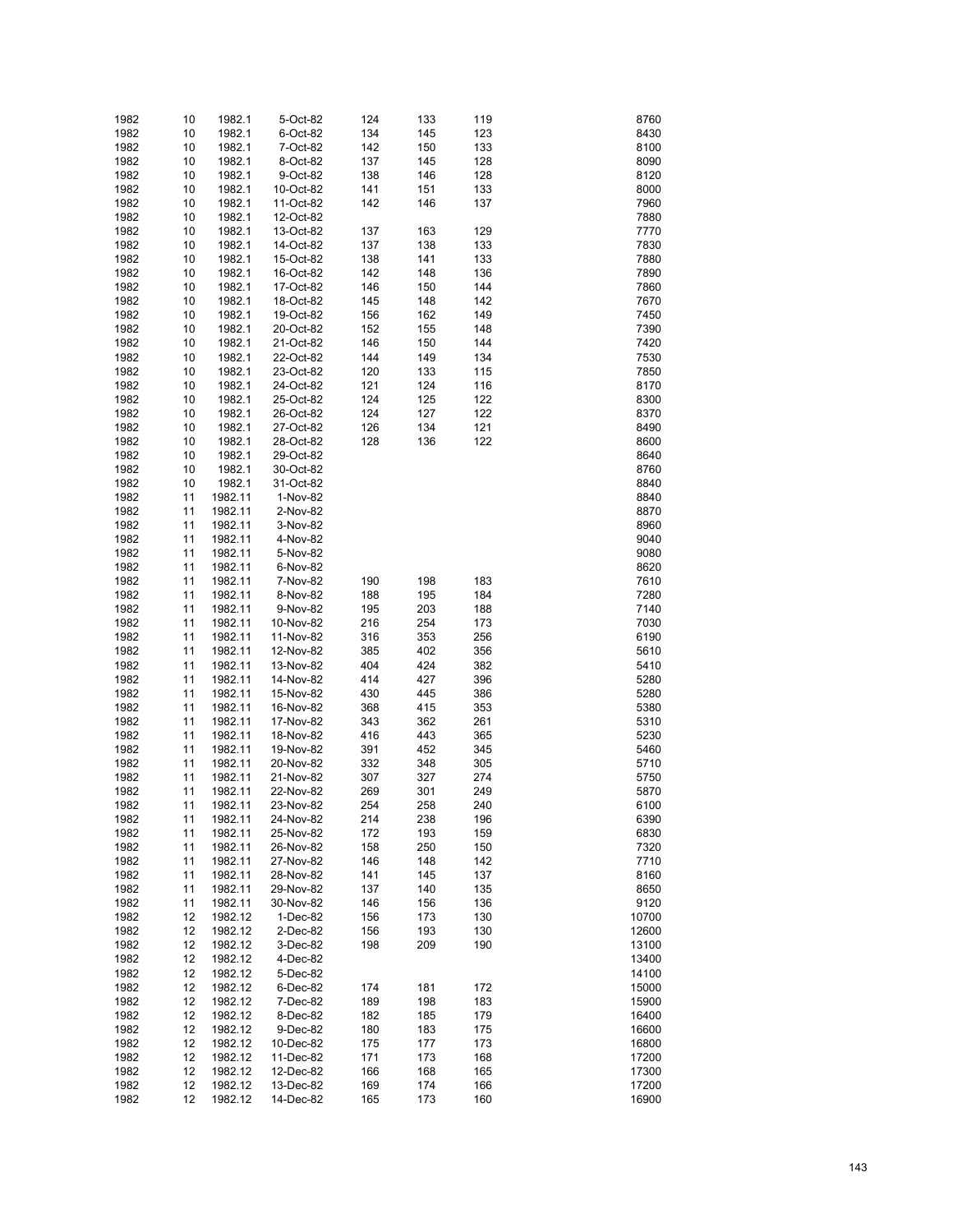| 1982 | 12 | 1982.12 | 15-Dec-82   | 162 | 164 | 161 | 16700 |
|------|----|---------|-------------|-----|-----|-----|-------|
| 1982 | 12 | 1982.12 | 16-Dec-82   | 167 | 169 | 164 | 16500 |
| 1982 | 12 | 1982.12 | 17-Dec-82   | 171 | 175 | 168 | 16200 |
|      |    |         |             |     |     |     |       |
| 1982 | 12 | 1982.12 | 18-Dec-82   | 171 | 174 | 170 | 15800 |
| 1982 | 12 | 1982.12 | 19-Dec-82   | 167 | 171 | 165 | 15500 |
| 1982 | 12 | 1982.12 | 20-Dec-82   | 165 | 166 | 163 | 15300 |
| 1982 | 12 | 1982.12 | 21-Dec-82   | 160 | 164 | 158 | 15300 |
| 1982 | 12 | 1982.12 | 22-Dec-82   | 170 | 172 | 163 | 15400 |
| 1982 | 12 | 1982.12 | 23-Dec-82   |     |     |     | 16000 |
| 1982 | 12 | 1982.12 | 24-Dec-82   | 184 | 190 | 181 | 17600 |
| 1982 | 12 | 1982.12 | 25-Dec-82   | 204 | 214 | 190 | 17500 |
| 1982 | 12 | 1982.12 | 26-Dec-82   | 216 | 218 | 214 | 17200 |
| 1982 | 12 | 1982.12 | 27-Dec-82   | 204 | 213 | 196 | 18000 |
| 1982 | 12 | 1982.12 | 28-Dec-82   | 187 | 196 | 175 | 19700 |
| 1982 | 12 | 1982.12 | 29-Dec-82   | 171 | 175 | 167 | 21500 |
| 1982 | 12 | 1982.12 |             | 169 | 171 | 166 | 22100 |
|      |    |         | 30-Dec-82   |     |     |     |       |
| 1982 | 12 | 1982.12 | 31-Dec-82   | 173 | 179 | 168 | 21800 |
| 1983 | 1  | 1983.01 | 1-Jan-83    | 186 | 188 | 181 | 21300 |
| 1983 | 1  | 1983.01 | 2-Jan-83    | 184 | 186 | 182 | 20900 |
| 1983 | 1  | 1983.01 | $3$ -Jan-83 | 186 | 190 | 182 | 20100 |
| 1983 | 1  | 1983.01 | 4-Jan-83    | 198 | 203 | 190 | 19100 |
| 1983 | 1  | 1983.01 | 5-Jan-83    | 201 | 203 | 199 | 18100 |
| 1983 | 1  | 1983.01 | $6$ -Jan-83 | 202 | 203 | 201 | 17400 |
| 1983 | 1  | 1983.01 | 7-Jan-83    | 206 | 208 | 204 | 16800 |
| 1983 | 1  | 1983.01 | 8-Jan-83    |     |     |     | 16400 |
| 1983 | 1  | 1983.01 | 9-Jan-83    |     |     |     | 16100 |
|      |    |         |             |     |     |     |       |
| 1983 | 1  | 1983.01 | 10-Jan-83   | 197 | 199 | 196 | 16000 |
| 1983 | 1  | 1983.01 | 11-Jan-83   |     |     |     | 15700 |
| 1983 | 1  | 1983.01 | 12-Jan-83   | 201 | 205 | 196 | 15400 |
| 1983 | 1  | 1983.01 | 13-Jan-83   | 208 | 210 | 206 | 15200 |
| 1983 | 1  | 1983.01 | 14-Jan-83   | 213 | 217 | 208 | 14800 |
| 1983 | 1  | 1983.01 | 15-Jan-83   | 214 | 215 | 213 | 14600 |
| 1983 | 1  | 1983.01 | 16-Jan-83   | 217 | 219 | 215 | 14200 |
| 1983 | 1  | 1983.01 | 17-Jan-83   | 225 | 230 | 220 | 13800 |
| 1983 | 1  | 1983.01 | 18-Jan-83   | 236 | 244 | 230 | 13400 |
| 1983 | 1  | 1983.01 | 19-Jan-83   | 244 | 248 | 238 | 13100 |
| 1983 | 1  | 1983.01 | 20-Jan-83   | 237 | 244 | 232 | 13300 |
| 1983 | 1  | 1983.01 | 21-Jan-83   | 236 | 244 | 230 | 13400 |
|      |    |         |             |     |     |     |       |
| 1983 | 1  | 1983.01 | 22-Jan-83   | 244 | 249 | 241 | 13500 |
| 1983 | 1  | 1983.01 | 23-Jan-83   | 247 | 252 | 239 | 14700 |
| 1983 | 1  | 1983.01 | 24-Jan-83   | 238 | 245 | 234 | 17900 |
| 1983 | 1  | 1983.01 | 25-Jan-83   | 245 | 250 | 239 | 20200 |
| 1983 | 1  | 1983.01 | 26-Jan-83   | 253 | 258 | 246 | 21600 |
| 1983 | 1  | 1983.01 | 27-Jan-83   | 253 | 261 | 239 | 23000 |
| 1983 | 1  | 1983.01 | 28-Jan-83   | 232 | 244 | 216 | 28700 |
| 1983 | 1  | 1983.01 | 29-Jan-83   | 208 | 213 | 204 | 35100 |
| 1983 | 1  | 1983.01 | 30-Jan-83   | 211 | 216 | 202 | 38300 |
| 1983 | 1  | 1983.01 | 31-Jan-83   | 197 | 202 | 195 | 39000 |
| 1983 | 2  | 1983.02 | 1-Feb-83    | 215 | 230 | 197 | 36400 |
| 1983 | 2  | 1983.02 | 2-Feb-83    | 237 | 242 | 231 | 33900 |
|      |    |         |             |     |     |     |       |
| 1983 | 2  | 1983.02 | 3-Feb-83    | 248 | 257 | 243 | 31500 |
| 1983 | 2  | 1983.02 | 4-Feb-83    | 263 | 269 | 257 | 29400 |
| 1983 | 2  | 1983.02 | 5-Feb-83    | 271 | 272 | 269 | 28200 |
| 1983 | 2  | 1983.02 | 6-Feb-83    | 277 | 280 | 273 | 27400 |
| 1983 | 2  | 1983.02 | 7-Feb-83    | 295 | 297 | 288 | 27100 |
| 1983 | 2  | 1983.02 | 8-Feb-83    | 295 | 297 | 288 | 29400 |
| 1983 | 2  | 1983.02 | 9-Feb-83    | 277 | 285 | 271 | 33300 |
| 1983 | 2  | 1983.02 | 10-Feb-83   | 277 | 283 | 270 | 34100 |
| 1983 | 2  | 1983.02 | 11-Feb-83   | 270 | 282 | 252 | 34700 |
| 1983 | 2  | 1983.02 | 12-Feb-83   | 238 | 249 | 232 | 37100 |
| 1983 | 2  | 1983.02 | 13-Feb-83   | 240 | 250 | 232 | 37500 |
| 1983 | 2  | 1983.02 | 14-Feb-83   | 242 | 256 | 233 | 36400 |
|      |    |         |             |     |     |     |       |
| 1983 | 2  | 1983.02 | 15-Feb-83   | 246 | 250 | 239 | 34800 |
| 1983 | 2  | 1983.02 | 16-Feb-83   | 247 | 250 | 244 | 34500 |
| 1983 | 2  | 1983.02 | 17-Feb-83   | 244 | 246 | 242 | 34100 |
| 1983 | 2  | 1983.02 | 18-Feb-83   | 248 | 254 | 244 | 33400 |
| 1983 | 2  | 1983.02 | 19-Feb-83   | 257 | 261 | 254 | 32500 |
| 1983 | 2  | 1983.02 | 20-Feb-83   | 262 | 270 | 257 | 31400 |
| 1983 | 2  | 1983.02 | 21-Feb-83   | 272 | 275 | 259 | 30600 |
| 1983 | 2  | 1983.02 | 22-Feb-83   | 271 | 274 | 264 | 30200 |
| 1983 | 2  | 1983.02 | 23-Feb-83   | 261 | 264 | 259 | 29700 |
|      |    |         |             |     |     |     |       |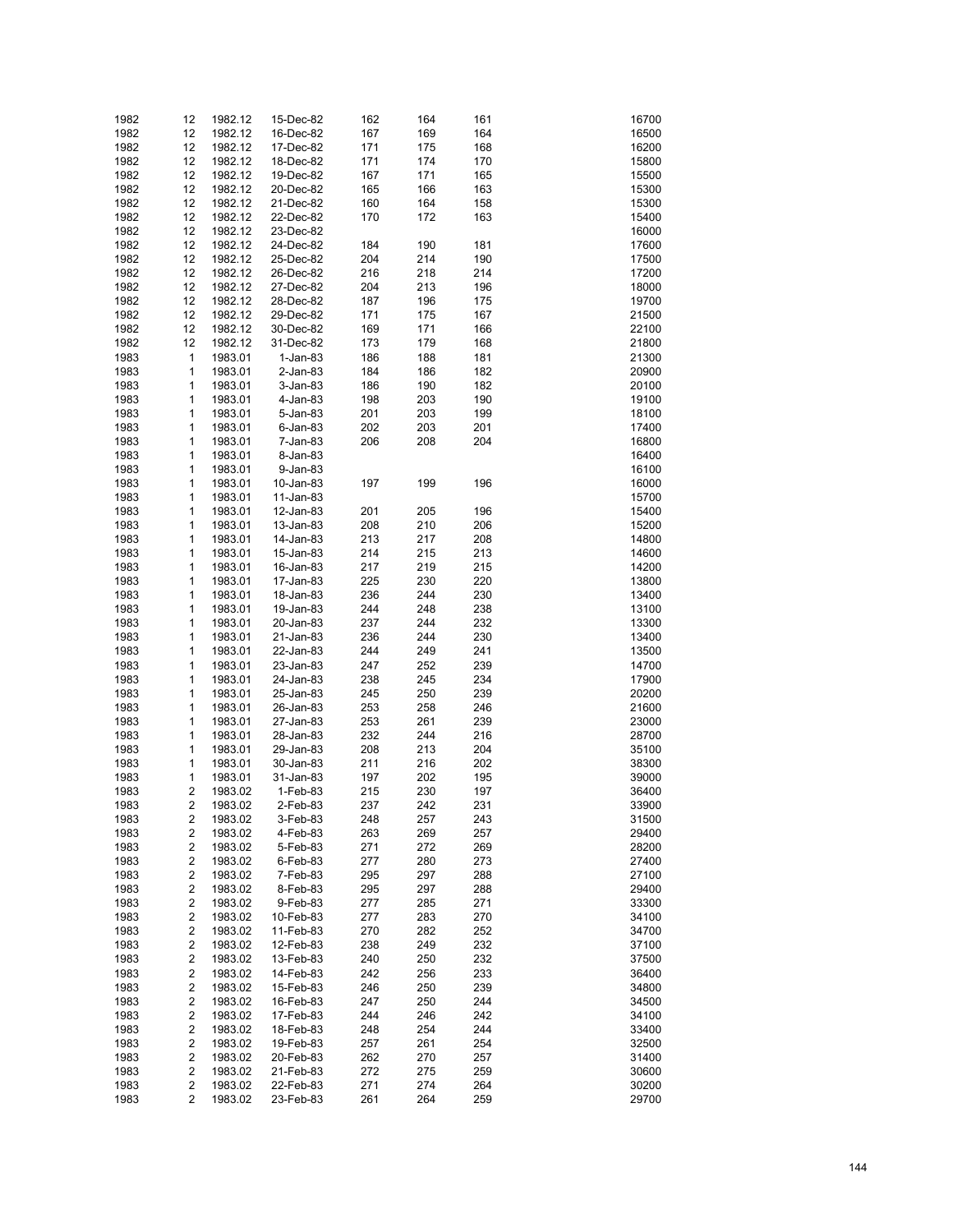| 1983 | 2                       | 1983.02 | 24-Feb-83  | 263 | 266 | 259 | 29100 |
|------|-------------------------|---------|------------|-----|-----|-----|-------|
| 1983 | 2                       | 1983.02 | 25-Feb-83  | 271 | 280 | 265 | 27700 |
|      | $\overline{\mathbf{c}}$ |         |            |     |     |     |       |
| 1983 |                         | 1983.02 | 26-Feb-83  | 277 | 279 | 275 | 26800 |
| 1983 | $\overline{\mathbf{c}}$ | 1983.02 | 27-Feb-83  |     |     |     | 26500 |
| 1983 | $\overline{\mathbf{c}}$ | 1983.02 | 28-Feb-83  | 278 | 285 | 274 | 27200 |
| 1983 | 3                       | 1983.03 | 1-Mar-83   | 277 | 281 | 274 | 29900 |
| 1983 | 3                       | 1983.03 | 2-Mar-83   | 263 | 274 | 253 | 33700 |
| 1983 | 3                       | 1983.03 | 3-Mar-83   | 244 | 254 | 238 | 37000 |
| 1983 | 3                       | 1983.03 | 4-Mar-83   | 236 | 241 | 226 | 41800 |
| 1983 | 3                       | 1983.03 | 5-Mar-83   | 204 | 224 | 189 | 42000 |
| 1983 | 3                       | 1983.03 | 6-Mar-83   | 208 | 219 | 192 | 43000 |
| 1983 | 3                       | 1983.03 | 7-Mar-83   | 225 | 230 | 220 | 44700 |
| 1983 | 3                       | 1983.03 | 8-Mar-83   | 242 | 250 | 232 | 43800 |
| 1983 | 3                       | 1983.03 |            | 260 | 265 | 251 | 42200 |
|      |                         |         | 9-Mar-83   |     |     |     |       |
| 1983 | 3                       | 1983.03 | 10-Mar-83  | 264 | 267 | 261 | 41200 |
| 1983 | 3                       | 1983.03 | 11-Mar-83  | 259 | 262 | 257 | 41000 |
| 1983 | 3                       | 1983.03 | 12-Mar-83  | 260 | 268 | 256 | 40200 |
| 1983 | 3                       | 1983.03 | 13-Mar-83  | 281 | 290 | 268 | 38900 |
| 1983 | 3                       | 1983.03 | 14-Mar-83  | 289 | 294 | 285 | 39200 |
| 1983 | 3                       | 1983.03 | 15-Mar-83  | 283 | 290 | 277 | 39700 |
| 1983 | 3                       | 1983.03 | 16-Mar-83  | 290 | 294 | 285 | 39400 |
| 1983 | 3                       | 1983.03 | 17-Mar-83  | 267 | 282 | 252 | 39200 |
| 1983 | 3                       | 1983.03 | 18-Mar-83  | 252 | 256 | 250 | 39000 |
| 1983 | 3                       | 1983.03 | 19-Mar-83  | 254 | 257 | 250 | 39600 |
| 1983 | 3                       | 1983.03 |            | 254 | 257 | 246 | 39300 |
|      |                         |         | 20-Mar-83  |     |     |     |       |
| 1983 | 3                       | 1983.03 | 21-Mar-83  | 238 | 246 | 234 | 39800 |
| 1983 | 3                       | 1983.03 | 22-Mar-83  | 234 | 236 | 231 | 38800 |
| 1983 | 3                       | 1983.03 | 23-Mar-83  | 227 | 235 | 215 | 37900 |
| 1983 | 3                       | 1983.03 | 24-Mar-83  | 209 | 215 | 201 | 38600 |
| 1983 | 3                       | 1983.03 | 25-Mar-83  | 207 | 214 | 199 | 40600 |
| 1983 | 3                       | 1983.03 | 26-Mar-83  | 211 | 215 | 207 | 42800 |
| 1983 | 3                       | 1983.03 | 27-Mar-83  | 216 | 219 | 213 | 42600 |
| 1983 | 3                       | 1983.03 | 28-Mar-83  | 215 | 218 | 212 | 42500 |
| 1983 | 3                       | 1983.03 | 29-Mar-83  | 222 | 229 | 213 | 39000 |
| 1983 | 3                       | 1983.03 | 30-Mar-83  | 229 | 231 | 227 | 41400 |
| 1983 | 3                       | 1983.03 | 31-Mar-83  | 227 | 230 | 223 | 42300 |
|      |                         |         |            |     |     |     |       |
| 1983 | 4                       | 1983.04 | $1-Apr-83$ | 223 | 225 | 221 | 41500 |
| 1983 | 4                       | 1983.04 | 2-Apr-83   | 220 | 224 | 216 | 40800 |
| 1983 | 4                       | 1983.04 | 3-Apr-83   | 214 | 217 | 208 | 39800 |
| 1983 | 4                       | 1983.04 | 4-Apr-83   | 208 | 209 | 206 | 38500 |
| 1983 | 4                       | 1983.04 | 5-Apr-83   | 214 | 217 | 210 | 38200 |
| 1983 | 4                       | 1983.04 | 6-Apr-83   | 207 | 210 | 203 | 38300 |
| 1983 | 4                       | 1983.04 | 7-Apr-83   | 200 | 202 | 196 | 37900 |
| 1983 | 4                       | 1983.04 | 8-Apr-83   | 197 | 199 | 195 | 37300 |
| 1983 | 4                       | 1983.04 | 9-Apr-83   | 194 | 196 | 192 | 37100 |
| 1983 | 4                       | 1983.04 | 10-Apr-83  | 190 | 192 | 187 | 36600 |
| 1983 | 4                       | 1983.04 | 11-Apr-83  | 188 | 191 | 184 | 36100 |
|      |                         |         |            |     |     |     |       |
| 1983 | 4                       | 1983.04 | 12-Apr-83  | 189 | 190 | 187 | 35800 |
| 1983 | 4                       | 1983.04 | 13-Apr-83  | 188 | 190 | 184 | 35400 |
| 1983 | 4                       | 1983.04 | 14-Apr-83  | 183 | 187 | 181 | 35300 |
| 1983 | 4                       | 1983.04 | 15-Apr-83  | 179 | 181 | 176 | 35100 |
| 1983 | 4                       | 1983.04 | 16-Apr-83  | 178 | 180 | 176 | 34800 |
| 1983 | 4                       | 1983.04 | 17-Apr-83  | 177 | 178 | 174 | 34600 |
| 1983 | 4                       | 1983.04 | 18-Apr-83  | 170 | 175 | 166 | 34500 |
| 1983 | 4                       | 1983.04 | 19-Apr-83  | 163 | 165 | 162 | 34500 |
| 1983 | 4                       | 1983.04 | 20-Apr-83  | 163 | 166 | 160 | 34300 |
| 1983 | 4                       | 1983.04 | 21-Apr-83  | 166 | 168 | 164 | 34100 |
|      |                         |         |            |     |     |     |       |
| 1983 | 4                       | 1983.04 | 22-Apr-83  | 163 | 166 | 160 | 34300 |
| 1983 | 4                       | 1983.04 | 23-Apr-83  | 156 | 159 | 151 | 34700 |
| 1983 | 4                       | 1983.04 | 24-Apr-83  | 149 | 151 | 146 | 35200 |
| 1983 | 4                       | 1983.04 | 25-Apr-83  | 145 | 146 | 143 | 35700 |
| 1983 | 4                       | 1983.04 | 26-Apr-83  | 141 | 145 | 139 | 36300 |
| 1983 | 4                       | 1983.04 | 27-Apr-83  | 141 | 142 | 139 | 36600 |
| 1983 | 4                       | 1983.04 | 28-Apr-83  | 142 | 145 | 140 | 36800 |
| 1983 | 4                       | 1983.04 | 29-Apr-83  | 145 | 146 | 143 | 36900 |
| 1983 | 4                       | 1983.04 | 30-Apr-83  | 148 | 151 | 146 | 36400 |
| 1983 | 5                       | 1983.05 | $1-May-83$ | 151 | 154 | 148 | 36000 |
| 1983 | 5                       | 1983.05 | 2-May-83   | 154 | 156 | 152 | 36000 |
|      | 5                       |         |            |     |     |     |       |
| 1983 |                         | 1983.05 | 3-May-83   | 153 | 155 | 151 | 36200 |
| 1983 | 5                       | 1983.05 | 4-May-83   | 149 | 151 | 146 | 36500 |
| 1983 | 5                       | 1983.05 | 5-May-83   | 142 | 146 | 139 | 37000 |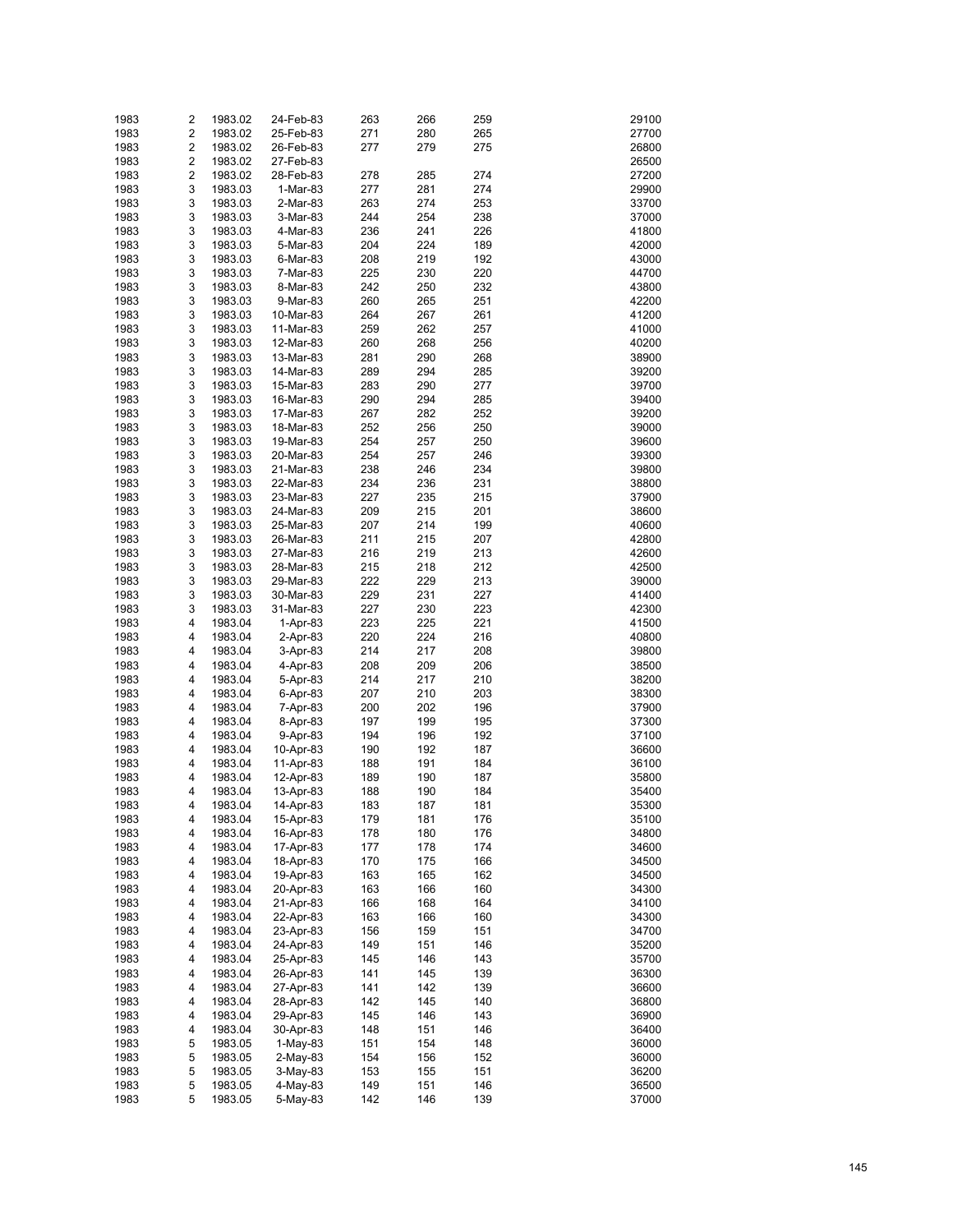| 1983 | 5 | 1983.05 | 6-May-83  | 135 | 138 | 133 | 37300 |
|------|---|---------|-----------|-----|-----|-----|-------|
| 1983 | 5 | 1983.05 | 7-May-83  | 136 | 138 | 133 | 37000 |
|      |   |         |           |     |     |     |       |
| 1983 | 5 | 1983.05 | 8-May-83  | 143 | 149 | 138 | 35900 |
| 1983 | 5 | 1983.05 | 9-May-83  | 155 | 158 | 149 | 34200 |
| 1983 | 5 | 1983.05 | 10-May-83 | 160 | 162 | 158 | 33500 |
| 1983 | 5 | 1983.05 | 11-May-83 | 157 | 160 | 153 | 33000 |
| 1983 | 5 | 1983.05 | 12-May-83 | 155 | 157 | 153 | 32600 |
| 1983 | 5 | 1983.05 | 13-May-83 | 157 | 160 | 155 | 32000 |
| 1983 | 5 | 1983.05 | 14-May-83 | 159 | 161 | 158 | 31500 |
| 1983 | 5 | 1983.05 | 15-May-83 | 159 | 160 | 158 | 31000 |
| 1983 | 5 | 1983.05 | 16-May-83 | 159 | 161 | 158 | 30200 |
| 1983 | 5 | 1983.05 | 17-May-83 | 163 | 166 | 160 | 29700 |
| 1983 | 5 | 1983.05 | 18-May-83 | 161 | 162 | 160 | 29100 |
| 1983 | 5 |         |           |     | 162 |     |       |
|      |   | 1983.05 | 19-May-83 | 161 |     | 158 | 28700 |
| 1983 | 5 | 1983.05 | 20-May-83 | 157 | 159 | 152 | 28400 |
| 1983 | 5 | 1983.05 | 21-May-83 | 150 | 153 | 148 | 28300 |
| 1983 | 5 | 1983.05 | 22-May-83 | 146 | 148 | 144 | 28200 |
| 1983 | 5 | 1983.05 | 23-May-83 | 141 | 143 | 139 | 28100 |
| 1983 | 5 | 1983.05 | 24-May-83 | 139 | 140 | 138 | 28100 |
| 1983 | 5 | 1983.05 | 25-May-83 | 139 | 141 | 137 | 28200 |
| 1983 | 5 | 1983.05 | 26-May-83 | 134 | 137 | 131 | 28800 |
| 1983 | 5 | 1983.05 | 27-May-83 | 129 | 131 | 126 | 29400 |
| 1983 | 5 | 1983.05 | 28-May-83 | 123 | 126 | 122 | 29700 |
| 1983 | 5 | 1983.05 | 29-May-83 | 120 | 122 | 119 | 29800 |
|      | 5 |         |           |     |     |     |       |
| 1983 |   | 1983.05 | 30-May-83 | 119 | 120 | 118 | 30100 |
| 1983 | 5 | 1983.05 | 31-May-83 | 116 | 121 | 113 | 30400 |
| 1983 | 6 | 1983.06 | 1-Jun-83  | 111 | 113 | 108 | 30700 |
| 1983 | 6 | 1983.06 | 2-Jun-83  | 109 | 111 | 107 | 30900 |
| 1983 | 6 | 1983.06 | 3-Jun-83  | 118 | 122 | 111 | 30000 |
| 1983 | 6 | 1983.06 | 4-Jun-83  | 124 | 126 | 122 | 28800 |
| 1983 | 6 | 1983.06 | 5-Jun-83  | 128 | 131 | 126 | 27900 |
| 1983 | 6 | 1983.06 | 6-Jun-83  | 126 | 128 | 122 | 27200 |
| 1983 | 6 | 1983.06 | 7-Jun-83  | 123 | 124 | 121 | 27200 |
| 1983 | 6 | 1983.06 | 8-Jun-83  | 118 | 121 | 116 | 27300 |
| 1983 | 6 | 1983.06 | 9-Jun-83  | 121 | 135 | 114 | 27400 |
| 1983 | 6 |         |           |     | 133 |     |       |
|      |   | 1983.06 | 10-Jun-83 | 132 |     | 131 | 27200 |
| 1983 | 6 | 1983.06 | 11-Jun-83 | 132 | 133 | 130 | 26900 |
| 1983 | 6 | 1983.06 | 12-Jun-83 | 131 | 132 | 130 | 26600 |
| 1983 | 6 | 1983.06 | 13-Jun-83 | 127 | 129 | 124 | 26600 |
| 1983 | 6 | 1983.06 | 14-Jun-83 | 123 | 124 | 122 | 26600 |
| 1983 | 6 | 1983.06 | 15-Jun-83 | 124 | 126 | 122 | 26500 |
| 1983 | 6 | 1983.06 | 16-Jun-83 | 123 | 125 | 122 | 26500 |
| 1983 | 6 | 1983.06 | 17-Jun-83 | 129 | 132 | 124 | 25600 |
| 1983 | 6 | 1983.06 | 18-Jun-83 | 131 | 134 | 128 | 24900 |
| 1983 | 6 | 1983.06 | 19-Jun-83 | 132 | 135 | 130 | 24600 |
| 1983 | 6 | 1983.06 | 20-Jun-83 | 129 | 131 | 126 | 24400 |
|      | 6 |         |           |     |     |     |       |
| 1983 |   | 1983.06 | 21-Jun-83 | 128 | 131 | 126 | 24300 |
| 1983 | 6 | 1983.06 | 22-Jun-83 | 129 | 132 | 127 | 24100 |
| 1983 | 6 | 1983.06 | 23-Jun-83 | 129 | 132 | 128 | 24000 |
| 1983 | 6 | 1983.06 | 24-Jun-83 | 129 | 132 | 126 | 23900 |
| 1983 | 6 | 1983.06 | 25-Jun-83 | 130 | 132 | 129 | 23900 |
| 1983 | 6 | 1983.06 | 26-Jun-83 | 130 | 132 | 128 | 23700 |
| 1983 | 6 | 1983.06 | 27-Jun-83 | 128 | 131 | 126 | 23600 |
| 1983 | 6 | 1983.06 | 28-Jun-83 | 126 | 129 | 124 | 23700 |
| 1983 | 6 | 1983.06 | 29-Jun-83 | 123 | 128 | 121 | 23800 |
| 1983 | 6 | 1983.06 | 30-Jun-83 | 123 | 128 | 121 | 23700 |
| 1983 | 7 | 1983.07 | 1-Jul-83  | 127 | 130 | 124 | 23400 |
|      |   |         |           |     |     |     |       |
| 1983 | 7 | 1983.07 | 2-Jul-83  | 128 | 130 | 127 | 23400 |
| 1983 | 7 | 1983.07 | 3-Jul-83  | 127 | 128 | 125 | 23300 |
| 1983 | 7 | 1983.07 | 4-Jul-83  | 128 | 131 | 126 | 23200 |
| 1983 | 7 | 1983.07 | 5-Jul-83  | 129 | 132 | 126 | 23200 |
| 1983 | 7 | 1983.07 | 6-Jul-83  | 126 | 128 | 124 | 23200 |
| 1983 | 7 | 1983.07 | 7-Jul-83  | 121 | 127 | 119 | 23400 |
| 1983 | 7 | 1983.07 | 8-Jul-83  | 120 | 122 | 118 | 23800 |
| 1983 | 7 | 1983.07 | 9-Jul-83  | 118 | 120 | 117 | 24000 |
| 1983 | 7 | 1983.07 | 10-Jul-83 | 116 | 117 | 112 | 24400 |
| 1983 | 7 | 1983.07 | 11-Jul-83 | 113 | 115 | 111 | 24900 |
| 1983 | 7 | 1983.07 |           | 116 | 117 | 114 | 25100 |
|      |   |         | 12-Jul-83 |     |     |     |       |
| 1983 | 7 | 1983.07 | 13-Jul-83 | 118 | 119 | 117 | 24900 |
| 1983 | 7 | 1983.07 | 14-Jul-83 | 119 | 121 | 118 | 24600 |
| 1983 | 7 | 1983.07 | 15-Jul-83 | 121 | 124 | 120 | 24200 |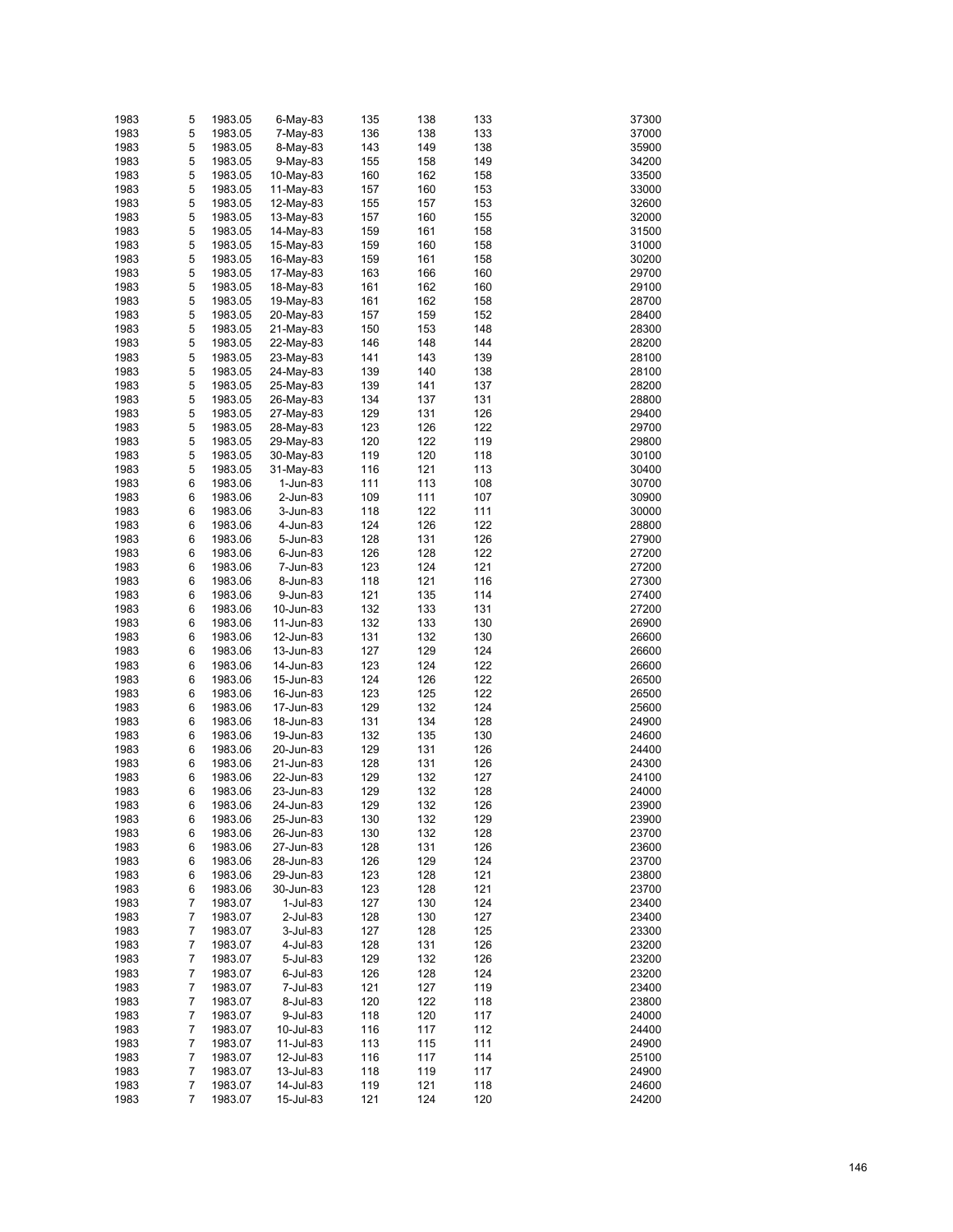| 1983 | 7              | 1983.07 | 16-Jul-83  | 127 | 131 | 122 | 23400 |
|------|----------------|---------|------------|-----|-----|-----|-------|
| 1983 | 7              | 1983.07 | 17-Jul-83  | 132 | 134 | 131 | 22400 |
| 1983 | 7              |         |            | 137 | 142 | 134 | 21300 |
|      |                | 1983.07 | 18-Jul-83  |     |     |     |       |
| 1983 | 7              | 1983.07 | 19-Jul-83  | 151 | 159 | 142 | 20000 |
| 1983 | 7              | 1983.07 | 20-Jul-83  | 171 | 181 | 160 | 18400 |
| 1983 | 7              | 1983.07 | 21-Jul-83  | 199 | 212 | 183 | 16900 |
| 1983 | $\overline{7}$ | 1983.07 | 22-Jul-83  | 232 | 252 | 214 | 15600 |
| 1983 | 7              | 1983.07 | 23-Jul-83  | 274 | 284 | 254 | 14200 |
| 1983 | $\overline{7}$ | 1983.07 | 24-Jul-83  | 285 | 292 | 279 | 13000 |
| 1983 | 7              | 1983.07 | 25-Jul-83  | 304 | 312 | 292 | 12100 |
| 1983 | $\overline{7}$ | 1983.07 | 26-Jul-83  | 312 | 315 | 311 | 11300 |
| 1983 | 7              | 1983.07 | 27-Jul-83  | 322 | 339 | 311 | 10700 |
| 1983 | $\overline{7}$ | 1983.07 | 28-Jul-83  | 360 | 372 | 341 | 10000 |
| 1983 | $\overline{7}$ | 1983.07 | 29-Jul-83  | 377 | 390 | 367 | 9480  |
| 1983 | $\overline{7}$ | 1983.07 | 30-Jul-83  | 382 | 388 | 378 | 9170  |
| 1983 | 7              | 1983.07 | 31-Jul-83  | 372 | 384 | 356 | 9100  |
|      |                |         |            |     |     |     |       |
| 1983 | 8              | 1983.08 | 1-Aug-83   | 356 | 364 | 348 | 9010  |
| 1983 | 8              | 1983.08 | 2-Aug-83   | 354 | 362 | 345 | 8860  |
| 1983 | 8              | 1983.08 | 3-Aug-83   | 362 | 367 | 358 | 8650  |
| 1983 | 8              | 1983.08 | 4-Aug-83   | 367 | 370 | 364 | 8590  |
| 1983 | 8              | 1983.08 | 5-Aug-83   | 367 | 373 | 360 | 8670  |
| 1983 | 8              | 1983.08 | 6-Aug-83   | 357 | 362 | 350 | 8680  |
| 1983 | 8              | 1983.08 | 7-Aug-83   | 363 | 366 | 360 | 8710  |
| 1983 | 8              | 1983.08 | 8-Aug-83   | 363 | 370 | 332 | 8730  |
| 1983 | 8              | 1983.08 | 9-Aug-83   | 357 | 364 | 344 | 8630  |
| 1983 | 8              | 1983.08 | 10-Aug-83  | 344 | 350 | 339 | 8480  |
| 1983 | 8              | 1983.08 | 11-Aug-83  | 341 | 349 | 336 | 8320  |
| 1983 | 8              | 1983.08 | 12-Aug-83  | 348 | 351 | 308 | 8280  |
| 1983 | 8              |         | 13-Aug-83  | 345 | 349 | 342 | 8330  |
|      |                | 1983.08 |            |     |     |     |       |
| 1983 | 8              | 1983.08 | 14-Aug-83  | 346 | 352 | 340 | 8340  |
| 1983 | 8              | 1983.08 | 15-Aug-83  | 337 | 343 | 331 | 8500  |
| 1983 | 8              | 1983.08 | 16-Aug-83  | 335 | 338 | 331 | 8430  |
| 1983 | 8              | 1983.08 | 17-Aug-83  | 328 | 335 | 319 | 8320  |
| 1983 | 8              | 1983.08 | 18-Aug-83  | 329 | 332 | 318 | 8270  |
| 1983 | 8              | 1983.08 | 19-Aug-83  | 306 | 322 | 296 | 8510  |
| 1983 | 8              | 1983.08 | 20-Aug-83  | 280 | 297 | 268 | 8940  |
| 1983 | 8              | 1983.08 | 21-Aug-83  | 283 | 292 | 274 | 9130  |
| 1983 | 8              | 1983.08 | 22-Aug-83  | 267 | 275 | 262 | 9190  |
| 1983 | 8              | 1983.08 | 23-Aug-83  | 256 | 263 | 243 | 9170  |
| 1983 | 8              | 1983.08 | 24-Aug-83  | 246 | 249 | 244 | 9210  |
| 1983 | 8              | 1983.08 | 25-Aug-83  | 247 | 252 | 240 | 9180  |
|      |                |         |            | 224 | 238 |     |       |
| 1983 | 8              | 1983.08 | 26-Aug-83  |     |     | 214 | 9750  |
| 1983 | 8              | 1983.08 | 27-Aug-83  | 218 | 224 | 212 | 10000 |
| 1983 | 8              | 1983.08 | 28-Aug-83  | 203 | 214 | 190 | 10300 |
| 1983 | 8              | 1983.08 | 29-Aug-83  | 189 | 204 | 183 | 10800 |
| 1983 | 8              | 1983.08 | 30-Aug-83  | 198 | 210 | 186 | 11000 |
| 1983 | 8              | 1983.08 | 31-Aug-83  | 191 | 197 | 187 | 11100 |
| 1983 | 9              | 1983.09 | $1-Sep-83$ | 196 | 197 | 195 | 11000 |
| 1983 | 9              | 1983.09 | $2-Sep-83$ | 199 | 204 | 196 | 10900 |
| 1983 | 9              | 1983.09 | 3-Sep-83   | 191 | 196 | 186 | 10900 |
| 1983 | 9              | 1983.09 | 4-Sep-83   | 189 | 192 | 184 | 10900 |
| 1983 | 9              | 1983.09 | 5-Sep-83   | 185 | 242 | 179 | 11100 |
| 1983 | 9              | 1983.09 | 6-Sep-83   | 188 | 192 | 179 | 11000 |
| 1983 | 9              | 1983.09 | 7-Sep-83   | 172 | 177 | 167 | 11100 |
| 1983 | 9              | 1983.09 | 8-Sep-83   | 165 | 168 | 161 | 11400 |
|      |                |         |            |     |     |     |       |
| 1983 | 9              | 1983.09 | 9-Sep-83   | 165 | 166 | 163 | 11600 |
| 1983 | 9              | 1983.09 | 10-Sep-83  | 168 | 171 | 165 | 11700 |
| 1983 | 9              | 1983.09 | 11-Sep-83  | 176 | 179 | 172 | 11600 |
| 1983 | 9              | 1983.09 | 12-Sep-83  | 172 | 175 | 169 | 11600 |
| 1983 | 9              | 1983.09 | 13-Sep-83  | 174 | 175 | 172 | 11400 |
| 1983 | 9              | 1983.09 | 14-Sep-83  | 168 | 172 | 165 | 11200 |
| 1983 | 9              | 1983.09 | 15-Sep-83  | 159 | 166 | 149 | 11200 |
| 1983 | 9              | 1983.09 | 16-Sep-83  | 143 | 148 | 140 | 11300 |
| 1983 | 9              | 1983.09 | 17-Sep-83  | 159 | 172 | 144 | 11300 |
| 1983 | 9              | 1983.09 | 18-Sep-83  | 184 | 190 | 174 | 11100 |
| 1983 | 9              | 1983.09 | 19-Sep-83  | 175 | 186 | 169 | 10900 |
| 1983 | 9              | 1983.09 | 20-Sep-83  | 164 | 169 | 158 | 10900 |
| 1983 | 9              | 1983.09 | 21-Sep-83  | 155 | 159 | 151 | 10800 |
| 1983 | 9              | 1983.09 | 22-Sep-83  | 149 | 155 | 144 | 11000 |
| 1983 | 9              | 1983.09 |            |     | 148 | 145 | 11600 |
|      |                |         | 23-Sep-83  | 146 |     |     |       |
| 1983 | 9              | 1983.09 | 24-Sep-83  | 145 | 151 | 142 | 11600 |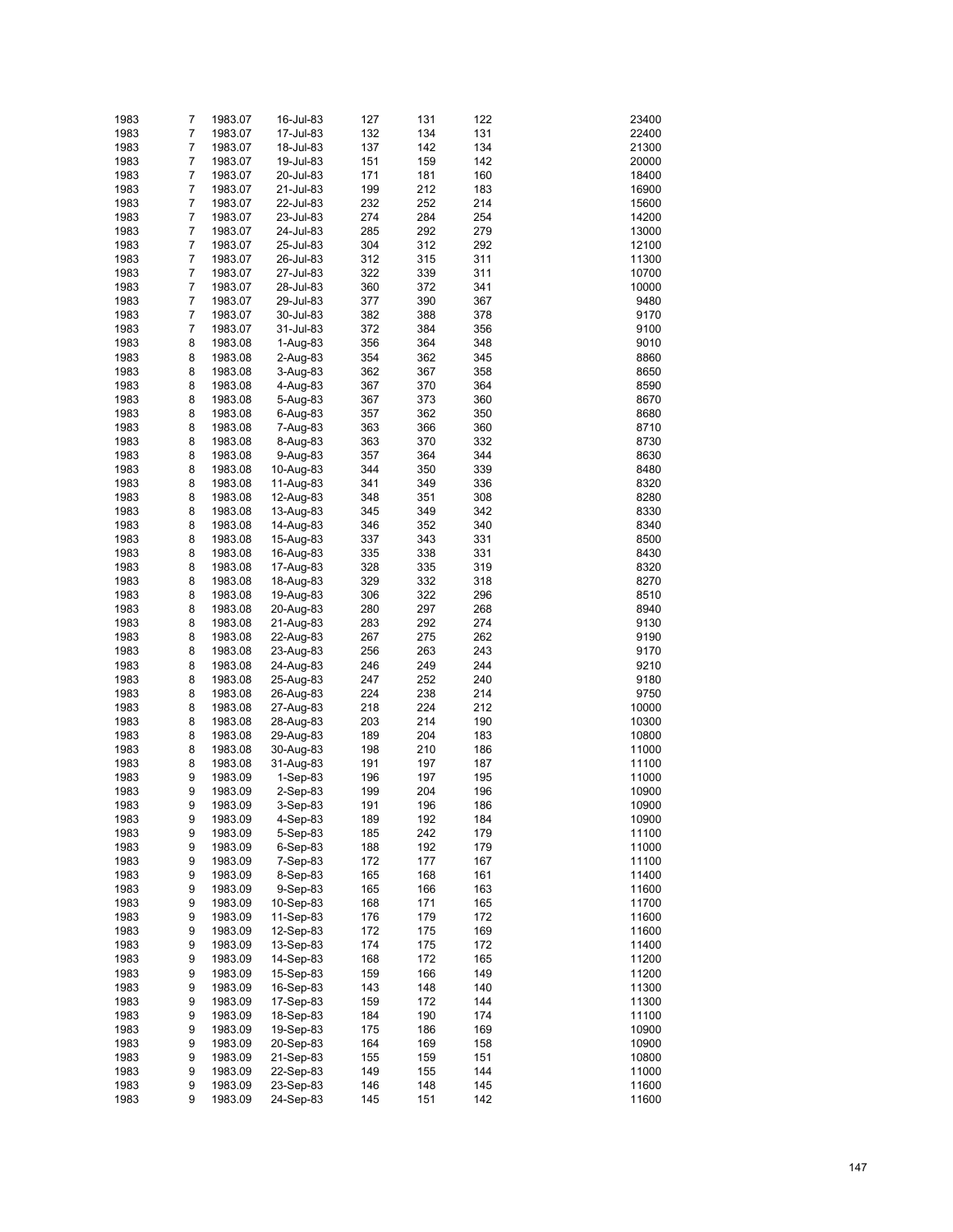| 1983         | 9        | 1983.09            | 25-Sep-83              | 158        | 161        | 151        | 11600          |
|--------------|----------|--------------------|------------------------|------------|------------|------------|----------------|
| 1983         | 9        | 1983.09            | 26-Sep-83              | 164        | 168        | 154        | 11500          |
| 1983         | 9        | 1983.09            | 27-Sep-83              | 146        | 156        | 136        | 11600          |
| 1983         | 9        | 1983.09            | 28-Sep-83              | 141        | 143        | 139        | 11700          |
| 1983         | 9        | 1983.09            | 29-Sep-83              | 136        | 138        | 132        | 11800          |
| 1983         | 9        | 1983.09            | 30-Sep-83              | 129        | 133        | 126        | 12000          |
| 1983         | 10       | 1983.1             | $1$ -Oct-83            | 139        | 150        | 128        | 12100          |
| 1983         | 10       | 1983.1             | 2-Oct-83               | 152        | 156        | 147        | 12100          |
| 1983         | 10       | 1983.1             | 3-Oct-83               | 158        | 162        | 151        | 12100          |
| 1983         | 10       | 1983.1             | 4-Oct-83               | 144        | 152        | 135        | 12300          |
| 1983<br>1983 | 10<br>10 | 1983.1<br>1983.1   | 5-Oct-83               | 128<br>110 | 146<br>115 | 112<br>106 | 12600<br>13100 |
| 1983         | 10       | 1983.1             | 6-Oct-83<br>7-Oct-83   | 114        | 115        | 113        | 13500          |
| 1983         | 10       | 1983.1             | 8-Oct-83               | 118        | 121        | 115        | 14000          |
| 1983         | 10       | 1983.1             | 9-Oct-83               | 125        | 128        | 122        | 14300          |
| 1983         | 10       | 1983.1             | 10-Oct-83              | 130        | 133        | 127        | 14400          |
| 1983         | 10       | 1983.1             | 11-Oct-83              | 135        | 136        | 133        | 14500          |
| 1983         | 10       | 1983.1             | 12-Oct-83              | 133        | 135        | 131        | 14500          |
| 1983         | 10       | 1983.1             | 13-Oct-83              | 127        | 133        | 124        | 14500          |
| 1983         | 10       | 1983.1             | 14-Oct-83              | 131        | 136        | 126        | 14400          |
| 1983         | 10       | 1983.1             | 15-Oct-83              | 135        | 138        | 133        | 14400          |
| 1983         | 10       | 1983.1             | 16-Oct-83              | 136        | 138        | 134        | 14200          |
| 1983         | 10       | 1983.1             | 17-Oct-83              | 137        | 138        | 136        | 13800          |
| 1983         | 10       | 1983.1             | 18-Oct-83              |            |            |            | 13500          |
| 1983         | 10       | 1983.1             | 19-Oct-83              |            |            |            | 13300          |
| 1983         | 10       | 1983.1             | 20-Oct-83              |            |            |            | 13100          |
| 1983         | 10       | 1983.1             | 21-Oct-83              |            |            |            | 12900          |
| 1983         | 10       | 1983.1             | 22-Oct-83              |            |            |            | 12800          |
| 1983         | 10       | 1983.1             | 23-Oct-83              |            |            |            | 12900          |
| 1983         | 10       | 1983.1             | 24-Oct-83              |            |            |            | 12900          |
| 1983         | 10       | 1983.1             | 25-Oct-83              |            |            |            | 12900          |
| 1983<br>1983 | 10<br>10 | 1983.1<br>1983.1   | 26-Oct-83              |            |            |            | 12900<br>13000 |
| 1983         | 10       | 1983.1             | 27-Oct-83<br>28-Oct-83 |            |            |            | 13100          |
| 1983         | 10       | 1983.1             | 29-Oct-83              |            |            |            | 13000          |
| 1983         | 10       | 1983.1             | 30-Oct-83              |            |            |            | 12900          |
| 1983         | 10       | 1983.1             | 31-Oct-83              |            |            |            | 12800          |
| 1983         | 11       | 1983.11            | 1-Nov-83               |            |            |            | 12700          |
| 1983         | 11       | 1983.11            | 2-Nov-83               |            |            |            | 12300          |
| 1983         | 11       | 1983.11            | 3-Nov-83               |            |            |            | 11100          |
| 1983         | 11       | 1983.11            | 4-Nov-83               |            |            |            | 10400          |
| 1983         | 11       | 1983.11            | 5-Nov-83               |            |            |            | 10100          |
| 1983         | 11       | 1983.11            | 6-Nov-83               |            |            |            | 9330           |
| 1983         | 11       | 1983.11            | 7-Nov-83               |            |            |            | 8460           |
| 1983         | 11       | 1983.11            | 8-Nov-83               |            |            |            | 8060           |
| 1983         | 11       | 1983.11            | 9-Nov-83               |            |            |            | 8010           |
| 1983         | 11       | 1983.11            | 10-Nov-83              |            |            |            | 8080           |
| 1983         | 11       | 1983.11            | 11-Nov-83              |            |            |            | 8260           |
| 1983         | 11       | 1983.11            | 12-Nov-83              |            |            |            | 8420           |
| 1983         | 11       | 1983.11            | 13-Nov-83              |            |            |            | 8560           |
| 1983         | 11       | 1983.11            | 14-Nov-83              |            |            |            | 8780           |
| 1983<br>1983 | 11<br>11 | 1983.11<br>1983.11 | 15-Nov-83<br>16-Nov-83 |            |            |            | 8650<br>8600   |
| 1983         | 11       | 1983.11            | 17-Nov-83              |            |            |            | 8940           |
| 1983         | 11       | 1983.11            | 18-Nov-83              |            |            |            | 9510           |
| 1983         | 11       | 1983.11            | 19-Nov-83              |            |            |            | 10700          |
| 1983         | 11       | 1983.11            | 20-Nov-83              |            |            |            | 11100          |
| 1983         | 11       | 1983.11            | 21-Nov-83              |            |            |            | 11400          |
| 1983         | 11       | 1983.11            | 22-Nov-83              |            |            |            | 12100          |
| 1983         | 11       | 1983.11            | 23-Nov-83              |            |            |            | 12200          |
| 1983         | 11       | 1983.11            | 24-Nov-83              |            |            |            | 12400          |
| 1983         | 11       | 1983.11            | 25-Nov-83              |            |            |            | 13100          |
| 1983         | 11       | 1983.11            | 26-Nov-83              |            |            |            | 14400          |
| 1983         | 11       | 1983.11            | 27-Nov-83              |            |            |            | 13600          |
| 1983         | 11       | 1983.11            | 28-Nov-83              |            |            |            | 13300          |
| 1983         | 11       | 1983.11            | 29-Nov-83              |            |            |            | 13600          |
| 1983         | 11       | 1983.11            | 30-Nov-83              |            |            |            | 14100          |
| 1983         | 12       | 1983.12            | 1-Dec-83               |            |            |            | 14800          |
| 1983         | 12       | 1983.12            | 2-Dec-83               |            |            |            | 15400          |
| 1983         | 12       | 1983.12            | 3-Dec-83               |            |            |            | 16000          |
| 1983         | 12       | 1983.12            | 4-Dec-83               |            |            |            | 16500          |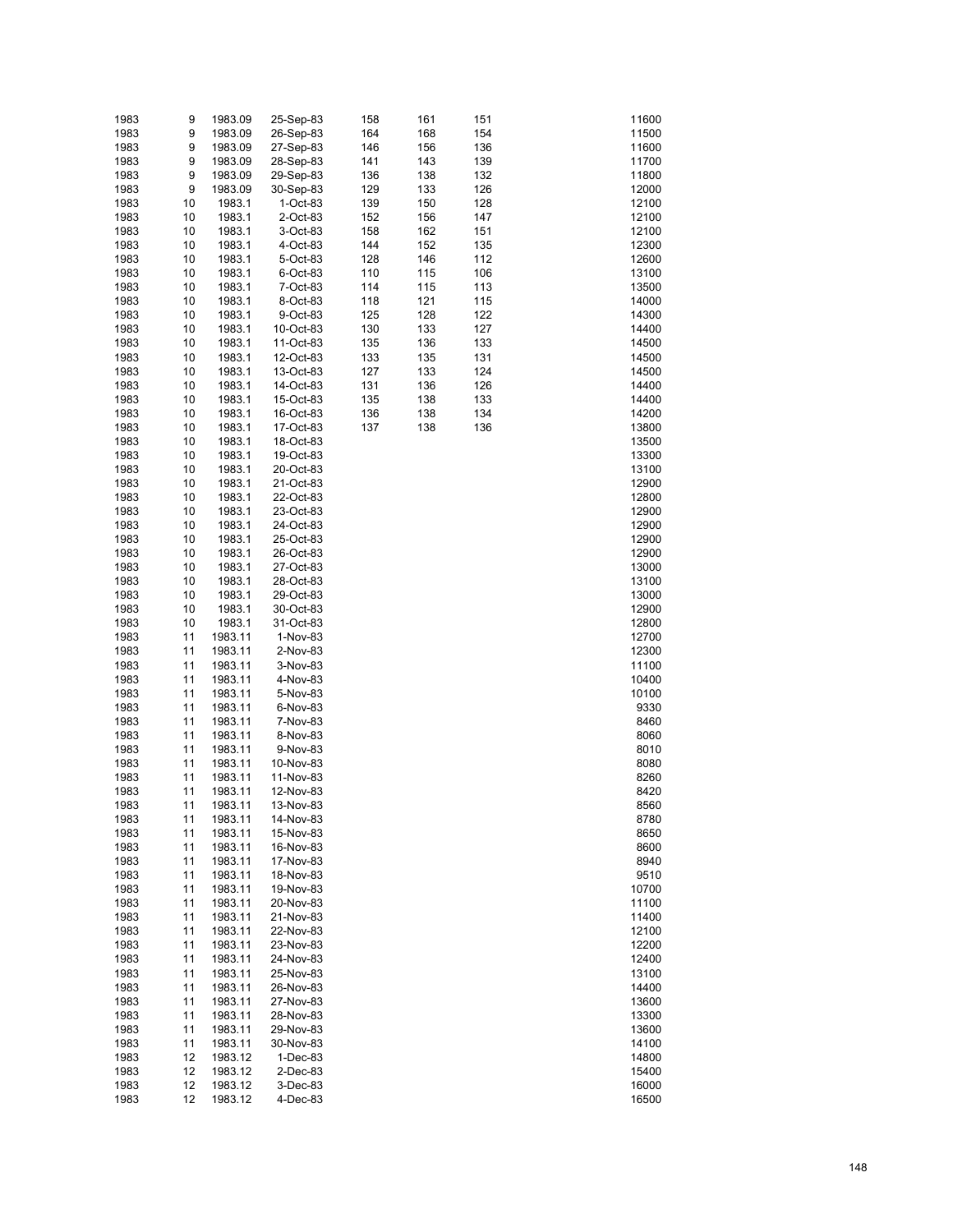| 1983         | 12                                        | 1983.12            | 5-Dec-83               |            |            |            | 17200          |
|--------------|-------------------------------------------|--------------------|------------------------|------------|------------|------------|----------------|
| 1983         | 12                                        | 1983.12            | 6-Dec-83               |            |            |            | 17900          |
| 1983         | 12                                        | 1983.12            | 7-Dec-83               |            |            |            | 18900          |
| 1983         | 12                                        | 1983.12            | 8-Dec-83               |            |            |            | 20200          |
| 1983         | 12                                        | 1983.12            | 9-Dec-83               |            |            |            | 21300          |
| 1983         | 12                                        | 1983.12            | 10-Dec-83              |            |            |            | 21900          |
| 1983         | 12                                        | 1983.12            | 11-Dec-83              |            |            |            | 22100          |
| 1983         | 12                                        | 1983.12            | 12-Dec-83              |            |            |            | 22100          |
| 1983         | 12                                        | 1983.12            | 13-Dec-83              |            |            |            | 22200          |
| 1983         | 12                                        | 1983.12            | 14-Dec-83              |            |            |            | 22100          |
| 1983         | 12                                        | 1983.12            | 15-Dec-83              |            |            |            | 21800          |
| 1983         | 12                                        | 1983.12            | 16-Dec-83              |            |            |            | 21700          |
| 1983<br>1983 | 12<br>12                                  | 1983.12<br>1983.12 | 17-Dec-83              |            |            |            | 21500<br>21100 |
| 1983         | 12                                        | 1983.12            | 18-Dec-83<br>19-Dec-83 |            |            |            | 20100          |
| 1983         | 12                                        | 1983.12            | 20-Dec-83              |            |            |            | 18800          |
| 1983         | 12                                        | 1983.12            | 21-Dec-83              |            |            |            | 17300          |
| 1983         | 12                                        | 1983.12            | 22-Dec-83              |            |            |            | 15600          |
| 1983         | 12                                        | 1983.12            | 23-Dec-83              |            |            |            | 14500          |
| 1983         | 12                                        | 1983.12            | 24-Dec-83              |            |            |            | 14100          |
| 1983         | 12                                        | 1983.12            | 25-Dec-83              |            |            |            | 15000          |
| 1983         | 12                                        | 1983.12            | 26-Dec-83              |            |            |            | 17700          |
| 1983         | 12                                        | 1983.12            | 27-Dec-83              |            |            |            | 17500          |
| 1983         | 12                                        | 1983.12            | 28-Dec-83              |            |            |            | 18600          |
| 1983         | 12                                        | 1983.12            | 29-Dec-83              |            |            |            | 20500          |
| 1983         | 12                                        | 1983.12            | 30-Dec-83              |            |            |            | 22800          |
| 1983         | 12                                        | 1983.12            | 31-Dec-83              |            |            |            | 25700          |
| 1984         | 1                                         | 1984.01            | $1-Jan-84$             |            |            |            | 28900          |
| 1984         | 1                                         | 1984.01            | 2-Jan-84               |            |            |            | 31400          |
| 1984         | 1                                         | 1984.01            | 3-Jan-84               |            |            |            | 32400          |
| 1984         | 1                                         | 1984.01            | 4-Jan-84               |            |            |            | 32800          |
| 1984         | 1                                         | 1984.01            | 5-Jan-84               |            |            |            | 32800          |
| 1984         | 1                                         | 1984.01            | 6-Jan-84               | 155        | 156        | 153        | 32800          |
| 1984         | 1                                         | 1984.01            | 7-Jan-84               | 156        | 159        | 154        | 32600          |
| 1984         | 1                                         | 1984.01            | 8-Jan-84               | 156        | 161        | 128        | 32200          |
| 1984         | 1                                         | 1984.01            | 9-Jan-84               | 143        | 161        | 125        | 31900          |
| 1984         | 1                                         | 1984.01            | 10-Jan-84              | 127        | 130        | 126        | 31800          |
| 1984         | 1                                         | 1984.01            | 11-Jan-84              | 129        | 132        | 126        | 31200          |
| 1984         | 1                                         | 1984.01            | 12-Jan-84              | 128        | 132        | 125        | 30100          |
| 1984         | 1                                         | 1984.01            | 13-Jan-84              |            |            |            | 28100          |
| 1984<br>1984 | 1<br>1                                    | 1984.01<br>1984.01 | 14-Jan-84<br>15-Jan-84 |            | 174        | 152        | 26600<br>25700 |
| 1984         | 1                                         | 1984.01            | 16-Jan-84              | 169<br>173 | 177        | 170        | 25100          |
| 1984         | 1                                         | 1984.01            | 17-Jan-84              | 173        | 175        | 170        | 24500          |
| 1984         | 1                                         | 1984.01            | 18-Jan-84              | 170        | 173        | 167        | 24100          |
| 1984         | 1                                         | 1984.01            | 19-Jan-84              | 172        | 174        | 170        | 24000          |
| 1984         | 1                                         | 1984.01            | 20-Jan-84              | 171        | 173        | 170        | 23800          |
| 1984         | 1                                         | 1984.01            | 21-Jan-84              | 177        | 182        | 171        | 23400          |
| 1984         | 1                                         | 1984.01            | 22-Jan-84              | 179        | 182        | 177        | 22900          |
| 1984         | 1                                         | 1984.01            | 23-Jan-84              | 187        | 190        | 182        | 22200          |
| 1984         | 1                                         | 1984.01            | 24-Jan-84              | 195        | 205        | 186        | 21400          |
| 1984         | 1                                         | 1984.01            | 25-Jan-84              | 211        | 221        | 205        | 20500          |
| 1984         | 1                                         | 1984.01            | 26-Jan-84              | 225        | 232        | 218        | 19300          |
| 1984         | 1                                         | 1984.01            | 27-Jan-84              | 229        | 230        | 225        | 18100          |
| 1984         | 1                                         | 1984.01            | 28-Jan-84              | 239        | 247        | 229        | 17100          |
| 1984         | 1                                         | 1984.01            | 29-Jan-84              | 253        | 263        | 246        | 16400          |
| 1984         | 1                                         | 1984.01            | 30-Jan-84              | 281        | 291        | 265        | 15600          |
| 1984         | 1                                         | 1984.01            | 31-Jan-84              | 292        | 300        | 289        | 14900          |
| 1984         | $\overline{\mathbf{c}}$                   | 1984.02            | 1-Feb-84               | 298        | 303        | 294        | 14100          |
| 1984         | $\overline{\mathbf{c}}$                   | 1984.02            | 2-Feb-84               | 296        | 301        | 291        | 13500          |
| 1984         | $\overline{c}$                            | 1984.02            | 3-Feb-84               | 288        | 291        | 284        | 13100          |
| 1984         | $\overline{\mathbf{c}}$                   | 1984.02            | 4-Feb-84               | 301        | 316        | 282        | 12700          |
| 1984         | $\overline{c}$                            | 1984.02            | 5-Feb-84               | 329        | 341        | 317        | 12200          |
| 1984         | $\overline{\mathbf{c}}$                   | 1984.02            | 6-Feb-84               | 314        | 326        | 263        | 11800          |
| 1984         | $\overline{c}$                            | 1984.02            | 7-Feb-84               | 320        | 328        | 314        | 11300          |
| 1984         | $\overline{\mathbf{c}}$<br>$\overline{c}$ | 1984.02            | 8-Feb-84               | 330        | 336        | 321        | 11100          |
| 1984<br>1984 | $\overline{c}$                            | 1984.02<br>1984.02 | 9-Feb-84<br>10-Feb-84  | 334<br>336 | 341<br>339 | 330<br>332 | 10900<br>10800 |
| 1984         | $\overline{c}$                            | 1984.02            | 11-Feb-84              | 336        | 338        | 333        | 10700          |
| 1984         | $\overline{\mathbf{c}}$                   | 1984.02            | 12-Feb-84              |            |            |            | 10600          |
| 1984         | 2                                         | 1984.02            | 13-Feb-84              | 326        | 330        | 322        | 10600          |
|              |                                           |                    |                        |            |            |            |                |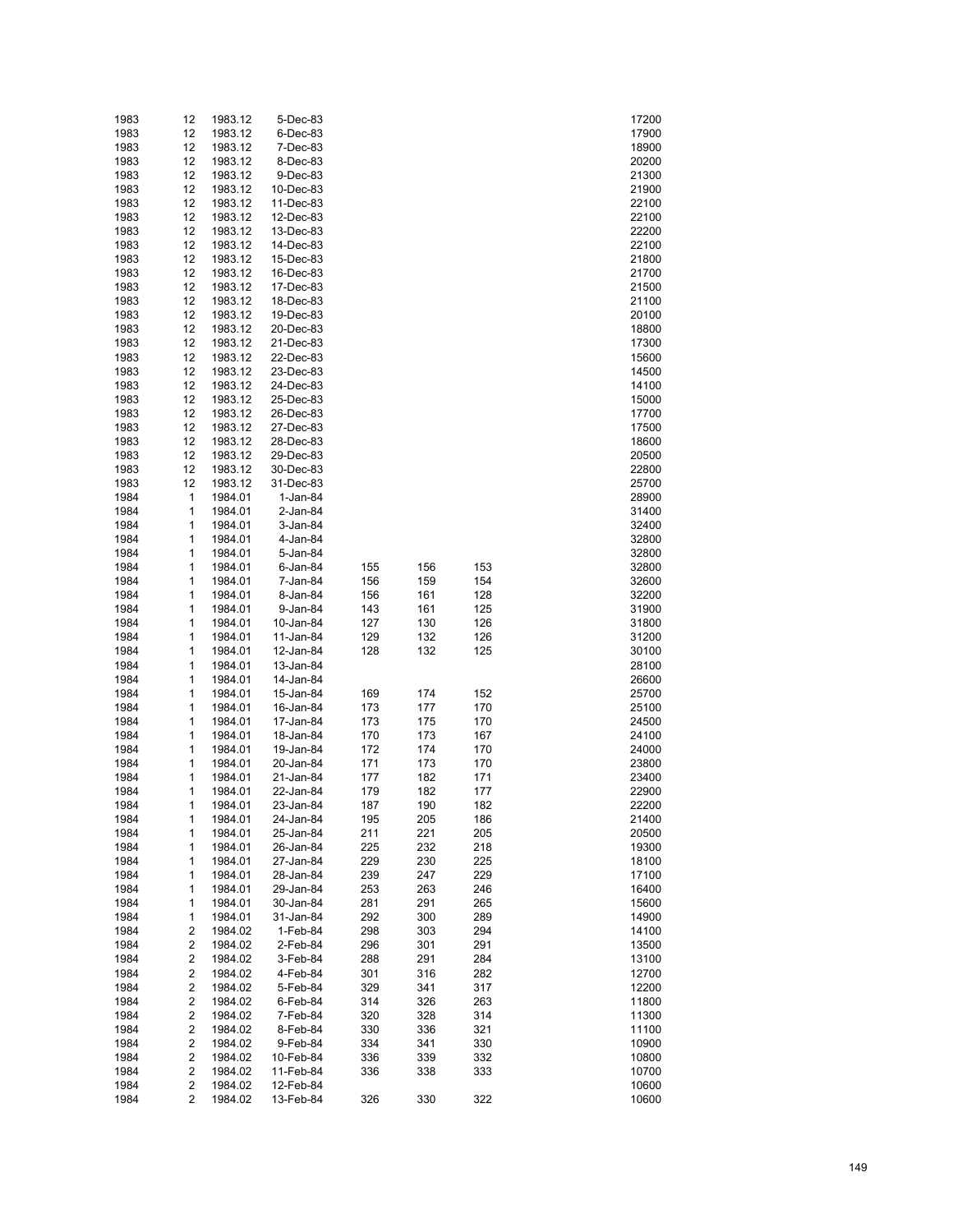| 1984 | 2                       | 1984.02 | 14-Feb-84 | 332 | 341 | 320 | 10400 |
|------|-------------------------|---------|-----------|-----|-----|-----|-------|
| 1984 | $\overline{\mathbf{c}}$ | 1984.02 | 15-Feb-84 | 337 | 342 | 333 | 10100 |
|      |                         |         |           |     |     |     |       |
| 1984 | $\overline{2}$          | 1984.02 | 16-Feb-84 | 333 | 337 | 326 | 10100 |
| 1984 | $\overline{\mathbf{c}}$ | 1984.02 | 17-Feb-84 | 332 | 340 | 325 | 10200 |
| 1984 | $\overline{\mathbf{c}}$ | 1984.02 | 18-Feb-84 | 344 | 354 | 334 | 10200 |
| 1984 | $\overline{\mathbf{c}}$ | 1984.02 | 19-Feb-84 | 335 | 343 | 327 | 10100 |
| 1984 | $\overline{\mathbf{c}}$ | 1984.02 | 20-Feb-84 | 338 | 340 | 334 | 9920  |
| 1984 | $\overline{\mathbf{c}}$ | 1984.02 | 21-Feb-84 | 338 | 369 | 329 | 9850  |
| 1984 | $\overline{\mathbf{c}}$ | 1984.02 | 22-Feb-84 | 322 | 338 | 299 | 10100 |
| 1984 | $\overline{\mathbf{c}}$ | 1984.02 | 23-Feb-84 | 323 | 345 | 300 | 10500 |
| 1984 | $\overline{\mathbf{c}}$ | 1984.02 | 24-Feb-84 | 328 | 341 | 313 | 10200 |
| 1984 | $\overline{\mathbf{c}}$ | 1984.02 | 25-Feb-84 | 297 | 332 | 318 | 10100 |
| 1984 | $\overline{\mathbf{c}}$ | 1984.02 | 26-Feb-84 | 301 | 313 | 285 | 9970  |
| 1984 |                         |         |           |     |     |     | 9770  |
|      | $\overline{\mathbf{c}}$ | 1984.02 | 27-Feb-84 | 333 | 367 | 305 |       |
| 1984 | $\overline{\mathbf{c}}$ | 1984.02 | 28-Feb-84 | 350 | 355 | 342 | 9640  |
| 1984 | $\overline{\mathbf{c}}$ | 1984.02 | 29-Feb-84 | 343 | 350 | 271 | 9610  |
| 1984 | 3                       | 1984.03 | 1-Mar-84  | 347 | 353 | 341 | 9540  |
| 1984 | 3                       | 1984.03 | 2-Mar-84  | 343 | 347 | 337 | 9450  |
| 1984 | 3                       | 1984.03 | 3-Mar-84  | 336 | 342 | 329 | 9490  |
| 1984 | 3                       | 1984.03 | 4-Mar-84  | 343 | 366 | 297 | 9220  |
| 1984 | 3                       | 1984.03 | 5-Mar-84  | 352 | 364 | 338 | 8950  |
| 1984 | 3                       | 1984.03 | 6-Mar-84  | 348 | 362 | 334 | 8850  |
| 1984 | 3                       | 1984.03 | 7-Mar-84  | 368 | 376 | 361 | 8710  |
| 1984 | 3                       |         |           |     |     |     |       |
|      |                         | 1984.03 | 8-Mar-84  | 359 | 364 | 352 | 8470  |
| 1984 | 3                       | 1984.03 | 9-Mar-84  | 365 | 377 | 351 | 8270  |
| 1984 | 3                       | 1984.03 | 10-Mar-84 | 387 | 476 | 364 | 8180  |
| 1984 | 3                       | 1984.03 | 11-Mar-84 | 360 | 372 | 352 | 8110  |
| 1984 | 3                       | 1984.03 | 12-Mar-84 | 357 | 377 | 331 | 8100  |
| 1984 | 3                       | 1984.03 | 13-Mar-84 | 337 | 362 | 319 | 8290  |
| 1984 | 3                       | 1984.03 | 14-Mar-84 | 389 | 400 | 366 | 7790  |
| 1984 | 3                       | 1984.03 | 15-Mar-84 | 396 | 405 | 386 | 7610  |
| 1984 | 3                       | 1984.03 | 16-Mar-84 | 412 | 425 | 400 | 7590  |
| 1984 | 3                       | 1984.03 | 17-Mar-84 | 463 | 457 | 409 | 7200  |
| 1984 | 3                       | 1984.03 | 18-Mar-84 | 458 | 484 | 414 | 7160  |
| 1984 | 3                       |         |           |     |     |     |       |
|      |                         | 1984.03 | 19-Mar-84 | 386 | 410 | 372 | 7570  |
| 1984 | 3                       | 1984.03 | 20-Mar-84 | 432 | 459 | 413 | 7280  |
| 1984 | 3                       | 1984.03 | 21-Mar-84 | 482 | 505 | 448 | 6750  |
| 1984 | 3                       | 1984.03 | 22-Mar-84 | 491 | 503 | 478 | 6440  |
| 1984 | 3                       | 1984.03 | 23-Mar-84 | 479 | 488 | 467 | 6380  |
| 1984 | 3                       | 1984.03 | 24-Mar-84 | 489 | 510 | 474 | 6270  |
| 1984 | 3                       | 1984.03 | 25-Mar-84 | 471 | 481 | 455 | 6140  |
| 1984 | 3                       | 1984.03 | 26-Mar-84 | 473 | 491 | 448 | 6170  |
| 1984 | 3                       | 1984.03 | 27-Mar-84 | 445 | 457 | 419 | 6300  |
| 1984 | 3                       | 1984.03 | 28-Mar-84 | 483 | 496 | 458 | 5980  |
| 1984 | 3                       | 1984.03 | 29-Mar-84 | 507 | 561 | 493 | 5610  |
| 1984 | 3                       |         |           |     |     |     |       |
|      |                         | 1984.03 | 30-Mar-84 | 535 | 550 | 516 | 5420  |
| 1984 | 3                       | 1984.03 | 31-Mar-84 | 530 | 544 | 514 | 5260  |
| 1984 | 4                       | 1984.04 | 1-Apr-84  | 527 | 555 | 496 | 5230  |
| 1984 | 4                       | 1984.04 | 2-Apr-84  | 572 | 617 | 551 | 5050  |
| 1984 | 4                       | 1984.04 | 3-Apr-84  | 590 | 602 | 568 | 4950  |
| 1984 | 4                       | 1984.04 | 4-Apr-84  | 582 | 596 | 568 | 4850  |
| 1984 | 4                       | 1984.04 | 5-Apr-84  | 583 | 601 | 570 | 4820  |
| 1984 | 4                       | 1984.04 | 6-Apr-84  | 546 | 566 | 531 | 4790  |
| 1984 | 4                       | 1984.04 | 7-Apr-84  | 559 | 581 | 542 | 4790  |
| 1984 | 4                       | 1984.04 | 8-Apr-84  | 594 | 615 | 581 | 4550  |
|      |                         |         |           |     |     |     |       |
| 1984 | 4                       | 1984.04 | 9-Apr-84  | 625 | 634 | 612 | 4510  |
| 1984 | 4                       | 1984.04 | 10-Apr-84 | 618 | 630 | 612 | 4400  |
| 1984 | 4                       | 1984.04 | 11-Apr-84 | 642 | 658 | 618 | 4280  |
| 1984 | 4                       | 1984.04 | 12-Apr-84 | 661 | 672 | 642 | 4170  |
| 1984 | 4                       | 1984.04 | 13-Apr-84 | 647 | 664 | 626 | 4050  |
| 1984 | 4                       | 1984.04 | 14-Apr-84 | 632 | 663 | 598 | 3960  |
| 1984 | 4                       | 1984.04 | 15-Apr-84 | 644 | 666 | 620 | 3990  |
| 1984 | 4                       | 1984.04 | 16-Apr-84 | 643 | 662 | 623 | 4020  |
| 1984 | 4                       | 1984.04 | 17-Apr-84 | 629 | 642 | 613 | 4000  |
| 1984 | 4                       | 1984.04 | 18-Apr-84 |     |     |     | 3870  |
|      |                         |         |           |     |     |     |       |
| 1984 | 4                       | 1984.04 | 19-Apr-84 |     |     |     | 4080  |
| 1984 | 4                       | 1984.04 | 20-Apr-84 |     |     |     | 4270  |
| 1984 | 4                       | 1984.04 | 21-Apr-84 |     |     |     | 4320  |
| 1984 | 4                       | 1984.04 | 22-Apr-84 |     |     |     | 4290  |
| 1984 | 4                       | 1984.04 | 23-Apr-84 |     |     |     | 4390  |
| 1984 | 4                       | 1984.04 | 24-Apr-84 |     |     |     | 4200  |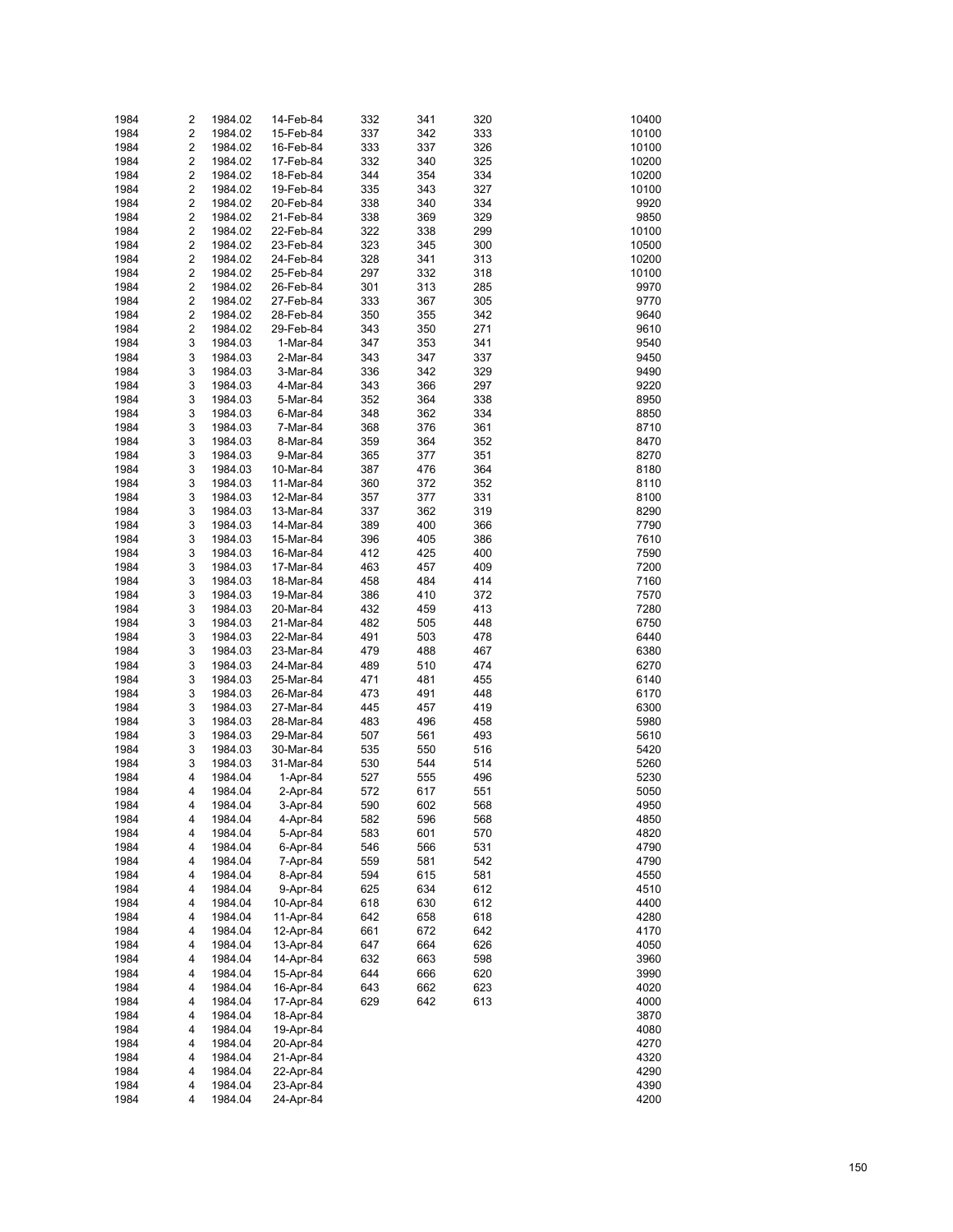| 1984         | 4              | 1984.04            | 25-Apr-84              |            |            |            | 3980         |
|--------------|----------------|--------------------|------------------------|------------|------------|------------|--------------|
| 1984         | 4              | 1984.04            | 26-Apr-84              |            |            |            | 3900         |
| 1984         | 4              | 1984.04            | 27-Apr-84              |            |            |            | 3780         |
| 1984         | 4              | 1984.04            | 28-Apr-84              |            |            |            | 3670         |
| 1984         | 4              | 1984.04            | 29-Apr-84              |            |            |            | 3720         |
| 1984         | 4<br>5         | 1984.04            | 30-Apr-84              |            |            |            | 3670         |
| 1984<br>1984 | 5              | 1984.05<br>1984.05 | $1-May-84$<br>2-May-84 | 582        | 588        | 575        | 3610<br>3620 |
| 1984         | 5              | 1984.05            | 3-May-84               | 592        | 613        | 546        | 3520         |
| 1984         | 5              | 1984.05            | 4-May-84               | 604        | 621        | 587        | 3450         |
| 1984         | 5              | 1984.05            | 5-May-84               | 617        | 635        | 595        | 3470         |
| 1984         | 5              | 1984.05            | 6-May-84               | 582        | 604        | 575        | 3540         |
| 1984         | 5              | 1984.05            | 7-May-84               | 587        | 603        | 572        | 3530         |
| 1984         | 5              | 1984.05            | 8-May-84               | 614        | 624        | 602        | 3400         |
| 1984         | 5              | 1984.05            | 9-May-84               | 604        | 624        | 584        | 3370         |
| 1984         | 5              | 1984.05            | 10-May-84              | 569        | 581        | 559        | 3270         |
| 1984         | 5              | 1984.05            | 11-May-84              | 560        | 580        | 515        | 3110         |
| 1984         | 5              | 1984.05            | 12-May-84              | 574        | 600        | 544        | 3120         |
| 1984<br>1984 | 5<br>5         | 1984.05<br>1984.05 | 13-May-84              | 602<br>584 | 622<br>597 | 579<br>576 | 3120<br>3250 |
| 1984         | 5              | 1984.05            | 14-May-84<br>15-May-84 | 584        | 599        | 568        | 3190         |
| 1984         | 5              | 1984.05            | 16-May-84              | 557        | 581        | 530        | 3350         |
| 1984         | 5              | 1984.05            | 17-May-84              | 469        | 523        | 437        | 3760         |
| 1984         | 5              | 1984.05            | 18-May-84              | 418        | 432        | 402        | 3950         |
| 1984         | 5              | 1984.05            | 19-May-84              | 398        | 417        | 381        | 4010         |
| 1984         | 5              | 1984.05            | 20-May-84              | 389        | 420        | 361        | 4010         |
| 1984         | 5              | 1984.05            | 21-May-84              | 399        | 450        | 367        | 3860         |
| 1984         | 5              | 1984.05            | 22-May-84              | 503        | 539        | 455        | 3170         |
| 1984         | 5              | 1984.05            | 23-May-84              | 571        | 605        | 532        | 2890         |
| 1984         | 5              | 1984.05            | 24-May-84              | 622        | 639        | 602        | 2770         |
| 1984         | 5              | 1984.05            | 25-May-84              | 614        | 623        | 596        | 2710         |
| 1984<br>1984 | 5<br>5         | 1984.05            | 26-May-84              | 645<br>676 | 673<br>694 | 608<br>650 | 2620<br>2680 |
| 1984         | 5              | 1984.05<br>1984.05 | 27-May-84<br>28-May-84 | 668        | 692        | 652        | 2700         |
| 1984         | 5              | 1984.05            | 29-May-84              | 659        | 671        | 629        | 2590         |
| 1984         | 5              | 1984.05            | 30-May-84              | 706        | 761        | 653        | 2440         |
| 1984         | 5              | 1984.05            | 31-May-84              | 739        | 771        |            | 2350         |
| 1984         | 6              | 1984.06            | 1-Jun-84               | 693        | 703        | 683        | 2250         |
| 1984         | 6              | 1984.06            | 2-Jun-84               | 708        | 740        | 688        | 2170         |
| 1984         | 6              | 1984.06            | 3-Jun-84               | 683        | 746        | 653        | 2290         |
| 1984         | 6              | 1984.06            | 4-Jun-84               | 644        | 666        | 622        | 2480         |
| 1984         | 6              | 1984.06            | 5-Jun-84               | 654        | 674        | 630        | 2470         |
| 1984         | 6              | 1984.06            | 6-Jun-84               | 660        | 687        | 629        | 2530         |
| 1984<br>1984 | 6<br>6         | 1984.06            | 7-Jun-84               | 662<br>643 | 744<br>689 | 633<br>605 | 2520<br>2520 |
| 1984         | 6              | 1984.06<br>1984.06 | 8-Jun-84<br>9-Jun-84   | 646        | 676        | 604        | 2430         |
| 1984         | 6              | 1984.06            | 10-Jun-84              | 663        | 681        | 634        | 2470         |
| 1984         | 6              | 1984.06            | 11-Jun-84              | 660        | 690        | 641        | 2650         |
| 1984         | 6              | 1984.06            | 12-Jun-84              | 663        | 713        | 644        | 2570         |
| 1984         | 6              | 1984.06            | 13-Jun-84              | 701        | 724        | 677        | 2400         |
| 1984         | 6              | 1984.06            | 14-Jun-84              | 735        | 747        | 721        | 2340         |
| 1984         | 6              | 1984.06            | 15-Jun-84              | 688        | 728        | 657        | 2380         |
| 1984         | 6              | 1984.06            | 16-Jun-84              | 653        | 665        | 634        | 2400         |
| 1984         | 6              | 1984.06            | 17-Jun-84              | 660        | 676        | 634        | 2380         |
| 1984         | 6              | 1984.06            | 18-Jun-84              | 651        | 672        | 634        | 2480         |
| 1984<br>1984 | 6<br>6         | 1984.06<br>1984.06 | 19-Jun-84<br>20-Jun-84 | 666<br>702 | 680<br>750 | 637<br>650 | 2360<br>2180 |
| 1984         | 6              | 1984.06            | 21-Jun-84              | 768        | 795        | 741        | 2110         |
| 1984         | 6              | 1984.06            | 22-Jun-84              |            |            |            | 2060         |
| 1984         | 6              | 1984.06            | 23-Jun-84              | 799        | 808        | 789        | 2040         |
| 1984         | 6              | 1984.06            | 24-Jun-84              | 800        | 822        | 784        | 2040         |
| 1984         | 6              | 1984.06            | 25-Jun-84              | 802        | 813        | 784        | 2220         |
| 1984         | 6              | 1984.06            | 26-Jun-84              | 740        | 819        | 660        | 2130         |
| 1984         | 6              | 1984.06            | 27-Jun-84              | 677        | 710        | 640        | 2050         |
| 1984         | 6              | 1984.06            | 28-Jun-84              | 703        | 731        | 692        | 1980         |
| 1984         | 6              | 1984.06            | 29-Jun-84              | 685        | 716        | 655        | 1990         |
| 1984         | 6              | 1984.06            | 30-Jun-84              | 671        | 698        | 649        | 2010         |
| 1984<br>1984 | 7<br>7         | 1984.07            | 1-Jul-84               | 678<br>620 | 703<br>664 | 655<br>357 | 2080<br>2210 |
| 1984         | 7              | 1984.07<br>1984.07 | 2-Jul-84<br>3-Jul-84   | 632        | 742        | 472        | 2040         |
| 1984         | $\overline{7}$ | 1984.07            | 4-Jul-84               | 640        | 676        | 587        | 1930         |
|              |                |                    |                        |            |            |            |              |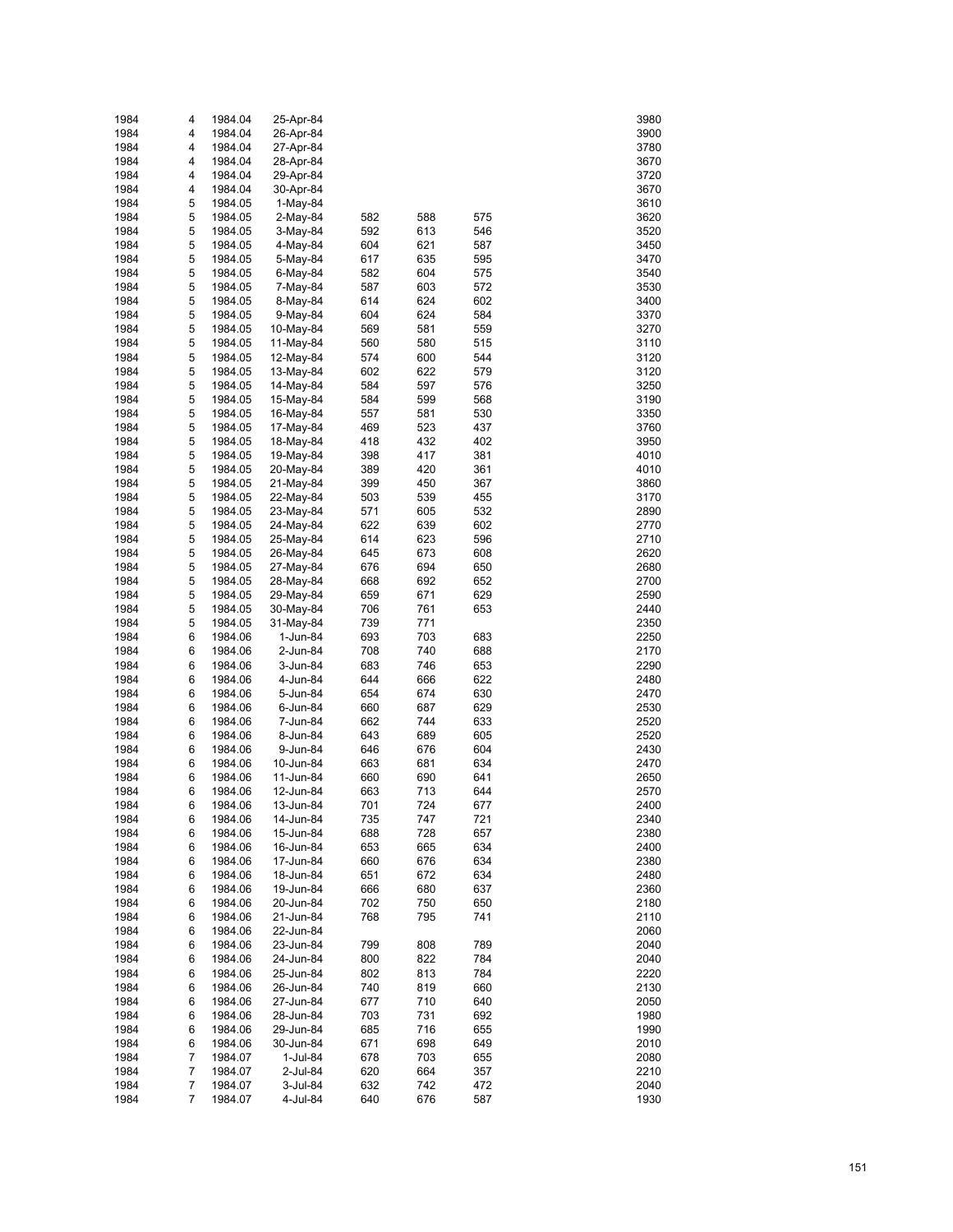| 1984         | 7                   | 1984.07            | 5-Jul-84               | 642        | 661        | 594        | 1960         |
|--------------|---------------------|--------------------|------------------------|------------|------------|------------|--------------|
| 1984         | $\overline{7}$      | 1984.07            | 6-Jul-84               | 673        | 710        | 637        | 1970         |
| 1984         | 7                   | 1984.07            | 7-Jul-84               | 717        | 738        | 684        | 1970         |
| 1984         | $\overline{7}$      | 1984.07            | 8-Jul-84               | 687        | 725        | 648        | 1980         |
| 1984         | 7                   | 1984.07            | 9-Jul-84               | 648        | 690        | 620        | 1930         |
| 1984         | $\overline{7}$      | 1984.07            | 10-Jul-84              | 648        | 679        | 619        | 1930         |
| 1984         | 7                   | 1984.07            | 11-Jul-84              | 679        | 706        | 644        | 1820         |
| 1984         | $\overline{7}$      | 1984.07            | 12-Jul-84              | 683        | 699        | 662        | 1770         |
| 1984         | 7                   | 1984.07            | 13-Jul-84              | 682        | 722        | 664        | 1770         |
| 1984         | $\overline{7}$      | 1984.07            | 14-Jul-84              | 693        | 718        | 643        | 1770         |
| 1984         | 7                   | 1984.07            | 15-Jul-84              | 547        | 650        | 476        | 1940         |
| 1984         | $\overline{7}$      | 1984.07            | 16-Jul-84              |            |            |            | 1990         |
| 1984         | 7                   | 1984.07            | 17-Jul-84              |            |            |            | 1830         |
| 1984         | $\overline{7}$      | 1984.07            | 18-Jul-84              |            |            |            | 1800         |
| 1984         | 7                   | 1984.07            | 19-Jul-84              |            |            |            | 1790         |
| 1984         | $\overline{7}$      | 1984.07            | 20-Jul-84              |            |            |            | 1710         |
| 1984         | 7                   | 1984.07            | 21-Jul-84              |            |            |            | 1710         |
| 1984         | $\overline{7}$<br>7 | 1984.07            | 22-Jul-84              |            |            |            | 1770         |
| 1984         | $\overline{7}$      | 1984.07            | 23-Jul-84              |            |            |            | 1870<br>1870 |
| 1984<br>1984 | 7                   | 1984.07<br>1984.07 | 24-Jul-84<br>25-Jul-84 |            |            |            | 1840         |
| 1984         | $\overline{7}$      | 1984.07            | 26-Jul-84              |            |            |            | 1860         |
| 1984         | 7                   | 1984.07            | 27-Jul-84              |            |            |            | 1850         |
| 1984         | $\overline{7}$      | 1984.07            | 28-Jul-84              |            |            |            | 1940         |
| 1984         | 7                   | 1984.07            | 29-Jul-84              |            |            |            | 2040         |
| 1984         | $\overline{7}$      | 1984.07            | 30-Jul-84              |            |            |            | 2060         |
| 1984         | 7                   | 1984.07            | 31-Jul-84              |            |            |            | 2020         |
| 1984         | 8                   | 1984.08            | 1-Aug-84               |            |            |            | 1950         |
| 1984         | 8                   | 1984.08            | 2-Aug-84               |            |            |            | 1930         |
| 1984         | 8                   | 1984.08            | 3-Aug-84               |            |            |            | 1910         |
| 1984         | 8                   | 1984.08            | 4-Aug-84               |            |            |            | 1910         |
| 1984         | 8                   | 1984.08            | 5-Aug-84               |            |            |            | 1930         |
| 1984         | 8                   | 1984.08            | 6-Aug-84               |            |            |            | 2030         |
| 1984         | 8                   | 1984.08            | 7-Aug-84               |            |            |            | 1950         |
| 1984         | 8                   | 1984.08            | 8-Aug-84               |            |            |            | 1830         |
| 1984         | 8                   | 1984.08            | 9-Aug-84               |            |            |            | 1830         |
| 1984         | 8                   | 1984.08            | 10-Aug-84              | 718        | 727        | 704        | 1850         |
| 1984         | 8                   | 1984.08            | 11-Aug-84              | 713        | 726        | 703        | 1880         |
| 1984         | 8                   | 1984.08            | 12-Aug-84              | 704        | 729        | 687        | 1970         |
| 1984         | 8                   | 1984.08            | 13-Aug-84              | 691        | 725        | 671        | 2110         |
| 1984         | 8                   | 1984.08            | 14-Aug-84              | 648        | 674        | 632        | 2100         |
| 1984         | 8                   | 1984.08            | 15-Aug-84              | 630        | 652        | 603        | 2010         |
| 1984         | 8                   | 1984.08            | 16-Aug-84              | 640        | 659        | 619        | 2010         |
| 1984         | 8                   | 1984.08            | 17-Aug-84              | 618        | 644        | 590        | 2090         |
| 1984         | 8                   | 1984.08            | 18-Aug-84              | 578        | 603        | 558        | 2210         |
| 1984         | 8                   | 1984.08            | 19-Aug-84              | 604        | 628        | 574        | 2230         |
| 1984         | 8                   | 1984.08            | 20-Aug-84              | 603        | 623<br>621 | 587        | 2300<br>2240 |
| 1984<br>1984 | 8<br>8              | 1984.08<br>1984.08 | 21-Aug-84<br>22-Aug-84 | 601<br>539 | 575        | 587<br>513 | 2360         |
| 1984         | 8                   | 1984.08            | 23-Aug-84              | 525        | 537        | 517        | 2440         |
| 1984         | 8                   | 1984.08            | 24-Aug-84              | 529        | 550        | 509        | 2490         |
| 1984         | 8                   | 1984.08            | 25-Aug-84              | 551        | 617        | 526        | 2470         |
| 1984         | 8                   | 1984.08            | 26-Aug-84              | 558        | 573        | 546        | 2490         |
| 1984         | 8                   | 1984.08            | 27-Aug-84              | 539        | 609        | 508        | 2750         |
| 1984         | 8                   | 1984.08            | 28-Aug-84              | 513        | 521        | 506        | 2630         |
| 1984         | 8                   | 1984.08            | 29-Aug-84              | 546        | 564        | 523        | 2520         |
| 1984         | 8                   | 1984.08            | 30-Aug-84              | 662        | 570        | 541        | 2570         |
| 1984         | 8                   | 1984.08            | 31-Aug-84              | 542        | 556        | 527        | 2570         |
| 1984         | 9                   | 1984.09            | $1-Sep-84$             | 542        | 563        | 527        | 2590         |
| 1984         | 9                   | 1984.09            | $2-Sep-84$             | 543        | 560        | 527        | 2660         |
| 1984         | 9                   | 1984.09            | 3-Sep-84               | 528        | 582        | 334        | 2670         |
| 1984         | 9                   | 1984.09            | 4-Sep-84               | 543        | 565        | 520        | 2660         |
| 1984         | 9                   | 1984.09            | 5-Sep-84               | 518        | 541        | 481        | 2680         |
| 1984         | 9                   | 1984.09            | 6-Sep-84               | 485        | 503        | 460        | 2710         |
| 1984         | 9                   | 1984.09            | 7-Sep-84               | 464        | 480        | 451        | 2780         |
| 1984         | 9                   | 1984.09            | 8-Sep-84               | 474        | 488        | 455        | 2750         |
| 1984         | 9                   | 1984.09            | 9-Sep-84               | 486        | 504        | 404        | 2680         |
| 1984         | 9                   | 1984.09            | 10-Sep-84              | 470        | 482        | 461        | 2800         |
| 1984         | 9                   | 1984.09            | 11-Sep-84              | 474        | 487        | 453        | 2810         |
| 1984         | 9                   | 1984.09            | 12-Sep-84              | 467        | 487        | 440        | 2830         |
| 1984         | 9                   | 1984.09            | 13-Sep-84              | 440        | 456        | 423        | 2890         |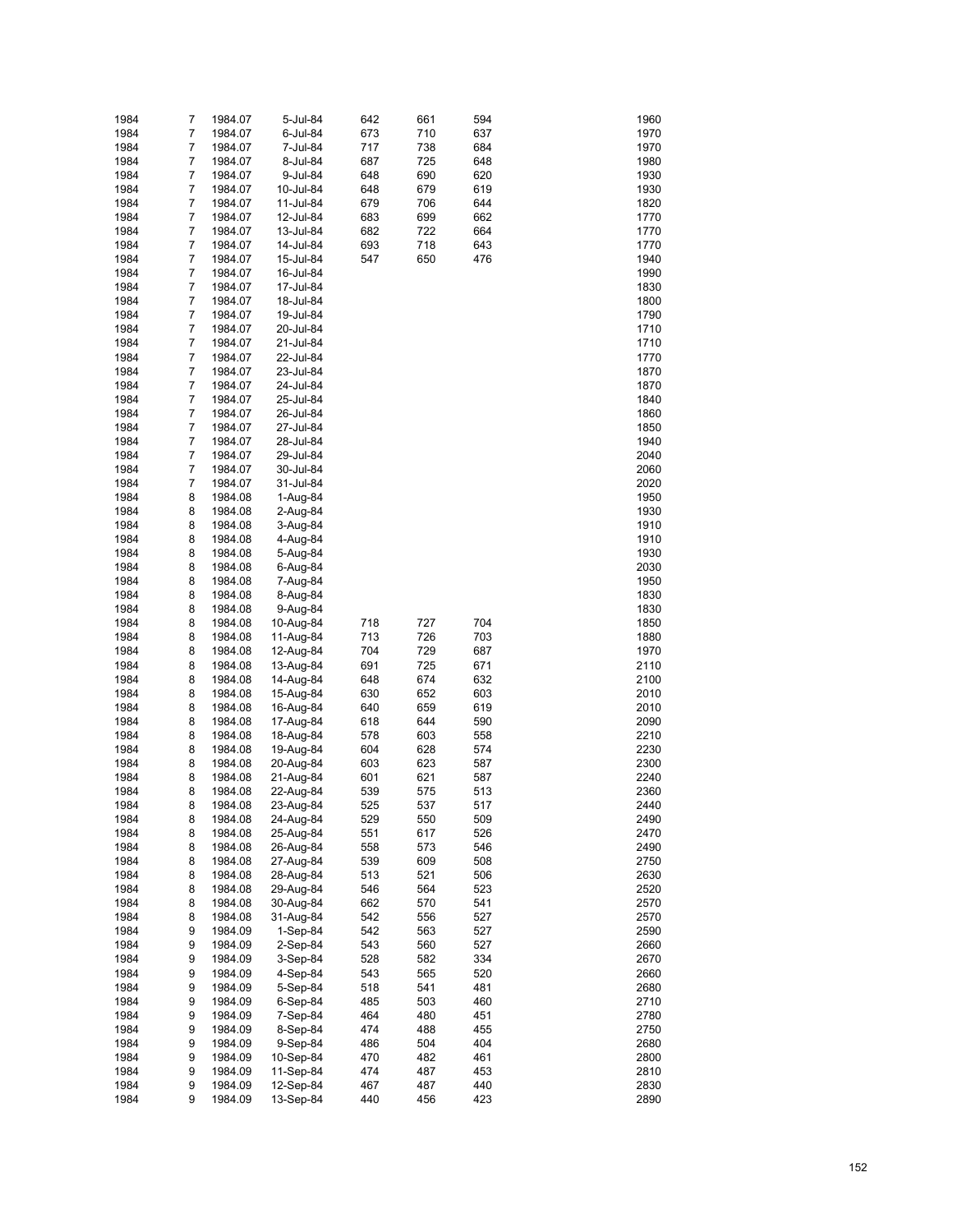| 1984         | 9        | 1984.09            | 14-Sep-84              | 452        | 464        | 442        | 2870         |
|--------------|----------|--------------------|------------------------|------------|------------|------------|--------------|
| 1984         | 9        | 1984.09            | 15-Sep-84              |            |            |            | 2820         |
| 1984         | 9        | 1984.09            | 16-Sep-84              |            |            |            | 2910         |
| 1984         | 9        | 1984.09            | 17-Sep-84              | 449        | 459        | 441        | 3040         |
| 1984         | 9        | 1984.09            | 18-Sep-84              | 451        | 458        | 436        | 3030         |
| 1984         | 9        | 1984.09            | 19-Sep-84              | 452        | 464        | 438        | 2940         |
| 1984         | 9        | 1984.09            | 20-Sep-84              | 433        | 447        | 400        | 2970         |
| 1984         | 9        | 1984.09            | 21-Sep-84              | 405        | 411        | 392        | 3040         |
| 1984         | 9        | 1984.09            | 22-Sep-84              | 393        | 405        | 382        | 3090         |
| 1984         | 9        | 1984.09            | 23-Sep-84              | 374        | 388        | 361        | 3180         |
| 1984         | 9        | 1984.09            | 24-Sep-84              | 369        | 377        | 358        | 3220         |
| 1984         | 9        | 1984.09            | 25-Sep-84              | 374        | 384        | 358        | 3200         |
| 1984<br>1984 | 9<br>9   | 1984.09<br>1984.09 | 26-Sep-84<br>27-Sep-84 | 384<br>382 | 398<br>436 | 370<br>368 | 3190<br>3140 |
| 1984         | 9        | 1984.09            | 28-Sep-84              |            |            |            | 3100         |
| 1984         | 9        | 1984.09            | 29-Sep-84              |            |            |            | 3090         |
| 1984         | 9        | 1984.09            | 30-Sep-84              |            |            |            | 3180         |
| 1984         | 10       | 1984.1             | 1-Oct-84               |            |            |            | 3280         |
| 1984         | 10       | 1984.1             | 2-Oct-84               | 385        | 394        | 370        | 3180         |
| 1984         | 10       | 1984.1             | 3-Oct-84               | 374        | 396        | 357        | 3190         |
| 1984         | 10       | 1984.1             | 4-Oct-84               | 360        | 364        | 355        | 3260         |
| 1984         | 10       | 1984.1             | 5-Oct-84               | 346        | 354        | 336        | 3370         |
| 1984         | 10       | 1984.1             | 6-Oct-84               | 329        | 346        | 313        | 3520         |
| 1984         | 10       | 1984.1             | 7-Oct-84               | 308        | 316        | 296        | 3680         |
| 1984         | 10       | 1984.1             | 8-Oct-84               | 307        | 318        | 299        | 3710         |
| 1984         | 10       | 1984.1             | 9-Oct-84               | 315        | 324        | 308        | 3620         |
| 1984         | 10       | 1984.1             | 10-Oct-84              | 316        | 326        | 309        | 3560         |
| 1984         | 10       | 1984.1             | 11-Oct-84              | 317        | 329        | 298        | 3640         |
| 1984         | 10       | 1984.1             | 12-Oct-84              | 298        | 305        | 293        | 3800         |
| 1984         | 10       | 1984.1             | 13-Oct-84              | 299        | 306        | 292        | 3890         |
| 1984         | 10       | 1984.1             | 14-Oct-84              | 281        | 294        | 245        | 4110         |
| 1984         | 10       | 1984.1             | 15-Oct-84              | 244        | 256        | 234        | 4110         |
| 1984         | 10       | 1984.1             | 16-Oct-84              | 255        | 267        | 243        | 4150         |
| 1984<br>1984 | 10<br>10 | 1984.1<br>1984.1   | 17-Oct-84              | 224<br>201 | 245<br>207 | 202<br>193 | 5000<br>5480 |
| 1984         | 10       | 1984.1             | 18-Oct-84<br>19-Oct-84 | 200        | 204        | 194        | 5540         |
| 1984         | 10       | 1984.1             | 20-Oct-84              |            |            |            | 5400         |
| 1984         | 10       | 1984.1             | 21-Oct-84              |            |            |            | 4690         |
| 1984         | 10       | 1984.1             | 22-Oct-84              | 308        | 313        | 300        | 4050         |
| 1984         | 10       | 1984.1             | 23-Oct-84              | 325        | 344        | 309        | 3790         |
| 1984         | 10       | 1984.1             | 24-Oct-84              | 339        | 353        | 323        | 3700         |
| 1984         | 10       | 1984.1             | 25-Oct-84              | 370        | 389        | 353        | 3420         |
| 1984         | 10       | 1984.1             | 26-Oct-84              | 384        | 394        | 375        | 3280         |
| 1984         | 10       | 1984.1             | 27-Oct-84              | 399        | 410        | 381        | 3220         |
| 1984         | 10       | 1984.1             | 28-Oct-84              | 381        | 391        | 374        | 3290         |
| 1984         | 10       | 1984.1             | 29-Oct-84              | 393        | 401        | 389        | 3150         |
| 1984         | 10       | 1984.1             | 30-Oct-84              | 393        | 403        | 387        | 3100         |
| 1984         | 10       | 1984.1             | 31-Oct-84              | 418        | 426        | 400        | 3060         |
| 1984         | 11       | 1984.11            | 1-Nov-84               | 427        | 439        | 414        | 2980         |
| 1984         | 11       | 1984.11            | 2-Nov-84               | 437        | 463        | 413        | 2920         |
| 1984         | 11       | 1984.11            | 3-Nov-84               | 473        | 482        | 460        | 2740         |
| 1984         | 11       | 1984.11            | 4-Nov-84               | 487        | 497        | 470        | 2650         |
| 1984         | 11       | 1984.11<br>1984.11 | 5-Nov-84               | 494        | 508        | 482        | 2590         |
| 1984<br>1984 | 11<br>11 | 1984.11            | 6-Nov-84<br>7-Nov-84   | 501<br>501 | 508<br>509 | 494<br>495 | 2570<br>2550 |
| 1984         | 11       | 1984.11            | 8-Nov-84               | 495        | 508        | 477        | 2620         |
| 1984         | 11       | 1984.11            | 9-Nov-84               | 484        | 491        | 476        | 2670         |
| 1984         | 11       | 1984.11            | 10-Nov-84              | 479        | 487        | 469        | 2610         |
| 1984         | 11       | 1984.11            | 11-Nov-84              | 487        | 490        | 482        | 2610         |
| 1984         | 11       | 1984.11            | 12-Nov-84              | 492        | 501        | 404        | 2570         |
| 1984         | 11       | 1984.11            | 13-Nov-84              | 488        | 496        | 480        | 2570         |
| 1984         | 11       | 1984.11            | 14-Nov-84              | 490        | 500        | 482        | 2610         |
| 1984         | 11       | 1984.11            | 15-Nov-84              | 494        | 506        | 483        | 2610         |
| 1984         | 11       | 1984.11            | 16-Nov-84              | 501        | 508        | 495        | 2620         |
| 1984         | 11       | 1984.11            | 17-Nov-84              | 500        | 509        | 487        | 2670         |
| 1984         | 11       | 1984.11            | 18-Nov-84              | 504        | 508        | 498        | 2620         |
| 1984         | 11       | 1984.11            | 19-Nov-84              | 517        | 529        | 508        | 2590         |
| 1984         | 11       | 1984.11            | 20-Nov-84              | 528        | 538        | 512        | 2570         |
| 1984         | 11       | 1984.11            | 21-Nov-84              | 533        | 539        | 526        | 2580         |
| 1984         | 11       | 1984.11            | 22-Nov-84              |            |            |            | 2630         |
| 1984         | 11       | 1984.11            | 23-Nov-84              | 521        | 563        | 461        | 2880         |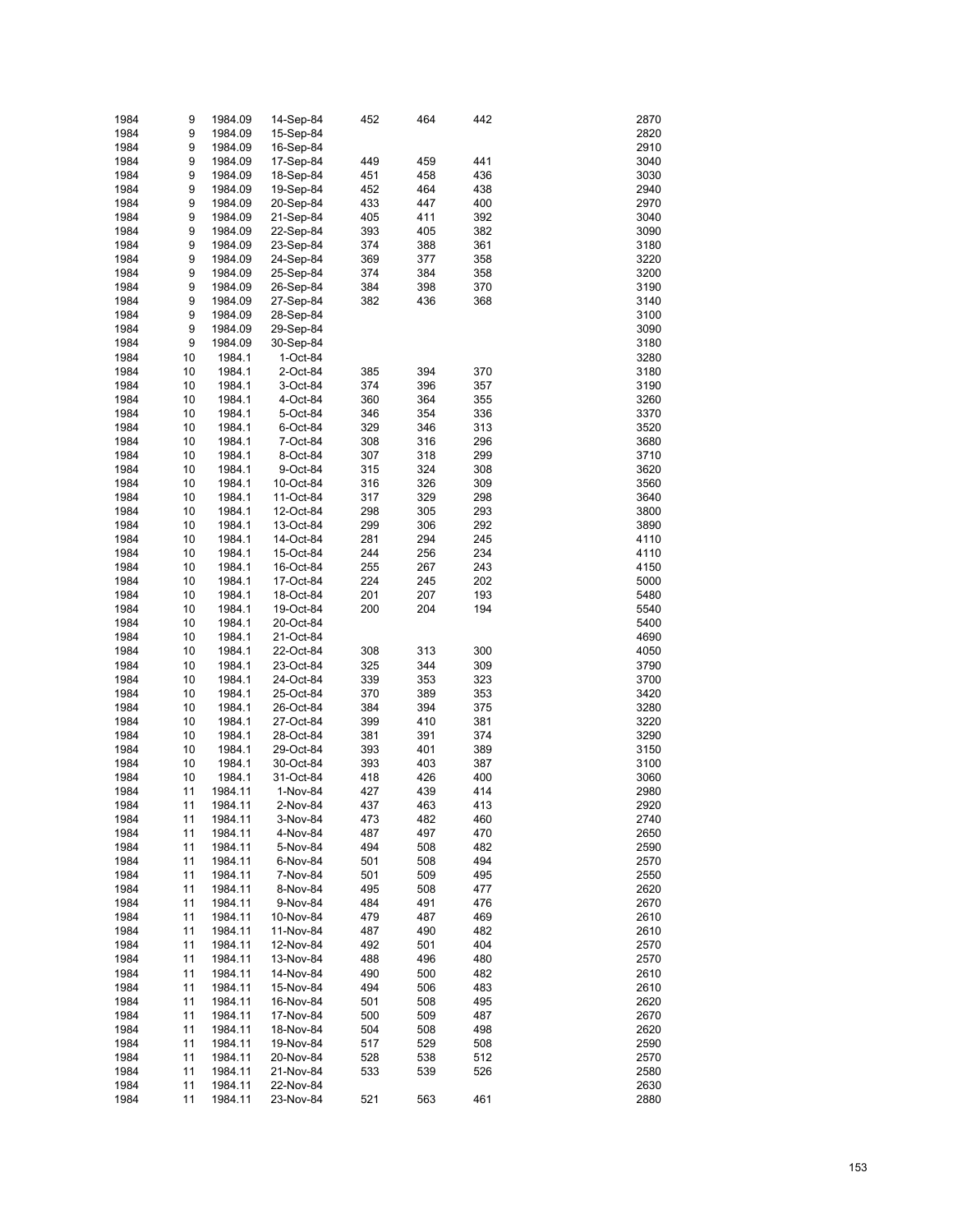| 1984 | 11                      | 1984.11 | 24-Nov-84 | 408 | 454 | 383 | 3110 |
|------|-------------------------|---------|-----------|-----|-----|-----|------|
| 1984 | 11                      | 1984.11 | 25-Nov-84 | 367 | 380 | 358 | 3280 |
|      |                         |         |           |     |     |     |      |
| 1984 | 11                      | 1984.11 | 26-Nov-84 | 362 | 375 | 352 | 3430 |
| 1984 | 11                      | 1984.11 | 27-Nov-84 | 366 | 377 | 327 | 3430 |
| 1984 | 11                      | 1984.11 | 28-Nov-84 | 369 | 377 | 365 | 3450 |
| 1984 | 11                      | 1984.11 | 29-Nov-84 | 367 | 373 | 360 | 3440 |
| 1984 | 11                      | 1984.11 | 30-Nov-84 | 362 | 369 | 351 | 3500 |
|      |                         |         |           |     |     |     |      |
| 1984 | 12                      | 1984.12 | 1-Dec-84  | 360 | 386 | 344 | 3530 |
| 1984 | 12                      | 1984.12 | 2-Dec-84  | 410 | 423 | 389 | 3250 |
| 1984 | 12                      | 1984.12 | 3-Dec-84  | 397 | 405 | 383 | 3140 |
| 1984 | 12                      | 1984.12 | 4-Dec-84  | 380 | 402 | 301 | 3320 |
|      |                         |         |           |     |     |     |      |
| 1984 | 12                      | 1984.12 | 5-Dec-84  | 259 | 287 | 245 | 4470 |
| 1984 | 12                      | 1984.12 | 6-Dec-84  | 257 | 276 | 241 | 4770 |
| 1984 | 12                      | 1984.12 | 7-Dec-84  | 265 | 289 | 238 | 4730 |
| 1984 | 12                      | 1984.12 | 8-Dec-84  | 295 | 319 | 267 | 4440 |
| 1984 | 12                      | 1984.12 | 9-Dec-84  | 313 | 336 | 289 | 4260 |
|      |                         |         |           |     |     |     |      |
| 1984 | 12                      | 1984.12 | 10-Dec-84 | 345 | 394 | 303 | 4070 |
| 1984 | 12                      | 1984.12 | 11-Dec-84 | 409 | 440 | 342 | 3720 |
| 1984 | 12                      | 1984.12 | 12-Dec-84 | 311 | 332 | 293 | 4700 |
| 1984 | 12                      | 1984.12 | 13-Dec-84 | 305 | 332 | 283 | 4890 |
| 1984 | 12                      | 1984.12 |           | 300 | 329 | 278 | 5000 |
|      |                         |         | 14-Dec-84 |     |     |     |      |
| 1984 | 12                      | 1984.12 | 15-Dec-84 | 284 | 304 | 267 | 5060 |
| 1984 | 12                      | 1984.12 | 16-Dec-84 | 304 | 340 | 271 | 5000 |
| 1984 | 12                      | 1984.12 | 17-Dec-84 |     |     |     | 5170 |
| 1984 | 12                      | 1984.12 | 18-Dec-84 |     |     |     | 4760 |
|      |                         |         |           |     |     |     |      |
| 1984 | 12                      | 1984.12 | 19-Dec-84 |     |     |     | 5660 |
| 1984 | 12                      | 1984.12 | 20-Dec-84 | 254 | 279 | 227 | 5790 |
| 1984 | 12                      | 1984.12 | 21-Dec-84 |     |     |     | 5730 |
| 1984 | 12                      | 1984.12 | 22-Dec-84 |     |     |     | 5690 |
|      |                         |         |           |     |     |     |      |
| 1984 | 12                      | 1984.12 | 23-Dec-84 |     |     |     | 5450 |
| 1984 | 12                      | 1984.12 | 24-Dec-84 | 352 | 363 | 325 | 4980 |
| 1984 | 12                      | 1984.12 | 25-Dec-84 | 361 | 380 | 307 | 4540 |
| 1984 | 12                      | 1984.12 | 26-Dec-84 | 295 | 342 | 266 | 5030 |
| 1984 | 12                      | 1984.12 | 27-Dec-84 | 355 | 382 | 290 | 4610 |
|      |                         |         |           |     |     |     |      |
| 1984 | 12                      | 1984.12 | 28-Dec-84 | 260 | 279 | 246 | 5560 |
| 1984 | 12                      | 1984.12 | 29-Dec-84 | 256 | 279 | 235 | 5760 |
| 1984 | 12                      | 1984.12 | 30-Dec-84 | 268 | 293 | 240 | 5660 |
| 1984 | 12                      | 1984.12 | 31-Dec-84 | 296 | 327 | 271 | 5170 |
| 1985 | 1                       | 1985.01 | 1-Jan-85  | 339 | 365 | 292 | 4710 |
|      |                         |         |           |     |     |     |      |
| 1985 | 1                       | 1985.01 | 2-Jan-85  | 281 | 318 | 252 | 5100 |
| 1985 | 1                       | 1985.01 | 3-Jan-85  | 330 | 358 | 282 | 4590 |
| 1985 | 1                       | 1985.01 | 4-Jan-85  | 285 | 304 | 269 | 5090 |
| 1985 | 1                       | 1985.01 | 5-Jan-85  | 289 | 313 | 270 | 5040 |
| 1985 | 1                       | 1985.01 | 6-Jan-85  | 295 | 314 | 274 | 4740 |
|      |                         |         |           |     |     |     |      |
| 1985 | 1                       | 1985.01 | 7-Jan-85  | 359 | 432 | 311 | 4140 |
| 1985 | 1                       | 1985.01 | 8-Jan-85  | 471 | 497 | 435 | 3710 |
| 1985 | 1                       | 1985.01 | 9-Jan-85  | 401 | 440 | 381 | 4110 |
| 1985 | 1                       | 1985.01 | 10-Jan-85 | 399 | 433 | 370 | 4090 |
| 1985 | 1                       | 1985.01 | 11-Jan-85 | 416 | 446 | 389 | 3960 |
|      |                         |         |           |     |     |     |      |
| 1985 | 1                       | 1985.01 | 12-Jan-85 | 408 | 431 | 387 | 3970 |
| 1985 | 1                       | 1985.01 | 13-Jan-85 | 419 | 469 | 383 | 3860 |
| 1985 | 1                       | 1985.01 | 14-Jan-85 | 494 | 552 | 463 | 3470 |
| 1985 | 1                       | 1985.01 | 15-Jan-85 | 583 | 640 | 528 | 3340 |
|      | 1                       |         |           |     |     | 424 | 4010 |
| 1985 |                         | 1985.01 | 16-Jan-85 | 454 | 504 |     |      |
| 1985 | 1                       | 1985.01 | 17-Jan-85 | 437 | 472 | 405 | 4080 |
| 1985 | 1                       | 1985.01 | 18-Jan-85 | 433 | 464 | 405 | 4060 |
| 1985 | 1                       | 1985.01 | 19-Jan-85 | 420 | 455 | 393 | 4060 |
| 1985 | 1                       | 1985.01 | 20-Jan-85 | 432 | 484 | 395 | 3980 |
|      |                         |         |           |     |     |     |      |
| 1985 | 1                       | 1985.01 | 21-Jan-85 | 496 | 534 | 461 | 3640 |
| 1985 | 1                       | 1985.01 | 22-Jan-85 | 583 | 630 | 520 | 3420 |
| 1985 | 1                       | 1985.01 | 23-Jan-85 | 450 | 502 | 420 | 4010 |
| 1985 | 1                       | 1985.01 | 24-Jan-85 | 426 | 457 | 397 | 4090 |
| 1985 | 1                       | 1985.01 | 25-Jan-85 | 418 | 454 | 385 | 4120 |
|      |                         |         |           |     |     |     |      |
| 1985 | 1                       | 1985.01 | 26-Jan-85 | 422 | 462 | 385 | 4080 |
| 1985 | 1                       | 1985.01 | 27-Jan-85 | 449 | 497 | 412 | 3870 |
| 1985 | 1                       | 1985.01 | 28-Jan-85 | 511 | 557 | 484 | 3500 |
| 1985 | 1                       | 1985.01 | 29-Jan-85 | 591 | 635 | 542 | 3320 |
| 1985 | 1                       | 1985.01 | 30-Jan-85 | 467 | 522 | 440 | 3850 |
|      | $\mathbf{1}$            |         |           |     |     |     |      |
| 1985 |                         | 1985.01 | 31-Jan-85 | 439 | 471 | 411 | 4000 |
| 1985 | 2                       | 1985.02 | 1-Feb-85  | 423 | 450 | 398 | 4070 |
| 1985 | $\overline{\mathbf{c}}$ | 1985.02 | 2-Feb-85  | 433 | 468 | 395 | 4000 |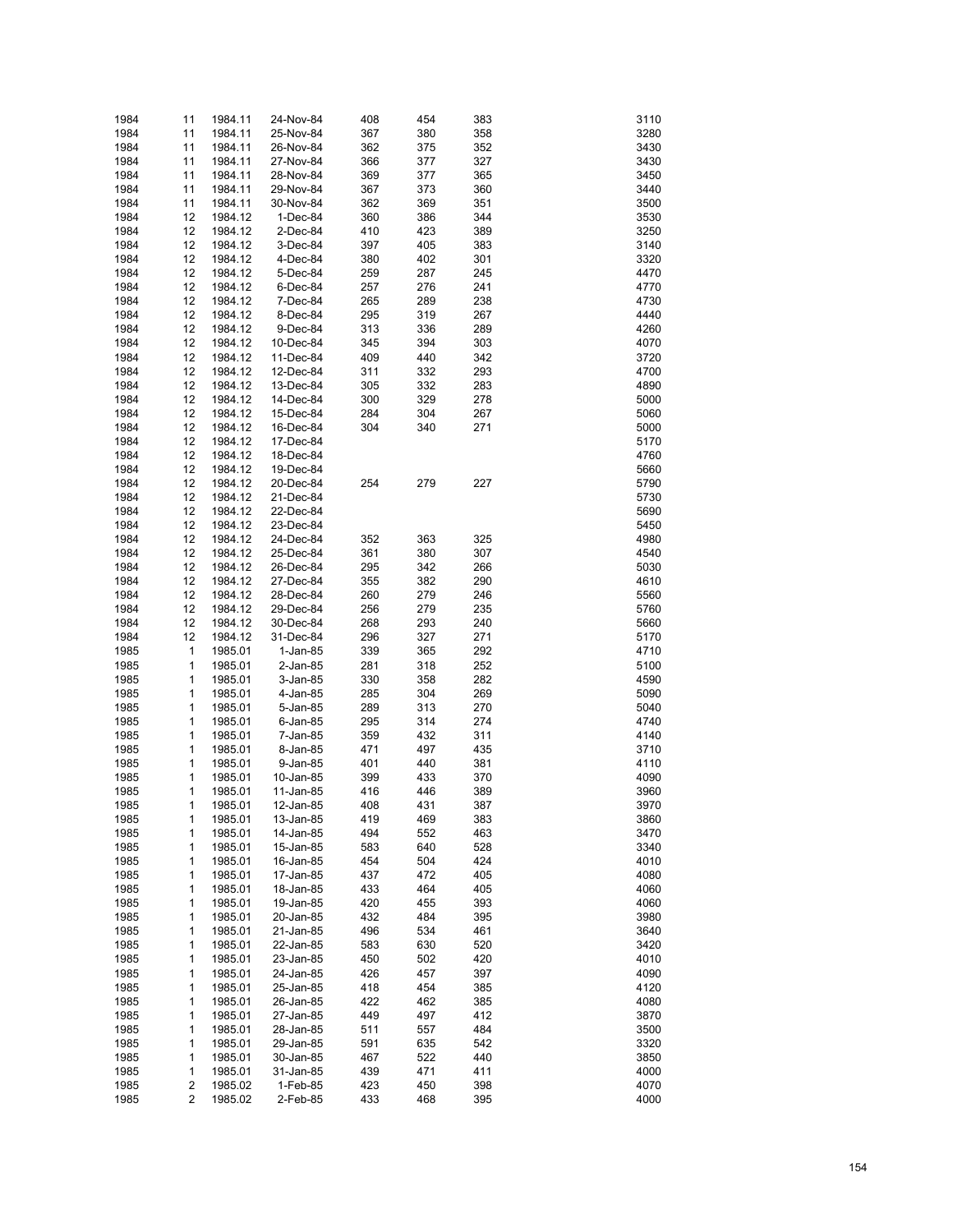| 1985 | 2                       | 1985.02 | 3-Feb-85  | 476 | 544 | 432 | 3710 |
|------|-------------------------|---------|-----------|-----|-----|-----|------|
|      | $\overline{\mathbf{c}}$ |         |           |     |     |     |      |
| 1985 |                         | 1985.02 | 4-Feb-85  | 576 | 632 | 541 | 3160 |
| 1985 | $\overline{\mathbf{c}}$ | 1985.02 | 5-Feb-85  | 707 | 768 | 642 | 2810 |
| 1985 | $\overline{\mathbf{c}}$ | 1985.02 | 6-Feb-85  | 569 | 662 | 525 | 3290 |
| 1985 | $\overline{\mathbf{c}}$ | 1985.02 | 7-Feb-85  | 519 | 552 | 487 | 3370 |
| 1985 | $\overline{\mathbf{c}}$ | 1985.02 | 8-Feb-85  | 508 | 551 | 477 | 3410 |
| 1985 | $\overline{\mathbf{c}}$ | 1985.02 | 9-Feb-85  | 443 | 489 | 346 | 3910 |
| 1985 | $\overline{\mathbf{c}}$ | 1985.02 | 10-Feb-85 | 378 | 507 | 300 | 4670 |
| 1985 | $\overline{\mathbf{c}}$ | 1985.02 | 11-Feb-85 | 169 | 201 | 139 | 3660 |
|      | $\overline{\mathbf{c}}$ |         |           |     |     |     |      |
| 1985 |                         | 1985.02 | 12-Feb-85 | 643 | 677 | 575 | 3310 |
| 1985 | $\overline{\mathbf{c}}$ | 1985.02 | 13-Feb-85 | 499 | 553 | 464 | 3670 |
| 1985 | $\overline{\mathbf{c}}$ | 1985.02 | 14-Feb-85 | 519 | 558 | 483 | 3550 |
| 1985 | $\overline{\mathbf{c}}$ | 1985.02 | 15-Feb-85 | 552 | 597 | 511 | 3380 |
| 1985 | $\overline{\mathbf{c}}$ | 1985.02 | 16-Feb-85 | 599 | 648 | 554 | 3260 |
| 1985 | $\overline{\mathbf{c}}$ | 1985.02 | 17-Feb-85 | 656 | 720 | 614 | 3060 |
| 1985 | $\overline{\mathbf{c}}$ | 1985.02 | 18-Feb-85 | 728 | 758 | 705 | 2760 |
| 1985 | $\overline{\mathbf{c}}$ | 1985.02 | 19-Feb-85 | 810 | 847 | 764 | 2490 |
| 1985 | $\overline{\mathbf{c}}$ | 1985.02 | 20-Feb-85 | 832 | 847 | 770 | 2460 |
| 1985 | $\overline{\mathbf{c}}$ | 1985.02 | 21-Feb-85 | 645 | 748 | 600 | 2890 |
|      | $\overline{\mathbf{c}}$ |         |           |     |     |     |      |
| 1985 |                         | 1985.02 | 22-Feb-85 | 548 | 580 | 518 | 3170 |
| 1985 | $\overline{\mathbf{c}}$ | 1985.02 | 23-Feb-85 | 570 | 618 | 524 | 3170 |
| 1985 | $\overline{\mathbf{c}}$ | 1985.02 | 24-Feb-85 | 571 | 585 | 548 | 3050 |
| 1985 | $\overline{\mathbf{c}}$ | 1985.02 | 25-Feb-85 | 595 | 657 | 555 | 2760 |
| 1985 | $\overline{\mathbf{c}}$ | 1985.02 | 26-Feb-85 | 645 | 655 | 634 | 2450 |
| 1985 | $\overline{\mathbf{c}}$ | 1985.02 | 27-Feb-85 | 646 | 660 | 632 | 2640 |
| 1985 | $\overline{\mathbf{c}}$ | 1985.02 | 28-Feb-85 | 631 | 657 | 588 | 2630 |
| 1985 | 3                       | 1985.03 | 1-Mar-85  | 604 | 624 | 579 | 2720 |
| 1985 | 3                       | 1985.03 | 2-Mar-85  | 616 | 641 | 592 | 2490 |
| 1985 | 3                       | 1985.03 | 3-Mar-85  | 677 | 705 | 649 | 2310 |
|      |                         |         |           |     |     |     |      |
| 1985 | 3                       | 1985.03 | 4-Mar-85  | 699 | 726 | 674 | 2270 |
| 1985 | 3                       | 1985.03 | 5-Mar-85  | 695 | 723 | 662 | 2340 |
| 1985 | 3                       | 1985.03 | 6-Mar-85  | 649 | 661 | 631 | 2510 |
| 1985 | 3                       | 1985.03 | 7-Mar-85  | 652 | 674 | 634 | 2670 |
| 1985 | 3                       | 1985.03 | 8-Mar-85  | 638 | 656 | 608 | 2720 |
| 1985 | 3                       | 1985.03 | 9-Mar-85  | 634 | 672 | 596 | 2640 |
| 1985 | 3                       | 1985.03 | 10-Mar-85 | 682 | 722 | 662 | 2680 |
| 1985 | 3                       | 1985.03 | 11-Mar-85 | 665 | 718 | 618 | 3190 |
| 1985 | 3                       | 1985.03 | 12-Mar-85 | 683 | 721 | 632 | 3100 |
| 1985 | 3                       | 1985.03 | 13-Mar-85 | 678 | 700 | 645 | 2990 |
| 1985 | 3                       | 1985.03 | 14-Mar-85 | 622 | 644 | 608 | 3050 |
| 1985 | 3                       | 1985.03 | 15-Mar-85 | 620 | 663 | 597 | 3010 |
| 1985 | 3                       | 1985.03 | 16-Mar-85 | 692 | 727 | 662 | 2850 |
| 1985 | 3                       | 1985.03 | 17-Mar-85 | 713 | 729 | 694 | 2800 |
|      | 3                       |         |           |     |     |     |      |
| 1985 |                         | 1985.03 | 18-Mar-85 | 688 | 708 | 663 | 2820 |
| 1985 | 3                       | 1985.03 | 19-Mar-85 | 697 | 711 | 679 | 2850 |
| 1985 | 3                       | 1985.03 | 20-Mar-85 | 715 | 761 | 680 | 2790 |
| 1985 | 3                       | 1985.03 | 21-Mar-85 | 756 | 764 | 744 | 2710 |
| 1985 | 3                       | 1985.03 | 22-Mar-85 | 769 | 795 | 738 | 2520 |
| 1985 | 3                       | 1985.03 | 23-Mar-85 | 802 | 812 | 786 | 2430 |
| 1985 | 3                       | 1985.03 | 24-Mar-85 | 784 | 804 | 767 | 2450 |
| 1985 | 3                       | 1985.03 | 25-Mar-85 | 781 | 796 | 764 | 2540 |
| 1985 | 3                       | 1985.03 | 26-Mar-85 | 804 | 816 | 774 | 2320 |
| 1985 | 3                       | 1985.03 | 27-Mar-85 | 761 | 778 | 749 | 2610 |
| 1985 | 3                       | 1985.03 |           | 752 | 773 | 729 | 2880 |
|      |                         |         | 28-Mar-85 |     |     |     |      |
| 1985 | 3                       | 1985.03 | 29-Mar-85 | 734 | 754 | 706 | 3070 |
| 1985 | 3                       | 1985.03 | 30-Mar-85 | 695 | 726 | 667 | 3260 |
| 1985 | 3                       | 1985.03 | 31-Mar-85 | 681 | 718 | 659 | 3230 |
| 1985 | 4                       | 1985.04 | 1-Apr-85  | 683 | 714 | 652 | 3180 |
| 1985 | 4                       | 1985.04 | 2-Apr-85  | 723 | 757 | 685 | 2850 |
| 1985 | 4                       | 1985.04 | 3-Apr-85  | 809 | 847 | 760 | 2480 |
| 1985 | 4                       | 1985.04 | 4-Apr-85  | 880 | 916 | 827 | 2180 |
| 1985 | 4                       | 1985.04 | 5-Apr-85  | 938 | 986 | 902 | 1980 |
| 1985 | 4                       | 1985.04 | 6-Apr-85  | 972 | 996 | 962 | 1900 |
| 1985 | 4                       | 1985.04 | 7-Apr-85  | 884 | 973 | 820 | 2160 |
| 1985 | 4                       | 1985.04 | 8-Apr-85  | 822 | 853 | 785 | 2360 |
| 1985 | 4                       | 1985.04 | 9-Apr-85  | 824 | 844 | 803 | 2270 |
| 1985 | 4                       | 1985.04 | 10-Apr-85 | 818 | 856 | 790 | 2150 |
| 1985 | 4                       | 1985.04 | 11-Apr-85 | 848 | 869 | 814 | 2150 |
| 1985 |                         |         |           |     |     |     | 2180 |
|      | 4                       | 1985.04 | 12-Apr-85 | 808 | 823 | 792 |      |
| 1985 | 4                       | 1985.04 | 13-Apr-85 | 824 | 843 | 805 | 2320 |
| 1985 | 4                       | 1985.04 | 14-Apr-85 | 790 | 825 | 769 | 2370 |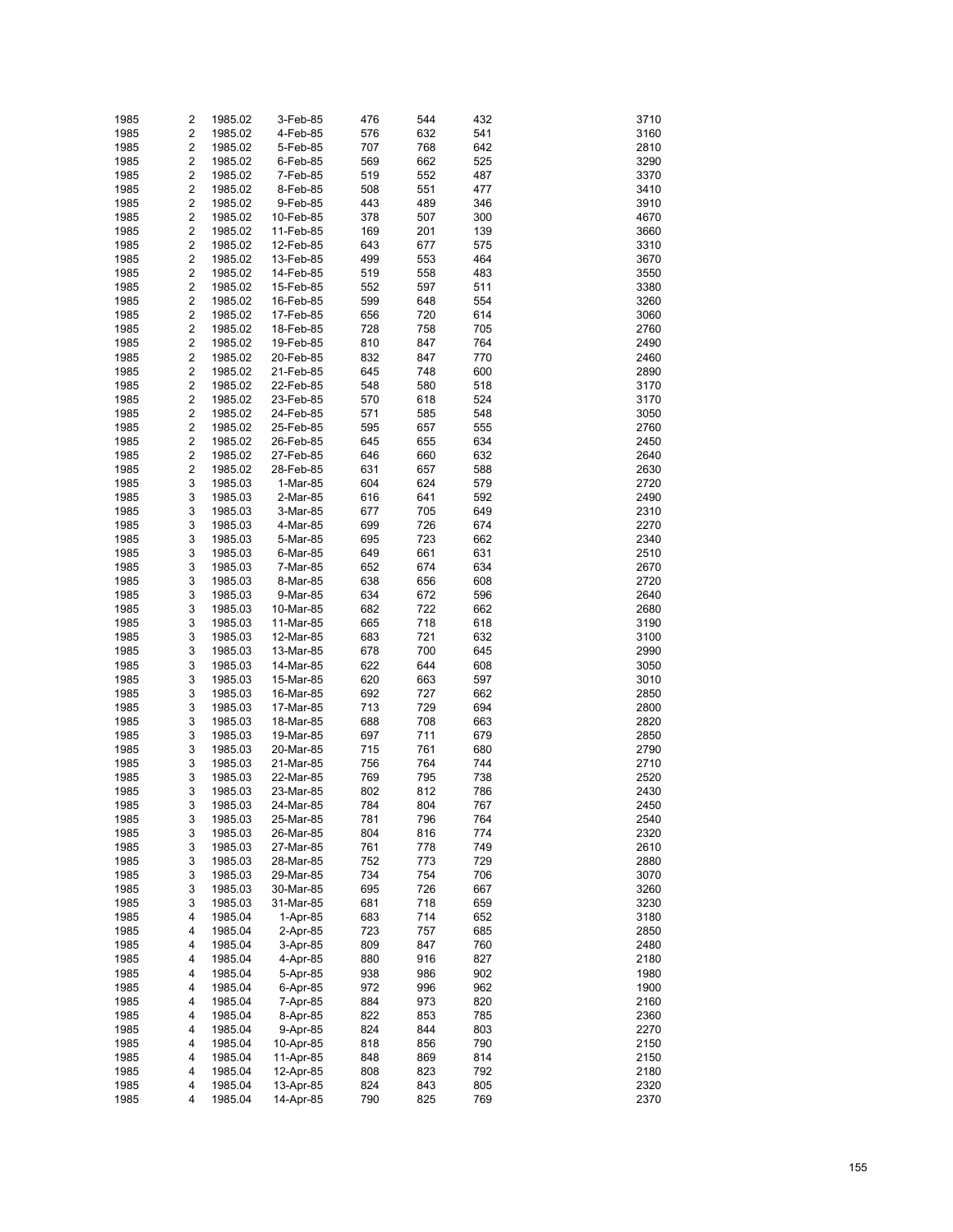| 1985 | 4 | 1985.04 | 15-Apr-85 | 758 | 780 | 739 | 2510 |
|------|---|---------|-----------|-----|-----|-----|------|
| 1985 | 4 | 1985.04 | 16-Apr-85 | 759 | 775 | 742 | 2340 |
| 1985 | 4 | 1985.04 | 17-Apr-85 | 738 | 780 | 709 | 2340 |
| 1985 | 4 | 1985.04 | 18-Apr-85 | 742 | 757 | 722 | 2560 |
| 1985 | 4 | 1985.04 | 19-Apr-85 | 697 | 748 | 665 | 2720 |
|      |   |         |           |     |     |     |      |
| 1985 | 4 | 1985.04 | 20-Apr-85 | 676 | 699 | 660 | 2760 |
| 1985 | 4 | 1985.04 | 21-Apr-85 | 690 | 714 | 672 | 2780 |
| 1985 | 4 | 1985.04 | 22-Apr-85 | 650 | 685 | 635 | 2920 |
| 1985 | 4 | 1985.04 | 23-Apr-85 | 656 | 672 | 628 | 2770 |
| 1985 | 4 | 1985.04 | 24-Apr-85 | 671 | 706 | 637 | 2540 |
| 1985 | 4 | 1985.04 | 25-Apr-85 | 668 | 698 | 648 | 2460 |
| 1985 | 4 | 1985.04 | 26-Apr-85 | 585 | 635 | 560 | 2630 |
| 1985 | 4 | 1985.04 | 27-Apr-85 | 564 | 573 | 550 | 2700 |
| 1985 | 4 | 1985.04 | 28-Apr-85 | 566 | 580 | 553 | 2460 |
| 1985 | 4 | 1985.04 | 29-Apr-85 | 576 | 595 | 558 | 2540 |
| 1985 | 4 | 1985.04 | 30-Apr-85 | 606 | 660 | 573 | 2430 |
| 1985 | 5 | 1985.05 | 1-May-85  | 652 | 666 | 635 | 2320 |
| 1985 | 5 | 1985.05 | 2-May-85  | 669 | 761 | 648 | 2330 |
| 1985 | 5 | 1985.05 | 3-May-85  | 631 | 643 | 620 | 2320 |
| 1985 | 5 | 1985.05 | 4-May-85  | 633 | 659 | 621 | 2260 |
| 1985 | 5 | 1985.05 | 5-May-85  | 640 | 676 | 597 | 2380 |
| 1985 | 5 | 1985.05 |           | 586 | 606 | 567 | 2550 |
|      |   |         | 6-May-85  |     |     |     |      |
| 1985 | 5 | 1985.05 | 7-May-85  | 600 | 614 | 584 | 2380 |
| 1985 | 5 | 1985.05 | 8-May-85  | 623 | 639 | 607 | 2290 |
| 1985 | 5 | 1985.05 | 9-May-85  | 624 | 637 | 612 | 2270 |
| 1985 | 5 | 1985.05 | 10-May-85 | 613 | 632 | 596 | 2350 |
| 1985 | 5 | 1985.05 | 11-May-85 | 632 | 661 | 600 | 2350 |
| 1985 | 5 | 1985.05 | 12-May-85 | 642 | 663 | 621 | 2490 |
| 1985 | 5 | 1985.05 | 13-May-85 | 648 | 661 | 631 | 2580 |
| 1985 | 5 | 1985.05 | 14-May-85 | 679 | 702 | 652 | 2420 |
| 1985 | 5 | 1985.05 | 15-May-85 | 672 | 686 | 661 | 2260 |
| 1985 | 5 | 1985.05 | 16-May-85 | 692 | 709 | 674 | 2150 |
| 1985 | 5 | 1985.05 | 17-May-85 | 716 | 760 | 684 | 2100 |
| 1985 | 5 | 1985.05 | 18-May-85 | 778 | 804 | 751 | 2040 |
| 1985 | 5 | 1985.05 | 19-May-85 | 788 | 802 | 767 | 2020 |
| 1985 | 5 | 1985.05 | 20-May-85 | 750 | 795 | 717 | 2150 |
| 1985 | 5 | 1985.05 | 21-May-85 | 734 | 748 | 722 | 2040 |
| 1985 | 5 |         |           | 778 | 797 | 742 | 1920 |
|      | 5 | 1985.05 | 22-May-85 |     |     |     |      |
| 1985 |   | 1985.05 | 23-May-85 | 804 | 819 | 785 | 1810 |
| 1985 | 5 | 1985.05 | 24-May-85 | 822 | 857 | 772 | 1740 |
| 1985 | 5 | 1985.05 | 25-May-85 | 833 | 847 | 806 | 1700 |
| 1985 | 5 | 1985.05 | 26-May-85 | 824 | 844 | 805 | 1750 |
| 1985 | 5 | 1985.05 | 27-May-85 | 779 | 805 | 747 | 1860 |
| 1985 | 5 | 1985.05 | 28-May-85 | 817 | 844 | 790 | 1870 |
| 1985 | 5 | 1985.05 | 29-May-85 | 779 | 819 | 744 | 1820 |
| 1985 | 5 | 1985.05 | 30-May-85 | 764 | 798 | 740 | 1780 |
| 1985 | 5 | 1985.05 | 31-May-85 | 719 | 777 | 683 | 1800 |
| 1985 | 6 | 1985.06 | 1-Jun-85  | 692 | 713 | 674 | 1920 |
| 1985 | 6 | 1985.06 | 2-Jun-85  | 664 | 682 | 644 | 2140 |
| 1985 | 6 | 1985.06 | 3-Jun-85  | 615 | 638 | 592 | 2450 |
| 1985 | 6 | 1985.06 | 4-Jun-85  | 635 | 662 | 602 | 2360 |
| 1985 | 6 | 1985.06 | 5-Jun-85  | 634 | 646 | 622 | 2260 |
| 1985 | 6 | 1985.06 | 6-Jun-85  | 624 | 634 | 612 | 2230 |
| 1985 | 6 | 1985.06 | 7-Jun-85  | 660 | 684 | 633 | 2110 |
| 1985 | 6 | 1985.06 | 8-Jun-85  | 696 | 741 | 660 | 1810 |
| 1985 | 6 | 1985.06 | 9-Jun-85  | 766 | 782 | 735 | 1720 |
| 1985 | 6 | 1985.06 | 10-Jun-85 | 786 | 819 | 760 | 1780 |
|      |   |         |           |     |     |     |      |
| 1985 | 6 | 1985.06 | 11-Jun-85 | 806 | 829 | 782 | 1670 |
| 1985 | 6 | 1985.06 | 12-Jun-85 | 834 | 854 | 813 | 1570 |
| 1985 | 6 | 1985.06 | 13-Jun-85 | 807 | 828 | 787 | 1510 |
| 1985 | 6 | 1985.06 | 14-Jun-85 | 775 | 793 | 748 | 1560 |
| 1985 | 6 | 1985.06 | 15-Jun-85 | 751 | 781 | 732 | 1580 |
| 1985 | 6 | 1985.06 | 16-Jun-85 | 775 | 793 | 749 | 1610 |
| 1985 | 6 | 1985.06 | 17-Jun-85 | 731 | 750 | 705 | 1840 |
| 1985 | 6 | 1985.06 | 18-Jun-85 | 694 | 720 | 670 | 1760 |
| 1985 | 6 | 1985.06 | 19-Jun-85 | 676 | 685 | 664 | 1720 |
| 1985 | 6 | 1985.06 | 20-Jun-85 | 704 | 720 | 687 | 1760 |
| 1985 | 6 | 1985.06 | 21-Jun-85 | 709 | 730 | 667 | 1720 |
| 1985 | 6 | 1985.06 | 22-Jun-85 | 699 | 719 | 627 | 1660 |
| 1985 | 6 | 1985.06 | 23-Jun-85 | 681 | 696 | 651 | 1590 |
| 1985 | 6 | 1985.06 | 24-Jun-85 | 634 | 660 | 614 | 1650 |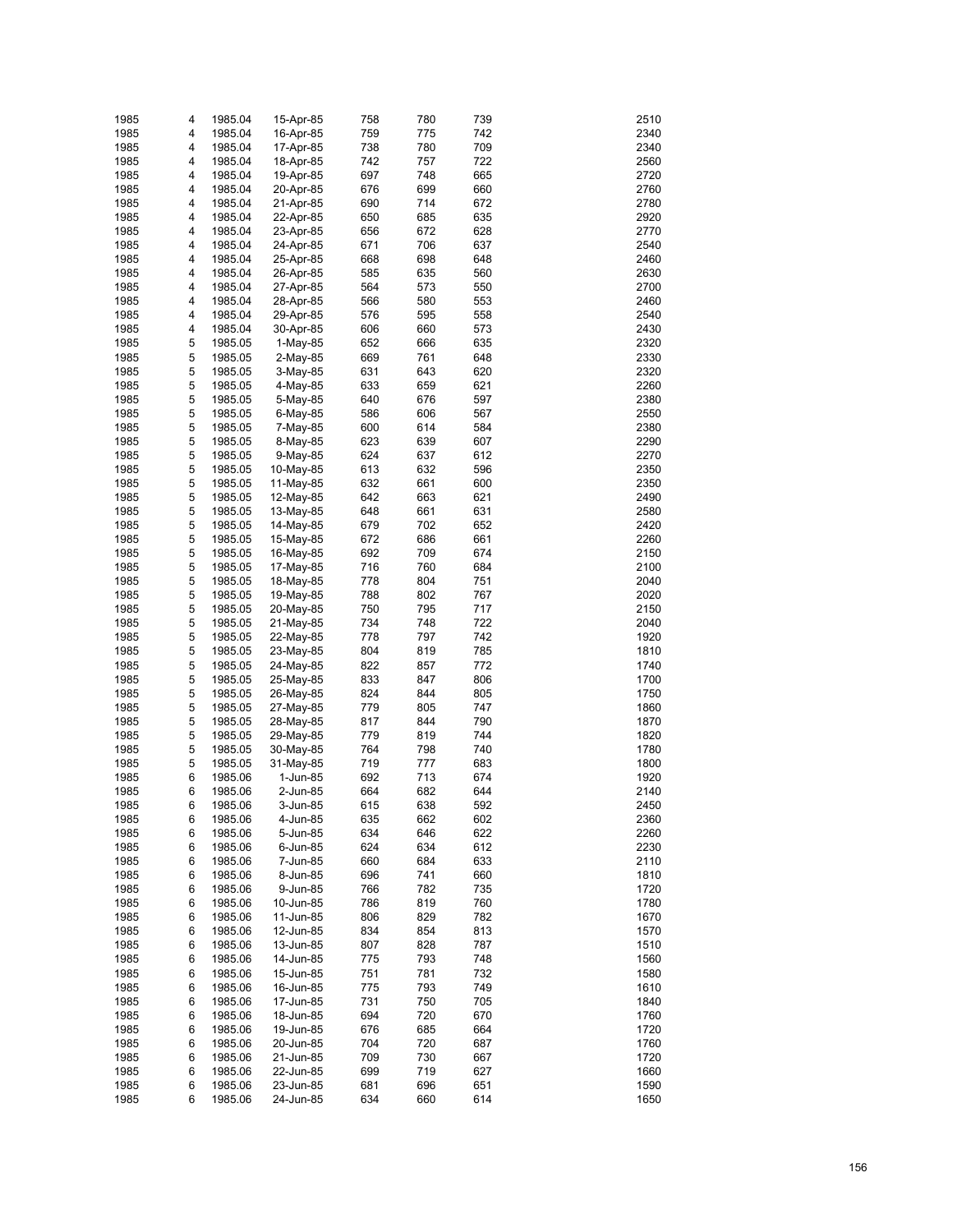| 1985 | 6 | 1985.06 | 25-Jun-85 | 675 | 696 | 633 | 1560 |
|------|---|---------|-----------|-----|-----|-----|------|
| 1985 | 6 | 1985.06 | 26-Jun-85 | 709 | 735 | 680 | 1410 |
| 1985 | 6 | 1985.06 | 27-Jun-85 | 713 | 751 | 673 | 1280 |
| 1985 | 6 | 1985.06 | 28-Jun-85 | 753 | 785 | 722 | 1280 |
|      | 6 |         |           |     |     |     | 1440 |
| 1985 |   | 1985.06 | 29-Jun-85 | 747 | 770 | 728 |      |
| 1985 | 6 | 1985.06 | 30-Jun-85 | 717 | 752 | 667 | 1480 |
| 1985 | 7 | 1985.07 | 1-Jul-85  | 606 | 665 | 536 | 2040 |
| 1985 | 7 | 1985.07 | 2-Jul-85  | 527 | 544 | 508 | 2430 |
| 1985 | 7 | 1985.07 | 3-Jul-85  | 516 | 533 | 500 | 2400 |
| 1985 | 7 | 1985.07 | 4-Jul-85  | 492 | 506 | 474 | 2460 |
| 1985 | 7 | 1985.07 | 5-Jul-85  | 504 | 519 | 493 | 2480 |
| 1985 | 7 | 1985.07 | 6-Jul-85  | 499 | 514 | 487 | 2540 |
| 1985 | 7 | 1985.07 | 7-Jul-85  | 474 | 486 | 462 | 2520 |
| 1985 | 7 | 1985.07 | 8-Jul-85  | 472 | 486 | 455 | 2660 |
| 1985 | 7 | 1985.07 | 9-Jul-85  | 490 | 500 | 476 | 2650 |
| 1985 | 7 | 1985.07 | 10-Jul-85 | 483 | 513 | 454 | 2490 |
| 1985 | 7 | 1985.07 | 11-Jul-85 | 488 | 506 | 447 | 2540 |
| 1985 | 7 | 1985.07 | 12-Jul-85 | 446 | 459 | 431 | 2660 |
| 1985 | 7 | 1985.07 | 13-Jul-85 | 461 | 471 | 455 | 2630 |
| 1985 | 7 | 1985.07 | 14-Jul-85 | 460 | 474 | 447 | 2730 |
|      | 7 |         |           |     | 480 | 445 |      |
| 1985 |   | 1985.07 | 15-Jul-85 | 462 |     |     | 2860 |
| 1985 | 7 | 1985.07 | 16-Jul-85 | 464 | 476 | 446 | 2650 |
| 1985 | 7 | 1985.07 | 17-Jul-85 | 489 | 507 | 473 | 2460 |
| 1985 | 7 | 1985.07 | 18-Jul-85 | 492 | 516 | 475 | 2540 |
| 1985 | 7 | 1985.07 | 19-Jul-85 | 501 | 514 | 490 | 2490 |
| 1985 | 7 | 1985.07 | 20-Jul-85 | 473 | 493 | 443 | 2440 |
| 1985 | 7 | 1985.07 | 21-Jul-85 | 469 | 500 | 440 | 2530 |
| 1985 | 7 | 1985.07 | 22-Jul-85 | 505 | 528 | 476 | 2640 |
| 1985 | 7 | 1985.07 | 23-Jul-85 | 509 | 526 | 470 | 2600 |
| 1985 | 7 | 1985.07 | 24-Jul-85 | 476 | 495 | 457 | 2520 |
| 1985 | 7 | 1985.07 | 25-Jul-85 | 490 | 513 | 465 | 2420 |
| 1985 | 7 | 1985.07 | 26-Jul-85 | 467 | 484 | 450 | 2440 |
| 1985 | 7 | 1985.07 | 27-Jul-85 | 445 | 458 | 435 | 2580 |
| 1985 | 7 | 1985.07 | 28-Jul-85 | 456 | 473 | 436 | 2650 |
| 1985 | 7 | 1985.07 | 29-Jul-85 | 453 | 471 | 435 | 2770 |
| 1985 | 7 | 1985.07 | 30-Jul-85 | 484 | 507 | 455 | 2730 |
|      | 7 |         |           |     | 494 | 427 |      |
| 1985 |   | 1985.07 | 31-Jul-85 | 458 |     |     | 2730 |
| 1985 | 8 | 1985.08 | 1-Aug-85  | 505 | 525 | 488 | 2690 |
| 1985 | 8 | 1985.08 | 2-Aug-85  | 489 | 502 | 461 | 2790 |
| 1985 | 8 | 1985.08 | 3-Aug-85  | 508 | 531 | 484 | 2740 |
| 1985 | 8 | 1985.08 | 4-Aug-85  | 503 | 522 | 489 | 2780 |
| 1985 | 8 | 1985.08 | 5-Aug-85  | 503 | 542 | 471 | 2770 |
| 1985 | 8 | 1985.08 | 6-Aug-85  | 497 | 511 | 480 | 2570 |
| 1985 | 8 | 1985.08 | 7-Aug-85  | 549 | 617 | 482 | 2180 |
| 1985 | 8 | 1985.08 | 8-Aug-85  | 568 | 606 | 510 | 1990 |
| 1985 | 8 | 1985.08 | 9-Aug-85  | 509 | 522 | 497 | 2290 |
| 1985 | 8 | 1985.08 | 10-Aug-85 | 527 | 553 | 495 | 2330 |
| 1985 | 8 | 1985.08 | 11-Aug-85 | 522 | 538 | 482 | 2620 |
| 1985 | 8 | 1985.08 | 12-Aug-85 | 471 | 482 | 455 | 2780 |
| 1985 | 8 | 1985.08 | 13-Aug-85 | 448 | 463 | 431 | 2660 |
| 1985 | 8 | 1985.08 | 14-Aug-85 | 441 | 458 | 426 | 2550 |
| 1985 | 8 | 1985.08 | 15-Aug-85 | 458 | 479 | 443 | 2400 |
| 1985 | 8 | 1985.08 | 16-Aug-85 | 444 | 455 | 417 | 2380 |
| 1985 | 8 | 1985.08 |           | 439 | 463 | 412 | 2530 |
|      |   |         | 17-Aug-85 |     |     |     |      |
| 1985 | 8 | 1985.08 | 18-Aug-85 | 432 | 446 | 410 | 2790 |
| 1985 | 8 | 1985.08 | 19-Aug-85 | 424 | 437 | 412 | 3000 |
| 1985 | 8 | 1985.08 | 20-Aug-85 | 409 | 429 | 391 | 2890 |
| 1985 | 8 | 1985.08 | 21-Aug-85 | 444 | 479 | 403 | 2760 |
| 1985 | 8 | 1985.08 | 22-Aug-85 | 462 | 480 | 448 | 2720 |
| 1985 | 8 | 1985.08 | 23-Aug-85 | 480 | 501 | 468 | 2650 |
| 1985 | 8 | 1985.08 | 24-Aug-85 | 482 | 504 | 466 | 2690 |
| 1985 | 8 | 1985.08 | 25-Aug-85 | 469 | 480 | 446 | 2800 |
| 1985 | 8 | 1985.08 | 26-Aug-85 | 442 | 450 | 430 | 2870 |
| 1985 | 8 | 1985.08 | 27-Aug-85 | 435 | 450 | 421 | 2770 |
| 1985 | 8 | 1985.08 | 28-Aug-85 | 462 | 486 | 430 | 2650 |
| 1985 | 8 | 1985.08 | 29-Aug-85 | 505 | 520 | 485 | 2440 |
| 1985 | 8 | 1985.08 | 30-Aug-85 | 500 | 607 | 488 | 2290 |
| 1985 | 8 | 1985.08 | 31-Aug-85 | 542 | 581 | 507 | 2250 |
| 1985 | 9 | 1985.09 | 1-Sep-85  | 590 | 636 | 525 | 2130 |
| 1985 | 9 | 1985.09 | 2-Sep-85  | 634 | 653 | 622 | 1980 |
| 1985 | 9 |         |           |     | 689 |     | 1890 |
|      |   | 1985.09 | 3-Sep-85  | 672 |     | 655 |      |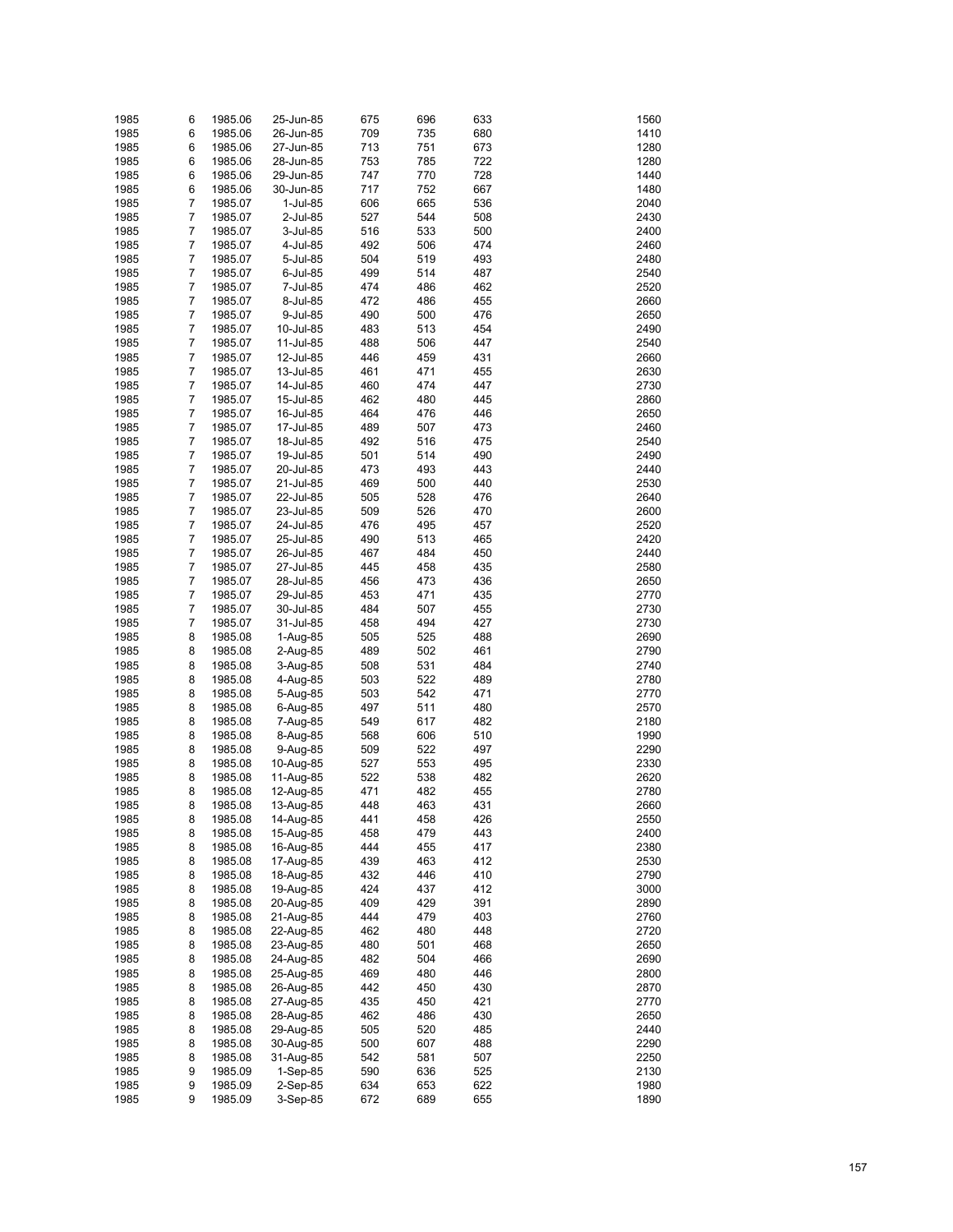| 1985 | 9  | 1985.09 | 4-Sep-85  | 640 | 662 | 619 | 1880 |
|------|----|---------|-----------|-----|-----|-----|------|
| 1985 | 9  | 1985.09 | 5-Sep-85  | 649 | 662 | 639 | 1750 |
| 1985 | 9  | 1985.09 | 6-Sep-85  | 664 | 685 | 640 | 1770 |
| 1985 | 9  | 1985.09 | 7-Sep-85  | 673 | 683 | 647 | 1780 |
| 1985 | 9  | 1985.09 | 8-Sep-85  | 619 | 636 | 596 | 1960 |
| 1985 | 9  | 1985.09 | 9-Sep-85  | 626 | 638 | 611 | 2150 |
| 1985 | 9  | 1985.09 | 10-Sep-85 | 610 | 624 | 592 | 2170 |
| 1985 | 9  | 1985.09 | 11-Sep-85 | 615 | 635 | 590 | 2170 |
| 1985 | 9  | 1985.09 | 12-Sep-85 | 605 | 617 | 592 | 2070 |
| 1985 | 9  | 1985.09 | 13-Sep-85 | 613 |     |     | 1950 |
| 1985 | 9  | 1985.09 | 14-Sep-85 |     |     |     | 1930 |
| 1985 | 9  | 1985.09 | 15-Sep-85 |     |     |     | 1870 |
| 1985 | 9  | 1985.09 | 16-Sep-85 | 631 | 645 | 618 | 1920 |
| 1985 | 9  | 1985.09 | 17-Sep-85 | 597 | 633 | 550 | 1930 |
| 1985 | 9  | 1985.09 | 18-Sep-85 | 573 | 596 | 547 | 1830 |
| 1985 | 9  | 1985.09 | 19-Sep-85 | 577 | 583 | 563 | 1780 |
| 1985 | 9  | 1985.09 | 20-Sep-85 | 567 | 584 | 552 | 1710 |
| 1985 | 9  | 1985.09 | 21-Sep-85 | 540 | 556 | 526 | 1840 |
| 1985 | 9  | 1985.09 | 22-Sep-85 | 519 | 538 | 485 | 1900 |
| 1985 | 9  | 1985.09 | 23-Sep-85 | 505 | 525 | 489 | 1900 |
| 1985 | 9  | 1985.09 | 24-Sep-85 | 553 | 567 | 553 | 1840 |
| 1985 | 9  | 1985.09 | 25-Sep-85 |     |     |     | 1850 |
| 1985 | 9  | 1985.09 | 26-Sep-85 | 500 | 524 | 480 | 1870 |
| 1985 | 9  | 1985.09 | 27-Sep-85 | 511 | 572 | 461 | 1900 |
| 1985 | 9  | 1985.09 | 28-Sep-85 | 589 | 606 | 567 | 1920 |
| 1985 | 9  | 1985.09 | 29-Sep-85 | 546 | 575 | 516 | 2050 |
| 1985 | 9  | 1985.09 | 30-Sep-85 | 540 | 574 | 521 | 2060 |
| 1985 | 10 | 1985.1  | 1-Oct-85  | 546 | 561 | 531 | 2000 |
| 1985 | 10 | 1985.1  | 2-Oct-85  | 549 | 558 | 534 | 1970 |
| 1985 | 10 | 1985.1  | 3-Oct-85  | 506 | 546 | 416 | 2280 |
| 1985 | 10 | 1985.1  | 4-Oct-85  | 369 | 405 | 359 | 2420 |
| 1985 | 10 | 1985.1  | 5-Oct-85  | 416 | 441 | 377 | 2250 |
| 1985 | 10 | 1985.1  | 6-Oct-85  | 471 | 487 | 443 | 2220 |
| 1985 | 10 | 1985.1  | 7-Oct-85  | 509 | 519 | 489 | 2140 |
| 1985 | 10 | 1985.1  | 8-Oct-85  | 512 | 524 | 504 | 2090 |
| 1985 | 10 | 1985.1  | 9-Oct-85  | 544 | 564 | 524 | 1960 |
| 1985 | 10 | 1985.1  | 10-Oct-85 | 556 | 573 | 536 | 1890 |
| 1985 | 10 | 1985.1  | 11-Oct-85 | 571 | 585 | 534 | 1850 |
| 1985 | 10 | 1985.1  | 12-Oct-85 | 555 | 567 | 532 | 1830 |
| 1985 | 10 | 1985.1  | 13-Oct-85 | 563 | 577 | 547 | 1820 |
| 1985 | 10 | 1985.1  | 14-Oct-85 | 533 | 548 | 503 | 1940 |
| 1985 | 10 | 1985.1  | 15-Oct-85 | 517 | 538 | 495 | 1950 |
| 1985 | 10 | 1985.1  | 16-Oct-85 | 537 | 576 | 502 | 1910 |
| 1985 | 10 | 1985.1  | 17-Oct-85 | 545 | 586 | 509 | 1950 |
| 1985 | 10 | 1985.1  | 18-Oct-85 | 470 | 512 | 450 | 2250 |
| 1985 | 10 | 1985.1  | 19-Oct-85 | 487 | 526 | 466 | 1990 |
| 1985 | 10 | 1985.1  | 20-Oct-85 | 545 | 556 | 534 | 1880 |
| 1985 | 10 | 1985.1  | 21-Oct-85 | 568 | 588 | 536 | 1890 |
| 1985 | 10 | 1985.1  | 22-Oct-85 | 507 | 528 | 494 | 2090 |
| 1985 | 10 | 1985.1  | 23-Oct-85 | 537 | 561 | 499 | 2110 |
| 1985 | 10 | 1985.1  | 24-Oct-85 | 558 | 578 | 536 | 2100 |
| 1985 | 10 | 1985.1  | 25-Oct-85 | 612 | 636 | 578 | 2100 |
| 1985 | 10 | 1985.1  | 26-Oct-85 | 627 | 633 | 610 | 2110 |
| 1985 | 10 | 1985.1  | 27-Oct-85 | 579 | 608 | 521 | 2210 |
| 1985 | 10 | 1985.1  | 28-Oct-85 | 526 | 623 | 501 | 2320 |
| 1985 | 10 | 1985.1  | 29-Oct-85 | 546 | 566 | 533 | 2300 |
| 1985 | 10 | 1985.1  | 30-Oct-85 | 575 | 596 | 548 | 2240 |
| 1985 | 10 | 1985.1  | 31-Oct-85 | 597 | 621 | 570 | 2170 |
| 1985 | 11 | 1985.11 | 1-Nov-85  | 625 | 637 | 614 | 2120 |
| 1985 | 11 | 1985.11 | 2-Nov-85  | 627 | 638 | 619 | 2100 |
| 1985 | 11 | 1985.11 | 3-Nov-85  | 627 | 639 | 618 | 2080 |
| 1985 | 11 | 1985.11 | 4-Nov-85  | 640 | 651 | 627 | 2060 |
| 1985 | 11 | 1985.11 | 5-Nov-85  | 645 | 658 | 626 | 2040 |
| 1985 | 11 | 1985.11 | 6-Nov-85  | 651 | 659 | 641 | 2010 |
| 1985 | 11 | 1985.11 | 7-Nov-85  | 692 | 718 | 653 | 1940 |
| 1985 | 11 | 1985.11 | 8-Nov-85  | 729 | 746 | 708 | 1840 |
| 1985 | 11 | 1985.11 | 9-Nov-85  | 736 | 752 | 719 | 1800 |
| 1985 | 11 | 1985.11 | 10-Nov-85 | 739 | 748 | 723 | 1790 |
| 1985 | 11 | 1985.11 | 11-Nov-85 | 714 | 729 | 700 | 1790 |
| 1985 | 11 | 1985.11 | 12-Nov-85 | 692 | 718 | 664 | 1800 |
| 1985 | 11 | 1985.11 | 13-Nov-85 | 683 | 708 | 659 | 1810 |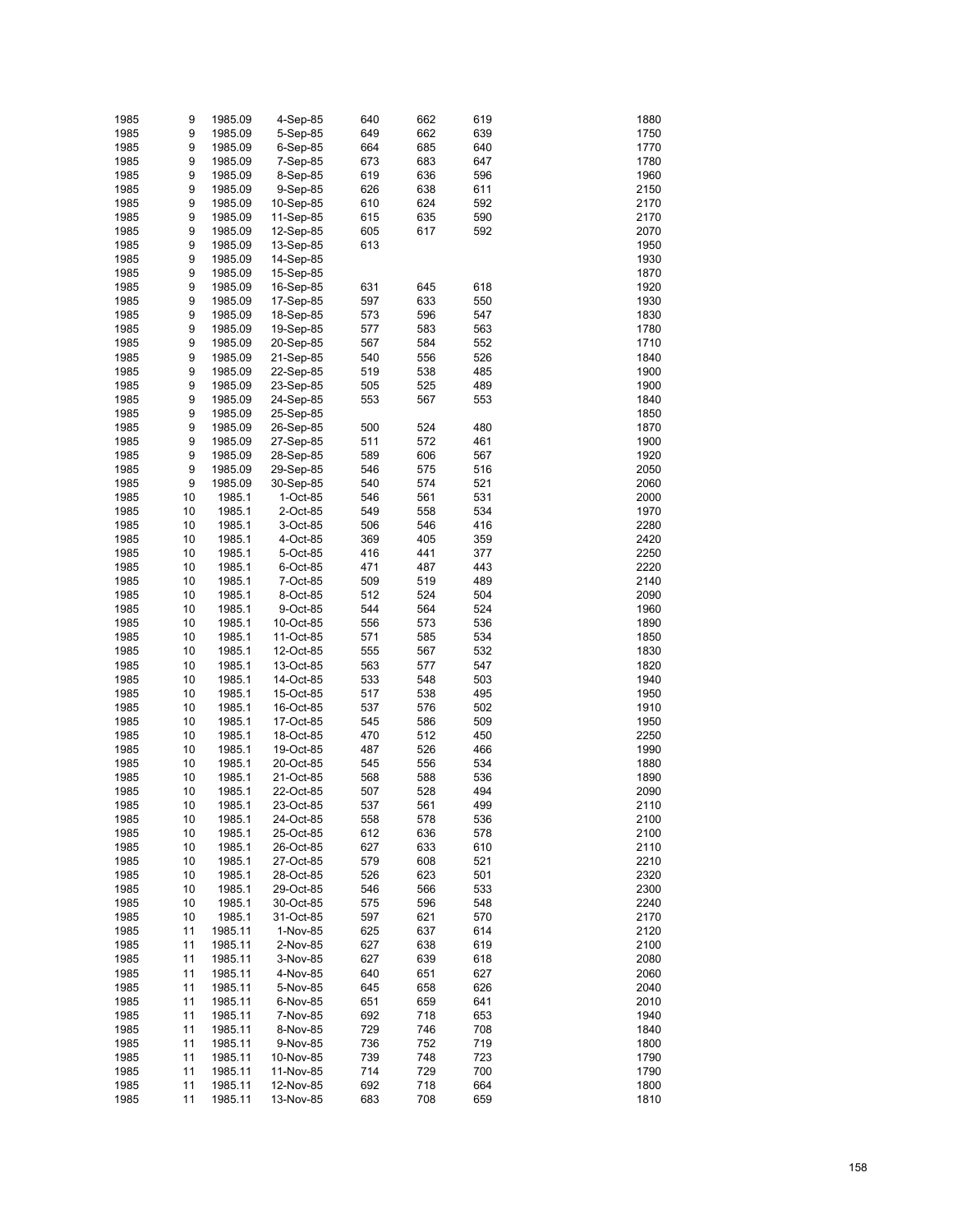| 1985 | 11 | 1985.11 | 14-Nov-85  | 707 | 725  | 689 | 1810 |
|------|----|---------|------------|-----|------|-----|------|
| 1985 | 11 | 1985.11 | 15-Nov-85  | 702 | 715  | 688 | 1810 |
| 1985 | 11 | 1985.11 | 16-Nov-85  | 695 | 703  | 686 | 1780 |
| 1985 | 11 | 1985.11 | 17-Nov-85  | 715 | 730  | 700 | 1760 |
| 1985 | 11 | 1985.11 |            | 743 | 764  | 724 | 1740 |
|      |    |         | 18-Nov-85  |     |      |     |      |
| 1985 | 11 | 1985.11 | 19-Nov-85  | 756 | 776  | 738 | 1710 |
| 1985 | 11 | 1985.11 | 20-Nov-85  | 733 | 741  | 720 | 1670 |
| 1985 | 11 | 1985.11 | 21-Nov-85  | 742 | 755  | 727 | 1630 |
| 1985 | 11 | 1985.11 | 22-Nov-85  | 771 | 874  | 751 | 1630 |
| 1985 | 11 | 1985.11 | 23-Nov-85  | 758 | 763  | 755 | 1790 |
| 1985 | 11 | 1985.11 | 24-Nov-85  | 764 | 772  | 759 | 2000 |
| 1985 | 11 | 1985.11 | 25-Nov-85  |     |      |     | 2150 |
| 1985 | 11 | 1985.11 | 26-Nov-85  |     |      |     | 2170 |
| 1985 | 11 | 1985.11 | 27-Nov-85  | 625 | 641  | 605 | 2170 |
| 1985 | 11 | 1985.11 | 28-Nov-85  | 653 | 675  | 631 | 2190 |
| 1985 | 11 | 1985.11 | 29-Nov-85  | 629 | 651  | 615 | 2280 |
| 1985 | 11 | 1985.11 | 30-Nov-85  | 607 | 625  | 581 | 2400 |
| 1985 | 12 | 1985.12 |            | 584 | 620  | 555 | 2500 |
|      |    |         | 1-Dec-85   |     |      |     | 2580 |
| 1985 | 12 | 1985.12 | 2-Dec-85   | 649 | 676  | 622 |      |
| 1985 | 12 | 1985.12 | 3-Dec-85   | 627 | 652  | 603 | 2620 |
| 1985 | 12 | 1985.12 | 4-Dec-85   | 618 | 646  | 595 | 2600 |
| 1985 | 12 | 1985.12 | 5-Dec-85   | 688 | 715  | 651 | 2580 |
| 1985 | 12 | 1985.12 | 6-Dec-85   | 650 | 696  | 622 | 2650 |
| 1985 | 12 | 1985.12 | 7-Dec-85   | 609 | 629  | 598 | 2670 |
| 1985 | 12 | 1985.12 | 8-Dec-85   | 613 | 623  | 603 | 2660 |
| 1985 | 12 | 1985.12 | 9-Dec-85   | 601 | 613  | 589 | 2660 |
| 1985 | 12 | 1985.12 | 10-Dec-85  | 616 | 638  | 591 | 2610 |
| 1985 | 12 | 1985.12 | 11-Dec-85  | 678 | 703  | 644 | 2380 |
| 1985 | 12 | 1985.12 | 12-Dec-85  | 721 | 747  | 699 | 2200 |
| 1985 | 12 | 1985.12 |            | 797 | 849  | 746 | 2040 |
|      |    |         | 13-Dec-85  |     |      |     |      |
| 1985 | 12 | 1985.12 | 14-Dec-85  | 880 | 899  | 857 | 1950 |
| 1985 | 12 | 1985.12 | 15-Dec-85  | 890 | 899  | 882 | 1880 |
| 1985 | 12 | 1985.12 | 16-Dec-85  | 909 | 939  | 881 | 1840 |
| 1985 | 12 | 1985.12 | 17-Dec-85  | 947 | 962  | 933 | 1830 |
| 1985 | 12 | 1985.12 | 18-Dec-85  | 963 | 976  | 953 | 1820 |
| 1985 | 12 | 1985.12 | 19-Dec-85  | 952 | 957  | 948 | 1800 |
| 1985 | 12 | 1985.12 | 20-Dec-85  | 952 | 967  | 939 | 1770 |
| 1985 | 12 | 1985.12 | 21-Dec-85  | 947 | 953  | 935 | 1750 |
| 1985 | 12 | 1985.12 | 22-Dec-85  | 920 | 954  | 881 | 1780 |
| 1985 | 12 | 1985.12 | 23-Dec-85  | 766 | 874  | 707 | 1930 |
| 1985 | 12 | 1985.12 | 24-Dec-85  | 756 | 788  | 723 | 1960 |
| 1985 | 12 | 1985.12 | 25-Dec-85  | 740 | 794  | 703 | 2070 |
| 1985 | 12 | 1985.12 |            | 713 | 733  | 700 | 2100 |
|      |    |         | 26-Dec-85  |     |      |     |      |
| 1985 | 12 | 1985.12 | 27-Dec-85  | 757 | 789  | 720 | 2040 |
| 1985 | 12 | 1985.12 | 28-Dec-85  | 733 | 797  | 695 | 2070 |
| 1985 | 12 | 1985.12 | 29-Dec-85  | 610 | 710  | 562 | 2380 |
| 1985 | 12 | 1985.12 | 30-Dec-85  | 595 | 643  | 565 | 2440 |
| 1985 | 12 | 1985.12 | 31-Dec-85  | 702 | 744  | 643 | 2200 |
| 1986 | 1  | 1986.01 | $1-Jan-86$ | 636 | 651  | 626 | 2360 |
| 1986 | 1  | 1986.01 | 2-Jan-86   | 664 | 704  | 650 | 2330 |
| 1986 | 1  | 1986.01 | 3-Jan-86   | 807 | 874  | 711 | 1980 |
| 1986 | 1  | 1986.01 | 4-Jan-86   | 835 | 873  | 796 | 1950 |
| 1986 | 1  | 1986.01 | 5-Jan-86   | 784 | 806  | 770 | 2000 |
| 1986 | 1  | 1986.01 | 6-Jan-86   | 793 | 834  | 758 | 1920 |
| 1986 | 1  | 1986.01 | 7-Jan-86   | 903 | 962  | 838 | 1810 |
| 1986 | 1  | 1986.01 | 8-Jan-86   | 875 | 965  | 822 | 1920 |
|      |    |         |            |     |      |     | 2010 |
| 1986 | 1  | 1986.01 | 9-Jan-86   | 798 | 853  | 763 |      |
| 1986 | 1  | 1986.01 | 10-Jan-86  | 804 | 821  | 781 | 1990 |
| 1986 | 1  | 1986.01 | 11-Jan-86  | 799 | 812  | 791 | 1960 |
| 1986 | 1  | 1986.01 | 12-Jan-86  | 792 | 800  | 784 | 1930 |
| 1986 | 1  | 1986.01 | 13-Jan-86  | 831 | 879  | 800 | 1870 |
| 1986 | 1  | 1986.01 | 14-Jan-86  | 947 | 1004 | 887 | 1740 |
| 1986 | 1  | 1986.01 | 15-Jan-86  | 935 | 1005 | 884 | 1910 |
| 1986 | 1  | 1986.01 | 16-Jan-86  | 870 | 896  | 834 | 2060 |
| 1986 | 1  | 1986.01 | 17-Jan-86  | 649 | 834  | 499 | 2240 |
| 1986 | 1  | 1986.01 | 18-Jan-86  | 531 | 550  | 515 | 2200 |
| 1986 | 1  | 1986.01 | 19-Jan-86  | 540 | 555  | 514 | 2190 |
| 1986 | 1  | 1986.01 | 20-Jan-86  | 519 | 544  | 485 | 2130 |
| 1986 | 1  | 1986.01 | 21-Jan-86  | 504 | 520  | 470 | 2040 |
| 1986 | 1  | 1986.01 | 22-Jan-86  | 749 | 955  | 484 | 2060 |
|      |    |         |            |     |      |     |      |
| 1986 | 1  | 1986.01 | 23-Jan-86  | 873 | 891  | 854 | 2190 |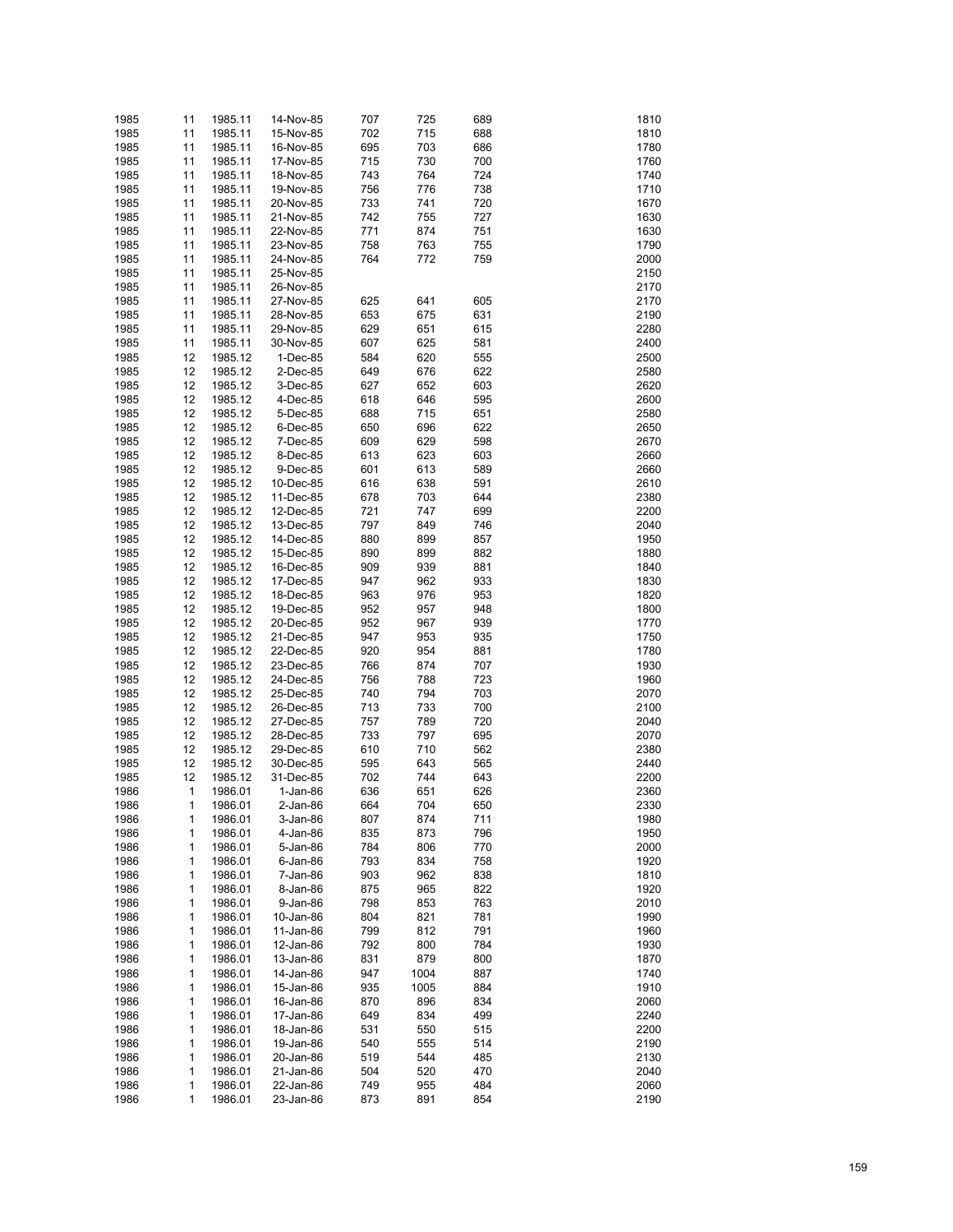| 1986 | 1                       | 1986.01 | 24-Jan-86 | 900 | 923  | 884 | 2190  |
|------|-------------------------|---------|-----------|-----|------|-----|-------|
| 1986 | 1                       | 1986.01 | 25-Jan-86 | 958 | 985  | 920 | 2000  |
| 1986 | 1                       | 1986.01 | 26-Jan-86 | 994 | 1016 | 960 | 1920  |
| 1986 | 1                       | 1986.01 | 27-Jan-86 | 933 | 956  | 919 | 2050  |
| 1986 | 1                       | 1986.01 | 28-Jan-86 | 949 | 970  | 921 | 2030  |
| 1986 | 1                       | 1986.01 | 29-Jan-86 | 884 | 955  | 826 | 2130  |
| 1986 | 1                       | 1986.01 | 30-Jan-86 | 827 | 843  | 802 | 2260  |
| 1986 | 1                       | 1986.01 | 31-Jan-86 | 798 | 827  | 763 | 2480  |
| 1986 | 2                       | 1986.02 | 1-Feb-86  | 723 | 756  | 696 | 2670  |
| 1986 | $\overline{\mathbf{c}}$ | 1986.02 | 2-Feb-86  | 764 | 794  | 722 | 2730  |
| 1986 | $\overline{\mathbf{c}}$ | 1986.02 | 3-Feb-86  | 793 | 808  | 775 | 2780  |
| 1986 | $\overline{\mathbf{c}}$ | 1986.02 | 4-Feb-86  | 797 | 815  | 771 | 2820  |
| 1986 | $\overline{\mathbf{c}}$ | 1986.02 | 5-Feb-86  | 660 | 798  | 610 | 3330  |
| 1986 | $\overline{\mathbf{c}}$ | 1986.02 | 6-Feb-86  | 642 | 659  | 621 | 3260  |
| 1986 | $\overline{\mathbf{c}}$ | 1986.02 | 7-Feb-86  | 588 | 622  | 562 | 3060  |
| 1986 | $\overline{\mathbf{c}}$ | 1986.02 | 8-Feb-86  | 593 | 622  | 574 | 2820  |
| 1986 | $\overline{\mathbf{c}}$ | 1986.02 | 9-Feb-86  | 651 | 676  | 620 | 2510  |
| 1986 | $\overline{\mathbf{c}}$ | 1986.02 | 10-Feb-86 | 716 | 770  | 677 | 2300  |
| 1986 | $\overline{\mathbf{c}}$ | 1986.02 | 11-Feb-86 | 829 | 865  | 774 | 2080  |
| 1986 | $\overline{\mathbf{c}}$ | 1986.02 | 12-Feb-86 | 771 | 860  | 722 | 2280  |
| 1986 | $\overline{\mathbf{c}}$ | 1986.02 | 13-Feb-86 | 713 | 733  | 703 | 2550  |
| 1986 | $\overline{\mathbf{c}}$ | 1986.02 | 14-Feb-86 | 611 | 710  | 478 | 3740  |
| 1986 | $\overline{\mathbf{c}}$ | 1986.02 | 15-Feb-86 | 613 | 709  | 497 | 4460  |
| 1986 | $\overline{\mathbf{c}}$ | 1986.02 | 16-Feb-86 | 474 | 582  | 424 | 5000  |
| 1986 | $\overline{\mathbf{c}}$ | 1986.02 | 17-Feb-86 | 467 | 487  | 435 | 5320  |
| 1986 | $\overline{\mathbf{c}}$ | 1986.02 | 18-Feb-86 | 310 | 429  | 229 | 8110  |
| 1986 | $\overline{\mathbf{c}}$ | 1986.02 | 19-Feb-86 | 248 | 261  | 236 | 11400 |
| 1986 | $\overline{\mathbf{c}}$ | 1986.02 | 20-Feb-86 | 233 |      |     | 13900 |
| 1986 | $\overline{\mathbf{c}}$ | 1986.02 | 21-Feb-86 | 227 |      |     | 15300 |
| 1986 | $\overline{\mathbf{c}}$ | 1986.02 | 22-Feb-86 | 219 |      |     | 16000 |
| 1986 | $\overline{\mathbf{c}}$ | 1986.02 | 23-Feb-86 | 206 |      |     | 19900 |
| 1986 | $\overline{\mathbf{c}}$ | 1986.02 | 24-Feb-86 | 197 |      |     | 22900 |
| 1986 | $\overline{\mathbf{c}}$ | 1986.02 | 25-Feb-86 | 191 |      |     | 22700 |
| 1986 | $\overline{\mathbf{c}}$ | 1986.02 | 26-Feb-86 | 189 |      |     | 21300 |
| 1986 | $\overline{\mathbf{c}}$ | 1986.02 | 27-Feb-86 | 187 | 194  | 180 | 20400 |
| 1986 | $\overline{\mathbf{c}}$ | 1986.02 | 28-Feb-86 | 192 | 212  | 178 | 19200 |
| 1986 | 3                       | 1986.03 | 1-Mar-86  | 215 | 220  | 213 | 18100 |
| 1986 | 3                       | 1986.03 | 2-Mar-86  | 222 | 230  | 216 | 16900 |
| 1986 | 3                       | 1986.03 | 3-Mar-86  | 227 | 243  | 216 | 15800 |
| 1986 | 3                       | 1986.03 | 4-Mar-86  | 219 | 224  | 211 | 14700 |
| 1986 | 3                       | 1986.03 | 5-Mar-86  | 206 | 211  | 199 | 13900 |
| 1986 | 3                       | 1986.03 | 6-Mar-86  | 191 | 198  | 182 | 13500 |
| 1986 | 3                       | 1986.03 | 7-Mar-86  | 174 | 181  | 167 | 13300 |
| 1986 | 3                       | 1986.03 | 8-Mar-86  | 152 | 165  | 139 | 13600 |
| 1986 | 3                       | 1986.03 | 9-Mar-86  | 133 | 140  | 117 | 14600 |
| 1986 | 3                       | 1986.03 | 10-Mar-86 | 139 | 149  | 114 | 16400 |
| 1986 | 3                       | 1986.03 | 11-Mar-86 | 153 | 169  | 137 | 17300 |
| 1986 | 3                       | 1986.03 | 12-Mar-86 | 150 | 158  | 133 | 19800 |
| 1986 | 3                       | 1986.03 | 13-Mar-86 | 108 | 131  | 89  | 24100 |
| 1986 | 3                       | 1986.03 | 14-Mar-86 | 77  | 88   | 67  | 27700 |
| 1986 | 3                       | 1986.03 | 15-Mar-86 | 62  | 68   | 58  | 30600 |
| 1986 | 3                       | 1986.03 | 16-Mar-86 | 63  | 67   | 59  | 33000 |
| 1986 | 3                       | 1986.03 | 17-Mar-86 | 93  | 118  | 65  | 35800 |
| 1986 | 3                       | 1986.03 | 18-Mar-86 | 132 | 164  | 98  | 36400 |
| 1986 | 3                       | 1986.03 | 19-Mar-86 | 152 | 157  | 147 | 36600 |
| 1986 | 3                       | 1986.03 | 20-Mar-86 | 155 | 161  | 149 | 36000 |
| 1986 | 3                       | 1986.03 | 21-Mar-86 | 163 | 169  | 157 | 34600 |
| 1986 | 3                       | 1986.03 | 22-Mar-86 | 169 | 175  | 162 | 33000 |
| 1986 | 3                       | 1986.03 | 23-Mar-86 | 172 | 176  | 167 | 31800 |
| 1986 | 3                       | 1986.03 | 24-Mar-86 | 182 | 192  | 170 | 30800 |
| 1986 | 3                       | 1986.03 | 25-Mar-86 | 191 | 196  | 185 | 29900 |
| 1986 | 3                       | 1986.03 | 26-Mar-86 | 192 | 196  | 187 | 29300 |
| 1986 | 3                       | 1986.03 | 27-Mar-86 | 193 | 198  | 190 | 28800 |
| 1986 | 3                       | 1986.03 | 28-Mar-86 | 199 | 202  | 194 | 28400 |
| 1986 | 3                       | 1986.03 | 29-Mar-86 | 197 | 200  | 194 | 27800 |
| 1986 | 3                       | 1986.03 | 30-Mar-86 | 194 | 197  | 190 | 27000 |
| 1986 | 3                       | 1986.03 | 31-Mar-86 | 193 | 198  | 188 | 26600 |
| 1986 | 4                       | 1986.04 | 1-Apr-86  | 190 | 194  | 186 | 26200 |
| 1986 | 4                       | 1986.04 | 2-Apr-86  | 187 | 189  | 182 | 25300 |
| 1986 | 4                       | 1986.04 | 3-Apr-86  | 186 | 192  | 180 | 24800 |
| 1986 | 4                       | 1986.04 | 4-Apr-86  | 187 | 191  | 184 | 24500 |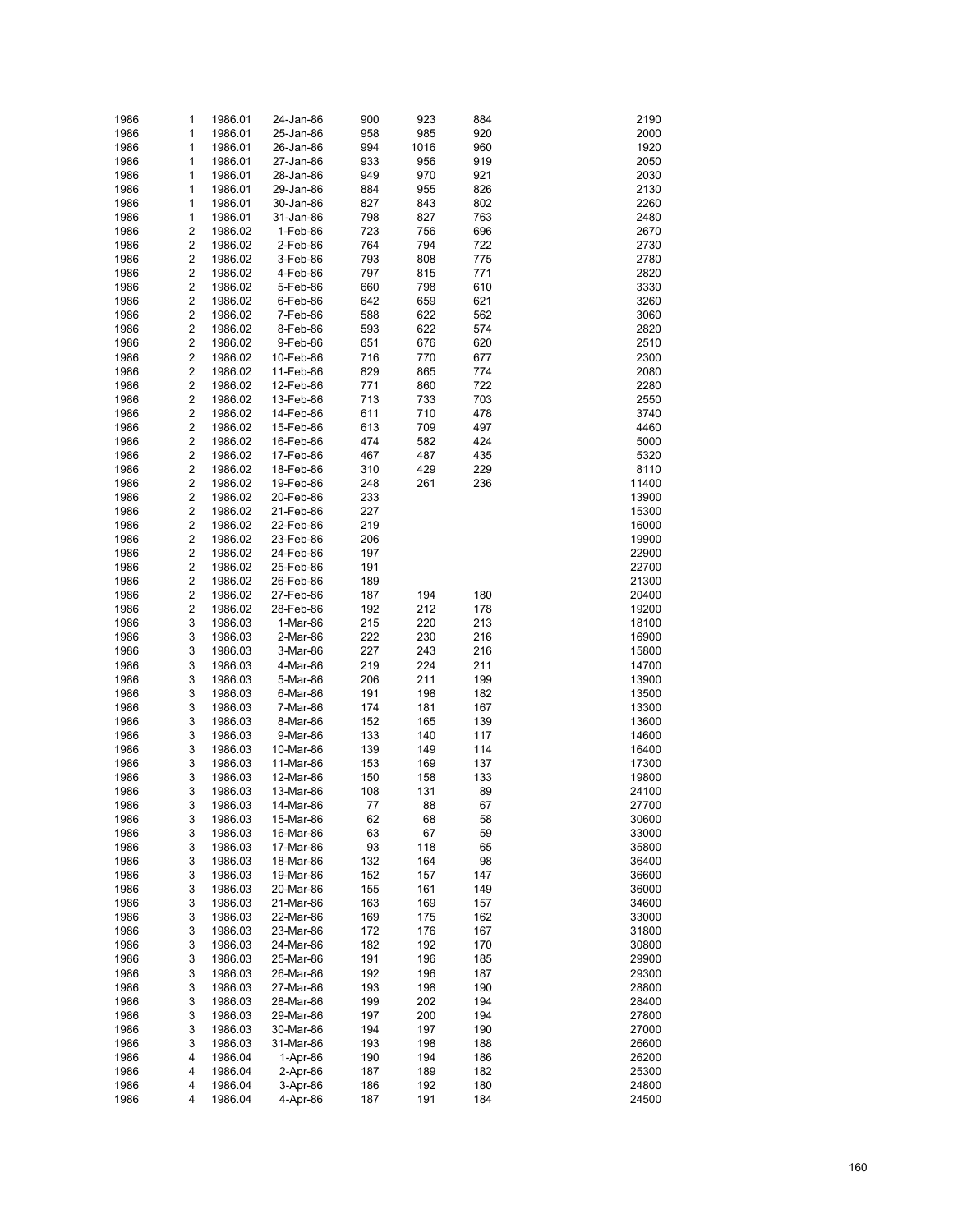| 1986 | 4 | 1986.04 | 5-Apr-86   | 187 | 191 | 184 | 24200 |
|------|---|---------|------------|-----|-----|-----|-------|
| 1986 | 4 | 1986.04 | 6-Apr-86   | 191 | 196 | 187 | 23800 |
| 1986 | 4 | 1986.04 | 7-Apr-86   | 185 | 186 | 182 | 23600 |
| 1986 | 4 | 1986.04 | 8-Apr-86   | 190 | 194 | 186 | 23400 |
| 1986 | 4 | 1986.04 | 9-Apr-86   | 197 | 202 | 192 | 22900 |
|      |   |         |            |     |     |     |       |
| 1986 | 4 | 1986.04 | 10-Apr-86  | 195 | 200 | 191 | 22300 |
| 1986 | 4 | 1986.04 | 11-Apr-86  | 189 |     |     | 22000 |
| 1986 | 4 | 1986.04 | 12-Apr-86  | 181 |     |     | 21800 |
| 1986 | 4 | 1986.04 | 13-Apr-86  | 181 | 185 | 176 | 21700 |
| 1986 | 4 | 1986.04 | 14-Apr-86  | 188 | 197 | 182 | 21500 |
| 1986 | 4 | 1986.04 | 15-Apr-86  | 185 | 187 | 180 | 21200 |
| 1986 | 4 | 1986.04 | 16-Apr-86  | 184 | 187 | 178 | 20900 |
| 1986 | 4 | 1986.04 | 17-Apr-86  | 187 | 192 | 183 | 20400 |
| 1986 | 4 | 1986.04 | 18-Apr-86  | 192 | 197 | 187 | 19500 |
| 1986 | 4 | 1986.04 | 19-Apr-86  | 197 | 203 | 190 | 18900 |
| 1986 | 4 | 1986.04 | 20-Apr-86  | 202 | 208 | 193 | 18300 |
| 1986 | 4 | 1986.04 | 21-Apr-86  | 199 | 220 | 176 | 17600 |
| 1986 | 4 | 1986.04 | 22-Apr-86  | 182 | 189 | 174 | 16700 |
| 1986 | 4 | 1986.04 | 23-Apr-86  | 191 | 195 | 186 | 15700 |
| 1986 | 4 | 1986.04 | 24-Apr-86  | 197 | 202 | 191 | 14800 |
| 1986 | 4 | 1986.04 | 25-Apr-86  | 200 | 203 | 197 | 14000 |
| 1986 | 4 | 1986.04 | 26-Apr-86  | 201 | 205 | 196 | 13500 |
|      | 4 | 1986.04 | 27-Apr-86  | 211 | 220 |     | 13000 |
| 1986 |   |         |            |     |     | 201 |       |
| 1986 | 4 | 1986.04 | 28-Apr-86  | 228 | 234 | 220 | 12300 |
| 1986 | 4 | 1986.04 | 29-Apr-86  | 228 | 234 | 224 | 11700 |
| 1986 | 4 | 1986.04 | 30-Apr-86  | 224 | 228 | 217 | 11200 |
| 1986 | 5 | 1986.05 | $1-May-86$ | 232 | 247 | 216 | 10900 |
| 1986 | 5 | 1986.05 | 2-May-86   | 245 | 249 | 241 | 10800 |
| 1986 | 5 | 1986.05 | 3-May-86   | 239 | 242 | 232 | 10700 |
| 1986 | 5 | 1986.05 | 4-May-86   | 215 | 231 | 201 | 10700 |
| 1986 | 5 | 1986.05 | 5-May-86   | 216 | 232 | 200 | 10600 |
| 1986 | 5 | 1986.05 | 6-May-86   | 241 | 248 | 231 | 10300 |
| 1986 | 5 | 1986.05 | 7-May-86   | 248 | 254 | 243 | 10200 |
| 1986 | 5 | 1986.05 | 8-May-86   | 247 | 252 | 241 | 10000 |
| 1986 | 5 | 1986.05 | 9-May-86   | 259 | 266 | 253 | 9860  |
| 1986 | 5 | 1986.05 | 10-May-86  | 247 | 253 | 239 | 9920  |
| 1986 | 5 | 1986.05 | 11-May-86  | 237 | 245 | 231 | 9930  |
| 1986 | 5 | 1986.05 | 12-May-86  | 240 | 245 | 233 | 9940  |
| 1986 | 5 | 1986.05 | 13-May-86  | 228 | 235 | 219 | 9720  |
| 1986 | 5 | 1986.05 | 14-May-86  | 220 | 223 | 216 | 9470  |
| 1986 | 5 |         |            | 226 | 234 | 216 | 9240  |
|      |   | 1986.05 | 15-May-86  |     |     |     |       |
| 1986 | 5 | 1986.05 | 16-May-86  | 236 | 244 | 227 | 9010  |
| 1986 | 5 | 1986.05 | 17-May-86  | 256 | 268 | 240 | 8640  |
| 1986 | 5 | 1986.05 | 18-May-86  | 277 | 287 | 266 | 8350  |
| 1986 | 5 | 1986.05 | 19-May-86  | 290 | 299 | 281 | 8180  |
| 1986 | 5 | 1986.05 | 20-May-86  | 301 | 310 | 291 | 7970  |
| 1986 | 5 | 1986.05 | 21-May-86  | 320 | 328 | 308 | 7540  |
| 1986 | 5 | 1986.05 | 22-May-86  | 329 | 333 | 323 | 7130  |
| 1986 | 5 | 1986.05 | 23-May-86  | 322 | 329 | 317 | 7000  |
| 1986 | 5 | 1986.05 | 24-May-86  | 331 | 337 | 324 | 7010  |
| 1986 | 5 | 1986.05 | 25-May-86  | 332 | 340 | 325 | 6960  |
| 1986 | 5 | 1986.05 | 26-May-86  | 331 | 339 | 317 | 6990  |
| 1986 | 5 | 1986.05 | 27-May-86  | 329 | 348 | 314 | 6810  |
| 1986 | 5 | 1986.05 | 28-May-86  | 331 | 336 | 321 | 6690  |
| 1986 | 5 | 1986.05 | 29-May-86  | 309 | 324 | 284 | 6840  |
| 1986 | 5 | 1986.05 | 30-May-86  | 280 | 287 | 274 | 7140  |
| 1986 | 5 | 1986.05 | 31-May-86  | 279 | 288 | 269 | 7140  |
| 1986 | 6 | 1986.06 | 1-Jun-86   | 262 | 270 | 251 | 7220  |
| 1986 |   |         |            | 247 | 254 | 240 | 7310  |
| 1986 | 6 | 1986.06 | 2-Jun-86   | 254 | 259 | 247 | 7290  |
|      | 6 | 1986.06 | 3-Jun-86   |     |     |     |       |
| 1986 | 6 | 1986.06 | 4-Jun-86   | 253 | 265 | 246 | 7370  |
| 1986 | 6 | 1986.06 | 5-Jun-86   | 251 | 257 | 244 | 7310  |
| 1986 | 6 | 1986.06 | 6-Jun-86   | 250 | 255 | 241 | 7210  |
| 1986 | 6 | 1986.06 | 7-Jun-86   | 241 | 247 | 235 | 7320  |
| 1986 | 6 | 1986.06 | 8-Jun-86   | 251 | 257 | 241 | 7410  |
| 1986 | 6 | 1986.06 | 9-Jun-86   | 247 | 253 | 239 | 7500  |
| 1986 | 6 | 1986.06 | 10-Jun-86  | 245 | 260 | 233 | 7460  |
| 1986 | 6 | 1986.06 | 11-Jun-86  | 243 | 246 | 238 | 7490  |
| 1986 | 6 | 1986.06 | 12-Jun-86  | 241 | 246 | 227 | 7630  |
| 1986 | 6 | 1986.06 | 13-Jun-86  | 229 | 236 | 221 | 7780  |
| 1986 | 6 | 1986.06 | 14-Jun-86  | 230 | 234 | 228 | 7830  |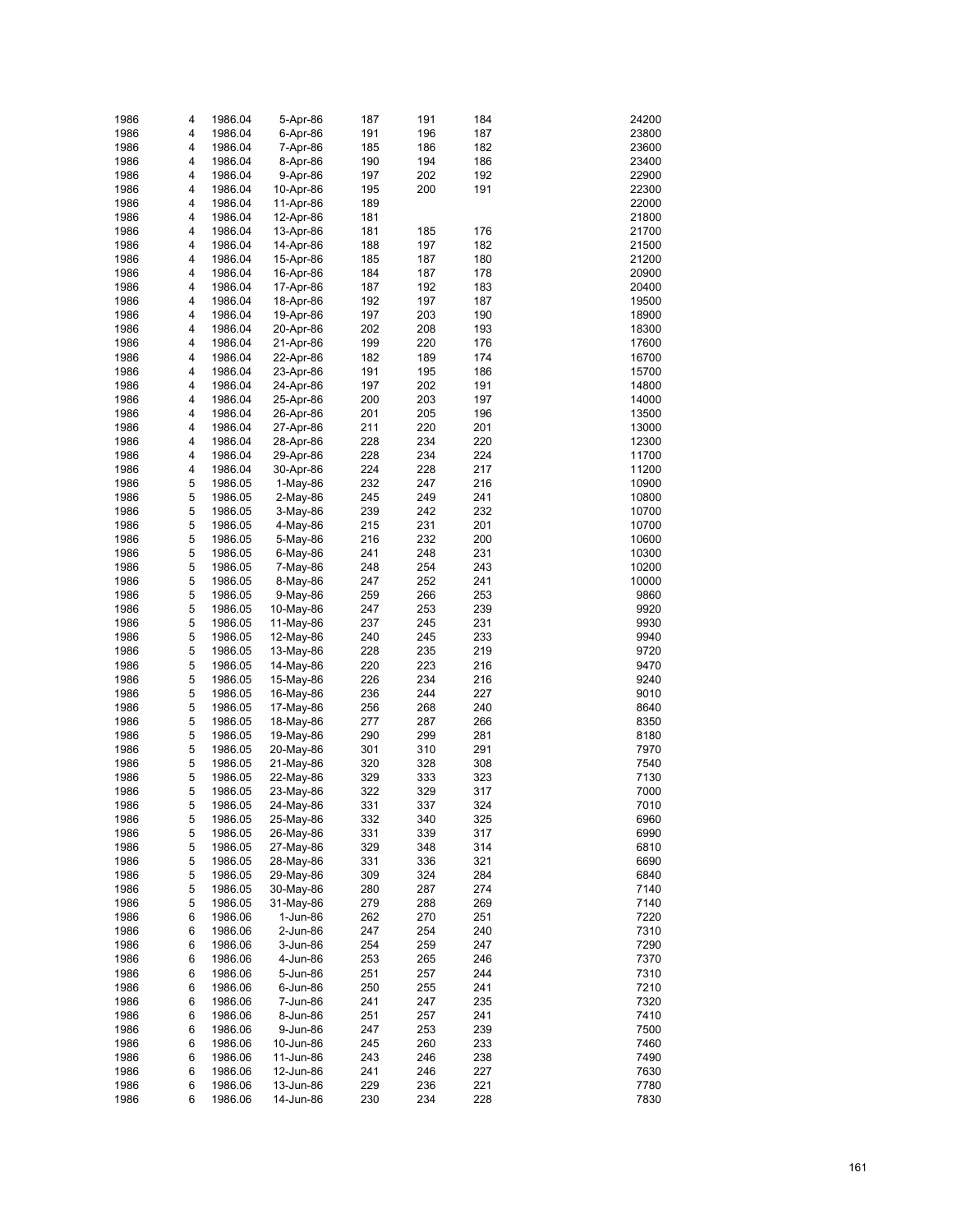| 1986 | 6              | 1986.06 | 15-Jun-86 | 244 | 255 | 229 | 7510         |
|------|----------------|---------|-----------|-----|-----|-----|--------------|
| 1986 | 6              | 1986.06 | 16-Jun-86 | 257 | 267 | 247 | 7240         |
| 1986 | 6              | 1986.06 | 17-Jun-86 | 271 | 281 | 263 | 6920         |
| 1986 | 6              | 1986.06 | 18-Jun-86 | 290 | 297 | 279 | 6730         |
| 1986 | 6              | 1986.06 |           | 320 | 335 | 294 | 6290         |
|      |                |         | 19-Jun-86 |     |     |     |              |
| 1986 | 6              | 1986.06 | 20-Jun-86 | 333 | 355 | 312 | 5790         |
| 1986 | 6              | 1986.06 | 21-Jun-86 | 405 | 444 | 360 | 5070         |
| 1986 | 6              | 1986.06 | 22-Jun-86 | 467 | 484 | 444 | 4680         |
| 1986 | 6              | 1986.06 | 23-Jun-86 | 497 | 523 | 468 | 4550         |
| 1986 | 6              | 1986.06 | 24-Jun-86 | 518 | 531 | 507 | 4310         |
| 1986 | 6              | 1986.06 | 25-Jun-86 | 525 | 538 | 512 | 4180         |
| 1986 | 6              | 1986.06 | 26-Jun-86 | 537 | 545 | 527 | 4060         |
| 1986 | 6              | 1986.06 | 27-Jun-86 | 515 | 536 | 507 | 3980         |
| 1986 | 6              | 1986.06 | 28-Jun-86 | 519 | 530 | 502 | 3820         |
| 1986 | 6              | 1986.06 | 29-Jun-86 | 539 | 555 | 514 | 3820         |
| 1986 | 6              | 1986.06 | 30-Jun-86 | 541 | 557 | 518 | 3920         |
| 1986 | 7              | 1986.07 | 1-Jul-86  | 551 | 559 | 538 | 3780         |
| 1986 | 7              | 1986.07 | 2-Jul-86  | 567 | 582 | 545 | 3490         |
| 1986 | $\overline{7}$ | 1986.07 | 3-Jul-86  | 577 | 598 | 564 | 3420         |
| 1986 | 7              | 1986.07 | 4-Jul-86  | 566 | 576 | 557 | 3580         |
| 1986 | $\overline{7}$ | 1986.07 | 5-Jul-86  | 554 | 563 | 546 | 3710         |
| 1986 | 7              | 1986.07 |           | 572 | 599 | 541 | 3660         |
|      | $\overline{7}$ |         | 6-Jul-86  |     |     |     |              |
| 1986 |                | 1986.07 | 7-Jul-86  | 569 | 588 | 533 | 3610         |
| 1986 | 7              | 1986.07 | 8-Jul-86  | 541 | 554 | 526 | 3480         |
| 1986 | $\overline{7}$ | 1986.07 | 9-Jul-86  | 540 | 563 | 513 | 3250         |
| 1986 | 7              | 1986.07 | 10-Jul-86 | 562 | 573 | 547 | 3210         |
| 1986 | $\overline{7}$ | 1986.07 | 11-Jul-86 | 560 | 591 | 535 | 3170         |
| 1986 | 7              | 1986.07 | 12-Jul-86 | 596 | 613 | 581 | 2860         |
| 1986 | $\overline{7}$ | 1986.07 | 13-Jul-86 | 626 | 646 | 596 | 2760         |
| 1986 | 7              | 1986.07 | 14-Jul-86 | 639 | 666 | 623 | 2780         |
| 1986 | $\overline{7}$ | 1986.07 | 15-Jul-86 | 629 | 648 | 607 | 2540         |
| 1986 | 7              | 1986.07 | 16-Jul-86 | 662 | 689 | 634 | 2420         |
| 1986 | $\overline{7}$ | 1986.07 | 17-Jul-86 | 635 | 653 | 610 | 2320         |
| 1986 | 7              | 1986.07 | 18-Jul-86 | 626 | 652 | 599 | 2250         |
| 1986 | $\overline{7}$ | 1986.07 | 19-Jul-86 | 678 | 703 | 649 | 2220         |
| 1986 | 7              | 1986.07 | 20-Jul-86 | 682 | 697 | 667 | 2290         |
| 1986 | $\overline{7}$ | 1986.07 | 21-Jul-86 | 679 | 696 | 658 | 2410         |
| 1986 | 7              | 1986.07 | 22-Jul-86 | 640 | 655 | 624 | 2490         |
| 1986 | $\overline{7}$ | 1986.07 | 23-Jul-86 | 626 | 651 | 612 | 2380         |
| 1986 | 7              |         |           | 634 | 653 | 615 | 2440         |
|      | $\overline{7}$ | 1986.07 | 24-Jul-86 |     |     |     |              |
| 1986 |                | 1986.07 | 25-Jul-86 | 626 | 634 | 615 | 2640         |
| 1986 | 7              | 1986.07 | 26-Jul-86 | 606 | 626 | 594 | 2780         |
| 1986 | $\overline{7}$ | 1986.07 | 27-Jul-86 | 598 | 607 | 590 | 2850         |
| 1986 | 7              | 1986.07 | 28-Jul-86 | 599 | 611 | 584 | 2870         |
| 1986 | $\overline{7}$ | 1986.07 | 29-Jul-86 | 599 | 609 | 584 | 2750         |
| 1986 | 7              | 1986.07 | 30-Jul-86 | 606 | 626 | 585 | 2700         |
| 1986 | $\overline{7}$ | 1986.07 | 31-Jul-86 | 626 | 647 | 607 | 2600         |
| 1986 | 8              | 1986.08 | 1-Aug-86  | 636 | 656 | 614 | 2550         |
| 1986 | 8              | 1986.08 | 2-Aug-86  | 621 | 633 | 607 | 2610         |
| 1986 | 8              | 1986.08 | 3-Aug-86  | 571 | 600 | 545 | 2990         |
| 1986 | 8              | 1986.08 | 4-Aug-86  | 523 | 539 | 513 | 3250         |
| 1986 | 8              | 1986.08 | 5-Aug-86  | 515 | 523 | 507 | 2970         |
| 1986 | 8              | 1986.08 | 6-Aug-86  | 517 | 536 | 497 | 3000         |
| 1986 | 8              | 1986.08 | 7-Aug-86  | 507 | 527 | 492 | 3040         |
| 1986 | 8              | 1986.08 | 8-Aug-86  | 510 | 527 | 494 | 2980         |
| 1986 | 8              | 1986.08 | 9-Aug-86  | 497 | 512 | 483 | 3080         |
| 1986 | 8              | 1986.08 | 10-Aug-86 | 496 | 506 | 486 | 3150         |
| 1986 | 8              | 1986.08 | 11-Aug-86 | 506 | 533 | 480 | 3250         |
|      |                |         |           |     |     |     |              |
| 1986 | 8              | 1986.08 | 12-Aug-86 | 504 | 520 | 483 | 3210<br>3010 |
| 1986 | 8              | 1986.08 | 13-Aug-86 | 518 | 547 | 481 |              |
| 1986 | 8              | 1986.08 | 14-Aug-86 | 520 | 540 | 483 | 3070         |
| 1986 | 8              | 1986.08 | 15-Aug-86 | 479 | 490 | 467 | 3070         |
| 1986 | 8              | 1986.08 | 16-Aug-86 | 504 | 527 | 481 | 3100         |
| 1986 | 8              | 1986.08 | 17-Aug-86 | 518 |     |     | 3230         |
| 1986 | 8              | 1986.08 | 18-Aug-86 | 517 |     |     | 3310         |
| 1986 | 8              | 1986.08 | 19-Aug-86 | 497 | 518 | 473 | 3160         |
| 1986 | 8              | 1986.08 | 20-Aug-86 | 476 | 481 | 471 | 3210         |
| 1986 | 8              | 1986.08 | 21-Aug-86 | 455 | 469 | 431 | 3380         |
| 1986 | 8              | 1986.08 | 22-Aug-86 | 445 | 467 | 426 | 3390         |
| 1986 | 8              | 1986.08 | 23-Aug-86 | 477 | 497 | 461 | 3390         |
| 1986 | 8              | 1986.08 | 24-Aug-86 | 472 | 492 | 454 | 3490         |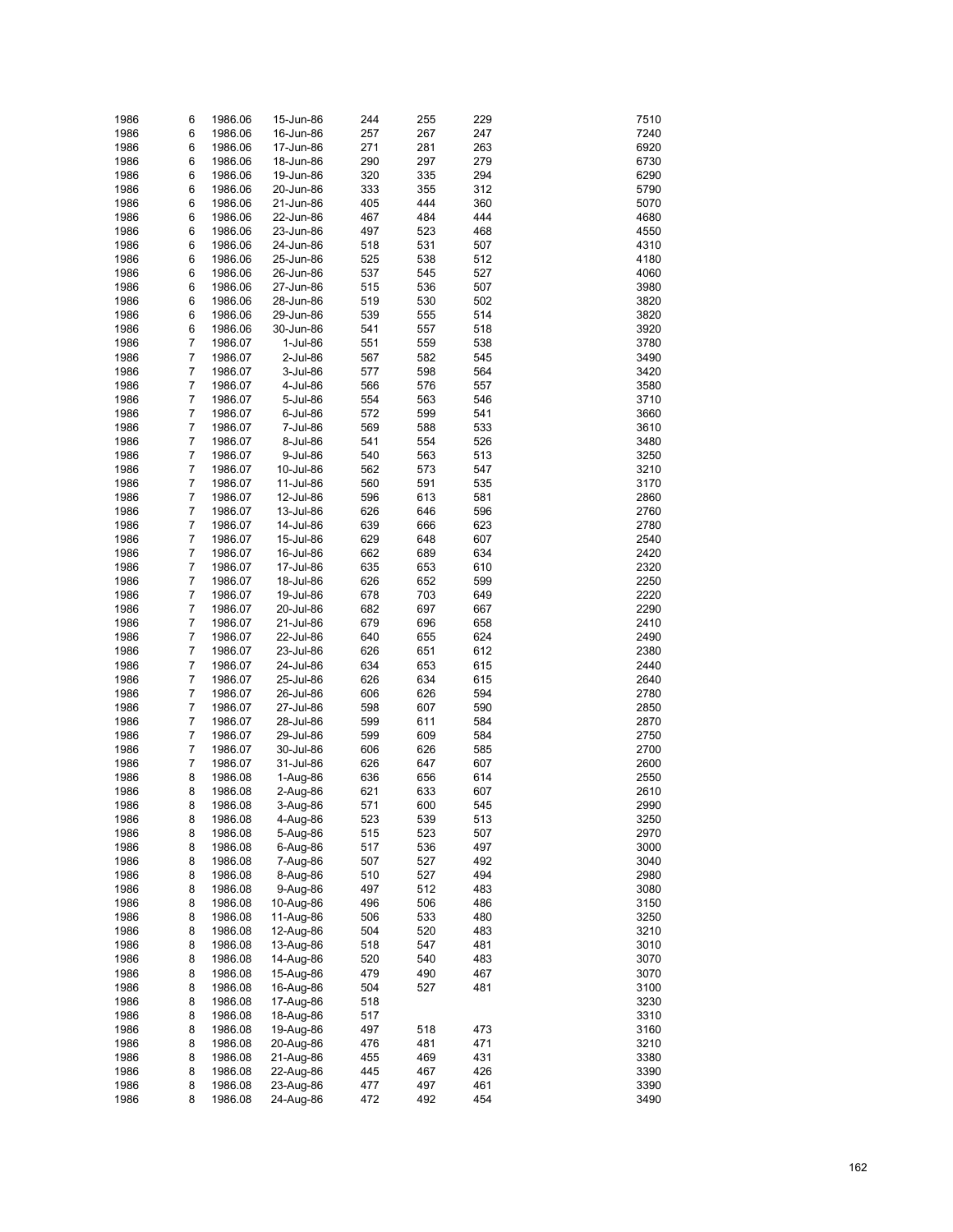| 1986 | 8  | 1986.08 | 25-Aug-86  | 465        | 474 | 453 | 3520         |
|------|----|---------|------------|------------|-----|-----|--------------|
| 1986 | 8  | 1986.08 | 26-Aug-86  | 484        | 494 | 452 | 3300         |
| 1986 | 8  | 1986.08 | 27-Aug-86  | 486        | 506 | 470 | 3280         |
| 1986 | 8  | 1986.08 | 28-Aug-86  | 459        | 469 | 448 | 3340         |
| 1986 | 8  | 1986.08 | 29-Aug-86  | 472        | 495 | 426 | 3390         |
| 1986 | 8  | 1986.08 | 30-Aug-86  | 484        | 495 | 467 | 3450         |
| 1986 | 8  | 1986.08 | 31-Aug-86  | 468        | 477 | 460 | 3510         |
| 1986 | 9  | 1986.09 | $1-Sep-86$ | 454        | 469 | 440 | 3600         |
| 1986 | 9  | 1986.09 | $2-Sep-86$ | 447        | 458 | 436 | 3510         |
| 1986 | 9  | 1986.09 | 3-Sep-86   | 459        | 473 | 444 | 3450         |
| 1986 | 9  | 1986.09 | 4-Sep-86   | 444        | 457 | 432 | 3540         |
| 1986 | 9  | 1986.09 | 5-Sep-86   | 442        | 450 | 432 | 3580         |
| 1986 | 9  | 1986.09 | $6-Sep-86$ | 437        | 455 | 425 | 3550         |
| 1986 | 9  | 1986.09 | 7-Sep-86   | 427        | 438 | 419 | 3560         |
| 1986 | 9  | 1986.09 | 8-Sep-86   | 412        | 500 | 395 | 3790         |
| 1986 | 9  | 1986.09 | 9-Sep-86   | 404        |     |     | 3650         |
| 1986 | 9  | 1986.09 | 10-Sep-86  | 404        | 416 | 385 | 3620         |
| 1986 | 9  | 1986.09 | 11-Sep-86  | 380        | 387 | 370 | 3660         |
| 1986 | 9  | 1986.09 | 12-Sep-86  | 359        | 376 | 345 | 3840         |
| 1986 | 9  | 1986.09 | 13-Sep-86  | 338        | 349 | 328 | 4040         |
| 1986 | 9  | 1986.09 | 14-Sep-86  | 321        | 332 | 309 | 4190         |
| 1986 | 9  | 1986.09 | 15-Sep-86  | 303        | 343 | 297 | 4370         |
| 1986 | 9  | 1986.09 | 16-Sep-86  | 323        | 343 | 302 | 4100         |
| 1986 | 9  | 1986.09 | 17-Sep-86  | 291        | 326 | 272 | 4640         |
| 1986 | 9  | 1986.09 | 18-Sep-86  | 256        | 266 | 243 | 4980         |
| 1986 | 9  | 1986.09 | 19-Sep-86  | 246        | 256 | 236 | 5200         |
| 1986 | 9  | 1986.09 | 20-Sep-86  | 238        |     |     | 5160         |
| 1986 | 9  | 1986.09 | 21-Sep-86  | 233        |     |     | 4920         |
| 1986 | 9  |         |            | 285        | 298 | 267 | 4550         |
| 1986 | 9  | 1986.09 | 22-Sep-86  | 308        | 319 | 297 | 4110         |
| 1986 | 9  | 1986.09 | 23-Sep-86  | 302        | 313 | 291 | 4320         |
| 1986 | 9  | 1986.09 | 24-Sep-86  | 284        | 301 |     | 4730         |
|      |    | 1986.09 | 25-Sep-86  |            |     | 266 |              |
| 1986 | 9  | 1986.09 | 26-Sep-86  | 258        | 266 | 250 | 4900         |
| 1986 | 9  | 1986.09 | 27-Sep-86  | 256        | 261 | 249 | 4840         |
| 1986 | 9  | 1986.09 | 28-Sep-86  | 266        | 276 | 257 | 4700         |
| 1986 | 9  | 1986.09 | 29-Sep-86  | 288        | 311 | 271 | 4410         |
| 1986 | 9  | 1986.09 | 30-Sep-86  | 333        | 349 | 314 | 3910         |
| 1986 | 10 | 1986.1  | 1-Oct-86   | 332        | 348 | 323 | 3840         |
| 1986 | 10 | 1986.1  | 2-Oct-86   | 325        | 337 | 307 | 3860         |
| 1986 | 10 | 1986.1  | 3-Oct-86   | 304        | 316 | 296 | 4040         |
| 1986 | 10 | 1986.1  | 4-Oct-86   | 306        | 322 | 294 | 3950         |
| 1986 | 10 | 1986.1  | 5-Oct-86   | 311        | 318 | 304 | 3930         |
| 1986 | 10 | 1986.1  | 6-Oct-86   | 317        | 348 | 298 | 3850         |
| 1986 | 10 | 1986.1  | 7-Oct-86   | 363<br>337 | 378 | 349 | 3490         |
| 1986 | 10 | 1986.1  | 8-Oct-86   |            | 369 | 320 | 3620         |
| 1986 | 10 | 1986.1  | 9-Oct-86   | 330        | 342 | 325 | 3680         |
| 1986 | 10 | 1986.1  | 10-Oct-86  | 325        | 334 | 318 | 3760         |
| 1986 | 10 | 1986.1  | 11-Oct-86  | 317        | 328 | 304 | 3850         |
| 1986 | 10 | 1986.1  | 12-Oct-86  | 314        | 327 | 301 | 3940         |
| 1986 | 10 | 1986.1  | 13-Oct-86  | 326        | 334 | 313 | 3910         |
| 1986 | 10 | 1986.1  | 14-Oct-86  | 355        | 378 | 332 | 3520         |
| 1986 | 10 | 1986.1  | 15-Oct-86  | 361        | 376 | 350 | 3730         |
| 1986 | 10 | 1986.1  | 16-Oct-86  | 311        | 356 | 267 | 4130<br>4420 |
| 1986 | 10 | 1986.1  | 17-Oct-86  | 267        | 270 | 263 |              |
| 1986 | 10 | 1986.1  | 18-Oct-86  | 267        | 276 | 257 | 4460         |
| 1986 | 10 | 1986.1  | 19-Oct-86  | 255        | 261 | 248 | 3980         |
| 1986 | 10 | 1986.1  | 20-Oct-86  | 261        | 276 | 245 | 3720         |
| 1986 | 10 | 1986.1  | 21-Oct-86  | 289        | 303 | 276 | 3560         |
| 1986 | 10 | 1986.1  | 22-Oct-86  | 313        | 326 | 302 | 3490         |
| 1986 | 10 | 1986.1  | 23-Oct-86  | 316        | 319 | 312 | 3480         |
| 1986 | 10 | 1986.1  | 24-Oct-86  | 315        | 321 | 313 | 3450         |
| 1986 | 10 | 1986.1  | 25-Oct-86  | 318        |     |     | 3420         |
| 1986 | 10 | 1986.1  | 26-Oct-86  | 314        |     |     | 3410         |
| 1986 | 10 | 1986.1  | 27-Oct-86  | 342        | 353 | 333 | 3500         |
| 1986 | 10 | 1986.1  | 28-Oct-86  | 326        | 332 | 323 | 3610         |
| 1986 | 10 | 1986.1  | 29-Oct-86  | 333        | 339 | 328 | 3510         |
| 1986 | 10 | 1986.1  | 30-Oct-86  | 343        | 352 | 329 | 3460         |
| 1986 | 10 | 1986.1  | 31-Oct-86  | 357        | 368 | 344 | 3410         |
| 1986 | 11 | 1986.11 | 1-Nov-86   | 361        | 366 | 357 | 3350         |
| 1986 | 11 | 1986.11 | 2-Nov-86   | 379        | 397 | 361 | 3280         |
| 1986 | 11 | 1986.11 | 3-Nov-86   | 411        | 427 | 393 | 3230         |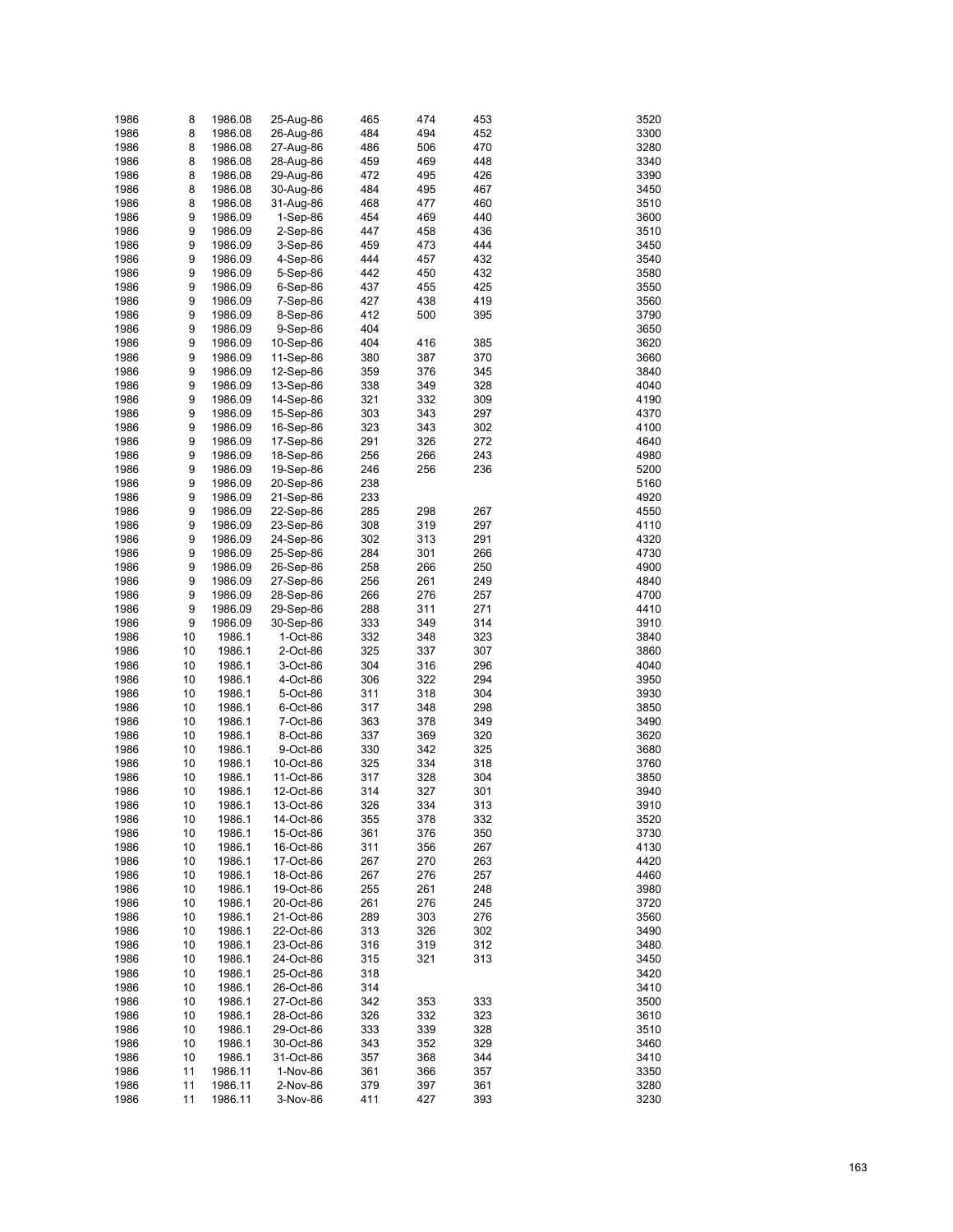| 1986 | 11 | 1986.11 | 4-Nov-86  | 423 | 432 | 418 | 3190 |
|------|----|---------|-----------|-----|-----|-----|------|
| 1986 | 11 | 1986.11 | 5-Nov-86  | 426 | 445 | 413 | 3160 |
|      |    |         |           | 423 |     |     | 3110 |
| 1986 | 11 | 1986.11 | 6-Nov-86  |     | 435 | 412 |      |
| 1986 | 11 | 1986.11 | 7-Nov-86  | 422 | 438 | 411 | 3030 |
| 1986 | 11 | 1986.11 | 8-Nov-86  | 430 | 446 | 419 | 3000 |
| 1986 | 11 | 1986.11 | 9-Nov-86  | 427 | 446 | 414 | 3010 |
| 1986 | 11 | 1986.11 | 10-Nov-86 | 431 | 456 | 388 | 3020 |
| 1986 | 11 | 1986.11 | 11-Nov-86 | 435 |     |     | 3020 |
| 1986 | 11 | 1986.11 | 12-Nov-86 | 439 |     |     | 2990 |
| 1986 | 11 | 1986.11 | 13-Nov-86 | 420 | 436 | 402 | 2960 |
| 1986 | 11 | 1986.11 | 14-Nov-86 | 411 | 425 | 403 | 2940 |
| 1986 | 11 | 1986.11 | 15-Nov-86 | 427 | 463 | 400 | 2850 |
| 1986 | 11 | 1986.11 | 16-Nov-86 | 481 | 507 | 464 | 2650 |
| 1986 | 11 | 1986.11 | 17-Nov-86 | 441 | 472 | 420 | 2610 |
|      |    |         |           |     |     |     | 2620 |
| 1986 | 11 | 1986.11 | 18-Nov-86 | 506 |     |     |      |
| 1986 | 11 | 1986.11 | 19-Nov-86 | 501 |     |     | 2570 |
| 1986 | 11 | 1986.11 | 20-Nov-86 | 500 | 516 | 491 | 2540 |
| 1986 | 11 | 1986.11 | 21-Nov-86 | 496 | 503 | 489 | 2490 |
| 1986 | 11 | 1986.11 | 22-Nov-86 | 489 | 500 | 482 | 2500 |
| 1986 | 11 | 1986.11 | 23-Nov-86 | 484 | 493 | 474 | 2500 |
| 1986 | 11 | 1986.11 | 24-Nov-86 | 491 | 502 | 453 | 2470 |
| 1986 | 11 | 1986.11 | 25-Nov-86 | 499 | 509 | 491 | 2440 |
| 1986 | 11 | 1986.11 | 26-Nov-86 | 501 | 510 | 490 | 2430 |
| 1986 | 11 | 1986.11 | 27-Nov-86 | 497 | 509 | 486 | 2510 |
| 1986 | 11 | 1986.11 | 28-Nov-86 | 470 | 490 | 463 | 2570 |
|      |    |         |           |     |     |     |      |
| 1986 | 11 | 1986.11 | 29-Nov-86 | 466 | 474 | 457 | 2600 |
| 1986 | 11 | 1986.11 | 30-Nov-86 | 458 | 469 | 446 | 2610 |
| 1986 | 12 | 1986.12 | 1-Dec-86  | 459 | 468 | 452 | 2640 |
| 1986 | 12 | 1986.12 | 2-Dec-86  | 441 | 461 | 402 | 2990 |
| 1986 | 12 | 1986.12 | 3-Dec-86  | 380 | 400 | 368 | 3180 |
| 1986 | 12 | 1986.12 | 4-Dec-86  | 380 | 414 | 374 | 3350 |
| 1986 | 12 | 1986.12 | 5-Dec-86  | 371 | 390 | 356 | 3270 |
| 1986 | 12 | 1986.12 | 6-Dec-86  | 408 | 430 | 387 | 2950 |
| 1986 | 12 | 1986.12 | 7-Dec-86  | 452 | 466 | 432 | 2760 |
| 1986 | 12 | 1986.12 | 8-Dec-86  | 502 | 536 | 472 | 2660 |
| 1986 | 12 |         |           | 510 | 577 | 327 | 2880 |
|      |    | 1986.12 | 9-Dec-86  |     |     |     |      |
| 1986 | 12 | 1986.12 | 10-Dec-86 | 303 | 334 | 266 | 4100 |
| 1986 | 12 | 1986.12 | 11-Dec-86 | 295 | 343 | 259 | 4280 |
| 1986 | 12 | 1986.12 | 12-Dec-86 | 285 | 331 | 250 | 4370 |
| 1986 | 12 | 1986.12 | 13-Dec-86 | 276 | 315 | 241 | 4510 |
| 1986 | 12 | 1986.12 | 14-Dec-86 | 276 | 315 | 234 | 4460 |
| 1986 | 12 | 1986.12 | 15-Dec-86 | 330 | 414 | 263 | 3780 |
| 1986 | 12 | 1986.12 | 16-Dec-86 | 447 | 527 | 297 | 3080 |
| 1986 | 12 | 1986.12 | 17-Dec-86 | 283 | 323 | 249 | 4260 |
| 1986 | 12 | 1986.12 | 18-Dec-86 | 295 | 343 | 255 | 4350 |
| 1986 | 12 | 1986.12 | 19-Dec-86 | 280 | 323 | 247 | 4610 |
| 1986 | 12 | 1986.12 | 20-Dec-86 | 243 | 316 | 242 | 4630 |
|      |    |         |           |     |     |     |      |
| 1986 | 12 | 1986.12 | 21-Dec-86 | 286 | 331 | 234 | 4300 |
| 1986 | 12 | 1986.12 | 22-Dec-86 | 335 | 417 | 272 | 3770 |
| 1986 | 12 | 1986.12 | 23-Dec-86 | 455 | 544 | 297 | 3190 |
| 1986 | 12 | 1986.12 | 24-Dec-86 | 283 | 326 | 251 | 4340 |
| 1986 | 12 | 1986.12 | 25-Dec-86 | 300 | 347 | 246 | 4380 |
| 1986 | 12 | 1986.12 | 26-Dec-86 | 361 | 438 | 300 | 3800 |
| 1986 | 12 | 1986.12 | 27-Dec-86 | 500 | 565 | 428 | 3100 |
| 1986 | 12 | 1986.12 | 28-Dec-86 | 347 | 399 | 308 | 3920 |
| 1986 | 12 | 1986.12 | 29-Dec-86 | 353 | 446 | 286 | 3680 |
| 1986 | 12 | 1986.12 | 30-Dec-86 | 515 | 621 | 363 | 3070 |
| 1986 |    |         |           |     | 339 |     | 4230 |
|      | 12 | 1986.12 | 31-Dec-86 | 304 |     | 248 |      |
| 1987 | 1  | 1987.01 | 1-Jan-87  | 363 |     |     | 4480 |
| 1987 | 1  | 1987.01 | 2-Jan-87  | 389 | 435 | 336 | 3910 |
| 1987 | 1  | 1987.01 | 3-Jan-87  | 515 | 611 | 443 | 2750 |
| 1987 | 1  | 1987.01 | 4-Jan-87  | 590 | 624 | 565 | 2540 |
| 1987 | 1  | 1987.01 | 5-Jan-87  | 621 | 653 | 595 | 2320 |
| 1987 | 1  | 1987.01 | 6-Jan-87  | 712 | 758 | 658 | 2060 |
| 1987 | 1  | 1987.01 | 7-Jan-87  | 588 | 730 | 518 | 2550 |
| 1987 | 1  | 1987.01 | 8-Jan-87  | 477 | 509 | 437 | 2750 |
| 1987 | 1  | 1987.01 | 9-Jan-87  | 469 | 520 | 437 | 2770 |
| 1987 | 1  | 1987.01 |           | 485 | 561 | 426 | 2580 |
|      |    |         | 10-Jan-87 |     |     |     |      |
| 1987 | 1  | 1987.01 | 11-Jan-87 | 593 | 613 | 560 | 2170 |
| 1987 | 1  | 1987.01 | 12-Jan-87 | 625 | 683 | 597 | 2050 |
| 1987 | 1  | 1987.01 | 13-Jan-87 | 738 | 781 | 633 | 1810 |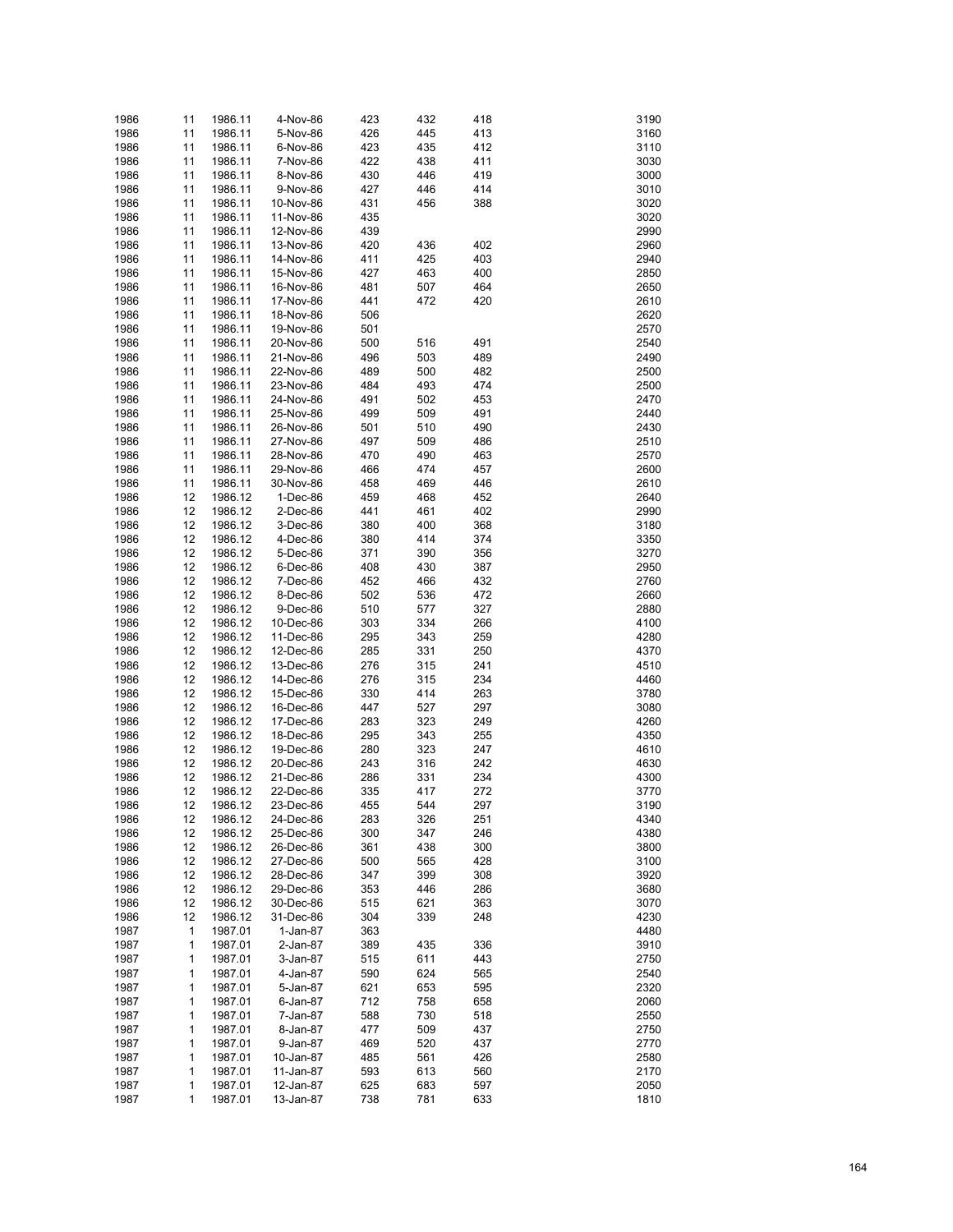| 1987 | 1                       | 1987.01 | 14-Jan-87 | 661 | 768  | 623 | 2090 |
|------|-------------------------|---------|-----------|-----|------|-----|------|
| 1987 | 1                       | 1987.01 | 15-Jan-87 | 646 | 663  | 631 | 2070 |
|      |                         |         |           |     |      |     |      |
| 1987 | 1                       | 1987.01 | 16-Jan-87 | 637 | 651  | 619 | 2060 |
| 1987 | 1                       | 1987.01 | 17-Jan-87 | 589 | 646  | 565 | 2190 |
| 1987 | 1                       | 1987.01 | 18-Jan-87 | 595 | 614  | 576 | 2120 |
| 1987 | 1                       | 1987.01 | 19-Jan-87 | 652 | 705  | 620 | 1950 |
| 1987 | 1                       | 1987.01 | 20-Jan-87 | 768 | 791  | 714 | 1720 |
| 1987 | 1                       | 1987.01 | 21-Jan-87 | 699 | 784  | 647 | 1920 |
| 1987 | 1                       | 1987.01 | 22-Jan-87 | 657 | 682  | 634 | 1950 |
| 1987 | 1                       | 1987.01 | 23-Jan-87 | 623 | 668  | 594 | 2000 |
| 1987 | 1                       | 1987.01 | 24-Jan-87 | 617 | 641  | 587 | 2130 |
| 1987 | 1                       | 1987.01 | 25-Jan-87 | 633 | 665  | 623 | 2140 |
| 1987 | 1                       | 1987.01 | 26-Jan-87 | 697 | 738  | 674 | 2020 |
|      |                         |         |           |     |      |     |      |
| 1987 | 1                       | 1987.01 | 27-Jan-87 | 743 | 761  | 724 | 1860 |
| 1987 | 1                       | 1987.01 | 28-Jan-87 | 687 | 731  | 656 | 2110 |
| 1987 | 1                       | 1987.01 | 29-Jan-87 | 588 | 653  | 556 | 2200 |
| 1987 | 1                       | 1987.01 | 30-Jan-87 | 633 | 688  | 600 | 2110 |
| 1987 | 1                       | 1987.01 | 31-Jan-87 | 640 | 673  | 617 | 2080 |
| 1987 | $\overline{\mathbf{c}}$ | 1987.02 | 1-Feb-87  | 656 | 698  | 631 | 1990 |
| 1987 | $\overline{\mathbf{c}}$ | 1987.02 | 2-Feb-87  | 776 | 830  | 708 | 1720 |
| 1987 | $\overline{\mathbf{c}}$ | 1987.02 | 3-Feb-87  | 827 | 843  | 811 | 1700 |
| 1987 | $\overline{\mathbf{c}}$ | 1987.02 | 4-Feb-87  | 753 | 810  | 727 | 1860 |
| 1987 | $\overline{\mathbf{c}}$ | 1987.02 | 5-Feb-87  | 726 | 745  | 701 | 1880 |
| 1987 | $\overline{\mathbf{c}}$ | 1987.02 | 6-Feb-87  | 796 | 838  | 745 | 1740 |
|      |                         |         |           |     |      |     |      |
| 1987 | $\overline{\mathbf{c}}$ | 1987.02 | 7-Feb-87  | 847 | 886  | 805 | 1590 |
| 1987 | $\overline{\mathbf{c}}$ | 1987.02 | 8-Feb-87  | 916 | 948  | 880 | 1500 |
| 1987 | $\overline{\mathbf{c}}$ | 1987.02 | 9-Feb-87  | 959 | 974  | 947 | 1410 |
| 1987 | $\overline{\mathbf{c}}$ | 1987.02 | 10-Feb-87 | 963 | 980  | 951 | 1390 |
| 1987 | $\overline{\mathbf{c}}$ | 1987.02 | 11-Feb-87 | 921 | 957  | 906 | 1480 |
| 1987 | $\overline{\mathbf{c}}$ | 1987.02 | 12-Feb-87 | 894 | 906  | 878 | 1590 |
| 1987 | $\overline{\mathbf{c}}$ | 1987.02 | 13-Feb-87 | 851 | 877  | 806 | 1880 |
| 1987 | $\overline{\mathbf{c}}$ | 1987.02 | 14-Feb-87 | 756 | 802  | 679 | 2450 |
| 1987 | $\overline{\mathbf{c}}$ | 1987.02 | 15-Feb-87 | 658 | 718  | 625 | 2940 |
| 1987 | $\overline{\mathbf{c}}$ | 1987.02 | 16-Feb-87 | 761 | 790  | 709 | 2790 |
|      |                         |         |           |     |      |     |      |
| 1987 | $\overline{\mathbf{c}}$ | 1987.02 | 17-Feb-87 | 677 | 706  | 665 | 2760 |
| 1987 | $\overline{\mathbf{c}}$ | 1987.02 | 18-Feb-87 | 698 | 722  | 668 | 2700 |
| 1987 | $\overline{\mathbf{c}}$ | 1987.02 | 19-Feb-87 | 740 | 770  | 706 | 2590 |
| 1987 | $\overline{\mathbf{c}}$ | 1987.02 | 20-Feb-87 | 805 | 832  | 765 | 2440 |
| 1987 | $\overline{\mathbf{c}}$ | 1987.02 | 21-Feb-87 | 816 | 833  | 802 | 2290 |
| 1987 | $\overline{\mathbf{c}}$ | 1987.02 | 22-Feb-87 | 826 | 840  | 805 | 2350 |
| 1987 | $\overline{\mathbf{c}}$ | 1987.02 | 23-Feb-87 | 788 | 800  | 774 | 2460 |
| 1987 | $\overline{\mathbf{c}}$ | 1987.02 | 24-Feb-87 | 794 | 807  | 781 | 2450 |
| 1987 | $\overline{\mathbf{c}}$ | 1987.02 | 25-Feb-87 | 810 | 823  | 795 | 2460 |
| 1987 | $\overline{\mathbf{c}}$ | 1987.02 | 26-Feb-87 | 798 | 810  | 771 | 2460 |
|      | $\overline{\mathbf{c}}$ | 1987.02 |           |     |      |     |      |
| 1987 |                         |         | 27-Feb-87 | 771 | 786  | 755 | 2470 |
| 1987 | $\overline{\mathbf{c}}$ | 1987.02 | 28-Feb-87 | 788 | 805  | 766 | 2470 |
| 1987 | 3                       | 1987.03 | 1-Mar-87  | 780 | 793  | 768 | 2480 |
| 1987 | 3                       | 1987.03 | 2-Mar-87  | 806 | 828  | 781 | 2480 |
| 1987 | 3                       | 1987.03 | 3-Mar-87  | 786 | 818  | 758 | 2540 |
| 1987 | 3                       | 1987.03 | 4-Mar-87  | 747 | 765  | 711 | 2610 |
| 1987 | 3                       | 1987.03 | 5-Mar-87  | 730 | 761  | 704 | 2780 |
| 1987 | 3                       | 1987.03 | 6-Mar-87  | 685 | 724  | 549 | 3590 |
| 1987 | 3                       | 1987.03 | 7-Mar-87  | 405 | 528  | 343 | 6000 |
| 1987 | 3                       | 1987.03 | 8-Mar-87  | 546 | 571  | 502 | 5220 |
| 1987 | 3                       |         |           |     | 528  | 494 | 4370 |
|      |                         | 1987.03 | 9-Mar-87  | 513 |      |     |      |
| 1987 | 3                       | 1987.03 | 10-Mar-87 | 581 | 639  | 530 | 4010 |
| 1987 | 3                       | 1987.03 | 11-Mar-87 | 711 | 764  | 646 | 3710 |
| 1987 | 3                       | 1987.03 | 12-Mar-87 | 823 | 887  | 768 | 3410 |
| 1987 | 3                       | 1987.03 | 13-Mar-87 | 918 | 940  | 886 | 3260 |
| 1987 | 3                       | 1987.03 | 14-Mar-87 | 958 | 983  | 935 | 3120 |
| 1987 | 3                       | 1987.03 | 15-Mar-87 | 981 | 992  | 972 | 3040 |
| 1987 | 3                       | 1987.03 | 16-Mar-87 | 972 | 983  | 950 | 3000 |
| 1987 | 3                       | 1987.03 | 17-Mar-87 | 981 | 1022 | 943 | 3050 |
| 1987 | 3                       | 1987.03 | 18-Mar-87 | 914 | 978  | 861 | 3180 |
|      |                         |         |           |     |      |     |      |
| 1987 | 3                       | 1987.03 | 19-Mar-87 | 829 | 853  | 802 | 3340 |
| 1987 | 3                       | 1987.03 | 20-Mar-87 | 809 | 823  | 788 | 3360 |
| 1987 | 3                       | 1987.03 | 21-Mar-87 | 802 | 817  | 790 | 3320 |
| 1987 | 3                       | 1987.03 | 22-Mar-87 | 807 | 827  | 784 | 3370 |
| 1987 | 3                       | 1987.03 | 23-Mar-87 | 805 | 830  | 778 | 3380 |
| 1987 | 3                       | 1987.03 | 24-Mar-87 | 819 | 844  | 802 | 3480 |
| 1987 | 3                       | 1987.03 | 25-Mar-87 | 807 | 823  | 795 | 3510 |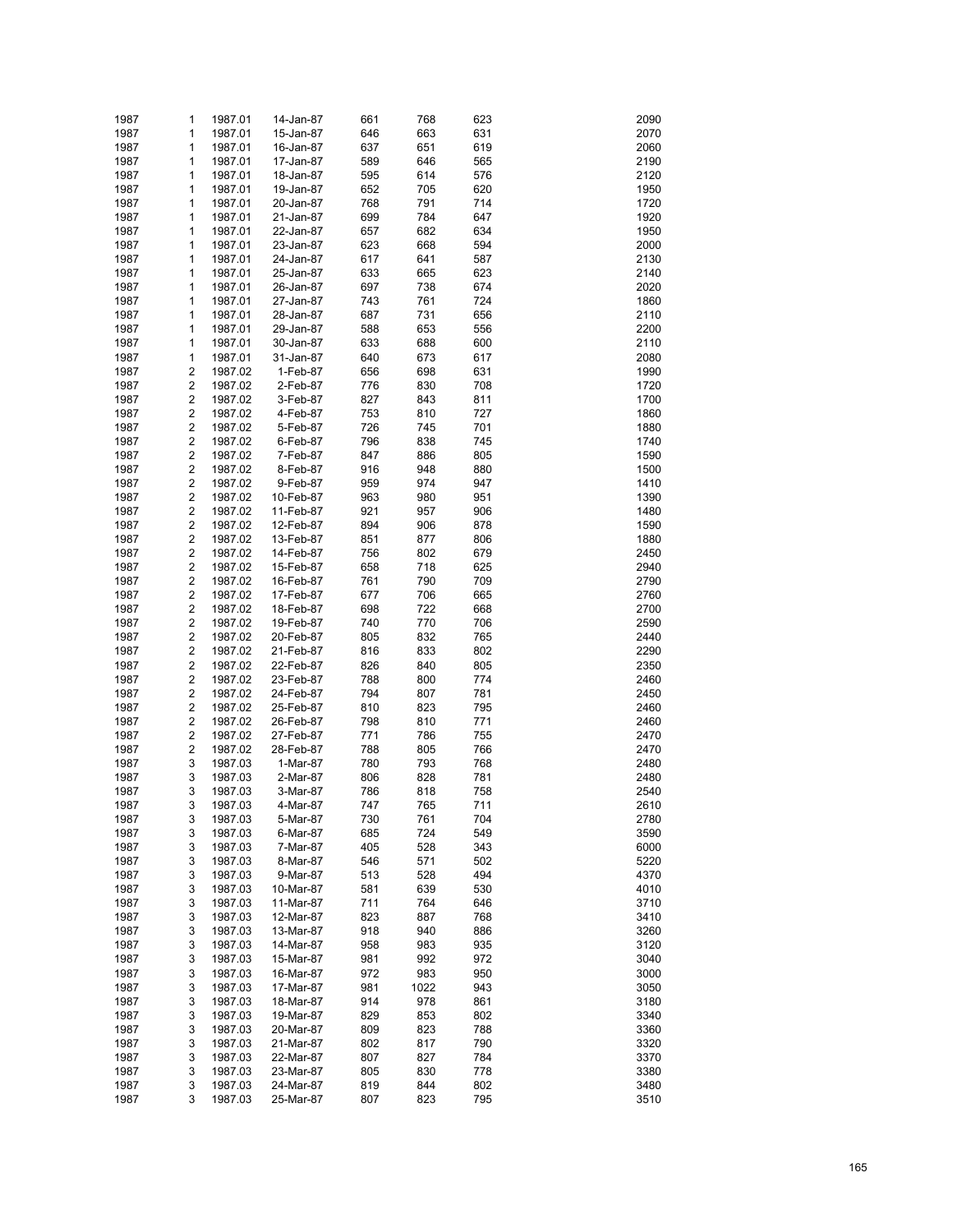| 1987 | 3 | 1987.03 | 26-Mar-87 | 801 | 809 | 793 | 3470 |
|------|---|---------|-----------|-----|-----|-----|------|
| 1987 | 3 | 1987.03 | 27-Mar-87 | 781 | 799 | 748 | 3430 |
| 1987 | 3 | 1987.03 | 28-Mar-87 | 759 | 773 | 746 | 3400 |
|      |   |         |           |     |     |     |      |
| 1987 | 3 | 1987.03 | 29-Mar-87 | 768 | 776 | 761 | 3370 |
| 1987 | 3 | 1987.03 | 30-Mar-87 | 771 | 782 | 763 | 3310 |
| 1987 | 3 | 1987.03 | 31-Mar-87 | 790 | 809 | 778 | 3260 |
| 1987 | 4 | 1987.04 | 1-Apr-87  | 782 | 796 | 766 | 3190 |
| 1987 | 4 | 1987.04 | 2-Apr-87  | 814 | 840 | 782 | 3170 |
| 1987 | 4 | 1987.04 | 3-Apr-87  | 783 | 813 | 764 | 3310 |
| 1987 | 4 | 1987.04 | 4-Apr-87  | 774 | 789 | 759 | 3370 |
| 1987 | 4 | 1987.04 | 5-Apr-87  | 737 | 754 | 730 | 3350 |
| 1987 | 4 | 1987.04 | 6-Apr-87  | 753 | 772 | 727 | 3320 |
| 1987 | 4 | 1987.04 | 7-Apr-87  | 752 | 766 | 733 | 3250 |
| 1987 | 4 | 1987.04 | 8-Apr-87  | 728 | 734 | 718 | 3180 |
| 1987 | 4 | 1987.04 | 9-Apr-87  | 729 | 745 | 711 | 3130 |
|      |   |         |           |     |     |     | 3100 |
| 1987 | 4 | 1987.04 | 10-Apr-87 | 711 | 747 | 718 |      |
| 1987 | 4 | 1987.04 | 11-Apr-87 | 693 | 746 | 727 | 3080 |
| 1987 | 4 | 1987.04 | 12-Apr-87 | 676 | 755 | 728 | 3090 |
| 1987 | 4 | 1987.04 | 13-Apr-87 | 658 | 758 | 609 | 3100 |
| 1987 | 4 | 1987.04 | 14-Apr-87 | 631 | 653 | 618 | 3040 |
| 1987 | 4 | 1987.04 | 15-Apr-87 | 603 | 616 | 575 | 2940 |
| 1987 | 4 | 1987.04 | 16-Apr-87 | 625 | 652 | 604 | 2790 |
| 1987 | 4 | 1987.04 | 17-Apr-87 | 612 | 634 | 594 | 2720 |
| 1987 | 4 | 1987.04 | 18-Apr-87 | 612 | 626 | 605 | 2760 |
| 1987 | 4 | 1987.04 | 19-Apr-87 | 626 | 637 | 619 | 2710 |
| 1987 | 4 |         | 20-Apr-87 |     | 617 |     | 2760 |
|      |   | 1987.04 |           | 583 |     | 549 |      |
| 1987 | 4 | 1987.04 | 21-Apr-87 | 561 | 584 | 526 | 2690 |
| 1987 | 4 | 1987.04 | 22-Apr-87 | 534 | 547 | 527 | 2580 |
| 1987 | 4 | 1987.04 | 23-Apr-87 | 541 | 557 | 525 | 2440 |
| 1987 | 4 | 1987.04 | 24-Apr-87 | 545 | 579 | 520 | 2400 |
| 1987 | 4 | 1987.04 | 25-Apr-87 | 585 | 604 | 556 | 2420 |
| 1987 | 4 | 1987.04 | 26-Apr-87 | 557 | 578 | 537 | 2430 |
| 1987 | 4 | 1987.04 | 27-Apr-87 | 528 | 544 | 513 | 2490 |
| 1987 | 4 | 1987.04 | 28-Apr-87 | 568 | 585 | 538 | 2470 |
| 1987 | 4 | 1987.04 | 29-Apr-87 | 583 | 600 | 561 | 2390 |
| 1987 | 4 | 1987.04 | 30-Apr-87 | 585 | 602 | 558 | 2340 |
|      |   |         |           |     |     |     |      |
| 1987 | 5 | 1987.05 | 1-May-87  | 542 | 555 | 520 | 2410 |
| 1987 | 5 | 1987.05 | 2-May-87  | 534 | 553 | 511 | 2510 |
| 1987 | 5 | 1987.05 | 3-May-87  | 582 | 607 | 547 | 2410 |
| 1987 | 5 | 1987.05 | 4-May-87  | 631 | 649 | 613 | 2380 |
| 1987 | 5 | 1987.05 | 5-May-87  | 659 | 692 | 612 | 2280 |
| 1987 | 5 | 1987.05 | 6-May-87  | 670 | 697 | 642 | 2180 |
| 1987 | 5 | 1987.05 | 7-May-87  | 708 | 734 | 671 | 2000 |
| 1987 | 5 | 1987.05 | 8-May-87  | 736 | 758 | 718 | 2000 |
| 1987 | 5 | 1987.05 | 9-May-87  | 755 | 780 | 719 | 2080 |
| 1987 | 5 | 1987.05 |           | 721 | 738 | 693 | 2190 |
|      |   |         | 10-May-87 |     |     |     |      |
| 1987 | 5 | 1987.05 | 11-May-87 | 676 | 688 | 664 | 2300 |
| 1987 | 5 | 1987.05 | 12-May-87 | 715 | 747 | 671 | 2220 |
| 1987 | 5 | 1987.05 | 13-May-87 | 730 | 768 | 702 | 2130 |
| 1987 | 5 | 1987.05 | 14-May-87 | 738 | 753 | 717 | 2090 |
| 1987 | 5 | 1987.05 | 15-May-87 | 715 | 725 | 705 | 2030 |
| 1987 | 5 | 1987.05 | 16-May-87 | 706 | 727 | 689 | 2050 |
| 1987 | 5 | 1987.05 | 17-May-87 | 706 | 730 | 683 | 2090 |
| 1987 | 5 | 1987.05 | 18-May-87 | 705 |     |     | 2220 |
| 1987 | 5 | 1987.05 | 19-May-87 | 715 |     |     | 2120 |
| 1987 | 5 | 1987.05 | 20-May-87 | 707 | 734 | 676 | 2050 |
| 1987 | 5 |         | 21-May-87 | 715 | 725 | 696 | 2120 |
|      |   | 1987.05 |           |     |     |     |      |
| 1987 | 5 | 1987.05 | 22-May-87 | 699 | 712 | 676 | 2170 |
| 1987 | 5 | 1987.05 | 23-May-87 | 658 | 675 | 645 | 2180 |
| 1987 | 5 | 1987.05 | 24-May-87 | 664 | 678 | 652 | 2260 |
| 1987 | 5 | 1987.05 | 25-May-87 | 648 | 677 | 623 | 2290 |
| 1987 | 5 | 1987.05 | 26-May-87 | 659 | 677 | 637 | 2260 |
| 1987 | 5 | 1987.05 | 27-May-87 | 651 | 659 | 641 | 2220 |
| 1987 | 5 | 1987.05 | 28-May-87 | 657 |     |     | 2130 |
| 1987 | 5 | 1987.05 | 29-May-87 | 667 | 679 | 654 | 2030 |
| 1987 | 5 | 1987.05 | 30-May-87 | 683 |     |     | 2020 |
| 1987 | 5 | 1987.05 | 31-May-87 | 698 |     |     | 2090 |
|      |   |         |           |     |     |     |      |
| 1987 | 6 | 1987.06 | 1-Jun-87  | 711 |     |     | 2180 |
| 1987 | 6 | 1987.06 | 2-Jun-87  | 733 | 765 | 698 | 2070 |
| 1987 | 6 | 1987.06 | 3-Jun-87  | 773 | 799 | 741 | 1980 |
| 1987 | 6 | 1987.06 | 4-Jun-87  | 816 | 842 | 784 | 1930 |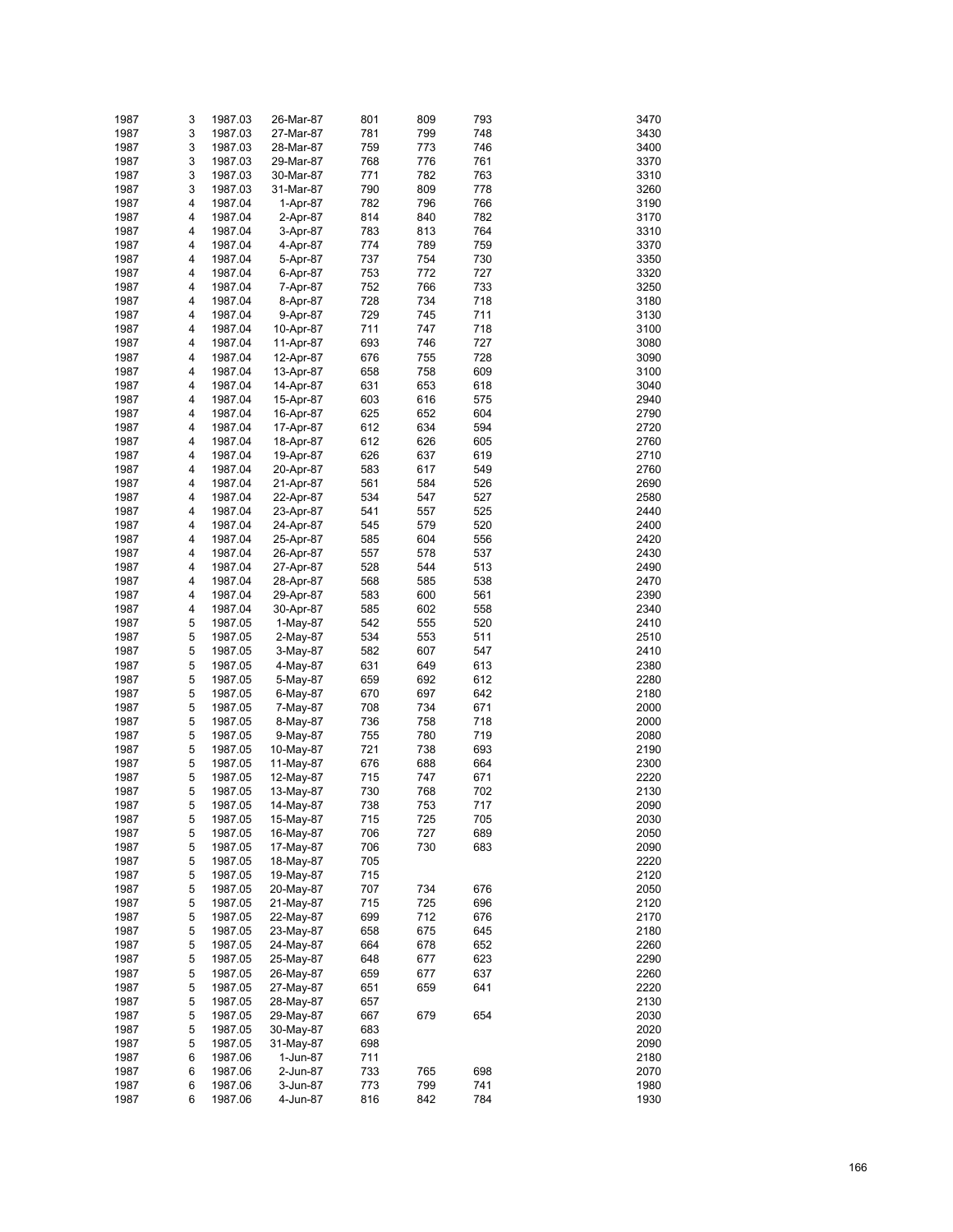| 1987 | 6              | 1987.06 | 5-Jun-87  | 804 | 823 | 781 | 1910 |
|------|----------------|---------|-----------|-----|-----|-----|------|
| 1987 | 6              | 1987.06 | 6-Jun-87  | 784 | 812 | 759 | 1970 |
|      |                |         |           |     |     |     |      |
| 1987 | 6              | 1987.06 | 7-Jun-87  | 762 | 778 | 738 | 2190 |
| 1987 | 6              | 1987.06 | 8-Jun-87  | 747 | 784 | 723 | 2260 |
| 1987 | 6              | 1987.06 | 9-Jun-87  | 747 | 763 | 727 | 2280 |
| 1987 | 6              | 1987.06 | 10-Jun-87 | 730 | 754 | 698 | 2220 |
| 1987 | 6              | 1987.06 | 11-Jun-87 | 709 | 733 | 679 | 2160 |
| 1987 | 6              | 1987.06 | 12-Jun-87 | 701 | 721 | 681 | 2110 |
| 1987 | 6              | 1987.06 | 13-Jun-87 | 715 | 743 | 680 | 2090 |
| 1987 | 6              | 1987.06 | 14-Jun-87 | 695 | 720 | 661 | 2110 |
| 1987 | 6              | 1987.06 | 15-Jun-87 | 680 | 728 | 650 | 2140 |
| 1987 | 6              | 1987.06 | 16-Jun-87 | 633 | 653 | 618 | 2010 |
| 1987 | 6              | 1987.06 | 17-Jun-87 | 632 | 649 | 608 | 1980 |
|      |                |         | 18-Jun-87 |     | 711 |     | 1900 |
| 1987 | 6              | 1987.06 |           | 672 |     | 616 |      |
| 1987 | 6              | 1987.06 | 19-Jun-87 | 686 | 705 | 665 | 1880 |
| 1987 | 6              | 1987.06 | 20-Jun-87 | 665 | 678 | 632 | 1960 |
| 1987 | 6              | 1987.06 | 21-Jun-87 | 639 | 671 | 610 | 2010 |
| 1987 | 6              | 1987.06 | 22-Jun-87 | 677 | 722 | 638 | 2010 |
| 1987 | 6              | 1987.06 | 23-Jun-87 | 762 | 786 | 691 | 1890 |
| 1987 | 6              | 1987.06 | 24-Jun-87 | 766 | 784 | 751 | 1840 |
| 1987 | 6              | 1987.06 | 25-Jun-87 | 757 | 785 | 726 | 1850 |
| 1987 | 6              | 1987.06 | 26-Jun-87 | 758 | 780 | 732 | 1730 |
| 1987 | 6              | 1987.06 | 27-Jun-87 | 745 | 769 | 711 | 1710 |
| 1987 | 6              | 1987.06 | 28-Jun-87 | 709 | 727 | 690 | 1760 |
| 1987 | 6              | 1987.06 | 29-Jun-87 | 718 | 753 | 701 | 1820 |
|      |                |         |           |     |     |     |      |
| 1987 | 6              | 1987.06 | 30-Jun-87 | 758 | 779 | 728 | 1750 |
| 1987 | 7              | 1987.07 | 1-Jul-87  | 719 | 736 | 697 | 1680 |
| 1987 | 7              | 1987.07 | 2-Jul-87  | 695 | 719 | 667 | 1730 |
| 1987 | 7              | 1987.07 | 3-Jul-87  | 713 | 728 | 689 | 1710 |
| 1987 | 7              | 1987.07 | 4-Jul-87  | 764 | 787 | 734 | 1650 |
| 1987 | 7              | 1987.07 | 5-Jul-87  | 757 | 779 | 729 | 1750 |
| 1987 | 7              | 1987.07 | 6-Jul-87  | 745 | 756 | 730 | 1780 |
| 1987 | 7              | 1987.07 | 7-Jul-87  | 790 | 815 | 745 | 1670 |
| 1987 | 7              | 1987.07 | 8-Jul-87  | 802 | 844 | 765 | 1600 |
| 1987 | 7              | 1987.07 | 9-Jul-87  | 781 | 801 | 749 | 1610 |
| 1987 | 7              | 1987.07 | 10-Jul-87 | 806 | 847 | 742 | 1560 |
|      |                |         |           |     |     |     |      |
| 1987 | 7              | 1987.07 | 11-Jul-87 | 819 | 850 | 787 | 1540 |
| 1987 | 7              | 1987.07 | 12-Jul-87 | 753 | 780 | 735 | 1610 |
| 1987 | 7              | 1987.07 | 13-Jul-87 | 753 | 766 | 739 | 1620 |
| 1987 | 7              | 1987.07 | 14-Jul-87 | 779 | 821 | 749 | 1580 |
| 1987 | 7              | 1987.07 | 15-Jul-87 | 742 | 774 | 718 | 1450 |
| 1987 | 7              | 1987.07 | 16-Jul-87 | 750 | 788 | 713 | 1410 |
| 1987 | 7              | 1987.07 | 17-Jul-87 | 744 | 767 | 721 | 1390 |
| 1987 | 7              | 1987.07 | 18-Jul-87 | 762 | 781 | 736 | 1350 |
| 1987 | 7              | 1987.07 | 19-Jul-87 | 744 | 761 | 726 | 1530 |
| 1987 | $\overline{7}$ | 1987.07 | 20-Jul-87 | 707 | 742 | 679 | 1670 |
|      | 7              |         |           |     |     |     |      |
| 1987 |                | 1987.07 | 21-Jul-87 | 734 | 757 | 718 | 1660 |
| 1987 | 7              | 1987.07 | 22-Jul-87 | 728 | 750 | 705 | 1680 |
| 1987 | 7              | 1987.07 | 23-Jul-87 | 741 | 769 | 710 | 1640 |
| 1987 | 7              | 1987.07 | 24-Jul-87 | 742 | 760 | 722 | 1710 |
| 1987 | 7              | 1987.07 | 25-Jul-87 |     |     |     | 1780 |
| 1987 | 7              | 1987.07 | 26-Jul-87 |     |     |     | 1850 |
| 1987 | 7              | 1987.07 | 27-Jul-87 | 737 | 758 | 717 | 1860 |
| 1987 | 7              | 1987.07 | 28-Jul-87 | 749 | 766 | 719 | 1720 |
| 1987 | 7              | 1987.07 | 29-Jul-87 | 766 | 791 | 729 | 1670 |
| 1987 | $\overline{7}$ | 1987.07 | 30-Jul-87 | 783 | 810 | 743 | 1620 |
|      |                |         |           |     |     |     |      |
| 1987 | 7              | 1987.07 | 31-Jul-87 | 833 | 893 | 774 | 1510 |
| 1987 | 8              | 1987.08 | 1-Aug-87  | 873 | 914 | 834 | 1510 |
| 1987 | 8              | 1987.08 | 2-Aug-87  | 823 | 845 | 797 | 1650 |
| 1987 | 8              | 1987.08 | 3-Aug-87  | 822 | 833 | 810 | 1650 |
| 1987 | 8              | 1987.08 | 4-Aug-87  | 820 | 834 | 803 | 1540 |
| 1987 | 8              | 1987.08 | 5-Aug-87  |     |     |     | 1420 |
| 1987 | 8              | 1987.08 | 6-Aug-87  |     |     |     | 1500 |
| 1987 | 8              | 1987.08 | 7-Aug-87  | 787 | 799 | 763 | 1480 |
| 1987 | 8              | 1987.08 | 8-Aug-87  | 814 | 840 | 779 | 1510 |
| 1987 | 8              | 1987.08 | 9-Aug-87  | 782 | 810 | 757 | 1640 |
| 1987 | 8              | 1987.08 |           | 787 | 817 | 765 | 1680 |
|      |                |         | 10-Aug-87 |     |     |     |      |
| 1987 | 8              | 1987.08 | 11-Aug-87 | 761 | 775 | 729 | 1650 |
| 1987 | 8              | 1987.08 | 12-Aug-87 | 742 | 765 | 723 | 1670 |
| 1987 | 8              | 1987.08 | 13-Aug-87 | 751 | 778 | 709 | 1680 |
| 1987 | 8              | 1987.08 | 14-Aug-87 | 746 | 763 | 733 | 1670 |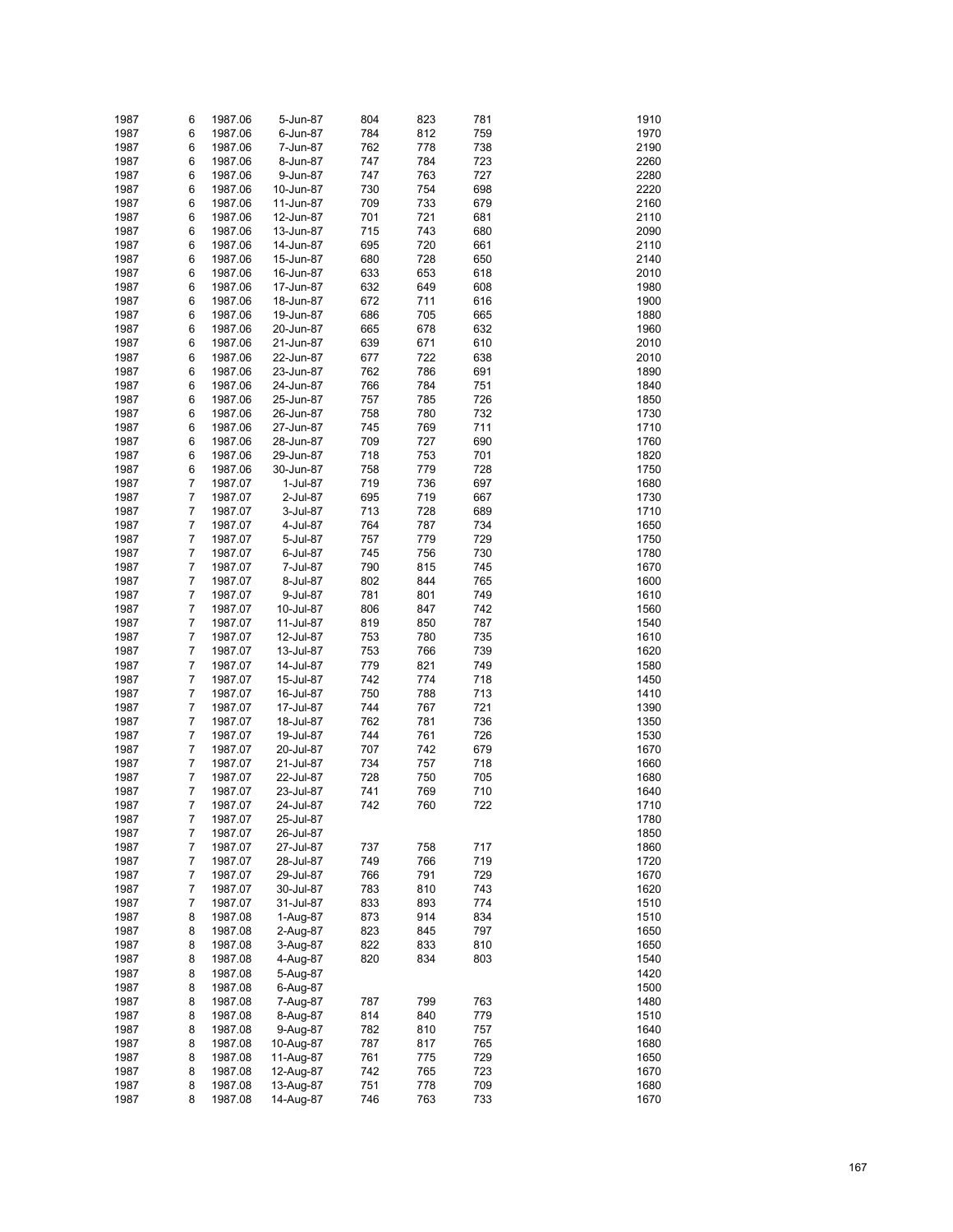| 1987 | 8  | 1987.08 | 15-Aug-87 | 781 | 821 | 734 | 1690 |
|------|----|---------|-----------|-----|-----|-----|------|
| 1987 | 8  | 1987.08 | 16-Aug-87 | 800 | 828 | 783 | 1750 |
| 1987 | 8  | 1987.08 | 17-Aug-87 | 830 | 855 | 812 | 1690 |
| 1987 | 8  | 1987.08 | 18-Aug-87 | 788 | 846 | 765 | 1670 |
| 1987 | 8  | 1987.08 | 19-Aug-87 | 797 | 813 | 775 | 1600 |
| 1987 | 8  | 1987.08 | 20-Aug-87 | 816 | 857 | 786 | 1510 |
| 1987 | 8  | 1987.08 | 21-Aug-87 | 805 | 823 | 787 | 1490 |
| 1987 | 8  | 1987.08 | 22-Aug-87 | 809 | 852 | 763 | 1560 |
| 1987 | 8  | 1987.08 | 23-Aug-87 | 839 | 865 | 822 | 1630 |
| 1987 | 8  | 1987.08 | 24-Aug-87 | 817 | 866 | 796 | 1680 |
| 1987 | 8  | 1987.08 | 25-Aug-87 | 784 | 794 | 769 | 1650 |
| 1987 | 8  | 1987.08 | 26-Aug-87 | 763 | 783 | 745 | 1680 |
| 1987 | 8  | 1987.08 | 27-Aug-87 | 762 | 784 | 741 | 1690 |
| 1987 | 8  | 1987.08 | 28-Aug-87 | 754 | 776 | 724 | 1700 |
| 1987 | 8  | 1987.08 | 29-Aug-87 | 807 | 839 | 772 | 1660 |
| 1987 | 8  | 1987.08 | 30-Aug-87 | 809 | 829 | 794 | 1750 |
| 1987 | 8  | 1987.08 | 31-Aug-87 | 783 | 811 | 750 | 1780 |
| 1987 | 9  | 1987.09 | 1-Sep-87  | 804 | 829 | 778 | 1740 |
| 1987 | 9  | 1987.09 | 2-Sep-87  | 805 |     |     | 1770 |
| 1987 | 9  | 1987.09 | 3-Sep-87  | 784 | 801 | 760 | 1690 |
| 1987 | 9  | 1987.09 | 4-Sep-87  | 794 | 803 | 784 | 1650 |
| 1987 | 9  | 1987.09 | 5-Sep-87  | 806 | 818 | 789 | 1640 |
| 1987 | 9  | 1987.09 | 6-Sep-87  | 776 | 805 | 732 | 1790 |
| 1987 | 9  | 1987.09 | 7-Sep-87  | 732 | 767 | 706 | 1840 |
| 1987 | 9  | 1987.09 | 8-Sep-87  | 731 | 757 | 708 | 1830 |
| 1987 | 9  | 1987.09 | 9-Sep-87  | 708 | 715 | 700 | 1800 |
| 1987 | 9  | 1987.09 | 10-Sep-87 | 748 | 777 | 714 | 1660 |
| 1987 | 9  | 1987.09 | 11-Sep-87 | 767 | 798 | 730 | 1590 |
| 1987 | 9  | 1987.09 | 12-Sep-87 | 804 | 838 | 741 | 1510 |
| 1987 | 9  | 1987.09 | 13-Sep-87 | 827 | 850 | 792 | 1620 |
| 1987 | 9  | 1987.09 | 14-Sep-87 | 790 | 812 | 748 | 1700 |
| 1987 | 9  | 1987.09 | 15-Sep-87 | 718 | 756 | 660 | 1710 |
| 1987 | 9  | 1987.09 | 16-Sep-87 | 704 | 738 | 661 | 1630 |
| 1987 | 9  | 1987.09 | 17-Sep-87 | 722 | 748 | 697 | 1590 |
| 1987 | 9  | 1987.09 | 18-Sep-87 | 727 | 766 | 686 | 1580 |
| 1987 | 9  | 1987.09 | 19-Sep-87 | 732 | 749 | 713 | 1530 |
| 1987 | 9  | 1987.09 | 20-Sep-87 | 745 | 766 | 720 | 1550 |
| 1987 | 9  | 1987.09 | 21-Sep-87 | 741 | 759 | 727 | 1630 |
| 1987 | 9  | 1987.09 | 22-Sep-87 | 768 | 808 | 729 | 1510 |
| 1987 | 9  | 1987.09 | 23-Sep-87 | 758 | 777 | 743 | 1420 |
| 1987 | 9  | 1987.09 | 24-Sep-87 |     |     |     | 1430 |
| 1987 | 9  | 1987.09 | 25-Sep-87 |     |     |     | 1330 |
| 1987 | 9  | 1987.09 | 26-Sep-87 | 770 | 791 | 746 | 1350 |
| 1987 | 9  | 1987.09 | 27-Sep-87 | 751 | 789 | 697 | 1440 |
| 1987 | 9  | 1987.09 | 28-Sep-87 | 716 | 732 | 699 | 1480 |
| 1987 | 9  | 1987.09 | 29-Sep-87 | 710 | 733 | 678 | 1490 |
| 1987 | 9  | 1987.09 | 30-Sep-87 | 716 | 756 | 679 | 1400 |
| 1987 | 10 | 1987.1  | 1-Oct-87  | 749 | 783 | 709 | 1340 |
| 1987 | 10 | 1987.1  | 2-Oct-87  | 832 | 879 | 759 | 1220 |
| 1987 | 10 | 1987.1  | 3-Oct-87  | 868 | 905 | 829 | 1250 |
| 1987 | 10 | 1987.1  | 4-Oct-87  | 831 | 848 | 821 | 1310 |
| 1987 | 10 | 1987.1  | 5-Oct-87  | 829 | 857 | 780 | 1350 |
| 1987 | 10 | 1987.1  | 6-Oct-87  | 782 | 790 | 775 | 1320 |
| 1987 | 10 | 1987.1  | 7-Oct-87  | 782 | 808 | 767 | 1290 |
| 1987 | 10 | 1987.1  | 8-Oct-87  | 786 | 822 | 754 | 1280 |
| 1987 | 10 | 1987.1  | 9-Oct-87  | 831 | 875 | 793 | 1270 |
| 1987 | 10 | 1987.1  | 10-Oct-87 | 826 | 871 | 764 | 1310 |
| 1987 | 10 | 1987.1  | 11-Oct-87 | 728 | 759 | 694 | 1410 |
| 1987 | 10 | 1987.1  | 12-Oct-87 | 770 | 794 | 726 | 1440 |
| 1987 | 10 | 1987.1  | 13-Oct-87 | 699 | 719 | 652 | 1470 |
| 1987 | 10 | 1987.1  | 14-Oct-87 | 643 | 663 | 614 | 1500 |
| 1987 | 10 | 1987.1  | 15-Oct-87 | 633 | 666 | 589 | 1500 |
| 1987 | 10 | 1987.1  | 16-Oct-87 | 612 | 651 | 571 | 1540 |
| 1987 | 10 | 1987.1  | 17-Oct-87 | 665 | 730 | 621 | 1490 |
| 1987 | 10 | 1987.1  | 18-Oct-87 | 647 | 677 | 618 | 1470 |
| 1987 | 10 | 1987.1  | 19-Oct-87 | 679 | 711 | 630 | 1380 |
| 1987 | 10 | 1987.1  | 20-Oct-87 | 719 | 749 | 694 | 1340 |
| 1987 | 10 | 1987.1  | 21-Oct-87 | 751 | 772 | 724 | 1330 |
| 1987 | 10 | 1987.1  | 22-Oct-87 | 760 | 775 | 747 | 1310 |
| 1987 | 10 | 1987.1  | 23-Oct-87 | 785 | 802 | 769 | 1310 |
| 1987 | 10 | 1987.1  | 24-Oct-87 | 799 | 812 | 785 | 1300 |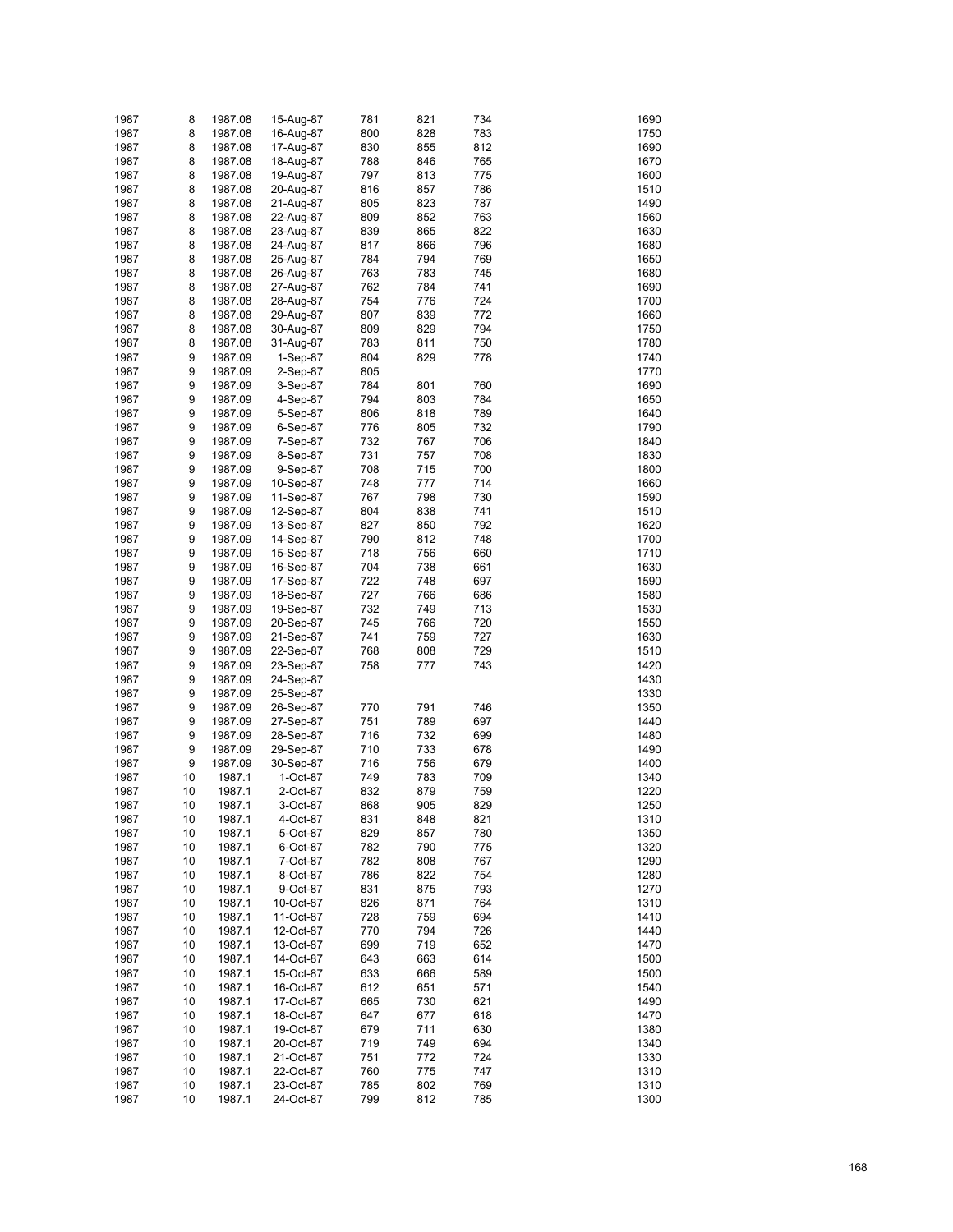| 1987         | 10       | 1987.1             | 25-Oct-87              | 805        |            |            | 1330         |
|--------------|----------|--------------------|------------------------|------------|------------|------------|--------------|
| 1987         | 10       | 1987.1             | 26-Oct-87              | 804        | 818        | 792        | 1340         |
| 1987         | 10       | 1987.1             | 27-Oct-87              | 814        | 833        | 793        | 1330         |
| 1987         | 10       | 1987.1             | 28-Oct-87              | 825        | 838        | 819        | 1400         |
| 1987         | 10       | 1987.1             | 29-Oct-87              | 848        | 867        | 826        | 1410         |
| 1987         | 10       | 1987.1             | 30-Oct-87              | 852        | 862        | 845        | 1440         |
| 1987         | 10       | 1987.1             | 31-Oct-87              | 828        | 843        | 818        | 1480         |
| 1987         | 11       | 1987.11            | 1-Nov-87               | 813        | 821        | 802        | 1520         |
| 1987         | 11       | 1987.11            | 2-Nov-87               | 818        | 834        | 801        | 1550         |
| 1987         | 11       | 1987.11            | 3-Nov-87               | 836        | 857        | 818        | 1570         |
| 1987         | 11       | 1987.11            | 4-Nov-87               | 863        | 899        | 825        | 1570         |
| 1987         | 11       | 1987.11            | 5-Nov-87               | 885        | 897        | 878        | 1560         |
| 1987         | 11       | 1987.11            | 6-Nov-87               | 877        | 883        | 869        | 1540         |
| 1987         | 11       | 1987.11            | 7-Nov-87               | 871        | 881        | 860        | 1520         |
| 1987         | 11       | 1987.11            | 8-Nov-87               | 862        | 881        | 758        | 1500         |
| 1987         | 11       | 1987.11            | 9-Nov-87               | 838        | 861        | 826        | 1480         |
| 1987<br>1987 | 11<br>11 | 1987.11<br>1987.11 | 10-Nov-87              | 832<br>813 | 856<br>833 | 815<br>792 | 1480<br>1480 |
| 1987         | 11       | 1987.11            | 11-Nov-87<br>12-Nov-87 | 807        | 818        | 795        | 1470         |
| 1987         | 11       | 1987.11            | 13-Nov-87              | 809        | 822        | 797        | 1470         |
| 1987         | 11       | 1987.11            | 14-Nov-87              | 786        | 802        | 764        | 1490         |
| 1987         | 11       | 1987.11            | 15-Nov-87              | 763        | 778        | 740        | 1500         |
| 1987         | 11       | 1987.11            | 16-Nov-87              | 808        | 841        | 779        | 1500         |
| 1987         | 11       | 1987.11            | 17-Nov-87              | 789        | 812        | 767        | 1560         |
| 1987         | 11       | 1987.11            | 18-Nov-87              | 765        | 772        | 755        | 1640         |
| 1987         | 11       | 1987.11            | 19-Nov-87              | 763        | 780        | 747        | 1620         |
| 1987         | 11       | 1987.11            | 20-Nov-87              | 768        | 787        | 749        | 1590         |
| 1987         | 11       | 1987.11            | 21-Nov-87              | 778        | 874        | 754        | 1580         |
| 1987         | 11       | 1987.11            | 22-Nov-87              | 771        | 781        | 758        | 1580         |
| 1987         | 11       | 1987.11            | 23-Nov-87              | 778        | 796        | 761        | 1580         |
| 1987         | 11       | 1987.11            | 24-Nov-87              | 780        | 798        | 767        | 1580         |
| 1987         | 11       | 1987.11            | 25-Nov-87              | 774        | 791        | 753        | 1570         |
| 1987         | 11       | 1987.11            | 26-Nov-87              | 786        | 808        | 754        | 1570         |
| 1987         | 11       | 1987.11            | 27-Nov-87              | 804        | 824        | 776        | 1590         |
| 1987         | 11       | 1987.11            | 28-Nov-87              | 814        | 833        | 796        | 1600         |
| 1987         | 11       | 1987.11            | 29-Nov-87              | 801        | 821        | 786        | 1600         |
| 1987         | 11       | 1987.11            | 30-Nov-87              | 753        | 791        | 735        | 1580         |
| 1987         | 12       | 1987.12            | 1-Dec-87               | 734        | 743        | 725        | 1560         |
| 1987         | 12       | 1987.12            | 2-Dec-87               | 753        | 773        | 733        | 1530         |
| 1987         | 12       | 1987.12            | 3-Dec-87               | 790        | 819        | 765        | 1500         |
| 1987         | 12       | 1987.12            | 4-Dec-87               | 843        | 855        | 819        | 1420         |
| 1987         | 12       | 1987.12            | 5-Dec-87               | 843        | 855        | 823        | 1430         |
| 1987<br>1987 | 12<br>12 | 1987.12<br>1987.12 | 6-Dec-87               | 863<br>894 | 874<br>929 | 832<br>864 | 1390<br>1350 |
| 1987         | 12       | 1987.12            | 7-Dec-87<br>8-Dec-87   | 906        | 914        | 893        | 1350         |
| 1987         | 12       | 1987.12            | 9-Dec-87               | 893        | 916        | 871        | 1350         |
| 1987         | 12       | 1987.12            | 10-Dec-87              | 892        | 908        | 870        | 1350         |
| 1987         | 12       | 1987.12            | 11-Dec-87              | 902        | 913        | 891        | 1300         |
| 1987         | 12       | 1987.12            | 12-Dec-87              | 908        | 931        | 894        | 1250         |
| 1987         | 12       | 1987.12            | 13-Dec-87              | 903        | 927        | 885        | 1250         |
| 1987         | 12       | 1987.12            | 14-Dec-87              | 909        | 927        | 890        | 1240         |
| 1987         | 12       | 1987.12            | 15-Dec-87              | 926        | 942        | 910        | 1240         |
| 1987         | 12       | 1987.12            | 16-Dec-87              | 931        | 941        | 925        | 1240         |
| 1987         | 12       | 1987.12            | 17-Dec-87              | 921        | 933        | 912        | 1260         |
| 1987         | 12       | 1987.12            | 18-Dec-87              | 938        | 967        | 905        | 1250         |
| 1987         | 12       | 1987.12            | 19-Dec-87              | 985        | 1013       | 964        | 1220         |
| 1987         | 12       | 1987.12            | 20-Dec-87              | 1002       | 1020       | 985        | 1170         |
| 1987         | 12       | 1987.12            | 21-Dec-87              | 1027       | 1047       | 1002       | 1160         |
| 1987         | 12       | 1987.12            | 22-Dec-87              | 989        | 1006       | 980        | 1160         |
| 1987         | 12       | 1987.12            | 23-Dec-87              | 976        | 991        | 959        | 1150         |
| 1987         | 12       | 1987.12            | 24-Dec-87              | 941        | 959        | 928        | 1150         |
| 1987         | 12       | 1987.12            | 25-Dec-87              | 936        | 963        | 914        | 1150         |
| 1987         | 12       | 1987.12            | 26-Dec-87              | 934        |            |            | 1150         |
| 1987         | 12       | 1987.12            | 27-Dec-87              | 933        | 944        | 920        | 1120         |
| 1987<br>1987 | 12<br>12 | 1987.12<br>1987.12 | 28-Dec-87<br>29-Dec-87 | 923<br>885 | 939<br>935 | 905<br>868 | 1130<br>1240 |
| 1987         | 12       | 1987.12            | 30-Dec-87              | 851        | 866        | 833        | 1260         |
| 1987         | 12       | 1987.12            | 31-Dec-87              | 870        | 883        | 863        | 1300         |
| 1988         | 1        | 1988.01            | 1-Jan-88               | 905        | 915        | 881        | 1360         |
| 1988         | 1        | 1988.01            | 2-Jan-88               | 893        | 913        | 878        | 1380         |
| 1988         | 1        | 1988.01            | 3-Jan-88               | 875        | 905        | 851        | 1360         |
|              |          |                    |                        |            |            |            |              |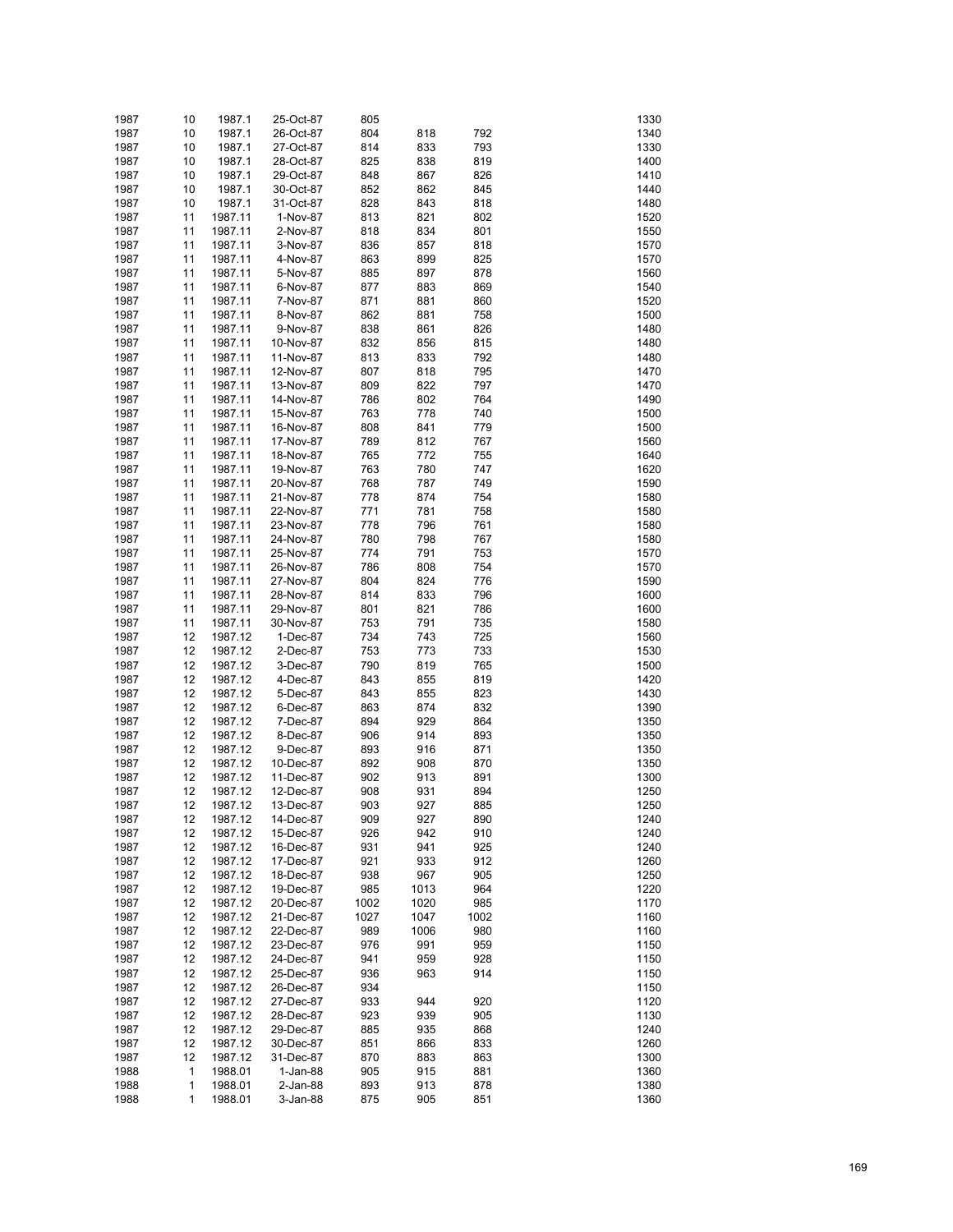| 1988 | 1                       | 1988.01 | 4-Jan-88    | 916  | 935  | 895  | 1320 |
|------|-------------------------|---------|-------------|------|------|------|------|
| 1988 | 1                       | 1988.01 | 5-Jan-88    | 958  | 977  | 928  | 1280 |
| 1988 | 1                       | 1988.01 | $6$ -Jan-88 | 972  | 983  | 962  | 1260 |
| 1988 | 1                       | 1988.01 | 7-Jan-88    | 959  | 976  | 947  | 1280 |
| 1988 | 1                       | 1988.01 | 8-Jan-88    | 978  | 994  | 959  | 1330 |
| 1988 | 1                       | 1988.01 | 9-Jan-88    | 949  | 963  | 942  | 1380 |
| 1988 | 1                       | 1988.01 | 10-Jan-88   | 971  | 987  | 956  | 1320 |
| 1988 | 1                       | 1988.01 | 11-Jan-88   | 1014 | 1031 | 992  | 1240 |
| 1988 | 1                       | 1988.01 | 12-Jan-88   | 1060 | 1100 | 1027 | 1190 |
| 1988 | 1                       | 1988.01 | 13-Jan-88   | 1098 | 1123 | 1064 | 1180 |
| 1988 | 1                       | 1988.01 | 14-Jan-88   | 1167 | 1246 | 1106 | 1220 |
| 1988 | 1                       | 1988.01 | 15-Jan-88   | 1246 | 1259 | 1226 | 1270 |
| 1988 | 1                       | 1988.01 | 16-Jan-88   | 1220 | 1236 | 1198 | 1330 |
| 1988 | 1                       | 1988.01 | 17-Jan-88   | 1185 | 1228 | 1140 | 1450 |
| 1988 | 1                       | 1988.01 | 18-Jan-88   | 1096 | 1173 | 1001 | 1780 |
| 1988 | 1                       | 1988.01 | 19-Jan-88   | 911  | 984  | 887  | 2260 |
| 1988 | 1                       | 1988.01 | 20-Jan-88   | 954  | 992  | 901  | 2100 |
| 1988 | 1                       | 1988.01 | 21-Jan-88   | 1024 | 1082 | 970  | 1910 |
| 1988 | 1                       | 1988.01 | 22-Jan-88   | 1096 | 1124 | 1060 | 1770 |
| 1988 | 1                       | 1988.01 | 23-Jan-88   | 1166 | 1201 | 1120 | 1690 |
| 1988 | 1                       | 1988.01 | 24-Jan-88   | 1219 | 1253 | 1175 | 1610 |
| 1988 | 1                       | 1988.01 | 25-Jan-88   | 1290 | 1333 | 1245 | 1550 |
| 1988 | 1                       | 1988.01 | 26-Jan-88   | 1335 | 1357 | 1316 | 1510 |
| 1988 | 1                       | 1988.01 | 27-Jan-88   | 1313 | 1330 | 1299 | 1510 |
| 1988 | 1                       | 1988.01 | 28-Jan-88   | 1363 | 1406 | 1321 | 1510 |
| 1988 | 1                       | 1988.01 | 29-Jan-88   | 1379 | 1396 | 1358 | 1520 |
| 1988 | 1                       | 1988.01 | 30-Jan-88   | 1340 | 1386 | 1292 | 1540 |
| 1988 | 1                       | 1988.01 | 31-Jan-88   | 1324 | 1346 | 1298 | 1550 |
| 1988 | 2                       | 1988.02 | 1-Feb-88    | 1339 | 1361 | 1306 | 1550 |
| 1988 | $\overline{\mathbf{c}}$ | 1988.02 | 2-Feb-88    | 1356 | 1375 | 1337 | 1550 |
| 1988 | $\overline{\mathbf{c}}$ | 1988.02 | 3-Feb-88    | 1346 | 1371 | 1322 | 1540 |
| 1988 | $\overline{\mathbf{c}}$ | 1988.02 | 4-Feb-88    | 1302 | 1323 | 1268 | 1500 |
| 1988 | $\overline{\mathbf{c}}$ | 1988.02 | 5-Feb-88    | 1320 | 1353 | 1294 | 1470 |
| 1988 | $\overline{\mathbf{c}}$ | 1988.02 | 6-Feb-88    | 1334 | 1360 | 1298 | 1460 |
| 1988 | $\overline{\mathbf{c}}$ | 1988.02 | 7-Feb-88    | 1319 | 1336 | 1289 | 1470 |
| 1988 | $\overline{\mathbf{c}}$ | 1988.02 | 8-Feb-88    | 1296 | 1318 | 1275 | 1460 |
| 1988 | $\overline{\mathbf{c}}$ | 1988.02 | 9-Feb-88    | 1331 | 1371 | 1277 | 1450 |
| 1988 | $\overline{\mathbf{c}}$ | 1988.02 | 10-Feb-88   | 1351 | 1386 | 1326 | 1470 |
| 1988 | $\overline{\mathbf{c}}$ | 1988.02 | 11-Feb-88   | 1343 | 1372 | 1322 | 1460 |
| 1988 | $\overline{\mathbf{c}}$ | 1988.02 | 12-Feb-88   | 1279 | 1321 | 1245 | 1430 |
| 1988 | $\overline{\mathbf{c}}$ | 1988.02 | 13-Feb-88   | 1289 | 1335 | 1235 | 1410 |
| 1988 | $\overline{\mathbf{c}}$ | 1988.02 | 14-Feb-88   | 1325 | 1357 | 1294 | 1380 |
| 1988 | $\overline{\mathbf{c}}$ | 1988.02 | 15-Feb-88   | 1313 | 1332 | 1286 | 1350 |
| 1988 | $\overline{\mathbf{c}}$ | 1988.02 | 16-Feb-88   | 1346 | 1391 | 1299 | 1350 |
| 1988 | $\overline{\mathbf{c}}$ | 1988.02 | 17-Feb-88   | 1401 | 1433 | 1359 | 1330 |
| 1988 | $\overline{\mathbf{c}}$ | 1988.02 | 18-Feb-88   | 1353 | 1385 | 1281 | 1320 |
| 1988 | $\overline{\mathbf{c}}$ | 1988.02 | 19-Feb-88   | 1337 | 1373 | 1312 | 1300 |
| 1988 | $\overline{\mathbf{c}}$ | 1988.02 | 20-Feb-88   | 1336 | 1365 | 1300 | 1270 |
| 1988 | 2                       | 1988.02 | 21-Feb-88   | 1349 | 1370 | 1318 | 1240 |
| 1988 | 2                       | 1988.02 | 22-Feb-88   | 1394 | 1444 | 1342 | 1210 |
| 1988 | 2                       | 1988.02 | 23-Feb-88   | 1379 | 1461 | 1329 | 1190 |
| 1988 | 2                       | 1988.02 | 24-Feb-88   | 1299 | 1325 | 1285 | 1200 |
| 1988 | 2                       | 1988.02 | 25-Feb-88   | 1303 | 1329 | 1278 | 1190 |
| 1988 | 2                       | 1988.02 | 26-Feb-88   | 1273 | 1301 | 1240 | 1200 |
| 1988 | 2                       | 1988.02 | 27-Feb-88   | 1126 | 1243 | 1019 | 1340 |
| 1988 | 2                       | 1988.02 | 28-Feb-88   | 983  | 1001 | 971  | 1540 |
| 1988 | 2                       | 1988.02 | 29-Feb-88   | 940  | 963  | 905  | 1650 |
| 1988 | 3                       | 1988.03 | 1-Mar-88    | 904  | 919  | 867  | 1870 |
| 1988 | 3                       | 1988.03 | 2-Mar-88    | 850  | 876  | 811  | 1970 |
| 1988 | 3                       | 1988.03 | 3-Mar-88    | 819  | 863  | 790  | 2050 |
| 1988 | 3                       | 1988.03 | 4-Mar-88    | 846  | 884  | 816  | 2130 |
| 1988 | 3                       | 1988.03 | 5-Mar-88    | 826  | 844  | 808  | 2140 |
| 1988 | 3                       | 1988.03 | 6-Mar-88    | 843  | 864  | 817  | 2150 |
| 1988 | 3                       | 1988.03 | 7-Mar-88    | 842  | 862  | 821  | 2160 |
| 1988 | 3                       | 1988.03 | 8-Mar-88    | 849  | 871  | 832  | 2140 |
| 1988 | 3                       | 1988.03 | 9-Mar-88    | 844  | 860  | 825  | 2150 |
| 1988 | 3                       | 1988.03 | 10-Mar-88   | 818  | 849  | 767  | 2060 |
| 1988 | 3                       | 1988.03 | 11-Mar-88   | 801  | 871  | 771  | 2110 |
| 1988 | 3                       | 1988.03 | 12-Mar-88   | 785  | 814  | 744  | 2210 |
| 1988 | 3                       | 1988.03 | 13-Mar-88   | 769  | 796  | 742  | 2270 |
| 1988 | 3                       | 1988.03 | 14-Mar-88   | 766  | 799  | 721  | 2270 |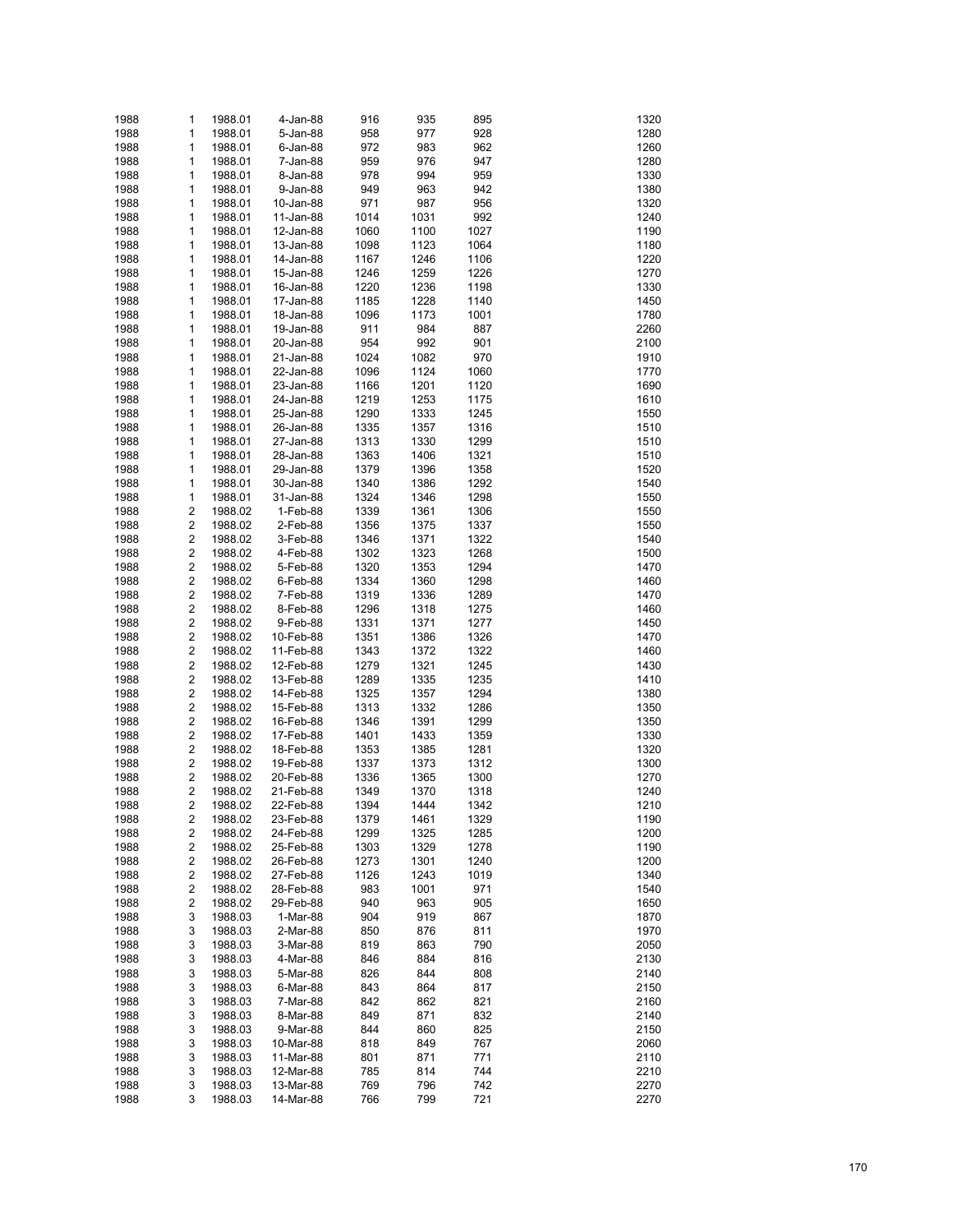| 1988 | 3 | 1988.03 | 15-Mar-88 | 732 | 759 | 712 | 2350 |
|------|---|---------|-----------|-----|-----|-----|------|
| 1988 | 3 | 1988.03 | 16-Mar-88 | 717 | 735 | 699 | 2400 |
|      |   |         |           |     |     |     |      |
| 1988 | 3 | 1988.03 | 17-Mar-88 | 756 | 815 | 693 | 2470 |
| 1988 | 3 | 1988.03 | 18-Mar-88 | 819 | 847 | 793 | 2420 |
| 1988 | 3 | 1988.03 | 19-Mar-88 | 785 | 797 | 773 | 2470 |
| 1988 | 3 | 1988.03 | 20-Mar-88 | 805 | 837 | 769 | 2420 |
| 1988 | 3 | 1988.03 | 21-Mar-88 | 771 | 786 | 745 | 2340 |
| 1988 | 3 | 1988.03 | 22-Mar-88 | 769 | 792 | 751 | 2320 |
| 1988 | 3 | 1988.03 | 23-Mar-88 | 768 | 787 | 737 | 2340 |
| 1988 | 3 | 1988.03 | 24-Mar-88 | 792 | 812 | 771 | 2330 |
|      |   |         |           |     |     |     |      |
| 1988 | 3 | 1988.03 | 25-Mar-88 | 774 | 809 | 737 | 2330 |
| 1988 | 3 | 1988.03 | 26-Mar-88 | 788 | 806 | 760 | 2360 |
| 1988 | 3 | 1988.03 | 27-Mar-88 | 763 | 782 | 751 | 2320 |
| 1988 | 3 | 1988.03 | 28-Mar-88 | 762 | 779 | 741 | 2250 |
| 1988 | 3 | 1988.03 | 29-Mar-88 | 744 | 766 | 718 | 2260 |
| 1988 | 3 | 1988.03 | 30-Mar-88 | 728 | 739 | 709 | 2220 |
| 1988 | 3 | 1988.03 | 31-Mar-88 | 758 | 797 | 716 | 2180 |
| 1988 | 4 | 1988.04 | 1-Apr-88  | 783 | 804 | 760 | 2180 |
| 1988 | 4 | 1988.04 | 2-Apr-88  | 787 | 810 | 762 | 2090 |
|      |   |         |           |     |     |     |      |
| 1988 | 4 | 1988.04 | 3-Apr-88  | 747 | 786 | 724 | 2140 |
| 1988 | 4 | 1988.04 | 4-Apr-88  | 725 | 744 | 710 | 2160 |
| 1988 | 4 | 1988.04 | 5-Apr-88  | 707 | 748 | 657 | 2160 |
| 1988 | 4 | 1988.04 | 6-Apr-88  | 675 | 707 | 645 | 2100 |
| 1988 | 4 | 1988.04 | 7-Apr-88  | 688 | 703 | 677 | 1990 |
| 1988 | 4 | 1988.04 | 8-Apr-88  | 682 | 705 | 655 | 1810 |
| 1988 | 4 | 1988.04 | 9-Apr-88  | 681 | 700 | 665 | 1790 |
| 1988 | 4 | 1988.04 | 10-Apr-88 | 697 | 733 | 661 | 1740 |
| 1988 |   |         |           |     |     |     |      |
|      | 4 | 1988.04 | 11-Apr-88 | 761 | 778 | 734 | 1710 |
| 1988 | 4 | 1988.04 | 12-Apr-88 | 776 | 787 | 765 | 1630 |
| 1988 | 4 | 1988.04 | 13-Apr-88 | 762 | 782 | 739 | 1610 |
| 1988 | 4 | 1988.04 | 14-Apr-88 | 653 | 737 | 612 | 1890 |
| 1988 | 4 | 1988.04 | 15-Apr-88 | 612 | 623 | 603 | 2180 |
| 1988 | 4 | 1988.04 | 16-Apr-88 | 616 | 624 | 607 | 2230 |
| 1988 | 4 | 1988.04 | 17-Apr-88 | 643 | 668 | 613 | 2250 |
| 1988 | 4 | 1988.04 | 18-Apr-88 | 666 | 692 | 640 | 2140 |
| 1988 | 4 | 1988.04 | 19-Apr-88 | 666 | 681 | 648 | 2020 |
|      |   |         |           |     |     |     |      |
| 1988 | 4 | 1988.04 | 20-Apr-88 | 666 | 678 | 653 | 2180 |
| 1988 | 4 | 1988.04 | 21-Apr-88 | 687 | 727 | 643 | 2310 |
| 1988 | 4 | 1988.04 | 22-Apr-88 | 746 | 776 | 718 | 2150 |
| 1988 | 4 | 1988.04 | 23-Apr-88 | 774 | 801 | 750 | 2200 |
| 1988 | 4 | 1988.04 | 24-Apr-88 | 663 | 726 | 628 | 2600 |
| 1988 | 4 | 1988.04 | 25-Apr-88 | 650 | 667 | 630 | 2590 |
| 1988 | 4 | 1988.04 | 26-Apr-88 | 651 | 681 | 615 | 2620 |
| 1988 | 4 | 1988.04 | 27-Apr-88 | 594 | 609 | 576 | 2720 |
| 1988 | 4 | 1988.04 | 28-Apr-88 | 579 | 594 | 568 | 2650 |
| 1988 | 4 | 1988.04 | 29-Apr-88 | 620 | 643 | 595 | 2370 |
|      |   |         |           |     |     |     |      |
| 1988 | 4 | 1988.04 | 30-Apr-88 | 665 | 685 | 644 | 2160 |
| 1988 | 5 | 1988.05 | 1-May-88  | 698 | 709 | 680 | 2110 |
| 1988 | 5 | 1988.05 | 2-May-88  | 711 | 733 | 682 | 2000 |
| 1988 | 5 | 1988.05 | 3-May-88  | 741 | 777 | 701 | 1910 |
| 1988 | 5 | 1988.05 | 4-May-88  | 727 | 751 | 701 | 1870 |
| 1988 | 5 | 1988.05 | 5-May-88  | 708 | 719 | 700 | 1920 |
| 1988 | 5 | 1988.05 | 6-May-88  | 703 | 726 | 685 | 1940 |
| 1988 | 5 | 1988.05 | 7-May-88  | 726 | 760 | 695 | 1940 |
| 1988 | 5 | 1988.05 | 8-May-88  | 747 | 759 | 725 | 2080 |
| 1988 | 5 | 1988.05 |           | 718 | 725 | 714 | 2110 |
|      |   |         | 9-May-88  |     |     |     |      |
| 1988 | 5 | 1988.05 | 10-May-88 | 737 | 754 | 713 | 2040 |
| 1988 | 5 | 1988.05 | 11-May-88 | 708 | 725 | 647 | 1970 |
| 1988 | 5 | 1988.05 | 12-May-88 | 717 | 733 | 696 | 1840 |
| 1988 | 5 | 1988.05 | 13-May-88 | 699 | 720 | 676 | 1770 |
| 1988 | 5 | 1988.05 | 14-May-88 | 693 | 707 | 671 | 1700 |
| 1988 | 5 | 1988.05 | 15-May-88 | 688 | 699 | 671 | 1710 |
| 1988 | 5 | 1988.05 | 16-May-88 | 692 | 717 | 648 | 1720 |
| 1988 | 5 | 1988.05 | 17-May-88 | 739 | 778 | 676 | 1750 |
| 1988 | 5 | 1988.05 | 18-May-88 | 684 | 701 | 671 | 1740 |
|      |   |         |           |     |     |     |      |
| 1988 | 5 | 1988.05 | 19-May-88 | 712 | 740 | 680 | 1620 |
| 1988 | 5 | 1988.05 | 20-May-88 | 762 | 789 | 728 | 1540 |
| 1988 | 5 | 1988.05 | 21-May-88 | 760 | 778 | 740 | 1570 |
| 1988 | 5 | 1988.05 | 22-May-88 | 754 | 777 | 718 | 1650 |
| 1988 | 5 | 1988.05 | 23-May-88 | 715 | 739 | 683 | 1680 |
| 1988 | 5 | 1988.05 | 24-May-88 | 710 | 748 | 679 | 1600 |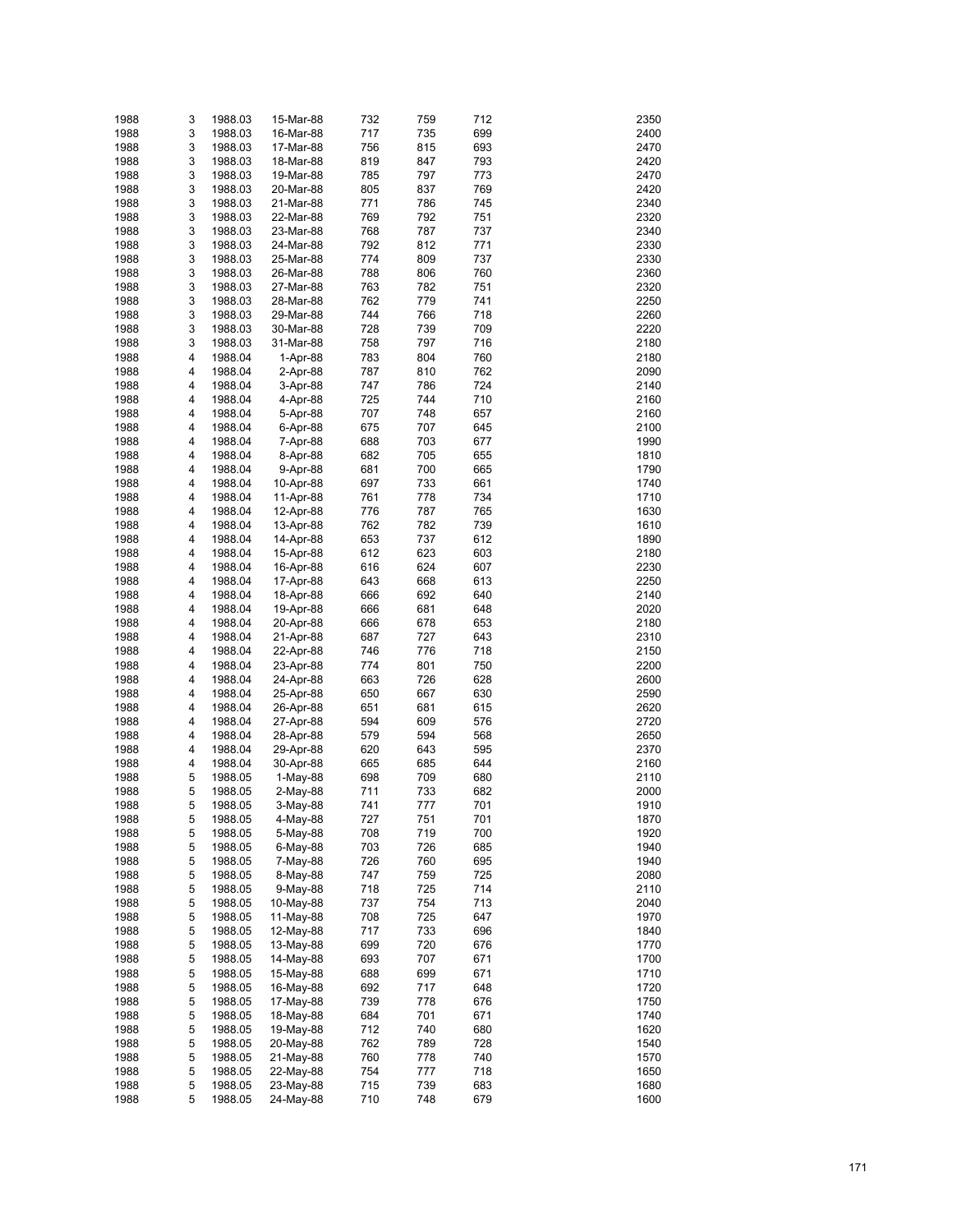| 1988 | 5              | 1988.05 | 25-May-88 | 676 | 696 | 643 | 1570 |
|------|----------------|---------|-----------|-----|-----|-----|------|
| 1988 | 5              | 1988.05 | 26-May-88 | 648 | 665 | 631 | 1590 |
|      |                |         |           |     |     |     |      |
| 1988 | 5              | 1988.05 | 27-May-88 | 660 | 693 | 633 | 1590 |
| 1988 | 5              | 1988.05 | 28-May-88 | 663 | 684 | 645 | 1610 |
| 1988 | 5              | 1988.05 | 29-May-88 | 688 | 719 | 653 | 1630 |
| 1988 | 5              | 1988.05 | 30-May-88 | 714 | 732 | 699 | 1680 |
| 1988 | 5              | 1988.05 | 31-May-88 | 708 | 726 | 689 | 1770 |
| 1988 | 6              | 1988.06 | 1-Jun-88  | 709 | 723 | 685 | 1740 |
| 1988 | 6              | 1988.06 | 2-Jun-88  | 694 | 717 | 663 | 1700 |
| 1988 | 6              | 1988.06 | 3-Jun-88  | 675 | 712 | 650 | 1710 |
| 1988 | 6              | 1988.06 | 4-Jun-88  | 697 | 716 | 677 | 1650 |
| 1988 | 6              | 1988.06 | 5-Jun-88  | 729 | 758 | 655 | 1660 |
| 1988 | 6              | 1988.06 | 6-Jun-88  | 749 | 780 | 730 | 1680 |
|      |                |         |           |     | 777 | 714 |      |
| 1988 | 6              | 1988.06 | 7-Jun-88  | 740 |     |     | 1660 |
| 1988 | 6              | 1988.06 | 8-Jun-88  | 710 | 741 | 676 | 1750 |
| 1988 | 6              | 1988.06 | 9-Jun-88  | 764 | 802 | 724 | 1750 |
| 1988 | 6              | 1988.06 | 10-Jun-88 | 792 | 815 | 766 | 1700 |
| 1988 | 6              | 1988.06 | 11-Jun-88 | 798 | 820 | 775 | 1610 |
| 1988 | 6              | 1988.06 | 12-Jun-88 | 805 | 826 | 784 | 1630 |
| 1988 | 6              | 1988.06 | 13-Jun-88 | 827 | 857 | 803 | 1690 |
| 1988 | 6              | 1988.06 | 14-Jun-88 | 821 | 846 | 800 | 1580 |
| 1988 | 6              | 1988.06 | 15-Jun-88 | 797 | 819 | 769 | 1570 |
| 1988 | 6              | 1988.06 | 16-Jun-88 | 714 | 758 | 690 | 1650 |
| 1988 | 6              | 1988.06 | 17-Jun-88 | 715 | 738 | 700 | 1640 |
|      | 6              |         |           |     |     | 715 |      |
| 1988 |                | 1988.06 | 18-Jun-88 | 740 | 773 |     | 1670 |
| 1988 | 6              | 1988.06 | 19-Jun-88 | 746 | 761 | 735 | 1790 |
| 1988 | 6              | 1988.06 | 20-Jun-88 | 737 | 762 | 725 | 1830 |
| 1988 | 6              | 1988.06 | 21-Jun-88 | 741 | 753 | 713 | 1740 |
| 1988 | 6              | 1988.06 | 22-Jun-88 | 674 | 707 | 654 | 1770 |
| 1988 | 6              | 1988.06 | 23-Jun-88 | 663 | 684 | 639 | 1810 |
| 1988 | 6              | 1988.06 | 24-Jun-88 | 653 | 672 | 636 | 1830 |
| 1988 | 6              | 1988.06 | 25-Jun-88 | 643 | 676 | 609 | 1860 |
| 1988 | 6              | 1988.06 | 26-Jun-88 | 637 | 663 | 605 | 1910 |
| 1988 | 6              | 1988.06 | 27-Jun-88 | 675 | 711 | 637 | 1910 |
| 1988 | 6              | 1988.06 | 28-Jun-88 | 750 | 795 | 696 | 1720 |
|      |                |         |           |     |     |     |      |
| 1988 | 6              | 1988.06 | 29-Jun-88 | 785 | 803 | 773 | 1590 |
| 1988 | 6              | 1988.06 | 30-Jun-88 | 795 | 829 | 763 | 1530 |
| 1988 | 7              | 1988.07 | 1-Jul-88  | 810 | 831 | 787 | 1530 |
| 1988 | 7              | 1988.07 | 2-Jul-88  | 814 | 839 | 792 | 1480 |
| 1988 | 7              | 1988.07 | 3-Jul-88  | 780 | 806 | 754 | 1500 |
| 1988 | 7              | 1988.07 | 4-Jul-88  | 809 | 846 | 760 | 1490 |
| 1988 | $\overline{7}$ | 1988.07 | 5-Jul-88  | 784 | 796 | 765 | 1480 |
| 1988 | 7              | 1988.07 | 6-Jul-88  | 786 | 813 | 762 | 1470 |
| 1988 | 7              | 1988.07 | 7-Jul-88  | 781 | 816 | 750 | 1450 |
| 1988 | 7              | 1988.07 | 8-Jul-88  | 817 | 841 | 779 | 1340 |
| 1988 | $\overline{7}$ | 1988.07 | 9-Jul-88  | 833 | 857 | 804 | 1350 |
|      | 7              |         |           |     |     |     |      |
| 1988 |                | 1988.07 | 10-Jul-88 | 874 | 925 | 821 | 1350 |
| 1988 | 7              | 1988.07 | 11-Jul-88 | 895 | 929 | 875 | 1310 |
| 1988 | 7              | 1988.07 | 12-Jul-88 | 914 | 947 | 875 | 1250 |
| 1988 | 7              | 1988.07 | 13-Jul-88 | 948 | 972 | 924 | 1180 |
| 1988 | 7              | 1988.07 | 14-Jul-88 | 916 | 931 | 903 | 1200 |
| 1988 | 7              | 1988.07 | 15-Jul-88 | 940 | 950 | 914 | 1220 |
| 1988 | 7              | 1988.07 | 16-Jul-88 | 897 | 928 | 844 | 1240 |
| 1988 | 7              | 1988.07 | 17-Jul-88 | 855 | 880 | 829 | 1260 |
| 1988 | 7              | 1988.07 | 18-Jul-88 | 831 | 869 | 810 | 1340 |
| 1988 | 7              | 1988.07 | 19-Jul-88 | 797 | 813 | 781 | 1250 |
| 1988 | 7              | 1988.07 | 20-Jul-88 | 788 | 819 | 748 | 1260 |
|      |                |         |           |     |     |     |      |
| 1988 | 7              | 1988.07 | 21-Jul-88 | 714 | 744 | 685 | 1310 |
| 1988 | 7              | 1988.07 | 22-Jul-88 | 716 | 765 | 677 | 1310 |
| 1988 | 7              | 1988.07 | 23-Jul-88 | 717 | 754 | 674 | 1340 |
| 1988 | 7              | 1988.07 | 24-Jul-88 | 676 | 719 | 638 | 1440 |
| 1988 | 7              | 1988.07 | 25-Jul-88 | 711 | 735 | 688 | 1450 |
| 1988 | 7              | 1988.07 | 26-Jul-88 | 710 | 720 | 674 | 1410 |
| 1988 | 7              | 1988.07 | 27-Jul-88 | 694 | 707 | 676 | 1390 |
| 1988 | 7              | 1988.07 | 28-Jul-88 | 666 | 697 | 634 | 1360 |
| 1988 | 7              | 1988.07 | 29-Jul-88 | 678 | 690 | 657 | 1360 |
| 1988 | 7              | 1988.07 | 30-Jul-88 | 681 | 705 | 665 | 1370 |
| 1988 | 7              |         |           | 781 | 851 | 690 | 1370 |
|      |                | 1988.07 | 31-Jul-88 |     |     |     |      |
| 1988 | 8              | 1988.08 | 1-Aug-88  | 809 | 821 | 795 | 1390 |
| 1988 | 8              | 1988.08 | 2-Aug-88  | 799 | 833 | 771 | 1360 |
| 1988 | 8              | 1988.08 | 3-Aug-88  | 792 | 811 | 771 | 1330 |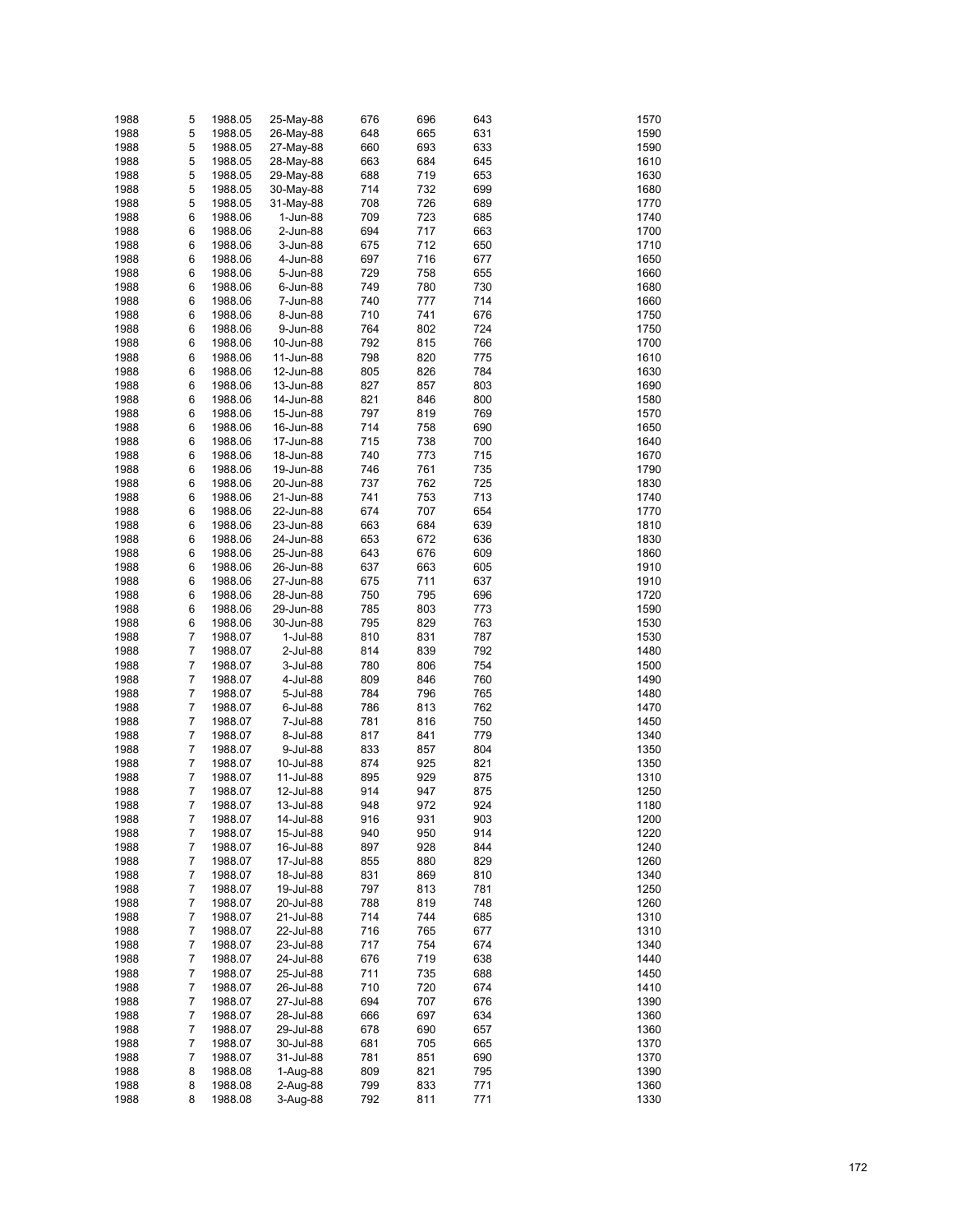| 1988 | 8  | 1988.08 | 4-Aug-88   | 775 | 804 | 737 | 1400 |
|------|----|---------|------------|-----|-----|-----|------|
| 1988 | 8  | 1988.08 | 5-Aug-88   | 755 | 779 | 735 | 1400 |
| 1988 | 8  | 1988.08 | 6-Aug-88   | 790 | 811 | 761 | 1390 |
| 1988 | 8  | 1988.08 | 7-Aug-88   | 784 | 802 | 767 | 1570 |
| 1988 | 8  | 1988.08 | 8-Aug-88   | 791 | 823 | 761 | 1650 |
| 1988 | 8  | 1988.08 | 9-Aug-88   | 821 | 845 | 800 | 1550 |
| 1988 | 8  | 1988.08 | 10-Aug-88  | 795 | 812 | 769 | 1530 |
| 1988 | 8  | 1988.08 | 11-Aug-88  | 820 | 852 | 786 | 1480 |
|      |    |         |            |     |     |     |      |
| 1988 | 8  | 1988.08 | 12-Aug-88  | 806 | 827 | 771 | 1460 |
| 1988 | 8  | 1988.08 | 13-Aug-88  | 835 | 849 | 819 | 1470 |
| 1988 | 8  | 1988.08 | 14-Aug-88  | 807 | 827 | 789 | 1560 |
| 1988 | 8  | 1988.08 | 15-Aug-88  | 840 | 861 | 809 | 1650 |
| 1988 | 8  | 1988.08 | 16-Aug-88  | 825 | 844 | 804 | 1590 |
| 1988 | 8  | 1988.08 | 17-Aug-88  | 818 | 840 | 793 | 1550 |
| 1988 | 8  | 1988.08 | 18-Aug-88  | 780 | 794 | 770 | 1590 |
| 1988 | 8  | 1988.08 | 19-Aug-88  | 761 | 778 | 744 | 1640 |
| 1988 | 8  | 1988.08 | 20-Aug-88  | 774 | 790 | 752 | 1650 |
| 1988 | 8  | 1988.08 | 21-Aug-88  | 767 | 802 | 736 | 1710 |
| 1988 | 8  | 1988.08 | 22-Aug-88  | 816 | 853 | 773 | 1700 |
| 1988 | 8  | 1988.08 | 23-Aug-88  | 829 | 857 | 796 | 1630 |
| 1988 | 8  | 1988.08 | 24-Aug-88  | 797 | 820 | 778 | 1630 |
| 1988 | 8  | 1988.08 | 25-Aug-88  | 784 | 808 | 770 | 1590 |
| 1988 | 8  | 1988.08 | 26-Aug-88  | 774 | 795 | 754 | 1620 |
| 1988 | 8  | 1988.08 | 27-Aug-88  | 761 | 777 | 738 | 1600 |
| 1988 | 8  | 1988.08 | 28-Aug-88  | 751 | 773 | 731 | 1660 |
| 1988 | 8  | 1988.08 | 29-Aug-88  | 737 | 756 | 715 | 1750 |
| 1988 | 8  | 1988.08 | 30-Aug-88  | 764 | 792 | 736 | 1640 |
| 1988 | 8  | 1988.08 | 31-Aug-88  | 783 | 797 | 764 | 1540 |
| 1988 | 9  | 1988.09 | $1-Sep-88$ | 761 | 775 | 740 | 1510 |
| 1988 | 9  | 1988.09 | 2-Sep-88   | 789 | 812 | 760 | 1440 |
| 1988 | 9  | 1988.09 | 3-Sep-88   | 816 | 843 | 786 | 1450 |
| 1988 | 9  | 1988.09 | 4-Sep-88   | 809 | 836 | 784 | 1530 |
| 1988 | 9  | 1988.09 | 5-Sep-88   | 804 |     |     | 1560 |
| 1988 | 9  | 1988.09 | $6-Sep-88$ | 799 |     |     | 1530 |
| 1988 | 9  | 1988.09 | 7-Sep-88   | 794 | 803 | 782 | 1560 |
| 1988 | 9  | 1988.09 | 8-Sep-88   | 781 | 816 | 758 | 1570 |
| 1988 | 9  | 1988.09 | 9-Sep-88   | 773 | 795 | 747 | 1520 |
| 1988 | 9  |         |            | 760 | 785 | 723 | 1490 |
|      | 9  | 1988.09 | 10-Sep-88  |     | 791 |     | 1490 |
| 1988 |    | 1988.09 | 11-Sep-88  | 778 |     | 762 |      |
| 1988 | 9  | 1988.09 | 12-Sep-88  | 790 | 812 | 759 | 1480 |
| 1988 | 9  | 1988.09 | 13-Sep-88  | 817 | 849 | 791 | 1470 |
| 1988 | 9  | 1988.09 | 14-Sep-88  | 789 | 801 | 775 | 1470 |
| 1988 | 9  | 1988.09 | 15-Sep-88  | 751 | 774 | 696 | 1520 |
| 1988 | 9  | 1988.09 | 16-Sep-88  | 704 | 725 | 677 | 1570 |
| 1988 | 9  | 1988.09 | 17-Sep-88  | 693 | 716 | 659 | 1500 |
| 1988 | 9  | 1988.09 | 18-Sep-88  | 708 | 737 | 677 | 1480 |
| 1988 | 9  | 1988.09 | 19-Sep-88  | 739 | 760 | 720 | 1530 |
| 1988 | 9  | 1988.09 | 20-Sep-88  | 721 | 748 | 686 | 1610 |
| 1988 | 9  | 1988.09 | 21-Sep-88  | 684 | 710 | 650 | 1550 |
| 1988 | 9  | 1988.09 | 22-Sep-88  | 722 | 741 | 702 | 1490 |
| 1988 | 9  | 1988.09 | 23-Sep-88  | 723 | 750 | 685 | 1380 |
| 1988 | 9  | 1988.09 | 24-Sep-88  | 743 | 766 | 726 | 1320 |
| 1988 | 9  | 1988.09 | 25-Sep-88  | 750 | 776 | 720 | 1300 |
| 1988 | 9  | 1988.09 | 26-Sep-88  | 757 | 773 | 736 | 1320 |
| 1988 | 9  | 1988.09 | 27-Sep-88  | 749 | 769 | 728 | 1270 |
| 1988 | 9  | 1988.09 | 28-Sep-88  | 777 | 817 | 738 | 1260 |
| 1988 | 9  | 1988.09 | 29-Sep-88  | 798 | 831 | 760 | 1220 |
| 1988 | 9  | 1988.09 | 30-Sep-88  | 829 | 849 | 802 | 1170 |
| 1988 | 10 | 1988.1  | 1-Oct-88   | 841 | 850 | 827 | 1130 |
| 1988 | 10 | 1988.1  | 2-Oct-88   | 835 | 852 | 801 | 1150 |
| 1988 | 10 | 1988.1  | 3-Oct-88   | 814 | 835 | 787 | 1130 |
| 1988 | 10 | 1988.1  | 4-Oct-88   | 862 | 907 | 821 | 1060 |
| 1988 | 10 | 1988.1  | 5-Oct-88   | 892 | 903 | 882 | 1080 |
| 1988 | 10 | 1988.1  | 6-Oct-88   | 853 | 888 | 831 | 1080 |
| 1988 | 10 | 1988.1  | 7-Oct-88   | 889 | 907 | 864 | 1040 |
| 1988 | 10 | 1988.1  | 8-Oct-88   | 871 | 898 | 841 | 994  |
| 1988 | 10 | 1988.1  | 9-Oct-88   | 871 | 900 | 837 | 1040 |
| 1988 | 10 | 1988.1  | 10-Oct-88  | 908 | 933 | 883 | 1070 |
| 1988 | 10 | 1988.1  | 11-Oct-88  | 850 | 896 | 826 | 1050 |
| 1988 | 10 | 1988.1  | 12-Oct-88  | 837 | 865 | 814 | 1050 |
| 1988 | 10 | 1988.1  | 13-Oct-88  | 812 | 825 | 796 | 1050 |
|      |    |         |            |     |     |     |      |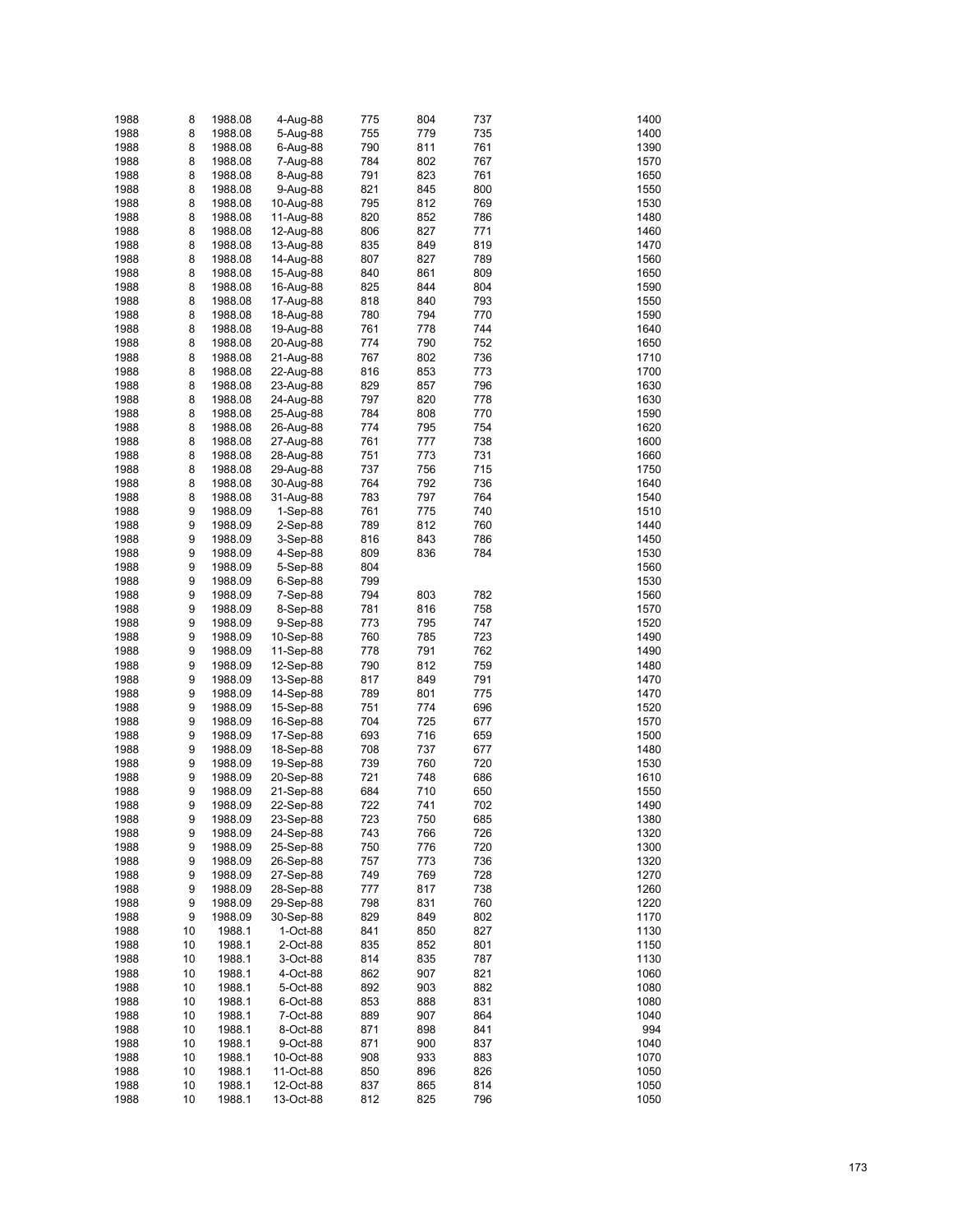| 1988 | 10 | 1988.1  | 14-Oct-88   | 795 | 808 | 778 | 1040 |
|------|----|---------|-------------|-----|-----|-----|------|
| 1988 | 10 | 1988.1  | 15-Oct-88   | 817 | 828 | 806 | 1040 |
| 1988 | 10 | 1988.1  | 16-Oct-88   | 827 | 851 | 802 | 1040 |
|      |    |         |             |     |     |     |      |
| 1988 | 10 | 1988.1  | 17-Oct-88   | 846 | 866 | 823 | 1050 |
| 1988 | 10 | 1988.1  | 18-Oct-88   | 859 | 878 | 839 | 1040 |
| 1988 | 10 | 1988.1  | 19-Oct-88   | 849 | 863 | 830 | 1090 |
| 1988 | 10 | 1988.1  | 20-Oct-88   | 770 | 827 | 684 | 1160 |
| 1988 | 10 | 1988.1  | 21-Oct-88   | 620 | 674 | 605 | 1420 |
| 1988 | 10 | 1988.1  | 22-Oct-88   | 694 | 730 | 646 | 1270 |
| 1988 | 10 | 1988.1  | 23-Oct-88   | 736 | 755 | 714 | 1180 |
| 1988 | 10 | 1988.1  | 24-Oct-88   | 755 | 770 | 739 | 1160 |
| 1988 | 10 | 1988.1  | 25-Oct-88   | 782 | 811 | 738 | 1200 |
| 1988 | 10 | 1988.1  | 26-Oct-88   | 774 | 799 | 755 | 1230 |
| 1988 | 10 | 1988.1  | 27-Oct-88   | 758 | 780 | 742 | 1210 |
| 1988 | 10 | 1988.1  | 28-Oct-88   | 763 | 783 | 741 | 1220 |
| 1988 | 10 | 1988.1  |             | 770 | 790 | 754 | 1210 |
|      |    |         | 29-Oct-88   |     |     |     |      |
| 1988 | 10 | 1988.1  | 30-Oct-88   | 762 | 777 | 747 | 1210 |
| 1988 | 10 | 1988.1  | 31-Oct-88   | 784 | 800 | 768 | 1230 |
| 1988 | 11 | 1988.11 | 1-Nov-88    | 788 | 804 | 776 | 1250 |
| 1988 | 11 | 1988.11 | 2-Nov-88    | 781 | 804 | 762 | 1240 |
| 1988 | 11 | 1988.11 | 3-Nov-88    | 796 | 814 | 771 | 1240 |
| 1988 | 11 | 1988.11 | 4-Nov-88    | 796 | 807 | 778 | 1250 |
| 1988 | 11 | 1988.11 | 5-Nov-88    | 776 | 783 | 764 | 1240 |
| 1988 | 11 | 1988.11 | 6-Nov-88    | 794 | 823 | 771 | 1230 |
| 1988 | 11 | 1988.11 | 7-Nov-88    | 815 | 833 | 783 | 1210 |
| 1988 | 11 | 1988.11 | 8-Nov-88    | 794 | 814 | 783 | 1210 |
| 1988 | 11 | 1988.11 | 9-Nov-88    | 799 | 814 | 782 | 1210 |
| 1988 | 11 | 1988.11 | 10-Nov-88   | 785 | 801 | 763 | 1220 |
|      |    |         |             |     |     |     |      |
| 1988 | 11 | 1988.11 | 11-Nov-88   | 779 | 803 | 768 | 1240 |
| 1988 | 11 | 1988.11 | 12-Nov-88   | 772 | 785 | 762 | 1240 |
| 1988 | 11 | 1988.11 | 13-Nov-88   | 770 | 786 | 750 | 1230 |
| 1988 | 11 | 1988.11 | 14-Nov-88   | 769 | 786 | 757 | 1230 |
| 1988 | 11 | 1988.11 | 15-Nov-88   | 764 | 788 | 751 | 1230 |
| 1988 | 11 | 1988.11 | 16-Nov-88   | 806 | 855 | 758 | 1240 |
| 1988 | 11 | 1988.11 | 17-Nov-88   | 832 | 864 | 802 | 1250 |
| 1988 | 11 | 1988.11 | 18-Nov-88   | 808 | 827 | 783 | 1280 |
| 1988 | 11 | 1988.11 | 19-Nov-88   | 834 | 859 | 816 | 1280 |
| 1988 | 11 | 1988.11 | 20-Nov-88   | 842 | 870 | 823 | 1280 |
| 1988 | 11 | 1988.11 | 21-Nov-88   | 869 | 899 | 844 | 1270 |
| 1988 | 11 | 1988.11 | 22-Nov-88   | 869 | 888 | 854 | 1290 |
|      |    |         | 23-Nov-88   |     | 880 |     | 1320 |
| 1988 | 11 | 1988.11 |             | 850 |     | 820 |      |
| 1988 | 11 | 1988.11 | 24-Nov-88   | 815 | 843 | 783 | 1370 |
| 1988 | 11 | 1988.11 | 25-Nov-88   | 798 | 822 | 778 | 1390 |
| 1988 | 11 | 1988.11 | 26-Nov-88   | 815 | 823 | 808 | 1380 |
| 1988 | 11 | 1988.11 | 27-Nov-88   | 816 | 831 | 806 | 1350 |
| 1988 | 11 | 1988.11 | 28-Nov-88   | 834 | 852 | 812 | 1350 |
| 1988 | 11 | 1988.11 | 29-Nov-88   | 857 | 878 | 822 | 1350 |
| 1988 | 11 | 1988.11 | 30-Nov-88   | 801 | 819 | 792 | 1360 |
| 1988 | 12 | 1988.12 | 1-Dec-88    | 800 | 822 | 786 | 1360 |
| 1988 | 12 | 1988.12 | $2$ -Dec-88 | 819 | 830 | 809 | 1360 |
| 1988 | 12 | 1988.12 | 3-Dec-88    | 821 | 844 | 801 | 1350 |
| 1988 | 12 | 1988.12 | 4-Dec-88    | 790 | 810 | 778 | 1330 |
| 1988 | 12 | 1988.12 | 5-Dec-88    | 790 | 805 | 771 | 1330 |
|      |    |         |             |     |     |     |      |
| 1988 | 12 | 1988.12 | 6-Dec-88    | 817 | 844 | 802 | 1330 |
| 1988 | 12 | 1988.12 | 7-Dec-88    | 797 | 808 | 773 | 1330 |
| 1988 | 12 | 1988.12 | 8-Dec-88    | 812 | 841 | 791 | 1340 |
| 1988 | 12 | 1988.12 | 9-Dec-88    | 808 | 827 | 797 | 1360 |
| 1988 | 12 | 1988.12 | 10-Dec-88   | 804 | 823 | 789 | 1360 |
| 1988 | 12 | 1988.12 | 11-Dec-88   | 804 | 819 | 788 | 1360 |
| 1988 | 12 | 1988.12 | 12-Dec-88   | 843 | 881 | 806 | 1360 |
| 1988 | 12 | 1988.12 | 13-Dec-88   | 843 | 864 | 825 | 1330 |
| 1988 | 12 | 1988.12 | 14-Dec-88   | 837 | 857 | 819 | 1300 |
| 1988 | 12 | 1988.12 | 15-Dec-88   | 863 | 880 | 827 | 1290 |
| 1988 | 12 | 1988.12 | 16-Dec-88   | 871 | 887 | 857 | 1290 |
| 1988 | 12 | 1988.12 | 17-Dec-88   | 854 | 869 | 842 | 1290 |
|      |    |         |             |     |     |     | 1290 |
| 1988 | 12 | 1988.12 | 18-Dec-88   | 864 | 872 | 854 |      |
| 1988 | 12 | 1988.12 | 19-Dec-88   | 879 | 890 | 867 | 1310 |
| 1988 | 12 | 1988.12 | 20-Dec-88   | 872 | 886 | 851 | 1350 |
| 1988 | 12 | 1988.12 | 21-Dec-88   | 860 | 891 | 828 | 1420 |
| 1988 | 12 | 1988.12 | 22-Dec-88   | 837 | 857 | 818 | 1450 |
| 1988 | 12 | 1988.12 | 23-Dec-88   | 857 | 894 | 818 | 1430 |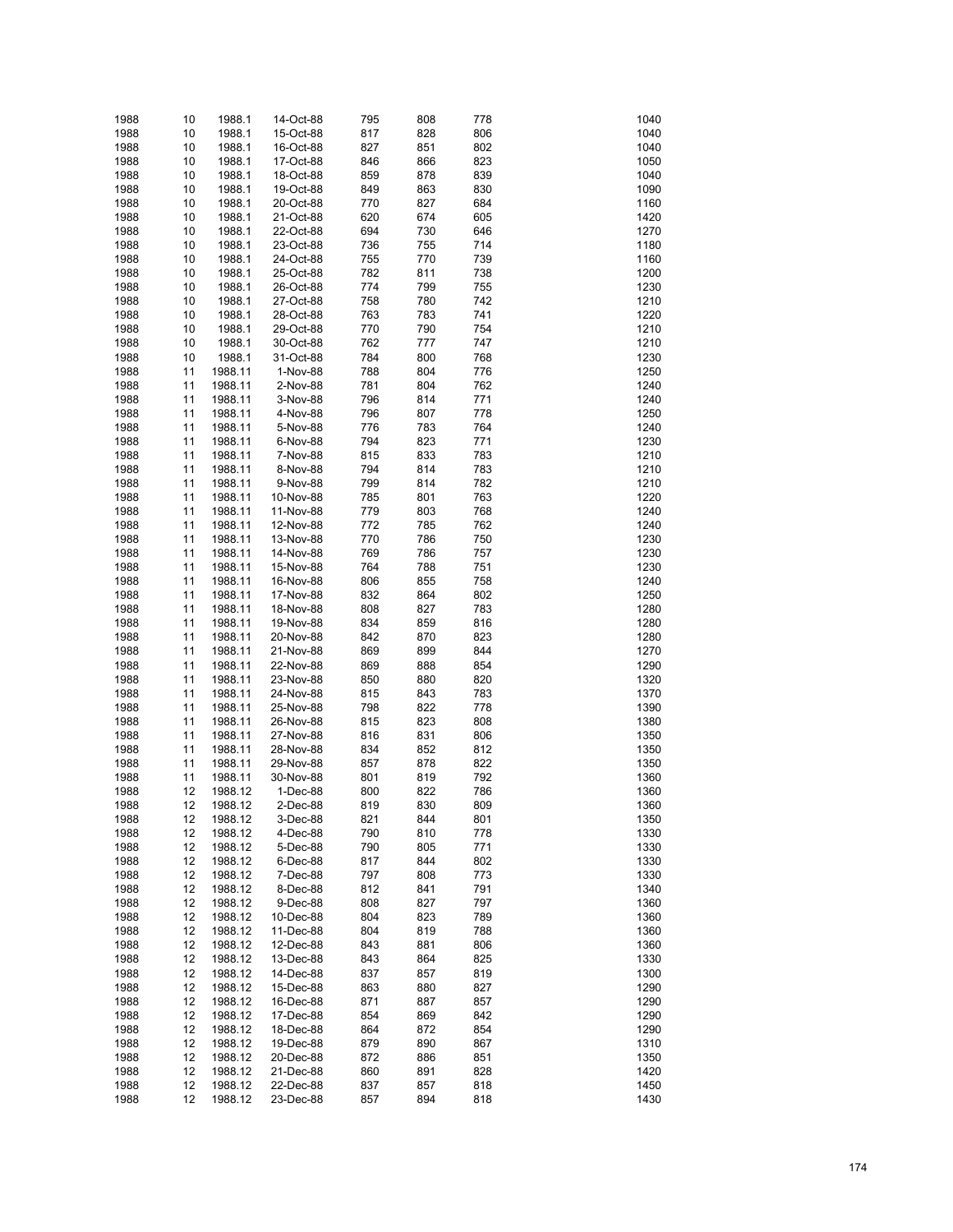| 1988 | 12                      | 1988.12 | 24-Dec-88 | 897  | 926  | 873  | 1460 |
|------|-------------------------|---------|-----------|------|------|------|------|
| 1988 | 12                      | 1988.12 | 25-Dec-88 | 900  | 921  | 886  | 1460 |
| 1988 | 12                      | 1988.12 | 26-Dec-88 | 899  | 916  | 884  | 1440 |
| 1988 | 12                      | 1988.12 | 27-Dec-88 | 911  | 928  | 892  | 1440 |
| 1988 | 12                      | 1988.12 | 28-Dec-88 | 926  | 940  | 911  | 1450 |
| 1988 | 12                      | 1988.12 | 29-Dec-88 | 914  | 937  | 895  | 1480 |
| 1988 | 12                      | 1988.12 | 30-Dec-88 | 929  | 942  | 917  | 1450 |
| 1988 | 12                      | 1988.12 | 31-Dec-88 | 946  | 955  | 936  | 1430 |
| 1989 | 1                       | 1989.01 | 1-Jan-89  | 940  | 950  | 927  | 1420 |
| 1989 | 1                       | 1989.01 | 2-Jan-89  | 980  | 1005 | 944  | 1360 |
| 1989 | 1                       | 1989.01 | 3-Jan-89  | 1040 | 1121 | 1005 | 1310 |
| 1989 | 1                       | 1989.01 | 4-Jan-89  | 1074 | 1089 | 1055 | 1260 |
| 1989 | 1                       | 1989.01 | 5-Jan-89  | 1108 | 1140 | 1090 | 1240 |
| 1989 | 1                       | 1989.01 | 6-Jan-89  | 1108 | 1138 | 1081 | 1260 |
| 1989 | 1                       | 1989.01 | 7-Jan-89  | 1041 | 1076 | 1025 | 1280 |
| 1989 | 1                       | 1989.01 | 8-Jan-89  | 1051 | 1086 | 1036 | 1280 |
| 1989 | 1                       | 1989.01 | 9-Jan-89  | 1055 | 1069 | 1038 | 1280 |
| 1989 | 1                       | 1989.01 | 10-Jan-89 | 1047 | 1060 | 1025 | 1310 |
| 1989 | 1                       | 1989.01 | 11-Jan-89 | 1034 | 1056 | 1017 | 1310 |
| 1989 | 1                       | 1989.01 | 12-Jan-89 | 1039 | 1061 | 1019 | 1300 |
| 1989 | 1                       | 1989.01 | 13-Jan-89 | 1053 | 1072 | 1026 | 1290 |
| 1989 | 1                       | 1989.01 | 14-Jan-89 | 1077 | 1096 | 1061 | 1270 |
| 1989 | 1                       | 1989.01 | 15-Jan-89 | 1072 | 1095 | 1044 | 1260 |
| 1989 | 1                       | 1989.01 | 16-Jan-89 | 1099 | 1129 | 1079 | 1240 |
| 1989 | 1                       | 1989.01 | 17-Jan-89 | 1109 | 1137 | 1076 | 1230 |
| 1989 | 1                       | 1989.01 | 18-Jan-89 | 1152 | 1180 | 1133 | 1230 |
| 1989 | 1                       | 1989.01 | 19-Jan-89 | 1152 | 1181 | 1139 | 1220 |
| 1989 | 1                       | 1989.01 | 20-Jan-89 | 1163 | 1198 | 1133 | 1220 |
| 1989 | 1                       | 1989.01 | 21-Jan-89 | 1202 | 1230 | 1178 | 1200 |
| 1989 | 1                       | 1989.01 | 22-Jan-89 | 1207 | 1223 | 1197 | 1180 |
| 1989 | 1                       | 1989.01 | 23-Jan-89 | 1207 | 1241 | 1177 | 1210 |
| 1989 | 1                       | 1989.01 | 24-Jan-89 | 1221 | 1241 | 1197 | 1270 |
| 1989 | 1                       | 1989.01 | 25-Jan-89 | 1213 | 1263 | 1169 | 1270 |
| 1989 | 1                       | 1989.01 | 26-Jan-89 | 1212 | 1240 | 1187 | 1250 |
| 1989 | 1                       | 1989.01 | 27-Jan-89 | 1213 | 1253 | 1173 | 1220 |
| 1989 | 1                       | 1989.01 | 28-Jan-89 | 1246 | 1277 | 1225 | 1200 |
| 1989 | 1                       | 1989.01 | 29-Jan-89 | 1256 | 1292 | 1223 | 1190 |
| 1989 | 1                       | 1989.01 | 30-Jan-89 | 1258 | 1292 | 1235 | 1180 |
| 1989 | 1                       | 1989.01 | 31-Jan-89 | 1254 | 1288 | 1230 | 1170 |
| 1989 | 2                       | 1989.02 | 1-Feb-89  | 1248 | 1276 | 1214 | 1160 |
| 1989 | $\overline{\mathbf{c}}$ | 1989.02 | 2-Feb-89  | 1233 | 1256 | 1211 | 1150 |
| 1989 | $\overline{\mathbf{c}}$ | 1989.02 | 3-Feb-89  | 1252 | 1267 | 1216 | 1140 |
| 1989 | $\overline{\mathbf{c}}$ | 1989.02 | 4-Feb-89  | 1244 | 1257 | 1225 | 1150 |
| 1989 | $\overline{\mathbf{c}}$ | 1989.02 | 5-Feb-89  | 1178 | 1237 | 1150 | 1200 |
| 1989 | $\overline{\mathbf{c}}$ | 1989.02 | 6-Feb-89  | 1188 | 1225 | 1148 | 1220 |
| 1989 | $\overline{\mathbf{c}}$ | 1989.02 | 7-Feb-89  | 1183 | 1226 | 1157 | 1250 |
| 1989 | $\overline{\mathbf{c}}$ | 1989.02 | 8-Feb-89  | 1169 | 1202 | 1143 | 1280 |
| 1989 | 2                       | 1989.02 | 9-Feb-89  | 1135 | 1159 | 1106 | 1300 |
| 1989 | 2                       | 1989.02 | 10-Feb-89 | 1161 | 1249 | 1145 | 1320 |
| 1989 | 2                       | 1989.02 | 11-Feb-89 | 1188 | 1212 | 1156 | 1310 |
| 1989 | 2                       | 1989.02 | 12-Feb-89 | 1239 | 1272 | 1209 | 1290 |
| 1989 | 2                       | 1989.02 | 13-Feb-89 | 1241 | 1269 | 1223 | 1330 |
| 1989 | 2                       | 1989.02 | 14-Feb-89 | 1215 | 1253 | 1177 | 1370 |
| 1989 | 2                       | 1989.02 | 15-Feb-89 | 1182 | 1206 | 1145 | 1390 |
| 1989 | 2                       | 1989.02 | 16-Feb-89 | 1215 | 1243 | 1144 | 1380 |
| 1989 | 2                       | 1989.02 | 17-Feb-89 | 1244 | 1290 | 1211 | 1340 |
| 1989 | 2                       | 1989.02 | 18-Feb-89 | 1316 | 1344 | 1290 | 1300 |
| 1989 | 2                       | 1989.02 | 19-Feb-89 | 1346 | 1371 | 1335 | 1270 |
| 1989 | 2                       | 1989.02 | 20-Feb-89 | 1377 | 1406 | 1336 | 1240 |
| 1989 | 2                       | 1989.02 | 21-Feb-89 | 1426 | 1463 | 1396 | 1230 |
| 1989 | 2                       | 1989.02 | 22-Feb-89 | 1368 | 1391 | 1349 | 1230 |
| 1989 | 2                       | 1989.02 | 23-Feb-89 | 1350 | 1373 | 1316 | 1180 |
| 1989 | 2                       | 1989.02 | 24-Feb-89 | 1349 | 1385 | 1317 | 1140 |
| 1989 | 2                       | 1989.02 | 25-Feb-89 | 1421 | 1468 | 1377 | 1120 |
| 1989 | 2                       | 1989.02 | 26-Feb-89 | 1499 | 1543 | 1458 | 1110 |
| 1989 | 2                       | 1989.02 | 27-Feb-89 | 1487 | 1509 | 1440 | 1090 |
| 1989 | 2                       | 1989.02 | 28-Feb-89 | 1401 | 1466 | 1312 | 1060 |
| 1989 | 3                       | 1989.03 | 1-Mar-89  | 1364 | 1407 | 1292 | 1130 |
| 1989 | 3                       | 1989.03 | 2-Mar-89  | 1204 | 1274 | 1172 | 1330 |
| 1989 | 3                       | 1989.03 | 3-Mar-89  | 1069 | 1171 | 1013 | 1570 |
| 1989 | 3                       | 1989.03 | 4-Mar-89  | 917  | 1068 | 839  | 2110 |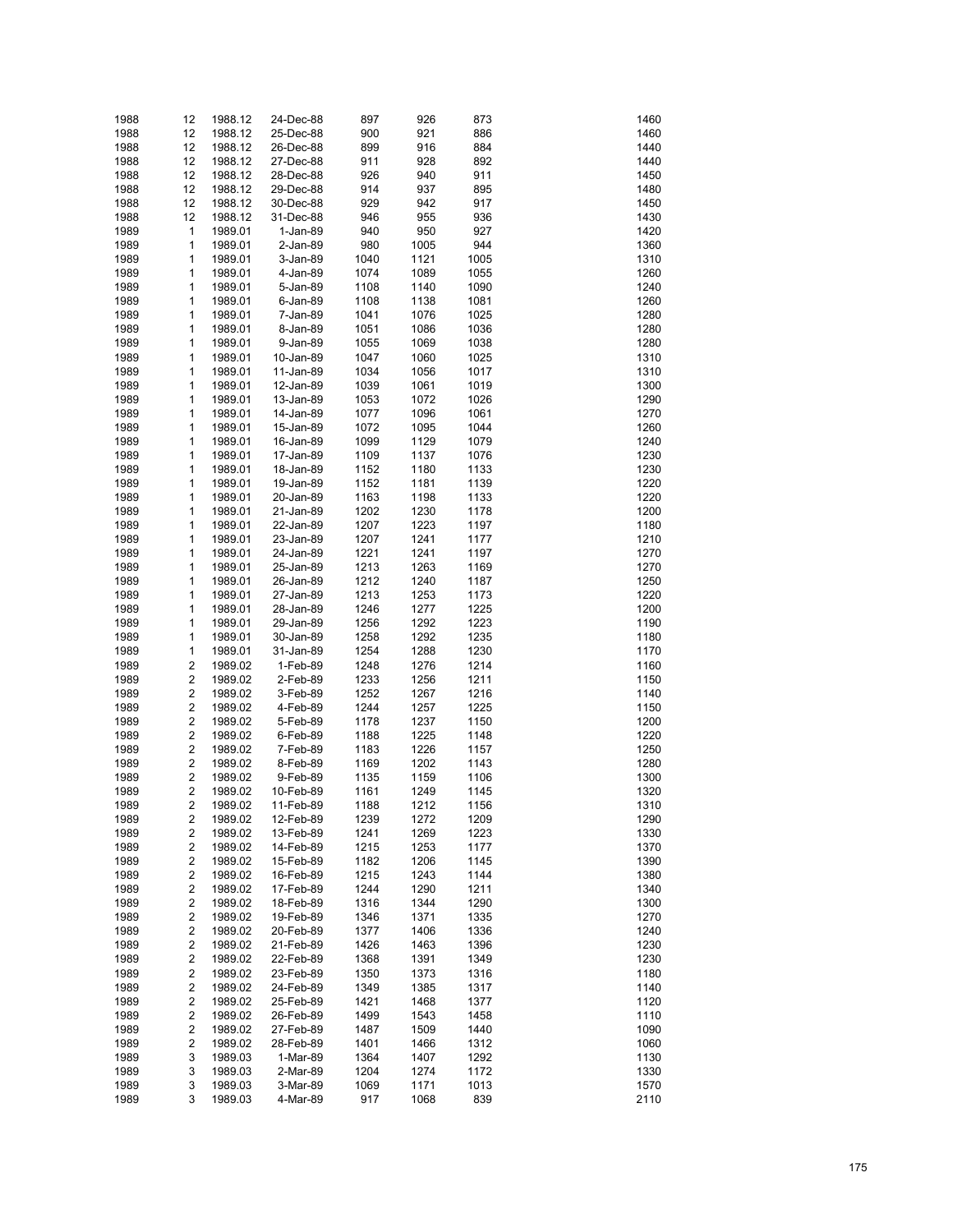| 1989 | 3 | 1989.03 | 5-Mar-89   | 980 | 1029 | 895 | 2130 |
|------|---|---------|------------|-----|------|-----|------|
| 1989 | 3 | 1989.03 | 6-Mar-89   | 904 | 993  | 864 | 2110 |
| 1989 | 3 | 1989.03 | 7-Mar-89   | 816 | 853  | 801 | 2080 |
| 1989 | 3 | 1989.03 | 8-Mar-89   | 802 | 809  | 796 | 2060 |
| 1989 | 3 | 1989.03 | 9-Mar-89   | 820 | 860  | 796 | 2120 |
| 1989 | 3 | 1989.03 | 10-Mar-89  | 865 | 886  | 856 | 2180 |
| 1989 | 3 | 1989.03 | 11-Mar-89  | 908 | 953  | 858 | 2290 |
| 1989 | 3 | 1989.03 | 12-Mar-89  | 827 | 854  | 793 | 2260 |
| 1989 | 3 | 1989.03 | 13-Mar-89  | 774 | 839  | 708 | 2480 |
| 1989 | 3 | 1989.03 | 14-Mar-89  | 849 | 874  | 816 | 2240 |
| 1989 | 3 | 1989.03 | 15-Mar-89  | 822 | 836  | 811 | 2170 |
| 1989 | 3 | 1989.03 | 16-Mar-89  | 802 | 836  | 777 | 2190 |
| 1989 | 3 | 1989.03 | 17-Mar-89  | 803 | 818  | 781 | 2180 |
| 1989 | 3 | 1989.03 | 18-Mar-89  | 772 | 802  | 747 | 2130 |
| 1989 | 3 | 1989.03 | 19-Mar-89  | 760 | 784  | 745 | 2080 |
| 1989 | 3 | 1989.03 | 20-Mar-89  | 777 | 798  | 749 | 2050 |
| 1989 | 3 | 1989.03 | 21-Mar-89  | 752 | 775  | 731 | 1960 |
| 1989 | 3 | 1989.03 | 22-Mar-89  | 737 | 757  | 718 | 1920 |
| 1989 | 3 | 1989.03 | 23-Mar-89  | 701 | 722  | 670 | 1890 |
| 1989 | 3 | 1989.03 | 24-Mar-89  | 672 | 692  | 650 | 1840 |
| 1989 | 3 | 1989.03 | 25-Mar-89  | 681 | 716  | 665 | 1870 |
| 1989 | 3 | 1989.03 | 26-Mar-89  | 685 | 715  | 665 | 1960 |
| 1989 | 3 | 1989.03 | 27-Mar-89  | 728 | 749  | 678 | 2020 |
| 1989 | 3 | 1989.03 | 28-Mar-89  | 729 | 742  | 710 | 2040 |
| 1989 | 3 | 1989.03 | 29-Mar-89  | 713 | 732  | 687 | 2130 |
| 1989 | 3 | 1989.03 | 30-Mar-89  | 696 | 728  | 635 | 2220 |
| 1989 | 3 | 1989.03 | 31-Mar-89  | 675 | 715  | 624 | 1980 |
| 1989 | 4 | 1989.04 | 1-Apr-89   | 677 | 701  | 665 | 1830 |
| 1989 | 4 | 1989.04 | 2-Apr-89   | 719 | 770  | 670 | 1810 |
| 1989 | 4 | 1989.04 | 3-Apr-89   | 842 | 886  | 781 | 1790 |
| 1989 | 4 | 1989.04 | 4-Apr-89   | 860 | 883  | 837 | 1770 |
| 1989 | 4 | 1989.04 | 5-Apr-89   | 874 | 931  | 819 | 1760 |
| 1989 | 4 | 1989.04 | 6-Apr-89   | 807 | 854  | 746 | 1720 |
| 1989 | 4 | 1989.04 | 7-Apr-89   | 760 | 809  | 715 | 1760 |
| 1989 | 4 | 1989.04 | 8-Apr-89   | 744 | 793  | 699 | 1760 |
| 1989 | 4 | 1989.04 | 9-Apr-89   | 735 | 762  | 708 | 1740 |
| 1989 | 4 | 1989.04 | 10-Apr-89  | 744 | 801  | 687 | 1790 |
| 1989 | 4 | 1989.04 | 11-Apr-89  | 713 | 747  | 675 | 1800 |
| 1989 | 4 | 1989.04 | 12-Apr-89  | 700 | 749  | 665 | 1770 |
| 1989 | 4 | 1989.04 | 13-Apr-89  | 692 | 726  | 667 | 1720 |
| 1989 | 4 | 1989.04 | 14-Apr-89  | 676 | 724  | 659 | 1720 |
| 1989 | 4 | 1989.04 | 15-Apr-89  | 711 | 737  | 672 | 1660 |
| 1989 | 4 | 1989.04 | 16-Apr-89  | 720 | 734  | 701 | 1600 |
| 1989 | 4 | 1989.04 | 17-Apr-89  | 732 | 760  | 703 | 1680 |
| 1989 | 4 | 1989.04 | 18-Apr-89  | 729 | 754  | 714 | 1800 |
| 1989 | 4 | 1989.04 | 19-Apr-89  | 714 | 789  | 657 | 1920 |
| 1989 | 4 | 1989.04 | 20-Apr-89  | 683 | 714  | 637 | 1970 |
| 1989 | 4 | 1989.04 | 21-Apr-89  | 800 | 853  | 723 | 1910 |
| 1989 | 4 | 1989.04 | 22-Apr-89  | 863 | 907  | 812 | 1980 |
| 1989 | 4 | 1989.04 | 23-Apr-89  | 857 | 888  | 832 | 2000 |
| 1989 | 4 | 1989.04 | 24-Apr-89  | 852 | 883  | 821 | 2110 |
| 1989 | 4 | 1989.04 | 25-Apr-89  | 825 | 853  | 801 | 2200 |
| 1989 | 4 | 1989.04 | 26-Apr-89  | 783 | 811  | 766 | 2300 |
| 1989 | 4 | 1989.04 | 27-Apr-89  | 764 | 774  | 757 | 2240 |
| 1989 | 4 | 1989.04 | 28-Apr-89  |     |      |     | 2330 |
| 1989 | 4 | 1989.04 | 29-Apr-89  |     |      |     | 2440 |
| 1989 | 4 | 1989.04 | 30-Apr-89  | 722 | 731  | 707 | 2580 |
| 1989 | 5 | 1989.05 | $1-May-89$ |     |      |     | 2530 |
| 1989 | 5 | 1989.05 | 2-May-89   |     |      |     | 2360 |
| 1989 | 5 | 1989.05 | 3-May-89   |     |      |     | 2570 |
| 1989 | 5 | 1989.05 | 4-May-89   | 647 | 665  | 621 | 2430 |
| 1989 | 5 | 1989.05 | 5-May-89   | 635 | 658  | 617 | 2250 |
| 1989 | 5 | 1989.05 | 6-May-89   | 649 | 663  | 634 | 2140 |
| 1989 | 5 | 1989.05 | 7-May-89   | 636 | 650  | 620 | 2120 |
| 1989 | 5 | 1989.05 | 8-May-89   | 642 | 672  | 614 | 2100 |
| 1989 | 5 | 1989.05 | 9-May-89   | 673 | 694  | 632 | 2060 |
| 1989 | 5 | 1989.05 | 10-May-89  | 649 | 668  | 627 | 2010 |
| 1989 | 5 | 1989.05 | 11-May-89  | 671 | 702  | 623 | 1990 |
| 1989 | 5 | 1989.05 | 12-May-89  |     |      |     | 1950 |
| 1989 | 5 | 1989.05 | 13-May-89  | 686 | 738  | 650 | 1910 |
| 1989 | 5 | 1989.05 | 14-May-89  | 716 | 751  | 676 | 1890 |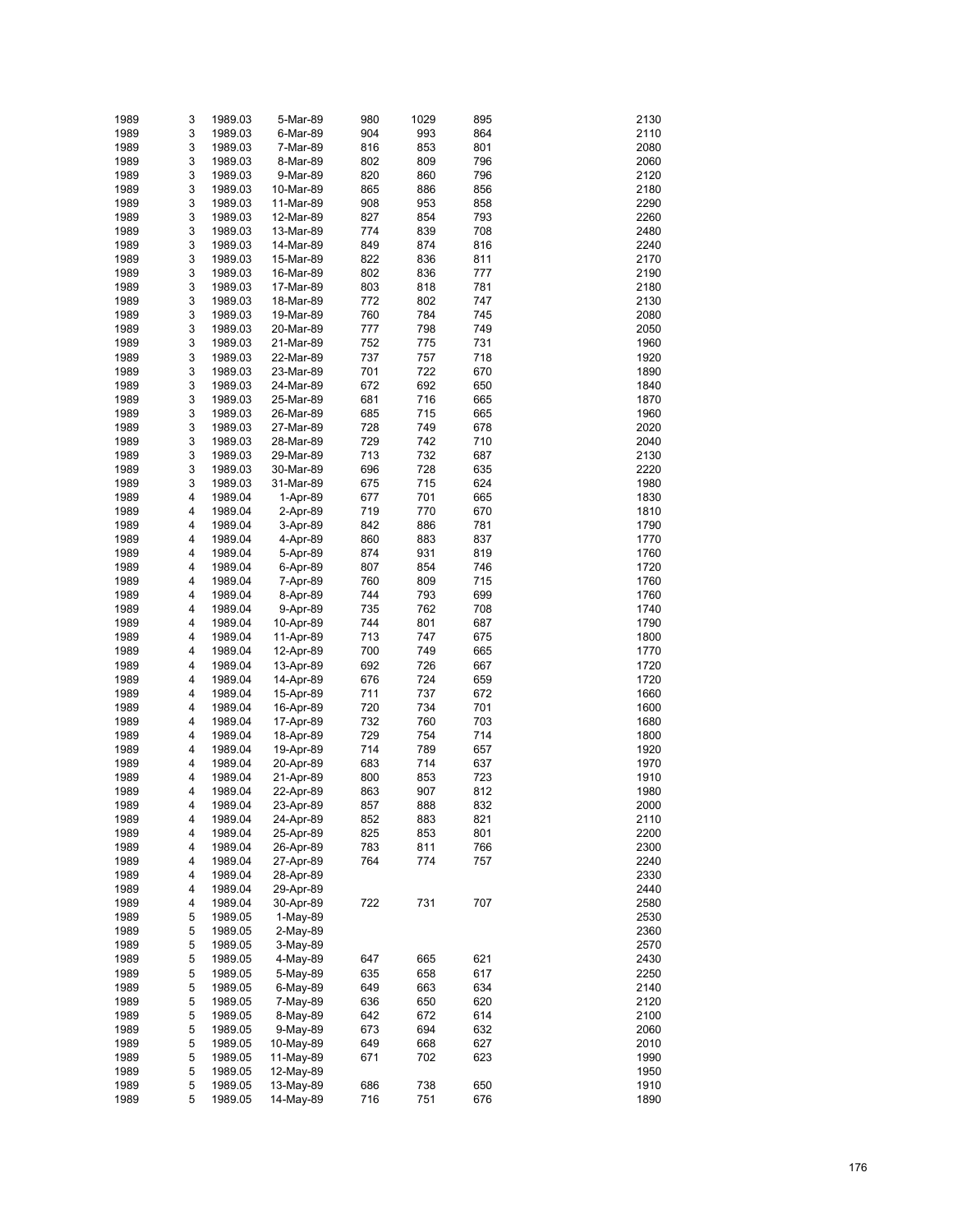| 1989 | 5 | 1989.05 | 15-May-89 | 748 | 785 | 708 | 1830 |
|------|---|---------|-----------|-----|-----|-----|------|
| 1989 | 5 | 1989.05 |           | 726 | 757 | 696 | 1770 |
|      |   |         | 16-May-89 |     |     |     |      |
| 1989 | 5 | 1989.05 | 17-May-89 | 723 | 757 | 692 | 1780 |
| 1989 | 5 | 1989.05 | 18-May-89 | 776 | 813 | 735 | 1740 |
| 1989 | 5 | 1989.05 | 19-May-89 | 753 | 768 | 736 | 1680 |
| 1989 | 5 | 1989.05 | 20-May-89 | 761 | 812 | 720 | 1700 |
| 1989 | 5 | 1989.05 | 21-May-89 | 720 | 771 | 656 | 1790 |
| 1989 | 5 | 1989.05 | 22-May-89 | 667 | 726 | 635 | 1800 |
| 1989 | 5 | 1989.05 | 23-May-89 | 684 | 707 | 666 | 1780 |
| 1989 | 5 | 1989.05 |           | 649 | 670 | 634 | 1760 |
|      |   |         | 24-May-89 |     |     |     |      |
| 1989 | 5 | 1989.05 | 25-May-89 | 670 | 691 | 634 | 1720 |
| 1989 | 5 | 1989.05 | 26-May-89 | 645 | 657 | 632 | 1750 |
| 1989 | 5 | 1989.05 | 27-May-89 | 652 | 673 | 622 | 1800 |
| 1989 | 5 | 1989.05 | 28-May-89 | 659 | 687 | 639 | 1800 |
| 1989 | 5 | 1989.05 | 29-May-89 | 671 | 684 | 655 | 1820 |
| 1989 | 5 | 1989.05 | 30-May-89 | 665 | 681 | 651 | 1810 |
| 1989 | 5 | 1989.05 | 31-May-89 | 660 | 679 | 629 | 1790 |
| 1989 | 6 | 1989.06 | 1-Jun-89  | 694 | 732 | 661 | 1780 |
|      | 6 |         |           |     | 752 |     |      |
| 1989 |   | 1989.06 | 2-Jun-89  | 736 |     | 715 | 1660 |
| 1989 | 6 | 1989.06 | 3-Jun-89  | 715 | 740 | 677 | 1650 |
| 1989 | 6 | 1989.06 | 4-Jun-89  | 747 | 781 | 719 | 1760 |
| 1989 | 6 | 1989.06 | 5-Jun-89  | 746 | 773 | 718 | 1760 |
| 1989 | 6 | 1989.06 | 6-Jun-89  | 724 | 755 | 684 | 1690 |
| 1989 | 6 | 1989.06 | 7-Jun-89  | 701 | 740 | 663 | 1670 |
| 1989 | 6 | 1989.06 | 8-Jun-89  | 693 | 705 | 664 | 1600 |
| 1989 | 6 | 1989.06 | 9-Jun-89  | 698 | 756 | 661 | 1530 |
|      |   |         |           |     |     |     |      |
| 1989 | 6 | 1989.06 | 10-Jun-89 | 774 | 790 | 746 | 1530 |
| 1989 | 6 | 1989.06 | 11-Jun-89 | 821 | 867 | 764 | 1550 |
| 1989 | 6 | 1989.06 | 12-Jun-89 | 828 | 851 | 792 | 1580 |
| 1989 | 6 | 1989.06 | 13-Jun-89 | 834 | 895 | 768 | 1520 |
| 1989 | 6 | 1989.06 | 14-Jun-89 |     |     |     | 1480 |
| 1989 | 6 | 1989.06 | 15-Jun-89 |     |     |     | 1450 |
| 1989 | 6 | 1989.06 | 16-Jun-89 | 846 | 878 | 812 | 1460 |
| 1989 | 6 | 1989.06 | 17-Jun-89 | 842 | 865 | 802 | 1430 |
| 1989 | 6 | 1989.06 | 18-Jun-89 | 885 | 936 | 830 | 1470 |
|      |   |         |           |     |     |     |      |
| 1989 | 6 | 1989.06 | 19-Jun-89 | 891 | 907 | 876 | 1540 |
| 1989 | 6 | 1989.06 | 20-Jun-89 | 924 | 965 | 882 | 1410 |
| 1989 | 6 | 1989.06 | 21-Jun-89 | 871 | 916 | 844 | 1470 |
| 1989 | 6 | 1989.06 | 22-Jun-89 | 844 | 869 | 817 | 1600 |
| 1989 | 6 | 1989.06 | 23-Jun-89 | 731 | 814 | 645 | 1610 |
| 1989 | 6 | 1989.06 | 24-Jun-89 | 633 | 650 | 618 | 1700 |
| 1989 | 6 | 1989.06 | 25-Jun-89 | 695 | 722 | 652 | 1600 |
| 1989 | 6 | 1989.06 | 26-Jun-89 | 715 | 735 | 700 | 1640 |
| 1989 | 6 | 1989.06 | 27-Jun-89 | 712 | 741 | 685 | 1620 |
|      |   |         |           |     |     |     |      |
| 1989 | 6 | 1989.06 | 28-Jun-89 | 681 | 695 | 660 | 1620 |
| 1989 | 6 | 1989.06 | 29-Jun-89 | 742 | 784 | 692 | 1560 |
| 1989 | 6 | 1989.06 | 30-Jun-89 | 751 | 772 | 724 | 1550 |
| 1989 | 7 | 1989.07 | 1-Jul-89  | 738 | 761 | 716 | 1490 |
| 1989 | 7 | 1989.07 | 2-Jul-89  | 801 | 840 | 760 | 1500 |
| 1989 | 7 | 1989.07 | 3-Jul-89  | 804 | 828 | 760 | 1550 |
| 1989 | 7 | 1989.07 | 4-Jul-89  | 801 | 827 | 759 | 1460 |
| 1989 | 7 | 1989.07 | 5-Jul-89  | 725 | 760 | 701 | 1470 |
| 1989 | 7 | 1989.07 | 6-Jul-89  | 739 | 781 | 698 | 1390 |
|      |   |         |           |     |     |     |      |
| 1989 | 7 | 1989.07 | 7-Jul-89  | 763 | 816 | 708 | 1300 |
| 1989 | 7 | 1989.07 | 8-Jul-89  | 811 | 845 | 772 | 1200 |
| 1989 | 7 | 1989.07 | 9-Jul-89  | 816 | 844 | 772 | 1190 |
| 1989 | 7 | 1989.07 | 10-Jul-89 | 770 | 793 | 744 | 1230 |
| 1989 | 7 | 1989.07 | 11-Jul-89 | 744 | 777 | 712 | 1240 |
| 1989 | 7 | 1989.07 | 12-Jul-89 | 741 | 781 | 704 | 1280 |
| 1989 | 7 | 1989.07 | 13-Jul-89 | 759 | 787 | 723 | 1320 |
| 1989 | 7 | 1989.07 | 14-Jul-89 | 718 | 747 | 683 | 1320 |
| 1989 | 7 | 1989.07 | 15-Jul-89 | 694 | 735 | 642 | 1370 |
| 1989 | 7 | 1989.07 |           | 767 | 806 | 706 | 1360 |
|      |   |         | 16-Jul-89 |     |     |     |      |
| 1989 | 7 | 1989.07 | 17-Jul-89 | 770 | 789 | 745 | 1350 |
| 1989 | 7 | 1989.07 | 18-Jul-89 | 779 | 808 | 750 | 1340 |
| 1989 | 7 | 1989.07 | 19-Jul-89 | 733 | 751 | 707 | 1250 |
| 1989 | 7 | 1989.07 | 20-Jul-89 | 743 | 759 | 727 | 1220 |
| 1989 | 7 | 1989.07 | 21-Jul-89 | 748 | 767 | 713 | 1210 |
| 1989 | 7 | 1989.07 | 22-Jul-89 | 740 | 785 | 700 | 1200 |
| 1989 | 7 | 1989.07 | 23-Jul-89 | 796 | 823 | 777 | 1250 |
| 1989 | 7 | 1989.07 | 24-Jul-89 | 751 | 777 | 706 | 1280 |
|      |   |         |           |     |     |     |      |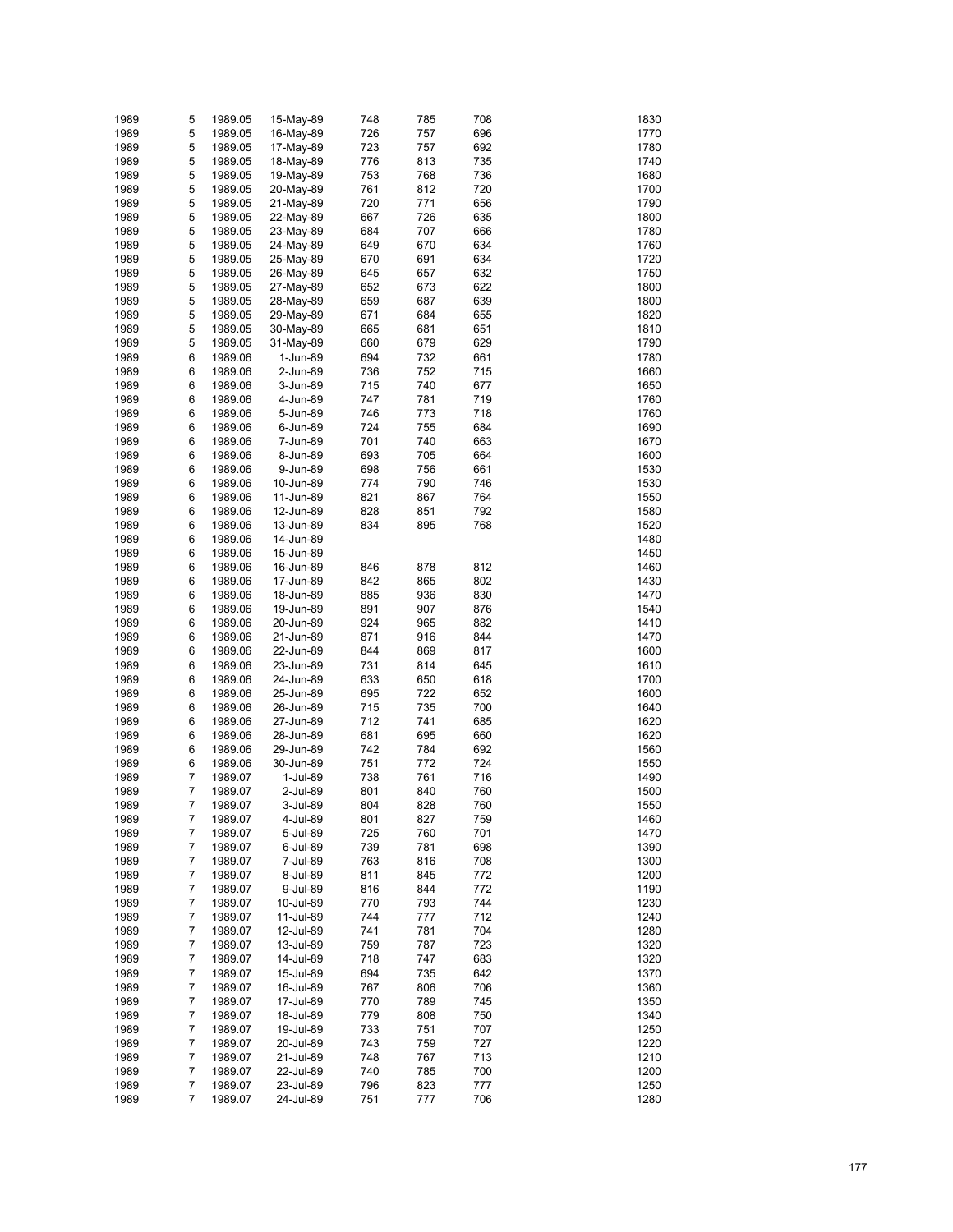| 1989 | 7              | 1989.07 | 25-Jul-89  | 745 | 783 | 696 | 1210 |
|------|----------------|---------|------------|-----|-----|-----|------|
| 1989 | 7              | 1989.07 | 26-Jul-89  | 768 | 793 | 743 | 1190 |
| 1989 | 7              | 1989.07 | 27-Jul-89  | 730 | 764 | 679 | 1220 |
| 1989 | 7              | 1989.07 | 28-Jul-89  |     |     |     | 1120 |
| 1989 | $\overline{7}$ | 1989.07 | 29-Jul-89  |     |     |     | 1090 |
| 1989 | $\overline{7}$ |         | 30-Jul-89  |     |     |     | 1070 |
|      | $\overline{7}$ | 1989.07 |            |     |     |     |      |
| 1989 |                | 1989.07 | 31-Jul-89  |     |     |     | 1130 |
| 1989 | 8              | 1989.08 | 1-Aug-89   | 760 | 772 | 738 | 1120 |
| 1989 | 8              | 1989.08 | 2-Aug-89   | 719 | 749 | 683 | 1120 |
| 1989 | 8              | 1989.08 | 3-Aug-89   | 721 | 742 | 687 | 1150 |
| 1989 | 8              | 1989.08 | 4-Aug-89   | 687 | 711 | 673 | 1180 |
| 1989 | 8              | 1989.08 | 5-Aug-89   | 727 | 766 | 686 | 1150 |
| 1989 | 8              | 1989.08 | 6-Aug-89   | 797 | 833 | 754 | 1130 |
| 1989 | 8              | 1989.08 | 7-Aug-89   | 724 | 748 | 684 | 1220 |
| 1989 | 8              | 1989.08 | 8-Aug-89   | 721 | 752 | 681 | 1200 |
| 1989 | 8              | 1989.08 | 9-Aug-89   | 724 | 770 | 665 | 1180 |
| 1989 | 8              | 1989.08 | 10-Aug-89  | 780 | 806 | 768 | 1130 |
| 1989 | 8              | 1989.08 | 11-Aug-89  | 795 | 824 | 782 | 1080 |
| 1989 | 8              | 1989.08 | 12-Aug-89  | 838 | 871 | 824 | 1070 |
| 1989 | 8              | 1989.08 | 13-Aug-89  | 871 | 907 | 836 | 1070 |
| 1989 | 8              | 1989.08 | 14-Aug-89  | 907 | 927 | 890 | 1100 |
| 1989 | 8              | 1989.08 | 15-Aug-89  | 902 | 924 | 886 | 984  |
| 1989 | 8              |         |            | 914 | 925 | 906 | 985  |
|      |                | 1989.08 | 16-Aug-89  |     |     |     |      |
| 1989 | 8              | 1989.08 | 17-Aug-89  | 813 | 918 | 678 | 1070 |
| 1989 | 8              | 1989.08 | 18-Aug-89  | 705 | 737 | 676 | 1110 |
| 1989 | 8              | 1989.08 | 19-Aug-89  | 742 | 771 | 715 | 1140 |
| 1989 | 8              | 1989.08 | 20-Aug-89  | 744 | 787 | 705 | 1220 |
| 1989 | 8              | 1989.08 | 21-Aug-89  | 763 | 784 | 733 | 1360 |
| 1989 | 8              | 1989.08 | 22-Aug-89  | 750 | 779 | 711 | 1320 |
| 1989 | 8              | 1989.08 | 23-Aug-89  | 782 | 854 | 694 | 1260 |
| 1989 | 8              | 1989.08 | 24-Aug-89  | 823 | 849 | 785 | 1190 |
| 1989 | 8              | 1989.08 | 25-Aug-89  | 773 | 816 | 730 | 1170 |
| 1989 | 8              | 1989.08 | 26-Aug-89  | 782 | 817 | 734 | 1150 |
| 1989 | 8              | 1989.08 | 27-Aug-89  | 755 | 802 | 709 | 1240 |
| 1989 | 8              | 1989.08 | 28-Aug-89  | 722 | 763 | 687 | 1370 |
| 1989 | 8              | 1989.08 | 29-Aug-89  | 701 | 720 | 687 | 1290 |
| 1989 | 8              | 1989.08 | 30-Aug-89  | 688 | 714 | 655 | 1260 |
| 1989 | 8              | 1989.08 | 31-Aug-89  | 717 | 768 | 680 | 1230 |
| 1989 | 9              | 1989.09 | $1-Sep-89$ | 758 | 808 | 690 | 1180 |
| 1989 | 9              | 1989.09 | $2-Sep-89$ | 854 | 911 | 792 | 1110 |
|      |                |         |            |     |     |     |      |
| 1989 | 9              | 1989.09 | 3-Sep-89   | 883 | 898 | 860 | 1130 |
| 1989 | 9              | 1989.09 | 4-Sep-89   | 840 | 867 | 805 | 1210 |
| 1989 | 9              | 1989.09 | 5-Sep-89   | 808 | 851 | 770 | 1190 |
| 1989 | 9              | 1989.09 | $6-Sep-89$ | 818 | 861 | 783 | 1170 |
| 1989 | 9              | 1989.09 | 7-Sep-89   | 798 | 839 | 756 | 1190 |
| 1989 | 9              | 1989.09 | 8-Sep-89   | 778 | 807 | 746 | 1210 |
| 1989 | 9              | 1989.09 | 9-Sep-89   | 728 | 756 | 696 | 1310 |
| 1989 | 9              | 1989.09 | 10-Sep-89  | 733 | 770 | 700 | 1300 |
| 1989 | 9              | 1989.09 | 11-Sep-89  | 720 | 735 | 705 | 1300 |
| 1989 | 9              | 1989.09 | 12-Sep-89  | 726 | 757 | 693 | 1280 |
| 1989 | 9              | 1989.09 | 13-Sep-89  | 725 | 747 | 687 | 1260 |
| 1989 | 9              | 1989.09 | 14-Sep-89  | 769 | 821 | 713 | 1250 |
| 1989 | 9              | 1989.09 | 15-Sep-89  | 819 | 858 | 788 | 1170 |
| 1989 | 9              | 1989.09 | 16-Sep-89  | 778 | 817 | 750 | 1220 |
| 1989 | 9              | 1989.09 | 17-Sep-89  | 733 | 766 | 685 | 1470 |
| 1989 | 9              | 1989.09 | 18-Sep-89  | 634 | 683 | 572 | 1690 |
| 1989 | 9              | 1989.09 | 19-Sep-89  | 586 | 595 | 573 | 1780 |
| 1989 | 9              | 1989.09 | 20-Sep-89  | 646 | 699 | 577 | 1690 |
| 1989 | 9              | 1989.09 | 21-Sep-89  | 722 | 757 | 681 | 1540 |
| 1989 | 9              | 1989.09 | 22-Sep-89  | 788 | 821 | 746 | 1410 |
|      |                |         |            |     |     |     |      |
| 1989 | 9              | 1989.09 | 23-Sep-89  | 802 | 827 | 772 | 1390 |
| 1989 | 9              | 1989.09 | 24-Sep-89  | 824 | 843 | 803 | 1380 |
| 1989 | 9              | 1989.09 | 25-Sep-89  | 806 | 829 | 788 | 1420 |
| 1989 | 9              | 1989.09 | 26-Sep-89  | 810 | 822 | 794 | 1410 |
| 1989 | 9              | 1989.09 | 27-Sep-89  | 816 | 845 | 795 | 1390 |
| 1989 | 9              | 1989.09 | 28-Sep-89  | 849 | 870 | 815 | 1360 |
| 1989 | 9              | 1989.09 | 29-Sep-89  | 792 | 824 | 725 | 1500 |
| 1989 | 9              | 1989.09 | 30-Sep-89  | 716 | 729 | 704 | 1670 |
| 1989 | 10             | 1989.1  | 1-Oct-89   | 755 | 774 | 733 | 1600 |
| 1989 | 10             | 1989.1  | 2-Oct-89   | 802 | 833 | 771 | 1500 |
| 1989 | 10             | 1989.1  | 3-Oct-89   | 811 | 825 | 801 | 1440 |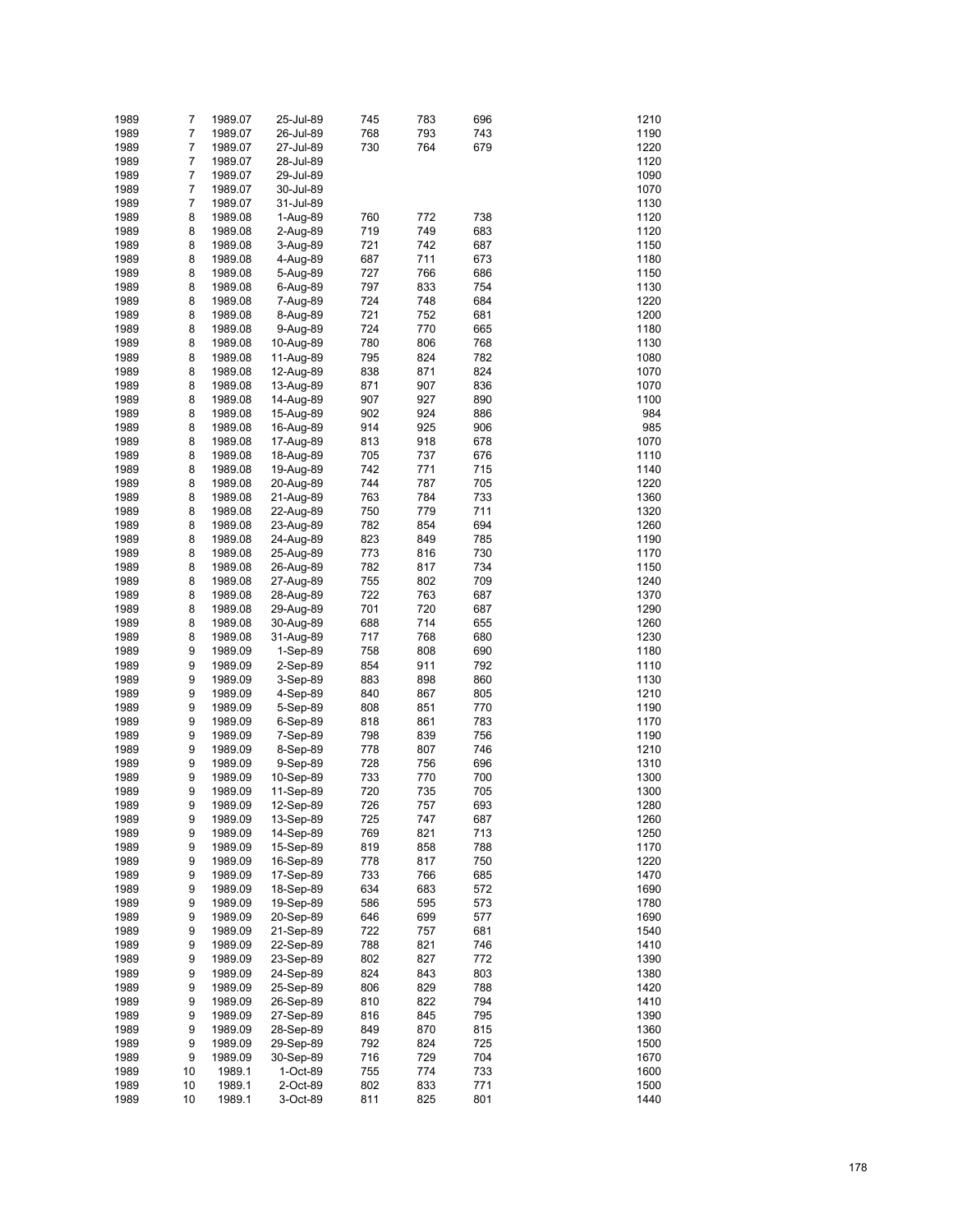| 1989 | 10 | 1989.1  | 4-Oct-89  | 819 | 837 | 801 | 1390 |
|------|----|---------|-----------|-----|-----|-----|------|
| 1989 | 10 | 1989.1  | 5-Oct-89  | 820 |     |     | 1310 |
| 1989 | 10 | 1989.1  | 6-Oct-89  | 908 | 926 | 855 | 1250 |
| 1989 | 10 | 1989.1  | 7-Oct-89  | 920 | 947 | 884 | 1230 |
| 1989 |    | 1989.1  |           | 907 | 942 | 869 | 1250 |
|      | 10 |         | 8-Oct-89  |     |     |     |      |
| 1989 | 10 | 1989.1  | 9-Oct-89  | 906 | 934 | 878 | 1210 |
| 1989 | 10 | 1989.1  | 10-Oct-89 | 890 | 907 | 872 | 1200 |
| 1989 | 10 | 1989.1  | 11-Oct-89 | 846 | 869 | 572 | 1220 |
| 1989 | 10 | 1989.1  | 12-Oct-89 |     |     |     | 1240 |
| 1989 | 10 | 1989.1  | 13-Oct-89 | 838 | 865 | 822 | 1290 |
| 1989 | 10 | 1989.1  | 14-Oct-89 | 779 | 828 | 732 | 1330 |
| 1989 | 10 | 1989.1  | 15-Oct-89 | 718 | 733 | 701 | 1330 |
| 1989 | 10 | 1989.1  | 16-Oct-89 | 739 | 780 | 708 | 1330 |
| 1989 | 10 | 1989.1  | 17-Oct-89 | 649 | 744 | 576 | 1590 |
| 1989 | 10 | 1989.1  | 18-Oct-89 | 623 | 689 | 568 | 1600 |
| 1989 | 10 | 1989.1  | 19-Oct-89 | 702 | 730 | 658 | 1450 |
| 1989 | 10 | 1989.1  |           | 735 | 744 | 716 | 1370 |
|      |    |         | 20-Oct-89 |     |     |     |      |
| 1989 | 10 | 1989.1  | 21-Oct-89 | 721 | 742 | 699 | 1350 |
| 1989 | 10 | 1989.1  | 22-Oct-89 | 708 | 732 | 687 | 1310 |
| 1989 | 10 | 1989.1  | 23-Oct-89 | 760 | 778 | 737 | 1340 |
| 1989 | 10 | 1989.1  | 24-Oct-89 | 703 | 758 | 654 | 1490 |
| 1989 | 10 | 1989.1  | 25-Oct-89 | 672 | 682 | 661 | 1620 |
| 1989 | 10 | 1989.1  | 26-Oct-89 | 659 | 675 | 638 | 1620 |
| 1989 | 10 | 1989.1  | 27-Oct-89 | 685 | 719 | 663 | 1590 |
| 1989 | 10 | 1989.1  | 28-Oct-89 | 686 | 701 | 663 | 1580 |
| 1989 | 10 | 1989.1  | 29-Oct-89 | 736 | 767 | 698 | 1500 |
| 1989 | 10 | 1989.1  | 30-Oct-89 | 782 | 813 | 752 | 1470 |
| 1989 | 10 | 1989.1  |           | 803 | 822 | 788 | 1430 |
|      |    |         | 31-Oct-89 |     |     |     |      |
| 1989 | 11 | 1989.11 | 1-Nov-89  | 826 | 841 | 809 | 1390 |
| 1989 | 11 | 1989.11 | 2-Nov-89  | 841 | 853 | 828 | 1370 |
| 1989 | 11 | 1989.11 | 3-Nov-89  | 826 | 840 | 810 | 1430 |
| 1989 | 11 | 1989.11 | 4-Nov-89  | 785 | 822 | 764 | 1470 |
| 1989 | 11 | 1989.11 | 5-Nov-89  | 769 | 781 | 751 | 1460 |
| 1989 | 11 | 1989.11 | 6-Nov-89  | 814 | 847 | 774 | 1420 |
| 1989 | 11 | 1989.11 | 7-Nov-89  | 833 | 857 | 807 | 1400 |
| 1989 | 11 | 1989.11 | 8-Nov-89  | 832 | 847 | 811 | 1390 |
| 1989 | 11 | 1989.11 | 9-Nov-89  | 837 | 862 | 809 | 1380 |
| 1989 | 11 | 1989.11 | 10-Nov-89 | 832 | 854 | 812 | 1380 |
| 1989 | 11 | 1989.11 |           | 810 | 830 | 791 | 1370 |
|      |    |         | 11-Nov-89 |     |     |     |      |
| 1989 | 11 | 1989.11 | 12-Nov-89 | 826 | 854 | 808 | 1370 |
| 1989 | 11 | 1989.11 | 13-Nov-89 | 810 | 822 | 793 | 1380 |
| 1989 | 11 | 1989.11 | 14-Nov-89 | 826 | 861 | 799 | 1380 |
| 1989 | 11 | 1989.11 | 15-Nov-89 | 804 | 815 | 788 | 1400 |
| 1989 | 11 | 1989.11 | 16-Nov-89 | 807 | 828 | 784 | 1390 |
| 1989 | 11 | 1989.11 | 17-Nov-89 | 808 | 829 | 792 | 1390 |
| 1989 | 11 | 1989.11 | 18-Nov-89 | 807 | 828 | 784 | 1390 |
| 1989 | 11 | 1989.11 | 19-Nov-89 | 819 | 852 | 789 | 1380 |
| 1989 | 11 | 1989.11 | 20-Nov-89 | 821 | 844 | 789 | 1360 |
| 1989 | 11 | 1989.11 | 21-Nov-89 | 838 | 860 | 819 | 1370 |
| 1989 |    |         |           | 809 |     |     |      |
|      | 11 | 1989.11 | 22-Nov-89 |     | 825 | 794 | 1380 |
| 1989 | 11 | 1989.11 | 23-Nov-89 | 831 | 854 | 798 | 1360 |
| 1989 | 11 | 1989.11 | 24-Nov-89 | 826 | 840 | 815 | 1350 |
| 1989 | 11 | 1989.11 | 25-Nov-89 | 818 | 827 | 805 | 1370 |
| 1989 | 11 | 1989.11 | 26-Nov-89 | 811 | 834 | 788 | 1450 |
| 1989 | 11 | 1989.11 | 27-Nov-89 | 807 | 839 | 773 | 1480 |
| 1989 | 11 | 1989.11 | 28-Nov-89 | 836 | 895 | 795 | 1470 |
| 1989 | 11 | 1989.11 | 29-Nov-89 | 850 | 868 | 828 | 1500 |
| 1989 | 11 | 1989.11 | 30-Nov-89 | 818 | 865 | 796 | 1500 |
| 1989 | 12 | 1989.12 | 1-Dec-89  | 817 | 852 | 795 | 1500 |
| 1989 | 12 | 1989.12 | 2-Dec-89  | 772 | 789 | 740 | 1490 |
|      |    |         |           |     |     |     |      |
| 1989 | 12 | 1989.12 | 3-Dec-89  | 806 | 845 | 768 | 1450 |
| 1989 | 12 | 1989.12 | 4-Dec-89  | 843 | 861 | 828 | 1440 |
| 1989 | 12 | 1989.12 | 5-Dec-89  |     |     |     | 1480 |
| 1989 | 12 | 1989.12 | 6-Dec-89  |     |     |     | 1500 |
| 1989 | 12 | 1989.12 | 7-Dec-89  | 831 | 844 | 821 | 1510 |
| 1989 | 12 | 1989.12 | 8-Dec-89  | 832 | 844 | 819 | 1500 |
| 1989 | 12 | 1989.12 | 9-Dec-89  | 845 | 865 | 830 | 1480 |
| 1989 | 12 | 1989.12 | 10-Dec-89 | 873 | 898 | 841 | 1450 |
| 1989 | 12 | 1989.12 | 11-Dec-89 | 863 | 888 | 823 | 1420 |
| 1989 | 12 | 1989.12 | 12-Dec-89 | 905 | 950 | 857 | 1400 |
| 1989 | 12 | 1989.12 | 13-Dec-89 | 930 | 942 | 916 | 1390 |
|      |    |         |           |     |     |     |      |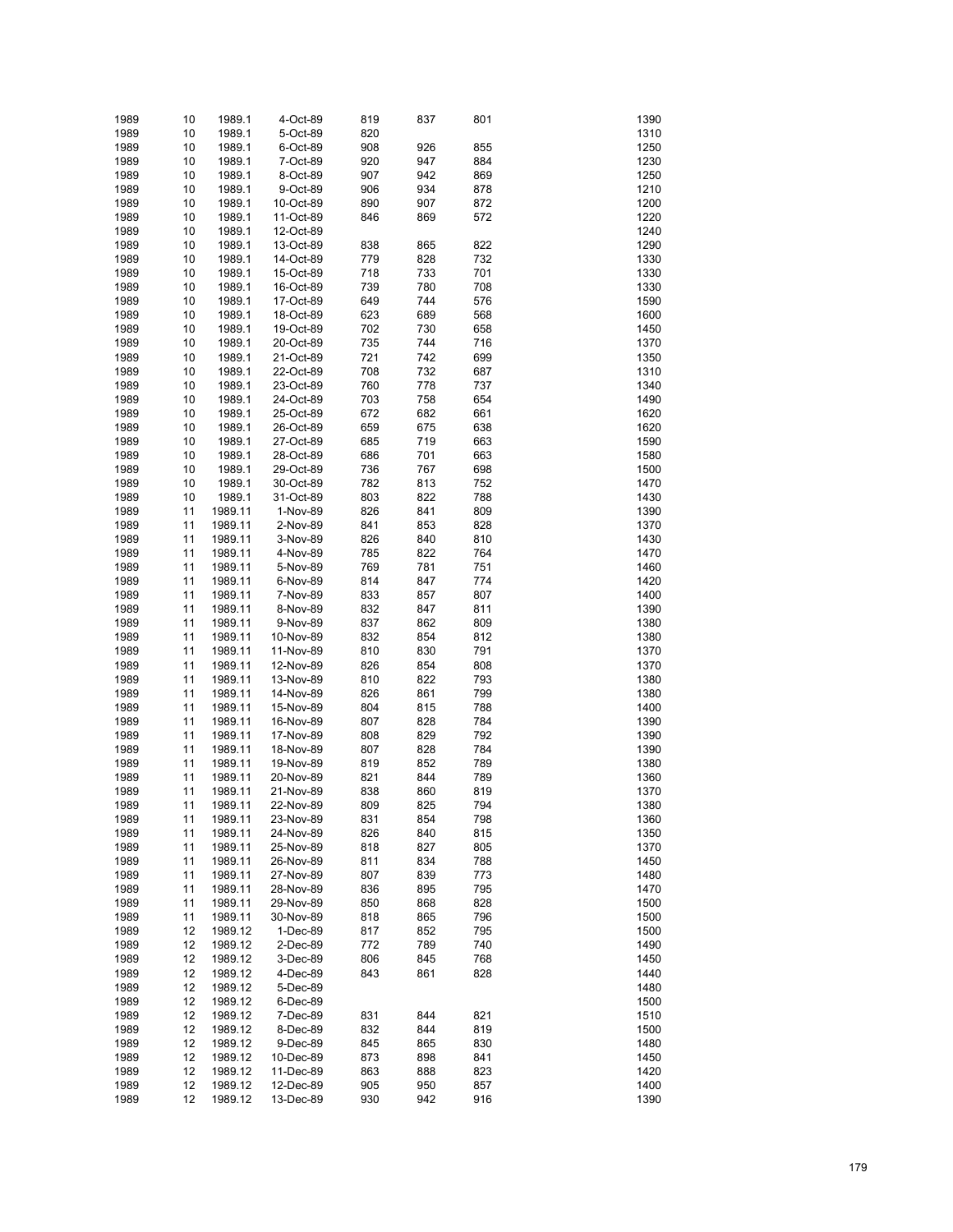| 1989 | 12                      | 1989.12 | 14-Dec-89 | 930  | 949  | 914  | 1380 |
|------|-------------------------|---------|-----------|------|------|------|------|
| 1989 | 12                      | 1989.12 | 15-Dec-89 | 931  | 957  | 802  | 1390 |
| 1989 | 12                      | 1989.12 | 16-Dec-89 | 911  | 934  | 883  | 1430 |
| 1989 | 12                      | 1989.12 | 17-Dec-89 | 857  | 880  | 826  | 1420 |
| 1989 | 12                      | 1989.12 | 18-Dec-89 |      |      |      | 1350 |
| 1989 | 12                      | 1989.12 | 19-Dec-89 |      |      |      | 1290 |
| 1989 |                         |         |           |      |      |      | 1300 |
|      | 12                      | 1989.12 | 20-Dec-89 |      |      |      |      |
| 1989 | 12                      | 1989.12 | 21-Dec-89 | 1001 | 1013 | 990  | 1320 |
| 1989 | 12                      | 1989.12 | 22-Dec-89 | 1014 | 1056 | 977  | 1360 |
| 1989 | 12                      | 1989.12 | 23-Dec-89 | 1032 | 1046 | 1019 | 1350 |
| 1989 | 12                      | 1989.12 | 24-Dec-89 | 1038 | 1044 | 1033 | 1330 |
| 1989 | 12                      | 1989.12 | 25-Dec-89 | 1050 | 1068 | 1032 | 1310 |
| 1989 | 12                      | 1989.12 | 26-Dec-89 | 1073 | 1088 | 1060 | 1290 |
| 1989 | 12                      | 1989.12 | 27-Dec-89 | 1070 | 1086 | 1055 | 1270 |
| 1989 | 12                      | 1989.12 | 28-Dec-89 | 1074 | 1089 | 1063 | 1270 |
| 1989 | 12                      | 1989.12 | 29-Dec-89 |      |      |      | 1250 |
| 1989 | 12                      | 1989.12 | 30-Dec-89 |      |      |      | 1260 |
| 1989 | 12                      | 1989.12 | 31-Dec-89 |      |      |      | 1240 |
| 1990 | $\mathbf{1}$            | 1990.01 | 1-Jan-90  |      |      |      | 1220 |
| 1990 | 1                       | 1990.01 | 2-Jan-90  | 1114 | 1136 | 1089 | 1210 |
| 1990 | 1                       | 1990.01 | 3-Jan-90  | 1093 | 1117 | 1076 | 1190 |
| 1990 | 1                       | 1990.01 | 4-Jan-90  | 1115 | 1145 | 1079 | 1170 |
| 1990 | 1                       | 1990.01 | 5-Jan-90  | 1141 | 1165 | 1104 | 1190 |
|      | 1                       |         |           |      |      |      | 1200 |
| 1990 |                         | 1990.01 | 6-Jan-90  | 1138 | 1160 | 1123 |      |
| 1990 | 1                       | 1990.01 | 7-Jan-90  | 1128 | 1154 | 1107 | 1200 |
| 1990 | 1                       | 1990.01 | 8-Jan-90  | 1129 | 1173 | 1096 | 1180 |
| 1990 | 1                       | 1990.01 | 9-Jan-90  | 1121 | 1136 | 1100 | 1170 |
| 1990 | 1                       | 1990.01 | 10-Jan-90 | 1151 | 1186 | 1108 | 1170 |
| 1990 | 1                       | 1990.01 | 11-Jan-90 | 1158 | 1170 | 1147 | 1180 |
| 1990 | 1                       | 1990.01 | 12-Jan-90 | 1133 | 1154 | 1115 | 1180 |
| 1990 | 1                       | 1990.01 | 13-Jan-90 | 1106 | 1142 | 1083 | 1250 |
| 1990 | 1                       | 1990.01 | 14-Jan-90 | 1084 | 1101 | 1076 | 1310 |
| 1990 | 1                       | 1990.01 | 15-Jan-90 | 1047 | 1083 | 1025 | 1350 |
| 1990 | 1                       | 1990.01 | 16-Jan-90 | 1030 | 1061 | 997  | 1370 |
| 1990 | 1                       | 1990.01 | 17-Jan-90 | 1093 | 1120 | 1066 | 1350 |
| 1990 | 1                       | 1990.01 | 18-Jan-90 | 1107 | 1139 | 1081 | 1340 |
| 1990 | 1                       | 1990.01 | 19-Jan-90 | 1119 | 1171 | 1066 | 1310 |
| 1990 | 1                       | 1990.01 | 20-Jan-90 | 1119 | 1149 | 1090 | 1300 |
| 1990 | 1                       | 1990.01 | 21-Jan-90 | 1075 | 1098 | 1049 | 1280 |
| 1990 | 1                       | 1990.01 | 22-Jan-90 | 1132 | 1179 | 1085 | 1270 |
| 1990 | 1                       | 1990.01 | 23-Jan-90 | 1187 | 1222 | 1144 | 1270 |
|      |                         |         |           |      |      |      |      |
| 1990 | 1                       | 1990.01 | 24-Jan-90 | 1210 | 1240 | 1170 | 1260 |
| 1990 | 1                       | 1990.01 | 25-Jan-90 | 1182 | 1221 | 1155 | 1260 |
| 1990 | 1                       | 1990.01 | 26-Jan-90 | 1198 | 1233 | 1163 | 1230 |
| 1990 | 1                       | 1990.01 | 27-Jan-90 | 1194 | 1208 | 1171 | 1220 |
| 1990 | 1                       | 1990.01 | 28-Jan-90 | 1222 | 1259 | 1178 | 1210 |
| 1990 | 1                       | 1990.01 | 29-Jan-90 | 1217 | 1239 | 1176 | 1210 |
| 1990 | 1                       | 1990.01 | 30-Jan-90 | 1207 | 1230 | 1177 | 1210 |
| 1990 | 1                       | 1990.01 | 31-Jan-90 | 1172 | 1189 | 1144 | 1240 |
| 1990 | 2                       | 1990.02 | 1-Feb-90  | 1121 | 1151 | 1100 | 1220 |
| 1990 | 2                       | 1990.02 | 2-Feb-90  | 1116 | 1144 | 1080 | 1250 |
| 1990 | $\overline{\mathbf{c}}$ | 1990.02 | 3-Feb-90  | 1099 | 1118 | 1086 | 1260 |
| 1990 | $\overline{\mathbf{c}}$ | 1990.02 | 4-Feb-90  | 1120 | 1180 | 1076 | 1260 |
| 1990 | $\overline{\mathbf{c}}$ | 1990.02 | 5-Feb-90  | 1123 | 1151 | 1091 | 1310 |
| 1990 | $\overline{\mathbf{c}}$ | 1990.02 | 6-Feb-90  | 1187 | 1223 | 1144 | 1290 |
| 1990 | $\overline{\mathbf{c}}$ | 1990.02 | 7-Feb-90  | 1172 | 1192 | 1147 | 1310 |
| 1990 | $\overline{\mathbf{c}}$ | 1990.02 | 8-Feb-90  | 1117 | 1155 | 1084 | 1300 |
| 1990 | $\overline{\mathbf{c}}$ | 1990.02 | 9-Feb-90  | 1163 | 1217 | 1129 | 1300 |
| 1990 | $\overline{\mathbf{c}}$ | 1990.02 | 10-Feb-90 | 1175 | 1208 | 1131 | 1280 |
|      | $\overline{\mathbf{c}}$ | 1990.02 |           |      |      |      |      |
| 1990 | $\overline{\mathbf{c}}$ |         | 11-Feb-90 | 1193 | 1211 | 1174 | 1270 |
| 1990 |                         | 1990.02 | 12-Feb-90 | 1234 | 1268 | 1196 | 1260 |
| 1990 | $\overline{\mathbf{c}}$ | 1990.02 | 13-Feb-90 | 1198 | 1240 | 1165 | 1250 |
| 1990 | $\overline{\mathbf{c}}$ | 1990.02 | 14-Feb-90 | 1173 | 1199 | 1141 | 1220 |
| 1990 | $\overline{\mathbf{c}}$ | 1990.02 | 15-Feb-90 | 1222 | 1248 | 1198 | 1220 |
| 1990 | $\overline{\mathbf{c}}$ | 1990.02 | 16-Feb-90 | 1194 | 1225 | 1166 | 1250 |
| 1990 | $\overline{\mathbf{c}}$ | 1990.02 | 17-Feb-90 | 1135 | 1182 | 1084 | 1420 |
| 1990 | $\overline{\mathbf{c}}$ | 1990.02 | 18-Feb-90 | 1081 | 1119 | 1031 | 1520 |
| 1990 | $\overline{\mathbf{c}}$ | 1990.02 | 19-Feb-90 | 1111 | 1128 | 1074 | 1580 |
| 1990 | $\overline{\mathbf{c}}$ | 1990.02 | 20-Feb-90 | 1114 | 1149 | 1071 | 1630 |
| 1990 | $\overline{\mathbf{c}}$ | 1990.02 | 21-Feb-90 | 1053 | 1091 | 993  | 1660 |
| 1990 | 2                       | 1990.02 | 22-Feb-90 | 1036 | 1071 | 989  | 1630 |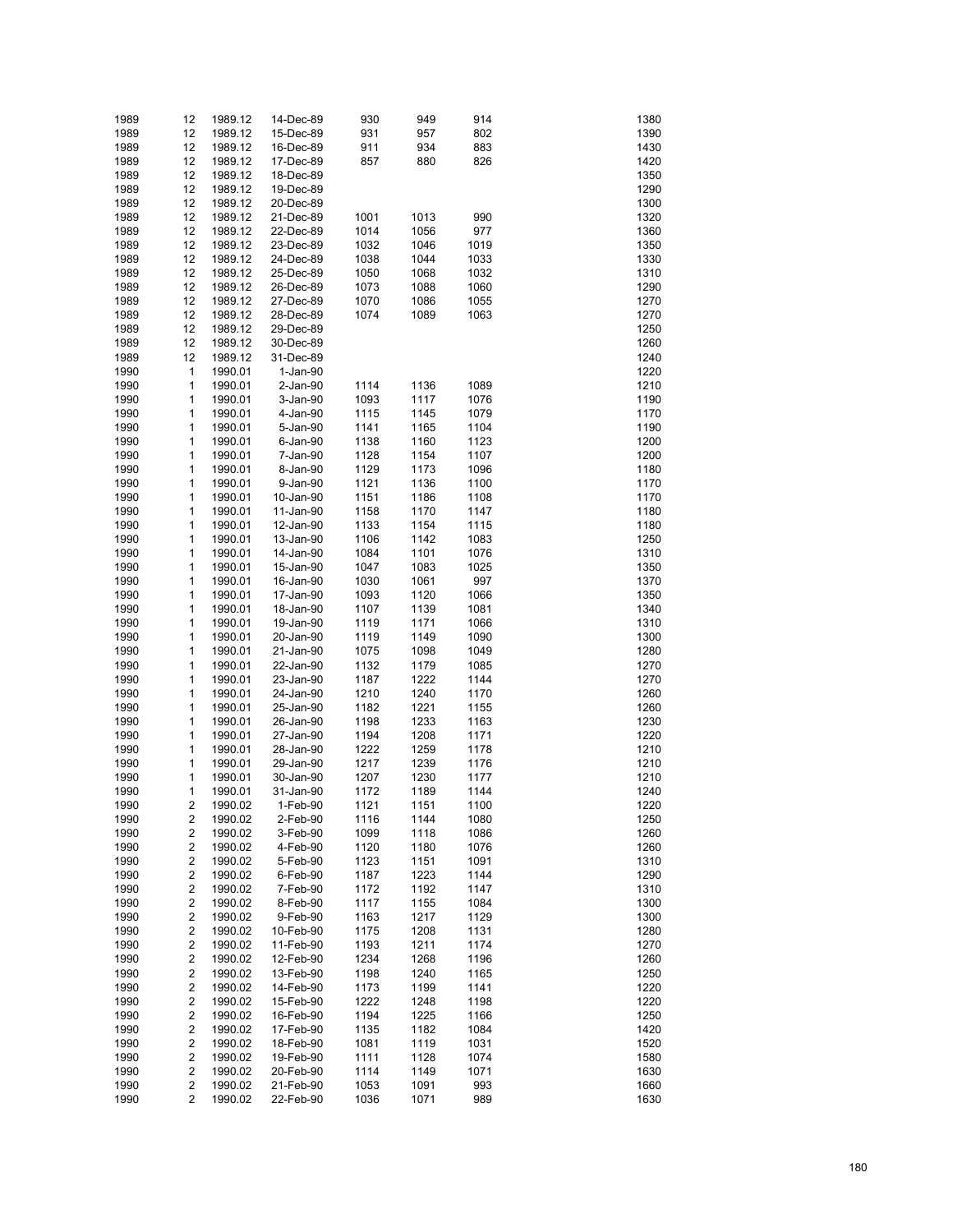| 1990 | 2                       | 1990.02 | 23-Feb-90  | 1091 | 1128 | 1050 | 1540 |
|------|-------------------------|---------|------------|------|------|------|------|
| 1990 | 2                       | 1990.02 | 24-Feb-90  | 1144 | 1173 | 1111 | 1460 |
| 1990 | $\overline{\mathbf{c}}$ | 1990.02 | 25-Feb-90  | 1213 | 1240 | 1176 | 1410 |
| 1990 | $\overline{\mathbf{c}}$ | 1990.02 | 26-Feb-90  | 1249 | 1275 | 1223 | 1390 |
| 1990 | $\overline{\mathbf{c}}$ | 1990.02 | 27-Feb-90  | 1243 | 1259 | 1213 | 1390 |
|      | $\overline{\mathbf{c}}$ |         |            |      |      |      |      |
| 1990 |                         | 1990.02 | 28-Feb-90  | 1238 | 1252 | 1218 | 1350 |
| 1990 | 3                       | 1990.03 | 1-Mar-90   | 1252 | 1280 | 1232 | 1340 |
| 1990 | 3                       | 1990.03 | 2-Mar-90   | 1174 | 1237 | 1139 | 1400 |
| 1990 | 3                       | 1990.03 | 3-Mar-90   | 1053 | 1102 | 994  | 1590 |
| 1990 | 3                       | 1990.03 | 4-Mar-90   | 961  | 989  | 928  | 1790 |
| 1990 | 3                       | 1990.03 | 5-Mar-90   | 950  | 986  | 916  | 1870 |
| 1990 | 3                       | 1990.03 | 6-Mar-90   | 942  | 970  | 916  | 1920 |
| 1990 | 3                       | 1990.03 | 7-Mar-90   | 886  | 901  | 861  | 1940 |
| 1990 | 3                       | 1990.03 | 8-Mar-90   | 855  | 886  | 829  | 1930 |
| 1990 | 3                       | 1990.03 | 9-Mar-90   | 856  | 890  | 816  | 1930 |
| 1990 | 3                       | 1990.03 | 10-Mar-90  | 831  | 843  | 820  | 1920 |
| 1990 | 3                       | 1990.03 | 11-Mar-90  | 846  | 862  | 825  | 1930 |
| 1990 | 3                       | 1990.03 | 12-Mar-90  | 903  | 934  | 856  | 1910 |
| 1990 | 3                       | 1990.03 | 13-Mar-90  | 932  | 949  | 916  | 1850 |
| 1990 | 3                       | 1990.03 | 14-Mar-90  | 857  | 911  | 829  | 1940 |
| 1990 | 3                       | 1990.03 | 15-Mar-90  | 829  | 845  | 798  | 1940 |
|      | 3                       |         |            |      | 794  |      |      |
| 1990 |                         | 1990.03 | 16-Mar-90  | 781  |      | 762  | 1920 |
| 1990 | 3                       | 1990.03 | 17-Mar-90  | 775  | 802  | 740  | 1910 |
| 1990 | 3                       | 1990.03 | 18-Mar-90  | 778  | 796  | 753  | 1910 |
| 1990 | 3                       | 1990.03 | 19-Mar-90  | 790  | 829  | 754  | 1900 |
| 1990 | 3                       | 1990.03 | 20-Mar-90  | 755  | 780  | 709  | 1810 |
| 1990 | 3                       | 1990.03 | 21-Mar-90  | 698  | 723  | 676  | 1720 |
| 1990 | 3                       | 1990.03 | 22-Mar-90  | 677  | 699  | 644  | 1660 |
| 1990 | 3                       | 1990.03 | 23-Mar-90  | 700  | 732  | 644  | 1670 |
| 1990 | 3                       | 1990.03 | 24-Mar-90  | 631  | 658  | 593  | 1650 |
| 1990 | 3                       | 1990.03 | 25-Mar-90  | 607  | 650  | 564  | 1590 |
| 1990 | 3                       | 1990.03 | 26-Mar-90  | 642  | 669  | 620  | 1590 |
| 1990 | 3                       | 1990.03 | 27-Mar-90  | 611  | 643  | 588  | 1620 |
| 1990 | 3                       | 1990.03 | 28-Mar-90  | 581  | 601  | 564  | 1670 |
| 1990 | 3                       | 1990.03 | 29-Mar-90  | 576  | 599  | 546  | 1630 |
| 1990 | 3                       | 1990.03 | 30-Mar-90  | 605  | 633  | 576  | 1620 |
|      | 3                       |         |            |      |      |      | 1500 |
| 1990 |                         | 1990.03 | 31-Mar-90  | 622  | 676  | 565  |      |
| 1990 | 4                       | 1990.04 | 1-Apr-90   | 619  | 653  | 568  | 1440 |
| 1990 | 4                       | 1990.04 | 2-Apr-90   | 634  | 681  | 579  | 1470 |
| 1990 | 4                       | 1990.04 | 3-Apr-90   | 679  | 711  | 639  | 1460 |
| 1990 | 4                       | 1990.04 | 4-Apr-90   | 668  | 698  | 646  | 1370 |
| 1990 | 4                       | 1990.04 | 5-Apr-90   |      |      |      | 1280 |
| 1990 | 4                       | 1990.04 | 6-Apr-90   |      |      |      | 1270 |
| 1990 | 4                       | 1990.04 | 7-Apr-90   | 680  | 715  | 643  | 1250 |
| 1990 | 4                       | 1990.04 | 8-Apr-90   | 695  | 714  | 664  | 1240 |
| 1990 | 4                       | 1990.04 | 9-Apr-90   | 707  | 752  | 665  | 1320 |
| 1990 | 4                       | 1990.04 | 10-Apr-90  | 805  | 849  | 722  | 1290 |
| 1990 | 4                       | 1990.04 | 11-Apr-90  | 822  | 872  | 751  | 1190 |
| 1990 | 4                       | 1990.04 | 12-Apr-90  | 825  | 847  | 797  | 1140 |
| 1990 | 4                       | 1990.04 | 13-Apr-90  | 814  | 845  | 762  | 1080 |
| 1990 | 4                       | 1990.04 | 14-Apr-90  | 778  | 808  | 726  | 1050 |
| 1990 | 4                       | 1990.04 | 15-Apr-90  | 757  | 788  | 720  | 1060 |
| 1990 | 4                       | 1990.04 | 16-Apr-90  | 787  | 807  | 768  | 1210 |
|      |                         |         |            |      |      |      |      |
| 1990 | 4                       | 1990.04 | 17-Apr-90  | 801  | 842  | 750  | 1190 |
| 1990 | 4                       | 1990.04 | 18-Apr-90  | 784  | 809  | 761  | 1170 |
| 1990 | 4                       | 1990.04 | 19-Apr-90  | 753  | 771  | 730  | 1140 |
| 1990 | 4                       | 1990.04 | 20-Apr-90  | 690  | 728  | 653  | 1210 |
| 1990 | 4                       | 1990.04 | 21-Apr-90  | 724  | 787  | 654  | 1250 |
| 1990 | 4                       | 1990.04 | 22-Apr-90  | 769  | 829  | 650  | 1380 |
| 1990 | 4                       | 1990.04 | 23-Apr-90  | 744  | 765  | 717  | 1600 |
| 1990 | 4                       | 1990.04 | 24-Apr-90  | 735  | 771  | 693  | 1680 |
| 1990 | 4                       | 1990.04 | 25-Apr-90  | 730  | 763  | 697  | 1590 |
| 1990 | 4                       | 1990.04 | 26-Apr-90  | 763  | 808  | 699  | 1600 |
| 1990 | 4                       | 1990.04 | 27-Apr-90  | 723  | 743  | 695  | 1470 |
| 1990 | 4                       | 1990.04 | 28-Apr-90  |      |      |      | 1350 |
| 1990 | 4                       | 1990.04 | 29-Apr-90  | 786  | 805  | 748  | 1270 |
| 1990 | 4                       | 1990.04 | 30-Apr-90  | 886  | 959  | 817  | 1260 |
| 1990 | 5                       | 1990.05 | $1-May-90$ | 811  | 900  | 666  | 1350 |
| 1990 | 5                       | 1990.05 | 2-May-90   | 671  | 701  | 634  | 1440 |
| 1990 | 5                       | 1990.05 |            | 669  | 683  | 653  | 1410 |
|      |                         |         | 3-May-90   |      |      |      |      |
| 1990 | 5                       | 1990.05 | 4-May-90   | 663  | 682  | 648  | 1390 |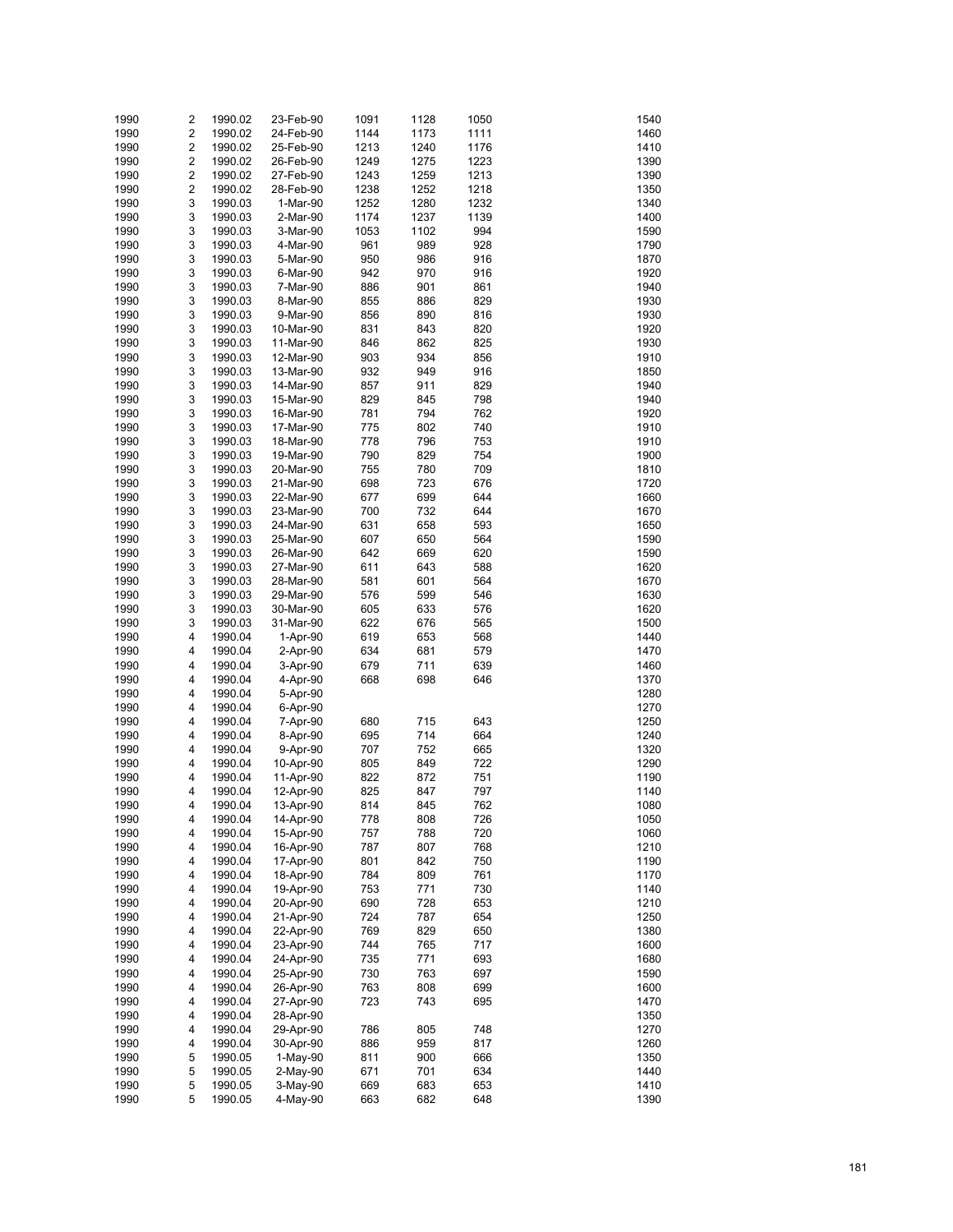| 1990 | 5 | 1990.05 | 5-May-90  | 606  | 657  | 509  | 1480 |
|------|---|---------|-----------|------|------|------|------|
| 1990 | 5 | 1990.05 | 6-May-90  | 545  | 585  | 506  | 1440 |
| 1990 | 5 | 1990.05 | 7-May-90  | 577  | 634  | 508  | 1360 |
| 1990 | 5 | 1990.05 | 8-May-90  | 672  | 750  | 578  | 1290 |
| 1990 | 5 | 1990.05 | 9-May-90  | 732  | 793  | 663  | 1200 |
| 1990 | 5 | 1990.05 | 10-May-90 | 751  | 785  | 713  | 1140 |
| 1990 | 5 | 1990.05 | 11-May-90 | 755  | 833  | 676  | 1100 |
| 1990 | 5 | 1990.05 | 12-May-90 | 792  | 826  | 739  | 1080 |
| 1990 | 5 | 1990.05 | 13-May-90 | 760  | 816  | 689  | 1150 |
| 1990 | 5 | 1990.05 | 14-May-90 | 726  | 801  | 646  | 1260 |
| 1990 | 5 | 1990.05 | 15-May-90 | 757  | 831  | 665  | 1240 |
| 1990 | 5 | 1990.05 | 16-May-90 | 767  | 812  | 719  | 1180 |
| 1990 | 5 | 1990.05 | 17-May-90 | 711  | 746  | 678  | 1210 |
| 1990 | 5 | 1990.05 | 18-May-90 | 720  | 752  | 695  | 1120 |
| 1990 | 5 | 1990.05 | 19-May-90 | 720  | 733  | 696  | 1060 |
| 1990 | 5 | 1990.05 | 20-May-90 | 737  | 787  | 696  | 1080 |
| 1990 | 5 | 1990.05 | 21-May-90 | 751  | 778  | 732  | 1130 |
| 1990 | 5 | 1990.05 | 22-May-90 | 810  | 854  | 737  | 1080 |
| 1990 | 5 | 1990.05 | 23-May-90 | 776  | 810  | 743  | 1050 |
| 1990 | 5 | 1990.05 | 24-May-90 | 728  | 746  | 703  | 1110 |
| 1990 | 5 | 1990.05 | 25-May-90 | 725  | 745  | 691  | 1060 |
| 1990 | 5 | 1990.05 | 26-May-90 | 756  | 790  | 711  | 1030 |
| 1990 | 5 |         | 27-May-90 | 808  | 830  | 779  | 1150 |
|      | 5 | 1990.05 |           | 724  | 774  |      | 1720 |
| 1990 |   | 1990.05 | 28-May-90 |      |      | 671  |      |
| 1990 | 5 | 1990.05 | 29-May-90 | 628  | 654  | 608  | 1970 |
| 1990 | 5 | 1990.05 | 30-May-90 | 657  | 728  | 588  | 1760 |
| 1990 | 5 | 1990.05 | 31-May-90 | 762  | 800  | 726  | 1620 |
| 1990 | 6 | 1990.06 | 1-Jun-90  | 926  | 1055 | 805  | 1410 |
| 1990 | 6 | 1990.06 | 2-Jun-90  | 1067 | 1081 | 1050 | 1300 |
| 1990 | 6 | 1990.06 | 3-Jun-90  | 1067 | 1094 | 1042 | 1270 |
| 1990 | 6 | 1990.06 | 4-Jun-90  | 1021 | 1060 | 998  | 1300 |
| 1990 | 6 | 1990.06 | 5-Jun-90  | 1009 | 1052 | 965  | 1270 |
| 1990 | 6 | 1990.06 | 6-Jun-90  | 953  | 1020 | 904  | 1250 |
| 1990 | 6 | 1990.06 | 7-Jun-90  | 872  | 904  | 861  | 1290 |
| 1990 | 6 | 1990.06 | 8-Jun-90  | 832  | 860  | 812  | 1260 |
| 1990 | 6 | 1990.06 | 9-Jun-90  | 785  | 809  | 762  | 1220 |
| 1990 | 6 | 1990.06 | 10-Jun-90 | 778  | 801  | 758  | 1190 |
| 1990 | 6 | 1990.06 | 11-Jun-90 | 767  | 785  | 717  | 1230 |
| 1990 | 6 | 1990.06 | 12-Jun-90 | 731  | 770  | 685  | 1160 |
| 1990 | 6 | 1990.06 | 13-Jun-90 | 716  | 753  | 655  | 1090 |
| 1990 | 6 | 1990.06 | 14-Jun-90 | 669  | 718  | 628  | 1090 |
| 1990 | 6 | 1990.06 | 15-Jun-90 | 703  | 754  | 662  | 1130 |
| 1990 | 6 | 1990.06 | 16-Jun-90 | 710  | 752  | 654  | 1130 |
| 1990 | 6 | 1990.06 | 17-Jun-90 | 681  | 727  | 632  | 1170 |
| 1990 | 6 | 1990.06 | 18-Jun-90 | 727  | 764  | 686  | 1200 |
| 1990 | 6 | 1990.06 | 19-Jun-90 | 759  | 803  | 694  | 1080 |
| 1990 | 6 | 1990.06 | 20-Jun-90 | 771  | 784  | 756  | 1020 |
| 1990 | 6 | 1990.06 | 21-Jun-90 | 827  | 881  | 764  | 962  |
| 1990 | 6 | 1990.06 | 22-Jun-90 | 820  | 854  | 534  | 925  |
| 1990 | 6 | 1990.06 | 23-Jun-90 | 885  | 925  | 838  | 907  |
| 1990 | 6 | 1990.06 | 24-Jun-90 | 864  | 903  | 819  | 931  |
| 1990 | 6 | 1990.06 | 25-Jun-90 | 830  | 867  | 803  | 975  |
| 1990 | 6 | 1990.06 | 26-Jun-90 | 881  | 930  | 814  | 915  |
| 1990 | 6 | 1990.06 | 27-Jun-90 | 805  | 872  | 767  | 927  |
| 1990 | 6 | 1990.06 | 28-Jun-90 | 780  | 825  | 715  | 970  |
| 1990 | 6 | 1990.06 | 29-Jun-90 | 753  | 790  | 707  | 964  |
| 1990 | 6 | 1990.06 | 30-Jun-90 | 726  | 783  | 681  | 957  |
| 1990 | 7 | 1990.07 | 1-Jul-90  | 697  | 732  | 677  | 1040 |
| 1990 | 7 | 1990.07 | 2-Jul-90  | 762  | 806  | 694  | 1090 |
| 1990 | 7 | 1990.07 | 3-Jul-90  | 758  | 794  | 709  | 1100 |
| 1990 | 7 | 1990.07 | 4-Jul-90  | 796  | 833  | 759  | 1160 |
| 1990 | 7 | 1990.07 | 5-Jul-90  | 743  | 781  | 684  | 1180 |
| 1990 | 7 | 1990.07 | 6-Jul-90  | 810  | 862  | 749  | 1070 |
| 1990 | 7 | 1990.07 | 7-Jul-90  | 822  | 880  | 760  | 1040 |
| 1990 | 7 | 1990.07 | 8-Jul-90  | 781  | 834  | 749  | 1110 |
| 1990 | 7 | 1990.07 | 9-Jul-90  | 805  | 892  | 755  | 1110 |
| 1990 | 7 | 1990.07 | 10-Jul-90 | 846  | 881  | 815  | 1060 |
| 1990 | 7 | 1990.07 | 11-Jul-90 | 866  | 884  | 855  | 1000 |
| 1990 | 7 | 1990.07 | 12-Jul-90 | 868  | 906  | 839  | 965  |
| 1990 | 7 | 1990.07 | 13-Jul-90 | 813  | 988  | 910  | 908  |
| 1990 | 7 | 1990.07 | 14-Jul-90 | 765  | 795  | 732  | 906  |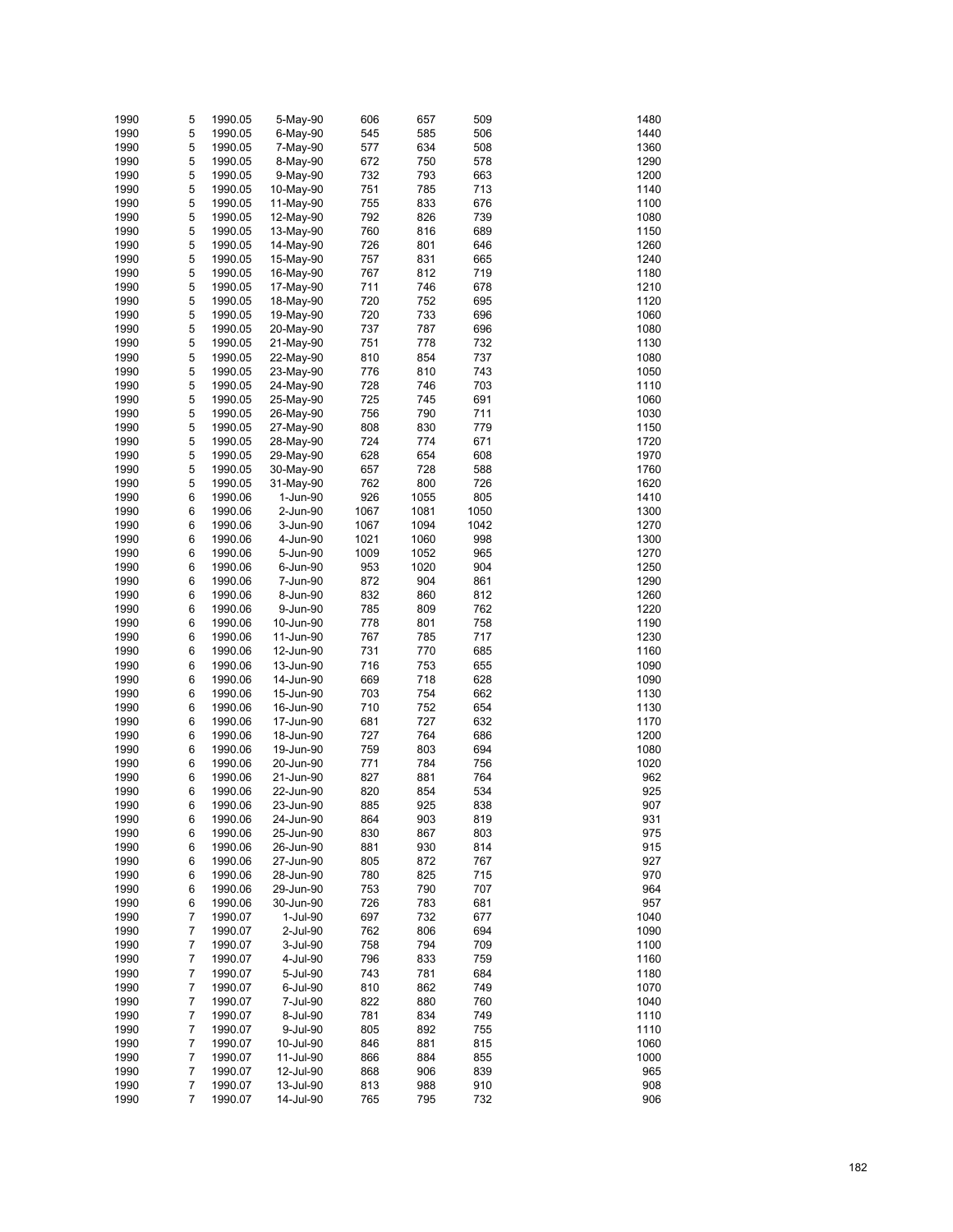| 1990 | 7 | 1990.07 | 15-Jul-90  | 716 | 730 | 697 | 939  |
|------|---|---------|------------|-----|-----|-----|------|
| 1990 | 7 | 1990.07 | 16-Jul-90  | 687 | 716 | 657 | 1020 |
|      | 7 |         |            | 658 | 701 |     | 1010 |
| 1990 |   | 1990.07 | 17-Jul-90  |     |     | 618 |      |
| 1990 | 7 | 1990.07 | 18-Jul-90  | 722 | 759 | 673 | 965  |
| 1990 | 7 | 1990.07 | 19-Jul-90  | 700 | 754 | 641 | 985  |
| 1990 | 7 | 1990.07 | 20-Jul-90  | 731 | 749 | 704 | 918  |
| 1990 | 7 | 1990.07 | 21-Jul-90  | 710 | 733 | 668 | 922  |
| 1990 | 7 | 1990.07 | 22-Jul-90  | 742 | 808 | 693 | 886  |
| 1990 | 7 | 1990.07 | 23-Jul-90  | 743 | 774 | 671 | 995  |
| 1990 | 7 | 1990.07 | 24-Jul-90  | 736 | 759 | 714 | 1000 |
| 1990 | 7 | 1990.07 | 25-Jul-90  | 765 | 803 | 726 | 1010 |
| 1990 | 7 | 1990.07 | 26-Jul-90  | 780 | 829 | 714 | 935  |
| 1990 | 7 | 1990.07 | 27-Jul-90  | 786 | 814 | 752 | 919  |
| 1990 | 7 | 1990.07 | 28-Jul-90  | 764 | 806 | 679 | 982  |
| 1990 | 7 | 1990.07 | 29-Jul-90  | 768 | 817 | 721 | 991  |
| 1990 | 7 | 1990.07 | 30-Jul-90  | 756 | 787 | 720 | 1090 |
|      | 7 |         |            |     |     |     | 973  |
| 1990 |   | 1990.07 | 31-Jul-90  | 763 | 805 | 656 |      |
| 1990 | 8 | 1990.08 | 1-Aug-90   | 753 | 792 | 700 | 924  |
| 1990 | 8 | 1990.08 | 2-Aug-90   | 798 | 833 | 753 | 877  |
| 1990 | 8 | 1990.08 | 3-Aug-90   | 801 | 836 | 765 | 932  |
| 1990 | 8 | 1990.08 | 4-Aug-90   | 766 | 790 | 742 | 952  |
| 1990 | 8 | 1990.08 | 5-Aug-90   | 722 | 739 | 679 | 1020 |
| 1990 | 8 | 1990.08 | 6-Aug-90   | 753 | 828 | 672 | 1070 |
| 1990 | 8 | 1990.08 | 7-Aug-90   | 766 | 826 | 737 | 1080 |
| 1990 | 8 | 1990.08 | 8-Aug-90   | 731 | 774 | 666 | 1070 |
| 1990 | 8 | 1990.08 | 9-Aug-90   |     |     |     | 1040 |
| 1990 | 8 | 1990.08 | 10-Aug-90  | 743 | 772 | 709 | 999  |
| 1990 | 8 | 1990.08 | 11-Aug-90  | 733 | 783 | 686 | 1010 |
|      | 8 |         |            |     | 782 |     | 983  |
| 1990 |   | 1990.08 | 12-Aug-90  | 729 |     | 662 |      |
| 1990 | 8 | 1990.08 | 13-Aug-90  | 743 | 803 | 694 | 951  |
| 1990 | 8 | 1990.08 | 14-Aug-90  | 710 | 733 | 675 | 964  |
| 1990 | 8 | 1990.08 | 15-Aug-90  | 670 | 685 | 656 | 1010 |
| 1990 | 8 | 1990.08 | 16-Aug-90  | 674 | 728 | 638 | 1050 |
| 1990 | 8 | 1990.08 | 17-Aug-90  | 639 | 668 | 600 | 1090 |
| 1990 | 8 | 1990.08 | 18-Aug-90  | 665 | 726 | 634 | 1070 |
| 1990 | 8 | 1990.08 | 19-Aug-90  | 651 | 684 | 599 | 1160 |
| 1990 | 8 | 1990.08 | 20-Aug-90  | 625 | 659 | 590 | 1270 |
| 1990 | 8 | 1990.08 | 21-Aug-90  | 633 | 653 | 614 | 1220 |
| 1990 | 8 | 1990.08 | 22-Aug-90  | 652 | 691 | 614 | 1150 |
| 1990 | 8 | 1990.08 | 23-Aug-90  | 691 | 735 | 646 | 1110 |
| 1990 | 8 | 1990.08 | 24-Aug-90  | 721 | 766 | 678 | 997  |
| 1990 | 8 | 1990.08 |            | 719 | 739 | 683 | 1010 |
|      |   |         | 25-Aug-90  |     |     |     |      |
| 1990 | 8 | 1990.08 | 26-Aug-90  | 692 | 733 | 661 | 1060 |
| 1990 | 8 | 1990.08 | 27-Aug-90  | 692 | 724 | 658 | 1120 |
| 1990 | 8 | 1990.08 | 28-Aug-90  | 688 | 722 | 672 | 1040 |
| 1990 | 8 | 1990.08 | 29-Aug-90  | 688 | 775 | 613 | 980  |
| 1990 | 8 | 1990.08 | 30-Aug-90  | 744 | 765 | 719 | 934  |
| 1990 | 8 | 1990.08 | 31-Aug-90  | 771 | 804 | 737 | 875  |
| 1990 | 9 | 1990.09 | $1-Sep-90$ | 785 | 801 | 761 | 930  |
| 1990 | 9 | 1990.09 | 2-Sep-90   | 784 | 816 | 747 | 1030 |
| 1990 | 9 | 1990.09 | 3-Sep-90   | 784 | 829 | 727 | 1030 |
| 1990 | 9 | 1990.09 | 4-Sep-90   | 747 | 811 | 671 | 1050 |
| 1990 | 9 | 1990.09 | 5-Sep-90   | 786 | 827 | 734 | 971  |
| 1990 | 9 | 1990.09 | 6-Sep-90   | 789 | 823 | 754 | 899  |
|      |   |         |            |     |     |     |      |
| 1990 | 9 | 1990.09 | 7-Sep-90   | 772 | 802 | 752 | 814  |
| 1990 | 9 | 1990.09 | 8-Sep-90   |     |     |     | 821  |
| 1990 | 9 | 1990.09 | 9-Sep-90   | 723 | 754 | 704 | 860  |
| 1990 | 9 | 1990.09 | 10-Sep-90  | 788 | 813 | 760 | 889  |
| 1990 | 9 | 1990.09 | 11-Sep-90  | 765 | 818 | 722 | 873  |
| 1990 | 9 | 1990.09 | 12-Sep-90  | 722 | 739 | 701 | 833  |
| 1990 | 9 | 1990.09 | 13-Sep-90  | 767 | 796 | 726 | 778  |
| 1990 | 9 | 1990.09 | 14-Sep-90  | 775 | 809 | 748 | 750  |
| 1990 | 9 | 1990.09 | 15-Sep-90  | 768 | 805 | 751 | 789  |
| 1990 | 9 | 1990.09 | 16-Sep-90  | 779 | 820 | 721 | 892  |
| 1990 | 9 | 1990.09 | 17-Sep-90  | 699 | 714 | 685 | 931  |
| 1990 | 9 | 1990.09 | 18-Sep-90  | 705 | 722 | 694 | 853  |
| 1990 | 9 | 1990.09 | 19-Sep-90  | 710 | 727 | 698 | 749  |
|      |   |         |            |     |     |     |      |
| 1990 | 9 | 1990.09 | 20-Sep-90  | 719 | 739 | 711 | 685  |
| 1990 | 9 | 1990.09 | 21-Sep-90  | 856 | 865 | 846 | 706  |
| 1990 | 9 | 1990.09 | 22-Sep-90  | 849 | 866 | 838 | 747  |
| 1990 | 9 | 1990.09 | 23-Sep-90  | 853 | 865 | 843 | 824  |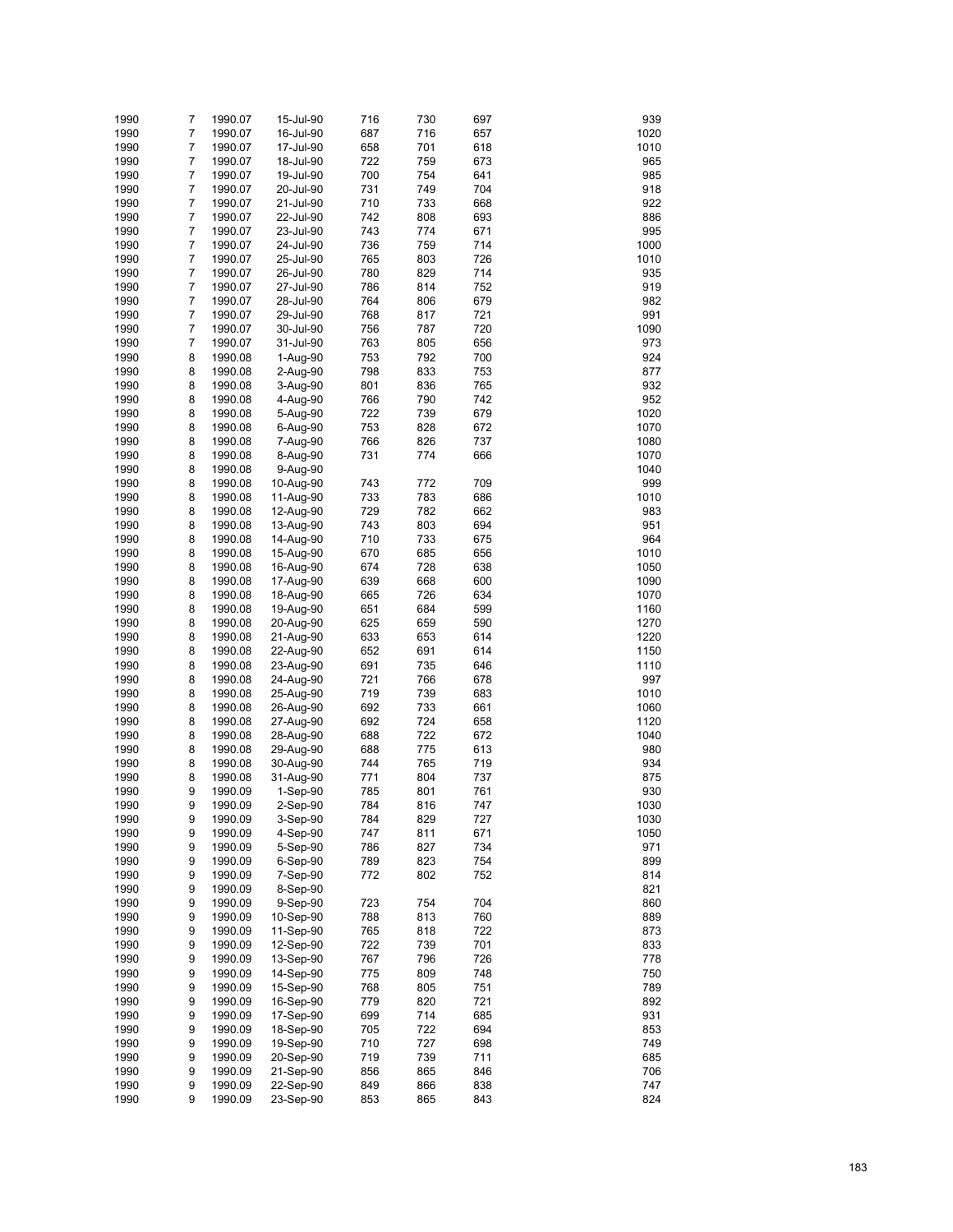| 1990 | 9  | 1990.09 | 24-Sep-90 | 855 | 865 | 845 | 937  |
|------|----|---------|-----------|-----|-----|-----|------|
| 1990 | 9  | 1990.09 | 25-Sep-90 | 851 | 859 | 847 | 922  |
| 1990 | 9  | 1990.09 | 26-Sep-90 | 830 | 845 | 802 | 900  |
| 1990 | 9  | 1990.09 | 27-Sep-90 | 828 | 840 | 815 | 906  |
| 1990 | 9  | 1990.09 | 28-Sep-90 | 777 | 791 | 753 | 948  |
|      |    |         |           |     |     |     |      |
| 1990 | 9  | 1990.09 | 29-Sep-90 | 845 | 893 | 784 | 973  |
| 1990 | 9  | 1990.09 | 30-Sep-90 | 837 | 861 | 797 | 986  |
| 1990 | 10 | 1990.1  | 1-Oct-90  | 794 | 820 | 768 | 1000 |
| 1990 | 10 | 1990.1  | 2-Oct-90  | 843 | 889 | 789 | 909  |
| 1990 | 10 | 1990.1  | 3-Oct-90  | 861 | 886 | 781 | 856  |
| 1990 | 10 | 1990.1  | 4-Oct-90  | 882 | 952 | 826 | 806  |
| 1990 | 10 | 1990.1  | 5-Oct-90  | 900 | 960 | 866 | 810  |
| 1990 | 10 | 1990.1  | 6-Oct-90  | 842 | 873 | 813 | 818  |
| 1990 | 10 | 1990.1  | 7-Oct-90  | 889 | 912 | 862 | 839  |
| 1990 | 10 | 1990.1  | 8-Oct-90  | 819 | 854 | 781 | 930  |
| 1990 | 10 | 1990.1  | 9-Oct-90  | 785 | 840 | 635 | 950  |
| 1990 | 10 | 1990.1  | 10-Oct-90 | 575 | 643 | 528 | 1290 |
| 1990 | 10 | 1990.1  | 11-Oct-90 | 714 | 767 | 643 | 1080 |
| 1990 | 10 | 1990.1  | 12-Oct-90 | 770 | 812 | 720 | 958  |
| 1990 | 10 | 1990.1  | 13-Oct-90 | 824 | 872 | 786 | 911  |
| 1990 | 10 | 1990.1  | 14-Oct-90 | 818 | 821 | 815 | 880  |
| 1990 | 10 | 1990.1  | 15-Oct-90 | 833 | 856 | 803 | 883  |
| 1990 |    | 1990.1  |           | 741 | 805 |     | 973  |
|      | 10 |         | 16-Oct-90 |     |     | 636 |      |
| 1990 | 10 | 1990.1  | 17-Oct-90 | 711 | 741 | 678 | 994  |
| 1990 | 10 | 1990.1  | 18-Oct-90 | 669 | 741 | 647 | 962  |
| 1990 | 10 | 1990.1  | 19-Oct-90 | 637 | 653 | 619 | 1020 |
| 1990 | 10 | 1990.1  | 20-Oct-90 | 600 | 622 | 566 | 1090 |
| 1990 | 10 | 1990.1  | 21-Oct-90 | 576 | 605 | 545 | 1110 |
| 1990 | 10 | 1990.1  | 22-Oct-90 | 617 | 634 | 600 | 1100 |
| 1990 | 10 | 1990.1  | 23-Oct-90 | 633 | 672 | 615 | 1100 |
| 1990 | 10 | 1990.1  | 24-Oct-90 | 623 | 630 | 615 | 1050 |
| 1990 | 10 | 1990.1  | 25-Oct-90 | 615 | 629 | 602 | 1050 |
| 1990 | 10 | 1990.1  | 26-Oct-90 | 600 | 614 | 589 | 1070 |
| 1990 | 10 | 1990.1  | 27-Oct-90 | 584 | 593 | 578 | 1080 |
| 1990 | 10 | 1990.1  | 28-Oct-90 | 599 | 615 | 582 | 1050 |
| 1990 | 10 | 1990.1  | 29-Oct-90 | 586 | 605 | 566 | 1060 |
| 1990 | 10 | 1990.1  | 30-Oct-90 | 611 | 618 | 598 | 1050 |
| 1990 | 10 | 1990.1  | 31-Oct-90 | 581 | 599 | 557 | 1110 |
| 1990 | 11 | 1990.11 | 1-Nov-90  | 546 | 555 | 534 | 1130 |
| 1990 | 11 | 1990.11 | 2-Nov-90  | 537 | 569 | 516 | 1120 |
| 1990 | 11 | 1990.11 | 3-Nov-90  | 575 | 595 | 551 | 1090 |
| 1990 |    |         |           | 611 | 640 | 586 | 1080 |
|      | 11 | 1990.11 | 4-Nov-90  |     |     |     |      |
| 1990 | 11 | 1990.11 | 5-Nov-90  | 611 | 623 | 601 | 1080 |
| 1990 | 11 | 1990.11 | 6-Nov-90  | 600 | 615 | 587 | 1080 |
| 1990 | 11 | 1990.11 | 7-Nov-90  | 591 | 604 | 574 | 1090 |
| 1990 | 11 | 1990.11 | 8-Nov-90  | 584 | 609 | 560 | 1120 |
| 1990 | 11 | 1990.11 | 9-Nov-90  | 590 | 609 | 571 | 1120 |
| 1990 | 11 | 1990.11 | 10-Nov-90 | 609 | 625 | 589 | 1100 |
| 1990 | 11 | 1990.11 | 11-Nov-90 | 607 | 626 | 585 | 1110 |
| 1990 | 11 | 1990.11 | 12-Nov-90 | 630 | 649 | 609 | 1110 |
| 1990 | 11 | 1990.11 | 13-Nov-90 | 648 | 661 | 632 | 1130 |
| 1990 | 11 | 1990.11 | 14-Nov-90 | 630 | 642 | 616 | 1150 |
| 1990 | 11 | 1990.11 | 15-Nov-90 | 612 | 620 | 603 | 1140 |
| 1990 | 11 | 1990.11 | 16-Nov-90 | 604 | 612 | 591 | 1130 |
| 1990 | 11 | 1990.11 | 17-Nov-90 | 610 | 632 | 589 | 1110 |
| 1990 | 11 | 1990.11 | 18-Nov-90 | 645 | 661 | 628 | 1110 |
| 1990 | 11 | 1990.11 | 19-Nov-90 | 654 | 748 | 644 | 1120 |
| 1990 | 11 | 1990.11 | 20-Nov-90 | 634 | 679 | 646 | 1130 |
| 1990 | 11 | 1990.11 | 21-Nov-90 | 622 | 650 | 598 | 1160 |
| 1990 | 11 | 1990.11 | 22-Nov-90 | 603 | 615 | 590 | 1140 |
| 1990 | 11 | 1990.11 |           | 624 | 637 | 614 | 1130 |
| 1990 | 11 | 1990.11 | 23-Nov-90 | 638 | 649 | 625 | 1120 |
|      |    |         | 24-Nov-90 |     |     |     |      |
| 1990 | 11 | 1990.11 | 25-Nov-90 | 653 | 669 | 640 | 1120 |
| 1990 | 11 | 1990.11 | 26-Nov-90 | 647 | 655 | 640 | 1110 |
| 1990 | 11 | 1990.11 | 27-Nov-90 | 633 | 642 | 622 | 1120 |
| 1990 | 11 | 1990.11 | 28-Nov-90 | 634 | 648 | 627 | 1110 |
| 1990 | 11 | 1990.11 | 29-Nov-90 | 649 | 749 | 634 | 1110 |
| 1990 | 11 | 1990.11 | 30-Nov-90 | 658 | 673 | 644 | 1090 |
| 1990 | 12 | 1990.12 | 1-Dec-90  | 698 | 730 | 657 | 1050 |
| 1990 | 12 | 1990.12 | 2-Dec-90  | 749 | 763 | 732 | 963  |
| 1990 | 12 | 1990.12 | 3-Dec-90  | 765 | 778 | 753 | 936  |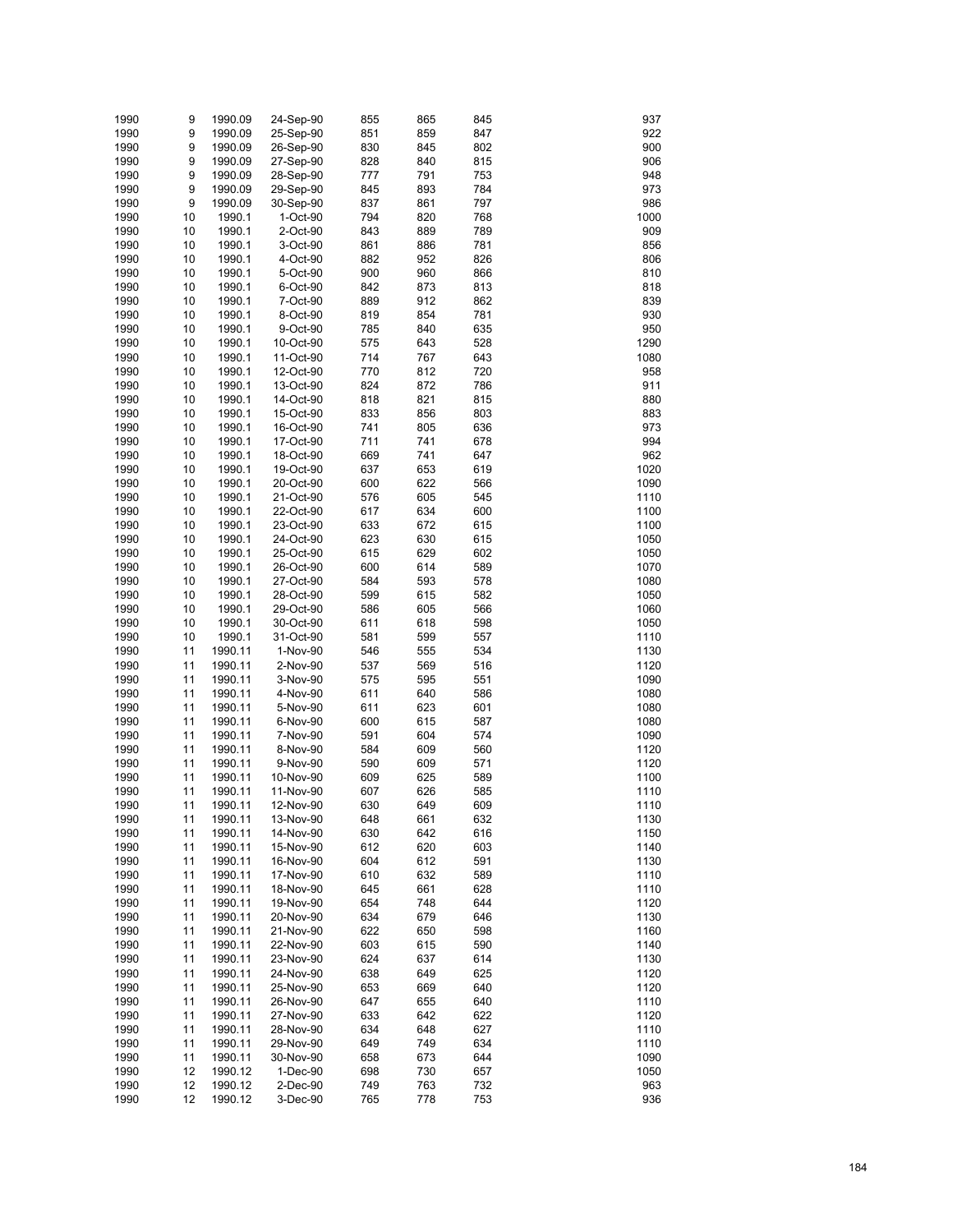| 1990 | 12                      | 1990.12 | 4-Dec-90   | 810  | 866  | 762  | 926  |
|------|-------------------------|---------|------------|------|------|------|------|
|      |                         |         |            |      |      |      |      |
| 1990 | 12                      | 1990.12 | 5-Dec-90   | 875  | 888  | 865  | 926  |
| 1990 | 12                      | 1990.12 | 6-Dec-90   | 879  | 902  | 860  | 895  |
| 1990 | 12                      | 1990.12 | 7-Dec-90   | 897  | 916  | 880  | 860  |
| 1990 | 12                      | 1990.12 | 8-Dec-90   | 897  | 903  | 892  | 846  |
| 1990 | 12                      | 1990.12 | 9-Dec-90   | 904  | 920  | 893  | 843  |
|      |                         |         |            | 912  | 933  |      |      |
| 1990 | 12                      | 1990.12 | 10-Dec-90  |      |      | 895  | 854  |
| 1990 | 12                      | 1990.12 | 11-Dec-90  | 938  | 957  | 913  | 884  |
| 1990 | 12                      | 1990.12 | 12-Dec-90  | 896  | 924  | 876  | 951  |
| 1990 | 12                      | 1990.12 | 13-Dec-90  | 879  | 889  | 867  | 956  |
| 1990 | 12                      | 1990.12 | 14-Dec-90  | 863  | 882  | 849  | 979  |
| 1990 | 12                      | 1990.12 | 15-Dec-90  | 895  | 915  | 887  | 973  |
|      |                         |         |            |      |      |      |      |
| 1990 | 12                      | 1990.12 | 16-Dec-90  | 948  | 971  | 915  | 930  |
| 1990 | 12                      | 1990.12 | 17-Dec-90  | 961  | 973  | 946  | 920  |
| 1990 | 12                      | 1990.12 | 18-Dec-90  | 957  | 970  | 947  | 911  |
| 1990 | 12                      | 1990.12 | 19-Dec-90  | 941  | 953  | 924  | 911  |
| 1990 | 12                      | 1990.12 | 20-Dec-90  | 919  | 923  | 913  | 917  |
| 1990 | 12                      | 1990.12 | 21-Dec-90  | 917  | 931  | 894  | 918  |
|      |                         |         |            |      | 929  |      |      |
| 1990 | 12                      | 1990.12 | 22-Dec-90  | 905  |      | 893  | 908  |
| 1990 | 12                      | 1990.12 | 23-Dec-90  | 918  | 931  | 904  | 911  |
| 1990 | 12                      | 1990.12 | 24-Dec-90  | 919  | 936  | 900  | 913  |
| 1990 | 12                      | 1990.12 | 25-Dec-90  | 920  | 945  | 896  | 904  |
| 1990 | 12                      | 1990.12 | 26-Dec-90  | 962  | 990  | 928  | 901  |
| 1990 | 12                      | 1990.12 | 27-Dec-90  | 976  | 992  | 962  | 901  |
|      |                         |         |            |      |      |      |      |
| 1990 | 12                      | 1990.12 | 28-Dec-90  | 967  | 981  | 956  | 900  |
| 1990 | 12                      | 1990.12 | 29-Dec-90  | 934  | 948  | 912  | 911  |
| 1990 | 12                      | 1990.12 | 30-Dec-90  | 895  | 907  | 882  | 931  |
| 1990 | 12                      | 1990.12 | 31-Dec-90  | 874  | 885  | 855  | 942  |
| 1991 | $\mathbf{1}$            | 1991.01 | $1-Jan-91$ | 875  |      |      | 959  |
| 1991 | 1                       | 1991.01 | 2-Jan-91   | 885  | 899  | 872  | 952  |
|      |                         |         |            |      |      |      |      |
| 1991 | 1                       | 1991.01 | 3-Jan-91   | 923  | 942  | 888  | 939  |
| 1991 | 1                       | 1991.01 | 4-Jan-91   | 998  | 938  | 930  | 924  |
| 1991 | 1                       | 1991.01 | 5-Jan-91   | 966  | 998  | 943  | 921  |
| 1991 | 1                       | 1991.01 | 6-Jan-91   | 966  | 947  | 921  | 917  |
| 1991 | 1                       | 1991.01 | 7-Jan-91   | 930  | 943  | 920  | 909  |
| 1991 | 1                       | 1991.01 | 8-Jan-91   | 961  | 1135 | 924  | 913  |
|      |                         |         |            |      |      |      |      |
| 1991 | 1                       | 1991.01 | 9-Jan-91   | 955  | 986  | 923  | 916  |
| 1991 | 1                       | 1991.01 | 10-Jan-91  | 982  | 994  | 971  | 916  |
| 1991 | 1                       | 1991.01 | 11-Jan-91  | 977  | 986  | 971  | 905  |
| 1991 | 1                       | 1991.01 | 12-Jan-91  | 995  | 1006 | 977  | 905  |
| 1991 | 1                       | 1991.01 | 13-Jan-91  | 1010 | 1028 | 990  | 882  |
| 1991 | 1                       | 1991.01 | 14-Jan-91  | 1028 | 1041 | 1011 | 870  |
|      |                         |         |            |      |      |      |      |
| 1991 | 1                       | 1991.01 | 15-Jan-91  | 1062 | 1089 | 1032 | 834  |
| 1991 | 1                       | 1991.01 | 16-Jan-91  | 1098 | 1111 | 1078 | 789  |
| 1991 | 1                       | 1991.01 | 17-Jan-91  | 1099 | 1137 | 1065 | 794  |
| 1991 | 1                       | 1991.01 | 18-Jan-91  | 969  | 1158 | 754  | 793  |
| 1991 | 1                       | 1991.01 | 19-Jan-91  |      | 756  | 730  | 798  |
| 1991 | 1                       | 1991.01 | 20-Jan-91  |      | 782  | 753  | 799  |
| 1991 | 1                       | 1991.01 | 21-Jan-91  |      | 757  | 723  | 778  |
|      |                         |         |            |      |      |      |      |
| 1991 | 1                       | 1991.01 | 22-Jan-91  |      | 752  | 704  | 726  |
| 1991 | 1                       | 1991.01 | 23-Jan-91  |      | 768  | 711  | 722  |
| 1991 | 1                       | 1991.01 | 24-Jan-91  |      | 786  | 705  | 712  |
| 1991 | 1                       | 1991.01 | 25-Jan-91  | 1107 |      |      | 704  |
| 1991 | 1                       | 1991.01 | 26-Jan-91  | 1116 | 1169 | 1066 | 693  |
| 1991 | 1                       | 1991.01 | 27-Jan-91  | 1110 | 1187 | 1010 | 668  |
|      |                         |         |            |      |      |      |      |
| 1991 | 1                       | 1991.01 | 28-Jan-91  | 1043 | 1074 | 1002 | 695  |
| 1991 | 1                       | 1991.01 | 29-Jan-91  | 1069 | 1090 | 1038 | 666  |
| 1991 | 1                       | 1991.01 | 30-Jan-91  | 1053 | 1090 | 1030 | 672  |
| 1991 | 1                       | 1991.01 | 31-Jan-91  | 1078 | 1107 | 1057 | 634  |
| 1991 | 2                       | 1991.02 | 1-Feb-91   | 1022 | 1106 | 945  | 613  |
| 1991 | 2                       | 1991.02 | 2-Feb-91   | 925  | 950  | 882  | 615  |
|      |                         |         |            |      |      |      |      |
| 1991 | 2                       | 1991.02 | 3-Feb-91   | 928  | 1012 | 853  | 740  |
| 1991 | 2                       | 1991.02 | 4-Feb-91   | 966  | 1011 | 943  | 800  |
| 1991 | 2                       | 1991.02 | 5-Feb-91   | 1003 | 1034 | 956  | 947  |
| 1991 | 2                       | 1991.02 | 6-Feb-91   | 935  | 1003 | 872  | 1020 |
| 1991 | 2                       | 1991.02 | 7-Feb-91   | 1047 | 1169 | 932  | 959  |
| 1991 | 2                       | 1991.02 | 8-Feb-91   | 1062 | 1119 | 1019 | 926  |
| 1991 | 2                       | 1991.02 | 9-Feb-91   |      | 1175 | 1119 | 913  |
|      |                         |         |            | 1153 |      |      |      |
| 1991 | 2                       | 1991.02 | 10-Feb-91  | 1133 | 1158 | 1095 | 888  |
| 1991 | $\overline{\mathbf{c}}$ | 1991.02 | 11-Feb-91  | 1137 | 1166 | 1104 | 879  |
| 1991 | 2                       | 1991.02 | 12-Feb-91  | 1204 | 1226 | 1174 | 865  |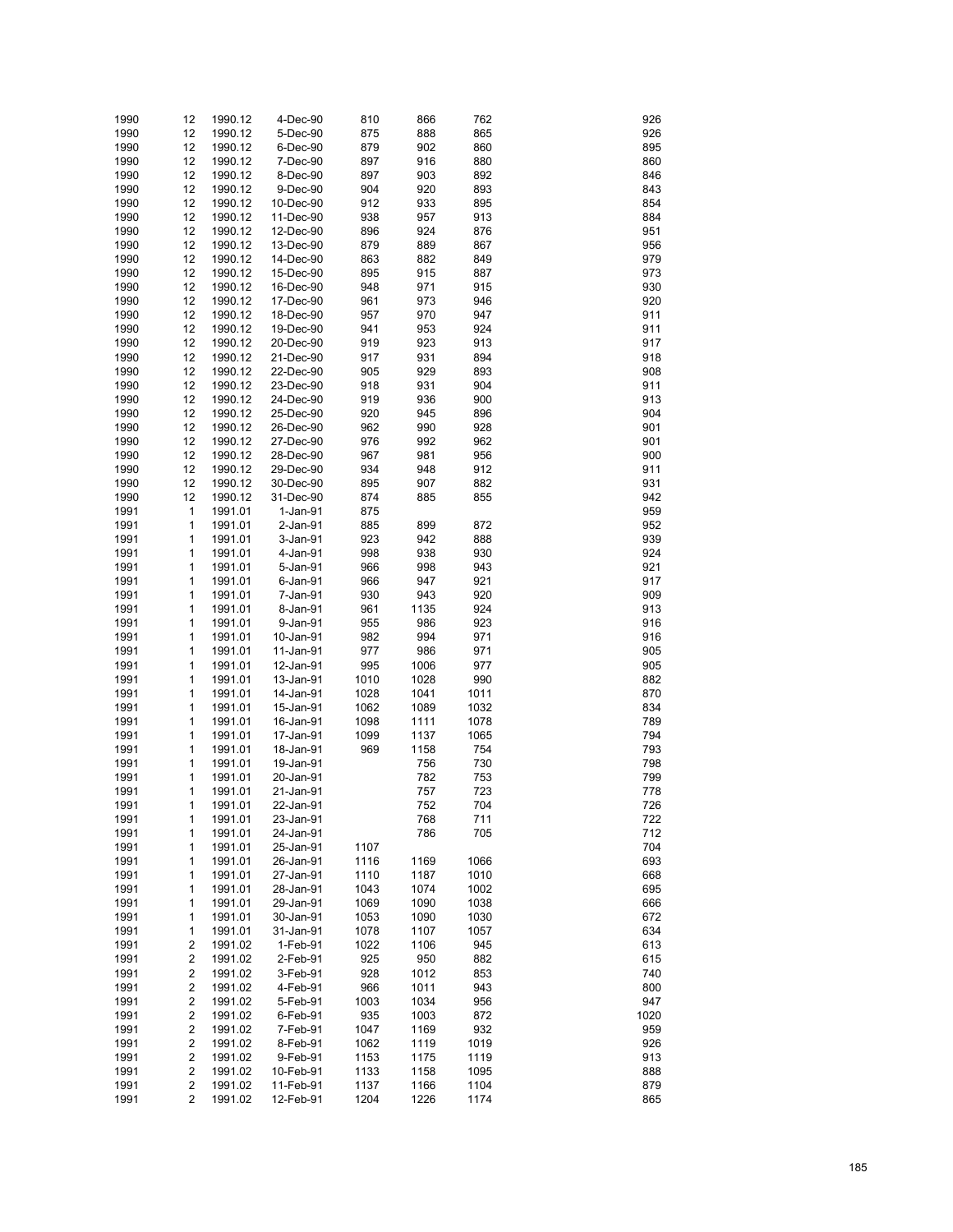| 1991 | 2                       | 1991.02 | 13-Feb-91 | 1228 | 1283 | 1189 | 890  |
|------|-------------------------|---------|-----------|------|------|------|------|
|      |                         |         |           |      |      |      |      |
| 1991 | $\overline{\mathbf{c}}$ | 1991.02 | 14-Feb-91 | 1115 | 1193 | 1060 | 868  |
| 1991 | 2                       | 1991.02 | 15-Feb-91 | 1102 | 1114 | 1086 | 819  |
| 1991 | $\overline{\mathbf{c}}$ | 1991.02 | 16-Feb-91 | 1119 | 1148 | 1086 | 790  |
| 1991 | $\overline{\mathbf{c}}$ | 1991.02 | 17-Feb-91 | 1159 | 1181 | 1145 | 758  |
| 1991 | $\overline{\mathbf{c}}$ | 1991.02 | 18-Feb-91 | 1188 | 1218 | 1135 | 769  |
| 1991 | $\overline{\mathbf{c}}$ | 1991.02 | 19-Feb-91 | 1197 | 1239 | 1162 | 755  |
|      |                         |         |           |      |      |      |      |
| 1991 | $\overline{\mathbf{c}}$ | 1991.02 | 20-Feb-91 | 1126 | 1174 | 1101 | 682  |
| 1991 | $\overline{\mathbf{c}}$ | 1991.02 | 21-Feb-91 | 1056 | 1105 | 1007 | 632  |
| 1991 | $\overline{\mathbf{c}}$ | 1991.02 | 22-Feb-91 | 1048 | 1112 | 993  | 589  |
| 1991 | $\overline{\mathbf{c}}$ | 1991.02 | 23-Feb-91 | 1063 | 1105 | 1033 | 548  |
| 1991 | $\overline{\mathbf{c}}$ | 1991.02 | 24-Feb-91 | 962  | 1066 | 882  | 554  |
|      |                         |         |           |      |      |      |      |
| 1991 | $\overline{\mathbf{c}}$ | 1991.02 | 25-Feb-91 | 975  | 1078 | 881  | 564  |
| 1991 | $\overline{\mathbf{c}}$ | 1991.02 | 26-Feb-91 | 1044 | 1092 | 1011 | 559  |
| 1991 | $\overline{\mathbf{c}}$ | 1991.02 | 27-Feb-91 | 1052 | 1083 | 1027 | 580  |
| 1991 | $\overline{\mathbf{c}}$ | 1991.02 | 28-Feb-91 | 1044 | 1092 | 1018 | 698  |
| 1991 | 3                       | 1991.03 | 1-Mar-91  | 996  | 1034 | 965  | 876  |
| 1991 | 3                       |         |           | 1035 | 1141 | 965  | 1010 |
|      |                         | 1991.03 | 2-Mar-91  |      |      |      |      |
| 1991 | 3                       | 1991.03 | 3-Mar-91  | 1092 | 1131 | 1041 | 1050 |
| 1991 | 3                       | 1991.03 | 4-Mar-91  | 981  | 1044 | 939  | 1180 |
| 1991 | 3                       | 1991.03 | 5-Mar-91  | 992  | 1034 | 965  | 1280 |
| 1991 | 3                       | 1991.03 | 6-Mar-91  | 996  | 1086 | 879  | 1380 |
| 1991 | 3                       | 1991.03 | 7-Mar-91  | 1047 | 1112 | 981  | 1320 |
|      |                         |         |           |      |      |      |      |
| 1991 | 3                       | 1991.03 | 8-Mar-91  | 1170 | 1250 | 1110 | 1300 |
| 1991 | 3                       | 1991.03 | 9-Mar-91  | 1219 | 1251 | 1190 | 1250 |
| 1991 | 3                       | 1991.03 | 10-Mar-91 | 1273 | 1301 | 1247 | 1180 |
| 1991 | 3                       | 1991.03 | 11-Mar-91 | 1270 | 1288 | 1227 | 1130 |
| 1991 | 3                       | 1991.03 | 12-Mar-91 | 1277 | 1335 | 1225 | 1100 |
|      |                         |         |           |      |      |      |      |
| 1991 | 3                       | 1991.03 | 13-Mar-91 | 1310 | 1328 | 1287 | 1080 |
| 1991 | 3                       | 1991.03 | 14-Mar-91 | 1286 | 1333 | 1249 | 1080 |
| 1991 | 3                       | 1991.03 | 15-Mar-91 | 1217 | 1249 | 1196 | 1080 |
| 1991 | 3                       | 1991.03 | 16-Mar-91 | 1229 | 1276 | 1203 | 1060 |
| 1991 | 3                       | 1991.03 | 17-Mar-91 | 1273 | 1283 | 1263 | 1090 |
| 1991 | 3                       |         |           | 1233 | 1270 |      | 1150 |
|      |                         | 1991.03 | 18-Mar-91 |      |      | 1186 |      |
| 1991 | 3                       | 1991.03 | 19-Mar-91 | 1170 | 1220 | 1132 | 1200 |
| 1991 | 3                       | 1991.03 | 20-Mar-91 | 1007 | 1124 | 852  | 1430 |
| 1991 | 3                       | 1991.03 | 21-Mar-91 | 775  | 831  | 714  | 2180 |
| 1991 | 3                       | 1991.03 | 22-Mar-91 | 531  | 682  | 405  | 2980 |
| 1991 | 3                       | 1991.03 | 23-Mar-91 | 423  | 464  |      | 2850 |
|      |                         |         |           |      |      | 401  |      |
| 1991 | 3                       | 1991.03 | 24-Mar-91 | 601  | 686  | 473  | 2620 |
| 1991 | 3                       | 1991.03 | 25-Mar-91 | 748  | 788  | 691  | 2420 |
| 1991 | 3                       | 1991.03 | 26-Mar-91 | 700  | 812  | 571  | 2780 |
| 1991 | 3                       | 1991.03 | 27-Mar-91 | 618  | 676  | 556  | 3310 |
| 1991 | 3                       | 1991.03 | 28-Mar-91 | 415  | 546  | 341  | 3980 |
|      |                         |         |           |      |      |      |      |
| 1991 | 3                       | 1991.03 | 29-Mar-91 | 488  | 542  | 413  | 3510 |
| 1991 | 3                       | 1991.03 | 30-Mar-91 | 603  | 649  | 548  | 2880 |
| 1991 | 3                       | 1991.03 | 31-Mar-91 | 762  | 832  | 667  | 2410 |
| 1991 | 4                       | 1991.04 | 1-Apr-91  | 899  | 950  | 840  | 2080 |
| 1991 | 4                       | 1991.04 | 2-Apr-91  | 994  | 1050 | 946  | 1840 |
|      |                         |         |           |      |      |      |      |
| 1991 | 4                       | 1991.04 | 3-Apr-91  | 1079 | 1116 | 1048 | 1680 |
| 1991 | 4                       | 1991.04 | 4-Apr-91  | 1139 | 1170 | 1111 | 1570 |
| 1991 | 4                       | 1991.04 | 5-Apr-91  | 1208 | 1236 | 1152 | 1480 |
| 1991 | 4                       | 1991.04 | 6-Apr-91  | 1243 | 1253 | 1236 | 1420 |
| 1991 | 4                       | 1991.04 | 7-Apr-91  | 1259 | 1265 | 1254 | 1380 |
|      | 4                       |         |           |      |      |      |      |
| 1991 |                         | 1991.04 | 8-Apr-91  | 1269 | 1277 | 1261 | 1340 |
| 1991 | 4                       | 1991.04 | 9-Apr-91  | 1284 | 1307 | 1271 | 1280 |
| 1991 | 4                       | 1991.04 | 10-Apr-91 | 1321 | 1334 | 1308 | 1180 |
| 1991 | 4                       | 1991.04 | 11-Apr-91 | 1325 | 1338 | 1306 | 1060 |
| 1991 | 4                       | 1991.04 | 12-Apr-91 | 1378 | 1490 | 1290 | 951  |
| 1991 | 4                       |         | 13-Apr-91 | 1481 | 1492 | 1471 | 843  |
|      |                         | 1991.04 |           |      |      |      |      |
| 1991 | 4                       | 1991.04 | 14-Apr-91 | 1458 | 1488 | 1403 | 839  |
| 1991 | 4                       | 1991.04 | 15-Apr-91 | 1433 | 1507 | 1395 | 809  |
| 1991 | 4                       | 1991.04 | 16-Apr-91 | 1634 | 1707 | 1515 | 755  |
| 1991 | 4                       | 1991.04 | 17-Apr-91 | 1544 | 1640 | 1412 | 702  |
| 1991 | 4                       | 1991.04 | 18-Apr-91 | 1382 | 1407 | 1360 | 642  |
|      |                         |         |           |      |      |      |      |
| 1991 | 4                       | 1991.04 | 19-Apr-91 | 1242 | 1344 | 1133 | 632  |
| 1991 | 4                       | 1991.04 | 20-Apr-91 | 1117 | 1147 | 1087 | 649  |
| 1991 | 4                       | 1991.04 | 21-Apr-91 | 1087 | 1170 | 989  | 861  |
| 1991 | 4                       | 1991.04 | 22-Apr-91 | 1183 | 1235 | 1076 | 965  |
| 1991 | 4                       | 1991.04 | 23-Apr-91 | 1033 | 1061 | 1021 | 907  |
|      |                         |         |           |      |      |      |      |
| 1991 | 4                       | 1991.04 | 24-Apr-91 | 879  | 996  | 775  | 1070 |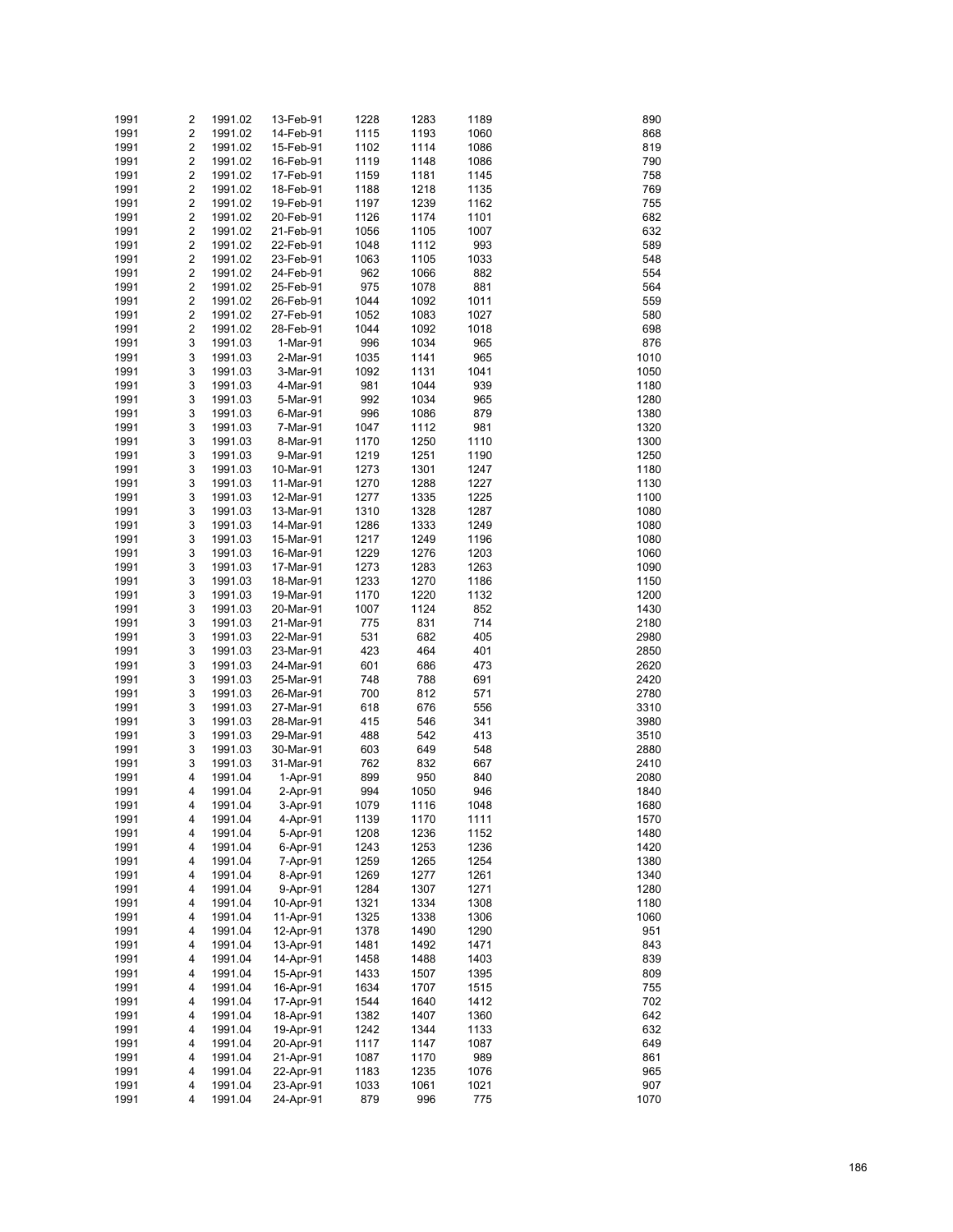| 1991 | 4              | 1991.04 | 25-Apr-91  | 739  | 767  | 678  | 1140 |
|------|----------------|---------|------------|------|------|------|------|
| 1991 | 4              | 1991.04 | 26-Apr-91  | 653  | 669  | 640  | 1130 |
|      |                |         |            |      |      |      |      |
| 1991 | 4              | 1991.04 | 27-Apr-91  | 628  | 636  | 623  | 1120 |
| 1991 | 4              | 1991.04 | 28-Apr-91  | 640  | 646  | 634  | 1230 |
| 1991 | 4              | 1991.04 | 29-Apr-91  | 649  | 656  | 644  | 1650 |
| 1991 | 4              | 1991.04 | 30-Apr-91  |      |      |      | 1840 |
| 1991 | 5              | 1991.05 | $1-May-91$ |      |      |      | 2000 |
|      | 5              |         |            |      |      |      | 1940 |
| 1991 |                | 1991.05 | 2-May-91   |      |      |      |      |
| 1991 | 5              | 1991.05 | 3-May-91   | 365  | 383  | 350  | 1580 |
| 1991 | 5              | 1991.05 | 4-May-91   | 473  | 568  | 376  | 1280 |
| 1991 | 5              | 1991.05 | 5-May-91   | 592  | 627  | 547  | 1080 |
| 1991 | 5              | 1991.05 | 6-May-91   | 635  | 710  | 597  | 980  |
| 1991 | 5              | 1991.05 | 7-May-91   | 696  | 744  | 662  | 913  |
|      |                |         |            |      |      |      |      |
| 1991 | 5              | 1991.05 | 8-May-91   | 723  | 741  | 702  | 875  |
| 1991 | 5              | 1991.05 | 9-May-91   |      |      |      | 852  |
| 1991 | 5              | 1991.05 | 10-May-91  |      |      |      | 784  |
| 1991 | 5              | 1991.05 | 11-May-91  |      |      |      | 750  |
| 1991 | 5              | 1991.05 | 12-May-91  |      |      |      | 774  |
|      |                |         |            |      |      |      |      |
| 1991 | 5              | 1991.05 | 13-May-91  | 775  |      |      | 784  |
| 1991 | 5              | 1991.05 | 14-May-91  | 847  | 866  | 835  | 708  |
| 1991 | 5              | 1991.05 | 15-May-91  | 880  | 901  | 856  | 687  |
| 1991 | 5              | 1991.05 | 16-May-91  | 809  | 879  | 785  | 720  |
| 1991 | 5              | 1991.05 | 17-May-91  | 763  | 820  | 726  | 751  |
| 1991 | 5              | 1991.05 | 18-May-91  | 717  | 805  | 637  | 816  |
|      |                |         |            |      |      |      |      |
| 1991 | 5              | 1991.05 | 19-May-91  | 528  | 631  | 469  | 1230 |
| 1991 | 5              | 1991.05 | 20-May-91  | 442  | 500  | 380  | 1500 |
| 1991 | 5              | 1991.05 | 21-May-91  | 425  | 492  | 384  | 1620 |
| 1991 | 5              | 1991.05 | 22-May-91  | 448  | 494  | 426  | 1630 |
| 1991 | 5              | 1991.05 | 23-May-91  | 504  | 568  | 453  | 1250 |
|      |                |         |            |      |      |      |      |
| 1991 | 5              | 1991.05 | 24-May-91  | 588  | 647  | 546  | 1060 |
| 1991 | 5              | 1991.05 | 25-May-91  | 634  | 742  | 588  | 1020 |
| 1991 | 5              | 1991.05 | 26-May-91  | 601  | 637  | 654  | 966  |
| 1991 | 5              | 1991.05 | 27-May-91  | 624  | 718  | 592  | 931  |
| 1991 | 5              | 1991.05 | 28-May-91  | 704  | 795  | 647  | 849  |
|      |                |         |            |      |      |      |      |
| 1991 | 5              | 1991.05 | 29-May-91  | 800  | 824  | 772  | 783  |
| 1991 | 5              | 1991.05 | 30-May-91  | 804  | 831  | 765  | 739  |
| 1991 | 5              | 1991.05 | 31-May-91  | 846  | 873  | 814  | 663  |
| 1991 | 6              | 1991.06 | 1-Jun-91   | 797  | 870  | 754  | 659  |
| 1991 | 6              | 1991.06 | 2-Jun-91   | 771  | 841  | 732  | 661  |
| 1991 | 6              | 1991.06 | 3-Jun-91   | 806  | 870  | 734  | 648  |
|      |                |         |            |      |      |      |      |
| 1991 | 6              | 1991.06 | 4-Jun-91   | 827  | 889  | 795  | 625  |
| 1991 | 6              | 1991.06 | 5-Jun-91   | 905  | 950  | 854  | 566  |
| 1991 | 6              | 1991.06 | 6-Jun-91   | 900  | 921  | 868  | 565  |
| 1991 | 6              | 1991.06 | 7-Jun-91   | 901  | 927  | 869  | 537  |
| 1991 | 6              | 1991.06 | 8-Jun-91   | 879  | 950  | 804  | 565  |
|      |                |         |            |      |      |      |      |
| 1991 | 6              | 1991.06 | 9-Jun-91   | 837  | 914  | 785  | 545  |
| 1991 | 6              | 1991.06 | 10-Jun-91  | 897  | 951  | 849  | 530  |
| 1991 | 6              | 1991.06 | 11-Jun-91  | 943  | 966  | 916  | 512  |
| 1991 | 6              | 1991.06 | 12-Jun-91  | 1028 | 1101 | 968  | 507  |
| 1991 | 6              | 1991.06 | 13-Jun-91  | 1090 | 1186 | 1021 | 511  |
| 1991 |                | 1991.06 | 14-Jun-91  | 1016 | 1079 | 956  |      |
|      | 6              |         |            |      |      |      | 520  |
| 1991 | 6              | 1991.06 | 15-Jun-91  | 948  | 971  | 887  | 587  |
| 1991 | 6              | 1991.06 | 16-Jun-91  |      |      |      | 612  |
| 1991 | 6              | 1991.06 | 17-Jun-91  | 822  | 840  | 807  | 648  |
| 1991 | 6              | 1991.06 | 18-Jun-91  | 818  | 875  | 763  | 630  |
| 1991 | 6              | 1991.06 | 19-Jun-91  | 783  | 830  | 747  | 633  |
|      |                |         |            |      |      |      |      |
| 1991 | 6              | 1991.06 | 20-Jun-91  | 822  | 889  | 793  | 596  |
| 1991 | 6              | 1991.06 | 21-Jun-91  | 907  | 939  | 875  | 551  |
| 1991 | 6              | 1991.06 | 22-Jun-91  | 959  | 1014 | 928  | 503  |
| 1991 | 6              | 1991.06 | 23-Jun-91  | 887  | 1008 | 845  | 517  |
| 1991 | 6              | 1991.06 | 24-Jun-91  | 802  | 832  | 774  | 550  |
|      |                |         |            |      |      |      |      |
| 1991 | 6              | 1991.06 | 25-Jun-91  | 809  | 859  | 764  | 527  |
| 1991 | 6              | 1991.06 | 26-Jun-91  | 859  | 914  | 821  | 506  |
| 1991 | 6              | 1991.06 | 27-Jun-91  | 912  | 1001 | 794  | 511  |
| 1991 | 6              | 1991.06 | 28-Jun-91  | 827  | 892  | 778  | 539  |
| 1991 | 6              | 1991.06 | 29-Jun-91  | 804  | 832  | 769  | 581  |
| 1991 | 6              | 1991.06 | 30-Jun-91  | 696  | 762  | 651  | 604  |
|      |                |         |            |      |      |      |      |
| 1991 | $\overline{7}$ | 1991.07 | 1-Jul-91   | 699  | 759  | 656  | 640  |
| 1991 | 7              | 1991.07 | 2-Jul-91   | 763  | 850  | 725  | 596  |
| 1991 | 7              | 1991.07 | 3-Jul-91   | 837  | 856  | 827  | 536  |
| 1991 | 7              | 1991.07 | 4-Jul-91   | 808  | 880  | 747  | 531  |
|      |                |         |            |      |      |      |      |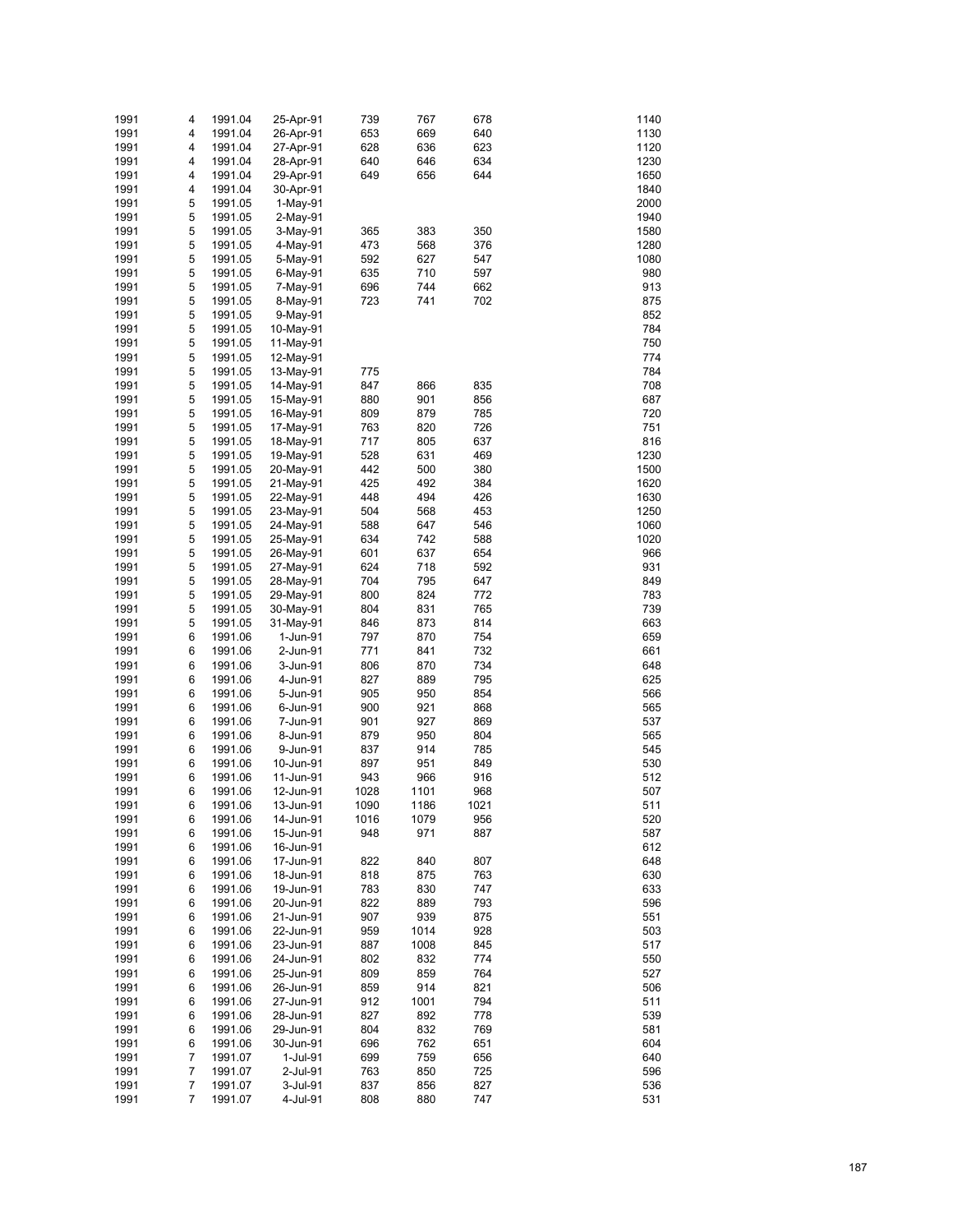|      | 7 | 1991.07 | 5-Jul-91  |     |     |     |     |
|------|---|---------|-----------|-----|-----|-----|-----|
| 1991 |   |         |           | 810 | 877 | 764 | 500 |
| 1991 | 7 | 1991.07 | 6-Jul-91  | 790 | 828 | 767 | 518 |
| 1991 | 7 | 1991.07 | 7-Jul-91  | 843 | 875 | 828 | 552 |
| 1991 | 7 | 1991.07 | 8-Jul-91  | 819 | 895 | 722 | 641 |
| 1991 | 7 | 1991.07 | 9-Jul-91  |     |     |     | 718 |
| 1991 | 7 |         |           |     | 751 | 658 | 747 |
|      |   | 1991.07 | 10-Jul-91 | 702 |     |     |     |
| 1991 | 7 | 1991.07 | 11-Jul-91 | 665 | 744 | 623 | 699 |
| 1991 | 7 | 1991.07 | 12-Jul-91 | 752 | 772 | 732 | 650 |
| 1991 | 7 | 1991.07 | 13-Jul-91 | 689 | 762 | 633 | 621 |
| 1991 | 7 | 1991.07 | 14-Jul-91 | 652 | 756 | 592 | 609 |
|      |   |         |           |     |     |     |     |
| 1991 | 7 | 1991.07 | 15-Jul-91 | 708 | 752 | 661 | 669 |
| 1991 | 7 | 1991.07 | 16-Jul-91 | 748 | 781 | 715 | 646 |
| 1991 | 7 | 1991.07 | 17-Jul-91 | 763 | 786 | 740 | 593 |
| 1991 | 7 | 1991.07 | 18-Jul-91 | 813 | 850 | 784 | 572 |
| 1991 | 7 | 1991.07 | 19-Jul-91 | 860 | 892 | 822 | 567 |
|      | 7 |         |           |     |     |     |     |
| 1991 |   | 1991.07 | 20-Jul-91 | 863 | 893 | 775 | 571 |
| 1991 | 7 | 1991.07 | 21-Jul-91 | 774 | 813 | 739 | 619 |
| 1991 | 7 | 1991.07 | 22-Jul-91 | 822 | 854 | 780 | 637 |
| 1991 | 7 | 1991.07 | 23-Jul-91 | 826 | 852 | 808 | 597 |
| 1991 | 7 | 1991.07 | 24-Jul-91 | 761 | 806 | 736 | 562 |
|      | 7 |         |           |     |     |     |     |
| 1991 |   | 1991.07 | 25-Jul-91 | 767 | 792 | 752 | 559 |
| 1991 | 7 | 1991.07 | 26-Jul-91 | 821 | 844 | 798 | 509 |
| 1991 | 7 | 1991.07 | 27-Jul-91 | 757 | 832 | 723 | 523 |
| 1991 | 7 | 1991.07 | 28-Jul-91 | 753 | 803 | 679 | 525 |
| 1991 | 7 | 1991.07 | 29-Jul-91 | 748 | 793 | 711 | 600 |
|      |   |         |           |     |     |     |     |
| 1991 | 7 | 1991.07 | 30-Jul-91 | 736 | 761 | 644 | 578 |
| 1991 | 7 | 1991.07 | 31-Jul-91 | 751 | 802 | 722 | 530 |
| 1991 | 8 | 1991.08 | 1-Aug-91  | 819 | 848 | 765 | 546 |
| 1991 | 8 | 1991.08 | 2-Aug-91  | 787 | 819 | 773 | 510 |
| 1991 | 8 | 1991.08 | 3-Aug-91  | 869 | 893 | 837 | 506 |
|      |   |         |           |     |     |     |     |
| 1991 | 8 | 1991.08 | 4-Aug-91  | 822 | 867 | 762 | 611 |
| 1991 | 8 | 1991.08 | 5-Aug-91  | 757 | 816 | 655 | 628 |
| 1991 | 8 | 1991.08 | 6-Aug-91  | 805 | 831 | 788 | 603 |
| 1991 | 8 | 1991.08 | 7-Aug-91  | 822 | 881 | 765 | 581 |
| 1991 | 8 | 1991.08 | 8-Aug-91  | 819 | 868 | 783 | 580 |
| 1991 | 8 |         |           | 783 | 824 | 775 | 559 |
|      |   | 1991.08 | 9-Aug-91  |     |     |     |     |
| 1991 | 8 | 1991.08 | 10-Aug-91 | 786 | 823 | 759 | 555 |
| 1991 | 8 | 1991.08 | 11-Aug-91 | 864 | 893 | 823 | 536 |
| 1991 | 8 | 1991.08 | 12-Aug-91 | 852 | 893 | 835 | 561 |
| 1991 | 8 | 1991.08 | 13-Aug-91 | 827 | 857 | 787 | 536 |
| 1991 | 8 | 1991.08 | 14-Aug-91 | 865 | 913 | 823 | 526 |
|      |   |         |           |     |     |     |     |
| 1991 | 8 | 1991.08 | 15-Aug-91 | 936 | 975 | 893 | 513 |
| 1991 | 8 | 1991.08 | 16-Aug-91 | 879 | 977 | 860 | 478 |
| 1991 | 8 | 1991.08 | 17-Aug-91 | 939 | 960 | 897 | 495 |
| 1991 | 8 | 1991.08 | 18-Aug-91 | 806 | 872 | 751 | 580 |
| 1991 | 8 | 1991.08 | 19-Aug-91 | 756 | 788 | 722 | 670 |
|      |   |         |           |     |     |     |     |
| 1991 | 8 | 1991.08 | 20-Aug-91 | 787 | 881 | 693 | 582 |
| 1991 | 8 | 1991.08 | 21-Aug-91 | 775 | 863 | 749 | 528 |
| 1991 | 8 | 1991.08 | 22-Aug-91 | 832 | 858 | 802 | 472 |
| 1991 | 8 | 1991.08 | 23-Aug-91 | 860 | 883 | 826 | 472 |
| 1991 | 8 | 1991.08 | 24-Aug-91 | 830 | 880 | 810 | 491 |
|      |   |         |           |     |     |     |     |
| 1991 | 8 | 1991.08 | 25-Aug-91 | 849 | 872 | 824 | 488 |
| 1991 | 8 | 1991.08 | 26-Aug-91 | 816 | 875 | 782 | 554 |
| 1991 | 8 | 1991.08 | 27-Aug-91 | 897 | 924 | 870 | 525 |
| 1991 | 8 | 1991.08 | 28-Aug-91 | 876 | 897 | 854 | 499 |
| 1991 | 8 | 1991.08 | 29-Aug-91 | 912 | 946 | 880 | 468 |
|      |   |         |           |     |     |     |     |
| 1991 | 8 | 1991.08 | 30-Aug-91 | 810 | 939 | 754 | 492 |
| 1991 | 8 | 1991.08 | 31-Aug-91 | 821 | 863 | 786 | 514 |
| 1991 | 9 | 1991.09 | 1-Sep-91  | 794 | 821 | 766 | 558 |
| 1991 | 9 | 1991.09 | 2-Sep-91  | 788 | 801 | 774 | 548 |
| 1991 | 9 | 1991.09 | 3-Sep-91  | 820 | 865 | 763 | 565 |
|      |   |         |           |     |     |     |     |
| 1991 | 9 | 1991.09 | 4-Sep-91  | 833 | 861 | 799 | 488 |
| 1991 | 9 | 1991.09 | 5-Sep-91  | 852 | 897 | 810 | 436 |
| 1991 | 9 | 1991.09 | 6-Sep-91  | 833 | 866 | 761 | 446 |
| 1991 | 9 | 1991.09 | 7-Sep-91  | 744 | 777 | 672 | 512 |
| 1991 | 9 | 1991.09 | 8-Sep-91  | 725 | 760 | 683 | 564 |
|      |   |         |           |     |     | 732 |     |
| 1991 | 9 | 1991.09 | 9-Sep-91  | 798 | 855 |     | 582 |
| 1991 | 9 | 1991.09 | 10-Sep-91 | 850 | 880 | 800 | 564 |
| 1991 | 9 | 1991.09 | 11-Sep-91 |     |     |     | 563 |
| 1991 | 9 | 1991.09 | 12-Sep-91 |     |     |     | 549 |
| 1991 | 9 | 1991.09 | 13-Sep-91 | 787 | 814 | 774 | 563 |
|      |   |         |           |     |     |     |     |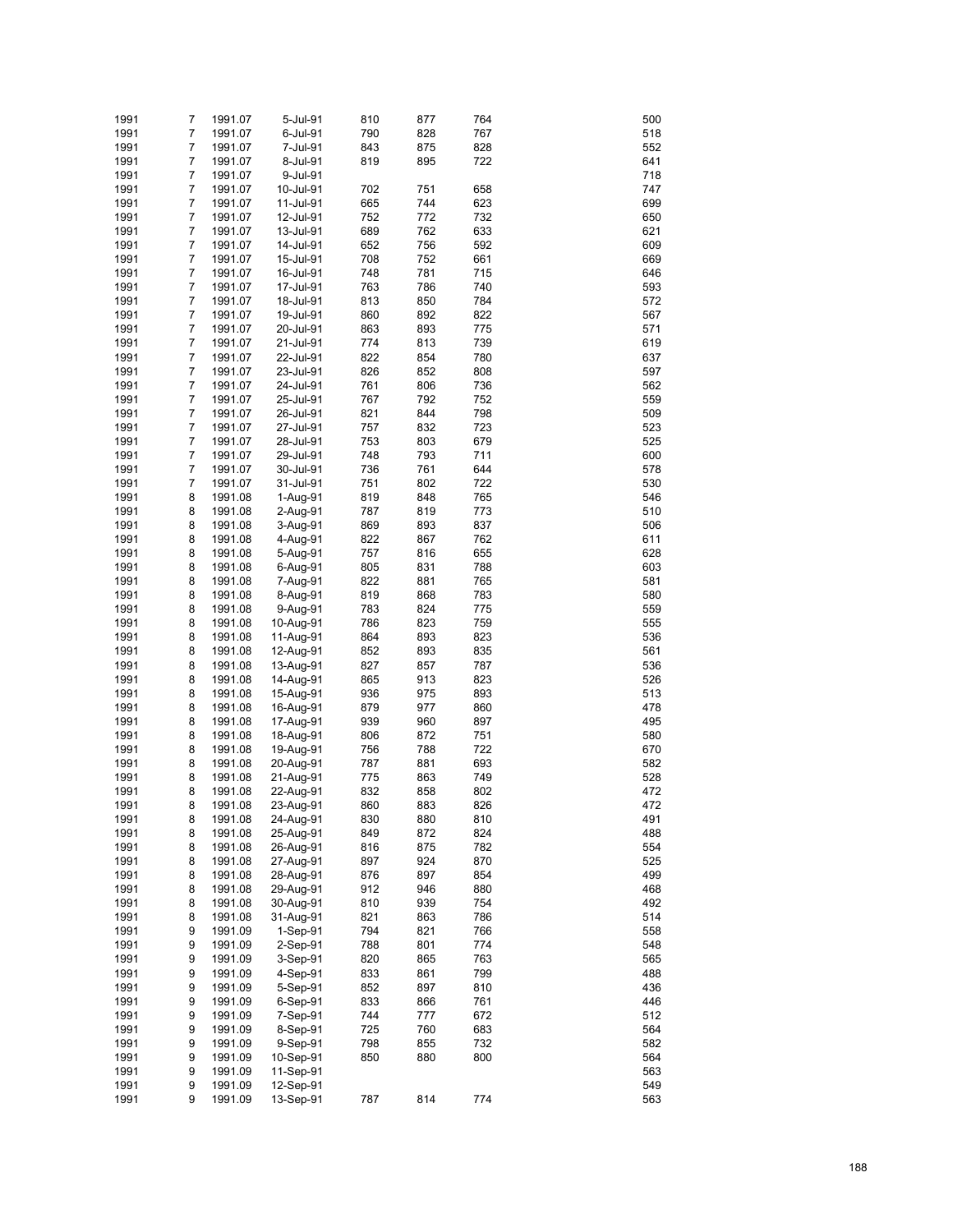| 1991         | 9        | 1991.09            | 14-Sep-91              |            |            |            |              | 562        |
|--------------|----------|--------------------|------------------------|------------|------------|------------|--------------|------------|
| 1991         | 9        | 1991.09            | 15-Sep-91              | 802        | 830        | 773        |              | 596        |
| 1991         | 9        | 1991.09            | 16-Sep-91              | 765        | 778        | 754        |              | 624        |
| 1991         | 9        | 1991.09            | 17-Sep-91              | 781        | 792        | 761        |              | 588        |
| 1991         | 9        | 1991.09            | 18-Sep-91              | 782        | 852        | 708        |              | 565        |
| 1991         | 9        | 1991.09            | 19-Sep-91              | 830        | 848        | 806        |              | 552        |
| 1991<br>1991 | 9        | 1991.09<br>1991.09 | 20-Sep-91<br>21-Sep-91 | 818<br>847 | 865        | 763        |              | 584<br>549 |
| 1991         | 9<br>9   | 1991.09            | 22-Sep-91              | 825        | 872<br>848 | 822<br>803 |              | 616        |
| 1991         | 9        | 1991.09            | 23-Sep-91              | 828        | 888        | 747        |              | 637        |
| 1991         | 9        | 1991.09            | 24-Sep-91              | 882        | 965        | 841        |              | 550        |
| 1991         | 9        | 1991.09            | 25-Sep-91              | 916        | 977        | 887        |              | 561        |
| 1991         | 9        | 1991.09            | 26-Sep-91              | 915        | 926        | 901        |              | 573        |
| 1991         | 9        | 1991.09            | 27-Sep-91              | 892        | 927        | 843        |              | 617        |
| 1991         | 9        | 1991.09            | 28-Sep-91              | 817        | 851        | 787        |              | 666        |
| 1991         | 9        | 1991.09            | 29-Sep-91              | 820        | 862        | 778        |              | 715        |
| 1991         | 9        | 1991.09            | 30-Sep-91              | 742        | 774        | 679        |              | 729        |
| 1991         | 10       | 1991.1             | 1-Oct-91               |            |            |            |              | 657        |
| 1991         | 10       | 1991.1             | 2-Oct-91               | 850        |            |            |              | 606        |
| 1991         | 10       | 1991.1             | 3-Oct-91               | 961        | 1007       | 934        |              | 589        |
| 1991         | 10       | 1991.1             | 4-Oct-91               | 961        | 1008       | 932        |              | 549        |
| 1991         | 10       | 1991.1             | 5-Oct-91               | 958        | 982        | 938        |              | 518        |
| 1991         | 10       | 1991.1             | 6-Oct-91               | 980        | 1011       | 956        |              | 558        |
| 1991<br>1991 | 10<br>10 | 1991.1<br>1991.1   | 7-Oct-91               | 912        | 984<br>803 | 821<br>739 |              | 616<br>747 |
| 1991         | 10       | 1991.1             | 8-Oct-91<br>9-Oct-91   | 758<br>802 | 845        | 752        |              | 675        |
| 1991         | 10       | 1991.1             | 10-Oct-91              | 865        | 921        | 824        |              | 621        |
| 1991         | 10       | 1991.1             | 11-Oct-91              | 923        | 971        | 869        |              | 612        |
| 1991         | 10       | 1991.1             | 12-Oct-91              | 893        | 947        | 840        |              | 633        |
| 1991         | 10       | 1991.1             | 13-Oct-91              | 858        | 911        | 755        |              | 669        |
| 1991         | 10       | 1991.1             | 14-Oct-91              | 743        | 775        | 672        |              | 723        |
| 1991         | 10       | 1991.1             | 15-Oct-91              | 808        | 856        | 754        |              | 692        |
| 1991         | 10       | 1991.1             | 16-Oct-91              | 776        | 800        | 758        |              | 698        |
| 1991         | 10       | 1991.1             | 17-Oct-91              | 846        | 887        | 810        |              | 650        |
| 1991         | 10       | 1991.1             | 18-Oct-91              | 848        | 868        | 813        |              | 666        |
| 1991         | 10       | 1991.1             | 19-Oct-91              | 713        | 805        | 678        |              | 753        |
| 1991         | 10       | 1991.1             | 20-Oct-91              | 666        | 707        | 639        |              | 817        |
| 1991         | 10       | 1991.1             | 21-Oct-91              | 658        | 750        | 635        |              | 830        |
| 1991         | 10       | 1991.1             | 22-Oct-91              | 638        | 676        | 593        |              | 872        |
| 1991         | 10       | 1991.1             | 23-Oct-91              | 541<br>580 | 581        | 521        |              | 907        |
| 1991<br>1991 | 10<br>10 | 1991.1<br>1991.1   | 24-Oct-91<br>25-Oct-91 | 611        | 618<br>623 | 544<br>596 |              | 863<br>883 |
| 1991         | 10       | 1991.1             | 26-Oct-91              | 574        | 630        | 526        |              | 989        |
| 1991         | 10       | 1991.1             | 27-Oct-91              | 496        | 527        | 460        | 1220         |            |
| 1991         | 10       | 1991.1             | 28-Oct-91              | 467        | 509        | 432        | 1180         |            |
| 1991         | 10       | 1991.1             | 29-Oct-91              | 465        | 507        | 394        | 1180         |            |
| 1991         | 10       | 1991.1             | 30-Oct-91              | 477        | 500        | 382        | 1210         |            |
| 1991         | 10       | 1991.1             | 31-Oct-91              | 468        | 500        | 432        | 1260         |            |
| 1991         | 11       | 1991.11            | 1-Nov-91               | 447        | 492        | 406        | 1300         |            |
| 1991         | 11       | 1991.11            | 2-Nov-91               | 477        | 469        | 431        | 1260         |            |
| 1991         | 11       | 1991.11            | 3-Nov-91               | 457        | 500        | 416        | 1200         |            |
| 1991         | 11       | 1991.11            | 4-Nov-91               | 447        | 460        | 413        | 1160         |            |
| 1991         | 11       | 1991.11            | 5-Nov-91               | 464        | 474        | 452        | 1110         |            |
| 1991         | 11       | 1991.11            | 6-Nov-91               | 484        | 504        | 416        | 1100         |            |
| 1991         | 11       | 1991.11            | 7-Nov-91               | 511        | 527        | 498        | 1090         |            |
| 1991         | 11       | 1991.11            | 8-Nov-91               | 530        | 537        | 523        | 1090         |            |
| 1991<br>1991 | 11<br>11 | 1991.11<br>1991.11 | 9-Nov-91<br>10-Nov-91  | 551<br>550 | 571<br>561 | 526        | 1110<br>1100 |            |
| 1991         | 11       | 1991.11            | 11-Nov-91              | 562        | 576        | 542<br>546 | 1080         |            |
| 1991         | 11       | 1991.11            | 12-Nov-91              | 564        | 571        | 556        | 1070         |            |
| 1991         | 11       | 1991.11            | 13-Nov-91              | 573        | 585        | 562        | 1060         |            |
| 1991         | 11       | 1991.11            | 14-Nov-91              | 589        | 603        | 573        | 1080         |            |
| 1991         | 11       | 1991.11            | 15-Nov-91              | 594        | 604        | 580        | 1080         |            |
| 1991         | 11       | 1991.11            | 16-Nov-91              | 592        | 597        | 584        | 1050         |            |
| 1991         | 11       | 1991.11            | 17-Nov-91              | 589        | 596        | 581        | 1060         |            |
| 1991         | 11       | 1991.11            | 18-Nov-91              | 616        | 634        | 601        | 1060         |            |
| 1991         | 11       | 1991.11            | 19-Nov-91              | 637        | 642        | 629        | 1060         |            |
| 1991         | 11       | 1991.11            | 20-Nov-91              | 625        | 651        | 613        | 1060         |            |
| 1991         | 11       | 1991.11            | 21-Nov-91              | 625        | 635        | 619        | 1050         |            |
| 1991         | 11       | 1991.11            | 22-Nov-91              | 642        | 654        | 631        | 1010         |            |
| 1991         | 11       | 1991.11            | 23-Nov-91              | 643        | 679        | 631        | 1010         |            |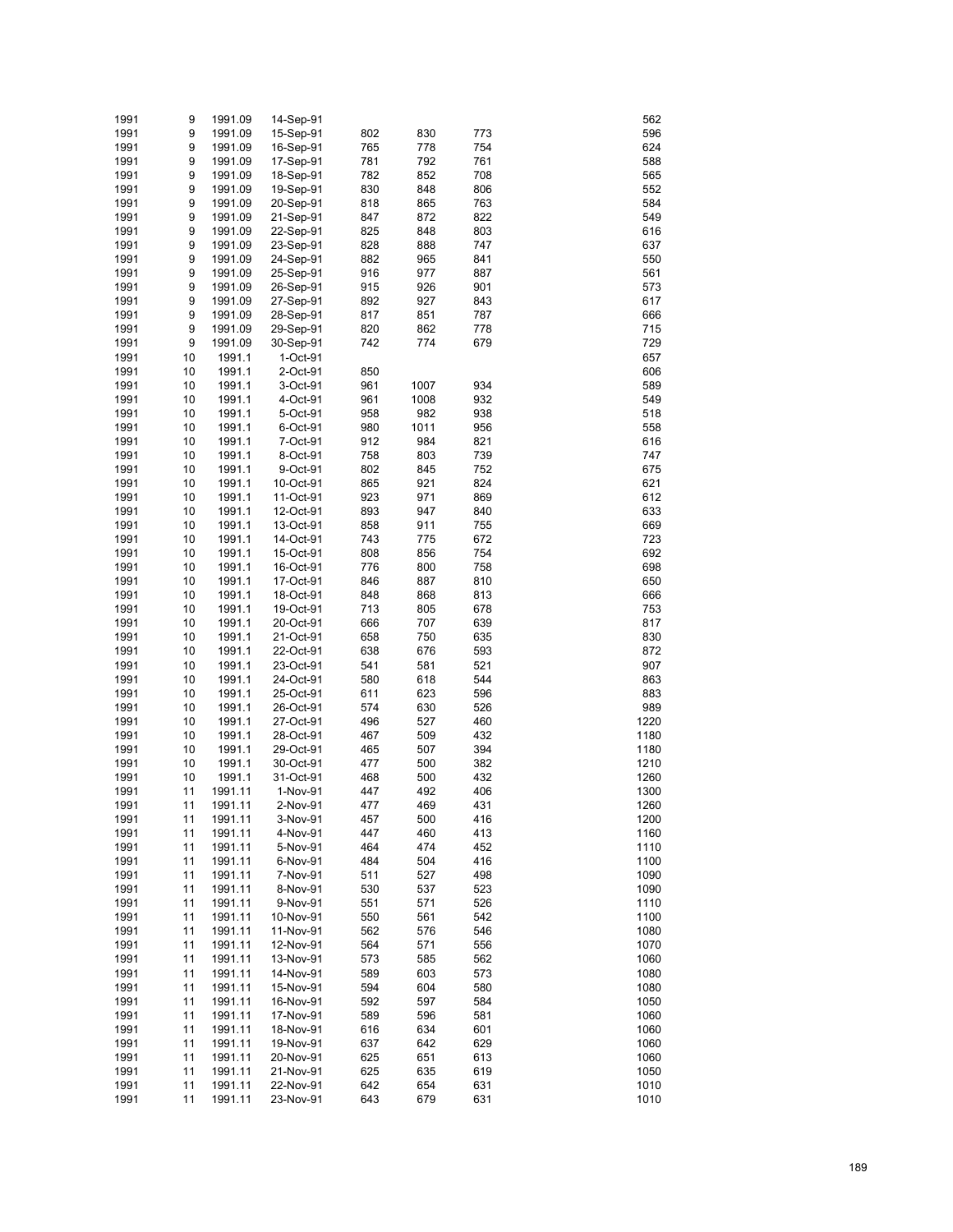| 1991 | 11 | 1991.11 | 24-Nov-91 | 642 | 742 | 628 | 1020 |
|------|----|---------|-----------|-----|-----|-----|------|
| 1991 | 11 | 1991.11 | 25-Nov-91 | 655 | 677 | 635 | 1050 |
| 1991 | 11 | 1991.11 | 26-Nov-91 | 639 | 675 | 614 | 1050 |
| 1991 | 11 | 1991.11 | 27-Nov-91 | 629 | 637 | 621 | 1040 |
| 1991 | 11 | 1991.11 | 28-Nov-91 | 616 | 627 | 605 | 1030 |
|      |    |         |           |     |     |     | 1040 |
| 1991 | 11 | 1991.11 | 29-Nov-91 | 611 | 634 | 600 |      |
| 1991 | 11 | 1991.11 | 30-Nov-91 | 630 | 640 | 623 | 1040 |
| 1991 | 12 | 1991.12 | 1-Dec-91  | 619 | 635 | 606 | 1050 |
| 1991 | 12 | 1991.12 | 2-Dec-91  | 652 | 679 | 631 | 1010 |
| 1991 | 12 | 1991.12 | 3-Dec-91  | 702 | 742 | 639 | 960  |
| 1991 | 12 | 1991.12 | 4-Dec-91  | 733 | 743 | 726 | 922  |
| 1991 | 12 | 1991.12 | 5-Dec-91  | 731 | 740 | 674 | 901  |
| 1991 | 12 | 1991.12 | 6-Dec-91  | 736 | 748 | 727 | 895  |
| 1991 | 12 | 1991.12 | 7-Dec-91  | 735 | 739 | 730 | 895  |
| 1991 | 12 | 1991.12 | 8-Dec-91  | 741 | 766 | 723 | 913  |
| 1991 | 12 | 1991.12 | 9-Dec-91  | 780 | 824 | 765 | 892  |
| 1991 | 12 | 1991.12 | 10-Dec-91 | 753 | 765 | 746 | 877  |
| 1991 | 12 | 1991.12 | 11-Dec-91 | 760 | 772 | 752 | 879  |
| 1991 | 12 | 1991.12 | 12-Dec-91 | 758 | 772 | 744 | 881  |
|      |    |         |           |     |     |     |      |
| 1991 | 12 | 1991.12 | 13-Dec-91 | 764 | 785 | 752 | 884  |
| 1991 | 12 | 1991.12 | 14-Dec-91 | 775 | 791 | 760 | 884  |
| 1991 | 12 | 1991.12 | 15-Dec-91 | 799 | 804 | 791 | 877  |
| 1991 | 12 | 1991.12 | 16-Dec-91 | 793 | 801 | 784 | 868  |
| 1991 | 12 | 1991.12 | 17-Dec-91 | 797 | 806 | 785 | 861  |
| 1991 | 12 | 1991.12 | 18-Dec-91 | 827 | 853 | 803 | 845  |
| 1991 | 12 | 1991.12 | 19-Dec-91 | 858 | 868 | 834 | 836  |
| 1991 | 12 | 1991.12 | 20-Dec-91 | 858 | 878 | 841 | 854  |
| 1991 | 12 | 1991.12 | 21-Dec-91 | 843 | 857 | 823 | 873  |
| 1991 | 12 | 1991.12 | 22-Dec-91 | 822 | 834 | 813 | 874  |
| 1991 | 12 | 1991.12 | 23-Dec-91 | 835 | 852 | 815 | 866  |
| 1991 | 12 | 1991.12 | 24-Dec-91 | 849 | 860 | 833 | 866  |
|      |    |         |           |     |     |     |      |
| 1991 | 12 | 1991.12 | 25-Dec-91 | 830 | 844 | 821 | 873  |
| 1991 | 12 | 1991.12 | 26-Dec-91 | 831 | 840 | 824 | 875  |
| 1991 | 12 | 1991.12 | 27-Dec-91 | 829 | 843 | 818 | 881  |
| 1991 | 12 | 1991.12 | 28-Dec-91 | 823 | 836 | 812 | 893  |
| 1991 | 12 | 1991.12 | 29-Dec-91 | 806 | 831 | 787 | 908  |
| 1991 | 12 | 1991.12 | 30-Dec-91 | 755 | 797 | 724 | 929  |
| 1991 | 12 | 1991.12 | 31-Dec-91 | 790 | 820 | 767 | 916  |
| 1992 | 1  | 1992.01 | 1-Jan-92  | 834 | 852 | 823 | 910  |
| 1992 | 1  | 1992.01 | 2-Jan-92  | 868 | 885 | 847 | 900  |
| 1992 | 1  | 1992.01 | 3-Jan-92  | 861 | 887 | 846 | 896  |
| 1992 | 1  | 1992.01 | 4-Jan-92  | 842 | 854 | 834 | 893  |
| 1992 | 1  | 1992.01 | 5-Jan-92  | 845 | 867 | 831 | 924  |
| 1992 | 1  | 1992.01 | 6-Jan-92  | 765 | 843 | 633 | 994  |
|      | 1  | 1992.01 |           |     |     |     |      |
| 1992 |    |         | 7-Jan-92  | 793 | 835 | 772 | 989  |
| 1992 | 1  | 1992.01 | 8-Jan-92  | 838 | 851 | 820 | 1000 |
| 1992 | 1  | 1992.01 | 9-Jan-92  | 856 | 871 | 844 | 1020 |
| 1992 | 1  | 1992.01 | 10-Jan-92 | 850 | 861 | 835 | 1040 |
| 1992 | 1  | 1992.01 | 11-Jan-92 | 878 | 887 | 866 | 1030 |
| 1992 | 1  | 1992.01 | 12-Jan-92 | 870 | 881 | 854 | 1020 |
| 1992 | 1  | 1992.01 | 13-Jan-92 | 890 | 908 | 853 | 1010 |
| 1992 | 1  | 1992.01 | 14-Jan-92 | 898 | 914 | 881 | 969  |
| 1992 | 1  | 1992.01 | 15-Jan-92 | 922 | 934 | 914 | 962  |
| 1992 | 1  | 1992.01 | 16-Jan-92 | 932 | 939 | 918 | 962  |
| 1992 | 1  | 1992.01 | 17-Jan-92 | 934 | 940 | 919 | 962  |
| 1992 | 1  | 1992.01 | 18-Jan-92 | 953 | 963 | 933 | 959  |
| 1992 | 1  | 1992.01 | 19-Jan-92 | 945 | 962 | 923 | 954  |
| 1992 |    | 1992.01 |           |     |     |     |      |
|      | 1  |         | 20-Jan-92 | 958 | 980 | 936 | 944  |
| 1992 | 1  | 1992.01 | 21-Jan-92 | 957 | 971 | 948 | 946  |
| 1992 | 1  | 1992.01 | 22-Jan-92 | 934 | 945 | 925 | 944  |
| 1992 | 1  | 1992.01 | 23-Jan-92 | 940 | 957 | 930 | 937  |
| 1992 | 1  | 1992.01 | 24-Jan-92 | 949 | 956 | 940 | 936  |
| 1992 | 1  | 1992.01 | 25-Jan-92 | 952 | 958 | 948 | 941  |
| 1992 | 1  | 1992.01 | 26-Jan-92 | 948 | 971 | 935 | 942  |
| 1992 | 1  | 1992.01 | 27-Jan-92 | 961 | 981 | 947 | 947  |
| 1992 | 1  | 1992.01 | 28-Jan-92 | 963 | 982 | 944 | 949  |
| 1992 | 1  | 1992.01 | 29-Jan-92 | 939 | 951 | 917 | 952  |
| 1992 | 1  | 1992.01 | 30-Jan-92 | 937 | 957 | 919 | 966  |
| 1992 | 1  | 1992.01 | 31-Jan-92 | 929 | 955 | 918 | 939  |
| 1992 | 2  | 1992.02 | 1-Feb-92  | 931 | 937 | 921 | 940  |
| 1992 | 2  | 1992.02 | 2-Feb-92  | 930 | 943 | 921 | 932  |
|      |    |         |           |     |     |     |      |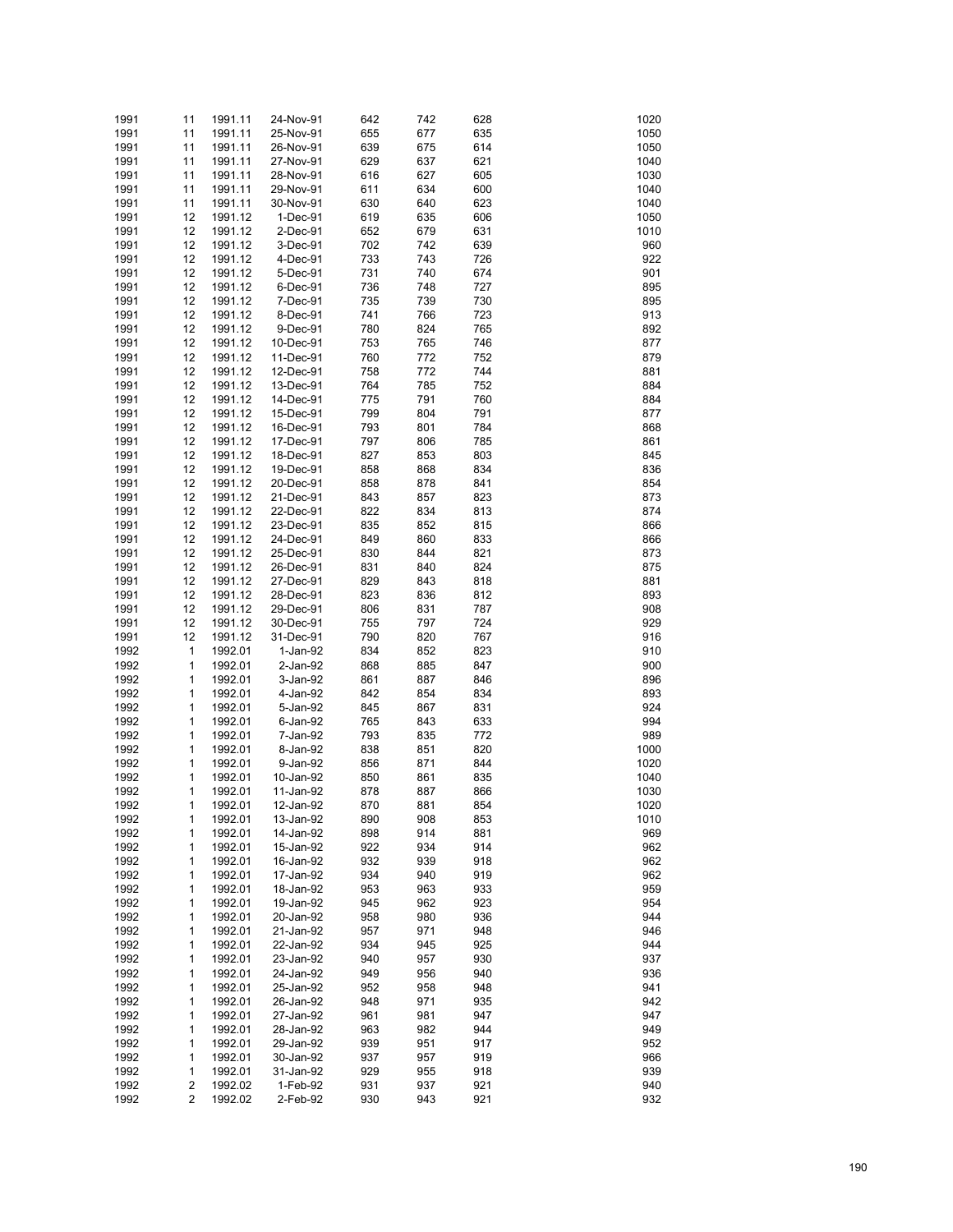| 1992 | 2                       | 1992.02            | 3-Feb-92  | 965  | 990  | 941  | 921  |
|------|-------------------------|--------------------|-----------|------|------|------|------|
| 1992 | $\overline{\mathbf{c}}$ | 1992.02            | 4-Feb-92  | 989  | 1001 | 977  | 912  |
| 1992 | 2                       | 1992.02            | 5-Feb-92  | 988  | 1006 | 976  | 903  |
| 1992 | $\overline{\mathbf{c}}$ | 1992.02            | 6-Feb-92  | 983  | 996  | 975  | 918  |
| 1992 | $\overline{\mathbf{c}}$ | 1992.02            | 7-Feb-92  | 937  | 972  | 922  | 944  |
|      |                         | 1992.02            |           |      |      |      |      |
| 1992 | $\overline{\mathbf{c}}$ |                    | 8-Feb-92  | 919  | 931  | 907  | 945  |
| 1992 | $\overline{\mathbf{c}}$ | 1992.02            | 9-Feb-92  | 932  | 942  | 922  | 927  |
| 1992 | $\overline{\mathbf{c}}$ | 1992.02            | 10-Feb-92 | 938  | 952  | 919  | 950  |
| 1992 | $\overline{\mathbf{c}}$ | 1992.02            | 11-Feb-92 | 831  | 907  | 787  | 1150 |
| 1992 | $\overline{\mathbf{c}}$ | 1992.02            | 12-Feb-92 | 749  | 776  | 726  | 1320 |
| 1992 | $\overline{\mathbf{c}}$ | 1992.02            | 13-Feb-92 | 620  | 742  | 553  | 1930 |
| 1992 | $\overline{\mathbf{c}}$ | 1992.02            | 14-Feb-92 | 398  | 528  | 329  | 3650 |
| 1992 | $\overline{\mathbf{c}}$ | 1992.02            | 15-Feb-92 | 456  | 500  | 402  | 3390 |
| 1992 | $\overline{\mathbf{c}}$ | 1992.02            | 16-Feb-92 | 422  | 512  | 294  | 4550 |
| 1992 | $\overline{\mathbf{c}}$ | 1992.02            | 17-Feb-92 | 365  | 410  | 297  | 5110 |
| 1992 | $\overline{\mathbf{c}}$ | 1992.02            | 18-Feb-92 | 386  | 405  | 346  | 4350 |
| 1992 | $\overline{\mathbf{c}}$ | 1992.02            | 19-Feb-92 | 359  | 425  | 329  | 3900 |
| 1992 | $\overline{\mathbf{c}}$ | 1992.02            | 20-Feb-92 | 473  | 522  | 430  | 3510 |
| 1992 | $\overline{\mathbf{c}}$ | 1992.02            | 21-Feb-92 | 578  | 624  | 527  | 3070 |
| 1992 | $\overline{\mathbf{c}}$ | 1992.02            | 22-Feb-92 | 645  | 662  | 635  | 2730 |
| 1992 | $\overline{\mathbf{c}}$ |                    |           |      | 721  |      | 2340 |
|      |                         | 1992.02<br>1992.02 | 23-Feb-92 | 695  |      | 652  |      |
| 1992 | $\overline{\mathbf{c}}$ |                    | 24-Feb-92 | 735  | 763  | 714  | 2080 |
| 1992 | $\overline{\mathbf{c}}$ | 1992.02            | 25-Feb-92 | 787  | 812  | 760  | 1890 |
| 1992 | $\overline{\mathbf{c}}$ | 1992.02            | 26-Feb-92 | 893  | 996  | 807  | 1750 |
| 1992 | $\overline{\mathbf{c}}$ | 1992.02            | 27-Feb-92 | 1017 | 1040 | 996  | 1620 |
| 1992 | $\overline{\mathbf{c}}$ | 1992.02            | 28-Feb-92 | 1072 | 1106 | 1042 | 1530 |
| 1992 | $\overline{\mathbf{c}}$ | 1992.02            | 29-Feb-92 | 1101 | 1109 | 1090 | 1470 |
| 1992 | 3                       | 1992.03            | 1-Mar-92  | 1112 | 1138 | 1096 | 1400 |
| 1992 | 3                       | 1992.03            | 2-Mar-92  | 1146 | 1177 | 1132 | 1350 |
| 1992 | 3                       | 1992.03            | 3-Mar-92  | 1182 | 1200 | 1168 | 1320 |
| 1992 | 3                       | 1992.03            | 4-Mar-92  | 1202 | 1217 | 1188 | 1290 |
| 1992 | 3                       | 1992.03            | 5-Mar-92  | 1192 | 1205 | 1139 | 1280 |
| 1992 | 3                       | 1992.03            | 6-Mar-92  | 1153 | 1187 | 1107 | 1370 |
| 1992 | 3                       | 1992.03            | 7-Mar-92  | 978  | 1112 | 698  | 1770 |
| 1992 | 3                       | 1992.03            | 8-Mar-92  | 792  | 899  | 676  | 2090 |
| 1992 | 3                       | 1992.03            | 9-Mar-92  | 933  | 965  | 903  | 1760 |
| 1992 | 3                       | 1992.03            | 10-Mar-92 | 964  | 984  | 933  | 1600 |
| 1992 | 3                       | 1992.03            | 11-Mar-92 | 995  | 1029 | 965  | 1490 |
|      | 3                       |                    |           |      |      |      | 1400 |
| 1992 |                         | 1992.03            | 12-Mar-92 | 1048 | 1081 | 1017 |      |
| 1992 | 3                       | 1992.03            | 13-Mar-92 | 1122 | 1181 | 1073 | 1340 |
| 1992 | 3                       | 1992.03            | 14-Mar-92 | 1168 | 1234 | 1143 | 1290 |
| 1992 | 3                       | 1992.03            | 15-Mar-92 | 1190 | 1211 | 1152 | 1270 |
| 1992 | 3                       | 1992.03            | 16-Mar-92 | 1185 | 1200 | 1168 | 1270 |
| 1992 | 3                       | 1992.03            | 17-Mar-92 | 1219 | 1256 | 1192 | 1270 |
| 1992 | 3                       | 1992.03            | 18-Mar-92 | 1285 | 1324 | 1242 | 1300 |
| 1992 | 3                       | 1992.03            | 19-Mar-92 | 1228 | 1263 | 1205 | 1320 |
| 1992 | 3                       | 1992.03            | 20-Mar-92 | 1243 | 1266 | 1127 | 1300 |
| 1992 | 3                       | 1992.03            | 21-Mar-92 | 1259 | 1275 | 1245 | 1280 |
| 1992 | 3                       | 1992.03            | 22-Mar-92 | 1261 | 1274 | 1220 | 1290 |
| 1992 | 3                       | 1992.03            | 23-Mar-92 | 1144 | 1222 | 1071 | 1460 |
| 1992 | 3                       | 1992.03            | 24-Mar-92 | 1015 | 1060 | 984  | 1530 |
| 1992 | 3                       | 1992.03            | 25-Mar-92 | 1005 | 1057 | 968  | 1570 |
| 1992 | 3                       | 1992.03            | 26-Mar-92 | 940  | 981  | 906  | 1640 |
| 1992 | 3                       | 1992.03            | 27-Mar-92 | 945  | 979  | 907  | 1700 |
| 1992 | 3                       | 1992.03            | 28-Mar-92 | 965  | 1005 | 936  | 1680 |
| 1992 | 3                       | 1992.03            | 29-Mar-92 | 999  | 1034 | 971  | 1670 |
| 1992 | 3                       | 1992.03            | 30-Mar-92 | 1019 | 1050 | 991  | 1650 |
|      |                         |                    |           |      |      |      |      |
| 1992 | 3                       | 1992.03            | 31-Mar-92 | 1060 | 1117 | 1044 | 1610 |
| 1992 | 4                       | 1992.04            | 1-Apr-92  | 1051 | 1075 | 1028 | 1570 |
| 1992 | 4                       | 1992.04            | 2-Apr-92  | 1014 | 1036 | 991  | 1620 |
| 1992 | 4                       | 1992.04            | 3-Apr-92  | 980  | 1015 | 950  | 1620 |
| 1992 | 4                       | 1992.04            | 4-Apr-92  | 966  | 992  | 937  | 1620 |
| 1992 | 4                       | 1992.04            | 5-Apr-92  | 924  | 938  | 915  | 1640 |
| 1992 | 4                       | 1992.04            | 6-Apr-92  | 902  | 927  | 879  | 1630 |
| 1992 | 4                       | 1992.04            | 7-Apr-92  | 874  | 902  | 846  | 1620 |
| 1992 | 4                       | 1992.04            | 8-Apr-92  | 891  | 915  | 861  | 1620 |
| 1992 | 4                       | 1992.04            | 9-Apr-92  | 840  | 855  | 818  | 1610 |
| 1992 | 4                       | 1992.04            | 10-Apr-92 | 813  | 837  | 782  | 1550 |
| 1992 | 4                       | 1992.04            | 11-Apr-92 | 763  | 782  | 741  | 1520 |
| 1992 | 4                       | 1992.04            | 12-Apr-92 | 717  | 739  | 676  | 1580 |
| 1992 | 4                       | 1992.04            | 13-Apr-92 | 763  | 781  | 748  | 1530 |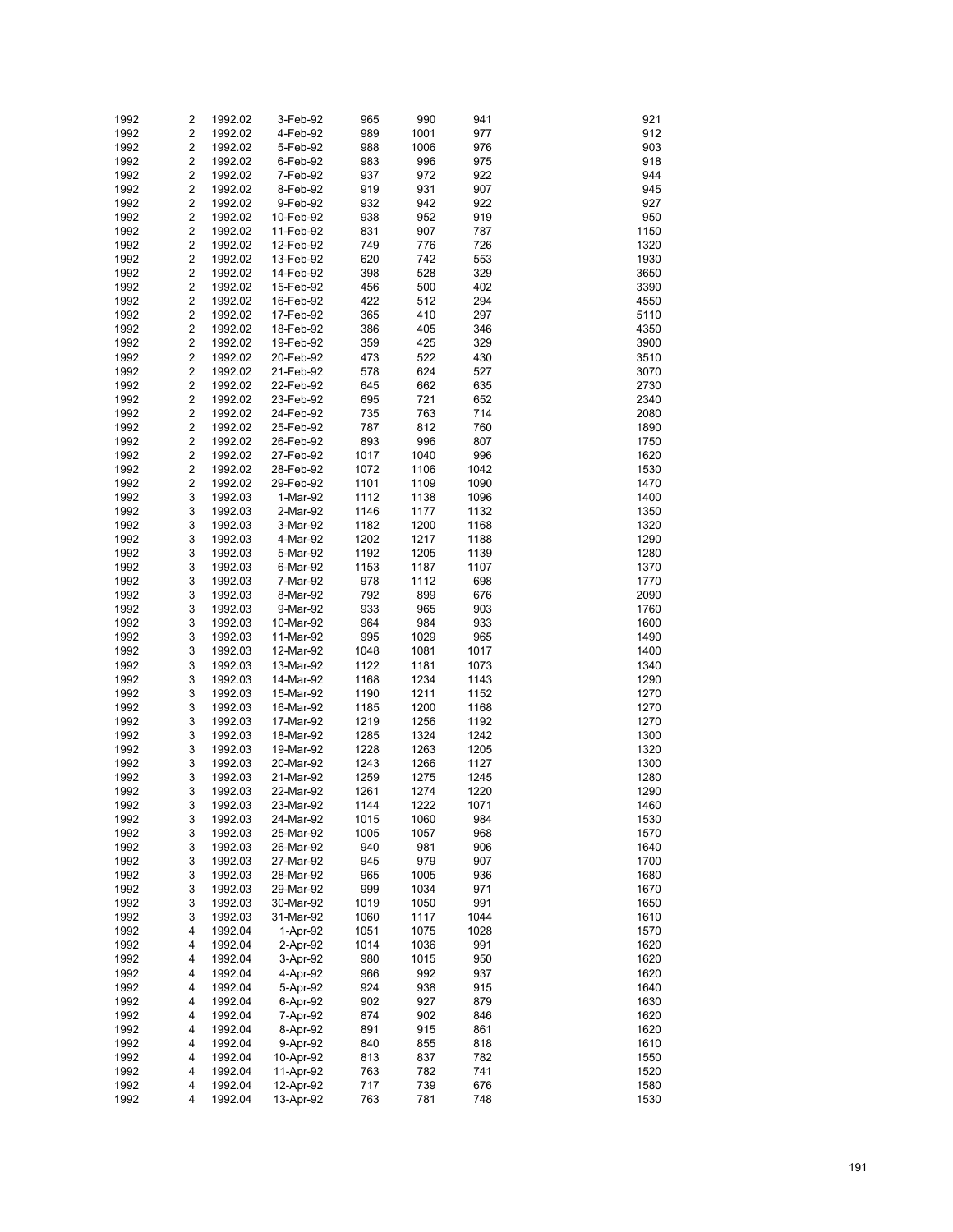| 1992 | 4 | 1992.04 | 14-Apr-92  | 768 | 785 | 750 | 1510 |
|------|---|---------|------------|-----|-----|-----|------|
| 1992 | 4 | 1992.04 | 15-Apr-92  | 737 | 754 | 705 | 1420 |
| 1992 | 4 | 1992.04 | 16-Apr-92  | 724 | 760 | 691 | 1340 |
| 1992 | 4 | 1992.04 | 17-Apr-92  | 667 | 711 | 637 | 1330 |
| 1992 | 4 | 1992.04 | 18-Apr-92  | 657 | 711 | 633 | 1230 |
|      |   |         |            |     |     |     |      |
| 1992 | 4 | 1992.04 | 19-Apr-92  | 704 | 736 | 672 | 1180 |
| 1992 | 4 | 1992.04 | 20-Apr-92  | 707 | 743 | 670 | 1190 |
| 1992 | 4 | 1992.04 | 21-Apr-92  | 762 | 834 | 702 | 1010 |
| 1992 | 4 | 1992.04 | 22-Apr-92  | 838 | 874 | 758 | 1000 |
| 1992 | 4 | 1992.04 | 23-Apr-92  | 733 | 750 | 702 | 1020 |
| 1992 | 4 | 1992.04 | 24-Apr-92  | 681 | 726 | 579 | 1070 |
| 1992 | 4 | 1992.04 | 25-Apr-92  | 557 | 585 | 488 | 1270 |
| 1992 | 4 | 1992.04 | 26-Apr-92  | 497 | 550 | 449 | 1330 |
| 1992 | 4 | 1992.04 | 27-Apr-92  | 488 | 537 | 435 | 1400 |
| 1992 | 4 | 1992.04 | 28-Apr-92  | 390 | 429 | 352 | 1610 |
| 1992 | 4 | 1992.04 | 29-Apr-92  | 381 | 397 | 353 | 1500 |
| 1992 | 4 | 1992.04 | 30-Apr-92  | 373 | 445 | 348 | 1410 |
| 1992 | 5 | 1992.05 | $1-May-92$ | 378 | 400 | 343 | 1360 |
| 1992 | 5 | 1992.05 | 2-May-92   | 382 | 412 | 363 | 1420 |
| 1992 | 5 | 1992.05 | 3-May-92   | 367 | 381 | 353 | 1420 |
| 1992 | 5 | 1992.05 | 4-May-92   | 415 | 437 | 403 | 1480 |
|      | 5 |         |            |     |     |     |      |
| 1992 |   | 1992.05 | 5-May-92   | 427 | 447 | 377 | 1420 |
| 1992 | 5 | 1992.05 | 6-May-92   | 489 | 527 | 451 | 1250 |
| 1992 | 5 | 1992.05 | 7-May-92   | 498 | 513 | 422 | 1150 |
| 1992 | 5 | 1992.05 | 8-May-92   | 483 | 512 | 454 | 1010 |
| 1992 | 5 | 1992.05 | 9-May-92   | 452 | 466 | 427 | 1040 |
| 1992 | 5 | 1992.05 | 10-May-92  | 436 | 470 | 390 | 1100 |
| 1992 | 5 | 1992.05 | 11-May-92  | 538 | 588 | 382 | 1170 |
| 1992 | 5 | 1992.05 | 12-May-92  | 639 | 685 | 563 | 1020 |
| 1992 | 5 | 1992.05 | 13-May-92  | 643 | 674 | 621 | 868  |
| 1992 | 5 | 1992.05 | 14-May-92  | 698 | 768 | 642 | 743  |
| 1992 | 5 | 1992.05 | 15-May-92  | 669 | 762 | 521 | 717  |
| 1992 | 5 | 1992.05 | 16-May-92  | 464 | 510 | 430 | 921  |
| 1992 | 5 | 1992.05 | 17-May-92  | 475 | 511 | 429 | 954  |
| 1992 | 5 | 1992.05 | 18-May-92  | 504 | 550 | 465 | 985  |
|      | 5 |         |            |     | 574 | 461 |      |
| 1992 |   | 1992.05 | 19-May-92  | 501 |     |     | 911  |
| 1992 | 5 | 1992.05 | 20-May-92  | 646 | 692 | 579 | 678  |
| 1992 | 5 | 1992.05 | 21-May-92  | 730 | 777 | 693 | 583  |
| 1992 | 5 | 1992.05 | 22-May-92  | 821 | 864 | 789 | 575  |
| 1992 | 5 | 1992.05 | 23-May-92  | 824 | 861 | 798 | 542  |
| 1992 | 5 | 1992.05 | 24-May-92  | 829 | 846 | 813 | 563  |
| 1992 | 5 | 1992.05 | 25-May-92  | 842 | 885 | 817 | 589  |
| 1992 | 5 | 1992.05 | 26-May-92  | 791 | 843 | 758 | 566  |
| 1992 | 5 | 1992.05 | 27-May-92  | 802 | 852 | 746 | 541  |
| 1992 | 5 | 1992.05 | 28-May-92  | 801 | 834 | 772 | 516  |
| 1992 | 5 | 1992.05 | 29-May-92  | 769 | 820 | 727 | 505  |
| 1992 | 5 | 1992.05 | 30-May-92  | 729 | 767 | 656 | 536  |
| 1992 | 5 | 1992.05 | 31-May-92  | 729 | 793 | 691 | 505  |
| 1992 | 6 | 1992.06 | 1-Jun-92   | 758 | 794 | 714 | 506  |
| 1992 | 6 | 1992.06 | 2-Jun-92   | 787 | 817 | 767 | 518  |
| 1992 | 6 | 1992.06 | 3-Jun-92   | 788 | 836 | 767 | 527  |
| 1992 | 6 | 1992.06 | 4-Jun-92   | 799 | 826 | 773 | 508  |
|      |   |         |            |     |     |     |      |
| 1992 | 6 | 1992.06 | 5-Jun-92   | 865 | 921 | 823 | 450  |
| 1992 | 6 | 1992.06 | 6-Jun-92   | 902 | 926 | 874 | 438  |
| 1992 | 6 | 1992.06 | 7-Jun-92   | 912 | 951 | 874 | 474  |
| 1992 | 6 | 1992.06 | 8-Jun-92   | 801 | 923 | 756 | 516  |
| 1992 | 6 | 1992.06 | 9-Jun-92   | 808 | 861 | 782 | 488  |
| 1992 | 6 | 1992.06 | 10-Jun-92  | 869 | 918 | 837 | 442  |
| 1992 | 6 | 1992.06 | 11-Jun-92  | 878 | 947 | 822 | 433  |
| 1992 | 6 | 1992.06 | 12-Jun-92  | 873 | 955 | 808 | 440  |
| 1992 | 6 | 1992.06 | 13-Jun-92  | 892 | 933 | 861 | 488  |
| 1992 | 6 | 1992.06 | 14-Jun-92  | 853 | 930 | 814 | 536  |
| 1992 | 6 | 1992.06 | 15-Jun-92  | 810 | 838 | 793 | 588  |
| 1992 | 6 | 1992.06 | 16-Jun-92  | 759 | 798 | 679 | 579  |
| 1992 | 6 | 1992.06 | 17-Jun-92  | 735 | 773 | 674 | 544  |
| 1992 | 6 | 1992.06 | 18-Jun-92  | 724 | 751 | 681 | 478  |
| 1992 | 6 | 1992.06 | 19-Jun-92  | 765 | 818 | 718 | 449  |
| 1992 | 6 | 1992.06 | 20-Jun-92  | 740 | 786 | 718 | 479  |
| 1992 | 6 | 1992.06 | 21-Jun-92  | 822 | 855 | 794 | 488  |
| 1992 | 6 | 1992.06 |            |     | 898 |     | 471  |
|      |   |         | 22-Jun-92  | 853 |     | 811 |      |
| 1992 | 6 | 1992.06 | 23-Jun-92  | 927 | 942 | 912 | 390  |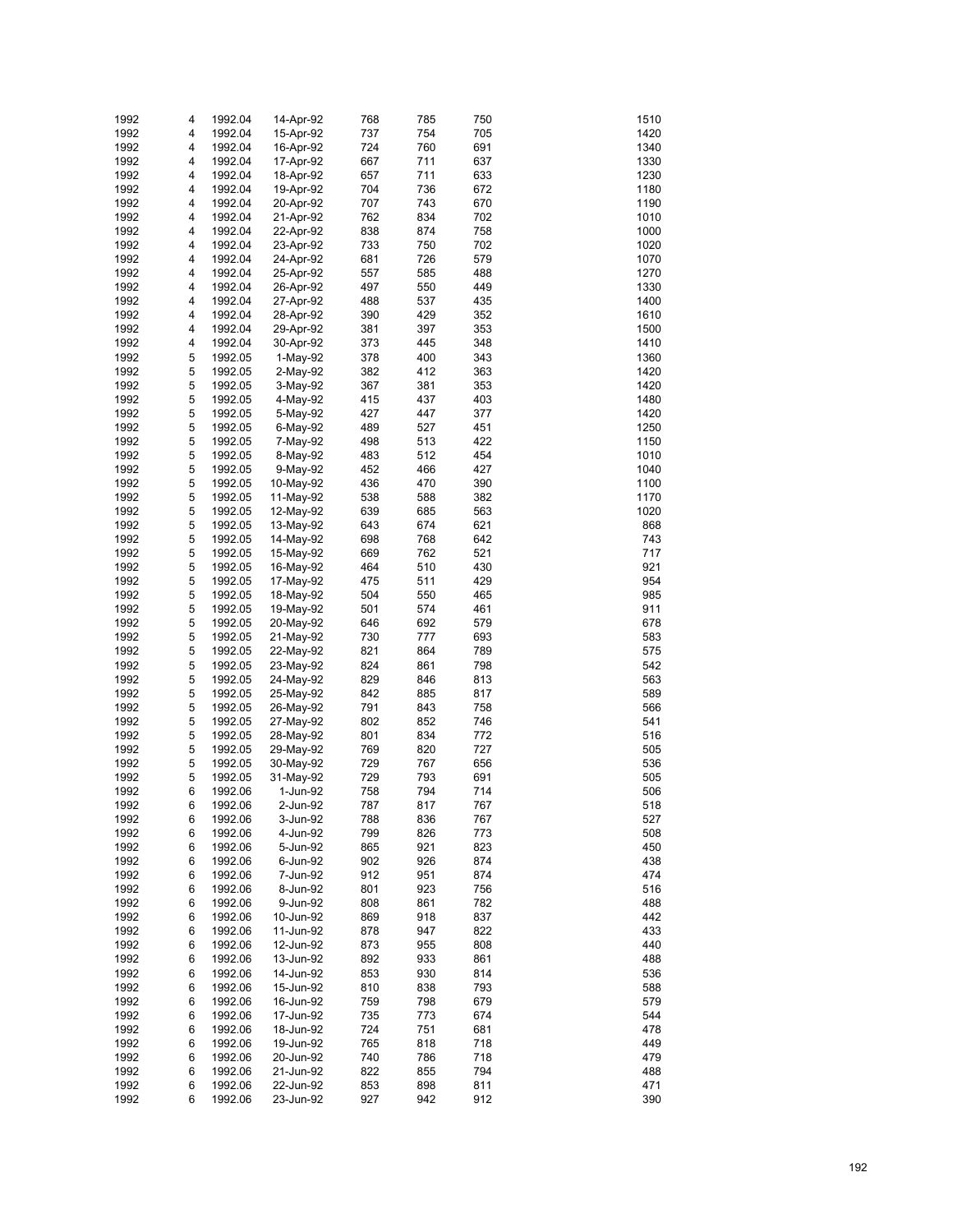| 1992 | 6              | 1992.06 | 24-Jun-92 | 956  | 1004 | 937 | 421 |
|------|----------------|---------|-----------|------|------|-----|-----|
|      |                |         |           |      |      |     |     |
| 1992 | 6              | 1992.06 | 25-Jun-92 | 1003 | 1027 | 977 | 428 |
| 1992 | 6              | 1992.06 | 26-Jun-92 | 911  | 1030 | 808 | 451 |
| 1992 | 6              | 1992.06 | 27-Jun-92 | 814  | 850  | 766 | 434 |
| 1992 | 6              | 1992.06 | 28-Jun-92 | 840  | 860  | 825 | 453 |
| 1992 | 6              | 1992.06 | 29-Jun-92 | 860  | 917  | 793 | 479 |
|      |                |         |           |      |      |     |     |
| 1992 | 6              | 1992.06 | 30-Jun-92 | 823  | 875  | 766 | 521 |
| 1992 | 7              | 1992.07 | 1-Jul-92  | 780  | 808  | 746 | 473 |
| 1992 | 7              | 1992.07 | 2-Jul-92  | 766  | 793  | 739 | 457 |
| 1992 | 7              | 1992.07 | 3-Jul-92  | 818  | 852  | 773 | 426 |
| 1992 | 7              | 1992.07 | 4-Jul-92  | 834  | 873  | 807 | 447 |
|      |                |         |           |      |      |     |     |
| 1992 | 7              | 1992.07 | 5-Jul-92  | 925  | 977  | 860 | 492 |
| 1992 | 7              | 1992.07 | 6-Jul-92  | 867  | 910  | 821 | 484 |
| 1992 | 7              | 1992.07 | 7-Jul-92  | 856  | 927  | 796 | 461 |
| 1992 | 7              | 1992.07 | 8-Jul-92  | 932  | 947  | 900 | 413 |
| 1992 | 7              | 1992.07 | 9-Jul-92  | 935  | 948  | 927 | 398 |
|      |                |         |           |      |      |     |     |
| 1992 | 7              | 1992.07 | 10-Jul-92 | 925  | 960  | 885 | 409 |
| 1992 | 7              | 1992.07 | 11-Jul-92 |      |      |     | 429 |
| 1992 | 7              | 1992.07 | 12-Jul-92 | 816  | 844  | 794 | 458 |
| 1992 | 7              | 1992.07 | 13-Jul-92 | 744  | 763  | 723 | 501 |
| 1992 | 7              | 1992.07 | 14-Jul-92 | 755  | 805  | 683 | 476 |
|      |                |         |           |      |      |     |     |
| 1992 | 7              | 1992.07 | 15-Jul-92 | 842  | 876  | 814 | 441 |
| 1992 | 7              | 1992.07 | 16-Jul-92 | 880  | 975  | 822 | 430 |
| 1992 | 7              | 1992.07 | 17-Jul-92 | 890  | 971  | 848 | 405 |
| 1992 | 7              | 1992.07 | 18-Jul-92 | 880  | 944  | 834 | 406 |
| 1992 | 7              | 1992.07 | 19-Jul-92 | 854  | 957  | 804 | 443 |
|      |                |         |           |      |      |     |     |
| 1992 | 7              | 1992.07 | 20-Jul-92 | 808  | 858  | 781 | 467 |
| 1992 | 7              | 1992.07 | 21-Jul-92 | 908  | 944  | 870 | 433 |
| 1992 | 7              | 1992.07 | 22-Jul-92 | 871  | 898  | 837 | 438 |
| 1992 | 7              | 1992.07 | 23-Jul-92 | 821  | 862  | 777 | 462 |
| 1992 | 7              | 1992.07 | 24-Jul-92 | 787  | 854  | 747 | 463 |
| 1992 | 7              |         |           | 788  | 828  | 703 |     |
|      |                | 1992.07 | 25-Jul-92 |      |      |     | 459 |
| 1992 | 7              | 1992.07 | 26-Jul-92 | 806  | 830  | 749 | 473 |
| 1992 | 7              | 1992.07 | 27-Jul-92 | 834  | 860  | 798 | 490 |
| 1992 | 7              | 1992.07 | 28-Jul-92 | 840  | 892  | 786 | 439 |
| 1992 | 7              | 1992.07 | 29-Jul-92 | 842  | 889  | 789 | 448 |
|      | 7              |         |           |      |      |     |     |
| 1992 |                | 1992.07 | 30-Jul-92 | 865  | 910  | 832 | 413 |
| 1992 | $\overline{7}$ | 1992.07 | 31-Jul-92 | 907  | 936  | 888 | 414 |
| 1992 | 8              | 1992.08 | 1-Aug-92  | 917  | 966  | 875 | 454 |
| 1992 | 8              | 1992.08 | 2-Aug-92  | 876  | 933  | 816 | 547 |
| 1992 | 8              | 1992.08 | 3-Aug-92  | 830  | 850  | 812 | 546 |
| 1992 | 8              | 1992.08 | 4-Aug-92  | 840  | 873  | 799 | 439 |
|      |                |         |           |      |      |     |     |
| 1992 | 8              | 1992.08 | 5-Aug-92  | 801  | 870  | 573 | 426 |
| 1992 | 8              | 1992.08 | 6-Aug-92  | 863  | 888  | 826 | 434 |
| 1992 | 8              | 1992.08 | 7-Aug-92  |      |      |     | 468 |
| 1992 | 8              | 1992.08 |           |      |      |     |     |
| 1992 | 8              |         |           |      |      |     |     |
|      |                |         | 8-Aug-92  |      |      |     | 459 |
| 1992 |                | 1992.08 | 9-Aug-92  |      |      |     | 485 |
| 1992 | 8              | 1992.08 | 10-Aug-92 |      |      |     | 460 |
| 1992 | 8              | 1992.08 | 11-Aug-92 |      |      |     | 446 |
|      | 8              |         | 12-Aug-92 |      |      |     | 420 |
|      |                | 1992.08 |           |      |      |     |     |
| 1992 | 8              | 1992.08 | 13-Aug-92 | 871  | 896  | 825 | 418 |
| 1992 | 8              | 1992.08 | 14-Aug-92 | 851  | 949  | 832 | 433 |
| 1992 | 8              | 1992.08 | 15-Aug-92 | 902  | 963  | 741 | 469 |
| 1992 | 8              | 1992.08 | 16-Aug-92 | 879  | 931  | 843 | 482 |
| 1992 | 8              | 1992.08 |           |      | 924  | 851 | 489 |
|      |                |         | 17-Aug-92 | 898  |      |     |     |
| 1992 | 8              | 1992.08 | 18-Aug-92 | 867  | 906  | 834 | 466 |
| 1992 | 8              | 1992.08 | 19-Aug-92 | 868  | 925  | 815 | 423 |
| 1992 | 8              | 1992.08 | 20-Aug-92 | 898  | 934  | 841 | 411 |
| 1992 | 8              | 1992.08 | 21-Aug-92 | 911  | 945  | 860 | 448 |
| 1992 | 8              | 1992.08 | 22-Aug-92 | 852  | 887  | 828 | 474 |
|      |                |         |           |      |      |     |     |
| 1992 | 8              | 1992.08 | 23-Aug-92 | 860  | 914  | 832 | 506 |
| 1992 | 8              | 1992.08 | 24-Aug-92 | 910  | 934  | 886 | 550 |
| 1992 | 8              | 1992.08 | 25-Aug-92 | 922  | 968  | 881 | 502 |
| 1992 | 8              | 1992.08 | 26-Aug-92 | 954  | 973  | 933 | 497 |
| 1992 | 8              | 1992.08 | 27-Aug-92 | 889  | 937  | 859 | 493 |
|      |                |         |           |      |      |     |     |
| 1992 | 8              | 1992.08 | 28-Aug-92 | 864  | 919  | 837 | 507 |
| 1992 | 8              | 1992.08 | 29-Aug-92 | 847  | 874  | 828 | 560 |
| 1992 | 8              | 1992.08 | 30-Aug-92 | 826  | 865  | 792 | 606 |
| 1992 | 8              | 1992.08 | 31-Aug-92 | 841  | 892  | 812 | 651 |
| 1992 | 9              | 1992.09 | 1-Sep-92  | 900  | 937  | 858 | 607 |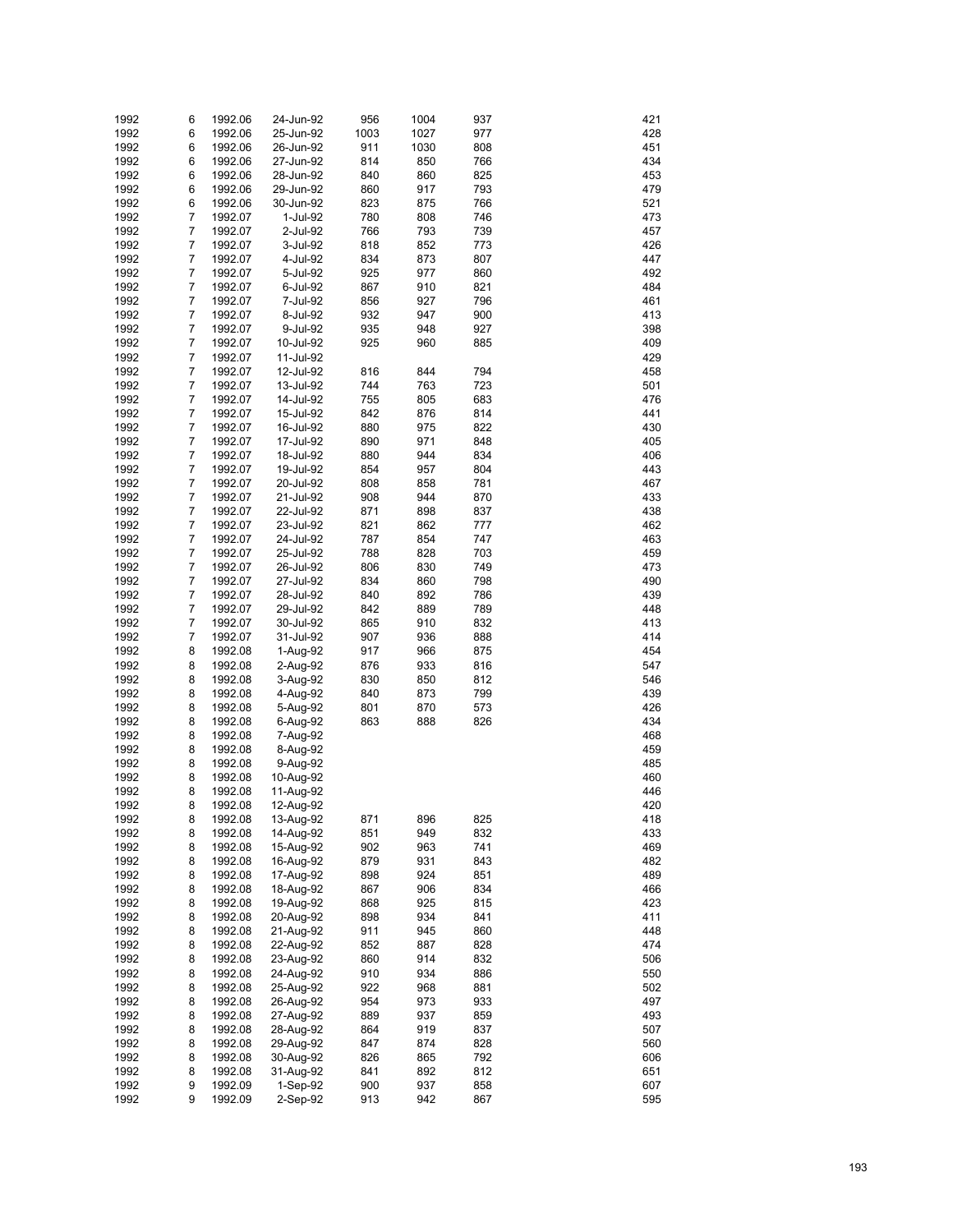| 1992 | 9  | 1992.09 | 3-Sep-92  | 914  | 956  | 882  | 597  |
|------|----|---------|-----------|------|------|------|------|
|      |    |         |           |      |      |      |      |
| 1992 | 9  | 1992.09 | 4-Sep-92  | 937  | 972  | 878  | 592  |
| 1992 | 9  | 1992.09 | 5-Sep-92  | 935  | 982  | 875  | 602  |
| 1992 | 9  | 1992.09 | 6-Sep-92  | 776  | 965  | 668  | 646  |
| 1992 | 9  | 1992.09 | 7-Sep-92  | 801  | 916  | 570  | 629  |
| 1992 | 9  | 1992.09 | 8-Sep-92  | 790  | 821  | 758  | 602  |
| 1992 | 9  | 1992.09 |           |      |      |      | 564  |
|      |    |         | 9-Sep-92  |      |      |      |      |
| 1992 | 9  | 1992.09 | 10-Sep-92 | 831  | 913  | 758  | 562  |
| 1992 | 9  | 1992.09 | 11-Sep-92 |      |      |      | 579  |
| 1992 | 9  | 1992.09 | 12-Sep-92 |      |      |      | 562  |
| 1992 | 9  | 1992.09 | 13-Sep-92 |      |      |      | 608  |
| 1992 | 9  | 1992.09 | 14-Sep-92 |      |      |      | 631  |
| 1992 | 9  | 1992.09 |           | 914  | 940  | 862  | 636  |
|      |    |         | 15-Sep-92 |      |      |      |      |
| 1992 | 9  | 1992.09 | 16-Sep-92 | 921  | 946  | 887  | 585  |
| 1992 | 9  | 1992.09 | 17-Sep-92 | 989  | 1060 | 950  | 582  |
| 1992 | 9  | 1992.09 | 18-Sep-92 |      |      |      | 571  |
| 1992 | 9  | 1992.09 | 19-Sep-92 | 921  | 959  | 887  | 567  |
| 1992 | 9  | 1992.09 | 20-Sep-92 |      |      |      | 659  |
| 1992 | 9  | 1992.09 | 21-Sep-92 | 922  | 952  | 904  | 667  |
|      |    |         |           |      |      |      |      |
| 1992 | 9  | 1992.09 | 22-Sep-92 | 911  | 935  | 891  | 631  |
| 1992 | 9  | 1992.09 | 23-Sep-92 | 867  | 929  | 809  | 626  |
| 1992 | 9  | 1992.09 | 24-Sep-92 | 909  | 964  | 856  | 604  |
| 1992 | 9  | 1992.09 | 25-Sep-92 | 922  | 988  | 856  | 597  |
| 1992 | 9  | 1992.09 | 26-Sep-92 | 985  | 1003 | 967  | 623  |
| 1992 | 9  | 1992.09 | 27-Sep-92 | 953  | 987  | 882  | 713  |
|      |    |         |           |      |      |      |      |
| 1992 | 9  | 1992.09 | 28-Sep-92 | 866  | 881  | 842  | 862  |
| 1992 | 9  | 1992.09 | 29-Sep-92 | 840  | 886  | 810  | 928  |
| 1992 | 9  | 1992.09 | 30-Sep-92 | 934  | 1026 | 820  | 811  |
| 1992 | 10 | 1992.1  | 1-Oct-92  | 1007 | 1022 | 986  | 747  |
| 1992 | 10 | 1992.1  | 2-Oct-92  | 1025 | 1055 | 1005 | 733  |
| 1992 | 10 | 1992.1  | 3-Oct-92  | 1053 | 1085 | 1022 | 702  |
|      |    |         |           |      |      |      |      |
| 1992 | 10 | 1992.1  | 4-Oct-92  | 1067 | 1117 | 1034 | 670  |
| 1992 | 10 | 1992.1  | 5-Oct-92  | 1082 | 1100 | 1066 | 653  |
| 1992 | 10 | 1992.1  | 6-Oct-92  | 1086 | 1121 | 1056 | 582  |
| 1992 | 10 | 1992.1  | 7-Oct-92  | 1067 | 1120 | 1027 | 558  |
| 1992 | 10 | 1992.1  | 8-Oct-92  | 1146 | 1180 | 1068 | 602  |
| 1992 | 10 | 1992.1  | 9-Oct-92  | 1044 | 1095 | 993  | 566  |
|      |    |         |           |      |      |      | 542  |
| 1992 | 10 | 1992.1  | 10-Oct-92 | 1029 | 1080 | 990  |      |
| 1992 | 10 | 1992.1  | 11-Oct-92 | 1037 | 1059 | 1009 | 594  |
| 1992 | 10 | 1992.1  | 12-Oct-92 | 986  | 1032 | 935  | 598  |
| 1992 | 10 | 1992.1  | 13-Oct-92 | 972  | 1011 | 950  | 554  |
| 1992 | 10 | 1992.1  | 14-Oct-92 | 1046 | 1135 | 1016 | 550  |
| 1992 | 10 | 1992.1  | 15-Oct-92 | 1102 | 1152 | 1036 | 550  |
| 1992 | 10 | 1992.1  | 16-Oct-92 | 1098 | 1149 | 1053 | 546  |
|      |    |         |           |      |      |      |      |
| 1992 | 10 | 1992.1  | 17-Oct-92 | 1048 | 1091 | 1026 | 582  |
| 1992 | 10 | 1992.1  | 18-Oct-92 | 935  | 1094 | 854  | 927  |
| 1992 | 10 | 1992.1  | 19-Oct-92 | 807  | 870  | 698  | 813  |
| 1992 | 10 | 1992.1  | 20-Oct-92 | 674  | 710  | 634  | 1090 |
| 1992 | 10 | 1992.1  | 21-Oct-92 | 633  | 700  | 570  | 1350 |
| 1992 | 10 | 1992.1  | 22-Oct-92 | 623  | 665  | 599  | 1360 |
|      |    |         | 23-Oct-92 |      |      |      |      |
| 1992 | 10 | 1992.1  |           | 691  | 739  | 654  | 1210 |
| 1992 | 10 | 1992.1  | 24-Oct-92 | 799  | 839  | 749  | 1050 |
| 1992 | 10 | 1992.1  | 25-Oct-92 | 704  | 850  | 504  | 1170 |
| 1992 | 10 | 1992.1  | 26-Oct-92 | 440  | 471  | 422  | 1230 |
| 1992 | 10 | 1992.1  | 27-Oct-92 | 439  | 468  | 428  | 1240 |
| 1992 | 10 | 1992.1  | 28-Oct-92 | 442  | 464  | 431  | 1230 |
| 1992 | 10 | 1992.1  |           | 508  | 549  | 470  | 1150 |
|      |    |         | 29-Oct-92 |      |      |      |      |
| 1992 | 10 | 1992.1  | 30-Oct-92 | 600  | 630  | 555  | 1100 |
| 1992 | 10 | 1992.1  | 31-Oct-92 | 649  | 711  | 615  | 1060 |
| 1992 | 11 | 1992.11 | 1-Nov-92  | 679  | 700  | 653  | 1020 |
| 1992 | 11 | 1992.11 | 2-Nov-92  | 704  | 726  | 690  | 996  |
| 1992 | 11 | 1992.11 | 3-Nov-92  | 581  | 744  | 382  | 995  |
| 1992 | 11 | 1992.11 | 4-Nov-92  | 730  |      |      | 1010 |
|      |    |         |           |      |      |      |      |
| 1992 | 11 | 1992.11 | 5-Nov-92  | 727  | 760  | 627  | 1010 |
| 1992 | 11 | 1992.11 | 6-Nov-92  | 766  | 781  | 751  | 999  |
| 1992 | 11 | 1992.11 | 7-Nov-92  | 774  | 800  | 760  | 991  |
| 1992 | 11 | 1992.11 | 8-Nov-92  | 797  |      |      | 986  |
| 1992 | 11 | 1992.11 | 9-Nov-92  | 800  |      |      | 1000 |
| 1992 | 11 | 1992.11 | 10-Nov-92 | 805  |      |      | 1000 |
|      |    |         |           |      |      |      |      |
| 1992 | 11 | 1992.11 | 11-Nov-92 | 810  |      |      | 993  |
| 1992 | 11 | 1992.11 | 12-Nov-92 | 800  |      |      | 996  |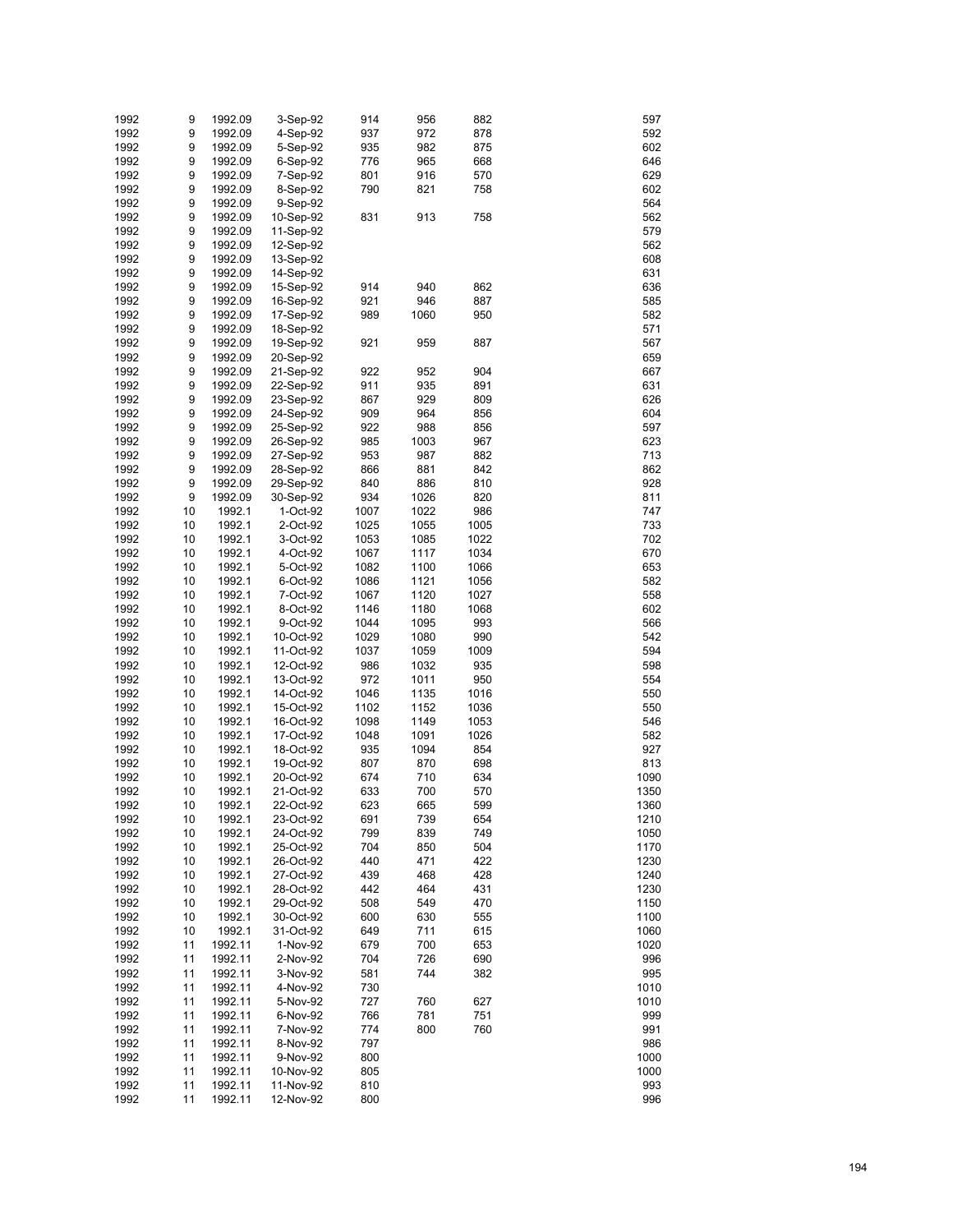| 1992 | 11           | 1992.11 | 13-Nov-92 | 810 | 998  |
|------|--------------|---------|-----------|-----|------|
| 1992 | 11           | 1992.11 | 14-Nov-92 | 815 | 981  |
| 1992 | 11           | 1992.11 | 15-Nov-92 | 820 | 977  |
|      |              |         |           |     |      |
| 1992 | 11           | 1992.11 | 16-Nov-92 | 840 | 978  |
| 1992 | 11           | 1992.11 | 17-Nov-92 | 850 | 941  |
| 1992 | 11           | 1992.11 | 18-Nov-92 | 870 | 900  |
| 1992 | 11           | 1992.11 | 19-Nov-92 | 899 | 899  |
| 1992 | 11           | 1992.11 | 20-Nov-92 | 927 | 926  |
| 1992 |              |         |           | 927 |      |
|      | 11           | 1992.11 | 21-Nov-92 |     | 918  |
| 1992 | 11           | 1992.11 | 22-Nov-92 | 927 | 921  |
| 1992 | 11           | 1992.11 | 23-Nov-92 | 927 | 931  |
| 1992 | 11           | 1992.11 | 24-Nov-92 | 927 | 931  |
| 1992 | 11           | 1992.11 | 25-Nov-92 |     | 916  |
| 1992 | 11           | 1992.11 | 26-Nov-92 |     | 904  |
|      |              |         |           |     |      |
| 1992 | 11           | 1992.11 | 27-Nov-92 |     | 902  |
| 1992 | 11           | 1992.11 | 28-Nov-92 |     | 884  |
| 1992 | 11           | 1992.11 | 29-Nov-92 |     | 884  |
| 1992 | 11           | 1992.11 | 30-Nov-92 |     | 883  |
| 1992 | 12           | 1992.12 | 1-Dec-92  |     | 873  |
| 1992 | 12           | 1992.12 | 2-Dec-92  |     | 870  |
|      |              |         |           |     |      |
| 1992 | 12           | 1992.12 | 3-Dec-92  |     | 876  |
| 1992 | 12           | 1992.12 | 4-Dec-92  |     | 884  |
| 1992 | 12           | 1992.12 | 5-Dec-92  |     | 897  |
| 1992 | 12           | 1992.12 | 6-Dec-92  |     | 898  |
| 1992 | 12           | 1992.12 | 7-Dec-92  |     | 946  |
| 1992 | 12           | 1992.12 | 8-Dec-92  |     | 990  |
|      |              |         |           |     |      |
| 1992 | 12           | 1992.12 | 9-Dec-92  |     | 974  |
| 1992 | 12           | 1992.12 | 10-Dec-92 |     | 984  |
| 1992 | 12           | 1992.12 | 11-Dec-92 |     | 1070 |
| 1992 | 12           | 1992.12 | 12-Dec-92 |     | 1120 |
| 1992 | 12           | 1992.12 | 13-Dec-92 |     | 1100 |
| 1992 | 12           | 1992.12 | 14-Dec-92 |     | 1080 |
|      |              |         |           |     |      |
| 1992 | 12           | 1992.12 | 15-Dec-92 |     | 1080 |
| 1992 | 12           | 1992.12 | 16-Dec-92 |     | 1050 |
| 1992 | 12           | 1992.12 | 17-Dec-92 |     | 1020 |
| 1992 | 12           | 1992.12 | 18-Dec-92 |     | 1020 |
| 1992 | 12           | 1992.12 | 19-Dec-92 |     | 1030 |
| 1992 | 12           | 1992.12 | 20-Dec-92 |     | 1000 |
|      |              |         |           |     |      |
| 1992 | 12           | 1992.12 | 21-Dec-92 |     | 983  |
| 1992 | 12           | 1992.12 | 22-Dec-92 |     | 968  |
| 1992 | 12           | 1992.12 | 23-Dec-92 |     | 962  |
| 1992 | 12           | 1992.12 | 24-Dec-92 |     | 959  |
| 1992 | 12           | 1992.12 | 25-Dec-92 |     | 943  |
| 1992 | 12           | 1992.12 | 26-Dec-92 |     | 934  |
|      |              |         |           |     |      |
| 1992 | 12           | 1992.12 | 27-Dec-92 |     | 929  |
| 1992 | 12           | 1992.12 | 28-Dec-92 |     | 937  |
| 1992 | 12           | 1992.12 | 29-Dec-92 |     | 1010 |
| 1992 | 12           | 1992.12 | 30-Dec-92 |     | 1030 |
| 1992 | 12           | 1992.12 | 31-Dec-92 |     | 1010 |
| 1993 | 1            | 1993.01 | 1-Jan-93  |     | 1000 |
|      | 1            |         |           |     |      |
| 1993 |              | 1993.01 | 2-Jan-93  |     | 1060 |
| 1993 | 1            | 1993.01 | 3-Jan-93  |     | 1080 |
| 1993 | 1            | 1993.01 | 4-Jan-93  |     | 1150 |
| 1993 | 1            | 1993.01 | 5-Jan-93  |     | 1220 |
| 1993 | 1            | 1993.01 | 6-Jan-93  |     | 1250 |
| 1993 | 1            | 1993.01 | 7-Jan-93  |     | 1270 |
|      |              |         |           |     |      |
| 1993 | 1            | 1993.01 | 8-Jan-93  |     | 1400 |
| 1993 | 1            | 1993.01 | 9-Jan-93  |     | 2330 |
| 1993 | 1            | 1993.01 | 10-Jan-93 |     | 2920 |
| 1993 | 1            | 1993.01 | 11-Jan-93 |     | 3460 |
| 1993 | 1            | 1993.01 | 12-Jan-93 |     | 3910 |
| 1993 | 1            | 1993.01 | 13-Jan-93 |     | 3670 |
|      |              |         |           |     |      |
| 1993 | 1            | 1993.01 | 14-Jan-93 |     | 4940 |
| 1993 | 1            | 1993.01 | 15-Jan-93 |     | 6470 |
| 1993 | 1            | 1993.01 | 16-Jan-93 |     | 6530 |
| 1993 | 1            | 1993.01 | 17-Jan-93 |     | 6160 |
| 1993 | 1            | 1993.01 | 18-Jan-93 |     | 6570 |
| 1993 | 1            | 1993.01 | 19-Jan-93 |     | 9590 |
|      |              |         |           |     |      |
| 1993 | 1            | 1993.01 | 20-Jan-93 |     | 8950 |
| 1993 | $\mathbf{1}$ | 1993.01 | 21-Jan-93 |     | 7130 |
| 1993 | 1            | 1993.01 | 22-Jan-93 |     | 6710 |

| 998          |  |
|--------------|--|
| 981<br>977   |  |
| 978<br>941   |  |
| 900          |  |
| 899<br>926   |  |
| 918<br>921   |  |
| 931          |  |
| 931<br>916   |  |
| 904          |  |
| 902<br>884   |  |
| 884<br>883   |  |
| 873          |  |
| 870<br>876   |  |
| 884<br>897   |  |
| 898          |  |
| 946<br>990   |  |
| 974<br>984   |  |
| 1070         |  |
| 1120<br>1100 |  |
| 1080<br>1080 |  |
| 1050         |  |
| 1020<br>1020 |  |
| 1030<br>1000 |  |
| 983          |  |
| 968<br>962   |  |
| 959<br>943   |  |
| 934          |  |
| 929<br>937   |  |
| 1010<br>1030 |  |
| 1010         |  |
| 1000<br>1060 |  |
| 1080<br>1150 |  |
| 1220         |  |
| 1250<br>1270 |  |
| 1400<br>2330 |  |
| 2920         |  |
| 3460<br>3910 |  |
| 3670<br>4940 |  |
| 6470         |  |
| 6530<br>6160 |  |
| 6570<br>9590 |  |
| 8950         |  |
| 7130<br>6710 |  |
|              |  |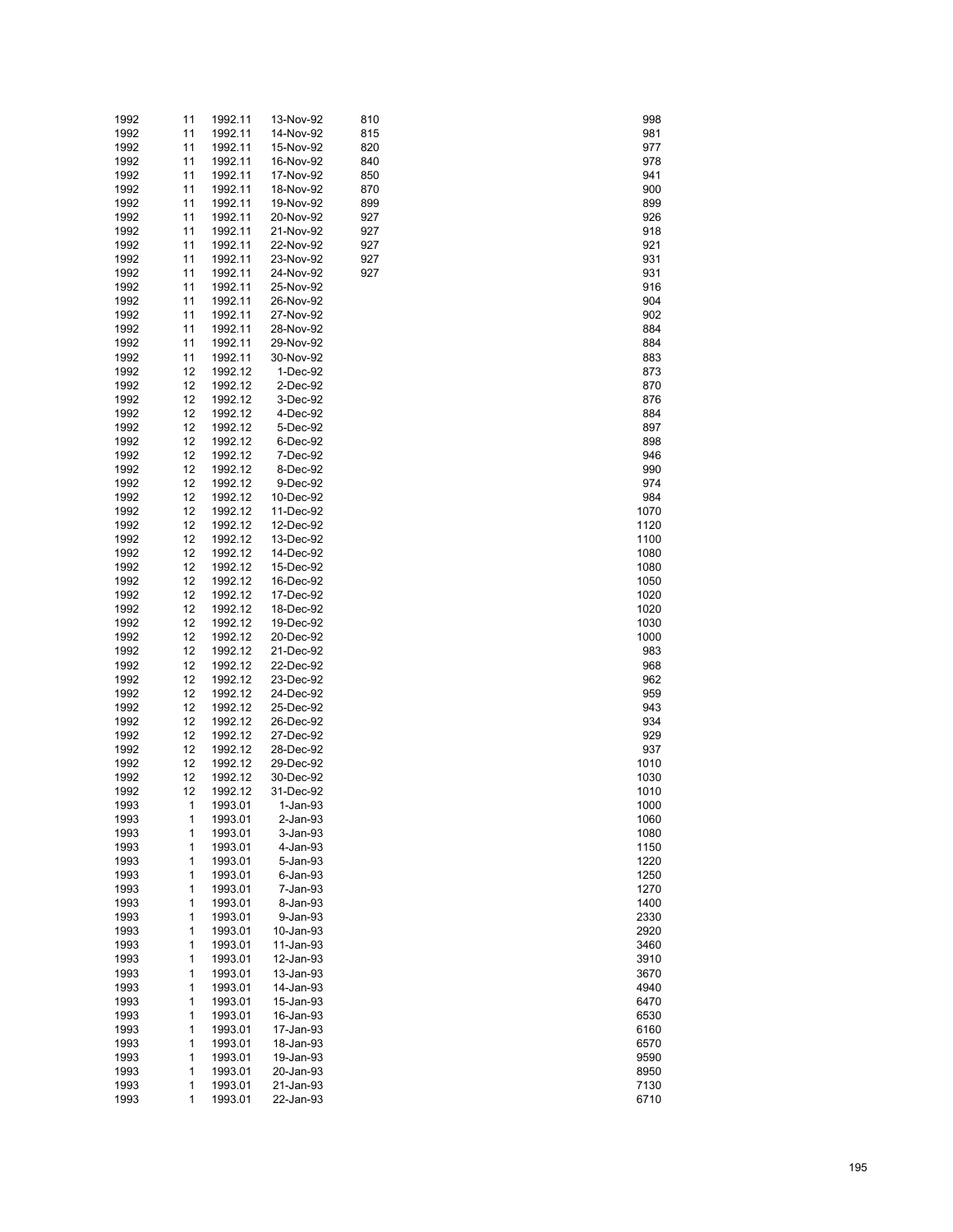| 1993 | 1                       | 1993.01 | 23-Jan-93 | 6500 |
|------|-------------------------|---------|-----------|------|
| 1993 | 1                       | 1993.01 | 24-Jan-93 | 6020 |
| 1993 | 1                       | 1993.01 | 25-Jan-93 | 5300 |
| 1993 | 1                       | 1993.01 | 26-Jan-93 | 4750 |
| 1993 | 1                       | 1993.01 | 27-Jan-93 | 4180 |
| 1993 | 1                       | 1993.01 | 28-Jan-93 | 3580 |
| 1993 | 1                       | 1993.01 | 29-Jan-93 | 3140 |
| 1993 | 1                       | 1993.01 | 30-Jan-93 | 2860 |
| 1993 | 1                       | 1993.01 | 31-Jan-93 | 2620 |
| 1993 | 2                       | 1993.02 | 1-Feb-93  | 2410 |
| 1993 | 2                       | 1993.02 | 2-Feb-93  | 2270 |
| 1993 | 2                       | 1993.02 | 3-Feb-93  | 2160 |
| 1993 | 2                       | 1993.02 | 4-Feb-93  | 2040 |
| 1993 | 2                       | 1993.02 | 5-Feb-93  | 1960 |
| 1993 | 2                       | 1993.02 | 6-Feb-93  | 1900 |
| 1993 | 2                       | 1993.02 | 7-Feb-93  | 1840 |
| 1993 | 2                       | 1993.02 | 8-Feb-93  | 2140 |
| 1993 | 2                       | 1993.02 | 9-Feb-93  | 2910 |
| 1993 | 2                       | 1993.02 | 10-Feb-93 | 4360 |
| 1993 | 2                       | 1993.02 | 11-Feb-93 | 4150 |
| 1993 | 2                       | 1993.02 | 12-Feb-93 | 3720 |
| 1993 | 2                       | 1993.02 | 13-Feb-93 | 3610 |
| 1993 | 2                       | 1993.02 | 14-Feb-93 | 3270 |
| 1993 | 2                       | 1993.02 | 15-Feb-93 | 2910 |
| 1993 | 2                       | 1993.02 | 16-Feb-93 | 2670 |
| 1993 | 2                       | 1993.02 | 17-Feb-93 | 2480 |
| 1993 | 2                       | 1993.02 | 18-Feb-93 | 2400 |
| 1993 | 2                       | 1993.02 | 19-Feb-93 | 3090 |
| 1993 | 2                       | 1993.02 | 20-Feb-93 | 3850 |
| 1993 | 2                       | 1993.02 | 21-Feb-93 | 3760 |
| 1993 | 2                       | 1993.02 | 22-Feb-93 | 3460 |
| 1993 | 2                       | 1993.02 | 23-Feb-93 | 3300 |
| 1993 | $\overline{c}$          | 1993.02 | 24-Feb-93 | 3200 |
| 1993 | 2                       | 1993.02 | 25-Feb-93 | 3240 |
| 1993 | 2                       | 1993.02 | 26-Feb-93 | 3510 |
| 1993 | 2                       | 1993.02 | 27-Feb-93 | 4070 |
| 1993 | $\overline{\mathbf{c}}$ | 1993.02 | 28-Feb-93 | 4310 |
| 1993 | 3                       | 1993.03 | 1-Mar-93  | 4380 |
| 1993 | 3                       | 1993.03 | 2-Mar-93  | 4270 |
| 1993 | 3                       | 1993.03 | 3-Mar-93  | 4050 |
| 1993 | 3                       | 1993.03 | 4-Mar-93  | 3720 |
| 1993 | 3                       | 1993.03 | 5-Mar-93  | 3370 |
| 1993 | 3                       | 1993.03 | 6-Mar-93  | 3010 |
| 1993 | 3                       | 1993.03 | 7-Mar-93  | 2720 |
| 1993 | 3                       | 1993.03 | 8-Mar-93  | 2510 |
| 1993 | 3                       | 1993.03 | 9-Mar-93  | 2340 |
| 1993 | 3                       | 1993.03 | 10-Mar-93 | 2220 |
| 1993 | 3                       | 1993.03 | 11-Mar-93 | 2120 |
| 1993 | 3                       | 1993.03 | 12-Mar-93 | 2030 |
| 1993 | 3                       | 1993.03 | 13-Mar-93 | 1990 |
| 1993 | 3                       | 1993.03 | 14-Mar-93 | 1950 |
| 1993 | 3                       | 1993.03 | 15-Mar-93 | 1920 |
| 1993 | 3                       | 1993.03 | 16-Mar-93 | 1870 |
| 1993 | 3                       | 1993.03 | 17-Mar-93 | 1850 |
| 1993 | 3                       | 1993.03 | 18-Mar-93 | 1820 |
| 1993 | 3                       | 1993.03 | 19-Mar-93 | 1770 |
| 1993 | 3                       | 1993.03 | 20-Mar-93 | 1770 |
| 1993 | 3                       | 1993.03 | 21-Mar-93 | 1800 |
| 1993 | 3                       | 1993.03 | 22-Mar-93 | 1960 |
| 1993 | 3                       | 1993.03 | 23-Mar-93 | 2040 |
| 1993 | 3                       | 1993.03 | 24-Mar-93 | 2200 |
| 1993 | 3                       | 1993.03 | 25-Mar-93 | 2340 |
| 1993 | 3                       | 1993.03 | 26-Mar-93 | 2700 |
| 1993 | 3                       | 1993.03 | 27-Mar-93 | 3370 |
| 1993 | 3                       | 1993.03 | 28-Mar-93 | 3950 |
| 1993 | 3                       | 1993.03 | 29-Mar-93 | 3870 |
| 1993 | 3                       | 1993.03 | 30-Mar-93 | 3950 |
| 1993 | 3                       | 1993.03 | 31-Mar-93 | 3910 |
| 1993 | 4                       | 1993.04 | 1-Apr-93  | 3760 |
| 1993 | 4                       | 1993.04 | 2-Apr-93  | 3530 |
| 1993 | 4                       | 1993.04 | 3-Apr-93  | 3270 |

| 6500           |  |
|----------------|--|
|                |  |
| 6020           |  |
|                |  |
| 5300           |  |
| 4750           |  |
|                |  |
| 4180           |  |
| 3580           |  |
|                |  |
| 3140           |  |
|                |  |
| 2860           |  |
|                |  |
| 2620           |  |
| 2410           |  |
|                |  |
| 2270           |  |
|                |  |
| 2160           |  |
|                |  |
| 2040           |  |
| 1960           |  |
|                |  |
| 1900           |  |
|                |  |
| 1840           |  |
| 2140           |  |
|                |  |
| 2910           |  |
|                |  |
| 4360           |  |
| 4150           |  |
|                |  |
| 3720           |  |
|                |  |
| 3610           |  |
|                |  |
| 3270           |  |
| 2910           |  |
|                |  |
| 2670           |  |
|                |  |
| 2480           |  |
| 2400           |  |
|                |  |
| 3090           |  |
|                |  |
| 3850           |  |
|                |  |
| 3760           |  |
| 3460           |  |
|                |  |
| 3300           |  |
|                |  |
| 3200           |  |
| 3240           |  |
|                |  |
| 3510           |  |
|                |  |
| 4070           |  |
| 4310           |  |
|                |  |
| 4380           |  |
|                |  |
| 4270           |  |
|                |  |
| 4050           |  |
| 3720           |  |
|                |  |
| 3370           |  |
|                |  |
| 3010           |  |
| 2720           |  |
|                |  |
| 2510           |  |
|                |  |
| 2340           |  |
| 2220           |  |
|                |  |
| 2120           |  |
|                |  |
| 2030           |  |
| ١¢<br>19<br>J( |  |
|                |  |
| 1950           |  |
| 1920           |  |
|                |  |
| 1870           |  |
|                |  |
| 1850           |  |
|                |  |
| 1820           |  |
| 1770           |  |
|                |  |
| 1770           |  |
| 1800           |  |
|                |  |
| 1960           |  |
|                |  |
| 2040           |  |
|                |  |
| 2200           |  |
| 2340           |  |
|                |  |
| 2700           |  |
|                |  |
| 3370           |  |
| 3950           |  |
|                |  |
| 3870           |  |
|                |  |
| 3950           |  |
| 3910           |  |
|                |  |
| 3760           |  |
|                |  |
|                |  |
| 3530           |  |
| 3270           |  |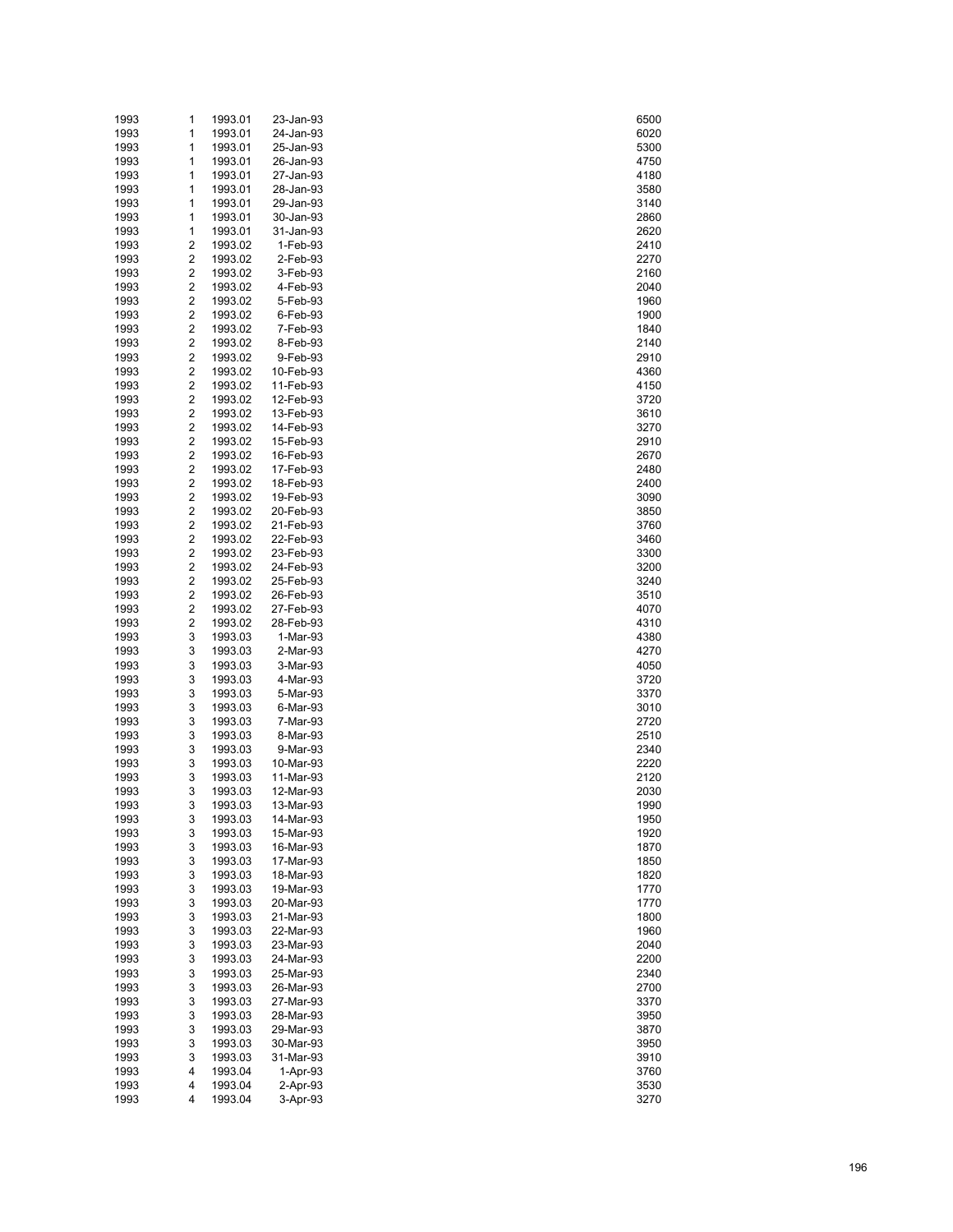| 1993 | 4 | 1993.04 | 4-Apr-93   |     | 3110        |
|------|---|---------|------------|-----|-------------|
| 1993 | 4 | 1993.04 | 5-Apr-93   |     | 3100        |
| 1993 | 4 | 1993.04 | 6-Apr-93   |     | 2970        |
| 1993 | 4 | 1993.04 | 7-Apr-93   |     | 2820        |
| 1993 | 4 | 1993.04 | 8-Apr-93   |     | 3070        |
| 1993 | 4 | 1993.04 | 9-Apr-93   |     | 3280        |
|      |   |         |            |     |             |
| 1993 | 4 | 1993.04 | 10-Apr-93  |     | 3260        |
| 1993 | 4 | 1993.04 | 11-Apr-93  |     | 3370        |
| 1993 | 4 | 1993.04 | 12-Apr-93  |     | 3510        |
| 1993 | 4 | 1993.04 | 13-Apr-93  |     | 3520        |
| 1993 | 4 | 1993.04 | 14-Apr-93  |     | 3500        |
| 1993 | 4 | 1993.04 | 15-Apr-93  |     | 3530        |
| 1993 | 4 | 1993.04 | 16-Apr-93  |     | 3510        |
| 1993 | 4 | 1993.04 | 17-Apr-93  |     | 3530        |
| 1993 | 4 | 1993.04 | 18-Apr-93  |     | 3560        |
| 1993 | 4 | 1993.04 | 19-Apr-93  |     | 3380        |
| 1993 | 4 | 1993.04 | 20-Apr-93  |     | 3240        |
| 1993 | 4 | 1993.04 | 21-Apr-93  |     | 3110        |
| 1993 | 4 | 1993.04 | 22-Apr-93  |     | 3040        |
| 1993 | 4 | 1993.04 | 23-Apr-93  |     | 2970        |
| 1993 | 4 | 1993.04 | 24-Apr-93  |     | 3010        |
| 1993 | 4 | 1993.04 | 25-Apr-93  |     | 3050        |
| 1993 | 4 | 1993.04 | 26-Apr-93  |     | 3280        |
| 1993 | 4 | 1993.04 | 27-Apr-93  |     | 3920        |
|      |   |         |            |     |             |
| 1993 | 4 | 1993.04 | 28-Apr-93  |     | 4330        |
| 1993 | 4 | 1993.04 | 29-Apr-93  |     | 4550        |
| 1993 | 4 | 1993.04 | 30-Apr-93  |     | 4540        |
| 1993 | 5 | 1993.05 | $1-May-93$ |     | 4490        |
| 1993 | 5 | 1993.05 | $2-May-93$ |     | 4580        |
| 1993 | 5 | 1993.05 | $3-May-93$ |     | 4610        |
| 1993 | 5 | 1993.05 | 4-May-93   |     | 4730        |
| 1993 | 5 | 1993.05 | 5-May-93   |     | 4680        |
| 1993 | 5 | 1993.05 | 6-May-93   |     | 4750        |
| 1993 | 5 | 1993.05 | 7-May-93   |     | 4720        |
| 1993 | 5 | 1993.05 | 8-May-93   |     | 4620        |
| 1993 | 5 | 1993.05 | 9-May-93   |     | 4700        |
| 1993 | 5 | 1993.05 | 10-May-93  |     | 4430        |
| 1993 | 5 | 1993.05 | 11-May-93  |     | 3880        |
| 1993 | 5 | 1993.05 | 12-May-93  |     | 3770        |
| 1993 | 5 | 1993.05 | 13-May-93  |     | 3700        |
| 1993 | 5 | 1993.05 | 14-May-93  |     | 3600        |
| 1993 | 5 | 1993.05 | 15-May-93  |     | 3560        |
| 1993 | 5 | 1993.05 | 16-May-93  |     | 3460        |
| 1993 | 5 | 1993.05 | 17-May-93  |     | 3320        |
| 1993 | 5 |         | 18-May-93  |     | 2970        |
|      |   | 1993.05 |            |     |             |
| 1993 | 5 | 1993.05 | 19-May-93  |     | 2620        |
| 1993 | 5 | 1993.05 | 20-May-93  |     | 2410        |
| 1993 | 5 | 1993.05 | 21-May-93  |     | 2660        |
| 1993 | 5 | 1993.05 | 22-May-93  |     | 2810        |
| 1993 | 5 | 1993.05 | 23-May-93  |     | 2870        |
| 1993 | 5 | 1993.05 | 24-May-93  |     | 2870        |
| 1993 | 5 | 1993.05 | 25-May-93  |     | 2890        |
| 1993 | 5 | 1993.05 | 26-May-93  |     | 3020        |
| 1993 | 5 | 1993.05 | 27-May-93  |     | 3050        |
| 1993 | 5 | 1993.05 | 28-May-93  |     | 3110        |
| 1993 | 5 | 1993.05 | 29-May-93  |     | 3010        |
| 1993 | 5 | 1993.05 | 30-May-93  |     | 2990        |
| 1993 | 5 | 1993.05 | 31-May-93  |     | 3030        |
| 1993 | 6 | 1993.06 | 1-Jun-93   | 494 | 494<br>3110 |
| 1993 | 6 | 1993.06 | 2-Jun-93   | 502 | 502<br>3000 |
| 1993 | 6 | 1993.06 | 3-Jun-93   | 493 | 493<br>2860 |
| 1993 | 6 | 1993.06 | 4-Jun-93   | 496 | 496<br>2790 |
| 1993 | 6 | 1993.06 | 5-Jun-93   | 511 | 2840<br>511 |
| 1993 | 6 | 1993.06 | 6-Jun-93   | 551 | 2860<br>551 |
|      |   |         |            | 602 |             |
| 1993 | 6 | 1993.06 | 7-Jun-93   |     | 2710<br>602 |
| 1993 | 6 | 1993.06 | 8-Jun-93   | 648 | 648<br>2610 |
| 1993 | 6 | 1993.06 | 9-Jun-93   | 605 | 2530<br>605 |
| 1993 | 6 | 1993.06 | 10-Jun-93  | 563 | 2580<br>563 |
| 1993 | 6 | 1993.06 | 11-Jun-93  | 516 | 2680<br>516 |
| 1993 | 6 | 1993.06 | 12-Jun-93  | 529 | 2670<br>529 |
| 1993 | 6 | 1993.06 | 13-Jun-93  | 520 | 520<br>2670 |

| 110 |  |      |
|-----|--|------|
|     |  |      |
| 100 |  |      |
| 970 |  |      |
| 820 |  |      |
|     |  |      |
| 070 |  |      |
| 280 |  |      |
| 260 |  |      |
|     |  |      |
| 370 |  |      |
| 510 |  |      |
| 520 |  |      |
| 500 |  |      |
|     |  |      |
| 530 |  |      |
| 510 |  |      |
| 530 |  |      |
|     |  |      |
| 560 |  |      |
| 380 |  |      |
| 240 |  |      |
|     |  |      |
| 110 |  |      |
| 040 |  |      |
| 970 |  |      |
|     |  |      |
| 010 |  |      |
| 050 |  |      |
| 280 |  |      |
|     |  |      |
| 920 |  |      |
| 330 |  |      |
| 550 |  |      |
|     |  |      |
| 540 |  |      |
| 490 |  |      |
| 580 |  |      |
|     |  |      |
| 610 |  |      |
| 730 |  |      |
| 680 |  |      |
|     |  |      |
| 750 |  |      |
| 720 |  |      |
| 620 |  |      |
| 700 |  |      |
|     |  |      |
| 430 |  |      |
| 880 |  |      |
| 770 |  |      |
|     |  |      |
| 700 |  |      |
| 600 |  |      |
| 560 |  |      |
|     |  |      |
| 460 |  |      |
| 320 |  |      |
| 970 |  |      |
|     |  |      |
| 620 |  |      |
| 410 |  |      |
| 660 |  |      |
|     |  |      |
| 810 |  |      |
| 870 |  |      |
| 870 |  |      |
| 890 |  |      |
|     |  |      |
| 020 |  |      |
| 050 |  |      |
| 110 |  |      |
|     |  |      |
| 010 |  |      |
| 990 |  |      |
| 030 |  |      |
| 110 |  |      |
|     |  |      |
| 000 |  |      |
| 860 |  |      |
| 790 |  |      |
|     |  | ֚֚֚֬ |
| 840 |  |      |
| 860 |  |      |
| 710 |  |      |
|     |  |      |
| 610 |  |      |
| 530 |  |      |
| 580 |  |      |
|     |  |      |
| 680 |  |      |
| 670 |  |      |
| 670 |  |      |
|     |  |      |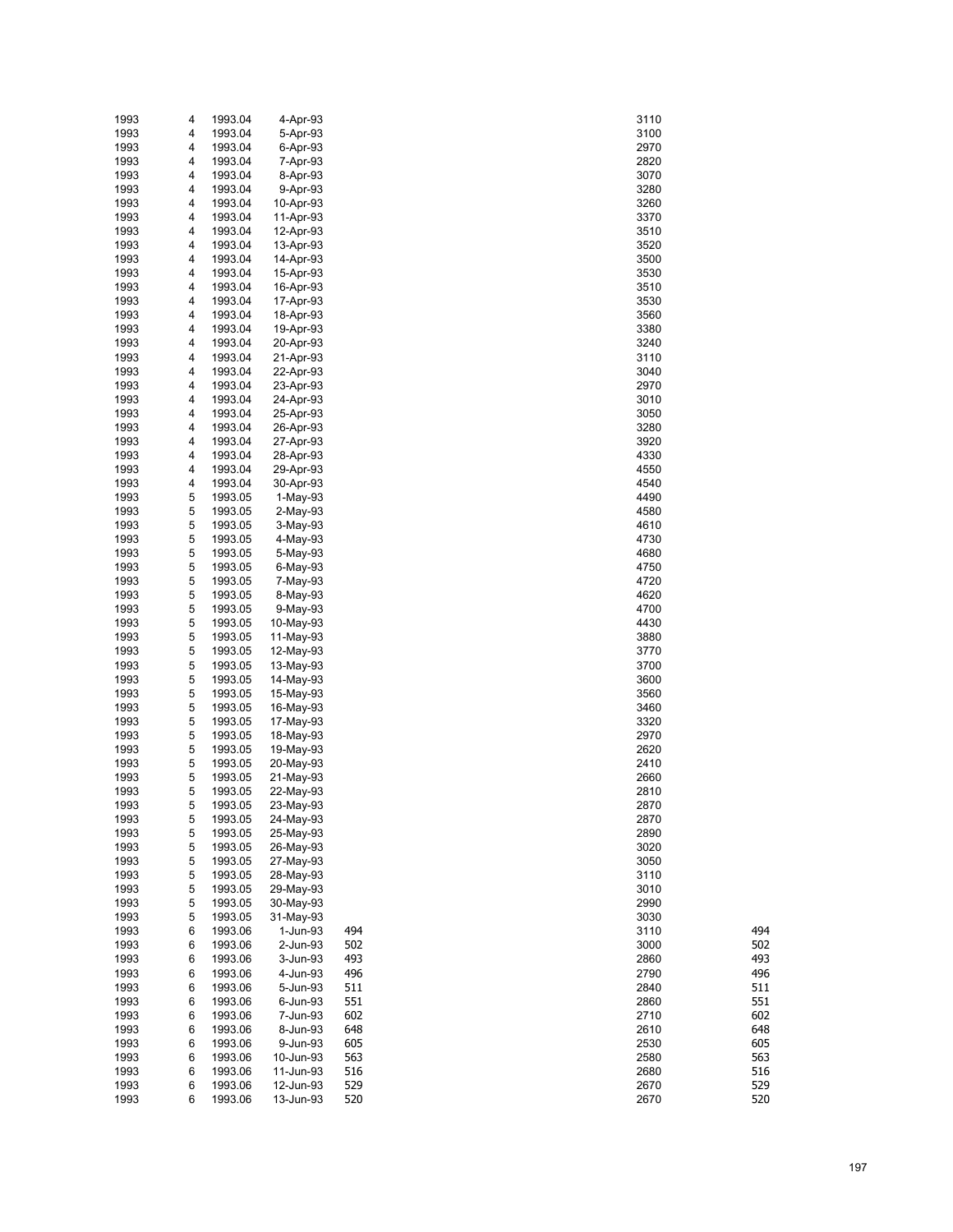| 1993 | 6 | 1993.06 | 14-Jun-93 | 498 | 2670 | 498 |
|------|---|---------|-----------|-----|------|-----|
| 1993 | 6 | 1993.06 | 15-Jun-93 | 499 | 2590 | 499 |
|      | 6 | 1993.06 | 16-Jun-93 | 561 | 2410 | 561 |
| 1993 |   |         |           |     |      |     |
| 1993 | 6 | 1993.06 | 17-Jun-93 | 593 | 2310 | 593 |
| 1993 | 6 | 1993.06 | 18-Jun-93 | 599 | 2300 | 599 |
| 1993 | 6 | 1993.06 | 19-Jun-93 | 601 | 2250 | 601 |
| 1993 | 6 | 1993.06 | 20-Jun-93 | 587 | 2210 | 587 |
| 1993 | 6 | 1993.06 | 21-Jun-93 | 555 | 2250 | 555 |
| 1993 | 6 | 1993.06 | 22-Jun-93 | 609 | 2100 | 609 |
| 1993 | 6 | 1993.06 | 23-Jun-93 | 614 | 1940 | 614 |
|      |   |         |           | 744 |      |     |
| 1993 | 6 | 1993.06 | 24-Jun-93 |     | 1710 | 744 |
| 1993 | 6 | 1993.06 | 25-Jun-93 | 770 | 1670 | 770 |
| 1993 | 6 | 1993.06 | 26-Jun-93 | 776 | 1650 | 776 |
| 1993 | 6 | 1993.06 | 27-Jun-93 | 747 | 1630 | 747 |
| 1993 | 6 | 1993.06 | 28-Jun-93 | 794 | 1590 | 794 |
| 1993 | 6 | 1993.06 | 29-Jun-93 | 780 | 1570 | 780 |
| 1993 | 6 | 1993.06 | 30-Jun-93 | 811 | 1470 | 811 |
| 1993 | 7 | 1993.07 | 1-Jul-93  | 833 | 1470 | 833 |
| 1993 | 7 | 1993.07 | 2-Jul-93  | 866 | 1430 | 866 |
|      | 7 |         |           | 892 | 1370 | 892 |
| 1993 |   | 1993.07 | 3-Jul-93  |     |      |     |
| 1993 | 7 | 1993.07 | 4-Jul-93  | 844 | 1490 | 844 |
| 1993 | 7 | 1993.07 | 5-Jul-93  | 780 | 1630 | 780 |
| 1993 | 7 | 1993.07 | 6-Jul-93  | 742 | 1620 | 742 |
| 1993 | 7 | 1993.07 | 7-Jul-93  | 794 | 1600 | 794 |
| 1993 | 7 | 1993.07 | 8-Jul-93  | 764 | 1630 | 764 |
| 1993 | 7 | 1993.07 | 9-Jul-93  | 759 | 1630 | 759 |
| 1993 | 7 | 1993.07 | 10-Jul-93 | 787 | 1560 | 787 |
| 1993 | 7 | 1993.07 | 11-Jul-93 | 775 | 1560 | 775 |
| 1993 | 7 | 1993.07 | 12-Jul-93 | 807 | 1560 | 807 |
| 1993 | 7 | 1993.07 | 13-Jul-93 | 825 | 1500 | 825 |
| 1993 | 7 | 1993.07 | 14-Jul-93 | 817 | 1450 | 817 |
|      |   |         |           |     | 1420 | 834 |
| 1993 | 7 | 1993.07 | 15-Jul-93 | 834 |      |     |
| 1993 | 7 | 1993.07 | 16-Jul-93 | 846 | 1390 | 846 |
| 1993 | 7 | 1993.07 | 17-Jul-93 | 813 | 1450 | 813 |
| 1993 | 7 | 1993.07 | 18-Jul-93 | 775 | 1490 | 775 |
| 1993 | 7 | 1993.07 | 19-Jul-93 | 747 | 1510 | 747 |
| 1993 | 7 | 1993.07 | 20-Jul-93 | 703 | 1500 | 703 |
| 1993 | 7 | 1993.07 | 21-Jul-93 | 677 | 1440 | 677 |
| 1993 | 7 | 1993.07 | 22-Jul-93 | 710 | 1450 | 710 |
| 1993 | 7 | 1993.07 | 23-Jul-93 | 724 | 1410 | 724 |
| 1993 | 7 | 1993.07 | 24-Jul-93 | 779 | 1390 | 779 |
| 1993 | 7 | 1993.07 | 25-Jul-93 | 712 | 1450 | 712 |
| 1993 | 7 | 1993.07 | 26-Jul-93 | 726 | 1450 | 726 |
| 1993 | 7 | 1993.07 | 27-Jul-93 | 710 | 1520 | 710 |
| 1993 | 7 | 1993.07 | 28-Jul-93 | 628 | 1540 | 628 |
|      |   |         |           | 632 |      |     |
| 1993 | 7 | 1993.07 | 29-Jul-93 |     | 1560 | 632 |
| 1993 | 7 | 1993.07 | 30-Jul-93 | 603 | 1670 | 603 |
| 1993 | 7 | 1993.07 | 31-Jul-93 | 600 | 1660 | 600 |
| 1993 | 8 | 1993.08 | 1-Aug-93  | 628 | 1730 | 628 |
| 1993 | 8 | 1993.08 | 2-Aug-93  | 581 | 1870 | 581 |
| 1993 | 8 | 1993.08 | 3-Aug-93  | 593 | 1820 | 593 |
| 1993 | 8 | 1993.08 | 4-Aug-93  | 618 | 1760 | 618 |
| 1993 | 8 | 1993.08 | 5-Aug-93  | 654 | 1640 | 654 |
| 1993 | 8 | 1993.08 | 6-Aug-93  | 686 | 1570 | 686 |
| 1993 | 8 | 1993.08 | 7-Aug-93  | 645 | 1770 | 645 |
| 1993 | 8 | 1993.08 | 8-Aug-93  | 625 | 1850 | 625 |
|      |   |         |           | 575 |      | 575 |
| 1993 | 8 | 1993.08 | 9-Aug-93  |     | 1830 |     |
| 1993 | 8 | 1993.08 | 10-Aug-93 | 616 | 1840 | 616 |
| 1993 | 8 | 1993.08 | 11-Aug-93 | 588 | 1860 | 588 |
| 1993 | 8 | 1993.08 | 12-Aug-93 | 561 | 1890 | 561 |
| 1993 | 8 | 1993.08 | 13-Aug-93 | 542 | 1930 | 542 |
| 1993 | 8 | 1993.08 | 14-Aug-93 | 552 | 2010 | 552 |
| 1993 | 8 | 1993.08 | 15-Aug-93 | 556 | 2080 | 556 |
| 1993 | 8 | 1993.08 | 16-Aug-93 | 567 | 2070 | 567 |
| 1993 | 8 | 1993.08 | 17-Aug-93 | 568 | 1990 | 568 |
| 1993 | 8 | 1993.08 | 18-Aug-93 | 574 | 1920 | 574 |
| 1993 | 8 | 1993.08 | 19-Aug-93 | 578 | 1910 | 578 |
| 1993 | 8 | 1993.08 | 20-Aug-93 | 537 | 1950 | 537 |
| 1993 | 8 | 1993.08 | 21-Aug-93 | 546 | 1960 | 546 |
| 1993 | 8 | 1993.08 | 22-Aug-93 | 597 | 1940 | 597 |
| 1993 | 8 | 1993.08 | 23-Aug-93 | 585 | 1980 | 585 |
|      |   |         |           |     |      |     |

| 2670         | 49       |
|--------------|----------|
| 2590         | 49<br>56 |
| 2410<br>2310 | 59       |
| 2300         | 59       |
| 2250         | 60       |
| 210          | 58       |
| 250          | 55       |
| 2100<br>940  | 60<br>61 |
| 710          | 74       |
| 670          | 77       |
| 650          | 77       |
| 630<br>590   | 74<br>79 |
| 570          | 78       |
| 1470         | 81       |
| 1470         | 83       |
| 430          | 86       |
| 370<br>490   | 89<br>84 |
| 630          | 78       |
| 620          | 74       |
| 600          | 79       |
| 630          | 76       |
| 630<br>560   | 75<br>78 |
| 560          | 77       |
| 560          | 80       |
| 500          | 82       |
| 450          | 81       |
| 420<br>390   | 83<br>84 |
| 450          | 81       |
| 490          | 77       |
| 510          | 74       |
| 500          | 70       |
| 440          | 67       |
| 450<br>1410  | 71<br>72 |
| 390          | 77       |
| 450          | 71       |
| 450          | 72       |
| 520<br>540   | 71<br>62 |
| 560          | 63       |
| 670          | 60       |
| 660          | 60       |
| 730          | 62       |
| 870<br>820   | 58       |
| 760          | 59<br>61 |
| 640          | 65       |
| 570          | 68       |
| 770          | 64       |
| 850          | 62       |
| 830<br>840   | 57<br>61 |
| 860          | 58       |
| 890          | 56       |
| 930          | 54       |
| 2010         | 55       |
| 2080<br>2070 | 55<br>56 |
| 990          | 56       |
| 920          | 57       |
| 1910         | 57       |
| 950          | 53       |
| 960          | 54       |
| 940<br>980   | 59<br>58 |
|              |          |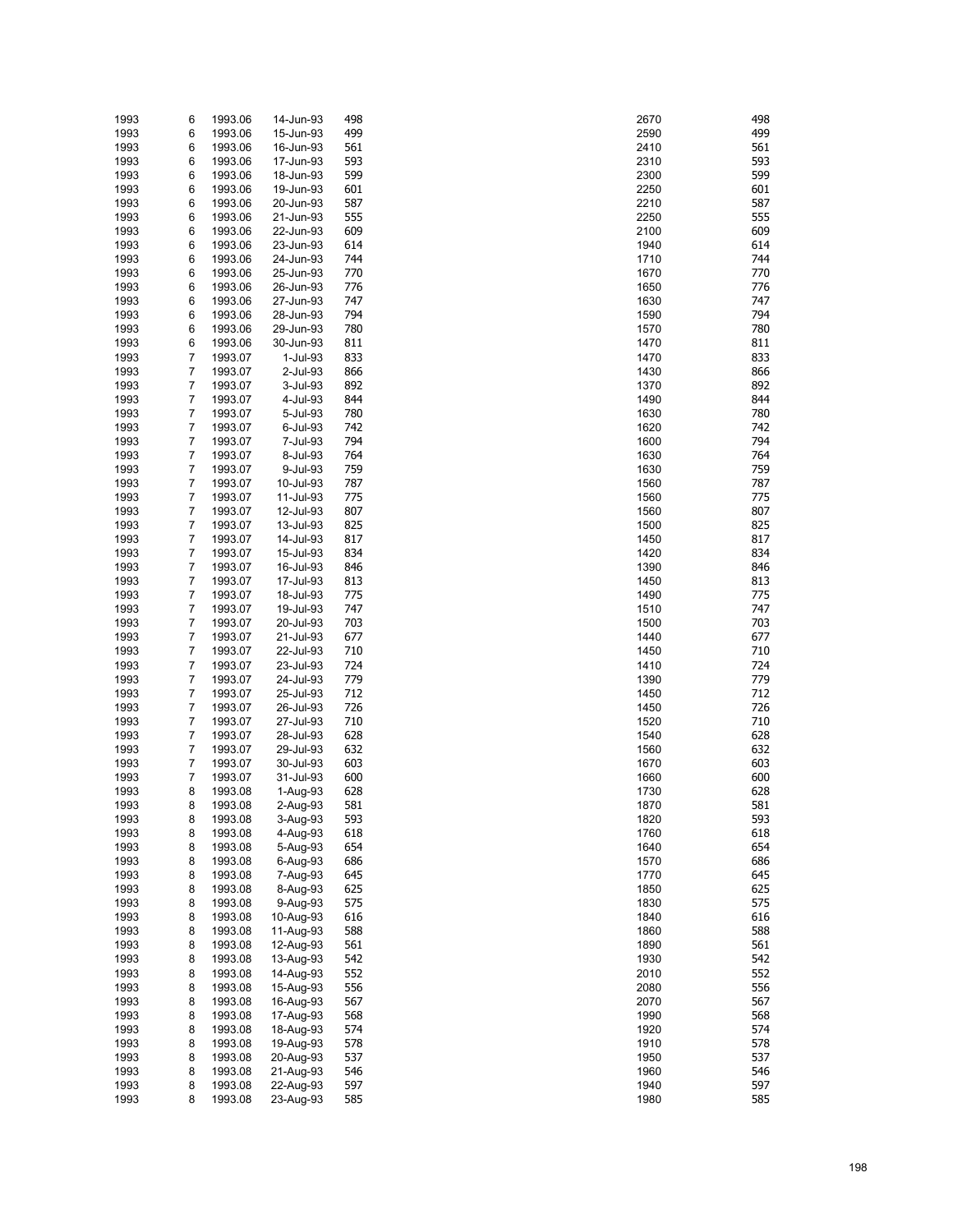| 1993         | 8        | 1993.08            | 24-Aug-93              | 579        | 579<br>1890                |
|--------------|----------|--------------------|------------------------|------------|----------------------------|
| 1993         | 8        | 1993.08            | 25-Aug-93              | 582        | 582<br>1830                |
| 1993         | 8        | 1993.08            | 26-Aug-93              | 550        | 1900<br>550                |
| 1993         | 8        | 1993.08            | 27-Aug-93              | 514        | 2030<br>514                |
| 1993         | 8        | 1993.08            | 28-Aug-93              | 487        | 487<br>2200                |
| 1993         | 8        | 1993.08            | 29-Aug-93              | 453        | 2570<br>453                |
| 1993         | 8        | 1993.08            | 30-Aug-93              | 376        | 3110<br>376                |
| 1993         | 8        | 1993.08            | 31-Aug-93              | 333        | 3250<br>333                |
| 1993         | 9        | 1993.09            | $1-Sep-93$             | 310        | 3350<br>310                |
| 1993         | 9        | 1993.09            | $2-Sep-93$             | 328<br>331 | 3250<br>328                |
| 1993<br>1993 | 9<br>9   | 1993.09<br>1993.09 | $3-Sep-93$<br>4-Sep-93 | 334        | 331<br>3240<br>3240<br>334 |
| 1993         | 9        | 1993.09            | 5-Sep-93               | 326        | 326<br>3330                |
| 1993         | 9        | 1993.09            | $6-Sep-93$             | 368        | 3290<br>368                |
| 1993         | 9        | 1993.09            | 7-Sep-93               | 362        | 3220<br>362                |
| 1993         | 9        | 1993.09            | 8-Sep-93               | 363        | 3100<br>363                |
| 1993         | 9        | 1993.09            | 9-Sep-93               | 340        | 340<br>3180                |
| 1993         | 9        | 1993.09            | 10-Sep-93              | 350        | 350<br>3170                |
| 1993         | 9        | 1993.09            | 11-Sep-93              | 349        | 349<br>3030                |
| 1993         | 9        | 1993.09            | 12-Sep-93              | 364        | 2950<br>364                |
| 1993         | 9        | 1993.09            | 13-Sep-93              | 413        | 413<br>2780                |
| 1993         | 9        | 1993.09            | 14-Sep-93              | 411        | 2690<br>411                |
| 1993         | 9        | 1993.09            | 15-Sep-93              | 390        | 2760<br>390                |
| 1993         | 9        | 1993.09            | 16-Sep-93              | 386        | 2800<br>386                |
| 1993         | 9        | 1993.09            | 17-Sep-93              | 349        | 349<br>2900                |
| 1993         | 9        | 1993.09            | 18-Sep-93              | 337        | 337<br>2940                |
| 1993         | 9        | 1993.09            | 19-Sep-93              | 388        | 388<br>2710                |
| 1993         | 9        | 1993.09            | 20-Sep-93              | 445        | 445<br>2550                |
| 1993         | 9        | 1993.09            | 21-Sep-93              | 459        | 459<br>2410                |
| 1993         | 9        | 1993.09            | 22-Sep-93              | 440        | 440<br>2380                |
| 1993         | 9        | 1993.09            | 23-Sep-93              | 448        | 448<br>2300                |
| 1993         | 9        | 1993.09            | 24-Sep-93              | 468        | 2260<br>468                |
| 1993         | 9        | 1993.09            | 25-Sep-93              | 485        | 485<br>2250                |
| 1993         | 9        | 1993.09            | 26-Sep-93              | 515        | 2330<br>515                |
| 1993         | 9        | 1993.09            | 27-Sep-93              | 487        | 2400<br>487<br>486         |
| 1993<br>1993 | 9<br>9   | 1993.09<br>1993.09 | 28-Sep-93<br>29-Sep-93 | 486<br>499 | 2210<br>499<br>2120        |
| 1993         | 9        | 1993.09            | 30-Sep-93              | 484        | 484<br>1990                |
| 1993         | 10       | 1993.1             | 1-Oct-93               | 531        | 1920<br>531                |
| 1993         | 10       | 1993.1             | 2-Oct-93               | 550        | 1900<br>550                |
| 1993         | 10       | 1993.1             | 3-Oct-93               | 524        | 2050<br>524                |
| 1993         | 10       | 1993.1             | 4-Oct-93               | 496        | 2090<br>496                |
| 1993         | 10       | 1993.1             | 5-Oct-93               | 478        | 478<br>2030                |
| 1993         | 10       | 1993.1             | 6-Oct-93               | 455        | 2180<br>455                |
| 1993         | 10       | 1993.1             | 7-Oct-93               | 289        | 289<br>3210                |
| 1993         | 10       | 1993.1             | 8-Oct-93               | 226        | 226<br>4060                |
| 1993         | 10       | 1993.1             | 9-Oct-93               | 233        | 233<br>3740                |
| 1993         | 10       | 1993.1             | 10-Oct-93              | 261        | 3380<br>261                |
| 1993         | 10       | 1993.1             | 11-Oct-93              | 244        | 3630<br>244                |
| 1993         | 10       | 1993.1             | 12-Oct-93              | 214        | 3850<br>214                |
| 1993         | 10       | 1993.1             | 13-Oct-93              | 185        | 3980<br>185                |
| 1993         | 10       | 1993.1             | 14-Oct-93              | 189        | 189<br>3960                |
| 1993         | 10       | 1993.1             | 15-Oct-93              | 200        | 3890<br>200                |
| 1993         | 10       | 1993.1             | 16-Oct-93              | 214        | 3730<br>214                |
| 1993         | 10       | 1993.1             | 17-Oct-93              | 232        | 3740<br>232                |
| 1993         | 10       | 1993.1             | 18-Oct-93              | 227        | 4140<br>227                |
| 1993         | 10       | 1993.1             | 19-Oct-93              | 229        | 4330<br>229                |
| 1993<br>1993 | 10       | 1993.1             | 20-Oct-93<br>21-Oct-93 | 261        | 4170<br>261                |
| 1993         | 10<br>10 | 1993.1<br>1993.1   | 22-Oct-93              | 361<br>402 | 3780<br>361<br>402<br>3310 |
| 1993         | 10       | 1993.1             | 23-Oct-93              | 444        | 444<br>2890                |
| 1993         | 10       | 1993.1             | 24-Oct-93              | 501        | 2560<br>501                |
| 1993         | 10       | 1993.1             | 25-Oct-93              | 584        | 584<br>2370                |
| 1993         | 10       | 1993.1             | 26-Oct-93              | 623        | 623<br>2280                |
| 1993         | 10       | 1993.1             | 27-Oct-93              | 660        | 660<br>2130                |
| 1993         | 10       | 1993.1             | 28-Oct-93              | 662        | 2110<br>662                |
| 1993         | 10       | 1993.1             | 29-Oct-93              | 649        | 649<br>2250                |
| 1993         | 10       | 1993.1             | 30-Oct-93              | 569        | 569<br>2340                |
| 1993         | 10       | 1993.1             | 31-Oct-93              | 589        | 589<br>2260                |
| 1993         | 11       | 1993.11            | 1-Nov-93               | 654        | 654<br>2100                |
| 1993         | 11       | 1993.11            | 2-Nov-93               | 679        | 679<br>2060                |

| 890               | 57                    |
|-------------------|-----------------------|
| 830               | 58.                   |
| 900<br>030        | 55<br>51 <sup>°</sup> |
| 200:              | 48                    |
| :570              | 45.                   |
| 110               | 37                    |
| 3250              | 33.                   |
| 1350<br>250ء      | 31<br>32              |
| 240ء              | 33.                   |
| 240ء              | 33,                   |
| 1330              | 32                    |
| 290ء              | 36¦                   |
| <b>220</b><br>100 | 36.<br>36.            |
| 180ء              | 34                    |
| 170ء              | 35                    |
| 030               | 34                    |
| :950              | 36۰                   |
| :780<br>:690      | 41.<br>41             |
| :760              | 39                    |
| :800              | 38                    |
| 900               | 34                    |
| 940               | 33                    |
| .710              | 38<br>44              |
| :550<br>2410      | 45                    |
| :380              | 44                    |
| :300              | 44¦                   |
| 260               | 46¦                   |
| 250               | 48                    |
| 330<br>2400       | 51.<br>48.            |
| 210               | 48                    |
| 120               | 49                    |
| 990               | 48                    |
| 920               | 53                    |
| 900<br>:050       | 55<br>52,             |
| :090              | 49                    |
| 030               | 47                    |
| :180              | 45                    |
| 210               | 28                    |
| 060               | 22                    |
| 740ء<br>380       | 23.<br>26             |
| 630               | 24                    |
| 850               | 21 <sup>°</sup>       |
| 1980              | 18                    |
| 960ء              | 18                    |
| 890<br>1730       | 20<br>21.             |
| 740ء              | 23.                   |
| 140               | 22                    |
| 330               | 22!                   |
| 170               | 26                    |
| 3780<br>310       | 36<br>40.             |
| 890               | 44                    |
| :560              | 50.                   |
| 370               | 58                    |
| 280               | 62.                   |
| :130<br>:110      | 66<br>66.             |
| 250               | 64                    |
| :340              | 56                    |
| 260               | 58!                   |
| 100               | 65,                   |
| 060               | 67                    |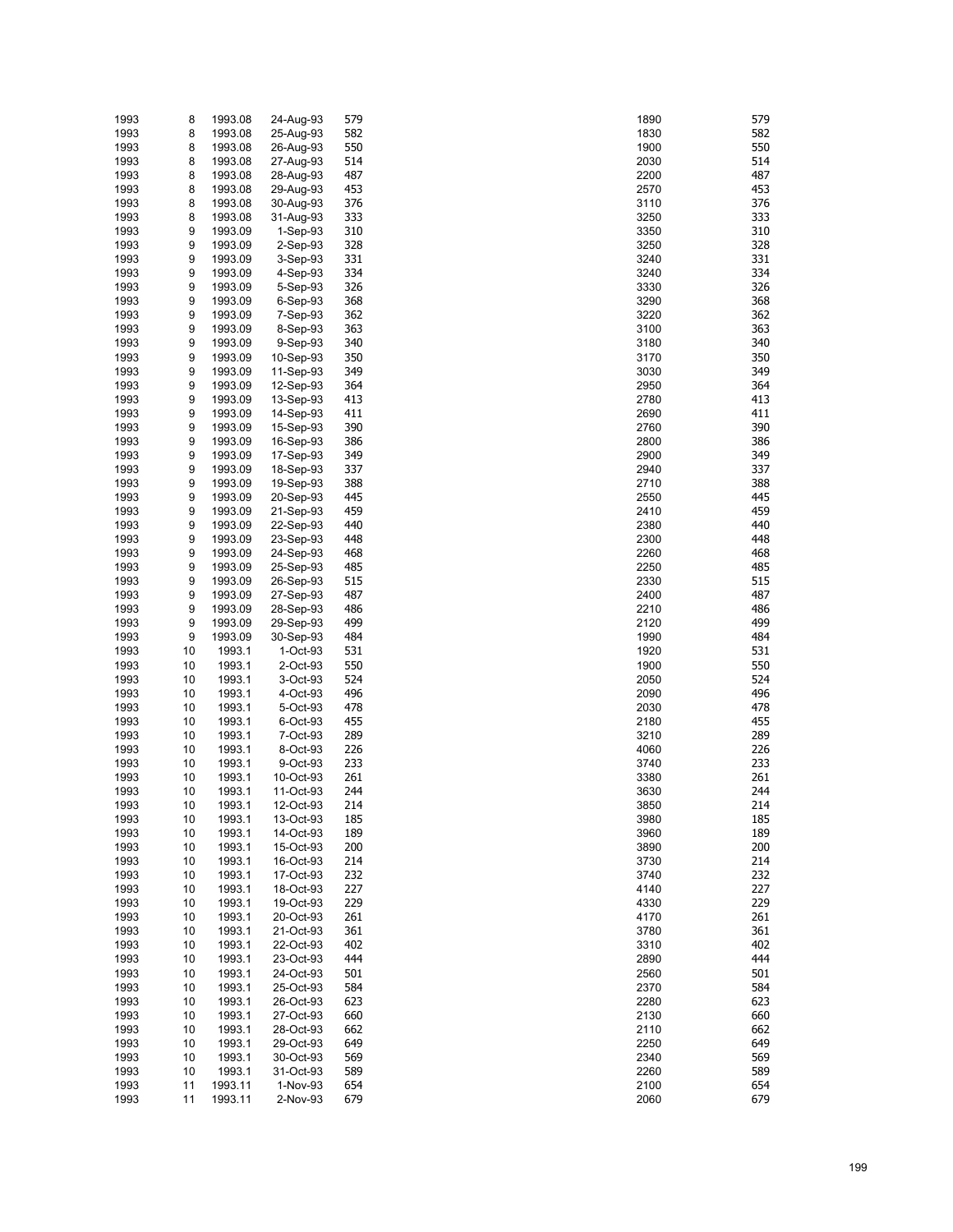| 1993 | 11 | 1993.11 | 3-Nov-93       | 715 | 1990 | 715 |
|------|----|---------|----------------|-----|------|-----|
| 1993 | 11 | 1993.11 | 4-Nov-93       | 745 | 1900 | 745 |
| 1993 | 11 | 1993.11 | 5-Nov-93       | 692 | 1890 | 692 |
| 1993 | 11 | 1993.11 | 6-Nov-93       | 735 | 1840 | 735 |
| 1993 | 11 | 1993.11 | 7-Nov-93       | 750 | 1770 | 750 |
| 1993 | 11 | 1993.11 | 8-Nov-93       | 739 | 1750 | 739 |
|      |    |         | 9-Nov-93       | 771 | 1740 | 771 |
| 1993 | 11 | 1993.11 |                |     |      |     |
| 1993 | 11 | 1993.11 | 10-Nov-93      | 751 | 1710 | 751 |
| 1993 | 11 | 1993.11 | 11-Nov-93      | 748 | 1760 | 748 |
| 1993 | 11 | 1993.11 | 12-Nov-93      | 769 | 1760 | 769 |
| 1993 | 11 | 1993.11 | 13-Nov-93      | 780 | 1770 | 780 |
| 1993 | 11 | 1993.11 | 14-Nov-93      | 792 | 1730 | 792 |
| 1993 | 11 | 1993.11 | 15-Nov-93      | 808 | 1700 | 808 |
| 1993 | 11 | 1993.11 | 16-Nov-93      | 812 | 1690 | 812 |
| 1993 | 11 | 1993.11 | 17-Nov-93      | 816 | 1700 | 816 |
| 1993 | 11 | 1993.11 | 18-Nov-93      | 807 | 1700 | 807 |
|      |    |         |                |     |      |     |
| 1993 | 11 | 1993.11 | 19-Nov-93      | 790 | 1690 | 790 |
| 1993 | 11 | 1993.11 | 20-Nov-93      | 793 | 1670 | 793 |
| 1993 | 11 | 1993.11 | 21-Nov-93      | 795 | 1670 | 795 |
| 1993 | 11 | 1993.11 | 22-Nov-93      | 829 | 1680 | 829 |
| 1993 | 11 | 1993.11 | 23-Nov-93      | 838 | 1660 | 838 |
| 1993 | 11 | 1993.11 | 24-Nov-93      | 856 | 1620 | 856 |
| 1993 | 11 | 1993.11 | 25-Nov-93      | 873 | 1580 | 873 |
| 1993 | 11 | 1993.11 | 26-Nov-93      | 840 | 1650 | 840 |
| 1993 | 11 | 1993.11 | 27-Nov-93      | 803 | 1730 | 803 |
|      |    |         |                |     |      |     |
| 1993 | 11 | 1993.11 | 28-Nov-93      | 758 | 1740 | 758 |
| 1993 | 11 | 1993.11 | 29-Nov-93      | 682 | 1760 | 682 |
| 1993 | 11 | 1993.11 | 30-Nov-93      | 724 | 1760 | 724 |
| 1993 | 12 | 1993.12 | 1-Dec-93       | 797 | 1680 | 797 |
| 1993 | 12 | 1993.12 | 2-Dec-93       | 834 | 1610 | 834 |
| 1993 | 12 | 1993.12 | 3-Dec-93       | 834 | 1590 | 834 |
| 1993 | 12 | 1993.12 | 4-Dec-93       | 834 | 1580 | 834 |
| 1993 | 12 | 1993.12 | 5-Dec-93       | 855 | 1540 | 855 |
| 1993 | 12 | 1993.12 | 6-Dec-93       | 864 | 1530 | 864 |
|      |    |         |                |     |      |     |
| 1993 | 12 | 1993.12 | 7-Dec-93       | 824 | 1510 | 824 |
| 1993 | 12 | 1993.12 | 8-Dec-93       | 775 | 1590 | 775 |
| 1993 | 12 | 1993.12 | 9-Dec-93       | 730 | 1710 | 730 |
| 1993 | 12 | 1993.12 | 10-Dec-93      | 765 | 1680 | 765 |
| 1993 | 12 | 1993.12 | 11-Dec-93      | 738 | 1660 | 738 |
| 1993 | 12 | 1993.12 | 12-Dec-93      | 773 | 1640 | 773 |
| 1993 | 12 | 1993.12 | 13-Dec-93      | 815 | 1580 | 815 |
| 1993 | 12 | 1993.12 | 14-Dec-93      | 818 | 1560 | 818 |
| 1993 | 12 | 1993.12 | 15-Dec-93      | 717 | 1710 | 717 |
|      |    |         |                |     |      |     |
| 1993 | 12 | 1993.12 | 16-Dec-93      | 730 | 1680 | 730 |
| 1993 | 12 | 1993.12 | 17-Dec-93      | 765 | 1660 | 765 |
| 1993 | 12 | 1993.12 | 18-Dec-93      | 763 | 1670 | 763 |
| 1993 | 12 | 1993.12 | 19-Dec-93      | 709 | 1770 | 709 |
| 1993 | 12 | 1993.12 | 20-Dec-93      | 795 | 1720 | 795 |
| 1993 | 12 | 1993.12 | 21-Dec-93      | 805 | 1660 | 805 |
| 1993 | 12 | 1993.12 | 22-Dec-93      | 821 | 1680 | 821 |
| 1993 | 12 | 1993.12 | 23-Dec-93      | 808 | 1710 | 808 |
| 1993 | 12 | 1993.12 | 24-Dec-93      | 824 | 1670 | 824 |
|      |    |         |                |     |      | 845 |
| 1993 | 12 | 1993.12 | 25-Dec-93      | 845 | 1630 |     |
| 1993 | 12 | 1993.12 | 26-Dec-93      | 852 | 1620 | 852 |
| 1993 | 12 | 1993.12 | 27-Dec-93      | 860 | 1620 | 860 |
| 1993 | 12 | 1993.12 | 28-Dec-93      | 852 | 1590 | 852 |
| 1993 | 12 | 1993.12 | 29-Dec-93      | 879 | 1530 | 879 |
| 1993 | 12 | 1993.12 | 30-Dec-93      | 875 | 1550 | 875 |
| 1993 | 12 | 1993.12 | 31-Dec-93      | 848 | 1540 | 848 |
| 1994 | 1  | 1994.01 | 1-Jan-94       | 830 | 1540 | 830 |
|      | 1  |         | $2$ -Jan- $94$ |     |      |     |
| 1994 |    | 1994.01 |                | 827 | 1580 | 827 |
| 1994 | 1  | 1994.01 | 3-Jan-94       | 730 | 1730 | 730 |
| 1994 | 1  | 1994.01 | 4-Jan-94       | 682 | 1780 | 682 |
| 1994 | 1  | 1994.01 | 5-Jan-94       | 732 | 1870 | 732 |
| 1994 | 1  | 1994.01 | 6-Jan-94       | 633 | 2010 | 633 |
| 1994 | 1  | 1994.01 | 7-Jan-94       | 638 | 1950 | 638 |
| 1994 | 1  | 1994.01 | 8-Jan-94       | 625 | 1930 | 625 |
| 1994 | 1  | 1994.01 | 9-Jan-94       | 632 | 1920 | 632 |
| 1994 | 1  | 1994.01 | 10-Jan-94      | 659 | 1890 | 659 |
|      | 1  |         |                | 680 |      | 680 |
| 1994 |    | 1994.01 | 11-Jan-94      |     | 1820 |     |
| 1994 | 1  | 1994.01 | 12-Jan-94      | 661 | 1880 | 661 |

| 990          | 71       |
|--------------|----------|
| 900          | 74       |
| 890          | 69       |
| 840          | 73       |
| 770          | 75       |
| 750          | 73       |
| 740          | 77       |
| 1710         | 75       |
| 760<br> 760  | 74<br>76 |
| 770          | 78       |
| 730          | 79       |
| 700          | 80       |
| 690          | 81       |
| 700          | 81       |
| 700          | 80       |
| 690          | 79       |
| 670          | 79       |
| 670          | 79       |
| 680          | 82       |
| 660          | 83       |
| 620<br>580   | 85       |
| 650          | 87<br>84 |
| 730          | 80       |
| 740          | 75       |
| 760          | 68       |
| 760          | 72       |
| 680          | 79       |
| 610          | 83       |
| 590          | 83       |
| 580          | 83       |
| 540          | 85       |
| 530          | 86       |
| 510          | 82       |
| 590<br>710   | 77<br>73 |
| 680          | 76       |
| 660          | 73       |
| 640          | 77       |
| 580          | 81       |
| 560          | 81       |
| 1710         | 71       |
| 680          | 73       |
| 660          | 76       |
| 670          | 76       |
| 770          | 70       |
| 720          | 79       |
| 660<br>680   | 80<br>82 |
| 710          | 80       |
| 670          | 82       |
| 630          | 84       |
| 620          | 85       |
| 620          | 86       |
| 590          | 85       |
| 530          | 87       |
| 550          | 87       |
| 540          | 84       |
| 540          | 83       |
| 580          | 82       |
| 730          | 73       |
| 780          | 68<br>73 |
| 1870<br>2010 | 63       |
| 950          | 63       |
| 930          | 62       |
| 920          | 63       |
| 890          | 65       |
| 820          | 68       |
| 880          | 66       |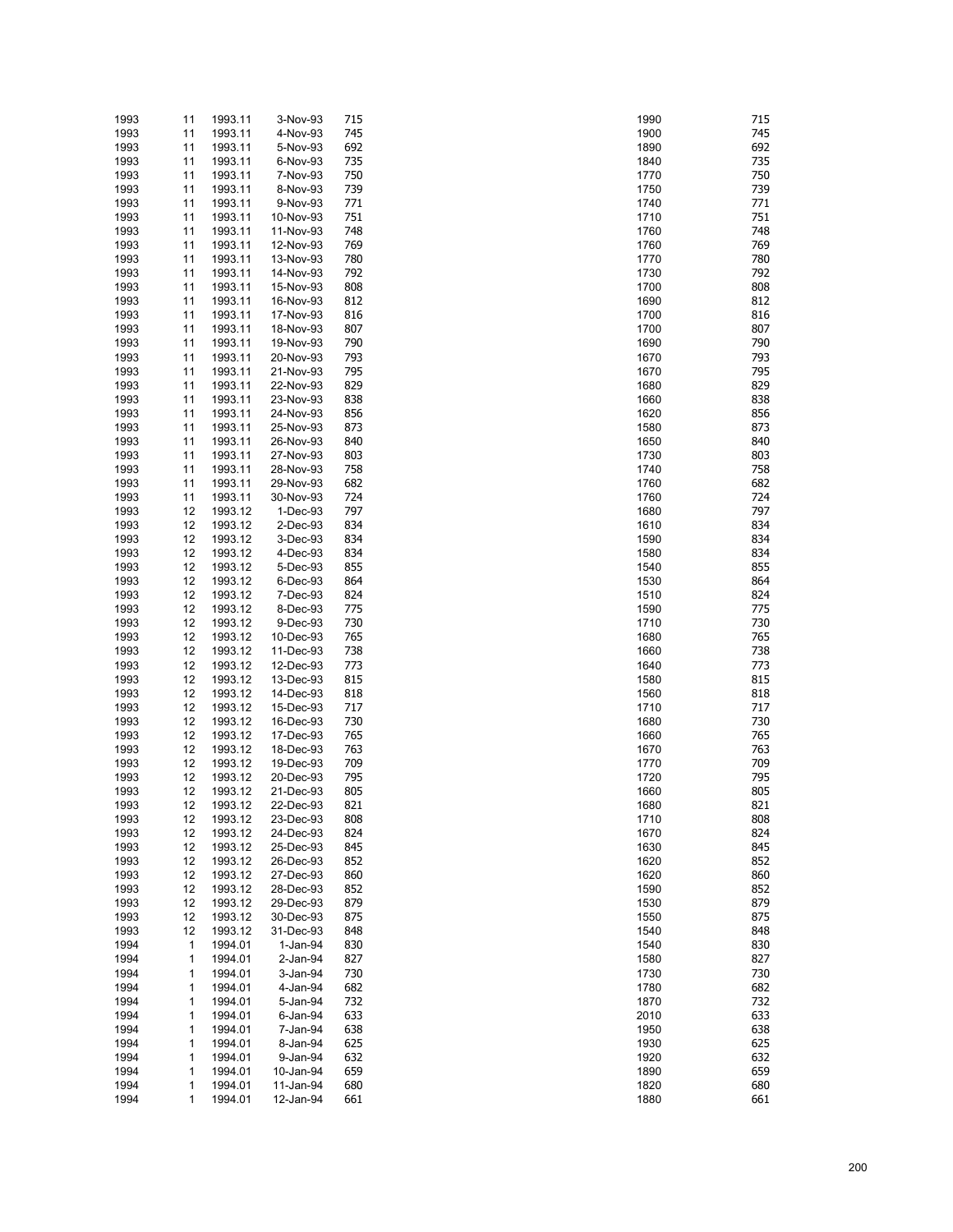| 1994 | 1                       | 1994.01 | 13-Jan-94 | 642  | 1920 | 642  |
|------|-------------------------|---------|-----------|------|------|------|
| 1994 | 1                       | 1994.01 | 14-Jan-94 | 668  | 1850 | 668  |
| 1994 | 1                       |         | 15-Jan-94 | 725  | 1770 | 725  |
|      |                         | 1994.01 |           |      |      |      |
| 1994 | 1                       | 1994.01 | 16-Jan-94 | 812  | 1640 | 812  |
| 1994 | 1                       | 1994.01 | 17-Jan-94 | 865  | 1580 | 865  |
| 1994 | 1                       | 1994.01 | 18-Jan-94 | 858  | 1580 | 858  |
| 1994 | 1                       | 1994.01 | 19-Jan-94 | 829  | 1630 | 829  |
| 1994 | 1                       | 1994.01 | 20-Jan-94 | 775  | 1700 | 775  |
| 1994 | 1                       | 1994.01 | 21-Jan-94 | 738  | 1760 | 738  |
|      |                         |         |           |      |      |      |
| 1994 | 1                       | 1994.01 | 22-Jan-94 | 798  | 1640 | 798  |
| 1994 | 1                       | 1994.01 | 23-Jan-94 | 891  | 1580 | 891  |
| 1994 | 1                       | 1994.01 | 24-Jan-94 | 868  | 1660 | 868  |
| 1994 | 1                       | 1994.01 | 25-Jan-94 | 826  | 1820 | 826  |
| 1994 | 1                       | 1994.01 | 26-Jan-94 | 771  | 1980 | 771  |
|      |                         |         |           |      |      |      |
| 1994 | 1                       | 1994.01 | 27-Jan-94 | 764  | 1960 | 764  |
| 1994 | 1                       | 1994.01 | 28-Jan-94 | 836  | 1870 | 836  |
| 1994 | 1                       | 1994.01 | 29-Jan-94 | 864  | 1750 | 864  |
| 1994 | 1                       | 1994.01 | 30-Jan-94 | 878  | 1700 | 878  |
| 1994 | 1                       | 1994.01 | 31-Jan-94 | 952  | 1670 | 952  |
| 1994 | 2                       | 1994.02 | 1-Feb-94  | 966  | 1630 | 966  |
|      |                         |         |           |      |      |      |
| 1994 | 2                       | 1994.02 | 2-Feb-94  | 993  | 1600 | 993  |
| 1994 | 2                       | 1994.02 | 3-Feb-94  | 1013 | 1580 | 1013 |
| 1994 | $\overline{\mathbf{c}}$ | 1994.02 | 4-Feb-94  | 1025 | 1550 | 1025 |
| 1994 | 2                       | 1994.02 | 5-Feb-94  | 994  | 1540 | 994  |
| 1994 | 2                       | 1994.02 | 6-Feb-94  | 999  | 1530 | 999  |
|      |                         |         |           |      |      | 994  |
| 1994 | 2                       | 1994.02 | 7-Feb-94  | 994  | 1530 |      |
| 1994 | $\overline{\mathbf{c}}$ | 1994.02 | 8-Feb-94  | 969  | 1650 | 969  |
| 1994 | 2                       | 1994.02 | 9-Feb-94  | 800  | 2000 | 800  |
| 1994 | 2                       | 1994.02 | 10-Feb-94 | 562  | 2780 | 562  |
| 1994 | 2                       | 1994.02 | 11-Feb-94 | 561  | 2660 | 561  |
| 1994 | $\overline{\mathbf{c}}$ | 1994.02 | 12-Feb-94 | 505  | 2460 | 505  |
|      |                         |         |           |      |      |      |
| 1994 | 2                       | 1994.02 | 13-Feb-94 | 724  | 2190 | 724  |
| 1994 | 2                       | 1994.02 | 14-Feb-94 | 844  | 1980 | 844  |
| 1994 | 2                       | 1994.02 | 15-Feb-94 | 912  | 1850 | 912  |
| 1994 | $\overline{\mathbf{c}}$ | 1994.02 | 16-Feb-94 | 952  | 1760 | 952  |
| 1994 | 2                       | 1994.02 | 17-Feb-94 | 952  | 1740 | 952  |
|      |                         |         |           |      |      |      |
| 1994 | 2                       | 1994.02 | 18-Feb-94 | 950  | 1750 | 950  |
| 1994 | 2                       | 1994.02 | 19-Feb-94 | 957  | 1850 | 957  |
| 1994 | $\overline{\mathbf{c}}$ | 1994.02 | 20-Feb-94 | 897  | 2170 | 897  |
| 1994 | 2                       | 1994.02 | 21-Feb-94 | 696  | 2310 | 696  |
| 1994 | 2                       | 1994.02 | 22-Feb-94 | 766  | 2360 | 766  |
|      |                         |         |           |      |      | 724  |
| 1994 | 2                       | 1994.02 | 23-Feb-94 | 724  | 2390 |      |
| 1994 | $\overline{\mathbf{c}}$ | 1994.02 | 24-Feb-94 | 726  | 2390 | 726  |
| 1994 | 2                       | 1994.02 | 25-Feb-94 | 846  | 2270 | 846  |
| 1994 | 2                       | 1994.02 | 26-Feb-94 | 954  | 2140 | 954  |
| 1994 | 2                       | 1994.02 | 27-Feb-94 | 980  | 2020 | 980  |
|      | 2                       | 1994.02 | 28-Feb-94 |      | 1960 | 1065 |
| 1994 |                         |         |           | 1065 |      |      |
| 1994 | 3                       | 1994.03 | 1-Mar-94  | 1144 | 1900 | 1144 |
| 1994 | 3                       | 1994.03 | 2-Mar-94  | 1138 | 1850 | 1138 |
| 1994 | 3                       | 1994.03 | 3-Mar-94  | 1119 | 1860 | 1119 |
| 1994 | 3                       | 1994.03 | 4-Mar-94  | 1079 | 1880 | 1079 |
| 1994 | 3                       | 1994.03 | 5-Mar-94  | 973  | 2070 | 973  |
|      |                         |         |           |      |      |      |
| 1994 | 3                       | 1994.03 | 6-Mar-94  | 942  | 2310 | 942  |
| 1994 | 3                       | 1994.03 | 7-Mar-94  | 919  | 2300 | 919  |
| 1994 | 3                       | 1994.03 | 8-Mar-94  | 899  | 2310 | 899  |
| 1994 | 3                       | 1994.03 | 9-Mar-94  | 868  | 2390 | 868  |
| 1994 | 3                       | 1994.03 | 10-Mar-94 | 843  | 2440 | 843  |
|      |                         |         |           | 862  |      |      |
| 1994 | 3                       | 1994.03 | 11-Mar-94 |      | 2410 | 862  |
| 1994 | 3                       | 1994.03 | 12-Mar-94 | 895  | 2360 | 895  |
| 1994 | 3                       | 1994.03 | 13-Mar-94 | 852  | 2310 | 852  |
| 1994 | 3                       | 1994.03 | 14-Mar-94 | 857  | 2310 | 857  |
| 1994 | 3                       | 1994.03 | 15-Mar-94 | 836  | 2300 | 836  |
| 1994 | 3                       | 1994.03 | 16-Mar-94 | 795  | 2310 | 795  |
|      |                         |         |           |      |      |      |
| 1994 | 3                       | 1994.03 | 17-Mar-94 | 767  | 2410 | 767  |
| 1994 | 3                       | 1994.03 | 18-Mar-94 | 742  | 2530 | 742  |
| 1994 | 3                       | 1994.03 | 19-Mar-94 | 759  | 2430 | 759  |
| 1994 | 3                       | 1994.03 | 20-Mar-94 | 778  | 2390 | 778  |
| 1994 | 3                       | 1994.03 | 21-Mar-94 | 758  | 2350 | 758  |
|      | 3                       |         |           | 776  | 2280 | 776  |
| 1994 |                         | 1994.03 | 22-Mar-94 |      |      |      |
| 1994 | 3                       | 1994.03 | 23-Mar-94 | 811  | 2190 | 811  |
| 1994 | 3                       | 1994.03 | 24-Mar-94 | 793  | 2140 | 793  |

| 920  | 64           |
|------|--------------|
| 850  | 66           |
| 770  | 72           |
| 640  | 81           |
| 580  | 86           |
|      |              |
| 580  | 85           |
| 630  | 82           |
| 700  | 77           |
| 760  | 73           |
| 640  | 79           |
|      |              |
| 580  | 89           |
| 660  | 86           |
| 820  | 82           |
| 980  | 77           |
| 960  | 76           |
| 1870 | 83           |
|      |              |
| 750  | 86           |
| 700  | 87           |
| 670  | 95           |
| 630  | 96           |
| 600  | 99           |
| 580  | 10:          |
|      |              |
| 550  | 102          |
| 540  | 99           |
| 530  | 99           |
| 530  | 99           |
| 650  | 96           |
| 2000 | 80           |
|      |              |
| 2780 | 56           |
| 2660 | 56           |
| 2460 | 50           |
| 190  | 72           |
| 980  | 84           |
| 850  | 91           |
|      |              |
| 1760 | 95           |
| 740  | 95           |
| 750  | 95           |
| 850  | 95           |
| 2170 | 89           |
| 2310 | 69           |
|      |              |
| 2360 | 76           |
| 2390 | 72           |
| 2390 | 72           |
| 270  | 84           |
| 140' | 95           |
| 2020 | 98           |
|      |              |
| 960  | 106          |
| 900  | 114          |
| 850  | 113          |
| 860  | $11^{\circ}$ |
| 880  | 107          |
| 2070 | 97           |
|      |              |
| 2310 | 94           |
| 2300 | 91           |
| 2310 | 89           |
| 2390 | 86           |
| 440  | 84           |
|      |              |
| 2410 | 86           |
| 2360 | 89           |
| 2310 | 85           |
| 2310 | 85           |
| 2300 | 83           |
|      |              |
| 2310 | 79           |
| 2410 | 76           |
| 2530 | 74           |
| 2430 | 75           |
| 2390 | 77           |
| 2350 | 75           |
|      |              |
| 2280 | 77           |
| 190  | 81           |
| 140  | 79           |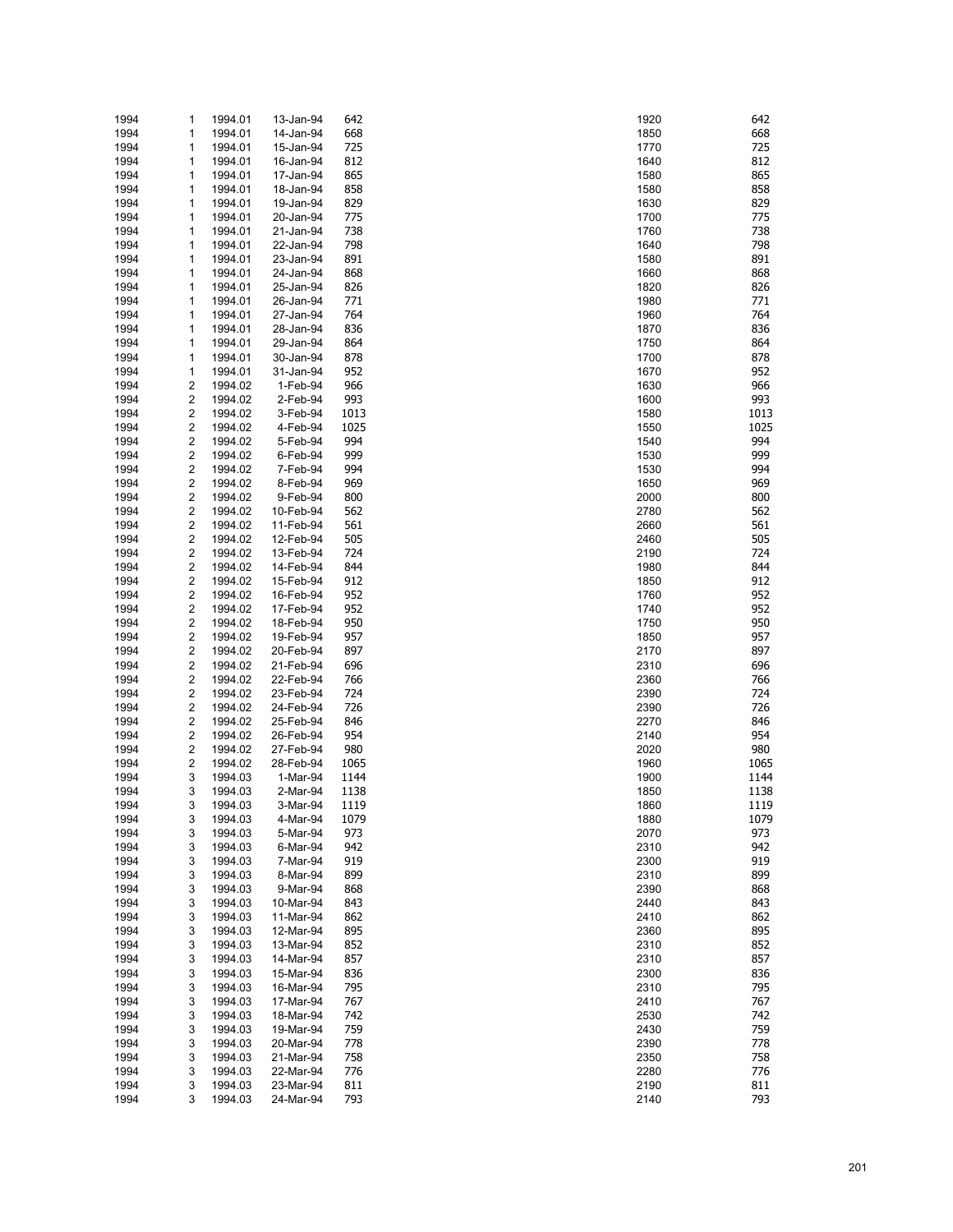| 1994 | 3 | 1994.03 | 25-Mar-94  | 822 | 2150 | 822 |
|------|---|---------|------------|-----|------|-----|
| 1994 | 3 | 1994.03 | 26-Mar-94  | 786 | 2150 | 786 |
| 1994 | 3 | 1994.03 | 27-Mar-94  | 727 | 2140 | 727 |
| 1994 | 3 | 1994.03 | 28-Mar-94  | 749 | 2090 | 749 |
| 1994 | 3 | 1994.03 | 29-Mar-94  | 724 | 2020 | 724 |
| 1994 | 3 | 1994.03 | 30-Mar-94  | 711 | 1960 | 711 |
|      |   |         |            |     |      |     |
| 1994 | 3 | 1994.03 | 31-Mar-94  | 724 | 1840 | 724 |
| 1994 | 4 | 1994.04 | 1-Apr-94   | 716 | 1820 | 716 |
| 1994 | 4 | 1994.04 | 2-Apr-94   | 723 | 1760 | 723 |
| 1994 | 4 | 1994.04 | 3-Apr-94   | 731 | 1770 | 731 |
| 1994 | 4 | 1994.04 | 4-Apr-94   | 723 | 1800 | 723 |
| 1994 | 4 | 1994.04 | 5-Apr-94   | 725 | 1730 | 725 |
|      |   |         |            |     |      |     |
| 1994 | 4 | 1994.04 | 6-Apr-94   | 733 | 1640 | 733 |
| 1994 | 4 | 1994.04 | 7-Apr-94   | 741 | 1580 | 741 |
| 1994 | 4 | 1994.04 | 8-Apr-94   | 767 | 1490 | 767 |
| 1994 | 4 | 1994.04 | 9-Apr-94   | 808 | 1570 | 808 |
| 1994 | 4 | 1994.04 | 10-Apr-94  | 717 | 1690 | 717 |
| 1994 | 4 | 1994.04 | 11-Apr-94  | 739 | 1670 | 739 |
| 1994 | 4 | 1994.04 | 12-Apr-94  | 799 | 1490 | 799 |
|      |   |         |            |     |      |     |
| 1994 | 4 | 1994.04 | 13-Apr-94  | 844 | 1450 | 844 |
| 1994 | 4 | 1994.04 | 14-Apr-94  | 847 | 1430 | 847 |
| 1994 | 4 | 1994.04 | 15-Apr-94  | 816 | 1390 | 816 |
| 1994 | 4 | 1994.04 | 16-Apr-94  | 800 | 1330 | 800 |
| 1994 | 4 | 1994.04 | 17-Apr-94  | 797 | 1380 | 797 |
| 1994 | 4 | 1994.04 | 18-Apr-94  | 780 | 1410 | 780 |
| 1994 | 4 | 1994.04 | 19-Apr-94  | 858 | 1340 | 858 |
|      |   |         |            |     |      |     |
| 1994 | 4 | 1994.04 | 20-Apr-94  | 879 | 1320 | 879 |
| 1994 | 4 | 1994.04 | 21-Apr-94  | 830 | 1330 | 830 |
| 1994 | 4 | 1994.04 | 22-Apr-94  | 794 | 1370 | 794 |
| 1994 | 4 | 1994.04 | 23-Apr-94  | 802 | 1410 | 802 |
| 1994 | 4 | 1994.04 | 24-Apr-94  | 760 | 1730 | 760 |
| 1994 | 4 | 1994.04 | 25-Apr-94  | 504 | 2390 | 504 |
|      |   |         |            | 374 |      |     |
| 1994 | 4 | 1994.04 | 26-Apr-94  |     | 2920 | 374 |
| 1994 | 4 | 1994.04 | 27-Apr-94  | 331 | 3310 | 331 |
| 1994 | 4 | 1994.04 | 28-Apr-94  | 325 | 3620 | 325 |
| 1994 | 4 | 1994.04 | 29-Apr-94  | 310 | 3640 | 310 |
| 1994 | 4 | 1994.04 | 30-Apr-94  | 330 | 3100 | 330 |
| 1994 | 5 | 1994.05 | $1-May-94$ | 466 | 2440 | 466 |
| 1994 | 5 | 1994.05 | 2-May-94   | 580 | 2030 | 580 |
|      | 5 |         |            | 667 |      |     |
| 1994 |   | 1994.05 | 3-May-94   |     | 1760 | 667 |
| 1994 | 5 | 1994.05 | 4-May-94   | 734 | 1660 | 734 |
| 1994 | 5 | 1994.05 | 5-May-94   | 702 | 1510 | 702 |
| 1994 | 5 | 1994.05 | 6-May-94   | 747 | 1610 | 747 |
| 1994 | 5 | 1994.05 | 7-May-94   | 676 | 2150 | 676 |
| 1994 | 5 | 1994.05 | 8-May-94   | 454 | 2740 | 454 |
| 1994 | 5 | 1994.05 | 9-May-94   | 398 | 2880 | 398 |
|      |   |         |            |     |      |     |
| 1994 | 5 | 1994.05 | 10-May-94  | 415 | 2840 | 415 |
| 1994 | 5 | 1994.05 | 11-May-94  | 393 | 2790 | 393 |
| 1994 | 5 | 1994.05 | 12-May-94  | 373 | 2560 | 373 |
| 1994 | 5 | 1994.05 | 13-May-94  | 485 | 2130 | 485 |
| 1994 | 5 | 1994.05 | 14-May-94  | 617 | 1820 | 617 |
| 1994 | 5 | 1994.05 | 15-May-94  | 668 | 1700 | 668 |
| 1994 | 5 | 1994.05 | 16-May-94  | 717 | 1560 | 717 |
|      | 5 |         |            | 780 | 1470 | 780 |
| 1994 |   | 1994.05 | 17-May-94  |     |      |     |
| 1994 | 5 | 1994.05 | 18-May-94  | 824 | 1470 | 824 |
| 1994 | 5 | 1994.05 | 19-May-94  | 718 | 1770 | 718 |
| 1994 | 5 | 1994.05 | 20-May-94  | 520 | 2360 | 520 |
| 1994 | 5 | 1994.05 | 21-May-94  | 477 | 2520 | 477 |
| 1994 | 5 | 1994.05 | 22-May-94  | 474 | 2550 | 474 |
| 1994 | 5 | 1994.05 | 23-May-94  | 465 | 2470 | 465 |
|      |   |         |            |     |      |     |
| 1994 | 5 | 1994.05 | 24-May-94  | 514 | 2230 | 514 |
| 1994 | 5 | 1994.05 | 25-May-94  | 590 | 1950 | 590 |
| 1994 | 5 | 1994.05 | 26-May-94  | 657 | 1630 | 657 |
| 1994 | 5 | 1994.05 | 27-May-94  | 784 | 1430 | 784 |
| 1994 | 5 | 1994.05 | 28-May-94  | 813 | 1340 | 813 |
| 1994 | 5 | 1994.05 | 29-May-94  | 845 | 1310 | 845 |
| 1994 | 5 | 1994.05 | 30-May-94  | 828 | 1280 | 828 |
|      |   |         |            |     |      | 929 |
| 1994 | 5 | 1994.05 | 31-May-94  | 929 | 1190 |     |
| 1994 | 6 | 1994.06 | 1-Jun-94   | 857 | 1170 | 857 |
| 1994 | 6 | 1994.06 | 2-Jun-94   | 816 | 1150 | 816 |
| 1994 | 6 | 1994.06 | 3-Jun-94   | 862 | 1120 | 862 |

| 2150         | 82       |
|--------------|----------|
| 2150         | 78<br>72 |
| 2140<br>2090 | 74       |
| 2020         | 72       |
| 1960         | 71       |
| 1840         | 72       |
| 1820<br>1760 | 71<br>72 |
| 1770         | 73       |
| 1800         | 72       |
| 1730         | 72       |
| 1640<br>1580 | 73<br>74 |
| 1490         | 76       |
| 1570         | 80       |
| 1690         | 71       |
| 1670<br>1490 | 73<br>79 |
| 1450         | 84       |
| 1430         | 84       |
| 1390         | 81       |
| 1330         | 80       |
| 1380<br>1410 | 79<br>78 |
| 1340         | 85       |
| 1320         | 87       |
| 1330         | 83       |
| 1370<br>1410 | 79<br>80 |
| 1730         | 76       |
| 2390         | 50       |
| 2920         | 37       |
| 3310<br>3620 | 33<br>32 |
| 3640         | 31       |
| 3100         | 33       |
| 2440         | 46<br>58 |
| 2030<br>1760 | 66       |
| 1660         | 73       |
| 1510         | 70       |
| 1610<br>2150 | 74<br>67 |
| 2740         | 45       |
| 2880         | 39       |
| 2840         | 41       |
| 2790         | 39<br>37 |
| 2560<br>2130 | 48       |
| 1820         | 61       |
| 1700         | 66       |
| 1560         | 71       |
| 1470<br>1470 | 78<br>82 |
| 1770         | 71       |
| 2360         | 52       |
| 2520         | 47       |
| 2550<br>2470 | 47<br>46 |
| 2230         | 51       |
| 1950         | 59       |
| 1630         | 65       |
| 1430<br>1340 | 78<br>81 |
| 1310         | 84       |
| 1280         | 82       |
| 1190         | 92       |
| 1170<br>1150 | 85<br>81 |
| 1120         | 86       |
|              |          |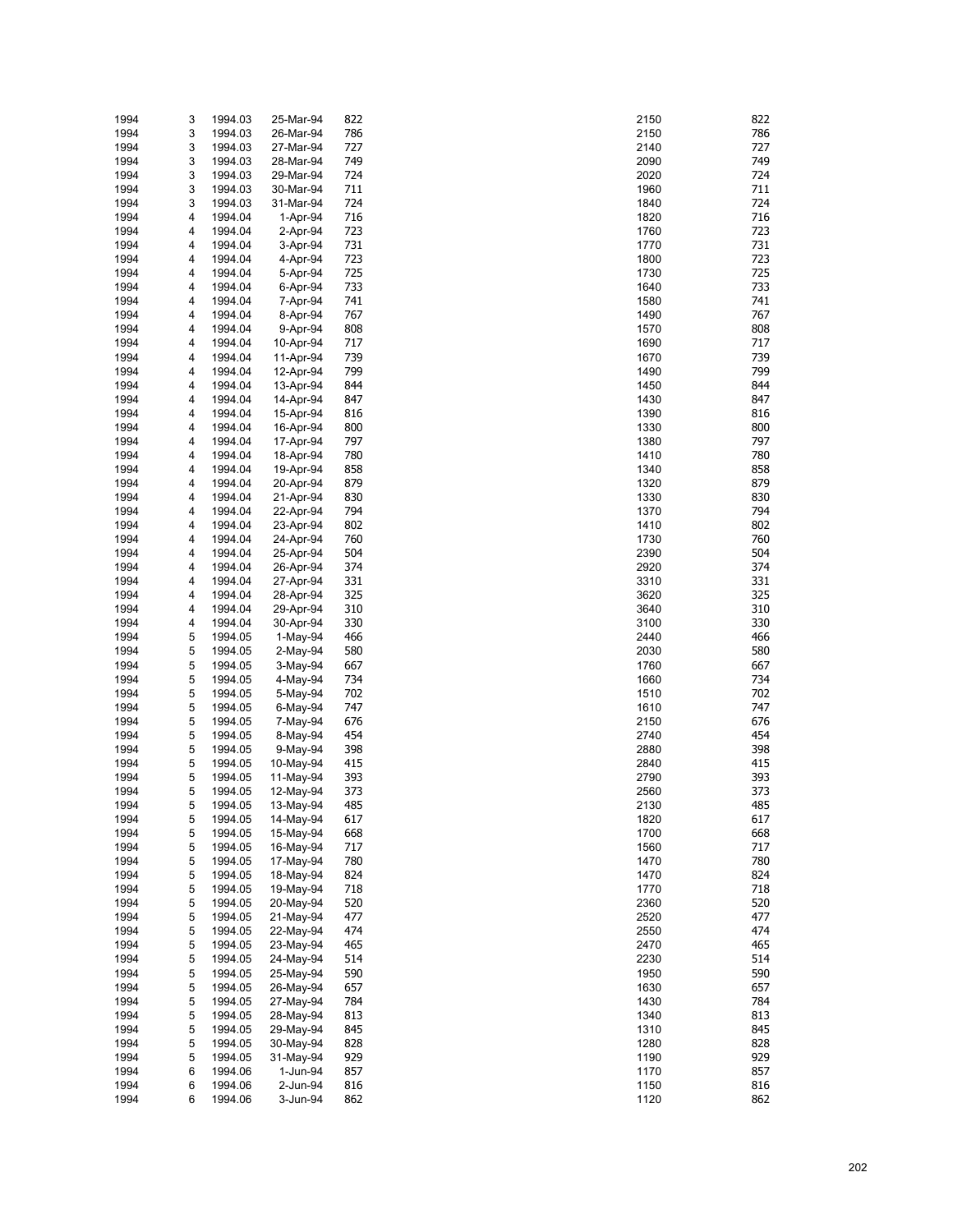| 1994 | 6 | 1994.06 | 4-Jun-94  | 939  | 1080 | 939  |
|------|---|---------|-----------|------|------|------|
| 1994 | 6 | 1994.06 | 5-Jun-94  | 932  | 1100 | 932  |
| 1994 | 6 | 1994.06 | 6-Jun-94  | 964  | 1090 | 964  |
| 1994 | 6 | 1994.06 | 7-Jun-94  | 1008 | 1050 | 1008 |
| 1994 | 6 | 1994.06 | 8-Jun-94  | 925  | 1030 | 925  |
| 1994 | 6 | 1994.06 | 9-Jun-94  | 970  | 1030 | 970  |
| 1994 | 6 | 1994.06 | 10-Jun-94 | 889  | 1130 | 889  |
| 1994 | 6 | 1994.06 | 11-Jun-94 | 811  | 1140 | 811  |
| 1994 | 6 | 1994.06 | 12-Jun-94 | 813  | 1130 | 813  |
| 1994 | 6 | 1994.06 | 13-Jun-94 | 866  | 1110 | 866  |
| 1994 | 6 | 1994.06 | 14-Jun-94 | 887  | 1080 | 887  |
|      |   |         |           | 860  |      | 860  |
| 1994 | 6 | 1994.06 | 15-Jun-94 |      | 1020 |      |
| 1994 | 6 | 1994.06 | 16-Jun-94 | 828  | 1030 | 828  |
| 1994 | 6 | 1994.06 | 17-Jun-94 | 801  | 1080 | 801  |
| 1994 | 6 | 1994.06 | 18-Jun-94 | 722  | 1170 | 722  |
| 1994 | 6 | 1994.06 | 19-Jun-94 | 718  | 1160 | 718  |
| 1994 | 6 | 1994.06 | 20-Jun-94 | 718  | 1170 | 718  |
| 1994 | 6 | 1994.06 | 21-Jun-94 | 749  | 1140 | 749  |
| 1994 | 6 | 1994.06 | 22-Jun-94 | 816  | 1150 | 816  |
| 1994 | 6 | 1994.06 | 23-Jun-94 | 882  | 1130 | 882  |
| 1994 | 6 | 1994.06 | 24-Jun-94 | 788  | 1080 | 788  |
| 1994 | 6 | 1994.06 | 25-Jun-94 | 772  | 1140 | 772  |
| 1994 | 6 | 1994.06 | 26-Jun-94 | 739  | 1210 | 739  |
| 1994 | 6 | 1994.06 | 27-Jun-94 | 746  | 1190 | 746  |
|      |   |         | 28-Jun-94 |      | 1100 | 781  |
| 1994 | 6 | 1994.06 |           | 781  |      |      |
| 1994 | 6 | 1994.06 | 29-Jun-94 | 725  | 1080 | 725  |
| 1994 | 6 | 1994.06 | 30-Jun-94 | 740  | 1000 | 740  |
| 1994 | 7 | 1994.07 | 1-Jul-94  | 755  | 981  | 755  |
| 1994 | 7 | 1994.07 | 2-Jul-94  | 779  | 938  | 779  |
| 1994 | 7 | 1994.07 | 3-Jul-94  | 780  | 980  | 780  |
| 1994 | 7 | 1994.07 | 4-Jul-94  | 725  | 1080 | 725  |
| 1994 | 7 | 1994.07 | 5-Jul-94  | 766  | 1090 | 766  |
| 1994 | 7 | 1994.07 | 6-Jul-94  | 752  | 1120 | 752  |
| 1994 | 7 | 1994.07 | 7-Jul-94  | 768  | 1100 | 768  |
| 1994 | 7 | 1994.07 | 8-Jul-94  | 793  | 1020 | 793  |
| 1994 | 7 | 1994.07 | 9-Jul-94  | 863  | 976  | 863  |
| 1994 | 7 | 1994.07 | 10-Jul-94 | 846  | 964  | 846  |
| 1994 | 7 | 1994.07 | 11-Jul-94 | 798  | 986  | 798  |
| 1994 | 7 | 1994.07 | 12-Jul-94 | 854  | 906  | 854  |
|      |   |         |           |      |      |      |
| 1994 | 7 | 1994.07 | 13-Jul-94 | 866  | 923  | 866  |
| 1994 | 7 | 1994.07 | 14-Jul-94 | 854  | 920  | 854  |
| 1994 | 7 | 1994.07 | 15-Jul-94 | 807  | 943  | 807  |
| 1994 | 7 | 1994.07 | 16-Jul-94 | 793  | 929  | 793  |
| 1994 | 7 | 1994.07 | 17-Jul-94 | 818  | 923  | 818  |
| 1994 | 7 | 1994.07 | 18-Jul-94 | 892  | 1030 | 892  |
| 1994 | 7 | 1994.07 | 19-Jul-94 | 913  | 998  | 913  |
| 1994 | 7 | 1994.07 | 20-Jul-94 | 890  | 1070 | 890  |
| 1994 | 7 | 1994.07 | 21-Jul-94 | 703  | 1190 | 703  |
| 1994 | 7 | 1994.07 | 22-Jul-94 | 640  | 1280 | 640  |
| 1994 | 7 | 1994.07 | 23-Jul-94 | 610  | 1360 | 610  |
| 1994 | 7 | 1994.07 | 24-Jul-94 | 566  | 1480 | 566  |
| 1994 | 7 | 1994.07 | 25-Jul-94 | 573  | 1540 | 573  |
| 1994 | 7 | 1994.07 | 26-Jul-94 | 577  | 1530 | 577  |
| 1994 | 7 | 1994.07 | 27-Jul-94 | 580  | 1530 | 580  |
|      |   |         |           | 589  |      | 589  |
| 1994 | 7 | 1994.07 | 28-Jul-94 |      | 1500 |      |
| 1994 | 7 | 1994.07 | 29-Jul-94 | 580  | 1410 | 580  |
| 1994 | 7 | 1994.07 | 30-Jul-94 | 651  | 1330 | 651  |
| 1994 | 7 | 1994.07 | 31-Jul-94 | 734  | 1170 | 734  |
| 1994 | 8 | 1994.08 | 1-Aug-94  | 824  | 1110 | 824  |
| 1994 | 8 | 1994.08 | 2-Aug-94  | 825  | 1050 | 825  |
| 1994 | 8 | 1994.08 | 3-Aug-94  | 802  | 1020 | 802  |
| 1994 | 8 | 1994.08 | 4-Aug-94  | 802  | 989  | 802  |
| 1994 | 8 | 1994.08 | 5-Aug-94  | 825  | 936  | 825  |
| 1994 | 8 | 1994.08 | 6-Aug-94  | 874  | 892  | 874  |
| 1994 | 8 | 1994.08 | 7-Aug-94  | 890  | 885  | 890  |
| 1994 | 8 | 1994.08 | 8-Aug-94  | 876  | 947  | 876  |
| 1994 | 8 | 1994.08 | 9-Aug-94  | 843  | 837  | 843  |
| 1994 | 8 | 1994.08 | 10-Aug-94 | 799  | 826  | 799  |
| 1994 | 8 | 1994.08 | 11-Aug-94 | 747  | 866  | 747  |
| 1994 | 8 | 1994.08 | 12-Aug-94 | 764  | 854  | 764  |
|      |   |         |           |      |      |      |
| 1994 | 8 | 1994.08 | 13-Aug-94 | 802  | 805  | 802  |

| 080        | 93       |
|------------|----------|
| 100        | 93       |
| 090<br>050 | 96<br>10 |
| 030        | 92       |
| 030        | 97       |
| 130        | 88       |
| 140        | 81       |
| 130        | 81       |
| 110        | 86       |
| 080        | 88       |
| 020        | 86       |
| 030        | 82       |
| 080<br>170 | 80<br>72 |
| 160        | 71       |
| 170        | 71       |
| 140        | 74       |
| 150        | 81       |
| 130        | 88       |
| 080        | 78       |
| 140        | 77       |
| 210        | 73       |
| 190        | 74       |
| 100<br>080 | 78<br>72 |
| 000        | 74       |
| 981        | 75       |
| 938        | 77       |
| 980        | 78       |
| 080        | 72       |
| 090        | 76       |
| 120        | 75       |
| 100        | 76       |
| 020<br>976 | 79<br>86 |
| 964        | 84       |
| 986        | 79       |
| 906        | 85       |
| 923        | 86       |
| 920        | 85       |
| 943        | 80       |
| 929        | 79       |
| 923        | 81<br>89 |
| 030<br>998 | 91       |
| 070        | 89       |
| 190        | 70       |
| 280        | 64       |
| 360        | 61       |
| 480        | 56       |
| 540        | 57       |
| 530        | 57       |
| 530        | 58       |
| 500        | 58       |
| 410<br>330 | 58<br>65 |
| 170        | 73       |
| 110        | 82       |
| 050        | 82       |
| 020        | 80       |
| 989        | 80       |
| 936        | 82       |
| 392        | 87       |
| 885        | 89       |
| 947        | 87       |
| 337<br>826 | 84<br>79 |
| 866        | 74       |
| 854        | 76       |
| 805        | 80       |
|            |          |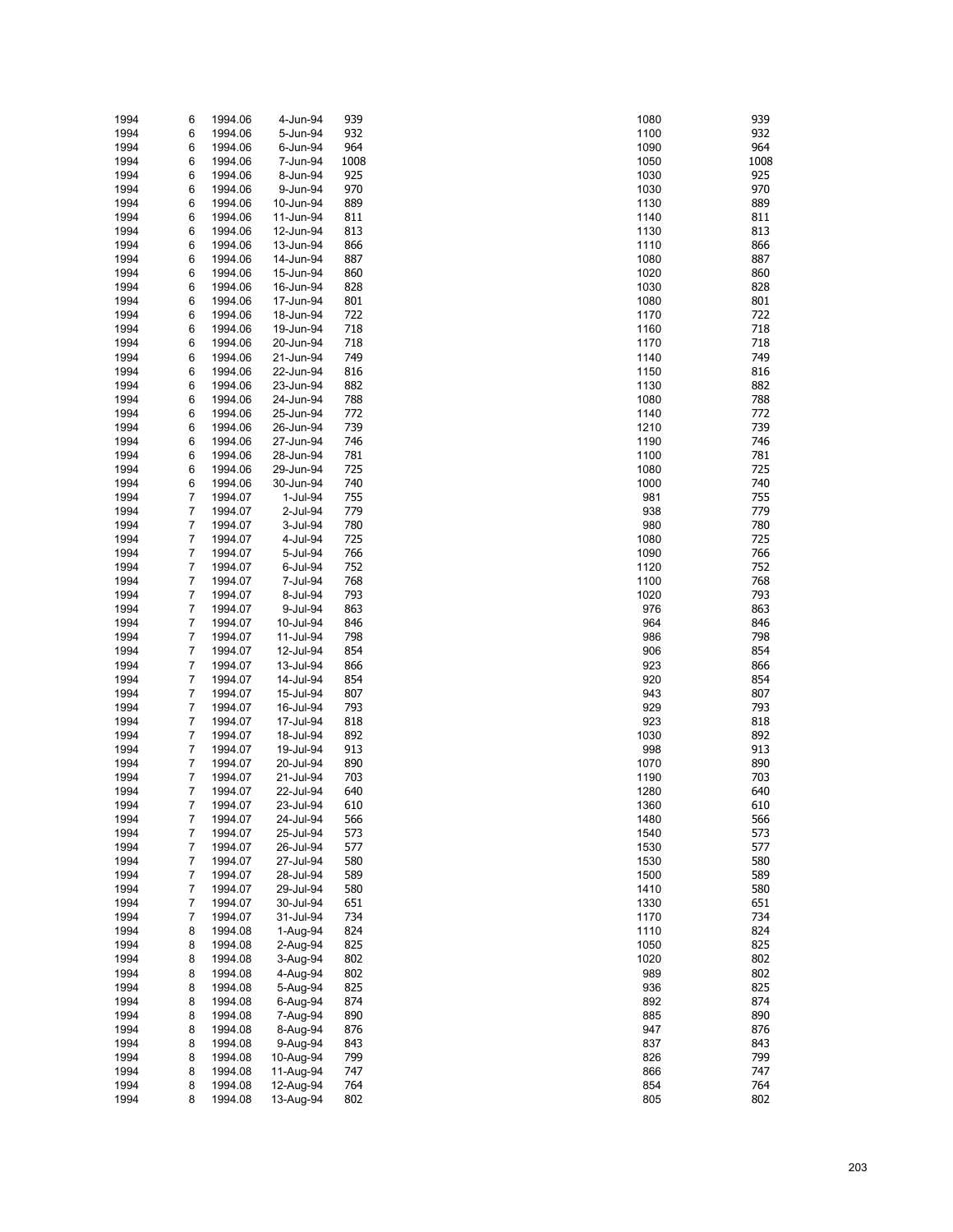| 1994<br>1994<br>1994 |    |         |            |            | 776  | 832        |
|----------------------|----|---------|------------|------------|------|------------|
|                      | 8  | 1994.08 | 14-Aug-94  | 832        |      |            |
|                      | 8  | 1994.08 | 15-Aug-94  | 861        | 816  | 861        |
|                      | 8  | 1994.08 | 16-Aug-94  | 880        | 830  | 880        |
| 1994                 | 8  | 1994.08 | 17-Aug-94  | 848        | 818  | 848        |
|                      |    |         |            |            |      |            |
| 1994                 | 8  | 1994.08 | 18-Aug-94  | 733        | 829  | 733        |
| 1994                 | 8  | 1994.08 | 19-Aug-94  | 738        | 806  | 738        |
| 1994                 | 8  | 1994.08 | 20-Aug-94  | 748        | 879  | 748        |
| 1994                 | 8  | 1994.08 | 21-Aug-94  | 696        | 899  | 696        |
|                      |    |         |            |            |      |            |
| 1994                 | 8  | 1994.08 | 22-Aug-94  | 704        | 953  | 704        |
| 1994                 | 8  | 1994.08 | 23-Aug-94  | 748        | 876  | 748        |
| 1994                 | 8  | 1994.08 | 24-Aug-94  | 740        | 829  | 740        |
| 1994                 | 8  | 1994.08 | 25-Aug-94  | 756        | 777  | 756        |
|                      |    |         |            |            |      |            |
| 1994                 | 8  | 1994.08 | 26-Aug-94  | 794        | 800  | 794        |
| 1994                 | 8  | 1994.08 | 27-Aug-94  | 787        | 794  | 787        |
| 1994                 | 8  | 1994.08 | 28-Aug-94  | 783        | 797  | 783        |
| 1994                 | 8  | 1994.08 | 29-Aug-94  | 830        | 822  | 830        |
|                      |    |         |            |            |      |            |
| 1994                 | 8  | 1994.08 | 30-Aug-94  | 833        | 801  | 833        |
| 1994                 | 8  | 1994.08 | 31-Aug-94  | 788        | 761  | 788        |
| 1994                 | 9  | 1994.09 | $1-Sep-94$ | 818        | 743  | 818        |
| 1994                 | 9  | 1994.09 | $2-Sep-94$ | 816        | 761  | 816        |
|                      |    |         |            |            |      |            |
| 1994                 | 9  | 1994.09 | 3-Sep-94   | 830        | 808  | 830        |
| 1994                 | 9  | 1994.09 | 4-Sep-94   | 881        | 875  | 881        |
| 1994                 | 9  | 1994.09 | 5-Sep-94   | 883        | 901  | 883        |
| 1994                 | 9  | 1994.09 | $6-Sep-94$ | 852        | 874  | 852        |
|                      |    |         |            |            |      |            |
| 1994                 | 9  | 1994.09 | 7-Sep-94   | 887        | 800  | 887        |
| 1994                 | 9  | 1994.09 | 8-Sep-94   | 892        | 761  | 892        |
| 1994                 | 9  | 1994.09 | 9-Sep-94   | 830        | 798  | 830        |
|                      |    |         | 10-Sep-94  |            |      |            |
| 1994                 | 9  | 1994.09 |            | 869        | 783  | 869        |
| 1994                 | 9  | 1994.09 | 11-Sep-94  | 830        | 842  | 830        |
| 1994                 | 9  | 1994.09 | 12-Sep-94  | 808        | 897  | 808        |
| 1994                 | 9  | 1994.09 | 13-Sep-94  | 844        | 877  | 844        |
|                      |    |         |            |            |      |            |
| 1994                 | 9  | 1994.09 | 14-Sep-94  | 891        | 865  | 891        |
| 1994                 | 9  | 1994.09 | 15-Sep-94  | 872        | 865  | 872        |
| 1994                 | 9  | 1994.09 | 16-Sep-94  | 839        | 857  | 839        |
| 1994                 | 9  | 1994.09 | 17-Sep-94  | 854        | 896  | 854        |
|                      |    |         |            |            |      | 840        |
| 1994                 | 9  | 1994.09 | 18-Sep-94  | 840        | 981  |            |
| 1994                 | 9  | 1994.09 | 19-Sep-94  | 844        | 956  | 844        |
| 1994                 | 9  | 1994.09 | 20-Sep-94  | 772        | 870  | 772        |
| 1994                 | 9  | 1994.09 | 21-Sep-94  | 869        | 833  | 869        |
|                      |    |         |            |            |      |            |
| 1994                 | 9  | 1994.09 | 22-Sep-94  | 906        | 827  | 906        |
| 1994                 | 9  | 1994.09 | 23-Sep-94  | 915        | 838  | 915        |
| 1994                 | 9  | 1994.09 | 24-Sep-94  | 892        | 859  | 892        |
| 1994                 | 9  | 1994.09 | 25-Sep-94  | 837        | 985  | 837        |
|                      |    | 1994.09 |            |            |      |            |
| 1994                 | 9  |         | 26-Sep-94  | 815        | 1010 | 815        |
|                      |    |         |            |            | 914  |            |
| 1994                 | 9  | 1994.09 | 27-Sep-94  | 867        |      | 867        |
|                      |    |         | 28-Sep-94  |            |      |            |
| 1994                 | 9  | 1994.09 |            | 853        | 917  | 853        |
| 1994                 | 9  | 1994.09 | 29-Sep-94  | 773        | 961  | 773        |
| 1994                 | 9  | 1994.09 | 30-Sep-94  | 784        | 917  | 784        |
| 1994                 | 10 | 1994.1  | 1-Oct-94   | 841        | 967  | 841        |
| 1994                 | 10 | 1994.1  | 2-Oct-94   | 776        | 1030 | 776        |
|                      |    |         |            |            |      |            |
| 1994                 | 10 | 1994.1  | 3-Oct-94   | 787        | 1000 | 787        |
| 1994                 | 10 | 1994.1  | 4-Oct-94   | 760        | 965  | 760        |
| 1994                 | 10 | 1994.1  | 5-Oct-94   | 789        | 975  | 789        |
| 1994                 | 10 | 1994.1  | 6-Oct-94   | 790        | 1050 | 790        |
|                      |    |         |            |            |      |            |
| 1994                 | 10 | 1994.1  | 7-Oct-94   | 727        | 1110 | 727        |
| 1994                 | 10 | 1994.1  | 8-Oct-94   | 682        | 1120 | 682        |
| 1994                 | 10 | 1994.1  | 9-Oct-94   | 690        | 1080 | 690        |
| 1994                 | 10 | 1994.1  | 10-Oct-94  | 741        | 1030 | 741        |
|                      |    |         |            |            |      |            |
| 1994                 | 10 | 1994.1  | 11-Oct-94  | 803        | 999  | 803        |
| 1994                 | 10 | 1994.1  | 12-Oct-94  | 785        | 1000 | 785        |
| 1994                 | 10 | 1994.1  | 13-Oct-94  | 761        | 1040 | 761        |
| 1994                 | 10 | 1994.1  | 14-Oct-94  | 690        | 1040 | 690        |
|                      |    |         |            |            |      |            |
| 1994                 | 10 | 1994.1  | 15-Oct-94  | 722        | 1110 | 722        |
| 1994                 | 10 | 1994.1  | 16-Oct-94  | 433        | 1680 | 433        |
| 1994                 | 10 | 1994.1  | 17-Oct-94  | 266        | 2170 | 266        |
| 1994                 | 10 | 1994.1  | 18-Oct-94  | 265        | 2280 | 265        |
|                      |    |         |            |            |      |            |
| 1994                 | 10 | 1994.1  | 19-Oct-94  | 302        | 2220 | 302        |
| 1994                 | 10 | 1994.1  | 20-Oct-94  | 311        | 2090 | 311        |
| 1994                 | 10 | 1994.1  | 21-Oct-94  | 396        | 1880 | 396        |
| 1994                 | 10 | 1994.1  | 22-Oct-94  | 442<br>472 | 1680 | 442<br>472 |

| 76         | 83             |
|------------|----------------|
| 316<br>30  | 86<br>88       |
| 318        | 84             |
| 329        | 73             |
| 806        | 73             |
| 379        | 74             |
| 399        | 69             |
| 953<br>376 | 70<br>74       |
| 329        | 74             |
| 77         | 75             |
| 800        | 79             |
| '94        | 78             |
| '97        | 78             |
| 322<br>801 | 83<br>83       |
| 51         | 78             |
| '43        | 81             |
| '61        | 81             |
| 808        | 83             |
| 375        | 88             |
| 10<br>374  | 88<br>85       |
| 800        | 88             |
| '61        | 89             |
| '98        | 83             |
| '83        | 86             |
| 342        | 83             |
| 397<br>377 | 80<br>84       |
| 865        | 89             |
| 865        | $\overline{8}$ |
| 357        | 83             |
| 396        | 85             |
| 181        | 84             |
| 956<br>370 | 84<br>77       |
| 333        | 86             |
| 327        | 90             |
| 338        | 91             |
| 359        | 89             |
| 85<br>10   | 83<br>81       |
| 14         | 86             |
| 917        | 85             |
| 16         | 77             |
| 17         | 78             |
| 967        | 84             |
| )30<br>)00 | 77<br>78       |
| 065        | 76             |
| 975        | 78             |
| 050        | 79             |
| 10         | 72             |
| 20         | 68             |
| 180<br>)30 | 69<br>74       |
| 99         | 80             |
| )00        | 78             |
| 40         | 76             |
| 40         | 69             |
| 10         | 72             |
| 80<br> 70  | 43<br>26       |
| 80'        | 26             |
| 20         | 30             |
| )90        | 31             |
| 80         | 39             |
| 80 s       | 44             |
| 570        | 47             |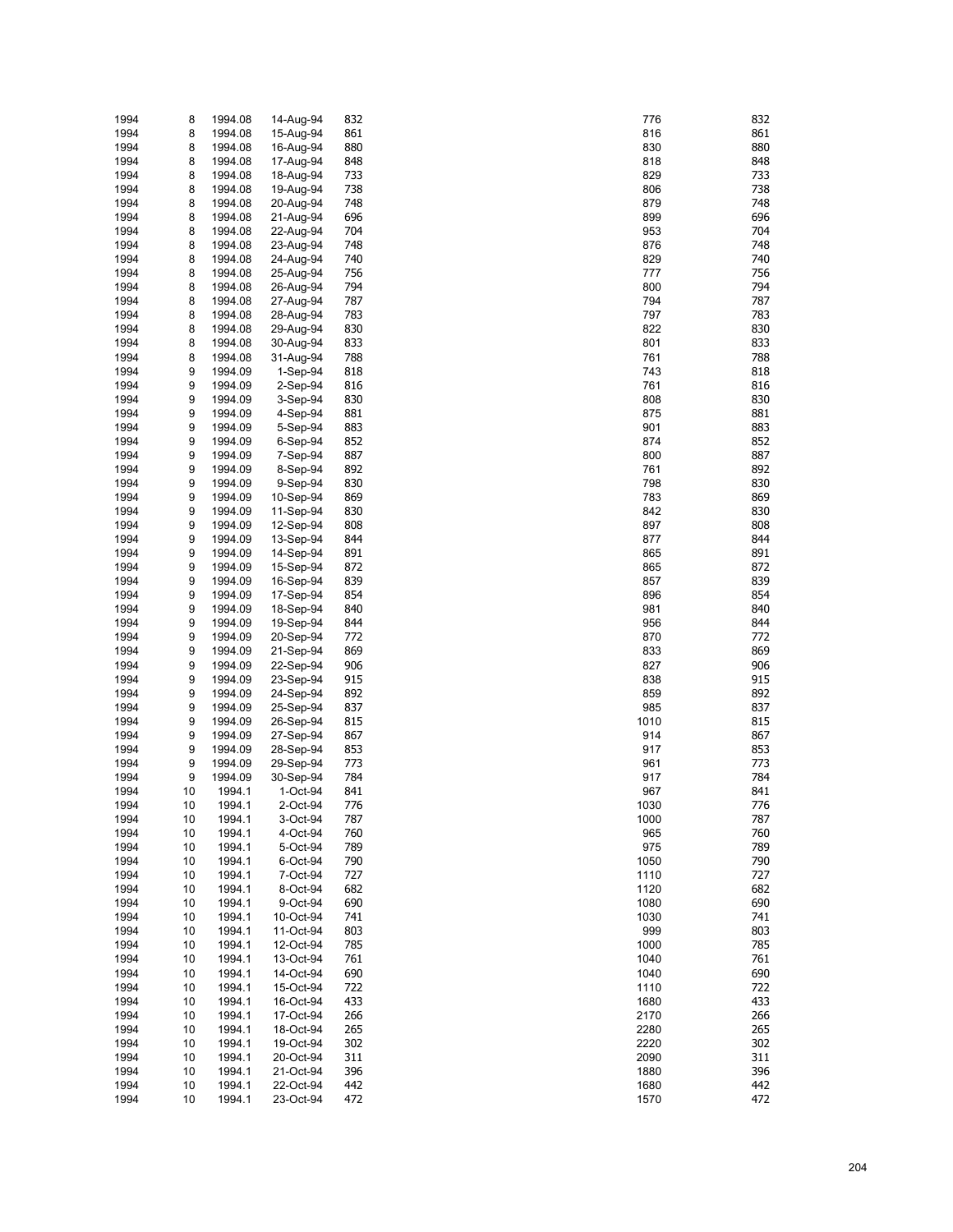| 1994 | 10           | 1994.1  | 24-Oct-94 | 484 | 1570 | 484 |
|------|--------------|---------|-----------|-----|------|-----|
| 1994 | 10           | 1994.1  | 25-Oct-94 | 518 | 1510 | 518 |
| 1994 | 10           | 1994.1  | 26-Oct-94 | 577 | 1460 | 577 |
| 1994 | 10           | 1994.1  | 27-Oct-94 | 703 | 1390 | 703 |
| 1994 | 10           | 1994.1  | 28-Oct-94 | 700 | 1380 | 700 |
| 1994 | 10           | 1994.1  | 29-Oct-94 | 703 | 1360 | 703 |
|      |              |         |           |     |      |     |
| 1994 | 10           | 1994.1  | 30-Oct-94 | 730 | 1340 | 730 |
| 1994 | 10           | 1994.1  | 31-Oct-94 | 724 | 1360 | 724 |
| 1994 | 11           | 1994.11 | 1-Nov-94  | 706 | 1390 | 706 |
| 1994 | 11           | 1994.11 | 2-Nov-94  | 678 | 1420 | 678 |
| 1994 | 11           | 1994.11 | 3-Nov-94  | 626 | 1420 | 626 |
| 1994 |              |         |           | 645 | 1370 | 645 |
|      | 11           | 1994.11 | 4-Nov-94  |     |      |     |
| 1994 | 11           | 1994.11 | 5-Nov-94  | 666 | 1340 | 666 |
| 1994 | 11           | 1994.11 | 6-Nov-94  | 670 | 1290 | 670 |
| 1994 | 11           | 1994.11 | 7-Nov-94  | 685 | 1280 | 685 |
| 1994 | 11           | 1994.11 | 8-Nov-94  | 685 | 1260 | 685 |
| 1994 | 11           | 1994.11 | 9-Nov-94  | 716 | 1260 | 716 |
| 1994 | 11           | 1994.11 | 10-Nov-94 | 698 | 1300 | 698 |
|      |              |         |           |     |      | 689 |
| 1994 | 11           | 1994.11 | 11-Nov-94 | 689 | 1310 |     |
| 1994 | 11           | 1994.11 | 12-Nov-94 | 710 | 1270 | 710 |
| 1994 | 11           | 1994.11 | 13-Nov-94 | 729 | 1270 | 729 |
| 1994 | 11           | 1994.11 | 14-Nov-94 | 723 | 1280 | 723 |
| 1994 | 11           | 1994.11 | 15-Nov-94 | 712 | 1290 | 712 |
| 1994 | 11           | 1994.11 | 16-Nov-94 | 718 | 1290 | 718 |
| 1994 | 11           | 1994.11 | 17-Nov-94 | 720 | 1280 | 720 |
|      |              |         |           |     |      |     |
| 1994 | 11           | 1994.11 | 18-Nov-94 | 721 | 1270 | 721 |
| 1994 | 11           | 1994.11 | 19-Nov-94 | 723 | 1260 | 723 |
| 1994 | 11           | 1994.11 | 20-Nov-94 | 726 | 1260 | 726 |
| 1994 | 11           | 1994.11 | 21-Nov-94 | 734 | 1250 | 734 |
| 1994 | 11           | 1994.11 | 22-Nov-94 | 744 | 1250 | 744 |
| 1994 | 11           | 1994.11 | 23-Nov-94 | 748 | 1250 | 748 |
|      |              |         |           |     |      |     |
| 1994 | 11           | 1994.11 | 24-Nov-94 | 759 | 1250 | 759 |
| 1994 | 11           | 1994.11 | 25-Nov-94 | 766 | 1250 | 766 |
| 1994 | 11           | 1994.11 | 26-Nov-94 | 766 | 1250 | 766 |
| 1994 | 11           | 1994.11 | 27-Nov-94 | 738 | 1260 | 738 |
| 1994 | 11           | 1994.11 | 28-Nov-94 | 752 | 1260 | 752 |
| 1994 | 11           | 1994.11 | 29-Nov-94 | 744 | 1260 | 744 |
|      |              |         |           | 732 | 1240 | 732 |
| 1994 | 11           | 1994.11 | 30-Nov-94 |     |      |     |
| 1994 | 12           | 1994.12 | 1-Dec-94  | 730 | 1250 | 730 |
| 1994 | 12           | 1994.12 | 2-Dec-94  | 721 | 1270 | 721 |
| 1994 | 12           | 1994.12 | 3-Dec-94  | 715 | 1280 | 715 |
| 1994 | 12           | 1994.12 | 4-Dec-94  | 702 | 1290 | 702 |
| 1994 | 12           | 1994.12 | 5-Dec-94  | 661 | 1300 | 661 |
| 1994 | 12           | 1994.12 | 6-Dec-94  | 697 | 1290 | 697 |
|      |              |         |           |     |      |     |
| 1994 | 12           | 1994.12 | 7-Dec-94  | 702 | 1280 | 702 |
| 1994 | 12           | 1994.12 | 8-Dec-94  | 681 | 1290 | 681 |
| 1994 | 12           | 1994.12 | 9-Dec-94  | 675 | 1290 | 675 |
| 1994 | 12           | 1994.12 | 10-Dec-94 | 693 | 1290 | 693 |
| 1994 | 12           | 1994.12 | 11-Dec-94 | 707 | 1280 | 707 |
| 1994 | 12           | 1994.12 | 12-Dec-94 | 710 | 1290 | 710 |
| 1994 | 12           | 1994.12 | 13-Dec-94 | 700 | 1300 | 700 |
|      |              |         |           |     |      |     |
| 1994 | 12           | 1994.12 | 14-Dec-94 | 713 | 1310 | 713 |
| 1994 | 12           | 1994.12 | 15-Dec-94 | 728 | 1320 | 728 |
| 1994 | 12           | 1994.12 | 16-Dec-94 | 741 | 1320 | 741 |
| 1994 | 12           | 1994.12 | 17-Dec-94 | 779 | 1320 | 779 |
| 1994 | 12           | 1994.12 | 18-Dec-94 | 853 | 1310 | 853 |
| 1994 | 12           | 1994.12 | 19-Dec-94 | 861 | 1300 | 861 |
|      |              |         | 20-Dec-94 |     |      |     |
| 1994 | 12           | 1994.12 |           | 881 | 1290 | 881 |
| 1994 | 12           | 1994.12 | 21-Dec-94 | 889 | 1290 | 889 |
| 1994 | 12           | 1994.12 | 22-Dec-94 | 885 | 1290 | 885 |
| 1994 | 12           | 1994.12 | 23-Dec-94 | 851 | 1290 | 851 |
| 1994 | 12           | 1994.12 | 24-Dec-94 | 856 | 1280 | 856 |
| 1994 | 12           | 1994.12 | 25-Dec-94 | 849 | 1300 | 849 |
|      |              | 1994.12 | 26-Dec-94 |     |      | 824 |
| 1994 | 12           |         |           | 824 | 1310 |     |
| 1994 | 12           | 1994.12 | 27-Dec-94 | 808 | 1310 | 808 |
| 1994 | 12           | 1994.12 | 28-Dec-94 | 807 | 1310 | 807 |
| 1994 | 12           | 1994.12 | 29-Dec-94 | 824 | 1290 | 824 |
| 1994 | 12           | 1994.12 | 30-Dec-94 | 826 | 1290 | 826 |
| 1994 | 12           | 1994.12 | 31-Dec-94 | 825 | 1310 | 825 |
| 1995 | 1            | 1995.01 | 1-Jan-95  | 805 | 1310 | 805 |
| 1995 | $\mathbf{1}$ | 1995.01 | 2-Jan-95  | 804 | 1310 | 804 |
|      |              |         |           |     |      |     |

| 570         | 48<br>51 |
|-------------|----------|
| 510<br>460  | 57       |
| 390         | 70       |
| 380         | 70       |
| 360<br>340  | 70<br>73 |
| 360         | 72       |
| 390         | 70       |
| 420         | 67       |
| 420<br>370  | 62<br>64 |
| 340         | 66       |
| 290         | 67       |
| 280<br>260  | 68<br>68 |
| 260         | 71       |
| 300         | 69       |
| 310         | 68       |
| 270<br> 270 | 71<br>72 |
| 280         | 72       |
| 290         | 71       |
| 290         | 71       |
| 280<br> 270 | 72<br>72 |
| 260         | 72       |
| 260         | 72       |
| 250<br> 250 | 73<br>74 |
| 250         | 74       |
| 250         | 75       |
| 250         | 76       |
| 250<br>260  | 76<br>73 |
| 260         | 75       |
| 260         | 74       |
| 240         | 73       |
| 250<br> 270 | 73<br>72 |
| 280         | 71       |
| 290         | 70       |
| 300         | 66       |
| 290<br>280  | 69<br>70 |
| 290         | 68       |
| 290         | 67       |
| 290<br>280  | 69<br>70 |
| 290         | 71       |
| 300         | 70       |
| 310         | 71       |
| 320<br>320  | 72<br>74 |
| 320         | 77       |
| 310         | 85       |
| 300         | 86       |
| 290<br>290  | 88<br>88 |
| 290         | 88       |
| 290         | 85       |
| 280         | 85       |
| 300<br>310  | 84<br>82 |
| 310         | 80       |
| 310         | 80       |
| 290<br>290  | 82<br>82 |
| 310         | 82       |
| 310         | 80       |
| 310         | 80       |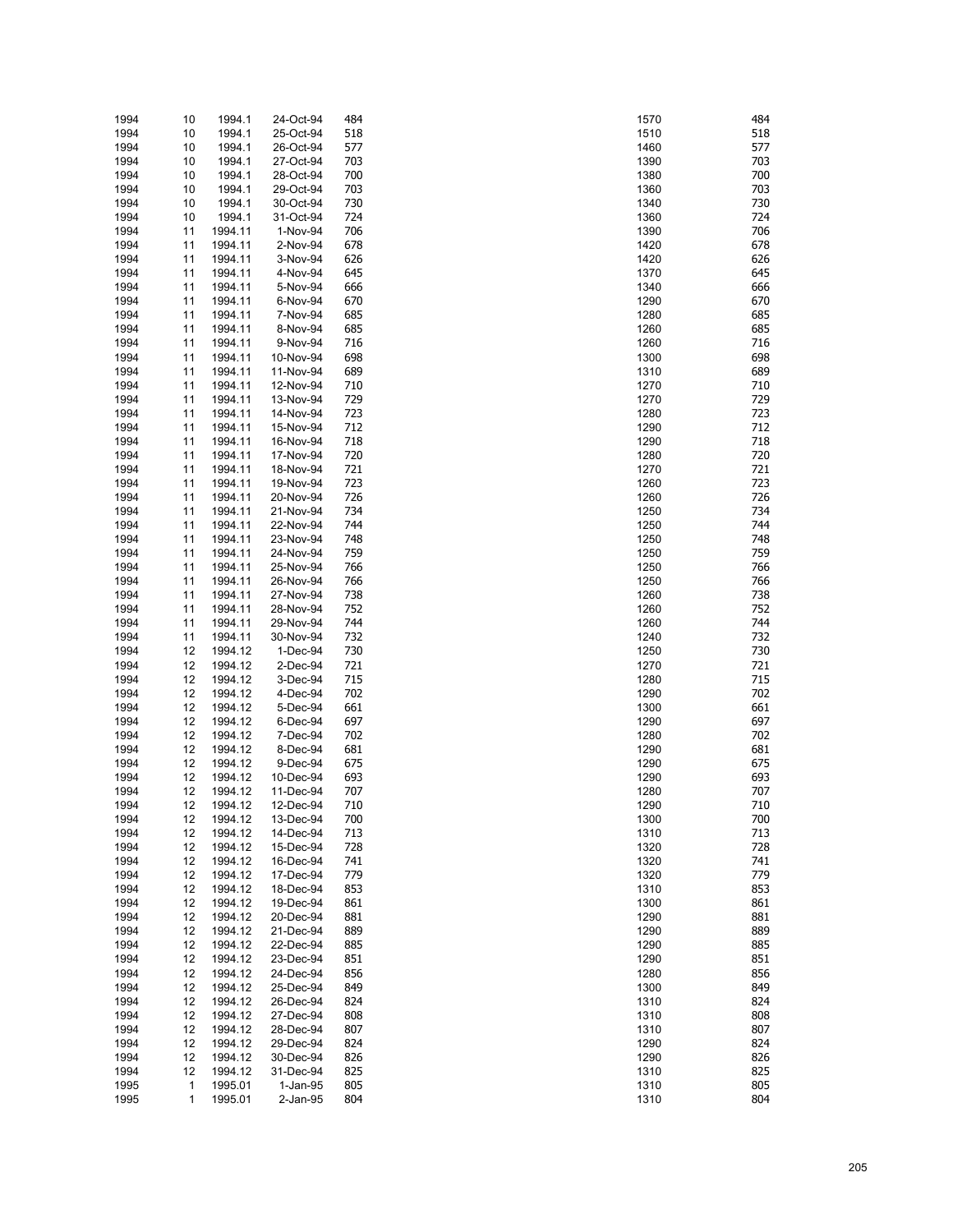| 1995 | 1                       | 1995.01            | 3-Jan-95               | 790 | 1360  | 790        |
|------|-------------------------|--------------------|------------------------|-----|-------|------------|
| 1995 | 1                       | 1995.01            | 4-Jan-95               | 757 | 1430  | 757        |
| 1995 | 1                       | 1995.01            | 5-Jan-95               | 802 | 1570  | 802        |
| 1995 | 1                       | 1995.01            | 6-Jan-95               | 713 | 1630  | 713        |
| 1995 | 1                       | 1995.01            | 7-Jan-95               | 726 | 1790  | 726        |
| 1995 | 1                       | 1995.01            | 8-Jan-95               | 645 | 2070  | 645        |
| 1995 | 1                       | 1995.01            | 9-Jan-95               | 549 | 2430  | 549        |
| 1995 | 1                       | 1995.01            | 10-Jan-95              | 503 | 3010  | 503        |
| 1995 | 1                       | 1995.01            | 11-Jan-95              | 467 | 4030  | 467        |
| 1995 | 1                       | 1995.01            | 12-Jan-95              | 407 | 5070  | 407        |
| 1995 | 1                       | 1995.01            | 13-Jan-95              | 442 | 4400  | 442        |
| 1995 | 1                       | 1995.01            | 14-Jan-95              | 362 | 3960  | 362        |
| 1995 | 1                       | 1995.01            | 15-Jan-95              | 419 | 3960  | 419        |
| 1995 | 1                       | 1995.01            | 16-Jan-95              | 425 | 4520  | 425        |
| 1995 | 1                       | 1995.01            | 17-Jan-95              | 376 | 5170  | 376        |
| 1995 | 1                       | 1995.01            | 18-Jan-95              | 357 | 4770  | 357        |
| 1995 | 1                       | 1995.01            | 19-Jan-95              | 426 | 4370  | 426        |
| 1995 | 1                       | 1995.01            | 20-Jan-95              | 529 | 3980  | 529        |
| 1995 | 1                       | 1995.01            | 21-Jan-95              | 572 | 3830  | 572        |
| 1995 | 1                       | 1995.01            | 22-Jan-95              | 569 | 3680  | 569        |
| 1995 | 1                       | 1995.01            | 23-Jan-95              | 559 | 3780  | 559        |
| 1995 | 1                       | 1995.01            | 24-Jan-95              | 562 | 4150  | 562        |
| 1995 | 1                       | 1995.01            | 25-Jan-95              | 470 | 5550  | 470        |
| 1995 | 1                       | 1995.01            | 26-Jan-95              | 306 | 8150  | 306        |
| 1995 | 1                       | 1995.01            | 27-Jan-95              | 252 | 8590  | 252        |
| 1995 | 1                       | 1995.01            | 28-Jan-95              | 205 | 9410  | 205        |
| 1995 | 1                       | 1995.01            | 29-Jan-95              | 185 | 11500 | 185        |
|      | 1                       |                    |                        | 223 | 11300 | 223        |
| 1995 | 1                       | 1995.01<br>1995.01 | 30-Jan-95<br>31-Jan-95 | 259 | 10500 | 259        |
| 1995 |                         |                    |                        |     | 10100 | 298        |
| 1995 | 2<br>2                  | 1995.02            | 1-Feb-95               | 298 |       |            |
| 1995 |                         | 1995.02            | 2-Feb-95               | 336 | 9570  | 336        |
| 1995 | $\overline{\mathbf{c}}$ | 1995.02            | 3-Feb-95               | 368 | 8890  | 368<br>442 |
| 1995 | 2                       | 1995.02            | 4-Feb-95               | 442 | 7600  |            |
| 1995 | 2                       | 1995.02            | 5-Feb-95               | 414 | 7200  | 414        |
| 1995 | 2                       | 1995.02            | 6-Feb-95               | 391 | 7320  | 391        |
| 1995 | 2                       | 1995.02            | 7-Feb-95               | 388 | 7300  | 388        |
| 1995 | 2                       | 1995.02            | 8-Feb-95               | 382 | 7210  | 382        |
| 1995 | $\overline{\mathbf{c}}$ | 1995.02            | 9-Feb-95               | 388 | 7040  | 388        |
| 1995 | 2                       | 1995.02            | 10-Feb-95              | 386 | 6830  | 386        |
| 1995 | $\overline{\mathbf{c}}$ | 1995.02            | 11-Feb-95              | 388 | 6700  | 388        |
| 1995 | 2                       | 1995.02            | 12-Feb-95              | 392 | 6660  | 392        |
| 1995 | $\overline{\mathbf{c}}$ | 1995.02            | 13-Feb-95              | 384 | 6500  | 384        |
| 1995 | 2                       | 1995.02            | 14-Feb-95              | 390 | 6470  | 390        |
| 1995 | $\overline{\mathbf{c}}$ | 1995.02            | 15-Feb-95              | 384 | 6520  | 384        |
| 1995 | 2                       | 1995.02            | 16-Feb-95              | 408 | 6300  | 408        |
| 1995 | $\overline{\mathbf{c}}$ | 1995.02            | 17-Feb-95              | 381 | 6550  | 381        |
| 1995 | 2                       | 1995.02            | 18-Feb-95              | 399 | 6510  | 399        |
| 1995 | $\overline{\mathbf{c}}$ | 1995.02            | 19-Feb-95              | 429 | 6050  | 429        |
| 1995 | 2                       | 1995.02            | 20-Feb-95              | 458 | 5570  | 458        |
| 1995 | $\overline{2}$          | 1995.02            | 21-Feb-95              | 481 | 5290  | 481        |
| 1995 | 2                       | 1995.02            | 22-Feb-95              | 459 | 5210  | 459        |
| 1995 | $\overline{\mathbf{c}}$ | 1995.02            | 23-Feb-95              | 441 | 5270  | 441        |
| 1995 | 2                       | 1995.02            | 24-Feb-95              | 436 | 5490  | 436        |
| 1995 | 2                       | 1995.02            | 25-Feb-95              | 470 | 5180  | 470        |
| 1995 | 2                       | 1995.02            | 26-Feb-95              | 493 | 4870  | 493        |
| 1995 | 2                       | 1995.02            | 27-Feb-95              | 504 | 4740  | 504        |
| 1995 | 2                       | 1995.02            | 28-Feb-95              | 516 | 4720  | 516        |
| 1995 | 3                       | 1995.03            | 1-Mar-95               | 528 | 4670  | 528        |
| 1995 | 3                       | 1995.03            | 2-Mar-95               | 572 | 4400  | 572        |
| 1995 | 3                       | 1995.03            | 3-Mar-95               | 686 | 3730  | 686        |
| 1995 | 3                       | 1995.03            | 4-Mar-95               | 777 | 3240  | 777        |
| 1995 | 3                       | 1995.03            | 5-Mar-95               | 757 | 3250  | 757        |
| 1995 | 3                       | 1995.03            | 6-Mar-95               | 737 | 3250  | 737        |
| 1995 | 3                       | 1995.03            | 7-Mar-95               | 704 | 3200  | 704        |
| 1995 | 3                       | 1995.03            | 8-Mar-95               | 742 | 3160  | 742        |
| 1995 | 3                       | 1995.03            | 9-Mar-95               | 759 | 3190  | 759        |
| 1995 | 3                       | 1995.03            | 10-Mar-95              | 705 | 3950  | 705        |
| 1995 | 3                       | 1995.03            | 11-Mar-95              | 422 | 7830  | 422        |
| 1995 | 3                       | 1995.03            | 12-Mar-95              | 256 | 12600 | 256        |
| 1995 | 3                       | 1995.03            | 13-Mar-95              | 231 | 14100 | 231        |
| 1995 | 3                       | 1995.03            | 14-Mar-95              | 268 | 13200 | 268        |

| 1360         | 79       |
|--------------|----------|
| 1430         | 75       |
| 1570<br>1630 | 80<br>71 |
| 1790         | 72       |
| 2070         | 64       |
| 2430         | 54       |
| 3010         | 50       |
| 4030         | 46       |
| 5070<br>4400 | 40       |
| 3960         | 44<br>36 |
| 3960         | 41       |
| 4520         | 42       |
| 5170         | 37       |
| 4770         | 35       |
| 4370         | 42<br>52 |
| 3980<br>3830 | 57       |
| 3680         | 56       |
| 3780         | 55       |
| 4150         | 56       |
| 5550         | 47       |
| 3150         | 30       |
| 3590<br>9410 | 25<br>20 |
| 1500         | 18       |
| 1300         | 22       |
| 0500         | 25       |
| 0100         | 29       |
| 9570         | 33       |
| 3890<br>7600 | 36<br>44 |
| 7200         | 41       |
| 7320         | 39       |
| 7300         | 38       |
| 7210         | 38       |
| 7040         | 38       |
| 3830<br>6700 | 38<br>38 |
| 6660         | 39       |
| 3500         | 38       |
| 3470         | 39       |
| 6520         | 38       |
| 3300<br>3550 | 40       |
| 6510         | 38<br>39 |
| 6050         | 42       |
| 5570         | 45       |
| 5290         | 48       |
| 5210         | 45       |
| 5270         | 44       |
| 5490<br>5180 | 43<br>47 |
| 4870         | 49       |
| 4740         | 50       |
| 4720         | 51       |
| 4670         | 52       |
| 4400         | 57       |
| 3730<br>3240 | 68<br>77 |
| 3250         | 75       |
| 3250         | 73       |
| 3200         | 70       |
| 3160         | 74       |
| 3190         | 75       |
| 3950<br>7830 | 70<br>42 |
| 2600         | 25       |
| 4100         | 23       |
| 3200         | 26       |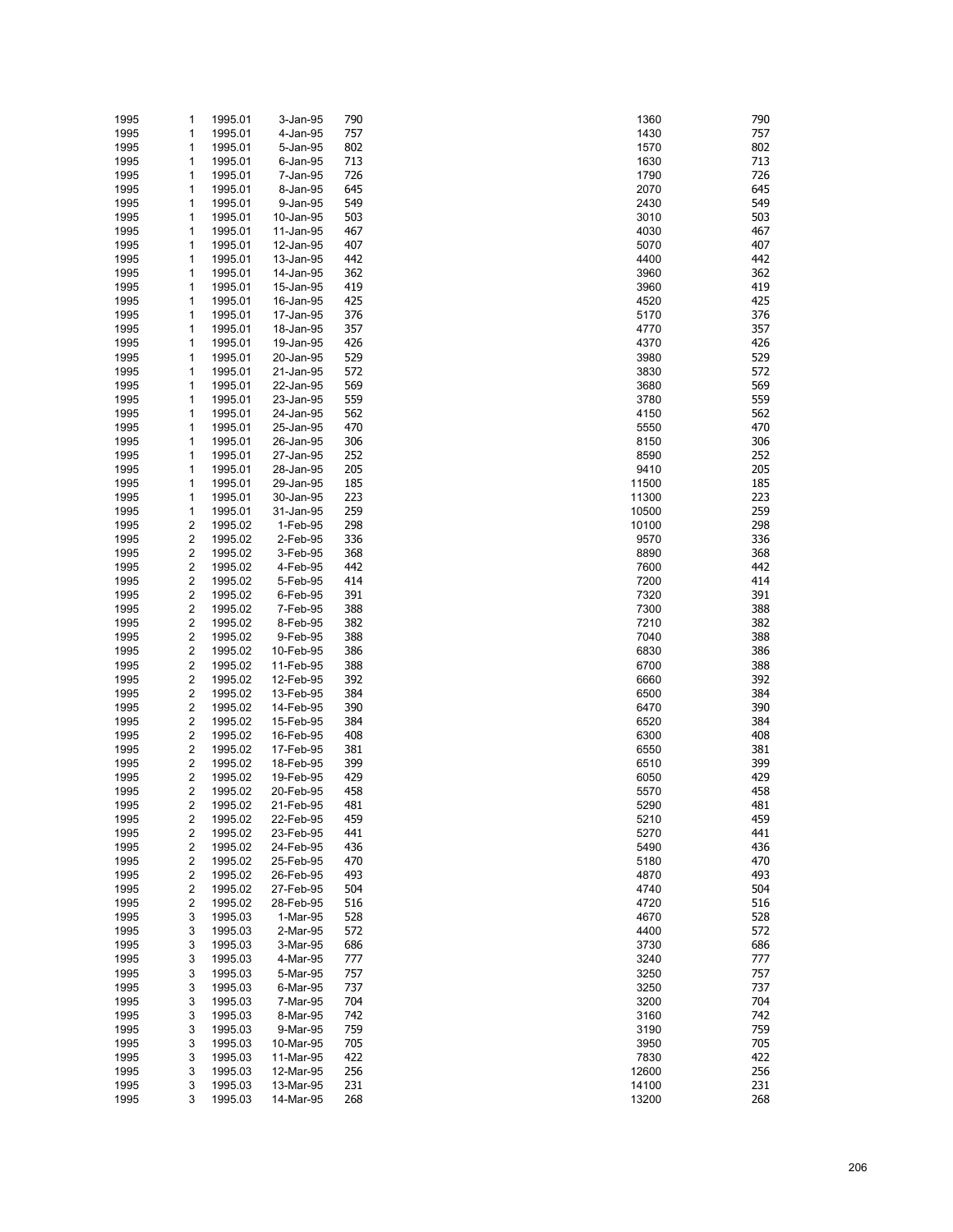| 1995 | 3 | 1995.03 | 15-Mar-95  | 273 | 273<br>12500          |
|------|---|---------|------------|-----|-----------------------|
| 1995 | 3 | 1995.03 | 16-Mar-95  | 241 | 13500<br>241          |
| 1995 | 3 | 1995.03 | 17-Mar-95  | 241 | 17200<br>241          |
| 1995 | 3 | 1995.03 | 18-Mar-95  | 264 | 22000<br>264          |
| 1995 | 3 | 1995.03 | 19-Mar-95  | 278 | 278<br>25200          |
|      |   |         |            |     |                       |
| 1995 | 3 | 1995.03 | 20-Mar-95  | 285 | 25900<br>285          |
| 1995 | 3 | 1995.03 | 21-Mar-95  | 288 | 288<br>25100          |
| 1995 | 3 | 1995.03 | 22-Mar-95  | 301 | 23700<br>301          |
| 1995 | 3 | 1995.03 | 23-Mar-95  | 310 | 310<br>21900          |
| 1995 | 3 | 1995.03 | 24-Mar-95  | 310 | 22000<br>310          |
| 1995 | 3 | 1995.03 | 25-Mar-95  | 332 | 332<br>20600          |
| 1995 | 3 | 1995.03 | 26-Mar-95  | 302 | 20200<br>302          |
| 1995 | 3 | 1995.03 | 27-Mar-95  | 279 | 279<br>21400          |
| 1995 | 3 | 1995.03 | 28-Mar-95  | 283 | 283<br>23100          |
| 1995 | 3 | 1995.03 | 29-Mar-95  | 274 | 274<br>24600          |
| 1995 | 3 | 1995.03 | 30-Mar-95  | 284 | 284<br>25200          |
|      | 3 |         |            | 291 | 291                   |
| 1995 |   | 1995.03 | 31-Mar-95  |     | 25100                 |
| 1995 | 4 | 1995.04 | 1-Apr-95   | 294 | 24700<br>294          |
| 1995 | 4 | 1995.04 | 2-Apr-95   | 284 | 24200<br>284          |
| 1995 | 4 | 1995.04 | 3-Apr-95   | 275 | 23700<br>275          |
| 1995 | 4 | 1995.04 | 4-Apr-95   | 277 | 22900<br>277          |
| 1995 | 4 | 1995.04 | 5-Apr-95   | 271 | 22300<br>271          |
| 1995 | 4 | 1995.04 | 6-Apr-95   | 259 | 259<br>21800          |
| 1995 | 4 | 1995.04 | 7-Apr-95   | 256 | 256<br>21500          |
| 1995 | 4 | 1995.04 | 8-Apr-95   | 241 | 241<br>21400          |
| 1995 | 4 | 1995.04 | 9-Apr-95   | 228 | 228<br>21400          |
| 1995 | 4 | 1995.04 | 10-Apr-95  | 226 | 21200<br>226          |
|      | 4 | 1995.04 | 11-Apr-95  | 216 | 20700<br>216          |
| 1995 |   |         |            |     |                       |
| 1995 | 4 | 1995.04 | 12-Apr-95  | 223 | 223<br>20400          |
| 1995 | 4 | 1995.04 | 13-Apr-95  | 224 | 19800<br>224          |
| 1995 | 4 | 1995.04 | 14-Apr-95  | 221 | 19300<br>221          |
| 1995 | 4 | 1995.04 | 15-Apr-95  | 212 | 19000<br>212          |
| 1995 | 4 | 1995.04 | 16-Apr-95  | 208 | 18700<br>208          |
| 1995 | 4 | 1995.04 | 17-Apr-95  | 206 | 206<br>18800          |
| 1995 | 4 | 1995.04 | 18-Apr-95  | 202 | 202<br>18600          |
| 1995 | 4 | 1995.04 | 19-Apr-95  | 216 | 216<br>18400          |
| 1995 | 4 | 1995.04 | 20-Apr-95  | 216 | 18200<br>216          |
| 1995 | 4 | 1995.04 | 21-Apr-95  | 207 | 207<br>18000          |
|      | 4 |         |            | 196 | 18200<br>196          |
| 1995 |   | 1995.04 | 22-Apr-95  |     |                       |
| 1995 | 4 | 1995.04 | 23-Apr-95  | 196 | 196<br>18600          |
| 1995 | 4 | 1995.04 | 24-Apr-95  | 202 | 18700<br>202          |
| 1995 | 4 | 1995.04 | 25-Apr-95  | 201 | 201<br>18800          |
| 1995 | 4 | 1995.04 | 26-Apr-95  | 187 | 187<br>18600          |
| 1995 | 4 | 1995.04 | 27-Apr-95  | 184 | 184<br>18400          |
| 1995 | 4 | 1995.04 | 28-Apr-95  | 179 | 179<br>17800          |
| 1995 | 4 | 1995.04 | 29-Apr-95  | 181 | 17100<br>181          |
| 1995 | 4 | 1995.04 | 30-Apr-95  | 186 | 186<br>16800          |
| 1995 | 5 | 1995.05 | $1-May-95$ | 188 | 188<br>16800          |
| 1995 | 5 | 1995.05 | $2-Mav-95$ | 191 | 17200<br>191          |
| 1995 | 5 | 1995.05 | 3-May-95   | 186 | 186<br>17700          |
|      |   |         |            |     | 180                   |
| 1995 | 5 | 1995.05 | 4-May-95   | 180 | 19000<br>164<br>20800 |
| 1995 | 5 | 1995.05 | 5-May-95   | 164 |                       |
| 1995 | 5 | 1995.05 | 6-May-95   | 161 | 161<br>21700          |
| 1995 | 5 | 1995.05 | 7-May-95   | 155 | 155<br>22200          |
| 1995 | 5 | 1995.05 | 8-May-95   | 157 | 157<br>22400          |
| 1995 | 5 | 1995.05 | 9-May-95   | 153 | 22300<br>153          |
| 1995 | 5 | 1995.05 | 10-May-95  | 157 | 22600<br>157          |
| 1995 | 5 | 1995.05 | 11-May-95  | 157 | 22900<br>157          |
| 1995 | 5 | 1995.05 | 12-May-95  | 154 | 154<br>22900          |
| 1995 | 5 | 1995.05 | 13-May-95  | 147 | 22800<br>147          |
| 1995 | 5 | 1995.05 | 14-May-95  | 145 | 145<br>22900          |
| 1995 | 5 | 1995.05 | 15-May-95  | 144 | 144<br>22900          |
|      |   |         |            |     | 148                   |
| 1995 | 5 | 1995.05 | 16-May-95  | 148 | 22800                 |
| 1995 | 5 | 1995.05 | 17-May-95  | 150 | 23000<br>150          |
| 1995 | 5 | 1995.05 | 18-May-95  | 154 | 154<br>23200          |
| 1995 | 5 | 1995.05 | 19-May-95  | 159 | 159<br>23200          |
| 1995 | 5 | 1995.05 | 20-May-95  | 157 | 157<br>23100          |
| 1995 | 5 | 1995.05 | 21-May-95  | 147 | 147<br>23400          |
| 1995 | 5 | 1995.05 | 22-May-95  | 136 | 136<br>23400          |
| 1995 | 5 | 1995.05 | 23-May-95  | 132 | 23500<br>132          |
| 1995 | 5 | 1995.05 | 24-May-95  | 120 | 120<br>23500          |

| 2500         | 27.                    |
|--------------|------------------------|
| 3500<br>7200 | 24<br>24               |
| 2000         | 26                     |
| 5200         | 27                     |
| 5900         | 28.                    |
| 5100         | 28¦                    |
| 3700<br>1900 | 30<br>31               |
| 2000         | 31                     |
| 0600         | 33.                    |
| 0200         | 30.                    |
| 1400         | 27 <sub>2</sub><br>28. |
| 3100<br>4600 | 27,                    |
| 5200         | 28                     |
| 5100         | 29                     |
| 4700         | 29<br>28٠              |
| 4200<br>3700 | 27.                    |
| 2900         | 27                     |
| 2300         | 27                     |
| 1800         | 25                     |
| 1500<br>1400 | 25<br>24               |
| 1400         | 22                     |
| 1200         | 22                     |
| 0700         | 21                     |
| 0400<br>9800 | 22.<br>22,             |
| 9300         | 22                     |
| 9000         | 21                     |
| 8700         | 20i                    |
| 8800         | 20                     |
| 8600<br>8400 | 20.<br>21              |
| 8200         | 21(                    |
| 8000         | 20                     |
| 8200         | 19                     |
| 8600<br>8700 | 19<br>20.              |
| 8800         | 20                     |
| 8600         | 18                     |
| 8400         | 18                     |
| 7800<br>7100 | 17 <sub>2</sub><br>18  |
| 6800         | 18                     |
| 6800         | 18                     |
| 7200         | 19                     |
| 7700<br>9000 | 18<br>18               |
| 0800         | 16                     |
| 1700         | 16                     |
| 2200         | 15.                    |
| 2400<br>2300 | 15<br>15               |
| 2600         | 15                     |
| 2900         | 15 <sup>2</sup>        |
| 2900         | 15 <sup>6</sup>        |
| 2800<br>2900 | 14<br>14               |
| 2900         | 14                     |
| 2800         | 14                     |
| 3000         | 15                     |
| 3200         | 15 <sup>6</sup>        |
| 3200<br>3100 | 15<br>15 <sup>2</sup>  |
| 3400         | 14                     |
| 3400         | 13                     |
| 3500         | 13.                    |
| 3500         | 12                     |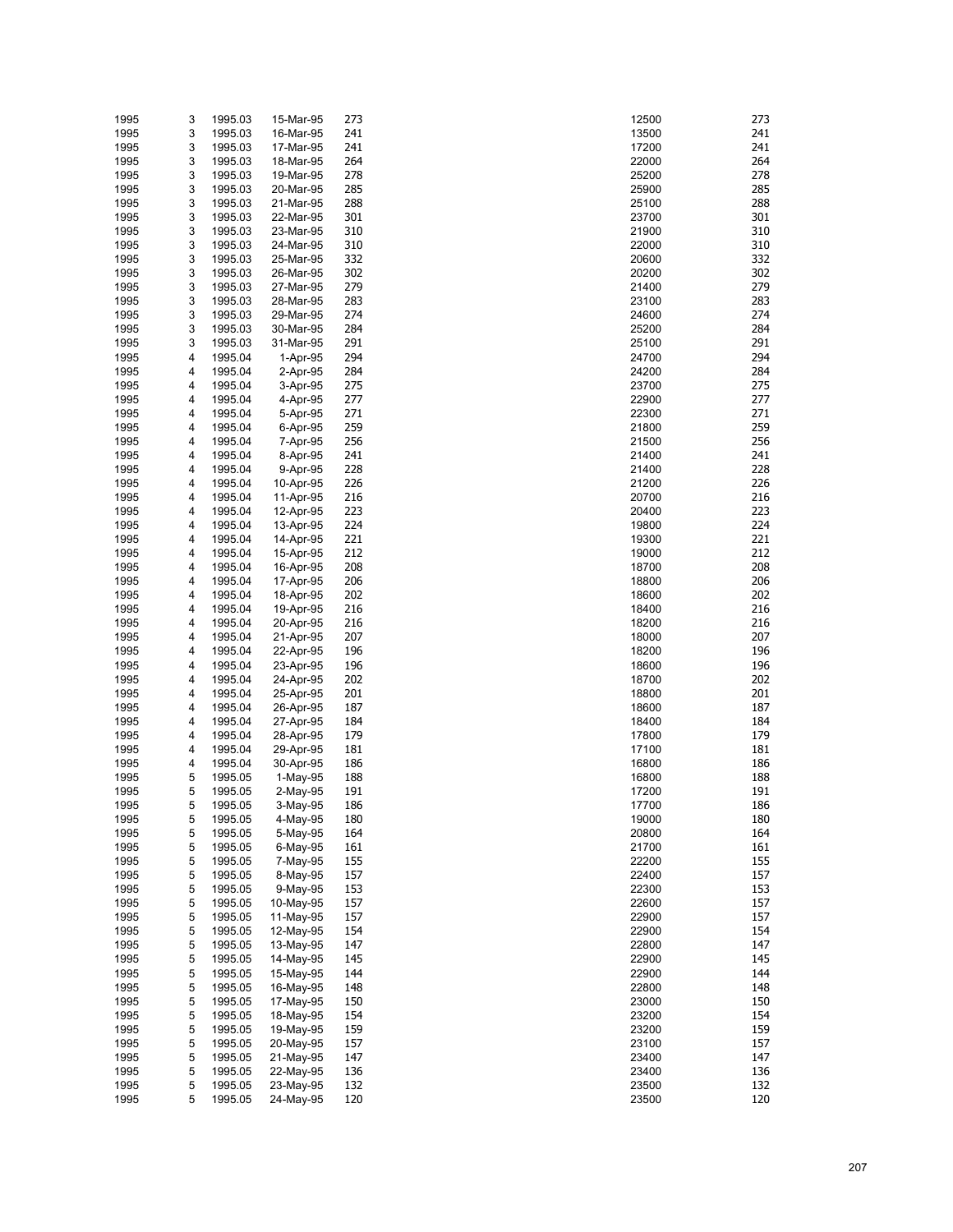| 1995         | 5      | 1995.05            | 25-May-95              | 136        | 23500          | 136        |
|--------------|--------|--------------------|------------------------|------------|----------------|------------|
| 1995         | 5      | 1995.05            | 26-May-95              | 136        | 23200          | 136        |
| 1995         | 5      | 1995.05            | 27-May-95              | 126        | 23100          | 126        |
| 1995         | 5      | 1995.05            | 28-May-95              | 122        | 23200          | 122        |
| 1995         | 5      | 1995.05            | 29-May-95              | 127        | 23200          | 127        |
| 1995         | 5      | 1995.05            | 30-May-95              | 129        | 23000          | 129        |
| 1995         | 5      | 1995.05            | 31-May-95              | 132        | 22400          | 132        |
| 1995         | 6      | 1995.06            | 1-Jun-95               | 137        | 21900          | 137        |
| 1995         | 6      | 1995.06            | 2-Jun-95               | 130        | 21400          | 130        |
| 1995         | 6      | 1995.06            | 3-Jun-95               | 126        | 21100          | 126        |
| 1995         | 6      | 1995.06            | 4-Jun-95               | 127        | 20800          | 127        |
| 1995         | 6      | 1995.06            | 5-Jun-95               | 123        | 20300          | 123<br>129 |
| 1995         | 6      | 1995.06            | 6-Jun-95               | 129        | 19800          | 146        |
| 1995<br>1995 | 6<br>6 | 1995.06<br>1995.06 | 7-Jun-95<br>8-Jun-95   | 146<br>151 | 19100<br>18200 | 151        |
| 1995         | 6      | 1995.06            | 9-Jun-95               | 150        | 17600          | 150        |
| 1995         | 6      | 1995.06            | 10-Jun-95              | 154        | 17100          | 154        |
| 1995         | 6      | 1995.06            | 11-Jun-95              | 168        | 16400          | 168        |
| 1995         | 6      | 1995.06            | 12-Jun-95              | 180        | 15600          | 180        |
| 1995         | 6      | 1995.06            | 13-Jun-95              | 184        | 14800          | 184        |
| 1995         | 6      | 1995.06            | 14-Jun-95              | 179        | 14200          | 179        |
| 1995         | 6      | 1995.06            | 15-Jun-95              | 178        | 13600          | 178        |
| 1995         | 6      | 1995.06            | 16-Jun-95              | 171        | 13300          | 171        |
| 1995         | 6      | 1995.06            | 17-Jun-95              | 179        | 12800          | 179        |
| 1995         | 6      | 1995.06            | 18-Jun-95              | 188        | 12300          | 188        |
| 1995         | 6      | 1995.06            | 19-Jun-95              | 189        | 12000          | 189        |
| 1995         | 6      | 1995.06            | 20-Jun-95              | 200        | 11700          | 200        |
| 1995         | 6      | 1995.06            | 21-Jun-95              | 210        | 11500          | 210        |
| 1995         | 6      | 1995.06            | 22-Jun-95              | 215        | 11100          | 215        |
| 1995         | 6      | 1995.06            | 23-Jun-95              | 222        | 10700          | 222        |
| 1995         | 6      | 1995.06            | 24-Jun-95              | 234        | 10000          | 234        |
| 1995         | 6      | 1995.06            | 25-Jun-95              | 281        | 9110           | 281        |
| 1995         | 6      | 1995.06            | 26-Jun-95              | 334        | 8060           | 334        |
| 1995         | 6      | 1995.06            | 27-Jun-95              | 399        | 7070           | 399        |
| 1995         | 6      | 1995.06            | 28-Jun-95              | 452        | 6450           | 452        |
| 1995         | 6      | 1995.06            | 29-Jun-95              | 449        | 6290           | 449        |
| 1995         | 6<br>7 | 1995.06            | 30-Jun-95              | 453        | 6060           | 453<br>454 |
| 1995<br>1995 | 7      | 1995.07<br>1995.07 | 1-Jul-95<br>2-Jul-95   | 454<br>398 | 6130<br>6330   | 398        |
| 1995         | 7      | 1995.07            | 3-Jul-95               | 283        | 6730           | 283        |
| 1995         | 7      | 1995.07            | 4-Jul-95               | 253        | 7250           | 253        |
| 1995         | 7      | 1995.07            | 5-Jul-95               | 194        | 7860           | 194        |
| 1995         | 7      | 1995.07            | 6-Jul-95               | 179        | 8600           | 179        |
| 1995         | 7      | 1995.07            | 7-Jul-95               | 168        | 9400           | 168        |
| 1995         | 7      | 1995.07            | 8-Jul-95               | 179        | 9920           | 179        |
| 1995         | 7      | 1995.07            | 9-Jul-95               | 158        | 11200          | 158        |
| 1995         | 7      | 1995.07            | 10-Jul-95              | 146        | 12100          | 146        |
| 1995         | 7      | 1995.07            | 11-Jul-95              | 135        | 13300          | 135        |
| 1995         | 7      | 1995.07            | 12-Jul-95              | 133        | 14900          | 133        |
| 1995         | 7      | 1995.07            | 13-Jul-95              | 132        | 16200          | 132        |
| 1995         | 7      | 1995.07            | 14-Jul-95              | 127        | 17000          | 127        |
| 1995         | 7      | 1995.07            | 15-Jul-95              | 135        | 17600          | 135        |
| 1995         | 7      | 1995.07            | 16-Jul-95              | 143        | 17200          | 143        |
| 1995         | 7      | 1995.07            | 17-Jul-95              | 149        | 16100          | 149        |
| 1995         | 7      | 1995.07            | 18-Jul-95              | 164        | 15000          | 164        |
| 1995         | 7      | 1995.07            | 19-Jul-95              | 207        | 12800          | 207        |
| 1995         | 7      | 1995.07            | 20-Jul-95              | 259        | 10200          | 259        |
| 1995         | 7      | 1995.07            | 21-Jul-95              | 301        | 8170           | 301        |
| 1995         | 7      | 1995.07            | 22-Jul-95              | 303        | 7400           | 303        |
| 1995         | 7      | 1995.07            | 23-Jul-95              | 270        | 7260           | 270        |
| 1995<br>1995 | 7<br>7 | 1995.07<br>1995.07 | 24-Jul-95<br>25-Jul-95 | 264<br>317 | 7090<br>6520   | 264<br>317 |
| 1995         | 7      | 1995.07            | 26-Jul-95              | 365        | 5860           | 365        |
| 1995         | 7      | 1995.07            | 27-Jul-95              | 465        | 5500           | 465        |
| 1995         | 7      | 1995.07            | 28-Jul-95              | 470        | 5300           | 470        |
| 1995         | 7      | 1995.07            | 29-Jul-95              | 465        | 5200           | 465        |
| 1995         | 7      | 1995.07            | 30-Jul-95              | 442        | 5900           | 442        |
| 1995         | 7      | 1995.07            | 31-Jul-95              | 432        | 6300           | 432        |
| 1995         | 8      | 1995.08            | 1-Aug-95               | 378        | 6600           | 378        |
| 1995         | 8      | 1995.08            | 2-Aug-95               | 0          | 6700           | 0          |
| 1995         | 8      | 1995.08            | 3-Aug-95               | 0          | 6130           | $\pmb{0}$  |

| 36       | 23500          | 13        |
|----------|----------------|-----------|
| 36       | 23200          | 13        |
| 26       | 23100          | 12        |
| 22       | 23200          | 12        |
| 27       | 23200          | 12        |
| 29       | 23000          | 12        |
| 32       | 22400          | 13        |
| 37       | 21900          | 13        |
| 30       | 21400          | 13        |
| 26       | 21100          | 12        |
| 27<br>23 | 20800          | 12        |
| 29       | 20300<br>19800 | 12<br>12  |
| 46       | 19100          | 14        |
| 51       | 18200          | 15        |
| 50       | 17600          | 15        |
| 54       | 17100          | 15        |
| 68       | 16400          | 16        |
| 80       | 15600          | 18        |
| 84       | 14800          | 18        |
| 79       | 14200          | 17        |
| 78       | 13600          | 17        |
| 71       | 13300          | 17        |
| 79       | 12800          | 17        |
| 88       | 12300          | 18        |
| 89       | 12000          | 18        |
| 00       | 11700          | 20        |
| 10       | 11500          | 21        |
| 15       | 11100          | 21        |
| 22       | 10700          | 22        |
| 34       | 10000          | $23-$     |
| 81       | 9110           | 28        |
| 34       | 8060           | 33        |
| 99       | 7070           | 39        |
| 52<br>49 | 6450<br>6290   | 45<br>44  |
| 53       | 6060           | 45        |
| 54       | 6130           | 45        |
| 98       | 6330           | 39        |
| 83       | 6730           | 28        |
| 53       | 7250           | 25        |
| 94       | 7860           | 19        |
| 79       | 8600           | 17        |
| 68       | 9400           | 16        |
| 79       | 9920           | 17        |
| 58       | 11200          | 15        |
| 46       | 12100          | 14        |
| 35       | 13300          | 13        |
| 33       | 14900          | 13        |
| 32       | 16200          | 13        |
| 27       | 17000          | 12        |
| 35       | 17600          | 13        |
| 43<br>49 | 17200<br>16100 | 14<br>14  |
| 64       | 15000          | 16        |
| 07       | 12800          | 20        |
| 59       | 10200          | 25        |
| 01       | 8170           | 30        |
| 03       | 7400           | 30        |
| 70       | 7260           | 27        |
| 64       | 7090           | 26        |
| 17       | 6520           | 31        |
| 65       | 5860           | 36        |
| 65       | 5500           | 46        |
| 70       | 5300           | 47        |
| 65       | 5200           | 46        |
| 42       | 5900           | 44        |
| 32       | 6300           | 43        |
| 78       | 6600           | 37        |
| 0        | 6700           | 0         |
| 0        | 6130           | $\pmb{0}$ |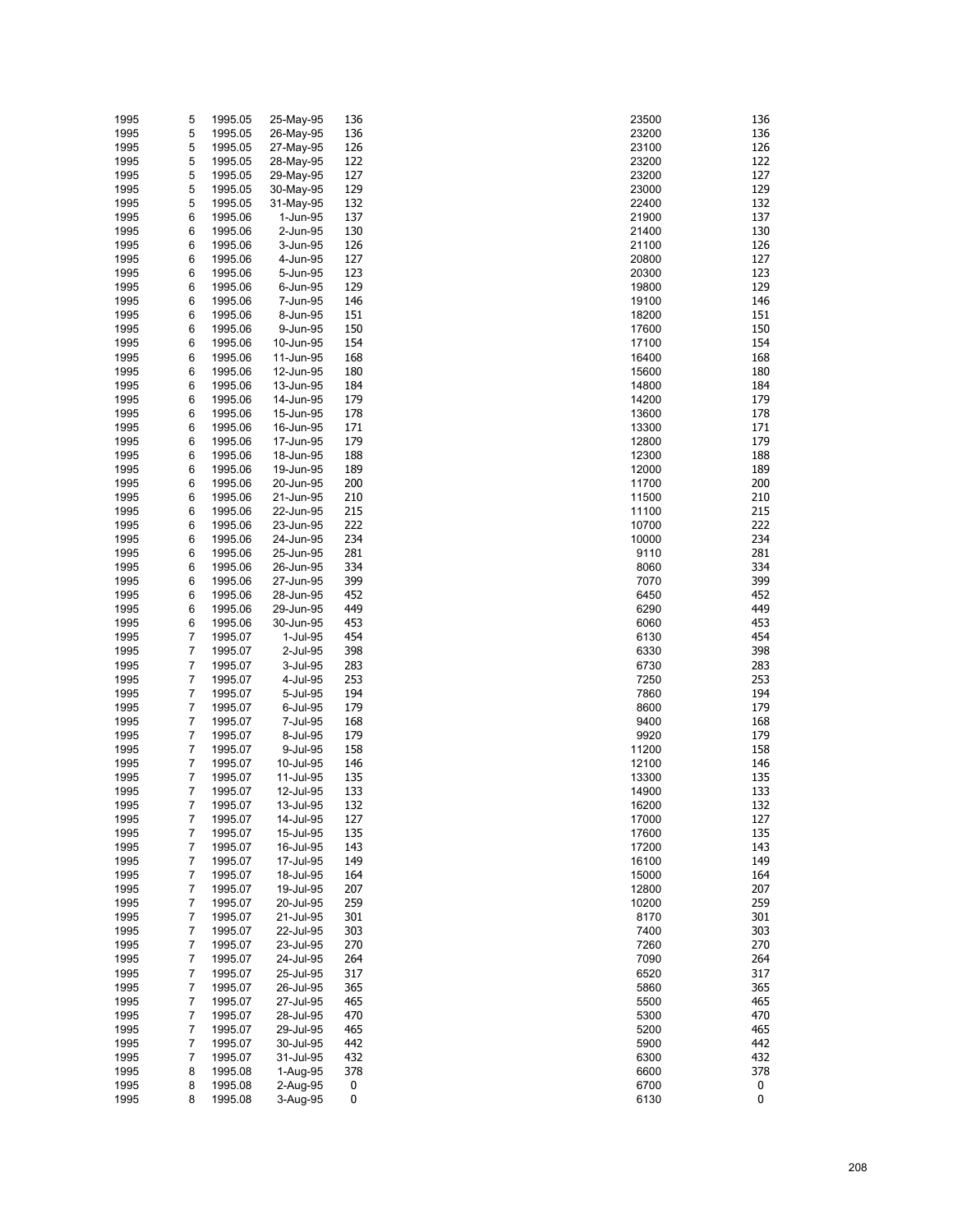| 1995         | 8        | 1995.08            | 4-Aug-95               | 0          | 6090         | 0          |
|--------------|----------|--------------------|------------------------|------------|--------------|------------|
| 1995         | 8        | 1995.08            | 5-Aug-95               | 0          | 5940         | $\pmb{0}$  |
| 1995         | 8        | 1995.08            | 6-Aug-95               | 0          | 5240         | 0          |
| 1995         | 8        | 1995.08            | 7-Aug-95               | 0          | 4530         | 0          |
| 1995         | 8        | 1995.08            | 8-Aug-95               | 556        | 4130         | 556        |
| 1995         | 8        | 1995.08            | 9-Aug-95               | 639        | 3780         | 639        |
| 1995         | 8        | 1995.08            | 10-Aug-95              | 640        | 3640         | 640        |
| 1995         | 8        | 1995.08            | 11-Aug-95              | 571        | 3610         | 571        |
| 1995         | 8        | 1995.08            | 12-Aug-95              | 572        | 3480         | 572        |
| 1995         | 8        | 1995.08            | 13-Aug-95              | 499        | 3900         | 499        |
| 1995         | 8        | 1995.08            | 14-Aug-95              | 513        | 3940         | 513        |
| 1995         | 8        | 1995.08            | 15-Aug-95              | 631        | 3490         | 631<br>648 |
| 1995         | 8        | 1995.08            | 16-Aug-95              | 648        | 3540         |            |
| 1995<br>1995 | 8<br>8   | 1995.08<br>1995.08 | 17-Aug-95<br>18-Aug-95 | 626<br>627 | 3570<br>3360 | 626<br>627 |
| 1995         | 8        | 1995.08            | 19-Aug-95              | 619        | 3250         | 619        |
| 1995         | 8        | 1995.08            | 20-Aug-95              | 649        | 3120         | 649        |
| 1995         | 8        | 1995.08            | 21-Aug-95              | 646        | 3050         | 646        |
| 1995         | 8        | 1995.08            | 22-Aug-95              | 663        | 3000         | 663        |
| 1995         | 8        | 1995.08            | 23-Aug-95              | 603        | 3030         | 603        |
| 1995         | 8        | 1995.08            | 24-Aug-95              | 528        | 2980         | 528        |
| 1995         | 8        | 1995.08            | 25-Aug-95              | 527        | 2990         | 527        |
| 1995         | 8        | 1995.08            | 26-Aug-95              | 546        | 2970         | 546        |
| 1995         | 8        | 1995.08            | 27-Aug-95              | 564        | 2940         | 564        |
| 1995         | 8        | 1995.08            | 28-Aug-95              | 588        | 2980         | 588        |
| 1995         | 8        | 1995.08            | 29-Aug-95              | 600        | 2830         | 600        |
| 1995         | 8        | 1995.08            | 30-Aug-95              | 500        | 3190         | 500        |
| 1995         | 8        | 1995.08            | 31-Aug-95              | 402        | 3670         | 402        |
| 1995         | 9        | 1995.09            | $1-Sep-95$             | 404        | 3690         | 404        |
| 1995         | 9        | 1995.09            | $2-Sep-95$             | 417        | 3610         | 417        |
| 1995         | 9        | 1995.09            | 3-Sep-95               | 419        | 3650         | 419        |
| 1995         | 9        | 1995.09            | 4-Sep-95               | 437        | 3810         | 437        |
| 1995         | 9        | 1995.09            | 5-Sep-95               | 423        | 3690         | 423        |
| 1995         | 9        | 1995.09            | $6-Sep-95$             | 438        | 3630         | 438<br>448 |
| 1995<br>1995 | 9<br>9   | 1995.09<br>1995.09 | 7-Sep-95<br>8-Sep-95   | 448<br>445 | 3560<br>3540 | 445        |
| 1995         | 9        | 1995.09            | 9-Sep-95               | 458        | 3590         | 458        |
| 1995         | 9        | 1995.09            | 10-Sep-95              | 454        | 3750         | 454        |
| 1995         | 9        | 1995.09            | 11-Sep-95              | 412        | 4000         | 412        |
| 1995         | 9        | 1995.09            | 12-Sep-95              | 371        | 4150         | 371        |
| 1995         | 9        | 1995.09            | 13-Sep-95              | 356        | 4080         | 356        |
| 1995         | 9        | 1995.09            | 14-Sep-95              | 364        | 4160         | 364        |
| 1995         | 9        | 1995.09            | 15-Sep-95              | 343        | 4270         | 343        |
| 1995         | 9        | 1995.09            | 16-Sep-95              | 343        | 4280         | 343        |
| 1995         | 9        | 1995.09            | 17-Sep-95              | 307        | 4600         | 307        |
| 1995         | 9        | 1995.09            | 18-Sep-95              | 265        | 4940         | 265        |
| 1995         | 9        | 1995.09            | 19-Sep-95              | 259        | 4960         | 259        |
| 1995         | 9        | 1995.09            | 20-Sep-95              | 241        | 5280         | 241        |
| 1995         | 9        | 1995.09            | 21-Sep-95              | 237        | 5360         | 237        |
| 1995         | 9        | 1995.09            | 22-Sep-95              | 211        | 5680         | 211        |
| 1995         | 9        | 1995.09            | 23-Sep-95              | 180        | 6140         | 180<br>166 |
| 1995<br>1995 | 9<br>9   | 1995.09<br>1995.09 | 24-Sep-95<br>25-Sep-95 | 166<br>158 | 6510<br>6770 | 158        |
| 1995         | 9        | 1995.09            | 26-Sep-95              | 164        | 6570         | 164        |
| 1995         | 9        | 1995.09            | 27-Sep-95              | 203        | 6290         | 203        |
| 1995         | 9        | 1995.09            | 28-Sep-95              | 229        | 5980         | 229        |
| 1995         | 9        | 1995.09            | 29-Sep-95              | 243        | 5790         | 243        |
| 1995         | 9        | 1995.09            | 30-Sep-95              | 244        | 5700         | 244        |
| 1995         | 10       | 1995.1             | 1-Oct-95               | 259        | 5650         | 259        |
| 1995         | 10       | 1995.1             | 2-Oct-95               | 197        | 6320         | 197        |
| 1995         | 10       | 1995.1             | 3-Oct-95               | 133        | 6650         | 133        |
| 1995         | 10       | 1995.1             | 4-Oct-95               | 144        | 6620         | 144        |
| 1995         | 10       | 1995.1             | 5-Oct-95               | 139        | 6640         | 139        |
| 1995         | 10       | 1995.1             | 6-Oct-95               | 137        | 6520         | 137        |
| 1995         | 10       | 1995.1             | 7-Oct-95               | 253        | 6540         | 253        |
| 1995         | 10       | 1995.1             | 8-Oct-95               | 535        | 6590         | 535        |
| 1995         | 10       | 1995.1             | 9-Oct-95               | 693        | 6650         | 693        |
| 1995         | 10       | 1995.1             | 10-Oct-95              | 210        | 6600         | 210        |
| 1995<br>1995 | 10<br>10 | 1995.1<br>1995.1   | 11-Oct-95<br>12-Oct-95 | 244<br>0   | 6490<br>6450 | 244<br>0   |
| 1995         | 10       | 1995.1             | 13-Oct-95              | 137        | 6420         | 137        |
|              |          |                    |                        |            |              |            |

| 6090         | 0               |
|--------------|-----------------|
| 5940<br>5240 | 0<br>0          |
| 1530         | 0               |
| 1130         | 55              |
| 3780<br>3640 | 63<br>64        |
| 3610         | 57              |
| 3480         | 57              |
| 3900         | 49              |
| 3940         | 51              |
| 3490<br>3540 | 63<br>64        |
| 3570         | 62              |
| 3360         | 62              |
| 3250         | 61              |
| 3120<br>3050 | 64<br>64        |
| 3000         | 66              |
| 3030         | 60              |
| 2980         | 52              |
| 2990<br>2970 | 52<br>54        |
| 2940         | 56              |
| 2980         | 58              |
| 2830         | 60              |
| 3190         | 50              |
| 3670<br>3690 | 40<br>40        |
| 3610         | 41              |
| 3650         | 41              |
| 3810         | 43<br>42        |
| 3690<br>3630 | 43              |
| 3560         | 44              |
| 3540         | 44              |
| 3590<br>3750 | 45<br>45        |
| 1000         | 41              |
| 1150         | 37              |
| 1080         | 35              |
| 1160<br>1270 | 36<br>34        |
| 1280         | 34              |
| 1600         | 30              |
| 1940         | 26              |
| 1960<br>5280 | 25<br>24        |
| 5360         | 23              |
| 5680         | $\overline{21}$ |
| 140ۃ         | 18              |
| 3510<br>3770 | 16<br>15        |
| 6570         | 16              |
| 3290         | 20              |
| 5980         | 22              |
| 5790         | 24<br>24        |
| 5700<br>5650 | 25              |
| 3320         | 19              |
| 650          | 13              |
| 620<br>640   | 14<br>13        |
| 3520         | 13              |
| 3540         | 25              |
| 3590         | 53              |
| 6650<br>600  | 69<br>21        |
| 3490         | 24              |
| 6450         | 0               |
| 6420         | 13              |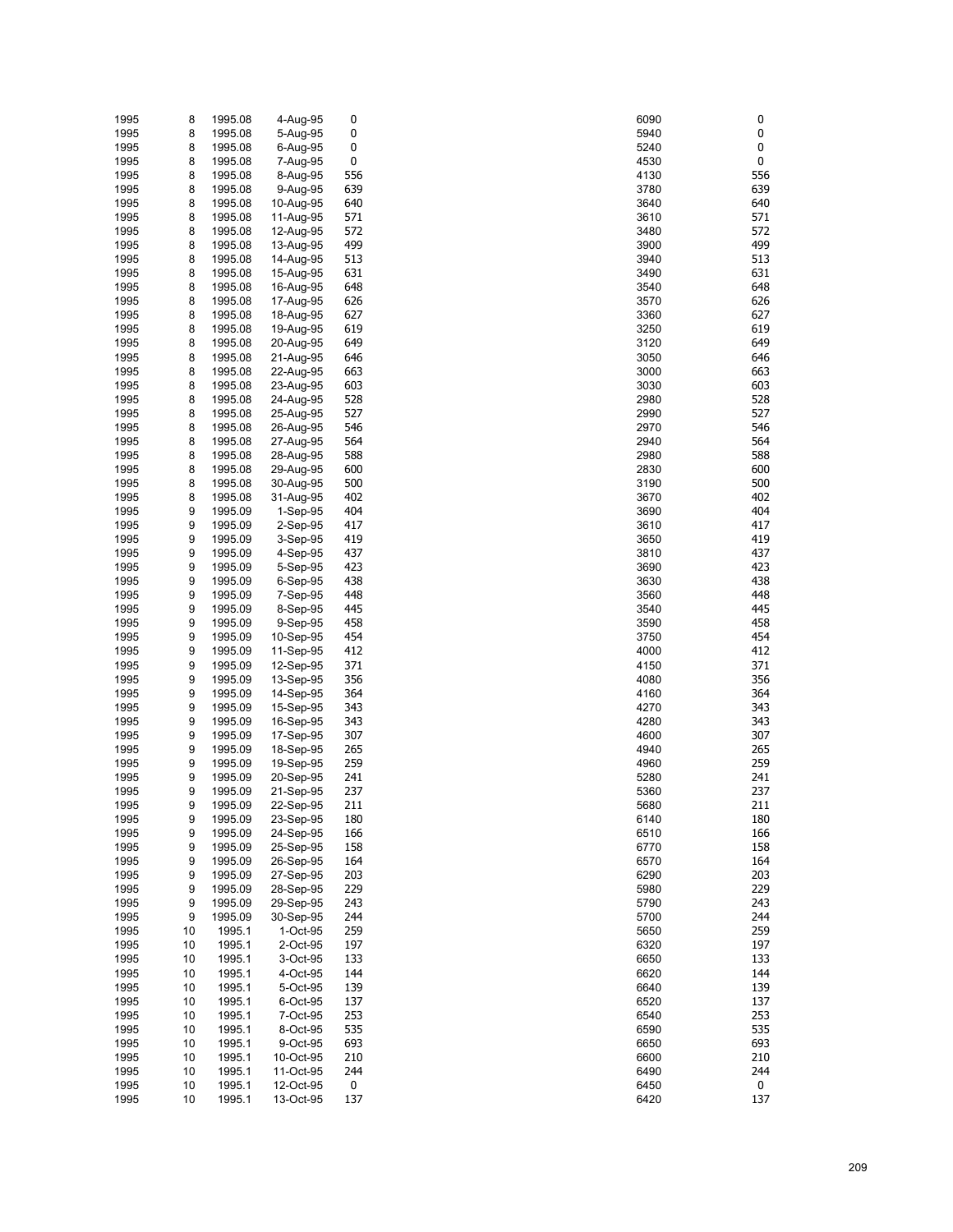| 1995 | 10 | 1995.1             | 14-Oct-95 | 140 | 6670         | 140 |
|------|----|--------------------|-----------|-----|--------------|-----|
| 1995 | 10 | 1995.1             | 15-Oct-95 | 132 | 6900         | 132 |
| 1995 | 10 | 1995.1             | 16-Oct-95 | 129 | 7290         | 129 |
| 1995 | 10 | 1995.1             | 17-Oct-95 | 0   | 7220         | 0   |
| 1995 | 10 | 1995.1             | 18-Oct-95 | 162 | 6650         | 162 |
| 1995 | 10 | 1995.1             | 19-Oct-95 | 181 | 6010         | 181 |
| 1995 | 10 | 1995.1             | 20-Oct-95 | 268 | 5500         | 268 |
| 1995 | 10 | 1995.1             | 21-Oct-95 | 281 | 5070         | 281 |
| 1995 | 10 | 1995.1             | 22-Oct-95 | 302 | 4820         | 302 |
| 1995 | 10 | 1995.1             | 23-Oct-95 | 330 | 4630         | 330 |
| 1995 | 10 | 1995.1             | 24-Oct-95 | 366 | 4280         | 366 |
| 1995 | 10 | 1995.1             | 25-Oct-95 | 396 | 3940         | 396 |
| 1995 | 10 | 1995.1             | 26-Oct-95 | 435 | 3810         | 435 |
| 1995 | 10 | 1995.1             | 27-Oct-95 | 423 | 3840         | 423 |
| 1995 | 10 | 1995.1             | 28-Oct-95 | 391 | 4030         | 391 |
| 1995 | 10 | 1995.1             | 29-Oct-95 | 365 | 4040         | 365 |
| 1995 | 10 | 1995.1             | 30-Oct-95 | 414 | 3860         | 414 |
| 1995 | 10 | 1995.1             | 31-Oct-95 | 418 | 3750         | 418 |
| 1995 | 11 | 1995.11            | 1-Nov-95  | 492 | 3330         | 492 |
| 1995 | 11 | 1995.11            | 2-Nov-95  | 388 | 3030         | 388 |
| 1995 | 11 | 1995.11            | 3-Nov-95  | 576 | 2910         | 576 |
| 1995 | 11 | 1995.11            | 4-Nov-95  | 600 | 2810         | 600 |
| 1995 | 11 | 1995.11            | 5-Nov-95  | 612 | 2740         | 612 |
| 1995 | 11 | 1995.11            | 6-Nov-95  | 635 | 2660         | 635 |
| 1995 | 11 | 1995.11            | 7-Nov-95  | 675 | 2640         | 675 |
| 1995 | 11 | 1995.11            | 8-Nov-95  | 672 | 2590         | 672 |
| 1995 | 11 | 1995.11            | 9-Nov-95  | 712 | 2550         | 712 |
| 1995 | 11 | 1995.11            | 10-Nov-95 | 692 | 2500         | 692 |
| 1995 | 11 | 1995.11            | 11-Nov-95 | 690 | 2440         | 690 |
| 1995 | 11 | 1995.11            | 12-Nov-95 | 688 | 2380         | 688 |
| 1995 | 11 | 1995.11            | 13-Nov-95 | 590 | 2370         | 590 |
| 1995 | 11 | 1995.11            | 14-Nov-95 | 238 | 2350         | 238 |
| 1995 | 11 | 1995.11            | 15-Nov-95 | 184 | 2300         | 184 |
| 1995 | 11 | 1995.11            | 16-Nov-95 | 466 | 2270         | 466 |
| 1995 | 11 | 1995.11            | 17-Nov-95 | 750 | 2260         | 750 |
|      |    |                    |           | 745 | 2260         | 745 |
| 1995 | 11 | 1995.11<br>1995.11 | 18-Nov-95 | 761 | 2260         | 761 |
| 1995 | 11 |                    | 19-Nov-95 |     |              | 771 |
| 1995 | 11 | 1995.11            | 20-Nov-95 | 771 | 2260         |     |
| 1995 | 11 | 1995.11            | 21-Nov-95 | 760 | 2220         | 760 |
| 1995 | 11 | 1995.11            | 22-Nov-95 | 762 | 2220<br>2220 | 762 |
| 1995 | 11 | 1995.11            | 23-Nov-95 | 754 |              | 754 |
| 1995 | 11 | 1995.11            | 24-Nov-95 | 730 | 2220         | 730 |
| 1995 | 11 | 1995.11            | 25-Nov-95 | 755 | 2200         | 755 |
| 1995 | 11 | 1995.11            | 26-Nov-95 | 755 | 2190         | 755 |
| 1995 | 11 | 1995.11            | 27-Nov-95 | 755 | 2170         | 755 |
| 1995 | 11 | 1995.11            | 28-Nov-95 | 741 | 2170         | 741 |
| 1995 | 11 | 1995.11            | 29-Nov-95 | 747 | 2170         | 747 |
| 1995 | 11 | 1995.11            | 30-Nov-95 | 752 | 2160         | 752 |
| 1995 | 12 | 1995.12            | 1-Dec-95  | 751 | 2160         | 751 |
| 1995 | 12 | 1995.12            | 2-Dec-95  | 742 | 2150         | 742 |
| 1995 | 12 | 1995.12            | 3-Dec-95  | 753 | 2110         | 753 |
| 1995 | 12 | 1995.12            | 4-Dec-95  | 750 | 2120         | 750 |
| 1995 | 12 | 1995.12            | 5-Dec-95  | 753 | 2130         | 753 |
| 1995 | 12 | 1995.12            | 6-Dec-95  | 750 | 2120         | 750 |
| 1995 | 12 | 1995.12            | 7-Dec-95  | 735 | 2120         | 735 |
| 1995 | 12 | 1995.12            | 8-Dec-95  | 746 | 2140         | 746 |
| 1995 | 12 | 1995.12            | 9-Dec-95  | 725 | 2130         | 725 |
| 1995 | 12 | 1995.12            | 10-Dec-95 | 732 | 2110         | 732 |
| 1995 | 12 | 1995.12            | 11-Dec-95 | 709 | 2160         | 709 |
| 1995 | 12 | 1995.12            | 12-Dec-95 | 673 | 2260         | 673 |
| 1995 | 12 | 1995.12            | 13-Dec-95 | 688 | 2340         | 688 |
| 1995 | 12 | 1995.12            | 14-Dec-95 | 684 | 2440         | 684 |
| 1995 | 12 | 1995.12            | 15-Dec-95 | 669 | 2450         | 669 |
| 1995 | 12 | 1995.12            | 16-Dec-95 | 676 | 2450         | 676 |
| 1995 | 12 | 1995.12            | 17-Dec-95 | 690 | 2410         | 690 |
| 1995 | 12 | 1995.12            | 18-Dec-95 | 702 | 2410         | 702 |
| 1995 | 12 | 1995.12            | 19-Dec-95 | 706 | 2440         | 706 |
| 1995 | 12 | 1995.12            | 20-Dec-95 | 733 | 2370         | 733 |
| 1995 | 12 | 1995.12            | 21-Dec-95 | 759 | 2320         | 759 |
| 1995 | 12 | 1995.12            | 22-Dec-95 | 773 | 2300         | 773 |
| 1995 | 12 | 1995.12            | 23-Dec-95 | 773 | 2270         | 773 |

| 6670         | 140        |
|--------------|------------|
| 6900<br>7290 | 132<br>129 |
| 7220         | 0          |
| 6650         | 162        |
| 6010         | 181        |
| 5500         | 268        |
| 5070         | 281        |
| 4820<br>4630 | 302<br>330 |
| 4280         | 366        |
| 3940         | 396        |
| 3810         | 435        |
| 3840         | 423        |
| 4030         | 391        |
| 4040         | 365        |
| 3860<br>3750 | 414<br>418 |
| 3330         | 492        |
| 3030         | 388        |
| 2910         | 576        |
| 2810         | 600        |
| 2740         | 612        |
| 2660         | 635        |
| 2640<br>2590 | 675<br>672 |
| 2550         | 712        |
| 2500         | 692        |
| 2440         | 690        |
| 2380         | 688        |
| 2370         | 590        |
| 2350<br>2300 | 238<br>184 |
| 2270         | 466        |
| 2260         | 750        |
| 2260         | 745        |
| 2260         | 761        |
| 2260         | 771        |
| 2220         | 760        |
| 2220<br>2220 | 762<br>754 |
| 2220         | 730        |
| 2200         | 755        |
| 2190         | 755        |
| 2170         | 755        |
| 2170         | 741        |
| 2170         | 747<br>752 |
| 2160<br>2160 | 751        |
| 2150         | 742        |
| 2110         | 753        |
| 2120         | 750        |
| 2130         | 753        |
| 2120         | 750        |
| 2120<br>2140 | 735<br>746 |
| 2130         | 725        |
| 2110         | 732        |
| 2160         | 709        |
| 2260         | 673        |
| 2340         | 688        |
| 2440         | 684        |
| 2450<br>2450 | 669<br>676 |
| 2410         | 690        |
| 2410         | 702        |
| 2440         | 706        |
| 2370         | 733        |
| 2320         | 759        |
| 2300         | 773        |
| 2270         | 773        |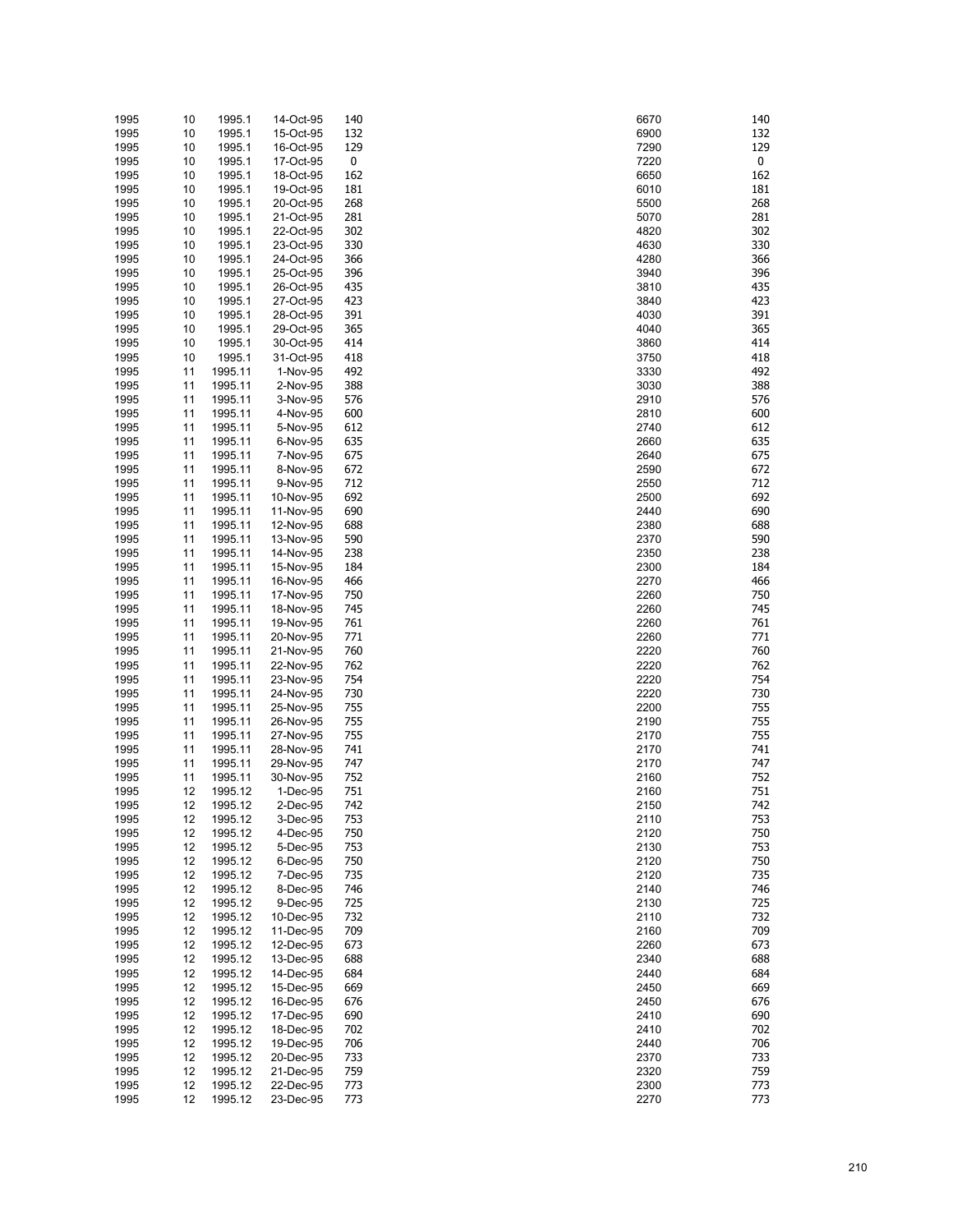| 1995 | 12 | 1995.12 | 24-Dec-95  | 775  | 2250  | 775  |
|------|----|---------|------------|------|-------|------|
| 1995 | 12 | 1995.12 | 25-Dec-95  | 795  | 2240  | 795  |
|      |    |         |            |      |       | 772  |
| 1995 | 12 | 1995.12 | 26-Dec-95  | 772  | 2210  |      |
| 1995 | 12 | 1995.12 | 27-Dec-95  | 761  | 2210  | 761  |
| 1995 | 12 | 1995.12 | 28-Dec-95  | 788  | 2190  | 788  |
| 1995 | 12 | 1995.12 | 29-Dec-95  | 803  | 2160  | 803  |
| 1995 | 12 | 1995.12 | 30-Dec-95  | 799  | 2210  | 799  |
| 1995 | 12 | 1995.12 | 31-Dec-95  | 718  | 2380  | 718  |
|      |    |         |            |      |       |      |
| 1996 | 1  | 1996.01 | $1-Jan-96$ | 716  | 2430  | 716  |
| 1996 | 1  | 1996.01 | 2-Jan-96   | 724  | 2310  | 724  |
| 1996 | 1  | 1996.01 | 3-Jan-96   | 776  | 2140  | 776  |
| 1996 | 1  | 1996.01 | 4-Jan-96   | 832  | 2040  | 832  |
| 1996 | 1  | 1996.01 | 5-Jan-96   | 865  | 1980  | 865  |
|      |    |         |            |      |       | 889  |
| 1996 | 1  | 1996.01 | 6-Jan-96   | 889  | 1940  |      |
| 1996 | 1  | 1996.01 | 7-Jan-96   | 920  | 1910  | 920  |
| 1996 | 1  | 1996.01 | 8-Jan-96   | 941  | 1880  | 941  |
| 1996 | 1  | 1996.01 | 9-Jan-96   | 950  | 1880  | 950  |
| 1996 | 1  | 1996.01 | 10-Jan-96  | 956  | 1840  | 956  |
| 1996 | 1  | 1996.01 | 11-Jan-96  | 961  | 1840  | 961  |
|      |    |         |            |      |       | 944  |
| 1996 | 1  | 1996.01 | 12-Jan-96  | 944  | 1820  |      |
| 1996 | 1  | 1996.01 | 13-Jan-96  | 947  | 1800  | 947  |
| 1996 | 1  | 1996.01 | 14-Jan-96  | 966  | 1790  | 966  |
| 1996 | 1  | 1996.01 | 15-Jan-96  | 1006 | 1790  | 1006 |
| 1996 | 1  | 1996.01 | 16-Jan-96  | 1015 | 1850  | 1015 |
| 1996 | 1  | 1996.01 | 17-Jan-96  | 955  | 1960  | 955  |
|      |    |         |            |      |       |      |
| 1996 | 1  | 1996.01 | 18-Jan-96  | 759  | 2390  | 759  |
| 1996 | 1  | 1996.01 | 19-Jan-96  | 801  | 2370  | 801  |
| 1996 | 1  | 1996.01 | 20-Jan-96  | 725  | 2450  | 725  |
| 1996 | 1  | 1996.01 | 21-Jan-96  | 687  | 2660  | 687  |
| 1996 | 1  | 1996.01 | 22-Jan-96  | 776  | 2460  | 776  |
|      |    |         |            |      |       |      |
| 1996 | 1  | 1996.01 | 23-Jan-96  | 705  | 2550  | 705  |
| 1996 | 1  | 1996.01 | 24-Jan-96  | 781  | 2380  | 781  |
| 1996 | 1  | 1996.01 | 25-Jan-96  | 756  | 2440  | 756  |
| 1996 | 1  | 1996.01 | 26-Jan-96  | 583  | 3280  | 583  |
| 1996 | 1  | 1996.01 | 27-Jan-96  | 566  | 3610  | 566  |
|      | 1  |         |            | 522  | 3400  | 522  |
| 1996 |    | 1996.01 | 28-Jan-96  |      |       |      |
| 1996 | 1  | 1996.01 | 29-Jan-96  | 425  | 4280  | 425  |
| 1996 | 1  | 1996.01 | 30-Jan-96  | 480  | 3900  | 480  |
| 1996 | 1  | 1996.01 | 31-Jan-96  | 459  | 3980  | 459  |
| 1996 | 2  | 1996.02 | 1-Feb-96   | 432  | 5250  | 432  |
| 1996 | 2  | 1996.02 | 2-Feb-96   | 370  | 6260  | 370  |
|      |    |         |            |      |       |      |
| 1996 | 2  | 1996.02 | 3-Feb-96   | 333  | 6420  | 333  |
| 1996 | 2  | 1996.02 | 4-Feb-96   | 309  | 6740  | 309  |
| 1996 | 2  | 1996.02 | 5-Feb-96   | 367  | 7430  | 367  |
| 1996 | 2  | 1996.02 | 6-Feb-96   | 324  | 9170  | 324  |
| 1996 | 2  | 1996.02 | 7-Feb-96   | 294  | 9170  | 294  |
| 1996 | 2  | 1996.02 | 8-Feb-96   | 246  | 9770  | 246  |
|      |    |         |            |      |       |      |
| 1996 | 2  | 1996.02 | 9-Feb-96   | 268  | 10300 | 268  |
| 1996 | 2  | 1996.02 | 10-Feb-96  | 284  | 10600 | 284  |
| 1996 | 2  | 1996.02 | 11-Feb-96  | 268  | 11100 | 268  |
| 1996 | 2  | 1996.02 | 12-Feb-96  | 278  | 11400 | 278  |
| 1996 | 2  | 1996.02 | 13-Feb-96  | 292  | 11400 | 292  |
|      |    |         |            | 302  |       | 302  |
| 1996 | 2  | 1996.02 | 14-Feb-96  |      | 11200 |      |
| 1996 | 2  | 1996.02 | 15-Feb-96  | 309  | 11200 | 309  |
| 1996 | 2  | 1996.02 | 16-Feb-96  | 297  | 11300 | 297  |
| 1996 | 2  | 1996.02 | 17-Feb-96  | 290  | 11300 | 290  |
| 1996 | 2  | 1996.02 | 18-Feb-96  | 283  | 11500 | 283  |
| 1996 | 2  | 1996.02 | 19-Feb-96  | 283  | 11700 | 283  |
|      |    |         |            |      |       |      |
| 1996 | 2  | 1996.02 | 20-Feb-96  | 280  | 12200 | 280  |
| 1996 | 2  | 1996.02 | 21-Feb-96  | 258  | 13700 | 258  |
| 1996 | 2  | 1996.02 | 22-Feb-96  | 246  | 14700 | 246  |
| 1996 | 2  | 1996.02 | 23-Feb-96  | 224  | 15400 | 224  |
| 1996 | 2  | 1996.02 | 24-Feb-96  | 220  | 15400 | 220  |
|      |    |         |            |      |       |      |
| 1996 | 2  | 1996.02 | 25-Feb-96  | 208  | 15800 | 208  |
| 1996 | 2  | 1996.02 | 26-Feb-96  | 224  | 15900 | 224  |
| 1996 | 2  | 1996.02 | 27-Feb-96  | 241  | 15700 | 241  |
| 1996 | 2  | 1996.02 | 28-Feb-96  | 259  | 15400 | 259  |
| 1996 | 2  | 1996.02 | 29-Feb-96  | 260  | 15300 | 260  |
| 1996 | 3  | 1996.03 | 1-Mar-96   | 259  | 15200 | 259  |
|      |    |         |            |      |       |      |
| 1996 | 3  | 1996.03 | 2-Mar-96   | 262  | 15000 | 262  |
| 1996 | 3  | 1996.03 | 3-Mar-96   | 236  | 14900 | 236  |

| 2250 | 77  |
|------|-----|
| 2240 | 79  |
| 2210 | 77. |
| 2210 | 76  |
| 2190 | 78  |
| 2160 | 80  |
|      |     |
| 2210 | 79  |
| 2380 | 71  |
| 2430 | 71  |
| 2310 | 72  |
| 2140 | 77  |
| 2040 | 83. |
| 1980 | 86  |
| 1940 | 88  |
| 1910 | 92  |
| 1880 | 94  |
| 1880 | 95  |
|      |     |
| 1840 | 95  |
| 1840 | 96  |
| 1820 | 94  |
| 1800 | 94  |
| 1790 | 96  |
| 1790 | 100 |
| 1850 | 101 |
| 1960 | 95  |
| 2390 | 75  |
| 2370 | 80  |
|      |     |
| 2450 | 72  |
| 2660 | 68  |
| 2460 | 77  |
| 2550 | 70  |
| 2380 | 78  |
| 2440 | 75  |
| 3280 | 58  |
| 3610 | 56  |
| 3400 | 52  |
| 4280 | 42  |
| 3900 | 48  |
|      |     |
| 3980 | 45  |
| 5250 | 43  |
| 3260 | 37  |
| 3420 | 33. |
| 3740 | 30  |
| 7430 | 36  |
| 9170 | 32  |
| 9170 | 29  |
| 9770 | 24  |
| 0300 | 26  |
|      |     |
| 0000 | 28  |
| 1100 | 26  |
| 1400 | 27  |
| 1400 | 29  |
| 1200 | 30  |
| 1200 | 30  |
| 1300 | 29  |
| 1300 | 29  |
| 1500 | 28  |
|      |     |
| 1700 | 28  |
| 2200 | 28  |
| 3700 | 25  |
| 4700 | 24  |
| 5400 | 22  |
| 5400 | 22  |
| 5800 | 20  |
| 5900 | 22  |
| 5700 | 24  |
| 5400 | 25  |
|      |     |
| 5300 | 26  |
| 5200 | 25  |
| 5000 | 26  |
| 4900 | 23  |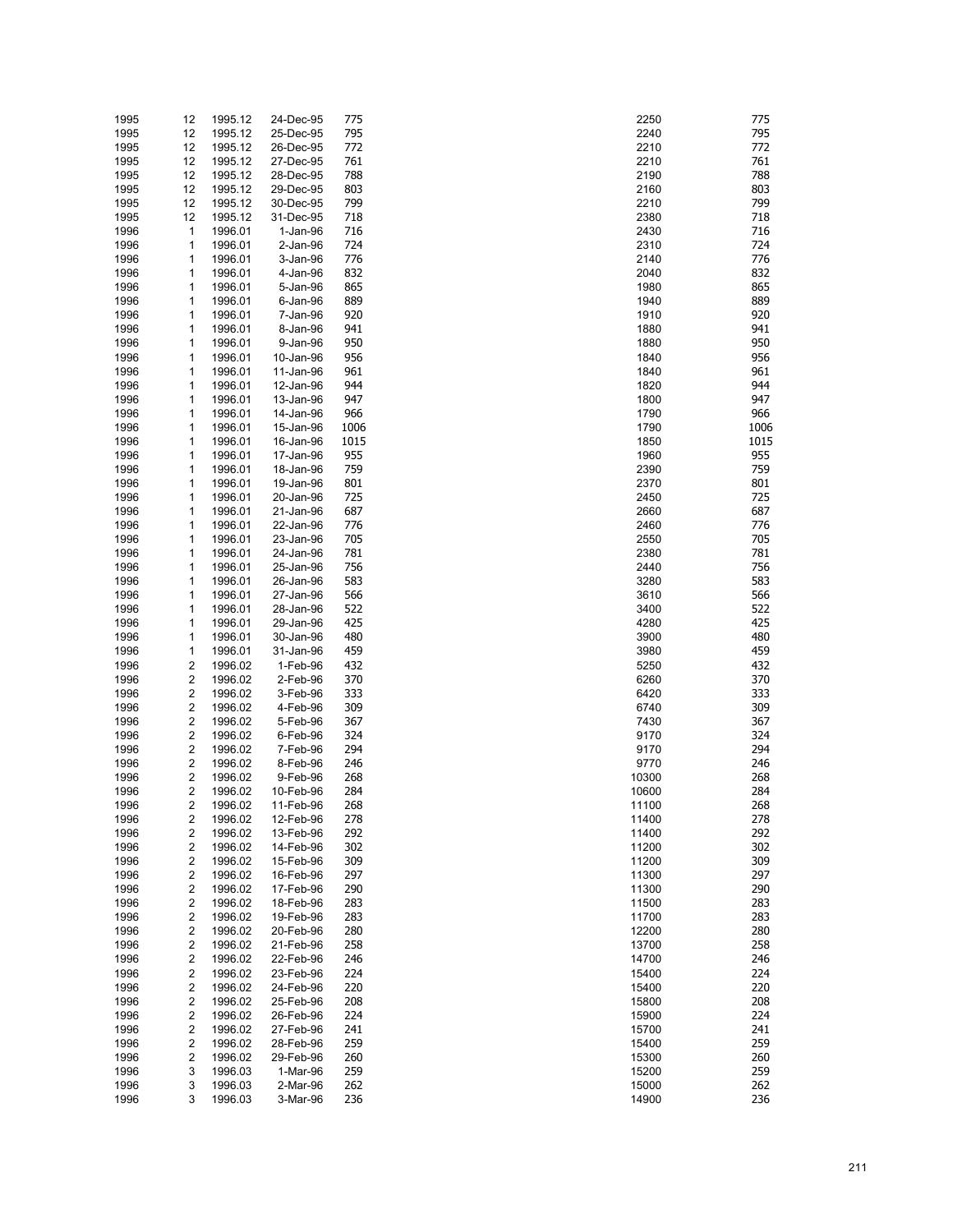| 1996 | 3 | 1996.03 | 4-Mar-96   | 223 | 15200 | 223 |
|------|---|---------|------------|-----|-------|-----|
| 1996 | 3 | 1996.03 | 5-Mar-96   | 225 | 15400 | 225 |
| 1996 | 3 | 1996.03 | 6-Mar-96   | 186 | 16100 | 186 |
| 1996 | 3 | 1996.03 | 7-Mar-96   | 181 | 16800 | 181 |
| 1996 | 3 | 1996.03 | 8-Mar-96   | 191 | 17200 | 191 |
|      |   |         |            |     |       |     |
| 1996 | 3 | 1996.03 | 9-Mar-96   | 202 | 17400 | 202 |
| 1996 | 3 | 1996.03 | 10-Mar-96  | 218 | 17600 | 218 |
| 1996 | 3 | 1996.03 | 11-Mar-96  | 228 | 17500 | 228 |
| 1996 | 3 | 1996.03 | 12-Mar-96  | 228 | 17300 | 228 |
| 1996 | 3 | 1996.03 | 13-Mar-96  | 232 | 17200 | 232 |
| 1996 | 3 | 1996.03 | 14-Mar-96  | 243 | 16700 | 243 |
| 1996 | 3 | 1996.03 | 15-Mar-96  | 250 | 16000 | 250 |
| 1996 | 3 | 1996.03 | 16-Mar-96  | 238 | 15400 | 238 |
| 1996 | 3 | 1996.03 | 17-Mar-96  | 226 | 15100 | 226 |
| 1996 | 3 | 1996.03 | 18-Mar-96  | 212 | 15200 | 212 |
| 1996 | 3 | 1996.03 | 19-Mar-96  | 219 | 15300 | 219 |
|      | 3 |         |            | 221 |       | 221 |
| 1996 |   | 1996.03 | 20-Mar-96  |     | 15400 |     |
| 1996 | 3 | 1996.03 | 21-Mar-96  | 215 | 15600 | 215 |
| 1996 | 3 | 1996.03 | 22-Mar-96  | 208 | 15600 | 208 |
| 1996 | 3 | 1996.03 | 23-Mar-96  | 219 | 15100 | 219 |
| 1996 | 3 | 1996.03 | 24-Mar-96  | 231 | 14300 | 231 |
| 1996 | 3 | 1996.03 | 25-Mar-96  | 261 | 13400 | 261 |
| 1996 | 3 | 1996.03 | 26-Mar-96  | 279 | 12400 | 279 |
| 1996 | 3 | 1996.03 | 27-Mar-96  | 267 | 12300 | 267 |
| 1996 | 3 | 1996.03 | 28-Mar-96  | 271 | 12100 | 271 |
| 1996 | 3 | 1996.03 | 29-Mar-96  | 259 | 12000 | 259 |
| 1996 | 3 | 1996.03 | 30-Mar-96  | 259 | 11700 | 259 |
|      | 3 |         |            | 293 | 10800 | 293 |
| 1996 |   | 1996.03 | 31-Mar-96  |     |       |     |
| 1996 | 4 | 1996.04 | 1-Apr-96   | 317 | 10200 | 317 |
| 1996 | 4 | 1996.04 | 2-Apr-96   | 327 | 10100 | 327 |
| 1996 | 4 | 1996.04 | 3-Apr-96   | 327 | 9900  | 327 |
| 1996 | 4 | 1996.04 | 4-Apr-96   | 315 | 9670  | 315 |
| 1996 | 4 | 1996.04 | 5-Apr-96   | 332 | 8990  | 332 |
| 1996 | 4 | 1996.04 | 6-Apr-96   | 363 | 8300  | 363 |
| 1996 | 4 | 1996.04 | 7-Apr-96   | 381 | 7950  | 381 |
| 1996 | 4 | 1996.04 | 8-Apr-96   | 414 | 7700  | 414 |
| 1996 | 4 | 1996.04 | 9-Apr-96   | 409 | 7420  | 409 |
| 1996 | 4 | 1996.04 | 10-Apr-96  | 393 | 7260  | 393 |
| 1996 | 4 | 1996.04 |            | 400 | 7190  | 400 |
|      |   |         | 11-Apr-96  |     |       |     |
| 1996 | 4 | 1996.04 | 12-Apr-96  | 382 | 6970  | 382 |
| 1996 | 4 | 1996.04 | 13-Apr-96  | 390 | 6870  | 390 |
| 1996 | 4 | 1996.04 | 14-Apr-96  | 402 | 6710  | 402 |
| 1996 | 4 | 1996.04 | 15-Apr-96  | 409 | 6680  | 409 |
| 1996 | 4 | 1996.04 | 16-Apr-96  | 412 | 6650  | 412 |
| 1996 | 4 | 1996.04 | 17-Apr-96  | 404 | 6670  | 404 |
| 1996 | 4 | 1996.04 | 18-Apr-96  | 390 | 6820  | 390 |
| 1996 | 4 | 1996.04 | 19-Apr-96  | 337 | 7080  | 337 |
| 1996 | 4 | 1996.04 | 20-Apr-96  | 295 | 7250  | 295 |
| 1996 | 4 | 1996.04 | 21-Apr-96  | 295 | 7340  | 295 |
| 1996 | 4 | 1996.04 | 22-Apr-96  | 306 | 7360  | 306 |
| 1996 | 4 | 1996.04 | 23-Apr-96  | 310 | 7230  | 310 |
|      |   |         |            |     |       |     |
| 1996 | 4 | 1996.04 | 24-Apr-96  | 329 | 6800  | 329 |
| 1996 | 4 | 1996.04 | 25-Apr-96  | 339 | 6560  | 339 |
| 1996 | 4 | 1996.04 | 26-Apr-96  | 327 | 6690  | 327 |
| 1996 | 4 | 1996.04 | 27-Apr-96  | 316 | 6700  | 316 |
| 1996 | 4 | 1996.04 | 28-Apr-96  | 320 | 6680  | 320 |
| 1996 | 4 | 1996.04 | 29-Apr-96  | 316 | 6670  | 316 |
| 1996 | 4 | 1996.04 | 30-Apr-96  | 311 | 6600  | 311 |
| 1996 | 5 | 1996.05 | 1-May-96   | 308 | 6530  | 308 |
| 1996 | 5 | 1996.05 | $2-May-96$ | 318 | 6600  | 318 |
| 1996 | 5 | 1996.05 | 3-May-96   | 317 | 6380  | 317 |
| 1996 | 5 | 1996.05 | 4-May-96   | 309 | 6230  | 309 |
|      | 5 |         |            | 281 | 6500  | 281 |
| 1996 |   | 1996.05 | 5-May-96   |     |       |     |
| 1996 | 5 | 1996.05 | 6-May-96   | 269 | 6700  | 269 |
| 1996 | 5 | 1996.05 | 7-May-96   | 289 | 6440  | 289 |
| 1996 | 5 | 1996.05 | 8-May-96   | 301 | 6240  | 301 |
| 1996 | 5 | 1996.05 | 9-May-96   | 279 | 6350  | 279 |
| 1996 | 5 | 1996.05 | 10-May-96  | 266 | 6540  | 266 |
| 1996 | 5 | 1996.05 | 11-May-96  | 263 | 6770  | 263 |
| 1996 | 5 | 1996.05 | 12-May-96  | 268 | 6830  | 268 |
| 1996 | 5 | 1996.05 | 13-May-96  | 266 | 6830  | 266 |

| 5200         | 22       |
|--------------|----------|
| 5400         | 22       |
| 100          | 18       |
| 800ء         | 18       |
| 7200<br>7400 | 19<br>20 |
| 7600         | 21       |
| 7500         | 22       |
| 7300         | 22       |
| 7200         | 23.      |
| 3700         | 24       |
| 6000         | 25       |
| 5400         | 23       |
| 5100         | 22       |
| 5200         | 21       |
| 5300         | 21       |
| 5400         | 22       |
| 5600         | 21       |
| 5600         | 20       |
| 5100         | 21       |
| 1300         | 23       |
| 3400         | 26       |
| 2400         | 27       |
| 2300         | 26       |
| 2100         | 27<br>25 |
| 2000<br>1700 | 25       |
| 0080         | 29       |
| )200         | 31       |
| )100         | 32       |
| 9900         | 32       |
| 9670         | 31       |
| 3990         | 33.      |
| 3300         | 36       |
| 7950         | 38       |
| 7700         | 41       |
| 7420         | 40       |
| 7260         | 39       |
| 190          | 40       |
| 3970         | 38       |
| 3870         | 39       |
| 3710         | 40       |
| 680          | 40       |
| 6650         | 41       |
| 670          | 40       |
| 6820         | 39       |
| 7080<br>7250 | 33<br>29 |
| 7340         | 29       |
| 7360         | 30       |
| 7230         | 31       |
| 800ء         | 32       |
| 6560         | 33       |
| 690          | 32       |
| 3700         | 31       |
| 680          | 32       |
| 6670         | 31       |
| 600          | 31       |
| 6530         | 30       |
| 600          | 31       |
| 3380         | 31       |
| 3230         | 30       |
| 6500         | 28       |
| 6700         | 26       |
| 3440         | 28       |
| 3240         | 30       |
| 3350         | 27       |
| 3540         | 26       |
| 3770         | 26       |
| 3830         | 26       |
| 6830         | 26       |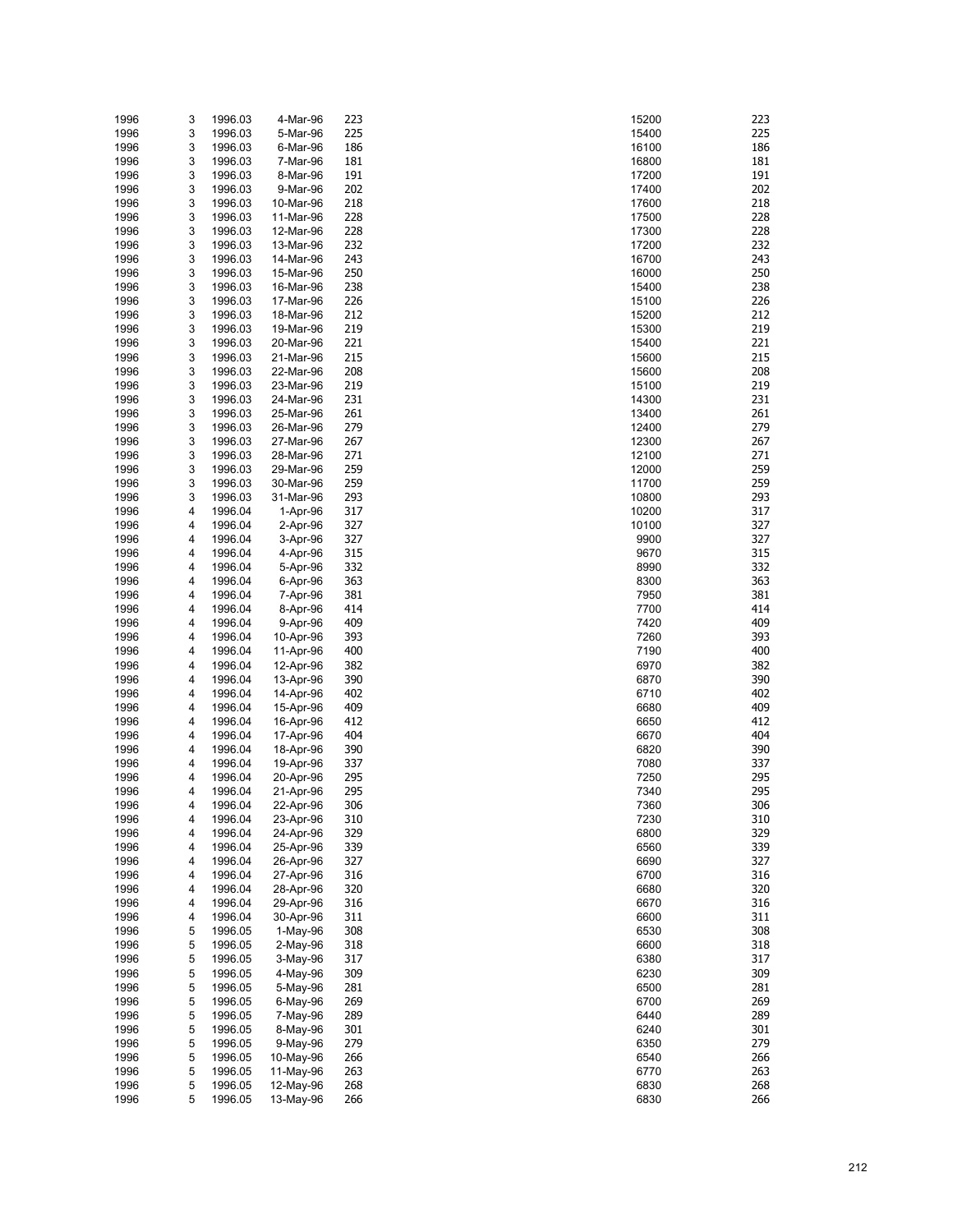| 1996         | 5      | 1996.05            | 14-May-96              | 266        | 6730           | 266        |
|--------------|--------|--------------------|------------------------|------------|----------------|------------|
| 1996         | 5      | 1996.05            | 15-May-96              | 247        | 7130           | 247        |
| 1996         | 5      | 1996.05            | 16-May-96              | 227        | 8100           | 227        |
| 1996         | 5      | 1996.05            | 17-May-96              | 225        | 8720           | 225        |
| 1996         | 5      | 1996.05            | 18-May-96              | 217        | 9120           | 217        |
| 1996         | 5      | 1996.05            | 19-May-96              | 167        | 10200          | 167        |
| 1996         | 5      | 1996.05            | 20-May-96              | 155        | 11000          | 155        |
| 1996         | 5      | 1996.05            | 21-May-96              | 159        | 11200          | 159        |
| 1996         | 5      | 1996.05            | 22-May-96              | 111        | 11300          | 111        |
| 1996         | 5      | 1996.05            | 23-May-96              | 120        | 11600          | 120        |
| 1996         | 5      | 1996.05            | 24-May-96              | 99         | 11700          | 99         |
| 1996         | 5<br>5 | 1996.05<br>1996.05 | 25-May-96              | 100        | 11700          | 100        |
| 1996         | 5      |                    | 26-May-96              | 135<br>166 | 11300<br>10900 | 135<br>166 |
| 1996<br>1996 | 5      | 1996.05<br>1996.05 | 27-May-96<br>28-May-96 | 193        | 10400          | 193        |
| 1996         | 5      | 1996.05            | 29-May-96              | 216        | 9670           | 216        |
| 1996         | 5      | 1996.05            | 30-May-96              | 260        | 8390           | 260        |
| 1996         | 5      | 1996.05            | 31-May-96              | 313        | 6970           | 313        |
| 1996         | 6      | 1996.06            | 1-Jun-96               | 322        | 6020           | 322        |
| 1996         | 6      | 1996.06            | 2-Jun-96               | 326        | 5740           | 326        |
| 1996         | 6      | 1996.06            | 3-Jun-96               | 371        | 5500           | 371        |
| 1996         | 6      | 1996.06            | 4-Jun-96               | 403        | 5350           | 403        |
| 1996         | 6      | 1996.06            | 5-Jun-96               | 459        | 4790           | 459        |
| 1996         | 6      | 1996.06            | 6-Jun-96               | 497        | 4390           | 497        |
| 1996         | 6      | 1996.06            | 7-Jun-96               | 572        | 4010           | 572        |
| 1996         | 6      | 1996.06            | 8-Jun-96               | 566        | 3810           | 566        |
| 1996         | 6      | 1996.06            | 9-Jun-96               | 555        | 3910           | 555        |
| 1996         | 6      | 1996.06            | 10-Jun-96              | 528        | 4180           | 528        |
| 1996         | 6      | 1996.06            | 11-Jun-96              | 507        | 4150           | 507        |
| 1996         | 6      | 1996.06            | 12-Jun-96              | 551        | 3860           | 551        |
| 1996         | 6      | 1996.06            | 13-Jun-96              | 599        | 3610           | 599        |
| 1996         | 6      | 1996.06            | 14-Jun-96              | 596        | 3550           | 596        |
| 1996         | 6      | 1996.06            | 15-Jun-96              | 597        | 3540           | 597        |
| 1996         | 6      | 1996.06            | 16-Jun-96              | 602        | 3540           | 602        |
| 1996         | 6      | 1996.06            | 17-Jun-96              | 598        | 3560           | 598        |
| 1996         | 6      | 1996.06            | 18-Jun-96              | 615        | 3380           | 615        |
| 1996         | 6      | 1996.06            | 19-Jun-96              | 641        | 3220           | 641        |
| 1996         | 6      | 1996.06            | 20-Jun-96              | 672        | 3070           | 672        |
| 1996<br>1996 | 6<br>6 | 1996.06<br>1996.06 | 21-Jun-96<br>22-Jun-96 | 683<br>695 | 2950<br>2870   | 683<br>695 |
| 1996         | 6      | 1996.06            | 23-Jun-96              | 696        | 2940           | 696        |
| 1996         | 6      | 1996.06            | 24-Jun-96              | 716        | 2940           | 716        |
| 1996         | 6      | 1996.06            | 25-Jun-96              | 710        | 2850           | 710        |
| 1996         | 6      | 1996.06            | 26-Jun-96              | 669        | 2840           | 669        |
| 1996         | 6      | 1996.06            | 27-Jun-96              | 661        | 2850           | 661        |
| 1996         | 6      | 1996.06            | 28-Jun-96              | 632        | 2930           | 632        |
| 1996         | 6      | 1996.06            | 29-Jun-96              | 606        | 2910           | 606        |
| 1996         | 6      | 1996.06            | 30-Jun-96              | 617        | 2900           | 617        |
| 1996         | 7      | 1996.07            | 1-Jul-96               | 607        | 2870           | 607        |
| 1996         | 7      | 1996.07            | 2-Jul-96               | 642        | 2710           | 642        |
| 1996         | 7      | 1996.07            | 3-Jul-96               | 655        | 2590           | 655        |
| 1996         | 7      | 1996.07            | 4-Jul-96               | 670        | 2540           | 670        |
| 1996         | 7      | 1996.07            | 5-Jul-96               | 704        | 2420           | 704        |
| 1996         | 7      | 1996.07            | 6-Jul-96               | 749        | 2280           | 749        |
| 1996         | 7      | 1996.07            | 7-Jul-96               | 767        | 2270           | 767        |
| 1996         | 7      | 1996.07            | 8-Jul-96               | 755        | 2320           | 755        |
| 1996         | 7      | 1996.07            | 9-Jul-96               | 702        | 2220           | 702        |
| 1996         | 7      | 1996.07            | 10-Jul-96              | 726        | 2130           | 726        |
| 1996         | 7      | 1996.07            | 11-Jul-96              | 757        | 2100           | 757        |
| 1996         | 7      | 1996.07            | 12-Jul-96              | 753<br>739 | 2060           | 753        |
| 1996         | 7      | 1996.07<br>1996.07 | 13-Jul-96              | 735        | 2020           | 739        |
| 1996         | 7      |                    | 14-Jul-96<br>15-Jul-96 | 690        | 2090           | 735<br>690 |
| 1996<br>1996 | 7<br>7 | 1996.07<br>1996.07 | 16-Jul-96              | 660        | 2190<br>2120   | 660        |
| 1996         | 7      | 1996.07            | 17-Jul-96              | 681        | 2190           | 681        |
| 1996         | 7      | 1996.07            | 18-Jul-96              | 696        | 2150           | 696        |
| 1996         | 7      | 1996.07            | 19-Jul-96              | 678        | 2170           | 678        |
| 1996         | 7      | 1996.07            | 20-Jul-96              | 652        | 2190           | 652        |
| 1996         | 7      | 1996.07            | 21-Jul-96              | 627        | 2190           | 627        |
| 1996         | 7      | 1996.07            | 22-Jul-96              | 626        | 2150           | 626        |
| 1996         | 7      | 1996.07            | 23-Jul-96              | 630        | 2170           | 630        |

| 6730 | 26 |
|------|----|
| 7130 | 24 |
| 8100 | 22 |
|      |    |
| 8720 | 22 |
| 9120 | 21 |
| 0200 | 16 |
|      |    |
| 1000 | 15 |
| 1200 | 15 |
| 1300 | 11 |
|      |    |
| 1600 | 12 |
| 1700 | 99 |
| 1700 | 10 |
|      |    |
| 1300 | 13 |
| 0900 | 16 |
| 0400 | 19 |
|      |    |
| 9670 | 21 |
| 8390 | 26 |
|      |    |
| 6970 | 31 |
| 6020 | 32 |
| 5740 | 32 |
|      |    |
| 5500 | 37 |
| 5350 | 40 |
| 4790 | 45 |
|      |    |
| 4390 | 49 |
| 4010 | 57 |
| 3810 | 56 |
|      |    |
| 3910 | 55 |
| 4180 | 52 |
| 4150 | 50 |
|      |    |
| 3860 | 55 |
| 3610 | 59 |
|      |    |
| 3550 | 59 |
| 3540 | 59 |
| 3540 | 60 |
|      |    |
| 3560 | 59 |
| 3380 | 61 |
| 3220 | 64 |
|      |    |
| 3070 | 67 |
| 2950 | 68 |
| 2870 | 69 |
|      |    |
| 2940 | 69 |
| 2940 | 71 |
|      |    |
| 2850 | 71 |
| 2840 | 66 |
| 2850 | 66 |
|      |    |
| 2930 | 63 |
| 2910 | 60 |
| 2900 | 61 |
|      |    |
| 2870 | 60 |
| 2710 | 64 |
| 2590 | 65 |
|      |    |
| 2540 | 67 |
| 2420 | 70 |
|      |    |
| 2280 | 74 |
| 2270 | 76 |
| 2320 | 75 |
|      |    |
| 2220 | 70 |
| 2130 | 72 |
| 2100 | 75 |
|      |    |
| 2060 | 75 |
| 2020 | 73 |
| 2090 | 73 |
|      |    |
| 2190 | 69 |
| 2120 | 66 |
|      |    |
| 2190 | 68 |
| 2150 | 69 |
| 2170 | 67 |
|      |    |
| 2190 | 65 |
| 2190 | 62 |
| 2150 | 62 |
|      |    |
| 2170 | 63 |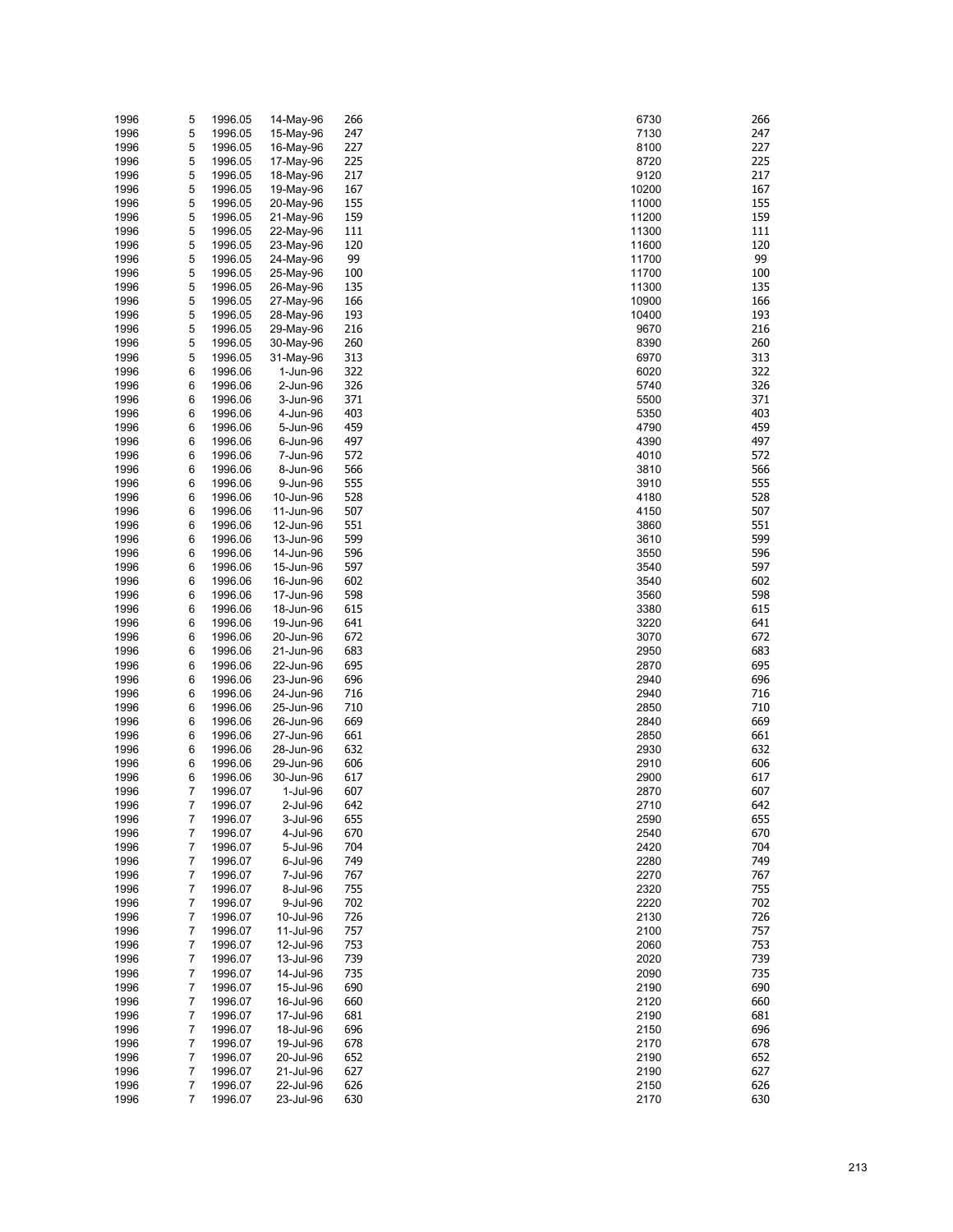| 1996 | 7  | 1996.07 | 24-Jul-96  | 671 | 2010 | 671 |
|------|----|---------|------------|-----|------|-----|
|      |    |         |            |     |      |     |
| 1996 | 7  | 1996.07 | 25-Jul-96  | 717 | 1890 | 717 |
| 1996 | 7  | 1996.07 | 26-Jul-96  | 700 | 1900 | 700 |
| 1996 | 7  | 1996.07 | 27-Jul-96  | 642 | 2040 | 642 |
| 1996 | 7  | 1996.07 | 28-Jul-96  | 647 | 2030 | 647 |
| 1996 | 7  | 1996.07 | 29-Jul-96  | 613 | 2230 | 613 |
|      |    |         |            |     |      |     |
| 1996 | 7  | 1996.07 | 30-Jul-96  | 620 | 2140 | 620 |
| 1996 | 7  | 1996.07 | 31-Jul-96  | 569 | 2110 | 569 |
| 1996 | 8  | 1996.08 | 1-Aug-96   | 596 | 2080 | 596 |
| 1996 | 8  | 1996.08 | 2-Aug-96   | 590 | 2060 | 590 |
| 1996 | 8  | 1996.08 | 3-Aug-96   | 589 | 2080 | 589 |
|      |    |         |            |     |      |     |
| 1996 | 8  | 1996.08 | 4-Aug-96   | 593 | 2130 | 593 |
| 1996 | 8  | 1996.08 | 5-Aug-96   | 625 | 2170 | 625 |
| 1996 | 8  | 1996.08 | 6-Aug-96   | 625 | 2120 | 625 |
| 1996 | 8  | 1996.08 | 7-Aug-96   | 608 | 2100 | 608 |
|      |    |         |            |     |      |     |
| 1996 | 8  | 1996.08 | 8-Aug-96   | 618 | 2070 | 618 |
| 1996 | 8  | 1996.08 | 9-Aug-96   | 629 | 2060 | 629 |
| 1996 | 8  | 1996.08 | 10-Aug-96  | 579 | 2080 | 579 |
| 1996 | 8  | 1996.08 | 11-Aug-96  | 617 | 2120 | 617 |
|      |    |         |            |     |      | 629 |
| 1996 | 8  | 1996.08 | 12-Aug-96  | 629 | 2060 |     |
| 1996 | 8  | 1996.08 | 13-Aug-96  | 631 | 1990 | 631 |
| 1996 | 8  | 1996.08 | 14-Aug-96  | 637 | 1970 | 637 |
| 1996 | 8  | 1996.08 | 15-Aug-96  | 607 | 1960 | 607 |
| 1996 | 8  | 1996.08 | 16-Aug-96  | 607 | 1830 | 607 |
|      |    |         |            |     |      |     |
| 1996 | 8  | 1996.08 | 17-Aug-96  | 623 | 1870 | 623 |
| 1996 | 8  | 1996.08 | 18-Aug-96  | 630 | 1930 | 630 |
| 1996 | 8  | 1996.08 | 19-Aug-96  | 608 | 1940 | 608 |
| 1996 | 8  | 1996.08 | 20-Aug-96  | 632 | 1950 | 632 |
|      |    |         |            |     |      |     |
| 1996 | 8  | 1996.08 | 21-Aug-96  | 619 | 1960 | 619 |
| 1996 | 8  | 1996.08 | 22-Aug-96  | 593 | 1990 | 593 |
| 1996 | 8  | 1996.08 | 23-Aug-96  | 590 | 2070 | 590 |
| 1996 | 8  | 1996.08 | 24-Aug-96  | 582 | 2070 | 582 |
|      | 8  |         |            | 598 | 2100 | 598 |
| 1996 |    | 1996.08 | 25-Aug-96  |     |      |     |
| 1996 | 8  | 1996.08 | 26-Aug-96  | 576 | 2100 | 576 |
| 1996 | 8  | 1996.08 | 27-Aug-96  | 585 | 2070 | 585 |
| 1996 | 8  | 1996.08 | 28-Aug-96  | 600 | 2030 | 600 |
| 1996 | 8  | 1996.08 | 29-Aug-96  | 596 | 2030 | 596 |
|      |    |         |            |     |      |     |
| 1996 | 8  | 1996.08 | 30-Aug-96  | 604 | 2030 | 604 |
| 1996 | 8  | 1996.08 | 31-Aug-96  | 635 | 2030 | 635 |
| 1996 | 9  | 1996.09 | $1-Sep-96$ | 636 | 2090 | 636 |
| 1996 | 9  | 1996.09 | $2-Sep-96$ | 614 | 2150 | 614 |
|      | 9  |         |            | 597 |      | 597 |
| 1996 |    | 1996.09 | $3-Sep-96$ |     | 2160 |     |
| 1996 | 9  | 1996.09 | 4-Sep-96   | 575 | 2050 | 575 |
| 1996 | 9  | 1996.09 | 5-Sep-96   | 583 | 2070 | 583 |
| 1996 | 9  | 1996.09 | $6-Sep-96$ | 552 | 2100 | 552 |
| 1996 | 9  | 1996.09 | 7-Sep-96   | 571 | 2170 | 571 |
|      |    |         |            |     |      |     |
| 1996 | 9  | 1996.09 | 8-Sep-96   | 583 | 2190 | 583 |
| 1996 | 9  | 1996.09 | 9-Sep-96   | 550 | 2220 | 550 |
| 1996 | 9  | 1996.09 | 10-Sep-96  | 537 | 2060 | 537 |
| 1996 | 9  | 1996.09 | 11-Sep-96  | 574 | 2050 | 574 |
| 1996 | 9  | 1996.09 | 12-Sep-96  | 540 | 2140 | 540 |
|      |    |         |            |     |      |     |
| 1996 | 9  | 1996.09 | 13-Sep-96  | 528 | 2070 | 528 |
| 1996 | 9  | 1996.09 | 14-Sep-96  | 522 | 2120 | 522 |
| 1996 | 9  | 1996.09 | 15-Sep-96  | 527 | 2250 | 527 |
| 1996 | 9  | 1996.09 | 16-Sep-96  | 493 | 2290 | 493 |
| 1996 | 9  | 1996.09 | 17-Sep-96  | 482 | 2200 | 482 |
|      |    |         |            |     |      |     |
| 1996 | 9  | 1996.09 | 18-Sep-96  | 474 | 2210 | 474 |
| 1996 | 9  | 1996.09 | 19-Sep-96  | 484 | 2220 | 484 |
| 1996 | 9  | 1996.09 | 20-Sep-96  | 513 | 2230 | 513 |
| 1996 | 9  | 1996.09 | 21-Sep-96  | 482 | 2220 | 482 |
| 1996 | 9  | 1996.09 | 22-Sep-96  | 484 | 2220 | 484 |
|      |    |         |            |     |      |     |
| 1996 | 9  | 1996.09 | 23-Sep-96  | 493 | 2240 | 493 |
| 1996 | 9  | 1996.09 | 24-Sep-96  | 499 | 2160 | 499 |
| 1996 | 9  | 1996.09 | 25-Sep-96  | 497 | 2180 | 497 |
| 1996 | 9  | 1996.09 | 26-Sep-96  | 492 | 2150 | 492 |
|      |    |         |            |     |      |     |
| 1996 | 9  | 1996.09 | 27-Sep-96  | 547 | 2170 | 547 |
| 1996 | 9  | 1996.09 | 28-Sep-96  | 583 | 2140 | 583 |
| 1996 | 9  | 1996.09 | 29-Sep-96  | 571 | 2180 | 571 |
| 1996 | 9  | 1996.09 | 30-Sep-96  | 562 | 2210 | 562 |
| 1996 | 10 | 1996.1  | 1-Oct-96   | 543 | 2110 | 543 |
|      |    |         |            |     |      |     |
| 1996 | 10 | 1996.1  | 2-Oct-96   | 515 | 2120 | 515 |

| 2010 | 67 |
|------|----|
| 1890 | 71 |
|      |    |
| 1900 | 70 |
| 2040 | 64 |
| 2030 | 64 |
|      |    |
| 2230 | 61 |
| 2140 | 62 |
| 2110 | 56 |
|      |    |
| 2080 | 59 |
| 2060 | 59 |
| 2080 | 58 |
|      |    |
| 2130 | 59 |
| 2170 | 62 |
| 2120 | 62 |
|      |    |
| 2100 | 60 |
| 2070 | 61 |
| 2060 | 62 |
|      |    |
| 2080 | 57 |
| 2120 | 61 |
| 2060 | 62 |
|      |    |
| 1990 | 63 |
| 1970 | 63 |
| 1960 | 60 |
|      |    |
| 1830 | 60 |
| 1870 | 62 |
|      | 63 |
| 1930 |    |
| 1940 | 60 |
| 1950 | 63 |
|      |    |
| 1960 | 61 |
| 1990 | 59 |
| 2070 | 59 |
|      |    |
| 2070 | 58 |
| 2100 | 59 |
| 2100 | 57 |
|      |    |
| 2070 | 58 |
| 2030 | 60 |
| 2030 | 59 |
|      |    |
| 2030 | 60 |
| 2030 | 63 |
|      |    |
| 2090 | 63 |
| 2150 | 61 |
| 2160 | 59 |
| 2050 | 57 |
|      |    |
| 2070 | 58 |
| 2100 | 55 |
|      |    |
| 2170 | 57 |
| 2190 | 58 |
| 2220 | 55 |
|      | 53 |
| 2060 |    |
| 2050 | 57 |
| 2140 | 54 |
|      |    |
| 2070 | 52 |
| 2120 | 52 |
| 2250 | 52 |
|      |    |
| 2290 | 49 |
| 2200 | 48 |
| 2210 | 47 |
|      |    |
| 2220 | 48 |
| 2230 | 51 |
| 2220 | 48 |
|      |    |
| 2220 | 48 |
| 2240 | 49 |
| 2160 | 49 |
|      |    |
| 2180 | 49 |
| 2150 | 49 |
| 2170 | 54 |
|      |    |
| 2140 | 58 |
| 2180 | 57 |
| 2210 | 56 |
|      |    |
| 2110 | 54 |
| 2120 | 51 |
|      |    |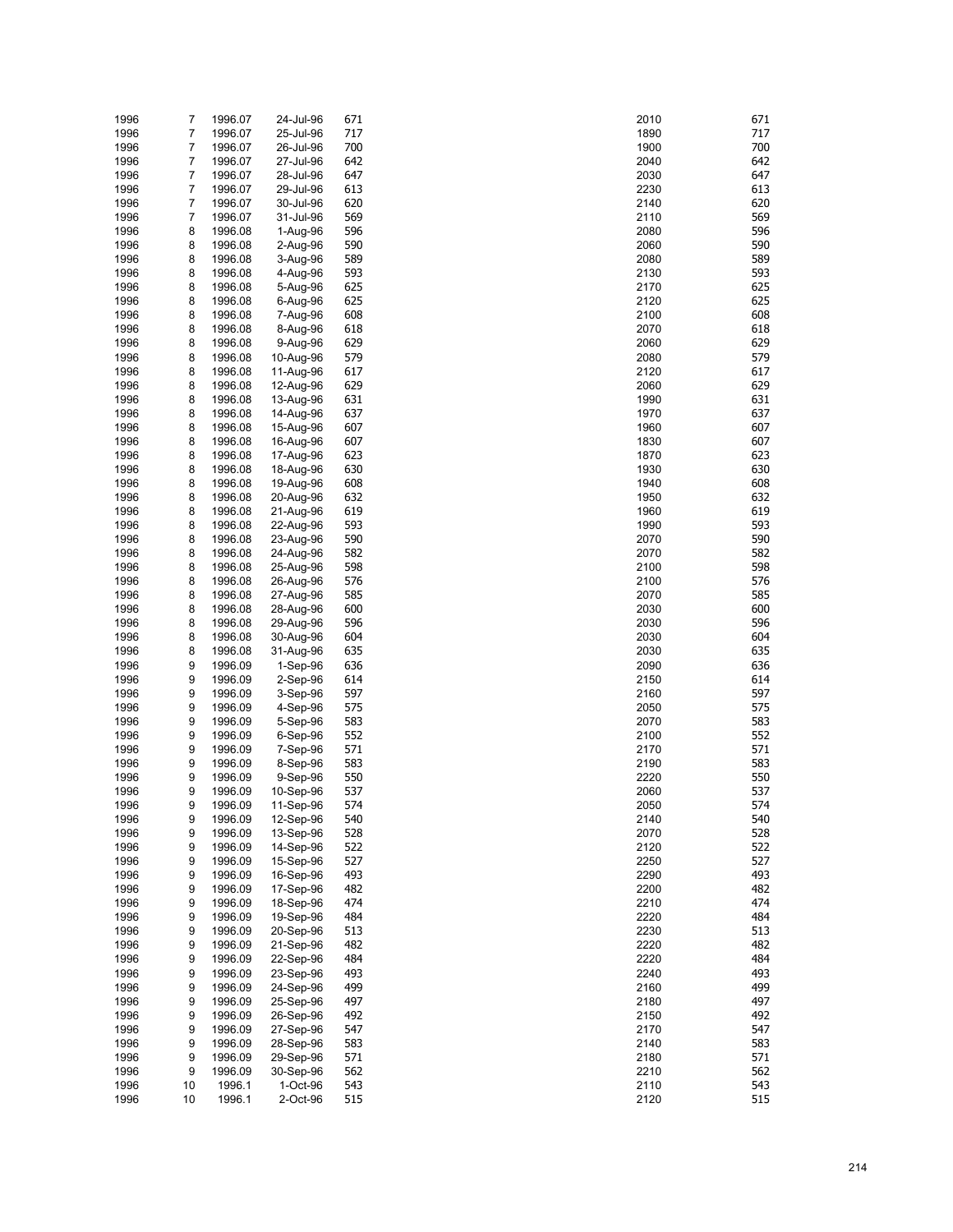| 1996 | 10 | 1996.1  | 3-Oct-96  | 517 | 2160  | 517 |
|------|----|---------|-----------|-----|-------|-----|
| 1996 | 10 | 1996.1  | 4-Oct-96  | 515 | 2140  | 515 |
| 1996 | 10 | 1996.1  | 5-Oct-96  | 474 | 2140  | 474 |
| 1996 | 10 | 1996.1  | 6-Oct-96  | 491 | 2130  | 491 |
| 1996 | 10 | 1996.1  | 7-Oct-96  | 494 | 2140  | 494 |
| 1996 | 10 | 1996.1  | 8-Oct-96  | 495 | 2080  | 495 |
|      |    |         |           |     |       |     |
| 1996 | 10 | 1996.1  | 9-Oct-96  | 505 | 2000  | 505 |
| 1996 | 10 | 1996.1  | 10-Oct-96 | 532 | 1930  | 532 |
| 1996 | 10 | 1996.1  | 11-Oct-96 | 536 | 2030  | 536 |
| 1996 | 10 | 1996.1  | 12-Oct-96 |     | 2330  | 0   |
| 1996 | 10 | 1996.1  | 13-Oct-96 | 296 | 3090  | 296 |
|      |    |         |           |     |       |     |
| 1996 | 10 | 1996.1  | 14-Oct-96 | 282 | 3380  | 282 |
| 1996 | 10 | 1996.1  | 15-Oct-96 |     | 3490  | 0   |
| 1996 | 10 | 1996.1  | 16-Oct-96 | 294 | 3500  | 294 |
| 1996 | 10 | 1996.1  | 17-Oct-96 | 301 | 3500  | 301 |
| 1996 | 10 | 1996.1  | 18-Oct-96 | 265 | 3460  | 265 |
| 1996 | 10 | 1996.1  | 19-Oct-96 | 299 | 3210  | 299 |
|      |    |         |           |     |       |     |
| 1996 | 10 | 1996.1  | 20-Oct-96 | 311 | 3170  | 311 |
| 1996 | 10 | 1996.1  | 21-Oct-96 | 304 | 3130  | 304 |
| 1996 | 10 | 1996.1  | 22-Oct-96 | 321 | 2920  | 321 |
| 1996 | 10 | 1996.1  | 23-Oct-96 | 362 | 2840  | 362 |
| 1996 | 10 | 1996.1  | 24-Oct-96 | 363 | 2850  | 363 |
| 1996 | 10 | 1996.1  | 25-Oct-96 | 352 | 2970  | 352 |
|      |    |         |           |     |       |     |
| 1996 | 10 | 1996.1  | 26-Oct-96 | 351 | 3010  | 351 |
| 1996 | 10 | 1996.1  | 27-Oct-96 | 384 | 2830  | 384 |
| 1996 | 10 | 1996.1  | 28-Oct-96 | 444 | 2620  | 444 |
| 1996 | 10 | 1996.1  | 29-Oct-96 | 476 | 2570  | 476 |
| 1996 | 10 | 1996.1  | 30-Oct-96 | 457 | 2740  | 457 |
| 1996 | 10 | 1996.1  | 31-Oct-96 | 449 | 2820  | 449 |
|      |    |         |           |     |       |     |
| 1996 | 11 | 1996.11 | 1-Nov-96  | 447 | 2810  | 447 |
| 1996 | 11 | 1996.11 | 2-Nov-96  | 454 | 2810  | 454 |
| 1996 | 11 | 1996.11 | 3-Nov-96  | 472 | 2750  | 472 |
| 1996 | 11 | 1996.11 | 4-Nov-96  | 503 | 2630  | 503 |
| 1996 | 11 | 1996.11 | 5-Nov-96  | 539 | 2550  | 539 |
|      |    |         |           | 551 | 2500  | 551 |
| 1996 | 11 | 1996.11 | 6-Nov-96  |     |       |     |
| 1996 | 11 | 1996.11 | 7-Nov-96  | 571 | 2400  | 571 |
| 1996 | 11 | 1996.11 | 8-Nov-96  | 589 | 2370  | 589 |
| 1996 | 11 | 1996.11 | 9-Nov-96  | 613 | 2310  | 613 |
| 1996 | 11 | 1996.11 | 10-Nov-96 | 626 | 2260  | 626 |
| 1996 | 11 | 1996.11 | 11-Nov-96 | 631 | 2240  | 631 |
|      |    |         |           |     | 2190  | 646 |
| 1996 | 11 | 1996.11 | 12-Nov-96 | 646 |       |     |
| 1996 | 11 | 1996.11 | 13-Nov-96 | 630 | 2240  | 630 |
| 1996 | 11 | 1996.11 | 14-Nov-96 | 556 | 2490  | 556 |
| 1996 | 11 | 1996.11 | 15-Nov-96 | 564 | 2540  | 564 |
| 1996 | 11 | 1996.11 | 16-Nov-96 | 570 | 2480  | 570 |
| 1996 | 11 | 1996.11 | 17-Nov-96 | 522 | 2580  | 522 |
|      |    |         |           |     |       |     |
| 1996 | 11 | 1996.11 | 18-Nov-96 | 481 | 2750  | 481 |
| 1996 | 11 | 1996.11 | 19-Nov-96 | 524 | 2730  | 524 |
| 1996 | 11 | 1996.11 | 20-Nov-96 | 555 | 2600  | 555 |
| 1996 | 11 | 1996.11 | 21-Nov-96 | 592 | 2420  | 592 |
| 1996 | 11 | 1996.11 | 22-Nov-96 | 561 | 2530  | 561 |
| 1996 | 11 | 1996.11 | 23-Nov-96 | 514 | 2960  | 514 |
|      |    |         |           |     |       |     |
| 1996 | 11 | 1996.11 | 24-Nov-96 | 460 | 3300  | 460 |
| 1996 | 11 | 1996.11 | 25-Nov-96 | 454 | 3450  | 454 |
| 1996 | 11 | 1996.11 | 26-Nov-96 | 429 | 3500  | 429 |
| 1996 | 11 | 1996.11 | 27-Nov-96 | 438 | 3450  | 438 |
| 1996 | 11 | 1996.11 | 28-Nov-96 | 461 | 3330  | 461 |
|      |    |         |           | 486 | 3190  | 486 |
| 1996 | 11 | 1996.11 | 29-Nov-96 |     |       |     |
| 1996 | 11 | 1996.11 | 30-Nov-96 | 493 | 3090  | 493 |
| 1996 | 12 | 1996.12 | 1-Dec-96  | 495 | 3030  | 495 |
| 1996 | 12 | 1996.12 | 2-Dec-96  | 513 | 2980  | 513 |
| 1996 | 12 | 1996.12 | 3-Dec-96  | 542 | 2950  | 542 |
| 1996 | 12 | 1996.12 | 4-Dec-96  | 505 | 3180  | 505 |
|      |    |         |           |     |       |     |
| 1996 | 12 | 1996.12 | 5-Dec-96  | 358 | 4190  | 358 |
| 1996 | 12 | 1996.12 | 6-Dec-96  | 288 | 5190  | 288 |
| 1996 | 12 | 1996.12 | 7-Dec-96  | 231 | 6580  | 231 |
| 1996 | 12 | 1996.12 | 8-Dec-96  | 225 | 7570  | 225 |
| 1996 | 12 | 1996.12 | 9-Dec-96  | 179 | 8090  | 179 |
| 1996 | 12 | 1996.12 | 10-Dec-96 | 155 | 8520  | 155 |
|      |    |         |           | 179 | 9460  | 179 |
| 1996 | 12 | 1996.12 | 11-Dec-96 |     |       |     |
| 1996 | 12 | 1996.12 | 12-Dec-96 | 174 | 11300 | 174 |

| 2160         | 51       |
|--------------|----------|
| 2140         | 51       |
| 2140         | 47       |
| 2130<br>2140 | 49<br>49 |
| 2080         | 49       |
| 2000         | 50       |
| 1930         | 53.      |
| 2030         | 53       |
| 2330         | 0        |
| 3090         | 29       |
| 3380         | 28       |
| 3490         | 0        |
| 3500         | 29       |
| 3500         | 30       |
| 3460         | 26       |
| 3210         | 29       |
| 3170         | 31       |
| 3130         | 30       |
| 2920         | 32       |
| 2840         | 36       |
| 2850         | 36<br>35 |
| 2970         | 35       |
| 3010<br>2830 | 38       |
| 2620         | 44       |
| 2570         | 47       |
| 2740         | 45       |
| 2820         | 44       |
| 2810         | 44       |
| 2810         | 45       |
| 2750         | 47       |
| 2630         | 50       |
| 2550         | 53       |
| 2500         | 55       |
| 2400         | 57       |
| 2370         | 58       |
| 2310         | 61       |
| 2260         | 62       |
| 2240         | 63       |
| 2190         | 64       |
| 2240         | 63       |
| 2490         | 55       |
| 2540         | 56<br>57 |
| 2480<br>2580 | 52       |
| 2750         | 48       |
| 2730         | 52       |
| 2600         | 55       |
| 2420         | 59       |
| 2530         | 56       |
| 2960         | 51.      |
| 3300         | 46       |
| 3450         | 45       |
| 3500         | 42       |
| 3450         | 43       |
| 3330         | 46       |
| 3190         | 48       |
| 3090         | 49       |
| 3030         | 49       |
| 2980         | 51       |
| 2950         | 54       |
| 3180         | 50       |
| 1190         | 35       |
| 5190         | 28       |
| 3580         | 23       |
| 7570         | 22       |
| 3090         | 17<br>15 |
| 3520<br>9460 | 17       |
| 1300         | 17       |
|              |          |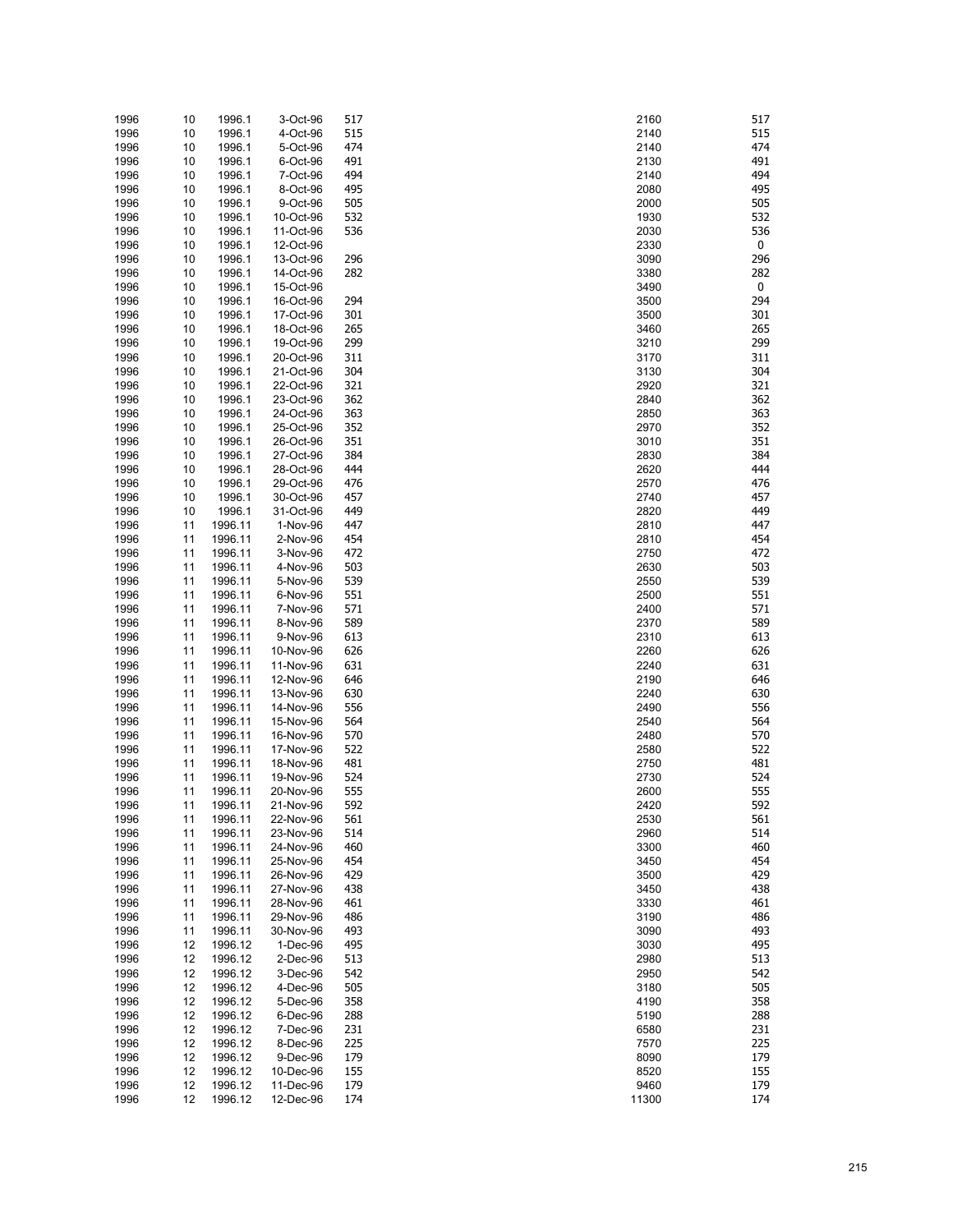| 1996 | 12                      | 1996.12 | 13-Dec-96 | 168 | 168<br>11700        |
|------|-------------------------|---------|-----------|-----|---------------------|
| 1996 | 12                      | 1996.12 | 14-Dec-96 | 162 | 162<br>12400        |
| 1996 | 12                      | 1996.12 | 15-Dec-96 | 155 | 155<br>12800        |
| 1996 | 12                      | 1996.12 | 16-Dec-96 | 149 | 149<br>13200        |
| 1996 | 12                      | 1996.12 | 17-Dec-96 | 137 | 13700<br>137        |
| 1996 | 12                      | 1996.12 | 18-Dec-96 | 130 | 14100<br>130        |
| 1996 | 12                      | 1996.12 | 19-Dec-96 | 116 | 116<br>14300        |
| 1996 | 12                      | 1996.12 | 20-Dec-96 | 127 | 127<br>14400        |
| 1996 | 12                      | 1996.12 | 21-Dec-96 | 136 | 14600<br>136        |
| 1996 | 12                      | 1996.12 | 22-Dec-96 | 138 | 15500<br>138        |
| 1996 | 12                      | 1996.12 | 23-Dec-96 | 135 | 135<br>18100        |
| 1996 | 12                      | 1996.12 | 24-Dec-96 | 131 | 18700<br>131        |
| 1996 | 12                      | 1996.12 | 25-Dec-96 | 121 | 121<br>18100        |
| 1996 | 12                      | 1996.12 | 26-Dec-96 | 128 | 128<br>18100        |
| 1996 | 12                      | 1996.12 | 27-Dec-96 | 136 | 136<br>18400        |
| 1996 | 12                      | 1996.12 | 28-Dec-96 | 164 | 17700<br>164        |
| 1996 | 12                      | 1996.12 | 29-Dec-96 | 147 | 147<br>18500        |
| 1996 | 12                      | 1996.12 | 30-Dec-96 | 135 | 19900<br>135        |
| 1996 | 12                      | 1996.12 | 31-Dec-96 | 144 | 20700<br>144        |
| 1997 | $\mathbf 1$             | 1997.01 | 1-Jan-97  | 150 | 21100<br>150        |
| 1997 | 1                       | 1997.01 | 2-Jan-97  | 146 | 146<br>21800        |
| 1997 | 1                       | 1997.01 | 3-Jan-97  | 153 | 24700<br>153        |
| 1997 | 1                       | 1997.01 | 4-Jan-97  | 126 | 44900<br>126        |
| 1997 | 1                       | 1997.01 | 5-Jan-97  | 66  | 66<br>54300         |
| 1997 | 1                       | 1997.01 | 6-Jan-97  | 99  | 99<br>41400         |
| 1997 | 1                       | 1997.01 | 7-Jan-97  | 95  | 95<br>37900         |
| 1997 | 1                       | 1997.01 | 8-Jan-97  | 98  | 98<br>33700         |
| 1997 | 1                       | 1997.01 | 9-Jan-97  | 100 | 32700<br>100        |
| 1997 | 1                       | 1997.01 | 10-Jan-97 | 97  | 97<br>31700         |
| 1997 | 1                       | 1997.01 | 11-Jan-97 | 106 | 106<br>29800        |
| 1997 | 1                       | 1997.01 | 12-Jan-97 | 127 | 127<br>28100        |
| 1997 | 1                       | 1997.01 | 13-Jan-97 | 127 | 26700<br>127        |
| 1997 | 1                       | 1997.01 | 14-Jan-97 | 129 | 129<br>25600        |
|      | 1                       |         | 15-Jan-97 | 131 | 131                 |
| 1997 |                         | 1997.01 |           | 124 | 25400               |
| 1997 | 1                       | 1997.01 | 16-Jan-97 |     | 25700<br>124        |
| 1997 | 1                       | 1997.01 | 17-Jan-97 | 117 | 25900<br>117<br>119 |
| 1997 | 1                       | 1997.01 | 18-Jan-97 | 119 | 25900               |
| 1997 | 1                       | 1997.01 | 19-Jan-97 | 120 | 26100<br>120        |
| 1997 | 1                       | 1997.01 | 20-Jan-97 | 124 | 124<br>26400        |
| 1997 | 1                       | 1997.01 | 21-Jan-97 | 124 | 26700<br>124        |
| 1997 | 1                       | 1997.01 | 22-Jan-97 | 134 | 134<br>26700        |
| 1997 | 1                       | 1997.01 | 23-Jan-97 | 153 | 26900<br>153        |
| 1997 | 1                       | 1997.01 | 24-Jan-97 | 163 | 163<br>28000        |
| 1997 | 1                       | 1997.01 | 25-Jan-97 | 155 | 29000<br>155        |
| 1997 | 1                       | 1997.01 | 26-Jan-97 | 162 | 30000<br>162        |
| 1997 | 1                       | 1997.01 | 27-Jan-97 | 160 | 31500<br>160        |
| 1997 | 1                       | 1997.01 | 28-Jan-97 | 151 | 151<br>32600        |
| 1997 | 1                       | 1997.01 | 29-Jan-97 | 143 | 143<br>33300        |
| 1997 | 1                       | 1997.01 | 30-Jan-97 | 135 | 33600<br>135        |
| 1997 | $\mathbf{1}$            | 1997.01 | 31-Jan-97 | 146 | 33600<br>146        |
| 1997 | 2                       | 1997.02 | 1-Feb-97  | 155 | 33600<br>155        |
| 1997 | $\overline{\mathbf{c}}$ | 1997.02 | 2-Feb-97  | 153 | 153<br>33800        |
| 1997 | 2                       | 1997.02 | 3-Feb-97  | 156 | 34100<br>156        |
| 1997 | 2                       | 1997.02 | 4-Feb-97  | 164 | 34500<br>164        |
| 1997 | 2                       | 1997.02 | 5-Feb-97  | 161 | 161<br>35600        |
| 1997 | 2                       | 1997.02 | 6-Feb-97  | 153 | 37600<br>153        |
| 1997 | 2                       | 1997.02 | 7-Feb-97  | 146 | 146<br>39700        |
| 1997 | 2                       | 1997.02 | 8-Feb-97  | 141 | 40800<br>141        |
| 1997 | 2                       | 1997.02 | 9-Feb-97  | 138 | 138<br>41000        |
| 1997 | 2                       | 1997.02 | 10-Feb-97 | 145 | 145<br>40500        |
| 1997 | 2                       | 1997.02 | 11-Feb-97 | 146 | 39900<br>146        |
| 1997 | 2                       | 1997.02 | 12-Feb-97 | 152 | 38600<br>152        |
| 1997 | 2                       | 1997.02 | 13-Feb-97 | 163 | 35300<br>163        |
| 1997 | 2                       | 1997.02 | 14-Feb-97 | 164 | 32600<br>164        |
| 1997 | 2                       | 1997.02 | 15-Feb-97 | 159 | 159<br>31500        |
| 1997 | 2                       | 1997.02 | 16-Feb-97 | 155 | 155<br>30900        |
| 1997 | 2                       | 1997.02 | 17-Feb-97 | 151 | 30700<br>151        |
| 1997 | 2                       | 1997.02 | 18-Feb-97 | 144 | 30800<br>144        |
| 1997 | $\overline{\mathbf{c}}$ | 1997.02 | 19-Feb-97 | 138 | 138<br>31600        |
| 1997 | 2                       | 1997.02 | 20-Feb-97 | 131 | 33700<br>131        |
| 1997 | $\overline{\mathbf{c}}$ | 1997.02 | 21-Feb-97 | 127 | 127<br>35300        |

| 1700<br>2400 | 16<br>16.             |
|--------------|-----------------------|
| 2800         | 15                    |
| 3200         | 14 <sub>2</sub>       |
| 3700<br>4100 | 13 <sup>°</sup><br>13 |
| 4300         | 11(                   |
| 4400<br>4600 | 12<br>13              |
| 5500         | 13                    |
| 8100<br>8700 | 13<br>13              |
| 8100         | $12 \overline{)}$     |
| 8100<br>8400 | 12i                   |
| 7700         | 13<br>16              |
| 8500         | 14                    |
| 9900<br>0700 | 13<br>14              |
| 1100         | 15                    |
| 1800<br>4700 | 14<br>15              |
| 4900         | 12                    |
| 4300<br>1400 | 66<br>99              |
| 7900         | 95                    |
| 3700         | 98<br>10              |
| 2700<br>1700 | 97                    |
| 9800         | 10                    |
| 8100<br>6700 | 12<br>12              |
| 5600         | 12 <sub>2</sub>       |
| 5400<br>5700 | 13<br>12              |
| 5900         | $11\,$                |
| 5900<br>6100 | 11!<br>12             |
| 6400         | 12                    |
| 6700<br>6700 | 12<br>13              |
| 6900         | 15 <sup>°</sup>       |
| 8000<br>9000 | 16<br>15              |
| 0000         | 16.                   |
| 1500         | 16<br>15 <sub>1</sub> |
| 2600<br>3300 | 14                    |
| 3600         | 13.                   |
| 3600<br>3600 | 14<br>15 <sup>2</sup> |
| 3800         | 15 <sub>l</sub>       |
| 4100<br>4500 | 15<br>16              |
| 5600         | 16                    |
| 7600<br>9700 | 15<br>14              |
| 0800         | 14                    |
| 1000         | 13<br>14              |
| 0500<br>9900 | 14                    |
| 8600         | 15.                   |
| 5300<br>2600 | 16<br>16              |
| 1500         | 15                    |
| 0900<br>0700 | 15<br>15              |
| 0800         | 14                    |
| 1600<br>3700 | 13<br>13              |
| 5300         | $12^{n}$              |
|              |                       |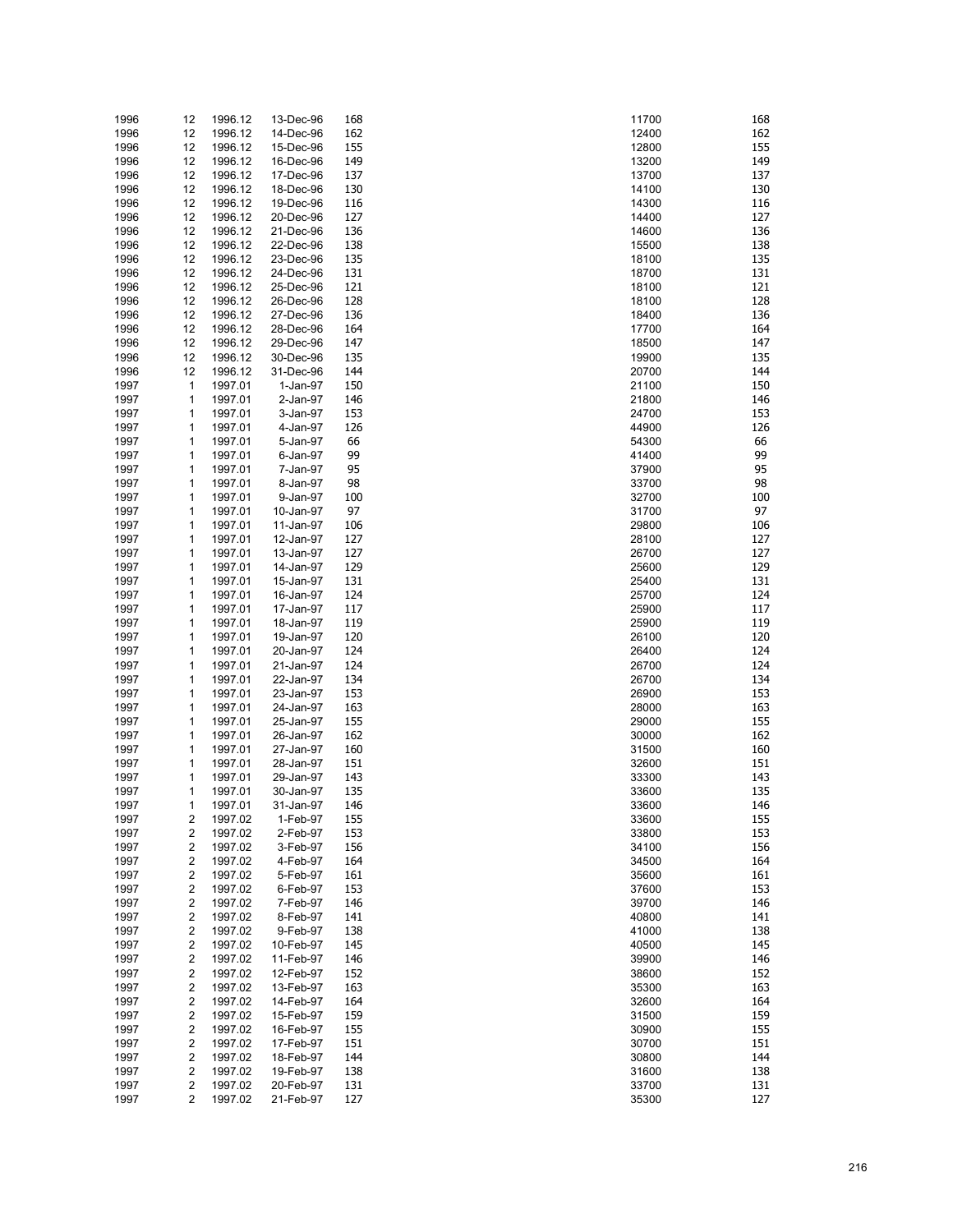| 1997 | 2                       | 1997.02 | 22-Feb-97 | 125 | 35400 | 125 |
|------|-------------------------|---------|-----------|-----|-------|-----|
| 1997 | $\overline{\mathbf{c}}$ | 1997.02 | 23-Feb-97 | 125 | 35400 | 125 |
| 1997 | $\overline{\mathbf{c}}$ | 1997.02 | 24-Feb-97 | 125 | 35100 | 125 |
| 1997 | 2                       | 1997.02 | 25-Feb-97 | 126 | 34700 | 126 |
| 1997 | $\overline{\mathbf{c}}$ | 1997.02 | 26-Feb-97 | 125 | 33800 | 125 |
| 1997 | 2                       | 1997.02 | 27-Feb-97 | 128 | 32900 | 128 |
| 1997 | $\overline{\mathbf{c}}$ | 1997.02 | 28-Feb-97 | 145 | 32200 | 145 |
| 1997 | 3                       | 1997.03 | 1-Mar-97  | 139 | 31300 | 139 |
| 1997 | 3                       | 1997.03 | 2-Mar-97  | 147 | 29900 | 147 |
| 1997 | 3                       | 1997.03 | 3-Mar-97  | 150 | 28500 | 150 |
| 1997 | 3                       | 1997.03 | 4-Mar-97  | 152 | 27400 | 152 |
| 1997 | 3                       | 1997.03 | 5-Mar-97  | 159 | 26300 | 159 |
| 1997 | 3                       | 1997.03 | 6-Mar-97  | 177 | 24300 | 177 |
| 1997 | 3                       | 1997.03 | 7-Mar-97  | 197 | 22000 | 197 |
| 1997 | 3                       | 1997.03 | 8-Mar-97  | 227 | 20000 | 227 |
| 1997 | 3                       | 1997.03 | 9-Mar-97  | 244 | 18400 | 244 |
| 1997 | 3                       | 1997.03 | 10-Mar-97 | 273 | 16800 | 273 |
| 1997 | 3                       | 1997.03 | 11-Mar-97 | 275 | 15300 | 275 |
| 1997 | 3                       | 1997.03 | 12-Mar-97 | 256 | 13500 | 256 |
| 1997 | 3                       | 1997.03 | 13-Mar-97 | 360 | 11700 | 360 |
| 1997 | 3                       | 1997.03 | 14-Mar-97 | 390 | 10200 | 390 |
| 1997 | 3                       | 1997.03 | 15-Mar-97 | 410 | 9170  | 410 |
|      | 3                       |         |           | 435 | 8420  | 435 |
| 1997 |                         | 1997.03 | 16-Mar-97 |     |       |     |
| 1997 | 3                       | 1997.03 | 17-Mar-97 | 450 | 8050  | 450 |
| 1997 | 3                       | 1997.03 | 18-Mar-97 | 452 | 7740  | 452 |
| 1997 | 3                       | 1997.03 | 19-Mar-97 | 462 | 7390  | 462 |
| 1997 | 3                       | 1997.03 | 20-Mar-97 | 477 | 7000  | 477 |
| 1997 | 3                       | 1997.03 | 21-Mar-97 | 490 | 6840  | 490 |
| 1997 | 3                       | 1997.03 | 22-Mar-97 | 491 | 6590  | 491 |
| 1997 | 3                       | 1997.03 | 23-Mar-97 | 499 | 6410  | 499 |
| 1997 | 3                       | 1997.03 | 24-Mar-97 | 520 | 6140  | 520 |
| 1997 | 3                       | 1997.03 | 25-Mar-97 | 536 | 5740  | 536 |
| 1997 | 3                       | 1997.03 | 26-Mar-97 | 564 | 5410  | 564 |
| 1997 | 3                       | 1997.03 | 27-Mar-97 | 592 | 5020  | 592 |
| 1997 | 3                       | 1997.03 | 28-Mar-97 | 618 | 4780  | 618 |
| 1997 | 3                       | 1997.03 | 29-Mar-97 | 622 | 4590  | 622 |
| 1997 | 3                       | 1997.03 | 30-Mar-97 | 633 | 4590  | 633 |
| 1997 | 3                       | 1997.03 | 31-Mar-97 | 615 | 4590  | 615 |
| 1997 | 4                       | 1997.04 | 1-Apr-97  | 625 | 4270  | 625 |
| 1997 | 4                       | 1997.04 | 2-Apr-97  | 634 | 4010  | 634 |
| 1997 | 4                       | 1997.04 | 3-Apr-97  | 641 | 3980  | 641 |
| 1997 | 4                       | 1997.04 | 4-Apr-97  | 643 | 3830  | 643 |
| 1997 | 4                       | 1997.04 | 5-Apr-97  | 668 | 3740  | 668 |
| 1997 | 4                       | 1997.04 | 6-Apr-97  | 679 | 3670  | 679 |
| 1997 | 4                       | 1997.04 | 7-Apr-97  | 692 | 3550  | 692 |
| 1997 | 4                       | 1997.04 | 8-Apr-97  | 737 | 3410  | 737 |
| 1997 | 4                       | 1997.04 | 9-Apr-97  | 766 | 3340  | 766 |
| 1997 | 4                       | 1997.04 | 10-Apr-97 | 773 | 3290  | 773 |
| 1997 | 4                       | 1997.04 | 11-Apr-97 | 761 | 3330  | 761 |
| 1997 | 4                       | 1997.04 | 12-Apr-97 | 713 | 3290  | 713 |
| 1997 | 4                       | 1997.04 | 13-Apr-97 | 720 | 3250  | 720 |
| 1997 | 4                       | 1997.04 | 14-Apr-97 | 704 | 3510  | 704 |
| 1997 | 4                       | 1997.04 | 15-Apr-97 | 635 | 3820  | 635 |
| 1997 | 4                       | 1997.04 | 16-Apr-97 | 622 | 4010  | 622 |
| 1997 | 4                       | 1997.04 | 17-Apr-97 | 520 | 5000  | 520 |
| 1997 | 4                       | 1997.04 | 18-Apr-97 | 406 | 5590  | 406 |
| 1997 | 4                       | 1997.04 | 19-Apr-97 | 383 | 5990  | 383 |
| 1997 | 4                       | 1997.04 | 20-Apr-97 | 344 | 5980  | 344 |
|      | 4                       | 1997.04 |           | 365 | 5930  | 365 |
| 1997 |                         |         | 21-Apr-97 |     |       |     |
| 1997 | 4                       | 1997.04 | 22-Apr-97 | 362 | 5790  | 362 |
| 1997 | 4                       | 1997.04 | 23-Apr-97 | 333 | 6080  | 333 |
| 1997 | 4                       | 1997.04 | 24-Apr-97 | 299 | 6350  | 299 |
| 1997 | 4                       | 1997.04 | 25-Apr-97 | 329 | 6260  | 329 |
| 1997 | 4                       | 1997.04 | 26-Apr-97 | 340 | 6150  | 340 |
| 1997 | 4                       | 1997.04 | 27-Apr-97 | 337 | 6140  | 337 |
| 1997 | 4                       | 1997.04 | 28-Apr-97 | 334 | 6160  | 334 |
| 1997 | 4                       | 1997.04 | 29-Apr-97 | 344 | 6110  | 344 |
| 1997 | 4                       | 1997.04 | 30-Apr-97 | 335 | 6020  | 335 |
| 1997 | 5                       | 1997.05 | 1-May-97  | 344 | 5940  | 344 |
| 1997 | 5                       | 1997.05 | 2-May-97  | 385 | 5780  | 385 |
| 1997 | 5                       | 1997.05 | 3-May-97  | 351 | 5630  | 351 |

| 5400         | 12       |
|--------------|----------|
| 5400         | 12       |
|              | 12       |
| 5100         |          |
| 4700         | 12       |
| 3800         | 12       |
| 2900         |          |
|              | 12       |
| 2200         | 14       |
| 1300         | 13       |
|              |          |
| 9900         | 14       |
| 8500         | 15       |
| 7400         | 15       |
|              |          |
| 6300         | 15       |
| 4300         | 17       |
| 2000         | 19       |
|              |          |
| 0000         | 22       |
| 8400         | 24       |
| 6800         | 27       |
|              |          |
| 5300         | 27       |
| 3500         | 25       |
| 1700         | 36       |
|              |          |
| 0200         | 39       |
| 9170         | 41       |
| 8420         | 43       |
|              |          |
| 8050         | 45       |
| 7740         | 45       |
|              |          |
| 7390         | 46       |
| 7000         | 47       |
| 6840         | 49       |
|              |          |
| 6590         | 49       |
| 6410         | 49       |
| 6140         | 52       |
|              |          |
| 5740         | 53       |
| 5410         | 56       |
| 5020         | 59       |
|              |          |
| 4780         | 61       |
| 4590         | 62       |
|              |          |
| 4590         | 63       |
| 4590         | 61       |
| 4270         | 62       |
|              |          |
| 4010         | 63       |
| 3980         | 64       |
| 3830         | 64       |
|              |          |
| 3740         | 66       |
| 3670         | 67       |
| 3550         | 69       |
|              |          |
| 3410         | 73       |
| 3340         | 76       |
|              | 77       |
| 3290         |          |
| 3330         | 76       |
| 3290         | 71       |
|              |          |
| 3250         | 72       |
| 3510         | 70       |
| 3820         | 63       |
|              |          |
| 4010         | 62       |
| 5000         | 52       |
| 5590         | 40       |
|              |          |
| 5990         | 38       |
| 5980         | 34       |
|              | 36       |
| 5930         |          |
| 5790         | 36       |
| 6080         | 33       |
|              |          |
| 6350         | 29       |
| 6260         | 32       |
| 6150         | 34       |
|              |          |
| 6140         | 33       |
| 6160         | 33       |
| 6110         | 34       |
|              |          |
| 6020         | 33       |
| 5940         |          |
|              | 34       |
|              |          |
| 5780<br>5630 | 38<br>35 |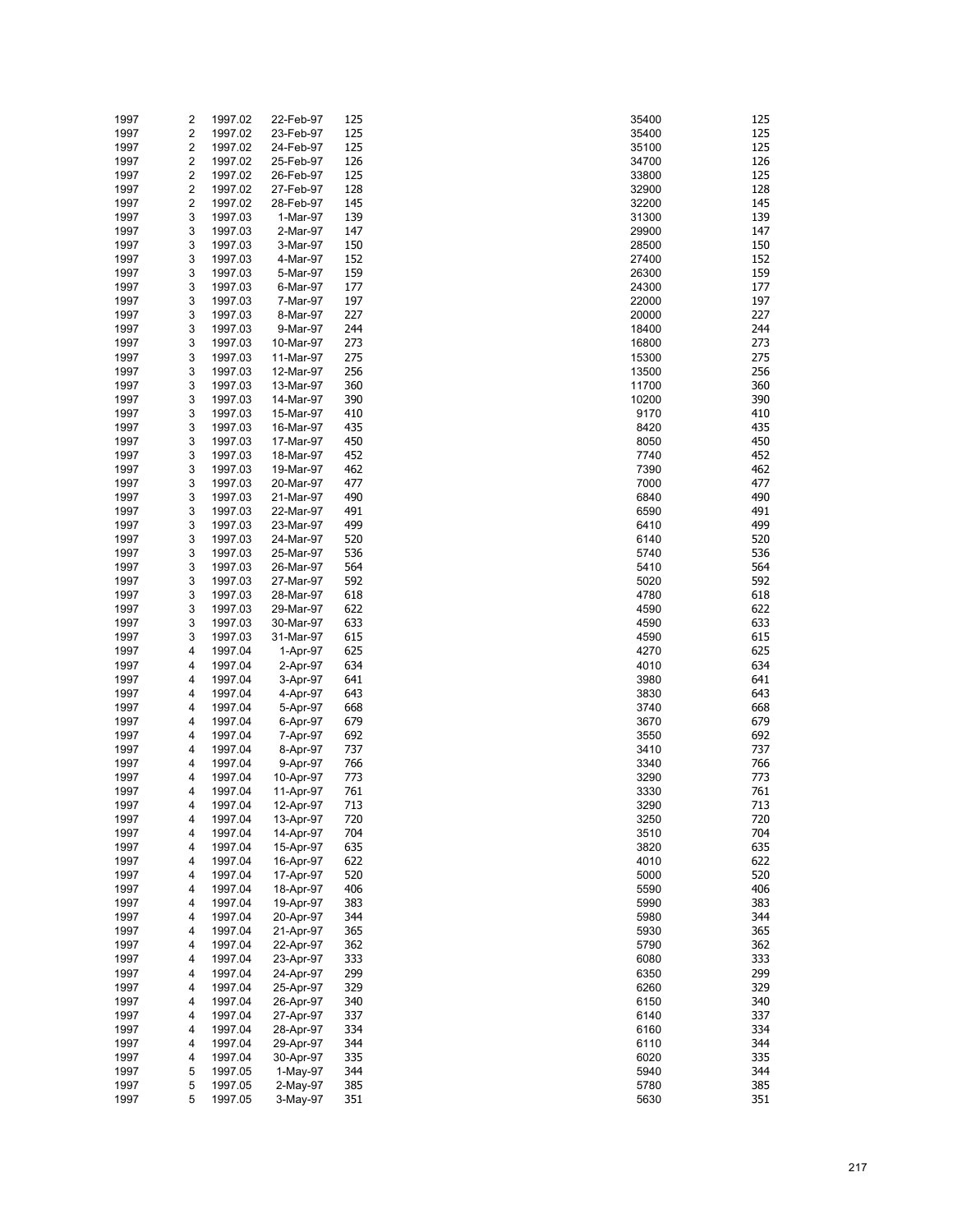|        |                                                                                                                                                                                            |                                                                                                                                                                                                                                                                                                                                                                                    |                                                                                                                                                                                                                                                                                                                                                                                                                                              |                                                                                                                                                                                                                                                                                                     | 369                                                                                                                                                                                                                                                                                                          |
|--------|--------------------------------------------------------------------------------------------------------------------------------------------------------------------------------------------|------------------------------------------------------------------------------------------------------------------------------------------------------------------------------------------------------------------------------------------------------------------------------------------------------------------------------------------------------------------------------------|----------------------------------------------------------------------------------------------------------------------------------------------------------------------------------------------------------------------------------------------------------------------------------------------------------------------------------------------------------------------------------------------------------------------------------------------|-----------------------------------------------------------------------------------------------------------------------------------------------------------------------------------------------------------------------------------------------------------------------------------------------------|--------------------------------------------------------------------------------------------------------------------------------------------------------------------------------------------------------------------------------------------------------------------------------------------------------------|
| 5      | 1997.05                                                                                                                                                                                    | 4-May-97                                                                                                                                                                                                                                                                                                                                                                           | 369                                                                                                                                                                                                                                                                                                                                                                                                                                          | 5540                                                                                                                                                                                                                                                                                                |                                                                                                                                                                                                                                                                                                              |
| 5      | 1997.05                                                                                                                                                                                    | 5-May-97                                                                                                                                                                                                                                                                                                                                                                           | 341                                                                                                                                                                                                                                                                                                                                                                                                                                          | 5930                                                                                                                                                                                                                                                                                                | 341                                                                                                                                                                                                                                                                                                          |
| 5      | 1997.05                                                                                                                                                                                    | 6-May-97                                                                                                                                                                                                                                                                                                                                                                           | 309                                                                                                                                                                                                                                                                                                                                                                                                                                          | 6110                                                                                                                                                                                                                                                                                                | 309                                                                                                                                                                                                                                                                                                          |
|        |                                                                                                                                                                                            |                                                                                                                                                                                                                                                                                                                                                                                    |                                                                                                                                                                                                                                                                                                                                                                                                                                              |                                                                                                                                                                                                                                                                                                     | 298                                                                                                                                                                                                                                                                                                          |
|        |                                                                                                                                                                                            |                                                                                                                                                                                                                                                                                                                                                                                    |                                                                                                                                                                                                                                                                                                                                                                                                                                              |                                                                                                                                                                                                                                                                                                     | 306                                                                                                                                                                                                                                                                                                          |
|        |                                                                                                                                                                                            |                                                                                                                                                                                                                                                                                                                                                                                    |                                                                                                                                                                                                                                                                                                                                                                                                                                              |                                                                                                                                                                                                                                                                                                     |                                                                                                                                                                                                                                                                                                              |
|        |                                                                                                                                                                                            |                                                                                                                                                                                                                                                                                                                                                                                    |                                                                                                                                                                                                                                                                                                                                                                                                                                              |                                                                                                                                                                                                                                                                                                     | 304                                                                                                                                                                                                                                                                                                          |
|        |                                                                                                                                                                                            |                                                                                                                                                                                                                                                                                                                                                                                    |                                                                                                                                                                                                                                                                                                                                                                                                                                              |                                                                                                                                                                                                                                                                                                     | 311                                                                                                                                                                                                                                                                                                          |
| 5      | 1997.05                                                                                                                                                                                    | 11-May-97                                                                                                                                                                                                                                                                                                                                                                          | 326                                                                                                                                                                                                                                                                                                                                                                                                                                          | 6250                                                                                                                                                                                                                                                                                                | 326                                                                                                                                                                                                                                                                                                          |
|        |                                                                                                                                                                                            |                                                                                                                                                                                                                                                                                                                                                                                    |                                                                                                                                                                                                                                                                                                                                                                                                                                              |                                                                                                                                                                                                                                                                                                     | 327                                                                                                                                                                                                                                                                                                          |
|        |                                                                                                                                                                                            |                                                                                                                                                                                                                                                                                                                                                                                    |                                                                                                                                                                                                                                                                                                                                                                                                                                              |                                                                                                                                                                                                                                                                                                     | 354                                                                                                                                                                                                                                                                                                          |
|        |                                                                                                                                                                                            |                                                                                                                                                                                                                                                                                                                                                                                    |                                                                                                                                                                                                                                                                                                                                                                                                                                              |                                                                                                                                                                                                                                                                                                     |                                                                                                                                                                                                                                                                                                              |
|        |                                                                                                                                                                                            |                                                                                                                                                                                                                                                                                                                                                                                    |                                                                                                                                                                                                                                                                                                                                                                                                                                              |                                                                                                                                                                                                                                                                                                     | 360                                                                                                                                                                                                                                                                                                          |
|        |                                                                                                                                                                                            |                                                                                                                                                                                                                                                                                                                                                                                    |                                                                                                                                                                                                                                                                                                                                                                                                                                              |                                                                                                                                                                                                                                                                                                     | 353                                                                                                                                                                                                                                                                                                          |
|        |                                                                                                                                                                                            |                                                                                                                                                                                                                                                                                                                                                                                    |                                                                                                                                                                                                                                                                                                                                                                                                                                              |                                                                                                                                                                                                                                                                                                     | 408                                                                                                                                                                                                                                                                                                          |
|        |                                                                                                                                                                                            |                                                                                                                                                                                                                                                                                                                                                                                    |                                                                                                                                                                                                                                                                                                                                                                                                                                              |                                                                                                                                                                                                                                                                                                     | 477                                                                                                                                                                                                                                                                                                          |
|        |                                                                                                                                                                                            |                                                                                                                                                                                                                                                                                                                                                                                    |                                                                                                                                                                                                                                                                                                                                                                                                                                              |                                                                                                                                                                                                                                                                                                     |                                                                                                                                                                                                                                                                                                              |
|        |                                                                                                                                                                                            |                                                                                                                                                                                                                                                                                                                                                                                    |                                                                                                                                                                                                                                                                                                                                                                                                                                              |                                                                                                                                                                                                                                                                                                     | 517                                                                                                                                                                                                                                                                                                          |
|        |                                                                                                                                                                                            |                                                                                                                                                                                                                                                                                                                                                                                    |                                                                                                                                                                                                                                                                                                                                                                                                                                              |                                                                                                                                                                                                                                                                                                     | 518                                                                                                                                                                                                                                                                                                          |
|        | 1997.05                                                                                                                                                                                    | 20-May-97                                                                                                                                                                                                                                                                                                                                                                          |                                                                                                                                                                                                                                                                                                                                                                                                                                              |                                                                                                                                                                                                                                                                                                     | 526                                                                                                                                                                                                                                                                                                          |
|        |                                                                                                                                                                                            |                                                                                                                                                                                                                                                                                                                                                                                    |                                                                                                                                                                                                                                                                                                                                                                                                                                              |                                                                                                                                                                                                                                                                                                     | 540                                                                                                                                                                                                                                                                                                          |
|        |                                                                                                                                                                                            |                                                                                                                                                                                                                                                                                                                                                                                    |                                                                                                                                                                                                                                                                                                                                                                                                                                              |                                                                                                                                                                                                                                                                                                     | 538                                                                                                                                                                                                                                                                                                          |
|        |                                                                                                                                                                                            |                                                                                                                                                                                                                                                                                                                                                                                    |                                                                                                                                                                                                                                                                                                                                                                                                                                              |                                                                                                                                                                                                                                                                                                     |                                                                                                                                                                                                                                                                                                              |
|        |                                                                                                                                                                                            |                                                                                                                                                                                                                                                                                                                                                                                    |                                                                                                                                                                                                                                                                                                                                                                                                                                              |                                                                                                                                                                                                                                                                                                     | 534                                                                                                                                                                                                                                                                                                          |
|        |                                                                                                                                                                                            |                                                                                                                                                                                                                                                                                                                                                                                    |                                                                                                                                                                                                                                                                                                                                                                                                                                              |                                                                                                                                                                                                                                                                                                     | 525                                                                                                                                                                                                                                                                                                          |
| 5      | 1997.05                                                                                                                                                                                    | 25-May-97                                                                                                                                                                                                                                                                                                                                                                          | 573                                                                                                                                                                                                                                                                                                                                                                                                                                          | 3610                                                                                                                                                                                                                                                                                                | 573                                                                                                                                                                                                                                                                                                          |
|        |                                                                                                                                                                                            |                                                                                                                                                                                                                                                                                                                                                                                    |                                                                                                                                                                                                                                                                                                                                                                                                                                              |                                                                                                                                                                                                                                                                                                     | 568                                                                                                                                                                                                                                                                                                          |
|        |                                                                                                                                                                                            |                                                                                                                                                                                                                                                                                                                                                                                    |                                                                                                                                                                                                                                                                                                                                                                                                                                              |                                                                                                                                                                                                                                                                                                     | 573                                                                                                                                                                                                                                                                                                          |
|        |                                                                                                                                                                                            |                                                                                                                                                                                                                                                                                                                                                                                    |                                                                                                                                                                                                                                                                                                                                                                                                                                              |                                                                                                                                                                                                                                                                                                     |                                                                                                                                                                                                                                                                                                              |
|        |                                                                                                                                                                                            |                                                                                                                                                                                                                                                                                                                                                                                    |                                                                                                                                                                                                                                                                                                                                                                                                                                              |                                                                                                                                                                                                                                                                                                     | 579                                                                                                                                                                                                                                                                                                          |
|        |                                                                                                                                                                                            |                                                                                                                                                                                                                                                                                                                                                                                    |                                                                                                                                                                                                                                                                                                                                                                                                                                              |                                                                                                                                                                                                                                                                                                     | 541                                                                                                                                                                                                                                                                                                          |
| 5      | 1997.05                                                                                                                                                                                    | 30-May-97                                                                                                                                                                                                                                                                                                                                                                          | 537                                                                                                                                                                                                                                                                                                                                                                                                                                          | 3430                                                                                                                                                                                                                                                                                                | 537                                                                                                                                                                                                                                                                                                          |
|        |                                                                                                                                                                                            |                                                                                                                                                                                                                                                                                                                                                                                    |                                                                                                                                                                                                                                                                                                                                                                                                                                              |                                                                                                                                                                                                                                                                                                     | 539                                                                                                                                                                                                                                                                                                          |
|        |                                                                                                                                                                                            |                                                                                                                                                                                                                                                                                                                                                                                    |                                                                                                                                                                                                                                                                                                                                                                                                                                              |                                                                                                                                                                                                                                                                                                     | 544                                                                                                                                                                                                                                                                                                          |
|        |                                                                                                                                                                                            |                                                                                                                                                                                                                                                                                                                                                                                    |                                                                                                                                                                                                                                                                                                                                                                                                                                              |                                                                                                                                                                                                                                                                                                     |                                                                                                                                                                                                                                                                                                              |
|        |                                                                                                                                                                                            |                                                                                                                                                                                                                                                                                                                                                                                    |                                                                                                                                                                                                                                                                                                                                                                                                                                              |                                                                                                                                                                                                                                                                                                     | 559                                                                                                                                                                                                                                                                                                          |
|        | 1997.06                                                                                                                                                                                    | 3-Jun-97                                                                                                                                                                                                                                                                                                                                                                           |                                                                                                                                                                                                                                                                                                                                                                                                                                              |                                                                                                                                                                                                                                                                                                     | 543                                                                                                                                                                                                                                                                                                          |
|        |                                                                                                                                                                                            |                                                                                                                                                                                                                                                                                                                                                                                    |                                                                                                                                                                                                                                                                                                                                                                                                                                              |                                                                                                                                                                                                                                                                                                     | 549                                                                                                                                                                                                                                                                                                          |
|        |                                                                                                                                                                                            |                                                                                                                                                                                                                                                                                                                                                                                    |                                                                                                                                                                                                                                                                                                                                                                                                                                              |                                                                                                                                                                                                                                                                                                     | 560                                                                                                                                                                                                                                                                                                          |
|        |                                                                                                                                                                                            |                                                                                                                                                                                                                                                                                                                                                                                    |                                                                                                                                                                                                                                                                                                                                                                                                                                              |                                                                                                                                                                                                                                                                                                     | 545                                                                                                                                                                                                                                                                                                          |
|        |                                                                                                                                                                                            |                                                                                                                                                                                                                                                                                                                                                                                    |                                                                                                                                                                                                                                                                                                                                                                                                                                              |                                                                                                                                                                                                                                                                                                     |                                                                                                                                                                                                                                                                                                              |
|        |                                                                                                                                                                                            |                                                                                                                                                                                                                                                                                                                                                                                    |                                                                                                                                                                                                                                                                                                                                                                                                                                              |                                                                                                                                                                                                                                                                                                     | 491                                                                                                                                                                                                                                                                                                          |
|        | 1997.06                                                                                                                                                                                    | 8-Jun-97                                                                                                                                                                                                                                                                                                                                                                           | 508                                                                                                                                                                                                                                                                                                                                                                                                                                          |                                                                                                                                                                                                                                                                                                     | 508                                                                                                                                                                                                                                                                                                          |
|        |                                                                                                                                                                                            |                                                                                                                                                                                                                                                                                                                                                                                    |                                                                                                                                                                                                                                                                                                                                                                                                                                              |                                                                                                                                                                                                                                                                                                     | 517                                                                                                                                                                                                                                                                                                          |
|        |                                                                                                                                                                                            |                                                                                                                                                                                                                                                                                                                                                                                    |                                                                                                                                                                                                                                                                                                                                                                                                                                              |                                                                                                                                                                                                                                                                                                     | 617                                                                                                                                                                                                                                                                                                          |
|        |                                                                                                                                                                                            |                                                                                                                                                                                                                                                                                                                                                                                    |                                                                                                                                                                                                                                                                                                                                                                                                                                              |                                                                                                                                                                                                                                                                                                     |                                                                                                                                                                                                                                                                                                              |
|        |                                                                                                                                                                                            |                                                                                                                                                                                                                                                                                                                                                                                    |                                                                                                                                                                                                                                                                                                                                                                                                                                              |                                                                                                                                                                                                                                                                                                     | 583                                                                                                                                                                                                                                                                                                          |
|        |                                                                                                                                                                                            |                                                                                                                                                                                                                                                                                                                                                                                    |                                                                                                                                                                                                                                                                                                                                                                                                                                              |                                                                                                                                                                                                                                                                                                     | 593                                                                                                                                                                                                                                                                                                          |
|        | 1997.06                                                                                                                                                                                    | 13-Jun-97                                                                                                                                                                                                                                                                                                                                                                          |                                                                                                                                                                                                                                                                                                                                                                                                                                              |                                                                                                                                                                                                                                                                                                     | 606                                                                                                                                                                                                                                                                                                          |
|        |                                                                                                                                                                                            |                                                                                                                                                                                                                                                                                                                                                                                    |                                                                                                                                                                                                                                                                                                                                                                                                                                              |                                                                                                                                                                                                                                                                                                     | 605                                                                                                                                                                                                                                                                                                          |
|        |                                                                                                                                                                                            |                                                                                                                                                                                                                                                                                                                                                                                    |                                                                                                                                                                                                                                                                                                                                                                                                                                              |                                                                                                                                                                                                                                                                                                     | 625                                                                                                                                                                                                                                                                                                          |
|        |                                                                                                                                                                                            |                                                                                                                                                                                                                                                                                                                                                                                    |                                                                                                                                                                                                                                                                                                                                                                                                                                              |                                                                                                                                                                                                                                                                                                     |                                                                                                                                                                                                                                                                                                              |
|        |                                                                                                                                                                                            |                                                                                                                                                                                                                                                                                                                                                                                    |                                                                                                                                                                                                                                                                                                                                                                                                                                              |                                                                                                                                                                                                                                                                                                     | 612                                                                                                                                                                                                                                                                                                          |
|        |                                                                                                                                                                                            |                                                                                                                                                                                                                                                                                                                                                                                    |                                                                                                                                                                                                                                                                                                                                                                                                                                              | 2550                                                                                                                                                                                                                                                                                                | 580                                                                                                                                                                                                                                                                                                          |
| 6      |                                                                                                                                                                                            |                                                                                                                                                                                                                                                                                                                                                                                    |                                                                                                                                                                                                                                                                                                                                                                                                                                              |                                                                                                                                                                                                                                                                                                     |                                                                                                                                                                                                                                                                                                              |
|        | 1997.06                                                                                                                                                                                    | 18-Jun-97                                                                                                                                                                                                                                                                                                                                                                          | 594                                                                                                                                                                                                                                                                                                                                                                                                                                          | 2490                                                                                                                                                                                                                                                                                                | 594                                                                                                                                                                                                                                                                                                          |
|        |                                                                                                                                                                                            |                                                                                                                                                                                                                                                                                                                                                                                    |                                                                                                                                                                                                                                                                                                                                                                                                                                              |                                                                                                                                                                                                                                                                                                     |                                                                                                                                                                                                                                                                                                              |
| 6      | 1997.06                                                                                                                                                                                    | 19-Jun-97                                                                                                                                                                                                                                                                                                                                                                          | 604                                                                                                                                                                                                                                                                                                                                                                                                                                          | 2430                                                                                                                                                                                                                                                                                                | 604                                                                                                                                                                                                                                                                                                          |
| 6      | 1997.06                                                                                                                                                                                    | 20-Jun-97                                                                                                                                                                                                                                                                                                                                                                          | 582                                                                                                                                                                                                                                                                                                                                                                                                                                          | 2380                                                                                                                                                                                                                                                                                                | 582                                                                                                                                                                                                                                                                                                          |
| 6      | 1997.06                                                                                                                                                                                    | 21-Jun-97                                                                                                                                                                                                                                                                                                                                                                          | 571                                                                                                                                                                                                                                                                                                                                                                                                                                          | 2350                                                                                                                                                                                                                                                                                                | 571                                                                                                                                                                                                                                                                                                          |
| 6      | 1997.06                                                                                                                                                                                    | 22-Jun-97                                                                                                                                                                                                                                                                                                                                                                          | 572                                                                                                                                                                                                                                                                                                                                                                                                                                          | 2410                                                                                                                                                                                                                                                                                                | 572                                                                                                                                                                                                                                                                                                          |
| 6      | 1997.06                                                                                                                                                                                    | 23-Jun-97                                                                                                                                                                                                                                                                                                                                                                          | 585                                                                                                                                                                                                                                                                                                                                                                                                                                          | 2440                                                                                                                                                                                                                                                                                                | 585                                                                                                                                                                                                                                                                                                          |
| 6      | 1997.06                                                                                                                                                                                    | 24-Jun-97                                                                                                                                                                                                                                                                                                                                                                          | 608                                                                                                                                                                                                                                                                                                                                                                                                                                          | 2310                                                                                                                                                                                                                                                                                                | 608                                                                                                                                                                                                                                                                                                          |
|        |                                                                                                                                                                                            |                                                                                                                                                                                                                                                                                                                                                                                    |                                                                                                                                                                                                                                                                                                                                                                                                                                              |                                                                                                                                                                                                                                                                                                     |                                                                                                                                                                                                                                                                                                              |
| 6      | 1997.06                                                                                                                                                                                    | 25-Jun-97                                                                                                                                                                                                                                                                                                                                                                          | 588                                                                                                                                                                                                                                                                                                                                                                                                                                          | 2260                                                                                                                                                                                                                                                                                                | 588                                                                                                                                                                                                                                                                                                          |
| 6      | 1997.06                                                                                                                                                                                    | 26-Jun-97                                                                                                                                                                                                                                                                                                                                                                          | 560                                                                                                                                                                                                                                                                                                                                                                                                                                          | 2190                                                                                                                                                                                                                                                                                                | 560                                                                                                                                                                                                                                                                                                          |
| 6      | 1997.06                                                                                                                                                                                    | 27-Jun-97                                                                                                                                                                                                                                                                                                                                                                          | 582                                                                                                                                                                                                                                                                                                                                                                                                                                          | 2260                                                                                                                                                                                                                                                                                                | 582                                                                                                                                                                                                                                                                                                          |
| 6      | 1997.06                                                                                                                                                                                    | 28-Jun-97                                                                                                                                                                                                                                                                                                                                                                          | 593                                                                                                                                                                                                                                                                                                                                                                                                                                          | 2200                                                                                                                                                                                                                                                                                                | 593                                                                                                                                                                                                                                                                                                          |
|        |                                                                                                                                                                                            |                                                                                                                                                                                                                                                                                                                                                                                    |                                                                                                                                                                                                                                                                                                                                                                                                                                              |                                                                                                                                                                                                                                                                                                     |                                                                                                                                                                                                                                                                                                              |
| 6      | 1997.06                                                                                                                                                                                    | 29-Jun-97                                                                                                                                                                                                                                                                                                                                                                          | 563                                                                                                                                                                                                                                                                                                                                                                                                                                          | 2230                                                                                                                                                                                                                                                                                                | 563                                                                                                                                                                                                                                                                                                          |
| 6      | 1997.06                                                                                                                                                                                    | 30-Jun-97                                                                                                                                                                                                                                                                                                                                                                          | 577                                                                                                                                                                                                                                                                                                                                                                                                                                          | 2260                                                                                                                                                                                                                                                                                                | 577                                                                                                                                                                                                                                                                                                          |
| 7      | 1997.07                                                                                                                                                                                    | 1-Jul-97                                                                                                                                                                                                                                                                                                                                                                           | 579                                                                                                                                                                                                                                                                                                                                                                                                                                          | 2200                                                                                                                                                                                                                                                                                                | 579                                                                                                                                                                                                                                                                                                          |
| 7      | 1997.07                                                                                                                                                                                    | 2-Jul-97                                                                                                                                                                                                                                                                                                                                                                           | 614                                                                                                                                                                                                                                                                                                                                                                                                                                          | 2090                                                                                                                                                                                                                                                                                                | 614                                                                                                                                                                                                                                                                                                          |
| 7      | 1997.07                                                                                                                                                                                    | 3-Jul-97                                                                                                                                                                                                                                                                                                                                                                           | 626                                                                                                                                                                                                                                                                                                                                                                                                                                          | 1990                                                                                                                                                                                                                                                                                                | 626                                                                                                                                                                                                                                                                                                          |
| 7      | 1997.07                                                                                                                                                                                    | 4-Jul-97                                                                                                                                                                                                                                                                                                                                                                           | 646                                                                                                                                                                                                                                                                                                                                                                                                                                          | 1900                                                                                                                                                                                                                                                                                                | 646                                                                                                                                                                                                                                                                                                          |
|        |                                                                                                                                                                                            |                                                                                                                                                                                                                                                                                                                                                                                    |                                                                                                                                                                                                                                                                                                                                                                                                                                              |                                                                                                                                                                                                                                                                                                     |                                                                                                                                                                                                                                                                                                              |
| 7      | 1997.07                                                                                                                                                                                    | 5-Jul-97                                                                                                                                                                                                                                                                                                                                                                           | 629                                                                                                                                                                                                                                                                                                                                                                                                                                          | 1850                                                                                                                                                                                                                                                                                                | 629                                                                                                                                                                                                                                                                                                          |
| 7      | 1997.07                                                                                                                                                                                    | 6-Jul-97                                                                                                                                                                                                                                                                                                                                                                           | 660                                                                                                                                                                                                                                                                                                                                                                                                                                          | 1870                                                                                                                                                                                                                                                                                                | 660                                                                                                                                                                                                                                                                                                          |
| 7      | 1997.07                                                                                                                                                                                    | 7-Jul-97                                                                                                                                                                                                                                                                                                                                                                           | 670                                                                                                                                                                                                                                                                                                                                                                                                                                          | 1900                                                                                                                                                                                                                                                                                                | 670                                                                                                                                                                                                                                                                                                          |
| 7      | 1997.07                                                                                                                                                                                    | 8-Jul-97                                                                                                                                                                                                                                                                                                                                                                           | 674                                                                                                                                                                                                                                                                                                                                                                                                                                          | 1800                                                                                                                                                                                                                                                                                                | 674                                                                                                                                                                                                                                                                                                          |
|        |                                                                                                                                                                                            |                                                                                                                                                                                                                                                                                                                                                                                    |                                                                                                                                                                                                                                                                                                                                                                                                                                              |                                                                                                                                                                                                                                                                                                     |                                                                                                                                                                                                                                                                                                              |
| 7      | 1997.07                                                                                                                                                                                    | 9-Jul-97                                                                                                                                                                                                                                                                                                                                                                           | 657                                                                                                                                                                                                                                                                                                                                                                                                                                          | 1790                                                                                                                                                                                                                                                                                                | 657                                                                                                                                                                                                                                                                                                          |
| 7      | 1997.07                                                                                                                                                                                    | 10-Jul-97                                                                                                                                                                                                                                                                                                                                                                          | 663                                                                                                                                                                                                                                                                                                                                                                                                                                          | 1710                                                                                                                                                                                                                                                                                                | 663                                                                                                                                                                                                                                                                                                          |
| 7      | 1997.07                                                                                                                                                                                    | 11-Jul-97                                                                                                                                                                                                                                                                                                                                                                          | 679                                                                                                                                                                                                                                                                                                                                                                                                                                          | 1660                                                                                                                                                                                                                                                                                                | 679                                                                                                                                                                                                                                                                                                          |
| 7<br>7 | 1997.07<br>1997.07                                                                                                                                                                         | 12-Jul-97<br>13-Jul-97                                                                                                                                                                                                                                                                                                                                                             | 664<br>649                                                                                                                                                                                                                                                                                                                                                                                                                                   | 1700<br>1750                                                                                                                                                                                                                                                                                        | 664<br>649                                                                                                                                                                                                                                                                                                   |
|        | 5<br>5<br>5<br>5<br>5<br>5<br>5<br>5<br>5<br>5<br>5<br>5<br>5<br>5<br>5<br>5<br>5<br>5<br>5<br>5<br>5<br>5<br>6<br>6<br>6<br>6<br>6<br>6<br>6<br>6<br>6<br>6<br>6<br>6<br>6<br>6<br>6<br>6 | 1997.05<br>1997.05<br>1997.05<br>1997.05<br>1997.05<br>1997.05<br>1997.05<br>1997.05<br>1997.05<br>1997.05<br>1997.05<br>1997.05<br>1997.05<br>1997.05<br>1997.05<br>1997.05<br>1997.05<br>1997.05<br>1997.05<br>1997.05<br>1997.05<br>1997.06<br>1997.06<br>1997.06<br>1997.06<br>1997.06<br>1997.06<br>1997.06<br>1997.06<br>1997.06<br>1997.06<br>1997.06<br>1997.06<br>1997.06 | 7-May-97<br>8-May-97<br>9-May-97<br>10-May-97<br>12-May-97<br>13-May-97<br>14-May-97<br>15-May-97<br>16-May-97<br>17-May-97<br>18-May-97<br>19-May-97<br>21-May-97<br>22-May-97<br>23-May-97<br>24-May-97<br>26-May-97<br>27-May-97<br>28-May-97<br>29-May-97<br>31-May-97<br>1-Jun-97<br>2-Jun-97<br>4-Jun-97<br>5-Jun-97<br>6-Jun-97<br>7-Jun-97<br>9-Jun-97<br>10-Jun-97<br>11-Jun-97<br>12-Jun-97<br>14-Jun-97<br>15-Jun-97<br>16-Jun-97 | 298<br>306<br>304<br>311<br>327<br>354<br>360<br>353<br>408<br>477<br>517<br>518<br>526<br>540<br>538<br>534<br>525<br>568<br>573<br>579<br>541<br>539<br>544<br>559<br>543<br>549<br>560<br>545<br>491<br>517<br>617<br>583<br>593<br>606<br>605<br>625<br>612<br>6<br>580<br>1997.06<br>17-Jun-97 | 5990<br>6000<br>5940<br>5990<br>6240<br>5860<br>5680<br>5270<br>4860<br>4410<br>4120<br>3980<br>3810<br>3660<br>3640<br>3690<br>3790<br>3590<br>3440<br>3340<br>3430<br>3380<br>3270<br>3190<br>3200<br>3230<br>3270<br>3280<br>3200<br>2990<br>2920<br>2680<br>2510<br>2490<br>2480<br>2540<br>2670<br>2730 |

| 5540         | 36       |
|--------------|----------|
| 5930<br>3110 | 34<br>30 |
| 5990         | 29       |
| 6000         | 30       |
| 5940         | 30       |
| 5990<br>3250 | 31<br>32 |
| 3240         | 32       |
| 5860         | 35       |
| 5680         | 36<br>35 |
| 5270<br>1860 | 40       |
| 1410         | 47       |
| 1120         | 51       |
| 3980<br>3810 | 51<br>52 |
| 3660         | 54       |
| 3640         | 53       |
| 3690         | 53       |
| 3790<br>3610 | 52<br>57 |
| 3590         | 56       |
| 3440         | 57       |
| 3340         | 57       |
| 3430<br>3430 | 54<br>53 |
| 3380         | 53       |
| 3270         | 54       |
| 3190         | 55       |
| 3200<br>3230 | 54<br>54 |
| 3270         | 56       |
| 3280         | 54       |
| 3200         | 49       |
| 2990<br>2920 | 50<br>51 |
| 2680         | 61       |
| 2510         | 58       |
| 2490         | 59       |
| 2480<br>2540 | 60<br>60 |
| 2670         | 62       |
| 2730         | 61       |
| 2550<br>2490 | 58<br>59 |
| 2430         | 60       |
| 2380         | 58       |
| 2350         | 57       |
| 2410<br>2440 | 57<br>58 |
| 2310         | 60       |
| 2260         | 58       |
| 2190         | 56       |
| 2260<br>2200 | 58<br>59 |
| 2230         | 56       |
| 2260         | 57       |
| 2200         | 57       |
| 2090<br>1990 | 61<br>62 |
| 1900         | 64       |
| 1850         | 62       |
| 1870         | 66       |
| 1900<br>1800 | 67<br>67 |
| 1790         | 65       |
| 1710         | 66       |
| 1660         | 67       |
| 1700<br>1750 | 66<br>64 |
|              |          |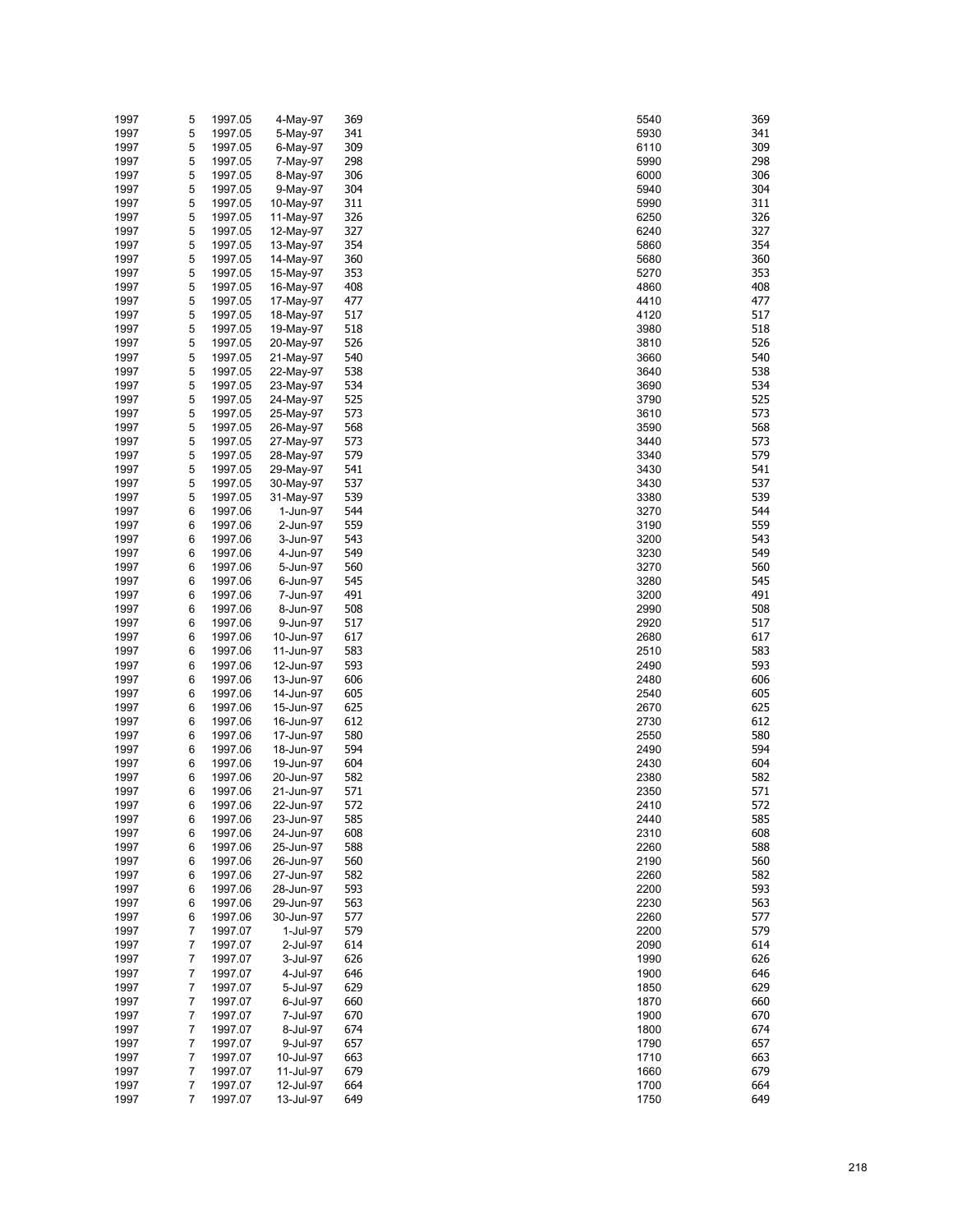| 1997 | 7              | 1997.07 | 14-Jul-97 | 640 | 1770 | 640 |
|------|----------------|---------|-----------|-----|------|-----|
|      |                |         |           |     |      |     |
| 1997 | $\overline{7}$ | 1997.07 | 15-Jul-97 | 615 | 1680 | 615 |
| 1997 | 7              | 1997.07 | 16-Jul-97 | 647 | 1670 | 647 |
| 1997 | 7              | 1997.07 | 17-Jul-97 | 632 | 1690 | 632 |
| 1997 | 7              | 1997.07 | 18-Jul-97 | 611 | 1600 | 611 |
| 1997 | 7              | 1997.07 | 19-Jul-97 | 616 | 1560 | 616 |
|      |                |         |           |     |      |     |
| 1997 | 7              | 1997.07 | 20-Jul-97 | 640 | 1620 | 640 |
| 1997 | 7              | 1997.07 | 21-Jul-97 | 672 | 1660 | 672 |
| 1997 | 7              | 1997.07 | 22-Jul-97 | 687 | 1640 | 687 |
| 1997 | 7              | 1997.07 | 23-Jul-97 | 667 | 1600 | 667 |
| 1997 | 7              | 1997.07 | 24-Jul-97 | 631 | 1680 | 631 |
|      |                |         |           |     |      |     |
| 1997 | 7              | 1997.07 | 25-Jul-97 | 622 | 1680 | 622 |
| 1997 | 7              | 1997.07 | 26-Jul-97 | 594 | 1670 | 594 |
| 1997 | 7              | 1997.07 | 27-Jul-97 | 592 | 1710 | 592 |
| 1997 | 7              | 1997.07 | 28-Jul-97 | 633 | 1840 | 633 |
|      | 7              |         | 29-Jul-97 | 627 | 1780 | 627 |
| 1997 |                | 1997.07 |           |     |      |     |
| 1997 | 7              | 1997.07 | 30-Jul-97 | 634 | 1680 | 634 |
| 1997 | 7              | 1997.07 | 31-Jul-97 | 636 | 1690 | 636 |
| 1997 | 8              | 1997.08 | 1-Aug-97  | 640 | 1760 | 640 |
| 1997 | 8              | 1997.08 | 2-Aug-97  | 662 | 1820 | 662 |
| 1997 | 8              | 1997.08 | 3-Aug-97  | 620 | 1780 | 620 |
|      |                |         |           |     |      |     |
| 1997 | 8              | 1997.08 | 4-Aug-97  | 641 | 1750 | 641 |
| 1997 | 8              | 1997.08 | 5-Aug-97  | 658 | 1670 | 658 |
| 1997 | 8              | 1997.08 | 6-Aug-97  | 641 | 1660 | 641 |
| 1997 | 8              | 1997.08 | 7-Aug-97  | 596 | 1660 | 596 |
| 1997 | 8              | 1997.08 | 8-Aug-97  | 618 | 1630 | 618 |
|      |                |         |           |     |      |     |
| 1997 | 8              | 1997.08 | 9-Aug-97  | 653 | 1620 | 653 |
| 1997 | 8              | 1997.08 | 10-Aug-97 | 652 | 1760 | 652 |
| 1997 | 8              | 1997.08 | 11-Aug-97 | 634 | 1870 | 634 |
| 1997 | 8              | 1997.08 | 12-Aug-97 | 632 | 1860 | 632 |
| 1997 | 8              | 1997.08 | 13-Aug-97 | 644 | 1810 | 644 |
|      |                |         |           |     |      |     |
| 1997 | 8              | 1997.08 | 14-Aug-97 | 625 | 1820 | 625 |
| 1997 | 8              | 1997.08 | 15-Aug-97 | 613 | 1810 | 613 |
| 1997 | 8              | 1997.08 | 16-Aug-97 | 621 | 1840 | 621 |
| 1997 | 8              | 1997.08 | 17-Aug-97 | 606 | 1990 | 606 |
| 1997 | 8              | 1997.08 | 18-Aug-97 | 616 | 2100 | 616 |
|      |                |         |           |     |      |     |
| 1997 | 8              | 1997.08 | 19-Aug-97 | 574 | 2070 | 574 |
| 1997 | 8              | 1997.08 | 20-Aug-97 | 596 | 1970 | 596 |
| 1997 | 8              | 1997.08 | 21-Aug-97 | 585 | 2020 | 585 |
| 1997 | 8              | 1997.08 | 22-Aug-97 | 569 | 2060 | 569 |
| 1997 | 8              | 1997.08 | 23-Aug-97 | 587 | 2020 | 587 |
|      |                |         |           |     |      |     |
| 1997 | 8              | 1997.08 | 24-Aug-97 | 602 | 2040 | 602 |
| 1997 | 8              | 1997.08 | 25-Aug-97 | 601 | 2110 | 601 |
| 1997 | 8              | 1997.08 | 26-Aug-97 | 606 | 2020 | 606 |
| 1997 | 8              | 1997.08 | 27-Aug-97 | 635 | 1960 | 635 |
| 1997 | 8              | 1997.08 | 28-Aug-97 | 624 | 1930 | 624 |
|      |                |         |           |     |      |     |
| 1997 | 8              | 1997.08 | 29-Aug-97 | 583 | 1880 | 583 |
| 1997 | 8              | 1997.08 | 30-Aug-97 | 621 | 1880 | 621 |
| 1997 | 8              | 1997.08 | 31-Aug-97 | 612 | 1940 | 612 |
| 1997 | 9              | 1997.09 | 1-Sep-97  | 640 | 2020 | 640 |
| 1997 | 9              | 1997.09 | 2-Sep-97  | 633 | 2010 | 633 |
|      |                |         |           | 628 |      | 628 |
| 1997 | 9              | 1997.09 | 3-Sep-97  |     | 1920 |     |
| 1997 | 9              | 1997.09 | 4-Sep-97  | 643 | 1870 | 643 |
| 1997 | 9              | 1997.09 | 5-Sep-97  | 648 | 1830 | 648 |
| 1997 | 9              | 1997.09 | 6-Sep-97  | 626 | 1930 | 626 |
| 1997 | 9              | 1997.09 | 7-Sep-97  | 591 | 1980 | 591 |
|      |                |         |           | 589 |      | 589 |
| 1997 | 9              | 1997.09 | 8-Sep-97  |     | 2070 |     |
| 1997 | 9              | 1997.09 | 9-Sep-97  | 593 | 2050 | 593 |
| 1997 | 9              | 1997.09 | 10-Sep-97 | 601 | 2050 | 601 |
| 1997 | 9              | 1997.09 | 11-Sep-97 | 593 | 1970 | 593 |
| 1997 | 9              | 1997.09 | 12-Sep-97 | 586 | 2040 | 586 |
|      |                |         |           |     |      |     |
| 1997 | 9              | 1997.09 | 13-Sep-97 | 578 | 2020 | 578 |
| 1997 | 9              | 1997.09 | 14-Sep-97 | 585 | 1980 | 585 |
| 1997 | 9              | 1997.09 | 15-Sep-97 | 584 | 2110 | 584 |
| 1997 | 9              | 1997.09 | 16-Sep-97 | 559 | 2150 | 559 |
| 1997 | 9              | 1997.09 | 17-Sep-97 | 538 | 2120 | 538 |
|      |                |         |           |     |      |     |
| 1997 | 9              | 1997.09 | 18-Sep-97 | 554 | 1990 | 554 |
| 1997 | 9              | 1997.09 | 19-Sep-97 | 553 | 2070 | 553 |
| 1997 | 9              | 1997.09 | 20-Sep-97 | 536 | 2210 | 536 |
| 1997 | 9              | 1997.09 | 21-Sep-97 | 521 | 2230 | 521 |
| 1997 | 9              | 1997.09 | 22-Sep-97 | 513 | 2250 | 513 |
|      |                |         |           |     |      |     |

| 1770         | 64       |
|--------------|----------|
| 1680         | 61       |
| 1670         | 64       |
| 1690         | 63       |
| 1600         | 61       |
| 1560         | 61       |
| 1620         | 64       |
| 1660         | 67       |
| 1640         | 68       |
| 1600         | 66       |
| 1680         | 63       |
| 1680         | 62       |
| 1670         | 59       |
| 1710         | 59       |
| 1840         | 63       |
| 1780         | 62       |
| 1680         | 63       |
| 1690         | 63       |
| 1760         | 64       |
| 1820         | 66       |
| 1780         | 62       |
| 1750         | 64       |
| 1670         | 65       |
| 1660         | 64       |
| 1660         | 59       |
| 1630         | 61       |
| 1620         | 65       |
| 1760         | 65       |
| 1870         | 63       |
| 1860         | 63       |
| 1810         | 64       |
| 1820         | 62       |
| 1810         | 61       |
| 1840         | 62       |
| 1990         | 60       |
| 2100         | 61       |
| 2070         | 57       |
| 1970         | 59       |
| 2020         | 58       |
| 2060         | 56       |
| 2020         | 58       |
| 2040         | 60       |
| 2110         | 60<br>60 |
| 2020<br>1960 | 63       |
| 1930         | 62       |
| 1880         | 58       |
| 1880         | 62       |
| 1940         | 61       |
| 2020         | 64       |
| 2010         | 63       |
| 1920         | 62       |
| 1870         | 64       |
| 1830         | 64       |
| 1930         | 62       |
| 1980         | 59       |
| 2070         | 58       |
| 2050         | 59       |
| 2050         | 60       |
| 1970         | 59       |
| 2040         | 58       |
| 2020         | 57       |
| 1980         | 58       |
| 2110         | 58       |
| 2150         | 55       |
| 2120         | 53       |
| 1990         | 55       |
| 2070         | 55       |
| 2210         | 53       |
| 2230         | 52       |
| 2250         | 51       |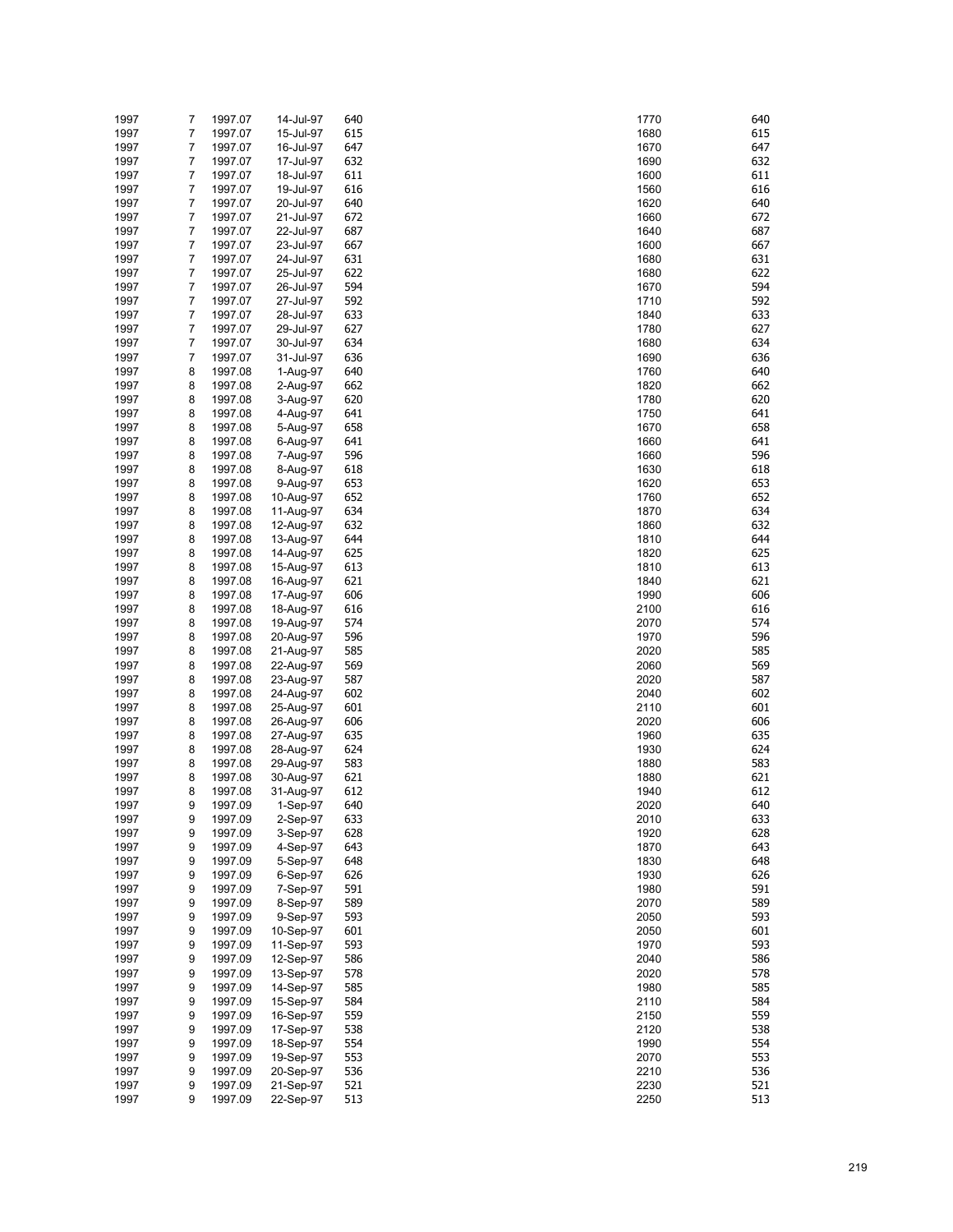| 1997 | 9  | 1997.09 | 23-Sep-97 | 524 | 2200 | 524 |
|------|----|---------|-----------|-----|------|-----|
| 1997 | 9  | 1997.09 | 24-Sep-97 | 515 | 2170 | 515 |
| 1997 | 9  | 1997.09 | 25-Sep-97 | 501 | 2160 | 501 |
|      |    |         |           |     |      |     |
| 1997 | 9  | 1997.09 | 26-Sep-97 | 509 | 2070 | 509 |
| 1997 | 9  | 1997.09 | 27-Sep-97 | 524 | 2100 | 524 |
| 1997 | 9  | 1997.09 | 28-Sep-97 | 527 | 2170 | 527 |
|      |    |         |           |     |      |     |
| 1997 | 9  | 1997.09 | 29-Sep-97 | 515 | 2220 | 515 |
| 1997 | 9  | 1997.09 | 30-Sep-97 | 529 | 2120 | 529 |
| 1997 | 10 | 1997.1  | 1-Oct-97  | 540 | 2040 | 540 |
|      |    |         |           |     |      | 553 |
| 1997 | 10 | 1997.1  | 2-Oct-97  | 553 | 2040 |     |
| 1997 | 10 | 1997.1  | 3-Oct-97  | 568 | 2140 | 568 |
| 1997 | 10 | 1997.1  | 4-Oct-97  | 531 | 2230 | 531 |
| 1997 | 10 | 1997.1  | 5-Oct-97  | 526 | 2340 | 526 |
|      |    |         |           |     |      |     |
| 1997 | 10 | 1997.1  | 6-Oct-97  | 525 | 2480 | 525 |
| 1997 | 10 | 1997.1  | 7-Oct-97  | 501 | 2450 | 501 |
| 1997 | 10 | 1997.1  | 8-Oct-97  | 488 | 2520 | 488 |
| 1997 | 10 | 1997.1  | 9-Oct-97  | 426 | 2770 | 426 |
|      |    |         |           |     |      |     |
| 1997 | 10 | 1997.1  | 10-Oct-97 | 405 | 2930 | 405 |
| 1997 | 10 | 1997.1  | 11-Oct-97 | 358 | 3370 | 358 |
| 1997 | 10 | 1997.1  | 12-Oct-97 | 334 | 3500 | 334 |
| 1997 | 10 | 1997.1  | 13-Oct-97 | 355 | 3350 | 355 |
|      |    |         |           |     |      |     |
| 1997 | 10 | 1997.1  | 14-Oct-97 | 374 | 3250 | 374 |
| 1997 | 10 | 1997.1  | 15-Oct-97 | 370 | 3140 | 370 |
| 1997 | 10 | 1997.1  | 16-Oct-97 | 351 | 3200 | 351 |
| 1997 | 10 | 1997.1  | 17-Oct-97 | 367 | 3320 | 367 |
|      |    |         |           |     |      |     |
| 1997 | 10 | 1997.1  | 18-Oct-97 | 408 | 3310 | 408 |
| 1997 | 10 | 1997.1  | 19-Oct-97 | 446 | 3150 | 446 |
| 1997 | 10 | 1997.1  | 20-Oct-97 | 460 | 3140 | 460 |
| 1997 | 10 | 1997.1  | 21-Oct-97 | 461 | 3040 | 461 |
|      |    |         |           |     |      |     |
| 1997 | 10 | 1997.1  | 22-Oct-97 | 474 | 2920 | 474 |
| 1997 | 10 | 1997.1  | 23-Oct-97 | 513 | 2780 | 513 |
| 1997 | 10 | 1997.1  | 24-Oct-97 | 510 | 2590 | 510 |
| 1997 | 10 | 1997.1  | 25-Oct-97 | 505 | 2480 | 505 |
|      |    |         |           |     |      |     |
| 1997 | 10 | 1997.1  | 26-Oct-97 | 568 | 2360 | 568 |
| 1997 | 10 | 1997.1  | 27-Oct-97 | 588 | 2320 | 588 |
| 1997 | 10 | 1997.1  | 28-Oct-97 | 571 | 2250 | 571 |
| 1997 | 10 | 1997.1  | 29-Oct-97 | 571 | 2190 | 571 |
|      |    |         |           |     |      |     |
| 1997 | 10 | 1997.1  | 30-Oct-97 | 583 | 2160 | 583 |
| 1997 | 10 | 1997.1  | 31-Oct-97 | 582 | 2120 | 582 |
| 1997 | 11 | 1997.11 | 1-Nov-97  | 564 | 2110 | 564 |
| 1997 | 11 | 1997.11 | 2-Nov-97  | 576 | 2050 | 576 |
|      |    |         |           |     |      |     |
| 1997 | 11 | 1997.11 | 3-Nov-97  | 489 | 2020 | 489 |
| 1997 | 11 | 1997.11 | 4-Nov-97  | 571 | 2050 | 571 |
| 1997 | 11 | 1997.11 | 5-Nov-97  | 630 | 2060 | 630 |
|      | 11 |         |           |     |      |     |
| 1997 |    | 1997.11 | 6-Nov-97  | 652 | 2010 | 652 |
| 1997 | 11 | 1997.11 | 7-Nov-97  | 676 | 1960 | 676 |
| 1997 | 11 | 1997.11 | 8-Nov-97  | 677 | 1960 | 677 |
| 1997 | 11 | 1997.11 | 9-Nov-97  | 697 | 1970 | 697 |
|      |    |         |           | 698 |      | 698 |
| 1997 | 11 | 1997.11 | 10-Nov-97 |     | 2000 |     |
| 1997 | 11 | 1997.11 | 11-Nov-97 | 683 | 2030 | 683 |
| 1997 | 11 | 1997.11 | 12-Nov-97 | 684 | 2030 | 684 |
| 1997 | 11 | 1997.11 | 13-Nov-97 | 682 | 2010 | 682 |
|      |    |         |           |     | 2020 | 0   |
| 1997 | 11 | 1997.11 | 14-Nov-97 |     |      |     |
| 1997 | 11 | 1997.11 | 15-Nov-97 |     | 1990 | 0   |
| 1997 | 11 | 1997.11 | 16-Nov-97 | 708 | 2020 | 708 |
| 1997 | 11 | 1997.11 | 17-Nov-97 | 709 | 2000 | 709 |
|      |    |         |           |     | 2000 | 708 |
| 1997 | 11 | 1997.11 | 18-Nov-97 | 708 |      |     |
| 1997 | 11 | 1997.11 | 19-Nov-97 | 692 | 1990 | 692 |
| 1997 | 11 | 1997.11 | 20-Nov-97 | 708 | 1970 | 708 |
| 1997 | 11 | 1997.11 | 21-Nov-97 | 720 | 1950 | 720 |
|      |    |         |           |     | 1900 | 732 |
| 1997 | 11 | 1997.11 | 22-Nov-97 | 732 |      |     |
| 1997 | 11 | 1997.11 | 23-Nov-97 | 752 | 1870 | 752 |
| 1997 | 11 | 1997.11 | 24-Nov-97 | 782 | 1840 | 782 |
| 1997 | 11 | 1997.11 | 25-Nov-97 | 781 | 1830 | 781 |
|      |    |         |           |     |      | 776 |
| 1997 | 11 | 1997.11 | 26-Nov-97 | 776 | 1910 |     |
| 1997 | 11 | 1997.11 | 27-Nov-97 | 740 | 2010 | 740 |
| 1997 | 11 | 1997.11 | 28-Nov-97 | 769 | 1960 | 769 |
| 1997 | 11 | 1997.11 | 29-Nov-97 | 793 | 1920 | 793 |
| 1997 | 11 | 1997.11 | 30-Nov-97 | 775 | 1980 | 775 |
|      |    |         |           |     |      |     |
| 1997 | 12 | 1997.12 | 1-Dec-97  | 756 | 2060 | 756 |
| 1997 | 12 | 1997.12 | 2-Dec-97  | 772 | 2010 | 772 |

| 200        | 52       |
|------------|----------|
| 170        | 51       |
| 160        | 50       |
| 070        | 50       |
| 100        | 52       |
| 170        | 52       |
| 220        | 51       |
| 120        | 52       |
| 040<br>040 | 54<br>55 |
| 140        | 56       |
| 230        | 53       |
| 340        | 52       |
| 480        | 52       |
| 450        | 50       |
| 520        | 48       |
| 770        | 42       |
| 930        | 40       |
| 370        | 35       |
| 500        | 33       |
| 350        | 35       |
| 250        | 37       |
| 140<br>200 | 37<br>35 |
| 320        | 36       |
| 310        | 40       |
| 150        | 44       |
| 140        | 46       |
| 040        | 46       |
| 920        | 47       |
| 780        | 51       |
| 590        | 51       |
| 480        | 50       |
| 360        | 56       |
| 320        | 58       |
| 250        | 57       |
| 190<br>160 | 57<br>58 |
| 120        | 58       |
| 110        | 56       |
| 050        | 57       |
| 020        | 48       |
| 050        | 57       |
| 060        | 63       |
| 010        | 65       |
| 960        | 67       |
| 960        | 67       |
| 970        | 69       |
| 000        | 69       |
| 030        | 68       |
| 030        | 68       |
| 010<br>020 | 68<br>0  |
| 990        | 0        |
| 020        | 70       |
| 000        | 70       |
| 000        | 70       |
| 990        | 69       |
| 970        | 70       |
| 950        | 72       |
| 900        | 73       |
| 870        | 75       |
| 840        | 78       |
| 830        | 78       |
| 910        | 77       |
| 010        | 74       |
| 960        | 76       |
| 920<br>980 | 79<br>77 |
| 060        | 75       |
| 010        | 77       |
|            |          |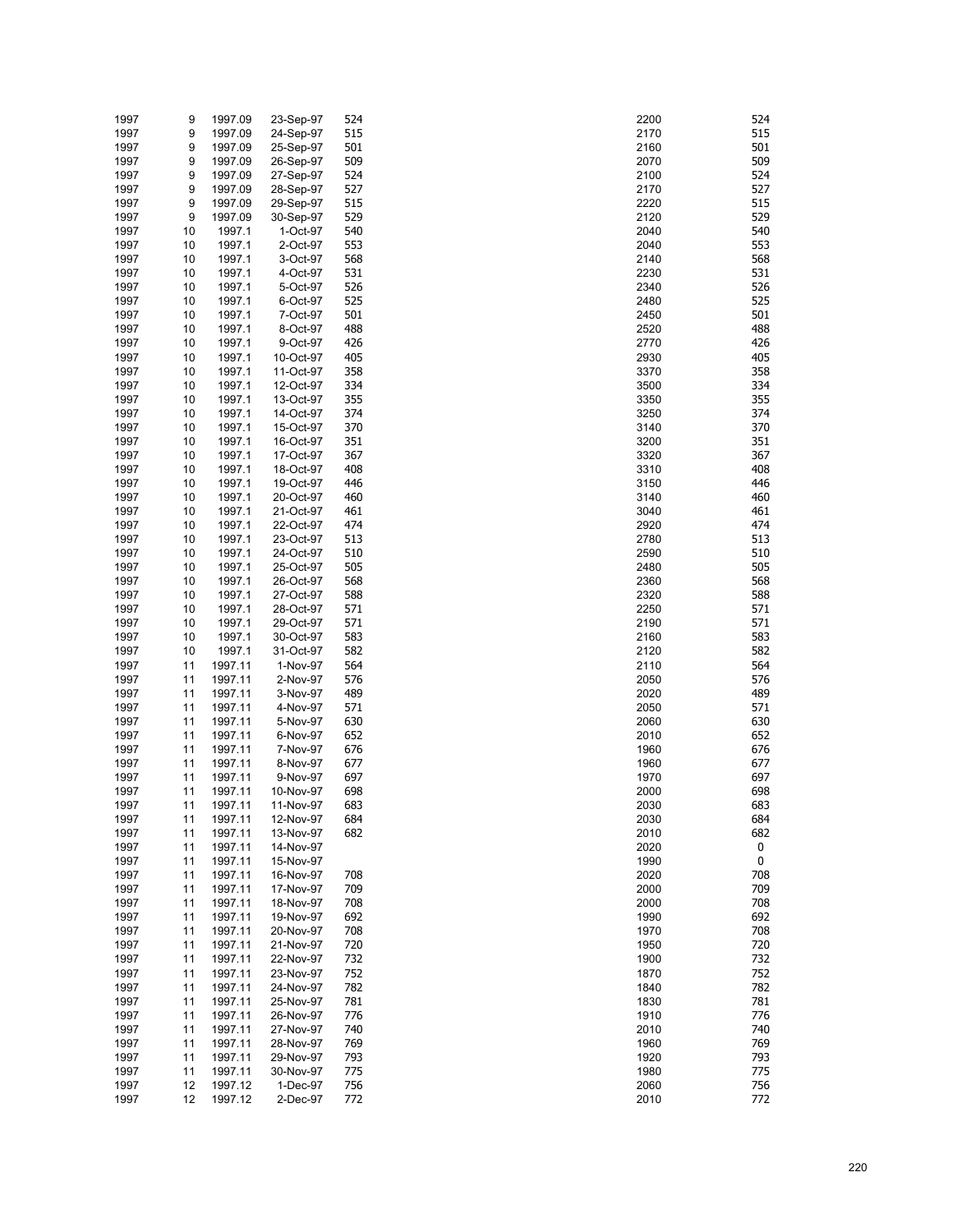| 1997         | 12                  | 1997.12            | 3-Dec-97               | 786        | 2030           | 786        |
|--------------|---------------------|--------------------|------------------------|------------|----------------|------------|
| 1997         | 12                  | 1997.12            | 4-Dec-97               | 809        | 2100           | 809        |
| 1997         | 12                  | 1997.12            | 5-Dec-97               | 781        | 2210           | 781        |
| 1997         | 12                  | 1997.12            | 6-Dec-97               | 712        | 2350           | 712        |
| 1997         | 12                  | 1997.12            | 7-Dec-97               | 722        | 2330           | 722        |
| 1997         | 12                  | 1997.12            | 8-Dec-97               | 737        | 2390           | 737        |
| 1997         | 12                  | 1997.12            | 9-Dec-97               | 723        | 2510           | 723        |
| 1997         | 12                  | 1997.12            | 10-Dec-97              | 749        | 2520           | 749        |
| 1997         | 12                  | 1997.12            | 11-Dec-97              | 772        | 2470           | 772        |
| 1997         | 12                  | 1997.12            | 12-Dec-97              | 791        | 2370           | 791        |
| 1997         | 12                  | 1997.12            | 13-Dec-97              | 796        | 2320           | 796        |
| 1997         | 12<br>12            | 1997.12            | 14-Dec-97              | 817<br>828 | 2260<br>2230   | 817<br>828 |
| 1997<br>1997 | 12                  | 1997.12<br>1997.12 | 15-Dec-97<br>16-Dec-97 | 836        | 2150           | 836        |
| 1997         | 12                  | 1997.12            | 17-Dec-97              | 863        | 2140           | 863        |
| 1997         | 12                  | 1997.12            | 18-Dec-97              | 877        | 2120           | 877        |
| 1997         | 12                  | 1997.12            | 19-Dec-97              | 884        | 2090           | 884        |
| 1997         | 12                  | 1997.12            | 20-Dec-97              | 896        | 2040           | 896        |
| 1997         | 12                  | 1997.12            | 21-Dec-97              | 906        | 2000           | 906        |
| 1997         | 12                  | 1997.12            | 22-Dec-97              | 909        | 1960           | 909        |
| 1997         | 12                  | 1997.12            | 23-Dec-97              | 912        | 1970           | 912        |
| 1997         | 12                  | 1997.12            | 24-Dec-97              | 896        | 1940           | 896        |
| 1997         | 12                  | 1997.12            | 25-Dec-97              | 893        | 1910           | 893        |
| 1997         | 12                  | 1997.12            | 26-Dec-97              | 907        | 1900           | 907        |
| 1997         | 12                  | 1997.12            | 27-Dec-97              | 909        | 1890           | 909        |
| 1997         | 12                  | 1997.12            | 28-Dec-97              | 888        | 1860           | 888        |
| 1997         | 12                  | 1997.12            | 29-Dec-97              | 893        | 1840           | 893        |
| 1997         | 12                  | 1997.12            | 30-Dec-97              | 889        | 1820           | 889        |
| 1997         | 12                  | 1997.12            | 31-Dec-97              | 873        | 1820           | 873        |
| 1998         | 1                   | 1998.01            | 1-Jan-98               | 868        | 1810           | 868        |
| 1998         | 1                   | 1998.01            | 2-Jan-98               | 863        | 1820           | 863        |
| 1998         | 1                   | 1998.01            | 3-Jan-98               | 854        | 1850           | 854        |
| 1998         | 1                   | 1998.01            | 4-Jan-98               | 842        | 1880           | 842        |
| 1998         | 1                   | 1998.01            | 5-Jan-98               | 794        | 1970           | 794        |
| 1998         | 1                   | 1998.01            | 6-Jan-98               | 774        | 2130           | 774        |
| 1998         | 1<br>1              | 1998.01            | 7-Jan-98               | 774<br>834 | 2120<br>2020   | 774<br>834 |
| 1998<br>1998 | 1                   | 1998.01<br>1998.01 | 8-Jan-98<br>9-Jan-98   | 817        | 1960           | 817        |
| 1998         | 1                   | 1998.01            | 10-Jan-98              | 840        | 2030           | 840        |
| 1998         | 1                   | 1998.01            | 11-Jan-98              | 775        | 2200           | 775        |
| 1998         | 1                   | 1998.01            | 12-Jan-98              | 735        | 2630           | 735        |
| 1998         | 1                   | 1998.01            | 13-Jan-98              | 665        | 4160           | 665        |
| 1998         | 1                   | 1998.01            | 14-Jan-98              |            | 6750           | 0          |
| 1998         | 1                   | 1998.01            | 15-Jan-98              |            | 5770           | 0          |
| 1998         | 1                   | 1998.01            | 16-Jan-98              | 264        | 7140           | 264        |
| 1998         | 1                   | 1998.01            | 17-Jan-98              | 209        | 10600          | 209        |
| 1998         | 1                   | 1998.01            | 18-Jan-98              | 159        | 10700          | 159        |
| 1998         | 1                   | 1998.01            | 19-Jan-98              | 133        | 10600          | 133        |
| 1998         | 1                   | 1998.01            | 20-Jan-98              | 140        | 11400          | 140        |
| 1998         | 1                   | 1998.01            | 21-Jan-98              | 165        | 11400          | 165        |
| 1998         | 1                   | 1998.01            | 22-Jan-98              | 167        | 10900          | 167        |
| 1998         | 1                   | 1998.01            | 23-Jan-98              | 178        | 10300          | 178        |
| 1998         | 1                   | 1998.01            | 24-Jan-98              | 189        | 9550           | 189        |
| 1998         | 1                   | 1998.01            | 25-Jan-98              |            | 8820           | 0          |
| 1998         | 1                   | 1998.01            | 26-Jan-98              | 230        | 7690           | 230        |
| 1998         | 1                   | 1998.01            | 27-Jan-98              | 269        | 6990           | 269        |
| 1998         | 1                   | 1998.01            | 28-Jan-98              | 291        | 6790           | 291        |
| 1998         | 1                   | 1998.01            | 29-Jan-98              | 292        | 6760           | 292        |
| 1998         | 1                   | 1998.01            | 30-Jan-98              | 277        | 7170           | 277        |
| 1998         | 1                   | 1998.01            | 31-Jan-98              | 243        | 8870           | 243        |
| 1998         | 2                   | 1998.02            | 1-Feb-98               | 171        | 10000<br>11100 | 171        |
| 1998<br>1998 | $\overline{2}$<br>2 | 1998.02<br>1998.02 | 2-Feb-98<br>3-Feb-98   | 153<br>183 | 13300          | 153<br>183 |
| 1998         | $\overline{2}$      | 1998.02            | 4-Feb-98               | 148        | 17200          | 148        |
| 1998         | 2                   | 1998.02            | 5-Feb-98               | 140        | 19900          | 140        |
| 1998         | 2                   | 1998.02            | 6-Feb-98               | 158        | 21100          | 158        |
| 1998         | 2                   | 1998.02            | 7-Feb-98               | 170        | 22700          | 170        |
| 1998         | 2                   | 1998.02            | 8-Feb-98               | 191        | 26300          | 191        |
| 1998         | 2                   | 1998.02            | 9-Feb-98               | 195        | 30100          | 195        |
| 1998         | $\overline{2}$      | 1998.02            | 10-Feb-98              | 208        | 32400          | 208        |
| 1998         | $\overline{2}$      | 1998.02            | 11-Feb-98              | 260        | 33500          | 260        |

| 2030         | 786        |
|--------------|------------|
| 2100<br>2210 | 809<br>781 |
| 2350         | 712        |
| 2330         | 722        |
| 2390<br>2510 | 737<br>723 |
| 2520         | 749        |
| 2470         | 772        |
| 2370         | 791        |
| 2320<br>2260 | 796<br>817 |
| 2230         | 828        |
| 2150         | 836        |
| 2140         | 863        |
| 2120<br>2090 | 877<br>884 |
| 2040         | 896        |
| 2000         | 906        |
| 1960         | 909<br>912 |
| 1970<br>1940 | 896        |
| 1910         | 893        |
| 1900         | 907        |
| 1890<br>1860 | 909<br>888 |
| 1840         | 893        |
| 1820         | 889        |
| 1820         | 873        |
| 1810<br>1820 | 868<br>863 |
| 1850         | 854        |
| 1880         | 842        |
| 1970         | 794        |
| 2130<br>2120 | 774<br>774 |
| 2020         | 834        |
| 1960         | 817        |
| 2030<br>2200 | 840        |
| 2630         | 775<br>735 |
| 4160         | 665        |
| 6750         | 0          |
| 5770<br>7140 | 0<br>264   |
| 0600         | 209        |
| 0700         | 159        |
| 0600         | 133        |
| 1400<br>1400 | 140<br>165 |
| 0900         | 167        |
| 0300         | 178        |
| 9550         | 189        |
| 8820<br>7690 | 0<br>230   |
| 6990         | 269        |
| 6790         | 291        |
| 6760         | 292        |
| 7170<br>8870 | 277<br>243 |
| 0000         | 171        |
| 1100         | 153        |
| 3300         | 183        |
| 7200<br>9900 | 148<br>140 |
| 1100!        | 158        |
| 2700         | 170        |
| :6300        | 191        |
| 0100<br>2400 | 195<br>208 |
| 3500         | 260        |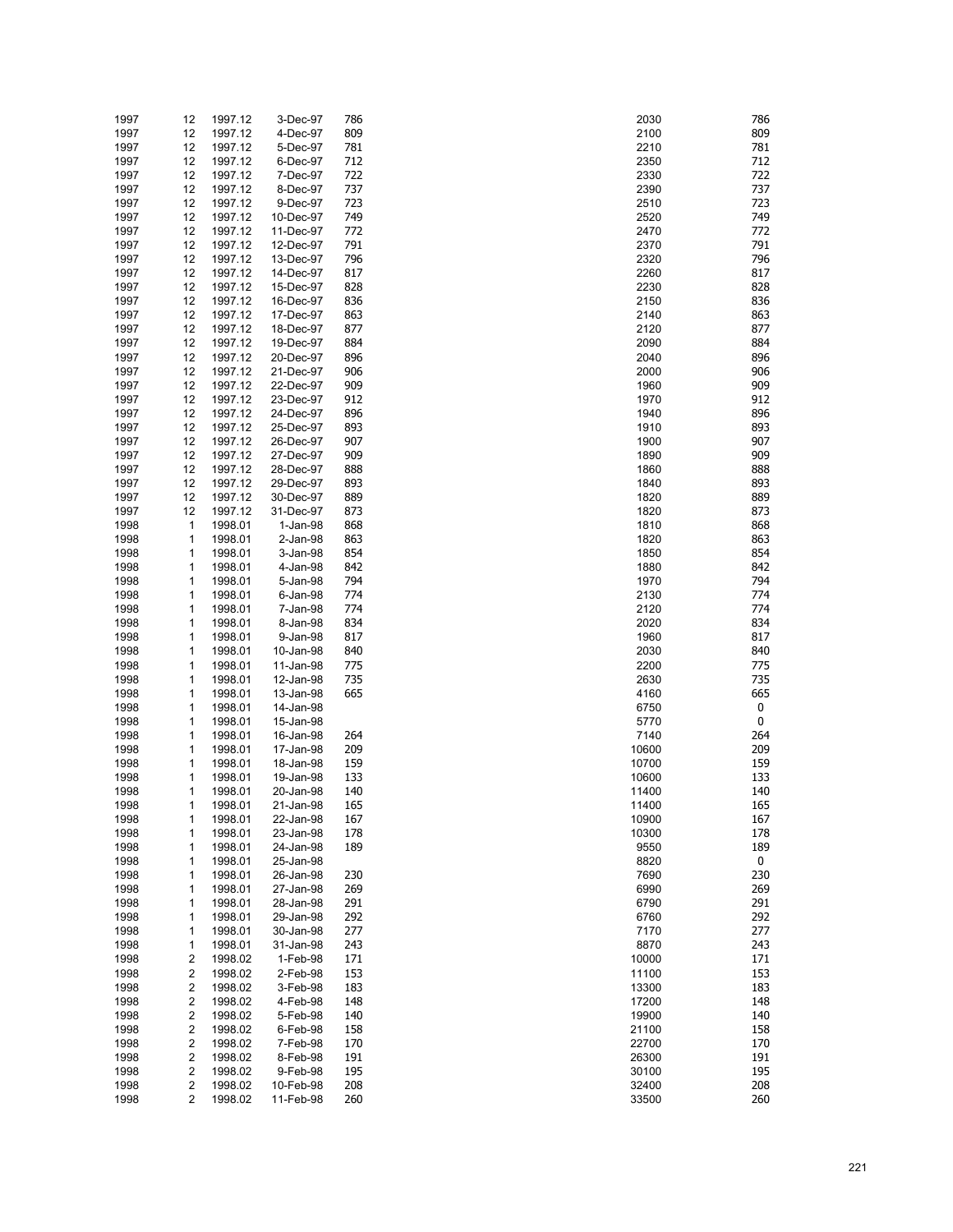| 1998<br>1998<br>1998<br>1998<br>1998<br>1998 | 2 | $\overline{\mathbf{c}}$<br>2 | 1998.02<br>1998.02 | 13-Feb-98<br>14-Feb-98 | 392<br>329 | 35000<br>34500 | 392       |
|----------------------------------------------|---|------------------------------|--------------------|------------------------|------------|----------------|-----------|
|                                              |   |                              |                    |                        |            |                |           |
|                                              |   |                              |                    |                        |            |                | 329       |
|                                              |   |                              | 1998.02            | 15-Feb-98              | 335        | 34000          | 335       |
|                                              |   | 2                            | 1998.02            | 16-Feb-98              | 339        | 33500          | 339       |
|                                              |   | 2                            | 1998.02            | 17-Feb-98              | 352        | 32800          | 352       |
|                                              |   | 2                            | 1998.02            | 18-Feb-98              |            | 32200          | 0         |
| 1998                                         |   | 2                            | 1998.02            | 19-Feb-98              |            | 32300          | 0         |
| 1998                                         |   | 2                            | 1998.02            | 20-Feb-98              |            | 32300          | $\pmb{0}$ |
| 1998                                         |   | 2                            | 1998.02            | 21-Feb-98              |            | 31800          | $\pmb{0}$ |
| 1998                                         |   | 2                            | 1998.02            | 22-Feb-98              |            | 31600          | $\pmb{0}$ |
| 1998                                         |   | 2                            | 1998.02            | 23-Feb-98              |            | 31200          | 0         |
| 1998                                         |   | 2                            | 1998.02            | 24-Feb-98              |            | 30800          | 0         |
| 1998                                         |   | 2                            | 1998.02            | 25-Feb-98              | 270        | 30500          | 270       |
| 1998                                         |   | 2                            | 1998.02            | 26-Feb-98              | 261        | 31000          | 261       |
| 1998                                         |   | 2                            | 1998.02            | 27-Feb-98              | 268        | 30900          | 268       |
| 1998                                         |   | 2                            | 1998.02            | 28-Feb-98              | 260        | 31100          | 260       |
| 1998                                         |   | 3                            | 1998.03            | 1-Mar-98               | 262        | 30600          | 262       |
| 1998                                         |   | 3                            | 1998.03            | 2-Mar-98               | 271        | 29200          | 271       |
| 1998                                         |   | 3                            | 1998.03            | 3-Mar-98               | 283        | 27700          | 283       |
| 1998                                         |   | 3                            | 1998.03            | 4-Mar-98               | 289        | 26300          | 289       |
| 1998                                         |   | 3                            | 1998.03            | 5-Mar-98               | 291        | 24800          | 291       |
| 1998                                         |   | 3                            | 1998.03            | 6-Mar-98               | 298        | 23500          | 298       |
| 1998                                         |   | 3                            | 1998.03            | 7-Mar-98               | 299        | 22600          | 299       |
| 1998                                         |   | 3                            | 1998.03            | 8-Mar-98               | 324        | 21300          | 324       |
| 1998                                         |   | 3                            | 1998.03            | 9-Mar-98               | 334        | 20400          | 334       |
| 1998                                         |   | 3                            | 1998.03            | 10-Mar-98              | 327        | 20000          | 327       |
| 1998                                         |   | 3                            | 1998.03            | 11-Mar-98              | 334        | 19500          | 334       |
| 1998                                         |   | 3                            | 1998.03            | 12-Mar-98              | 321        | 19000          | 321       |
| 1998                                         |   | 3                            | 1998.03            | 13-Mar-98              | 320        | 18600          | 320       |
| 1998                                         |   | 3                            | 1998.03            | 14-Mar-98              | 320        | 18100          | 320       |
| 1998                                         |   | 3                            | 1998.03            | 15-Mar-98              | 324        | 17500          | 324       |
| 1998                                         |   | 3                            | 1998.03            | 16-Mar-98              | 333        | 16900          | 333       |
| 1998                                         |   | 3                            | 1998.03            | 17-Mar-98              | 338        | 16300          | 338       |
| 1998                                         |   | 3                            | 1998.03            | 18-Mar-98              | 346        | 15500          | 346       |
| 1998                                         |   | 3                            | 1998.03            | 19-Mar-98              | 363        | 14400          | 363       |
| 1998                                         |   | 3                            | 1998.03            | 20-Mar-98              | 364        | 14000          | 364       |
| 1998                                         |   | 3                            | 1998.03            | 21-Mar-98              | 339        | 14600          | 339       |
| 1998                                         |   | 3                            | 1998.03            | 22-Mar-98              | 341        | 14700          | 341       |
| 1998                                         |   | 3                            | 1998.03            | 23-Mar-98              | 343        | 14400          | 343       |
| 1998                                         |   | 3                            | 1998.03            | 24-Mar-98              | 332        | 14100          | 332       |
| 1998                                         |   | 3                            | 1998.03            | 25-Mar-98              | 323        | 14000          | 323       |
| 1998                                         |   | 3                            | 1998.03            | 26-Mar-98              | 287        | 15000          | 287       |
| 1998                                         |   | 3                            | 1998.03            | 27-Mar-98              | 241        | 16100          | 241       |
| 1998                                         |   | 3                            | 1998.03            | 28-Mar-98              | 246        | 17100          | 246       |
| 1998                                         |   | 3                            | 1998.03            | 29-Mar-98              | 227        | 19200          | 227       |
| 1998                                         |   | 3                            | 1998.03            | 30-Mar-98              | 211        | 21800          | 211       |
| 1998                                         |   | 3                            | 1998.03            | 31-Mar-98              | 211        | 22700          | 211       |
| 1998                                         |   | 4                            | 1998.04            | 1-Apr-98               | 220        | 22500          | 220       |
| 1998                                         |   | 4                            | 1998.04            | 2-Apr-98               | 231        | 21900          | 231       |
| 1998                                         |   | 4                            | 1998.04            | 3-Apr-98               | 242        | 21400          | 242       |
| 1998                                         |   | 4                            | 1998.04            | 4-Apr-98               | 242        | 21200          | 242       |
| 1998                                         |   | 4                            | 1998.04            | 5-Apr-98               | 242        | 21300          | 242       |
| 1998                                         |   | 4                            | 1998.04            | 6-Apr-98               | 234        | 21200          | 234       |
| 1998                                         |   | 4                            | 1998.04            | 7-Apr-98               | 235        | 21100          | 235       |
| 1998                                         |   | 4                            | 1998.04            | 8-Apr-98               | 232        | 21500          | 232       |
| 1998                                         |   | 4                            | 1998.04            | 9-Apr-98               | 232        | 22200          | 232       |
| 1998                                         |   | 4                            | 1998.04            | 10-Apr-98              | 223        | 22700          | 223       |
| 1998                                         |   | 4                            | 1998.04            | 11-Apr-98              | 221        | 22800          | 221       |
| 1998                                         |   | 4                            | 1998.04            | 12-Apr-98              | 214        | 22900          | 214       |
| 1998                                         |   | 4                            | 1998.04            | 13-Apr-98              | 196        | 23600          | 196       |
| 1998                                         |   | 4                            | 1998.04            | 14-Apr-98              | 183        | 24400          | 183       |
| 1998                                         |   | 4                            | 1998.04            | 15-Apr-98              | 187        | 24900          | 187       |
| 1998                                         |   | 4                            | 1998.04            | 16-Apr-98              | 189        | 24900          | 189       |
| 1998                                         |   | 4                            | 1998.04            | 17-Apr-98              | 189        | 25000          | 189       |
| 1998                                         |   | 4                            | 1998.04            | 18-Apr-98              | 189        | 24800          | 189       |
| 1998                                         |   | 4                            | 1998.04            | 19-Apr-98              | 195        | 24300          | 195       |
|                                              |   | 4                            | 1998.04            | 20-Apr-98              | 190        | 23800          | 190       |
|                                              |   | 4                            | 1998.04            | 21-Apr-98              | 185        | 23000          | 185       |
| 1998                                         |   |                              |                    |                        |            |                | 196       |
| 1998<br>1998                                 |   | 4                            | 1998.04            | 22-Apr-98              | 196        | 21500          |           |

| 4300  | 273 |
|-------|-----|
| 5000  | 392 |
| 4500  | 329 |
|       |     |
| 4000  | 335 |
| 3500  | 339 |
| 2800  | 352 |
|       |     |
| 2200  | 0   |
| 2300  | 0   |
|       |     |
| 2300  | 0   |
| 1800  | 0   |
| 1600  | 0   |
|       |     |
| 1200  | 0   |
| 0800  | 0   |
| 0500  | 270 |
|       |     |
| 1000  | 261 |
| 0900  | 268 |
| 1100  | 260 |
|       |     |
| 0600  | 262 |
| 9200  | 271 |
| 7700  | 283 |
|       |     |
| 6300  | 289 |
| 4800  | 291 |
| :3500 | 298 |
|       |     |
| 2600  | 299 |
| 1300  | 324 |
|       |     |
| 0400  | 334 |
| 0000  | 327 |
| 9500  | 334 |
|       |     |
| 9000  | 321 |
| 8600  | 320 |
| 8100  | 320 |
|       |     |
| 7500  | 324 |
| 6900  | 333 |
| 6300  | 338 |
|       |     |
| 5500  | 346 |
| 4400  | 363 |
| 4000  | 364 |
|       |     |
| 4600  | 339 |
| 4700  | 341 |
| 4400  | 343 |
|       |     |
| 4100  | 332 |
| 4000  | 323 |
|       |     |
| 5000  | 287 |
| 6100  | 241 |
| 7100  | 246 |
|       |     |
| 9200  | 227 |
| 1800  | 211 |
| 2700  | 211 |
|       |     |
| 2500  | 220 |
| 1900  | 231 |
| 1400  | 242 |
|       |     |
| 1200  | 242 |
| 1300  | 242 |
| 1200  | 234 |
|       |     |
| :1100 | 235 |
| 1500  | 232 |
| 2200  | 232 |
|       |     |
| 2700  | 223 |
| 2800  | 221 |
|       | 214 |
| 2900  |     |
| :3600 | 196 |
| 4400  | 183 |
|       |     |
| 4900  | 187 |
| 4900  | 189 |
| 5000  | 189 |
|       |     |
| 4800  | 189 |
| 4300  | 195 |
| :3800 | 190 |
|       |     |
| :3000 | 185 |
| 1500  | 196 |
| 0400  | 190 |
|       |     |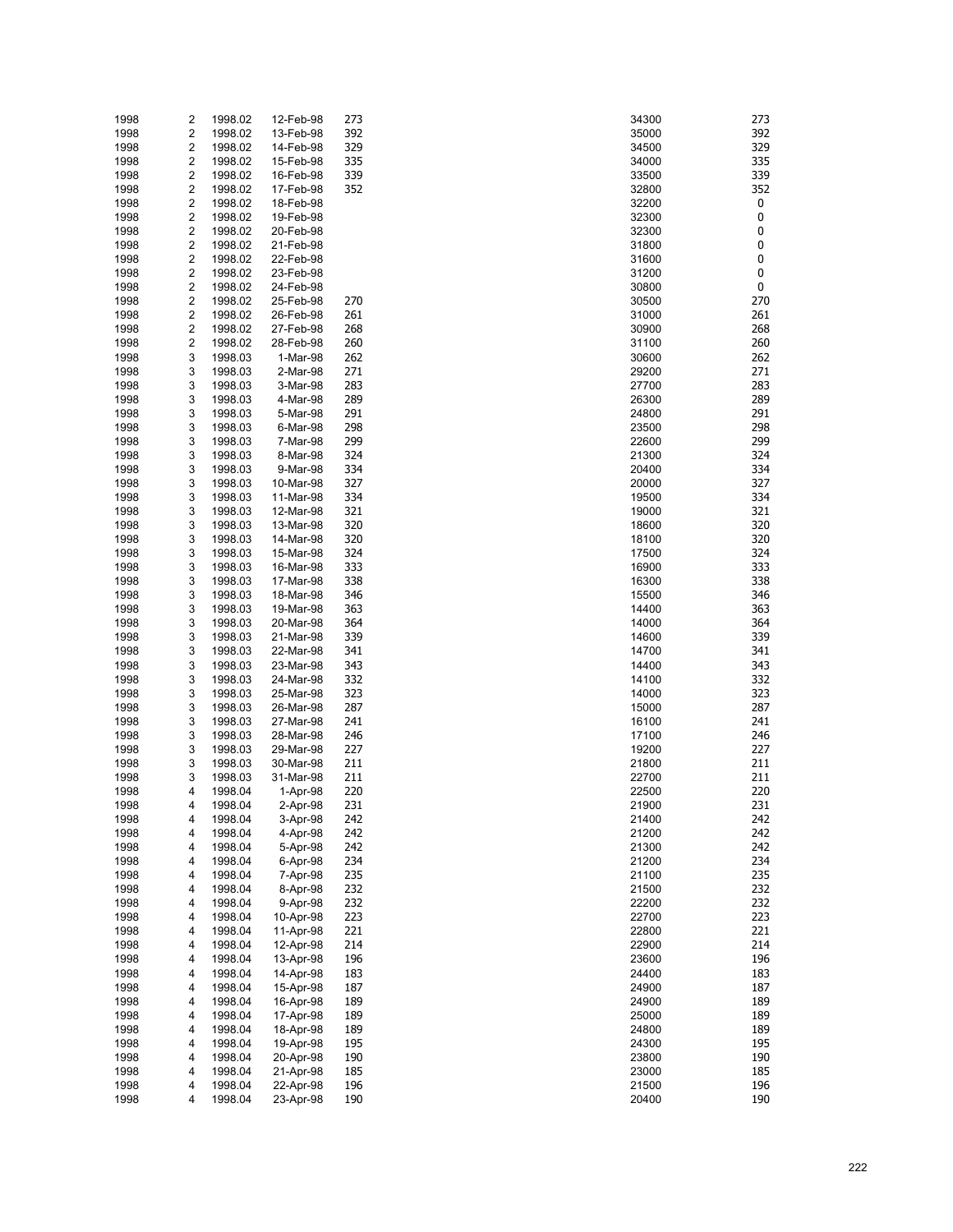| 1998 | 4 | 1998.04 | 24-Apr-98  | 187 | 187<br>20100 |
|------|---|---------|------------|-----|--------------|
|      |   |         |            |     |              |
| 1998 | 4 | 1998.04 | 25-Apr-98  | 185 | 185<br>19700 |
| 1998 | 4 | 1998.04 | 26-Apr-98  | 186 | 186<br>19600 |
| 1998 | 4 | 1998.04 | 27-Apr-98  | 179 | 179<br>19300 |
| 1998 | 4 | 1998.04 | 28-Apr-98  | 180 | 180<br>19000 |
| 1998 | 4 | 1998.04 | 29-Apr-98  | 178 | 178<br>18700 |
|      |   |         |            |     |              |
| 1998 | 4 | 1998.04 | 30-Apr-98  | 174 | 174<br>18400 |
| 1998 | 5 | 1998.05 | $1-May-98$ | 169 | 169<br>18100 |
| 1998 | 5 | 1998.05 | $2-May-98$ | 165 | 165<br>17900 |
| 1998 | 5 | 1998.05 | $3-May-98$ | 168 | 17700<br>168 |
|      | 5 |         |            | 172 | 172          |
| 1998 |   | 1998.05 | 4-May-98   |     | 17200        |
| 1998 | 5 | 1998.05 | 5-May-98   | 182 | 182<br>16600 |
| 1998 | 5 | 1998.05 | 6-May-98   | 182 | 182<br>16300 |
| 1998 | 5 | 1998.05 | 7-May-98   | 180 | 180<br>16300 |
| 1998 | 5 | 1998.05 | 8-May-98   | 187 | 187<br>16400 |
|      |   |         |            |     |              |
| 1998 | 5 | 1998.05 | 9-May-98   | 189 | 189<br>16500 |
| 1998 | 5 | 1998.05 | 10-May-98  | 189 | 189<br>16600 |
| 1998 | 5 | 1998.05 | 11-May-98  | 176 | 176<br>16500 |
| 1998 | 5 | 1998.05 | 12-May-98  | 154 | 154<br>16600 |
| 1998 | 5 | 1998.05 | 13-May-98  | 145 | 145<br>17500 |
|      |   |         |            |     |              |
| 1998 | 5 | 1998.05 | 14-May-98  | 159 | 17800<br>159 |
| 1998 | 5 | 1998.05 | 15-May-98  | 177 | 17800<br>177 |
| 1998 | 5 | 1998.05 | 16-May-98  | 190 | 190<br>18000 |
| 1998 | 5 | 1998.05 | 17-May-98  | 199 | 199<br>18200 |
|      | 5 |         |            | 188 | 188<br>18400 |
| 1998 |   | 1998.05 | 18-May-98  |     |              |
| 1998 | 5 | 1998.05 | 19-May-98  | 174 | 174<br>19000 |
| 1998 | 5 | 1998.05 | 20-May-98  | 167 | 167<br>19400 |
| 1998 | 5 | 1998.05 | 21-May-98  | 160 | 160<br>19600 |
| 1998 | 5 | 1998.05 | 22-May-98  | 154 | 154<br>19600 |
|      |   |         |            |     |              |
| 1998 | 5 | 1998.05 | 23-May-98  | 154 | 154<br>19500 |
| 1998 | 5 | 1998.05 | 24-May-98  | 154 | 154<br>19400 |
| 1998 | 5 | 1998.05 | 25-May-98  | 151 | 151<br>19100 |
| 1998 | 5 | 1998.05 | 26-May-98  | 147 | 147<br>18600 |
| 1998 | 5 | 1998.05 | 27-May-98  | 144 | 144<br>18300 |
|      |   |         |            |     |              |
| 1998 | 5 | 1998.05 | 28-May-98  | 136 | 136<br>18100 |
| 1998 | 5 | 1998.05 | 29-May-98  | 137 | 18500<br>137 |
| 1998 | 5 | 1998.05 | 30-May-98  | 144 | 144<br>18500 |
| 1998 | 5 | 1998.05 | 31-May-98  | 146 | 146<br>18400 |
| 1998 | 6 | 1998.06 | 1-Jun-98   | 151 | 151<br>18400 |
|      |   |         |            |     |              |
| 1998 | 6 | 1998.06 | 2-Jun-98   | 146 | 146<br>18300 |
| 1998 | 6 | 1998.06 | 3-Jun-98   | 141 | 141<br>18000 |
| 1998 | 6 | 1998.06 | 4-Jun-98   | 140 | 140<br>17600 |
| 1998 | 6 | 1998.06 | 5-Jun-98   | 138 | 138<br>17300 |
| 1998 | 6 | 1998.06 | 6-Jun-98   | 140 | 16800<br>140 |
|      |   |         |            |     |              |
| 1998 | 6 | 1998.06 | 7-Jun-98   | 137 | 16600<br>137 |
| 1998 | 6 | 1998.06 | 8-Jun-98   | 134 | 134<br>16500 |
| 1998 | 6 | 1998.06 | 9-Jun-98   | 133 | 133<br>16100 |
| 1998 | 6 | 1998.06 | 10-Jun-98  | 137 | 15900<br>137 |
| 1998 | 6 | 1998.06 | 11-Jun-98  | 144 | 144<br>16000 |
|      |   |         |            |     |              |
| 1998 | 6 | 1998.06 | 12-Jun-98  | 140 | 140<br>16300 |
| 1998 | 6 | 1998.06 | 13-Jun-98  | 142 | 142<br>16500 |
| 1998 | 6 | 1998.06 | 14-Jun-98  | 140 | 140<br>16500 |
| 1998 | 6 | 1998.06 | 15-Jun-98  | 133 | 16600<br>133 |
| 1998 | 6 | 1998.06 | 16-Jun-98  | 121 | 16700<br>121 |
|      |   |         |            |     |              |
| 1998 | 6 | 1998.06 | 17-Jun-98  | 112 | 17400<br>112 |
| 1998 | 6 | 1998.06 | 18-Jun-98  | 108 | 108<br>18000 |
| 1998 | 6 | 1998.06 | 19-Jun-98  | 109 | 109<br>18500 |
| 1998 | 6 | 1998.06 | 20-Jun-98  | 103 | 103<br>18700 |
| 1998 | 6 | 1998.06 | 21-Jun-98  | 102 | 102<br>18800 |
|      |   |         |            |     |              |
| 1998 | 6 | 1998.06 | 22-Jun-98  | 103 | 103<br>18900 |
| 1998 | 6 | 1998.06 | 23-Jun-98  | 96  | 96<br>19200  |
| 1998 | 6 | 1998.06 | 24-Jun-98  | 98  | 98<br>19500  |
| 1998 | 6 | 1998.06 | 25-Jun-98  | 96  | 96<br>19500  |
| 1998 | 6 | 1998.06 | 26-Jun-98  | 92  | 92<br>19500  |
|      |   |         |            |     |              |
| 1998 | 6 | 1998.06 | 27-Jun-98  | 98  | 98<br>19100  |
| 1998 | 6 | 1998.06 | 28-Jun-98  | 97  | 97<br>18800  |
| 1998 | 6 | 1998.06 | 29-Jun-98  | 101 | 18600<br>101 |
| 1998 | 6 | 1998.06 | 30-Jun-98  | 97  | 97<br>18200  |
| 1998 | 7 | 1998.07 | 1-Jul-98   | 97  | 97<br>17900  |
|      |   |         |            |     |              |
| 1998 | 7 | 1998.07 | 2-Jul-98   | 107 | 16800<br>107 |
| 1998 | 7 | 1998.07 | 3-Jul-98   | 113 | 113<br>15700 |

| 0100         | 18       |
|--------------|----------|
| 9700<br>9600 | 18<br>18 |
| 9300         | 17       |
| 9000         | 18       |
| 8700<br>8400 | 17<br>17 |
| 8100         | 16       |
| 7900         | 16       |
| 7700<br>7200 | 16<br>17 |
| 6600         | 18       |
| 6300<br>6300 | 18<br>18 |
| 6400         | 18       |
| 6500         | 18       |
| 6600<br>6500 | 18<br>17 |
| 6600         | 15       |
| 7500         | 14       |
| 7800<br>7800 | 15<br>17 |
| 8000         | 19       |
| 8200         | 19       |
| 8400<br>9000 | 18<br>17 |
| 9400         | 16       |
| 9600<br>9600 | 16<br>15 |
| 9500         | 15       |
| 9400         | 15       |
| 9100<br>8600 | 15<br>14 |
| 8300         | 14       |
| 8100         | 13       |
| 8500<br>8500 | 13<br>14 |
| 8400         | 14       |
| 8400         | 15       |
| 8300<br>8000 | 14<br>14 |
| 7600         | 14       |
| 7300<br>6800 | 13<br>14 |
| 6600         | 13       |
| 6500         | 13       |
| 6100<br>5900 | 13<br>13 |
| 6000         | 14       |
| 6300         | 14       |
| 6500<br>6500 | 14<br>14 |
| 6600         | 13       |
| 6700<br>7400 | 12<br>11 |
| 8000         | 10       |
| 8500         | 10       |
| 8700<br>8800 | 10<br>10 |
| 8900         | 10       |
| 9200         | 96       |
| 9500<br>9500 | 98<br>96 |
| 9500         | 92       |
| 9100         | 98       |
| 8800<br>8600 | 97<br>10 |
| 8200         | 97       |
| 7900<br>6800 | 97<br>10 |
| 5700         | 11       |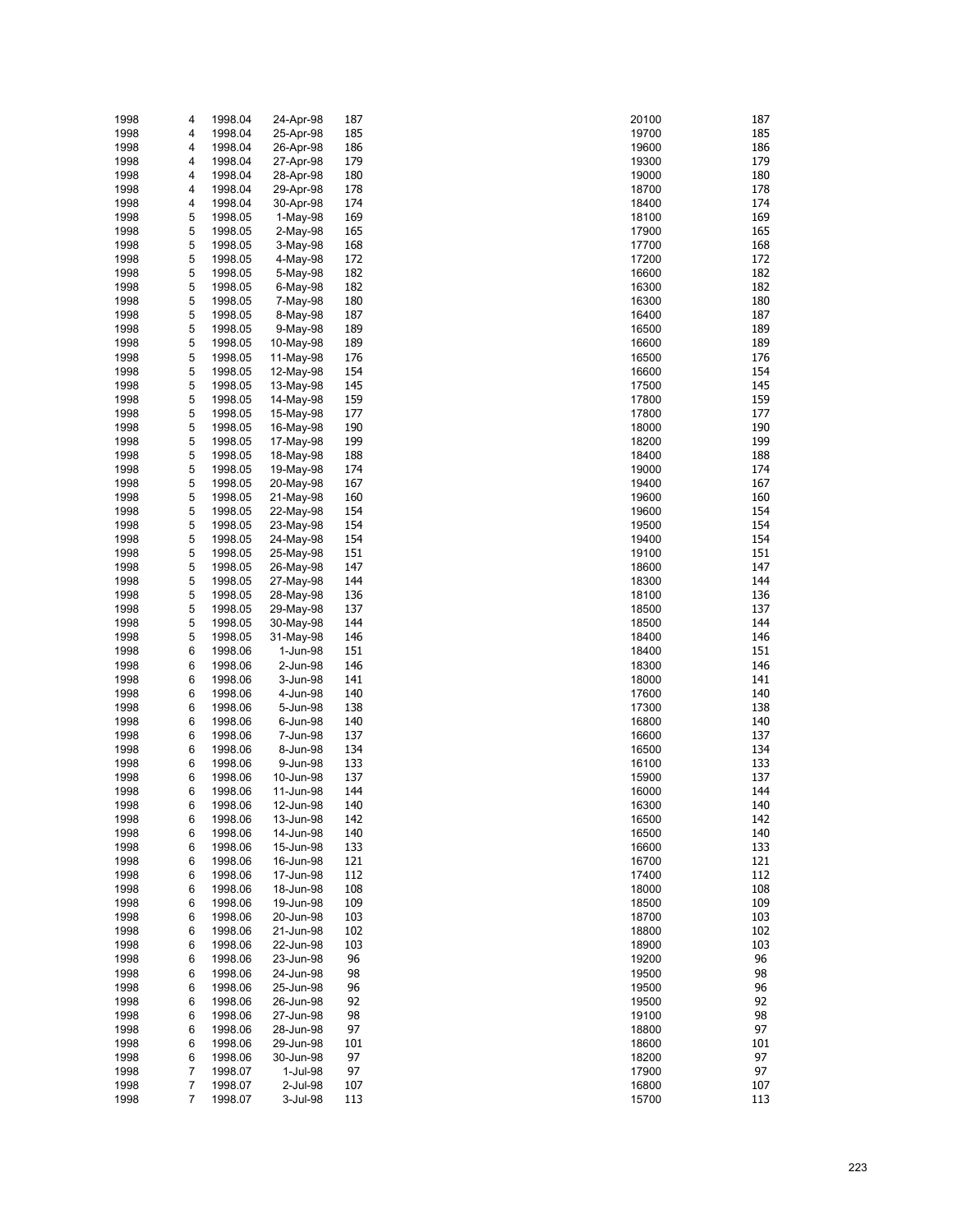| 1998 | 7              | 1998.07 | 4-Jul-98   | 122 | 15000 | 122 |
|------|----------------|---------|------------|-----|-------|-----|
| 1998 | $\overline{7}$ | 1998.07 | 5-Jul-98   | 126 | 14500 | 126 |
|      |                |         |            |     |       | 125 |
| 1998 | 7              | 1998.07 | 6-Jul-98   | 125 | 14600 |     |
| 1998 | 7              | 1998.07 | 7-Jul-98   | 118 | 14900 | 118 |
| 1998 | 7              | 1998.07 | 8-Jul-98   | 113 | 14900 | 113 |
| 1998 | 7              | 1998.07 | 9-Jul-98   | 111 | 15300 | 111 |
| 1998 | 7              | 1998.07 | 10-Jul-98  | 107 | 15500 | 107 |
| 1998 | 7              | 1998.07 | 11-Jul-98  | 98  | 16500 | 98  |
| 1998 | 7              | 1998.07 | 12-Jul-98  | 92  | 17500 | 92  |
| 1998 | 7              | 1998.07 | 13-Jul-98  | 97  | 17900 | 97  |
| 1998 | 7              | 1998.07 | 14-Jul-98  | 102 | 17500 | 102 |
| 1998 | 7              | 1998.07 | 15-Jul-98  | 112 | 16100 | 112 |
|      |                |         |            |     |       |     |
| 1998 | 7              | 1998.07 | 16-Jul-98  | 115 | 15200 | 115 |
| 1998 | 7              | 1998.07 | 17-Jul-98  | 125 | 14700 | 125 |
| 1998 | 7              | 1998.07 | 18-Jul-98  | 136 | 13400 | 136 |
| 1998 | 7              | 1998.07 | 19-Jul-98  | 153 | 12400 | 153 |
| 1998 | 7              | 1998.07 | 20-Jul-98  | 159 | 11700 | 159 |
| 1998 | 7              | 1998.07 | 21-Jul-98  | 157 | 11400 | 157 |
| 1998 | 7              | 1998.07 | 22-Jul-98  | 167 | 10800 | 167 |
| 1998 | 7              | 1998.07 | 23-Jul-98  | 180 | 10500 | 180 |
| 1998 | 7              | 1998.07 | 24-Jul-98  | 187 | 10200 | 187 |
| 1998 | 7              | 1998.07 | 25-Jul-98  | 197 | 9860  | 197 |
|      | 7              |         |            | 223 |       | 223 |
| 1998 |                | 1998.07 | 26-Jul-98  |     | 9060  |     |
| 1998 | 7              | 1998.07 | 27-Jul-98  | 253 | 8450  | 253 |
| 1998 | 7              | 1998.07 | 28-Jul-98  | 250 | 8170  | 250 |
| 1998 | 7              | 1998.07 | 29-Jul-98  | 242 | 8030  | 242 |
| 1998 | 7              | 1998.07 | 30-Jul-98  | 257 | 7460  | 257 |
| 1998 | 7              | 1998.07 | 31-Jul-98  | 278 | 7050  | 278 |
| 1998 | 8              | 1998.08 | 1-Aug-98   | 299 | 6750  | 299 |
| 1998 | 8              | 1998.08 | 2-Aug-98   | 296 | 6570  | 296 |
| 1998 | 8              | 1998.08 | 3-Aug-98   | 299 | 6410  | 299 |
| 1998 | 8              | 1998.08 | 4-Aug-98   | 295 | 6310  | 295 |
|      |                |         |            |     |       |     |
| 1998 | 8              | 1998.08 | 5-Aug-98   | 281 | 6290  | 281 |
| 1998 | 8              | 1998.08 | 6-Aug-98   | 283 | 6190  | 283 |
| 1998 | 8              | 1998.08 | 7-Aug-98   | 297 | 5910  | 297 |
| 1998 | 8              | 1998.08 | 8-Aug-98   | 284 | 5840  | 284 |
| 1998 | 8              | 1998.08 | 9-Aug-98   | 298 | 5830  | 298 |
| 1998 | 8              | 1998.08 | 10-Aug-98  | 317 | 5760  | 317 |
| 1998 | 8              | 1998.08 | 11-Aug-98  | 334 | 5560  | 334 |
| 1998 | 8              | 1998.08 | 12-Aug-98  | 340 | 5390  | 340 |
| 1998 | 8              | 1998.08 | 13-Aug-98  | 340 | 5230  | 340 |
| 1998 | 8              | 1998.08 | 14-Aug-98  | 343 | 5280  | 343 |
| 1998 | 8              | 1998.08 | 15-Aug-98  | 297 | 5530  | 297 |
|      |                |         |            |     |       |     |
| 1998 | 8              | 1998.08 | 16-Aug-98  | 322 | 5230  | 322 |
| 1998 | 8              | 1998.08 | 17-Aug-98  | 333 | 5090  | 333 |
| 1998 | 8              | 1998.08 | 18-Aug-98  | 322 | 5010  | 322 |
| 1998 | 8              | 1998.08 | 19-Aug-98  | 322 | 4790  | 322 |
| 1998 | 8              | 1998.08 | 20-Aug-98  | 373 | 4840  | 373 |
| 1998 | 8              | 1998.08 | 21-Aug-98  | 362 | 4970  | 362 |
| 1998 | 8              | 1998.08 | 22-Aug-98  | 331 | 5010  | 331 |
| 1998 | 8              | 1998.08 | 23-Aug-98  | 320 | 5060  | 320 |
| 1998 | 8              | 1998.08 | 24-Aug-98  | 312 | 5130  | 312 |
| 1998 | 8              | 1998.08 | 25-Aug-98  | 312 | 5090  | 312 |
|      |                |         | 26-Aug-98  |     |       | 309 |
| 1998 | 8              | 1998.08 |            | 309 | 4890  |     |
| 1998 | 8              | 1998.08 | 27-Aug-98  | 300 | 4810  | 300 |
| 1998 | 8              | 1998.08 | 28-Aug-98  | 300 | 4910  | 300 |
| 1998 | 8              | 1998.08 | 29-Aug-98  | 288 | 4990  | 288 |
| 1998 | 8              | 1998.08 | 30-Aug-98  | 284 | 5010  | 284 |
| 1998 | 8              | 1998.08 | 31-Aug-98  | 292 | 5020  | 292 |
| 1998 | 9              | 1998.09 | $1-Sep-98$ | 297 | 4840  | 297 |
| 1998 | 9              | 1998.09 | $2-Sep-98$ | 296 | 4740  | 296 |
| 1998 | 9              | 1998.09 | 3-Sep-98   | 292 | 4740  | 292 |
| 1998 | 9              | 1998.09 | 4-Sep-98   | 287 | 4740  | 287 |
| 1998 | 9              | 1998.09 | 5-Sep-98   | 280 | 5000  | 280 |
|      |                |         |            |     |       |     |
| 1998 | 9              | 1998.09 | $6-Sep-98$ | 252 | 5400  | 252 |
| 1998 | 9              | 1998.09 | 7-Sep-98   | 230 | 5640  | 230 |
| 1998 | 9              | 1998.09 | 8-Sep-98   | 229 | 5770  | 229 |
| 1998 | 9              | 1998.09 | 9-Sep-98   | 233 | 5750  | 233 |
| 1998 | 9              | 1998.09 | 10-Sep-98  | 230 | 5730  | 230 |
| 1998 | 9              | 1998.09 | 11-Sep-98  | 263 | 5310  | 263 |
| 1998 | 9              | 1998.09 | 12-Sep-98  | 267 | 5210  | 267 |

| 5000         | 12       |
|--------------|----------|
| 1500         | 12       |
| 1600<br>1900 | 12<br>11 |
| 1900         | 11       |
| 5300         | 11       |
| 5500         | 10       |
| 6500         | 98       |
| 7500<br>7900 | 92<br>9, |
| 7500         | 10       |
| 6100         | 11       |
| 5200         | 11       |
| 1700<br>3400 | 12<br>13 |
| 2400         | 15       |
| 1700         | 15       |
| 1400         | 15       |
| 0080         | 16       |
| )500<br>)200 | 18<br>18 |
| 9860         | 19       |
| 9060         | 22       |
| 3450         | 25       |
| 3170         | 25       |
| 3030<br>7460 | 24<br>25 |
| 7050         | 27       |
| 3750         | 29       |
| 6570         | 29       |
| 6410         | 29<br>29 |
| 310<br>3290  | 28       |
| 6190         | 28       |
| 5910         | 29       |
| 5840         | 28       |
| 5830<br>5760 | 29<br>31 |
| 5560         | 33       |
| 5390         | 34       |
| 5230         | 34       |
| 5280         | 34       |
| 5530<br>5230 | 29<br>32 |
| 5090         | 33       |
| 5010         | 32       |
| 1790         | 32       |
| 1840<br>1970 | 37<br>36 |
| 5010         | 33       |
| 5060         | 32       |
| 5130         | 31       |
| 5090         | 31       |
| 1890<br>1810 | 30<br>30 |
| 1910         | 30       |
| 1990         | 28       |
| 5010         | 28       |
| 5020         | 29       |
| 1840<br>1740 | 29<br>29 |
| 1740         | 29       |
| 1740         | 28       |
| 5000         | 28       |
| 5400         | 25<br>23 |
| 5640<br>5770 | 22       |
| 5750         | 23       |
| 5730         | 23       |
| 5310         | 26       |
| 5210         | 26       |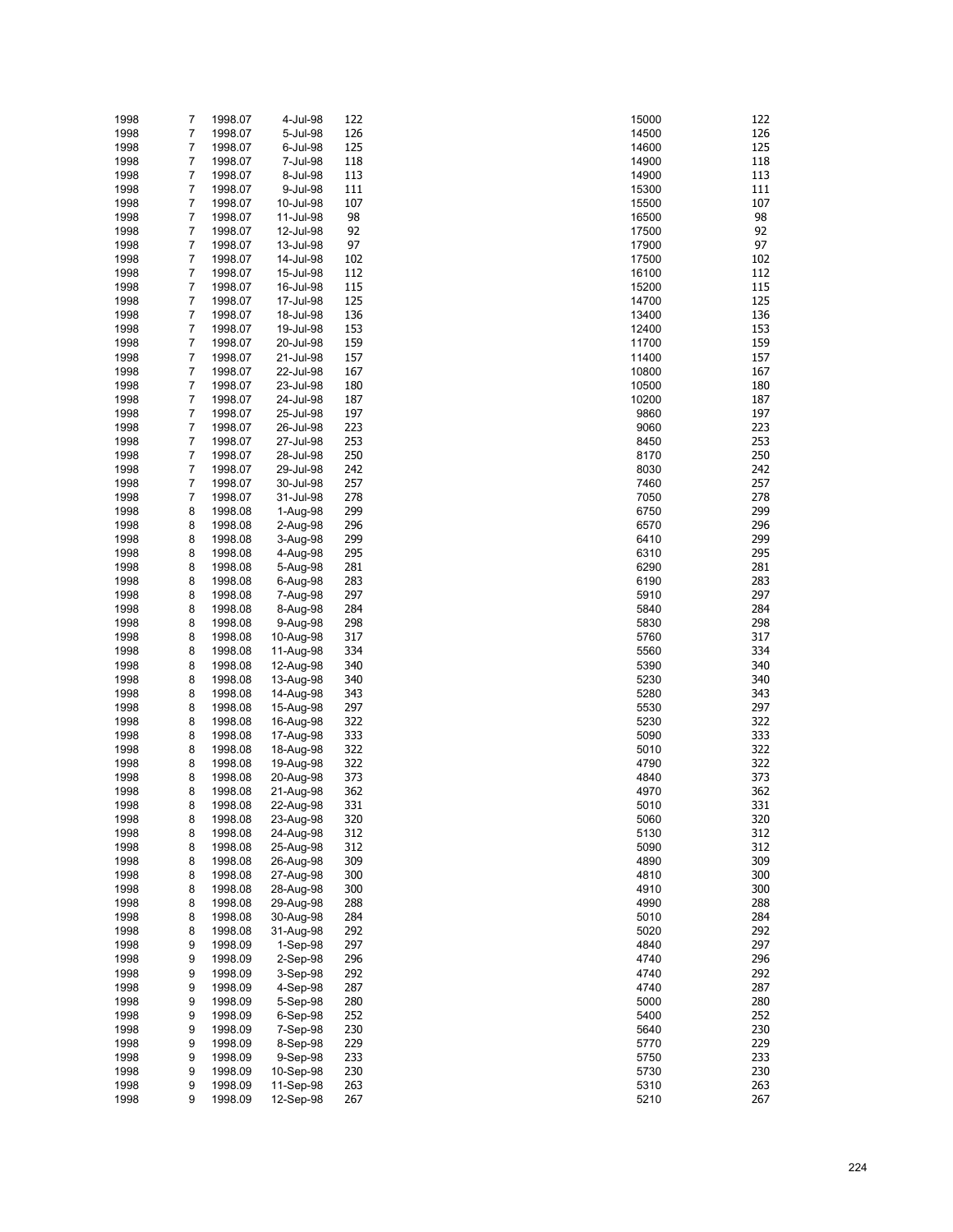| 1998 | 9  | 1998.09 | 13-Sep-98 | 248 | 5680 | 248 |
|------|----|---------|-----------|-----|------|-----|
|      |    |         |           |     |      | 204 |
| 1998 | 9  | 1998.09 | 14-Sep-98 | 204 | 6450 |     |
| 1998 | 9  | 1998.09 | 15-Sep-98 | 177 | 7120 | 177 |
| 1998 | 9  | 1998.09 | 16-Sep-98 | 184 | 7110 | 184 |
| 1998 | 9  | 1998.09 | 17-Sep-98 | 207 | 6220 | 207 |
| 1998 | 9  | 1998.09 | 18-Sep-98 | 239 | 5830 | 239 |
| 1998 | 9  | 1998.09 | 19-Sep-98 | 236 | 5690 | 236 |
| 1998 | 9  | 1998.09 | 20-Sep-98 | 236 | 5810 | 236 |
|      |    |         |           |     |      |     |
| 1998 | 9  | 1998.09 | 21-Sep-98 | 223 | 5920 | 223 |
| 1998 | 9  | 1998.09 | 22-Sep-98 | 223 | 5860 | 223 |
| 1998 | 9  | 1998.09 | 23-Sep-98 | 232 | 5860 | 232 |
| 1998 | 9  | 1998.09 | 24-Sep-98 | 239 | 5860 | 239 |
| 1998 | 9  | 1998.09 | 25-Sep-98 | 234 | 5860 | 234 |
| 1998 | 9  | 1998.09 | 26-Sep-98 | 238 | 5880 | 238 |
|      |    |         |           |     |      |     |
| 1998 | 9  | 1998.09 | 27-Sep-98 | 238 | 6020 | 238 |
| 1998 | 9  | 1998.09 | 28-Sep-98 | 222 | 6170 | 222 |
| 1998 | 9  | 1998.09 | 29-Sep-98 | 219 | 6150 | 219 |
| 1998 | 9  | 1998.09 | 30-Sep-98 | 213 | 6390 | 213 |
| 1998 | 10 | 1998.1  | 1-Oct-98  | 203 | 6710 | 203 |
| 1998 | 10 | 1998.1  | 2-Oct-98  | 197 | 6850 | 197 |
|      |    |         |           |     |      | 209 |
| 1998 | 10 | 1998.1  | 3-Oct-98  | 209 | 6790 |     |
| 1998 | 10 | 1998.1  | 4-Oct-98  | 211 | 6530 | 211 |
| 1998 | 10 | 1998.1  | 5-Oct-98  | 201 | 6460 | 201 |
| 1998 | 10 | 1998.1  | 6-Oct-98  | 206 | 6410 | 206 |
| 1998 | 10 | 1998.1  | 7-Oct-98  | 213 | 6360 | 213 |
| 1998 | 10 | 1998.1  | 8-Oct-98  | 213 | 6460 | 213 |
| 1998 | 10 | 1998.1  | 9-Oct-98  | 201 | 6870 | 201 |
|      |    |         |           |     |      |     |
| 1998 | 10 | 1998.1  | 10-Oct-98 | 203 | 6950 | 203 |
| 1998 | 10 | 1998.1  | 11-Oct-98 | 204 | 6970 | 204 |
| 1998 | 10 | 1998.1  | 12-Oct-98 | 203 | 7230 | 203 |
| 1998 | 10 | 1998.1  | 13-Oct-98 | 201 | 7330 | 201 |
| 1998 | 10 | 1998.1  | 14-Oct-98 | 210 | 7100 | 210 |
| 1998 | 10 | 1998.1  | 15-Oct-98 | 213 | 6990 | 213 |
|      |    |         |           |     |      |     |
| 1998 | 10 | 1998.1  | 16-Oct-98 | 217 | 6880 | 217 |
| 1998 | 10 | 1998.1  | 17-Oct-98 | 219 | 6670 | 219 |
| 1998 | 10 | 1998.1  | 18-Oct-98 | 236 | 6300 | 236 |
| 1998 | 10 | 1998.1  | 19-Oct-98 | 278 | 5830 | 278 |
| 1998 | 10 | 1998.1  | 20-Oct-98 | 312 | 5400 | 312 |
| 1998 | 10 | 1998.1  | 21-Oct-98 | 334 | 5080 | 334 |
| 1998 | 10 | 1998.1  | 22-Oct-98 | 376 | 4800 | 376 |
|      |    |         |           |     |      |     |
| 1998 | 10 | 1998.1  | 23-Oct-98 | 380 | 4740 | 380 |
| 1998 | 10 | 1998.1  | 24-Oct-98 | 391 | 4870 | 391 |
| 1998 | 10 | 1998.1  | 25-Oct-98 | 346 | 5430 | 346 |
| 1998 | 10 | 1998.1  | 26-Oct-98 | 335 | 5480 | 335 |
| 1998 | 10 | 1998.1  | 27-Oct-98 | 326 | 5320 | 326 |
| 1998 | 10 | 1998.1  | 28-Oct-98 | 327 | 5480 | 327 |
|      |    |         |           |     |      |     |
| 1998 | 10 | 1998.1  | 29-Oct-98 | 314 | 5660 | 314 |
| 1998 | 10 | 1998.1  | 30-Oct-98 | 316 | 5550 | 316 |
| 1998 | 10 | 1998.1  | 31-Oct-98 | 318 | 5250 | 318 |
| 1998 | 11 | 1998.11 | 1-Nov-98  | 368 | 4540 | 368 |
| 1998 | 11 | 1998.11 | 2-Nov-98  | 384 | 4310 | 384 |
| 1998 | 11 | 1998.11 | 3-Nov-98  | 368 | 4310 | 368 |
|      |    |         |           |     |      |     |
| 1998 | 11 | 1998.11 | 4-Nov-98  | 363 | 4300 | 363 |
| 1998 | 11 | 1998.11 | 5-Nov-98  | 371 | 4160 | 371 |
| 1998 | 11 | 1998.11 | 6-Nov-98  | 394 | 4000 | 394 |
| 1998 | 11 | 1998.11 | 7-Nov-98  | 392 | 3920 | 392 |
| 1998 | 11 | 1998.11 | 8-Nov-98  | 428 | 3740 | 428 |
| 1998 | 11 | 1998.11 | 9-Nov-98  | 490 | 3470 | 490 |
| 1998 | 11 | 1998.11 | 10-Nov-98 | 506 | 3330 | 506 |
|      |    |         |           |     |      |     |
| 1998 | 11 | 1998.11 | 11-Nov-98 | 520 | 3270 | 520 |
| 1998 | 11 | 1998.11 | 12-Nov-98 | 533 | 3180 | 533 |
| 1998 | 11 | 1998.11 | 13-Nov-98 | 563 | 3070 | 563 |
| 1998 | 11 | 1998.11 | 14-Nov-98 | 576 | 2990 | 576 |
| 1998 | 11 | 1998.11 | 15-Nov-98 | 580 | 2930 | 580 |
| 1998 | 11 | 1998.11 | 16-Nov-98 | 591 | 2880 | 591 |
|      |    |         |           | 597 |      | 597 |
| 1998 | 11 | 1998.11 | 17-Nov-98 |     | 2840 |     |
| 1998 | 11 | 1998.11 | 18-Nov-98 | 596 | 2840 | 596 |
| 1998 | 11 | 1998.11 | 19-Nov-98 | 584 | 2840 | 584 |
| 1998 | 11 | 1998.11 | 20-Nov-98 | 580 | 2850 | 580 |
| 1998 | 11 | 1998.11 | 21-Nov-98 | 567 | 2840 | 567 |
| 1998 | 11 | 1998.11 | 22-Nov-98 | 588 | 2890 | 588 |
|      |    |         |           |     |      |     |

| 5680         | 24       |
|--------------|----------|
| 3450         | 20       |
| 120          | 17       |
| 7110         | 18       |
| 6220         | 20       |
| 5830         | 23       |
| 5690         | 23       |
| 5810         | 23<br>22 |
| 5920<br>5860 | 22       |
| 5860         | 23       |
| 5860         | 23       |
| 5860         | 23       |
| 5880         | 23       |
| 6020         | 23       |
| 6170         | 22       |
| 6150         | 21       |
| 3390         | 21       |
| 6710         | 20       |
| 3850         | 19       |
| 3790         | 20       |
| 3530         | 21       |
| 6460         | 20       |
| 6410         | 20       |
| 3360         | 21<br>21 |
| 3460<br>6870 | 20       |
| 3950         | 20       |
| 3970         | 20       |
| 7230         | 20       |
| 7330         | 20       |
| 7100         | 21       |
| 990ء         | 21       |
| 6880         | 21       |
| 670          | 21       |
| 300          | 23       |
| 5830         | 27       |
| 5400         | 31       |
| 5080         | 33       |
| 1800         | 37       |
| 1740         | 38       |
| 1870         | 39       |
| 5430<br>5480 | 34<br>33 |
| 5320         | 32       |
| 5480         | 32       |
| 5660         | 31       |
| 5550         | 31       |
| 5250         | 31       |
| 1540         | 36       |
| 1310         | 38       |
| 1310         | 36       |
| 1300         | 36       |
| 1160         | 37       |
| 1000         | 39       |
| 3920         | 39       |
| 3740         | 42       |
| 3470         | 49       |
| 3330         | 50       |
| 3270         | 52       |
| 3180         | 53       |
| 3070         | 56       |
| 2990         | 57       |
| 2930         | 58       |
| 2880         | 59       |
| 2840         | 59       |
| 2840<br>2840 | 59<br>58 |
| 2850         | 58       |
| 2840         | 56       |
| 2890         | 58       |
|              |          |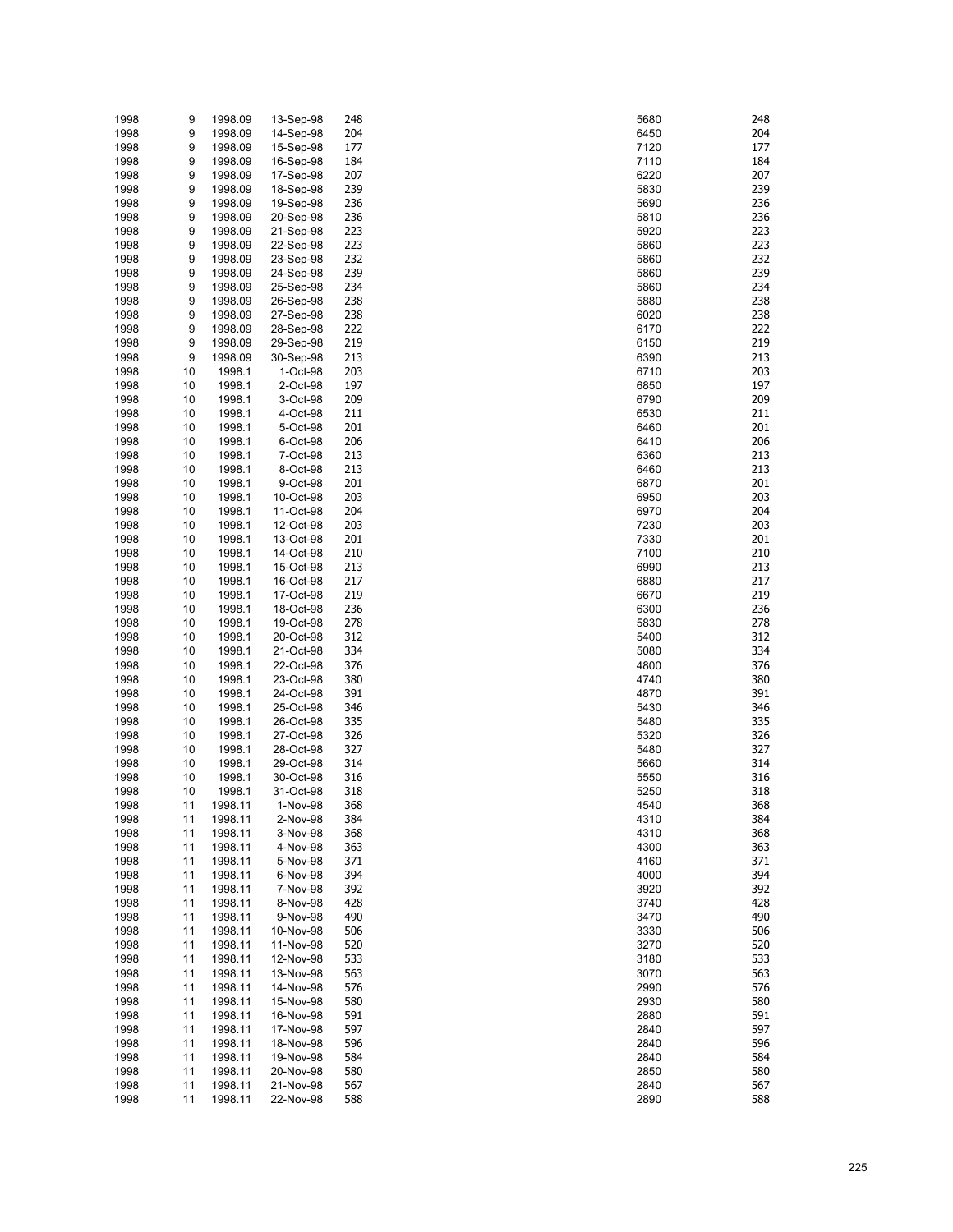| 1998 | 11                      | 1998.11 | 23-Nov-98 | 585 | 2910 | 585 |       |
|------|-------------------------|---------|-----------|-----|------|-----|-------|
| 1998 | 11                      | 1998.11 | 24-Nov-98 | 577 | 2900 | 577 |       |
| 1998 | 11                      | 1998.11 | 25-Nov-98 | 561 | 2900 | 561 |       |
| 1998 | 11                      | 1998.11 | 26-Nov-98 | 503 | 2870 | 503 |       |
|      |                         |         |           |     |      |     |       |
| 1998 | 11                      | 1998.11 | 27-Nov-98 | 180 | 2870 | 180 |       |
| 1998 | 11                      | 1998.11 | 28-Nov-98 | 154 | 2920 | 154 |       |
| 1998 | 11                      | 1998.11 | 29-Nov-98 | 108 | 2910 | 108 |       |
| 1998 | 11                      | 1998.11 | 30-Nov-98 | 98  | 2910 | 98  |       |
|      |                         |         |           |     |      |     |       |
| 1998 | 12                      | 1998.12 | 1-Dec-98  | 132 | 3030 | 132 |       |
| 1998 | 12                      | 1998.12 | 2-Dec-98  | 584 | 3150 | 584 |       |
| 1998 | 12                      | 1998.12 | 3-Dec-98  | 499 | 3100 | 499 |       |
|      | 12                      | 1998.12 |           | 506 | 3240 | 506 |       |
| 1998 |                         |         | 4-Dec-98  |     |      |     |       |
| 1998 | 12                      | 1998.12 | 5-Dec-98  | 449 | 3700 | 449 |       |
| 1998 | 12                      | 1998.12 | 6-Dec-98  | 351 | 4100 | 351 |       |
| 1998 | 12                      | 1998.12 | 7-Dec-98  | 319 | 4300 | 319 |       |
|      | 12                      |         |           | 297 | 4520 | 297 |       |
| 1998 |                         | 1998.12 | 8-Dec-98  |     |      |     |       |
| 1998 | 12                      | 1998.12 | 9-Dec-98  | 295 | 4520 | 295 |       |
| 1998 | 12                      | 1998.12 | 10-Dec-98 | 290 | 4620 | 290 |       |
| 1998 | 12                      | 1998.12 | 11-Dec-98 | 276 | 4940 | 276 |       |
|      |                         |         |           |     |      |     |       |
| 1998 | 12                      | 1998.12 | 12-Dec-98 | 250 | 5230 | 250 |       |
| 1998 | 12                      | 1998.12 | 13-Dec-98 | 259 | 5260 | 259 |       |
| 1998 | 12                      | 1998.12 | 14-Dec-98 | 279 | 5160 | 279 |       |
| 1998 | 12                      | 1998.12 | 15-Dec-98 | 293 | 5100 | 293 |       |
|      |                         |         |           |     |      |     |       |
| 1998 | 12                      | 1998.12 | 16-Dec-98 | 278 | 5120 | 278 |       |
| 1998 | 12                      | 1998.12 | 17-Dec-98 | 276 | 5230 | 276 |       |
| 1998 | 12                      | 1998.12 | 18-Dec-98 | 279 | 5160 | 279 |       |
|      | 12                      | 1998.12 | 19-Dec-98 | 296 | 4900 | 296 |       |
| 1998 |                         |         |           |     |      |     |       |
| 1998 | 12                      | 1998.12 | 20-Dec-98 | 344 | 4620 | 344 |       |
| 1998 | 12                      | 1998.12 | 21-Dec-98 | 336 | 4640 | 336 |       |
| 1998 | 12                      | 1998.12 | 22-Dec-98 | 274 | 5100 | 274 |       |
|      |                         | 1998.12 |           |     |      | 275 |       |
| 1998 | 12                      |         | 23-Dec-98 | 275 | 5050 |     |       |
| 1998 | 12                      | 1998.12 | 24-Dec-98 | 306 | 4840 | 306 |       |
| 1998 | 12                      | 1998.12 | 25-Dec-98 | 370 | 4050 | 370 |       |
| 1998 | 12                      | 1998.12 | 26-Dec-98 | 411 | 3780 | 411 |       |
|      |                         |         |           |     |      | 421 |       |
| 1998 | 12                      | 1998.12 | 27-Dec-98 | 421 | 3680 |     |       |
| 1998 | 12                      | 1998.12 | 28-Dec-98 | 449 | 3580 | 449 |       |
| 1998 | 12                      | 1998.12 | 29-Dec-98 | 464 | 3550 | 464 |       |
| 1998 | 12                      | 1998.12 | 30-Dec-98 | 464 | 3520 | 464 |       |
|      |                         |         |           |     |      | 484 |       |
| 1998 | 12                      | 1998.12 | 31-Dec-98 | 484 | 3470 |     |       |
| 1999 | $\mathbf 1$             | 1999.01 | 1-Jan-99  | 483 | 3480 | 483 | 757   |
| 1999 | $\mathbf 1$             | 1999.01 | 2-Jan-99  | 463 | 3440 | 463 | 756   |
| 1999 | 1                       | 1999.01 | 3-Jan-99  | 488 | 3390 | 488 | 732   |
|      |                         |         |           |     |      |     |       |
| 1999 | 1                       | 1999.01 | 4-Jan-99  | 483 | 3370 | 483 | 754   |
| 1999 | 1                       | 1999.01 | 5-Jan-99  | 478 | 3340 | 478 | 754   |
| 1999 | $\mathbf 1$             | 1999.01 | 6-Jan-99  | 483 | 3280 | 483 | 738   |
| 1999 | 1                       | 1999.01 | 7-Jan-99  | 505 | 3130 | 505 | 752   |
|      |                         |         |           |     |      |     |       |
| 1999 | 1                       | 1999.01 | 8-Jan-99  | 550 | 2930 | 550 | 760   |
| 1999 | 1                       | 1999.01 | 9-Jan-99  | 585 | 2760 | 585 | 758   |
| 1999 | 1                       | 1999.01 | 10-Jan-99 | 579 | 2730 | 579 | 758   |
| 1999 | $\mathbf{1}$            | 1999.01 | 11-Jan-99 | 581 | 2750 | 581 | 757   |
|      |                         |         |           |     |      |     |       |
| 1999 | 1                       | 1999.01 | 12-Jan-99 | 577 | 2750 | 577 | 751   |
| 1999 | 1                       | 1999.01 | 13-Jan-99 | 577 | 2730 | 577 | 753   |
| 1999 | 1                       | 1999.01 | 14-Jan-99 | 583 | 2730 | 583 | 759   |
| 1999 | 1                       | 1999.01 | 15-Jan-99 | 584 | 2740 | 584 | 919   |
|      |                         |         |           |     |      |     |       |
| 1999 | 1                       | 1999.01 | 16-Jan-99 | 579 | 2790 | 579 | 1,254 |
| 1999 | 1                       | 1999.01 | 17-Jan-99 | 534 | 3030 | 534 | 1,259 |
| 1999 | 1                       | 1999.01 | 18-Jan-99 | 520 | 3150 | 520 | 1,268 |
| 1999 | 1                       | 1999.01 | 19-Jan-99 | 514 | 3370 | 514 | 1,491 |
|      |                         |         |           |     |      |     |       |
| 1999 | 1                       | 1999.01 | 20-Jan-99 | 499 | 3610 | 499 | 1,952 |
| 1999 | 1                       | 1999.01 | 21-Jan-99 | 452 | 4380 | 452 | 2,554 |
| 1999 | 1                       | 1999.01 | 22-Jan-99 | 395 | 4950 | 395 | 2,813 |
| 1999 | 1                       | 1999.01 | 23-Jan-99 | 338 | 6260 | 338 | 2,775 |
|      |                         |         |           |     |      |     |       |
| 1999 | 1                       | 1999.01 | 24-Jan-99 | 257 | 7800 | 257 | 2,753 |
| 1999 | 1                       | 1999.01 | 25-Jan-99 | 191 | 8940 | 191 | 3,001 |
| 1999 | 1                       | 1999.01 | 26-Jan-99 | 183 | 8960 | 183 | 3,492 |
| 1999 | 1                       | 1999.01 | 27-Jan-99 | 191 | 9080 | 191 | 3,722 |
|      |                         |         |           |     |      |     |       |
| 1999 | 1                       | 1999.01 | 28-Jan-99 | 183 | 9220 | 183 | 3,481 |
| 1999 | 1                       | 1999.01 | 29-Jan-99 | 207 | 8930 | 207 | 2,979 |
| 1999 | 1                       | 1999.01 | 30-Jan-99 | 220 | 8450 | 220 | 2,468 |
|      | 1                       | 1999.01 |           | 233 |      | 233 |       |
| 1999 |                         |         | 31-Jan-99 |     | 8170 |     | 1,985 |
| 1999 | $\overline{\mathbf{c}}$ | 1999.02 | 1-Feb-99  | 249 | 7590 | 249 | 1,720 |

| 10 | 585 |      |
|----|-----|------|
| 00 | 577 |      |
| 00 | 561 |      |
| 70 | 503 |      |
| 70 | 180 |      |
| 20 | 154 |      |
| 10 | 108 |      |
| 10 | 98  |      |
| 30 | 132 |      |
| 50 | 584 |      |
|    |     |      |
| 00 | 499 |      |
| 40 | 506 |      |
| 00 | 449 |      |
| 00 | 351 |      |
| 00 | 319 |      |
| 20 | 297 |      |
| 20 | 295 |      |
| 20 | 290 |      |
| 40 | 276 |      |
| 30 | 250 |      |
| 60 | 259 |      |
| 60 | 279 |      |
|    | 293 |      |
| 00 |     |      |
| 20 | 278 |      |
| 30 | 276 |      |
| 60 | 279 |      |
| 00 | 296 |      |
| 20 | 344 |      |
| 40 | 336 |      |
| 00 | 274 |      |
| 50 | 275 |      |
| 40 | 306 |      |
| 50 | 370 |      |
|    |     |      |
| 80 | 411 |      |
| 80 | 421 |      |
| 80 | 449 |      |
| 50 | 464 |      |
| 20 | 464 |      |
| 70 | 484 |      |
| 80 | 483 | 75   |
| 40 | 463 | 75   |
| 90 | 488 | 73   |
| 70 | 483 | 75   |
| 40 | 478 | 75   |
|    |     | 73   |
| 80 | 483 |      |
| 30 | 505 | 75   |
| 30 | 550 | 76   |
| 60 | 585 | 75   |
| 30 | 579 | 75   |
| 50 | 581 | 75   |
| 50 | 577 | 75   |
| 30 | 577 | 75   |
| 30 | 583 | 75   |
| 40 | 584 | 91   |
| 90 | 579 | 1,25 |
| 30 | 534 |      |
|    |     | 1,25 |
| 50 | 520 | 1,26 |
| 70 | 514 | 1,49 |
| 10 | 499 | 1,95 |
| 80 | 452 | 2,55 |
| 50 | 395 | 2,81 |
| 60 | 338 | 2,77 |
| 00 | 257 | 2,75 |
| 40 | 191 | 3,00 |
| 60 | 183 | 3,49 |
| 80 | 191 | 3,72 |
|    |     |      |
| 20 | 183 | 3,48 |
| 30 | 207 | 2,97 |
| 50 | 220 | 2,46 |
| 70 | 233 | 1,98 |
| 90 | 249 | 1,72 |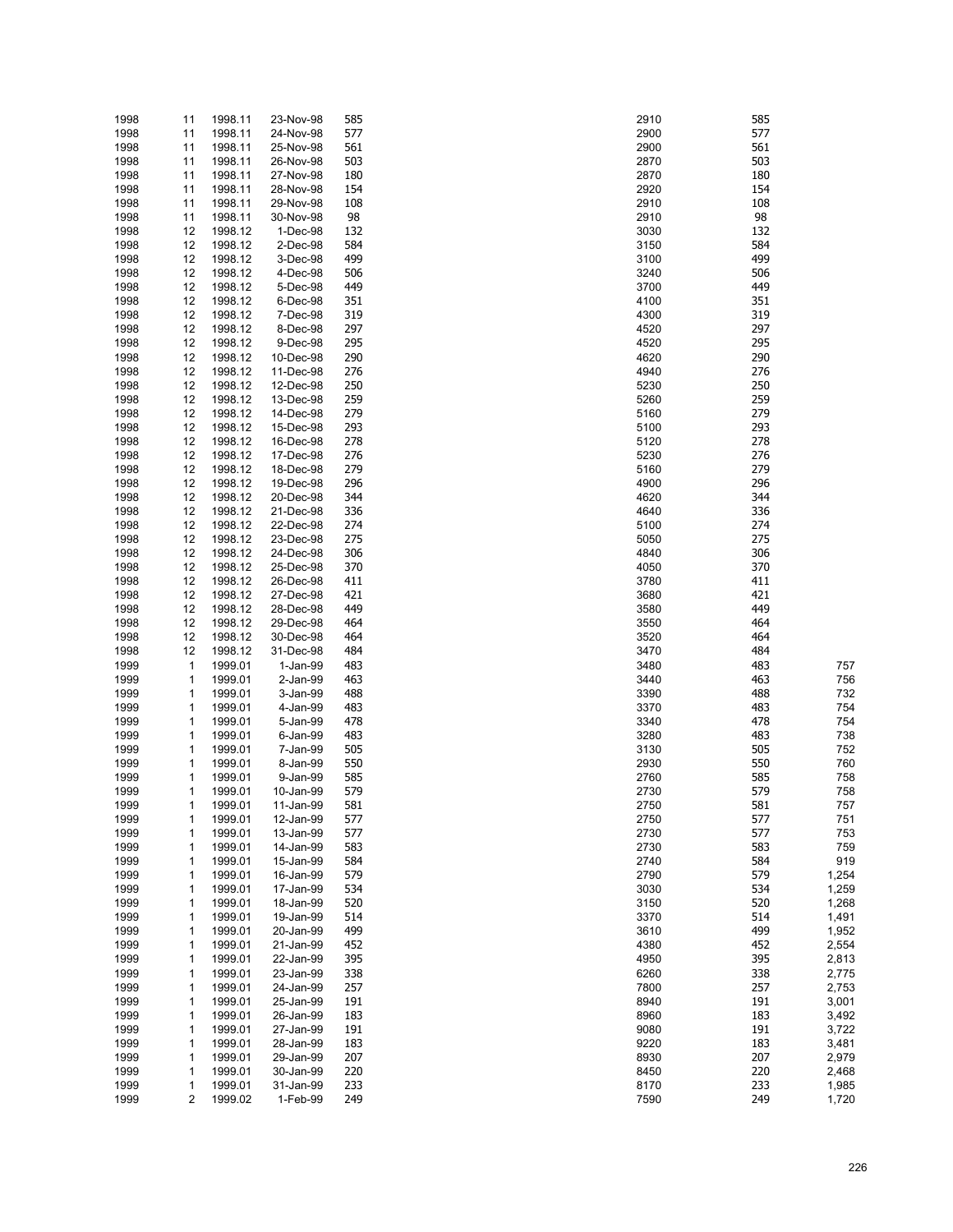| 1999 | 2                       | 1999.02 | 2-Feb-99  | 286 | 7050  | 286       | 1,919 |
|------|-------------------------|---------|-----------|-----|-------|-----------|-------|
| 1999 | $\overline{\mathbf{c}}$ | 1999.02 | 3-Feb-99  | 320 | 6430  | 320       | 2,216 |
| 1999 | 2                       | 1999.02 | 4-Feb-99  | 321 | 6350  | 321       | 2,421 |
| 1999 | 2                       | 1999.02 | 5-Feb-99  | 302 | 6700  | 302       | 2,783 |
| 1999 | 2                       | 1999.02 | 6-Feb-99  | 290 | 6890  | 290       | 2,779 |
|      |                         |         |           |     |       |           |       |
| 1999 | 2                       | 1999.02 | 7-Feb-99  | 312 | 6770  | 312       | 2,815 |
| 1999 | 2                       | 1999.02 | 8-Feb-99  | 315 | 6780  | 315       | 2,894 |
| 1999 | 2                       | 1999.02 | 9-Feb-99  | 283 | 7840  | 283       | 2,900 |
| 1999 | 2                       | 1999.02 | 10-Feb-99 | 252 | 10100 | 252       | 3,408 |
| 1999 | 2                       | 1999.02 | 11-Feb-99 | 188 | 11900 | 188       | 4,102 |
| 1999 | 2                       | 1999.02 | 12-Feb-99 | 131 | 13300 | 131       | 4,331 |
| 1999 | 2                       | 1999.02 | 13-Feb-99 | 128 | 15100 | 128       | 4,327 |
| 1999 | 2                       | 1999.02 | 14-Feb-99 | 148 | 16000 | 148       | 4,327 |
| 1999 | 2                       | 1999.02 | 15-Feb-99 | 158 | 15900 | 158       | 4,082 |
| 1999 | 2                       | 1999.02 | 16-Feb-99 | 162 | 15400 | 162       | 3,485 |
| 1999 | 2                       | 1999.02 | 17-Feb-99 | 168 | 14900 | 168       |       |
|      |                         |         |           |     |       |           | 3,901 |
| 1999 | 2                       | 1999.02 | 18-Feb-99 | 180 | 13800 | 180       | 4,106 |
| 1999 | 2                       | 1999.02 | 19-Feb-99 | 172 | 14000 | 172       | 4,088 |
| 1999 | 2                       | 1999.02 | 20-Feb-99 | 163 | 14100 | 163       | 4,154 |
| 1999 | 2                       | 1999.02 | 21-Feb-99 | 166 | 14300 | 166       | 3,889 |
| 1999 | 2                       | 1999.02 | 22-Feb-99 | 165 | 15000 | 165       | 4,106 |
| 1999 | 2                       | 1999.02 | 23-Feb-99 | 158 | 15600 | 158       | 4,329 |
| 1999 | 2                       | 1999.02 | 24-Feb-99 | 171 | 15000 | 171       | 4,228 |
| 1999 | 2                       | 1999.02 | 25-Feb-99 | 207 | 13800 | 207       | 4,203 |
| 1999 | 2                       | 1999.02 | 26-Feb-99 | 222 | 12800 | 222       | 4,150 |
| 1999 | 2                       | 1999.02 | 27-Feb-99 | 229 | 12200 | 229       | 4,205 |
| 1999 | 2                       | 1999.02 | 28-Feb-99 | 234 | 11900 | 234       | 3,815 |
|      |                         |         |           |     |       |           |       |
| 1999 | 3                       | 1999.03 | 1-Mar-99  | 235 | 11600 | 235       | 3,340 |
| 1999 | 3                       | 1999.03 | 2-Mar-99  | 250 | 11100 | 250       | 2,790 |
| 1999 | 3                       | 1999.03 | 3-Mar-99  | 264 | 10700 | 264       | 2,790 |
| 1999 | 3                       | 1999.03 | 4-Mar-99  | 273 | 10300 | 273       | 2,800 |
| 1999 | 3                       | 1999.03 | 5-Mar-99  | 296 | 9970  | 296       | 2,550 |
| 1999 | 3                       | 1999.03 | 6-Mar-99  | 296 | 9650  | 296       | 2,020 |
| 1999 | 3                       | 1999.03 | 7-Mar-99  | 315 | 9170  | 315       | 1,710 |
| 1999 | 3                       | 1999.03 | 8-Mar-99  | 336 | 8640  | 336       | 1,719 |
| 1999 | 3                       | 1999.03 | 9-Mar-99  | 330 | 8480  | 330       | 1,721 |
| 1999 | 3                       | 1999.03 | 10-Mar-99 | 311 | 8640  | 311       | 1,722 |
| 1999 | 3                       | 1999.03 | 11-Mar-99 | 290 | 8920  | 290       | 1,721 |
| 1999 | 3                       | 1999.03 | 12-Mar-99 | 293 | 9200  | 293       | 1,719 |
|      |                         |         |           |     |       |           |       |
| 1999 | 3                       | 1999.03 | 13-Mar-99 | 277 | 9340  | 277       | 1,719 |
| 1999 | 3                       | 1999.03 | 14-Mar-99 | 285 | 9060  | 285       | 1,721 |
| 1999 | 3                       | 1999.03 | 15-Mar-99 | 297 | 8830  | 297       | 1,725 |
| 1999 | 3                       | 1999.03 | 16-Mar-99 | 315 | 8540  | 315       | 1,741 |
| 1999 | 3                       | 1999.03 | 17-Mar-99 | 332 | 8190  | 332       | 1,746 |
| 1999 | 3                       | 1999.03 | 18-Mar-99 | 347 | 7950  | 347       | 1,772 |
| 1999 | 3                       | 1999.03 | 19-Mar-99 | 339 | 7790  | 339       | 1,761 |
| 1999 | 3                       | 1999.03 | 20-Mar-99 | 354 | 7730  | 354       | 1,579 |
| 1999 | 3                       | 1999.03 | 21-Mar-99 | 362 | 7790  | 362       | 1,381 |
| 1999 | 3                       | 1999.03 | 22-Mar-99 | 375 | 7560  | 375       | 1,311 |
| 1999 | 3                       | 1999.03 | 23-Mar-99 | 378 | 7300  | 378       | 1,293 |
| 1999 | 3                       | 1999.03 | 24-Mar-99 | 401 | 7070  | 401       | 1,266 |
| 1999 | 3                       | 1999.03 | 25-Mar-99 | 425 | 6830  | 425       | 1,272 |
|      |                         |         |           |     |       | 493       |       |
| 1999 | 3                       | 1999.03 | 26-Mar-99 | 493 | 6580  |           | 1,271 |
| 1999 | 3                       | 1999.03 | 27-Mar-99 | 485 | 6470  | 485       | 1,278 |
| 1999 | 3                       | 1999.03 | 28-Mar-99 | 487 | 6440  | 487       | 1,280 |
| 1999 | 3                       | 1999.03 | 29-Mar-99 | 478 | 6340  | 478       | 1,275 |
| 1999 | 3                       | 1999.03 | 30-Mar-99 | 491 | 6120  | 491       | 1,285 |
| 1999 | 3                       | 1999.03 | 31-Mar-99 | 487 | 5980  | 487       | 1,251 |
| 1999 | 4                       | 1999.04 | 1-Apr-99  | 492 | 5770  | 492       | 1,255 |
| 1999 | 4                       | 1999.04 | 2-Apr-99  | 503 | 5560  | 503       | 1,272 |
| 1999 | 4                       | 1999.04 | 3-Apr-99  | 529 | 5280  | 529       | 1,286 |
| 1999 | 4                       | 1999.04 | 4-Apr-99  |     | 5210  | $\pmb{0}$ | 1,259 |
| 1999 | 4                       | 1999.04 | 5-Apr-99  | 528 | 5130  | 528       | 1,269 |
|      | 4                       |         |           | 526 | 5150  | 526       |       |
| 1999 |                         | 1999.04 | 6-Apr-99  |     |       |           | 1,250 |
| 1999 | 4                       | 1999.04 | 7-Apr-99  | 494 | 5400  | 494       | 1,253 |
| 1999 | 4                       | 1999.04 | 8-Apr-99  | 427 | 5800  | 427       | 1,259 |
| 1999 | 4                       | 1999.04 | 9-Apr-99  | 403 | 6040  | 403       | 1,250 |
| 1999 | 4                       | 1999.04 | 10-Apr-99 | 386 | 6230  | 386       | 1,256 |
| 1999 | 4                       | 1999.04 | 11-Apr-99 | 354 | 6700  | 354       | 1,271 |
| 1999 | 4                       | 1999.04 | 12-Apr-99 | 301 | 6920  | 301       | 1,266 |
| 1999 | 4                       | 1999.04 | 13-Apr-99 | 309 | 6990  | 309       | 1,272 |

| 50       | 286        | 1,919          |
|----------|------------|----------------|
| 30<br>50 | 320<br>321 | 2,216<br>2,421 |
| 00       | 302        | 2,783          |
| 90       | 290        | 2,779          |
| 70<br>80 | 312<br>315 | 2,815<br>2,894 |
| 40       | 283        | 2,900          |
| 00       | 252        | 3,408          |
| 00       | 188        | 4,102          |
| 00<br>00 | 131<br>128 | 4,331<br>4,327 |
| 00       | 148        | 4,327          |
| 00       | 158        | 4,082          |
| 00<br>00 | 162<br>168 | 3,485<br>3,901 |
| 00       | 180        | 4,106          |
| 00       | 172        | 4,088          |
| 00       | 163        | 4,154          |
| 00<br>00 | 166<br>165 | 3,889<br>4,106 |
| 00       | 158        | 4,329          |
| 00       | 171        | 4,228          |
| 00<br>00 | 207<br>222 | 4,203<br>4,150 |
| 00       | 229        | 4,205          |
| 00       | 234        | 3,815          |
| 00       | 235<br>250 | 3,340<br>2,790 |
| 00<br>00 | 264        | 2,790          |
| 00       | 273        | 2,800          |
| 70       | 296        | 2,550          |
| 50<br>70 | 296<br>315 | 2,020<br>1,710 |
| 40       | 336        | 1,719          |
| 80       | 330        | 1,721          |
| 40<br>20 | 311<br>290 | 1,722<br>1,721 |
| 00       | 293        | 1,719          |
| 40       | 277        | 1,719          |
| 60       | 285        | 1,721          |
| 30<br>40 | 297<br>315 | 1,725<br>1,741 |
| 90       | 332        | 1,746          |
| 50       | 347        | 1,772          |
| 90<br>30 | 339<br>354 | 1,761<br>1,579 |
| 90       | 362        | 1,381          |
| 60       | 375        | 1,311          |
| 00<br>70 | 378<br>401 | 1,293<br>1,266 |
| 30       | 425        | 1,272          |
| 80       | 493        | 1,271          |
| 70       | 485        | 1,278          |
| 40<br>40 | 487<br>478 | 1,280<br>1,275 |
| 20       | 491        | 1,285          |
| 80       | 487        | 1,251          |
| 70<br>60 | 492<br>503 | 1,255<br>1,272 |
| 80       | 529        | 1,286          |
| 10       | 0          | 1,259          |
| 30       | 528        | 1,269          |
| 50<br>00 | 526<br>494 | 1,250<br>1,253 |
| 00       | 427        | 1,259          |
| 40       | 403        | 1,250          |
| 30<br>00 | 386<br>354 | 1,256<br>1,271 |
| 20       | 301        | 1,266          |
| 90       | 309        | 1,272          |
|          |            |                |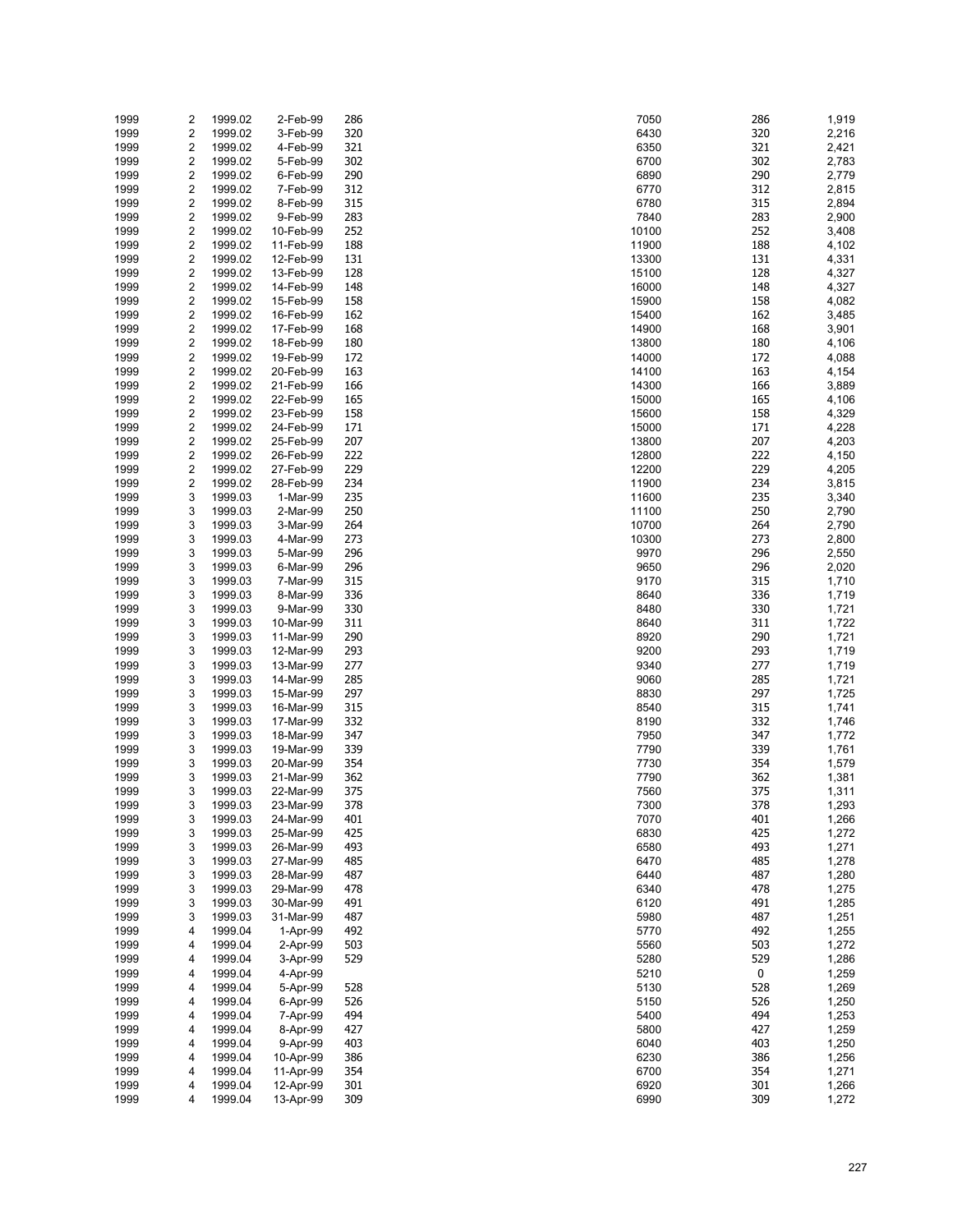| 1999 | 4 | 1999.04 | 14-Apr-99 | 312 | 6840 | 312<br>1,355 |
|------|---|---------|-----------|-----|------|--------------|
| 1999 | 4 | 1999.04 | 15-Apr-99 | 304 | 6640 | 304<br>1,492 |
|      |   |         |           |     |      | 308          |
| 1999 | 4 | 1999.04 | 16-Apr-99 | 308 | 6640 | 1,508        |
| 1999 | 4 | 1999.04 | 17-Apr-99 | 315 | 6630 | 315<br>1,505 |
| 1999 | 4 | 1999.04 | 18-Apr-99 | 297 | 6780 | 297<br>1,503 |
| 1999 | 4 | 1999.04 | 19-Apr-99 | 285 | 6930 | 285<br>1,507 |
| 1999 | 4 | 1999.04 | 20-Apr-99 | 277 | 6880 | 277<br>1,513 |
| 1999 | 4 | 1999.04 | 21-Apr-99 | 274 | 6790 | 274<br>1,513 |
|      |   |         |           |     |      | 269          |
| 1999 | 4 | 1999.04 | 22-Apr-99 | 269 | 6810 | 1,502        |
| 1999 | 4 | 1999.04 | 23-Apr-99 | 264 | 6940 | 264<br>1,500 |
| 1999 | 4 | 1999.04 | 24-Apr-99 | 229 | 7120 | 229<br>1,518 |
| 1999 | 4 | 1999.04 | 25-Apr-99 | 233 | 7110 | 233<br>1,515 |
| 1999 | 4 | 1999.04 | 26-Apr-99 | 243 | 6930 | 243<br>1,502 |
| 1999 | 4 | 1999.04 | 27-Apr-99 | 244 | 6790 | 244<br>1,092 |
|      |   |         |           |     |      |              |
| 1999 | 4 | 1999.04 | 28-Apr-99 | 253 | 6730 | 253<br>1,538 |
| 1999 | 4 | 1999.04 | 29-Apr-99 | 242 | 7090 | 242<br>1,528 |
| 1999 | 4 | 1999.04 | 30-Apr-99 | 234 | 7280 | 234<br>1,512 |
| 1999 | 5 | 1999.05 | 1-May-99  | 247 | 7130 | 247<br>1,507 |
| 1999 | 5 | 1999.05 | 2-May-99  | 266 | 6930 | 266<br>1,523 |
| 1999 | 5 | 1999.05 | 3-May-99  | 239 | 7250 | 239<br>1,518 |
|      |   |         |           |     |      |              |
| 1999 | 5 | 1999.05 | 4-May-99  | 225 | 7340 | 225<br>1,515 |
| 1999 | 5 | 1999.05 | 5-May-99  | 222 | 7290 | 222<br>1,509 |
| 1999 | 5 | 1999.05 | 6-May-99  | 228 | 7200 | 228<br>1,510 |
| 1999 | 5 | 1999.05 | 7-May-99  | 229 | 7060 | 229<br>1,512 |
| 1999 | 5 | 1999.05 | 8-May-99  |     | 6920 | 0<br>1,510   |
|      |   |         |           |     |      |              |
| 1999 | 5 | 1999.05 | 9-May-99  |     | 7170 | 0<br>1,513   |
| 1999 | 5 | 1999.05 | 10-May-99 |     | 7200 | 0<br>1,512   |
| 1999 | 5 | 1999.05 | 11-May-99 |     | 7030 | 0<br>1,509   |
| 1999 | 5 | 1999.05 | 12-May-99 | 243 | 6810 | 243<br>1,508 |
| 1999 | 5 | 1999.05 | 13-May-99 | 247 | 6950 | 247<br>1,513 |
|      | 5 |         |           | 223 | 7260 | 223          |
| 1999 |   | 1999.05 | 14-May-99 |     |      | 1,510        |
| 1999 | 5 | 1999.05 | 15-May-99 | 218 | 7330 | 218<br>1,505 |
| 1999 | 5 | 1999.05 | 16-May-99 | 220 | 7070 | 220<br>1,509 |
| 1999 | 5 | 1999.05 | 17-May-99 | 288 | 5980 | 288<br>1,510 |
| 1999 | 5 | 1999.05 | 18-May-99 | 404 | 4750 | 404<br>1,503 |
| 1999 | 5 | 1999.05 | 19-May-99 | 465 | 4110 | 465<br>1,505 |
|      |   |         |           |     |      |              |
| 1999 | 5 | 1999.05 | 20-May-99 | 480 | 3900 | 480<br>1,510 |
| 1999 | 5 | 1999.05 | 21-May-99 | 485 | 3860 | 485<br>1,512 |
| 1999 | 5 | 1999.05 | 22-May-99 | 461 | 3780 | 461<br>1,503 |
| 1999 | 5 | 1999.05 | 23-May-99 | 456 | 3740 | 456<br>1,505 |
| 1999 | 5 | 1999.05 | 24-May-99 | 455 | 3720 | 455<br>1,506 |
| 1999 | 5 | 1999.05 |           | 492 | 3640 | 492          |
|      |   |         | 25-May-99 |     |      | 1,514        |
| 1999 | 5 | 1999.05 | 26-May-99 | 453 | 3630 | 453<br>1,508 |
| 1999 | 5 | 1999.05 | 27-May-99 | 445 | 3550 | 445<br>1,507 |
| 1999 | 5 | 1999.05 | 28-May-99 | 431 | 3570 | 431<br>1,290 |
| 1999 | 5 | 1999.05 | 29-May-99 | 430 | 3450 | 430<br>1,131 |
| 1999 | 5 | 1999.05 |           | 480 | 3210 | 480          |
|      |   |         | 30-May-99 |     |      | 1,130        |
| 1999 | 5 | 1999.05 | 31-May-99 | 477 | 3260 | 477<br>1,125 |
| 1999 | 6 | 1999.06 | 1-Jun-99  | 479 | 3060 | 479<br>1,260 |
| 1999 | 6 | 1999.06 | 2-Jun-99  | 491 | 3050 | 491<br>1,340 |
| 1999 | 6 | 1999.06 | 3-Jun-99  | 464 | 3140 | 464<br>1,340 |
| 1999 | 6 | 1999.06 | 4-Jun-99  | 462 | 3160 | 462<br>1,340 |
|      |   |         |           |     |      | 478          |
| 1999 | 6 | 1999.06 | 5-Jun-99  | 478 | 3190 | 1,330        |
| 1999 | 6 | 1999.06 | 6-Jun-99  | 463 | 3190 | 463<br>1,340 |
| 1999 | 6 | 1999.06 | 7-Jun-99  | 462 | 3190 | 462<br>1,430 |
| 1999 | 6 | 1999.06 | 8-Jun-99  | 482 | 3170 | 482<br>1,490 |
| 1999 | 6 | 1999.06 | 9-Jun-99  | 466 | 3190 | 466<br>1,490 |
| 1999 | 6 | 1999.06 | 10-Jun-99 | 457 | 3190 | 457<br>1,490 |
|      |   |         |           |     |      |              |
| 1999 | 6 | 1999.06 | 11-Jun-99 | 470 | 3110 | 470<br>1,500 |
| 1999 | 6 | 1999.06 | 12-Jun-99 | 456 | 3070 | 456<br>1,500 |
| 1999 | 6 | 1999.06 | 13-Jun-99 | 440 | 3120 | 440<br>1,500 |
| 1999 | 6 | 1999.06 | 14-Jun-99 | 475 | 3190 | 475<br>1,500 |
| 1999 | 6 | 1999.06 | 15-Jun-99 | 489 | 3140 | 489<br>1,500 |
|      |   | 1999.06 |           |     |      |              |
| 1999 | 6 |         | 16-Jun-99 | 461 | 3130 | 461<br>1,500 |
| 1999 | 6 | 1999.06 | 17-Jun-99 | 443 | 3090 | 443<br>1,490 |
| 1999 | 6 | 1999.06 | 18-Jun-99 | 421 | 3100 | 421<br>1,490 |
| 1999 | 6 | 1999.06 | 19-Jun-99 | 447 | 3000 | 447<br>1,490 |
| 1999 | 6 | 1999.06 | 20-Jun-99 | 468 | 3100 | 468<br>1,500 |
| 1999 | 6 | 1999.06 | 21-Jun-99 | 456 | 3230 | 456<br>1,490 |
|      | 6 |         |           | 493 | 3090 | 493          |
| 1999 |   | 1999.06 | 22-Jun-99 |     |      | 1,490        |
| 1999 | 6 | 1999.06 | 23-Jun-99 | 450 | 3040 | 450<br>1,330 |

| 0      | 312        | 1,355          |
|--------|------------|----------------|
| 0      | 304        | 1,492          |
| 0<br>0 | 308<br>315 | 1,508<br>1,505 |
| 0      | 297        | 1,503          |
| 0      | 285        | 1,507          |
| 0      | 277        | 1,513          |
| 0      | 274        | 1,513          |
| 0      | 269        | 1,502          |
| 0      | 264        | 1,500          |
| 0      | 229        | 1,518          |
| 0<br>0 | 233<br>243 | 1,515<br>1,502 |
| 0      | 244        | 1,092          |
| 0      | 253        | 1,538          |
| 0      | 242        | 1,528          |
| 0      | 234        | 1,512          |
| 0      | 247        | 1,507          |
| 0      | 266        | 1,523          |
| 0      | 239        | 1,518          |
| 0      | 225        | 1,515          |
| 0<br>0 | 222<br>228 | 1,509<br>1,510 |
| 0      | 229        | 1,512          |
| 0      | 0          | 1,510          |
| Ό      | 0          | 1,513          |
| 0      | 0          | 1,512          |
| 0      | 0          | 1,509          |
| 0      | 243        | 1,508          |
| 0      | 247        | 1,513          |
| 0      | 223        | 1,510          |
| 0<br>Ό | 218<br>220 | 1,505<br>1,509 |
| 0      | 288        | 1,510          |
| O      | 404        | 1,503          |
| 0      | 465        | 1,505          |
| 0      | 480        | 1,510          |
| 0      | 485        | 1,512          |
| 0      | 461        | 1,503          |
| 0      | 456        | 1,505          |
| 0<br>0 | 455<br>492 | 1,506          |
| 0      | 453        | 1,514<br>1,508 |
| 0      | 445        | 1,507          |
| 0      | 431        | 1,290          |
| 0      | 430        | 1,131          |
| 0      | 480        | 1,130          |
| 0      | 477        | 1,125          |
| 0      | 479        | 1,260          |
| O      | 491        | 1,340          |
| 0<br>0 | 464<br>462 | 1,340<br>1,340 |
| 0      | 478        | 1,330          |
| 0      | 463        | 1,340          |
| 0      | 462        | 1,430          |
| Ό      | 482        | 1,490          |
| 0      | 466        | 1,490          |
| 0      | 457        | 1,490          |
| 0      | 470        | 1,500          |
| Ό      | 456        | 1,500          |
| 0<br>0 | 440<br>475 | 1,500<br>1,500 |
| 0      | 489        | 1,500          |
| 0      | 461        | 1,500          |
| 0      | 443        | 1,490          |
| 0      | 421        | 1,490          |
| 0      | 447        | 1,490          |
| 0      | 468        | 1,500          |
| 0      | 456        | 1,490          |
| 0      | 493        | 1,490          |
| 0      | 450        | 1,330          |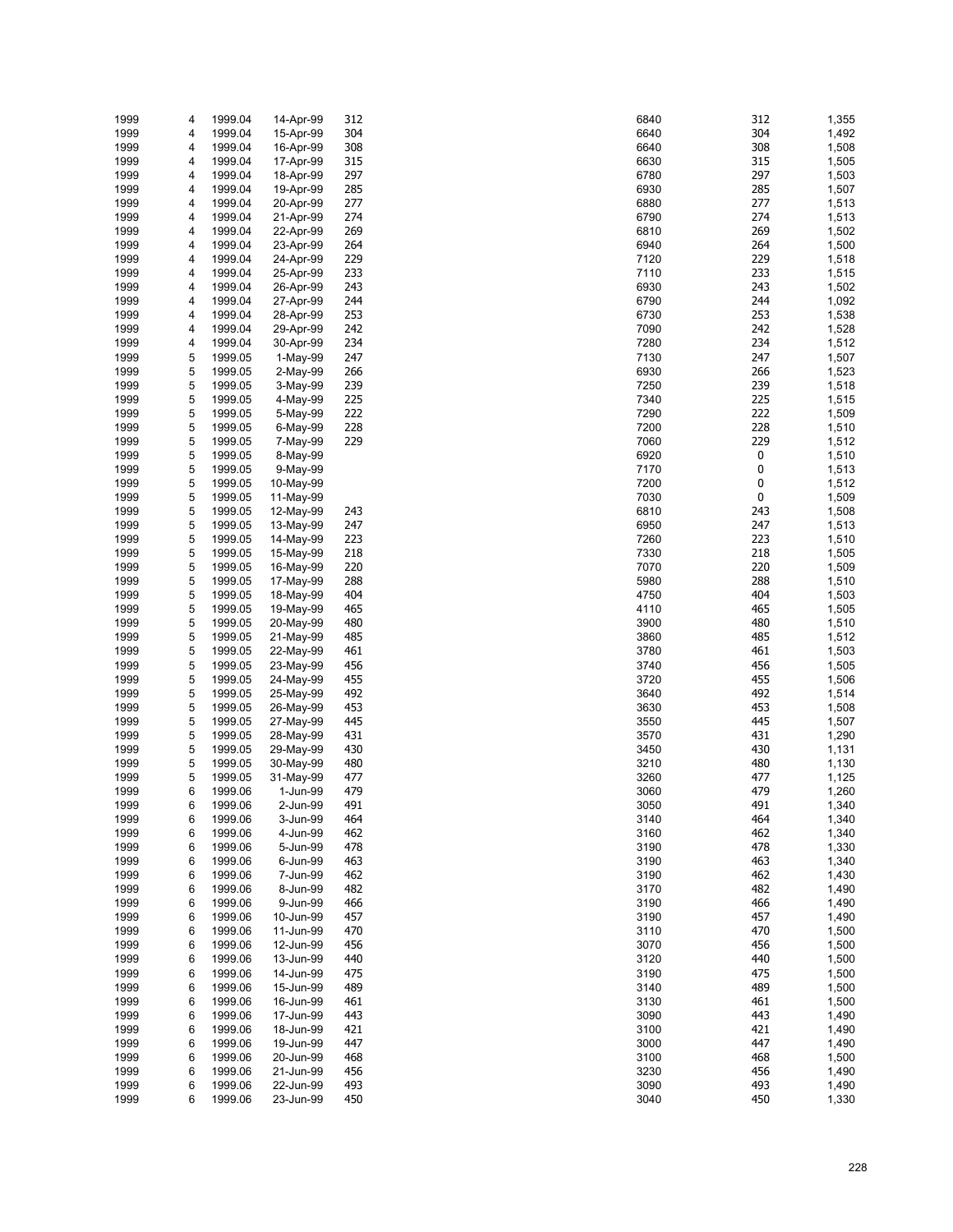| 1999 | 6 | 1999.06 | 24-Jun-99 | 483 | 2940 | 483 | 1,080 |
|------|---|---------|-----------|-----|------|-----|-------|
|      |   |         |           | 519 |      | 519 |       |
| 1999 | 6 | 1999.06 | 25-Jun-99 |     | 2720 |     | 995   |
| 1999 | 6 | 1999.06 | 26-Jun-99 | 530 | 2610 | 530 | 990   |
| 1999 | 6 | 1999.06 | 27-Jun-99 | 475 | 2640 | 475 | 987   |
| 1999 | 6 | 1999.06 | 28-Jun-99 | 490 | 2720 | 490 | 928   |
|      |   |         |           |     |      | 526 |       |
| 1999 | 6 | 1999.06 | 29-Jun-99 | 526 | 2510 |     | 850   |
| 1999 | 6 | 1999.06 | 30-Jun-99 | 548 | 2390 | 548 | 850   |
| 1999 | 7 | 1999.07 | 1-Jul-99  | 532 | 2310 | 532 | 840   |
| 1999 | 7 | 1999.07 | 2-Jul-99  | 556 | 2170 | 556 | 847   |
|      |   |         |           |     |      |     |       |
| 1999 | 7 | 1999.07 | 3-Jul-99  | 563 | 2160 | 563 | 840   |
| 1999 | 7 | 1999.07 | 4-Jul-99  | 541 | 2430 | 541 | 843   |
| 1999 | 7 | 1999.07 | 5-Jul-99  | 485 | 2550 | 485 | 844   |
| 1999 | 7 | 1999.07 | 6-Jul-99  | 522 | 2390 | 522 | 684   |
|      |   |         |           |     |      |     |       |
| 1999 | 7 | 1999.07 | 7-Jul-99  | 515 | 2300 | 515 | 621   |
| 1999 | 7 | 1999.07 | 8-Jul-99  | 532 | 2200 | 532 | 607   |
| 1999 | 7 | 1999.07 | 9-Jul-99  | 586 | 2080 | 586 | 612   |
| 1999 | 7 | 1999.07 | 10-Jul-99 | 599 | 2190 | 599 | 614   |
|      |   |         |           |     |      |     |       |
| 1999 | 7 | 1999.07 | 11-Jul-99 | 556 | 2100 | 556 | 611   |
| 1999 | 7 | 1999.07 | 12-Jul-99 | 542 | 2210 | 542 | 607   |
| 1999 | 7 | 1999.07 | 13-Jul-99 | 569 | 2010 | 569 | 605   |
| 1999 | 7 | 1999.07 | 14-Jul-99 | 578 | 1940 | 578 | 602   |
|      |   |         |           | 582 |      |     |       |
| 1999 | 7 | 1999.07 | 15-Jul-99 |     | 1880 | 582 | 609   |
| 1999 | 7 | 1999.07 | 16-Jul-99 | 615 | 1860 | 615 | 604   |
| 1999 | 7 | 1999.07 | 17-Jul-99 | 561 | 2010 | 561 | 605   |
| 1999 | 7 | 1999.07 | 18-Jul-99 | 537 | 2040 | 537 | 603   |
|      |   |         |           | 520 |      |     |       |
| 1999 | 7 | 1999.07 | 19-Jul-99 |     | 2100 | 520 | 607   |
| 1999 | 7 | 1999.07 | 20-Jul-99 | 521 | 1990 | 521 | 611   |
| 1999 | 7 | 1999.07 | 21-Jul-99 | 541 | 2020 | 541 | 604   |
| 1999 | 7 | 1999.07 | 22-Jul-99 | 523 | 2060 | 523 | 606   |
|      |   |         |           | 515 |      | 515 |       |
| 1999 | 7 | 1999.07 | 23-Jul-99 |     | 1960 |     | 607   |
| 1999 | 7 | 1999.07 | 24-Jul-99 | 524 | 1900 | 524 | 605   |
| 1999 | 7 | 1999.07 | 25-Jul-99 | 560 | 1980 | 560 | 607   |
| 1999 | 7 | 1999.07 | 26-Jul-99 | 540 | 2070 | 540 | 608   |
|      |   |         |           |     |      | 561 |       |
| 1999 | 7 | 1999.07 | 27-Jul-99 | 561 | 1970 |     | 604   |
| 1999 | 7 | 1999.07 | 28-Jul-99 | 565 | 2010 | 565 | 605   |
| 1999 | 7 | 1999.07 | 29-Jul-99 | 517 | 2000 | 517 | 612   |
| 1999 | 7 | 1999.07 | 30-Jul-99 | 493 | 1980 | 493 | 606   |
| 1999 | 7 |         |           | 504 | 2040 | 504 | 608   |
|      |   | 1999.07 | 31-Jul-99 |     |      |     |       |
| 1999 | 8 | 1999.08 | 1-Aug-99  | 488 | 2180 | 488 | 612   |
| 1999 | 8 | 1999.08 | 2-Aug-99  | 487 | 2150 | 487 | 611   |
| 1999 | 8 | 1999.08 | 3-Aug-99  | 487 | 2080 | 487 | 609   |
| 1999 | 8 |         |           | 499 | 2040 | 499 | 600   |
|      |   | 1999.08 | 4-Aug-99  |     |      |     |       |
| 1999 | 8 | 1999.08 | 5-Aug-99  | 517 | 1940 | 517 | 541   |
| 1999 | 8 | 1999.08 | 6-Aug-99  | 509 | 1900 | 509 | 505   |
| 1999 | 8 | 1999.08 | 7-Aug-99  | 463 | 1960 | 463 | 504   |
| 1999 | 8 | 1999.08 |           | 464 | 2100 | 464 | 505   |
|      |   |         | 8-Aug-99  |     |      |     |       |
| 1999 | 8 | 1999.08 | 9-Aug-99  | 451 | 2120 | 451 | 503   |
| 1999 | 8 | 1999.08 | 10-Aug-99 | 476 | 1970 | 476 | 506   |
| 1999 | 8 | 1999.08 | 11-Aug-99 | 472 | 1980 | 472 | 508   |
| 1999 | 8 | 1999.08 | 12-Aug-99 | 454 | 1930 | 454 | 504   |
|      |   |         |           |     |      |     |       |
| 1999 | 8 | 1999.08 | 13-Aug-99 | 463 | 1930 | 463 | 501   |
| 1999 | 8 | 1999.08 | 14-Aug-99 | 437 | 1940 | 437 | 504   |
| 1999 | 8 | 1999.08 | 15-Aug-99 | 435 | 2020 | 435 | 501   |
| 1999 | 8 | 1999.08 | 16-Aug-99 | 440 | 2020 | 440 | 507   |
|      |   |         |           |     |      |     |       |
| 1999 | 8 | 1999.08 | 17-Aug-99 | 457 | 1880 | 457 | 504   |
| 1999 | 8 | 1999.08 | 18-Aug-99 | 501 | 1850 | 501 | 506   |
| 1999 | 8 | 1999.08 | 19-Aug-99 | 567 | 1900 | 567 | 509   |
| 1999 | 8 | 1999.08 | 20-Aug-99 | 574 | 1840 | 574 | 507   |
| 1999 | 8 | 1999.08 |           | 599 | 1790 | 599 | 506   |
|      |   |         | 21-Aug-99 |     |      |     |       |
| 1999 | 8 | 1999.08 | 22-Aug-99 | 609 | 1940 | 609 | 505   |
| 1999 | 8 | 1999.08 | 23-Aug-99 | 587 | 2030 | 587 | 502   |
| 1999 | 8 | 1999.08 | 24-Aug-99 | 592 | 1940 | 592 | 507   |
| 1999 | 8 | 1999.08 |           | 587 | 1890 | 587 | 503   |
|      |   |         | 25-Aug-99 |     |      |     |       |
| 1999 | 8 | 1999.08 | 26-Aug-99 | 587 | 1880 | 587 | 504   |
| 1999 | 8 | 1999.08 | 27-Aug-99 | 583 | 1850 | 583 | 505   |
| 1999 | 8 | 1999.08 | 28-Aug-99 | 596 | 1930 | 596 | 512   |
| 1999 | 8 | 1999.08 | 29-Aug-99 | 613 | 2040 | 613 | 508   |
|      |   |         |           |     |      |     |       |
| 1999 | 8 | 1999.08 | 30-Aug-99 | 591 | 2090 | 591 | 507   |
| 1999 | 8 | 1999.08 | 31-Aug-99 | 591 | 1930 | 591 | 507   |
| 1999 | 9 | 1999.09 | 1-Sep-99  | 603 | 1880 | 603 | 431   |
| 1999 | 9 | 1999.09 | 2-Sep-99  | 596 | 1930 | 596 | 397   |
|      |   |         |           |     |      |     |       |

| ŧυ<br>20 | ႷႣჂ<br>519 | 1,080<br>995 |
|----------|------------|--------------|
| ۱0       | 530        | 990          |
| 10       | 475        | 987          |
| 20       | 490        | 928          |
| 10       | 526        | 850          |
| ю        | 548        | 850          |
| 10       | 532        | 840          |
| 70       | 556        | 847          |
| 60       | 563        | 840          |
| 30<br>50 | 541<br>485 | 843<br>844   |
| 90       | 522        | 684          |
| 00       | 515        | 621          |
| )0       | 532        | 607          |
| 80       | 586        | 612          |
| 90       | 599        | 614          |
| )0       | 556        | 611          |
| 10       | 542        | 607          |
| 10<br>10 | 569<br>578 | 605<br>602   |
| 30       | 582        | 609          |
| 60       | 615        | 604          |
| 10       | 561        | 605          |
| 10       | 537        | 603          |
| )0       | 520        | 607          |
| 90       | 521        | 611          |
| 20       | 541        | 604          |
| 60<br>òб | 523<br>515 | 606          |
| )0       | 524        | 607<br>605   |
| 30       | 560        | 607          |
| 70       | 540        | 608          |
| 70       | 561        | 604          |
| 10       | 565        | 605          |
| )0       | 517        | 612          |
| 30       | 493        | 606          |
| 10       | 504<br>488 | 608<br>612   |
| 30<br>50 | 487        | 611          |
| 30       | 487        | 609          |
| 10       | 499        | 600          |
| 10       | 517        | 541          |
| )0       | 509        | 505          |
| 60       | 463        | 504          |
| )0       | 464        | 505          |
| 20<br>0' | 451<br>476 | 503          |
| 30       | 472        | 506<br>508   |
| 30       | 454        | 504          |
| 30       | 463        | 501          |
| 10       | 437        | 504          |
| 20       | 435        | 501          |
| 20       | 440        | 507          |
| 30       | 457        | 504          |
| 50       | 501        | 506          |
| )0<br>10 | 567<br>574 | 509<br>507   |
| 90       | 599        | 506          |
| 10       | 609        | 505          |
| 30       | 587        | 502          |
| 10       | 592        | 507          |
| 90       | 587        | 503          |
| 30       | 587        | 504          |
| 50       | 583        | 505          |
| 30       | 596        | 512          |
| 10       | 613        | 508          |
| 90<br>30 | 591<br>591 | 507<br>507   |
| 30       | 603        | 431          |
| 30       | 596        | 397          |
|          |            |              |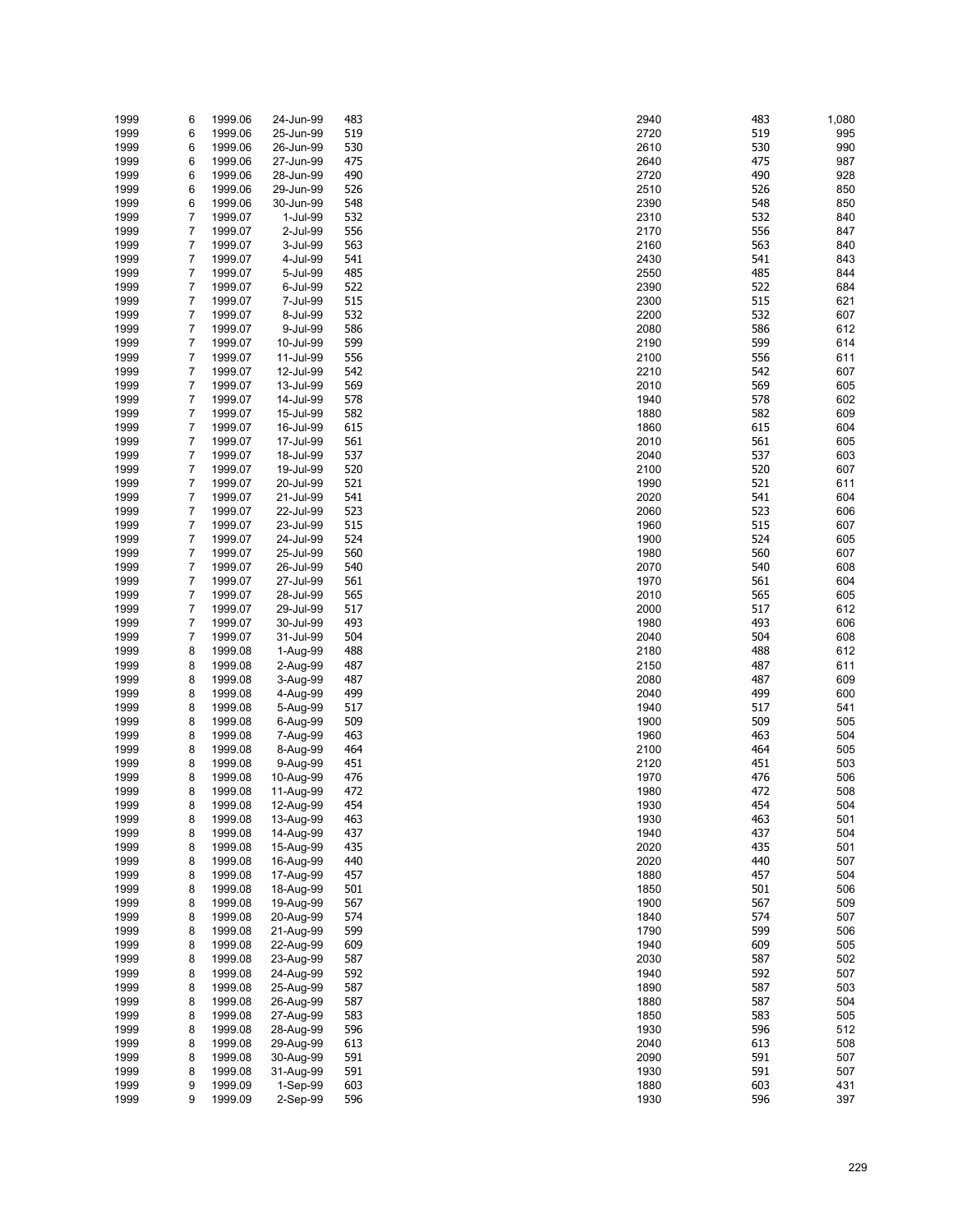| 1999 | 9  | 1999.09 | 3-Sep-99  | 583 | 1920 | 583 | 400 |
|------|----|---------|-----------|-----|------|-----|-----|
| 1999 | 9  | 1999.09 | 4-Sep-99  | 578 | 1960 | 578 | 401 |
| 1999 | 9  | 1999.09 | 5-Sep-99  | 580 | 2010 | 580 | 405 |
| 1999 | 9  | 1999.09 | 6-Sep-99  | 561 | 2030 | 561 | 403 |
| 1999 | 9  | 1999.09 | 7-Sep-99  | 591 | 1940 | 591 | 401 |
|      |    |         |           |     |      |     |     |
| 1999 | 9  | 1999.09 | 8-Sep-99  | 598 | 1790 | 598 | 396 |
| 1999 | 9  | 1999.09 | 9-Sep-99  | 609 | 1790 | 609 | 385 |
| 1999 | 9  | 1999.09 | 10-Sep-99 | 614 | 1860 | 614 | 403 |
| 1999 | 9  | 1999.09 | 11-Sep-99 | 607 | 1910 | 607 | 405 |
| 1999 | 9  | 1999.09 | 12-Sep-99 | 568 | 2120 | 568 | 405 |
| 1999 | 9  |         |           | 561 | 2240 | 561 | 409 |
|      |    | 1999.09 | 13-Sep-99 |     |      |     |     |
| 1999 | 9  | 1999.09 | 14-Sep-99 | 556 | 2140 | 556 | 410 |
| 1999 | 9  | 1999.09 | 15-Sep-99 | 558 | 2060 | 558 | 407 |
| 1999 | 9  | 1999.09 | 16-Sep-99 | 557 | 2040 | 557 | 408 |
| 1999 | 9  | 1999.09 | 17-Sep-99 | 576 | 2000 | 576 | 410 |
| 1999 | 9  | 1999.09 | 18-Sep-99 | 613 | 2060 | 613 | 408 |
|      |    |         | 19-Sep-99 |     |      | 604 |     |
| 1999 | 9  | 1999.09 |           | 604 | 2200 |     | 410 |
| 1999 | 9  | 1999.09 | 20-Sep-99 | 559 | 2270 | 559 | 407 |
| 1999 | 9  | 1999.09 | 21-Sep-99 | 553 | 2170 | 553 | 409 |
| 1999 | 9  | 1999.09 | 22-Sep-99 | 565 | 2110 | 565 | 412 |
| 1999 | 9  | 1999.09 | 23-Sep-99 | 574 | 2060 | 574 | 408 |
| 1999 | 9  | 1999.09 | 24-Sep-99 | 572 | 2020 | 572 | 408 |
|      |    |         |           |     |      |     |     |
| 1999 | 9  | 1999.09 | 25-Sep-99 | 617 | 2010 | 617 | 408 |
| 1999 | 9  | 1999.09 | 26-Sep-99 | 613 | 2060 | 613 | 408 |
| 1999 | 9  | 1999.09 | 27-Sep-99 | 627 | 2220 | 627 | 405 |
| 1999 | 9  | 1999.09 | 28-Sep-99 | 570 | 2180 | 570 | 405 |
| 1999 | 9  | 1999.09 | 29-Sep-99 | 555 | 2040 | 555 | 409 |
| 1999 | 9  | 1999.09 | 30-Sep-99 | 561 | 2100 | 561 | 410 |
|      |    |         |           |     |      |     |     |
| 1999 | 10 | 1999.1  | 1-Oct-99  | 544 | 2220 | 544 | 379 |
| 1999 | 10 | 1999.1  | 2-Oct-99  | 499 | 2410 | 499 | 362 |
| 1999 | 10 | 1999.1  | 3-Oct-99  | 486 | 2390 | 486 | 362 |
| 1999 | 10 | 1999.1  | 4-Oct-99  | 496 | 2490 | 496 | 360 |
| 1999 | 10 | 1999.1  | 5-Oct-99  | 484 | 2550 | 484 | 358 |
|      |    |         |           | 498 | 2490 | 498 |     |
| 1999 | 10 | 1999.1  | 6-Oct-99  |     |      |     | 361 |
| 1999 | 10 | 1999.1  | 7-Oct-99  | 510 | 2490 | 510 | 361 |
| 1999 | 10 | 1999.1  | 8-Oct-99  | 512 | 2450 | 512 | 359 |
| 1999 | 10 | 1999.1  | 9-Oct-99  | 524 | 2520 | 524 | 356 |
| 1999 | 10 | 1999.1  | 10-Oct-99 | 504 | 2580 | 504 | 617 |
| 1999 | 10 | 1999.1  | 11-Oct-99 | 500 | 2640 | 500 | 633 |
|      |    |         |           |     |      | 471 |     |
| 1999 | 10 | 1999.1  | 12-Oct-99 | 471 | 2630 |     | 630 |
| 1999 | 10 | 1999.1  | 13-Oct-99 | 480 | 2510 | 480 | 636 |
| 1999 | 10 | 1999.1  | 14-Oct-99 | 526 | 2480 | 526 | 635 |
| 1999 | 10 | 1999.1  | 15-Oct-99 | 525 | 2500 | 525 | 630 |
| 1999 | 10 | 1999.1  | 16-Oct-99 | 523 | 2530 | 523 | 508 |
| 1999 | 10 | 1999.1  | 17-Oct-99 | 510 | 2560 | 510 | 378 |
|      |    |         |           |     |      | 473 |     |
| 1999 | 10 | 1999.1  | 18-Oct-99 | 473 | 2720 |     | 375 |
| 1999 | 10 | 1999.1  | 19-Oct-99 | 421 | 2690 | 421 | 377 |
| 1999 | 10 | 1999.1  | 20-Oct-99 | 430 | 2610 | 430 | 377 |
| 1999 | 10 | 1999.1  | 21-Oct-99 | 433 | 2600 | 433 | 381 |
| 1999 | 10 | 1999.1  | 22-Oct-99 | 434 | 2650 | 434 | 377 |
| 1999 | 10 | 1999.1  | 23-Oct-99 | 414 | 2650 | 414 | 375 |
| 1999 | 10 |         |           | 469 | 2580 | 469 | 375 |
|      |    | 1999.1  | 24-Oct-99 |     |      |     |     |
| 1999 | 10 | 1999.1  | 25-Oct-99 | 485 | 2530 | 485 | 374 |
| 1999 | 10 | 1999.1  | 26-Oct-99 | 503 | 2510 | 503 | 377 |
| 1999 | 10 | 1999.1  | 27-Oct-99 | 514 | 2490 | 514 | 378 |
| 1999 | 10 | 1999.1  | 28-Oct-99 | 541 | 2500 | 541 | 386 |
| 1999 | 10 | 1999.1  | 29-Oct-99 | 529 | 2540 | 529 | 384 |
|      |    |         |           | 541 | 2500 | 541 | 383 |
| 1999 | 10 | 1999.1  | 30-Oct-99 |     |      |     |     |
| 1999 | 10 | 1999.1  | 31-Oct-99 | 546 | 2480 | 546 | 383 |
| 1999 | 11 | 1999.11 | 1-Nov-99  | 534 | 2550 | 534 | 382 |
| 1999 | 11 | 1999.11 | 2-Nov-99  | 558 | 2450 | 558 | 382 |
| 1999 | 11 | 1999.11 | 3-Nov-99  | 588 | 2430 | 588 | 388 |
| 1999 | 11 | 1999.11 | 4-Nov-99  | 577 | 2460 | 577 | 387 |
|      |    |         |           |     |      |     |     |
| 1999 | 11 | 1999.11 | 5-Nov-99  | 551 | 2580 | 551 | 386 |
| 1999 | 11 | 1999.11 | 6-Nov-99  | 529 | 2600 | 529 | 380 |
| 1999 | 11 | 1999.11 | 7-Nov-99  | 572 | 2440 | 572 | 384 |
| 1999 | 11 | 1999.11 | 8-Nov-99  | 628 | 2340 | 628 | 387 |
| 1999 | 11 | 1999.11 | 9-Nov-99  | 640 | 2290 | 640 | 380 |
| 1999 | 11 | 1999.11 | 10-Nov-99 | 644 | 2210 | 644 | 384 |
|      |    |         |           | 666 |      |     |     |
| 1999 | 11 | 1999.11 | 11-Nov-99 |     | 2170 | 666 | 384 |
| 1999 | 11 | 1999.11 | 12-Nov-99 | 648 | 2170 | 648 | 382 |

| 583 | 400                                                                                                                                                                                                                                               |
|-----|---------------------------------------------------------------------------------------------------------------------------------------------------------------------------------------------------------------------------------------------------|
|     | 401<br>405                                                                                                                                                                                                                                        |
| 561 | 403                                                                                                                                                                                                                                               |
|     | 401<br>396                                                                                                                                                                                                                                        |
| 609 | 385                                                                                                                                                                                                                                               |
| 614 | 403                                                                                                                                                                                                                                               |
|     | 405<br>405                                                                                                                                                                                                                                        |
| 561 | 409                                                                                                                                                                                                                                               |
|     | 410<br>407                                                                                                                                                                                                                                        |
| 557 | 408                                                                                                                                                                                                                                               |
| 576 | 410                                                                                                                                                                                                                                               |
| 604 | 408<br>410                                                                                                                                                                                                                                        |
| 559 | 407                                                                                                                                                                                                                                               |
|     | 409<br>412                                                                                                                                                                                                                                        |
| 574 | 408                                                                                                                                                                                                                                               |
| 572 | 408                                                                                                                                                                                                                                               |
|     | 408<br>408                                                                                                                                                                                                                                        |
| 627 | 405                                                                                                                                                                                                                                               |
|     | 405<br>409                                                                                                                                                                                                                                        |
| 561 | 410                                                                                                                                                                                                                                               |
| 544 | 379                                                                                                                                                                                                                                               |
| 486 | 362<br>362                                                                                                                                                                                                                                        |
| 496 | 360                                                                                                                                                                                                                                               |
|     | 358<br>361                                                                                                                                                                                                                                        |
| 510 | 361                                                                                                                                                                                                                                               |
| 512 | 359                                                                                                                                                                                                                                               |
| 504 | 356<br>617                                                                                                                                                                                                                                        |
| 500 | 633                                                                                                                                                                                                                                               |
|     | 630<br>636                                                                                                                                                                                                                                        |
| 526 | 635                                                                                                                                                                                                                                               |
|     | 630<br>508                                                                                                                                                                                                                                        |
| 510 | 378                                                                                                                                                                                                                                               |
| 473 | 375                                                                                                                                                                                                                                               |
|     | 377<br>377                                                                                                                                                                                                                                        |
| 433 | 381                                                                                                                                                                                                                                               |
|     | 377<br>375                                                                                                                                                                                                                                        |
| 469 | 375                                                                                                                                                                                                                                               |
| 485 | 374                                                                                                                                                                                                                                               |
|     | 377<br>378                                                                                                                                                                                                                                        |
| 541 | 386                                                                                                                                                                                                                                               |
| 529 | 384<br>383                                                                                                                                                                                                                                        |
| 546 | 383                                                                                                                                                                                                                                               |
| 534 | 382                                                                                                                                                                                                                                               |
|     | 382<br>388                                                                                                                                                                                                                                        |
| 577 | 387                                                                                                                                                                                                                                               |
| 551 | 386                                                                                                                                                                                                                                               |
| 572 | 380<br>384                                                                                                                                                                                                                                        |
| 628 | 387                                                                                                                                                                                                                                               |
|     | 380<br>384                                                                                                                                                                                                                                        |
| 666 | 384                                                                                                                                                                                                                                               |
| 648 | 382                                                                                                                                                                                                                                               |
|     | 578<br>580<br>591<br>598<br>607<br>568<br>556<br>558<br>613<br>553<br>565<br>617<br>613<br>570<br>555<br>499<br>484<br>498<br>524<br>471<br>480<br>525<br>523<br>421<br>430<br>434<br>414<br>503<br>514<br>541<br>558<br>588<br>529<br>640<br>644 |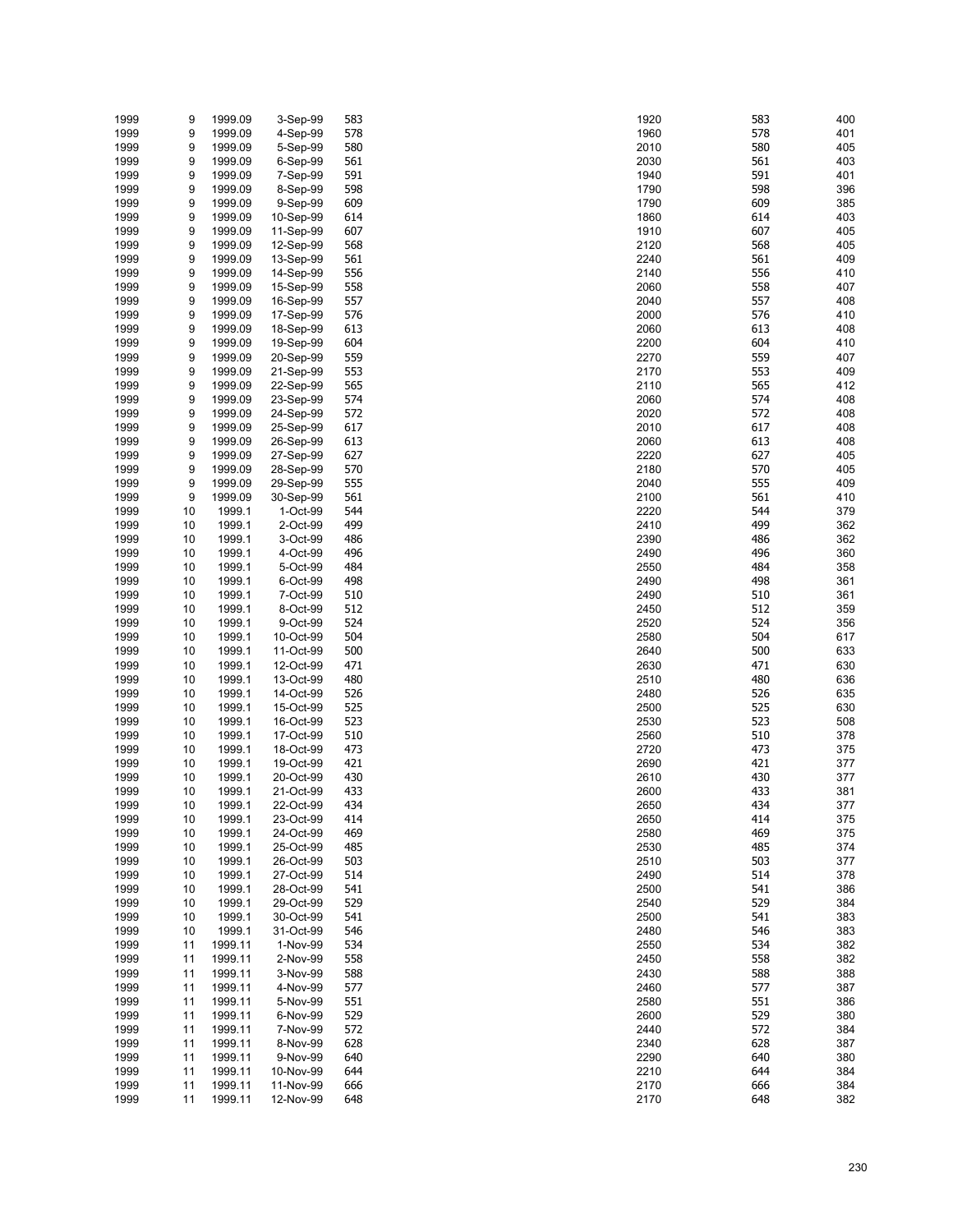| 1999 | 11           | 1999.11 | 13-Nov-99   | 640 | 2190 | 640<br>382 |
|------|--------------|---------|-------------|-----|------|------------|
| 1999 | 11           | 1999.11 | 14-Nov-99   | 655 | 2160 | 655<br>318 |
| 1999 | 11           | 1999.11 | 15-Nov-99   | 669 | 2120 | 669<br>383 |
| 1999 | 11           | 1999.11 | 16-Nov-99   | 663 | 2160 | 663<br>383 |
| 1999 | 11           | 1999.11 | 17-Nov-99   | 665 | 2120 | 665<br>381 |
|      |              |         |             | 708 | 2070 | 708<br>379 |
| 1999 | 11           | 1999.11 | 18-Nov-99   |     |      |            |
| 1999 | 11           | 1999.11 | 19-Nov-99   | 739 | 2040 | 739<br>381 |
| 1999 | 11           | 1999.11 | 20-Nov-99   | 730 | 2020 | 730<br>381 |
| 1999 | 11           | 1999.11 | 21-Nov-99   | 747 | 2010 | 747<br>381 |
| 1999 | 11           | 1999.11 | 22-Nov-99   | 747 | 1990 | 747<br>381 |
| 1999 | 11           | 1999.11 | 23-Nov-99   | 758 | 1970 | 758<br>381 |
|      |              |         | 24-Nov-99   | 752 | 1920 | 752        |
| 1999 | 11           | 1999.11 |             |     |      | 379        |
| 1999 | 11           | 1999.11 | 25-Nov-99   | 757 | 1910 | 757<br>381 |
| 1999 | 11           | 1999.11 | 26-Nov-99   | 770 | 1890 | 770<br>379 |
| 1999 | 11           | 1999.11 | 27-Nov-99   | 761 | 1860 | 761<br>381 |
| 1999 | 11           | 1999.11 | 28-Nov-99   | 748 | 1860 | 748<br>382 |
| 1999 | 11           | 1999.11 | 29-Nov-99   | 756 | 1870 | 756<br>383 |
|      |              |         |             | 758 | 1890 | 758<br>382 |
| 1999 | 11           | 1999.11 | 30-Nov-99   |     |      |            |
| 1999 | 12           | 1999.12 | 1-Dec-99    | 741 | 1920 | 741<br>373 |
| 1999 | 12           | 1999.12 | 2-Dec-99    | 735 | 1880 | 735<br>375 |
| 1999 | 12           | 1999.12 | 3-Dec-99    | 736 | 1850 | 736<br>376 |
| 1999 | 12           | 1999.12 | 4-Dec-99    | 743 | 1820 | 743<br>374 |
| 1999 | 12           | 1999.12 | 5-Dec-99    | 730 | 1810 | 730<br>376 |
|      | 12           | 1999.12 | 6-Dec-99    | 736 | 1810 | 736<br>373 |
| 1999 |              |         |             |     |      |            |
| 1999 | 12           | 1999.12 | 7-Dec-99    | 738 | 1780 | 738<br>371 |
| 1999 | 12           | 1999.12 | 8-Dec-99    | 745 | 1760 | 745<br>366 |
| 1999 | 12           | 1999.12 | 9-Dec-99    | 748 | 1750 | 748<br>376 |
| 1999 | 12           | 1999.12 | 10-Dec-99   | 745 | 1750 | 745<br>365 |
| 1999 | 12           | 1999.12 | 11-Dec-99   | 734 | 1760 | 734<br>342 |
|      | 12           |         |             | 744 |      | 744<br>345 |
| 1999 |              | 1999.12 | 12-Dec-99   |     | 1740 |            |
| 1999 | 12           | 1999.12 | 13-Dec-99   | 761 | 1700 | 761<br>343 |
| 1999 | 12           | 1999.12 | 14-Dec-99   | 763 | 1670 | 763<br>345 |
| 1999 | 12           | 1999.12 | 15-Dec-99   | 754 | 1650 | 754<br>345 |
| 1999 | 12           | 1999.12 | 16-Dec-99   | 742 | 1670 | 742<br>343 |
| 1999 | 12           | 1999.12 | 17-Dec-99   | 721 | 1690 | 721<br>347 |
| 1999 | 12           | 1999.12 | 18-Dec-99   | 720 | 1690 | 720<br>345 |
|      |              |         |             |     |      |            |
| 1999 | 12           | 1999.12 | 19-Dec-99   | 721 | 1700 | 721<br>343 |
| 1999 | 12           | 1999.12 | 20-Dec-99   | 754 | 1650 | 754<br>341 |
| 1999 | 12           | 1999.12 | 21-Dec-99   | 784 | 1620 | 784<br>341 |
| 1999 | 12           | 1999.12 | 22-Dec-99   | 765 | 1600 | 765<br>342 |
| 1999 | 12           | 1999.12 | 23-Dec-99   | 762 | 1560 | 762<br>316 |
| 1999 | 12           | 1999.12 | 24-Dec-99   | 764 | 1570 | 764<br>328 |
|      | 12           | 1999.12 |             | 782 | 1570 | 782<br>319 |
| 1999 |              |         | 25-Dec-99   |     |      |            |
| 1999 | 12           | 1999.12 | 26-Dec-99   | 805 | 1590 | 805<br>319 |
| 1999 | 12           | 1999.12 | 27-Dec-99   | 815 | 1580 | 815<br>319 |
| 1999 | 12           | 1999.12 | 28-Dec-99   | 807 | 1550 | 807<br>321 |
| 1999 | 12           | 1999.12 | 29-Dec-99   | 803 | 1530 | 803<br>332 |
| 1999 | 12           | 1999.12 | 30-Dec-99   | 807 | 1530 | 807<br>323 |
| 1999 | 12           | 1999.12 | 31-Dec-99   | 829 | 1590 | 829<br>323 |
|      |              |         |             |     |      |            |
| 2000 | $\mathbf{1}$ | 2000.01 | $1-Jan-00$  | 842 | 1610 | 842<br>321 |
| 2000 | 1            | 2000.01 | $2$ -Jan-00 | 846 | 1620 | 846<br>320 |
| 2000 | 1            | 2000.01 | 3-Jan-00    | 840 | 1630 | 840<br>324 |
| 2000 | 1            | 2000.01 | 4-Jan-00    | 824 | 1610 | 824<br>327 |
| 2000 | 1            | 2000.01 | 5-Jan-00    | 834 | 1600 | 834<br>317 |
| 2000 | 1            | 2000.01 | 6-Jan-00    | 837 | 1610 | 837<br>317 |
|      |              | 2000.01 |             | 835 | 1590 | 835        |
| 2000 | 1            |         | 7-Jan-00    |     |      | 324        |
| 2000 | 1            | 2000.01 | 8-Jan-00    | 834 | 1570 | 834<br>326 |
| 2000 | 1            | 2000.01 | 9-Jan-00    | 838 | 1590 | 838<br>316 |
| 2000 | 1            | 2000.01 | 10-Jan-00   | 841 | 1610 | 841<br>316 |
| 2000 | 1            | 2000.01 | 11-Jan-00   | 849 | 1610 | 849<br>321 |
| 2000 | 1            | 2000.01 | 12-Jan-00   | 807 | 1720 | 807<br>325 |
| 2000 | 1            | 2000.01 | 13-Jan-00   | 812 | 1740 | 812<br>318 |
|      |              |         |             |     |      |            |
| 2000 | 1            | 2000.01 | 14-Jan-00   | 820 | 1720 | 820<br>316 |
| 2000 | 1            | 2000.01 | 15-Jan-00   | 799 | 1800 | 799<br>317 |
| 2000 | 1            | 2000.01 | 16-Jan-00   | 774 | 1830 | 774<br>323 |
| 2000 | 1            | 2000.01 | 17-Jan-00   | 769 | 1880 | 769<br>330 |
| 2000 | 1            | 2000.01 | 18-Jan-00   | 747 | 1980 | 747<br>317 |
| 2000 | 1            | 2000.01 | 19-Jan-00   | 700 | 2120 | 700<br>316 |
|      |              |         |             |     |      |            |
| 2000 | 1            | 2000.01 | 20-Jan-00   | 735 | 2080 | 735<br>319 |
| 2000 | 1            | 2000.01 | 21-Jan-00   | 749 | 2100 | 749<br>322 |
| 2000 | 1            | 2000.01 | 22-Jan-00   | 749 | 2150 | 749<br>320 |

| Ю        | 640        | 382        |
|----------|------------|------------|
| òб<br>20 | 655<br>669 | 318<br>383 |
| 60       | 663        | 383        |
| 20       | 665        | 381        |
| 70       | 708        | 379        |
| ŀ٥<br>20 | 739<br>730 | 381<br>381 |
| 10       | 747        | 381        |
| 90       | 747        | 381        |
| 70       | 758        | 381        |
| 20       | 752        | 379        |
| 10<br>90 | 757<br>770 | 381<br>379 |
| 60       | 761        | 381        |
| 60       | 748        | 382        |
| 0'       | 756        | 383        |
| 90<br>20 | 758<br>741 | 382<br>373 |
| 30       | 735        | 375        |
| 50       | 736        | 376        |
| 20       | 743        | 374        |
| 10<br>10 | 730<br>736 | 376<br>373 |
| 30       | 738        | 371        |
| 60       | 745        | 366        |
| 50       | 748        | 376        |
| 50<br>60 | 745<br>734 | 365<br>342 |
| 10       | 744        | 345        |
| )0       | 761        | 343        |
| 0'       | 763        | 345        |
| 50<br>70 | 754<br>742 | 345<br>343 |
| ю        | 721        | 347        |
| ю        | 720        | 345        |
| )0       | 721        | 343        |
| 50<br>20 | 754<br>784 | 341<br>341 |
| )0       | 765        | 342        |
| 60       | 762        | 316        |
| 0'       | 764        | 328        |
| 0'<br>ю  | 782<br>805 | 319<br>319 |
| 30       | 815        | 319        |
| 50       | 807        | 321        |
| 30       | 803        | 332        |
| 30       | 807        | 323        |
| ю<br>10  | 829<br>842 | 323<br>321 |
| 20       | 846        | 320        |
| 30       | 840        | 324        |
| ۱0       | 824        | 327        |
| )0<br>10 | 834<br>837 | 317<br>317 |
| 90       | 835        | 324        |
| 70       | 834        | 326        |
| 90       | 838        | 316        |
| 10<br>۱0 | 841<br>849 | 316<br>321 |
| 20       | 807        | 325        |
| ١O       | 812        | 318        |
| 20       | 820        | 316        |
| )0       | 799        | 317        |
| 30<br>30 | 774<br>769 | 323<br>330 |
| 30       | 747        | 317        |
| 20       | 700        | 316        |
| 30       | 735        | 319        |
| )0<br>50 | 749<br>749 | 322<br>320 |
|          |            |            |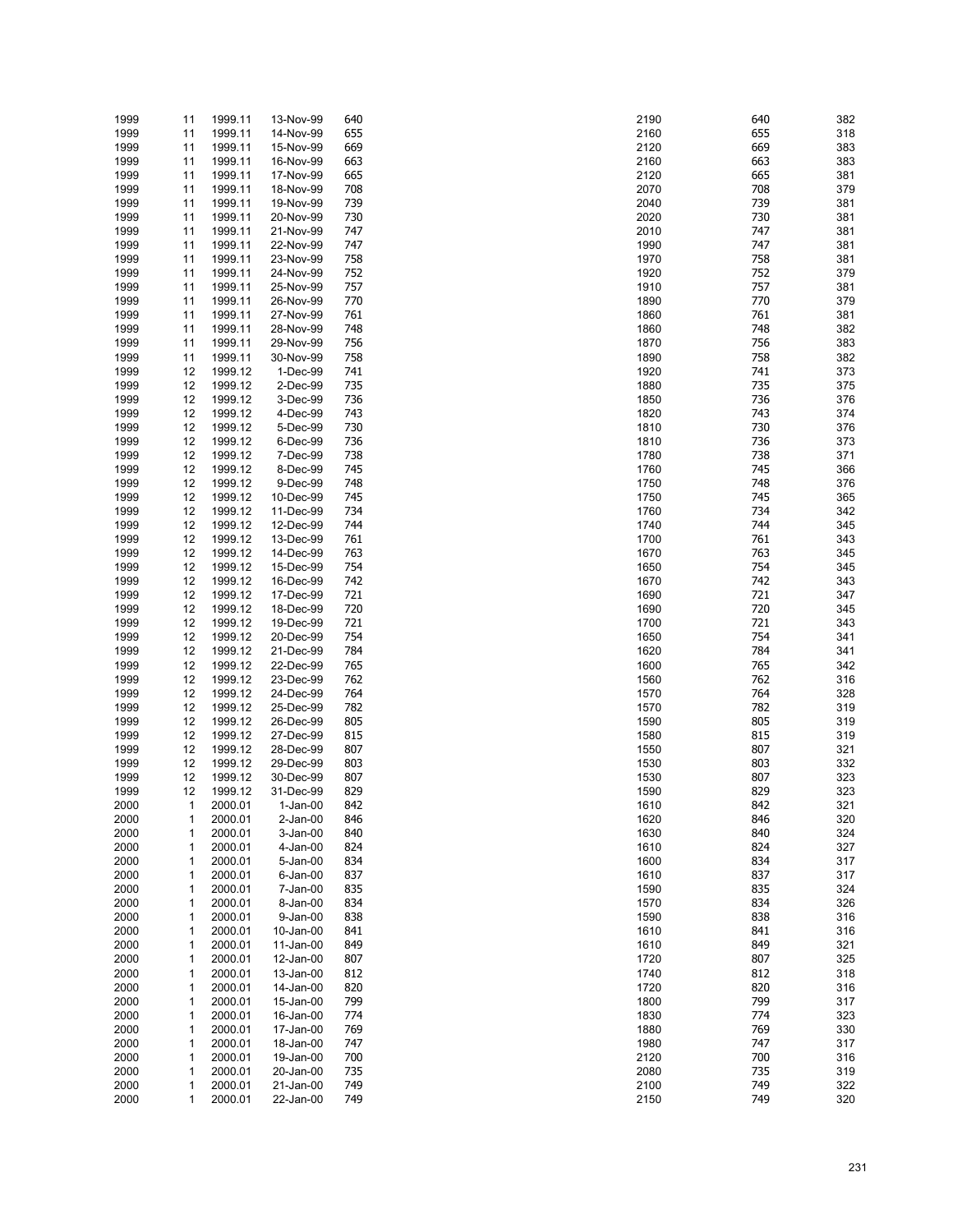| 2000 | 1                       | 2000.01 | 23-Jan-00  | 757  | 2260  | 757      | 317  |
|------|-------------------------|---------|------------|------|-------|----------|------|
|      |                         |         |            | 690  |       | 690      |      |
| 2000 | 1                       | 2000.01 | 24-Jan-00  |      | 2600  |          | 329  |
| 2000 | 1                       | 2000.01 | 25-Jan-00  | 611  | 3150  | 611      | 362  |
| 2000 | 1                       | 2000.01 | 26-Jan-00  | 575  | 3620  | 575      | 316  |
| 2000 | 1                       | 2000.01 | 27-Jan-00  | 602  | 3700  | 602      | 315  |
|      |                         |         |            |      |       |          |      |
| 2000 | 1                       | 2000.01 | 28-Jan-00  | 683  | 3230  | 683      | 313  |
| 2000 | 1                       | 2000.01 | 29-Jan-00  | 653  | 3190  | 653      | 318  |
| 2000 | 1                       | 2000.01 | 30-Jan-00  | 714  | 2920  | 714      | 317  |
| 2000 | 1                       | 2000.01 | 31-Jan-00  | 766  | 2780  | 766      | 316  |
|      |                         |         |            |      |       |          |      |
| 2000 | 2                       | 2000.02 | 1-Feb-00   | 804  | 2760  | 804      | 336  |
| 2000 | 2                       | 2000.02 | 2-Feb-00   | 820  | 2700  | 820      | 332  |
| 2000 | $\overline{\mathbf{c}}$ | 2000.02 | 3-Feb-00   | 862  | 2510  | 862      | 337  |
| 2000 | 2                       | 2000.02 | 4-Feb-00   | 908  | 2410  | 908      | 328  |
|      |                         |         |            |      |       |          |      |
| 2000 | 2                       | 2000.02 | 5-Feb-00   | 957  | 2330  | 957      | 326  |
| 2000 | $\overline{\mathbf{c}}$ | 2000.02 | 6-Feb-00   | 984  | 2310  | 984      | 330  |
| 2000 | 2                       | 2000.02 | 7-Feb-00   | 997  | 2270  | 997      | 333  |
| 2000 | $\overline{\mathbf{c}}$ | 2000.02 | 8-Feb-00   | 991  | 2200  | 991      | 300  |
|      |                         |         |            |      |       |          |      |
| 2000 | 2                       | 2000.02 | 9-Feb-00   | 1038 | 2150  | 1038     | 327  |
| 2000 | $\overline{\mathbf{c}}$ | 2000.02 | 10-Feb-00  | 1062 | 2140  | 1062     | 336  |
| 2000 | $\overline{\mathbf{c}}$ | 2000.02 | 11-Feb-00  | 1036 | 2140  | 1036     | 339  |
| 2000 | 2                       | 2000.02 | 12-Feb-00  | 970  | 2340  | 970      | 444  |
|      |                         |         |            |      |       |          |      |
| 2000 | $\overline{\mathbf{c}}$ | 2000.02 | 13-Feb-00  | 729  | 3490  | 729      | 550  |
| 2000 | 2                       | 2000.02 | 14-Feb-00  | 546  | 5230  | 546      | 1307 |
| 2000 | $\overline{\mathbf{c}}$ | 2000.02 | 15-Feb-00  | 295  | 8120  | 295      | 1508 |
|      | 2                       |         |            | 245  | 8710  | 245      | 1513 |
| 2000 |                         | 2000.02 | 16-Feb-00  |      |       |          |      |
| 2000 | $\overline{\mathbf{c}}$ | 2000.02 | 17-Feb-00  | 216  | 9490  | 216      | 1499 |
| 2000 | $\overline{\mathbf{c}}$ | 2000.02 | 18-Feb-00  | 204  | 11700 | 204      | 2043 |
| 2000 | 2                       | 2000.02 | 19-Feb-00  | 229  | 12300 | 229      | 2512 |
|      |                         |         |            |      |       |          |      |
| 2000 | $\overline{\mathbf{c}}$ | 2000.02 | 20-Feb-00  | 244  | 12400 | 244      | 2531 |
| 2000 | 2                       | 2000.02 | 21-Feb-00  | 259  | 12400 | 259      | 2530 |
| 2000 | $\overline{\mathbf{c}}$ | 2000.02 | 22-Feb-00  | 266  | 12200 | 266      | 2512 |
| 2000 | $\overline{\mathbf{c}}$ | 2000.02 | 23-Feb-00  | 252  | 12600 | 252      | 2504 |
|      |                         |         |            |      |       |          |      |
| 2000 | 2                       | 2000.02 | 24-Feb-00  | 250  | 13500 | 250      | 2506 |
| 2000 | $\overline{\mathbf{c}}$ | 2000.02 | 25-Feb-00  | 251  | 13800 | 251      | 2513 |
| 2000 | 2                       | 2000.02 | 26-Feb-00  | 236  | 13300 | 236      | 2501 |
| 2000 | $\overline{\mathbf{c}}$ | 2000.02 | 27-Feb-00  | 243  | 13200 | 243      | 2506 |
|      |                         |         |            |      |       |          |      |
| 2000 | 2                       | 2000.02 | 28-Feb-00  | 270  | 13600 | 270      | 3028 |
| 2000 | $\overline{\mathbf{c}}$ | 2000.02 | 29-Feb-00  | 0    | 14900 | $\bf{0}$ | 3546 |
| 2000 | 3                       | 2000.03 | 1-Mar-00   | 0    | 14600 | $\bf{0}$ | 3530 |
| 2000 | 3                       | 2000.03 | 2-Mar-00   | 206  | 14800 | 206      | 3520 |
|      |                         |         |            |      |       |          |      |
| 2000 | 3                       | 2000.03 | 3-Mar-00   | 226  | 14700 | 226      | 3530 |
| 2000 | 3                       | 2000.03 | 4-Mar-00   | 252  | 14600 | 252      | 3520 |
| 2000 | 3                       | 2000.03 | 5-Mar-00   | 252  | 15300 | 252      | 3530 |
| 2000 | 3                       | 2000.03 | 6-Mar-00   | 250  | 16100 | 250      | 3500 |
|      |                         |         |            |      |       |          |      |
| 2000 | 3                       | 2000.03 | 7-Mar-00   | 201  | 16700 | 201      | 3500 |
| 2000 | 3                       | 2000.03 | 8-Mar-00   | 156  | 16500 | 156      | 3470 |
| 2000 | 3                       | 2000.03 | 9-Mar-00   | 151  | 16400 | 151      | 3250 |
| 2000 | 3                       | 2000.03 | 10-Mar-00  | 161  | 16500 | 161      | 2990 |
|      |                         |         |            |      |       |          |      |
| 2000 | 3                       | 2000.03 | 11-Mar-00  | 159  | 16200 | 159      | 2970 |
| 2000 | 3                       | 2000.03 | 12-Mar-00  | 155  | 15800 | 155      | 2750 |
| 2000 | 3                       | 2000.03 | 13-Mar-00  | 164  | 15500 | 164      | 2240 |
| 2000 | 3                       | 2000.03 | 14-Mar-00  | 178  | 14900 | 178      | 1730 |
|      |                         |         |            |      |       |          |      |
| 2000 | 3                       | 2000.03 | 15-Mar-00  | 182  | 14100 | 182      | 1490 |
| 2000 | 3                       | 2000.03 | 16-Mar-00  | 185  | 13400 | 185      | 1470 |
| 2000 | 3                       | 2000.03 | 17-Mar-00  | 188  | 13000 | 188      | 1480 |
| 2000 | 3                       | 2000.03 | 18-Mar-00  | 200  | 12500 | 200      | 1490 |
|      |                         |         |            |      |       |          |      |
| 2000 | 3                       | 2000.03 | 19-Mar-00  | 222  | 11100 | 222      | 1500 |
| 2000 | 3                       | 2000.03 | 20-Mar-00  | 204  | 11200 | 204      | 969  |
| 2000 | 3                       | 2000.03 | 21-Mar-00  | 209  | 10700 | 209      | 804  |
|      | 3                       |         |            | 241  | 9150  | 241      | 792  |
| 2000 |                         | 2000.03 | 22-Mar-00  |      |       |          |      |
| 2000 | 3                       | 2000.03 | 23-Mar-00  | 256  | 8330  | 256      | 800  |
| 2000 | 3                       | 2000.03 | 24-Mar-00  | 269  | 7870  | 269      | 789  |
| 2000 | 3                       | 2000.03 | 25-Mar-00  | 281  | 7530  | 281      | 793  |
|      | 3                       |         |            | 290  | 7280  | 290      |      |
| 2000 |                         | 2000.03 | 26-Mar-00  |      |       |          | 794  |
| 2000 | 3                       | 2000.03 | 27-Mar-00  | 287  | 6840  | 287      | 790  |
| 2000 | 3                       | 2000.03 | 28-Mar-00  | 300  | 6370  | 300      | 793  |
| 2000 | 3                       | 2000.03 | 29-Mar-00  | 312  | 5950  | 312      | 795  |
| 2000 | 3                       | 2000.03 | 30-Mar-00  | 319  | 5690  | 319      | 794  |
|      |                         |         |            |      |       |          |      |
| 2000 | 3                       | 2000.03 | 31-Mar-00  | 320  | 5420  | 320      | 794  |
| 2000 | 4                       | 2000.04 | 1-Apr-00   | 313  | 5190  | 313      | 796  |
| 2000 | 4                       | 2000.04 | $2-Apr-00$ | 335  | 4690  | 335      | 792  |
|      |                         |         |            |      |       |          |      |

| 60       | 757        | 317          |
|----------|------------|--------------|
| 00<br>50 | 690<br>611 | 329<br>362   |
| 20       | 575        | 316          |
| 00       | 602        | 315          |
| 30<br>90 | 683        | 313<br>318   |
| 20       | 653<br>714 | 317          |
| 30       | 766        | 316          |
| 60       | 804        | 336          |
| 00<br>10 | 820<br>862 | 332<br>337   |
| 10       | 908        | 328          |
| 30       | 957        | 326          |
| 10       | 984        | 330          |
| 70<br>00 | 997<br>991 | 333<br>300   |
| 50       | 1038       | 327          |
| 40       | 1062       | 336          |
| 40       | 1036       | 339          |
| 40<br>90 | 970<br>729 | 444<br>550   |
| 30       | 546        | 1307         |
| 20       | 295        | 1508         |
| 10<br>90 | 245<br>216 | 1513<br>1499 |
| 00       | 204        | 2043         |
| 00       | 229        | 2512         |
| 00       | 244        | 2531         |
| 00<br>00 | 259<br>266 | 2530<br>2512 |
| 00       | 252        | 2504         |
| 00       | 250        | 2506         |
| 00       | 251        | 2513         |
| 00<br>00 | 236<br>243 | 2501<br>2506 |
| 00       | 270        | 3028         |
| 00       | 0          | 3546         |
| 00<br>00 | 0<br>206   | 3530<br>3520 |
| 00       | 226        | 3530         |
| 00       | 252        | 3520         |
| 00       | 252        | 3530         |
| 00<br>00 | 250<br>201 | 3500<br>3500 |
| 00       | 156        | 3470         |
| 00       | 151        | 3250         |
| 00       | 161        | 2990         |
| 00<br>00 | 159<br>155 | 2970<br>2750 |
| 00       | 164        | 2240         |
| 00       | 178        | 1730         |
| 00<br>00 | 182<br>185 | 1490<br>1470 |
| 00       | 188        | 1480         |
| 00       | 200        | 1490         |
| 00       | 222        | 1500         |
| 00<br>00 | 204<br>209 | 969<br>804   |
| 50       | 241        | 792          |
| 30       | 256        | 800          |
| 70       | 269        | 789          |
| 30<br>30 | 281<br>290 | 793<br>794   |
| 40       | 287        | 790          |
| 70       | 300        | 793          |
| 50       | 312        | 795          |
| 90<br>20 | 319<br>320 | 794<br>794   |
| 90       | 313        | 796          |
| 90       | 335        | 792          |
|          |            |              |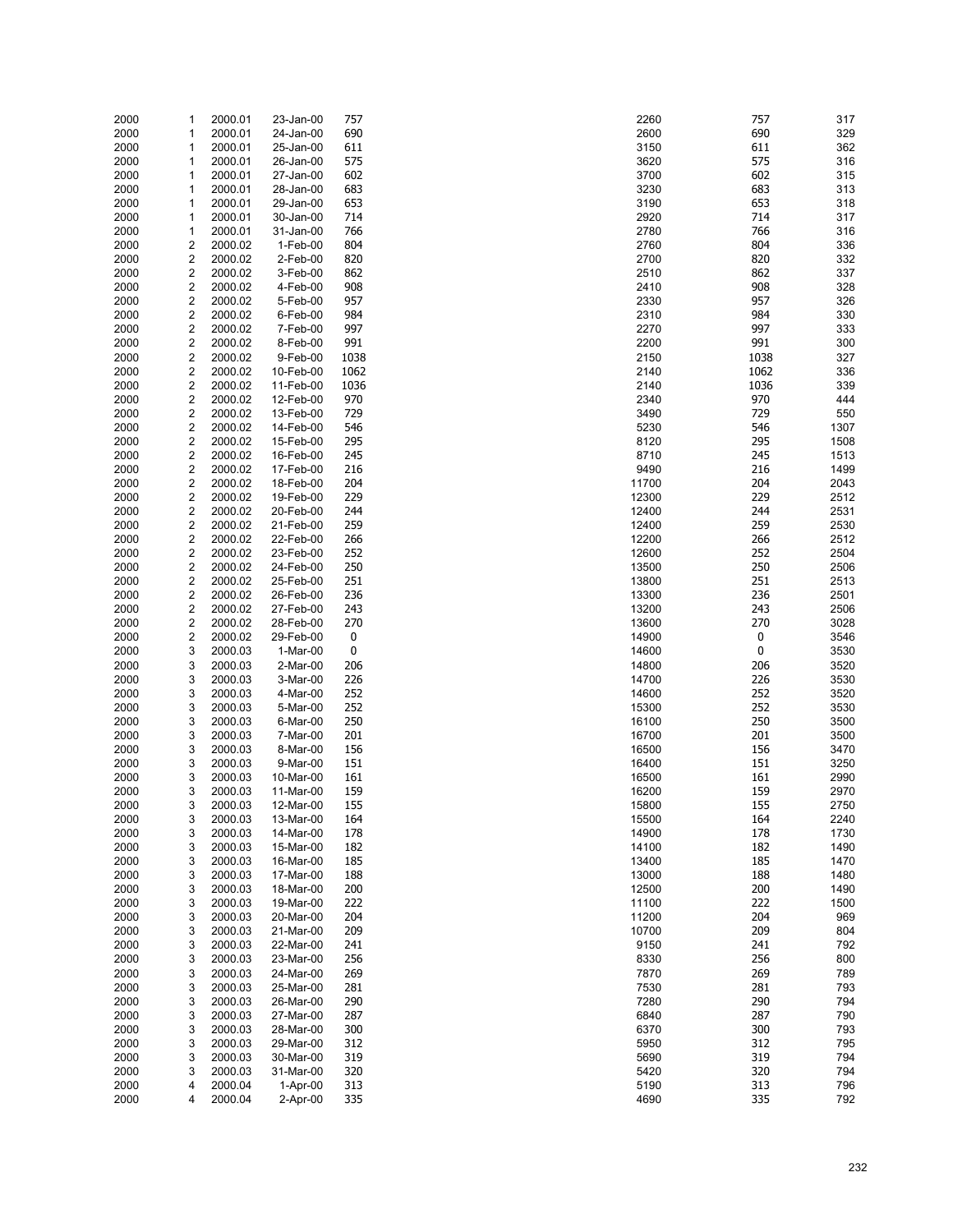| 2000 | 4 | 2000.04 | 3-Apr-00   | 363 | 4290 | 363 | 792  |
|------|---|---------|------------|-----|------|-----|------|
| 2000 | 4 | 2000.04 | 4-Apr-00   | 408 | 4020 | 408 | 789  |
|      |   |         |            |     |      |     |      |
| 2000 | 4 | 2000.04 | 5-Apr-00   | 417 | 3770 | 417 | 796  |
| 2000 | 4 | 2000.04 | 6-Apr-00   | 439 | 3550 | 439 | 790  |
| 2000 | 4 | 2000.04 | 7-Apr-00   | 448 | 3400 | 448 | 798  |
|      |   |         |            |     |      | 462 |      |
| 2000 | 4 | 2000.04 | 8-Apr-00   | 462 | 3390 |     | 806  |
| 2000 | 4 | 2000.04 | 9-Apr-00   | 439 | 3310 | 439 | 804  |
| 2000 | 4 | 2000.04 | 10-Apr-00  | 456 | 3090 | 456 | 893  |
| 2000 | 4 | 2000.04 | 11-Apr-00  | 472 | 2990 | 472 | 1120 |
|      |   |         |            |     |      |     |      |
| 2000 | 4 | 2000.04 | 12-Apr-00  | 465 | 3030 | 465 | 1210 |
| 2000 | 4 | 2000.04 | 13-Apr-00  | 448 | 3120 | 448 | 1320 |
| 2000 | 4 | 2000.04 | 14-Apr-00  | 331 | 4360 | 331 | 1368 |
|      |   |         |            |     |      |     |      |
| 2000 | 4 | 2000.04 | 15-Apr-00  | 222 | 5660 | 222 | 1114 |
| 2000 | 4 | 2000.04 | 16-Apr-00  | 239 | 5900 | 239 | 1102 |
| 2000 | 4 | 2000.04 | 17-Apr-00  | 253 | 6310 | 253 | 1103 |
| 2000 | 4 |         | 18-Apr-00  | 250 | 7070 | 250 | 1024 |
|      |   | 2000.04 |            |     |      |     |      |
| 2000 | 4 | 2000.04 | 19-Apr-00  | 259 | 6920 | 259 | 917  |
| 2000 | 4 | 2000.04 | 20-Apr-00  | 303 | 6200 | 303 | 1273 |
| 2000 | 4 | 2000.04 | 21-Apr-00  | 289 | 6230 | 289 | 1512 |
|      |   |         |            |     |      |     |      |
| 2000 | 4 | 2000.04 | 22-Apr-00  | 270 | 6290 | 270 | 1502 |
| 2000 | 4 | 2000.04 | 23-Apr-00  | 272 | 6310 | 272 | 1503 |
| 2000 | 4 | 2000.04 | 24-Apr-00  | 266 | 6320 | 266 | 1502 |
|      |   |         |            |     |      |     |      |
| 2000 | 4 | 2000.04 | 25-Apr-00  | 266 | 6120 | 266 | 1512 |
| 2000 | 4 | 2000.04 | 26-Apr-00  | 261 | 5940 | 261 | 1506 |
| 2000 | 4 | 2000.04 | 27-Apr-00  | 256 | 5810 | 256 | 1503 |
|      |   |         |            |     |      | 259 |      |
| 2000 | 4 | 2000.04 | 28-Apr-00  | 259 | 5600 |     | 1505 |
| 2000 | 4 | 2000.04 | 29-Apr-00  | 254 | 5730 | 254 | 1506 |
| 2000 | 4 | 2000.04 | 30-Apr-00  | 257 | 5770 | 257 | 1506 |
| 2000 | 5 | 2000.05 | 1-May-00   | 265 | 5740 | 265 | 1505 |
|      |   |         |            |     |      |     |      |
| 2000 | 5 | 2000.05 | $2-May-00$ | 270 | 5630 | 270 | 1515 |
| 2000 | 5 | 2000.05 | 3-May-00   | 286 | 5480 | 286 | 1510 |
| 2000 | 5 | 2000.05 | 4-May-00   | 310 | 5410 | 310 | 1504 |
|      |   |         |            |     |      |     |      |
| 2000 | 5 | 2000.05 | 5-May-00   | 312 | 5620 | 312 | 1503 |
| 2000 | 5 | 2000.05 | 6-May-00   | 307 | 5580 | 307 | 1507 |
| 2000 | 5 | 2000.05 | 7-May-00   | 306 | 5700 | 306 | 1508 |
|      | 5 |         |            | 303 | 6050 | 303 |      |
| 2000 |   | 2000.05 | 8-May-00   |     |      |     | 1505 |
| 2000 | 5 | 2000.05 | 9-May-00   | 296 | 6000 | 296 | 1513 |
| 2000 | 5 | 2000.05 | 10-May-00  | 289 | 5870 | 289 | 1510 |
| 2000 | 5 | 2000.05 | 11-May-00  | 289 | 5860 | 289 | 1501 |
|      |   |         |            |     |      |     |      |
| 2000 | 5 | 2000.05 | 12-May-00  | 299 | 5770 | 299 | 1513 |
| 2000 | 5 | 2000.05 | 13-May-00  | 296 | 5640 | 296 | 1511 |
| 2000 | 5 | 2000.05 | 14-May-00  | 293 | 5580 | 293 | 1511 |
|      |   |         |            |     |      |     |      |
| 2000 | 5 | 2000.05 | 15-May-00  | 304 | 5190 | 304 | 1507 |
| 2000 | 5 | 2000.05 | 16-May-00  | 361 | 4830 | 361 | 1513 |
| 2000 | 5 | 2000.05 | 17-May-00  | 388 | 4560 | 388 | 1507 |
|      | 5 |         |            |     |      | 408 |      |
| 2000 |   | 2000.05 | 18-May-00  | 408 | 4260 |     | 1514 |
| 2000 | 5 | 2000.05 | 19-May-00  | 436 | 4030 | 436 | 1507 |
| 2000 | 5 | 2000.05 | 20-May-00  | 434 | 4000 | 434 | 1505 |
| 2000 | 5 | 2000.05 | 21-May-00  | 415 | 4200 | 415 | 1516 |
|      |   |         |            |     |      |     |      |
| 2000 | 5 | 2000.05 | 22-May-00  | 393 | 4170 | 393 | 1507 |
| 2000 | 5 | 2000.05 | 23-May-00  | 408 | 4030 | 408 | 1505 |
| 2000 | 5 | 2000.05 | 24-May-00  | 392 | 4090 | 392 | 1509 |
|      | 5 | 2000.05 |            | 386 | 4010 | 386 | 1508 |
| 2000 |   |         | 25-May-00  |     |      |     |      |
| 2000 | 5 | 2000.05 | 26-May-00  | 381 | 4000 | 381 | 1507 |
| 2000 | 5 | 2000.05 | 27-May-00  | 390 | 3840 | 390 | 1509 |
| 2000 | 5 | 2000.05 | 28-May-00  | 421 | 3740 | 421 | 1509 |
|      |   |         |            |     |      |     |      |
| 2000 | 5 | 2000.05 | 29-May-00  | 422 | 3560 | 422 | 1508 |
| 2000 | 5 | 2000.05 | 30-May-00  | 435 | 3430 | 435 | 1503 |
| 2000 | 5 | 2000.05 | 31-May-00  | 432 | 3350 | 432 | 1503 |
|      |   |         |            |     |      |     |      |
| 2000 | 6 | 2000.06 | 1-Jun-00   | 440 | 3300 | 440 | 1505 |
| 2000 | 6 | 2000.06 | 2-Jun-00   | 445 | 3250 | 445 | 1507 |
| 2000 | 6 | 2000.06 | 3-Jun-00   | 435 | 3310 | 435 | 1506 |
|      |   |         |            |     |      |     |      |
| 2000 | 6 | 2000.06 | 4-Jun-00   | 405 | 3410 | 405 | 1512 |
| 2000 | 6 | 2000.06 | 5-Jun-00   | 400 | 3400 | 400 | 1510 |
| 2000 | 6 | 2000.06 | 6-Jun-00   | 413 | 3290 | 413 | 1507 |
| 2000 | 6 | 2000.06 | 7-Jun-00   | 450 | 3150 | 450 | 1506 |
|      |   |         |            |     |      |     |      |
| 2000 | 6 | 2000.06 | 8-Jun-00   | 454 | 3210 | 454 | 1513 |
| 2000 | 6 | 2000.06 | 9-Jun-00   | 415 | 3360 | 415 | 1507 |
| 2000 | 6 | 2000.06 | 10-Jun-00  | 417 | 3360 | 417 | 1505 |
|      | 6 |         |            | 412 | 3520 | 412 | 1058 |
| 2000 |   | 2000.06 | 11-Jun-00  |     |      |     |      |
| 2000 | 6 | 2000.06 | 12-Jun-00  | 390 | 3610 | 390 | 1377 |

| 90       | 363        | 792          |
|----------|------------|--------------|
| 20       | 408        | 789          |
| 70<br>50 | 417<br>439 | 796<br>790   |
| 00       | 448        | 798          |
| 90       | 462        | 806          |
| 10       | 439        | 804          |
| 90       | 456        | 893          |
| 90<br>30 | 472<br>465 | 1120         |
| 20       | 448        | 1210<br>1320 |
| 50       | 331        | 1368         |
| 50       | 222        | 1114         |
| 00       | 239        | 1102         |
| 10<br>70 | 253<br>250 | 1103<br>1024 |
| 20       | 259        | 917          |
| 00       | 303        | 1273         |
| 30       | 289        | 1512         |
| 90       | 270        | 1502         |
| 10<br>20 | 272<br>266 | 1503<br>1502 |
| 20       | 266        | 1512         |
| 40       | 261        | 1506         |
| 10       | 256        | 1503         |
| 00       | 259        | 1505         |
| 30<br>70 | 254<br>257 | 1506<br>1506 |
| 40       | 265        | 1505         |
| 30       | 270        | 1515         |
| 30       | 286        | 1510         |
| 10       | 310        | 1504         |
| 20<br>30 | 312<br>307 | 1503<br>1507 |
| 00       | 306        | 1508         |
| 50       | 303        | 1505         |
| 00       | 296        | 1513         |
| 70       | 289<br>289 | 1510         |
| 50<br>70 | 299        | 1501<br>1513 |
| 40       | 296        | 1511         |
| 30       | 293        | 1511         |
| 90       | 304        | 1507         |
| 30<br>50 | 361<br>388 | 1513<br>1507 |
| 50       | 408        | 1514         |
| 30       | 436        | 1507         |
| 00       | 434        | 1505         |
| 00       | 415        | 1516         |
| 70<br>30 | 393<br>408 | 1507<br>1505 |
| 90       | 392        | 1509         |
| 10       | 386        | 1508         |
| 00       | 381        | 1507         |
| 40       | 390        | 1509         |
| 40<br>50 | 421<br>422 | 1509<br>1508 |
| 30       | 435        | 1503         |
| 50       | 432        | 1503         |
| 00       | 440        | 1505         |
| 50       | 445<br>435 | 1507         |
| 10<br>10 | 405        | 1506<br>1512 |
| 00       | 400        | 1510         |
| 90       | 413        | 1507         |
| 50       | 450        | 1506         |
| 10       | 454        | 1513         |
| 50<br>50 | 415<br>417 | 1507<br>1505 |
| 20       | 412        | 1058         |
| 10       | 390        | 1377         |
|          |            |              |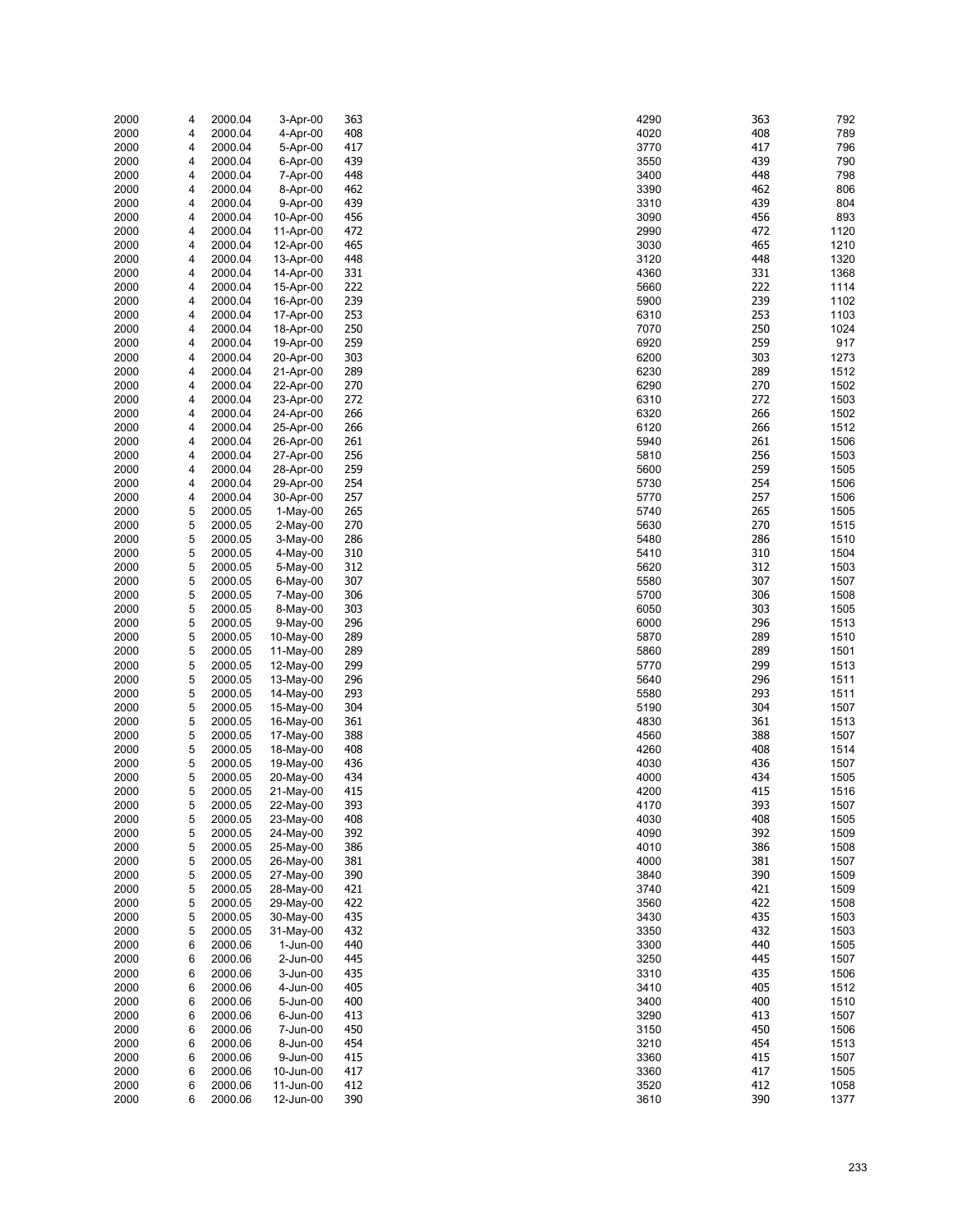| 2000 | 6              | 2000.06 | 13-Jun-00  | 397 | 3470 | 397 | 1176 |
|------|----------------|---------|------------|-----|------|-----|------|
| 2000 | 6              | 2000.06 | 14-Jun-00  | 408 | 3290 | 408 | 977  |
|      | 6              |         |            |     |      | 462 |      |
| 2000 |                | 2000.06 | 15-Jun-00  | 462 | 3090 |     | 833  |
| 2000 | 6              | 2000.06 | 16-Jun-00  | 531 | 2800 | 531 | 702  |
| 2000 | 6              | 2000.06 | 17-Jun-00  | 562 | 2590 | 562 | 707  |
| 2000 | 6              | 2000.06 | 18-Jun-00  | 587 | 2560 | 587 | 625  |
| 2000 | 6              | 2000.06 | 19-Jun-00  | 597 | 2540 | 597 | 459  |
| 2000 | 6              | 2000.06 | 20-Jun-00  | 637 | 2410 | 637 | 407  |
|      |                |         |            | 631 |      | 631 |      |
| 2000 | 6              | 2000.06 | 21-Jun-00  |     | 2260 |     | 339  |
| 2000 | 6              | 2000.06 | 22-Jun-00  | 664 | 2110 | 664 | 304  |
| 2000 | 6              | 2000.06 | 23-Jun-00  | 715 | 2010 | 715 | 313  |
| 2000 | 6              | 2000.06 | 24-Jun-00  | 676 | 2030 | 676 | 305  |
| 2000 | 6              | 2000.06 | 25-Jun-00  | 694 | 2110 | 694 | 303  |
| 2000 | 6              | 2000.06 | 26-Jun-00  | 694 | 2080 | 694 | 306  |
|      |                |         |            |     |      |     |      |
| 2000 | 6              | 2000.06 | 27-Jun-00  | 714 | 2060 | 714 | 303  |
| 2000 | 6              | 2000.06 | 28-Jun-00  | 667 | 1930 | 667 | 302  |
| 2000 | 6              | 2000.06 | 29-Jun-00  | 674 | 1840 | 674 | 307  |
| 2000 | 6              | 2000.06 | 30-Jun-00  | 734 | 1820 | 734 | 304  |
| 2000 | 7              | 2000.07 | 1-Jul-00   | 703 | 1850 | 703 | 308  |
| 2000 | 7              | 2000.07 | 2-Jul-00   | 680 | 1840 | 680 | 304  |
|      |                |         |            | 690 | 1950 | 690 |      |
| 2000 | 7              | 2000.07 | 3-Jul-00   |     |      |     | 299  |
| 2000 | 7              | 2000.07 | 4-Jul-00   | 704 | 1880 | 704 | 306  |
| 2000 | 7              | 2000.07 | 5-Jul-00   | 635 | 1900 | 635 | 311  |
| 2000 | 7              | 2000.07 | 6-Jul-00   | 625 | 1860 | 625 | 303  |
| 2000 | 7              | 2000.07 | 7-Jul-00   | 614 | 1890 | 614 | 304  |
| 2000 | 7              | 2000.07 | 8-Jul-00   | 589 | 1900 | 589 | 303  |
|      |                |         |            |     |      |     |      |
| 2000 | 7              | 2000.07 | 9-Jul-00   | 603 | 1950 | 603 | 306  |
| 2000 | 7              | 2000.07 | 10-Jul-00  | 645 | 1920 | 645 | 312  |
| 2000 | 7              | 2000.07 | 11-Jul-00  | 643 | 1830 | 643 | 308  |
| 2000 | 7              | 2000.07 | 12-Jul-00  | 645 | 1840 | 645 | 304  |
| 2000 | 7              | 2000.07 | 13-Jul-00  | 600 | 1860 | 600 | 300  |
| 2000 | 7              | 2000.07 |            | 576 | 1910 | 576 | 305  |
|      |                |         | 14-Jul-00  |     |      |     |      |
| 2000 | 7              | 2000.07 | 15-Jul-00  | 567 | 1940 | 567 | 306  |
| 2000 | 7              | 2000.07 | 16-Jul-00  | 555 | 1980 | 555 | 304  |
| 2000 | 7              | 2000.07 | 17-Jul-00  | 572 | 1960 | 572 | 303  |
| 2000 | 7              | 2000.07 | 18-Jul-00  | 599 | 1880 | 599 | 303  |
| 2000 | 7              | 2000.07 | 19-Jul-00  | 584 | 1850 | 584 | 307  |
|      | 7              |         |            |     |      |     |      |
| 2000 |                | 2000.07 | 20-Jul-00  | 601 | 1760 | 601 | 305  |
| 2000 | 7              | 2000.07 | 21-Jul-00  | 632 | 1760 | 632 | 306  |
| 2000 | 7              | 2000.07 | 22-Jul-00  | 563 | 1900 | 563 | 305  |
| 2000 | 7              | 2000.07 | 23-Jul-00  | 525 | 1970 | 525 | 305  |
| 2000 | 7              | 2000.07 | 24-Jul-00  | 498 | 2000 | 498 | 306  |
| 2000 | 7              | 2000.07 | 25-Jul-00  | 532 | 1910 | 532 | 303  |
|      |                |         |            | 531 |      | 531 |      |
| 2000 | 7              | 2000.07 | 26-Jul-00  |     | 1850 |     | 306  |
| 2000 | 7              | 2000.07 | 27-Jul-00  | 554 | 1910 | 554 | 303  |
| 2000 | 7              | 2000.07 | 28-Jul-00  | 538 | 1900 | 538 | 308  |
| 2000 | 7              | 2000.07 | 29-Jul-00  | 522 | 1900 | 522 | 307  |
| 2000 | 7              | 2000.07 | 30-Jul-00  | 539 | 1960 | 539 | 306  |
| 2000 | $\overline{7}$ | 2000.07 | 31-Jul-00  | 539 | 2040 | 539 | 307  |
|      |                |         |            |     |      |     |      |
| 2000 | 8              | 2000.08 | $1-Auq-00$ | 534 | 1970 | 534 | 309  |
| 2000 | 8              | 2000.08 | 2-Aug-00   | 513 | 1920 | 513 | 311  |
| 2000 | 8              | 2000.08 | 3-Aug-00   | 518 | 1910 | 518 | 308  |
| 2000 | 8              | 2000.08 | 4-Aug-00   | 532 | 1880 | 532 | 305  |
| 2000 | 8              | 2000.08 | 5-Aug-00   | 514 | 1970 | 514 | 304  |
| 2000 | 8              | 2000.08 | 6-Aug-00   | 519 | 2050 | 519 | 303  |
|      |                |         |            |     |      |     |      |
| 2000 | 8              | 2000.08 | 7-Aug-00   | 534 | 2040 | 534 | 308  |
| 2000 | 8              | 2000.08 | 8-Aug-00   | 588 | 1800 | 588 | 306  |
| 2000 | 8              | 2000.08 | 9-Aug-00   | 603 | 1760 | 603 | 312  |
| 2000 | 8              | 2000.08 | 10-Aug-00  | 590 | 1730 | 590 | 308  |
| 2000 | 8              | 2000.08 | 11-Aug-00  | 570 | 1740 | 570 | 307  |
| 2000 | 8              | 2000.08 | 12-Aug-00  | 615 | 1750 | 615 | 306  |
|      |                |         |            |     |      |     |      |
| 2000 | 8              | 2000.08 | 13-Aug-00  | 585 | 1840 | 585 | 309  |
| 2000 | 8              | 2000.08 | 14-Aug-00  | 612 | 1820 | 612 | 308  |
| 2000 | 8              | 2000.08 | 15-Aug-00  | 608 | 1710 | 608 | 309  |
| 2000 | 8              | 2000.08 | 16-Aug-00  | 640 | 1630 | 640 | 304  |
| 2000 | 8              | 2000.08 | 17-Aug-00  | 598 | 1760 | 598 | 304  |
| 2000 | 8              | 2000.08 | 18-Aug-00  | 500 | 1970 | 500 | 308  |
|      |                |         |            |     |      |     |      |
| 2000 | 8              | 2000.08 | 19-Aug-00  | 449 | 2180 | 449 | 307  |
| 2000 | 8              | 2000.08 | 20-Aug-00  | 409 | 2390 | 409 | 307  |
| 2000 | 8              | 2000.08 | 21-Aug-00  | 425 | 2550 | 425 | 360  |
| 2000 | 8              | 2000.08 | 22-Aug-00  | 425 | 2580 | 425 | 307  |

| 70       | 397        | 1176       |
|----------|------------|------------|
| 90       | 408        | 977        |
| 90<br>)0 | 462<br>531 | 833<br>702 |
| 90       | 562        | 707        |
| 50       | 587        | 625        |
| 10       | 597        | 459        |
| 10<br>60 | 637        | 407        |
| 10       | 631<br>664 | 339<br>304 |
| 10       | 715        | 313        |
| 30       | 676        | 305        |
| 10       | 694        | 303        |
| 30<br>50 | 694<br>714 | 306        |
| 30       | 667        | 303<br>302 |
| 10       | 674        | 307        |
| 20       | 734        | 304        |
| 50       | 703        | 308        |
| 10<br>50 | 680<br>690 | 304<br>299 |
| 30       | 704        | 306        |
| 00       | 635        | 311        |
| 50       | 625        | 303        |
| 90       | 614        | 304        |
| )0<br>50 | 589<br>603 | 303<br>306 |
| 20       | 645        | 312        |
| 30       | 643        | 308        |
| 10       | 645        | 304        |
| 50       | 600        | 300        |
| 10<br>10 | 576<br>567 | 305<br>306 |
| 30       | 555        | 304        |
| 50       | 572        | 303        |
| 30       | 599        | 303        |
| 50       | 584        | 307        |
| 50<br>50 | 601<br>632 | 305<br>306 |
| )0       | 563        | 305        |
| 70       | 525        | 305        |
| 00       | 498        | 306        |
| 10       | 532        | 303<br>306 |
| 50<br>10 | 531<br>554 | 303        |
| )0       | 538        | 308        |
| )0       | 522        | 307        |
| 50       | 539        | 306        |
| 10<br>70 | 539<br>534 | 307<br>309 |
| 20       | 513        | 311        |
| 10       | 518        | 308        |
| 30       | 532        | 305        |
| 70       | 514        | 304        |
| 50<br>10 | 519<br>534 | 303<br>308 |
| )0       | 588        | 306        |
| 50       | 603        | 312        |
| 30       | 590        | 308        |
| 10       | 570        | 307        |
| 50<br>10 | 615<br>585 | 306<br>309 |
| 20       | 612        | 308        |
| 10       | 608        | 309        |
| 30       | 640        | 304        |
| 50       | 598        | 304        |
| 70<br>30 | 500<br>449 | 308<br>307 |
| 90       | 409        | 307        |
| 50       | 425        | 360        |
| 30       | 425        | 307        |
|          |            |            |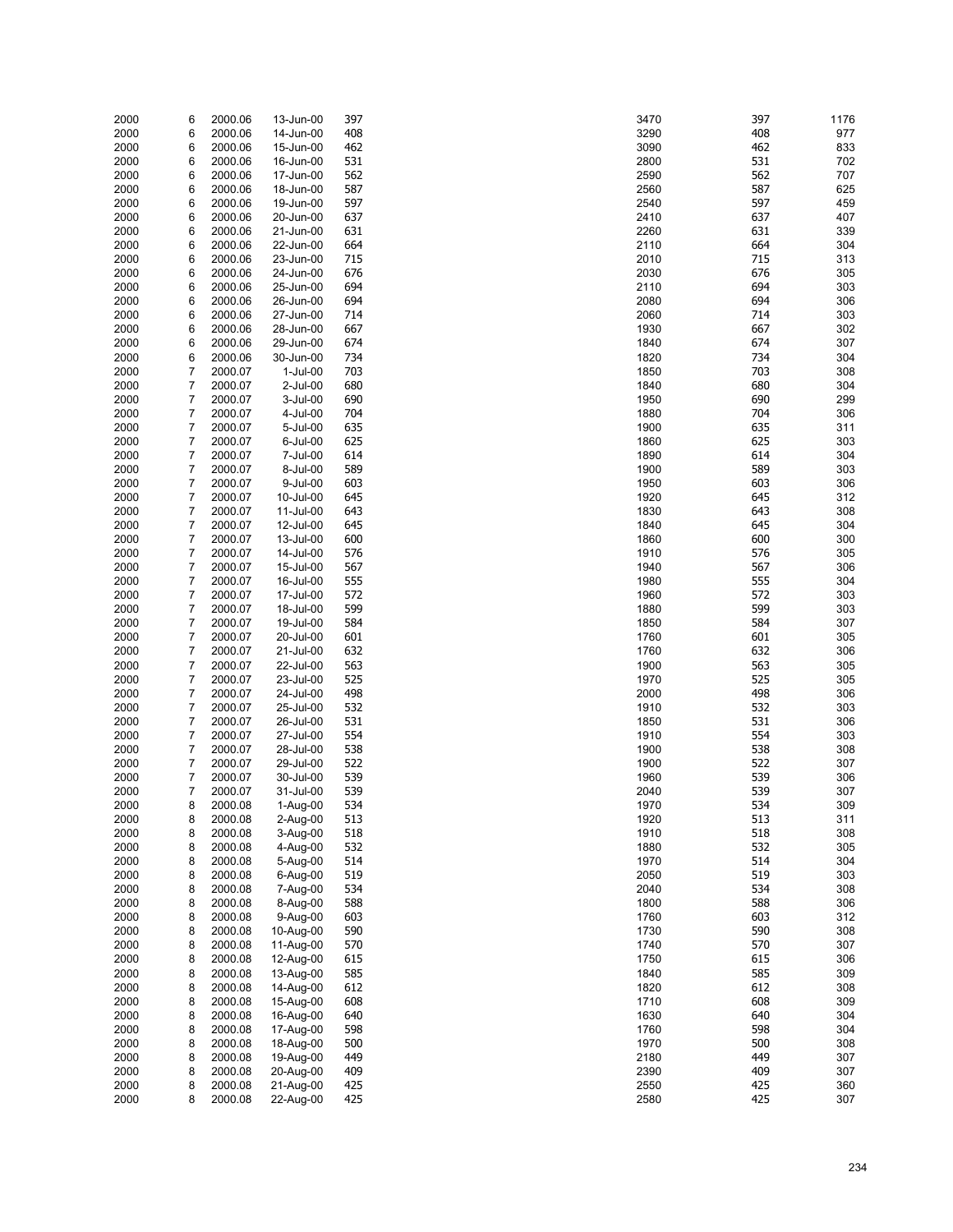| 2000 | 8  | 2000.08 | 23-Aug-00  | 406 | 2610 | 406      | 304  |
|------|----|---------|------------|-----|------|----------|------|
| 2000 | 8  | 2000.08 | 24-Aug-00  | 351 | 2750 | 351      | 311  |
| 2000 | 8  | 2000.08 | 25-Aug-00  | 357 | 2810 | 357      | 310  |
|      |    |         |            |     |      |          |      |
| 2000 | 8  | 2000.08 | 26-Aug-00  | 359 | 2860 | 359      | 307  |
| 2000 | 8  | 2000.08 | 27-Aug-00  | 375 | 2990 | 375      | 311  |
| 2000 | 8  | 2000.08 | 28-Aug-00  | 383 | 2860 | 383      | 309  |
| 2000 | 8  | 2000.08 | 29-Aug-00  | 415 | 2550 | 415      | 310  |
| 2000 | 8  | 2000.08 | 30-Aug-00  | 433 | 2490 | 433      | 310  |
|      |    |         |            |     |      |          |      |
| 2000 | 8  | 2000.08 | 31-Aug-00  | 435 | 2420 | 435      | 309  |
| 2000 | 9  | 2000.09 | $1-Sep-00$ | 489 | 2320 | 489      | 305  |
| 2000 | 9  | 2000.09 | $2-Sep-00$ | 514 | 2430 | 514      | 299  |
| 2000 | 9  | 2000.09 | $3-Sep-00$ | 489 | 2530 | 489      | 302  |
| 2000 | 9  | 2000.09 | 4-Sep-00   | 495 | 2550 | 495      | 298  |
|      |    |         |            |     |      |          |      |
| 2000 | 9  | 2000.09 | 5-Sep-00   | 496 | 2410 | 496      | 299  |
| 2000 | 9  | 2000.09 | $6-Sep-00$ | 498 | 2330 | 498      | 310  |
| 2000 | 9  | 2000.09 | $7-Sep-00$ | 492 | 2240 | 492      | 305  |
| 2000 | 9  | 2000.09 | 8-Sep-00   |     | 2160 | 0        | 307  |
| 2000 | 9  | 2000.09 | $9-Sep-00$ |     | 2210 | $\bf{0}$ | 306  |
|      | 9  |         |            |     | 2300 | 0        |      |
| 2000 |    | 2000.09 | 10-Sep-00  |     |      |          | 301  |
| 2000 | 9  | 2000.09 | 11-Sep-00  |     | 2340 | 0        | 300  |
| 2000 | 9  | 2000.09 | 12-Sep-00  | 490 | 2290 | 490      | 301  |
| 2000 | 9  | 2000.09 | 13-Sep-00  | 504 | 2250 | 504      | 299  |
| 2000 | 9  | 2000.09 | 14-Sep-00  | 474 | 2240 | 474      | 301  |
| 2000 | 9  | 2000.09 | 15-Sep-00  | 438 | 2410 | 438      | 304  |
|      |    |         |            |     |      |          |      |
| 2000 | 9  | 2000.09 | 16-Sep-00  | 294 | 2940 | 294      | 308  |
| 2000 | 9  | 2000.09 | 17-Sep-00  | 390 | 2450 | 390      | 307  |
| 2000 | 9  | 2000.09 | 18-Sep-00  | 480 | 2250 | 480      | 306  |
| 2000 | 9  | 2000.09 | 19-Sep-00  | 532 | 2130 | 532      | 307  |
| 2000 | 9  | 2000.09 | 20-Sep-00  | 459 | 2290 | 459      | 309  |
|      |    |         |            |     |      |          |      |
| 2000 | 9  | 2000.09 | 21-Sep-00  | 387 | 2420 | 387      | 303  |
| 2000 | 9  | 2000.09 | 22-Sep-00  | 412 | 2350 | 412      | 312  |
| 2000 | 9  | 2000.09 | 23-Sep-00  | 418 | 2460 | 418      | 306  |
| 2000 | 9  | 2000.09 | 24-Sep-00  | 395 | 2530 | 395      | 306  |
| 2000 | 9  | 2000.09 | 25-Sep-00  | 404 | 2520 | 404      | 304  |
|      |    |         |            |     |      |          |      |
| 2000 | 9  | 2000.09 | 26-Sep-00  | 447 | 2370 | 447      | 304  |
| 2000 | 9  | 2000.09 | 27-Sep-00  | 452 | 2200 | 452      | 311  |
| 2000 | 9  | 2000.09 | 28-Sep-00  | 536 | 2050 | 536      | 304  |
| 2000 | 9  | 2000.09 | 29-Sep-00  | 538 | 1970 | 538      | 310  |
| 2000 | 9  | 2000.09 | 30-Sep-00  | 540 | 1960 | 540      | 313  |
|      |    |         |            |     |      |          |      |
| 2000 | 10 | 2000.1  | 1-Oct-00   | 519 | 2020 | 519      | 301  |
| 2000 | 10 | 2000.1  | 2-Oct-00   | 533 | 2040 | 533      | 308  |
| 2000 | 10 | 2000.1  | 3-Oct-00   | 554 | 1970 | 554      | 308  |
| 2000 | 10 | 2000.1  | 4-Oct-00   | 498 | 2080 | 498      | 306  |
| 2000 | 10 | 2000.1  | 5-Oct-00   | 429 | 2250 | 429      | 304  |
|      |    |         |            |     |      |          |      |
| 2000 | 10 | 2000.1  | 6-Oct-00   | 441 | 2270 | 441      | 305  |
| 2000 | 10 | 2000.1  | 7-Oct-00   | 425 | 2350 | 425      | 306  |
| 2000 | 10 | 2000.1  | 8-Oct-00   | 438 | 2450 | 438      | 301  |
| 2000 | 10 | 2000.1  | 9-Oct-00   | 437 | 2450 | 437      | 307  |
| 2000 | 10 | 2000.1  | 10-Oct-00  | 454 | 2500 | 454      | 311  |
|      |    |         |            |     |      |          |      |
| 2000 | 10 | 2000.1  | 11-Oct-00  | 421 | 2630 | 421      | 307  |
| 2000 | 10 | 2000.1  | 12-Oct-00  | 384 | 2770 | 384      | 307  |
| 2000 | 10 | 2000.1  | 13-Oct-00  | 420 | 2640 | 420      | 313  |
| 2000 | 10 | 2000.1  | 14-Oct-00  | 458 | 2570 | 458      | 309  |
| 2000 | 10 | 2000.1  | 15-Oct-00  | 442 | 2620 | 442      | 305  |
|      |    |         |            |     |      |          |      |
| 2000 | 10 | 2000.1  | 16-Oct-00  | 470 | 2570 | 470      | 304  |
| 2000 | 10 | 2000.1  | 17-Oct-00  | 538 | 2520 | 538      | 676  |
| 2000 | 10 | 2000.1  | 18-Oct-00  | 470 | 2730 | 470      | 1085 |
| 2000 | 10 | 2000.1  | 19-Oct-00  | 349 | 3020 | 349      | 1108 |
| 2000 | 10 | 2000.1  | 20-Oct-00  | 311 | 3350 | 311      | 1109 |
|      |    |         |            |     |      |          |      |
| 2000 | 10 | 2000.1  | 21-Oct-00  | 300 | 3390 | 300      | 1113 |
| 2000 | 10 | 2000.1  | 22-Oct-00  | 320 | 3300 | 320      | 1060 |
| 2000 | 10 | 2000.1  | 23-Oct-00  | 336 | 3290 | 336      | 865  |
| 2000 | 10 | 2000.1  | 24-Oct-00  | 314 | 3410 | 314      | 659  |
| 2000 | 10 | 2000.1  | 25-Oct-00  | 299 | 3340 | 299      | 478  |
|      |    |         |            |     |      |          |      |
| 2000 | 10 | 2000.1  | 26-Oct-00  | 308 | 3390 | 308      | 382  |
| 2000 | 10 | 2000.1  | 27-Oct-00  | 283 | 3870 | 283      | 379  |
| 2000 | 10 | 2000.1  | 28-Oct-00  | 290 | 3800 | 290      | 383  |
| 2000 | 10 | 2000.1  | 29-Oct-00  | 324 | 3450 | 324      | 384  |
| 2000 | 10 | 2000.1  | 30-Oct-00  | 388 | 3290 | 388      | 376  |
| 2000 | 10 | 2000.1  | 31-Oct-00  | 408 | 3280 | 408      | 376  |
|      |    |         |            |     |      |          |      |
| 2000 | 11 | 2000.11 | 1-Nov-00   | 441 | 3140 | 441      | 386  |

| 0              | 406        | 304          |
|----------------|------------|--------------|
| i0             | 351        | 311          |
| 0              | 357        | 310          |
| iО<br>Ю        | 359<br>375 | 307<br>311   |
| iО             | 383        | 309          |
| ١O             | 415        | 310          |
| Ю              | 433        | 310          |
| 0              | 435        | 309          |
| 0              | 489        | 305          |
| ١О             | 514        | 299          |
| ٥،             | 489        | 302          |
| i0<br>0        | 495<br>496 | 298<br>299   |
| ٥،             | 498        | 310          |
| ٥.             | 492        | 305          |
| i0             | 0          | 307          |
| 0              | 0          | 306          |
| Ю              | 0          | 301          |
| ٥.             | 0          | 300          |
| Ю<br>i0        | 490<br>504 | 301<br>299   |
| $\overline{0}$ | 474        | 301          |
| 0              | 438        | 304          |
| ٥.             | 294        | 308          |
| i0             | 390        | 307          |
| i0             | 480        | 306          |
| ٥،             | 532        | 307          |
| 0              | 459        | 309          |
| 0<br>i0        | 387<br>412 | 303<br>312   |
| iО             | 418        | 306          |
| ١О             | 395        | 306          |
| 0              | 404        | 304          |
| Ό              | 447        | 304          |
| Ю              | 452        | 311          |
| ١O             | 536        | 304          |
| Ό              | 538        | 310          |
| i0             | 540        | 313          |
| 0<br>0         | 519<br>533 | 301<br>308   |
| Ό              | 554        | 308          |
| $\overline{0}$ | 498        | 306          |
| i0             | 429        | 304          |
| Ό              | 441        | 305          |
| i0             | 425        | 306          |
| ١O             | 438        | 301          |
| i0             | 437<br>454 | 307          |
| Ю<br>١Ο        | 421        | 311<br>307   |
| $\overline{0}$ | 384        | 307          |
| ٥.             | 420        | 313          |
| Ό              | 458        | 309          |
| 0              | 442        | 305          |
| Ό              | 470        | 304          |
| 0              | 538        | 676          |
| ١Ο<br>0        | 470<br>349 | 1085<br>1108 |
| i0             | 311        | 1109         |
| Ю              | 300        | 1113         |
| Ι0             | 320        | 1060         |
| Ю              | 336        | 865          |
| 0              | 314        | 659          |
| ٥.             | 299        | 478          |
| 0              | 308        | 382          |
| Ό              | 283        | 379          |
| Ю<br>i0        | 290<br>324 | 383<br>384   |
| Ι0             | 388        | 376          |
| ١Ο             | 408        | 376          |
| 0              | 441        | 386          |
|                |            |              |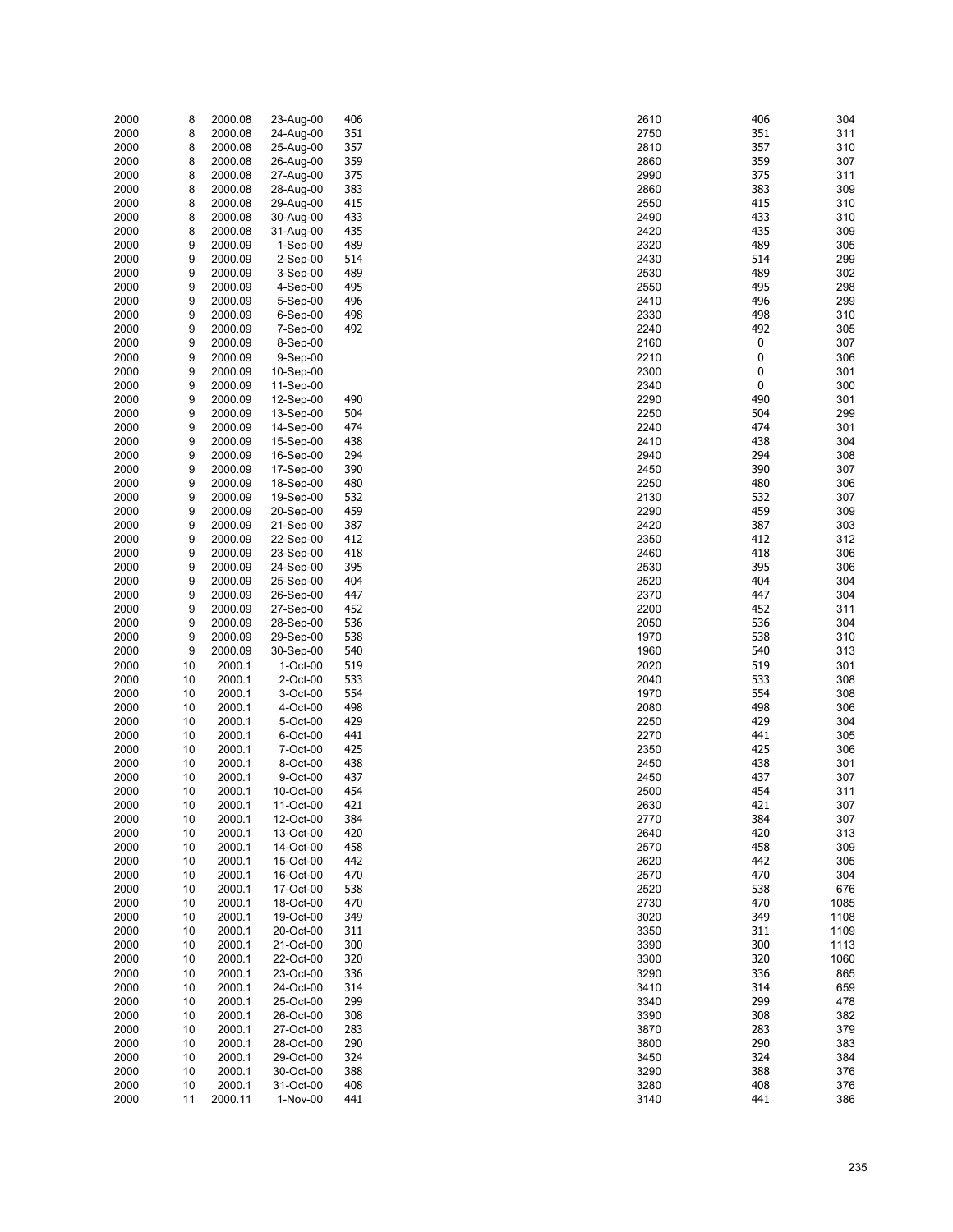| 2000 | 11           | 2000.11 | 2-Nov-00     | 447 | 3040 | 447 | 388 |
|------|--------------|---------|--------------|-----|------|-----|-----|
| 2000 | 11           | 2000.11 | 3-Nov-00     | 416 | 3090 | 416 | 386 |
| 2000 | 11           | 2000.11 | 4-Nov-00     | 465 | 2870 | 465 | 384 |
| 2000 | 11           | 2000.11 | 5-Nov-00     | 505 | 2740 | 505 | 382 |
|      |              |         |              |     |      | 544 |     |
| 2000 | 11           | 2000.11 | 6-Nov-00     | 544 | 2660 |     | 380 |
| 2000 | 11           | 2000.11 | 7-Nov-00     | 562 | 2590 | 562 | 382 |
| 2000 | 11           | 2000.11 | 8-Nov-00     | 571 | 2550 | 571 | 383 |
| 2000 | 11           | 2000.11 | 9-Nov-00     | 561 | 2540 | 561 | 382 |
| 2000 | 11           | 2000.11 | 10-Nov-00    | 572 | 2510 | 572 | 378 |
|      |              |         |              |     |      |     |     |
| 2000 | 11           | 2000.11 | 11-Nov-00    | 581 | 2460 | 581 | 379 |
| 2000 | 11           | 2000.11 | 12-Nov-00    | 593 | 2430 | 593 | 377 |
| 2000 | 11           | 2000.11 | 13-Nov-00    | 595 | 2420 | 595 | 376 |
| 2000 | 11           | 2000.11 | 14-Nov-00    | 607 | 2470 | 607 | 378 |
| 2000 | 11           | 2000.11 | 15-Nov-00    | 606 | 2460 | 606 | 385 |
|      |              | 2000.11 |              |     |      | 608 |     |
| 2000 | 11           |         | 16-Nov-00    | 608 | 2440 |     | 385 |
| 2000 | 11           | 2000.11 | 17-Nov-00    | 607 | 2420 | 607 | 384 |
| 2000 | 11           | 2000.11 | 18-Nov-00    | 605 | 2390 | 605 | 383 |
| 2000 | 11           | 2000.11 | 19-Nov-00    | 605 | 2360 | 605 | 380 |
| 2000 | 11           | 2000.11 | 20-Nov-00    | 610 | 2350 | 610 | 377 |
| 2000 | 11           | 2000.11 | 21-Nov-00    | 604 | 2360 | 604 | 383 |
|      |              |         |              |     |      |     |     |
| 2000 | 11           | 2000.11 | 22-Nov-00    | 585 | 2390 | 585 | 378 |
| 2000 | 11           | 2000.11 | 23-Nov-00    | 587 | 2380 | 587 | 380 |
| 2000 | 11           | 2000.11 | 24-Nov-00    | 594 | 2370 | 594 | 381 |
| 2000 | 11           | 2000.11 | 25-Nov-00    | 602 | 2370 | 602 | 382 |
| 2000 |              |         | 26-Nov-00    | 590 | 2360 | 590 | 385 |
|      | 11           | 2000.11 |              |     |      |     |     |
| 2000 | 11           | 2000.11 | 27-Nov-00    | 596 | 2390 | 596 | 378 |
| 2000 | 11           | 2000.11 | 28-Nov-00    | 604 | 2410 | 604 | 378 |
| 2000 | 11           | 2000.11 | 29-Nov-00    | 609 | 2400 | 609 | 380 |
| 2000 | 11           | 2000.11 | 30-Nov-00    | 604 | 2410 | 604 | 380 |
|      | 12           |         | 1-Dec-00     | 610 | 2400 | 610 | 386 |
| 2000 |              | 2000.12 |              |     |      |     |     |
| 2000 | 12           | 2000.12 | 2-Dec-00     | 621 | 2390 | 621 | 385 |
| 2000 | 12           | 2000.12 | 3-Dec-00     | 627 | 2370 | 627 | 383 |
| 2000 | 12           | 2000.12 | 4-Dec-00     | 654 | 2360 | 654 | 383 |
| 2000 | 12           | 2000.12 | 5-Dec-00     | 680 | 2330 | 680 | 386 |
| 2000 | 12           | 2000.12 | 6-Dec-00     | 673 | 2280 | 673 | 386 |
|      |              |         |              |     |      |     |     |
| 2000 | 12           | 2000.12 | 7-Dec-00     | 671 | 2310 | 671 | 387 |
| 2000 | 12           | 2000.12 | 8-Dec-00     | 672 | 2290 | 672 | 384 |
| 2000 | 12           | 2000.12 | 9-Dec-00     | 683 | 2290 | 683 | 382 |
| 2000 | 12           | 2000.12 | 10-Dec-00    | 683 | 2280 | 683 | 386 |
| 2000 | 12           | 2000.12 | 11-Dec-00    | 691 | 2260 | 691 | 384 |
|      |              |         |              |     |      |     |     |
| 2000 | 12           | 2000.12 | 12-Dec-00    | 693 | 2230 | 693 | 382 |
| 2000 | 12           | 2000.12 | 13-Dec-00    | 695 | 2240 | 695 | 381 |
| 2000 | 12           | 2000.12 | 14-Dec-00    | 690 | 2230 | 690 | 382 |
| 2000 | 12           | 2000.12 | 15-Dec-00    | 675 | 2230 | 675 | 382 |
| 2000 | 12           | 2000.12 | 16-Dec-00    | 681 | 2230 | 681 | 382 |
|      |              |         |              |     |      |     |     |
| 2000 | 12           | 2000.12 | 17-Dec-00    | 693 | 2200 | 693 | 382 |
| 2000 | 12           | 2000.12 | 18-Dec-00    | 703 | 2190 | 703 | 384 |
| 2000 | 12           | 2000.12 | 19-Dec-00    | 698 | 2180 | 698 | 380 |
| 2000 | 12           | 2000.12 | 20-Dec-00    | 699 | 2180 | 699 | 379 |
| 2000 | 12           | 2000.12 | 21-Dec-00    | 700 | 2210 | 700 | 379 |
|      |              |         |              |     |      |     |     |
| 2000 | 12           | 2000.12 | 22-Dec-00    | 692 | 2230 | 692 | 373 |
| 2000 | 12           | 2000.12 | 23-Dec-00    | 688 | 2210 | 688 | 354 |
| 2000 | 12           | 2000.12 | 24-Dec-00    | 698 | 2190 | 698 | 358 |
| 2000 | 12           | 2000.12 | 25-Dec-00    | 711 | 2170 | 711 | 355 |
| 2000 | 12           | 2000.12 | 26-Dec-00    | 715 | 2170 | 715 | 353 |
|      |              |         |              |     |      |     |     |
| 2000 | 12           | 2000.12 | 27-Dec-00    | 706 | 2180 | 706 | 354 |
| 2000 | 12           | 2000.12 | 28-Dec-00    | 700 | 2170 | 700 | 344 |
| 2000 | 12           | 2000.12 | 29-Dec-00    | 699 | 2150 | 699 | 327 |
| 2000 | 12           | 2000.12 | 30-Dec-00    | 712 | 2130 | 712 | 328 |
| 2000 | 12           | 2000.12 | 31-Dec-00    | 723 | 2100 | 723 | 327 |
|      |              |         |              |     |      |     |     |
| 2001 | $\mathbf{1}$ | 2001.01 | $1-Jan-01$   | 720 | 2090 | 720 | 318 |
| 2001 | 1            | 2001.01 | $2$ -Jan-01  | 720 | 2070 | 720 | 326 |
| 2001 | 1            | 2001.01 | $3 - Jan-01$ | 723 | 2040 | 723 | 325 |
| 2001 | 1            | 2001.01 | 4-Jan-01     | 782 | 2020 | 782 | 323 |
| 2001 | 1            | 2001.01 | 5-Jan-01     | 785 | 2020 | 785 | 329 |
|      |              |         |              |     |      |     |     |
| 2001 | 1            | 2001.01 | 6-Jan-01     | 794 | 2000 | 794 | 328 |
| 2001 | 1            | 2001.01 | 7-Jan-01     | 813 | 2010 | 813 | 328 |
| 2001 | 1            | 2001.01 | 8-Jan-01     | 795 | 2100 | 795 | 327 |
| 2001 | 1            | 2001.01 | 9-Jan-01     | 741 | 2280 | 741 | 330 |
| 2001 | 1            | 2001.01 | 10-Jan-01    | 749 | 2300 | 749 | 330 |
|      | 1            |         |              | 705 | 2580 | 705 |     |
| 2001 |              | 2001.01 | 11-Jan-01    |     |      |     | 332 |

| 10       | 447        | 388        |
|----------|------------|------------|
| ЭO       | 416        | 386        |
| 70<br>10 | 465<br>505 | 384<br>382 |
| 60       | 544        | 380        |
| 90       | 562        | 382        |
| 50<br>10 | 571<br>561 | 383<br>382 |
| 10       | 572        | 378        |
| 50       | 581        | 379        |
| 30       | 593        | 377        |
| 20<br>70 | 595<br>607 | 376<br>378 |
| 50       | 606        | 385        |
| 10       | 608        | 385        |
| 20       | 607        | 384        |
| 90<br>50 | 605<br>605 | 383<br>380 |
| 50       | 610        | 377        |
| 50       | 604        | 383        |
| 90       | 585<br>587 | 378        |
| 30<br>70 | 594        | 380<br>381 |
| 70       | 602        | 382        |
| 50       | 590        | 385        |
| 90<br>10 | 596<br>604 | 378<br>378 |
| 00       | 609        | 380        |
| 10       | 604        | 380        |
| )0       | 610        | 386        |
| 90<br>70 | 621<br>627 | 385<br>383 |
| 60       | 654        | 383        |
| 30       | 680        | 386        |
| 30       | 673<br>671 | 386        |
| 10<br>90 | 672        | 387<br>384 |
| 90       | 683        | 382        |
| 30       | 683        | 386        |
| 50<br>30 | 691<br>693 | 384<br>382 |
| 10       | 695        | 381        |
| 30       | 690        | 382        |
| 30       | 675        | 382        |
| 30<br>)0 | 681<br>693 | 382<br>382 |
| 90       | 703        | 384        |
| 30       | 698        | 380        |
| 30<br>10 | 699<br>700 | 379<br>379 |
| 30       | 692        | 373        |
| 10       | 688        | 354        |
| 90       | 698        | 358        |
| 70<br>70 | 711<br>715 | 355<br>353 |
| 30       | 706        | 354        |
| 70       | 700        | 344        |
| 50       | 699        | 327        |
| 30<br>)0 | 712<br>723 | 328<br>327 |
| 90       | 720        | 318        |
| 70       | 720        | 326        |
| 10       | 723        | 325<br>323 |
| 20<br>20 | 782<br>785 | 329        |
| )0       | 794        | 328        |
| 10       | 813        | 328        |
| )0       | 795        | 327        |
| 30<br>)0 | 741<br>749 | 330<br>330 |
| 30       | 705        | 332        |
|          |            |            |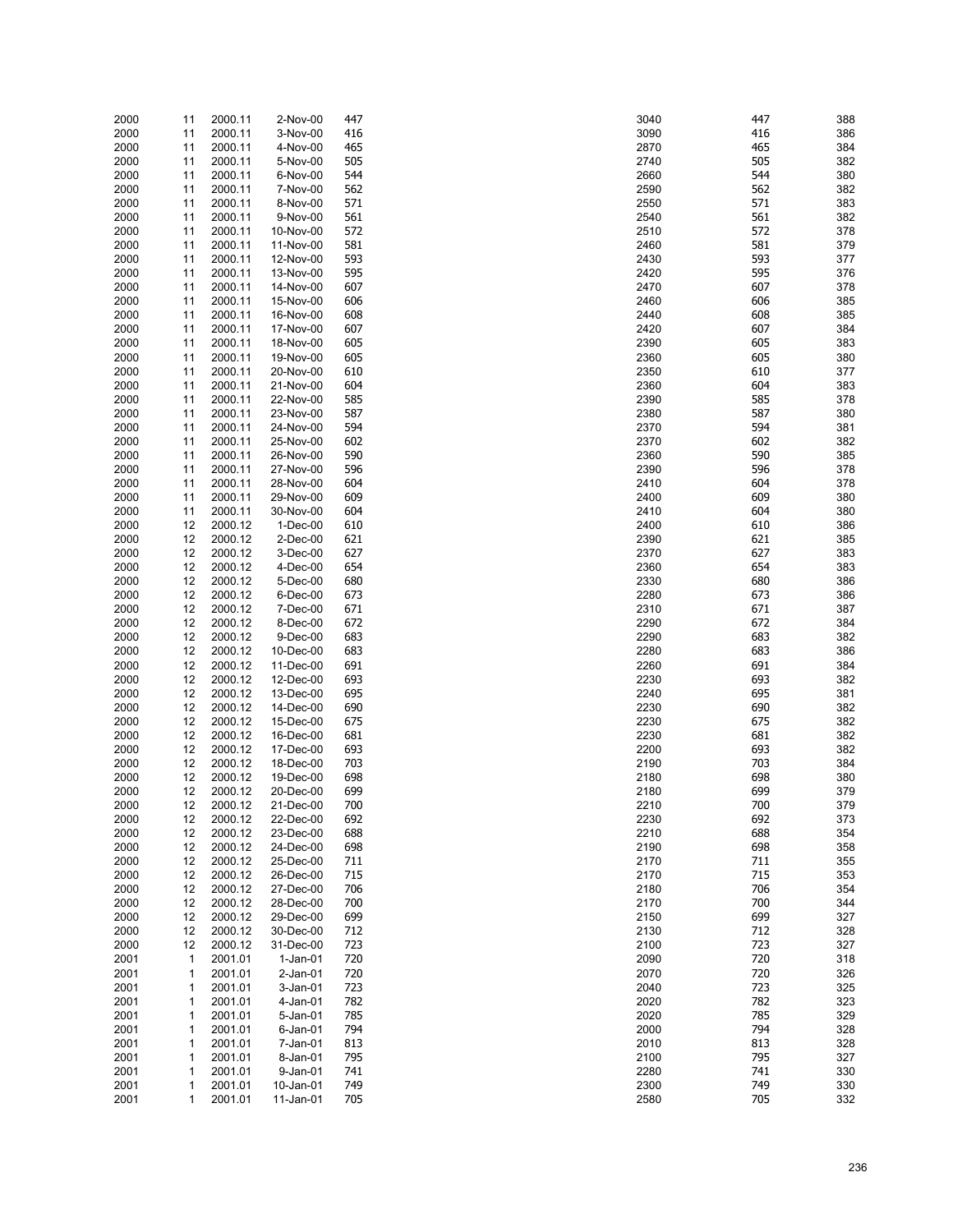| 2001<br>2001<br>2001<br>2001<br>2001<br>2001<br>2001<br>2001<br>2001<br>2001 | 1<br>1<br>1             | 2001.01<br>2001.01<br>2001.01 | 12-Jan-01<br>13-Jan-01<br>14-Jan-01 | 629<br>621<br>618 | 2830<br>2980 | 629<br>621<br>618 | 332<br>333<br>332 |
|------------------------------------------------------------------------------|-------------------------|-------------------------------|-------------------------------------|-------------------|--------------|-------------------|-------------------|
|                                                                              |                         |                               |                                     |                   |              |                   |                   |
|                                                                              |                         |                               |                                     |                   | 3050         |                   |                   |
|                                                                              |                         |                               | 15-Jan-01                           | 641               | 3030         | 641               | 331               |
|                                                                              |                         | 2001.01                       |                                     |                   |              |                   |                   |
|                                                                              | 1                       | 2001.01                       | 16-Jan-01                           | 655               | 2940         | 655               | 330               |
|                                                                              | 1                       | 2001.01                       | 17-Jan-01                           | 710               | 2710         | 710               | 329               |
|                                                                              | 1                       | 2001.01                       | 18-Jan-01                           | 772               | 2550         | 772               | 326               |
|                                                                              | 1                       | 2001.01                       | 19-Jan-01                           | 789               | 2490         | 789               | 303               |
|                                                                              | 1                       | 2001.01                       | 20-Jan-01                           | 807               | 2420         | 807               | 308               |
|                                                                              | 1                       | 2001.01                       | 21-Jan-01                           | 802               | 2380         | 802               | 306               |
| 2001                                                                         | 1                       | 2001.01                       | 22-Jan-01                           | 815               | 2300         | 815               | 303               |
| 2001                                                                         | 1                       | 2001.01                       | 23-Jan-01                           | 858               | 2260         | 858               | 308               |
| 2001                                                                         | 1                       | 2001.01                       | 24-Jan-01                           | 868               | 2260         | 868               | 310               |
| 2001                                                                         | 1                       | 2001.01                       | 25-Jan-01                           | 861               | 2280         | 861               | 307               |
|                                                                              |                         |                               |                                     |                   |              |                   |                   |
| 2001                                                                         | 1                       | 2001.01                       | 26-Jan-01                           | 826               | 2440         | 826               | 304               |
| 2001                                                                         | 1                       | 2001.01                       | 27-Jan-01                           | 772               | 2680         | 772               | 307               |
| 2001                                                                         | 1                       | 2001.01                       | 28-Jan-01                           | 732               | 2810         | 732               | 303               |
| 2001                                                                         | 1                       | 2001.01                       | 29-Jan-01                           | 717               | 2720         | 717               | 301               |
| 2001                                                                         | 1                       | 2001.01                       | 30-Jan-01                           | 724               | 2580         | 724               | 308               |
| 2001                                                                         | 1                       | 2001.01                       | 31-Jan-01                           | 770               | 2470         | 770               | 307               |
| 2001                                                                         | 2                       | 2001.02                       | 1-Feb-01                            | 828               | 2380         | 828               | 305               |
| 2001                                                                         | $\overline{\mathbf{c}}$ | 2001.02                       | 2-Feb-01                            | 830               | 2310         | 830               | 303               |
| 2001                                                                         | 2                       | 2001.02                       | 3-Feb-01                            | 856               | 2240         | 856               | 303               |
| 2001                                                                         | $\overline{\mathbf{c}}$ | 2001.02                       | 4-Feb-01                            | 885               | 2180         | 885               | 302               |
|                                                                              | 2                       |                               |                                     | 913               | 2160         | 913               | 303               |
| 2001                                                                         |                         | 2001.02                       | 5-Feb-01                            |                   |              |                   |                   |
| 2001                                                                         | 2                       | 2001.02                       | 6-Feb-01                            | 914               | 2150         | 914               | 305               |
| 2001                                                                         | $\overline{\mathbf{c}}$ | 2001.02                       | 7-Feb-01                            | 913               | 2130         | 913               | 303               |
| 2001                                                                         | 2                       | 2001.02                       | 8-Feb-01                            | 907               | 2100         | 907               | 303               |
| 2001                                                                         | $\overline{\mathbf{c}}$ | 2001.02                       | 9-Feb-01                            | 942               | 2090         | 942               | 301               |
| 2001                                                                         | 2                       | 2001.02                       | 10-Feb-01                           | 925               | 2110         | 925               | 300               |
| 2001                                                                         | 2                       | 2001.02                       | 11-Feb-01                           | 876               | 2250         | 876               | 305               |
| 2001                                                                         | $\overline{\mathbf{c}}$ | 2001.02                       | 12-Feb-01                           | 781               | 2470         | 781               | 299               |
| 2001                                                                         | 2                       | 2001.02                       | 13-Feb-01                           | 702               | 2750         | 702               | 303               |
| 2001                                                                         | $\overline{\mathbf{c}}$ | 2001.02                       | 14-Feb-01                           | 670               | 2900         | 670               | 305               |
|                                                                              | 2                       | 2001.02                       | 15-Feb-01                           | 666               | 2900         | 666               | 294               |
| 2001                                                                         |                         |                               |                                     |                   |              |                   |                   |
| 2001                                                                         | $\overline{\mathbf{c}}$ | 2001.02                       | 16-Feb-01                           | 657               | 2980         | 657               | 275               |
| 2001                                                                         | 2                       | 2001.02                       | 17-Feb-01                           | 651               | 2920         | 651               | 276               |
| 2001                                                                         | $\overline{\mathbf{c}}$ | 2001.02                       | 18-Feb-01                           | 663               | 2820         | 663               | 279               |
| 2001                                                                         | $\overline{\mathbf{c}}$ | 2001.02                       | 19-Feb-01                           | 690               | 2780         | 690               | 279               |
| 2001                                                                         | 2                       | 2001.02                       | 20-Feb-01                           | 690               | 2760         | 690               | 277               |
| 2001                                                                         | $\overline{\mathbf{c}}$ | 2001.02                       | 21-Feb-01                           | 721               | 2700         | 721               | 278               |
| 2001                                                                         | 2                       | 2001.02                       | 22-Feb-01                           | 620               | 3090         | 620               | 279               |
| 2001                                                                         | $\overline{\mathbf{c}}$ | 2001.02                       | 23-Feb-01                           | 512               | 3850         | 512               | 283               |
| 2001                                                                         | 2                       | 2001.02                       | 24-Feb-01                           | 414               | 4960         | 414               | 287               |
|                                                                              | 2                       | 2001.02                       | 25-Feb-01                           | 419               | 5480         | 419               | 285               |
| 2001                                                                         |                         |                               |                                     |                   |              |                   |                   |
| 2001                                                                         | $\overline{\mathbf{c}}$ | 2001.02                       | 26-Feb-01                           | 416               | 5980         | 416               | 275               |
| 2001                                                                         | 2                       | 2001.02                       | 27-Feb-01                           | 432               | 5750         | 432               | 279               |
| 2001                                                                         | $\overline{\mathbf{c}}$ | 2001.02                       | 28-Feb-01                           | 456               | 5390         | 456               | 282               |
| 2001                                                                         | 3                       | 2001.03                       | 1-Mar-01                            | 499               | 4940         | 499               | 274               |
| 2001                                                                         | 3                       | 2001.03                       | 2-Mar-01                            | 569               | 4330         | 569               | 275               |
| 2001                                                                         | 3                       | 2001.03                       | 3-Mar-01                            | 634               | 3790         | 634               | 274               |
| 2001                                                                         | 3                       | 2001.03                       | 4-Mar-01                            | 653               | 3500         | 653               | 278               |
| 2001                                                                         | 3                       | 2001.03                       | 5-Mar-01                            | 659               | 3950         | 659               | 282               |
| 2001                                                                         | 3                       | 2001.03                       | 6-Mar-01                            | 562               | 5320         | 562               | 272               |
|                                                                              | 3                       | 2001.03                       | 7-Mar-01                            | 508               | 5900         | 508               | 277               |
| 2001                                                                         |                         |                               |                                     |                   |              |                   |                   |
| 2001                                                                         | 3                       | 2001.03                       | 8-Mar-01                            | 480               | 5520         | 480               | 278               |
| 2001                                                                         | 3                       | 2001.03                       | 9-Mar-01                            | 466               | 5660         | 466               | 281               |
| 2001                                                                         | 3                       | 2001.03                       | 10-Mar-01                           | 550               | 5630         | 550               | 279               |
| 2001                                                                         | 3                       | 2001.03                       | 11-Mar-01                           | 656               | 5060         | 656               | 277               |
| 2001                                                                         | 3                       | 2001.03                       | 12-Mar-01                           | 758               | 4370         | 758               | 276               |
| 2001                                                                         | 3                       | 2001.03                       | 13-Mar-01                           | 813               | 3900         | 813               | 278               |
| 2001                                                                         | 3                       | 2001.03                       | 14-Mar-01                           | 865               | 3530         | 865               | 281               |
| 2001                                                                         | 3                       | 2001.03                       | 15-Mar-01                           | 951               | 3140         | 951               | 273               |
| 2001                                                                         | 3                       | 2001.03                       | 16-Mar-01                           | 1011              | 2920         | 1011              | 246               |
|                                                                              |                         |                               |                                     |                   |              |                   |                   |
| 2001                                                                         | 3                       | 2001.03                       | 17-Mar-01                           | 1053              | 2780         | 1053              | 248               |
| 2001                                                                         | 3                       | 2001.03                       | 18-Mar-01                           | 1094              | 2630         | 1094              | 250               |
| 2001                                                                         | 3                       | 2001.03                       | 19-Mar-01                           | 1113              | 2550         | 1113              | 253               |
|                                                                              | 3                       | 2001.03                       | 20-Mar-01                           | 1085              | 2480         | 1085              | 246               |
| 2001                                                                         | 3                       | 2001.03                       | 21-Mar-01                           | 1032              | 2450         | 1032              | 245               |
| 2001                                                                         | 3                       | 2001.03                       | 22-Mar-01                           | 1063              | 2320         | 1063              | 248               |
| 2001                                                                         |                         |                               |                                     | 1085              | 2280         | 1085              |                   |

| 30       | 629          | 332        |
|----------|--------------|------------|
| 80       | 621          | 333        |
| 50       | 618          | 332        |
| 30<br>40 | 641<br>655   | 331<br>330 |
| 10       | 710          | 329        |
| 50       | 772          | 326        |
| 90       | 789          | 303        |
| 20       | 807          | 308        |
| 80       | 802          | 306        |
| 00       | 815          | 303        |
| 60       | 858          | 308        |
| 60<br>80 | 868<br>861   | 310<br>307 |
| 40       | 826          | 304        |
| 80       | 772          | 307        |
| 10       | 732          | 303        |
| 20       | 717          | 301        |
| 80       | 724          | 308        |
| 70       | 770          | 307        |
| 80       | 828          | 305        |
| 10<br>40 | 830<br>856   | 303<br>303 |
| 80       | 885          | 302        |
| 60       | 913          | 303        |
| 50       | 914          | 305        |
| 30       | 913          | 303        |
| 00       | 907          | 303        |
| 90       | 942          | 301        |
| 10       | 925          | 300        |
| 50<br>70 | 876<br>781   | 305<br>299 |
| 50       | 702          | 303        |
| 00       | 670          | 305        |
| 00       | 666          | 294        |
| 80       | 657          | 275        |
| 20       | 651          | 276        |
| 20       | 663          | 279        |
| 80       | 690<br>690   | 279        |
| 60<br>00 | 721          | 277<br>278 |
| 90       | 620          | 279        |
| 50       | 512          | 283        |
| 60       | 414          | 287        |
| 80       | 419          | 285        |
| 80       | 416          | 275        |
| 50       | 432          | 279        |
| 90       | 456<br>499   | 282<br>274 |
| 40<br>30 | 569          | 275        |
| 90       | 634          | 274        |
| 00       | 653          | 278        |
| 50       | 659          | 282        |
| 20       | 562          | 272        |
| 00       | 508          | 277        |
| 20       | 480          | 278        |
| 60       | 466<br>550   | 281<br>279 |
| 30<br>60 | 656          | 277        |
| 70       | 758          | 276        |
| 00       | 813          | 278        |
| 30       | 865          | 281        |
| 40       | 951          | 273        |
| 20       | 1011         | 246        |
| 80       | 1053         | 248        |
| 30       | 1094         | 250        |
| 50<br>80 | 1113<br>1085 | 253<br>246 |
| 50       | 1032         | 245        |
| 20       | 1063         | 248        |
| 80       | 1085         | 250        |
|          |              |            |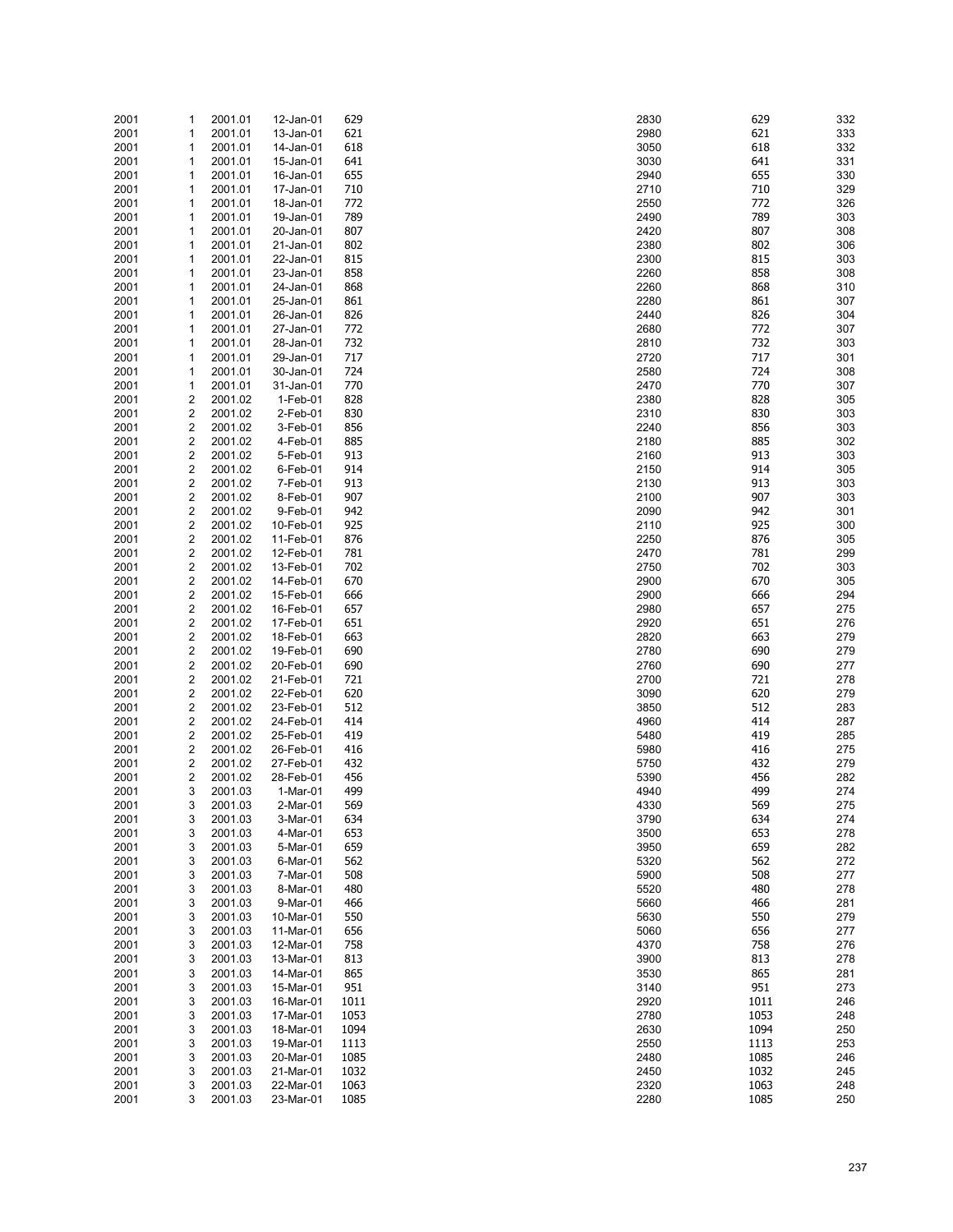| 2001 | 3 | 2001.03 | 24-Mar-01  | 1065 | 2220 | 1065 | 242  |
|------|---|---------|------------|------|------|------|------|
|      |   |         |            |      |      |      |      |
| 2001 | 3 | 2001.03 | 25-Mar-01  | 1019 | 2250 | 1019 | 254  |
| 2001 | 3 | 2001.03 | 26-Mar-01  | 982  | 2210 | 982  | 249  |
|      | 3 | 2001.03 | 27-Mar-01  | 977  | 2160 | 977  | 246  |
| 2001 |   |         |            |      |      |      |      |
| 2001 | 3 | 2001.03 | 28-Mar-01  | 924  | 2140 | 924  | 247  |
| 2001 | 3 | 2001.03 | 29-Mar-01  | 910  | 2140 | 910  | 252  |
|      |   |         |            | 909  |      | 909  |      |
| 2001 | 3 | 2001.03 | 30-Mar-01  |      | 2150 |      | 285  |
| 2001 | 3 | 2001.03 | 31-Mar-01  | 902  | 2120 | 902  | 413  |
| 2001 | 4 | 2001.04 | $1-Apr-01$ | 935  | 2070 | 935  | 407  |
|      |   |         |            |      |      | 907  |      |
| 2001 | 4 | 2001.04 | $2-Apr-01$ | 907  | 2170 |      | 409  |
| 2001 | 4 | 2001.04 | 3-Apr-01   | 870  | 2160 | 870  | 411  |
| 2001 | 4 | 2001.04 | 4-Apr-01   | 852  | 2040 | 852  | 439  |
|      |   |         |            |      |      |      |      |
| 2001 | 4 | 2001.04 | 5-Apr-01   | 821  | 1980 | 821  | 558  |
| 2001 | 4 | 2001.04 | 6-Apr-01   | 787  | 2080 | 787  | 556  |
| 2001 | 4 | 2001.04 | 7-Apr-01   | 717  | 2330 | 717  | 551  |
| 2001 | 4 | 2001.04 | 8-Apr-01   | 661  | 2610 | 661  | 561  |
|      |   |         |            |      |      |      |      |
| 2001 | 4 | 2001.04 | 9-Apr-01   | 658  | 2650 | 658  | 347  |
| 2001 | 4 | 2001.04 | 10-Apr-01  | 669  | 2580 | 669  | 548  |
| 2001 | 4 | 2001.04 |            | 670  | 2480 | 670  | 551  |
|      |   |         | 11-Apr-01  |      |      |      |      |
| 2001 | 4 | 2001.04 | 12-Apr-01  | 650  | 2430 | 650  | 551  |
| 2001 | 4 | 2001.04 | 13-Apr-01  | 639  | 2430 | 639  | 550  |
| 2001 | 4 | 2001.04 | 14-Apr-01  | 635  | 2420 | 635  | 555  |
|      |   |         |            |      |      |      |      |
| 2001 | 4 | 2001.04 | 15-Apr-01  | 646  | 2420 | 646  | 548  |
| 2001 | 4 | 2001.04 | 16-Apr-01  | 648  | 2490 | 648  | 552  |
| 2001 | 4 | 2001.04 | 17-Apr-01  | 666  | 2280 | 666  | 553  |
|      |   |         |            |      |      |      |      |
| 2001 | 4 | 2001.04 | 18-Apr-01  | 680  | 2130 | 680  | 967  |
| 2001 | 4 | 2001.04 | 19-Apr-01  | 688  | 2200 | 688  | 1606 |
| 2001 | 4 | 2001.04 |            | 432  | 3450 | 432  | 1510 |
|      |   |         | 20-Apr-01  |      |      |      |      |
| 2001 | 4 | 2001.04 | 21-Apr-01  | 374  | 4410 | 374  | 1504 |
| 2001 | 4 | 2001.04 | 22-Apr-01  | 344  | 4530 | 344  | 1501 |
| 2001 | 4 | 2001.04 |            | 325  | 4440 | 325  | 1462 |
|      |   |         | 23-Apr-01  |      |      |      |      |
| 2001 | 4 | 2001.04 | 24-Apr-01  | 339  | 4420 | 339  | 1399 |
| 2001 | 4 | 2001.04 | 25-Apr-01  | 318  | 4310 | 318  | 1426 |
| 2001 | 4 | 2001.04 | 26-Apr-01  | 324  | 4100 | 324  | 1499 |
|      |   |         |            |      |      |      |      |
| 2001 | 4 | 2001.04 | 27-Apr-01  | 315  | 4130 | 315  | 1502 |
| 2001 | 4 | 2001.04 | 28-Apr-01  | 303  | 4200 | 303  | 1502 |
| 2001 | 4 | 2001.04 | 29-Apr-01  | 303  | 4210 | 303  | 1504 |
|      |   |         |            |      |      |      |      |
| 2001 | 4 | 2001.04 | 30-Apr-01  | 313  | 4090 | 313  | 1501 |
| 2001 | 5 | 2001.05 | $1-May-01$ | 308  | 4160 | 308  | 1504 |
| 2001 | 5 | 2001.05 | 2-May-01   | 281  | 4180 | 281  | 1503 |
|      |   |         |            |      |      |      |      |
| 2001 | 5 | 2001.05 | 3-May-01   | 279  | 4230 | 279  | 1501 |
| 2001 | 5 | 2001.05 | 4-May-01   | 278  | 4110 | 278  | 1505 |
| 2001 | 5 | 2001.05 | 5-May-01   | 276  | 4050 | 276  | 1499 |
|      |   |         |            |      |      |      |      |
| 2001 | 5 | 2001.05 | 6-May-01   | 288  | 4110 | 288  | 1500 |
| 2001 | 5 | 2001.05 | 7-May-01   | 298  | 4110 | 298  | 1502 |
| 2001 | 5 | 2001.05 | 8-May-01   | 306  | 4160 | 306  | 1503 |
|      |   |         |            |      |      |      |      |
| 2001 | 5 | 2001.05 | 9-May-01   | 296  | 4130 | 296  | 1504 |
| 2001 | 5 | 2001.05 | 10-May-01  | 289  | 4010 | 289  | 1504 |
| 2001 | 5 | 2001.05 | 11-May-01  | 272  | 4170 | 272  | 1505 |
| 2001 | 5 | 2001.05 | 12-May-01  | 249  | 4190 | 249  | 1506 |
|      |   |         |            |      |      |      |      |
| 2001 | 5 | 2001.05 | 13-May-01  | 246  | 4320 | 246  | 1503 |
| 2001 | 5 | 2001.05 | 14-May-01  | 267  | 4520 | 267  | 1502 |
| 2001 | 5 | 2001.05 | 15-May-01  | 267  | 4460 | 267  | 1504 |
|      |   |         |            |      |      |      |      |
| 2001 | 5 | 2001.05 | 16-May-01  | 282  | 4510 | 282  | 1506 |
| 2001 | 5 | 2001.05 | 17-May-01  | 272  | 4500 | 272  | 1502 |
| 2001 | 5 | 2001.05 | 18-May-01  | 272  | 4560 | 272  | 1502 |
|      |   |         |            |      |      |      |      |
| 2001 | 5 | 2001.05 | 19-May-01  | 290  | 4310 | 290  | 1271 |
| 2001 | 5 | 2001.05 | 20-May-01  | 319  | 3870 | 319  | 1017 |
| 2001 | 5 | 2001.05 | 21-May-01  | 426  | 3320 | 426  | 772  |
|      |   |         |            |      |      |      |      |
| 2001 | 5 | 2001.05 | 22-May-01  | 500  | 2740 | 500  | 603  |
| 2001 | 5 | 2001.05 | 23-May-01  | 552  | 2360 | 552  | 603  |
| 2001 | 5 | 2001.05 | 24-May-01  | 609  | 2140 | 609  | 603  |
|      |   |         |            |      |      |      |      |
| 2001 | 5 | 2001.05 | 25-May-01  | 647  | 2050 | 647  | 604  |
| 2001 | 5 | 2001.05 | 26-May-01  | 664  | 2010 | 664  | 604  |
| 2001 | 5 | 2001.05 | 27-May-01  | 623  | 2010 | 623  | 604  |
| 2001 | 5 | 2001.05 | 28-May-01  | 606  | 2070 | 606  | 605  |
|      |   |         |            |      |      |      |      |
| 2001 | 5 | 2001.05 | 29-May-01  | 579  | 2100 | 579  | 604  |
| 2001 | 5 | 2001.05 | 30-May-01  | 568  | 1980 | 568  | 604  |
| 2001 | 5 | 2001.05 | 31-May-01  | 589  | 1910 | 589  | 604  |
|      |   |         |            |      |      |      |      |
| 2001 | 6 | 2001.06 | 1-Jun-01   | 577  | 1920 | 577  | 604  |
| 2001 | 6 | 2001.06 | 2-Jun-01   | 604  | 1830 | 604  | 603  |

| 20              | 1065        | 242          |
|-----------------|-------------|--------------|
| 50<br>10        | 1019<br>982 | 254<br>249   |
| 30              | 977         | 246          |
| 40              | 924         | 247          |
| 40<br>50        | 910<br>909  | 252<br>285   |
| 20              | 902         | 413          |
| 70              | 935         | 407          |
| 70              | 907         | 409          |
| 30<br>40        | 870<br>852  | 411<br>439   |
| 30              | 821         | 558          |
| 30              | 787         | 556          |
| 30<br>10        | 717         | 551<br>561   |
| 50              | 661<br>658  | 347          |
| 30              | 669         | 548          |
| 30              | 670         | 551          |
| 30<br>30        | 650<br>639  | 551<br>550   |
| 20              | 635         | 555          |
| 20              | 646         | 548          |
| 90              | 648         | 552          |
| 30<br>30        | 666<br>680  | 553<br>967   |
| 00              | 688         | 1606         |
| 50              | 432         | 1510         |
| 10<br>30        | 374<br>344  | 1504<br>1501 |
| 40              | 325         | 1462         |
| 20              | 339         | 1399         |
| 10              | 318         | 1426         |
| 00<br>30        | 324<br>315  | 1499<br>1502 |
| 00              | 303         | 1502         |
| 10              | 303         | 1504         |
| 90              | 313         | 1501         |
| 50<br>30        | 308<br>281  | 1504<br>1503 |
| 30              | 279         | 1501         |
| 10              | 278         | 1505         |
| 50<br>10        | 276<br>288  | 1499<br>1500 |
| 10              | 298         | 1502         |
| 30              | 306         | 1503         |
| 30              | 296         | 1504         |
| 10<br>70        | 289<br>272  | 1504<br>1505 |
| 90              | 249         | 1506         |
| $\overline{20}$ | 246         | 1503         |
| 20<br>50        | 267<br>267  | 1502<br>1504 |
| 10              | 282         | 1506         |
| 00              | 272         | 1502         |
| 50              | 272         | 1502         |
| 10<br>70        | 290<br>319  | 1271<br>1017 |
| 20              | 426         | 772          |
| 40              | 500         | 603          |
| 30              | 552<br>609  | 603<br>603   |
| 40<br>50        | 647         | 604          |
| 10              | 664         | 604          |
| 10              | 623         | 604          |
| 70<br>00        | 606<br>579  | 605<br>604   |
| 30              | 568         | 604          |
| 10              | 589         | 604          |
| 20              | 577         | 604          |
| 30              | 604         | 603          |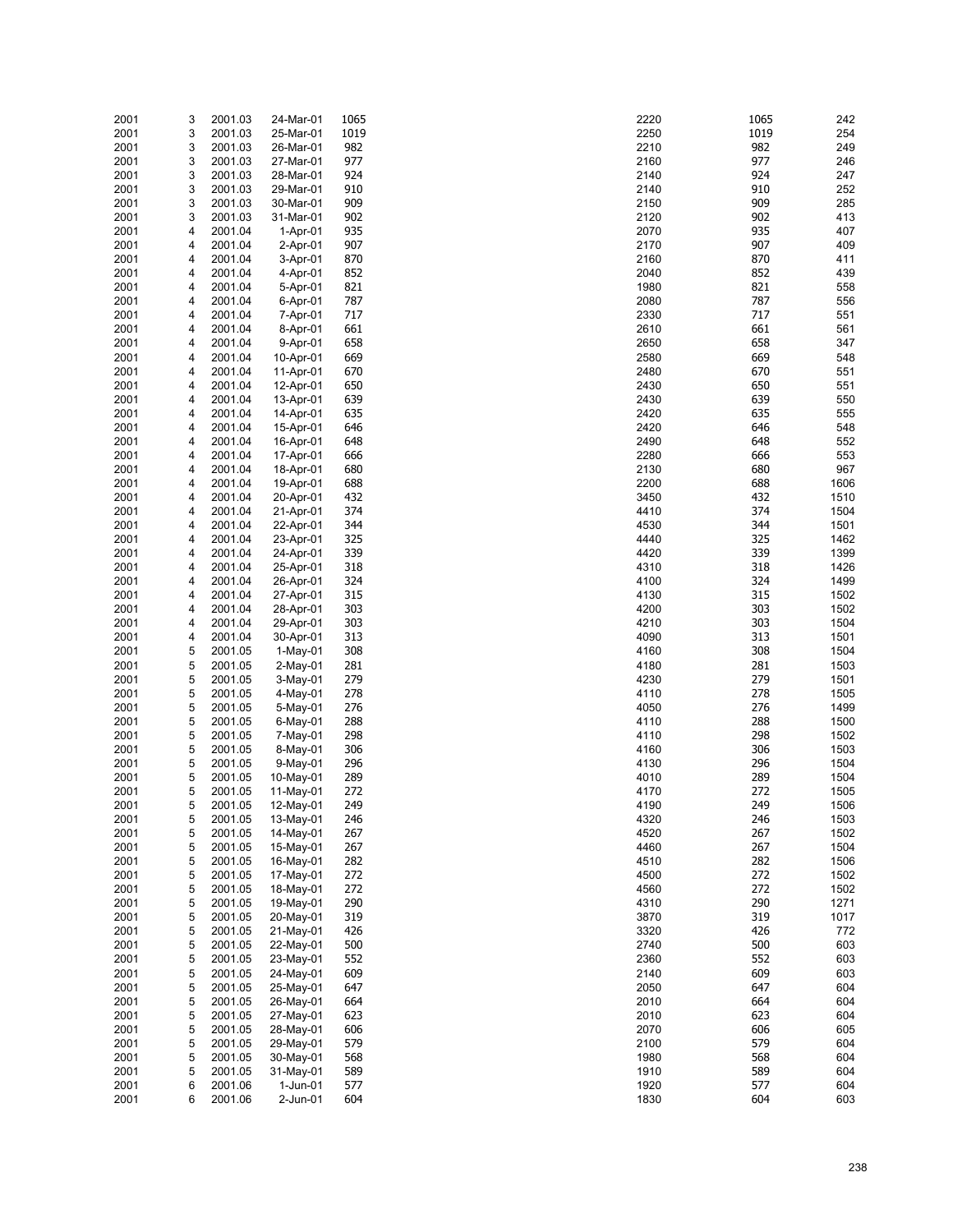| 2001 | 6 | 2001.06 | 3-Jun-01    | 620 | 1780 | 620<br>604 |
|------|---|---------|-------------|-----|------|------------|
| 2001 | 6 | 2001.06 | 4-Jun-01    | 628 | 1810 | 628<br>536 |
| 2001 | 6 | 2001.06 | 5-Jun-01    | 626 | 1780 | 626<br>501 |
| 2001 | 6 | 2001.06 | 6-Jun-01    | 633 | 1710 | 633<br>501 |
| 2001 | 6 | 2001.06 | 7-Jun-01    | 642 | 1660 | 642<br>503 |
| 2001 | 6 | 2001.06 | 8-Jun-01    | 636 | 1580 | 636<br>503 |
|      |   |         |             |     |      |            |
| 2001 | 6 | 2001.06 | 9-Jun-01    | 660 | 1570 | 660<br>503 |
| 2001 | 6 | 2001.06 | 10-Jun-01   | 643 | 1580 | 643<br>503 |
| 2001 | 6 | 2001.06 | 11-Jun-01   | 675 | 1550 | 675<br>500 |
| 2001 | 6 | 2001.06 | 12-Jun-01   | 671 | 1540 | 671<br>510 |
| 2001 | 6 | 2001.06 | 13-Jun-01   | 656 | 1530 | 656<br>503 |
| 2001 | 6 | 2001.06 | 14-Jun-01   | 691 | 1510 | 691<br>502 |
|      |   |         |             |     |      |            |
| 2001 | 6 | 2001.06 | 15-Jun-01   | 675 | 1470 | 675<br>500 |
| 2001 | 6 | 2001.06 | 16-Jun-01   | 622 | 1500 | 622<br>504 |
| 2001 | 6 | 2001.06 | 17-Jun-01   | 573 | 1540 | 573<br>503 |
| 2001 | 6 | 2001.06 | 18-Jun-01   | 606 | 1520 | 606<br>500 |
| 2001 | 6 | 2001.06 | 19-Jun-01   | 660 | 1390 | 660<br>503 |
| 2001 | 6 | 2001.06 | 20-Jun-01   | 681 | 1320 | 681<br>502 |
| 2001 | 6 | 2001.06 | 21-Jun-01   | 706 | 1340 | 706<br>502 |
|      |   |         |             |     |      |            |
| 2001 | 6 | 2001.06 | 22-Jun-01   | 708 | 1340 | 708<br>503 |
| 2001 | 6 | 2001.06 | 23-Jun-01   | 660 | 1310 | 660<br>502 |
| 2001 | 6 | 2001.06 | 24-Jun-01   | 661 | 1400 | 661<br>502 |
| 2001 | 6 | 2001.06 | 25-Jun-01   | 637 | 1520 | 637<br>501 |
| 2001 | 6 | 2001.06 | 26-Jun-01   | 598 | 1520 | 598<br>500 |
| 2001 | 6 | 2001.06 | 27-Jun-01   | 587 | 1480 | 587<br>502 |
|      | 6 | 2001.06 |             | 599 | 1470 | 599<br>500 |
| 2001 |   |         | 28-Jun-01   |     |      |            |
| 2001 | 6 | 2001.06 | 29-Jun-01   | 618 | 1510 | 618<br>504 |
| 2001 | 6 | 2001.06 | 30-Jun-01   | 620 | 1490 | 620<br>501 |
| 2001 | 7 | 2001.07 | $1-Jul-01$  | 573 | 1490 | 573<br>501 |
| 2001 | 7 | 2001.07 | $2$ -Jul-01 | 616 | 1440 | 616<br>501 |
| 2001 | 7 | 2001.07 | 3-Jul-01    | 656 | 1390 | 656<br>501 |
| 2001 | 7 | 2001.07 | 4-Jul-01    | 658 | 1350 | 658<br>505 |
|      |   |         |             |     |      | 630        |
| 2001 | 7 | 2001.07 | 5-Jul-01    | 630 | 1400 | 502        |
| 2001 | 7 | 2001.07 | 6-Jul-01    | 619 | 1400 | 619<br>509 |
| 2001 | 7 | 2001.07 | 7-Jul-01    | 645 | 1360 | 645<br>503 |
| 2001 | 7 | 2001.07 | 8-Jul-01    | 650 | 1410 | 650<br>502 |
| 2001 | 7 | 2001.07 | 9-Jul-01    | 637 | 1450 | 637<br>502 |
| 2001 | 7 | 2001.07 | 10-Jul-01   | 614 | 1440 | 614<br>503 |
| 2001 | 7 | 2001.07 | 11-Jul-01   | 624 | 1350 | 624<br>303 |
|      |   |         |             |     |      | 618        |
| 2001 | 7 | 2001.07 | 12-Jul-01   | 618 | 1290 | 506        |
| 2001 | 7 | 2001.07 | 13-Jul-01   | 648 | 1370 | 648<br>502 |
| 2001 | 7 | 2001.07 | 14-Jul-01   | 643 | 1400 | 643<br>493 |
| 2001 | 7 | 2001.07 | 15-Jul-01   | 619 | 1480 | 619<br>503 |
| 2001 | 7 | 2001.07 | 16-Jul-01   | 583 | 1600 | 583<br>501 |
| 2001 | 7 | 2001.07 | 17-Jul-01   | 580 | 1550 | 580<br>457 |
| 2001 | 7 | 2001.07 | 18-Jul-01   | 587 | 1460 | 587<br>402 |
|      |   |         |             |     |      | 626        |
| 2001 | 7 | 2001.07 | 19-Jul-01   | 626 | 1360 | 481        |
| 2001 | 7 | 2001.07 | 20-Jul-01   | 645 | 1370 | 645<br>374 |
| 2001 | 7 | 2001.07 | 21-Jul-01   | 630 | 1350 | 630<br>351 |
| 2001 | 7 | 2001.07 | 22-Jul-01   | 612 | 1410 | 612<br>354 |
| 2001 | 7 | 2001.07 | 23-Jul-01   | 643 | 1470 | 643<br>351 |
| 2001 | 7 | 2001.07 | 24-Jul-01   | 693 | 1370 | 693<br>353 |
| 2001 | 7 | 2001.07 | 25-Jul-01   | 637 | 1300 | 637<br>354 |
|      |   |         |             |     |      |            |
| 2001 | 7 | 2001.07 | 26-Jul-01   | 627 | 1350 | 627<br>351 |
| 2001 | 7 | 2001.07 | 27-Jul-01   | 621 | 1330 | 621<br>351 |
| 2001 | 7 | 2001.07 | 28-Jul-01   | 616 | 1300 | 616<br>353 |
| 2001 | 7 | 2001.07 | 29-Jul-01   | 622 | 1360 | 622<br>350 |
| 2001 | 7 | 2001.07 | 30-Jul-01   | 607 | 1440 | 607<br>351 |
| 2001 | 7 | 2001.07 | 31-Jul-01   | 645 | 1360 | 645<br>325 |
| 2001 | 8 | 2001.08 | 1-Aug-01    | 643 | 1340 | 643<br>350 |
|      |   |         |             | 660 |      |            |
| 2001 | 8 | 2001.08 | 2-Aug-01    |     | 1220 | 660<br>351 |
| 2001 | 8 | 2001.08 | 3-Aug-01    | 678 | 1240 | 678<br>352 |
| 2001 | 8 | 2001.08 | 4-Aug-01    | 661 | 1260 | 661<br>352 |
| 2001 | 8 | 2001.08 | 5-Aug-01    | 639 | 1310 | 639<br>350 |
| 2001 | 8 | 2001.08 | 6-Aug-01    | 634 | 1390 | 634<br>353 |
| 2001 | 8 | 2001.08 | 7-Aug-01    | 634 | 1350 | 634<br>352 |
| 2001 | 8 | 2001.08 | 8-Aug-01    | 645 | 1260 | 645<br>351 |
|      |   |         |             | 650 |      |            |
| 2001 | 8 | 2001.08 | 9-Aug-01    |     | 1180 | 650<br>356 |
| 2001 | 8 | 2001.08 | 10-Aug-01   | 660 | 1150 | 660<br>354 |
| 2001 | 8 | 2001.08 | 11-Aug-01   | 615 | 1220 | 615<br>352 |
| 2001 | 8 | 2001.08 | 12-Aug-01   | 605 | 1290 | 605<br>353 |

| 0      | 620        | 604        |
|--------|------------|------------|
| 0      | 628        | 536        |
| 0<br>0 | 626<br>633 | 501<br>501 |
| 0      | 642        | 503        |
| 0      | 636        | 503        |
| 0      | 660        | 503        |
| 0      | 643        | 503        |
| 0      | 675        | 500        |
| 0<br>0 | 671<br>656 | 510<br>503 |
| 0      | 691        | 502        |
| 0      | 675        | 500        |
| 0      | 622        | 504        |
| 0      | 573        | 503        |
| 0      | 606        | 500        |
| 0<br>0 | 660<br>681 | 503<br>502 |
| 0      | 706        | 502        |
| 0      | 708        | 503        |
| 0      | 660        | 502        |
| 0      | 661        | 502        |
| 0      | 637        | 501        |
| 0      | 598<br>587 | 500        |
| 0<br>0 | 599        | 502<br>500 |
| 0      | 618        | 504        |
| 0      | 620        | 501        |
| 0      | 573        | 501        |
| 0      | 616        | 501        |
| 0      | 656<br>658 | 501<br>505 |
| 0<br>0 | 630        | 502        |
| 0      | 619        | 509        |
| 0      | 645        | 503        |
| 0      | 650        | 502        |
| 0      | 637        | 502        |
| 0      | 614        | 503        |
| 0<br>0 | 624<br>618 | 303<br>506 |
| 0      | 648        | 502        |
| 0      | 643        | 493        |
| 0      | 619        | 503        |
| 0      | 583        | 501        |
| 0<br>0 | 580<br>587 | 457<br>402 |
| 0      | 626        | 481        |
| 0      | 645        | 374        |
| 0      | 630        | 351        |
| 0      | 612        | 354        |
| 0      | 643        | 351        |
| 0<br>0 | 693<br>637 | 353<br>354 |
| 0      | 627        | 351        |
| 0      | 621        | 351        |
| 0      | 616        | 353        |
| 0      | 622        | 350        |
| 0      | 607        | 351        |
| 0<br>0 | 645<br>643 | 325<br>350 |
| 0      | 660        | 351        |
| 0      | 678        | 352        |
| 0      | 661        | 352        |
| 0      | 639        | 350        |
| 0      | 634        | 353        |
| 0      | 634        | 352        |
| 0<br>0 | 645<br>650 | 351<br>356 |
| 0      | 660        | 354        |
| 0      | 615        | 352        |
| 0      | 605        | 353        |
|        |            |            |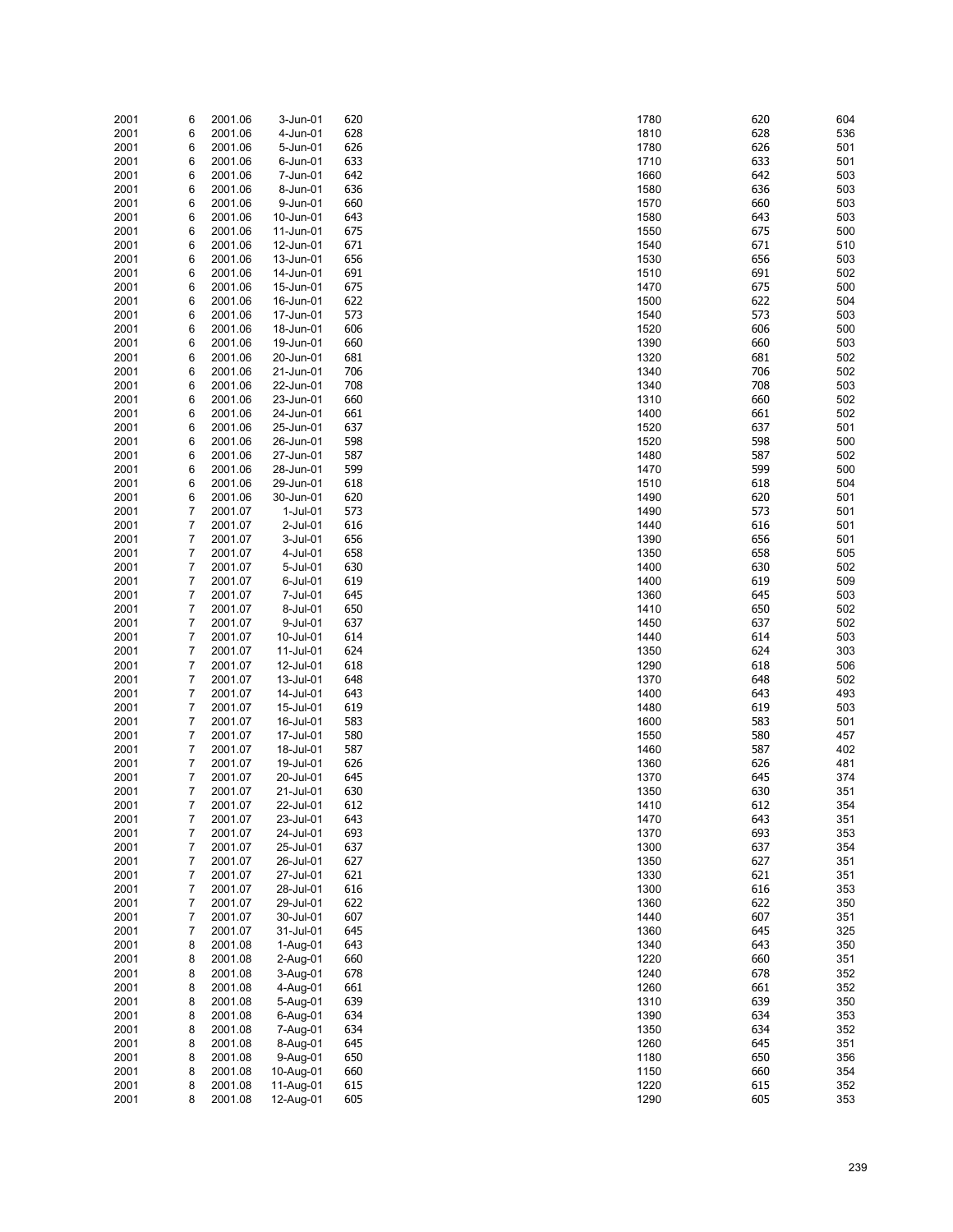| 2001 | 8  | 2001.08 | 13-Aug-01  | 601 | 1340 | 601 | 352  |
|------|----|---------|------------|-----|------|-----|------|
| 2001 | 8  | 2001.08 | 14-Aug-01  | 605 | 1290 | 605 | 356  |
|      | 8  |         |            | 627 | 1290 | 627 | 353  |
| 2001 |    | 2001.08 | 15-Aug-01  |     |      |     |      |
| 2001 | 8  | 2001.08 | 16-Aug-01  | 639 | 1280 | 639 | 352  |
| 2001 | 8  | 2001.08 | 17-Aug-01  | 649 | 1260 | 649 | 352  |
| 2001 | 8  | 2001.08 | 18-Aug-01  | 674 | 1330 | 674 | 352  |
| 2001 | 8  | 2001.08 | 19-Aug-01  | 679 | 1450 | 679 | 353  |
| 2001 | 8  | 2001.08 | 20-Aug-01  | 654 | 1470 | 654 | 354  |
|      |    |         |            |     |      | 667 |      |
| 2001 | 8  | 2001.08 | 21-Aug-01  | 667 | 1390 |     | 354  |
| 2001 | 8  | 2001.08 | 22-Aug-01  | 650 | 1340 | 650 | 348  |
| 2001 | 8  | 2001.08 | 23-Aug-01  | 658 | 1370 | 658 | 332  |
| 2001 | 8  | 2001.08 | 24-Aug-01  | 684 | 1340 | 684 | 326  |
| 2001 | 8  | 2001.08 | 25-Aug-01  | 669 | 1360 | 669 | 326  |
| 2001 | 8  | 2001.08 | 26-Aug-01  | 628 | 1480 | 628 | 325  |
|      |    |         |            |     |      |     |      |
| 2001 | 8  | 2001.08 | 27-Aug-01  | 641 | 1530 | 641 | 325  |
| 2001 | 8  | 2001.08 | 28-Aug-01  | 673 | 1470 | 673 | 327  |
| 2001 | 8  | 2001.08 | 29-Aug-01  | 668 | 1410 | 668 | 329  |
| 2001 | 8  | 2001.08 | 30-Aug-01  | 679 | 1330 | 679 | 322  |
| 2001 | 8  | 2001.08 | 31-Aug-01  | 708 | 1280 | 708 | 303  |
| 2001 | 9  | 2001.09 | $1-Sep-01$ | 695 | 1230 | 695 | 307  |
|      |    |         |            |     |      |     |      |
| 2001 | 9  | 2001.09 | $2-Sep-01$ | 708 | 1360 | 708 | 305  |
| 2001 | 9  | 2001.09 | $3-Sep-01$ | 694 | 1570 | 694 | 304  |
| 2001 | 9  | 2001.09 | 4-Sep-01   | 659 | 1450 | 659 | 305  |
| 2001 | 9  | 2001.09 | 5-Sep-01   | 697 | 1280 | 697 | 309  |
| 2001 | 9  | 2001.09 | $6-Sep-01$ | 664 | 1240 | 664 | 287  |
| 2001 | 9  | 2001.09 | 7-Sep-01   | 641 | 1330 | 641 | 281  |
|      |    |         |            |     |      |     |      |
| 2001 | 9  | 2001.09 | 8-Sep-01   | 641 | 1370 | 641 | 278  |
| 2001 | 9  | 2001.09 | 9-Sep-01   | 597 | 1430 | 597 | 277  |
| 2001 | 9  | 2001.09 | 10-Sep-01  | 610 | 1450 | 610 | 277  |
| 2001 | 9  | 2001.09 | 11-Sep-01  | 612 | 1390 | 612 | 276  |
| 2001 | 9  | 2001.09 | 12-Sep-01  | 620 | 1330 | 620 | 261  |
| 2001 | 9  | 2001.09 | 13-Sep-01  | 654 | 1270 | 654 | 249  |
|      |    |         |            |     |      |     |      |
| 2001 | 9  | 2001.09 | 14-Sep-01  | 641 | 1280 | 641 | 245  |
| 2001 | 9  | 2001.09 | 15-Sep-01  | 615 | 1350 | 615 | 256  |
| 2001 | 9  | 2001.09 | 16-Sep-01  | 583 | 1390 | 583 | 254  |
| 2001 | 9  | 2001.09 | 17-Sep-01  | 587 | 1400 | 587 | 251  |
| 2001 | 9  | 2001.09 | 18-Sep-01  | 574 | 1400 | 574 | 252  |
| 2001 | 9  | 2001.09 | 19-Sep-01  | 558 | 1330 | 558 | 258  |
|      |    |         |            |     |      |     |      |
| 2001 | 9  | 2001.09 | 20-Sep-01  | 569 | 1310 | 569 | 255  |
| 2001 | 9  | 2001.09 | 21-Sep-01  | 554 | 1370 | 554 | 254  |
| 2001 | 9  | 2001.09 | 22-Sep-01  | 561 | 1350 | 561 | 252  |
| 2001 | 9  | 2001.09 | 23-Sep-01  | 550 | 1370 | 550 | 250  |
| 2001 | 9  | 2001.09 | 24-Sep-01  | 580 | 1430 | 580 | 255  |
|      | 9  |         |            | 574 | 1420 | 574 | 255  |
| 2001 |    | 2001.09 | 25-Sep-01  |     |      |     |      |
| 2001 | 9  | 2001.09 | 26-Sep-01  | 579 | 1420 | 579 | 255  |
| 2001 | 9  | 2001.09 | 27-Sep-01  | 600 | 1400 | 600 | 239  |
| 2001 | 9  | 2001.09 | 28-Sep-01  | 589 | 1410 | 589 | 227  |
| 2001 | 9  | 2001.09 | 29-Sep-01  | 555 | 1450 | 555 | 225  |
| 2001 | 9  | 2001.09 | 30-Sep-01  | 549 | 1500 | 549 | 225  |
| 2001 | 10 | 2001.1  | 1-Oct-01   | 550 | 1510 | 550 | 229  |
|      |    |         |            |     |      |     |      |
| 2001 | 10 | 2001.1  | 2-Oct-01   | 576 | 1420 | 576 | 224  |
| 2001 | 10 | 2001.1  | 3-Oct-01   | 595 | 1330 | 595 | 205  |
| 2001 | 10 | 2001.1  | 4-Oct-01   | 619 | 1300 | 619 | 264  |
| 2001 | 10 | 2001.1  | 5-Oct-01   | 627 | 1340 | 627 | 206  |
| 2001 | 10 | 2001.1  | 6-Oct-01   | 608 | 1410 | 608 | 205  |
| 2001 | 10 | 2001.1  | 7-Oct-01   | 579 | 1540 | 579 | 206  |
|      |    |         |            |     |      |     |      |
| 2001 | 10 | 2001.1  | 8-Oct-01   | 552 | 1640 | 552 | 200  |
| 2001 | 10 | 2001.1  | 9-Oct-01   | 581 | 1580 | 581 | 204  |
| 2001 | 10 | 2001.1  | 10-Oct-01  | 573 | 1570 | 573 | 206  |
| 2001 | 10 | 2001.1  | 11-Oct-01  | 613 | 1520 | 613 | 202  |
| 2001 | 10 | 2001.1  | 12-Oct-01  | 606 | 1480 | 606 | 203  |
| 2001 | 10 | 2001.1  | 13-Oct-01  | 598 | 1500 | 598 | 205  |
|      |    |         |            |     |      |     |      |
| 2001 | 10 | 2001.1  | 14-Oct-01  | 596 | 1550 | 596 | 209  |
| 2001 | 10 | 2001.1  | 15-Oct-01  | 634 | 1540 | 634 | 202  |
| 2001 | 10 | 2001.1  | 16-Oct-01  | 659 | 1510 | 659 | 206  |
| 2001 | 10 | 2001.1  | 17-Oct-01  | 622 | 1510 | 622 | 202  |
| 2001 | 10 | 2001.1  | 18-Oct-01  | 623 | 1580 | 623 | 202  |
| 2001 | 10 | 2001.1  | 19-Oct-01  | 610 | 1710 | 610 | 235  |
|      |    |         |            |     |      |     |      |
| 2001 | 10 | 2001.1  | 20-Oct-01  | 491 | 1840 | 491 | 942  |
| 2001 | 10 | 2001.1  | 21-Oct-01  | 428 | 2150 | 428 | 1009 |
| 2001 | 10 | 2001.1  | 22-Oct-01  | 352 | 2780 | 352 | 1009 |

| ۰0             | 601        | 352        |
|----------------|------------|------------|
| 0              | 605        | 356        |
| Ю<br>Ο         | 627<br>639 | 353<br>352 |
| i0             | 649        | 352        |
| ٥،             | 674        | 352        |
| i0             | 679        | 353        |
| Ό              | 654        | 354        |
| Ю              | 667        | 354        |
| ٥.             | 650        | 348        |
| Ό<br>٥.        | 658<br>684 | 332<br>326 |
| i0             | 669        | 326        |
| ٥              | 628        | 325        |
| ٥،             | 641        | 325        |
| Ό              | 673        | 327        |
| 0              | 668        | 329        |
| ١Ο             | 679        | 322        |
| ٥،<br>١Ο       | 708<br>695 | 303<br>307 |
| i0             | 708        | 305        |
| Ό              | 694        | 304        |
| ١O             | 659        | 305        |
| ٥              | 697        | 309        |
| 0              | 664        | 287        |
| ٥،             | 641        | 281        |
| Ό<br>٥،        | 641<br>597 | 278<br>277 |
| i0             | 610        | 277        |
| Ю              | 612        | 276        |
| ٥،             | 620        | 261        |
| Ό              | 654        | 249        |
| ٥              | 641        | 245        |
| i0             | 615        | 256        |
| Ю<br>Ю         | 583<br>587 | 254<br>251 |
| Ю              | 574        | 252        |
| ١Ο             | 558        | 258        |
| 0              | 569        | 255        |
| Ό              | 554        | 254        |
| i0             | 561        | 252        |
| Ό<br>٥،        | 550<br>580 | 250<br>255 |
| 0              | 574        | 255        |
| 0              | 579        | 255        |
| Ю              | 600        | 239        |
| 0              | 589        | 227        |
| ١O             | 555        | 225        |
| Ю              | 549        | 225        |
| 0<br>0         | 550<br>576 | 229<br>224 |
| ١Ο             | 595        | 205        |
| Ι0             | 619        | 264        |
| 0              | 627        | 206        |
| 0              | 608        | 205        |
| 0              | 579        | 206        |
| 0              | 552        | 200        |
| Ο<br>Ό         | 581<br>573 | 204<br>206 |
| 0              | 613        | 202        |
| Ο              | 606        | 203        |
| Ι0             | 598        | 205        |
| i0             | 596        | 209        |
| 0              | 634        | 202        |
| 0              | 659        | 206        |
| 0<br>0         | 622<br>623 | 202<br>202 |
| 0              | 610        | 235        |
| $\overline{0}$ | 491        | 942        |
| i0             | 428        | 1009       |
| Ο              | 352        | 1009       |
|                |            |            |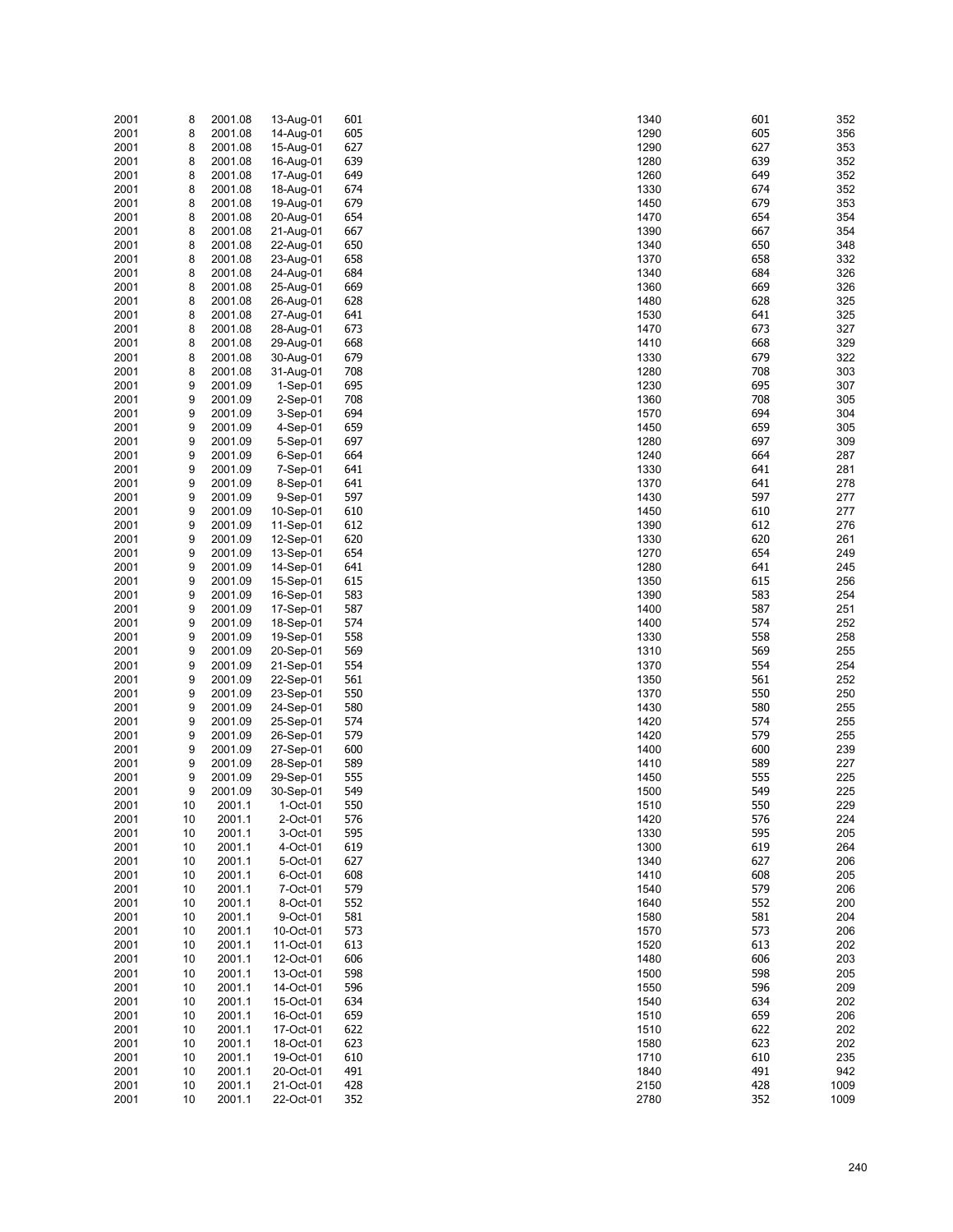| 2001 | 10 | 2001.1  | 23-Oct-01  | 344 | 2840 | 344 | 1011 |
|------|----|---------|------------|-----|------|-----|------|
| 2001 | 10 | 2001.1  | 24-Oct-01  | 351 | 2900 | 351 | 1011 |
| 2001 | 10 | 2001.1  | 25-Oct-01  | 338 | 3010 | 338 | 1008 |
| 2001 | 10 | 2001.1  | 26-Oct-01  | 327 | 3180 | 327 | 1002 |
| 2001 | 10 | 2001.1  | 27-Oct-01  | 327 | 3150 | 327 | 1003 |
|      |    |         |            |     |      |     |      |
| 2001 | 10 | 2001.1  | 28-Oct-01  | 321 | 3260 | 321 | 913  |
| 2001 | 10 | 2001.1  | 29-Oct-01  | 341 | 3110 | 341 | 363  |
| 2001 | 10 | 2001.1  | 30-Oct-01  | 401 | 2800 | 401 | 349  |
| 2001 | 10 | 2001.1  | 31-Oct-01  | 426 | 2520 | 426 | 351  |
| 2001 | 11 | 2001.11 | 1-Nov-01   | 439 | 2420 | 439 | 347  |
|      |    |         |            | 451 | 2430 | 451 | 349  |
| 2001 | 11 | 2001.11 | 2-Nov-01   |     |      |     |      |
| 2001 | 11 | 2001.11 | 3-Nov-01   | 477 | 2340 | 477 | 352  |
| 2001 | 11 | 2001.11 | 4-Nov-01   | 528 | 2210 | 528 | 354  |
| 2001 | 11 | 2001.11 | 5-Nov-01   | 531 | 2150 | 531 | 364  |
| 2001 | 11 | 2001.11 | 6-Nov-01   | 553 | 2100 | 553 | 363  |
| 2001 | 11 | 2001.11 | 7-Nov-01   | 576 | 2050 | 576 | 354  |
|      |    |         |            |     |      |     |      |
| 2001 | 11 | 2001.11 | 8-Nov-01   | 590 | 2020 | 590 | 354  |
| 2001 | 11 | 2001.11 | 9-Nov-01   | 594 | 2020 | 594 | 357  |
| 2001 | 11 | 2001.11 | 10-Nov-01  | 588 | 2020 | 588 | 357  |
| 2001 | 11 | 2001.11 | 11-Nov-01  | 599 | 2100 | 599 | 355  |
| 2001 | 11 | 2001.11 | 12-Nov-01  | 598 | 2160 | 598 | 355  |
|      |    |         |            |     |      | 590 |      |
| 2001 | 11 | 2001.11 | 13-Nov-01  | 590 | 2210 |     | 353  |
| 2001 | 11 | 2001.11 | 14-Nov-01  | 606 | 2180 | 606 | 357  |
| 2001 | 11 | 2001.11 | 15-Nov-01  | 625 | 2170 | 625 | 356  |
| 2001 | 11 | 2001.11 | 16-Nov-01  | 633 | 2170 | 633 | 354  |
| 2001 | 11 | 2001.11 | 17-Nov-01  | 642 | 2180 | 642 | 354  |
|      |    | 2001.11 |            |     |      |     |      |
| 2001 | 11 |         | 18-Nov-01  | 658 | 2140 | 658 | 353  |
| 2001 | 11 | 2001.11 | 19-Nov-01  | 689 | 2120 | 689 | 353  |
| 2001 | 11 | 2001.11 | 20-Nov-01  | 699 | 2070 | 699 | 355  |
| 2001 | 11 | 2001.11 | 21-Nov-01  | 714 | 2030 | 714 | 354  |
| 2001 | 11 | 2001.11 | 22-Nov-01  | 714 | 1990 | 714 | 353  |
|      | 11 | 2001.11 |            | 707 | 1950 | 707 | 354  |
| 2001 |    |         | 23-Nov-01  |     |      |     |      |
| 2001 | 11 | 2001.11 | 24-Nov-01  | 721 | 1930 | 721 | 350  |
| 2001 | 11 | 2001.11 | 25-Nov-01  | 704 | 1990 | 704 | 354  |
| 2001 | 11 | 2001.11 | 26-Nov-01  | 711 | 1940 | 711 | 352  |
| 2001 | 11 | 2001.11 | 27-Nov-01  | 707 | 1930 | 707 | 352  |
| 2001 | 11 | 2001.11 | 28-Nov-01  | 729 | 1920 | 729 | 351  |
|      |    |         |            |     |      |     |      |
| 2001 | 11 | 2001.11 | 29-Nov-01  | 726 | 1960 | 726 | 353  |
| 2001 | 11 | 2001.11 | 30-Nov-01  | 704 | 1980 | 704 | 354  |
| 2001 | 12 | 2001.12 | 1-Dec-01   | 741 | 1930 | 741 | 352  |
| 2001 | 12 | 2001.12 | 2-Dec-01   | 731 | 1970 | 731 | 350  |
| 2001 | 12 | 2001.12 | 3-Dec-01   | 677 | 2090 | 677 | 352  |
|      |    |         |            |     |      |     |      |
| 2001 | 12 | 2001.12 | 4-Dec-01   | 699 | 2060 | 699 | 352  |
| 2001 | 12 | 2001.12 | 5-Dec-01   | 738 | 2050 | 738 | 353  |
| 2001 | 12 | 2001.12 | 6-Dec-01   | 717 | 2070 | 717 | 347  |
| 2001 | 12 | 2001.12 | 7-Dec-01   | 718 | 2100 | 718 | 356  |
| 2001 | 12 | 2001.12 | 8-Dec-01   | 722 | 2090 | 722 | 351  |
|      |    |         |            |     |      |     |      |
| 2001 | 12 | 2001.12 | 9-Dec-01   | 708 | 2050 | 708 | 354  |
| 2001 | 12 | 2001.12 | 10-Dec-01  | 731 | 1980 | 731 | 355  |
| 2001 | 12 | 2001.12 | 11-Dec-01  | 746 | 1950 | 746 | 354  |
| 2001 | 12 | 2001.12 | 12-Dec-01  | 762 | 1930 | 762 | 353  |
| 2001 | 12 | 2001.12 | 13-Dec-01  | 774 | 1910 | 774 | 354  |
|      |    |         |            |     |      |     |      |
| 2001 | 12 | 2001.12 | 14-Dec-01  | 761 | 1870 | 761 | 353  |
| 2001 | 12 | 2001.12 | 15-Dec-01  | 754 | 1860 | 754 | 353  |
| 2001 | 12 | 2001.12 | 16-Dec-01  | 815 | 1800 | 815 | 351  |
| 2001 | 12 | 2001.12 | 17-Dec-01  | 829 | 1750 | 829 | 356  |
| 2001 | 12 | 2001.12 | 18-Dec-01  | 797 | 1750 | 797 | 355  |
|      |    |         |            |     |      |     |      |
| 2001 | 12 | 2001.12 | 19-Dec-01  | 833 | 1730 | 833 | 354  |
| 2001 | 12 | 2001.12 | 20-Dec-01  | 835 | 1740 | 835 | 343  |
| 2001 | 12 | 2001.12 | 21-Dec-01  | 775 | 1870 | 775 | 318  |
| 2001 | 12 | 2001.12 | 22-Dec-01  | 752 | 1950 | 752 | 308  |
| 2001 | 12 | 2001.12 | 23-Dec-01  | 731 | 2020 | 731 | 306  |
|      |    | 2001.12 |            |     |      |     |      |
| 2001 | 12 |         | 24-Dec-01  | 748 | 1940 | 748 | 305  |
| 2001 | 12 | 2001.12 | 25-Dec-01  | 765 | 1880 | 765 | 308  |
| 2001 | 12 | 2001.12 | 26-Dec-01  | 767 | 1830 | 767 | 308  |
| 2001 | 12 | 2001.12 | 27-Dec-01  | 816 | 1790 | 816 | 305  |
| 2001 | 12 | 2001.12 | 28-Dec-01  | 804 | 1800 | 804 | 299  |
|      | 12 |         |            | 729 | 2080 | 729 | 308  |
| 2001 |    | 2001.12 | 29-Dec-01  |     |      |     |      |
| 2001 | 12 | 2001.12 | 30-Dec-01  | 562 | 3190 | 562 | 303  |
| 2001 | 12 | 2001.12 | 31-Dec-01  | 396 | 4940 | 396 | 303  |
| 2002 | 1  | 2002.01 | $1-Jan-02$ | 362 | 4590 | 362 | 303  |

| 10       | 344        | 1011         |
|----------|------------|--------------|
| )0<br>10 | 351<br>338 | 1011<br>1008 |
| 30       | 327        | 1002         |
| 50       | 327        | 1003         |
| 60       | 321        | 913          |
| 10<br>)0 | 341<br>401 | 363<br>349   |
| 20       | 426        | 351          |
| 20       | 439        | 347          |
| 30       | 451        | 349          |
| 10       | 477        | 352          |
| 10<br>50 | 528<br>531 | 354<br>364   |
| )0       | 553        | 363          |
| 50       | 576        | 354          |
| 20       | 590        | 354          |
| 20<br>20 | 594<br>588 | 357<br>357   |
| )0       | 599        | 355          |
| 60       | 598        | 355          |
| 10       | 590        | 353          |
| 30<br>70 | 606<br>625 | 357<br>356   |
| 0'       | 633        | 354          |
| 30       | 642        | 354          |
| 10       | 658        | 353          |
| 20       | 689        | 353          |
| 0'<br>30 | 699<br>714 | 355<br>354   |
| Ю        | 714        | 353          |
| 50       | 707        | 354          |
| 30       | 721        | 350          |
| 90<br>ŀ0 | 704<br>711 | 354<br>352   |
| 30       | 707        | 352          |
| 20       | 729        | 351          |
| 60       | 726        | 353          |
| 30<br>30 | 704<br>741 | 354<br>352   |
| 0'       | 731        | 350          |
| 90       | 677        | 352          |
| 60       | 699        | 352          |
| 50<br>0' | 738<br>717 | 353<br>347   |
| )0       | 718        | 356          |
| ю        | 722        | 351          |
| 50       | 708        | 354          |
| 30<br>50 | 731<br>746 | 355<br>354   |
| 30       | 762        | 353          |
| ۱0       | 774        | 354          |
| 70       | 761        | 353          |
| 60<br>)0 | 754<br>815 | 353<br>351   |
| 50       | 829        | 356          |
| 50       | 797        | 355          |
| 30       | 833        | 354          |
| ١O<br>70 | 835<br>775 | 343<br>318   |
| 50       | 752        | 308          |
| 20       | 731        | 306          |
| 10       | 748        | 305          |
| 30       | 765        | 308          |
| 30<br>90 | 767<br>816 | 308<br>305   |
| )0       | 804        | 299          |
| 30       | 729        | 308          |
| 90       | 562        | 303          |
| ١O<br>90 | 396<br>362 | 303<br>303   |
|          |            |              |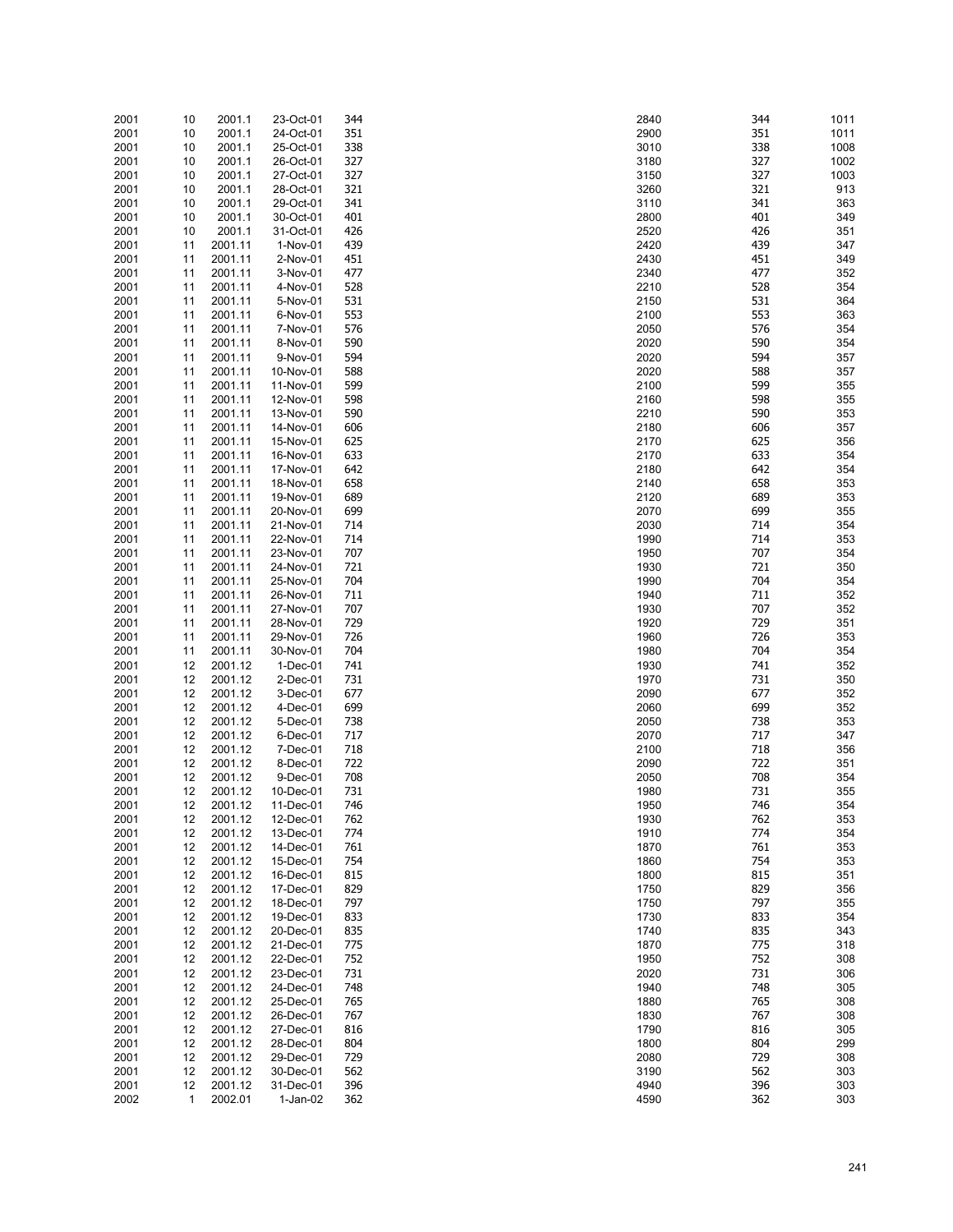| 2002 | 1                       | 2002.01 | 2-Jan-02  | 327 | 4350 | 327 | 312 |
|------|-------------------------|---------|-----------|-----|------|-----|-----|
| 2002 | 1                       | 2002.01 | 3-Jan-02  | 355 | 4270 | 355 | 302 |
| 2002 | 1                       | 2002.01 | 4-Jan-02  | 325 | 5960 | 325 | 302 |
|      |                         |         |           | 379 |      |     |     |
| 2002 | 1                       | 2002.01 | 5-Jan-02  |     | 5070 | 379 | 301 |
| 2002 | 1                       | 2002.01 | 6-Jan-02  | 377 | 4220 | 377 | 302 |
| 2002 | 1                       | 2002.01 | 7-Jan-02  | 462 | 3880 | 462 | 303 |
| 2002 | 1                       | 2002.01 | 8-Jan-02  | 572 | 3370 | 572 | 300 |
| 2002 | 1                       |         |           | 636 | 2970 | 636 |     |
|      |                         | 2002.01 | 9-Jan-02  |     |      |     | 305 |
| 2002 | 1                       | 2002.01 | 10-Jan-02 | 676 | 2750 | 676 | 303 |
| 2002 | 1                       | 2002.01 | 11-Jan-02 | 715 | 2590 | 715 | 303 |
| 2002 | 1                       | 2002.01 | 12-Jan-02 | 738 | 2460 | 738 | 303 |
|      |                         |         |           |     |      |     |     |
| 2002 | 1                       | 2002.01 | 13-Jan-02 | 773 | 2340 | 773 | 306 |
| 2002 | 1                       | 2002.01 | 14-Jan-02 | 801 | 2240 | 801 | 304 |
| 2002 | 1                       | 2002.01 | 15-Jan-02 | 820 | 2160 | 820 | 306 |
| 2002 | 1                       | 2002.01 | 16-Jan-02 | 829 | 2090 | 829 | 303 |
| 2002 | 1                       | 2002.01 | 17-Jan-02 | 855 | 2020 | 855 | 303 |
|      |                         |         |           |     |      |     |     |
| 2002 | 1                       | 2002.01 | 18-Jan-02 | 862 | 1960 | 862 | 309 |
| 2002 | 1                       | 2002.01 | 19-Jan-02 | 896 | 1910 | 896 | 301 |
| 2002 | 1                       | 2002.01 | 20-Jan-02 | 907 | 1870 | 907 | 303 |
| 2002 | 1                       | 2002.01 | 21-Jan-02 | 938 | 1830 | 938 | 304 |
|      |                         |         |           |     |      |     |     |
| 2002 | 1                       | 2002.01 | 22-Jan-02 | 916 | 1810 | 916 | 301 |
| 2002 | 1                       | 2002.01 | 23-Jan-02 | 918 | 1800 | 918 | 303 |
| 2002 | 1                       | 2002.01 | 24-Jan-02 | 948 | 1770 | 948 | 304 |
| 2002 | 1                       | 2002.01 | 25-Jan-02 | 924 | 1760 | 924 | 302 |
| 2002 | 1                       |         |           | 948 | 1740 | 948 | 302 |
|      |                         | 2002.01 | 26-Jan-02 |     |      |     |     |
| 2002 | 1                       | 2002.01 | 27-Jan-02 | 895 | 1740 | 895 | 303 |
| 2002 | 1                       | 2002.01 | 28-Jan-02 | 913 | 1730 | 913 | 302 |
| 2002 | 1                       | 2002.01 | 29-Jan-02 | 883 | 1730 | 883 | 303 |
| 2002 | 1                       | 2002.01 | 30-Jan-02 | 871 | 1770 | 871 | 300 |
|      |                         |         |           |     |      |     |     |
| 2002 | 1                       | 2002.01 | 31-Jan-02 | 925 | 1760 | 925 | 305 |
| 2002 | 2                       | 2002.02 | 1-Feb-02  | 882 | 1750 | 882 | 299 |
| 2002 | $\overline{\mathbf{c}}$ | 2002.02 | 2-Feb-02  | 902 | 1740 | 902 | 278 |
| 2002 | 2                       | 2002.02 | 3-Feb-02  | 896 | 1720 | 896 | 276 |
|      |                         |         |           |     |      |     |     |
| 2002 | $\overline{\mathbf{c}}$ | 2002.02 | 4-Feb-02  | 922 | 1700 | 922 | 328 |
| 2002 | 2                       | 2002.02 | 5-Feb-02  | 924 | 1730 | 924 | 531 |
| 2002 | 2                       | 2002.02 | 6-Feb-02  | 887 | 1790 | 887 | 525 |
| 2002 | $\overline{\mathbf{c}}$ | 2002.02 | 7-Feb-02  | 868 | 1900 | 868 | 525 |
|      |                         |         |           |     |      |     |     |
| 2002 | $\overline{\mathbf{c}}$ | 2002.02 | 8-Feb-02  | 816 | 1940 | 816 | 527 |
| 2002 | $\overline{c}$          | 2002.02 | 9-Feb-02  | 832 | 1920 | 832 | 526 |
| 2002 | 2                       | 2002.02 | 10-Feb-02 | 850 | 1920 | 850 | 527 |
| 2002 | $\overline{c}$          | 2002.02 | 11-Feb-02 | 872 | 1940 | 872 | 538 |
|      |                         |         |           |     |      |     |     |
| 2002 | 2                       | 2002.02 | 12-Feb-02 | 875 | 1950 | 875 | 529 |
| 2002 | $\overline{c}$          | 2002.02 | 13-Feb-02 | 874 | 1940 | 874 | 528 |
| 2002 | $\overline{\mathbf{c}}$ | 2002.02 | 14-Feb-02 | 876 | 1900 | 876 | 528 |
| 2002 | 2                       | 2002.02 | 15-Feb-02 | 888 | 1880 | 888 | 528 |
| 2002 | $\overline{\mathbf{c}}$ | 2002.02 | 16-Feb-02 | 917 | 1880 | 917 | 528 |
|      |                         |         |           |     |      |     |     |
| 2002 | 2                       | 2002.02 | 17-Feb-02 | 912 | 1900 | 912 | 550 |
| 2002 | $\overline{\mathbf{c}}$ | 2002.02 | 18-Feb-02 | 876 | 1940 | 876 | 531 |
| 2002 | $\overline{\mathbf{c}}$ | 2002.02 | 19-Feb-02 | 883 | 1940 | 883 | 527 |
| 2002 | $\overline{2}$          | 2002.02 | 20-Feb-02 | 885 | 1960 | 885 | 530 |
| 2002 | $\overline{c}$          | 2002.02 |           | 860 | 2020 | 860 | 527 |
|      |                         |         | 21-Feb-02 |     |      |     |     |
| 2002 | $\overline{\mathbf{c}}$ | 2002.02 | 22-Feb-02 | 839 | 2020 | 839 | 517 |
| 2002 | $\overline{\mathbf{c}}$ | 2002.02 | 23-Feb-02 | 869 | 2000 | 869 | 503 |
| 2002 | $\overline{\mathbf{c}}$ | 2002.02 | 24-Feb-02 | 898 | 1980 | 898 | 506 |
| 2002 | $\overline{\mathbf{c}}$ | 2002.02 | 25-Feb-02 | 927 | 1970 | 927 | 502 |
|      | $\overline{\mathbf{c}}$ | 2002.02 |           | 932 | 1970 | 932 | 508 |
| 2002 |                         |         | 26-Feb-02 |     |      |     |     |
| 2002 | $\overline{\mathbf{c}}$ | 2002.02 | 27-Feb-02 | 945 | 1930 | 945 | 503 |
| 2002 | $\overline{\mathbf{c}}$ | 2002.02 | 28-Feb-02 | 963 | 1900 | 963 | 507 |
| 2002 | 3                       | 2002.03 | 1-Mar-02  | 969 | 1870 | 969 | 515 |
| 2002 | 3                       | 2002.03 | 2-Mar-02  | 981 | 1890 | 981 | 515 |
|      |                         |         |           |     |      |     |     |
| 2002 | 3                       | 2002.03 | 3-Mar-02  | 973 | 1910 | 973 | 514 |
| 2002 | 3                       | 2002.03 | 4-Mar-02  | 969 | 1960 | 969 | 511 |
| 2002 | 3                       | 2002.03 | 5-Mar-02  | 988 | 1960 | 988 | 508 |
| 2002 | 3                       | 2002.03 | 6-Mar-02  | 988 | 2030 | 988 | 503 |
|      |                         |         |           |     |      |     |     |
| 2002 | 3                       | 2002.03 | 7-Mar-02  | 978 | 2120 | 978 | 505 |
| 2002 | 3                       | 2002.03 | 8-Mar-02  | 939 | 2160 | 939 | 504 |
| 2002 | 3                       | 2002.03 | 9-Mar-02  | 944 | 2170 | 944 | 501 |
| 2002 | 3                       | 2002.03 | 10-Mar-02 | 894 | 2290 | 894 | 504 |
| 2002 | 3                       | 2002.03 | 11-Mar-02 | 857 | 2390 | 857 | 505 |
|      |                         |         |           |     |      |     |     |
| 2002 | 3                       | 2002.03 | 12-Mar-02 | 886 | 2330 | 886 | 506 |
| 2002 | 3                       | 2002.03 | 13-Mar-02 | 863 | 2290 | 863 | 501 |

| 50       | 327        | 312        |
|----------|------------|------------|
| 70       | 355        | 302        |
| 50       | 325        | 302        |
| 70       | 379        | 301        |
| 20<br>30 | 377<br>462 | 302<br>303 |
| 70       | 572        | 300        |
| 70       | 636        | 305        |
| 50       | 676        | 303        |
| 90       | 715        | 303        |
| 50       | 738        | 303        |
| 10       | 773        | 306        |
| 40       | 801        | 304        |
| 50<br>90 | 820<br>829 | 306<br>303 |
| 20       | 855        | 303        |
| 50       | 862        | 309        |
| 10       | 896        | 301        |
| 70       | 907        | 303        |
| 30       | 938        | 304        |
| 10       | 916        | 301        |
| 00<br>70 | 918<br>948 | 303<br>304 |
| 50       | 924        | 302        |
| 40       | 948        | 302        |
| 40       | 895        | 303        |
| 30       | 913        | 302        |
| 30       | 883        | 303        |
| 70       | 871        | 300        |
| 50       | 925        | 305        |
| 50<br>40 | 882<br>902 | 299<br>278 |
| 20       | 896        | 276        |
| 00       | 922        | 328        |
| 30       | 924        | 531        |
| 90       | 887        | 525        |
| 50       | 868        | 525        |
| 40       | 816        | 527        |
| 20<br>20 | 832<br>850 | 526<br>527 |
| 40       | 872        | 538        |
| 50       | 875        | 529        |
| 40       | 874        | 528        |
| 00       | 876        | 528        |
| 30       | 888        | 528        |
| 30       | 917        | 528        |
| 00<br>40 | 912<br>876 | 550<br>531 |
| 40       | 883        | 527        |
| 50       | 885        | 530        |
| 20       | 860        | 527        |
| 20       | 839        | 517        |
| 00       | 869        | 503        |
| 30       | 898        | 506        |
| 70<br>70 | 927<br>932 | 502<br>508 |
| 30       | 945        | 503        |
| 00       | 963        | 507        |
| 70       | 969        | 515        |
| 90       | 981        | 515        |
| 10       | 973        | 514        |
| 50       | 969        | 511        |
| 50       | 988        | 508        |
| 30<br>20 | 988        | 503        |
| 50       | 978<br>939 | 505<br>504 |
| 70       | 944        | 501        |
| 90       | 894        | 504        |
| 90       | 857        | 505        |
| 30       | 886        | 506        |
| 90       | 863        | 501        |
|          |            |            |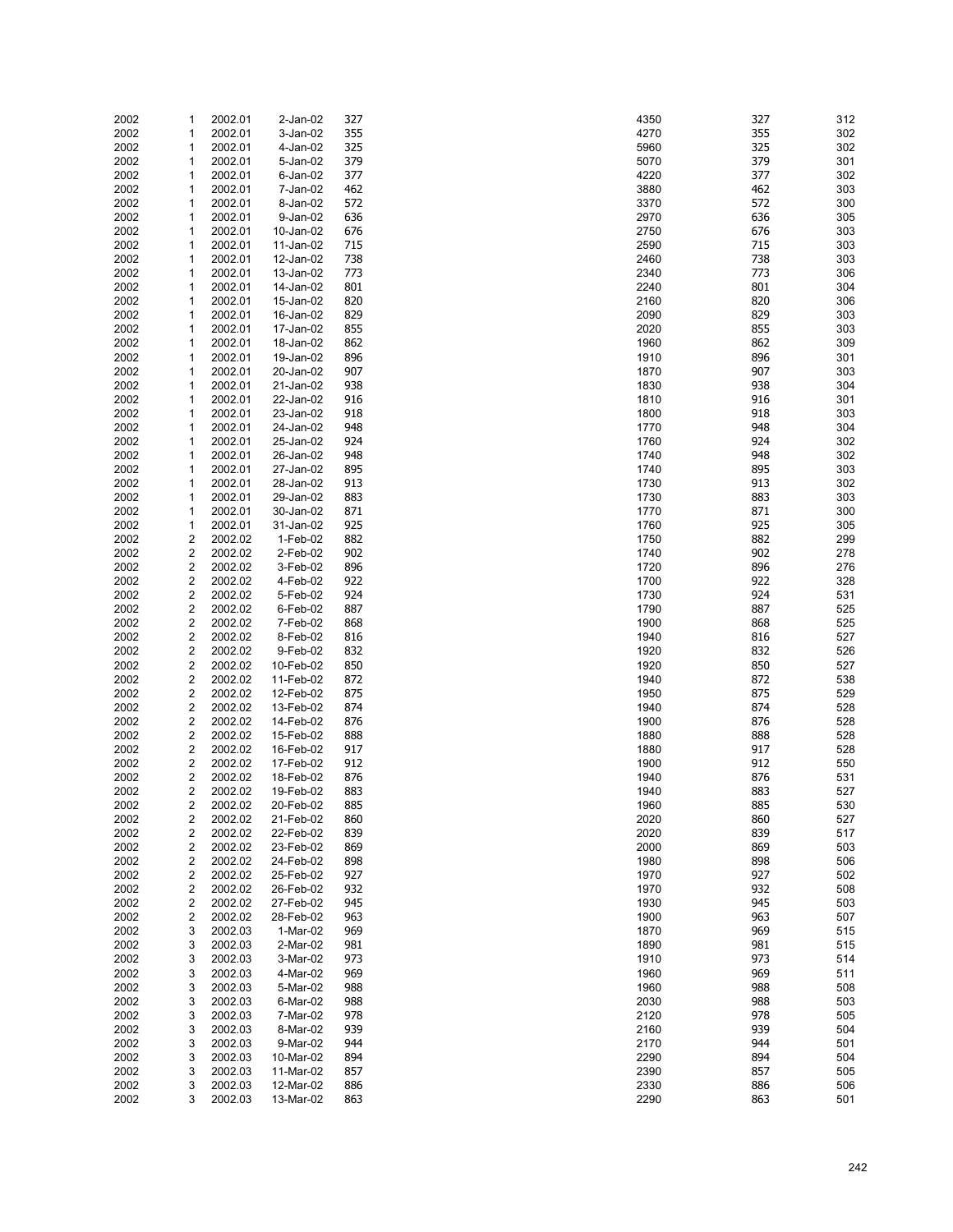| 2002 | 3 | 2002.03 | 14-Mar-02 | 919 | 2160 | 919 | 501  |
|------|---|---------|-----------|-----|------|-----|------|
|      |   |         |           |     |      |     |      |
| 2002 | 3 | 2002.03 | 15-Mar-02 | 929 | 2110 | 929 | 508  |
| 2002 | 3 | 2002.03 | 16-Mar-02 | 946 | 2080 | 946 | 502  |
|      |   |         |           |     |      |     |      |
| 2002 | 3 | 2002.03 | 17-Mar-02 | 918 | 2150 | 918 | 501  |
| 2002 | 3 | 2002.03 | 18-Mar-02 | 847 | 2260 | 847 | 504  |
| 2002 | 3 | 2002.03 | 19-Mar-02 | 887 | 2140 | 887 | 503  |
|      |   |         |           |     |      |     |      |
| 2002 | 3 | 2002.03 | 20-Mar-02 | 907 | 2110 | 907 | 500  |
| 2002 | 3 | 2002.03 | 21-Mar-02 | 868 | 2190 | 868 | 503  |
| 2002 | 3 | 2002.03 | 22-Mar-02 | 891 | 2170 | 891 | 504  |
|      |   |         |           |     |      |     |      |
| 2002 | 3 | 2002.03 | 23-Mar-02 | 873 | 2250 | 873 | 505  |
| 2002 | 3 | 2002.03 | 24-Mar-02 | 871 | 2400 | 871 | 500  |
|      |   |         |           |     |      |     |      |
| 2002 | 3 | 2002.03 | 25-Mar-02 | 873 | 2360 | 873 | 506  |
| 2002 | 3 | 2002.03 | 26-Mar-02 | 899 | 2270 | 899 | 511  |
| 2002 | 3 | 2002.03 | 27-Mar-02 | 884 | 2120 | 884 | 496  |
|      |   |         |           |     |      |     |      |
| 2002 | 3 | 2002.03 | 28-Mar-02 | 921 | 2020 | 921 | 507  |
| 2002 | 3 | 2002.03 | 29-Mar-02 | 914 | 1990 | 914 | 506  |
|      | 3 |         |           | 938 | 1960 | 938 |      |
| 2002 |   | 2002.03 | 30-Mar-02 |     |      |     | 500  |
| 2002 | 3 | 2002.03 | 31-Mar-02 | 906 | 2030 | 906 | 511  |
| 2002 | 4 | 2002.04 | 1-Apr-02  | 930 | 1990 | 930 | 505  |
|      |   |         |           |     |      |     |      |
| 2002 | 4 | 2002.04 | 2-Apr-02  | 892 | 1810 | 892 | 504  |
| 2002 | 4 | 2002.04 | 3-Apr-02  | 926 | 1710 | 926 | 501  |
| 2002 | 4 | 2002.04 | 4-Apr-02  | 902 | 1660 | 902 | 504  |
|      |   |         |           |     |      |     |      |
| 2002 | 4 | 2002.04 | 5-Apr-02  | 844 | 1670 | 844 | 574  |
| 2002 | 4 | 2002.04 | 6-Apr-02  | 825 | 1710 | 825 | 603  |
|      |   |         |           |     |      | 787 |      |
| 2002 | 4 | 2002.04 | 7-Apr-02  | 787 | 1810 |     | 603  |
| 2002 | 4 | 2002.04 | 8-Apr-02  | 762 | 1930 | 762 | 604  |
| 2002 | 4 | 2002.04 | 9-Apr-02  | 739 | 1820 | 739 | 602  |
|      |   |         |           |     |      |     |      |
| 2002 | 4 | 2002.04 | 10-Apr-02 | 709 | 1800 | 709 | 644  |
| 2002 | 4 | 2002.04 | 11-Apr-02 | 688 | 1750 | 688 | 654  |
|      |   |         |           |     |      |     |      |
| 2002 | 4 | 2002.04 | 12-Apr-02 | 658 | 1750 | 658 | 789  |
| 2002 | 4 | 2002.04 | 13-Apr-02 | 629 | 1790 | 629 | 1505 |
| 2002 | 4 | 2002.04 | 14-Apr-02 | 489 | 2200 | 489 | 1504 |
|      |   |         |           |     |      |     |      |
| 2002 | 4 | 2002.04 | 15-Apr-02 | 371 | 2840 | 371 | 1504 |
| 2002 | 4 | 2002.04 | 16-Apr-02 | 353 | 2960 | 353 | 1503 |
| 2002 | 4 | 2002.04 | 17-Apr-02 | 326 | 2990 | 326 | 1508 |
|      |   |         |           |     |      |     |      |
| 2002 | 4 | 2002.04 | 18-Apr-02 | 312 | 3130 | 312 | 1503 |
| 2002 | 4 | 2002.04 | 19-Apr-02 | 302 | 3200 | 302 | 1502 |
|      |   |         |           |     |      |     |      |
| 2002 | 4 | 2002.04 | 20-Apr-02 | 305 | 3310 | 305 | 1504 |
| 2002 | 4 | 2002.04 | 21-Apr-02 | 302 | 3370 | 302 | 1503 |
| 2002 | 4 | 2002.04 | 22-Apr-02 | 306 | 3430 | 306 | 1502 |
|      |   |         |           |     |      |     |      |
| 2002 | 4 | 2002.04 | 23-Apr-02 | 301 | 3250 | 301 | 1504 |
| 2002 | 4 | 2002.04 | 24-Apr-02 | 288 | 3220 | 288 | 1080 |
| 2002 | 4 | 2002.04 |           | 285 | 3310 | 285 | 1005 |
|      |   |         | 25-Apr-02 |     |      |     |      |
| 2002 | 4 | 2002.04 | 26-Apr-02 | 287 | 3410 | 287 | 1005 |
| 2002 | 4 | 2002.04 | 27-Apr-02 | 285 | 3450 | 285 | 954  |
|      |   |         |           |     |      |     |      |
| 2002 | 4 | 2002.04 | 28-Apr-02 | 279 | 3500 | 279 | 951  |
| 2002 | 4 | 2002.04 | 29-Apr-02 | 273 | 3610 | 273 | 951  |
| 2002 | 4 | 2002.04 | 30-Apr-02 | 266 | 3570 | 266 | 859  |
|      |   |         |           |     |      |     |      |
| 2002 | 5 | 2002.05 | 1-May-02  | 274 | 3390 | 274 | 756  |
| 2002 | 5 | 2002.05 | 2-May-02  | 289 | 3310 | 289 | 754  |
|      |   |         |           |     |      |     |      |
| 2002 | 5 | 2002.05 | 3-May-02  | 283 | 3360 | 283 | 753  |
| 2002 | 5 | 2002.05 | 4-May-02  | 275 | 3390 | 275 | 752  |
| 2002 | 5 | 2002.05 | 5-May-02  | 278 | 3430 | 278 | 752  |
|      |   |         |           |     |      |     |      |
| 2002 | 5 | 2002.05 | 6-May-02  | 303 | 3500 | 303 | 754  |
| 2002 | 5 | 2002.05 | 7-May-02  | 299 | 3460 | 299 | 759  |
| 2002 | 5 | 2002.05 | 8-May-02  | 301 | 3360 | 301 | 759  |
|      |   |         |           |     |      |     |      |
| 2002 | 5 | 2002.05 | 9-May-02  | 288 | 3240 | 288 | 1066 |
| 2002 | 5 | 2002.05 | 10-May-02 | 301 | 3170 | 301 | 1101 |
|      | 5 | 2002.05 | 11-May-02 | 308 | 3290 | 308 |      |
| 2002 |   |         |           |     |      |     | 1113 |
| 2002 | 5 | 2002.05 | 12-May-02 | 309 | 3360 | 309 | 1101 |
| 2002 | 5 | 2002.05 | 13-May-02 | 304 | 3400 | 304 | 1106 |
|      |   |         |           |     |      |     |      |
| 2002 | 5 | 2002.05 | 14-May-02 | 312 | 3210 | 312 | 1107 |
| 2002 | 5 | 2002.05 | 15-May-02 | 333 | 2930 | 333 | 1105 |
|      | 5 | 2002.05 |           | 371 | 2680 | 371 |      |
| 2002 |   |         | 16-May-02 |     |      |     | 1105 |
| 2002 | 5 | 2002.05 | 17-May-02 | 398 | 2450 | 398 | 1099 |
| 2002 | 5 | 2002.05 | 18-May-02 | 443 | 2360 | 443 | 1104 |
|      |   |         |           |     |      |     |      |
| 2002 | 5 | 2002.05 | 19-May-02 | 439 | 2310 | 439 | 1103 |
| 2002 | 5 | 2002.05 | 20-May-02 | 424 | 2340 | 424 | 1095 |
| 2002 | 5 | 2002.05 | 21-May-02 | 437 | 2380 | 437 | 921  |
|      |   |         |           |     |      |     |      |
| 2002 | 5 | 2002.05 | 22-May-02 | 423 | 2310 | 423 | 899  |
| 2002 | 5 | 2002.05 | 23-May-02 | 446 | 2140 | 446 | 901  |

| 60       | 919        | 501          |
|----------|------------|--------------|
| 0<br>80  | 929<br>946 | 508<br>502   |
| 50       | 918        | 501          |
| 60       | 847        | 504          |
| ŀ0<br>0  | 887<br>907 | 503<br>500   |
| ю        | 868        | 503          |
| Ό        | 891        | 504          |
| 50       | 873        | 505          |
| )0<br>60 | 871<br>873 | 500<br>506   |
| Ό        | 899        | 511          |
| 0.       | 884        | 496          |
| 20       | 921        | 507          |
| ю<br>60  | 914<br>938 | 506<br>500   |
| 80       | 906        | 511          |
| Ю        | 930        | 505          |
| 0        | 892        | 504          |
| 0<br>60  | 926<br>902 | 501<br>504   |
| Ό        | 844        | 574          |
| 0        | 825        | 603          |
| 0        | 787        | 603          |
| 80<br>20 | 762<br>739 | 604<br>602   |
| )0       | 709        | 644          |
| 50       | 688        | 654          |
| 50       | 658        | 789          |
| Ю<br>)0  | 629<br>489 | 1505<br>1504 |
| ŀ0       | 371        | 1504         |
| 60       | 353        | 1503         |
| Ю        | 326        | 1508         |
| 80<br>)0 | 312<br>302 | 1503<br>1502 |
| 0        | 305        | 1504         |
| Ό        | 302        | 1503         |
| 80       | 306<br>301 | 1502         |
| 50<br>0. | 288        | 1504<br>1080 |
| 0        | 285        | 1005         |
| 0        | 287        | 1005         |
| 50       | 285<br>279 | 954          |
| )0<br>0  | 273        | 951<br>951   |
| Ό        | 266        | 859          |
| Ю        | 274        | 756          |
| 0<br>60  | 289<br>283 | 754<br>753   |
| Ю        | 275        | 752          |
| 80       | 278        | 752          |
| Ю        | 303        | 754          |
| 60<br>60 | 299<br>301 | 759<br>759   |
| ŀ0       | 288        | 1066         |
| Ό        | 301        | 1101         |
| Ю        | 308        | 1113         |
| 60<br>)0 | 309<br>304 | 1101<br>1106 |
| 0        | 312        | 1107         |
| 80       | 333        | 1105         |
| 80       | 371        | 1105         |
| 50<br>60 | 398<br>443 | 1099<br>1104 |
| 0        | 439        | 1103         |
| ŀ0       | 424        | 1095         |
| 80       | 437        | 921          |
| 0<br>ŀО  | 423<br>446 | 899<br>901   |
|          |            |              |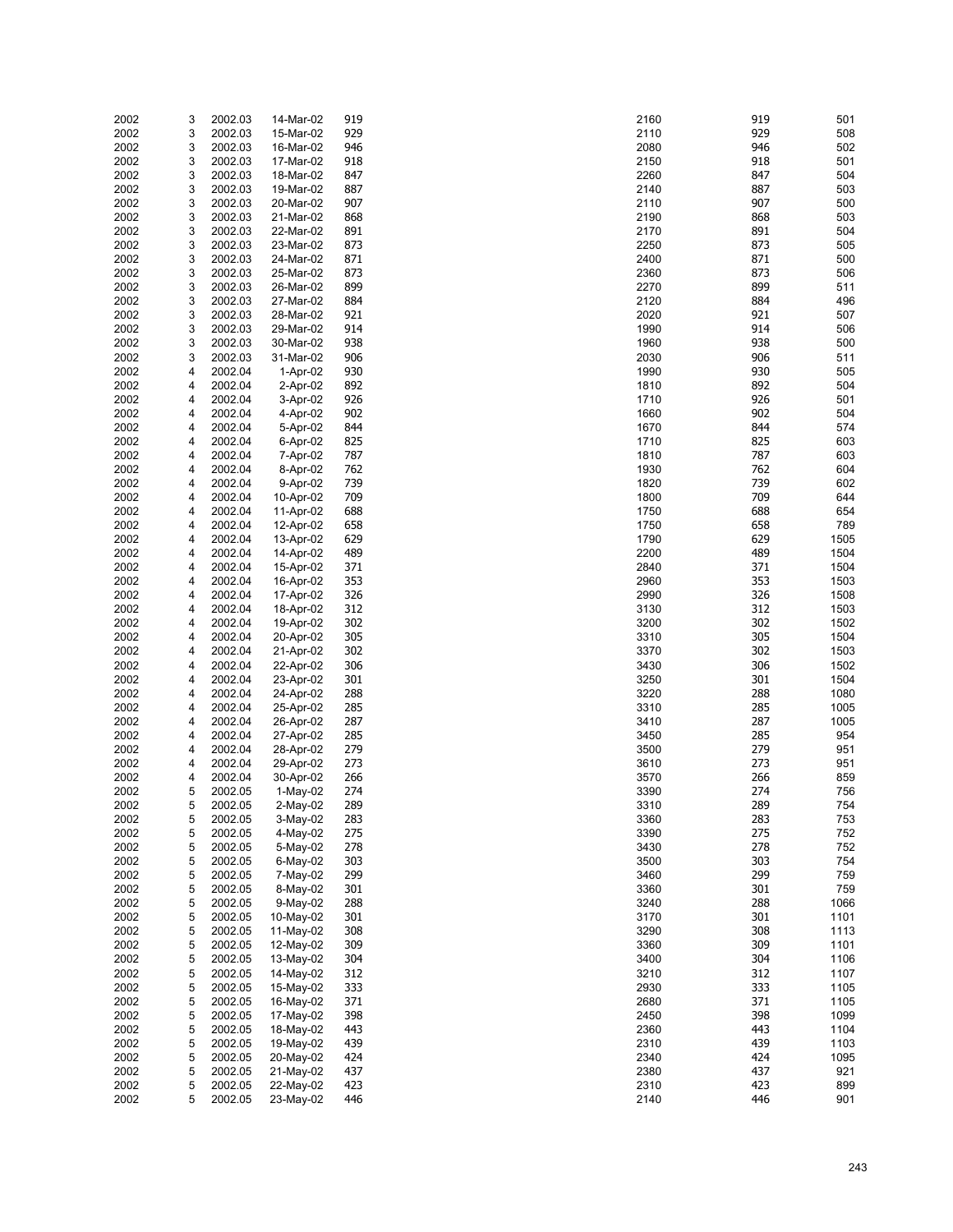| 2002 | 5              | 2002.05 | 24-May-02 | 441 | 441<br>2120 | 903        |
|------|----------------|---------|-----------|-----|-------------|------------|
| 2002 | 5              | 2002.05 | 25-May-02 | 439 | 2030        | 439<br>903 |
|      |                |         |           |     |             |            |
| 2002 | 5              | 2002.05 | 26-May-02 | 468 | 2100        | 468<br>901 |
| 2002 | 5              | 2002.05 | 27-May-02 | 488 | 2180        | 488<br>905 |
| 2002 | 5              | 2002.05 | 28-May-02 | 484 | 2080        | 484<br>903 |
| 2002 | 5              | 2002.05 | 29-May-02 | 504 | 1950        | 504<br>754 |
|      |                |         |           |     |             |            |
| 2002 | 5              | 2002.05 | 30-May-02 | 528 | 1910        | 528<br>581 |
| 2002 | 5              | 2002.05 | 31-May-02 | 578 | 1760        | 578<br>504 |
| 2002 | 6              | 2002.06 | 1-Jun-02  | 615 | 1690        | 615<br>506 |
| 2002 | 6              | 2002.06 | 2-Jun-02  | 614 | 1730        | 614<br>501 |
|      |                |         |           |     |             |            |
| 2002 | 6              | 2002.06 | 3-Jun-02  | 627 | 1760        | 627<br>503 |
| 2002 | 6              | 2002.06 | 4-Jun-02  | 650 | 1660        | 650<br>467 |
| 2002 | 6              | 2002.06 | 5-Jun-02  | 697 | 1530        | 697<br>457 |
| 2002 | 6              |         | 6-Jun-02  | 672 | 1460        | 672<br>452 |
|      |                | 2002.06 |           |     |             |            |
| 2002 | 6              | 2002.06 | 7-Jun-02  | 664 | 1430        | 664<br>455 |
| 2002 | 6              | 2002.06 | 8-Jun-02  | 671 | 1380        | 671<br>457 |
| 2002 | 6              | 2002.06 | 9-Jun-02  | 650 | 1420        | 650<br>462 |
| 2002 | 6              | 2002.06 | 10-Jun-02 | 629 | 1470        | 629<br>454 |
|      |                |         |           |     |             |            |
| 2002 | 6              | 2002.06 | 11-Jun-02 | 681 | 1360        | 681<br>454 |
| 2002 | 6              | 2002.06 | 12-Jun-02 | 732 | 1290        | 732<br>455 |
| 2002 | 6              | 2002.06 | 13-Jun-02 | 718 | 1280        | 718<br>454 |
| 2002 | 6              | 2002.06 | 14-Jun-02 | 732 | 1260        | 732<br>487 |
|      |                |         |           |     |             |            |
| 2002 | 6              | 2002.06 | 15-Jun-02 | 684 | 1360        | 684<br>505 |
| 2002 | 6              | 2002.06 | 16-Jun-02 | 631 | 1430        | 631<br>504 |
| 2002 | 6              | 2002.06 | 17-Jun-02 | 664 | 1420        | 664<br>502 |
| 2002 | 6              | 2002.06 |           | 693 | 1340        | 693<br>505 |
|      |                |         | 18-Jun-02 |     |             |            |
| 2002 | 6              | 2002.06 | 19-Jun-02 | 728 | 1270        | 728<br>508 |
| 2002 | 6              | 2002.06 | 20-Jun-02 | 743 | 1260        | 743<br>502 |
| 2002 | 6              | 2002.06 | 21-Jun-02 | 739 | 1290        | 739<br>509 |
|      |                |         |           |     |             |            |
| 2002 | 6              | 2002.06 | 22-Jun-02 | 741 | 1290        | 741<br>501 |
| 2002 | 6              | 2002.06 | 23-Jun-02 | 686 | 1370        | 686<br>500 |
| 2002 | 6              | 2002.06 | 24-Jun-02 | 665 | 1420        | 665<br>505 |
| 2002 | 6              | 2002.06 | 25-Jun-02 | 683 | 1360        | 683<br>504 |
|      |                |         |           |     |             | 712        |
| 2002 | 6              | 2002.06 | 26-Jun-02 | 712 | 1280        | 504        |
| 2002 | 6              | 2002.06 | 27-Jun-02 | 701 | 701<br>1310 | 560        |
| 2002 | 6              | 2002.06 | 28-Jun-02 | 686 | 1310        | 686<br>502 |
| 2002 | 6              | 2002.06 | 29-Jun-02 | 666 | 1350        | 666<br>498 |
| 2002 | 6              |         |           | 608 | 1430        | 608        |
|      |                | 2002.06 | 30-Jun-02 |     |             | 501        |
| 2002 | $\overline{7}$ | 2002.07 | 1-Jul-02  | 652 | 1370        | 652<br>402 |
| 2002 | 7              | 2002.07 | 2-Jul-02  | 655 | 1330        | 655<br>359 |
| 2002 | 7              | 2002.07 | 3-Jul-02  | 666 | 1230        | 666<br>504 |
| 2002 | 7              |         |           | 660 | 1180        | 660        |
|      |                | 2002.07 | 4-Jul-02  |     |             | 501        |
| 2002 | 7              | 2002.07 | 5-Jul-02  | 676 | 1260        | 676<br>506 |
| 2002 | 7              | 2002.07 | 6-Jul-02  | 662 | 1260        | 662<br>503 |
| 2002 | 7              | 2002.07 | 7-Jul-02  | 650 | 1320        | 650<br>503 |
| 2002 | 7              | 2002.07 | 8-Jul-02  | 613 | 1420        | 613<br>507 |
|      |                |         |           |     |             |            |
| 2002 | 7              | 2002.07 | 9-Jul-02  | 600 | 1310        | 600<br>502 |
| 2002 | 7              | 2002.07 | 10-Jul-02 | 614 | 1250        | 614<br>501 |
| 2002 | 7              | 2002.07 | 11-Jul-02 | 625 | 1220<br>625 | 505        |
| 2002 | $\overline{7}$ | 2002.07 | 12-Jul-02 | 589 | 589<br>1230 | 503        |
|      |                |         |           |     |             |            |
| 2002 | 7              | 2002.07 | 13-Jul-02 | 571 | 571<br>1240 | 500        |
| 2002 | $\overline{7}$ | 2002.07 | 14-Jul-02 | 555 | 1230        | 555<br>502 |
| 2002 | 7              | 2002.07 | 15-Jul-02 | 567 | 567<br>1260 | 504        |
| 2002 | 7              | 2002.07 | 16-Jul-02 | 541 | 541<br>1210 | 468        |
|      |                |         |           |     |             |            |
| 2002 | 7              | 2002.07 | 17-Jul-02 | 534 | 1190        | 534<br>456 |
| 2002 | 7              | 2002.07 | 18-Jul-02 | 531 | 531<br>1150 | 425        |
| 2002 | $\overline{7}$ | 2002.07 | 19-Jul-02 | 562 | 1190        | 562<br>409 |
| 2002 | 7              | 2002.07 | 20-Jul-02 | 565 | 565<br>1150 | 407        |
|      |                |         |           | 579 |             |            |
| 2002 | 7              | 2002.07 | 21-Jul-02 |     | 579<br>1180 | 406        |
| 2002 | 7              | 2002.07 | 22-Jul-02 | 513 | 1230        | 513<br>406 |
| 2002 | 7              | 2002.07 | 23-Jul-02 | 482 | 1190        | 482<br>402 |
| 2002 | 7              | 2002.07 | 24-Jul-02 | 541 | 1130<br>541 | 336        |
|      |                |         | 25-Jul-02 | 563 | 563         |            |
| 2002 | 7              | 2002.07 |           |     | 1150        | 305        |
| 2002 | 7              | 2002.07 | 26-Jul-02 | 524 | 1180        | 524<br>302 |
| 2002 | 7              | 2002.07 | 27-Jul-02 | 511 | 511<br>1150 | 304        |
| 2002 | 7              | 2002.07 | 28-Jul-02 | 487 | 1270        | 487<br>301 |
| 2002 | 7              | 2002.07 | 29-Jul-02 | 529 | 529<br>1280 | 304        |
|      |                |         |           |     |             |            |
| 2002 | 7              | 2002.07 | 30-Jul-02 | 605 | 1150        | 605<br>301 |
| 2002 | $\overline{7}$ | 2002.07 | 31-Jul-02 | 618 | 1140        | 618<br>276 |
| 2002 | 8              | 2002.08 | 1-Aug-02  | 588 | 1140        | 588<br>261 |
| 2002 | 8              | 2002.08 | 2-Aug-02  | 565 | 1160        | 565<br>218 |
|      |                |         |           |     |             |            |

| 0              | 441        | 903        |
|----------------|------------|------------|
| ١Ο             | 439        | 903        |
| Ι0<br>١Ο       | 468<br>488 | 901<br>905 |
| ٥              | 484        | 903        |
| i0             | 504        | 754        |
| 0              | 528        | 581        |
| iО             | 578        | 504        |
| Ю<br>٥،        | 615<br>614 | 506<br>501 |
| iО             | 627        | 503        |
| iО             | 650        | 467        |
| ٥،             | 697        | 457        |
| iО             | 672        | 452        |
| ٥،<br>٥        | 664<br>671 | 455<br>457 |
| 0              | 650        | 462        |
| $\overline{0}$ | 629        | 454        |
| iО             | 681        | 454        |
| Ю              | 732        | 455        |
| ٥،             | 718        | 454        |
| iО<br>iО       | 732<br>684 | 487<br>505 |
| ٥،             | 631        | 504        |
| 0              | 664        | 502        |
| ٥.             | 693        | 505        |
| Ό              | 728        | 508        |
| iО<br>Ю        | 743<br>739 | 502<br>509 |
| Ю              | 741        | 501        |
| Ό              | 686        | 500        |
| 0              | 665        | 505        |
| iО             | 683        | 504        |
| ٥<br>0         | 712<br>701 | 504<br>560 |
| 0              | 686        | 502        |
| i0             | 666        | 498        |
| ٥،             | 608        | 501        |
| Ό              | 652        | 402        |
| ٥،             | 655        | 359        |
| ٥،<br>٥        | 666<br>660 | 504<br>501 |
| iО             | 676        | 506        |
| iО             | 662        | 503        |
| 0              | 650        | 503        |
| 0              | 613        | 507        |
| 0<br>i0        | 600<br>614 | 502<br>501 |
| 0              | 625        | 505        |
| ٥،             | 589        | 503        |
| ٥.             | 571        | 50C        |
| ١Ο             | 555        | 502        |
| i0<br>0        | 567<br>541 | 504<br>468 |
| 0              | 534        | 456        |
| i0             | 531        | 425        |
| Ι0             | 562        | 409        |
| i0             | 565        | 407        |
| Ο              | 579        | 406        |
| ١Ο<br>Ι0       | 513<br>482 | 406<br>402 |
| ١Ο             | 541        | 336        |
| i0             | 563        | 305        |
| ١Ο             | 524        | 302        |
| i0             | 511        | 304        |
| Ό<br>١Ο        | 487<br>529 | 301<br>304 |
| i0             | 605        | 301        |
| ٥.             | 618        | 276        |
| ٥.             | 588        | 261        |
| i0             | 565        | 218        |
|                |            |            |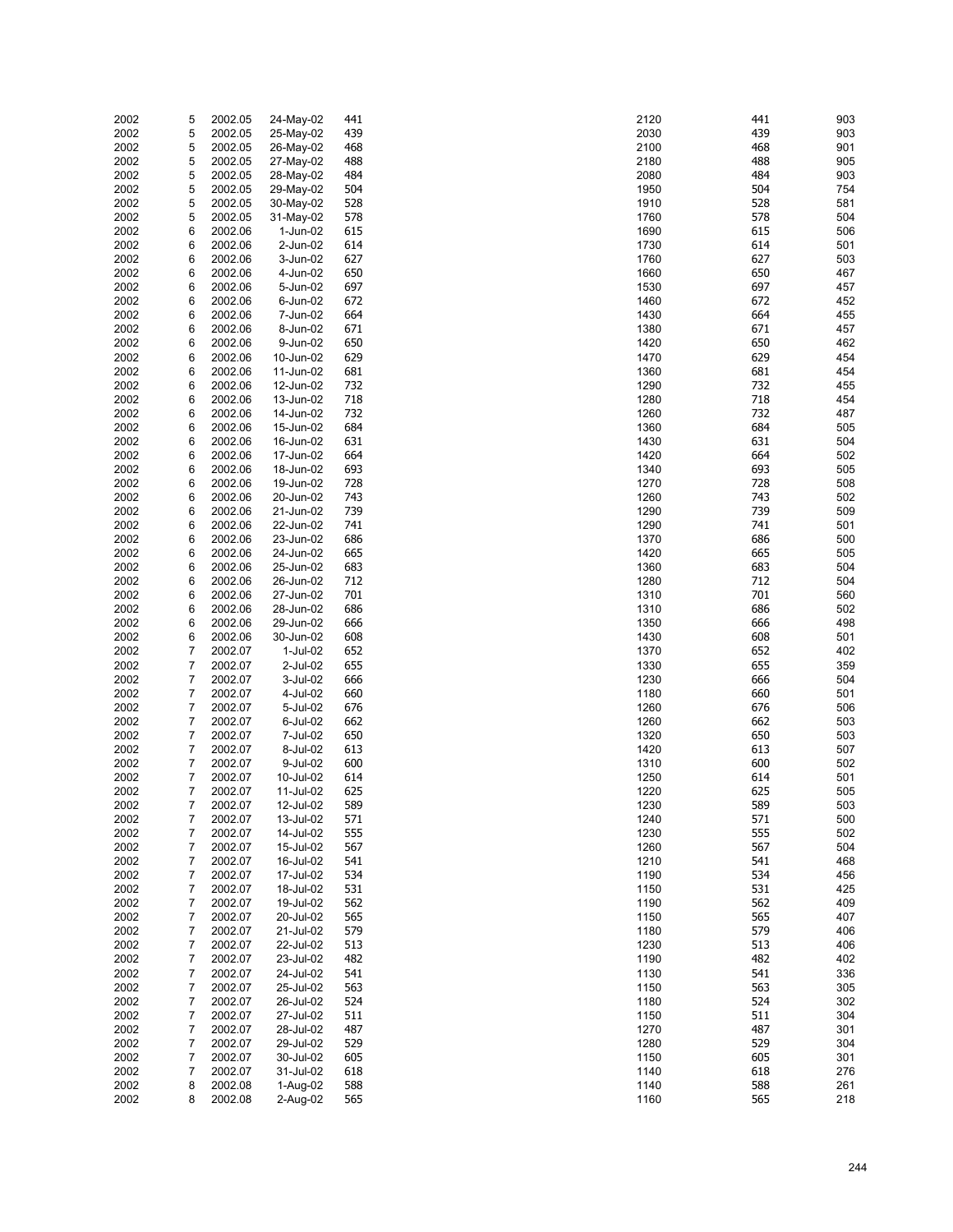| 2002 | 8  | 2002.08 | 3-Aug-02   | 596 | 1180 | 596         | 204 |
|------|----|---------|------------|-----|------|-------------|-----|
| 2002 | 8  | 2002.08 | 4-Aug-02   | 641 | 1140 | 641         | 205 |
| 2002 | 8  | 2002.08 | 5-Aug-02   | 645 | 1210 | 645         | 205 |
|      |    |         |            |     |      |             |     |
| 2002 | 8  | 2002.08 | 6-Aug-02   | 670 | 1140 | 670         | 205 |
| 2002 | 8  | 2002.08 | 7-Aug-02   | 691 | 1050 | 691         | 205 |
| 2002 | 8  | 2002.08 | 8-Aug-02   | 744 | 1010 | 744         | 204 |
| 2002 | 8  | 2002.08 | 9-Aug-02   | 694 | 1040 | 694         | 206 |
| 2002 | 8  | 2002.08 | 10-Aug-02  | 688 | 1050 | 688         | 220 |
|      |    |         |            |     |      |             |     |
| 2002 | 8  | 2002.08 | 11-Aug-02  | 659 | 1090 | 659         | 228 |
| 2002 | 8  | 2002.08 | 12-Aug-02  | 629 | 1150 | 629         | 230 |
| 2002 | 8  | 2002.08 | 13-Aug-02  | 609 | 1090 | 609         | 222 |
| 2002 | 8  | 2002.08 | 14-Aug-02  | 601 | 1020 | 601         | 230 |
|      |    |         |            |     |      |             |     |
| 2002 | 8  | 2002.08 | 15-Aug-02  | 626 | 1050 | 626         | 232 |
| 2002 | 8  | 2002.08 | 16-Aug-02  | 676 | 1060 | 676         | 231 |
| 2002 | 8  | 2002.08 | 17-Aug-02  | 659 | 1060 | 659         | 231 |
| 2002 | 8  | 2002.08 | 18-Aug-02  | 610 | 1180 | 610         | 226 |
|      |    |         |            |     |      | 582         |     |
| 2002 | 8  | 2002.08 | 19-Aug-02  | 582 | 1230 |             | 225 |
| 2002 | 8  | 2002.08 | 20-Aug-02  | 615 | 1130 | 615         | 228 |
| 2002 | 8  | 2002.08 | 21-Aug-02  | 622 | 1100 | 622         | 227 |
| 2002 | 8  | 2002.08 | 22-Aug-02  | 655 | 1060 | 655         | 210 |
| 2002 | 8  | 2002.08 | 23-Aug-02  | 661 | 1070 | 661         | 208 |
|      |    |         |            |     |      |             |     |
| 2002 | 8  | 2002.08 | 24-Aug-02  | 635 | 1090 | 635         | 207 |
| 2002 | 8  | 2002.08 | 25-Aug-02  | 620 | 1250 | 620         | 214 |
| 2002 | 8  | 2002.08 | 26-Aug-02  | 586 | 1270 | 586         | 205 |
| 2002 | 8  | 2002.08 | 27-Aug-02  | 651 | 1180 | 651         | 204 |
|      |    |         |            |     |      | 616         |     |
| 2002 | 8  | 2002.08 | 28-Aug-02  | 616 | 1150 |             | 203 |
| 2002 | 8  | 2002.08 | 29-Aug-02  | 635 | 1080 | 635         | 205 |
| 2002 | 8  | 2002.08 | 30-Aug-02  | 607 | 1080 | 607         | 202 |
| 2002 | 8  | 2002.08 | 31-Aug-02  | 613 | 1100 | 613         | 205 |
| 2002 | 9  | 2002.09 | $1-Sep-02$ | 573 | 1180 | 573         | 209 |
|      |    |         |            |     |      |             |     |
| 2002 | 9  | 2002.09 | 2-Sep-02   | 575 | 1220 | 575         | 204 |
| 2002 | 9  | 2002.09 | 3-Sep-02   | 617 | 1160 | 617         | 202 |
| 2002 | 9  | 2002.09 | 4-Sep-02   | 634 | 1020 | 634         | 207 |
| 2002 | 9  | 2002.09 | 5-Sep-02   | 630 | 991  | 630         | 205 |
|      |    |         |            | 588 |      | 588         | 204 |
| 2002 | 9  | 2002.09 | 6-Sep-02   |     | 1040 |             |     |
| 2002 | 9  | 2002.09 | 7-Sep-02   | 599 | 1070 | 599         | 204 |
| 2002 | 9  | 2002.09 | 8-Sep-02   | 570 | 1140 | 570         | 204 |
| 2002 | 9  | 2002.09 | 9-Sep-02   | 600 | 1170 | 600         | 202 |
| 2002 | 9  | 2002.09 | 10-Sep-02  | 620 | 1120 | 620         | 186 |
|      |    |         |            |     |      |             |     |
| 2002 | 9  | 2002.09 | 11-Sep-02  | 646 | 1090 | 646         | 186 |
| 2002 | 9  | 2002.09 | 12-Sep-02  | 636 | 1130 | 636         | 175 |
| 2002 | 9  | 2002.09 | 13-Sep-02  | 634 | 1150 | 634         | 190 |
| 2002 | 9  | 2002.09 | 14-Sep-02  | 655 | 1160 | 655         | 178 |
| 2002 | 9  | 2002.09 | 15-Sep-02  | 656 | 1240 | 656         | 177 |
|      |    |         |            |     |      |             |     |
| 2002 | 9  | 2002.09 | 16-Sep-02  | 578 | 1340 | 578         | 177 |
| 2002 | 9  | 2002.09 | 17-Sep-02  | 604 | 1230 | 604         | 186 |
| 2002 | 9  | 2002.09 | 18-Sep-02  | 607 | 1170 | 607         | 165 |
| 2002 | 9  | 2002.09 | 19-Sep-02  | 663 | 1130 | 663         | 156 |
| 2002 | 9  | 2002.09 | 20-Sep-02  | 662 | 1190 | 662         | 153 |
|      |    |         |            |     |      |             |     |
| 2002 | 9  | 2002.09 | 21-Sep-02  | 676 | 1180 | 676         | 156 |
| 2002 | 9  | 2002.09 | 22-Sep-02  | 646 | 1260 | 646         | 155 |
| 2002 | 9  | 2002.09 | 23-Sep-02  | 666 | 1270 | 666         | 154 |
| 2002 | 9  | 2002.09 | 24-Sep-02  | 652 | 1230 | 652         | 136 |
| 2002 | 9  | 2002.09 | 25-Sep-02  | 627 | 1200 | 627         | 128 |
|      |    |         |            |     |      |             |     |
| 2002 | 9  | 2002.09 | 26-Sep-02  | 600 | 1220 | 600         | 131 |
| 2002 | 9  | 2002.09 | 27-Sep-02  | 634 | 1190 | 634         | 130 |
| 2002 | 9  | 2002.09 | 28-Sep-02  | 642 | 1180 | 642         | 133 |
| 2002 | 9  | 2002.09 | 29-Sep-02  | 603 | 1240 | 603         | 128 |
|      |    |         |            |     |      |             |     |
| 2002 | 9  | 2002.09 | 30-Sep-02  | 600 | 1340 | 600         | 132 |
| 2002 | 10 | 2002.1  | 1-Oct-02   | 596 | 1221 | 596<br>1221 | 173 |
| 2002 | 10 | 2002.1  | 2-Oct-02   | 590 | 1151 | 590<br>1151 | 211 |
| 2002 | 10 | 2002.1  | 3-Oct-02   | 580 | 1155 | 580<br>1155 | 211 |
| 2002 | 10 | 2002.1  | 4-Oct-02   | 584 | 1224 | 584<br>1224 | 205 |
|      |    |         |            |     |      |             |     |
| 2002 | 10 | 2002.1  | 5-Oct-02   | 616 | 1241 | 1241<br>616 | 203 |
| 2002 | 10 | 2002.1  | 6-Oct-02   | 639 | 1213 | 639<br>1213 | 202 |
| 2002 | 10 | 2002.1  | 7-Oct-02   | 626 | 1215 | 626<br>1215 | 200 |
| 2002 | 10 | 2002.1  | 8-Oct-02   | 655 | 1172 | 655<br>1172 | 206 |
| 2002 | 10 | 2002.1  | 9-Oct-02   | 635 | 1177 | 635<br>1177 | 201 |
|      |    |         |            |     |      |             |     |
| 2002 | 10 | 2002.1  | 10-Oct-02  | 591 | 1138 | 591<br>1138 | 203 |
| 2002 | 10 | 2002.1  | 11-Oct-02  | 588 | 1137 | 588<br>1137 | 211 |
| 2002 | 10 | 2002.1  | 12-Oct-02  | 568 | 1204 | 1204<br>568 | 204 |
|      |    |         |            |     |      |             |     |

| 180        |              | 596        | 204        |
|------------|--------------|------------|------------|
| 140        |              | 641        | 205        |
| 210        |              | 645        | 205        |
| 140        |              | 670        | 205        |
| )50<br>)10 |              | 691<br>744 | 205<br>204 |
| )40        |              | 694        | 206        |
| )50        |              | 688        | 220        |
| )90        |              | 659        | 228        |
| 150        |              | 629        | 230        |
| )90        |              | 609        | 222        |
| )20        |              | 601        | 230        |
| )50<br>060 |              | 626<br>676 | 232<br>231 |
| 060        |              | 659        | 231        |
| 180        |              | 610        | 226        |
| 230        |              | 582        | 225        |
| 130        |              | 615        | 228        |
| 100        |              | 622        | 227        |
| 060        |              | 655        | 210        |
| )70<br>)90 |              | 661<br>635 | 208<br>207 |
| 250        |              | 620        | 214        |
| 270        |              | 586        | 205        |
| 180        |              | 651        | 204        |
| 150        |              | 616        | 203        |
| 080        |              | 635        | 205        |
| 080        |              | 607<br>613 | 202        |
| 100<br>180 |              | 573        | 205<br>209 |
| 220        |              | 575        | 204        |
| 160        |              | 617        | 202        |
| )20        |              | 634        | 207        |
| 991        |              | 630        | 205        |
| )40        |              | 588        | 204        |
| )70        |              | 599<br>570 | 204<br>204 |
| 140<br>170 |              | 600        | 202        |
| 120        |              | 620        | 186        |
| )90        |              | 646        | 186        |
| 130        |              | 636        | 175        |
| 150        |              | 634        | 190        |
| 160        |              | 655        | 178        |
| 240<br>340 |              | 656<br>578 | 177<br>177 |
| 230        |              | 604        | 186        |
| 170        |              | 607        | 165        |
| 130        |              | 663        | 156        |
| 190        |              | 662        | 153        |
| 180        |              | 676        | 156        |
| 260        |              | 646        | 155        |
| 270<br>230 |              | 666<br>652 | 154<br>136 |
| 200        |              | 627        | 128        |
| 220        |              | 600        | 131        |
| 190        |              | 634        | 130        |
| 180        |              | 642        | 133        |
| 240        |              | 603        | 128        |
| 340<br>221 |              | 600        | 132<br>173 |
| 151        | 1221<br>1151 | 596<br>590 | 211        |
| 155        | 1155         | 580        | 211        |
| 224        | 1224         | 584        | 205        |
| 241        | 1241         | 616        | 203        |
| 213        | 1213         | 639        | 202        |
| 215        | 1215         | 626        | 200        |
| 172<br>177 | 1172<br>1177 | 655<br>635 | 206<br>201 |
| 138        | 1138         | 591        | 203        |
| 137        | 1137         | 588        | 211        |
| 204        | 1204         | 568        | 204        |
|            |              |            |            |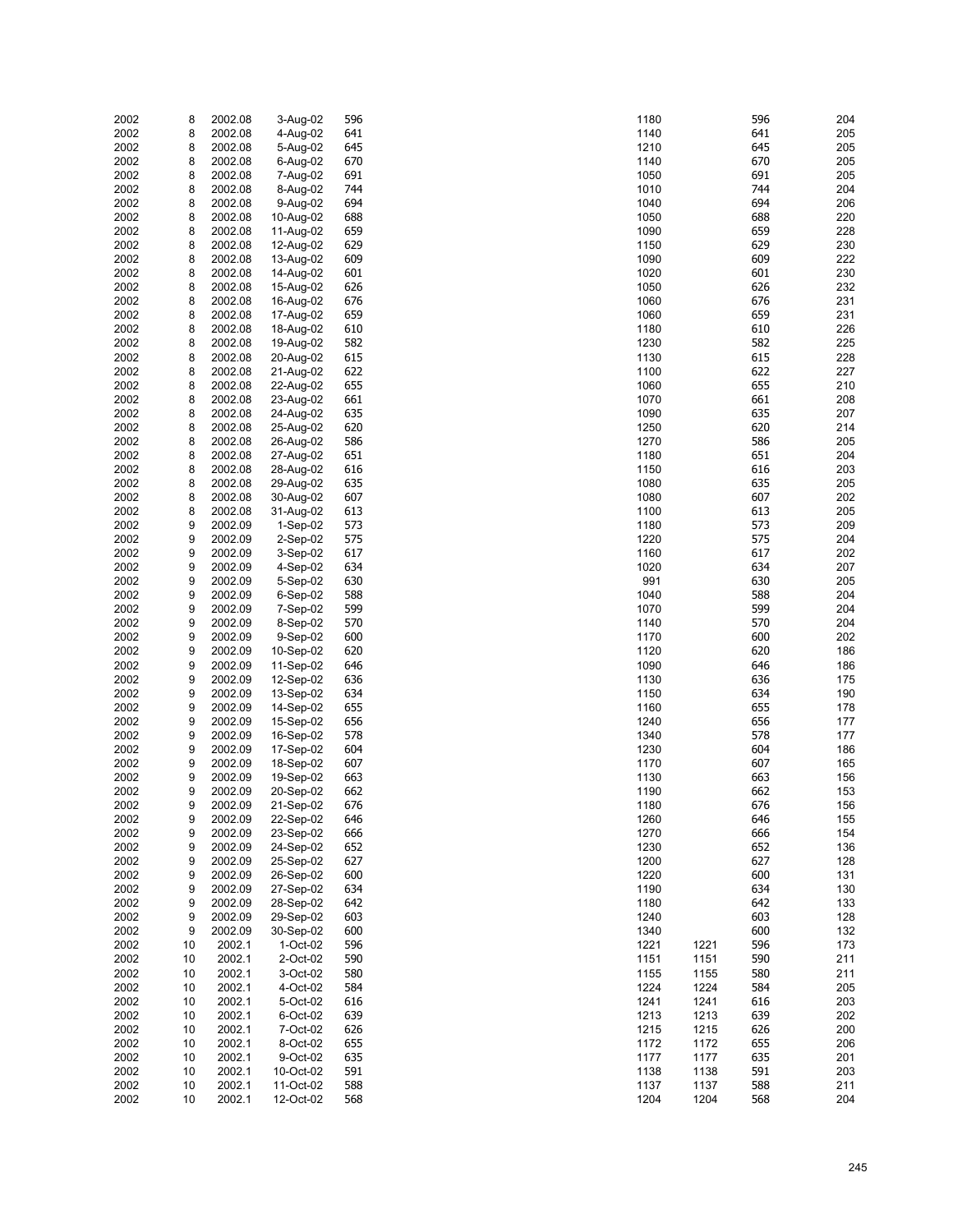| 2002 | 10 | 2002.1  | 13-Oct-02 | 580 | 1306 | 1306 | 580 | 203 |
|------|----|---------|-----------|-----|------|------|-----|-----|
|      |    |         |           |     |      |      |     |     |
| 2002 | 10 | 2002.1  | 14-Oct-02 | 612 | 1348 | 1348 | 612 | 203 |
| 2002 | 10 | 2002.1  | 15-Oct-02 | 622 | 1320 | 1320 | 622 | 200 |
| 2002 | 10 | 2002.1  | 16-Oct-02 | 617 | 1307 | 1307 | 617 | 207 |
|      |    |         |           |     |      |      |     |     |
| 2002 | 10 | 2002.1  | 17-Oct-02 | 656 | 1236 | 1236 | 656 | 206 |
| 2002 | 10 | 2002.1  | 18-Oct-02 | 636 | 1444 | 1444 | 636 | 202 |
| 2002 | 10 | 2002.1  | 19-Oct-02 | 470 | 1692 | 1692 | 470 | 198 |
|      |    |         |           |     |      |      |     |     |
| 2002 | 10 | 2002.1  | 20-Oct-02 | 406 | 1829 | 1829 | 406 | 285 |
| 2002 | 10 | 2002.1  | 21-Oct-02 | 395 | 1886 | 1886 | 395 | 553 |
|      |    |         |           |     |      |      |     |     |
| 2002 | 10 | 2002.1  | 22-Oct-02 | 401 | 1879 | 1879 | 401 | 706 |
| 2002 | 10 | 2002.1  | 23-Oct-02 | 373 | 2063 | 2063 | 373 | 704 |
| 2002 | 10 |         |           | 354 | 2205 | 2205 | 354 | 702 |
|      |    | 2002.1  | 24-Oct-02 |     |      |      |     |     |
| 2002 | 10 | 2002.1  | 25-Oct-02 | 348 | 2345 | 2345 | 348 | 707 |
| 2002 | 10 | 2002.1  | 26-Oct-02 | 355 | 2367 | 2367 | 355 | 706 |
|      |    |         |           |     |      |      |     |     |
| 2002 | 10 | 2002.1  | 27-Oct-02 | 375 | 2289 | 2289 | 375 | 704 |
| 2002 | 10 | 2002.1  | 28-Oct-02 | 431 | 2126 | 2126 | 431 | 549 |
| 2002 | 10 | 2002.1  | 29-Oct-02 | 482 | 2003 | 2003 | 482 | 331 |
|      |    |         |           |     |      |      |     |     |
| 2002 | 10 | 2002.1  | 30-Oct-02 | 539 | 1846 | 1846 | 539 | 259 |
| 2002 | 10 | 2002.1  | 31-Oct-02 | 561 | 1713 | 1713 | 561 | 259 |
| 2002 | 11 | 2002.11 |           |     | 1643 |      | 0   | 252 |
|      |    |         | 1-Nov-02  |     |      | 1643 |     |     |
| 2002 | 11 | 2002.11 | 2-Nov-02  |     | 1578 | 1578 | 0   | 253 |
| 2002 | 11 | 2002.11 | 3-Nov-02  |     | 1579 | 1579 | 0   | 253 |
|      |    |         |           |     |      |      |     |     |
| 2002 | 11 | 2002.11 | 4-Nov-02  | 623 | 1549 | 1549 | 623 | 256 |
| 2002 | 11 | 2002.11 | 5-Nov-02  | 634 | 1560 | 1560 | 634 | 255 |
| 2002 | 11 | 2002.11 | 6-Nov-02  | 668 | 1554 | 1554 | 668 | 244 |
|      |    |         |           |     |      |      |     |     |
| 2002 | 11 | 2002.11 | 7-Nov-02  | 682 | 1586 | 1586 | 682 | 279 |
| 2002 | 11 | 2002.11 | 8-Nov-02  | 676 | 1711 | 1711 | 676 | 303 |
|      |    |         |           |     | 2000 |      |     |     |
| 2002 | 11 | 2002.11 | 9-Nov-02  | 601 |      | 2000 | 601 | 302 |
| 2002 | 11 | 2002.11 | 10-Nov-02 | 612 | 1944 | 1944 | 612 | 301 |
| 2002 | 11 | 2002.11 | 11-Nov-02 | 607 | 1887 | 1887 | 607 | 304 |
|      |    |         |           |     |      |      |     |     |
| 2002 | 11 | 2002.11 | 12-Nov-02 | 653 | 1844 | 1844 | 653 | 299 |
| 2002 | 11 | 2002.11 | 13-Nov-02 | 704 | 1792 | 1792 | 704 | 309 |
|      |    |         |           |     |      |      |     |     |
| 2002 | 11 | 2002.11 | 14-Nov-02 | 730 | 1746 | 1746 | 730 | 305 |
| 2002 | 11 | 2002.11 | 15-Nov-02 | 744 | 1722 | 1722 | 744 | 307 |
| 2002 | 11 | 2002.11 | 16-Nov-02 | 744 | 1679 | 1679 | 744 | 305 |
|      |    |         |           |     |      |      |     |     |
| 2002 | 11 | 2002.11 | 17-Nov-02 | 756 | 1646 | 1646 | 756 | 309 |
| 2002 | 11 | 2002.11 | 18-Nov-02 | 775 | 1621 | 1621 | 775 | 303 |
| 2002 | 11 | 2002.11 | 19-Nov-02 | 772 | 1595 | 1595 | 772 | 303 |
|      |    |         |           |     |      |      |     |     |
| 2002 | 11 | 2002.11 | 20-Nov-02 | 790 | 1579 | 1579 | 790 | 303 |
| 2002 | 11 | 2002.11 | 21-Nov-02 | 785 | 1573 | 1573 | 785 | 303 |
|      |    |         |           |     |      |      |     |     |
| 2002 | 11 | 2002.11 | 22-Nov-02 | 795 | 1561 | 1561 | 795 | 300 |
| 2002 | 11 | 2002.11 | 23-Nov-02 | 797 | 1521 | 1521 | 797 | 302 |
| 2002 | 11 | 2002.11 | 24-Nov-02 | 805 | 1498 | 1498 | 805 | 301 |
|      |    |         |           |     |      |      |     |     |
| 2002 | 11 | 2002.11 | 25-Nov-02 | 794 | 1487 | 1487 | 794 | 303 |
| 2002 | 11 | 2002.11 | 26-Nov-02 | 809 | 1457 | 1457 | 809 | 304 |
|      |    |         |           |     | 1428 |      |     |     |
| 2002 | 11 | 2002.11 | 27-Nov-02 | 836 |      | 1428 | 836 | 302 |
| 2002 | 11 | 2002.11 | 28-Nov-02 | 833 | 1416 | 1416 | 833 | 303 |
| 2002 | 11 | 2002.11 | 29-Nov-02 | 839 | 1411 | 1411 | 839 | 302 |
|      |    |         |           |     |      |      |     |     |
| 2002 | 11 | 2002.11 | 30-Nov-02 | 822 | 1409 | 1409 | 822 | 306 |
| 2002 | 12 | 2002.12 | 1-Dec-02  | 817 | 1402 | 1402 | 817 | 288 |
| 2002 | 12 | 2002.12 | 2-Dec-02  | 830 | 1397 | 1397 | 830 | 276 |
|      |    |         |           |     |      |      |     |     |
| 2002 | 12 | 2002.12 | 3-Dec-02  | 861 | 1391 | 1391 | 861 | 276 |
| 2002 | 12 | 2002.12 | 4-Dec-02  | 854 | 1385 | 1385 | 854 | 280 |
|      |    |         |           | 867 |      |      |     |     |
| 2002 | 12 | 2002.12 | 5-Dec-02  |     | 1382 | 1382 | 867 | 281 |
| 2002 | 12 | 2002.12 | 6-Dec-02  | 844 | 1401 | 1401 | 844 | 282 |
| 2002 | 12 | 2002.12 | 7-Dec-02  | 826 | 1401 | 1401 | 826 | 282 |
|      |    |         |           |     |      |      |     |     |
| 2002 | 12 | 2002.12 | 8-Dec-02  | 859 | 1393 | 1393 | 859 | 283 |
| 2002 | 12 | 2002.12 | 9-Dec-02  | 854 | 1410 | 1410 | 854 | 279 |
| 2002 | 12 | 2002.12 | 10-Dec-02 | 838 | 1420 | 1420 | 838 | 277 |
|      |    |         |           |     |      |      |     |     |
| 2002 | 12 | 2002.12 | 11-Dec-02 | 840 | 1422 | 1422 | 840 | 276 |
| 2002 | 12 | 2002.12 | 12-Dec-02 | 857 | 1458 | 1458 | 857 | 278 |
|      |    |         |           |     |      |      |     |     |
| 2002 | 12 | 2002.12 | 13-Dec-02 | 877 | 1502 | 1502 | 877 | 279 |
| 2002 | 12 | 2002.12 | 14-Dec-02 | 842 | 1612 | 1612 | 842 | 280 |
| 2002 | 12 | 2002.12 | 15-Dec-02 | 819 | 1693 | 1693 | 819 | 283 |
|      |    |         |           |     |      |      |     |     |
| 2002 | 12 | 2002.12 | 16-Dec-02 | 805 | 1760 | 1760 | 805 | 277 |
| 2002 | 12 | 2002.12 | 17-Dec-02 | 722 | 2117 | 2117 | 722 | 279 |
|      |    |         |           | 594 | 2508 |      | 594 |     |
| 2002 | 12 | 2002.12 | 18-Dec-02 |     |      | 2508 |     | 274 |
| 2002 | 12 | 2002.12 | 19-Dec-02 | 625 | 2451 | 2451 | 625 | 277 |
| 2002 | 12 | 2002.12 | 20-Dec-02 | 665 | 2662 | 2662 | 665 | 278 |
|      |    |         |           |     |      |      |     |     |
| 2002 | 12 | 2002.12 | 21-Dec-02 | 584 | 2883 | 2883 | 584 | 279 |
| 2002 | 12 | 2002.12 | 22-Dec-02 | 594 | 2946 | 2946 | 594 | 275 |
|      |    |         |           |     |      |      |     |     |

| 306  | 1306 | 580 | 203 |
|------|------|-----|-----|
| 348  | 1348 | 612 | 203 |
| 320  | 1320 | 622 | 200 |
|      |      |     |     |
| 307  | 1307 | 617 | 207 |
| 236  | 1236 | 656 | 206 |
| 444  | 1444 | 636 | 202 |
|      |      |     |     |
| 692  | 1692 | 470 | 198 |
| 829  | 1829 | 406 | 285 |
| 886  | 1886 | 395 | 553 |
|      |      |     |     |
| 879  | 1879 | 401 | 706 |
| :063 | 2063 | 373 | 704 |
| 205  | 2205 | 354 | 702 |
|      |      |     |     |
| :345 | 2345 | 348 | 707 |
| 367  | 2367 | 355 | 706 |
| 289  | 2289 | 375 | 704 |
|      |      |     |     |
| 126  | 2126 | 431 | 549 |
| :003 | 2003 | 482 | 331 |
| 846  | 1846 | 539 | 259 |
|      |      | 561 |     |
| 713  | 1713 |     | 259 |
| 643  | 1643 | 0   | 252 |
| 578  | 1578 | 0   | 253 |
| 579  | 1579 | 0   | 253 |
|      |      |     |     |
| 549  | 1549 | 623 | 256 |
| 560  | 1560 | 634 | 255 |
| 554  | 1554 | 668 | 244 |
|      |      |     |     |
| 586  | 1586 | 682 | 279 |
| 711  | 1711 | 676 | 303 |
| :000 | 2000 | 601 | 302 |
| 944  | 1944 | 612 | 301 |
|      |      |     |     |
| 887  | 1887 | 607 | 304 |
| 844  | 1844 | 653 | 299 |
| 792  | 1792 | 704 | 309 |
| 746  | 1746 | 730 | 305 |
|      |      |     |     |
| 722  | 1722 | 744 | 307 |
| 679  | 1679 | 744 | 305 |
| 646  | 1646 | 756 | 309 |
| 621  | 1621 | 775 | 303 |
|      |      |     |     |
| 595  | 1595 | 772 | 303 |
| 579  | 1579 | 790 | 303 |
| 573  | 1573 | 785 | 303 |
| 561  | 1561 | 795 | 300 |
|      |      |     |     |
| 521  | 1521 | 797 | 302 |
| 498  | 1498 | 805 | 301 |
| 487  | 1487 | 794 | 303 |
| 457  | 1457 | 809 | 304 |
| 428  |      | 836 | 302 |
|      | 1428 |     |     |
| 416  | 1416 | 833 | 303 |
| 411  | 1411 | 839 | 302 |
| 409  | 1409 | 822 | 306 |
| 402  | 1402 | 817 | 288 |
|      |      |     |     |
| 397  | 1397 | 830 | 276 |
| 391  | 1391 | 861 | 276 |
| 385  | 1385 | 854 | 280 |
| 382  | 1382 | 867 | 281 |
|      |      |     |     |
| 401  | 1401 | 844 | 282 |
| 401  | 1401 | 826 | 282 |
| 393  | 1393 | 859 | 283 |
| 410  | 1410 | 854 | 279 |
|      |      |     |     |
| 420  | 1420 | 838 | 277 |
| 422  | 1422 | 840 | 276 |
| 458  | 1458 | 857 | 278 |
| 502  | 1502 | 877 | 279 |
|      |      |     |     |
| 612  | 1612 | 842 | 280 |
| 693  | 1693 | 819 | 283 |
| 760  | 1760 | 805 | 277 |
| :117 | 2117 | 722 | 279 |
|      |      |     |     |
| 508  | 2508 | 594 | 274 |
| '451 | 2451 | 625 | 277 |
| :662 | 2662 | 665 | 278 |
| 883! | 2883 | 584 | 279 |
|      |      |     |     |
| 946  | 2946 | 594 | 275 |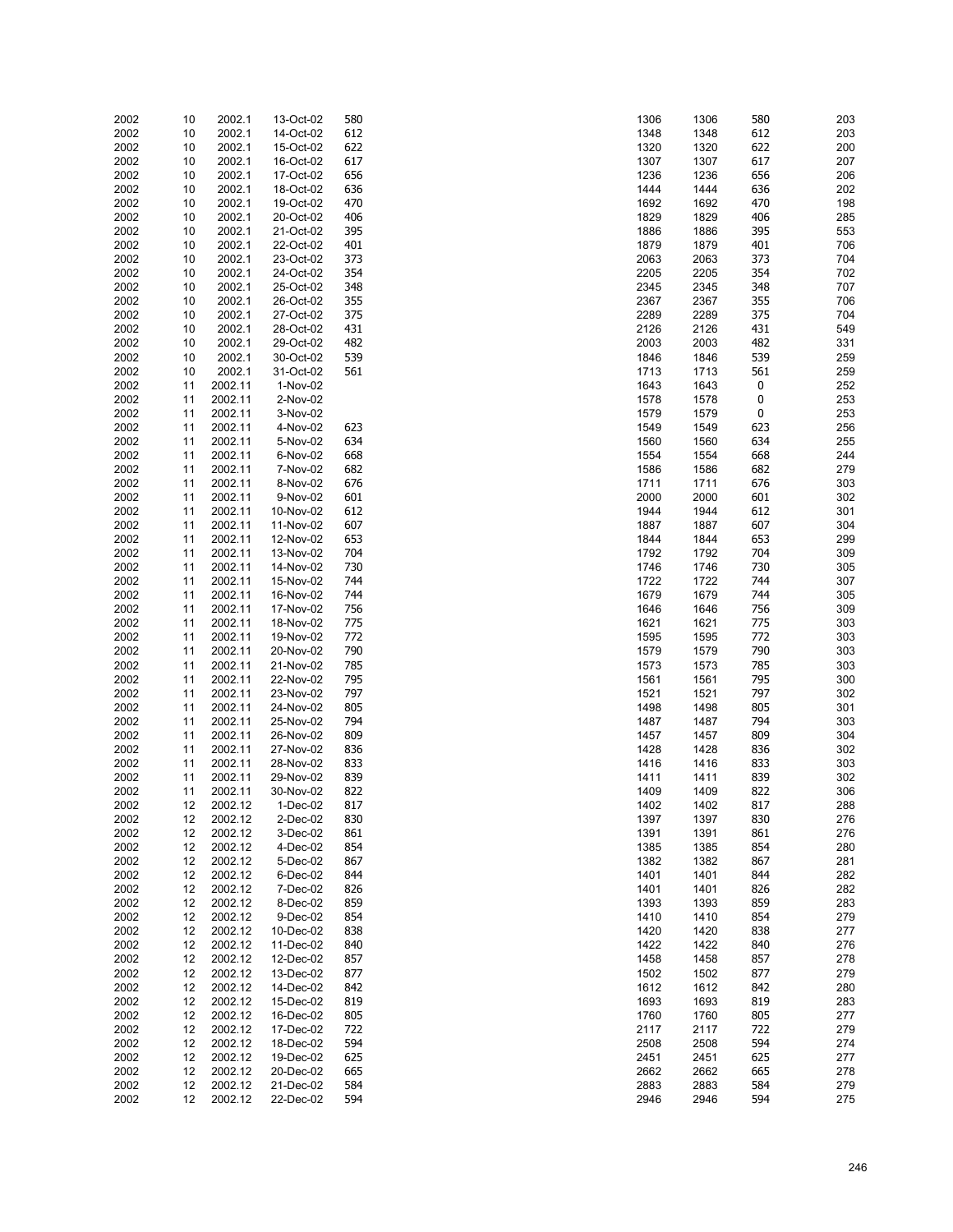| 2002 | 12                      | 2002.12 | 23-Dec-02   | 621  | 2810 | 2810 | 621  | 277  |
|------|-------------------------|---------|-------------|------|------|------|------|------|
| 2002 | 12                      | 2002.12 | 24-Dec-02   | 655  | 2675 | 2675 | 655  | 278  |
|      |                         |         |             |      |      |      |      |      |
| 2002 | 12                      | 2002.12 | 25-Dec-02   | 706  | 2549 | 2549 | 706  | 277  |
| 2002 | 12                      | 2002.12 | 26-Dec-02   | 773  | 2405 | 2405 | 773  | 275  |
| 2002 | 12                      | 2002.12 | 27-Dec-02   | 822  | 2287 | 2287 | 822  | 274  |
| 2002 | 12                      | 2002.12 | 28-Dec-02   | 844  | 2208 | 2208 | 844  | 275  |
|      |                         |         |             |      |      |      |      |      |
| 2002 | 12                      | 2002.12 | 29-Dec-02   | 859  | 2170 | 2170 | 859  | 275  |
| 2002 | 12                      | 2002.12 | 30-Dec-02   | 873  | 2171 | 2171 | 873  | 277  |
| 2002 | 12                      | 2002.12 | 31-Dec-02   | 875  | 2185 | 2185 | 875  | 281  |
| 2003 | $\mathbf{1}$            | 2003.01 | $1-Jan-03$  | 867  | 2218 | 2218 | 867  | 254  |
|      |                         |         |             |      |      |      |      |      |
| 2003 | 1                       | 2003.01 | $2$ -Jan-03 | 843  | 2249 | 2249 | 843  | 226  |
| 2003 | 1                       | 2003.01 | 3-Jan-03    | 828  | 2207 | 2207 | 828  | 225  |
| 2003 | 1                       | 2003.01 | 4-Jan-03    | 845  | 2125 | 2125 | 845  | 227  |
| 2003 | 1                       | 2003.01 | 5-Jan-03    | 865  | 2074 | 2074 | 865  | 229  |
|      |                         |         |             |      |      |      |      |      |
| 2003 | 1                       | 2003.01 | $6$ -Jan-03 | 909  | 2020 | 2020 | 909  | 222  |
| 2003 | 1                       | 2003.01 | 7-Jan-03    | 955  | 1988 | 1988 | 955  | 226  |
| 2003 | 1                       | 2003.01 | 8-Jan-03    | 1018 | 1920 | 1920 | 1018 | 228  |
| 2003 | 1                       | 2003.01 | 9-Jan-03    | 1045 | 1848 | 1848 | 1045 | 223  |
|      |                         |         |             |      |      |      |      |      |
| 2003 | 1                       | 2003.01 | 10-Jan-03   | 1060 | 1828 | 1828 | 1060 | 223  |
| 2003 | 1                       | 2003.01 | 11-Jan-03   | 1031 | 1856 | 1856 | 1031 | 233  |
| 2003 | 1                       | 2003.01 | 12-Jan-03   | 1011 | 1918 | 1918 | 1011 | 227  |
| 2003 | 1                       | 2003.01 | 13-Jan-03   | 947  | 2063 | 2063 | 947  | 227  |
|      |                         |         |             |      |      |      |      |      |
| 2003 | 1                       | 2003.01 | 14-Jan-03   | 860  | 2065 | 2065 | 860  | 232  |
| 2003 | 1                       | 2003.01 | 15-Jan-03   | 822  | 2045 | 2045 | 822  | 228  |
| 2003 | 1                       | 2003.01 | 16-Jan-03   | 887  | 1980 | 1980 | 887  | 230  |
| 2003 | 1                       | 2003.01 | 17-Jan-03   | 936  | 1942 | 1942 | 936  | 232  |
|      |                         |         |             |      |      |      |      |      |
| 2003 | 1                       | 2003.01 | 18-Jan-03   | 943  | 1890 | 1890 | 943  | 229  |
| 2003 | 1                       | 2003.01 | 19-Jan-03   | 974  | 1850 | 1850 | 974  | 224  |
| 2003 | 1                       | 2003.01 | 20-Jan-03   | 987  | 1821 | 1821 | 987  | 224  |
| 2003 | 1                       | 2003.01 | 21-Jan-03   | 1010 | 1781 | 1781 | 1010 | 227  |
|      |                         |         |             |      |      |      |      |      |
| 2003 | 1                       | 2003.01 | 22-Jan-03   | 1044 | 1751 | 1751 | 1044 | 230  |
| 2003 | 1                       | 2003.01 | 23-Jan-03   | 1028 | 1737 | 1737 | 1028 | 227  |
| 2003 | 1                       | 2003.01 | 24-Jan-03   | 1030 | 1728 | 1728 | 1030 | 261  |
| 2003 | 1                       | 2003.01 | 25-Jan-03   | 1039 | 1719 | 1719 | 1039 | 281  |
|      |                         |         |             |      |      |      |      |      |
| 2003 | 1                       | 2003.01 | 26-Jan-03   | 1038 | 1715 | 1715 | 1038 | 280  |
| 2003 | 1                       | 2003.01 | 27-Jan-03   | 1047 | 1712 | 1712 | 1047 | 846  |
| 2003 | 1                       | 2003.01 | 28-Jan-03   | 1023 | 1753 | 1753 | 1023 | 1003 |
| 2003 | 1                       | 2003.01 | 29-Jan-03   | 895  | 2035 | 2035 | 895  | 515  |
|      |                         |         |             |      |      |      |      |      |
| 2003 | 1                       | 2003.01 | 30-Jan-03   | 881  | 2090 | 2090 | 881  | 350  |
| 2003 | 1                       | 2003.01 | 31-Jan-03   | 970  | 1900 | 1900 | 970  | 429  |
| 2003 | 2                       | 2003.02 | 1-Feb-03    | 989  | 1809 | 1809 | 989  | 503  |
| 2003 | 2                       | 2003.02 | 2-Feb-03    | 979  | 1822 | 1822 | 979  | 501  |
|      |                         |         |             |      |      |      |      |      |
| 2003 | 2                       | 2003.02 | 3-Feb-03    | 973  | 1842 | 1842 | 973  | 505  |
| 2003 | $\overline{\mathbf{c}}$ | 2003.02 | 4-Feb-03    | 987  | 1840 | 1840 | 987  | 501  |
| 2003 | 2                       | 2003.02 | 5-Feb-03    | 981  | 1849 | 1849 | 981  | 536  |
| 2003 | $\overline{\mathbf{c}}$ | 2003.02 | 6-Feb-03    | 973  | 1858 | 1858 | 973  | 598  |
|      |                         |         |             |      |      |      |      |      |
| 2003 | 2                       | 2003.02 | 7-Feb-03    | 943  | 1871 | 1871 | 943  | 599  |
| 2003 | 2                       | 2003.02 | 8-Feb-03    | 937  | 1888 | 1888 | 937  | 600  |
| 2003 | $\overline{\mathbf{c}}$ | 2003.02 | 9-Feb-03    | 959  | 1887 | 1887 | 959  | 601  |
| 2003 | $\overline{2}$          | 2003.02 | 10-Feb-03   | 963  | 1888 | 1888 | 963  | 606  |
| 2003 | 2                       | 2003.02 | 11-Feb-03   | 977  | 1888 | 1888 | 977  | 615  |
|      |                         |         |             |      |      |      |      |      |
| 2003 | 2                       | 2003.02 | 12-Feb-03   | 976  | 1897 | 1897 | 976  | 605  |
| 2003 | 2                       | 2003.02 | 13-Feb-03   | 964  | 1955 | 1955 | 964  | 603  |
| 2003 | 2                       | 2003.02 | 14-Feb-03   | 924  | 1939 | 1939 | 924  | 602  |
| 2003 | 2                       | 2003.02 | 15-Feb-03   | 953  | 1923 | 1923 | 953  | 602  |
|      |                         |         |             |      |      |      |      |      |
| 2003 | $\overline{\mathbf{c}}$ | 2003.02 | 16-Feb-03   | 957  | 1948 | 1948 | 957  | 604  |
| 2003 | 2                       | 2003.02 | 17-Feb-03   | 929  | 1972 | 1972 | 929  | 601  |
| 2003 | $\overline{\mathbf{c}}$ | 2003.02 | 18-Feb-03   | 932  | 1925 | 1925 | 932  | 605  |
| 2003 | 2                       | 2003.02 | 19-Feb-03   | 933  | 1919 | 1919 | 933  | 606  |
|      |                         |         |             |      |      |      |      |      |
| 2003 | $\overline{\mathbf{c}}$ | 2003.02 | 20-Feb-03   | 908  | 1941 | 1941 | 908  | 581  |
| 2003 | 2                       | 2003.02 | 21-Feb-03   | 912  | 1965 | 1965 | 912  | 551  |
| 2003 | 2                       | 2003.02 | 22-Feb-03   | 900  | 1964 | 1964 | 900  | 556  |
| 2003 | 2                       | 2003.02 | 23-Feb-03   | 927  | 1941 | 1941 | 927  | 554  |
|      |                         |         |             |      |      |      |      |      |
| 2003 | 2                       | 2003.02 | 24-Feb-03   | 953  | 1953 | 1953 | 953  | 553  |
| 2003 | 2                       | 2003.02 | 25-Feb-03   | 912  | 2001 | 2001 | 912  | 550  |
| 2003 | 2                       | 2003.02 | 26-Feb-03   | 922  | 2030 | 2030 | 922  | 525  |
| 2003 | 2                       | 2003.02 | 27-Feb-03   | 930  | 2045 | 2045 | 930  | 503  |
| 2003 | $\overline{\mathbf{c}}$ | 2003.02 | 28-Feb-03   | 948  | 2029 | 2029 | 948  | 500  |
|      |                         |         |             |      |      |      |      |      |
| 2003 | 3                       | 2003.03 | 1-Mar-03    | 973  | 2019 | 2019 | 973  | 502  |
| 2003 | 3                       | 2003.03 | 2-Mar-03    | 981  | 2048 | 2048 | 981  | 500  |
| 2003 | 3                       | 2003.03 | 3-Mar-03    | 942  | 2119 | 2119 | 942  | 506  |
|      |                         |         |             |      |      |      |      |      |

| 2002 | 12 | 2002.12 | 23-Dec-02   | 621  | 2810 | 2810 | 621  | 277  |
|------|----|---------|-------------|------|------|------|------|------|
| 2002 | 12 | 2002.12 | 24-Dec-02   | 655  | 2675 | 2675 | 655  | 278  |
| 2002 | 12 | 2002.12 | 25-Dec-02   | 706  | 2549 | 2549 | 706  | 277  |
|      |    |         |             |      |      |      |      |      |
| 2002 | 12 | 2002.12 | 26-Dec-02   | 773  | 2405 | 2405 | 773  | 275  |
| 2002 | 12 | 2002.12 | 27-Dec-02   | 822  | 2287 | 2287 | 822  | 274  |
| 2002 | 12 | 2002.12 | 28-Dec-02   | 844  | 2208 | 2208 | 844  | 275  |
| 2002 | 12 | 2002.12 | 29-Dec-02   | 859  | 2170 | 2170 | 859  | 275  |
| 2002 | 12 | 2002.12 | 30-Dec-02   | 873  | 2171 | 2171 | 873  | 277  |
|      | 12 | 2002.12 |             | 875  | 2185 | 2185 | 875  |      |
| 2002 |    |         | 31-Dec-02   |      |      |      |      | 281  |
| 2003 | 1  | 2003.01 | $1-Jan-03$  | 867  | 2218 | 2218 | 867  | 254  |
| 2003 | 1  | 2003.01 | $2$ -Jan-03 | 843  | 2249 | 2249 | 843  | 226  |
| 2003 | 1  | 2003.01 | $3-Jan-03$  | 828  | 2207 | 2207 | 828  | 225  |
| 2003 | 1  | 2003.01 | $4$ -Jan-03 | 845  | 2125 | 2125 | 845  | 227  |
| 2003 | 1  | 2003.01 | 5-Jan-03    | 865  | 2074 | 2074 | 865  | 229  |
|      |    |         |             |      |      |      | 909  |      |
| 2003 | 1  | 2003.01 | $6$ -Jan-03 | 909  | 2020 | 2020 |      | 222  |
| 2003 | 1  | 2003.01 | 7-Jan-03    | 955  | 1988 | 1988 | 955  | 226  |
| 2003 | 1  | 2003.01 | 8-Jan-03    | 1018 | 1920 | 1920 | 1018 | 228  |
| 2003 | 1  | 2003.01 | 9-Jan-03    | 1045 | 1848 | 1848 | 1045 | 223  |
| 2003 | 1  | 2003.01 | 10-Jan-03   | 1060 | 1828 | 1828 | 1060 | 223  |
| 2003 | 1  | 2003.01 | 11-Jan-03   | 1031 | 1856 | 1856 | 1031 | 233  |
|      | 1  | 2003.01 | 12-Jan-03   | 1011 | 1918 | 1918 | 1011 | 227  |
| 2003 |    |         |             |      |      |      |      |      |
| 2003 | 1  | 2003.01 | 13-Jan-03   | 947  | 2063 | 2063 | 947  | 227  |
| 2003 | 1  | 2003.01 | 14-Jan-03   | 860  | 2065 | 2065 | 860  | 232  |
| 2003 | 1  | 2003.01 | 15-Jan-03   | 822  | 2045 | 2045 | 822  | 228  |
| 2003 | 1  | 2003.01 | 16-Jan-03   | 887  | 1980 | 1980 | 887  | 230  |
| 2003 | 1  | 2003.01 | 17-Jan-03   | 936  | 1942 | 1942 | 936  | 232  |
|      |    |         |             |      |      |      |      |      |
| 2003 | 1  | 2003.01 | 18-Jan-03   | 943  | 1890 | 1890 | 943  | 229  |
| 2003 | 1  | 2003.01 | 19-Jan-03   | 974  | 1850 | 1850 | 974  | 224  |
| 2003 | 1  | 2003.01 | 20-Jan-03   | 987  | 1821 | 1821 | 987  | 224  |
| 2003 | 1  | 2003.01 | 21-Jan-03   | 1010 | 1781 | 1781 | 1010 | 227  |
| 2003 | 1  | 2003.01 | 22-Jan-03   | 1044 | 1751 | 1751 | 1044 | 230  |
| 2003 | 1  | 2003.01 | 23-Jan-03   | 1028 | 1737 | 1737 | 1028 | 227  |
|      |    |         |             |      |      |      |      |      |
| 2003 | 1  | 2003.01 | 24-Jan-03   | 1030 | 1728 | 1728 | 1030 | 261  |
| 2003 | 1  | 2003.01 | 25-Jan-03   | 1039 | 1719 | 1719 | 1039 | 281  |
| 2003 | 1  | 2003.01 | 26-Jan-03   | 1038 | 1715 | 1715 | 1038 | 280  |
| 2003 | 1  | 2003.01 | 27-Jan-03   | 1047 | 1712 | 1712 | 1047 | 846  |
| 2003 | 1  | 2003.01 | 28-Jan-03   | 1023 | 1753 | 1753 | 1023 | 1003 |
| 2003 | 1  | 2003.01 | 29-Jan-03   | 895  | 2035 | 2035 | 895  | 515  |
|      |    |         |             |      |      |      | 881  |      |
| 2003 | 1  | 2003.01 | 30-Jan-03   | 881  | 2090 | 2090 |      | 350  |
| 2003 | 1  | 2003.01 | 31-Jan-03   | 970  | 1900 | 1900 | 970  | 429  |
| 2003 | 2  | 2003.02 | 1-Feb-03    | 989  | 1809 | 1809 | 989  | 503  |
| 2003 | 2  | 2003.02 | 2-Feb-03    | 979  | 1822 | 1822 | 979  | 501  |
| 2003 | 2  | 2003.02 | 3-Feb-03    | 973  | 1842 | 1842 | 973  | 505  |
| 2003 | 2  | 2003.02 | 4-Feb-03    | 987  | 1840 | 1840 | 987  | 501  |
|      |    |         |             |      |      |      |      |      |
| 2003 | 2  | 2003.02 | 5-Feb-03    | 981  | 1849 | 1849 | 981  | 536  |
| 2003 | 2  | 2003.02 | 6-Feb-03    | 973  | 1858 | 1858 | 973  | 598  |
| 2003 | 2  | 2003.02 | 7-Feb-03    | 943  | 1871 | 1871 | 943  | 599  |
| 2003 | 2  | 2003.02 | 8-Feb-03    | 937  | 1888 | 1888 | 937  | 600  |
| 2003 | 2  | 2003.02 | 9-Feb-03    | 959  | 1887 | 1887 | 959  | 601  |
| 2003 | 2  | 2003.02 | 10-Feb-03   | 963  | 1888 | 1888 | 963  | 606  |
|      |    |         |             |      |      |      |      |      |
| 2003 | 2  | 2003.02 | 11-Feb-03   | 977  | 1888 | 1888 | 977  | 615  |
| 2003 | 2  | 2003.02 | 12-Feb-03   | 976  | 1897 | 1897 | 976  | 605  |
| 2003 | 2  | 2003.02 | 13-Feb-03   | 964  | 1955 | 1955 | 964  | 603  |
| 2003 | 2  | 2003.02 | 14-Feb-03   | 924  | 1939 | 1939 | 924  | 602  |
| 2003 | 2  | 2003.02 | 15-Feb-03   | 953  | 1923 | 1923 | 953  | 602  |
| 2003 | 2  | 2003.02 | 16-Feb-03   | 957  | 1948 | 1948 | 957  | 604  |
|      |    |         |             |      |      |      | 929  |      |
| 2003 | 2  | 2003.02 | 17-Feb-03   | 929  | 1972 | 1972 |      | 601  |
| 2003 | 2  | 2003.02 | 18-Feb-03   | 932  | 1925 | 1925 | 932  | 605  |
| 2003 | 2  | 2003.02 | 19-Feb-03   | 933  | 1919 | 1919 | 933  | 606  |
| 2003 | 2  | 2003.02 | 20-Feb-03   | 908  | 1941 | 1941 | 908  | 581  |
| 2003 | 2  | 2003.02 | 21-Feb-03   | 912  | 1965 | 1965 | 912  | 551  |
| 2003 | 2  | 2003.02 | 22-Feb-03   | 900  | 1964 | 1964 | 900  | 556  |
|      |    |         |             |      |      |      |      |      |
| 2003 | 2  | 2003.02 | 23-Feb-03   | 927  | 1941 | 1941 | 927  | 554  |
| 2003 | 2  | 2003.02 | 24-Feb-03   | 953  | 1953 | 1953 | 953  | 553  |
| 2003 | 2  | 2003.02 | 25-Feb-03   | 912  | 2001 | 2001 | 912  | 550  |
| 2003 | 2  | 2003.02 | 26-Feb-03   | 922  | 2030 | 2030 | 922  | 525  |
| 2003 | 2  | 2003.02 | 27-Feb-03   | 930  | 2045 | 2045 | 930  | 503  |
| 2003 | 2  | 2003.02 | 28-Feb-03   | 948  | 2029 | 2029 | 948  | 500  |
|      |    |         |             |      |      |      |      |      |
| 2003 | 3  | 2003.03 | 1-Mar-03    | 973  | 2019 | 2019 | 973  | 502  |
| 2003 | 3  | 2003.03 | 2-Mar-03    | 981  | 2048 | 2048 | 981  | 500  |
| 2003 | 3  | 2003.03 | 3-Mar-03    | 942  | 2119 | 2119 | 942  | 506  |
|      |    |         |             |      |      |      |      |      |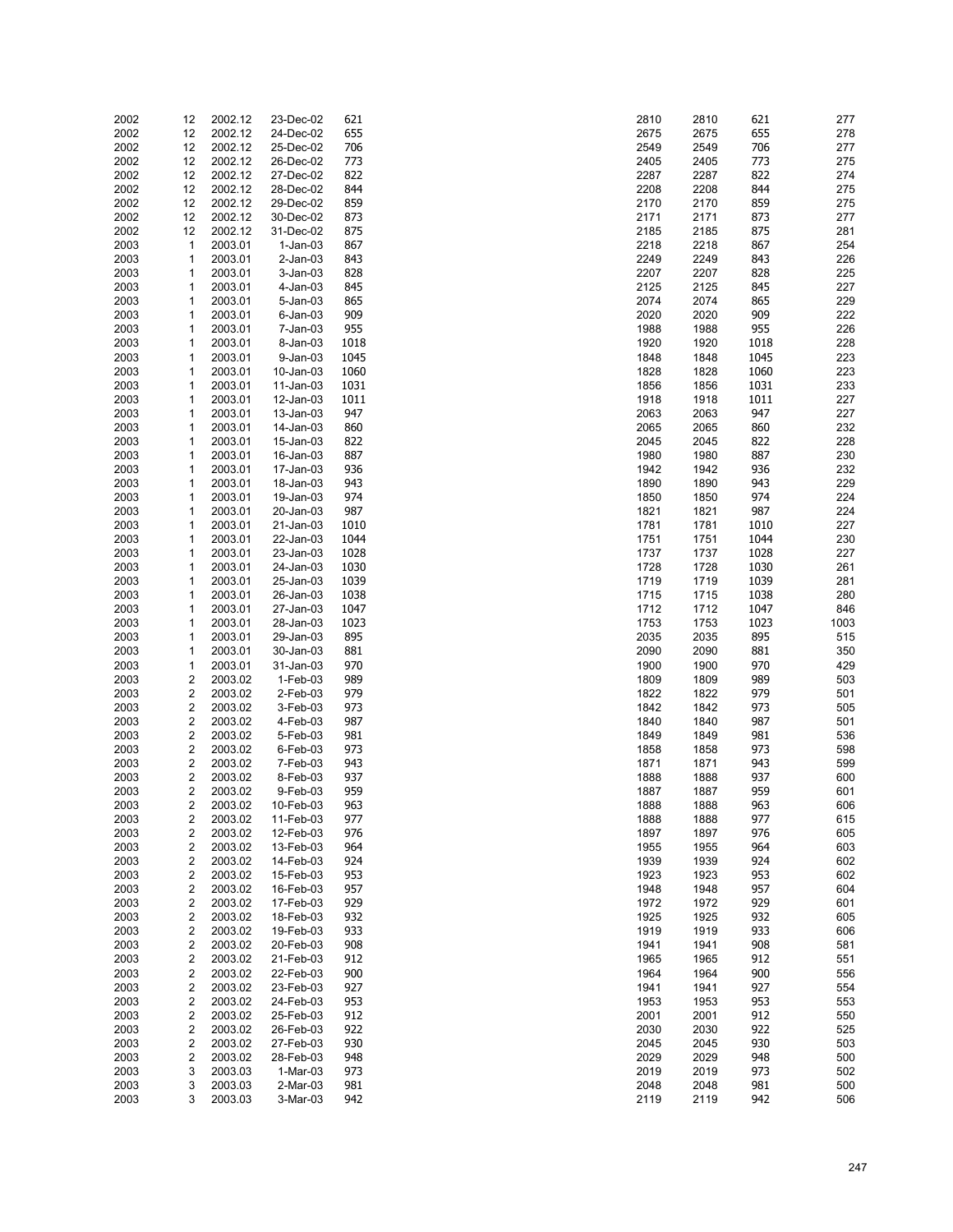| 2003 | 3 | 2003.03 | 4-Mar-03   | 941  | 2130 | 2130 | 941  | 503  |
|------|---|---------|------------|------|------|------|------|------|
|      |   |         |            |      |      |      |      |      |
| 2003 | 3 | 2003.03 | 5-Mar-03   | 991  | 2053 | 2053 | 991  | 503  |
| 2003 | 3 | 2003.03 | 6-Mar-03   | 1001 | 2067 | 2067 | 1001 | 514  |
| 2003 | 3 | 2003.03 | 7-Mar-03   | 1008 | 2134 | 2134 | 1008 | 503  |
|      |   |         |            |      |      |      |      |      |
| 2003 | 3 | 2003.03 | 8-Mar-03   | 1007 | 2212 | 2212 | 1007 | 502  |
| 2003 | 3 | 2003.03 | 9-Mar-03   | 1007 | 2244 | 2244 | 1007 | 500  |
|      |   |         |            |      |      |      |      |      |
| 2003 | 3 | 2003.03 | 10-Mar-03  | 971  | 2256 | 2256 | 971  | 502  |
| 2003 | 3 | 2003.03 | 11-Mar-03  | 969  | 2198 | 2198 | 969  | 503  |
| 2003 | 3 | 2003.03 | 12-Mar-03  | 972  | 2199 | 2199 | 972  | 505  |
|      |   |         |            |      |      |      |      |      |
| 2003 | 3 | 2003.03 | 13-Mar-03  | 962  | 2276 | 2276 | 962  | 500  |
| 2003 | 3 | 2003.03 | 14-Mar-03  | 1003 | 2272 | 2272 | 1003 | 503  |
|      |   |         | 15-Mar-03  |      |      |      | 929  |      |
| 2003 | 3 | 2003.03 |            | 929  | 2481 | 2481 |      | 503  |
| 2003 | 3 | 2003.03 | 16-Mar-03  | 895  | 2614 | 2614 | 895  | 501  |
| 2003 | 3 | 2003.03 | 17-Mar-03  | 934  | 2536 | 2536 | 934  | 482  |
|      |   |         |            |      |      |      |      |      |
| 2003 | 3 | 2003.03 | 18-Mar-03  | 910  | 2497 | 2497 | 910  | 453  |
| 2003 | 3 | 2003.03 | 19-Mar-03  | 964  | 2407 | 2407 | 964  | 452  |
| 2003 | 3 | 2003.03 | 20-Mar-03  | 986  | 2311 | 2311 | 986  | 452  |
|      |   |         |            |      |      |      |      |      |
| 2003 | 3 | 2003.03 | 21-Mar-03  | 1030 | 2222 | 2222 | 1030 | 454  |
| 2003 | 3 | 2003.03 | 22-Mar-03  | 1039 | 2160 | 2160 | 1039 | 453  |
| 2003 | 3 | 2003.03 | 23-Mar-03  | 991  | 2193 | 2193 | 991  | 451  |
|      |   |         |            |      |      |      |      |      |
| 2003 | 3 | 2003.03 | 24-Mar-03  | 966  | 2175 | 2175 | 966  | 453  |
| 2003 | 3 | 2003.03 | 25-Mar-03  | 989  | 2090 | 2090 | 989  | 450  |
|      |   |         |            |      |      |      |      |      |
| 2003 | 3 | 2003.03 | 26-Mar-03  | 974  | 2051 | 2051 | 974  | 452  |
| 2003 | 3 | 2003.03 | 27-Mar-03  | 926  | 1998 | 1998 | 926  | 452  |
| 2003 | 3 | 2003.03 | 28-Mar-03  | 900  | 1976 | 1976 | 900  | 450  |
|      |   |         |            |      |      |      |      |      |
| 2003 | 3 | 2003.03 | 29-Mar-03  | 913  | 1970 | 1970 | 913  | 453  |
| 2003 | 3 | 2003.03 | 30-Mar-03  | 930  | 1961 | 1961 | 930  | 508  |
|      |   |         |            |      |      |      |      |      |
| 2003 | 3 | 2003.03 | 31-Mar-03  | 932  | 1987 | 1987 | 932  | 599  |
| 2003 | 4 | 2003.04 | $1-Apr-03$ | 903  | 1939 | 1939 | 903  | 606  |
| 2003 | 4 | 2003.04 | $2-Apr-03$ | 853  | 2004 | 2004 | 853  | 604  |
|      |   |         |            |      |      |      |      |      |
| 2003 | 4 | 2003.04 | 3-Apr-03   | 832  | 2047 | 2047 | 832  | 650  |
| 2003 | 4 | 2003.04 | 4-Apr-03   | 848  | 2020 | 2020 | 848  | 709  |
|      |   |         |            |      |      |      | 831  |      |
| 2003 | 4 | 2003.04 | 5-Apr-03   | 831  | 2071 | 2071 |      | 709  |
| 2003 | 4 | 2003.04 | 6-Apr-03   | 834  | 2015 | 2015 | 834  | 700  |
| 2003 | 4 | 2003.04 | 7-Apr-03   | 863  | 2050 | 2050 | 863  | 757  |
|      |   |         |            |      |      |      |      |      |
| 2003 | 4 | 2003.04 | 8-Apr-03   | 877  | 1970 | 1970 | 877  | 801  |
| 2003 | 4 | 2003.04 | 9-Apr-03   | 843  | 1919 | 1919 | 843  | 801  |
| 2003 | 4 | 2003.04 | 10-Apr-03  | 817  | 1850 | 1850 | 817  | 802  |
|      |   |         |            |      |      |      |      |      |
| 2003 | 4 | 2003.04 | 11-Apr-03  | 807  | 1874 | 1874 | 807  | 808  |
| 2003 | 4 | 2003.04 | 12-Apr-03  | 802  | 1950 | 1950 | 802  | 805  |
|      |   |         |            |      |      |      |      |      |
| 2003 | 4 | 2003.04 | 13-Apr-03  | 752  | 2216 | 2216 | 752  | 732  |
| 2003 | 4 | 2003.04 | 14-Apr-03  | 631  | 2532 | 2532 | 631  | 647  |
| 2003 | 4 | 2003.04 | 15-Apr-03  | 481  | 2734 | 2734 | 481  | 649  |
|      |   |         |            |      |      |      |      |      |
| 2003 | 4 | 2003.04 | 16-Apr-03  | 417  | 2875 | 2875 | 417  | 649  |
| 2003 | 4 | 2003.04 | 17-Apr-03  | 414  | 3005 | 3005 | 414  | 649  |
|      |   |         |            |      |      |      |      |      |
| 2003 | 4 | 2003.04 | 18-Apr-03  | 416  | 3177 | 3177 | 416  | 649  |
| 2003 | 4 | 2003.04 | 19-Apr-03  | 424  | 3204 | 3204 | 424  | 649  |
| 2003 | 4 | 2003.04 | 20-Apr-03  | 412  | 3371 | 3371 | 412  | 652  |
|      |   |         |            |      |      |      |      |      |
| 2003 | 4 | 2003.04 | 21-Apr-03  | 384  | 3499 | 3499 | 384  | 652  |
| 2003 | 4 | 2003.04 | 22-Apr-03  | 372  | 3416 | 3416 | 372  | 652  |
| 2003 | 4 | 2003.04 | 23-Apr-03  | 370  | 3307 | 3307 | 370  | 781  |
|      |   |         |            |      |      |      |      |      |
| 2003 | 4 | 2003.04 | 24-Apr-03  | 405  | 3040 | 3040 | 405  | 1221 |
| 2003 | 4 | 2003.04 | 25-Apr-03  | 403  | 3070 | 3070 | 403  | 1512 |
| 2003 | 4 |         |            | 407  | 3200 | 3200 | 407  | 1501 |
|      |   | 2003.04 | 26-Apr-03  |      |      |      |      |      |
| 2003 | 4 | 2003.04 | 27-Apr-03  | 407  | 3244 | 3244 | 407  | 1503 |
| 2003 | 4 | 2003.04 | 28-Apr-03  | 410  | 3328 | 3328 | 410  | 1506 |
|      |   |         |            |      |      |      |      |      |
| 2003 | 4 | 2003.04 | 29-Apr-03  | 405  | 3418 | 3418 | 405  | 1503 |
| 2003 | 4 | 2003.04 | 30-Apr-03  | 403  | 3319 | 3319 | 403  | 1502 |
| 2003 | 5 | 2003.05 | $1-May-03$ | 399  | 3277 | 3277 | 399  | 1502 |
|      |   |         |            |      |      |      |      |      |
| 2003 | 5 | 2003.05 | $2-May-03$ | 396  | 3263 | 3263 | 396  | 1506 |
| 2003 | 5 | 2003.05 | 3-May-03   | 391  | 3331 | 3331 | 391  | 1268 |
|      | 5 | 2003.05 |            | 385  | 3498 | 3498 | 385  | 950  |
| 2003 |   |         | 4-May-03   |      |      |      |      |      |
| 2003 | 5 | 2003.05 | 5-May-03   | 380  | 3458 | 3458 | 380  | 598  |
| 2003 | 5 | 2003.05 | 6-May-03   | 370  | 3318 | 3318 | 370  | 600  |
|      |   |         |            |      |      |      |      |      |
| 2003 | 5 | 2003.05 | 7-May-03   | 368  | 3213 | 3213 | 368  | 604  |
| 2003 | 5 | 2003.05 | 8-May-03   | 377  | 3251 | 3251 | 377  | 600  |
| 2003 | 5 | 2003.05 | 9-May-03   | 371  | 3295 | 3295 | 371  | 607  |
|      |   |         |            |      |      |      |      |      |
| 2003 | 5 | 2003.05 | 10-May-03  | 384  | 3285 | 3285 | 384  | 603  |
| 2003 | 5 | 2003.05 | 11-May-03  | 377  | 3392 | 3392 | 377  | 603  |
|      | 5 | 2003.05 |            | 361  | 3392 |      | 361  | 603  |
| 2003 |   |         | 12-May-03  |      |      | 3392 |      |      |
| 2003 | 5 | 2003.05 | 13-May-03  | 366  | 3227 | 3227 | 366  | 691  |

| :130         | 2130         | 941         | 503          |
|--------------|--------------|-------------|--------------|
| :053<br>:067 | 2053<br>2067 | 991<br>1001 | 503<br>514   |
| :134         | 2134         | 1008        | 503          |
| 212          | 2212         | 1007        | 502          |
| 244:         | 2244         | 1007<br>971 | 500          |
| 256<br>:198  | 2256<br>2198 | 969         | 502<br>503   |
| :199         | 2199         | 972         | 505          |
| 276          | 2276         | 962         | 500          |
| 272<br>'481  | 2272<br>2481 | 1003<br>929 | 503<br>503   |
| '614         | 2614         | 895         | 501          |
| :536         | 2536         | 934         | 482          |
| 497          | 2497         | 910         | 453          |
| :407<br>:311 | 2407<br>2311 | 964<br>986  | 452<br>452   |
| 222          | 2222         | 1030        | 454          |
| :160         | 2160         | 1039        | 453          |
| :193<br>:175 | 2193<br>2175 | 991<br>966  | 451<br>453   |
| :090         | 2090         | 989         | 450          |
| .051         | 2051         | 974         | 452          |
| 998          | 1998         | 926         | 452          |
| 976<br>970   | 1976<br>1970 | 900<br>913  | 450<br>453   |
| 961          | 1961         | 930         | 508          |
| 987          | 1987         | 932         | 599          |
| 939<br>:004  | 1939<br>2004 | 903<br>853  | 606<br>604   |
| :047         | 2047         | 832         | 650          |
| 20           | 2020         | 848         | 709          |
| 071:         | 2071         | 831         | 709          |
| :015<br>:050 | 2015<br>2050 | 834<br>863  | 700<br>757   |
| 970          | 1970         | 877         | 801          |
| 919          | 1919         | 843         | 801          |
| 850<br>874   | 1850<br>1874 | 817<br>807  | 802<br>808   |
| 950          | 1950         | 802         | 805          |
| 216          | 2216         | 752         | 732          |
| :532         | 2532         | 631         | 647          |
| :734<br>875  | 2734<br>2875 | 481<br>417  | 649<br>649   |
| 005          | 3005         | 414         | 649          |
| :177         | 3177         | 416         | 649          |
| 204<br>:371  | 3204<br>3371 | 424<br>412  | 649<br>652   |
| 499          | 3499         | 384         | 652          |
| 416          | 3416         | 372         | 652          |
| :307         | 3307         | 370         | 781          |
| 040<br>070   | 3040<br>3070 | 405<br>403  | 1221<br>1512 |
| 200          | 3200         | 407         | 1501         |
| 244          | 3244         | 407         | 1503         |
| 328<br>418   | 3328<br>3418 | 410<br>405  | 1506<br>1503 |
| 319          | 3319         | 403         | 1502         |
| 277          | 3277         | 399         | 1502         |
| 263          | 3263         | 396         | 1506         |
| :331<br>498  | 3331<br>3498 | 391<br>385  | 1268<br>950  |
| 458          | 3458         | 380         | 598          |
| 318          | 3318         | 370         | 600          |
| 213<br>251   | 3213<br>3251 | 368<br>377  | 604<br>600   |
| 295          | 3295         | 371         | 607          |
| 285          | 3285         | 384         | 603          |
| :392         | 3392         | 377         | 603          |
| 392<br>227   | 3392<br>3227 | 361<br>366  | 603<br>691   |
|              |              |             |              |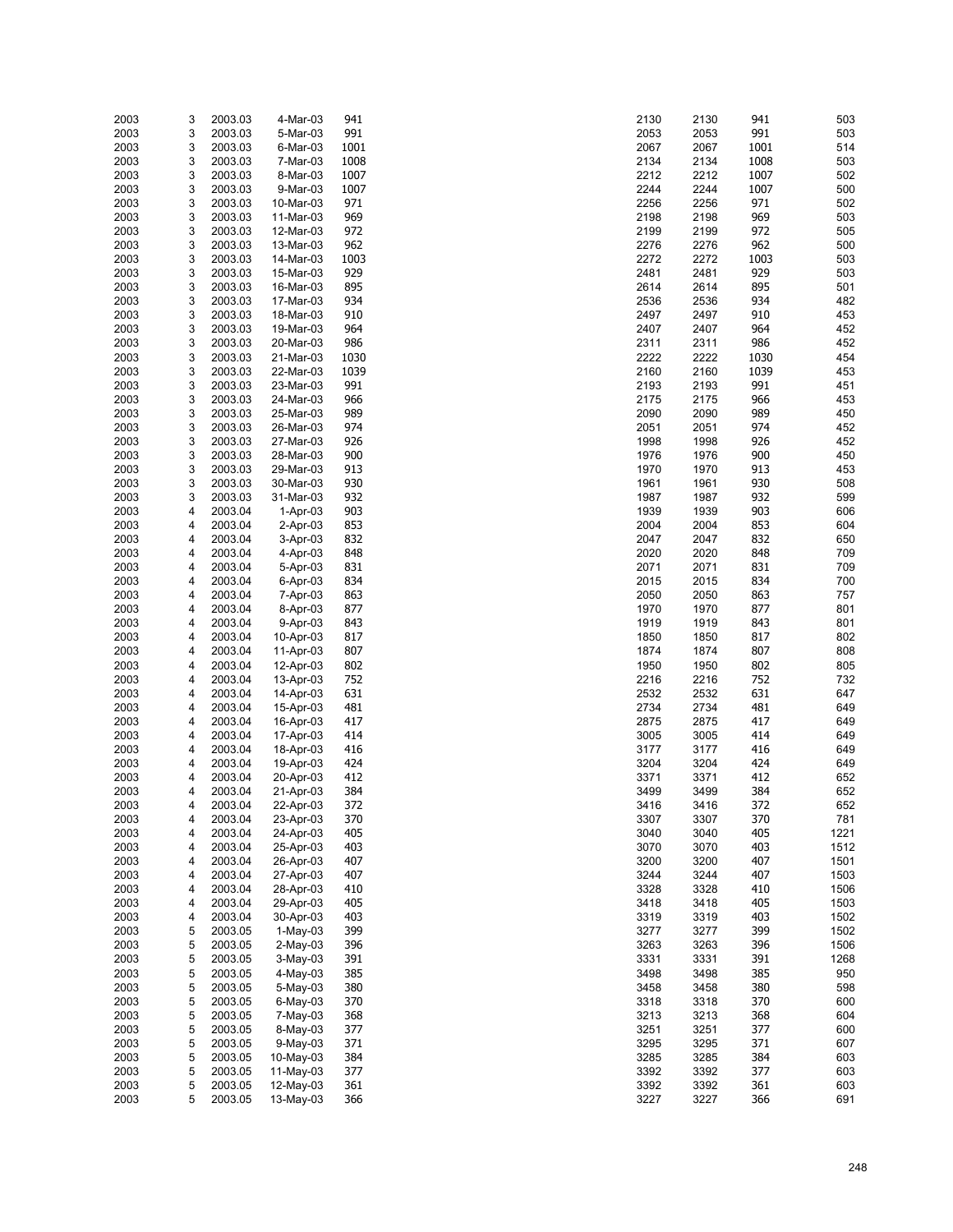| 2003 | 5              | 2003.05 | 14-May-03   | 419 | 2875 | 2875 | 419 | 741  |
|------|----------------|---------|-------------|-----|------|------|-----|------|
|      |                |         |             |     |      |      |     |      |
| 2003 | 5              | 2003.05 | 15-May-03   | 463 | 2653 | 2653 | 463 | 733  |
| 2003 | 5              | 2003.05 | 16-May-03   | 514 | 2488 | 2488 | 514 | 751  |
|      |                |         |             |     |      |      |     |      |
| 2003 | 5              | 2003.05 | 17-May-03   | 554 | 2333 | 2333 | 554 | 914  |
| 2003 | 5              | 2003.05 | 18-May-03   | 572 | 2289 | 2289 | 572 | 1004 |
|      |                |         |             |     |      |      | 530 |      |
| 2003 | 5              | 2003.05 | 19-May-03   | 530 | 2364 | 2364 |     | 998  |
| 2003 | 5              | 2003.05 | 20-May-03   | 586 | 2239 | 2239 | 586 | 1004 |
| 2003 | 5              | 2003.05 | 21-May-03   | 605 | 2111 | 2111 | 605 | 772  |
|      |                |         |             |     |      |      |     |      |
| 2003 | 5              | 2003.05 | 22-May-03   | 587 | 2121 | 2121 | 587 | 599  |
| 2003 | 5              | 2003.05 | 23-May-03   | 542 | 2070 | 2070 | 542 | 603  |
|      |                |         |             | 531 |      |      |     |      |
| 2003 | 5              | 2003.05 | 24-May-03   |     | 2059 | 2059 | 531 | 606  |
| 2003 | 5              | 2003.05 | 25-May-03   | 516 | 2082 | 2082 | 516 | 605  |
| 2003 | 5              | 2003.05 | 26-May-03   | 541 | 2151 | 2151 | 541 | 604  |
|      |                |         |             |     |      |      |     |      |
| 2003 | 5              | 2003.05 | 27-May-03   | 545 | 2046 | 2046 | 545 | 740  |
| 2003 | 5              | 2003.05 | 28-May-03   | 532 | 1952 | 1952 | 532 | 976  |
| 2003 | 5              | 2003.05 | 29-May-03   | 492 | 2046 | 2046 | 492 | 1046 |
|      |                |         |             |     |      |      |     |      |
| 2003 | 5              | 2003.05 | 30-May-03   | 441 | 2162 | 2162 | 441 | 1051 |
| 2003 | 5              | 2003.05 | 31-May-03   | 428 | 2188 | 2188 | 428 | 1051 |
|      |                |         |             |     |      |      |     |      |
| 2003 | 6              | 2003.06 | 1-Jun-03    | 451 | 2176 | 2176 | 451 | 1054 |
| 2003 | 6              | 2003.06 | 2-Jun-03    | 508 | 2166 | 2166 | 508 | 1051 |
| 2003 | 6              | 2003.06 | 3-Jun-03    | 523 | 2104 | 2104 | 523 | 1053 |
|      |                |         |             |     |      |      |     |      |
| 2003 | 6              | 2003.06 | 4-Jun-03    | 498 | 2031 | 2031 | 498 | 1053 |
| 2003 | 6              | 2003.06 | 5-Jun-03    | 498 | 2070 | 2070 | 498 | 1123 |
|      |                |         |             |     |      |      |     |      |
| 2003 | 6              | 2003.06 | 6-Jun-03    | 482 | 2120 | 2120 | 482 | 1252 |
| 2003 | 6              | 2003.06 | 7-Jun-03    | 437 | 2268 | 2268 | 437 | 1252 |
| 2003 | 6              | 2003.06 | 8-Jun-03    | 446 | 2350 | 2350 | 446 | 1255 |
|      |                |         |             |     |      |      |     |      |
| 2003 | 6              | 2003.06 | 9-Jun-03    | 432 | 2402 | 2402 | 432 | 1253 |
| 2003 | 6              | 2003.06 | 10-Jun-03   | 434 | 2334 | 2334 | 434 | 1253 |
|      |                |         |             |     |      |      |     |      |
| 2003 | 6              | 2003.06 | 11-Jun-03   | 431 | 2271 | 2271 | 431 | 1258 |
| 2003 | 6              | 2003.06 | 12-Jun-03   | 445 | 2186 | 2186 | 445 | 1254 |
| 2003 | 6              | 2003.06 | 13-Jun-03   | 416 | 2177 | 2177 | 416 | 1247 |
|      |                |         |             |     |      |      |     |      |
| 2003 | 6              | 2003.06 | 14-Jun-03   | 405 | 2207 | 2207 | 405 | 1254 |
| 2003 | 6              | 2003.06 | 15-Jun-03   | 382 | 2348 | 2348 | 382 | 1253 |
|      |                |         |             | 421 |      |      |     |      |
| 2003 | 6              | 2003.06 | 16-Jun-03   |     | 2395 | 2395 | 421 | 1252 |
| 2003 | 6              | 2003.06 | 17-Jun-03   | 441 | 2351 | 2351 | 441 | 1257 |
| 2003 | 6              | 2003.06 | 18-Jun-03   | 461 | 2313 | 2313 | 461 | 1254 |
|      |                |         |             |     |      |      |     |      |
| 2003 | 6              | 2003.06 | 19-Jun-03   | 446 | 2220 | 2220 | 446 | 1258 |
| 2003 | 6              | 2003.06 | 20-Jun-03   | 466 | 2166 | 2166 | 466 | 1251 |
| 2003 | 6              | 2003.06 | 21-Jun-03   | 459 | 2159 | 2159 | 459 | 1251 |
|      |                |         |             |     |      |      |     |      |
| 2003 | 6              | 2003.06 | 22-Jun-03   | 454 | 2202 | 2202 | 454 | 1256 |
| 2003 | 6              | 2003.06 | 23-Jun-03   | 444 | 2216 | 2216 | 444 | 1254 |
|      |                |         |             |     |      |      |     |      |
| 2003 | 6              | 2003.06 | 24-Jun-03   | 431 | 2213 | 2213 | 431 | 1253 |
| 2003 | 6              | 2003.06 | 25-Jun-03   | 435 | 2189 | 2189 | 435 | 1254 |
| 2003 | 6              | 2003.06 | 26-Jun-03   | 450 | 2183 | 2183 | 450 | 1250 |
|      |                |         |             |     |      |      |     |      |
| 2003 | 6              | 2003.06 | 27-Jun-03   | 434 | 2232 | 2232 | 434 | 1253 |
| 2003 | 6              | 2003.06 | 28-Jun-03   | 431 | 2244 | 2244 | 431 | 1253 |
|      |                |         | 29-Jun-03   |     |      |      |     |      |
| 2003 | 6              | 2003.06 |             | 430 | 2295 | 2295 | 430 | 1255 |
| 2003 | 6              | 2003.06 | 30-Jun-03   | 437 | 2295 | 2295 | 437 | 1017 |
| 2003 | 7              | 2003.07 | $1$ -Jul-03 | 437 | 2281 | 2281 | 437 | 552  |
|      |                |         |             |     |      |      |     |      |
| 2003 | $\overline{7}$ | 2003.07 | 2-Jul-03    | 504 | 1971 | 1971 | 504 | 507  |
| 2003 | 7              | 2003.07 | 3-Jul-03    | 578 | 1685 | 1685 | 578 | 507  |
| 2003 | 7              | 2003.07 | 4-Jul-03    | 580 | 1635 | 1635 | 580 | 507  |
|      |                |         |             |     |      |      |     |      |
| 2003 | 7              | 2003.07 | 5-Jul-03    | 594 | 1670 | 1670 | 594 | 504  |
| 2003 | 7              | 2003.07 | 6-Jul-03    | 553 | 1690 | 1690 | 553 | 507  |
|      |                |         |             |     |      |      |     |      |
| 2003 | 7              | 2003.07 | 7-Jul-03    | 583 | 1721 | 1721 | 583 | 474  |
| 2003 | 7              | 2003.07 | 8-Jul-03    | 633 | 1617 | 1617 | 633 | 373  |
| 2003 | 7              | 2003.07 | 9-Jul-03    | 618 | 1506 | 1506 | 618 | 354  |
|      |                |         |             |     |      |      |     |      |
| 2003 | 7              | 2003.07 | 10-Jul-03   | 664 | 1423 | 1423 | 664 | 339  |
| 2003 | 7              | 2003.07 | 11-Jul-03   | 681 | 1363 | 1363 | 681 | 303  |
| 2003 | 7              | 2003.07 |             | 683 | 1400 | 1400 | 683 | 306  |
|      |                |         | 12-Jul-03   |     |      |      |     |      |
| 2003 | 7              | 2003.07 | 13-Jul-03   | 608 | 1434 | 1434 | 608 | 300  |
| 2003 | 7              | 2003.07 | 14-Jul-03   | 546 | 1424 | 1424 | 546 | 303  |
|      |                |         |             |     |      |      |     |      |
| 2003 | 7              | 2003.07 | 15-Jul-03   | 678 | 1330 | 1330 | 678 | 314  |
| 2003 | 7              | 2003.07 | 16-Jul-03   | 558 | 1305 | 1305 | 558 | 344  |
|      | 7              | 2003.07 | 17-Jul-03   | 621 | 1325 | 1325 | 621 | 384  |
| 2003 |                |         |             |     |      |      |     |      |
| 2003 | 7              | 2003.07 | 18-Jul-03   | 600 | 1343 | 1343 | 600 | 383  |
| 2003 | 7              | 2003.07 | 19-Jul-03   | 602 | 1412 | 1412 | 602 | 375  |
|      |                |         |             |     |      |      |     |      |
| 2003 | 7              | 2003.07 | 20-Jul-03   | 587 | 1366 | 1366 | 587 | 400  |
| 2003 | 7              | 2003.07 | 21-Jul-03   | 562 | 1352 | 1352 | 562 | 431  |
| 2003 | 7              | 2003.07 | 22-Jul-03   | 565 | 1333 | 1333 | 565 | 428  |
|      |                |         |             |     |      |      |     |      |
| 2003 | $\overline{7}$ | 2003.07 | 23-Jul-03   | 584 | 1273 | 1273 | 584 | 399  |

| :875         | 2875         | 419        | 741          |
|--------------|--------------|------------|--------------|
| :653         | 2653         | 463        | 733          |
| 2488         | 2488         | 514        | 751          |
| :333         | 2333         | 554        | 914          |
| 289          | 2289         | 572        | 1004         |
| :364<br>239  | 2364<br>2239 | 530        | 998<br>1004  |
| !111         | 2111         | 586<br>605 | 772          |
| 121          | 2121         | 587        | 599          |
| :070         | 2070         | 542        | 603          |
| :059         | 2059         | 531        | 606          |
| :082         | 2082         | 516        | 605          |
| 151          | 2151         | 541        | 604          |
| :046         | 2046         | 545        | 740          |
| 952          | 1952         | 532        | 976          |
| :046         | 2046         | 492        | 1046         |
| 162          | 2162         | 441        | 1051         |
| !188         | 2188         | 428        | 1051         |
| 176          | 2176         | 451        | 1054         |
| 166<br>104   | 2166<br>2104 | 508<br>523 | 1051<br>1053 |
| 031          | 2031         | 498        | 1053         |
| :070         | 2070         | 498        | 1123         |
| 120؛         | 2120         | 482        | 1252         |
| 268          | 2268         | 437        | 1252         |
| :350         | 2350         | 446        | 1255         |
| :402         | 2402         | 432        | 1253         |
| 334          | 2334         | 434        | 1253         |
| 271          | 2271         | 431        | 1258         |
| 186          | 2186         | 445        | 1254         |
| 2177         | 2177         | 416        | 1247         |
| 207          | 2207         | 405        | 1254         |
| :348<br>:395 | 2348<br>2395 | 382<br>421 | 1253<br>1252 |
| :351         | 2351         | 441        | 1257         |
| :313         | 2313         | 461        | 1254         |
| 220          | 2220         | 446        | 1258         |
| :166         | 2166         | 466        | 1251         |
| 159          | 2159         | 459        | 1251         |
| 202          | 2202         | 454        | 1256         |
| 216          | 2216         | 444        | 1254         |
| 213:         | 2213         | 431        | 1253         |
| :189         | 2189         | 435        | 1254         |
| 183          | 2183         | 450        | 1250         |
| 232<br>244:  | 2232<br>2244 | 434<br>431 | 1253<br>1253 |
| 295          | 2295         | 430        | 1255         |
| 295'         | 2295         | 437        | 1017         |
| 281          | 2281         | 437        | 552          |
| 971          | 1971         | 504        | 507          |
| 685          | 1685         | 578        | 507          |
| 635          | 1635         | 580        | 507          |
| 670          | 1670         | 594        | 504          |
| 690          | 1690         | 553        | 507          |
| 721          | 1721         | 583        | 474          |
| 617          | 1617         | 633        | 373          |
| 506          | 1506<br>1423 | 618        | 354          |
| 423<br>363   | 1363         | 664<br>681 | 339<br>303   |
| 400          | 1400         | 683        | 306          |
| 434          | 1434         | 608        | 300          |
| 424          | 1424         | 546        | 303          |
| 330          | 1330         | 678        | 314          |
| 305          | 1305         | 558        | 344          |
| 325          | 1325         | 621        | 384          |
| 343          | 1343         | 600        | 383          |
| 412          | 1412         | 602        | 375          |
| 366          | 1366         | 587        | 400          |
| 352          | 1352         | 562        | 431          |
| 333          | 1333         | 565<br>584 | 428          |
| 273          | 1273         |            | 399          |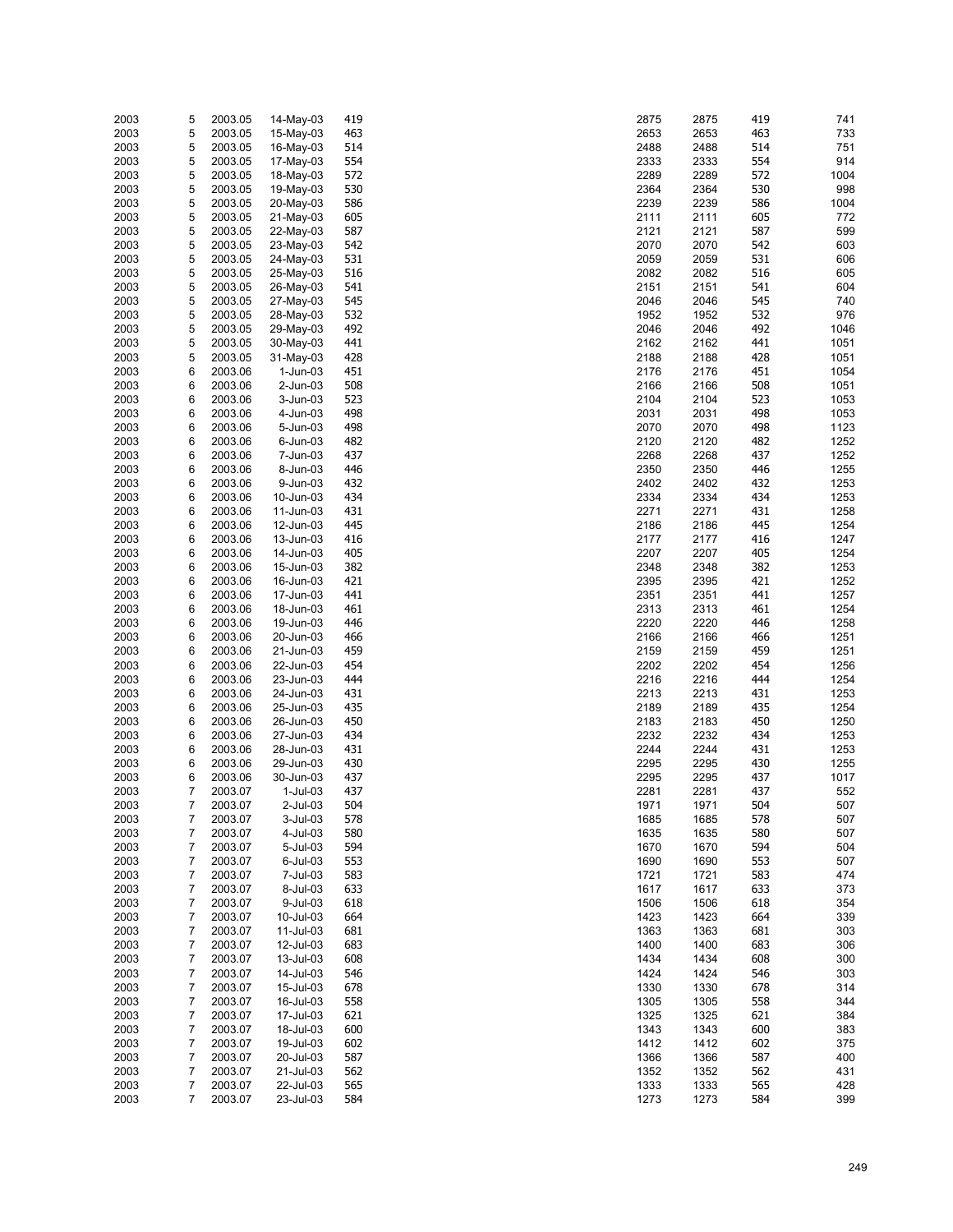| 2003 | 7              | 2003.07 | 24-Jul-03   | 584 | 1305 | 1305 | 584 | 379 |
|------|----------------|---------|-------------|-----|------|------|-----|-----|
| 2003 | 7              | 2003.07 | 25-Jul-03   | 561 | 1330 | 1330 | 561 | 371 |
| 2003 | $\overline{7}$ | 2003.07 | 26-Jul-03   | 601 | 1318 | 1318 | 601 | 380 |
| 2003 | 7              | 2003.07 | 27-Jul-03   | 545 | 1445 | 1445 | 545 | 404 |
| 2003 | 7              | 2003.07 | 28-Jul-03   | 573 | 1444 | 1444 | 573 | 408 |
| 2003 | 7              | 2003.07 | 29-Jul-03   | 558 | 1466 | 1466 | 558 | 380 |
| 2003 | 7              | 2003.07 |             | 586 | 1396 |      | 586 | 382 |
|      |                |         | 30-Jul-03   |     |      | 1396 |     |     |
| 2003 | 7              | 2003.07 | 31-Jul-03   | 596 | 1360 | 1360 | 596 | 376 |
| 2003 | 8              | 2003.08 | 1-Aug-03    | 628 | 1397 | 1397 | 628 | 380 |
| 2003 | 8              | 2003.08 | $2-Auq-03$  | 628 | 1423 | 1423 | 628 | 379 |
| 2003 | 8              | 2003.08 | 3-Aug-03    | 599 | 1580 | 1580 | 599 | 400 |
| 2003 | 8              | 2003.08 | 4-Aug-03    | 603 | 1655 | 1655 | 603 | 358 |
| 2003 | 8              | 2003.08 | 5-Aug-03    | 562 | 1592 | 1592 | 562 | 331 |
| 2003 | 8              | 2003.08 | 6-Aug-03    | 560 | 1507 | 1507 | 560 | 318 |
| 2003 | 8              | 2003.08 | 7-Aug-03    | 578 | 1426 | 1426 | 578 | 279 |
| 2003 | 8              | 2003.08 | 8-Aug-03    | 564 | 1456 | 1456 | 564 | 281 |
| 2003 | 8              | 2003.08 |             | 607 | 1447 | 1447 | 607 | 279 |
|      |                |         | 9-Aug-03    |     |      |      |     |     |
| 2003 | 8              | 2003.08 | 10-Aug-03   | 639 | 1492 | 1492 | 639 | 279 |
| 2003 | 8              | 2003.08 | 11-Aug-03   | 595 | 1522 | 1522 | 595 | 277 |
| 2003 | 8              | 2003.08 | 12-Aug-03   | 615 | 1463 | 1463 | 615 | 279 |
| 2003 | 8              | 2003.08 | 13-Aug-03   | 649 | 1371 | 1371 | 649 | 282 |
| 2003 | 8              | 2003.08 | 14-Aug-03   | 688 | 1330 | 1330 | 688 | 279 |
| 2003 | 8              | 2003.08 | 15-Aug-03   | 657 | 1265 | 1265 | 657 | 281 |
| 2003 | 8              | 2003.08 | 16-Aug-03   | 679 | 1273 | 1273 | 679 | 281 |
| 2003 | 8              | 2003.08 | 17-Aug-03   | 672 | 1377 | 1377 | 672 | 281 |
| 2003 | 8              | 2003.08 | 18-Aug-03   | 627 | 1461 | 1461 | 627 | 277 |
|      | 8              | 2003.08 |             |     |      |      | 666 |     |
| 2003 |                |         | 19-Aug-03   | 666 | 1356 | 1356 |     | 278 |
| 2003 | 8              | 2003.08 | 20-Aug-03   | 674 | 1300 | 1300 | 674 | 278 |
| 2003 | 8              | 2003.08 | 21-Aug-03   | 652 | 1276 | 1276 | 652 | 279 |
| 2003 | 8              | 2003.08 | 22-Aug-03   | 646 | 1348 | 1348 | 646 | 278 |
| 2003 | 8              | 2003.08 | 23-Aug-03   | 635 | 1435 | 1435 | 635 | 280 |
| 2003 | 8              | 2003.08 | 24-Aug-03   | 637 | 1554 | 1554 | 637 | 277 |
| 2003 | 8              | 2003.08 | 25-Aug-03   | 640 | 1606 | 1606 | 640 | 276 |
| 2003 | 8              | 2003.08 | 26-Aug-03   | 692 | 1492 | 1492 | 692 | 276 |
| 2003 | 8              | 2003.08 | 27-Aug-03   | 674 | 1401 | 1401 | 674 | 276 |
| 2003 | 8              | 2003.08 | 28-Aug-03   | 648 | 1355 | 1355 | 648 | 277 |
|      | 8              |         |             |     |      |      | 603 |     |
| 2003 |                | 2003.08 | 29-Aug-03   | 603 | 1396 | 1396 |     | 277 |
| 2003 | 8              | 2003.08 | 30-Aug-03   | 647 | 1375 | 1375 | 647 | 280 |
| 2003 | 8              | 2003.08 | 31-Aug-03   | 615 | 1424 | 1424 | 615 | 280 |
| 2003 | 9              | 2003.09 | $1-Sep-03$  | 634 | 1480 | 1480 | 634 | 276 |
| 2003 | 9              | 2003.09 | $2-Sep-03$  | 637 | 1449 | 1449 | 637 | 275 |
| 2003 | 9              | 2003.09 | $3-Sep-03$  | 640 | 1363 | 1363 | 640 | 277 |
| 2003 | 9              | 2003.09 | $4-Sep-03$  | 662 | 1318 | 1318 |     | 276 |
| 2003 | 9              | 2003.09 | 5-Sep-03    | 667 | 1310 | 1310 |     | 275 |
| 2003 | 9              | 2003.09 | $6-Sep-03$  | 686 | 1365 | 1365 |     | 279 |
| 2003 | 9              | 2003.09 | $7-Sep-03$  | 671 | 1472 | 1472 |     | 278 |
| 2003 | 9              | 2003.09 | 8-Sep-03    | 624 | 1535 | 1535 |     | 277 |
|      |                |         |             |     |      |      |     |     |
| 2003 | 9              | 2003.09 | $9-Sep-03$  | 718 | 1437 | 1437 |     | 274 |
| 2003 | 9              | 2003.09 | 10-Sep-03   | 692 | 1346 | 1346 |     | 276 |
| 2003 | 9              | 2003.09 | 11-Sep-03   | 682 | 1384 | 1384 |     | 281 |
| 2003 | 9              | 2003.09 | 12-Sep-03   | 662 | 1373 | 1373 |     | 275 |
| 2003 | 9              | 2003.09 | 13-Sep-03   | 620 | 1398 | 1398 |     | 276 |
| 2003 | 9              | 2003.09 | 14-Sep-03   | 585 | 1440 | 1440 |     | 275 |
| 2003 | 9              | 2003.09 | 15-Sep-03   | 602 | 1580 | 1580 |     | 262 |
| 2003 | 9              | 2003.09 | 16-Sep-03   | 575 | 1493 | 1493 |     | 252 |
| 2003 | 9              | 2003.09 | 17-Sep-03   | 577 | 1355 | 1355 |     | 257 |
| 2003 | 9              | 2003.09 | 18-Sep-03   | 602 | 1328 | 1328 |     | 256 |
| 2003 | 9              | 2003.09 | 19-Sep-03   | 613 | 1368 | 1368 |     | 252 |
|      |                |         |             |     |      |      |     |     |
| 2003 | 9              | 2003.09 | 20-Sep-03   | 627 | 1351 | 1351 |     | 252 |
| 2003 | 9              | 2003.09 | 21-Sep-03   | 604 | 1437 | 1437 |     | 256 |
| 2003 | 9              | 2003.09 | 22-Sep-03   | 625 | 1432 | 1432 |     | 254 |
| 2003 | 9              | 2003.09 | 23-Sep-03   | 622 | 1286 | 1286 |     | 253 |
| 2003 | 9              | 2003.09 | 24-Sep-03   | 589 | 1246 | 1246 |     | 255 |
| 2003 | 9              | 2003.09 | 25-Sep-03   | 599 | 1233 | 1233 |     | 222 |
| 2003 | 9              | 2003.09 | 26-Sep-03   | 589 | 1300 | 1300 |     | 205 |
| 2003 | 9              | 2003.09 | 27-Sep-03   | 582 | 1350 | 1350 |     | 208 |
| 2003 | 9              | 2003.09 | 28-Sep-03   | 610 | 1321 | 1321 |     | 207 |
|      |                |         |             |     |      |      |     |     |
| 2003 | 9              | 2003.09 | 29-Sep-03   | 615 | 1375 | 1375 |     | 204 |
| 2003 | 9              | 2003.09 | 30-Sep-03   | 609 | 1349 | 1349 |     | 208 |
| 2003 | 10             | 2003.1  | $1$ -Oct-03 | 596 | 1283 | 1283 |     | 199 |
| 2003 | 10             | 2003.1  | 2-Oct-03    | 598 | 1295 | 1295 |     | 208 |

| 305        | 1305         | 584 | 379        |
|------------|--------------|-----|------------|
| 330        | 1330         | 561 | 371        |
|            |              |     |            |
| 318        | 1318         | 601 | 380        |
| 445        | 1445         | 545 | 404        |
| 444        | 1444         | 573 | 408        |
|            |              |     |            |
| 466        | 1466         | 558 | 380        |
| 396        | 1396         | 586 | 382        |
|            |              |     |            |
| 360        | 1360         | 596 | 376        |
| 397        | 1397         | 628 | 380        |
| 423        | 1423         | 628 | 379        |
|            |              |     |            |
| 580        | 1580         | 599 | 400        |
| 655        | 1655         | 603 | 358        |
|            | 1592         | 562 |            |
| 592        |              |     | 331        |
| 507        | 1507         | 560 | 318        |
| 426        | 1426         | 578 | 279        |
|            |              |     |            |
| 456        | 1456         | 564 | 281        |
| 447        | 1447         | 607 | 279        |
| 492        | 1492         | 639 | 279        |
|            |              |     |            |
| 522        | 1522         | 595 | 277        |
| 463        | 1463         | 615 | 279        |
| 371        | 1371         | 649 | 282        |
|            |              |     |            |
| 330        | 1330         | 688 | 279        |
| 265        | 1265         | 657 | 281        |
| 273        | 1273         | 679 | 281        |
|            |              |     |            |
| 377        | 1377         | 672 | 281        |
| 461        | 1461         | 627 | 277        |
| 356        | 1356         | 666 | 278        |
|            |              |     |            |
| 300        | 1300         | 674 | 278        |
| 276        | 1276         | 652 | 279        |
|            |              | 646 |            |
| 348        | 1348         |     | 278        |
| 435        | 1435         | 635 | 280        |
| 554        | 1554         | 637 | 277        |
|            |              |     |            |
| 606        | 1606         | 640 | 276        |
| 492        | 1492         | 692 | 276        |
| 401        | 1401         | 674 | 276        |
|            |              |     |            |
| 355        | 1355         | 648 | 277        |
| 396        | 1396         | 603 | 277        |
| 375        | 1375         | 647 | 280        |
|            |              |     |            |
| 424        | 1424         | 615 | 280        |
| 480        | 1480         | 634 | 276        |
| 449        | 1449         | 637 | 275        |
|            |              |     |            |
| 363        | 1363         | 640 | 277        |
| 318        | 1318         |     | 276        |
| 310        | 1310         |     | 275        |
|            |              |     |            |
| 365        | 1365         |     | 279        |
| 472        | 1472         |     | 278        |
| 535        | 1535         |     | 277        |
|            |              |     |            |
| 437        | 1437         |     | 274        |
| 346        | 1346         |     | 276        |
| 384        | 1384         |     | 281        |
|            |              |     |            |
| 373        | 1373         |     | 275        |
| 398        | 1398         |     | 276        |
| 440        | 1440         |     | 275        |
|            |              |     |            |
| 580        | 1580         |     | 262        |
| 493        | 1493         |     | 252        |
| 355        | 1355         |     | 257        |
|            |              |     |            |
| 328        | 1328         |     | 256        |
| 368        | 1368         |     | 252        |
|            |              |     |            |
| 351        | 1351         |     | 252        |
| 437        | 1437         |     | 256        |
| 432        | 1432         |     | 254        |
|            |              |     |            |
| 286        | 1286         |     | 253        |
| 246        | 1246         |     | 255        |
| 233        | 1233         |     | 222        |
|            |              |     |            |
| 300        | 1300         |     | 205        |
| 350        | 1350         |     | 208        |
| 321        |              |     | 207        |
| 375        |              |     |            |
|            | 1321         |     |            |
|            | 1375         |     | 204        |
| 349        | 1349         |     | 208        |
|            |              |     |            |
| 283<br>295 | 1283<br>1295 |     | 199<br>208 |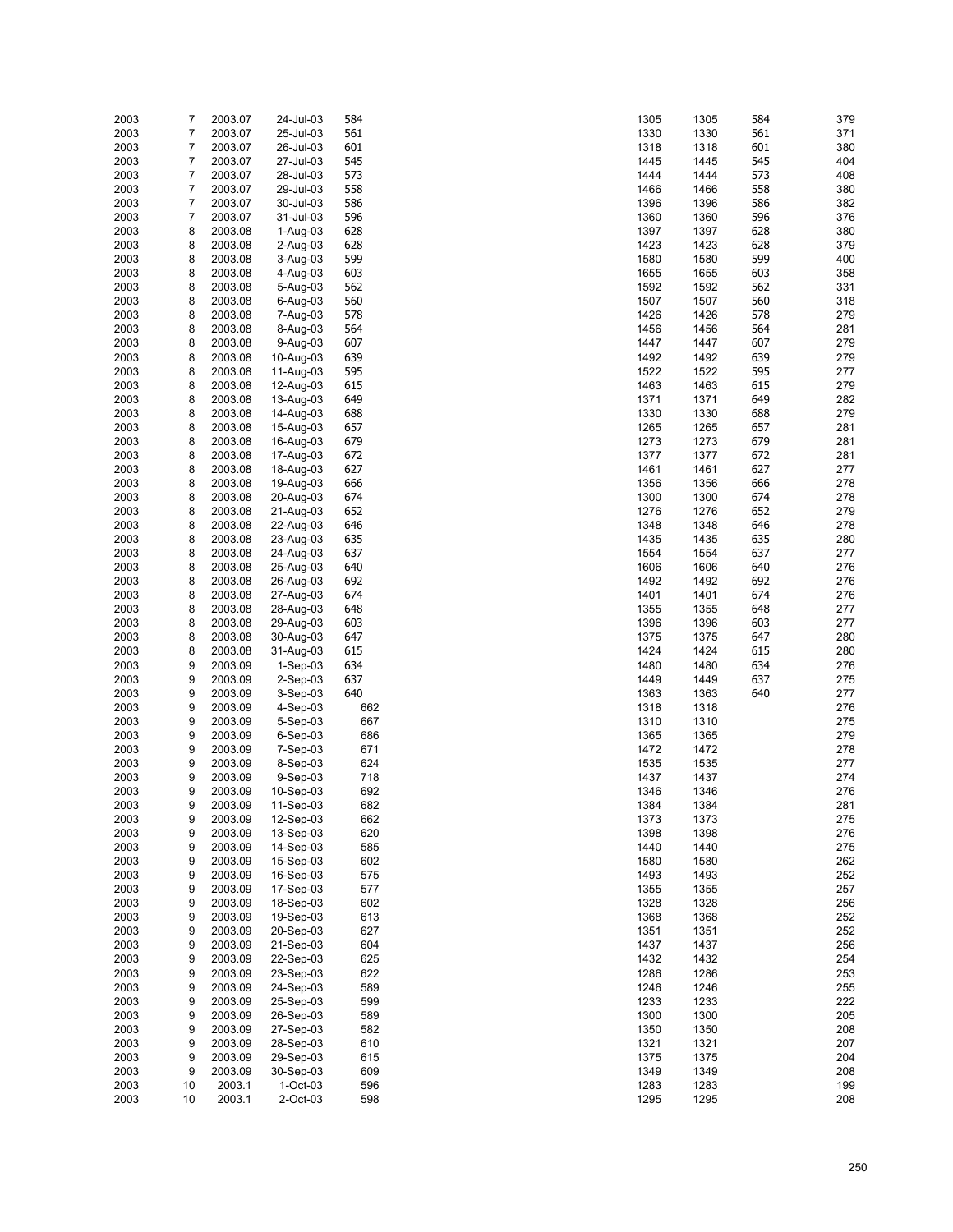| 2003 | 10 | 2003.1  | 3-Oct-03    | 589 | 1352 | 1352 | 208 |
|------|----|---------|-------------|-----|------|------|-----|
| 2003 | 10 | 2003.1  | 4-Oct-03    | 580 | 1411 | 1411 | 206 |
| 2003 | 10 | 2003.1  | 5-Oct-03    | 550 | 1489 | 1489 | 203 |
|      |    |         |             |     |      |      |     |
| 2003 | 10 | 2003.1  | 6-Oct-03    | 564 | 1507 | 1507 | 208 |
| 2003 | 10 | 2003.1  | 7-Oct-03    | 523 | 1609 | 1609 | 211 |
|      |    |         |             |     |      |      |     |
| 2003 | 10 | 2003.1  | 8-Oct-03    | 508 | 1666 | 1666 | 200 |
| 2003 | 10 | 2003.1  | 9-Oct-03    | 524 | 1617 | 1617 | 206 |
| 2003 | 10 | 2003.1  | 10-Oct-03   | 535 | 1612 | 1612 | 202 |
|      |    |         |             |     |      |      |     |
| 2003 | 10 | 2003.1  | 11-Oct-03   | 568 | 1540 | 1540 | 204 |
| 2003 | 10 | 2003.1  | 12-Oct-03   | 565 | 1560 | 1560 | 203 |
| 2003 | 10 | 2003.1  | 13-Oct-03   | 543 | 1573 | 1573 | 203 |
|      |    |         |             |     |      |      |     |
| 2003 | 10 | 2003.1  | 14-Oct-03   | 572 | 1575 | 1575 | 205 |
| 2003 | 10 | 2003.1  | 15-Oct-03   | 567 | 1605 | 1605 | 202 |
| 2003 | 10 | 2003.1  | 16-Oct-03   | 568 | 1537 | 1537 | 200 |
|      |    |         |             |     |      |      |     |
| 2003 | 10 | 2003.1  | 17-Oct-03   | 604 | 1530 | 1530 | 209 |
| 2003 | 10 | 2003.1  | 18-Oct-03   | 485 | 1896 | 1896 | 206 |
| 2003 | 10 | 2003.1  | 19-Oct-03   | 439 | 2030 | 2030 | 227 |
|      |    |         |             |     |      |      |     |
| 2003 | 10 | 2003.1  | 20-Oct-03   | 317 | 2126 | 2126 | 917 |
| 2003 | 10 | 2003.1  | 21-Oct-03   | 193 | 2315 | 2315 | 977 |
| 2003 | 10 | 2003.1  | 22-Oct-03   | 197 | 2675 | 2675 | 979 |
|      |    |         |             |     |      |      |     |
| 2003 | 10 | 2003.1  | 23-Oct-03   | 330 | 2725 | 2725 | 977 |
| 2003 | 10 | 2003.1  | 24-Oct-03   | 351 | 2689 | 2689 | 976 |
| 2003 | 10 | 2003.1  | 25-Oct-03   | 321 | 2804 | 2804 | 976 |
|      |    |         |             |     |      |      |     |
| 2003 | 10 | 2003.1  | 26-Oct-03   | 323 | 2798 | 2798 | 979 |
| 2003 | 10 | 2003.1  | 27-Oct-03   | 374 | 2610 | 2610 | 976 |
| 2003 |    | 2003.1  |             | 422 | 2419 | 2419 | 976 |
|      | 10 |         | 28-Oct-03   |     |      |      |     |
| 2003 | 10 | 2003.1  | 29-Oct-03   | 455 | 2346 | 2346 | 876 |
| 2003 | 10 | 2003.1  | 30-Oct-03   | 452 | 2350 | 2350 | 510 |
| 2003 |    | 2003.1  | 31-Oct-03   |     | 2207 | 2207 |     |
|      | 10 |         |             | 499 |      |      | 253 |
| 2003 | 11 | 2003.11 | 1-Nov-03    | 554 | 2038 | 2038 | 254 |
| 2003 | 11 | 2003.11 | 2-Nov-03    | 607 | 1914 | 1914 | 257 |
|      |    |         |             |     |      |      |     |
| 2003 | 11 | 2003.11 | 3-Nov-03    | 619 | 1838 | 1838 | 252 |
| 2003 | 11 | 2003.11 | 4-Nov-03    | 604 | 1809 | 1809 | 254 |
| 2003 | 11 | 2003.11 | 5-Nov-03    | 618 | 1760 | 1760 | 257 |
|      |    |         |             |     |      |      |     |
| 2003 | 11 | 2003.11 | 6-Nov-03    | 641 | 1765 | 1765 | 257 |
| 2003 | 11 | 2003.11 | 7-Nov-03    | 623 | 1810 | 1810 | 254 |
| 2003 | 11 | 2003.11 | 8-Nov-03    | 651 | 1796 | 1796 | 252 |
|      |    |         |             |     |      |      |     |
| 2003 | 11 | 2003.11 | 9-Nov-03    | 633 | 1902 | 1902 | 252 |
| 2003 | 11 | 2003.11 | 10-Nov-03   | 603 | 1896 | 1896 | 257 |
| 2003 | 11 | 2003.11 | 11-Nov-03   | 631 | 1831 | 1831 | 251 |
|      |    |         |             |     |      |      |     |
| 2003 | 11 | 2003.11 | 12-Nov-03   | 655 | 1797 | 1797 | 252 |
| 2003 | 11 | 2003.11 | 13-Nov-03   | 700 | 1701 | 1701 | 257 |
| 2003 | 11 | 2003.11 | 14-Nov-03   | 726 | 1626 | 1626 | 254 |
|      |    |         |             |     |      |      |     |
| 2003 | 11 | 2003.11 | 15-Nov-03   | 730 | 1611 | 1611 | 252 |
| 2003 | 11 | 2003.11 | 16-Nov-03   | 701 | 1610 | 1610 | 254 |
| 2003 | 11 | 2003.11 | 17-Nov-03   | 708 | 1609 | 1609 | 255 |
|      |    |         |             |     |      |      |     |
| 2003 | 11 | 2003.11 | 18-Nov-03   | 731 | 1592 | 1592 | 256 |
| 2003 | 11 | 2003.11 | 19-Nov-03   | 727 | 1598 | 1598 | 253 |
| 2003 | 11 | 2003.11 | 20-Nov-03   | 713 | 1608 | 1608 | 255 |
|      |    |         |             |     |      |      |     |
| 2003 | 11 | 2003.11 | 21-Nov-03   | 689 | 1586 | 1586 | 253 |
| 2003 | 11 | 2003.11 | 22-Nov-03   | 679 | 1576 | 1576 | 260 |
| 2003 | 11 | 2003.11 | 23-Nov-03   | 726 | 1604 | 1604 | 256 |
| 2003 | 11 | 2003.11 | 24-Nov-03   | 703 | 1619 | 1619 | 258 |
|      |    |         |             |     |      |      |     |
| 2003 | 11 | 2003.11 | 25-Nov-03   | 688 | 1576 | 1576 | 252 |
| 2003 | 11 | 2003.11 | 26-Nov-03   | 726 | 1559 | 1559 | 258 |
|      |    | 2003.11 |             |     |      |      |     |
| 2003 | 11 |         | 27-Nov-03   | 767 | 1552 | 1552 | 255 |
| 2003 | 11 | 2003.11 | 28-Nov-03   | 726 | 1553 | 1553 | 256 |
| 2003 | 11 | 2003.11 | 29-Nov-03   | 721 | 1541 | 1541 | 250 |
| 2003 | 11 | 2003.11 | 30-Nov-03   | 765 | 1550 | 1550 | 252 |
|      |    |         |             |     |      |      |     |
| 2003 | 12 | 2003.12 | $1-Dec-03$  | 780 | 1537 | 1537 | 250 |
| 2003 | 12 | 2003.12 | $2$ -Dec-03 | 740 | 1524 | 1524 | 275 |
| 2003 | 12 | 2003.12 | 3-Dec-03    | 739 | 1511 | 1511 | 257 |
|      |    |         |             |     |      |      |     |
| 2003 | 12 | 2003.12 | 4-Dec-03    | 810 | 1470 | 1470 | 253 |
| 2003 | 12 | 2003.12 | 5-Dec-03    | 817 | 1401 | 1401 | 255 |
| 2003 | 12 | 2003.12 |             | 830 | 1430 | 1430 | 259 |
|      |    |         | 6-Dec-03    |     |      |      |     |
| 2003 | 12 | 2003.12 | 7-Dec-03    | 737 | 1430 | 1430 | 252 |
| 2003 | 12 | 2003.12 | 8-Dec-03    | 736 | 1445 | 1445 | 257 |
|      |    | 2003.12 |             |     |      |      |     |
| 2003 | 12 |         | 9-Dec-03    | 838 | 1413 | 1413 | 257 |
| 2003 | 12 | 2003.12 | 10-Dec-03   | 828 | 1418 | 1418 | 255 |
| 2003 | 12 | 2003.12 | 11-Dec-03   | 738 | 1487 | 1487 | 256 |
|      | 12 |         |             |     | 1494 | 1494 |     |
| 2003 |    | 2003.12 | 12-Dec-03   | 808 |      |      | 257 |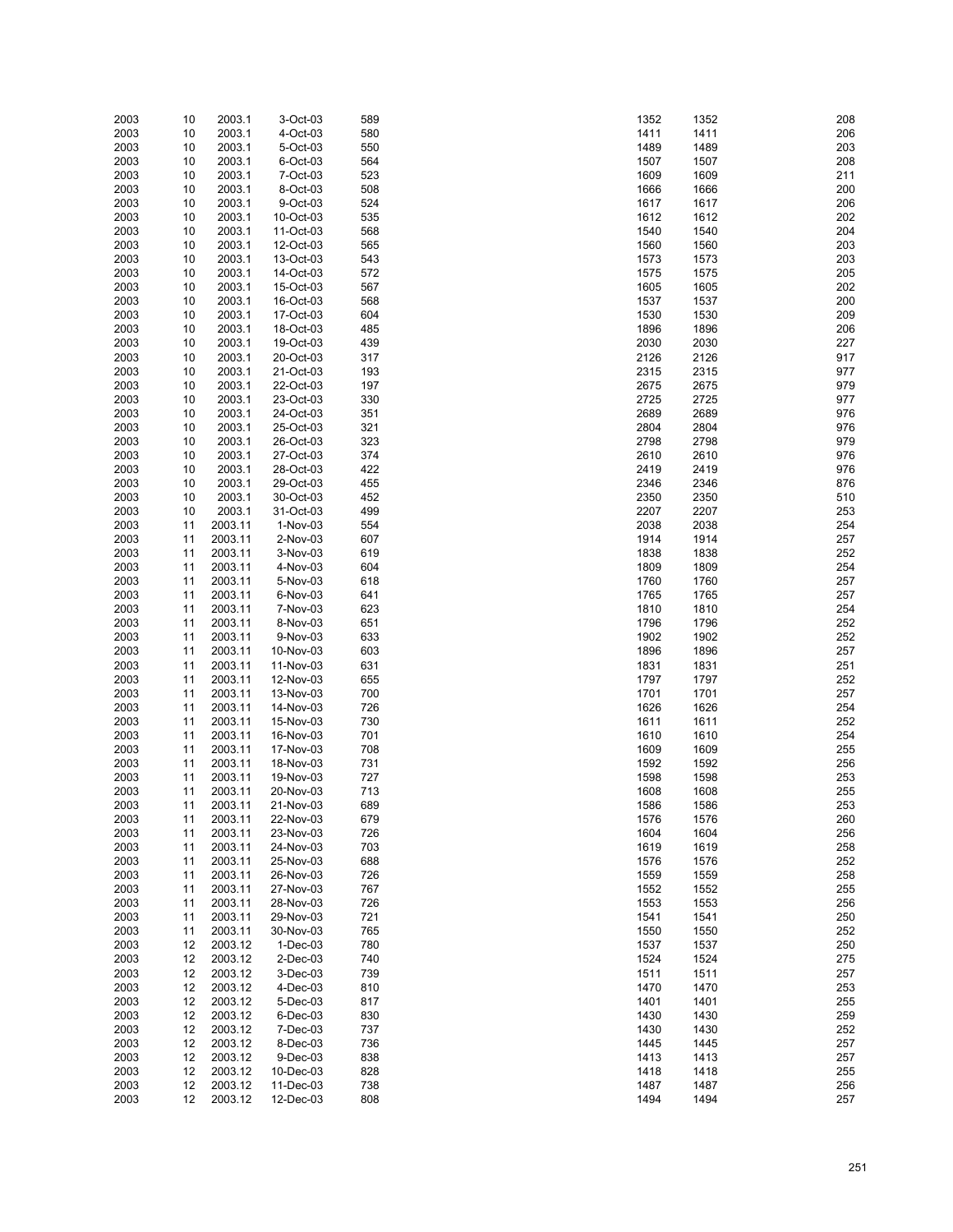| 2003 | 12 | 2003.12 | 13-Dec-03   | 840 | 1480 | 1480 | 257 |
|------|----|---------|-------------|-----|------|------|-----|
| 2003 | 12 | 2003.12 | 14-Dec-03   | 758 | 1473 | 1473 | 262 |
|      |    |         |             |     |      |      |     |
| 2003 | 12 | 2003.12 | 15-Dec-03   | 740 | 1485 | 1485 | 259 |
| 2003 | 12 | 2003.12 | 16-Dec-03   | 757 | 1464 | 1464 | 253 |
| 2003 | 12 | 2003.12 | 17-Dec-03   | 782 | 1447 | 1447 | 253 |
| 2003 | 12 | 2003.12 | 18-Dec-03   | 764 | 1438 | 1438 | 260 |
| 2003 |    | 2003.12 | 19-Dec-03   | 782 | 1438 |      | 262 |
|      | 12 |         |             |     |      | 1438 |     |
| 2003 | 12 | 2003.12 | 20-Dec-03   | 767 | 1503 | 1503 | 254 |
| 2003 | 12 | 2003.12 | 21-Dec-03   | 713 | 1515 | 1515 | 252 |
| 2003 | 12 | 2003.12 | 22-Dec-03   | 800 | 1505 | 1505 | 252 |
| 2003 | 12 | 2003.12 | 23-Dec-03   | 806 | 1510 | 1510 | 253 |
|      |    |         |             |     |      |      |     |
| 2003 | 12 | 2003.12 | 24-Dec-03   | 818 | 1515 | 1515 | 253 |
| 2003 | 12 | 2003.12 | 25-Dec-03   | 736 | 1577 | 1577 | 256 |
| 2003 | 12 | 2003.12 | 26-Dec-03   | 722 | 1648 | 1648 | 257 |
| 2003 | 12 | 2003.12 | 27-Dec-03   | 711 | 1680 | 1680 | 254 |
| 2003 | 12 | 2003.12 | 28-Dec-03   | 754 | 1644 | 1644 | 257 |
|      |    |         |             |     |      |      |     |
| 2003 | 12 | 2003.12 | 29-Dec-03   | 822 | 1640 | 1640 | 252 |
| 2003 | 12 | 2003.12 | 30-Dec-03   | 757 | 1733 | 1733 | 254 |
| 2003 | 12 | 2003.12 | 31-Dec-03   | 753 | 1752 | 1752 | 258 |
| 2004 | 1  | 2004.01 | $1-Jan-04$  | 791 | 1784 | 1784 | 266 |
|      |    |         |             |     | 2008 |      | 253 |
| 2004 | 1  | 2004.01 | $2$ -Jan-04 | 715 |      | 2008 |     |
| 2004 | 1  | 2004.01 | 3-Jan-04    | 649 | 2322 | 2322 | 254 |
| 2004 | 1  | 2004.01 | $4$ -Jan-04 | 680 | 2252 | 2252 | 253 |
| 2004 | 1  | 2004.01 | 5-Jan-04    | 701 | 2115 | 2115 | 238 |
| 2004 | 1  | 2004.01 | $6$ -Jan-04 | 731 | 2028 | 2028 | 225 |
|      |    |         |             |     |      |      |     |
| 2004 | 1  | 2004.01 | 7-Jan-04    | 758 | 1942 | 1942 | 229 |
| 2004 | 1  | 2004.01 | 8-Jan-04    | 780 | 1854 | 1854 | 225 |
| 2004 | 1  | 2004.01 | 9-Jan-04    | 803 | 1801 | 1801 | 226 |
| 2004 | 1  | 2004.01 | 10-Jan-04   | 806 | 1776 | 1776 | 228 |
| 2004 | 1  | 2004.01 | 11-Jan-04   | 817 | 1730 | 1730 | 223 |
|      |    |         |             |     |      |      |     |
| 2004 | 1  | 2004.01 | 12-Jan-04   | 833 | 1683 | 1683 | 226 |
| 2004 | 1  | 2004.01 | 13-Jan-04   | 842 | 1652 | 1652 | 225 |
| 2004 | 1  | 2004.01 | 14-Jan-04   | 829 | 1616 | 1616 | 230 |
| 2004 | 1  | 2004.01 | 15-Jan-04   | 871 | 1588 | 1588 | 229 |
| 2004 | 1  | 2004.01 | 16-Jan-04   | 889 | 1558 | 1558 | 227 |
|      |    |         |             |     |      |      |     |
| 2004 | 1  | 2004.01 | 17-Jan-04   | 891 | 1542 | 1542 | 230 |
| 2004 | 1  | 2004.01 | 18-Jan-04   | 868 | 1532 | 1532 | 228 |
| 2004 | 1  | 2004.01 | 19-Jan-04   | 845 | 1524 | 1524 | 226 |
| 2004 | 1  | 2004.01 | 20-Jan-04   | 857 | 1515 | 1515 | 226 |
| 2004 | 1  | 2004.01 | 21-Jan-04   | 857 | 1500 | 1500 | 232 |
|      |    |         |             |     |      |      |     |
| 2004 | 1  | 2004.01 | 22-Jan-04   | 861 | 1488 | 1488 | 229 |
| 2004 | 1  | 2004.01 | 23-Jan-04   | 841 | 1480 | 1480 | 227 |
| 2004 | 1  | 2004.01 | 24-Jan-04   | 857 | 1485 | 1485 | 224 |
| 2004 | 1  | 2004.01 | 25-Jan-04   | 852 | 1485 | 1485 | 228 |
| 2004 | 1  | 2004.01 | 26-Jan-04   | 896 | 1481 | 1481 | 228 |
|      |    |         |             |     |      |      |     |
| 2004 | 1  | 2004.01 | 27-Jan-04   | 912 | 1489 | 1489 | 226 |
| 2004 | 1  | 2004.01 | 28-Jan-04   | 826 | 1506 | 1506 | 226 |
| 2004 | 1  | 2004.01 | 29-Jan-04   | 852 | 1505 | 1505 | 233 |
| 2004 | 1  | 2004.01 | 30-Jan-04   | 890 | 1490 | 1490 | 230 |
| 2004 | 1  | 2004.01 | 31-Jan-04   | 854 | 1484 | 1484 | 231 |
|      |    |         |             |     |      |      |     |
| 2004 | 2  | 2004.02 | 1-Feb-04    | 910 | 1475 | 1475 | 213 |
| 2004 | 2  | 2004.02 | 2-Feb-04    | 925 | 1480 | 1480 | 211 |
| 2004 | 2  | 2004.02 | 3-Feb-04    | 869 | 1571 | 1571 | 208 |
| 2004 | 2  | 2004.02 | 4-Feb-04    | 833 | 1584 | 1584 | 206 |
| 2004 | 2  | 2004.02 | 5-Feb-04    | 843 | 1632 | 1632 | 209 |
|      |    |         |             |     |      |      |     |
| 2004 | 2  | 2004.02 | 6-Feb-04    | 808 | 1712 | 1712 | 202 |
| 2004 | 2  | 2004.02 | 7-Feb-04    | 794 | 1697 | 1697 | 267 |
| 2004 | 2  | 2004.02 | 8-Feb-04    | 845 | 1667 | 1667 | 362 |
| 2004 | 2  | 2004.02 | 9-Feb-04    | 863 | 1650 | 1650 | 402 |
| 2004 | 2  | 2004.02 | 10-Feb-04   | 848 | 1662 | 1662 | 406 |
|      |    |         |             |     | 1650 |      |     |
| 2004 | 2  | 2004.02 | 11-Feb-04   | 857 |      | 1650 | 441 |
| 2004 | 2  | 2004.02 | 12-Feb-04   | 872 | 1651 | 1651 | 504 |
| 2004 | 2  | 2004.02 | 13-Feb-04   | 884 | 1668 | 1668 | 505 |
| 2004 | 2  | 2004.02 | 14-Feb-04   | 839 | 1708 | 1708 | 503 |
| 2004 | 2  | 2004.02 | 15-Feb-04   | 881 | 1710 | 1710 | 506 |
|      |    |         |             |     |      |      | 507 |
| 2004 | 2  | 2004.02 | 16-Feb-04   | 902 | 1757 | 1757 |     |
| 2004 | 2  | 2004.02 | 17-Feb-04   | 866 | 1813 | 1813 | 504 |
| 2004 | 2  | 2004.02 | 18-Feb-04   | 850 | 1854 | 1854 | 501 |
| 2004 | 2  | 2004.02 | 19-Feb-04   | 801 | 2045 | 2045 | 499 |
| 2004 | 2  | 2004.02 | 20-Feb-04   | 663 | 2554 | 2554 | 504 |
| 2004 | 2  | 2004.02 | 21-Feb-04   | 722 | 2497 | 2497 | 500 |
|      |    |         |             |     |      |      |     |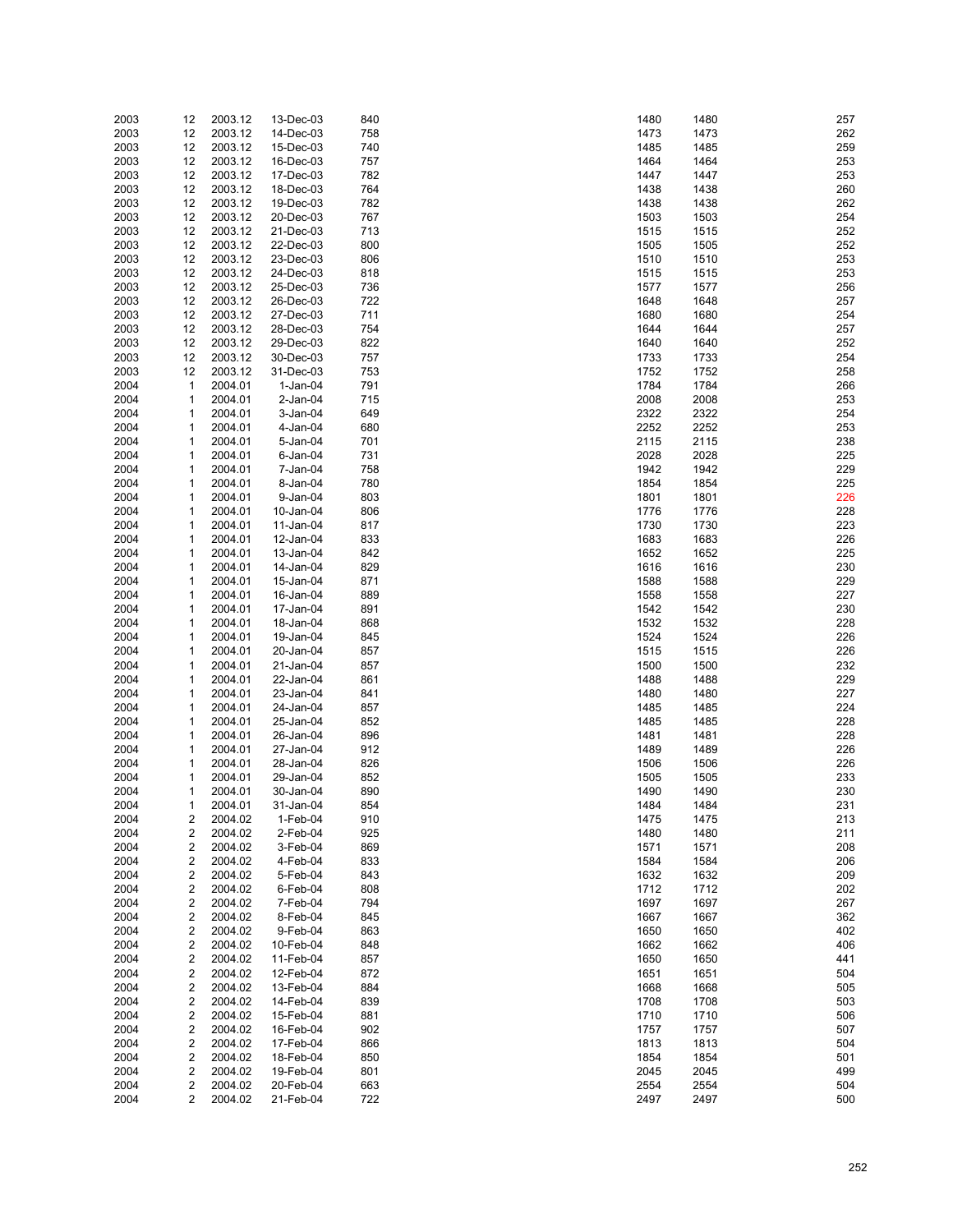| 2004 | 2                       | 2004.02 | 22-Feb-04  | 765 | 2508 | 2508 | 440  |
|------|-------------------------|---------|------------|-----|------|------|------|
| 2004 | 2                       | 2004.02 | 23-Feb-04  | 771 | 2497 | 2497 | 476  |
| 2004 | $\overline{\mathbf{c}}$ | 2004.02 | 24-Feb-04  | 831 | 2430 | 2430 | 377  |
| 2004 | $\overline{\mathbf{c}}$ | 2004.02 | 25-Feb-04  | 888 | 2387 | 2387 | 308  |
|      |                         |         |            |     |      |      |      |
| 2004 | 2                       | 2004.02 | 26-Feb-04  | 830 | 2791 | 2791 | 289  |
| 2004 | $\overline{\mathbf{c}}$ | 2004.02 | 27-Feb-04  | 630 | 3909 | 3909 | 209  |
| 2004 | 2                       | 2004.02 | 28-Feb-04  | 588 | 4157 | 4157 | 202  |
| 2004 | $\overline{\mathbf{c}}$ | 2004.02 | 29-Feb-04  | 600 | 3908 | 3908 | 204  |
| 2004 | 3                       | 2004.03 | 1-Mar-04   | 528 | 3858 | 3858 | 203  |
| 2004 | 3                       | 2004.03 | $2-Mar-04$ | 637 | 3790 | 3790 | 203  |
| 2004 | 3                       | 2004.03 | 3-Mar-04   | 754 | 3543 | 3543 | 205  |
| 2004 | 3                       | 2004.03 | 4-Mar-04   | 802 | 3303 | 3303 | 202  |
| 2004 | 3                       | 2004.03 | 5-Mar-04   | 792 | 3245 | 3245 | 202  |
| 2004 | 3                       | 2004.03 | 6-Mar-04   | 806 | 3210 | 3210 | 203  |
| 2004 | 3                       | 2004.03 | 7-Mar-04   | 802 | 3130 | 3130 | 202  |
|      |                         |         |            |     |      |      |      |
| 2004 | 3                       | 2004.03 | 8-Mar-04   | 785 | 3282 | 3282 | 201  |
| 2004 | 3                       | 2004.03 | 9-Mar-04   | 768 | 3286 | 3286 | 204  |
| 2004 | 3                       | 2004.03 | 10-Mar-04  | 749 | 3189 | 3189 | 201  |
| 2004 | 3                       | 2004.03 | 11-Mar-04  | 732 | 3166 | 3166 | 206  |
| 2004 | 3                       | 2004.03 | 12-Mar-04  | 726 | 3323 | 3323 | 212  |
| 2004 | 3                       | 2004.03 | 13-Mar-04  | 639 | 3350 | 3350 | 206  |
| 2004 | 3                       | 2004.03 | 14-Mar-04  | 707 | 3241 | 3241 | 205  |
| 2004 | 3                       | 2004.03 | 15-Mar-04  | 705 | 3234 | 3234 | 202  |
| 2004 | 3                       | 2004.03 | 16-Mar-04  | 706 | 3115 | 3115 | 203  |
| 2004 | 3                       | 2004.03 | 17-Mar-04  | 769 | 2922 | 2922 | 203  |
| 2004 | 3                       | 2004.03 | 18-Mar-04  | 680 | 3331 | 3331 | 184  |
|      |                         |         |            |     |      |      |      |
| 2004 | 3                       | 2004.03 | 19-Mar-04  | 530 | 4169 | 4169 | 179  |
| 2004 | 3                       | 2004.03 | 20-Mar-04  | 514 | 4375 | 4375 | 176  |
| 2004 | 3                       | 2004.03 | 21-Mar-04  | 545 | 4280 | 4280 | 186  |
| 2004 | 3                       | 2004.03 | 22-Mar-04  | 605 | 3853 | 3853 | 177  |
| 2004 | 3                       | 2004.03 | 23-Mar-04  | 642 | 3408 | 3408 | 181  |
| 2004 | 3                       | 2004.03 | 24-Mar-04  | 675 | 3100 | 3100 | 179  |
| 2004 | 3                       | 2004.03 | 25-Mar-04  | 718 | 2853 | 2853 | 194  |
| 2004 | 3                       | 2004.03 | 26-Mar-04  | 748 | 2737 | 2737 | 181  |
| 2004 | 3                       | 2004.03 | 27-Mar-04  | 756 | 2780 | 2780 | 179  |
| 2004 | 3                       | 2004.03 | 28-Mar-04  | 749 | 2747 | 2747 | 183  |
| 2004 | 3                       | 2004.03 | 29-Mar-04  | 727 | 2712 | 2712 | 177  |
|      |                         |         |            |     |      |      |      |
| 2004 | 3                       | 2004.03 | 30-Mar-04  | 730 | 2566 | 2566 | 175  |
| 2004 | 3                       | 2004.03 | 31-Mar-04  | 743 | 2386 | 2386 | 180  |
| 2004 | 4                       | 2004.04 | 1-Apr-04   | 736 | 2306 | 2306 | 215  |
| 2004 | 4                       | 2004.04 | 2-Apr-04   | 601 | 2694 | 2694 | 226  |
| 2004 | 4                       | 2004.04 | 3-Apr-04   | 522 | 2903 | 2903 | 225  |
| 2004 | 4                       | 2004.04 | 4-Apr-04   | 498 | 2915 | 2915 | 222  |
| 2004 | 4                       | 2004.04 | 5-Apr-04   | 499 | 2877 | 2877 | 228  |
| 2004 | 4                       | 2004.04 | 6-Apr-04   | 538 | 2710 | 2710 | 226  |
| 2004 | 4                       | 2004.04 | 7-Apr-04   | 588 | 2371 | 2371 | 226  |
| 2004 | 4                       | 2004.04 | 8-Apr-04   | 628 | 2185 | 2185 | 228  |
| 2004 | 4                       | 2004.04 | 9-Apr-04   | 647 | 2113 | 2113 | 227  |
|      |                         | 2004.04 |            |     |      |      |      |
| 2004 | 4                       |         | 10-Apr-04  | 614 | 2062 | 2062 | 227  |
| 2004 | 4                       | 2004.04 | 11-Apr-04  | 611 | 2094 | 2094 | 232  |
| 2004 | 4                       | 2004.04 | 12-Apr-04  | 587 | 2154 | 2154 | 231  |
| 2004 | 4                       | 2004.04 | 13-Apr-04  | 568 | 2076 | 2076 | 407  |
| 2004 | 4                       | 2004.04 | 14-Apr-04  | 537 | 2057 | 2057 | 552  |
| 2004 | 4                       | 2004.04 | 15-Apr-04  | 434 | 2381 | 2381 | 555  |
| 2004 | 4                       | 2004.04 | 16-Apr-04  | 366 | 2626 | 2626 | 554  |
| 2004 | 4                       | 2004.04 | 17-Apr-04  | 370 | 2714 | 2714 | 555  |
| 2004 | 4                       | 2004.04 | 18-Apr-04  | 351 | 2936 | 2936 | 554  |
| 2004 | 4                       | 2004.04 | 19-Apr-04  | 351 | 3102 | 3102 | 554  |
| 2004 | 4                       | 2004.04 | 20-Apr-04  | 353 | 3096 | 3096 | 555  |
| 2004 | 4                       | 2004.04 |            | 339 | 3097 | 3097 | 1649 |
|      |                         |         | 21-Apr-04  |     |      |      |      |
| 2004 | 4                       | 2004.04 | 22-Apr-04  | 339 | 3170 | 3170 | 900  |
| 2004 | 4                       | 2004.04 | 23-Apr-04  | 341 | 3172 | 3172 | 1148 |
| 2004 | 4                       | 2004.04 | 24-Apr-04  | 349 | 3149 | 3149 | 1252 |
| 2004 | 4                       | 2004.04 | 25-Apr-04  | 380 | 3241 | 3241 | 1250 |
| 2004 | 4                       | 2004.04 | 26-Apr-04  | 396 | 3339 | 3339 | 1254 |
| 2004 | 4                       | 2004.04 | 27-Apr-04  | 368 | 3317 | 3317 | 1252 |
| 2004 | 4                       | 2004.04 | 28-Apr-04  | 347 | 3314 | 3314 | 1252 |
| 2004 | 4                       | 2004.04 | 29-Apr-04  | 331 | 3275 | 3275 | 1251 |
| 2004 | 4                       | 2004.04 | 30-Apr-04  | 336 | 3296 | 3296 | 1255 |
| 2004 | 5                       | 2004.05 | 1-May-04   | 331 | 3249 | 3249 | 1196 |
| 2004 | 5                       | 2004.05 | 2-May-04   | 351 | 3255 | 3255 | 1062 |
|      |                         |         |            |     |      |      |      |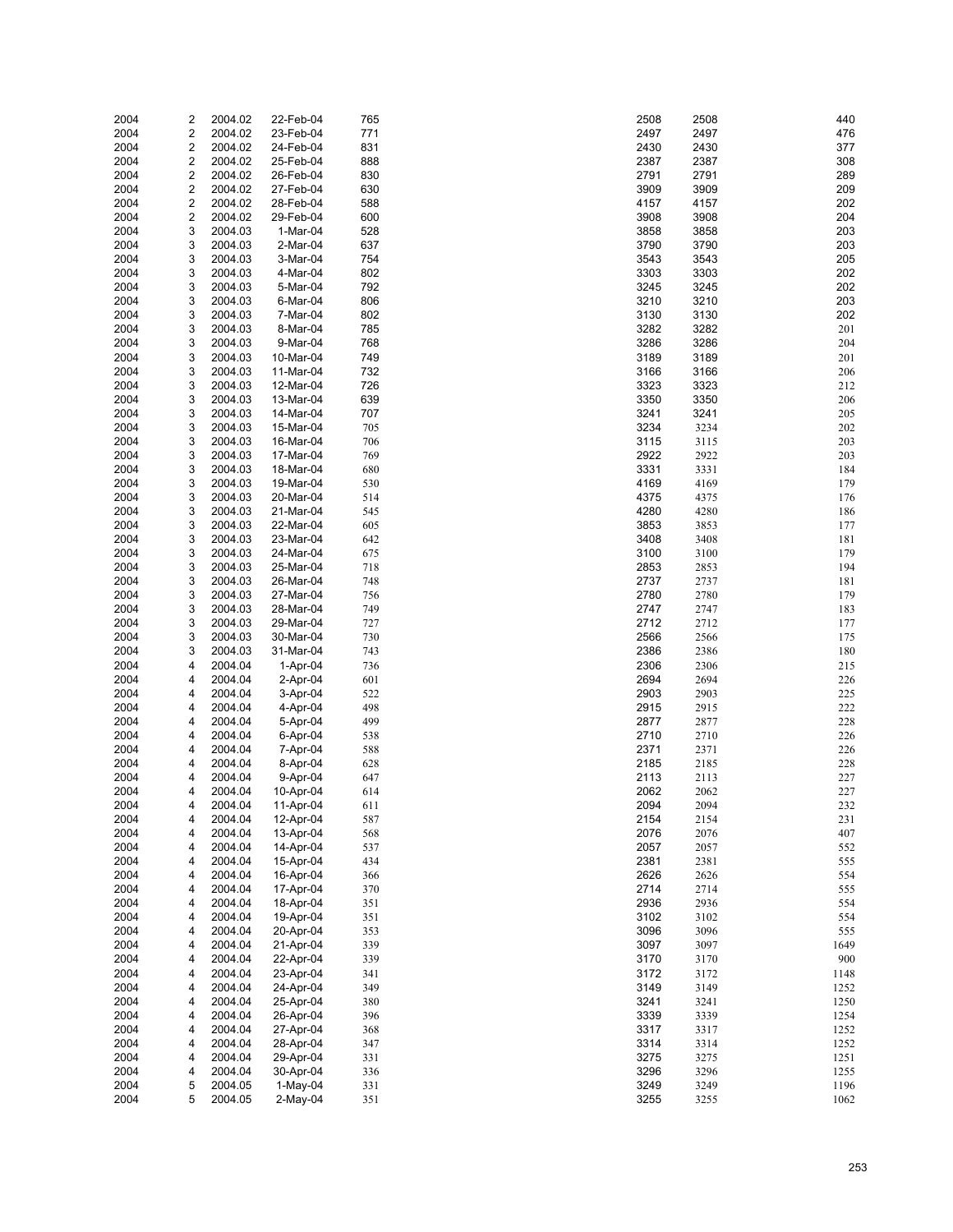| 2004 | 5              | 2004.05 | $3-May-04$  | 342 | 3352 | 3352 | 900  |
|------|----------------|---------|-------------|-----|------|------|------|
| 2004 | 5              | 2004.05 | 4-May-04    | 325 | 3340 | 3340 | 673  |
| 2004 | 5              | 2004.05 | 5-May-04    | 305 | 3366 | 3366 | 651  |
| 2004 | 5              | 2004.05 | $6$ -May-04 | 307 | 3264 | 3264 | 654  |
|      |                |         |             |     |      |      |      |
| 2004 | 5              | 2004.05 | 7-May-04    | 317 | 3210 | 3210 | 651  |
| 2004 | 5              | 2004.05 | 8-May-04    | 318 | 3179 | 3179 | 650  |
| 2004 | 5              | 2004.05 | 9-May-04    | 309 | 3285 | 3285 | 650  |
| 2004 | 5              | 2004.05 | 10-May-04   | 301 | 3382 | 3382 | 652  |
| 2004 | 5              | 2004.05 | 11-May-04   | 294 | 3321 | 3321 | 652  |
| 2004 | 5              | 2004.05 | 12-May-04   | 294 | 3242 | 3242 | 799  |
| 2004 | 5              | 2004.05 | 13-May-04   | 303 | 3216 | 3216 | 1050 |
| 2004 | 5              | 2004.05 | 14-May-04   | 324 | 3079 | 3079 | 1256 |
| 2004 | 5              | 2004.05 | 15-May-04   | 351 | 2909 | 2909 | 1504 |
| 2004 | 5              | 2004.05 | 16-May-04   | 362 | 2873 | 2873 | 1501 |
| 2004 | 5              | 2004.05 |             | 379 | 2919 | 2919 | 1508 |
|      |                |         | 17-May-04   |     |      |      |      |
| 2004 | 5              | 2004.05 | 18-May-04   | 412 | 2835 | 2835 | 1505 |
| 2004 | 5              | 2004.05 | 19-May-04   | 421 | 2682 | 2682 | 1247 |
| 2004 | 5              | 2004.05 | 20-May-04   | 454 | 2516 | 2516 | 943  |
| 2004 | 5              | 2004.05 | 21-May-04   | 505 | 2331 | 2331 | 708  |
| 2004 | 5              | 2004.05 | 22-May-04   | 544 | 2120 | 2120 | 508  |
| 2004 | 5              | 2004.05 | 23-May-04   | 594 | 2001 | 2001 | 502  |
| 2004 | 5              | 2004.05 | 24-May-04   | 626 | 1936 | 1936 | 450  |
| 2004 | 5              | 2004.05 | 25-May-04   | 644 | 1822 | 1822 | 403  |
| 2004 | 5              | 2004.05 | 26-May-04   | 669 | 1740 | 1740 | 403  |
| 2004 | 5              | 2004.05 | 27-May-04   | 686 | 1702 | 1702 | 403  |
| 2004 | 5              | 2004.05 | 28-May-04   | 657 | 1720 | 1720 | 403  |
|      |                |         |             |     | 1722 |      |      |
| 2004 | 5              | 2004.05 | 29-May-04   | 597 |      | 1722 | 402  |
| 2004 | 5              | 2004.05 | 30-May-04   | 615 | 1792 | 1792 | 400  |
| 2004 | 5              | 2004.05 | 31-May-04   | 655 | 1840 | 1840 | 404  |
| 2004 | 6              | 2004.06 | 1-Jun-04    | 642 | 1772 | 1772 | 388  |
| 2004 | 6              | 2004.06 | 2-Jun-04    | 677 | 1647 | 1647 | 379  |
| 2004 | 6              | 2004.06 | 3-Jun-04    | 694 | 1551 | 1551 | 370  |
| 2004 | 6              | 2004.06 | 4-Jun-04    | 560 | 1452 | 1452 | 362  |
| 2004 | 6              | 2004.06 | 5-Jun-04    | 714 | 1392 | 1392 | 350  |
| 2004 | 6              | 2004.06 | 6-Jun-04    | 714 | 1444 | 1444 | 365  |
| 2004 | 6              | 2004.06 | 7-Jun-04    | 710 | 1463 | 1463 | 378  |
| 2004 | 6              | 2004.06 | 8-Jun-04    | 724 | 1374 | 1374 | 377  |
|      |                |         |             |     |      |      |      |
| 2004 | 6              | 2004.06 | 9-Jun-04    | 734 | 1345 | 1345 | 376  |
| 2004 | 6              | 2004.06 | 10-Jun-04   | 732 | 1282 | 1282 | 418  |
| 2004 | 6              | 2004.06 | 11-Jun-04   | 746 | 1212 | 1212 | 454  |
| 2004 | 6              | 2004.06 | 12-Jun-04   | 783 | 1210 | 1210 | 452  |
| 2004 | 6              | 2004.06 | 13-Jun-04   | 665 | 1285 | 1285 | 511  |
| 2004 | 6              | 2004.06 | 14-Jun-04   | 687 | 1322 | 1322 | 601  |
| 2004 | 6              | 2004.06 | 15-Jun-04   | 659 | 1340 | 1340 | 657  |
| 2004 | 6              | 2004.06 | 16-Jun-04   | 595 | 1262 | 1262 | 730  |
| 2004 | 6              | 2004.06 | 17-Jun-04   | 622 | 1204 | 1204 | 884  |
| 2004 | 6              | 2004.06 | 18-Jun-04   | 588 | 1245 | 1245 | 1083 |
| 2004 | 6              | 2004.06 | 19-Jun-04   | 551 | 1375 | 1375 | 1201 |
| 2004 | 6              | 2004.06 | 20-Jun-04   | 516 | 1654 | 1654 | 1205 |
|      | 6              |         |             |     |      |      | 1199 |
| 2004 |                | 2004.06 | 21-Jun-04   | 477 | 1754 | 1754 |      |
| 2004 | 6              | 2004.06 | 22-Jun-04   | 460 | 1715 | 1715 | 1207 |
| 2004 | 6              | 2004.06 | 23-Jun-04   | 479 | 1664 | 1664 | 1204 |
| 2004 | 6              | 2004.06 | 24-Jun-04   | 482 | 1674 | 1674 | 1142 |
| 2004 | 6              | 2004.06 | 25-Jun-04   | 485 | 1610 | 1610 | 1047 |
| 2004 | 6              | 2004.06 | 26-Jun-04   | 478 | 1545 | 1545 | 1002 |
| 2004 | 6              | 2004.06 | 27-Jun-04   | 487 | 1608 | 1608 | 1000 |
| 2004 | 6              | 2004.06 | 28-Jun-04   | 540 | 1643 | 1643 | 901  |
| 2004 | 6              | 2004.06 | 29-Jun-04   | 504 | 1529 | 1529 | 724  |
| 2004 | 6              | 2004.06 | 30-Jun-04   | 494 | 1410 | 1410 | 652  |
| 2004 | 7              | 2004.07 | 1-Jul-04    | 510 | 1313 | 1313 | 652  |
| 2004 | 7              | 2004.07 | 2-Jul-04    |     | 1279 |      | 592  |
|      |                |         |             | 535 |      | 1279 |      |
| 2004 | 7              | 2004.07 | 3-Jul-04    | 551 | 1267 | 1267 | 551  |
| 2004 | 7              | 2004.07 | 4-Jul-04    | 583 | 1289 | 1289 | 559  |
| 2004 | 7              | 2004.07 | 5-Jul-04    | 623 | 1325 | 1325 | 551  |
| 2004 | $\overline{7}$ | 2004.07 | 6-Jul-04    | 574 | 1236 | 1236 | 526  |
| 2004 | 7              | 2004.07 | 7-Jul-04    | 546 | 1195 | 1195 | 506  |
| 2004 | $\overline{7}$ | 2004.07 | 8-Jul-04    | 583 | 1134 | 1134 | 442  |
| 2004 | 7              | 2004.07 | 9-Jul-04    | 604 | 1091 | 1091 | 403  |
| 2004 | $\overline{7}$ | 2004.07 | 10-Jul-04   | 604 | 1111 | 1111 | 401  |
| 2004 | 7              | 2004.07 | 11-Jul-04   | 564 | 1183 | 1183 | 401  |
| 2004 | $\overline{7}$ | 2004.07 | 12-Jul-04   | 609 | 1178 | 1178 | 411  |
|      |                |         |             |     |      |      |      |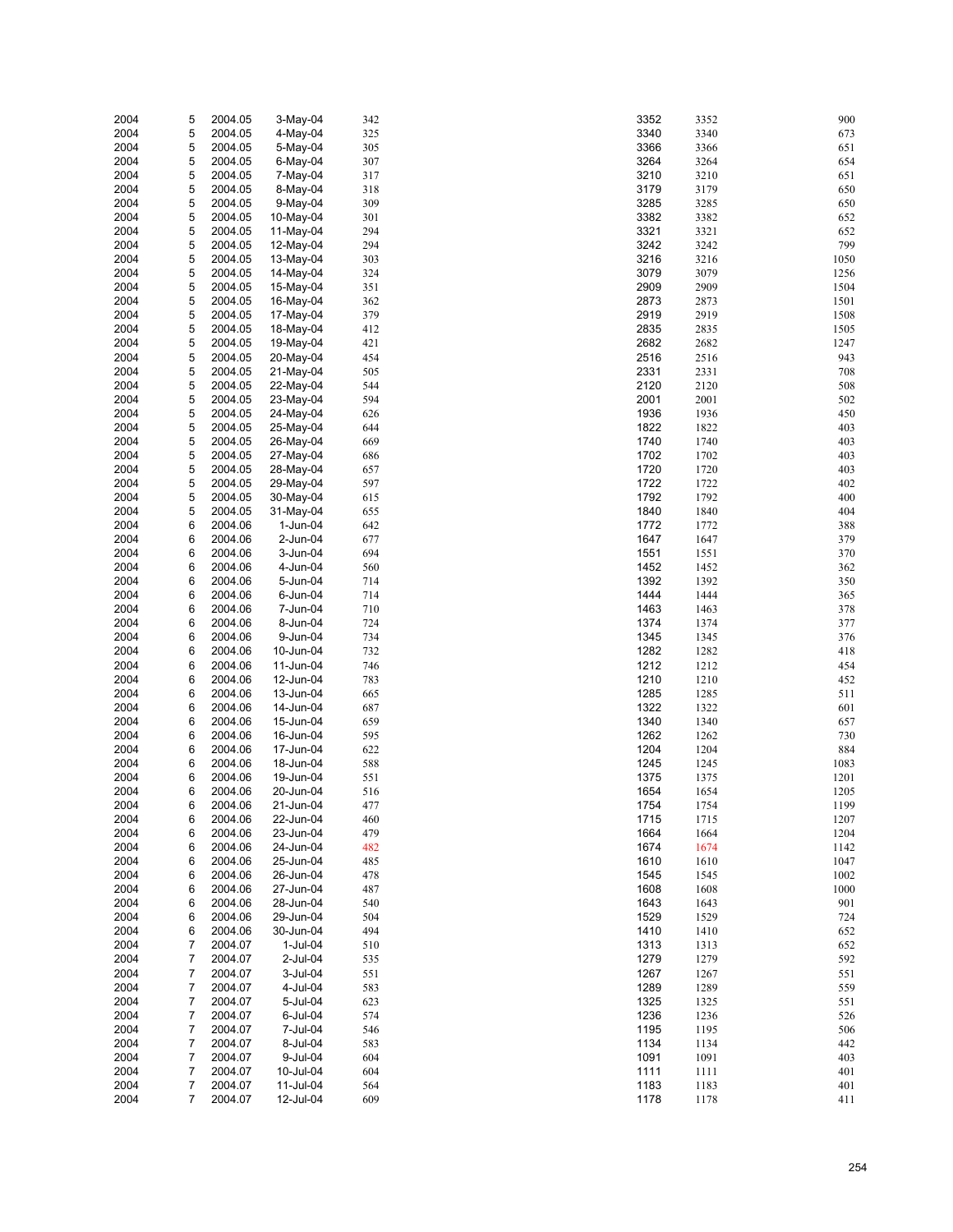| 2004 | 7              | 2004.07 | 13-Jul-04  | 667 | 1100<br>1100 | 407 |
|------|----------------|---------|------------|-----|--------------|-----|
| 2004 | $\overline{7}$ | 2004.07 | 14-Jul-04  | 710 | 1084<br>1084 | 405 |
| 2004 | $\overline{7}$ | 2004.07 | 15-Jul-04  | 681 | 1070<br>1070 | 407 |
| 2004 | 7              | 2004.07 | 16-Jul-04  | 682 | 1022<br>1022 | 448 |
| 2004 | $\overline{7}$ |         |            |     | 1065<br>1065 |     |
|      |                | 2004.07 | 17-Jul-04  | 714 |              | 601 |
| 2004 | 7              | 2004.07 | 18-Jul-04  | 713 | 1119<br>1119 | 607 |
| 2004 | $\overline{7}$ | 2004.07 | 19-Jul-04  | 604 | 1270<br>1270 | 600 |
| 2004 | 7              | 2004.07 | 20-Jul-04  | 621 | 1257<br>1257 | 602 |
| 2004 | $\overline{7}$ | 2004.07 | 21-Jul-04  | 595 | 1215<br>1215 | 513 |
| 2004 | 7              | 2004.07 | 22-Jul-04  | 573 | 1182<br>1182 | 402 |
| 2004 | 7              | 2004.07 | 23-Jul-04  | 615 | 1151<br>1151 | 402 |
| 2004 | $\overline{7}$ | 2004.07 | 24-Jul-04  | 670 | 1091<br>1091 | 351 |
| 2004 | 7              | 2004.07 | 25-Jul-04  | 693 | 1115<br>1115 | 357 |
| 2004 | $\overline{7}$ | 2004.07 | 26-Jul-04  | 684 | 1148<br>1148 | 352 |
| 2004 | 7              | 2004.07 | 27-Jul-04  | 654 | 1009<br>1009 | 356 |
| 2004 | 7              | 2004.07 | 28-Jul-04  | 665 | 973<br>973   | 354 |
| 2004 | $\overline{7}$ |         |            |     | 982          |     |
|      |                | 2004.07 | 29-Jul-04  | 649 | 982          | 340 |
| 2004 | 7              | 2004.07 | 30-Jul-04  | 647 | 1016<br>1016 | 327 |
| 2004 | $\overline{7}$ | 2004.07 | 31-Jul-04  | 673 | 1071<br>1071 | 327 |
| 2004 | 8              | 2004.08 | 1-Aug-04   | 631 | 1100<br>1100 | 329 |
| 2004 | 8              | 2004.08 | 2-Aug-04   | 635 | 1140<br>1140 | 319 |
| 2004 | 8              | 2004.08 | 3-Aug-04   | 635 | 1076<br>1076 | 306 |
| 2004 | 8              | 2004.08 | 4-Aug-04   | 652 | 1090<br>1090 | 301 |
| 2004 | 8              | 2004.08 | 5-Aug-04   | 663 | 1090<br>1090 | 293 |
| 2004 | 8              | 2004.08 | 6-Aug-04   | 650 | 1092<br>1092 | 277 |
| 2004 | 8              | 2004.08 | 7-Aug-04   | 675 | 1082<br>1082 | 375 |
| 2004 | 8              | 2004.08 | 8-Aug-04   | 682 | 1117<br>1117 | 280 |
|      |                |         |            |     |              |     |
| 2004 | 8              | 2004.08 | 9-Aug-04   | 702 | 1109<br>1109 | 278 |
| 2004 | 8              | 2004.08 | 10-Aug-04  | 691 | 1037<br>1037 | 274 |
| 2004 | 8              | 2004.08 | 11-Aug-04  | 674 | 1021<br>1021 | 273 |
| 2004 | 8              | 2004.08 | 12-Aug-04  | 722 | 950<br>950   | 277 |
| 2004 | 8              | 2004.08 | 13-Aug-04  | 693 | 956<br>956   | 278 |
| 2004 | 8              | 2004.08 | 14-Aug-04  | 683 | 1015<br>1015 | 277 |
| 2004 | 8              | 2004.08 | 15-Aug-04  | 636 | 1130<br>1130 | 275 |
| 2004 | 8              | 2004.08 | 16-Aug-04  | 640 | 1187<br>1187 | 267 |
| 2004 | 8              | 2004.08 | 17-Aug-04  | 640 | 1113<br>1113 | 253 |
| 2004 | 8              | 2004.08 | 18-Aug-04  | 672 | 1096<br>1096 | 254 |
| 2004 | 8              | 2004.08 | 19-Aug-04  | 709 | 1054<br>1054 | 252 |
|      |                |         | 20-Aug-04  |     | 1013         |     |
| 2004 | 8              | 2004.08 |            | 661 | 1013         | 255 |
| 2004 | 8              | 2004.08 | 21-Aug-04  | 719 | 1069<br>1069 | 255 |
| 2004 | 8              | 2004.08 | 22-Aug-04  | 596 | 1207<br>1207 | 252 |
| 2004 | 8              | 2004.08 | 23-Aug-04  | 557 | 1325<br>1325 | 254 |
| 2004 | 8              | 2004.08 | 24-Aug-04  | 584 | 1301<br>1301 | 255 |
| 2004 | 8              | 2004.08 | 25-Aug-04  | 572 | 1263<br>1263 | 263 |
| 2004 | 8              | 2004.08 | 26-Aug-04  | 621 | 1247<br>1247 | 252 |
| 2004 | 8              | 2004.08 | 27-Aug-04  | 664 | 1186<br>1186 | 255 |
| 2004 | 8              | 2004.08 | 28-Aug-04  | 691 | 1221<br>1221 | 256 |
| 2004 | 8              | 2004.08 | 29-Aug-04  | 673 | 1274<br>1274 | 258 |
| 2004 | 8              | 2004.08 | 30-Aug-04  | 684 | 1397<br>1397 | 255 |
| 2004 | 8              | 2004.08 | 31-Aug-04  | 600 | 1278<br>1278 | 252 |
| 2004 | 9              | 2004.09 | 1-Sep-04   | 632 | 1206<br>1206 | 250 |
| 2004 | 9              | 2004.09 | 2-Sep-04   | 640 | 1088<br>1088 | 252 |
|      |                |         |            |     |              |     |
| 2004 | 9              | 2004.09 | 3-Sep-04   | 690 | 1017<br>1017 | 224 |
| 2004 | 9              | 2004.09 | 4-Sep-04   | 703 | 1062<br>1062 | 205 |
| 2004 | 9              | 2004.09 | 5-Sep-04   | 726 | 1137<br>1137 | 206 |
| 2004 | 9              | 2004.09 | $6-Sep-04$ | 725 | 1175<br>1175 | 200 |
| 2004 | 9              | 2004.09 | 7-Sep-04   | 705 | 1126<br>1126 | 178 |
| 2004 | 9              | 2004.09 | 8-Sep-04   | 689 | 1116<br>1116 | 161 |
| 2004 | 9              | 2004.09 | 9-Sep-04   | 656 | 1101<br>1101 | 156 |
| 2004 | 9              | 2004.09 | 10-Sep-04  | 634 | 1064<br>1064 | 145 |
| 2004 | 9              | 2004.09 | 11-Sep-04  | 667 | 1048<br>1048 | 127 |
| 2004 | 9              | 2004.09 | 12-Sep-04  | 666 | 1090<br>1090 | 125 |
| 2004 | 9              | 2004.09 | 13-Sep-04  | 646 | 1115<br>1115 | 129 |
|      |                |         | 14-Sep-04  |     |              |     |
| 2004 | 9              | 2004.09 |            | 646 | 1098<br>1098 | 130 |
| 2004 | 9              | 2004.09 | 15-Sep-04  | 646 | 1123<br>1123 | 118 |
| 2004 | 9              | 2004.09 | 16-Sep-04  | 666 | 1081<br>1081 | 102 |
| 2004 | 9              | 2004.09 | 17-Sep-04  | 741 | 1026<br>1026 | 105 |
| 2004 | 9              | 2004.09 | 18-Sep-04  | 727 | 1061<br>1061 | 107 |
| 2004 | 9              | 2004.09 | 19-Sep-04  | 731 | 1120<br>1120 | 106 |
| 2004 | 9              | 2004.09 | 20-Sep-04  | 675 | 1262<br>1262 | 86  |
| 2004 | 9              | 2004.09 | 21-Sep-04  | 637 | 1344<br>1344 | 83  |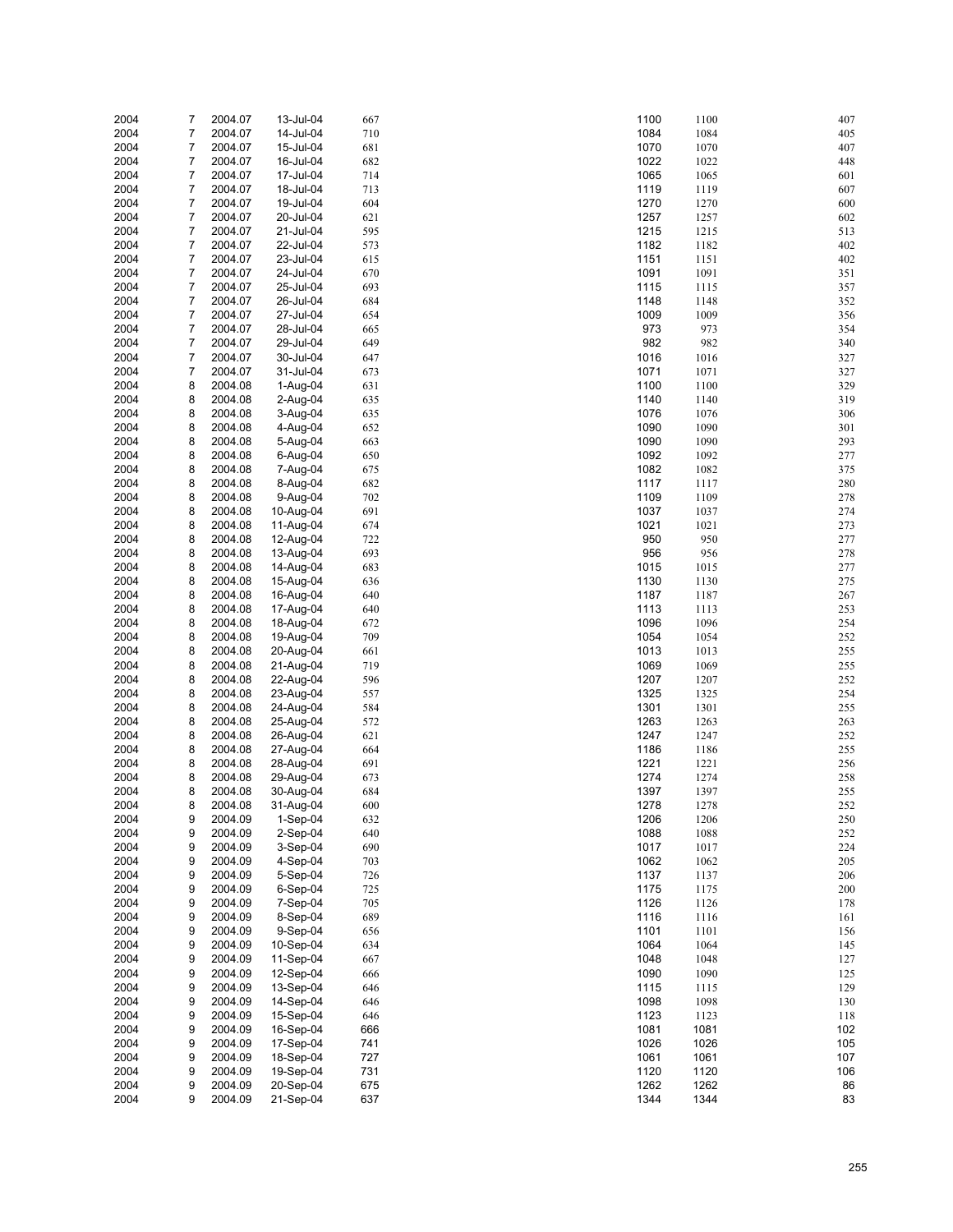| 2004 | 9  | 2004.09 | 22-Sep-04 | 657 |  | 1247 | 1247 | 78  |
|------|----|---------|-----------|-----|--|------|------|-----|
| 2004 | 9  | 2004.09 | 23-Sep-04 | 700 |  | 1190 | 1190 | 75  |
|      |    |         |           |     |  |      |      |     |
| 2004 | 9  | 2004.09 | 24-Sep-04 | 696 |  | 1132 | 1132 | 80  |
| 2004 | 9  | 2004.09 | 25-Sep-04 | 717 |  | 1118 | 1118 | 78  |
| 2004 | 9  | 2004.09 | 26-Sep-04 | 717 |  | 1141 | 1141 | 80  |
| 2004 | 9  | 2004.09 | 27-Sep-04 | 736 |  | 1135 | 1135 | 81  |
|      |    |         |           |     |  |      |      |     |
| 2004 | 9  | 2004.09 | 28-Sep-04 | 743 |  | 1119 | 1119 | 79  |
| 2004 | 9  | 2004.09 | 29-Sep-04 | 731 |  | 1104 | 1104 | 78  |
| 2004 | 9  | 2004.09 | 30-Sep-04 | 740 |  | 1107 | 1107 | 79  |
| 2004 | 10 | 2004.1  | 1-Oct-04  | 717 |  | 1057 | 1057 | 198 |
|      |    |         |           |     |  |      |      |     |
| 2004 | 10 | 2004.1  | 2-Oct-04  | 739 |  | 1055 | 1055 | 202 |
| 2004 | 10 | 2004.1  | 3-Oct-04  | 690 |  | 1213 | 1213 | 202 |
| 2004 | 10 | 2004.1  | 4-Oct-04  | 637 |  | 1234 | 1234 | 206 |
| 2004 | 10 | 2004.1  | 5-Oct-04  | 638 |  | 1212 | 1212 | 205 |
| 2004 |    | 2004.1  |           | 615 |  | 1206 | 1206 | 202 |
|      | 10 |         | 6-Oct-04  |     |  |      |      |     |
| 2004 | 10 | 2004.1  | 7-Oct-04  | 649 |  | 1198 | 1198 | 207 |
| 2004 | 10 | 2004.1  | 8-Oct-04  | 633 |  | 1214 | 1214 | 204 |
| 2004 | 10 | 2004.1  | 9-Oct-04  | 608 |  | 1254 | 1254 | 205 |
| 2004 | 10 | 2004.1  | 10-Oct-04 | 580 |  | 1339 | 1339 | 206 |
|      |    |         |           |     |  |      |      |     |
| 2004 | 10 | 2004.1  | 11-Oct-04 | 574 |  | 1364 | 1364 | 206 |
| 2004 | 10 | 2004.1  | 12-Oct-04 | 613 |  | 1278 | 1278 | 201 |
| 2004 | 10 | 2004.1  | 13-Oct-04 |     |  |      |      |     |
| 2004 | 10 | 2004.1  | 14-Oct-04 |     |  |      |      |     |
|      |    |         |           |     |  |      |      |     |
| 2004 | 10 | 2004.1  | 15-Oct-04 |     |  |      |      |     |
| 2004 | 10 | 2004.1  | 16-Oct-04 |     |  |      |      |     |
| 2004 | 10 | 2004.1  | 17-Oct-04 |     |  |      |      |     |
| 2004 | 10 | 2004.1  | 18-Oct-04 |     |  |      |      |     |
| 2004 | 10 | 2004.1  | 19-Oct-04 |     |  |      |      |     |
|      |    |         |           |     |  |      |      |     |
| 2004 | 10 | 2004.1  | 20-Oct-04 |     |  |      |      |     |
| 2004 | 10 | 2004.1  | 21-Oct-04 |     |  |      |      |     |
| 2004 | 10 | 2004.1  | 22-Oct-04 |     |  |      |      |     |
| 2004 | 10 | 2004.1  | 23-Oct-04 |     |  |      |      |     |
|      |    |         |           |     |  |      |      |     |
| 2004 | 10 | 2004.1  | 24-Oct-04 |     |  |      |      |     |
| 2004 | 10 | 2004.1  | 25-Oct-04 |     |  |      |      |     |
| 2004 | 10 | 2004.1  | 26-Oct-04 |     |  |      |      |     |
| 2004 | 10 | 2004.1  | 27-Oct-04 |     |  |      |      |     |
| 2004 |    | 2004.1  | 28-Oct-04 |     |  |      |      |     |
|      | 10 |         |           |     |  |      |      |     |
| 2004 | 10 | 2004.1  | 29-Oct-04 |     |  |      |      |     |
| 2004 | 10 | 2004.1  | 30-Oct-04 |     |  |      |      |     |
| 2004 | 10 | 2004.1  | 31-Oct-04 |     |  |      |      |     |
| 2004 | 11 | 2004.11 | 1-Nov-04  |     |  |      |      |     |
|      |    |         |           |     |  |      |      |     |
| 2004 | 11 | 2004.11 | 2-Nov-04  |     |  |      |      |     |
| 2004 | 11 | 2004.11 | 3-Nov-04  |     |  |      |      |     |
| 2004 | 11 | 2004.11 | 4-Nov-04  |     |  |      |      |     |
| 2004 | 11 | 2004.11 | 5-Nov-04  |     |  |      |      |     |
| 2004 | 11 | 2004.11 | 6-Nov-04  |     |  |      |      |     |
|      |    |         |           |     |  |      |      |     |
| 2004 | 11 | 2004.11 | 7-Nov-04  |     |  |      |      |     |
| 2004 | 11 | 2004.11 | 8-Nov-04  |     |  |      |      |     |
| 2004 | 11 | 2004.11 | 9-Nov-04  |     |  |      |      |     |
| 2004 | 11 | 2004.11 | 10-Nov-04 |     |  |      |      |     |
|      |    | 2004.11 |           |     |  |      |      |     |
| 2004 | 11 |         | 11-Nov-04 |     |  |      |      |     |
| 2004 | 11 | 2004.11 | 12-Nov-04 |     |  |      |      |     |
| 2004 | 11 | 2004.11 | 13-Nov-04 |     |  |      |      |     |
| 2004 | 11 | 2004.11 | 14-Nov-04 |     |  |      |      |     |
| 2004 | 11 | 2004.11 | 15-Nov-04 |     |  |      |      |     |
|      |    |         |           |     |  |      |      |     |
| 2004 | 11 | 2004.11 | 16-Nov-04 |     |  |      |      |     |
| 2004 | 11 | 2004.11 | 17-Nov-04 |     |  |      |      |     |
| 2004 | 11 | 2004.11 | 18-Nov-04 |     |  |      |      |     |
| 2004 | 11 | 2004.11 | 19-Nov-04 |     |  |      |      |     |
|      |    |         |           |     |  |      |      |     |
| 2004 | 11 | 2004.11 | 20-Nov-04 |     |  |      |      |     |
| 2004 | 11 | 2004.11 | 21-Nov-04 |     |  |      |      |     |
| 2004 | 11 | 2004.11 | 22-Nov-04 |     |  |      |      |     |
| 2004 | 11 | 2004.11 | 23-Nov-04 |     |  |      |      |     |
| 2004 | 11 | 2004.11 | 24-Nov-04 |     |  |      |      |     |
|      |    |         |           |     |  |      |      |     |
| 2004 | 11 | 2004.11 | 25-Nov-04 |     |  |      |      |     |
| 2004 | 11 | 2004.11 | 26-Nov-04 |     |  |      |      |     |
| 2004 | 11 | 2004.11 | 27-Nov-04 |     |  |      |      |     |
| 2004 | 11 | 2004.11 | 28-Nov-04 |     |  |      |      |     |
| 2004 | 11 | 2004.11 | 29-Nov-04 |     |  |      |      |     |
|      |    |         |           |     |  |      |      |     |
| 2004 | 11 | 2004.11 | 30-Nov-04 |     |  |      |      |     |
| 2004 | 12 | 2004.12 | 1-Dec-04  |     |  |      |      |     |

| 1247 | 1247 | 78  |
|------|------|-----|
| 1190 | 1190 | 75  |
| 1132 | 1132 | 80  |
| 1118 | 1118 | 78  |
| 1141 | 1141 | 80  |
| 1135 | 1135 | 81  |
| 1119 | 1119 | 79  |
| 1104 | 1104 | 78  |
| 1107 | 1107 | 79  |
| 1057 | 1057 | 198 |
| 1055 | 1055 | 202 |
| 1213 | 1213 | 202 |
| 1234 | 1234 | 206 |
| 1212 | 1212 | 205 |
| 1206 | 1206 | 202 |
| 1198 | 1198 | 207 |
| 1214 | 1214 | 204 |
| 1254 | 1254 | 205 |
| 1339 | 1339 | 206 |
| 1364 | 1364 | 206 |
| 1278 | 1278 | 201 |